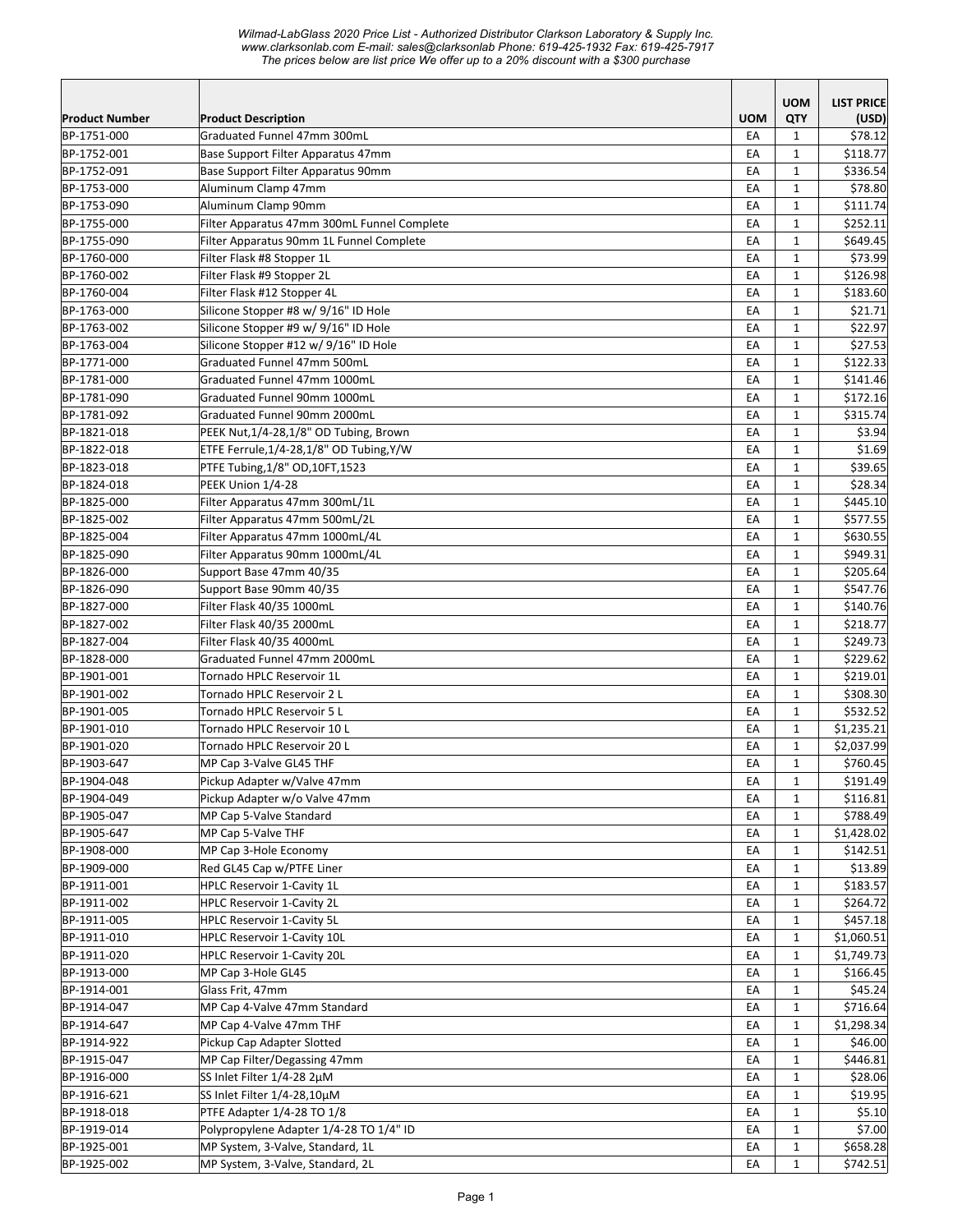|                       |                                         |            | <b>UOM</b>   | <b>LIST PRICE</b> |
|-----------------------|-----------------------------------------|------------|--------------|-------------------|
| <b>Product Number</b> | <b>Product Description</b>              | <b>UOM</b> | QTY          | (USD)             |
| BP-1925-005           | MP System, 3-Valve, Standard, 5L        | EA         | 1            | \$907.54          |
| BP-1925-010           | MP System, 3-Valve, Standard, 10L       | EA         | $\mathbf{1}$ | \$1,467.83        |
| BP-1925-020           | MP System, 3-Valve, Standard, 20L       | EA         | $\mathbf{1}$ | \$2,010.97        |
| BP-1926-018           | PEEK Tee, 3 Ports 1/4-28                | EA         | $\mathbf{1}$ | \$37.98           |
| BP-1927-018           | PEEK Cross, 4 Ports 1/4-28              | EA         | $\mathbf{1}$ | \$47.33           |
| BP-1928-001           | <b>Tubing Cutter Replacement Blades</b> | EA         | $\mathbf{1}$ | \$6.72            |
| BP-1928-100           | <b>Tubing Cutter</b>                    | EA         | $\mathbf{1}$ | \$25.86           |
| BP-1931-001           | MP System, 3-Valve THF 1L               | EA         | $\mathbf{1}$ | \$1,211.72        |
| BP-1931-002           | MP System, 3-Valve THF 2L               | EA         | $\mathbf{1}$ | \$1,297.68        |
| BP-1931-005           | MP System, 3-Valve THF 5L               | EA         | $\mathbf{1}$ | \$1,462.66        |
| BP-1931-010           | MP System, 3-Valve THF 10L              | EA         | $\mathbf{1}$ | \$1,971.42        |
| BP-1931-020           | MP System, 3-Valve THF 20L              | EA         | 1            | \$2,595.37        |
| BP-1940-001           | MP System, 4-Valve, Standard, 1L        | EA         | $\mathbf{1}$ | \$1,215.19        |
| BP-1940-002           | MP System, 4-Valve, Standard, 2L        | EA         | $\mathbf{1}$ | \$1,292.53        |
| BP-1940-005           | MP System, 4-Valve, Standard, 5L        | EA         | $\mathbf{1}$ | \$1,457.52        |
|                       |                                         |            |              |                   |
| BP-1940-010           | MP System, 4-Valve, Standard, 10L       | EA         | 1            | \$1,918.14        |
| BP-1940-020           | MP System, 4-Valve, Standard, 20L       | EA         | $\mathbf{1}$ | \$2,495.67        |
| BP-1941-001           | MP System, 4-Valve, THF, 1L             | EA         | $\mathbf{1}$ | \$1,787.54        |
| BP-1941-002           | MP System, 4-Valve, THF, 2L             | EA         | $\mathbf{1}$ | \$1,863.14        |
| BP-1941-005           | MP System, 4-Valve, THF, 5L             | EA         | $\mathbf{1}$ | \$2,005.79        |
| BP-1941-010           | MP System, 4-Valve, THF, 10L            | EA         | $\mathbf{1}$ | \$2,600.50        |
| BP-1941-020           | MP System, 4-Valve, THF, 20L            | EA         | $\mathbf 1$  | \$2,909.86        |
| BP-1950-001           | MP System, 5-Valve, Standard, 1L        | EA         | $\mathbf{1}$ | \$1,283.92        |
| BP-1950-002           | MP System, 5-Valve, Standard, 2L        | EA         | $\mathbf{1}$ | \$1,363.00        |
| BP-1950-005           | MP System, 5-Valve, Standard, 5L        | EA         | $\mathbf{1}$ | \$1,526.27        |
| BP-1950-010           | MP System, 5-Valve, Standard, 10L       | EA         | $\mathbf{1}$ | \$1,988.62        |
| BP-1950-020           | MP System, 5-Valve, Standard, 20L       | EA         | 1            | \$2,567.85        |
| BP-1951-001           | MP System, 5-Valve, THF, 1L             | EA         | $\mathbf{1}$ | \$1,914.71        |
| BP-1951-002           | MP System, 5-Valve, THF, 2L             | EA         | $\mathbf{1}$ | \$1,990.35        |
| BP-1951-005           | MP System, 5-Valve, THF, 5L             | EA         | $\mathbf{1}$ | \$2,136.45        |
| BP-1951-010           | MP System, 5-Valve, THF, 10L            | EA         | $\mathbf{1}$ | \$2,729.42        |
| BP-1951-020           | MP System, 5-Valve, THF, 20L            | EA         | $\mathbf{1}$ | \$3,038.80        |
| BP-1970-001           | MP System, Economy, 1L                  | EA         | $\mathbf{1}$ | \$1,059.51        |
| BP-1970-002           | MP System, Economy, 2L                  | EA         | $\mathbf{1}$ | \$1,128.20        |
| BP-1970-005           | MP System, Economy, 5L                  | EA         | $\mathbf{1}$ | \$1,272.44        |
| BP-1970-010           | MP System, Economy, 10L                 | EA         | $\mathbf{1}$ | \$1,724.03        |
| BP-1970-020           | MP System, Economy, 20L                 | EA         | $\mathbf 1$  | \$3,741.19        |
| BP-1975-001           | MP System, Filter/Degas 1L              | EA         | $\mathbf 1$  | \$673.73          |
| BP-1975-002           | MP System, Filter/Degas 2L              | EA         | $\mathbf{1}$ | \$754.56          |
|                       | MP System, Filter/Degas 5L              | EA         |              | \$916.10          |
| BP-1975-005           |                                         |            | 1            |                   |
| BP-1975-010           | MP System, Filter/Degas 10L             | EA         | $\mathbf{1}$ | \$1,430.03        |
| BP-1975-020           | MP System, Filter/Degas 20L             | EA         | $\mathbf{1}$ | \$2,016.10        |
| BP-1980-001           | MP System, 3-Hole 1L                    | EA         | $\mathbf{1}$ | \$457.17          |
| BP-1980-002           | MP System, 3-Hole 2L                    | EA         | $\mathbf{1}$ | \$558.58          |
| BP-1980-005           | MP System, 3-Hole 5L                    | EA         | $\mathbf{1}$ | \$747.68          |
| BP-1980-010           | MP System, 3-Hole 10L                   | EA         | $\mathbf 1$  | \$1,173.92        |
| BP-1980-020           | MP System, 3-Hole 20L                   | EA         | $\mathbf{1}$ | \$1,684.39        |
| BP-2310-118           | <b>PTFE Tornado Stirrer</b>             | EA         | $\mathbf{1}$ | \$39.10           |
| BP-2315-034           | X-Shaped Stirbar Plus 3/4               | EA         | $\mathbf{1}$ | \$12.93           |
| BP-2315-038           | PTFE Stirbar Plus, 3/8" 9.5mm           | EA         | $\mathbf{1}$ | \$10.92           |
| BP-2315-100           | X-Shaped Stirbar Plus 1                 | EA         | $\mathbf{1}$ | \$12.51           |
| BP-2315-112           | PTFE Plus Stirbar, 1-1/2" 38.10mm       | EA         | $\mathbf{1}$ | \$13.82           |
| BP-2315-114           | PTFE Plus Stirbar, 1-1/4" 31.75mm       | EA         | $\mathbf{1}$ | \$13.08           |
| BP-2315-200           | PTFE Plus Stirbar, 2" 50mm              | EA         | $\mathbf{1}$ | \$15.99           |
| BP-3160-302           | FLASK, CULTURE, DELONG STYLE, 50ML      | EA         | $\mathbf{1}$ | \$16.10           |
| BP-3160-304           | FLASK, CULTURE, DELONG STYLE, 125ML     | EA         | $\mathbf{1}$ | \$13.62           |
| BP-3160-306           | FLASK, CULTURE, DELONG STYLE, 250ML     | EA         | $\mathbf{1}$ | \$14.63           |
| BP-3160-310           | FLASK, CULTURE, DELONG STYLE, 500ML     | EA         | $\mathbf{1}$ | \$19.64           |
| BP-3160-312           | FLASK, CULTURE, DELONG STYLE, 1000ML    | EA         | $\mathbf{1}$ | \$30.01           |
| BP-3160-314           | FLASK, CULTURE, DELONG STYLE, 2000ML    | EA         | $\mathbf{1}$ | \$52.40           |
|                       |                                         |            |              |                   |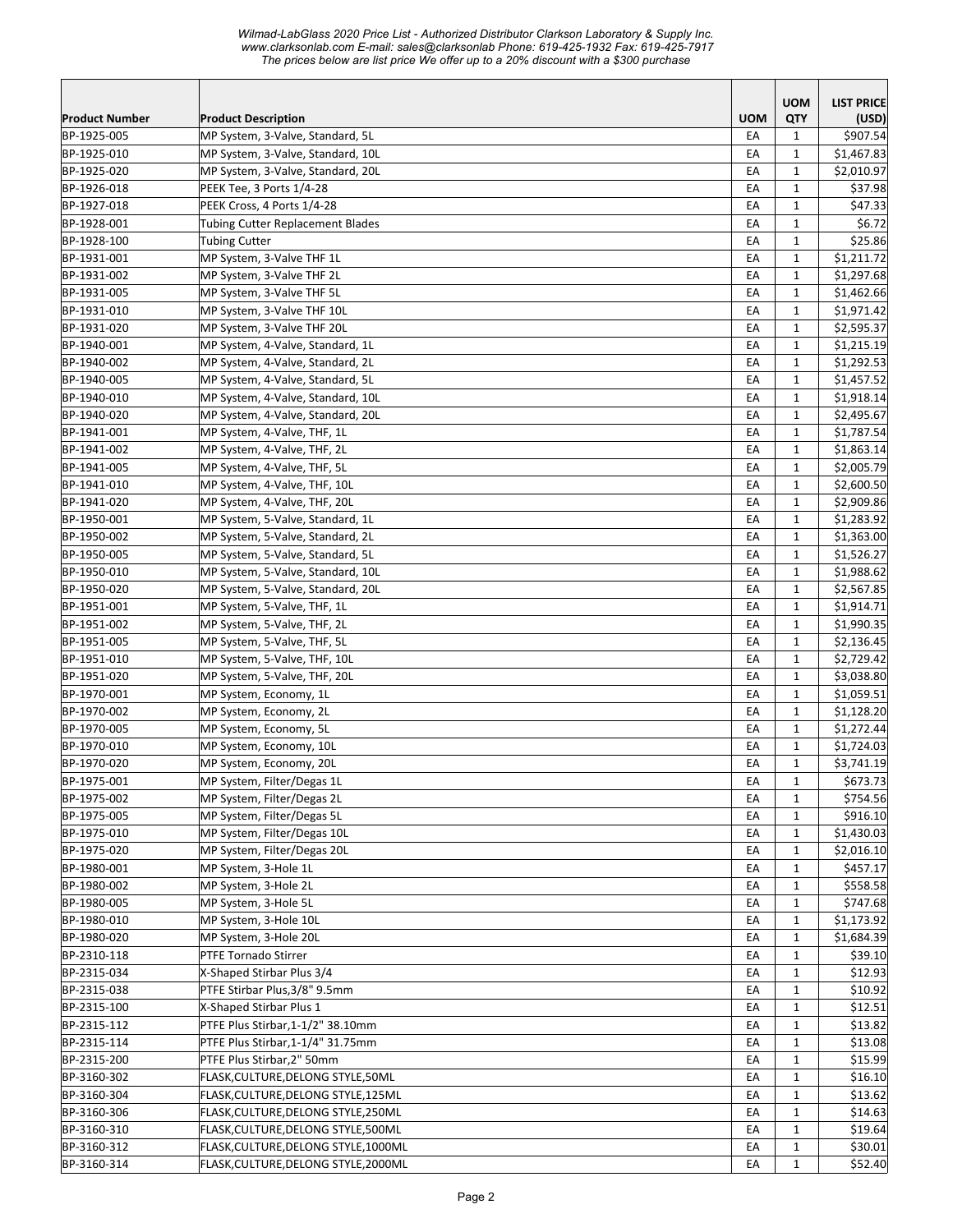*Wilmad-LabGlass 2020 Price List - Authorized Distributor Clarkson Laboratory & Supply Inc. www.clarksonlab.com E-mail: sales@clarksonlab Phone: 619-425-1932 Fax: 619-425-7917 The prices below are list price We offer up to a 20% discount with a \$300 purchase* 

|                       |                                                    |            | <b>UOM</b>   | <b>LIST PRICE</b> |
|-----------------------|----------------------------------------------------|------------|--------------|-------------------|
| <b>Product Number</b> | <b>Product Description</b>                         | <b>UOM</b> | QTY          | (USD)             |
| BP-3200-098           | FLASK,FERNBACH,BEADED NECK, 2800ML                 | EA         | $\mathbf{1}$ | \$74.57           |
| BP-3200-100           | FLASK,FERNBACH,BEADED,BAFFLED,2800ML               | EA         | $\mathbf{1}$ | \$122.21          |
| BP-3225-100           | FLASK,FERNBACH,GL45,BAFFLED,2800ML                 | EA         | $\mathbf{1}$ | \$152.85          |
| BP-3250-100           | FLASK,FERNBACH,DELONG,BTTM BAFFLE,2800ML           | EA         | $\mathbf{1}$ | \$125.33          |
| BP-3300-102           | FLASK,CULTURE,DELONG,STD BAFFLES,125ML             | EA         | $\mathbf{1}$ | \$20.78           |
| BP-3300-104           | FLASK,CULTURE,DELONG,STD BAFFLES,250ML             | EA         | $\mathbf{1}$ | \$23.67           |
| BP-3300-106           | FLASK, CULTURE, DELONG, STD BAFFLES, 500ML         | EA         | $\mathbf{1}$ | \$26.46           |
| BP-3300-108           | FLASK,CULTURE,DELONG,STD BAFFLES,1000ML            | EA         | $\mathbf{1}$ | \$43.00           |
| BP-3300-110           | FLASK,CULTURE,DELONG,STD BAFFLES,2000ML            | EA         | $\mathbf{1}$ | \$68.37           |
| BP-3300-112           | FLASK,CULTURE,DELONG,STD BAFFLES,4000ML            | EA         | $\mathbf{1}$ | \$152.24          |
| BP-3350-102           | FLASK,CULTURE,DELONG,DEEP BAFFLED,125ML            | EA         | 1            | \$21.59           |
| BP-3350-104           | FLASK,CULTURE,DELONG,DEEP BAFFLED,250ML            | EA         | $\mathbf{1}$ | \$22.06           |
| BP-3350-108           | FLASK,CULTURE,DELONG,DEEP BAFFLED,500ML            | EA         | $\mathbf{1}$ | \$23.96           |
| BP-3350-110           | FLASK,CULTURE,DELONG,DEEP BAFFLED,1000ML           | EA         | $\mathbf{1}$ | \$34.99           |
| BP-3350-112           | FLASK,CULTURE,DELONG,DEEP BAFFLED,2000ML           | EA         | $\mathbf{1}$ | \$56.95           |
| BP-3350-116           | FLASK,CULTURE,DELONG,DEEP BAFFLED,4000ML           | EA         | $\mathbf{1}$ | \$220.55          |
| BP-3360-102           | FLASK, CULTURE, BEADED NECK, BAFFLED, 125ML        | EA         | $\mathbf{1}$ | \$29.05           |
| BP-3360-104           | FLASK,CULTURE,BEADED NECK,BAFFLED,250ML            | EA         | $\mathbf{1}$ | \$32.37           |
| BP-3360-106           | FLASK, CULTURE, BEADED NECK, BAFFLED, 500ML        | EA         | $\mathbf{1}$ | \$34.38           |
| BP-3360-108           | FLASK,CULTURE,BEADED NECK,BAFFLED,1000ML           | EA         | $\mathbf{1}$ | \$49.53           |
| BP-3400-100           | FLASK,SPINNER,COMPL,70MM,32MM S/A,125ML            | EA         | $\mathbf{1}$ | \$447.12          |
| BP-3400-102           | FLASK, SPINNER, COMPL, 70MM, 32MM S/A, 250ML       | EA         | $\mathbf{1}$ | \$466.53          |
| BP-3400-104           | FLASK,SPINNER,COMPL,100MM,45MM S/A,500ML           | EA         | $\mathbf{1}$ | \$489.78          |
| BP-3400-106           | FLASK,SPINNER,COMPL,100MM,45MM S/A,1L              | EA         | $\mathbf{1}$ | \$709.83          |
| BP-3400-108           | FLASK,SPINNER,COMPL,100MM,45MM S/A,3L              | EA         | $\mathbf{1}$ | \$787.95          |
| BP-3400-110           | FLASK,SPINNER,COMPL,100MM,45MM S/A,6L              | EA         | 1            | \$945.95          |
| BP-3400-112           | FLASK, SPINNER, COMPL, 100MM, 45MM S/A, 8L         | EA         | 1            | \$1,095.20        |
| BP-3400-114           | FLASK,SPINNER,COMPL,100MM,45MM S/A,15L             | EA         | $\mathbf{1}$ | \$1,414.04        |
| BP-3400-116           | FLASK,SPINNER,COMPL,100MM,45MM S/A,36L             | EA         | $\mathbf{1}$ | \$2,065.73        |
| BP-3401-100           | 125mL Impeller Ass'y, Polysulfone Shaft, Complete  | EA         | $\mathbf{1}$ | \$86.94           |
| BP-3401-102           | 250mL Impeller Ass'y, Polysulfone Shaft, Complete  | EA         | $\mathbf{1}$ | \$99.22           |
| BP-3401-104           | 500mL, Impeller Ass'y, Polysulfone Shaft, Complete | EA         | $\mathbf{1}$ | \$103.06          |
| BP-3401-106           | 1L Impeller Ass'y, Polysulfone Shaft, Complete     | EA         | $\mathbf{1}$ | \$131.62          |
| BP-3401-108           | 3L Impeller Ass'y, Glass Shaft, Complete           | EA         | $\mathbf{1}$ | \$184.71          |
| BP-3401-110           | 6L Impeller Ass'y, Glass Shaft, Complete           | EA         | $\mathbf{1}$ | \$191.47          |
| BP-3401-112           | 8L Impeller Ass'y, Glass Shaft, Complete           | EA         | $\mathbf{1}$ | \$205.51          |
| BP-3401-114           | 15L Impeller Ass'y, Glass Shaft, Complete          | EA         | $\mathbf{1}$ | \$226.61          |
| BP-3401-116           | 36L Impeller Ass'y, Glass Shaft, Complete          | EA         | $\mathbf{1}$ | \$241.22          |
| BP-3402-100           | 70mm Cap Assembly 1/4"Shaft, Complete              | EA         | $\mathbf{1}$ | \$89.47           |
| BP-3403-100           | 100mm Cap Assembly, 1/4"Shaft, Complete            | EA         | 1            | \$105.89          |
| BP-3404-100           | 100mm Cap Assembly, 5/16" Shaft, Complete          | EA         | 1            | \$122.06          |
| BP-3405-100           | 125mL Spinner Flask Only, 70mm, 32mm Sidearm       | EA         | 1            | \$166.59          |
| BP-3405-102           | 250mL Spinner Flask Only, 70mm, 32mm Sidearm       | EA         | $\mathbf{1}$ | \$219.03          |
| BP-3405-104           | 500mL Spinner Flask Only, 100mm, 45mm Sidearm      | EA         | $\mathbf{1}$ | \$300.81          |
| BP-3405-106           | 1L Spinner Flask Only,100mm,45mm Sidearm           | EA         | $\mathbf{1}$ | \$371.44          |
| BP-3405-108           | 3L Spinner Flask Only,100mm,45mm Sidearm           | EA         | $\mathbf{1}$ | \$584.24          |
| BP-3405-110           | 6L Spinner Flask Only,100mm,45mm Sidearm           | EA         | $\mathbf{1}$ | \$623.49          |
| BP-3405-112           | 8L Spinner Flask Only,100mm,45mm Sidearm           | EA         | $\mathbf{1}$ | \$706.13          |
| BP-3405-114           | 15L Spinner Flask Only, 100mm, 45mm Sidearm        | EA         | $\mathbf{1}$ | \$1,014.63        |
| BP-3405-116           | 36L Spinner Flask Only,100mm,45mm Sidearm          | EA         | $\mathbf{1}$ | \$1,639.22        |
| BP-3411-010           | Bearing Holder, Paddle, 125mL                      | EA         | $\mathbf 1$  | \$27.69           |
| BP-3411-011           | Bearing Holder, Paddle, 250mL                      | EA         | $\mathbf{1}$ | \$27.53           |
| BP-3411-012           | Bearing Holder, Paddle, 500mL                      | EA         | $\mathbf{1}$ | \$36.73           |
| BP-3411-013           | Bearing Holder, Paddle, 1000mL                     | EA         | $\mathbf{1}$ | \$39.29           |
| BP-3411-014           | Bearing Holder, Paddle, 3000mL                     | ЕA         | $\mathbf{1}$ | \$70.21           |
| BP-3411-015           | Bearing Holder, Paddle, 6000mL                     | EA         | $\mathbf{1}$ | \$92.19           |
| BP-3411-016           | Bearing Holder, Paddle, 8000mL                     | EA         | 1            | \$111.76          |
| BP-3411-017           | Bearing Holder, Paddle, 15000mL                    | EA         | $\mathbf{1}$ | \$130.28          |
| BP-3411-018           | Bearing Holder, Paddle, 36000mL                    | EA         | $\mathbf{1}$ | \$163.23          |
| BP-3411-020           | Paddle Blade, 125mL                                | EA         | $\mathbf{1}$ | \$29.92           |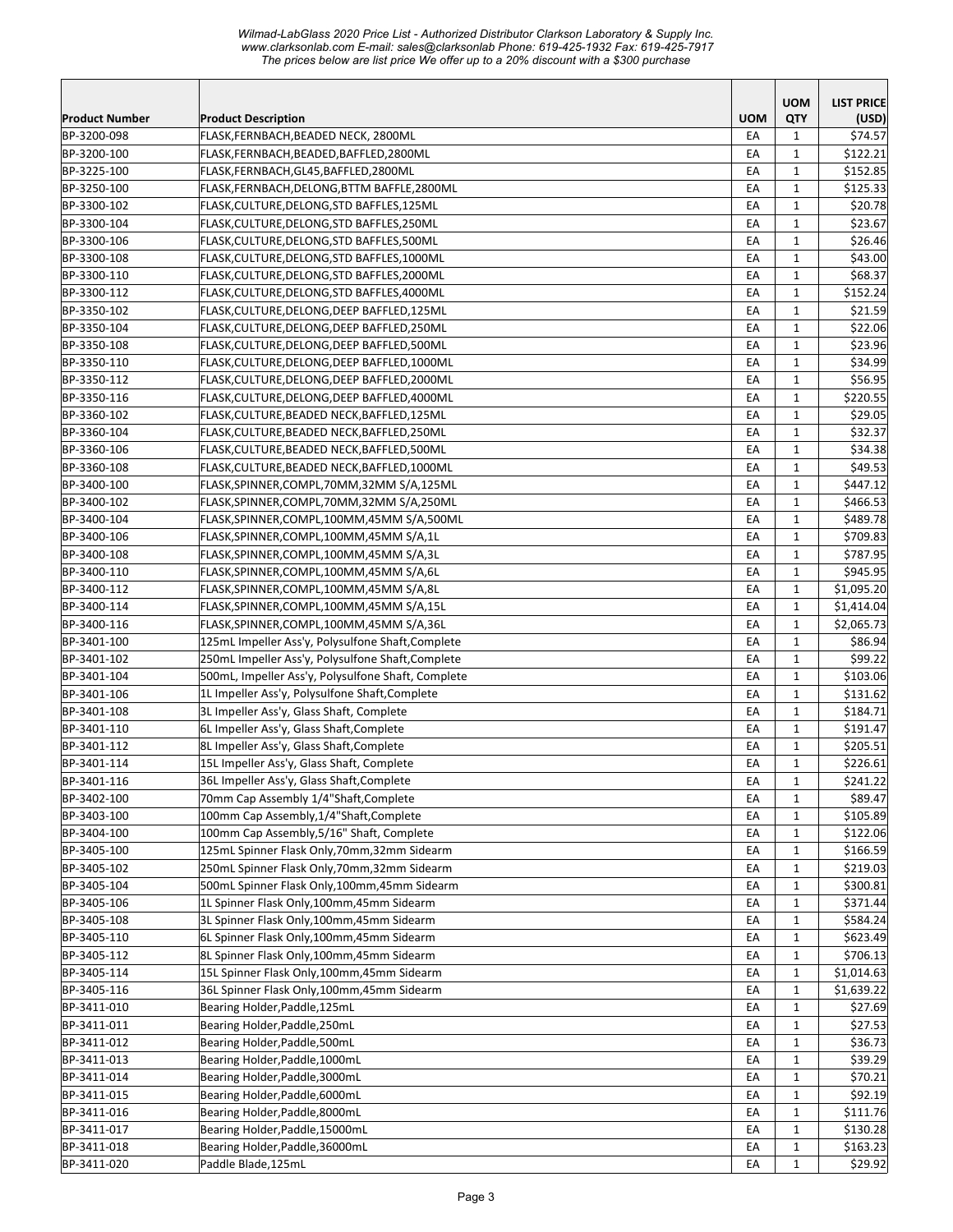*Wilmad-LabGlass 2020 Price List - Authorized Distributor Clarkson Laboratory & Supply Inc. www.clarksonlab.com E-mail: sales@clarksonlab Phone: 619-425-1932 Fax: 619-425-7917 The prices below are list price We offer up to a 20% discount with a \$300 purchase* 

|                            |                                                                                          |            | <b>UOM</b>                   | <b>LIST PRICE</b>    |
|----------------------------|------------------------------------------------------------------------------------------|------------|------------------------------|----------------------|
| <b>Product Number</b>      | <b>Product Description</b>                                                               | <b>UOM</b> | QTY                          | (USD)                |
| BP-3411-021                | Paddle Blade, 250mL                                                                      | EA         | $\mathbf{1}$                 | \$29.50              |
| BP-3411-022                | Paddle Blade, 500mL                                                                      | EA         | $\mathbf{1}$                 | \$31.20              |
| BP-3411-023                | Paddle Blade, 1000mL                                                                     | EA         | $\mathbf{1}$                 | \$49.37              |
| BP-3411-024                | Paddle Blade, 3000mL                                                                     | EA         | $\mathbf{1}$                 | \$52.96              |
| BP-3411-025                | Paddle Blade,6000mL                                                                      | EA         | $\mathbf{1}$                 | \$54.16              |
| BP-3411-026                | Paddle Blade,8000mL                                                                      | EA         | $\mathbf{1}$                 | \$61.62              |
| BP-3411-027                | Paddle Blade,15000mL                                                                     | EA         | $\mathbf{1}$                 | \$71.56              |
| BP-3411-028                | Paddle Blade, 36000mL                                                                    | EA         | $\mathbf{1}$                 | \$90.38              |
| BP-3411-030                | Thrust Washer, 1/4",125mL-1L                                                             | EA         | $\mathbf{1}$                 | \$2.86               |
| BP-3411-031                | Thrust Washer, 5/16",3L-36L                                                              | EА         | $\mathbf{1}$                 | \$4.91               |
| BP-3411-050                | Retaining Sleeve, Paddle, 125-500mL                                                      | EA         | $\mathbf{1}$                 | \$15.62              |
| BP-3411-053                | Retaining Sleeve, Paddle, 1000mL                                                         | EA         | $\mathbf{1}$                 | \$17.78              |
| BP-3411-055                | Retaining Sleeve, Paddle, 3L-8L                                                          | EA         | $\mathbf{1}$                 | \$24.72              |
| BP-3411-057                | Retaining Sleeve, Paddle, 15L-36L                                                        | EA         | $\mathbf{1}$                 | \$35.24              |
| BP-3411-060                | PTFE Encapsulated Magnet, 125mL Flask                                                    | EA         | $\mathbf{1}$                 | \$16.63              |
| BP-3411-061                | PTFE Encapsulated Magnet, 1L Flask                                                       | EA         | $\mathbf{1}$                 | \$17.93              |
| BP-3411-062                | PTFE Encapsulated Magnet, 3L-15L Flask                                                   | EA         | $\mathbf{1}$                 | \$44.97              |
| BP-3411-063                | PTFE Encapsulated Magnet, 36L Flask                                                      | EA         | $\mathbf{1}$                 | \$79.09              |
| BP-3411-068                | PTFE Encapsulated Magnet, 250-500mL Flask                                                | EA         | $\mathbf{1}$                 | \$8.89               |
| BP-3411-090                | Silicone Sealing Plug, 125mL-1L Flasks                                                   | EA         | $\mathbf{1}$                 | \$4.56               |
| BP-3411-095                | Silicone Sealing Plug, 3L-36L Flasks                                                     | EA         | $\mathbf{1}$                 | \$6.60               |
| BP-3411-170                | Polysulfone Shaft and Washers, 125-250mL Flasks                                          | EA         | $\mathbf{1}$                 | \$12.81              |
| BP-3411-172                | Polysulfone Shaft and Washers, 500mL Flasks                                              | EA         | $\mathbf{1}$                 | \$16.99              |
| BP-3411-173                | Polysulfone Shaft and Washers, 1L Flasks                                                 | EA         | $\mathbf{1}$                 | \$18.11              |
| BP-3411-174                | Glass Impeller Shaft, 3000mL Flasks                                                      | EA         | $\mathbf{1}$                 | \$18.15              |
| BP-3411-175                | Glass Impeller Shaft, 6000mL Flasks                                                      | EA         | $\mathbf{1}$                 | \$28.48              |
| BP-3411-176                | Glass Impeller Shaft, 8L - 36L Flasks                                                    | EA         | $\mathbf{1}$                 | \$37.81              |
| BP-3411-177                | Glass Impeller Shaft, 15000mL Flasks                                                     | EA         | $\mathbf{1}$                 | \$40.94              |
| BP-3412-011                | 70mm Orange Screw Cap, GF-PBT, W/ICF                                                     | EA         | $\mathbf{1}$                 | \$54.52              |
| BP-3412-015                | 70mm Red Silicone Cap Liner w/Center Hole                                                | EA         | $\mathbf{1}$                 | \$19.05              |
| BP-3412-017                | 70mm Orange Screw Cap, GF-PBT, w/Silicone Liner                                          | EA         | $\mathbf{1}$                 | \$31.21              |
| BP-3413-011                | 100mm Orange Screw Cap, GF-PBT, W/ICF                                                    | EA         | $\mathbf{1}$                 | \$77.42              |
| BP-3413-015                | 100mm Red Silicone Cap Liner w/Center Hole                                               | EA         | $\mathbf{1}$                 | \$24.31              |
| BP-3413-018                | 100mm Orange Screw Cap, GF-PBT, w/Silicone Liner                                         | EA         | $\mathbf{1}$                 | \$34.49              |
| BP-3413-021                | SCREW CAP, GF-PBT, 100MM, W/ICF,BLUE                                                     | EA         | $\mathbf{1}$                 | \$77.42              |
| BP-3413-9039               | 1/4" Ultem Retaining Nut, 125mL-1L Flasks                                                | EA         | $\mathbf{1}$                 | \$25.77              |
| BP-3413-9040               | 5/16" Ultem Retaining Nut, 3L-36L Flasks                                                 | EA         | $\mathbf{1}$                 | \$25.77              |
| BP-3500-108                | FLASK,SPINNER,COMPL,120MM,45MM S/A,3L                                                    | EA         | $\mathbf 1$                  | \$830.54             |
| BP-3500-110                | FLASK,SPINNER,COMPL,120MM,45MM S/A,6L                                                    | EA         | $\mathbf{1}$                 | \$1,000.89           |
| BP-3500-112                | FLASK, SPINNER, COMPL, 120MM, 45MM S/A, 8L                                               | EA         | 1                            | \$1,128.67           |
| BP-3500-114                | FLASK, SPINNER, COMPL, 120MM, 45MM S/A, 15L                                              | EA         | 1                            | \$1,413.86           |
| BP-3500-116                | FLASK, SPINNER, COMPL, 120MM, 45MM S/A, 36L                                              | EA         | 1                            | \$2,108.33           |
| BP-3502-099                | 120mm Cap Assembly, 5/16" Shaft, Complete                                                | EA         | $\mathbf{1}$                 | \$137.31             |
| BP-3505-108                | Spinner Flask Only,120mm,45mm Sidearm,3L                                                 | EA         | $\mathbf{1}$                 | \$614.80             |
| BP-3505-110                | Spinner Flask Only,120mm,45mm Sidearm,6L                                                 | EA         | $\mathbf{1}$                 | \$649.67             |
| BP-3505-112                | Spinner Flask Only,120mm,45mm Sidearm,8L                                                 | EA         | $\mathbf{1}$                 | \$747.38             |
| BP-3505-114                | Spinner Flask Only,120mm,45mm Sidearm,15L                                                | EA         | $\mathbf{1}$                 | \$1,023.36           |
| BP-3505-116                | Spinner Flask Only,120mm,45mm Sidearm,36L                                                | EA         | $\mathbf{1}$                 | \$1,651.35           |
| BP-3513-015                | 120mm Red Silicone Cap Liner w/Center Hole                                               | EA         | $\mathbf{1}$                 | \$26.96              |
| BP-3516-015                | SCREW CAP, GF-PBT, 120MM, W/ICF,BLUE                                                     | EA         | $\mathbf{1}$                 | \$92.00              |
| BP-3600-108                | FLASK,SPINNER,COMPL 140MM,45MM S/A,3L                                                    | EA         | $\mathbf{1}$                 | \$1,064.78           |
| BP-3600-110                | FLASK,SPINNER,COMPL 140MM,45MM S/A,6L                                                    | EA         | $\mathbf{1}$                 | \$1,128.67           |
| BP-3600-112<br>BP-3600-114 | FLASK, SPINNER, COMPL 140MM, 45MM S/A, 8L                                                | EA         | $\mathbf{1}$                 | \$1,299.04           |
| BP-3600-116                | FLASK, SPINNER, COMPL 140MM, 45MM S/A, 15L<br>FLASK, SPINNER, COMPL 140MM, 45MM S/A, 36L | EA         | $\mathbf{1}$                 | \$1,639.81           |
|                            |                                                                                          | EA         | $\mathbf{1}$                 | \$2,257.37           |
| BP-3602-100                | 140mm Cap Assembly, 5/16" Shaft, Complete; 3-36L Flasks (Not Screw Cap)                  | EA         | 1                            | \$358.48             |
| BP-3605-108                | Spinner Flask Only,140mm,45mm Sidearm,3L<br>Spinner Flask Only,140mm,45mm Sidearm,6L     | EA<br>EA   | 1                            | \$601.09             |
| BP-3605-110<br>BP-3605-112 | Spinner Flask Only,140mm,45mm Sidearm,8L                                                 | EA         | $\mathbf{1}$<br>$\mathbf{1}$ | \$716.27<br>\$731.05 |
| BP-3605-114                | Spinner Flask Only,140mm,45mm Sidearm,15L                                                | EA         | $\mathbf{1}$                 | \$1,089.11           |
|                            |                                                                                          |            |                              |                      |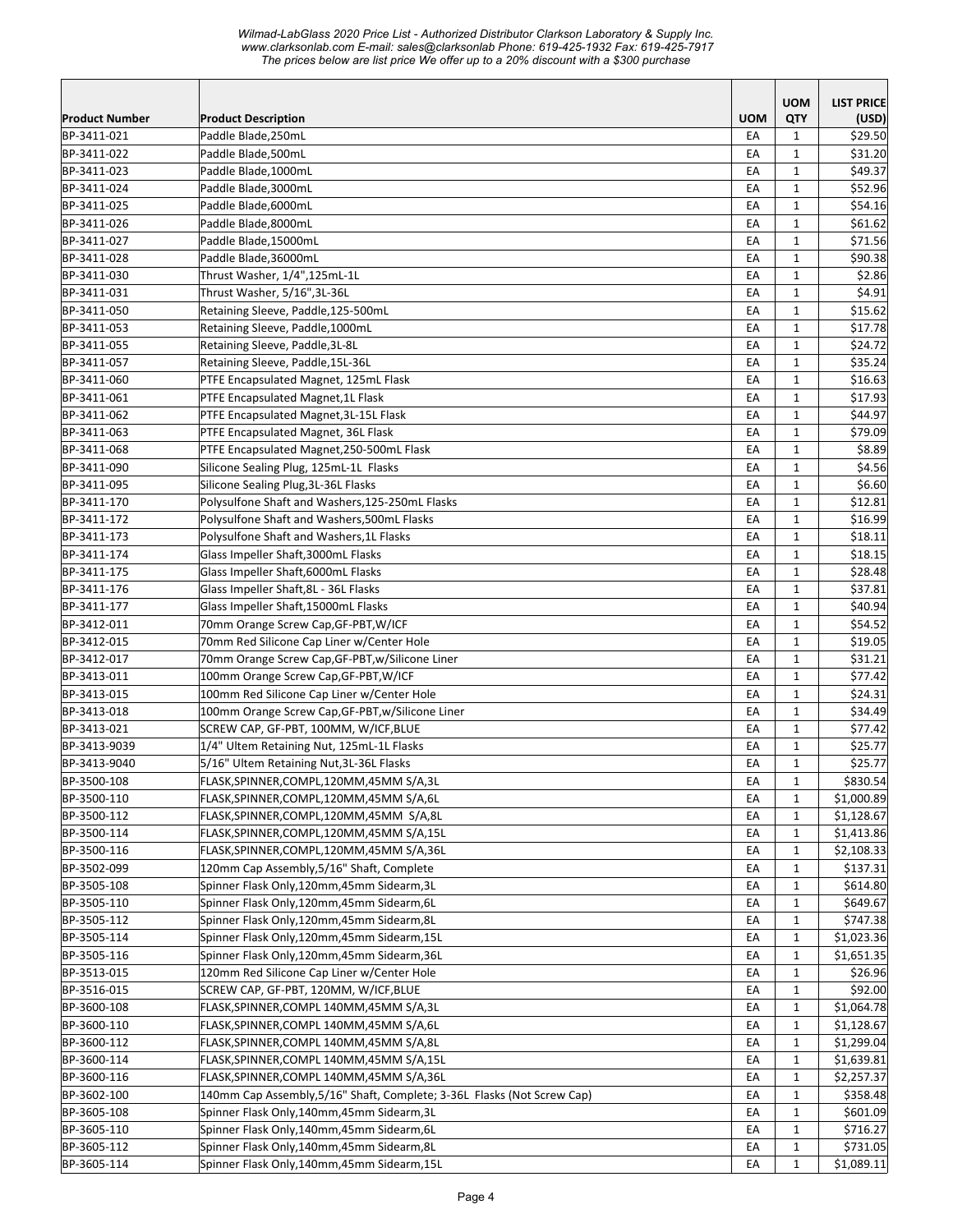*Wilmad-LabGlass 2020 Price List - Authorized Distributor Clarkson Laboratory & Supply Inc. www.clarksonlab.com E-mail: sales@clarksonlab Phone: 619-425-1932 Fax: 619-425-7917 The prices below are list price We offer up to a 20% discount with a \$300 purchase* 

|                            |                                                                                        |            | <b>UOM</b>                   | <b>LIST PRICE</b>  |
|----------------------------|----------------------------------------------------------------------------------------|------------|------------------------------|--------------------|
| <b>Product Number</b>      | <b>Product Description</b>                                                             | <b>UOM</b> | QTY                          | (USD)              |
| BP-3605-116                | Spinner Flask Only,140mm,45mm Sidearm,36L                                              | EA         | $\mathbf{1}$                 | \$1,726.39         |
| BP-3611-083                | 1L SST Impeller Shaft                                                                  | EA         | $\mathbf{1}$                 | \$63.40            |
| BP-3611-084                | 3L SST Impeller Shaft                                                                  | EA         | $\mathbf{1}$                 | \$79.94            |
| BP-3611-085                | 6L SST Impeller Shaft                                                                  | EA         | $\mathbf{1}$                 | \$83.42            |
| BP-3611-086                | 8L SST Impeller Shaft                                                                  | EA         | $\mathbf{1}$                 | \$97.48            |
| BP-3611-087                | 15L SST Impeller Shaft                                                                 | EA         | $\mathbf{1}$                 | \$114.49           |
| BP-3611-088                | 36L SST Impeller Shaft                                                                 | EA         | $\mathbf{1}$                 | \$130.74           |
| BP-3612-010                | 140mm Lower Plate Cap                                                                  | EA         | $\mathbf{1}$                 | \$193.46           |
| BP-3612-020                | 140mm Upper Plate Cap                                                                  | EA         | $\mathbf{1}$                 | \$123.23           |
| BP-3612-030                | Actuating Ring Seal for 140mm Cap                                                      | EA         | $\mathbf{1}$                 | \$52.34            |
| BP-3612-050                | Actuating Retaining Ring Washer for 140mm Cap                                          | EA         | $\mathbf{1}$                 | \$7.05             |
| BP-3612-060                | Viton Actuating Retaining O-Ring Washer for 140mm Cap                                  | EA         | $\mathbf{1}$                 | \$4.48             |
| BP-3612-070                | Compression Sealing Gasket for 140mm Cap                                               | EA         | $\mathbf{1}$                 | \$17.07            |
| BP-3700-112                | Spinner Flask Only,100mm,45mm,4Vertical Sidearm,8L                                     | EA         | $\mathbf{1}$                 | \$1,080.09         |
| BP-3700-114                | Spinner Flask Only,100mm,45mm,4Vertical Sidearm,15L                                    | EA         | $\mathbf 1$                  | \$1,317.71         |
| BP-3700-116                | Spinner Flask Only,100mm,45mm,6Vertical Sidearm,36L                                    | EA         | $\mathbf{1}$                 | \$2,145.54         |
| BP-3700-212                | Spinner Flask Only,120mm,45mm,4Vertical Sidearm,8L                                     | EA         | $\mathbf{1}$                 | \$1,107.40         |
| BP-3700-214                | Spinner Flask Only,120mm,45mm,4Vertical Sidearm,15L                                    | EA         | $\mathbf{1}$                 | \$1,360.91         |
| BP-3700-215                | Spinner Flask Only,120mm,45mm,6Vertical Sidearm,15L                                    | EA         | $\mathbf{1}$                 | \$1,606.44         |
| BP-3700-216                | Spinner Flask Only,120mm,45mm,6Vertical Sidearm,36L                                    | EA         | $\mathbf{1}$                 | \$2,191.68         |
| BP-3700-314                | Spinner Flask Only,140mm,45mm,4Vertical Sidearm,15L                                    | EA         | $\mathbf{1}$                 | \$1,404.13         |
| BP-3700-316                | Spinner Flask Only,140mm,45mm,6Vertical Sidearm,36L                                    | EA         | $\mathbf{1}$                 | \$2,116.99         |
| BP-3701-112                | 8L Paddle Assembly, SST Shaft                                                          | EA         | $\mathbf{1}$                 | \$218.77           |
| BP-3701-114                | 15L Paddle Assembly, SST Shaft                                                         | EA         | $\mathbf{1}$                 | \$221.24           |
| BP-3701-116                | 36L Paddle Assembly, SST Shaft                                                         | EA         | $\mathbf{1}$                 | \$252.18           |
| BP-3801-100                | Gas Delivery Sidearm Fitting, 1/8" Inlet                                               | EA         | $\mathbf{1}$                 | \$214.83           |
| BP-3801-102                | Gas Delivery Sidearm Fitting, 1/4" Inlet                                               | EA         | 1                            | \$226.24           |
| BP-3801-104                | Gas Del'y and Vent Sidearm Fitting, 1/8" and 1/4"                                      | EA         | $\mathbf{1}$                 | \$361.11           |
| BP-3802-001                | 45mm PET Insert, Single 1/8" Inlet                                                     | EA         | $\mathbf{1}$                 | \$43.23            |
| BP-3802-002                | #026 Viton O-Ring Sealing Insert                                                       | EA         | $\mathbf{1}$                 | \$2.62             |
| BP-3802-003                | 45mm Orange Sidearm Securing Cap                                                       | EA         | $\mathbf{1}$                 | \$14.00            |
| BP-3802-004                | 1/8" Noryl Nut w/Integrated Ferrule                                                    | EA         | $\mathbf{1}$                 | \$17.31            |
| BP-3802-006<br>BP-3802-007 | 10um Mesh SST Sparging Filter, Complete<br>316 SST 1/8x18" Straight Tube; 8-15L Flasks | EA         | $\mathbf{1}$                 | \$65.07<br>\$58.04 |
| BP-3803-001                | 45mm PET Insert, Single 1/4" Inlet                                                     | EA<br>EA   | $\mathbf{1}$<br>$\mathbf{1}$ | \$43.53            |
| BP-3803-004                | 1/4" Noryl Nut w/Integrated Ferrule                                                    | EA         | $\mathbf{1}$                 | \$17.31            |
| BP-3803-007                | 316 SST 1/4"x18" Straight Tube; 8-15L Flasks (1/4"-28 Thread)                          | EA         | $\mathbf{1}$                 | \$102.13           |
| BP-3806-102                | Gas Venting Cap w/50mm 0.2um Filter                                                    | EA         | $\mathbf 1$                  | \$133.98           |
| BP-3807-001                | 45mm PET Insert for 50mm Filter                                                        | EA         | 1                            | \$70.34            |
| BP-3807-004                | 50mm PTFE Filter, 2um, Double NPT                                                      | EA         | $\mathbf{1}$                 | \$27.71            |
| BP-3811-100                | 12mm Sidearm Fitting for DO Probes                                                     | EA         | 1                            | \$143.56           |
| BP-3812-001                | 45mm PET Insert for 12mm Probes                                                        | EA         | 1                            | \$70.34            |
| BP-3812-004                | 12mm Noryl Nut                                                                         | EA         | $\mathbf{1}$                 | \$21.30            |
| BP-3812-005                | Viton #112 O-Ring for 12mm Compression Fitting                                         | EA         | $\mathbf{1}$                 | \$1.98             |
| BP-3816-100                | 12mm Sidearm Fitting for pH Probes                                                     | EA         | $\mathbf 1$                  | \$143.56           |
| BP-3820-098                | Sidearm Fitting, Dual, 1/8"/ 1/4", for 1L Flasks                                       | EA         | $\mathbf{1}$                 | \$293.18           |
| BP-3820-104                | Sidearm Fitting, Dual, 1/8"/ 1/4", for 8L Flasks                                       | EA         | $\mathbf{1}$                 | \$293.16           |
| BP-3821-100                | Sidearm Fitting, Dual 1/8" for 8-15L Flasks                                            | EA         | $\mathbf{1}$                 | \$339.34           |
| BP-3821-102                | Sidearm Fitting, Dual 1/8" for 36L Flasks                                              | EA         | $\mathbf{1}$                 | \$339.34           |
| BP-3822-001                | 45mm PET Insert, Dual 1/8" Inlet                                                       | EA         | 1                            | \$70.34            |
| BP-3822-007                | 316 SST 1/8x21" Straight Tube; 36L Flasks                                              | EA         | $\mathbf{1}$                 | \$74.60            |
| BP-3823-098                | Sidearm Fitting, Combo, 1/8", 1L Flasks                                                | EA         | $\mathbf{1}$                 | \$261.67           |
| BP-3823-100                | Sidearm Fitting, Combo, 1/8", 3L Flasks                                                | EA         | $\mathbf{1}$                 | \$265.14           |
| BP-3823-102                | Sidearm Fitting, Combo, 1/8", 6L Flasks                                                | EA         | $\mathbf{1}$                 | \$272.08           |
| BP-3823-104                | Sidearm Fitting, Combo, 1/8", 8L Flasks                                                | EA         | $\mathbf{1}$                 | \$279.84           |
| BP-3824-098                | Sidearm Fitting, Dual, 1/8", 1L Flasks                                                 | EA         | 1                            | \$261.67           |
| BP-3824-100                | Sidearm Fitting, Dual, 1/8", 3L Flasks                                                 | EA         | 1                            | \$265.14           |
| BP-3824-102                | Sidearm Fitting, Dual, 1/8", 6L Flasks                                                 | EA         | 1                            | \$272.08           |
| BP-3824-104                | Sidearm Fitting, Dual, 1/8", 8L Flasks                                                 | EA         | $\mathbf{1}$                 | \$279.84           |
| BP-3826-100                | Sidearm Fitting, Dual 1/4" 8-15L Flasks                                                | EA         | $\mathbf 1$                  | \$356.77           |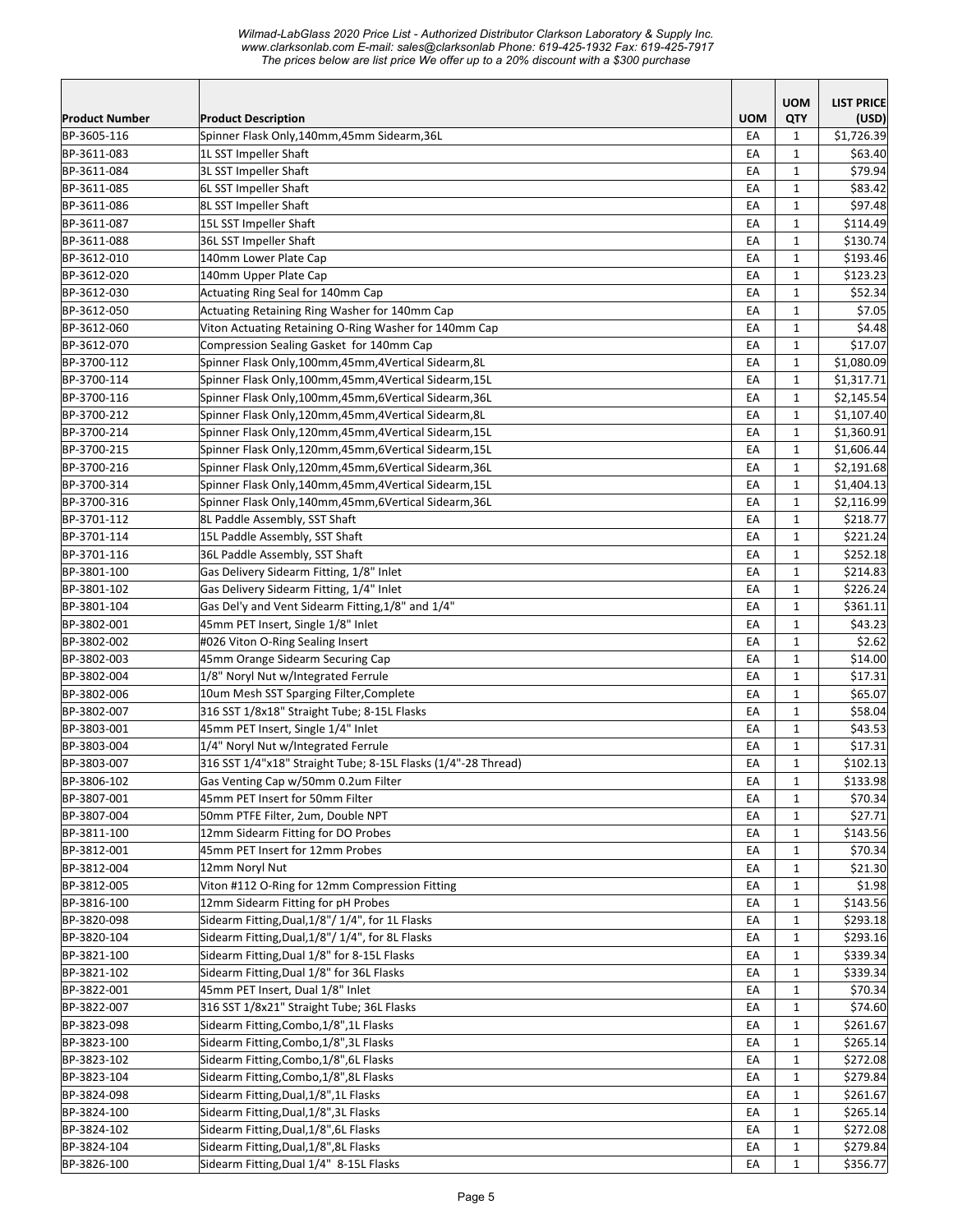|                            |                                                                                  |            | <b>UOM</b>                   | <b>LIST PRICE</b>   |
|----------------------------|----------------------------------------------------------------------------------|------------|------------------------------|---------------------|
| <b>Product Number</b>      | <b>Product Description</b>                                                       | <b>UOM</b> | QTY                          | (USD)               |
| BP-3826-101                | Sidearm Fitting, Dual 1/4" 8-15L Flasks; EPDM O-Ring                             | EA         | $\mathbf{1}$                 | \$326.65            |
| BP-3826-102                | Sidearm Fitting, Dual 1/4" 36L Flasks                                            | EA         | $\mathbf{1}$                 | \$356.77            |
| BP-3827-001                | 45mm PET Insert, Dual 1/4" Inlet                                                 | EA         | $\mathbf{1}$                 | \$70.34             |
| BP-3827-007                | 316 SST 1/4x21" Straight Tube;36L Flasks                                         | EA         | $\mathbf{1}$                 | \$91.75             |
| BP-3827-098                | Sidearm Fitting, Combo, 1/4", 1L Flasks                                          | EA         | $\mathbf{1}$                 | \$261.67            |
| BP-3827-100                | Sidearm Fitting, Combo, 1/4", 3L Flasks                                          | EA         | $\mathbf{1}$                 | \$265.14            |
| BP-3827-102                | Sidearm Fitting, Combo, 1/4", 6L Flasks                                          | EA         | $\mathbf{1}$                 | \$272.08            |
| BP-3827-104                | Sidearm Fitting, Combo, 1/4", 8L Flasks                                          | EA         | $\mathbf{1}$                 | \$279.84            |
| BP-3827-106                | Sidearm Fitting, Combo, 1/4", 36L Flasks                                         | EA         | $\mathbf{1}$                 | \$316.62            |
| BP-3828-098                | Sidearm Fitting, Dual, 1/4", 1L Flasks                                           | EA         | $\mathbf{1}$                 | \$261.67            |
| BP-3828-100                | Sidearm Fitting, Dual, 1/4", 3L Flasks                                           | EA         | $\mathbf{1}$                 | \$265.14            |
| BP-3828-102                | Sidearm Fitting, Dual, 1/4", 6L Flasks                                           | EA         | $\mathbf{1}$                 | \$272.08            |
| BP-3828-104                | Sidearm Fitting, Dual, 1/4", 8L Flasks                                           | EA         | $\mathbf{1}$                 | \$279.84            |
| BP-3828-106                | Sidearm Fitting, Dual, 1/4", 36L Flasks                                          | EA         | $\mathbf{1}$                 | \$316.62            |
| BP-3830-096                | Sidearm Fitting, Dual 1/8" and 1/4", 125-500mL Flasks                            | EA         | $\mathbf{1}$                 | \$289.54            |
| BP-3831-100                | Sidearm Fitting Combo 1/8"/1/4" 8 - 15L Flasks                                   | EA         | $\mathbf{1}$                 | \$345.91            |
| BP-3831-102                | Sidearm Fitting Combo 1/8" and 1/4" 36L Flasks                                   | EA         | $\mathbf{1}$                 | \$345.91            |
| BP-3832-001                | 45mm PET Insert, Combo 1/4" and 1/8" Inlet                                       | EA         | $\mathbf{1}$                 | \$80.75             |
| BP-3832-002                | 45mm PET Insert, Triple 1/8" Inlet                                               | EA         | $\mathbf{1}$                 | \$82.94             |
| BP-3833-098                | Sidearm Fitting, Combo, Triple 1/8", 1L Flasks                                   | EA         | $\mathbf{1}$                 | \$283.28            |
| BP-3833-100                | Sidearm Fitting, Combo, Triple 1/8", 3L Flasks                                   | EA         | $\mathbf{1}$                 | \$532.15            |
| BP-3833-102                | Sidearm Fitting, Combo, Triple 1/8", 6L Flasks                                   | EA         | $\mathbf{1}$                 | \$291.94            |
| BP-3833-104                | Sidearm Fitting, Combo, Triple 1/8", 8L Flasks                                   | EA         | $\mathbf{1}$                 | \$298.49            |
| BP-3836-100                | Sidearm Fitting, 1/2" 8 - 15L Flasks                                             | EA         | $\mathbf{1}$                 | \$282.80            |
| BP-3836-102                | Sidearm Fitting, 1/2" 36L Flasks                                                 | EA         | $\mathbf{1}$                 | \$304.55            |
| BP-3841-100                | 12mm Sidearm Fitting for Temperature Sensor Probes                               | EA         | $\mathbf{1}$                 | \$143.56            |
| BP-3847-008                | 1/8" Delrin Plug                                                                 | EA         | $\mathbf{1}$                 | \$25.58             |
| BP-3852-008                | 1/4" Delrin Plug                                                                 | EA         | $\mathbf{1}$                 | \$27.28             |
| BP-3857-008                | 1/2" - 12mm Delrin Plug                                                          | EA         | $\mathbf{1}$                 | \$30.30             |
| BP-3900-9100               | 120V Hi-Torque Direct Drive Motor w/Coupling and Yoke                            | EA         | $\mathbf{1}$                 | \$1,592.33          |
| BP-3900-9102               | 230V Hi-Torque Direct Drive Motor w/Coupling and Yoke                            | EA         | $\mathbf{1}$                 | \$1,861.94          |
| BP-3900-9104               | 100mm Cap Assembly for Hi-Torque Motor                                           | EA         | $\mathbf{1}$                 | \$1,394.60          |
| BP-3900-9106               | 120mm Cap Assembly for Hi-Torque Motor                                           | EA         | $\mathbf{1}$                 | \$1,534.94          |
| BP-4519-172                | Sidearm Fitting; 18mm pH, DO or Temp Probe                                       | EA         | $\mathbf{1}$                 | \$178.48            |
| BP-4519-177                | Gas Venting Cap w/50mm 0.2um Filter; Sanitary Fitting                            | EA         | $\mathbf{1}$                 | \$183.03            |
| BP-7000-005                | Micro-Vial 0.5mL Pestle and Tube; Ind. Pack/100                                  | <b>SET</b> | $\mathbf{1}$                 | \$134.33            |
| BP-7000-015                | Micro-Vial 1.5mL Pestle and Tube; Ind. Pack/100                                  | <b>SET</b> | $\mathbf{1}$                 | \$130.59            |
| BP-7001-005                | Micro-Vial 0.5mL Pestle; Ind. Pack/100                                           | BAG        | 100                          | \$113.80            |
| BP-7001-015                | Micro-Vial 1.5mL Pestle; Ind. Pack/100                                           | BAG        | 100                          | \$122.90            |
| BP-7002-005                | Micro-Vial 0.5mL Tube; Ind. Pack/100                                             | BAG        | 100                          | \$71.86             |
| BP-7002-015                | Micro-Vial 1.5mL Tube; Ind. Pack/100                                             | BAG        | 100                          | \$71.86             |
| BP-7005-000                | Micro-Vial Homogenizer Motor w/ Adapter                                          | EA         | 1                            | \$99.04             |
| BP-7010-005                | Micro-Vial 0.5mL Pestle and Tube; Bulk Pack/100                                  | <b>SET</b> | 1                            | \$106.61            |
| BP-7010-015                | Micro-Vial 1.5mL Pestle and Tube; Bulk Pack/100                                  | <b>SET</b> | $\mathbf{1}$                 | \$115.14            |
| BP-7011-005                | Micro-Vial 0.5mL Pestle; Bulk Pack/100<br>Micro-Vial 1.5mL Pestle; Bulk Pack/100 | BAG        | $\mathbf 1$                  | \$88.64             |
| BP-7011-015                |                                                                                  | BAG        | $\mathbf{1}$                 | \$88.64<br>\$56.00  |
| BP-7012-005<br>BP-7012-015 | Micro-Vial 0.5mL Tube; Bulk Pack/100<br>Micro-Vial 1.5mL Tube; Bulk Pack/100     | BAG        | $\mathbf{1}$                 |                     |
| IG-10-100                  | Adapter S/C 14/20 Outer                                                          | BAG<br>EA  | $\mathbf{1}$<br>$\mathbf{1}$ | \$56.00<br>\$128.66 |
| IG-10-104                  | Adapter S/C 24/40 Outer                                                          |            | $\mathbf{1}$                 | \$113.58            |
|                            | Mineral Oil Bubbler 8mm                                                          | EA<br>EA   | $\mathbf{1}$                 | \$54.54             |
| IG-145-100<br>IG-146-100   | Nitrogen Bubbler (Improved)                                                      | EA         | $\mathbf 1$                  | \$254.17            |
| IG-147-100                 | Horizontal Bubbler 14/20                                                         | EA         | $\mathbf 1$                  | \$207.54            |
| IG-147-102                 | Horizontal Bubbler 24/40                                                         | EA         | $\mathbf{1}$                 | \$218.19            |
| IG-148-100                 | Gas Bubbler                                                                      | EA         | $\mathbf{1}$                 | \$101.21            |
| IG-149-100                 | Gas Bubbler, Double                                                              | EA         | $\mathbf{1}$                 | \$87.29             |
| IG-150-100                 | Reaction Tube 25mL O 14/20                                                       | EA         | 1                            | \$110.07            |
| IG-150-104                 | Reaction Tube 25mL O 24/40                                                       | EA         | 1                            | \$113.59            |
| IG-150-112                 | Reaction Tube 50mL O 24/40                                                       | EA         | $\mathbf{1}$                 | \$119.61            |
| IG-150-116                 | Reaction Tube 100mL O 24/40                                                      | EA         | $\mathbf{1}$                 | \$121.21            |
|                            |                                                                                  |            |                              |                     |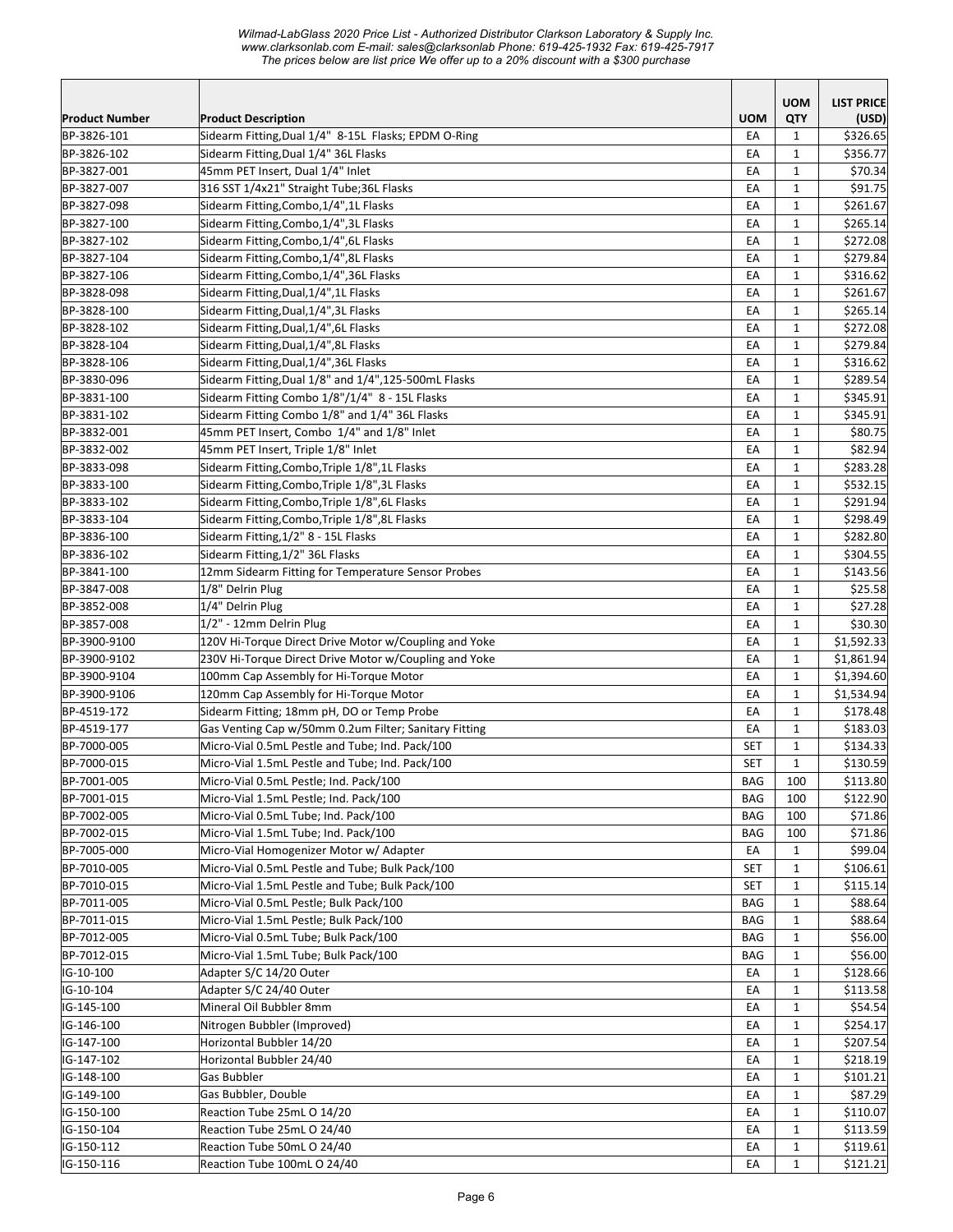|                            |                                                                                       |            | <b>UOM</b>                   | <b>LIST PRICE</b>  |
|----------------------------|---------------------------------------------------------------------------------------|------------|------------------------------|--------------------|
| <b>Product Number</b>      | <b>Product Description</b>                                                            | <b>UOM</b> | QTY                          | (USD)              |
| IG-170-098                 | Reaction/Storage Flask 50mL 14/20                                                     | EA         | $\mathbf{1}$                 | \$97.47            |
| IG-170-100                 | Reaction/Storage Flask 100mL 14/20                                                    | EA         | $\mathbf{1}$                 | \$117.59           |
| IG-170-104                 | Reaction/Storage Flask 100mL 24/40                                                    | EA         | $\mathbf{1}$                 | \$119.49           |
| IG-170-108                 | Reaction/Storage Flask 300mL 24/40                                                    | EA         | $\mathbf{1}$                 | \$136.23           |
| IG-170-112                 | Reaction/Storage Flask 500mL 24/40                                                    | EA         | $\mathbf{1}$                 | \$143.90           |
| IG-174-104                 | Filter Tube Double End 150mL 40mm M                                                   | EA         | $\mathbf{1}$                 | \$333.32           |
| IG-174-106                 | Filter Tube Double End 150mL 40mm C                                                   | EA         | $\mathbf{1}$                 | \$333.32           |
| IG-180-100                 | Storage Flask 50mL 14/20                                                              | EA         | $\mathbf{1}$                 | \$137.21           |
| IG-180-102                 | Storage Flask 50mL 24/40                                                              | EA         | $\mathbf{1}$                 | \$146.32           |
| IG-180-104                 | Storage Flask 100mL 14/20                                                             | EA         | $\mathbf{1}$                 | \$138.02           |
| IG-180-106                 | Storage Flask 100mL 24/40                                                             | EA         | $\mathbf{1}$                 | \$139.99           |
| IG-180-108                 | Storage Flask 250mL 14/20                                                             | EA         | $\mathbf{1}$                 | \$140.81           |
| IG-180-110                 | Storage Flask 250mL 24/40                                                             | EA         | $\mathbf{1}$                 | \$154.94           |
| IG-180-112                 | Storage Flask 500mL 24/40                                                             | EA         | 1                            | \$165.15           |
| IG-180-114                 | Storage Flask 1000mL 24/40                                                            | EA         | $\mathbf{1}$                 | \$158.65           |
| IG-190-108                 | Round Bottom Flask 2N 24/40 CN 100mL                                                  | EA         | $\mathbf{1}$                 | \$157.98           |
| IG-190-110                 | Round Bottom Flask 2N 24/40 CN 100mL                                                  | EA         | $\mathbf{1}$                 | \$161.30           |
| IG-190-116                 | Round Bottom Flask 2N 24/40 CN 250mL                                                  | EA         | $\mathbf{1}$                 | \$176.31           |
| IG-190-122                 | Round Bottom Flask 2N 24/40 CN 500mL                                                  | EA         | $\mathbf{1}$                 | \$169.66           |
| IG-20-100                  | Adapter w/Pressure/Vacuum Stopcock 14/20 I                                            | EA         | $\mathbf{1}$                 | \$91.15            |
| IG-20-104                  | Adapter w/Pressure/Vacuum Stopcock 24/40 I                                            | EA         | $\mathbf{1}$                 | \$94.27            |
| IG-202-100                 | Adapter Vacuum Valve 14/20                                                            | EA         | $\mathbf{1}$                 | \$183.21           |
| IG-202-102                 | Adapter Vacuum Valve 19/22                                                            | EA         | $\mathbf{1}$                 | \$174.09           |
| IG-202-104                 | Adapter Vacuum Valve 24/40                                                            | EA         | $\mathbf{1}$                 | \$188.66           |
| IG-204-100                 | Transfer Manifold 24/40 380X14                                                        | EA         | $\mathbf{1}$                 | \$174.51           |
| IG-22-100                  | Balloon Adapter w/Glass Stopcock 14/20                                                | EA         | $\mathbf{1}$                 | \$147.79           |
| IG-22-104                  | Balloon Adapter w/Glass Stopcock 24/40                                                | EA         | $\mathbf{1}$                 | \$159.45           |
| IG-23T-100                 | Balloon Adapter w/PTFE Stopcock 14/20.                                                | EA         | $\mathbf{1}$                 | \$151.03           |
| IG-23T-104                 | Balloon Adapter w/PTFE Stopcock 24/40                                                 | EA         | 1                            | \$157.89           |
| IG-300-100                 | Filter Tube 20X140mm C                                                                | EA         | $\mathbf{1}$                 | \$277.32           |
| IG-300-106                 | Filter Tube 30X190mm M                                                                | EA         | $\mathbf{1}$                 | \$293.92           |
| IG-30-104                  | Evacuate + Storage Cover 24/40                                                        | EA         | $\mathbf{1}$                 | \$35.25            |
| IG-302-100                 | Funnel Filter 60mL 14/20 30M                                                          | EA         | $\mathbf{1}$                 | \$269.94           |
| IG-302-104                 | Funnel Filter 200mL 24/40 40M                                                         | EA         | $\mathbf{1}$                 | \$276.98           |
| IG-302-106                 | Funnel Filter 200mL 24/40 40C<br>Addition Funnel 100mL 14/20                          | EA         | $\mathbf{1}$                 | \$276.98           |
| IG-304-100                 |                                                                                       | EA         | $\mathbf{1}$                 | \$227.40           |
| IG-304-102<br>IG-345T-100  | Addition Funnel 250mL 24/40                                                           | EA<br>EA   | $\mathbf{1}$                 | \$239.96           |
|                            | Solvent Purification Distilling Head 250mL                                            |            | $\mathbf 1$                  | \$556.29           |
| IG-357-100                 | Double Vacuum Manifold 4 Place                                                        | EA         | $\mathbf{1}$                 | \$1,326.92         |
| IG-36T-100                 | Vacuum Manifold 4 Place Right Side Hose Connection                                    | EA         | $\mathbf{1}$                 | \$523.01           |
| IG-36T-104                 | Vacuum Manifold 6 Place Right Side Hose Connection                                    | EA         | 1                            | \$756.20           |
| IG-36T-110                 | Vacuum Manifold 4 Place Left Side Hose Connection                                     | EA         | $\mathbf{1}$                 | \$523.01           |
| IG-36T-114                 | Vacuum Manifold 6 Place Left Side Hose Connection<br>Stopper Evacuate + Storage 14/20 | EA         | $\mathbf{1}$                 | \$756.21           |
| IG-40-100<br>IG-40-104     | Stopper Evacuate + Storage 24/40                                                      | EA         | 1                            | \$25.90            |
| IG-90-100                  | Adapter 90Deg S/C H/C 14/20                                                           | EA<br>EA   | $\mathbf{1}$<br>$\mathbf{1}$ | \$35.88<br>\$96.00 |
| IG-90-104                  | Adapter 90Deg S/C H/C 24/40                                                           |            |                              |                    |
| LG-1000-104                | Standard Taper Glass Joint, Inner 10/30                                               | EA         | $\mathbf{1}$<br>$\mathbf{1}$ | \$105.52           |
| LG-1000-108                | Standard Taper Glass Joint, Inner 14/35                                               | EA         | $\mathbf{1}$                 | \$10.11<br>\$12.44 |
| LG-1000-110                | Standard Taper Glass Joint, Inner 19/38                                               | EA         | $\mathbf 1$                  | \$13.22            |
|                            |                                                                                       | EA         |                              |                    |
| LG-1000-112<br>LG-1000-114 | Standard Taper Glass Joint, Inner 24/40<br>Standard Taper Glass Joint, Inner 29/42    | EA<br>EA   | $\mathbf{1}$<br>$\mathbf{1}$ | \$13.29<br>\$14.39 |
| LG-1000-116                | Standard Taper Glass Joint, Inner 34/45                                               | EA         | $\mathbf{1}$                 | \$20.10            |
| LG-1000-120                | Standard Taper Glass Joint, Inner 45/50                                               | EA         | $\mathbf 1$                  | \$29.68            |
| LG-1000-124                | Standard Taper Glass Joint, Inner 55/50                                               | EA         | $\mathbf{1}$                 | \$45.19            |
| LG-1000-126                | Standard Taper Glass Joint, Inner 60/50                                               | EA         | $\mathbf{1}$                 | \$55.46            |
| LG-1001-104                | Standard Taper Glass Joint, Outer, 10/30                                              | EA         | $\mathbf{1}$                 | \$16.24            |
| LG-1001-110                | Standard Taper Glass Joint, Outer, 19/38                                              |            |                              | \$15.66            |
| LG-1001-112                | Standard Taper Glass Joint, Outer, 24/40                                              | EA<br>EA   | 1                            | \$16.83            |
| LG-1001-114                | Standard Taper Glass Joint, Outer, 29/42                                              | EA         | $\mathbf{1}$<br>$\mathbf{1}$ | \$18.71            |
|                            |                                                                                       |            |                              |                    |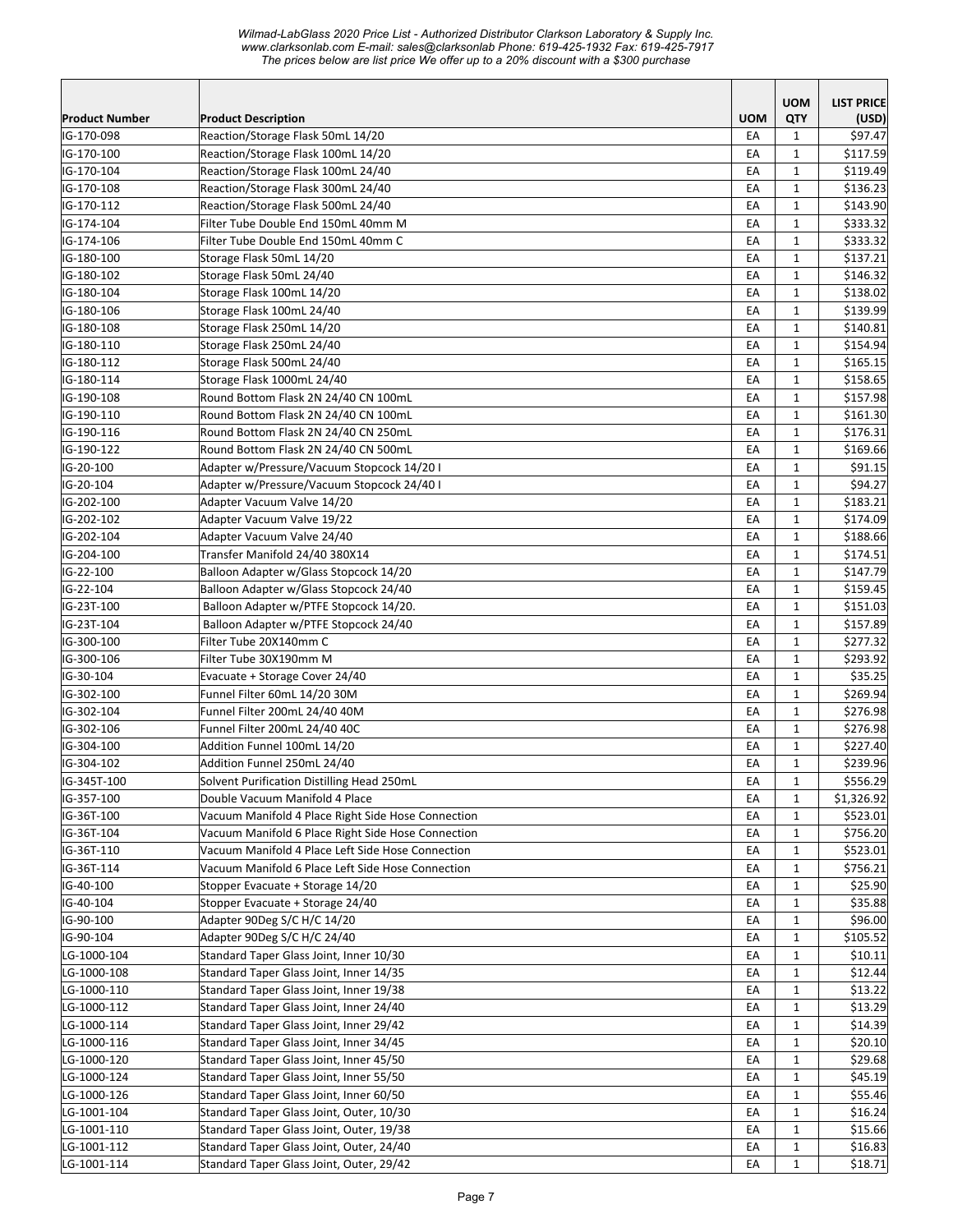|                |                                            |            | <b>UOM</b>        | <b>LIST PRICE</b> |
|----------------|--------------------------------------------|------------|-------------------|-------------------|
| Product Number | <b>Product Description</b>                 | <b>UOM</b> | QTY               | (USD)             |
| LG-1001-116    | Standard Taper Glass Joint, Outer, 34/45   | EA         | 1                 | \$24.10           |
| LG-1001-120    | Standard Taper Glass Joint, Outer, 45/50   | EA         | 1                 | \$37.69           |
| LG-1001-126    | Standard Taper Glass Joint, Outer, 60/50   | EA         | $\mathbf{1}$      | \$63.69           |
| LG-1003-104    | Standard Taper Glass Joint, Outer 10/30    | EA         | $\mathbf{1}$      | \$13.59           |
| LG-1003-108    | Standard Taper Glass Joint, Outer, 14/35   | EA         | $\mathbf{1}$      | \$15.61           |
| LG-1003-110    | Standard Taper Glass Joint, Outer, 19/38   | EA         | $\mathbf{1}$      | \$14.72           |
| LG-1003-112    | Standard Taper Glass Joint, Outer 24/40    | EA         | $\mathbf{1}$      | \$14.77           |
| LG-1003-114    | Standard Taper Glass Joint, Outer, 29/42   | EA         | $\mathbf 1$       | \$17.70           |
| LG-1003-116    | Standard Taper Glass Joint, Outer, 34/45   | EA         | $\mathbf{1}$      | \$23.92           |
| LG-1003-120    | Standard Taper Glass Joint, Outer, 45/50   | EA         | $\mathbf{1}$      | \$33.80           |
| LG-1003-124    | Standard Taper Glass Joint, Outer, 55/50   | EA         | $\mathbf 1$       | \$50.73           |
| LG-1003-126    | Standard Taper Glass Joint, Outer, 60/50   | EA         | $\mathbf 1$       | \$59.51           |
| LG-1004-100    | Plastic Clamp, ST Size 10                  | EA         | $\mathbf{1}$      | \$4.50            |
| LG-1004-102    | Plastic Clamp, ST Size 12                  | EA         | $\mathbf 1$       | \$4.14            |
| LG-1004-104    | Plastic Clamp, ST Size 14                  | EA         | $\mathbf{1}$      | \$4.47            |
| LG-1004-106    | Plastic Clamp, ST Size 19                  | EA         | $\mathbf{1}$      | \$4.56            |
| LG-1004-108    | Plastic Clamp, ST Size 24                  | EA         | 1                 | \$4.72            |
| LG-1004-110    | Plastic Clamp, ST Size 29                  | EA         | $\mathbf{1}$      | \$5.13            |
| LG-1004-112    | Plastic Clamp, ST Size 34                  | EA         | $\mathbf{1}$      | \$5.73            |
| LG-1004-114    | Plastic Clamp, ST Size 40                  | EA         | $\mathbf{1}$      | \$6.40            |
| LG-1004-116    | Plastic Clamp, ST Size 45                  | EA         | $\mathbf{1}$      | \$8.69            |
| LG-1006-100    | ST Metal Clamp Size 14                     | EA         | $\mathbf{1}$      | \$10.96           |
| LG-1006-102    | ST Metal Clamp Size 19                     | EA         | $\mathbf 1$       | \$11.39           |
| LG-1006-104    | ST Metal Clamp Size 24                     | EA         | $\mathbf{1}$      | \$11.50           |
| LG-1006-106    | ST Metal Clamp Size 29                     | EA         | $\mathbf{1}$      | \$12.36           |
| LG-10090-104   | Oblique Bore Hollow Stopcock 6mm           | EA         | $\mathbf 1$       | \$219.30          |
| LG-10090-108   | Oblique Bore Hollow Stopcock 10mm          | EA         | $\mathbf{1}$      | \$297.34          |
| LG-10110-100   | Double Oblique Bore Hollow Stopcock 2mm    | EA         | $\mathbf{1}$      | \$174.76          |
| LG-10110-102   | Double Oblique Bore Hollow Stopcock 4mm    | EA         | $\mathbf 1$       | \$209.61          |
| LG-1013-100    | ST Joint w/O-Ring Inner 24/40              | EA         | $\mathbf{1}$      | \$41.14           |
| LG-1013-102    | ST Joint w/O-Ring Inner 29/42              | EA         | $\mathbf 1$       | \$46.18           |
| LG-1013-104    | ST Joint w/O-Ring Inner 45/50              | EA         | $\mathbf{1}$      | \$59.08           |
| LG-1014T-200   | Flexible PTFE Adapter 14/20                | EA         | $\mathbf{1}$      | \$76.34           |
| LG-1014T-202   | Flexible PTFE Adapter 19/22                | EA         | $\mathbf{1}$      | \$79.98           |
| LG-1014T-204   | Flexible PTFE Adapter 19/38                | EA         | $\mathbf{1}$      | \$82.89           |
| LG-1014T-206   | Flexible PTFE Adapter 24/40                | EA         | $\mathbf{1}$      | \$103.53          |
| LG-1014T-208   | Flexible PTFE Adapter 29/42                | EA         | $\mathbf 1$       | \$108.77          |
| LG-1014T-210   | Flexible PTFE Adapter 34/45                | EA         | $\mathbf 1$       | \$139.40          |
| LG-1014T-212   | Flexible PTFE Adapter 45/50                | EA         | $\mathbf{1}$      | \$192.58          |
| LG-1017-100    | Standard Taper Glass Joint, Outer, 5/12    | EA         | $\mathbf{1}$      | \$14.90           |
| LG-1017-104    | Standard Taper Glass Joint, Outer, 7/15    | EA         | $\mathbf{1}$      | \$15.80           |
| LG-1017-106    | Standard Taper Glass Joint, Outer, 10/18   | EA         | $\mathbf{1}$      | \$14.00           |
| LG-1017-110    | Standard Taper Glass Joint, Outer, 14/20   | EA         | $\mathbf{1}$      | \$14.09           |
| LG-1017-112    | Standard Taper Glass Joint, Outer, 19/22   | EA         | $\mathbf{1}$      | \$14.22           |
| LG-1017-114    | Standard Taper Joint, Outer 24/25          | EA         | $\mathbf{1}$      | \$17.02           |
| LG-1017-116    | Standard Taper Glass Joint, Outer, 29/26   | EA         | $\mathbf 1$       | \$18.43           |
| LG-1017-118    | Standard Taper Glass Joint, Outer, 34/28   | EA         | $\mathbf 1$       | \$24.10           |
| LG-1017-120    | Standard Taper Glass Joint, Outer, 40/35   | EA         | $\mathbf{1}$      | \$33.88           |
| LG-10184-100   | Straight Bore Stopcock, Threaded Plug 2mm  | EA         | $\mathbf{1}$      | \$76.65           |
| LG-10184-102   | Straight Bore Stopcock, Threaded Plug 4mm  | EА         | $\mathbf{1}$      | \$104.80          |
| LG-10184-104   | Straight Bore Stopcock, Threaded Plug 6mm  | EA         |                   | \$129.52          |
| LG-10184-106   | Straight Bore Stopcock, Threaded Plug 8mm  | EA         | 1<br>$\mathbf{1}$ | \$146.76          |
|                | Straight Bore Stopcock, Threaded Plug 10mm | EA         | $\mathbf 1$       |                   |
| LG-10184-108   |                                            |            |                   | \$193.35          |
| LG-10186-100   | Double Oblique Stopcock, Solid Bore 2mm    | EA         | $\mathbf{1}$      | \$115.95          |
| LG-10186-102   | Double Oblique Stopcock, Solid Bore 4mm    | EA         | $\mathbf{1}$      | \$128.97          |
| LG-1020-006    | Kalrez O-Ring Size 006                     | EA         | $\mathbf{1}$      | \$41.91           |
| LG-1020-007    | Kalrez O-Ring Size 007                     | EA         | $\mathbf{1}$      | \$46.10           |
| LG-1020-008    | Kalrez O-Ring Size 008                     | EA         | $\mathbf{1}$      | \$48.71           |
| LG-1020-009    | Kalrez O-Ring Size 009                     | EA         | $\mathbf{1}$      | \$49.63           |
| LG-1020-011    | Kalrez O-Ring Size 011                     | EA         | $\mathbf{1}$      | \$47.40           |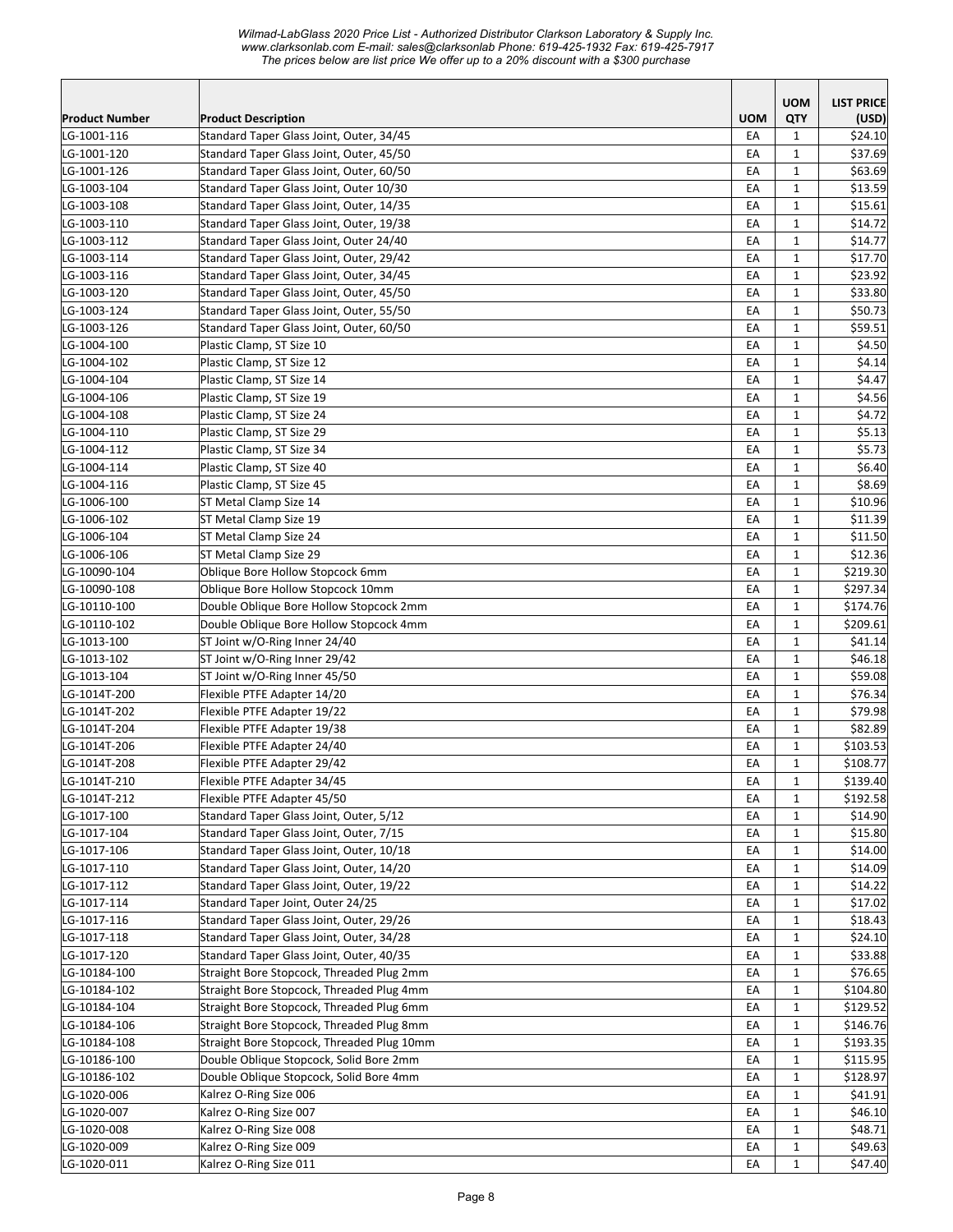*Wilmad-LabGlass 2020 Price List - Authorized Distributor Clarkson Laboratory & Supply Inc. www.clarksonlab.com E-mail: sales@clarksonlab Phone: 619-425-1932 Fax: 619-425-7917 The prices below are list price We offer up to a 20% discount with a \$300 purchase* 

|                       |                                                    |            | <b>UOM</b>   | <b>LIST PRICE</b> |
|-----------------------|----------------------------------------------------|------------|--------------|-------------------|
| <b>Product Number</b> | <b>Product Description</b>                         | <b>UOM</b> | QTY          | (USD)             |
| LG-1020-012           | Kalrez O-Ring Size 012                             | EA         | $\mathbf{1}$ | \$55.35           |
| LG-1020-014           | Kalrez O-Ring Size 014                             | EA         | $\mathbf{1}$ | \$50.68           |
| LG-1020-016           | Kalrez O-Ring Size 016                             | EA         | $\mathbf{1}$ | \$67.67           |
| LG-1020-019           | Kalrez O-Ring Size 019                             | EA         | 1            | \$87.85           |
| LG-1020-020           | Kalrez O-Ring Size 020                             | EA         | $\mathbf{1}$ | \$89.65           |
| LG-1020-030           | Kalrez O-Ring Size 030                             | EA         | $\mathbf{1}$ | \$203.20          |
| LG-1020-107           | Kalrez O-Ring Size 107                             | EA         | 1            | \$60.77           |
| LG-1020-108           | Kalrez O-Ring Size 108                             | EA         | 1            | \$67.47           |
| LG-1020-109           | Kalrez O-Ring Size 109                             | EA         | $\mathbf{1}$ | \$62.64           |
| LG-1020-110           | Kalrez O-Ring Size 110                             | EA         | $\mathbf{1}$ | \$63.29           |
| LG-1020-111           | Kalrez O-Ring Size 111                             | EA         | $\mathbf{1}$ | \$67.81           |
| LG-1020-112           | Kalrez O-Ring Size 112                             | EA         | 1            | \$73.26           |
| LG-1020-114           | Kalrez O-Ring Size 114                             | EA         | $\mathbf{1}$ | \$78.36           |
| LG-1020-116           | Kalrez O-Ring Size 116                             | EA         | $\mathbf{1}$ | \$89.81           |
| LG-1020-117           | Kalrez O-Ring Size 117                             | EA         | 1            | \$94.72           |
| LG-1020-118           | Kalrez O-Ring Size 118                             | EA         | 1            | \$91.92           |
| LG-1020-121           | Kalrez O-Ring Size 121                             | EA         | $\mathbf{1}$ | \$147.40          |
| LG-1020-124           | Kalrez O-Ring Size 124                             | EA         | $\mathbf{1}$ | \$147.15          |
| LG-1020-212           | Kalrez O-Ring Size 212                             | EA         | 1            | \$145.65          |
| LG-1020-216           | Kalrez O-Ring Size 216                             | EA         | $\mathbf{1}$ | \$222.80          |
| LG-1020-223           | Kalrez O-Ring Size 223                             | EA         | $\mathbf{1}$ | \$230.65          |
| LG-1020-229           | Kalrez O-Ring Size 229                             | EA         | $\mathbf{1}$ | \$313.16          |
| LG-1020-331           | Kalrez O-Ring Size 331                             | EA         | 1            | \$528.66          |
| LG-1020-506           | Chemraz O-Ring Size 006                            | EA         | 1            | \$58.75           |
| LG-1020-508           | Chemraz O-Ring Size 008                            | EA         | $\mathbf{1}$ | \$57.64           |
| LG-1020-510           | Chemraz O-Ring Size 010                            | EA         | $\mathbf{1}$ | \$64.27           |
| LG-1020-511           | Chemraz O-Ring Size 011                            | EA         | 1            | \$65.29           |
| LG-1020-512           | Chemraz O-Ring Size 012                            | EA         | $\mathbf{1}$ | \$59.79           |
| LG-1020-514           | Chemraz O-Ring Size 014                            | EA         | $\mathbf{1}$ | \$64.17           |
| LG-1020-519           | Chemraz O-Ring Size 019                            | EA         | 1            | \$85.23           |
| LG-1020-520           | Chemraz O-Ring Size 020                            | EA         | 1            | \$84.16           |
| LG-1020-608           | Chemraz O-Ring Size 108                            | EA         | $\mathbf{1}$ | \$83.05           |
| LG-1020-610           | Chemraz O-Ring Size 110                            | EA         | $\mathbf{1}$ | \$78.56           |
| LG-1020-611           | Chemraz O-Ring Size 111                            | EA         | $\mathbf{1}$ | \$81.45           |
| LG-1020-612           | Chemraz O-Ring Size 112                            | EA         | $\mathbf{1}$ | \$86.13           |
| LG-1020-616           | Chemraz O-Ring Size 116                            | EA         | $\mathbf{1}$ | \$104.33          |
| LG-1020-618           | Chemraz O-Ring Size 118                            | EA         | $\mathbf{1}$ | \$117.12          |
| LG-1020-620           | Chemraz O-Ring Size 120                            | EA         |              | \$136.30          |
|                       | Chemraz O-Ring Size 121                            |            | $\mathbf{1}$ | \$139.93          |
| LG-1020-621           |                                                    | EA         | $\mathbf{1}$ |                   |
| LG-1020-636           | Chemraz O-Ring Size 136<br>Chemraz O-Ring Size 153 | EA         | $\mathbf{1}$ | \$297.58          |
| LG-1020-653           |                                                    | EA         | 1            | \$529.08          |
| LG-1020-711           | Chemraz O-Ring Size 211                            | EA         | 1            | \$163.41          |
| LG-1020-717           | Chemraz O-Ring Size 217                            | EA         | $\mathbf{1}$ | \$229.63          |
| LG-1020-722           | Chemraz O-Ring Size 222                            | EA         | $\mathbf{1}$ | \$183.54          |
| LG-1020-725           | Chemraz O-Ring Size 225                            | EA         | $\mathbf{1}$ | \$236.69          |
| LG-1020-849           | Chemraz O-Ring Size 349                            | EA         | $\mathbf{1}$ | \$887.73          |
| LG-10210-100          | T-Bore, T-Shaped Stopcock 2mm                      | EA         | $\mathbf{1}$ | \$130.13          |
| LG-1021-100           | Glass Joint w/Viton O-Ring 5mm                     | EA         | $\mathbf{1}$ | \$10.40           |
| LG-1021-102           | Glass Joint w/Viton O-Ring 7mm                     | EA         | $\mathbf{1}$ | \$11.09           |
| LG-1021-104           | Glass Joint w/Viton O-Ring 9mm                     | EA         | $\mathbf{1}$ | \$12.13           |
| LG-1021-106           | Glass Joint w/Viton O-Ring 15mm                    | EA         | $\mathbf{1}$ | \$12.82           |
| LG-1021-108           | Glass Joint w/Viton O-Ring 20mm                    | EA         | $\mathbf{1}$ | \$15.56           |
| LG-1021-110           | Glass Joint w/Viton O-Ring 25mm                    | EA         | $\mathbf{1}$ | \$15.56           |
| LG-1021-112           | Glass Joint w/Viton O-Ring 30mm                    | EA         | $\mathbf{1}$ | \$26.83           |
| LG-1021-114           | Glass Joint w/Viton O-Ring 40mm                    | EA         | $\mathbf{1}$ | \$38.82           |
| LG-1021-116           | Glass Joint w/Viton O-Ring 50mm                    | EА         | $\mathbf{1}$ | \$55.54           |
| LG-1021-118           | Glass Joint w/Viton O-Ring 75mm                    | EA         | 1            | \$70.80           |
| LG-10214-100          | T-Bore, T-Shaped Stopcock w/Threaded Bore 2mm      | EA         | 1            | \$150.57          |
| LG-10214-102          | T-Bore, T-Shaped Stopcock w/Threaded Bore 4mm      | EA         | $\mathbf{1}$ | \$167.73          |
| LG-10214-104          | T-Bore, T-Shaped Stopcock w/Threaded Bore 6mm      | EA         | $\mathbf{1}$ | \$218.07          |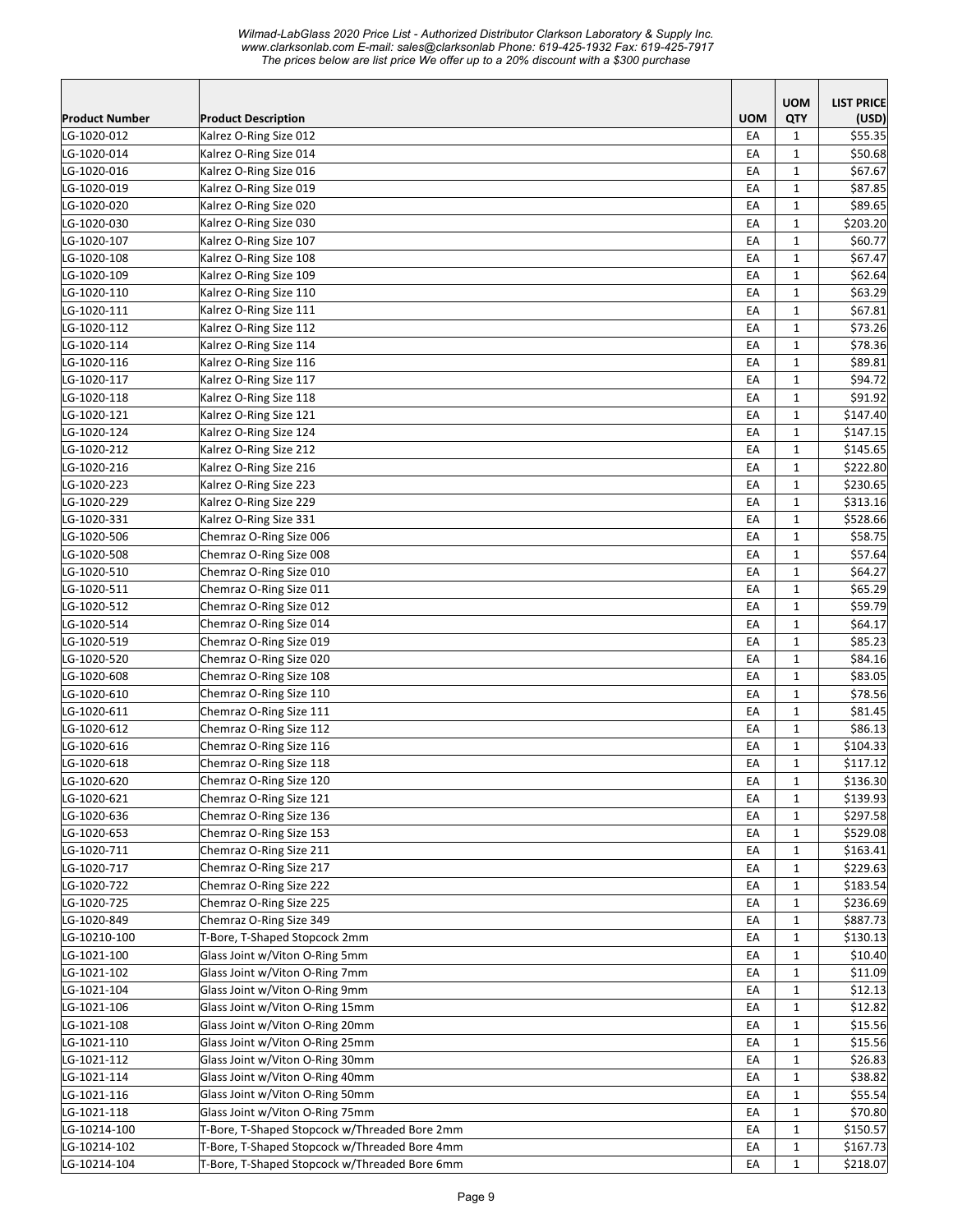*Wilmad-LabGlass 2020 Price List - Authorized Distributor Clarkson Laboratory & Supply Inc. www.clarksonlab.com E-mail: sales@clarksonlab Phone: 619-425-1932 Fax: 619-425-7917 The prices below are list price We offer up to a 20% discount with a \$300 purchase* 

| <b>UOM</b><br><b>LIST PRICE</b><br><b>UOM</b><br>QTY<br>Product Number<br><b>Product Description</b><br>(USD)<br>LG-1022-400<br>EA<br>\$0.83<br>PTFE O-Ring Size 007<br>1<br>LG-1022-402<br>EA<br>\$0.93<br>PTFE O-Ring Size 008<br>1<br>LG-1022-404<br>\$1.00<br>PTFE O-Ring Size 011<br>EA<br>$\mathbf{1}$<br>EA<br>$\mathbf{1}$<br>\$0.97<br>PTFE O-Ring Size 012<br>EA<br>1<br>\$1.12<br>PTFE O-Ring Size 013<br>$\mathbf{1}$<br>\$1.03<br>PTFE O-Ring Size 014<br>EA<br>EA<br>$\mathbf{1}$<br>\$1.21<br>PTFE O-Ring Size 015<br>$\mathbf 1$<br>\$1.23<br>EA<br>PTFE O-Ring Size 016<br>EA<br>$\mathbf{1}$<br>\$1.30<br>PTFE O-Ring Size 018<br>\$1.25<br>PTFE O-Ring Size 020<br>EA<br>$\mathbf{1}$<br>EA<br>$\mathbf{1}$<br>\$1.42<br>PTFE O-Ring Size 110<br>\$1.23<br>EA<br>1<br>PTFE O-Ring Size 111<br>$\mathbf{1}$<br>\$1.54<br>EA<br>PTFE O-Ring Size 112<br>EA<br>$\mathbf{1}$<br>\$1.45<br>PTFE O-Ring Size 114<br>EA<br>$\mathbf{1}$<br>\$1.53<br>PTFE O-Ring Size 115<br>\$1.93<br>EA<br>1<br>PTFE O-Ring Size 116<br>EA<br>\$3.26<br>PTFE O-Ring Size 118<br>1<br>PTFE O-Ring Size 121<br>EA<br>1<br>\$3.32<br>EA<br>1<br>\$3.39<br>PTFE O-Ring Size 123<br>EA<br>1<br>\$4.57<br>PTFE O-Ring Size 128<br>\$4.78<br>PTFE O-Ring Size 136<br>EA<br>$\mathbf{1}$<br>EA<br>$\mathbf{1}$<br>\$5.77<br>PTFE O-Ring Size 210<br>EA<br>$\mathbf 1$<br>\$5.89<br>PTFE O-Ring Size 212<br>EA<br>$\mathbf{1}$<br>\$6.92<br>PTFE O-Ring Size 214<br>\$7.74<br>PTFE O-Ring Size 217<br>EA<br>$\mathbf{1}$<br>$\mathbf{1}$<br>EА<br>\$7.07<br>PTFE O-Ring Size 222<br>\$7.62<br>PTFE O-Ring Size 223<br>EA<br>$\mathbf{1}$<br>EA<br>$\mathbf{1}$<br>\$7.75<br>PTFE O-Ring Size 225<br>EA<br>$\mathbf{1}$<br>\$7.89<br>PTFE O-Ring Size 226<br>EA<br>$\mathbf{1}$<br>\$9.51<br>PTFE O-Ring Size 227<br>\$9.66<br>EA<br>1<br>PTFE O-Ring Size 229<br>\$29.78<br>LG-1022-471<br>EA<br>1<br>PTFE O-Ring Size 331<br>\$34.29<br>LG-1022-472<br>EA<br>$\mathbf{1}$<br>PTFE O-Ring Size 339<br>\$41.14<br>LG-1022-476<br>EА<br>PTFE O-Ring Size 348<br>1<br>LG-1022-478<br>EA<br>\$44.82<br>PTFE O-Ring Size 359<br>1<br>EA<br>$\mathbf{1}$<br>\$0.30<br>LG-1022-500<br>Viton O-Ring Size 007<br>$\mathbf{1}$<br>EA<br>\$0.28<br>LG-1022-502<br>Viton O-Ring Size 008<br>\$0.31<br>LG-1022-504<br>Viton O-Ring Size 011<br>EA<br>$\mathbf 1$<br>\$0.35<br>Viton O-Ring Size 012<br>EA<br>$\mathbf{1}$<br>LG-1022-506<br>LG-1022-508<br>Viton O-Ring Size 013<br>\$0.40<br>EA<br>$\mathbf{1}$<br>Viton O-Ring Size 014<br>LG-1022-510<br>EA<br>$\mathbf{1}$<br>\$0.45<br>Viton O-Ring Size 015<br>LG-1022-512<br>\$0.64<br>EA<br>$\mathbf{1}$<br>Viton O-Ring Size 016<br>\$0.53<br>LG-1022-514<br>EA<br>$\mathbf{1}$<br>Viton O-Ring Size 018<br>EA<br>$\mathbf{1}$<br>\$0.58<br>LG-1022-516<br>LG-1022-517<br>Viton O-Ring Size 020<br>EA<br>$\mathbf{1}$<br>\$0.58<br>$\mathbf{1}$<br>\$0.55<br>LG-1022-518<br>Viton O-Ring Size 022<br>EA<br>LG-1022-520<br>$\mathbf{1}$<br>\$0.83<br>Viton O-Ring Size 110<br>EA<br>LG-1022-522<br>Viton O-Ring Size 111<br>\$0.64<br>EA<br>$\mathbf{1}$<br>\$0.73<br>LG-1022-524<br>Viton O-Ring Size 112<br>EA<br>$\mathbf{1}$<br>LG-1022-526<br>Viton O-Ring Size 114<br>EA<br>$\mathbf{1}$<br>\$0.71<br>$\mathbf{1}$<br>LG-1022-527<br>Viton O-Ring Size 105<br>EA<br>\$2.30<br>$\mathbf{1}$<br>LG-1022-528<br>Viton O-Ring Size 115<br>EA<br>\$2.61<br>\$0.90<br>LG-1022-530<br>Viton O-Ring Size 116<br>EA<br>$\mathbf{1}$<br>LG-1022-532<br>Viton O-Ring Size 118<br>EA<br>$\mathbf{1}$<br>\$0.87<br>LG-1022-534<br>Viton O-Ring Size 121<br>EA<br>$\mathbf{1}$<br>\$1.23<br>$\mathbf{1}$<br>LG-1022-536<br>Viton O-Ring Size 122<br>EA<br>\$0.90<br>Viton O-Ring Size 123<br>\$1.17<br>LG-1022-538<br>EA<br>$\mathbf{1}$<br>Viton O-Ring Size 124<br>EA<br>$\mathbf{1}$<br>\$1.19<br>LG-1022-539<br>Viton O-Ring Size 125<br>$\mathbf{1}$<br>\$4.44<br>LG-1022-540<br>EA<br>Viton O-Ring Size 128<br>$\mathbf{1}$<br>\$2.06<br>EA |             |  |  |
|---------------------------------------------------------------------------------------------------------------------------------------------------------------------------------------------------------------------------------------------------------------------------------------------------------------------------------------------------------------------------------------------------------------------------------------------------------------------------------------------------------------------------------------------------------------------------------------------------------------------------------------------------------------------------------------------------------------------------------------------------------------------------------------------------------------------------------------------------------------------------------------------------------------------------------------------------------------------------------------------------------------------------------------------------------------------------------------------------------------------------------------------------------------------------------------------------------------------------------------------------------------------------------------------------------------------------------------------------------------------------------------------------------------------------------------------------------------------------------------------------------------------------------------------------------------------------------------------------------------------------------------------------------------------------------------------------------------------------------------------------------------------------------------------------------------------------------------------------------------------------------------------------------------------------------------------------------------------------------------------------------------------------------------------------------------------------------------------------------------------------------------------------------------------------------------------------------------------------------------------------------------------------------------------------------------------------------------------------------------------------------------------------------------------------------------------------------------------------------------------------------------------------------------------------------------------------------------------------------------------------------------------------------------------------------------------------------------------------------------------------------------------------------------------------------------------------------------------------------------------------------------------------------------------------------------------------------------------------------------------------------------------------------------------------------------------------------------------------------------------------------------------------------------------------------------------------------------------------------------------------------------------------------------------------------------------------------------------------------------------------------------------------------------------------------------------------------------------------------------------------------------------------------------------------------------------------------------------------------------------------------------------------------------------------------------------------------------------------------------------------------------------------------------------------------------------------------------------------------------------------------------------------------------------------------------------------------------------------|-------------|--|--|
|                                                                                                                                                                                                                                                                                                                                                                                                                                                                                                                                                                                                                                                                                                                                                                                                                                                                                                                                                                                                                                                                                                                                                                                                                                                                                                                                                                                                                                                                                                                                                                                                                                                                                                                                                                                                                                                                                                                                                                                                                                                                                                                                                                                                                                                                                                                                                                                                                                                                                                                                                                                                                                                                                                                                                                                                                                                                                                                                                                                                                                                                                                                                                                                                                                                                                                                                                                                                                                                                                                                                                                                                                                                                                                                                                                                                                                                                                                                                                                           |             |  |  |
|                                                                                                                                                                                                                                                                                                                                                                                                                                                                                                                                                                                                                                                                                                                                                                                                                                                                                                                                                                                                                                                                                                                                                                                                                                                                                                                                                                                                                                                                                                                                                                                                                                                                                                                                                                                                                                                                                                                                                                                                                                                                                                                                                                                                                                                                                                                                                                                                                                                                                                                                                                                                                                                                                                                                                                                                                                                                                                                                                                                                                                                                                                                                                                                                                                                                                                                                                                                                                                                                                                                                                                                                                                                                                                                                                                                                                                                                                                                                                                           |             |  |  |
|                                                                                                                                                                                                                                                                                                                                                                                                                                                                                                                                                                                                                                                                                                                                                                                                                                                                                                                                                                                                                                                                                                                                                                                                                                                                                                                                                                                                                                                                                                                                                                                                                                                                                                                                                                                                                                                                                                                                                                                                                                                                                                                                                                                                                                                                                                                                                                                                                                                                                                                                                                                                                                                                                                                                                                                                                                                                                                                                                                                                                                                                                                                                                                                                                                                                                                                                                                                                                                                                                                                                                                                                                                                                                                                                                                                                                                                                                                                                                                           |             |  |  |
|                                                                                                                                                                                                                                                                                                                                                                                                                                                                                                                                                                                                                                                                                                                                                                                                                                                                                                                                                                                                                                                                                                                                                                                                                                                                                                                                                                                                                                                                                                                                                                                                                                                                                                                                                                                                                                                                                                                                                                                                                                                                                                                                                                                                                                                                                                                                                                                                                                                                                                                                                                                                                                                                                                                                                                                                                                                                                                                                                                                                                                                                                                                                                                                                                                                                                                                                                                                                                                                                                                                                                                                                                                                                                                                                                                                                                                                                                                                                                                           |             |  |  |
|                                                                                                                                                                                                                                                                                                                                                                                                                                                                                                                                                                                                                                                                                                                                                                                                                                                                                                                                                                                                                                                                                                                                                                                                                                                                                                                                                                                                                                                                                                                                                                                                                                                                                                                                                                                                                                                                                                                                                                                                                                                                                                                                                                                                                                                                                                                                                                                                                                                                                                                                                                                                                                                                                                                                                                                                                                                                                                                                                                                                                                                                                                                                                                                                                                                                                                                                                                                                                                                                                                                                                                                                                                                                                                                                                                                                                                                                                                                                                                           | LG-1022-406 |  |  |
|                                                                                                                                                                                                                                                                                                                                                                                                                                                                                                                                                                                                                                                                                                                                                                                                                                                                                                                                                                                                                                                                                                                                                                                                                                                                                                                                                                                                                                                                                                                                                                                                                                                                                                                                                                                                                                                                                                                                                                                                                                                                                                                                                                                                                                                                                                                                                                                                                                                                                                                                                                                                                                                                                                                                                                                                                                                                                                                                                                                                                                                                                                                                                                                                                                                                                                                                                                                                                                                                                                                                                                                                                                                                                                                                                                                                                                                                                                                                                                           | LG-1022-408 |  |  |
|                                                                                                                                                                                                                                                                                                                                                                                                                                                                                                                                                                                                                                                                                                                                                                                                                                                                                                                                                                                                                                                                                                                                                                                                                                                                                                                                                                                                                                                                                                                                                                                                                                                                                                                                                                                                                                                                                                                                                                                                                                                                                                                                                                                                                                                                                                                                                                                                                                                                                                                                                                                                                                                                                                                                                                                                                                                                                                                                                                                                                                                                                                                                                                                                                                                                                                                                                                                                                                                                                                                                                                                                                                                                                                                                                                                                                                                                                                                                                                           | LG-1022-410 |  |  |
|                                                                                                                                                                                                                                                                                                                                                                                                                                                                                                                                                                                                                                                                                                                                                                                                                                                                                                                                                                                                                                                                                                                                                                                                                                                                                                                                                                                                                                                                                                                                                                                                                                                                                                                                                                                                                                                                                                                                                                                                                                                                                                                                                                                                                                                                                                                                                                                                                                                                                                                                                                                                                                                                                                                                                                                                                                                                                                                                                                                                                                                                                                                                                                                                                                                                                                                                                                                                                                                                                                                                                                                                                                                                                                                                                                                                                                                                                                                                                                           | LG-1022-412 |  |  |
|                                                                                                                                                                                                                                                                                                                                                                                                                                                                                                                                                                                                                                                                                                                                                                                                                                                                                                                                                                                                                                                                                                                                                                                                                                                                                                                                                                                                                                                                                                                                                                                                                                                                                                                                                                                                                                                                                                                                                                                                                                                                                                                                                                                                                                                                                                                                                                                                                                                                                                                                                                                                                                                                                                                                                                                                                                                                                                                                                                                                                                                                                                                                                                                                                                                                                                                                                                                                                                                                                                                                                                                                                                                                                                                                                                                                                                                                                                                                                                           | LG-1022-414 |  |  |
|                                                                                                                                                                                                                                                                                                                                                                                                                                                                                                                                                                                                                                                                                                                                                                                                                                                                                                                                                                                                                                                                                                                                                                                                                                                                                                                                                                                                                                                                                                                                                                                                                                                                                                                                                                                                                                                                                                                                                                                                                                                                                                                                                                                                                                                                                                                                                                                                                                                                                                                                                                                                                                                                                                                                                                                                                                                                                                                                                                                                                                                                                                                                                                                                                                                                                                                                                                                                                                                                                                                                                                                                                                                                                                                                                                                                                                                                                                                                                                           | LG-1022-416 |  |  |
|                                                                                                                                                                                                                                                                                                                                                                                                                                                                                                                                                                                                                                                                                                                                                                                                                                                                                                                                                                                                                                                                                                                                                                                                                                                                                                                                                                                                                                                                                                                                                                                                                                                                                                                                                                                                                                                                                                                                                                                                                                                                                                                                                                                                                                                                                                                                                                                                                                                                                                                                                                                                                                                                                                                                                                                                                                                                                                                                                                                                                                                                                                                                                                                                                                                                                                                                                                                                                                                                                                                                                                                                                                                                                                                                                                                                                                                                                                                                                                           | LG-1022-417 |  |  |
|                                                                                                                                                                                                                                                                                                                                                                                                                                                                                                                                                                                                                                                                                                                                                                                                                                                                                                                                                                                                                                                                                                                                                                                                                                                                                                                                                                                                                                                                                                                                                                                                                                                                                                                                                                                                                                                                                                                                                                                                                                                                                                                                                                                                                                                                                                                                                                                                                                                                                                                                                                                                                                                                                                                                                                                                                                                                                                                                                                                                                                                                                                                                                                                                                                                                                                                                                                                                                                                                                                                                                                                                                                                                                                                                                                                                                                                                                                                                                                           | LG-1022-420 |  |  |
|                                                                                                                                                                                                                                                                                                                                                                                                                                                                                                                                                                                                                                                                                                                                                                                                                                                                                                                                                                                                                                                                                                                                                                                                                                                                                                                                                                                                                                                                                                                                                                                                                                                                                                                                                                                                                                                                                                                                                                                                                                                                                                                                                                                                                                                                                                                                                                                                                                                                                                                                                                                                                                                                                                                                                                                                                                                                                                                                                                                                                                                                                                                                                                                                                                                                                                                                                                                                                                                                                                                                                                                                                                                                                                                                                                                                                                                                                                                                                                           | LG-1022-422 |  |  |
|                                                                                                                                                                                                                                                                                                                                                                                                                                                                                                                                                                                                                                                                                                                                                                                                                                                                                                                                                                                                                                                                                                                                                                                                                                                                                                                                                                                                                                                                                                                                                                                                                                                                                                                                                                                                                                                                                                                                                                                                                                                                                                                                                                                                                                                                                                                                                                                                                                                                                                                                                                                                                                                                                                                                                                                                                                                                                                                                                                                                                                                                                                                                                                                                                                                                                                                                                                                                                                                                                                                                                                                                                                                                                                                                                                                                                                                                                                                                                                           | LG-1022-424 |  |  |
|                                                                                                                                                                                                                                                                                                                                                                                                                                                                                                                                                                                                                                                                                                                                                                                                                                                                                                                                                                                                                                                                                                                                                                                                                                                                                                                                                                                                                                                                                                                                                                                                                                                                                                                                                                                                                                                                                                                                                                                                                                                                                                                                                                                                                                                                                                                                                                                                                                                                                                                                                                                                                                                                                                                                                                                                                                                                                                                                                                                                                                                                                                                                                                                                                                                                                                                                                                                                                                                                                                                                                                                                                                                                                                                                                                                                                                                                                                                                                                           | LG-1022-426 |  |  |
|                                                                                                                                                                                                                                                                                                                                                                                                                                                                                                                                                                                                                                                                                                                                                                                                                                                                                                                                                                                                                                                                                                                                                                                                                                                                                                                                                                                                                                                                                                                                                                                                                                                                                                                                                                                                                                                                                                                                                                                                                                                                                                                                                                                                                                                                                                                                                                                                                                                                                                                                                                                                                                                                                                                                                                                                                                                                                                                                                                                                                                                                                                                                                                                                                                                                                                                                                                                                                                                                                                                                                                                                                                                                                                                                                                                                                                                                                                                                                                           | LG-1022-428 |  |  |
|                                                                                                                                                                                                                                                                                                                                                                                                                                                                                                                                                                                                                                                                                                                                                                                                                                                                                                                                                                                                                                                                                                                                                                                                                                                                                                                                                                                                                                                                                                                                                                                                                                                                                                                                                                                                                                                                                                                                                                                                                                                                                                                                                                                                                                                                                                                                                                                                                                                                                                                                                                                                                                                                                                                                                                                                                                                                                                                                                                                                                                                                                                                                                                                                                                                                                                                                                                                                                                                                                                                                                                                                                                                                                                                                                                                                                                                                                                                                                                           | LG-1022-430 |  |  |
|                                                                                                                                                                                                                                                                                                                                                                                                                                                                                                                                                                                                                                                                                                                                                                                                                                                                                                                                                                                                                                                                                                                                                                                                                                                                                                                                                                                                                                                                                                                                                                                                                                                                                                                                                                                                                                                                                                                                                                                                                                                                                                                                                                                                                                                                                                                                                                                                                                                                                                                                                                                                                                                                                                                                                                                                                                                                                                                                                                                                                                                                                                                                                                                                                                                                                                                                                                                                                                                                                                                                                                                                                                                                                                                                                                                                                                                                                                                                                                           | LG-1022-432 |  |  |
|                                                                                                                                                                                                                                                                                                                                                                                                                                                                                                                                                                                                                                                                                                                                                                                                                                                                                                                                                                                                                                                                                                                                                                                                                                                                                                                                                                                                                                                                                                                                                                                                                                                                                                                                                                                                                                                                                                                                                                                                                                                                                                                                                                                                                                                                                                                                                                                                                                                                                                                                                                                                                                                                                                                                                                                                                                                                                                                                                                                                                                                                                                                                                                                                                                                                                                                                                                                                                                                                                                                                                                                                                                                                                                                                                                                                                                                                                                                                                                           | LG-1022-434 |  |  |
|                                                                                                                                                                                                                                                                                                                                                                                                                                                                                                                                                                                                                                                                                                                                                                                                                                                                                                                                                                                                                                                                                                                                                                                                                                                                                                                                                                                                                                                                                                                                                                                                                                                                                                                                                                                                                                                                                                                                                                                                                                                                                                                                                                                                                                                                                                                                                                                                                                                                                                                                                                                                                                                                                                                                                                                                                                                                                                                                                                                                                                                                                                                                                                                                                                                                                                                                                                                                                                                                                                                                                                                                                                                                                                                                                                                                                                                                                                                                                                           | LG-1022-438 |  |  |
|                                                                                                                                                                                                                                                                                                                                                                                                                                                                                                                                                                                                                                                                                                                                                                                                                                                                                                                                                                                                                                                                                                                                                                                                                                                                                                                                                                                                                                                                                                                                                                                                                                                                                                                                                                                                                                                                                                                                                                                                                                                                                                                                                                                                                                                                                                                                                                                                                                                                                                                                                                                                                                                                                                                                                                                                                                                                                                                                                                                                                                                                                                                                                                                                                                                                                                                                                                                                                                                                                                                                                                                                                                                                                                                                                                                                                                                                                                                                                                           | LG-1022-442 |  |  |
|                                                                                                                                                                                                                                                                                                                                                                                                                                                                                                                                                                                                                                                                                                                                                                                                                                                                                                                                                                                                                                                                                                                                                                                                                                                                                                                                                                                                                                                                                                                                                                                                                                                                                                                                                                                                                                                                                                                                                                                                                                                                                                                                                                                                                                                                                                                                                                                                                                                                                                                                                                                                                                                                                                                                                                                                                                                                                                                                                                                                                                                                                                                                                                                                                                                                                                                                                                                                                                                                                                                                                                                                                                                                                                                                                                                                                                                                                                                                                                           | LG-1022-444 |  |  |
|                                                                                                                                                                                                                                                                                                                                                                                                                                                                                                                                                                                                                                                                                                                                                                                                                                                                                                                                                                                                                                                                                                                                                                                                                                                                                                                                                                                                                                                                                                                                                                                                                                                                                                                                                                                                                                                                                                                                                                                                                                                                                                                                                                                                                                                                                                                                                                                                                                                                                                                                                                                                                                                                                                                                                                                                                                                                                                                                                                                                                                                                                                                                                                                                                                                                                                                                                                                                                                                                                                                                                                                                                                                                                                                                                                                                                                                                                                                                                                           | LG-1022-446 |  |  |
|                                                                                                                                                                                                                                                                                                                                                                                                                                                                                                                                                                                                                                                                                                                                                                                                                                                                                                                                                                                                                                                                                                                                                                                                                                                                                                                                                                                                                                                                                                                                                                                                                                                                                                                                                                                                                                                                                                                                                                                                                                                                                                                                                                                                                                                                                                                                                                                                                                                                                                                                                                                                                                                                                                                                                                                                                                                                                                                                                                                                                                                                                                                                                                                                                                                                                                                                                                                                                                                                                                                                                                                                                                                                                                                                                                                                                                                                                                                                                                           | LG-1022-450 |  |  |
|                                                                                                                                                                                                                                                                                                                                                                                                                                                                                                                                                                                                                                                                                                                                                                                                                                                                                                                                                                                                                                                                                                                                                                                                                                                                                                                                                                                                                                                                                                                                                                                                                                                                                                                                                                                                                                                                                                                                                                                                                                                                                                                                                                                                                                                                                                                                                                                                                                                                                                                                                                                                                                                                                                                                                                                                                                                                                                                                                                                                                                                                                                                                                                                                                                                                                                                                                                                                                                                                                                                                                                                                                                                                                                                                                                                                                                                                                                                                                                           | LG-1022-452 |  |  |
|                                                                                                                                                                                                                                                                                                                                                                                                                                                                                                                                                                                                                                                                                                                                                                                                                                                                                                                                                                                                                                                                                                                                                                                                                                                                                                                                                                                                                                                                                                                                                                                                                                                                                                                                                                                                                                                                                                                                                                                                                                                                                                                                                                                                                                                                                                                                                                                                                                                                                                                                                                                                                                                                                                                                                                                                                                                                                                                                                                                                                                                                                                                                                                                                                                                                                                                                                                                                                                                                                                                                                                                                                                                                                                                                                                                                                                                                                                                                                                           | LG-1022-454 |  |  |
|                                                                                                                                                                                                                                                                                                                                                                                                                                                                                                                                                                                                                                                                                                                                                                                                                                                                                                                                                                                                                                                                                                                                                                                                                                                                                                                                                                                                                                                                                                                                                                                                                                                                                                                                                                                                                                                                                                                                                                                                                                                                                                                                                                                                                                                                                                                                                                                                                                                                                                                                                                                                                                                                                                                                                                                                                                                                                                                                                                                                                                                                                                                                                                                                                                                                                                                                                                                                                                                                                                                                                                                                                                                                                                                                                                                                                                                                                                                                                                           | LG-1022-457 |  |  |
|                                                                                                                                                                                                                                                                                                                                                                                                                                                                                                                                                                                                                                                                                                                                                                                                                                                                                                                                                                                                                                                                                                                                                                                                                                                                                                                                                                                                                                                                                                                                                                                                                                                                                                                                                                                                                                                                                                                                                                                                                                                                                                                                                                                                                                                                                                                                                                                                                                                                                                                                                                                                                                                                                                                                                                                                                                                                                                                                                                                                                                                                                                                                                                                                                                                                                                                                                                                                                                                                                                                                                                                                                                                                                                                                                                                                                                                                                                                                                                           | LG-1022-458 |  |  |
|                                                                                                                                                                                                                                                                                                                                                                                                                                                                                                                                                                                                                                                                                                                                                                                                                                                                                                                                                                                                                                                                                                                                                                                                                                                                                                                                                                                                                                                                                                                                                                                                                                                                                                                                                                                                                                                                                                                                                                                                                                                                                                                                                                                                                                                                                                                                                                                                                                                                                                                                                                                                                                                                                                                                                                                                                                                                                                                                                                                                                                                                                                                                                                                                                                                                                                                                                                                                                                                                                                                                                                                                                                                                                                                                                                                                                                                                                                                                                                           | LG-1022-460 |  |  |
|                                                                                                                                                                                                                                                                                                                                                                                                                                                                                                                                                                                                                                                                                                                                                                                                                                                                                                                                                                                                                                                                                                                                                                                                                                                                                                                                                                                                                                                                                                                                                                                                                                                                                                                                                                                                                                                                                                                                                                                                                                                                                                                                                                                                                                                                                                                                                                                                                                                                                                                                                                                                                                                                                                                                                                                                                                                                                                                                                                                                                                                                                                                                                                                                                                                                                                                                                                                                                                                                                                                                                                                                                                                                                                                                                                                                                                                                                                                                                                           | LG-1022-462 |  |  |
|                                                                                                                                                                                                                                                                                                                                                                                                                                                                                                                                                                                                                                                                                                                                                                                                                                                                                                                                                                                                                                                                                                                                                                                                                                                                                                                                                                                                                                                                                                                                                                                                                                                                                                                                                                                                                                                                                                                                                                                                                                                                                                                                                                                                                                                                                                                                                                                                                                                                                                                                                                                                                                                                                                                                                                                                                                                                                                                                                                                                                                                                                                                                                                                                                                                                                                                                                                                                                                                                                                                                                                                                                                                                                                                                                                                                                                                                                                                                                                           | LG-1022-464 |  |  |
|                                                                                                                                                                                                                                                                                                                                                                                                                                                                                                                                                                                                                                                                                                                                                                                                                                                                                                                                                                                                                                                                                                                                                                                                                                                                                                                                                                                                                                                                                                                                                                                                                                                                                                                                                                                                                                                                                                                                                                                                                                                                                                                                                                                                                                                                                                                                                                                                                                                                                                                                                                                                                                                                                                                                                                                                                                                                                                                                                                                                                                                                                                                                                                                                                                                                                                                                                                                                                                                                                                                                                                                                                                                                                                                                                                                                                                                                                                                                                                           | LG-1022-468 |  |  |
|                                                                                                                                                                                                                                                                                                                                                                                                                                                                                                                                                                                                                                                                                                                                                                                                                                                                                                                                                                                                                                                                                                                                                                                                                                                                                                                                                                                                                                                                                                                                                                                                                                                                                                                                                                                                                                                                                                                                                                                                                                                                                                                                                                                                                                                                                                                                                                                                                                                                                                                                                                                                                                                                                                                                                                                                                                                                                                                                                                                                                                                                                                                                                                                                                                                                                                                                                                                                                                                                                                                                                                                                                                                                                                                                                                                                                                                                                                                                                                           |             |  |  |
|                                                                                                                                                                                                                                                                                                                                                                                                                                                                                                                                                                                                                                                                                                                                                                                                                                                                                                                                                                                                                                                                                                                                                                                                                                                                                                                                                                                                                                                                                                                                                                                                                                                                                                                                                                                                                                                                                                                                                                                                                                                                                                                                                                                                                                                                                                                                                                                                                                                                                                                                                                                                                                                                                                                                                                                                                                                                                                                                                                                                                                                                                                                                                                                                                                                                                                                                                                                                                                                                                                                                                                                                                                                                                                                                                                                                                                                                                                                                                                           |             |  |  |
|                                                                                                                                                                                                                                                                                                                                                                                                                                                                                                                                                                                                                                                                                                                                                                                                                                                                                                                                                                                                                                                                                                                                                                                                                                                                                                                                                                                                                                                                                                                                                                                                                                                                                                                                                                                                                                                                                                                                                                                                                                                                                                                                                                                                                                                                                                                                                                                                                                                                                                                                                                                                                                                                                                                                                                                                                                                                                                                                                                                                                                                                                                                                                                                                                                                                                                                                                                                                                                                                                                                                                                                                                                                                                                                                                                                                                                                                                                                                                                           |             |  |  |
|                                                                                                                                                                                                                                                                                                                                                                                                                                                                                                                                                                                                                                                                                                                                                                                                                                                                                                                                                                                                                                                                                                                                                                                                                                                                                                                                                                                                                                                                                                                                                                                                                                                                                                                                                                                                                                                                                                                                                                                                                                                                                                                                                                                                                                                                                                                                                                                                                                                                                                                                                                                                                                                                                                                                                                                                                                                                                                                                                                                                                                                                                                                                                                                                                                                                                                                                                                                                                                                                                                                                                                                                                                                                                                                                                                                                                                                                                                                                                                           |             |  |  |
|                                                                                                                                                                                                                                                                                                                                                                                                                                                                                                                                                                                                                                                                                                                                                                                                                                                                                                                                                                                                                                                                                                                                                                                                                                                                                                                                                                                                                                                                                                                                                                                                                                                                                                                                                                                                                                                                                                                                                                                                                                                                                                                                                                                                                                                                                                                                                                                                                                                                                                                                                                                                                                                                                                                                                                                                                                                                                                                                                                                                                                                                                                                                                                                                                                                                                                                                                                                                                                                                                                                                                                                                                                                                                                                                                                                                                                                                                                                                                                           |             |  |  |
|                                                                                                                                                                                                                                                                                                                                                                                                                                                                                                                                                                                                                                                                                                                                                                                                                                                                                                                                                                                                                                                                                                                                                                                                                                                                                                                                                                                                                                                                                                                                                                                                                                                                                                                                                                                                                                                                                                                                                                                                                                                                                                                                                                                                                                                                                                                                                                                                                                                                                                                                                                                                                                                                                                                                                                                                                                                                                                                                                                                                                                                                                                                                                                                                                                                                                                                                                                                                                                                                                                                                                                                                                                                                                                                                                                                                                                                                                                                                                                           |             |  |  |
|                                                                                                                                                                                                                                                                                                                                                                                                                                                                                                                                                                                                                                                                                                                                                                                                                                                                                                                                                                                                                                                                                                                                                                                                                                                                                                                                                                                                                                                                                                                                                                                                                                                                                                                                                                                                                                                                                                                                                                                                                                                                                                                                                                                                                                                                                                                                                                                                                                                                                                                                                                                                                                                                                                                                                                                                                                                                                                                                                                                                                                                                                                                                                                                                                                                                                                                                                                                                                                                                                                                                                                                                                                                                                                                                                                                                                                                                                                                                                                           |             |  |  |
|                                                                                                                                                                                                                                                                                                                                                                                                                                                                                                                                                                                                                                                                                                                                                                                                                                                                                                                                                                                                                                                                                                                                                                                                                                                                                                                                                                                                                                                                                                                                                                                                                                                                                                                                                                                                                                                                                                                                                                                                                                                                                                                                                                                                                                                                                                                                                                                                                                                                                                                                                                                                                                                                                                                                                                                                                                                                                                                                                                                                                                                                                                                                                                                                                                                                                                                                                                                                                                                                                                                                                                                                                                                                                                                                                                                                                                                                                                                                                                           |             |  |  |
|                                                                                                                                                                                                                                                                                                                                                                                                                                                                                                                                                                                                                                                                                                                                                                                                                                                                                                                                                                                                                                                                                                                                                                                                                                                                                                                                                                                                                                                                                                                                                                                                                                                                                                                                                                                                                                                                                                                                                                                                                                                                                                                                                                                                                                                                                                                                                                                                                                                                                                                                                                                                                                                                                                                                                                                                                                                                                                                                                                                                                                                                                                                                                                                                                                                                                                                                                                                                                                                                                                                                                                                                                                                                                                                                                                                                                                                                                                                                                                           |             |  |  |
|                                                                                                                                                                                                                                                                                                                                                                                                                                                                                                                                                                                                                                                                                                                                                                                                                                                                                                                                                                                                                                                                                                                                                                                                                                                                                                                                                                                                                                                                                                                                                                                                                                                                                                                                                                                                                                                                                                                                                                                                                                                                                                                                                                                                                                                                                                                                                                                                                                                                                                                                                                                                                                                                                                                                                                                                                                                                                                                                                                                                                                                                                                                                                                                                                                                                                                                                                                                                                                                                                                                                                                                                                                                                                                                                                                                                                                                                                                                                                                           |             |  |  |
|                                                                                                                                                                                                                                                                                                                                                                                                                                                                                                                                                                                                                                                                                                                                                                                                                                                                                                                                                                                                                                                                                                                                                                                                                                                                                                                                                                                                                                                                                                                                                                                                                                                                                                                                                                                                                                                                                                                                                                                                                                                                                                                                                                                                                                                                                                                                                                                                                                                                                                                                                                                                                                                                                                                                                                                                                                                                                                                                                                                                                                                                                                                                                                                                                                                                                                                                                                                                                                                                                                                                                                                                                                                                                                                                                                                                                                                                                                                                                                           |             |  |  |
|                                                                                                                                                                                                                                                                                                                                                                                                                                                                                                                                                                                                                                                                                                                                                                                                                                                                                                                                                                                                                                                                                                                                                                                                                                                                                                                                                                                                                                                                                                                                                                                                                                                                                                                                                                                                                                                                                                                                                                                                                                                                                                                                                                                                                                                                                                                                                                                                                                                                                                                                                                                                                                                                                                                                                                                                                                                                                                                                                                                                                                                                                                                                                                                                                                                                                                                                                                                                                                                                                                                                                                                                                                                                                                                                                                                                                                                                                                                                                                           |             |  |  |
|                                                                                                                                                                                                                                                                                                                                                                                                                                                                                                                                                                                                                                                                                                                                                                                                                                                                                                                                                                                                                                                                                                                                                                                                                                                                                                                                                                                                                                                                                                                                                                                                                                                                                                                                                                                                                                                                                                                                                                                                                                                                                                                                                                                                                                                                                                                                                                                                                                                                                                                                                                                                                                                                                                                                                                                                                                                                                                                                                                                                                                                                                                                                                                                                                                                                                                                                                                                                                                                                                                                                                                                                                                                                                                                                                                                                                                                                                                                                                                           |             |  |  |
|                                                                                                                                                                                                                                                                                                                                                                                                                                                                                                                                                                                                                                                                                                                                                                                                                                                                                                                                                                                                                                                                                                                                                                                                                                                                                                                                                                                                                                                                                                                                                                                                                                                                                                                                                                                                                                                                                                                                                                                                                                                                                                                                                                                                                                                                                                                                                                                                                                                                                                                                                                                                                                                                                                                                                                                                                                                                                                                                                                                                                                                                                                                                                                                                                                                                                                                                                                                                                                                                                                                                                                                                                                                                                                                                                                                                                                                                                                                                                                           |             |  |  |
|                                                                                                                                                                                                                                                                                                                                                                                                                                                                                                                                                                                                                                                                                                                                                                                                                                                                                                                                                                                                                                                                                                                                                                                                                                                                                                                                                                                                                                                                                                                                                                                                                                                                                                                                                                                                                                                                                                                                                                                                                                                                                                                                                                                                                                                                                                                                                                                                                                                                                                                                                                                                                                                                                                                                                                                                                                                                                                                                                                                                                                                                                                                                                                                                                                                                                                                                                                                                                                                                                                                                                                                                                                                                                                                                                                                                                                                                                                                                                                           |             |  |  |
|                                                                                                                                                                                                                                                                                                                                                                                                                                                                                                                                                                                                                                                                                                                                                                                                                                                                                                                                                                                                                                                                                                                                                                                                                                                                                                                                                                                                                                                                                                                                                                                                                                                                                                                                                                                                                                                                                                                                                                                                                                                                                                                                                                                                                                                                                                                                                                                                                                                                                                                                                                                                                                                                                                                                                                                                                                                                                                                                                                                                                                                                                                                                                                                                                                                                                                                                                                                                                                                                                                                                                                                                                                                                                                                                                                                                                                                                                                                                                                           |             |  |  |
|                                                                                                                                                                                                                                                                                                                                                                                                                                                                                                                                                                                                                                                                                                                                                                                                                                                                                                                                                                                                                                                                                                                                                                                                                                                                                                                                                                                                                                                                                                                                                                                                                                                                                                                                                                                                                                                                                                                                                                                                                                                                                                                                                                                                                                                                                                                                                                                                                                                                                                                                                                                                                                                                                                                                                                                                                                                                                                                                                                                                                                                                                                                                                                                                                                                                                                                                                                                                                                                                                                                                                                                                                                                                                                                                                                                                                                                                                                                                                                           |             |  |  |
|                                                                                                                                                                                                                                                                                                                                                                                                                                                                                                                                                                                                                                                                                                                                                                                                                                                                                                                                                                                                                                                                                                                                                                                                                                                                                                                                                                                                                                                                                                                                                                                                                                                                                                                                                                                                                                                                                                                                                                                                                                                                                                                                                                                                                                                                                                                                                                                                                                                                                                                                                                                                                                                                                                                                                                                                                                                                                                                                                                                                                                                                                                                                                                                                                                                                                                                                                                                                                                                                                                                                                                                                                                                                                                                                                                                                                                                                                                                                                                           |             |  |  |
|                                                                                                                                                                                                                                                                                                                                                                                                                                                                                                                                                                                                                                                                                                                                                                                                                                                                                                                                                                                                                                                                                                                                                                                                                                                                                                                                                                                                                                                                                                                                                                                                                                                                                                                                                                                                                                                                                                                                                                                                                                                                                                                                                                                                                                                                                                                                                                                                                                                                                                                                                                                                                                                                                                                                                                                                                                                                                                                                                                                                                                                                                                                                                                                                                                                                                                                                                                                                                                                                                                                                                                                                                                                                                                                                                                                                                                                                                                                                                                           |             |  |  |
|                                                                                                                                                                                                                                                                                                                                                                                                                                                                                                                                                                                                                                                                                                                                                                                                                                                                                                                                                                                                                                                                                                                                                                                                                                                                                                                                                                                                                                                                                                                                                                                                                                                                                                                                                                                                                                                                                                                                                                                                                                                                                                                                                                                                                                                                                                                                                                                                                                                                                                                                                                                                                                                                                                                                                                                                                                                                                                                                                                                                                                                                                                                                                                                                                                                                                                                                                                                                                                                                                                                                                                                                                                                                                                                                                                                                                                                                                                                                                                           |             |  |  |
|                                                                                                                                                                                                                                                                                                                                                                                                                                                                                                                                                                                                                                                                                                                                                                                                                                                                                                                                                                                                                                                                                                                                                                                                                                                                                                                                                                                                                                                                                                                                                                                                                                                                                                                                                                                                                                                                                                                                                                                                                                                                                                                                                                                                                                                                                                                                                                                                                                                                                                                                                                                                                                                                                                                                                                                                                                                                                                                                                                                                                                                                                                                                                                                                                                                                                                                                                                                                                                                                                                                                                                                                                                                                                                                                                                                                                                                                                                                                                                           |             |  |  |
|                                                                                                                                                                                                                                                                                                                                                                                                                                                                                                                                                                                                                                                                                                                                                                                                                                                                                                                                                                                                                                                                                                                                                                                                                                                                                                                                                                                                                                                                                                                                                                                                                                                                                                                                                                                                                                                                                                                                                                                                                                                                                                                                                                                                                                                                                                                                                                                                                                                                                                                                                                                                                                                                                                                                                                                                                                                                                                                                                                                                                                                                                                                                                                                                                                                                                                                                                                                                                                                                                                                                                                                                                                                                                                                                                                                                                                                                                                                                                                           |             |  |  |
|                                                                                                                                                                                                                                                                                                                                                                                                                                                                                                                                                                                                                                                                                                                                                                                                                                                                                                                                                                                                                                                                                                                                                                                                                                                                                                                                                                                                                                                                                                                                                                                                                                                                                                                                                                                                                                                                                                                                                                                                                                                                                                                                                                                                                                                                                                                                                                                                                                                                                                                                                                                                                                                                                                                                                                                                                                                                                                                                                                                                                                                                                                                                                                                                                                                                                                                                                                                                                                                                                                                                                                                                                                                                                                                                                                                                                                                                                                                                                                           |             |  |  |
|                                                                                                                                                                                                                                                                                                                                                                                                                                                                                                                                                                                                                                                                                                                                                                                                                                                                                                                                                                                                                                                                                                                                                                                                                                                                                                                                                                                                                                                                                                                                                                                                                                                                                                                                                                                                                                                                                                                                                                                                                                                                                                                                                                                                                                                                                                                                                                                                                                                                                                                                                                                                                                                                                                                                                                                                                                                                                                                                                                                                                                                                                                                                                                                                                                                                                                                                                                                                                                                                                                                                                                                                                                                                                                                                                                                                                                                                                                                                                                           |             |  |  |
|                                                                                                                                                                                                                                                                                                                                                                                                                                                                                                                                                                                                                                                                                                                                                                                                                                                                                                                                                                                                                                                                                                                                                                                                                                                                                                                                                                                                                                                                                                                                                                                                                                                                                                                                                                                                                                                                                                                                                                                                                                                                                                                                                                                                                                                                                                                                                                                                                                                                                                                                                                                                                                                                                                                                                                                                                                                                                                                                                                                                                                                                                                                                                                                                                                                                                                                                                                                                                                                                                                                                                                                                                                                                                                                                                                                                                                                                                                                                                                           |             |  |  |
|                                                                                                                                                                                                                                                                                                                                                                                                                                                                                                                                                                                                                                                                                                                                                                                                                                                                                                                                                                                                                                                                                                                                                                                                                                                                                                                                                                                                                                                                                                                                                                                                                                                                                                                                                                                                                                                                                                                                                                                                                                                                                                                                                                                                                                                                                                                                                                                                                                                                                                                                                                                                                                                                                                                                                                                                                                                                                                                                                                                                                                                                                                                                                                                                                                                                                                                                                                                                                                                                                                                                                                                                                                                                                                                                                                                                                                                                                                                                                                           |             |  |  |
|                                                                                                                                                                                                                                                                                                                                                                                                                                                                                                                                                                                                                                                                                                                                                                                                                                                                                                                                                                                                                                                                                                                                                                                                                                                                                                                                                                                                                                                                                                                                                                                                                                                                                                                                                                                                                                                                                                                                                                                                                                                                                                                                                                                                                                                                                                                                                                                                                                                                                                                                                                                                                                                                                                                                                                                                                                                                                                                                                                                                                                                                                                                                                                                                                                                                                                                                                                                                                                                                                                                                                                                                                                                                                                                                                                                                                                                                                                                                                                           |             |  |  |
|                                                                                                                                                                                                                                                                                                                                                                                                                                                                                                                                                                                                                                                                                                                                                                                                                                                                                                                                                                                                                                                                                                                                                                                                                                                                                                                                                                                                                                                                                                                                                                                                                                                                                                                                                                                                                                                                                                                                                                                                                                                                                                                                                                                                                                                                                                                                                                                                                                                                                                                                                                                                                                                                                                                                                                                                                                                                                                                                                                                                                                                                                                                                                                                                                                                                                                                                                                                                                                                                                                                                                                                                                                                                                                                                                                                                                                                                                                                                                                           | LG-1022-542 |  |  |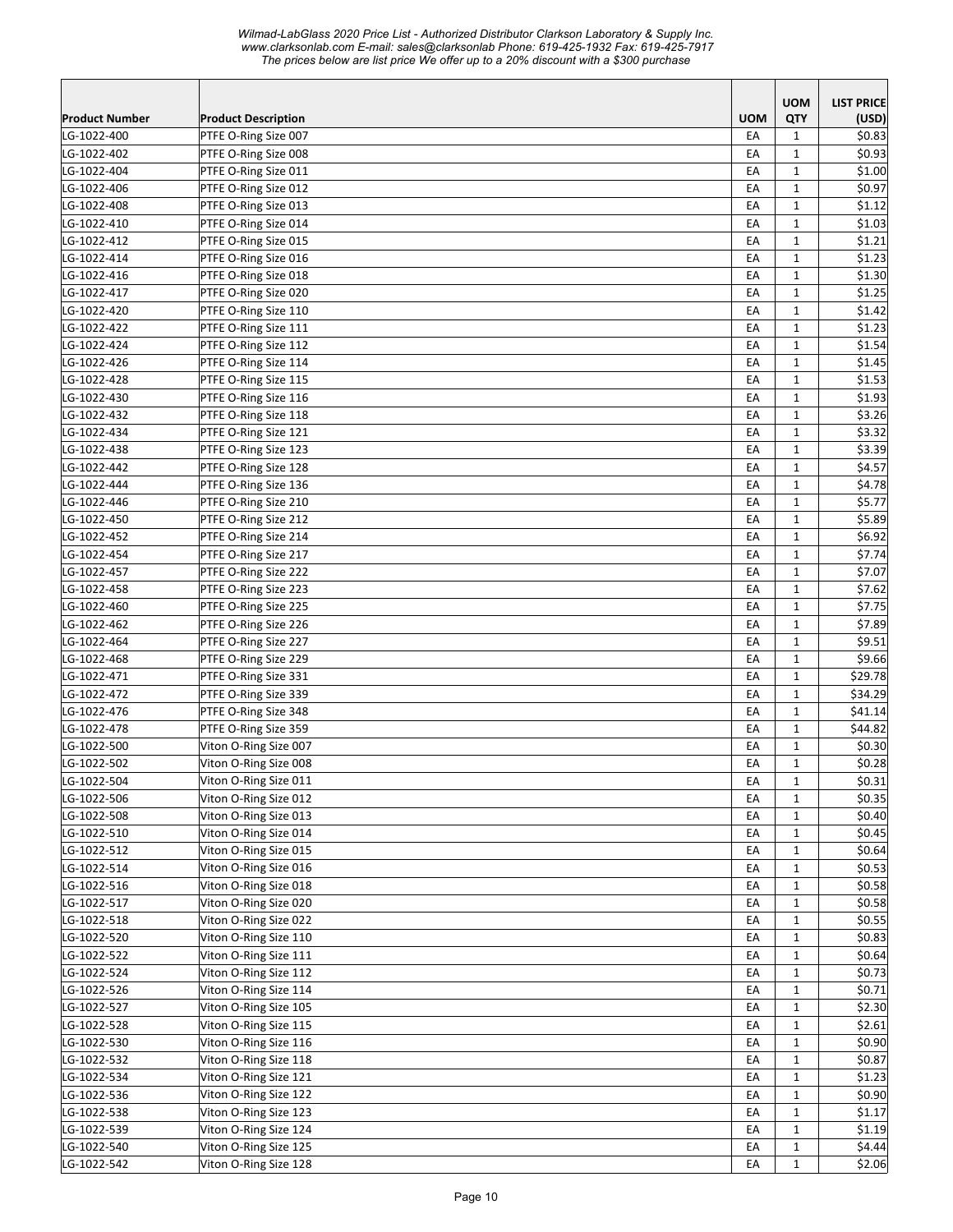*Wilmad-LabGlass 2020 Price List - Authorized Distributor Clarkson Laboratory & Supply Inc. www.clarksonlab.com E-mail: sales@clarksonlab Phone: 619-425-1932 Fax: 619-425-7917 The prices below are list price We offer up to a 20% discount with a \$300 purchase* 

| <b>UOM</b><br><b>QTY</b><br>Product Number<br><b>Product Description</b><br>(USD)<br>LG-1022-544<br>Viton O-Ring Size 136<br>EA<br>$\mathbf{1}$<br>\$4.21<br>Viton O-Ring Size 210<br>\$1.53<br>LG-1022-546<br>$\mathbf{1}$<br>EA<br>Viton O-Ring Size 211<br>\$3.96<br>LG-1022-548<br>EA<br>$\mathbf{1}$<br>LG-1022-550<br>Viton O-Ring Size 212<br>EA<br>$\mathbf{1}$<br>\$1.50<br>$\mathbf{1}$<br>\$1.64<br>Viton O-Ring Size 214<br>EA<br>LG-1022-552<br>$\mathbf{1}$<br>Viton O-Ring Size 217<br>EA<br>\$2.44<br>LG-1022-554<br>$\mathbf{1}$<br>\$2.74<br>LG-1022-556<br>Viton O-Ring Size 220<br>EA<br>LG-1022-557<br>Viton O-Ring Size 222<br>EA<br>$\mathbf{1}$<br>\$3.03<br>Viton O-Ring Size 223<br>\$3.31<br>LG-1022-558<br>EA<br>$\mathbf{1}$<br>Viton O-Ring Size 225<br>EA<br>\$3.42<br>LG-1022-560<br>$\mathbf{1}$<br>LG-1022-562<br>Viton O-Ring Size 226<br>EA<br>$\mathbf{1}$<br>\$3.50<br>EA<br>$\mathbf{1}$<br>\$6.18<br>LG-1022-564<br>Viton O-Ring Size 227<br>\$3.98<br>Viton O-Ring Size 228<br>EA<br>$\mathbf{1}$<br>LG-1022-566<br>EA<br>$\mathbf{1}$<br>\$4.45<br>Viton O-Ring Size 229<br>LG-1022-568<br>LG-1022-570<br>Viton O-Ring Size 230<br>EA<br>$\mathbf{1}$<br>\$3.30<br>\$7.11<br>LG-1022-571<br>EA<br>$\mathbf{1}$<br>Viton O-Ring Size 331<br>Viton O-Ring Size 339<br>\$12.08<br>LG-1022-572<br>EA<br>$\mathbf{1}$<br>\$13.04<br>LG-1022-574<br>Viton O-Ring Size 341<br>EA<br>$\mathbf{1}$<br>\$13.47<br>LG-1022-576<br>Viton O-Ring Size 348<br>EA<br>$\mathbf{1}$<br>$\mathbf{1}$<br>\$15.71<br>Viton O-Ring Size 359<br>EA<br>LG-1022-578<br>$\mathbf 1$<br>EA<br>\$47.54<br>LG-1023-100<br>Ground Flat Flange Joint, Reaction Vessel 32mm<br>$\mathbf{1}$<br>\$57.69<br>LG-1023-102<br>Ground Flat Flange Joint, Reaction Vessel 57mm<br>EA<br>\$85.96<br>LG-1023-104<br>Ground Flat Flange Joint, Reaction Vessel 80mm<br>EA<br>$\mathbf{1}$<br>\$119.21<br>LG-1023-106<br>Ground Flat Flange Joint, Reaction Vessel 4 1/2IN<br>EA<br>$\mathbf{1}$<br>Ground Flat Flange Joint, Reaction Vessel 5 1/2IN<br>\$147.45<br>LG-1023-108<br>EA<br>$\mathbf{1}$<br>LG-10240-100<br>Rotaflo Stopcock 0-3mm 8mm<br>EA<br>\$110.09<br>1<br>Rotaflo Stopcock 0-6mm 10mm<br>LG-10240-102<br>EA<br>$\mathbf{1}$<br>\$145.65<br>\$173.55<br>Rotaflo Stopcock 0-10mm 13mm<br>EA<br>$\mathbf{1}$<br>LG-10240-104<br>EA<br>$\mathbf{1}$<br>\$41.48<br>LG-1024-100<br>Ground Flat Flange Joint, O-Ring Groove 32mm<br>\$57.70<br>LG-1024-102<br>Ground Flat Flange Joint, O-Ring Groove 57mm<br>EA<br>$\mathbf{1}$<br>\$88.71<br>LG-1024-104<br>Ground Flat Flange Joint, O-Ring Groove 80mm<br>EA<br>$\mathbf{1}$<br>Ground Flat Flange Joint, O-Ring Groove 4 1/2IN<br>\$117.22<br>LG-1024-106<br>$\mathbf{1}$<br>EA<br>\$162.89<br>LG-1024-108<br>Ground Flat Flange Joint, O-Ring Groove 5 1/2IN<br>EA<br>$\mathbf{1}$<br>Rotaflo Stopcock 0-3mm<br>LG-10246-100<br>EA<br>$\mathbf{1}$<br>\$109.64<br>Rotaflo Stopcock 0-6mm<br>EA<br>$\mathbf{1}$<br>\$162.02<br>LG-10246-102<br>Rotaflo Stopcock 0-10mm<br>EA<br>$\mathbf{1}$<br>\$172.91<br>LG-10246-104<br>$\mathbf{1}$<br>LG-1027-108<br>EA<br>\$27.72<br>HVS Std Taper Inner Joint 24/25<br>\$31.26<br>EA<br>LG-1027-110<br>HVS Std Taper Inner Joint 29/26<br>$\mathbf 1$<br>\$39.20<br>LG-1027-112<br>HVS Std Taper Inner Joint 34/28<br>EA<br>1<br>LG-1027-116<br>HVS Std Taper Inner Joint 45/35<br>\$58.82<br>EA<br>$\mathbf{1}$<br>LG-1028-108<br>HVS Std Taper Outer Joint 24/25<br>\$29.01<br>EA<br>1<br>LG-1028-110<br>HVS Std Taper Outer Joint 29/26<br>EA<br>\$32.94<br>1<br>LG-1028-116<br>HVS Std Taper Outer Joint 45/35<br>$\mathbf{1}$<br>\$60.48<br>EA<br>$\mathbf{1}$<br>\$91.90<br>LG-10282-100<br>HiVac Valve Straight PTFE Plug; Viton O-Ring on Tapered Seat 0-4mm<br>EA<br>LG-10282-102<br>HiVac Valve Straight PTFE Plug; Viton O-Ring on Tapered Seat 0-8mm<br>$\mathbf{1}$<br>\$145.90<br>EA<br>LG-10282-104<br>HiVac Valve Straight PTFE Plug; Viton O-Ring on Tapered Seat 0-12mm<br>EA<br>$\mathbf{1}$<br>\$173.76<br>LG-10283-100<br>HiVac Valve Right Angle PTFE Plug; Viton O-Ring on Tapered Seatg 0-4mm<br>\$91.00<br>$\mathbf{1}$<br>EA<br>\$142.72<br>LG-10283-102<br>HiVac Valve Right Angle PTFE Plug; Viton O-Ring on Tapered Seat 0-8mm<br>EA<br>$\mathbf{1}$<br>HiVac Valve Right Angle PTFE Plug; Viton O-Ring on Tapered Seat 0-12mm<br>LG-10283-104<br>EA<br>$\mathbf{1}$<br>\$143.89<br>Viton O-Ring Set 0-4mm (LG-10282 and 10283)<br><b>SET</b><br>LG-10284-100<br>1<br>\$5.98<br>LG-10284-102<br>Viton O-Ring Set 0-8mm (LG-10282 and 10283)<br><b>SET</b><br>$\mathbf{1}$<br>\$5.59<br>LG-10284-104<br>Viton O-Ring Set 0-12mm (LG-10282 and 10283)<br>EA<br>$\mathbf{1}$<br>\$7.05<br>LG-10284-110<br>PTFE Plug Assembly Only 0-4mm (LG-10282 and 10283)<br>EA<br>$\mathbf{1}$<br>\$25.96<br>PTFE Plug Assembly Only 0-8mm (LG-10282 and 10283)<br>\$41.77<br>$\mathbf{1}$<br>EA<br>PTFE Plug Assembly Only 0-12mm (LG-10282 and 10283)<br>EA<br>$\mathbf{1}$<br>\$48.81<br>LG-10285-100<br>HiVac Valve Straight PTFE Plug 0-4mm<br>\$105.41<br>EА<br>1<br>HiVac Valve Straight PTFE Plug 0-8mm<br>LG-10285-102<br>\$160.23<br>EA<br>1<br>HiVac Valve Straight PTFE Plug 0-12mm<br>LG-10285-104<br>1<br>\$171.14<br>EA<br>HiVac Valve Right Angle PTFE Plug 0-4mm<br>$\mathbf{1}$<br>\$89.83<br>LG-10286-100<br>EA<br>HiVac Valve Right Angle PTFE Plug 0-8mm<br>$\mathbf{1}$<br>\$117.65<br>EA |              |  | <b>UOM</b> | <b>LIST PRICE</b> |
|------------------------------------------------------------------------------------------------------------------------------------------------------------------------------------------------------------------------------------------------------------------------------------------------------------------------------------------------------------------------------------------------------------------------------------------------------------------------------------------------------------------------------------------------------------------------------------------------------------------------------------------------------------------------------------------------------------------------------------------------------------------------------------------------------------------------------------------------------------------------------------------------------------------------------------------------------------------------------------------------------------------------------------------------------------------------------------------------------------------------------------------------------------------------------------------------------------------------------------------------------------------------------------------------------------------------------------------------------------------------------------------------------------------------------------------------------------------------------------------------------------------------------------------------------------------------------------------------------------------------------------------------------------------------------------------------------------------------------------------------------------------------------------------------------------------------------------------------------------------------------------------------------------------------------------------------------------------------------------------------------------------------------------------------------------------------------------------------------------------------------------------------------------------------------------------------------------------------------------------------------------------------------------------------------------------------------------------------------------------------------------------------------------------------------------------------------------------------------------------------------------------------------------------------------------------------------------------------------------------------------------------------------------------------------------------------------------------------------------------------------------------------------------------------------------------------------------------------------------------------------------------------------------------------------------------------------------------------------------------------------------------------------------------------------------------------------------------------------------------------------------------------------------------------------------------------------------------------------------------------------------------------------------------------------------------------------------------------------------------------------------------------------------------------------------------------------------------------------------------------------------------------------------------------------------------------------------------------------------------------------------------------------------------------------------------------------------------------------------------------------------------------------------------------------------------------------------------------------------------------------------------------------------------------------------------------------------------------------------------------------------------------------------------------------------------------------------------------------------------------------------------------------------------------------------------------------------------------------------------------------------------------------------------------------------------------------------------------------------------------------------------------------------------------------------------------------------------------------------------------------------------------------------------------------------------------------------------------------------------------------------------------------------------------------------------------------------------------------------------------------------------------------------------------------------------------------------------------------------------------------------------------------------------------------------------------------------------------------------------------------------------------------------------------------------------------------------------------------------------------------------------------------------------------------------------------------------------------------------------------------------------------------------------------------------------------------------------------------------------------------------------------------------------------------------------|--------------|--|------------|-------------------|
|                                                                                                                                                                                                                                                                                                                                                                                                                                                                                                                                                                                                                                                                                                                                                                                                                                                                                                                                                                                                                                                                                                                                                                                                                                                                                                                                                                                                                                                                                                                                                                                                                                                                                                                                                                                                                                                                                                                                                                                                                                                                                                                                                                                                                                                                                                                                                                                                                                                                                                                                                                                                                                                                                                                                                                                                                                                                                                                                                                                                                                                                                                                                                                                                                                                                                                                                                                                                                                                                                                                                                                                                                                                                                                                                                                                                                                                                                                                                                                                                                                                                                                                                                                                                                                                                                                                                                                                                                                                                                                                                                                                                                                                                                                                                                                                                                                                                                                                                                                                                                                                                                                                                                                                                                                                                                                                                                                                                                                          |              |  |            |                   |
|                                                                                                                                                                                                                                                                                                                                                                                                                                                                                                                                                                                                                                                                                                                                                                                                                                                                                                                                                                                                                                                                                                                                                                                                                                                                                                                                                                                                                                                                                                                                                                                                                                                                                                                                                                                                                                                                                                                                                                                                                                                                                                                                                                                                                                                                                                                                                                                                                                                                                                                                                                                                                                                                                                                                                                                                                                                                                                                                                                                                                                                                                                                                                                                                                                                                                                                                                                                                                                                                                                                                                                                                                                                                                                                                                                                                                                                                                                                                                                                                                                                                                                                                                                                                                                                                                                                                                                                                                                                                                                                                                                                                                                                                                                                                                                                                                                                                                                                                                                                                                                                                                                                                                                                                                                                                                                                                                                                                                                          |              |  |            |                   |
|                                                                                                                                                                                                                                                                                                                                                                                                                                                                                                                                                                                                                                                                                                                                                                                                                                                                                                                                                                                                                                                                                                                                                                                                                                                                                                                                                                                                                                                                                                                                                                                                                                                                                                                                                                                                                                                                                                                                                                                                                                                                                                                                                                                                                                                                                                                                                                                                                                                                                                                                                                                                                                                                                                                                                                                                                                                                                                                                                                                                                                                                                                                                                                                                                                                                                                                                                                                                                                                                                                                                                                                                                                                                                                                                                                                                                                                                                                                                                                                                                                                                                                                                                                                                                                                                                                                                                                                                                                                                                                                                                                                                                                                                                                                                                                                                                                                                                                                                                                                                                                                                                                                                                                                                                                                                                                                                                                                                                                          |              |  |            |                   |
|                                                                                                                                                                                                                                                                                                                                                                                                                                                                                                                                                                                                                                                                                                                                                                                                                                                                                                                                                                                                                                                                                                                                                                                                                                                                                                                                                                                                                                                                                                                                                                                                                                                                                                                                                                                                                                                                                                                                                                                                                                                                                                                                                                                                                                                                                                                                                                                                                                                                                                                                                                                                                                                                                                                                                                                                                                                                                                                                                                                                                                                                                                                                                                                                                                                                                                                                                                                                                                                                                                                                                                                                                                                                                                                                                                                                                                                                                                                                                                                                                                                                                                                                                                                                                                                                                                                                                                                                                                                                                                                                                                                                                                                                                                                                                                                                                                                                                                                                                                                                                                                                                                                                                                                                                                                                                                                                                                                                                                          |              |  |            |                   |
|                                                                                                                                                                                                                                                                                                                                                                                                                                                                                                                                                                                                                                                                                                                                                                                                                                                                                                                                                                                                                                                                                                                                                                                                                                                                                                                                                                                                                                                                                                                                                                                                                                                                                                                                                                                                                                                                                                                                                                                                                                                                                                                                                                                                                                                                                                                                                                                                                                                                                                                                                                                                                                                                                                                                                                                                                                                                                                                                                                                                                                                                                                                                                                                                                                                                                                                                                                                                                                                                                                                                                                                                                                                                                                                                                                                                                                                                                                                                                                                                                                                                                                                                                                                                                                                                                                                                                                                                                                                                                                                                                                                                                                                                                                                                                                                                                                                                                                                                                                                                                                                                                                                                                                                                                                                                                                                                                                                                                                          |              |  |            |                   |
|                                                                                                                                                                                                                                                                                                                                                                                                                                                                                                                                                                                                                                                                                                                                                                                                                                                                                                                                                                                                                                                                                                                                                                                                                                                                                                                                                                                                                                                                                                                                                                                                                                                                                                                                                                                                                                                                                                                                                                                                                                                                                                                                                                                                                                                                                                                                                                                                                                                                                                                                                                                                                                                                                                                                                                                                                                                                                                                                                                                                                                                                                                                                                                                                                                                                                                                                                                                                                                                                                                                                                                                                                                                                                                                                                                                                                                                                                                                                                                                                                                                                                                                                                                                                                                                                                                                                                                                                                                                                                                                                                                                                                                                                                                                                                                                                                                                                                                                                                                                                                                                                                                                                                                                                                                                                                                                                                                                                                                          |              |  |            |                   |
|                                                                                                                                                                                                                                                                                                                                                                                                                                                                                                                                                                                                                                                                                                                                                                                                                                                                                                                                                                                                                                                                                                                                                                                                                                                                                                                                                                                                                                                                                                                                                                                                                                                                                                                                                                                                                                                                                                                                                                                                                                                                                                                                                                                                                                                                                                                                                                                                                                                                                                                                                                                                                                                                                                                                                                                                                                                                                                                                                                                                                                                                                                                                                                                                                                                                                                                                                                                                                                                                                                                                                                                                                                                                                                                                                                                                                                                                                                                                                                                                                                                                                                                                                                                                                                                                                                                                                                                                                                                                                                                                                                                                                                                                                                                                                                                                                                                                                                                                                                                                                                                                                                                                                                                                                                                                                                                                                                                                                                          |              |  |            |                   |
|                                                                                                                                                                                                                                                                                                                                                                                                                                                                                                                                                                                                                                                                                                                                                                                                                                                                                                                                                                                                                                                                                                                                                                                                                                                                                                                                                                                                                                                                                                                                                                                                                                                                                                                                                                                                                                                                                                                                                                                                                                                                                                                                                                                                                                                                                                                                                                                                                                                                                                                                                                                                                                                                                                                                                                                                                                                                                                                                                                                                                                                                                                                                                                                                                                                                                                                                                                                                                                                                                                                                                                                                                                                                                                                                                                                                                                                                                                                                                                                                                                                                                                                                                                                                                                                                                                                                                                                                                                                                                                                                                                                                                                                                                                                                                                                                                                                                                                                                                                                                                                                                                                                                                                                                                                                                                                                                                                                                                                          |              |  |            |                   |
|                                                                                                                                                                                                                                                                                                                                                                                                                                                                                                                                                                                                                                                                                                                                                                                                                                                                                                                                                                                                                                                                                                                                                                                                                                                                                                                                                                                                                                                                                                                                                                                                                                                                                                                                                                                                                                                                                                                                                                                                                                                                                                                                                                                                                                                                                                                                                                                                                                                                                                                                                                                                                                                                                                                                                                                                                                                                                                                                                                                                                                                                                                                                                                                                                                                                                                                                                                                                                                                                                                                                                                                                                                                                                                                                                                                                                                                                                                                                                                                                                                                                                                                                                                                                                                                                                                                                                                                                                                                                                                                                                                                                                                                                                                                                                                                                                                                                                                                                                                                                                                                                                                                                                                                                                                                                                                                                                                                                                                          |              |  |            |                   |
|                                                                                                                                                                                                                                                                                                                                                                                                                                                                                                                                                                                                                                                                                                                                                                                                                                                                                                                                                                                                                                                                                                                                                                                                                                                                                                                                                                                                                                                                                                                                                                                                                                                                                                                                                                                                                                                                                                                                                                                                                                                                                                                                                                                                                                                                                                                                                                                                                                                                                                                                                                                                                                                                                                                                                                                                                                                                                                                                                                                                                                                                                                                                                                                                                                                                                                                                                                                                                                                                                                                                                                                                                                                                                                                                                                                                                                                                                                                                                                                                                                                                                                                                                                                                                                                                                                                                                                                                                                                                                                                                                                                                                                                                                                                                                                                                                                                                                                                                                                                                                                                                                                                                                                                                                                                                                                                                                                                                                                          |              |  |            |                   |
|                                                                                                                                                                                                                                                                                                                                                                                                                                                                                                                                                                                                                                                                                                                                                                                                                                                                                                                                                                                                                                                                                                                                                                                                                                                                                                                                                                                                                                                                                                                                                                                                                                                                                                                                                                                                                                                                                                                                                                                                                                                                                                                                                                                                                                                                                                                                                                                                                                                                                                                                                                                                                                                                                                                                                                                                                                                                                                                                                                                                                                                                                                                                                                                                                                                                                                                                                                                                                                                                                                                                                                                                                                                                                                                                                                                                                                                                                                                                                                                                                                                                                                                                                                                                                                                                                                                                                                                                                                                                                                                                                                                                                                                                                                                                                                                                                                                                                                                                                                                                                                                                                                                                                                                                                                                                                                                                                                                                                                          |              |  |            |                   |
|                                                                                                                                                                                                                                                                                                                                                                                                                                                                                                                                                                                                                                                                                                                                                                                                                                                                                                                                                                                                                                                                                                                                                                                                                                                                                                                                                                                                                                                                                                                                                                                                                                                                                                                                                                                                                                                                                                                                                                                                                                                                                                                                                                                                                                                                                                                                                                                                                                                                                                                                                                                                                                                                                                                                                                                                                                                                                                                                                                                                                                                                                                                                                                                                                                                                                                                                                                                                                                                                                                                                                                                                                                                                                                                                                                                                                                                                                                                                                                                                                                                                                                                                                                                                                                                                                                                                                                                                                                                                                                                                                                                                                                                                                                                                                                                                                                                                                                                                                                                                                                                                                                                                                                                                                                                                                                                                                                                                                                          |              |  |            |                   |
|                                                                                                                                                                                                                                                                                                                                                                                                                                                                                                                                                                                                                                                                                                                                                                                                                                                                                                                                                                                                                                                                                                                                                                                                                                                                                                                                                                                                                                                                                                                                                                                                                                                                                                                                                                                                                                                                                                                                                                                                                                                                                                                                                                                                                                                                                                                                                                                                                                                                                                                                                                                                                                                                                                                                                                                                                                                                                                                                                                                                                                                                                                                                                                                                                                                                                                                                                                                                                                                                                                                                                                                                                                                                                                                                                                                                                                                                                                                                                                                                                                                                                                                                                                                                                                                                                                                                                                                                                                                                                                                                                                                                                                                                                                                                                                                                                                                                                                                                                                                                                                                                                                                                                                                                                                                                                                                                                                                                                                          |              |  |            |                   |
|                                                                                                                                                                                                                                                                                                                                                                                                                                                                                                                                                                                                                                                                                                                                                                                                                                                                                                                                                                                                                                                                                                                                                                                                                                                                                                                                                                                                                                                                                                                                                                                                                                                                                                                                                                                                                                                                                                                                                                                                                                                                                                                                                                                                                                                                                                                                                                                                                                                                                                                                                                                                                                                                                                                                                                                                                                                                                                                                                                                                                                                                                                                                                                                                                                                                                                                                                                                                                                                                                                                                                                                                                                                                                                                                                                                                                                                                                                                                                                                                                                                                                                                                                                                                                                                                                                                                                                                                                                                                                                                                                                                                                                                                                                                                                                                                                                                                                                                                                                                                                                                                                                                                                                                                                                                                                                                                                                                                                                          |              |  |            |                   |
|                                                                                                                                                                                                                                                                                                                                                                                                                                                                                                                                                                                                                                                                                                                                                                                                                                                                                                                                                                                                                                                                                                                                                                                                                                                                                                                                                                                                                                                                                                                                                                                                                                                                                                                                                                                                                                                                                                                                                                                                                                                                                                                                                                                                                                                                                                                                                                                                                                                                                                                                                                                                                                                                                                                                                                                                                                                                                                                                                                                                                                                                                                                                                                                                                                                                                                                                                                                                                                                                                                                                                                                                                                                                                                                                                                                                                                                                                                                                                                                                                                                                                                                                                                                                                                                                                                                                                                                                                                                                                                                                                                                                                                                                                                                                                                                                                                                                                                                                                                                                                                                                                                                                                                                                                                                                                                                                                                                                                                          |              |  |            |                   |
|                                                                                                                                                                                                                                                                                                                                                                                                                                                                                                                                                                                                                                                                                                                                                                                                                                                                                                                                                                                                                                                                                                                                                                                                                                                                                                                                                                                                                                                                                                                                                                                                                                                                                                                                                                                                                                                                                                                                                                                                                                                                                                                                                                                                                                                                                                                                                                                                                                                                                                                                                                                                                                                                                                                                                                                                                                                                                                                                                                                                                                                                                                                                                                                                                                                                                                                                                                                                                                                                                                                                                                                                                                                                                                                                                                                                                                                                                                                                                                                                                                                                                                                                                                                                                                                                                                                                                                                                                                                                                                                                                                                                                                                                                                                                                                                                                                                                                                                                                                                                                                                                                                                                                                                                                                                                                                                                                                                                                                          |              |  |            |                   |
|                                                                                                                                                                                                                                                                                                                                                                                                                                                                                                                                                                                                                                                                                                                                                                                                                                                                                                                                                                                                                                                                                                                                                                                                                                                                                                                                                                                                                                                                                                                                                                                                                                                                                                                                                                                                                                                                                                                                                                                                                                                                                                                                                                                                                                                                                                                                                                                                                                                                                                                                                                                                                                                                                                                                                                                                                                                                                                                                                                                                                                                                                                                                                                                                                                                                                                                                                                                                                                                                                                                                                                                                                                                                                                                                                                                                                                                                                                                                                                                                                                                                                                                                                                                                                                                                                                                                                                                                                                                                                                                                                                                                                                                                                                                                                                                                                                                                                                                                                                                                                                                                                                                                                                                                                                                                                                                                                                                                                                          |              |  |            |                   |
|                                                                                                                                                                                                                                                                                                                                                                                                                                                                                                                                                                                                                                                                                                                                                                                                                                                                                                                                                                                                                                                                                                                                                                                                                                                                                                                                                                                                                                                                                                                                                                                                                                                                                                                                                                                                                                                                                                                                                                                                                                                                                                                                                                                                                                                                                                                                                                                                                                                                                                                                                                                                                                                                                                                                                                                                                                                                                                                                                                                                                                                                                                                                                                                                                                                                                                                                                                                                                                                                                                                                                                                                                                                                                                                                                                                                                                                                                                                                                                                                                                                                                                                                                                                                                                                                                                                                                                                                                                                                                                                                                                                                                                                                                                                                                                                                                                                                                                                                                                                                                                                                                                                                                                                                                                                                                                                                                                                                                                          |              |  |            |                   |
|                                                                                                                                                                                                                                                                                                                                                                                                                                                                                                                                                                                                                                                                                                                                                                                                                                                                                                                                                                                                                                                                                                                                                                                                                                                                                                                                                                                                                                                                                                                                                                                                                                                                                                                                                                                                                                                                                                                                                                                                                                                                                                                                                                                                                                                                                                                                                                                                                                                                                                                                                                                                                                                                                                                                                                                                                                                                                                                                                                                                                                                                                                                                                                                                                                                                                                                                                                                                                                                                                                                                                                                                                                                                                                                                                                                                                                                                                                                                                                                                                                                                                                                                                                                                                                                                                                                                                                                                                                                                                                                                                                                                                                                                                                                                                                                                                                                                                                                                                                                                                                                                                                                                                                                                                                                                                                                                                                                                                                          |              |  |            |                   |
|                                                                                                                                                                                                                                                                                                                                                                                                                                                                                                                                                                                                                                                                                                                                                                                                                                                                                                                                                                                                                                                                                                                                                                                                                                                                                                                                                                                                                                                                                                                                                                                                                                                                                                                                                                                                                                                                                                                                                                                                                                                                                                                                                                                                                                                                                                                                                                                                                                                                                                                                                                                                                                                                                                                                                                                                                                                                                                                                                                                                                                                                                                                                                                                                                                                                                                                                                                                                                                                                                                                                                                                                                                                                                                                                                                                                                                                                                                                                                                                                                                                                                                                                                                                                                                                                                                                                                                                                                                                                                                                                                                                                                                                                                                                                                                                                                                                                                                                                                                                                                                                                                                                                                                                                                                                                                                                                                                                                                                          |              |  |            |                   |
|                                                                                                                                                                                                                                                                                                                                                                                                                                                                                                                                                                                                                                                                                                                                                                                                                                                                                                                                                                                                                                                                                                                                                                                                                                                                                                                                                                                                                                                                                                                                                                                                                                                                                                                                                                                                                                                                                                                                                                                                                                                                                                                                                                                                                                                                                                                                                                                                                                                                                                                                                                                                                                                                                                                                                                                                                                                                                                                                                                                                                                                                                                                                                                                                                                                                                                                                                                                                                                                                                                                                                                                                                                                                                                                                                                                                                                                                                                                                                                                                                                                                                                                                                                                                                                                                                                                                                                                                                                                                                                                                                                                                                                                                                                                                                                                                                                                                                                                                                                                                                                                                                                                                                                                                                                                                                                                                                                                                                                          |              |  |            |                   |
|                                                                                                                                                                                                                                                                                                                                                                                                                                                                                                                                                                                                                                                                                                                                                                                                                                                                                                                                                                                                                                                                                                                                                                                                                                                                                                                                                                                                                                                                                                                                                                                                                                                                                                                                                                                                                                                                                                                                                                                                                                                                                                                                                                                                                                                                                                                                                                                                                                                                                                                                                                                                                                                                                                                                                                                                                                                                                                                                                                                                                                                                                                                                                                                                                                                                                                                                                                                                                                                                                                                                                                                                                                                                                                                                                                                                                                                                                                                                                                                                                                                                                                                                                                                                                                                                                                                                                                                                                                                                                                                                                                                                                                                                                                                                                                                                                                                                                                                                                                                                                                                                                                                                                                                                                                                                                                                                                                                                                                          |              |  |            |                   |
|                                                                                                                                                                                                                                                                                                                                                                                                                                                                                                                                                                                                                                                                                                                                                                                                                                                                                                                                                                                                                                                                                                                                                                                                                                                                                                                                                                                                                                                                                                                                                                                                                                                                                                                                                                                                                                                                                                                                                                                                                                                                                                                                                                                                                                                                                                                                                                                                                                                                                                                                                                                                                                                                                                                                                                                                                                                                                                                                                                                                                                                                                                                                                                                                                                                                                                                                                                                                                                                                                                                                                                                                                                                                                                                                                                                                                                                                                                                                                                                                                                                                                                                                                                                                                                                                                                                                                                                                                                                                                                                                                                                                                                                                                                                                                                                                                                                                                                                                                                                                                                                                                                                                                                                                                                                                                                                                                                                                                                          |              |  |            |                   |
|                                                                                                                                                                                                                                                                                                                                                                                                                                                                                                                                                                                                                                                                                                                                                                                                                                                                                                                                                                                                                                                                                                                                                                                                                                                                                                                                                                                                                                                                                                                                                                                                                                                                                                                                                                                                                                                                                                                                                                                                                                                                                                                                                                                                                                                                                                                                                                                                                                                                                                                                                                                                                                                                                                                                                                                                                                                                                                                                                                                                                                                                                                                                                                                                                                                                                                                                                                                                                                                                                                                                                                                                                                                                                                                                                                                                                                                                                                                                                                                                                                                                                                                                                                                                                                                                                                                                                                                                                                                                                                                                                                                                                                                                                                                                                                                                                                                                                                                                                                                                                                                                                                                                                                                                                                                                                                                                                                                                                                          |              |  |            |                   |
|                                                                                                                                                                                                                                                                                                                                                                                                                                                                                                                                                                                                                                                                                                                                                                                                                                                                                                                                                                                                                                                                                                                                                                                                                                                                                                                                                                                                                                                                                                                                                                                                                                                                                                                                                                                                                                                                                                                                                                                                                                                                                                                                                                                                                                                                                                                                                                                                                                                                                                                                                                                                                                                                                                                                                                                                                                                                                                                                                                                                                                                                                                                                                                                                                                                                                                                                                                                                                                                                                                                                                                                                                                                                                                                                                                                                                                                                                                                                                                                                                                                                                                                                                                                                                                                                                                                                                                                                                                                                                                                                                                                                                                                                                                                                                                                                                                                                                                                                                                                                                                                                                                                                                                                                                                                                                                                                                                                                                                          |              |  |            |                   |
|                                                                                                                                                                                                                                                                                                                                                                                                                                                                                                                                                                                                                                                                                                                                                                                                                                                                                                                                                                                                                                                                                                                                                                                                                                                                                                                                                                                                                                                                                                                                                                                                                                                                                                                                                                                                                                                                                                                                                                                                                                                                                                                                                                                                                                                                                                                                                                                                                                                                                                                                                                                                                                                                                                                                                                                                                                                                                                                                                                                                                                                                                                                                                                                                                                                                                                                                                                                                                                                                                                                                                                                                                                                                                                                                                                                                                                                                                                                                                                                                                                                                                                                                                                                                                                                                                                                                                                                                                                                                                                                                                                                                                                                                                                                                                                                                                                                                                                                                                                                                                                                                                                                                                                                                                                                                                                                                                                                                                                          |              |  |            |                   |
|                                                                                                                                                                                                                                                                                                                                                                                                                                                                                                                                                                                                                                                                                                                                                                                                                                                                                                                                                                                                                                                                                                                                                                                                                                                                                                                                                                                                                                                                                                                                                                                                                                                                                                                                                                                                                                                                                                                                                                                                                                                                                                                                                                                                                                                                                                                                                                                                                                                                                                                                                                                                                                                                                                                                                                                                                                                                                                                                                                                                                                                                                                                                                                                                                                                                                                                                                                                                                                                                                                                                                                                                                                                                                                                                                                                                                                                                                                                                                                                                                                                                                                                                                                                                                                                                                                                                                                                                                                                                                                                                                                                                                                                                                                                                                                                                                                                                                                                                                                                                                                                                                                                                                                                                                                                                                                                                                                                                                                          |              |  |            |                   |
|                                                                                                                                                                                                                                                                                                                                                                                                                                                                                                                                                                                                                                                                                                                                                                                                                                                                                                                                                                                                                                                                                                                                                                                                                                                                                                                                                                                                                                                                                                                                                                                                                                                                                                                                                                                                                                                                                                                                                                                                                                                                                                                                                                                                                                                                                                                                                                                                                                                                                                                                                                                                                                                                                                                                                                                                                                                                                                                                                                                                                                                                                                                                                                                                                                                                                                                                                                                                                                                                                                                                                                                                                                                                                                                                                                                                                                                                                                                                                                                                                                                                                                                                                                                                                                                                                                                                                                                                                                                                                                                                                                                                                                                                                                                                                                                                                                                                                                                                                                                                                                                                                                                                                                                                                                                                                                                                                                                                                                          |              |  |            |                   |
|                                                                                                                                                                                                                                                                                                                                                                                                                                                                                                                                                                                                                                                                                                                                                                                                                                                                                                                                                                                                                                                                                                                                                                                                                                                                                                                                                                                                                                                                                                                                                                                                                                                                                                                                                                                                                                                                                                                                                                                                                                                                                                                                                                                                                                                                                                                                                                                                                                                                                                                                                                                                                                                                                                                                                                                                                                                                                                                                                                                                                                                                                                                                                                                                                                                                                                                                                                                                                                                                                                                                                                                                                                                                                                                                                                                                                                                                                                                                                                                                                                                                                                                                                                                                                                                                                                                                                                                                                                                                                                                                                                                                                                                                                                                                                                                                                                                                                                                                                                                                                                                                                                                                                                                                                                                                                                                                                                                                                                          |              |  |            |                   |
|                                                                                                                                                                                                                                                                                                                                                                                                                                                                                                                                                                                                                                                                                                                                                                                                                                                                                                                                                                                                                                                                                                                                                                                                                                                                                                                                                                                                                                                                                                                                                                                                                                                                                                                                                                                                                                                                                                                                                                                                                                                                                                                                                                                                                                                                                                                                                                                                                                                                                                                                                                                                                                                                                                                                                                                                                                                                                                                                                                                                                                                                                                                                                                                                                                                                                                                                                                                                                                                                                                                                                                                                                                                                                                                                                                                                                                                                                                                                                                                                                                                                                                                                                                                                                                                                                                                                                                                                                                                                                                                                                                                                                                                                                                                                                                                                                                                                                                                                                                                                                                                                                                                                                                                                                                                                                                                                                                                                                                          |              |  |            |                   |
|                                                                                                                                                                                                                                                                                                                                                                                                                                                                                                                                                                                                                                                                                                                                                                                                                                                                                                                                                                                                                                                                                                                                                                                                                                                                                                                                                                                                                                                                                                                                                                                                                                                                                                                                                                                                                                                                                                                                                                                                                                                                                                                                                                                                                                                                                                                                                                                                                                                                                                                                                                                                                                                                                                                                                                                                                                                                                                                                                                                                                                                                                                                                                                                                                                                                                                                                                                                                                                                                                                                                                                                                                                                                                                                                                                                                                                                                                                                                                                                                                                                                                                                                                                                                                                                                                                                                                                                                                                                                                                                                                                                                                                                                                                                                                                                                                                                                                                                                                                                                                                                                                                                                                                                                                                                                                                                                                                                                                                          |              |  |            |                   |
|                                                                                                                                                                                                                                                                                                                                                                                                                                                                                                                                                                                                                                                                                                                                                                                                                                                                                                                                                                                                                                                                                                                                                                                                                                                                                                                                                                                                                                                                                                                                                                                                                                                                                                                                                                                                                                                                                                                                                                                                                                                                                                                                                                                                                                                                                                                                                                                                                                                                                                                                                                                                                                                                                                                                                                                                                                                                                                                                                                                                                                                                                                                                                                                                                                                                                                                                                                                                                                                                                                                                                                                                                                                                                                                                                                                                                                                                                                                                                                                                                                                                                                                                                                                                                                                                                                                                                                                                                                                                                                                                                                                                                                                                                                                                                                                                                                                                                                                                                                                                                                                                                                                                                                                                                                                                                                                                                                                                                                          |              |  |            |                   |
|                                                                                                                                                                                                                                                                                                                                                                                                                                                                                                                                                                                                                                                                                                                                                                                                                                                                                                                                                                                                                                                                                                                                                                                                                                                                                                                                                                                                                                                                                                                                                                                                                                                                                                                                                                                                                                                                                                                                                                                                                                                                                                                                                                                                                                                                                                                                                                                                                                                                                                                                                                                                                                                                                                                                                                                                                                                                                                                                                                                                                                                                                                                                                                                                                                                                                                                                                                                                                                                                                                                                                                                                                                                                                                                                                                                                                                                                                                                                                                                                                                                                                                                                                                                                                                                                                                                                                                                                                                                                                                                                                                                                                                                                                                                                                                                                                                                                                                                                                                                                                                                                                                                                                                                                                                                                                                                                                                                                                                          |              |  |            |                   |
|                                                                                                                                                                                                                                                                                                                                                                                                                                                                                                                                                                                                                                                                                                                                                                                                                                                                                                                                                                                                                                                                                                                                                                                                                                                                                                                                                                                                                                                                                                                                                                                                                                                                                                                                                                                                                                                                                                                                                                                                                                                                                                                                                                                                                                                                                                                                                                                                                                                                                                                                                                                                                                                                                                                                                                                                                                                                                                                                                                                                                                                                                                                                                                                                                                                                                                                                                                                                                                                                                                                                                                                                                                                                                                                                                                                                                                                                                                                                                                                                                                                                                                                                                                                                                                                                                                                                                                                                                                                                                                                                                                                                                                                                                                                                                                                                                                                                                                                                                                                                                                                                                                                                                                                                                                                                                                                                                                                                                                          |              |  |            |                   |
|                                                                                                                                                                                                                                                                                                                                                                                                                                                                                                                                                                                                                                                                                                                                                                                                                                                                                                                                                                                                                                                                                                                                                                                                                                                                                                                                                                                                                                                                                                                                                                                                                                                                                                                                                                                                                                                                                                                                                                                                                                                                                                                                                                                                                                                                                                                                                                                                                                                                                                                                                                                                                                                                                                                                                                                                                                                                                                                                                                                                                                                                                                                                                                                                                                                                                                                                                                                                                                                                                                                                                                                                                                                                                                                                                                                                                                                                                                                                                                                                                                                                                                                                                                                                                                                                                                                                                                                                                                                                                                                                                                                                                                                                                                                                                                                                                                                                                                                                                                                                                                                                                                                                                                                                                                                                                                                                                                                                                                          |              |  |            |                   |
|                                                                                                                                                                                                                                                                                                                                                                                                                                                                                                                                                                                                                                                                                                                                                                                                                                                                                                                                                                                                                                                                                                                                                                                                                                                                                                                                                                                                                                                                                                                                                                                                                                                                                                                                                                                                                                                                                                                                                                                                                                                                                                                                                                                                                                                                                                                                                                                                                                                                                                                                                                                                                                                                                                                                                                                                                                                                                                                                                                                                                                                                                                                                                                                                                                                                                                                                                                                                                                                                                                                                                                                                                                                                                                                                                                                                                                                                                                                                                                                                                                                                                                                                                                                                                                                                                                                                                                                                                                                                                                                                                                                                                                                                                                                                                                                                                                                                                                                                                                                                                                                                                                                                                                                                                                                                                                                                                                                                                                          |              |  |            |                   |
|                                                                                                                                                                                                                                                                                                                                                                                                                                                                                                                                                                                                                                                                                                                                                                                                                                                                                                                                                                                                                                                                                                                                                                                                                                                                                                                                                                                                                                                                                                                                                                                                                                                                                                                                                                                                                                                                                                                                                                                                                                                                                                                                                                                                                                                                                                                                                                                                                                                                                                                                                                                                                                                                                                                                                                                                                                                                                                                                                                                                                                                                                                                                                                                                                                                                                                                                                                                                                                                                                                                                                                                                                                                                                                                                                                                                                                                                                                                                                                                                                                                                                                                                                                                                                                                                                                                                                                                                                                                                                                                                                                                                                                                                                                                                                                                                                                                                                                                                                                                                                                                                                                                                                                                                                                                                                                                                                                                                                                          |              |  |            |                   |
|                                                                                                                                                                                                                                                                                                                                                                                                                                                                                                                                                                                                                                                                                                                                                                                                                                                                                                                                                                                                                                                                                                                                                                                                                                                                                                                                                                                                                                                                                                                                                                                                                                                                                                                                                                                                                                                                                                                                                                                                                                                                                                                                                                                                                                                                                                                                                                                                                                                                                                                                                                                                                                                                                                                                                                                                                                                                                                                                                                                                                                                                                                                                                                                                                                                                                                                                                                                                                                                                                                                                                                                                                                                                                                                                                                                                                                                                                                                                                                                                                                                                                                                                                                                                                                                                                                                                                                                                                                                                                                                                                                                                                                                                                                                                                                                                                                                                                                                                                                                                                                                                                                                                                                                                                                                                                                                                                                                                                                          |              |  |            |                   |
|                                                                                                                                                                                                                                                                                                                                                                                                                                                                                                                                                                                                                                                                                                                                                                                                                                                                                                                                                                                                                                                                                                                                                                                                                                                                                                                                                                                                                                                                                                                                                                                                                                                                                                                                                                                                                                                                                                                                                                                                                                                                                                                                                                                                                                                                                                                                                                                                                                                                                                                                                                                                                                                                                                                                                                                                                                                                                                                                                                                                                                                                                                                                                                                                                                                                                                                                                                                                                                                                                                                                                                                                                                                                                                                                                                                                                                                                                                                                                                                                                                                                                                                                                                                                                                                                                                                                                                                                                                                                                                                                                                                                                                                                                                                                                                                                                                                                                                                                                                                                                                                                                                                                                                                                                                                                                                                                                                                                                                          |              |  |            |                   |
|                                                                                                                                                                                                                                                                                                                                                                                                                                                                                                                                                                                                                                                                                                                                                                                                                                                                                                                                                                                                                                                                                                                                                                                                                                                                                                                                                                                                                                                                                                                                                                                                                                                                                                                                                                                                                                                                                                                                                                                                                                                                                                                                                                                                                                                                                                                                                                                                                                                                                                                                                                                                                                                                                                                                                                                                                                                                                                                                                                                                                                                                                                                                                                                                                                                                                                                                                                                                                                                                                                                                                                                                                                                                                                                                                                                                                                                                                                                                                                                                                                                                                                                                                                                                                                                                                                                                                                                                                                                                                                                                                                                                                                                                                                                                                                                                                                                                                                                                                                                                                                                                                                                                                                                                                                                                                                                                                                                                                                          |              |  |            |                   |
|                                                                                                                                                                                                                                                                                                                                                                                                                                                                                                                                                                                                                                                                                                                                                                                                                                                                                                                                                                                                                                                                                                                                                                                                                                                                                                                                                                                                                                                                                                                                                                                                                                                                                                                                                                                                                                                                                                                                                                                                                                                                                                                                                                                                                                                                                                                                                                                                                                                                                                                                                                                                                                                                                                                                                                                                                                                                                                                                                                                                                                                                                                                                                                                                                                                                                                                                                                                                                                                                                                                                                                                                                                                                                                                                                                                                                                                                                                                                                                                                                                                                                                                                                                                                                                                                                                                                                                                                                                                                                                                                                                                                                                                                                                                                                                                                                                                                                                                                                                                                                                                                                                                                                                                                                                                                                                                                                                                                                                          |              |  |            |                   |
|                                                                                                                                                                                                                                                                                                                                                                                                                                                                                                                                                                                                                                                                                                                                                                                                                                                                                                                                                                                                                                                                                                                                                                                                                                                                                                                                                                                                                                                                                                                                                                                                                                                                                                                                                                                                                                                                                                                                                                                                                                                                                                                                                                                                                                                                                                                                                                                                                                                                                                                                                                                                                                                                                                                                                                                                                                                                                                                                                                                                                                                                                                                                                                                                                                                                                                                                                                                                                                                                                                                                                                                                                                                                                                                                                                                                                                                                                                                                                                                                                                                                                                                                                                                                                                                                                                                                                                                                                                                                                                                                                                                                                                                                                                                                                                                                                                                                                                                                                                                                                                                                                                                                                                                                                                                                                                                                                                                                                                          |              |  |            |                   |
|                                                                                                                                                                                                                                                                                                                                                                                                                                                                                                                                                                                                                                                                                                                                                                                                                                                                                                                                                                                                                                                                                                                                                                                                                                                                                                                                                                                                                                                                                                                                                                                                                                                                                                                                                                                                                                                                                                                                                                                                                                                                                                                                                                                                                                                                                                                                                                                                                                                                                                                                                                                                                                                                                                                                                                                                                                                                                                                                                                                                                                                                                                                                                                                                                                                                                                                                                                                                                                                                                                                                                                                                                                                                                                                                                                                                                                                                                                                                                                                                                                                                                                                                                                                                                                                                                                                                                                                                                                                                                                                                                                                                                                                                                                                                                                                                                                                                                                                                                                                                                                                                                                                                                                                                                                                                                                                                                                                                                                          |              |  |            |                   |
|                                                                                                                                                                                                                                                                                                                                                                                                                                                                                                                                                                                                                                                                                                                                                                                                                                                                                                                                                                                                                                                                                                                                                                                                                                                                                                                                                                                                                                                                                                                                                                                                                                                                                                                                                                                                                                                                                                                                                                                                                                                                                                                                                                                                                                                                                                                                                                                                                                                                                                                                                                                                                                                                                                                                                                                                                                                                                                                                                                                                                                                                                                                                                                                                                                                                                                                                                                                                                                                                                                                                                                                                                                                                                                                                                                                                                                                                                                                                                                                                                                                                                                                                                                                                                                                                                                                                                                                                                                                                                                                                                                                                                                                                                                                                                                                                                                                                                                                                                                                                                                                                                                                                                                                                                                                                                                                                                                                                                                          |              |  |            |                   |
|                                                                                                                                                                                                                                                                                                                                                                                                                                                                                                                                                                                                                                                                                                                                                                                                                                                                                                                                                                                                                                                                                                                                                                                                                                                                                                                                                                                                                                                                                                                                                                                                                                                                                                                                                                                                                                                                                                                                                                                                                                                                                                                                                                                                                                                                                                                                                                                                                                                                                                                                                                                                                                                                                                                                                                                                                                                                                                                                                                                                                                                                                                                                                                                                                                                                                                                                                                                                                                                                                                                                                                                                                                                                                                                                                                                                                                                                                                                                                                                                                                                                                                                                                                                                                                                                                                                                                                                                                                                                                                                                                                                                                                                                                                                                                                                                                                                                                                                                                                                                                                                                                                                                                                                                                                                                                                                                                                                                                                          |              |  |            |                   |
|                                                                                                                                                                                                                                                                                                                                                                                                                                                                                                                                                                                                                                                                                                                                                                                                                                                                                                                                                                                                                                                                                                                                                                                                                                                                                                                                                                                                                                                                                                                                                                                                                                                                                                                                                                                                                                                                                                                                                                                                                                                                                                                                                                                                                                                                                                                                                                                                                                                                                                                                                                                                                                                                                                                                                                                                                                                                                                                                                                                                                                                                                                                                                                                                                                                                                                                                                                                                                                                                                                                                                                                                                                                                                                                                                                                                                                                                                                                                                                                                                                                                                                                                                                                                                                                                                                                                                                                                                                                                                                                                                                                                                                                                                                                                                                                                                                                                                                                                                                                                                                                                                                                                                                                                                                                                                                                                                                                                                                          |              |  |            |                   |
|                                                                                                                                                                                                                                                                                                                                                                                                                                                                                                                                                                                                                                                                                                                                                                                                                                                                                                                                                                                                                                                                                                                                                                                                                                                                                                                                                                                                                                                                                                                                                                                                                                                                                                                                                                                                                                                                                                                                                                                                                                                                                                                                                                                                                                                                                                                                                                                                                                                                                                                                                                                                                                                                                                                                                                                                                                                                                                                                                                                                                                                                                                                                                                                                                                                                                                                                                                                                                                                                                                                                                                                                                                                                                                                                                                                                                                                                                                                                                                                                                                                                                                                                                                                                                                                                                                                                                                                                                                                                                                                                                                                                                                                                                                                                                                                                                                                                                                                                                                                                                                                                                                                                                                                                                                                                                                                                                                                                                                          |              |  |            |                   |
|                                                                                                                                                                                                                                                                                                                                                                                                                                                                                                                                                                                                                                                                                                                                                                                                                                                                                                                                                                                                                                                                                                                                                                                                                                                                                                                                                                                                                                                                                                                                                                                                                                                                                                                                                                                                                                                                                                                                                                                                                                                                                                                                                                                                                                                                                                                                                                                                                                                                                                                                                                                                                                                                                                                                                                                                                                                                                                                                                                                                                                                                                                                                                                                                                                                                                                                                                                                                                                                                                                                                                                                                                                                                                                                                                                                                                                                                                                                                                                                                                                                                                                                                                                                                                                                                                                                                                                                                                                                                                                                                                                                                                                                                                                                                                                                                                                                                                                                                                                                                                                                                                                                                                                                                                                                                                                                                                                                                                                          |              |  |            |                   |
|                                                                                                                                                                                                                                                                                                                                                                                                                                                                                                                                                                                                                                                                                                                                                                                                                                                                                                                                                                                                                                                                                                                                                                                                                                                                                                                                                                                                                                                                                                                                                                                                                                                                                                                                                                                                                                                                                                                                                                                                                                                                                                                                                                                                                                                                                                                                                                                                                                                                                                                                                                                                                                                                                                                                                                                                                                                                                                                                                                                                                                                                                                                                                                                                                                                                                                                                                                                                                                                                                                                                                                                                                                                                                                                                                                                                                                                                                                                                                                                                                                                                                                                                                                                                                                                                                                                                                                                                                                                                                                                                                                                                                                                                                                                                                                                                                                                                                                                                                                                                                                                                                                                                                                                                                                                                                                                                                                                                                                          |              |  |            |                   |
|                                                                                                                                                                                                                                                                                                                                                                                                                                                                                                                                                                                                                                                                                                                                                                                                                                                                                                                                                                                                                                                                                                                                                                                                                                                                                                                                                                                                                                                                                                                                                                                                                                                                                                                                                                                                                                                                                                                                                                                                                                                                                                                                                                                                                                                                                                                                                                                                                                                                                                                                                                                                                                                                                                                                                                                                                                                                                                                                                                                                                                                                                                                                                                                                                                                                                                                                                                                                                                                                                                                                                                                                                                                                                                                                                                                                                                                                                                                                                                                                                                                                                                                                                                                                                                                                                                                                                                                                                                                                                                                                                                                                                                                                                                                                                                                                                                                                                                                                                                                                                                                                                                                                                                                                                                                                                                                                                                                                                                          |              |  |            |                   |
|                                                                                                                                                                                                                                                                                                                                                                                                                                                                                                                                                                                                                                                                                                                                                                                                                                                                                                                                                                                                                                                                                                                                                                                                                                                                                                                                                                                                                                                                                                                                                                                                                                                                                                                                                                                                                                                                                                                                                                                                                                                                                                                                                                                                                                                                                                                                                                                                                                                                                                                                                                                                                                                                                                                                                                                                                                                                                                                                                                                                                                                                                                                                                                                                                                                                                                                                                                                                                                                                                                                                                                                                                                                                                                                                                                                                                                                                                                                                                                                                                                                                                                                                                                                                                                                                                                                                                                                                                                                                                                                                                                                                                                                                                                                                                                                                                                                                                                                                                                                                                                                                                                                                                                                                                                                                                                                                                                                                                                          |              |  |            |                   |
|                                                                                                                                                                                                                                                                                                                                                                                                                                                                                                                                                                                                                                                                                                                                                                                                                                                                                                                                                                                                                                                                                                                                                                                                                                                                                                                                                                                                                                                                                                                                                                                                                                                                                                                                                                                                                                                                                                                                                                                                                                                                                                                                                                                                                                                                                                                                                                                                                                                                                                                                                                                                                                                                                                                                                                                                                                                                                                                                                                                                                                                                                                                                                                                                                                                                                                                                                                                                                                                                                                                                                                                                                                                                                                                                                                                                                                                                                                                                                                                                                                                                                                                                                                                                                                                                                                                                                                                                                                                                                                                                                                                                                                                                                                                                                                                                                                                                                                                                                                                                                                                                                                                                                                                                                                                                                                                                                                                                                                          |              |  |            |                   |
|                                                                                                                                                                                                                                                                                                                                                                                                                                                                                                                                                                                                                                                                                                                                                                                                                                                                                                                                                                                                                                                                                                                                                                                                                                                                                                                                                                                                                                                                                                                                                                                                                                                                                                                                                                                                                                                                                                                                                                                                                                                                                                                                                                                                                                                                                                                                                                                                                                                                                                                                                                                                                                                                                                                                                                                                                                                                                                                                                                                                                                                                                                                                                                                                                                                                                                                                                                                                                                                                                                                                                                                                                                                                                                                                                                                                                                                                                                                                                                                                                                                                                                                                                                                                                                                                                                                                                                                                                                                                                                                                                                                                                                                                                                                                                                                                                                                                                                                                                                                                                                                                                                                                                                                                                                                                                                                                                                                                                                          |              |  |            |                   |
|                                                                                                                                                                                                                                                                                                                                                                                                                                                                                                                                                                                                                                                                                                                                                                                                                                                                                                                                                                                                                                                                                                                                                                                                                                                                                                                                                                                                                                                                                                                                                                                                                                                                                                                                                                                                                                                                                                                                                                                                                                                                                                                                                                                                                                                                                                                                                                                                                                                                                                                                                                                                                                                                                                                                                                                                                                                                                                                                                                                                                                                                                                                                                                                                                                                                                                                                                                                                                                                                                                                                                                                                                                                                                                                                                                                                                                                                                                                                                                                                                                                                                                                                                                                                                                                                                                                                                                                                                                                                                                                                                                                                                                                                                                                                                                                                                                                                                                                                                                                                                                                                                                                                                                                                                                                                                                                                                                                                                                          | LG-10284-112 |  |            |                   |
|                                                                                                                                                                                                                                                                                                                                                                                                                                                                                                                                                                                                                                                                                                                                                                                                                                                                                                                                                                                                                                                                                                                                                                                                                                                                                                                                                                                                                                                                                                                                                                                                                                                                                                                                                                                                                                                                                                                                                                                                                                                                                                                                                                                                                                                                                                                                                                                                                                                                                                                                                                                                                                                                                                                                                                                                                                                                                                                                                                                                                                                                                                                                                                                                                                                                                                                                                                                                                                                                                                                                                                                                                                                                                                                                                                                                                                                                                                                                                                                                                                                                                                                                                                                                                                                                                                                                                                                                                                                                                                                                                                                                                                                                                                                                                                                                                                                                                                                                                                                                                                                                                                                                                                                                                                                                                                                                                                                                                                          | LG-10284-114 |  |            |                   |
|                                                                                                                                                                                                                                                                                                                                                                                                                                                                                                                                                                                                                                                                                                                                                                                                                                                                                                                                                                                                                                                                                                                                                                                                                                                                                                                                                                                                                                                                                                                                                                                                                                                                                                                                                                                                                                                                                                                                                                                                                                                                                                                                                                                                                                                                                                                                                                                                                                                                                                                                                                                                                                                                                                                                                                                                                                                                                                                                                                                                                                                                                                                                                                                                                                                                                                                                                                                                                                                                                                                                                                                                                                                                                                                                                                                                                                                                                                                                                                                                                                                                                                                                                                                                                                                                                                                                                                                                                                                                                                                                                                                                                                                                                                                                                                                                                                                                                                                                                                                                                                                                                                                                                                                                                                                                                                                                                                                                                                          |              |  |            |                   |
|                                                                                                                                                                                                                                                                                                                                                                                                                                                                                                                                                                                                                                                                                                                                                                                                                                                                                                                                                                                                                                                                                                                                                                                                                                                                                                                                                                                                                                                                                                                                                                                                                                                                                                                                                                                                                                                                                                                                                                                                                                                                                                                                                                                                                                                                                                                                                                                                                                                                                                                                                                                                                                                                                                                                                                                                                                                                                                                                                                                                                                                                                                                                                                                                                                                                                                                                                                                                                                                                                                                                                                                                                                                                                                                                                                                                                                                                                                                                                                                                                                                                                                                                                                                                                                                                                                                                                                                                                                                                                                                                                                                                                                                                                                                                                                                                                                                                                                                                                                                                                                                                                                                                                                                                                                                                                                                                                                                                                                          |              |  |            |                   |
|                                                                                                                                                                                                                                                                                                                                                                                                                                                                                                                                                                                                                                                                                                                                                                                                                                                                                                                                                                                                                                                                                                                                                                                                                                                                                                                                                                                                                                                                                                                                                                                                                                                                                                                                                                                                                                                                                                                                                                                                                                                                                                                                                                                                                                                                                                                                                                                                                                                                                                                                                                                                                                                                                                                                                                                                                                                                                                                                                                                                                                                                                                                                                                                                                                                                                                                                                                                                                                                                                                                                                                                                                                                                                                                                                                                                                                                                                                                                                                                                                                                                                                                                                                                                                                                                                                                                                                                                                                                                                                                                                                                                                                                                                                                                                                                                                                                                                                                                                                                                                                                                                                                                                                                                                                                                                                                                                                                                                                          |              |  |            |                   |
|                                                                                                                                                                                                                                                                                                                                                                                                                                                                                                                                                                                                                                                                                                                                                                                                                                                                                                                                                                                                                                                                                                                                                                                                                                                                                                                                                                                                                                                                                                                                                                                                                                                                                                                                                                                                                                                                                                                                                                                                                                                                                                                                                                                                                                                                                                                                                                                                                                                                                                                                                                                                                                                                                                                                                                                                                                                                                                                                                                                                                                                                                                                                                                                                                                                                                                                                                                                                                                                                                                                                                                                                                                                                                                                                                                                                                                                                                                                                                                                                                                                                                                                                                                                                                                                                                                                                                                                                                                                                                                                                                                                                                                                                                                                                                                                                                                                                                                                                                                                                                                                                                                                                                                                                                                                                                                                                                                                                                                          |              |  |            |                   |
|                                                                                                                                                                                                                                                                                                                                                                                                                                                                                                                                                                                                                                                                                                                                                                                                                                                                                                                                                                                                                                                                                                                                                                                                                                                                                                                                                                                                                                                                                                                                                                                                                                                                                                                                                                                                                                                                                                                                                                                                                                                                                                                                                                                                                                                                                                                                                                                                                                                                                                                                                                                                                                                                                                                                                                                                                                                                                                                                                                                                                                                                                                                                                                                                                                                                                                                                                                                                                                                                                                                                                                                                                                                                                                                                                                                                                                                                                                                                                                                                                                                                                                                                                                                                                                                                                                                                                                                                                                                                                                                                                                                                                                                                                                                                                                                                                                                                                                                                                                                                                                                                                                                                                                                                                                                                                                                                                                                                                                          | LG-10286-102 |  |            |                   |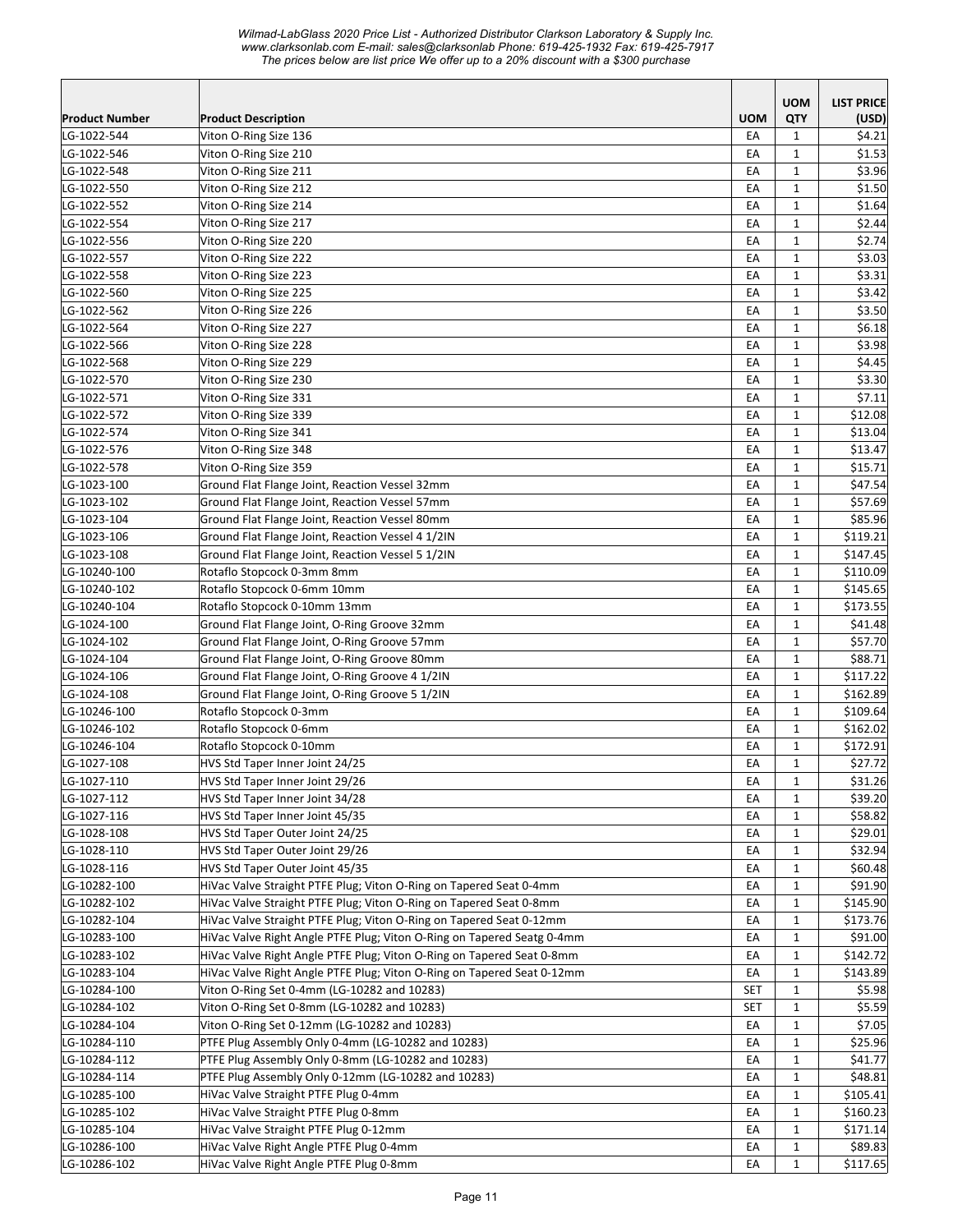|                              |                                                      |            | <b>UOM</b>   | <b>LIST PRICE</b>  |
|------------------------------|------------------------------------------------------|------------|--------------|--------------------|
| Product Number               | <b>Product Description</b>                           | <b>UOM</b> | QTY          | (USD)              |
| LG-10286-104                 | HiVac Valve Right Angle PTFE Plug 0-12mm             | EA         | 1            | \$136.89           |
| LG-10288-100                 | HiVac Valve, PTFE Plug, Low Hold 0-4mm               | EA         | $\mathbf{1}$ | \$115.83           |
| LG-10288-102                 | HiVac Valve, PTFE Plug, Low Hold 0-8mm               | EA         | 1            | \$188.09           |
| LG-10288-104                 | HiVac Valve, PTFE Plug, Low Hold 0-12mm              | EA         | $\mathbf{1}$ | \$166.46           |
| LG-10289-100                 | HiVac Valve, PTFE Plug, 3-Way 0-4mm                  | EA         | $\mathbf{1}$ | \$214.38           |
| LG-10289-102                 | HiVac Valve, PTFE Plug, 3-Way 0-8mm                  | EA         | 1            | \$270.09           |
| LG-10290-100                 | Viton O-Ring Set 0-4mm (LG-10285 and 10286)          | EA         | $\mathbf{1}$ | \$2.70             |
| LG-10290-102                 | Viton O-Ring Set 0-8mm (LG-10285 and 10286)          | <b>SET</b> | $\mathbf{1}$ | \$4.49             |
| LG-10290-104                 | Viton O-Ring Set 0-12mm (LG-10285 and 10286)         | <b>SET</b> | $\mathbf{1}$ | \$6.81             |
| LG-10290-110                 | PTFE Plug Assembly Only 0-4mm (LG-10285 and 10286)   | EA         | $\mathbf{1}$ | \$45.18            |
| LG-10290-112                 | PTFE Plug Assembly Only 0-8mm (LG-10285 and 10286)   | EA         | $\mathbf{1}$ | \$63.23            |
| LG-10290-114                 | PTFE Plug Assembly Only 0-12mm (LG-10285 and 10286)  | EA         | $\mathbf{1}$ | \$85.57            |
| LG-1029-108                  | HVS Std Taper Outer Joint 24/25                      | EA         | $\mathbf{1}$ | \$35.20            |
| LG-1029-112                  | HVS Std Taper Outer Joint 34/28                      | EA         | $\mathbf{1}$ | \$42.39            |
| LG-10300-104                 | Pennyhead Stopper 10/30                              | EA         | $\mathbf{1}$ | \$19.78            |
| LG-10300-106                 | Pennyhead Stopper 12/30                              | EA         | $\mathbf{1}$ | \$19.49            |
| LG-10300-108                 | Pennyhead Stopper 14/35                              | EA         | $\mathbf{1}$ | \$28.66            |
| LG-10300-110                 | Pennyhead Stopper 19/38                              | EA         | 1            | \$24.18            |
| LG-10300-112                 | Pennyhead Stopper 24/40                              | EA         | $\mathbf{1}$ | \$23.66            |
| LG-10300-114                 | Pennyhead Stopper 29/42                              | EA         | $\mathbf{1}$ | \$29.96            |
| LG-10300-116                 | Pennyhead Stopper 34/45                              | EA         | $\mathbf{1}$ | \$43.61            |
| LG-10300-120                 | Pennyhead Stopper 45/50                              | EA         | $\mathbf{1}$ | \$54.01            |
| LG-10300-124                 | Pennyhead Stopper 55/50                              | EA         | $\mathbf{1}$ | \$81.42            |
| LG-10305-112                 | Flathead Stopper 24/40                               | EA         | $\mathbf{1}$ | \$41.45            |
| LG-10305-114                 | Flathead Stopper 29/42                               | EA         | $\mathbf{1}$ | \$42.07            |
| LG-10307-112                 | Solid PTFE Stopper 24/40                             | EA         | $\mathbf{1}$ | \$49.59            |
| LG-10307-114                 | Solid PTFE Stopper 29/42                             | EA         | $\mathbf{1}$ | \$63.96            |
| LG-10307-116                 | Solid PTFE Stopper 34/45                             | EA         | $\mathbf{1}$ | \$107.36           |
| LG-10308-104                 | Solid PTFE Stopper 10/18                             | EA         | $\mathbf{1}$ | \$29.85            |
| LG-10308-108                 | Solid PTFE Stopper 14/20                             | EA         | $\mathbf{1}$ | \$35.60            |
| LG-10308-110                 | Solid PTFE Stopper 19/22                             | EA         | $\mathbf{1}$ | \$33.83            |
| LG-10308-114                 | Solid PTFE Stopper 29/26                             | EA         | $\mathbf{1}$ | \$30.59            |
| LG-10310-108                 | Pennyhead Stopper 14/20                              | EA         | 1            | \$19.17            |
| LG-10310-110                 | Pennyhead Stopper 19/22                              | EA         | $\mathbf{1}$ | \$23.99            |
| LG-10310-112                 | Pennyhead Stopper 24/25                              | EA         | $\mathbf{1}$ | \$29.15            |
| LG-10310-114                 | Pennyhead Stopper 29/26                              | EA         | 1            | \$29.95            |
| LG-10312-108                 | Hex Head Stopper 14/20                               | EA         | $\mathbf{1}$ | \$34.54            |
| LG-10312-110                 | Hex Head Stopper 19/22                               | EA         | $\mathbf 1$  | \$36.11            |
| LG-10312-112                 | Hex Head Stopper 24/25                               | EA         | $\mathbf{1}$ | \$43.01            |
| LG-10312-114                 | Hex Head Stopper 29/26                               | EA         | $\mathbf{1}$ | \$40.21            |
| LG-10313-104                 | Safe-Lab Stopper 24/40                               | EA         | $\mathbf{1}$ | \$123.93           |
| LG-10313-106                 | Safe-Lab Stopper 29/42                               | EA         | $\mathbf{1}$ | \$141.50           |
| LG-10315-112                 | Hex Head Stopper 24/40                               | EA         | $\mathbf{1}$ | \$44.12            |
| LG-10315-114                 | Hex Head Stopper 29/42                               | EA         | $\mathbf{1}$ | \$49.90            |
| LG-10320-100                 | Pennyhead Stopper Solid ST 9                         | EA         | $\mathbf{1}$ | \$8.49             |
| LG-10320-102                 | Pennyhead Stopper Solid ST 13                        | EA         | $\mathbf 1$  | \$8.72             |
| LG-10320-104                 | Pennyhead Stopper Solid ST 16                        | EA         | $\mathbf{1}$ | \$10.47            |
| LG-10320-106                 | Pennyhead Stopper Solid ST 19                        | EA         | $\mathbf{1}$ | \$12.51            |
| LG-10320-108                 | Pennyhead Stopper Solid ST 22                        | EA         | $\mathbf{1}$ | \$13.24            |
| LG-10320-110                 | Pennyhead Stopper Solid ST 27                        | EA         | 1            | \$17.15            |
| LG-10320-112                 | Pennyhead Stopper Hollow ST 32                       | EA         | $\mathbf{1}$ | \$23.79            |
| LG-10320-114                 | Pennyhead Stopper Hollow ST 38                       | EA         | $\mathbf{1}$ | \$32.09            |
| LG-10322-100                 | Solid PTFE Stopper ST 9                              | EA         | $\mathbf{1}$ | \$20.90            |
| LG-10322-102                 | Solid PTFE Stopper ST 13                             | EA         | $\mathbf{1}$ | \$25.57            |
| LG-10322-104                 | Solid PTFE Stopper ST 16                             | EA         | $\mathbf{1}$ | \$28.91            |
| LG-10322-106                 | Solid PTFE Stopper ST 19                             | EA         | $\mathbf{1}$ | \$29.96            |
|                              |                                                      |            |              |                    |
| LG-10322-108<br>LG-10322-110 | Solid PTFE Stopper ST 22                             | EA         | $\mathbf{1}$ | \$33.28<br>\$49.49 |
|                              | Solid PTFE Stopper ST 27                             | EA         | $\mathbf{1}$ |                    |
| LG-10322-114<br>LG-10326-108 | Solid PTFE Stopper ST 38<br>Hollow Glass Stopper #22 | EA         | $\mathbf{1}$ | \$90.49            |
|                              |                                                      | EA         | $\mathbf{1}$ | \$22.88            |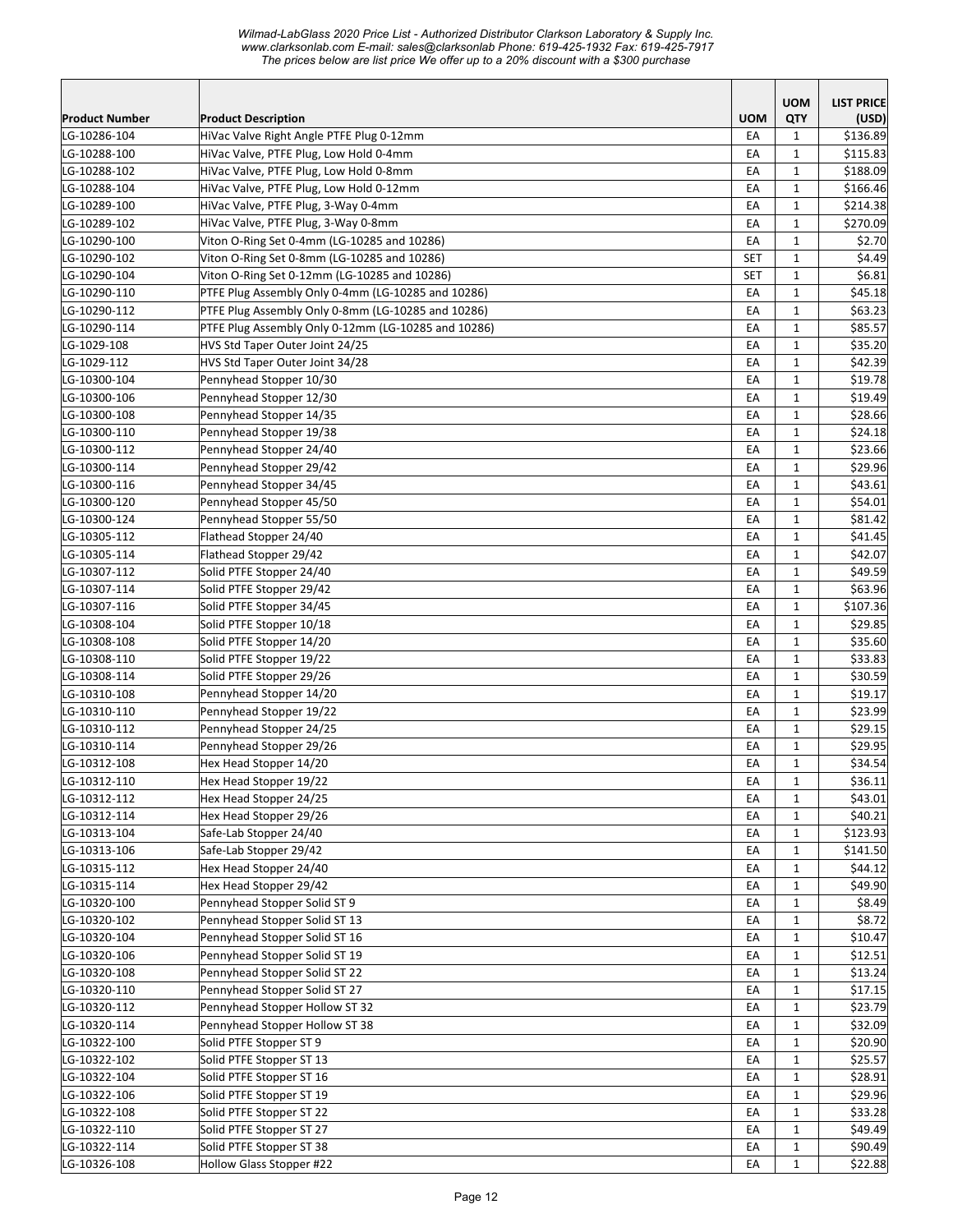|                            |                                                    |            | <b>UOM</b>                   | <b>LIST PRICE</b>  |
|----------------------------|----------------------------------------------------|------------|------------------------------|--------------------|
| <b>Product Number</b>      | <b>Product Description</b>                         | <b>UOM</b> | QTY                          | (USD)              |
| LG-10326-110               | <b>Hollow Glass Stopper #27</b>                    | EA         | $\mathbf{1}$                 | \$27.45            |
| LG-10330-100               | Hollow Glass Stopper, Std Taper 14/20              | EA         | $\mathbf{1}$                 | \$22.81            |
| LG-10330-102               | Hollow Glass Stopper, Std Taper 19/22              | EA         | $\mathbf{1}$                 | \$22.25            |
| LG-10330-104               | Hollow Glass Stopper, Std Taper 24/40              | EA         | $\mathbf{1}$                 | \$34.73            |
| LG-10330-105               | Hollow Glass Stopper, Std Taper 29/26              | EA         | $\mathbf{1}$                 | \$36.86            |
| LG-10330-106               | Hollow Glass Stopper, Std Taper 29/42              | EA         | $\mathbf{1}$                 | \$37.28            |
| LG-10350-100               | Iodine Flask Glass Stopper, Std Taper 24/40        | EA         | $\mathbf{1}$                 | \$38.68            |
| LG-1035-099                | SST Springs 10mm Coil                              | EA         | $\mathbf{1}$                 | \$3.83             |
| LG-1035-100                | SST Springs 18mm Coil                              | EA         | $\mathbf{1}$                 | \$4.46             |
| LG-1035-102                | SST Springs 24mm Coil                              | EA         | $\mathbf{1}$                 | \$4.59             |
| LG-1035-104                | SST Springs 30mm Coil                              | EA         | $\mathbf{1}$                 | \$4.48             |
| LG-1035-106                | SST Springs 35mm Coil                              | EA         | $\mathbf{1}$                 | \$4.79             |
| LG-10370-100               | Cylindrical Head Stopper, Std Taper 14/20          | EA         | $\mathbf{1}$                 | \$23.84            |
| LG-10370-102               | Cylindrical Head Stopper, Std Taper 19/22          | EA         | 1                            | \$25.83            |
| LG-10370-104               | Cylindrical Head Stopper, Std Taper 24/40          | EA         | $\mathbf{1}$                 | \$31.79            |
| LG-10370-106               | Cylindrical Head Stopper, Std Taper 29/42          | EA         | $\mathbf{1}$                 | \$43.31            |
| LG-1038T-100               | PTFE Sleeve, Std Taper 10/30                       | EA         | $\mathbf{1}$                 | \$14.06            |
| LG-1038T-104               | PTFE Sleeve, Std Taper 14/20                       | EA         | $\mathbf{1}$                 | \$14.06            |
| LG-1038T-108               | PTFE Sleeve, Std Taper 19/22                       | EA         | $\mathbf{1}$                 | \$14.99            |
| LG-1038T-110               | PTFE Sleeve, Std Taper 19/38                       | EA         | $\mathbf{1}$                 | \$15.64            |
| LG-1038T-112               | PTFE Sleeve, Std Taper 24/25                       | EA         | $\mathbf{1}$                 | \$15.64            |
| LG-1038T-114               | PTFE Sleeve, Std Taper 24/40                       | EA         | $\mathbf{1}$                 | \$15.84            |
| LG-1038T-116               | PTFE Sleeve, Std Taper 29/26                       | EA         | $\mathbf{1}$                 | \$18.34            |
| LG-1038T-118               | PTFE Sleeve, Std Taper 29/42                       | EA         | $\mathbf 1$                  | \$17.89            |
| LG-1038T-122               | PTFE Sleeve, Std Taper 34/45                       | EA         | $\mathbf{1}$                 | \$20.14            |
| LG-1038T-126               | PTFE Sleeve, Std Taper 45/50                       | EA         | $\mathbf{1}$                 | \$22.03            |
| LG-1038T-130               | PTFE Sleeve, Std Taper 55/50                       | EA         | $\mathbf{1}$                 | \$30.42            |
| LG-10392-126               | #9 Black Rubber 2-Hole Stopper for 10mL Auto Buret | EA         | $\mathbf{1}$                 | \$4.29             |
| LG-10392-130               | Black Rubber 2-Hole Stopper Sz 10-1/2              | EA         | $\mathbf{1}$                 | \$7.95             |
| LG-1039T-102               | Rigid PTFE Sleeve 14/20                            | EA         | $\mathbf{1}$                 | \$9.09             |
| LG-1039T-110               | Rigid PTFE Sleeve 24/40                            | EA         | $\mathbf{1}$                 | \$14.93            |
| LG-1039T-112               | Rigid PTFE Sleeve 29/42                            | EA         | $\mathbf{1}$                 | \$16.92            |
| LG-1039T-116               | Rigid PTFE Sleeve 45/50                            | EA         | $\mathbf{1}$                 | \$31.51            |
| LG-1039T-118               | Rigid PTFE Sleeve 55/50                            | EA         | $\mathbf{1}$                 | \$37.75            |
| LG-1040-110<br>LG-1040-114 | SJ Ball Joint 12/5<br>SJ Ball Joint 18/7           | EA         | $\mathbf{1}$                 | \$15.61<br>\$16.00 |
| LG-1040-116                | SJ Ball Joint 18/9                                 | EA<br>EA   | $\mathbf{1}$<br>$\mathbf{1}$ | \$15.17            |
| LG-1040-118                | SJ Ball Joint 28/12                                |            |                              | \$15.86            |
| LG-1040-120                | SJ Ball Joint 28/15                                | EА<br>EA   | 1<br>$\mathbf 1$             | \$15.36            |
| LG-1040-122                | SJ Ball Joint 35/20                                | EA         | $\mathbf{1}$                 | \$18.13            |
| LG-1040-124                | SJ Ball Joint 35/25                                | EA         | $\mathbf{1}$                 | \$19.23            |
| LG-1040-128                | SJ Ball Joint 50/30                                | EA         | $\mathbf{1}$                 | \$40.75            |
| LG-1040-130                | SJ Ball Joint 65/40                                | EA         | $\mathbf{1}$                 | \$61.17            |
| LG-1040-132                | SJ Ball Joint 75/50                                | EA         | $\mathbf{1}$                 | \$90.52            |
| LG-1040-134                | SJ Ball Joint 102/75                               | EA         | $\mathbf{1}$                 | \$130.98           |
| LG-1041-110                | Socket Member Spherical Joint 12/5                 | EA         | $\mathbf{1}$                 | \$15.33            |
| LG-1041-114                | Socket Member Spherical Joint 18/7                 | EA         | $\mathbf{1}$                 | \$16.00            |
| LG-1041-116                | Socket Member Spherical Joint 18/9                 | EA         | $\mathbf 1$                  | \$15.00            |
| LG-1041-118                | Socket Member Spherical Joint 28/12                | EA         | $\mathbf{1}$                 | \$15.44            |
| LG-1041-120                | Socket Member Spherical Joint 28/15                | EA         | $\mathbf{1}$                 | \$15.61            |
| LG-1041-122                | Socket Member Spherical Joint 35/20                | EA         | $\mathbf{1}$                 | \$17.79            |
| LG-1041-124                | Socket Member Spherical Joint 35/25                | EA         | $\mathbf{1}$                 | \$18.55            |
| LG-1041-128                | Socket Member Spherical Joint 50/30                | EA         | $\mathbf{1}$                 | \$38.43            |
| LG-1041-130                | Socket Member Spherical Joint 65/40                | EA         | $\mathbf 1$                  | \$64.09            |
| LG-1041-132                | Socket Member Spherical Joint 75/50                | EA         | $\mathbf{1}$                 | \$81.20            |
| LG-1041-134                | Socket Member Spherical Joint 102/75               | EA         | $\mathbf{1}$                 | \$103.86           |
| LG-1042-112                | HVS Ball Joint SJ w/Viton O-Ring 35/20             | EA         | $\mathbf{1}$                 | \$41.07            |
| LG-1042-114                | HVS Ball Joint SJ w/Viton O-Ring 35/25             | EA         | $\mathbf{1}$                 | \$41.07            |
| LG-10433-104               | McCarter Sublimer Complete 100mL                   | EA         | $\mathbf{1}$                 | \$1,788.77         |
| LG-10433-106               | McCarter Sublimer Complete 200mL                   | EA         | $\mathbf 1$                  | \$2,424.47         |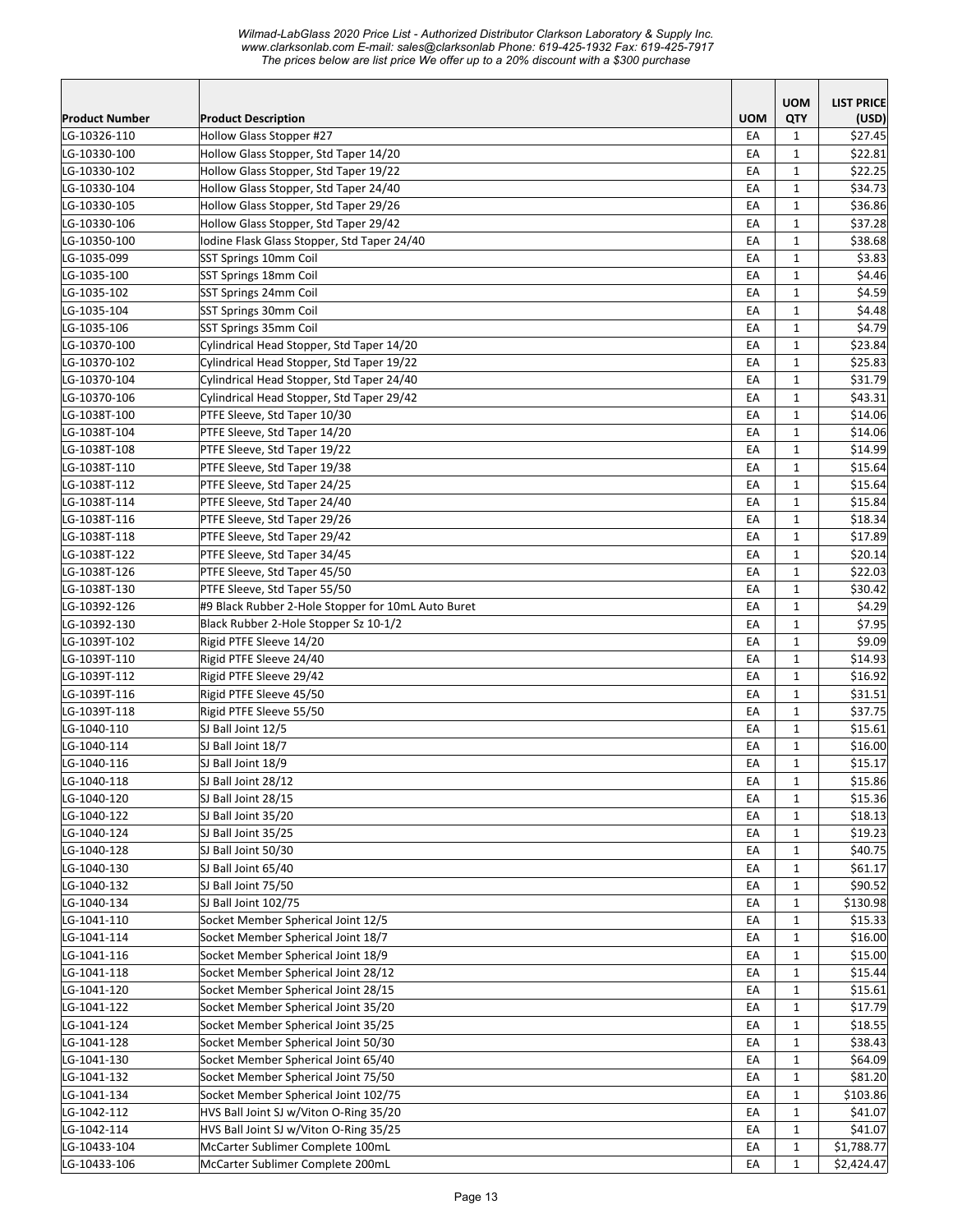| <b>UOM</b><br><b>LIST PRICE</b><br>QTY<br><b>Product Description</b><br><b>UOM</b><br><b>Product Number</b><br>(USD)<br>\$3,427.29<br>LG-10433-108<br>McCarter Sublimer Complete 300mL<br>EA<br>1<br>McCarter Sublimer Kettle 100mL<br>\$201.02<br>LG-10433-124<br>EA<br>$\mathbf{1}$<br>McCarter Sublimer Kettle 200mL<br>LG-10433-126<br>\$245.19<br>EA<br>1<br>EA<br>\$255.44<br>LG-10433-128<br>McCarter Sublimer Kettle 300mL<br>$\mathbf{1}$<br>McCarter Sublimer Head 100mL<br>\$1,404.37<br>LG-10433-144<br>EA<br>$\mathbf{1}$<br>\$1,788.77<br>LG-10433-146<br>McCarter Sublimer Head 200mL<br>EA<br>$\mathbf{1}$<br>McCarter Sublimer Head 300mL<br>EA<br>\$2,750.44<br>LG-10433-148<br>$\mathbf{1}$<br>LabLift,4"X4", Extend 2"-5", 30LB Max Load<br>EA<br>$\mathbf{1}$<br>\$173.04<br>LG-10441-150<br>LabLift,6"X6", Extend 2 3/4"X9 3/4", 35LB Max Load<br>EA<br>\$222.70<br>LG-10441-152<br>$\mathbf{1}$<br>LabLift,8"X8", Extend 2 3/4"X13", 55LB Max Load<br>EA<br>\$269.39<br>LG-10441-154<br>$\mathbf{1}$<br>O-Ring Ball Joint SJ 18/9<br>EA<br>\$17.58<br>LG-1044-116<br>$\mathbf{1}$<br>17" Support Rod w/Washer and Nut<br>EA<br>\$37.63<br>LG-10441-160<br>$\mathbf{1}$<br>Spherical O-Ring Ball Joint 28/15<br>\$20.16<br>LG-1044-120<br>EA<br>$\mathbf{1}$<br>LabLift 2 - 4 3/4 Lift<br>EA<br>\$192.29<br>LG-10443-100<br>$\mathbf{1}$<br>LabLift 2 3/4 - 10 Lift<br>EA<br>\$240.69<br>LG-10443-102<br>$\mathbf{1}$<br>LG-10443-104<br>LabLift 2 3/4 - 12 Lift<br>EA<br>$\mathbf{1}$<br>\$324.05<br>LabLift 5 1/4-19 1/2 " Lift<br>\$927.81<br>LG-10443-106<br>EA<br>$\mathbf{1}$<br>Lattice Support Clamp Set/12<br>\$234.08<br>LG-10445-100<br>EA<br>1<br>Lattice Support Rod 1/2X36 in<br>EA<br>\$26.10<br>LG-10445-208<br>$\mathbf{1}$<br>\$39.98<br>LG-10445-210<br>Lattice Support Rod 1/2X48 in<br>EA<br>$\mathbf{1}$<br>Pinch Clamp Size 12<br>\$16.17<br>LG-1045-102<br>EA<br>$\mathbf{1}$<br>Pinch Locking Clamp Size 12A<br>$\mathbf{1}$<br>\$23.60<br>LG-1045-104<br>EA<br>Pinch Clamp Size 18<br>EA<br>$\mathbf{1}$<br>\$18.06<br>LG-1045-106<br>LG-1045-108<br>Pinch Locking Clamp Size 18A<br>EA<br>$\mathbf{1}$<br>\$19.41<br>\$22.92<br>Pinch Locking Clamp Size 28<br>EA<br>$\mathbf{1}$<br>LG-1045-110<br>Pinch Locking Clamp Size 35<br>\$27.48<br>LG-1045-112<br>EA<br>$\mathbf{1}$<br>Pinch Locking Clamp Size 40<br>EA<br>\$63.19<br>LG-1045-114<br>$\mathbf{1}$<br>Pinch Locking Clamp Size 50<br>\$70.35<br>LG-1045-116<br>EA<br>$\mathbf{1}$<br>Pinch Locking Clamp Size 65<br>EA<br>\$82.64<br>LG-1045-118<br>$\mathbf{1}$<br>Pinch Locking Clamp Size 75<br>EA<br>$\mathbf{1}$<br>\$147.22<br>LG-1045-120<br>Pinch Clamp Size 102<br>EA<br>\$226.36<br>LG-1045-122<br>$\mathbf{1}$<br>\$45.04<br>LG-10455-100<br>Thermometer,-100 TO 50C,305mm<br>EA<br>$\mathbf{1}$<br>\$27.03<br>LG-10455-102<br>Thermometer,-50 50 50C,305mm<br>EA<br>$\mathbf{1}$<br>\$23.53<br>LG-10455-104<br>Thermometer,-35 TO 50C,305mm<br>EA<br>$\mathbf{1}$<br>\$21.65<br>LG-10455-106<br>Thermometer,-20 TO 110C,305mm<br>EA<br>1<br>\$23.17<br>Thermometer,-20 TO 150C,305mm<br>EA<br>$\mathbf{1}$<br>LG-10455-108<br>EA<br>$\mathbf{1}$<br>\$35.90<br>LG-10455-110<br>Thermometer,-10 TO 210C,381mm<br>\$46.74<br>Thermometer,-10 TO 250C,381mm<br>EA<br>$\mathbf 1$<br>LG-10455-112<br>EA<br>$\mathbf{1}$<br>\$21.65<br>LG-10462-108<br>Thermometer,-20 TO 110C,305mm<br>LG-10462-110<br>Thermometer,-20 TO 150C,305mm<br>EA<br>$\mathbf{1}$<br>\$23.76<br>LG-10462-112<br>Thermometer,-10 TO 200C, 355mm<br>EA<br>$\mathbf{1}$<br>\$35.90<br>LG-1047-100<br>Rodaviss Joint Outer 14/20<br>EA<br>$\mathbf{1}$<br>\$14.74<br>LG-1047-102<br>Rodaviss Joint Outer 19/22<br>EA<br>\$15.16<br>$\mathbf{1}$<br>\$15.44<br>LG-1047-104<br>Rodaviss Joint Outer 24/40<br>EA<br>$\mathbf{1}$<br>Rodaviss Joint Outer 29/42<br>EA<br>$\mathbf{1}$<br>\$22.76<br>LG-1047-106<br>LG-1048-100<br>$\mathbf{1}$<br>Rodaviss Joint Inner 14/20<br>EA<br>\$14.33<br>LG-1048-102<br>\$14.74<br>Rodaviss Joint Inner 19/22<br>EA<br>$\mathbf{1}$<br>LG-1048-104<br>Rodaviss Joint Inner 24/40<br>$\mathbf{1}$<br>\$15.16<br>EA<br>Rodaviss Joint Inner 29/42<br>\$21.92<br>LG-1048-106<br>EA<br>$\mathbf{1}$<br>Thermometer -15/+110C 305mm<br>\$57.55<br>LG-10490-202<br>EA<br>$\mathbf{1}$<br>LG-10490-203<br>Thermometer -20/+150C 305mm<br>EA<br>$\mathbf{1}$<br>\$59.75<br>LG-10490-204<br>Thermometer -50/+50C 305mm<br>$\mathbf{1}$<br>\$44.02<br>EA<br>$\mathbf{1}$<br>LG-10490-206<br>Thermometer -100/+50C 305mm<br>EA<br>\$73.22<br>Thermometer -200/+30C 350mm<br>LG-10490-208<br>EA<br>$\mathbf{1}$<br>\$183.10<br>LG-1049-100<br>Rodaviss Cap Assembly Size 14<br>EA<br>$\mathbf{1}$<br>\$8.80<br>LG-1049-102<br>Rodaviss Cap Assembly Size 19<br>EA<br>$\mathbf{1}$<br>\$10.38<br>Rodaviss Cap Assembly Size 24<br>LG-1049-104<br>EA<br>$\mathbf{1}$<br>\$11.94<br>Rodaviss Cap Assembly Size 29<br>LG-1049-106<br>EA<br>$\mathbf{1}$<br>\$15.09<br>Thermometer -20/+110C 305mm<br>LG-10491-100<br>EA<br>$\mathbf{1}$<br>\$33.71<br>LG-10491-102<br>Thermometer -20/+150C 305mm<br>$\mathbf{1}$<br>EA<br>\$38.35 |  |  |  |
|--------------------------------------------------------------------------------------------------------------------------------------------------------------------------------------------------------------------------------------------------------------------------------------------------------------------------------------------------------------------------------------------------------------------------------------------------------------------------------------------------------------------------------------------------------------------------------------------------------------------------------------------------------------------------------------------------------------------------------------------------------------------------------------------------------------------------------------------------------------------------------------------------------------------------------------------------------------------------------------------------------------------------------------------------------------------------------------------------------------------------------------------------------------------------------------------------------------------------------------------------------------------------------------------------------------------------------------------------------------------------------------------------------------------------------------------------------------------------------------------------------------------------------------------------------------------------------------------------------------------------------------------------------------------------------------------------------------------------------------------------------------------------------------------------------------------------------------------------------------------------------------------------------------------------------------------------------------------------------------------------------------------------------------------------------------------------------------------------------------------------------------------------------------------------------------------------------------------------------------------------------------------------------------------------------------------------------------------------------------------------------------------------------------------------------------------------------------------------------------------------------------------------------------------------------------------------------------------------------------------------------------------------------------------------------------------------------------------------------------------------------------------------------------------------------------------------------------------------------------------------------------------------------------------------------------------------------------------------------------------------------------------------------------------------------------------------------------------------------------------------------------------------------------------------------------------------------------------------------------------------------------------------------------------------------------------------------------------------------------------------------------------------------------------------------------------------------------------------------------------------------------------------------------------------------------------------------------------------------------------------------------------------------------------------------------------------------------------------------------------------------------------------------------------------------------------------------------------------------------------------------------------------------------------------------------------------------------------------------------------------------------------------------------------------------------------------------------------------------------------------------------------------------------------------------------------------------------------------------------------------------------------------------------------------------------------------------------------------------------------------------------------------------------------------------------------------------------------------------------------------------------------------------------------------------------------------------------------------------------------------------------------------------------------------------------------------------------------------------------------------------------------------------------------------------------------------------------------------------------------------------------------------------------------------------------------------------------------------------------------------------------------------------------------------------------------------------------------------------------------------------------------------|--|--|--|
|                                                                                                                                                                                                                                                                                                                                                                                                                                                                                                                                                                                                                                                                                                                                                                                                                                                                                                                                                                                                                                                                                                                                                                                                                                                                                                                                                                                                                                                                                                                                                                                                                                                                                                                                                                                                                                                                                                                                                                                                                                                                                                                                                                                                                                                                                                                                                                                                                                                                                                                                                                                                                                                                                                                                                                                                                                                                                                                                                                                                                                                                                                                                                                                                                                                                                                                                                                                                                                                                                                                                                                                                                                                                                                                                                                                                                                                                                                                                                                                                                                                                                                                                                                                                                                                                                                                                                                                                                                                                                                                                                                                                                                                                                                                                                                                                                                                                                                                                                                                                                                                                                                                                                  |  |  |  |
|                                                                                                                                                                                                                                                                                                                                                                                                                                                                                                                                                                                                                                                                                                                                                                                                                                                                                                                                                                                                                                                                                                                                                                                                                                                                                                                                                                                                                                                                                                                                                                                                                                                                                                                                                                                                                                                                                                                                                                                                                                                                                                                                                                                                                                                                                                                                                                                                                                                                                                                                                                                                                                                                                                                                                                                                                                                                                                                                                                                                                                                                                                                                                                                                                                                                                                                                                                                                                                                                                                                                                                                                                                                                                                                                                                                                                                                                                                                                                                                                                                                                                                                                                                                                                                                                                                                                                                                                                                                                                                                                                                                                                                                                                                                                                                                                                                                                                                                                                                                                                                                                                                                                                  |  |  |  |
|                                                                                                                                                                                                                                                                                                                                                                                                                                                                                                                                                                                                                                                                                                                                                                                                                                                                                                                                                                                                                                                                                                                                                                                                                                                                                                                                                                                                                                                                                                                                                                                                                                                                                                                                                                                                                                                                                                                                                                                                                                                                                                                                                                                                                                                                                                                                                                                                                                                                                                                                                                                                                                                                                                                                                                                                                                                                                                                                                                                                                                                                                                                                                                                                                                                                                                                                                                                                                                                                                                                                                                                                                                                                                                                                                                                                                                                                                                                                                                                                                                                                                                                                                                                                                                                                                                                                                                                                                                                                                                                                                                                                                                                                                                                                                                                                                                                                                                                                                                                                                                                                                                                                                  |  |  |  |
|                                                                                                                                                                                                                                                                                                                                                                                                                                                                                                                                                                                                                                                                                                                                                                                                                                                                                                                                                                                                                                                                                                                                                                                                                                                                                                                                                                                                                                                                                                                                                                                                                                                                                                                                                                                                                                                                                                                                                                                                                                                                                                                                                                                                                                                                                                                                                                                                                                                                                                                                                                                                                                                                                                                                                                                                                                                                                                                                                                                                                                                                                                                                                                                                                                                                                                                                                                                                                                                                                                                                                                                                                                                                                                                                                                                                                                                                                                                                                                                                                                                                                                                                                                                                                                                                                                                                                                                                                                                                                                                                                                                                                                                                                                                                                                                                                                                                                                                                                                                                                                                                                                                                                  |  |  |  |
|                                                                                                                                                                                                                                                                                                                                                                                                                                                                                                                                                                                                                                                                                                                                                                                                                                                                                                                                                                                                                                                                                                                                                                                                                                                                                                                                                                                                                                                                                                                                                                                                                                                                                                                                                                                                                                                                                                                                                                                                                                                                                                                                                                                                                                                                                                                                                                                                                                                                                                                                                                                                                                                                                                                                                                                                                                                                                                                                                                                                                                                                                                                                                                                                                                                                                                                                                                                                                                                                                                                                                                                                                                                                                                                                                                                                                                                                                                                                                                                                                                                                                                                                                                                                                                                                                                                                                                                                                                                                                                                                                                                                                                                                                                                                                                                                                                                                                                                                                                                                                                                                                                                                                  |  |  |  |
|                                                                                                                                                                                                                                                                                                                                                                                                                                                                                                                                                                                                                                                                                                                                                                                                                                                                                                                                                                                                                                                                                                                                                                                                                                                                                                                                                                                                                                                                                                                                                                                                                                                                                                                                                                                                                                                                                                                                                                                                                                                                                                                                                                                                                                                                                                                                                                                                                                                                                                                                                                                                                                                                                                                                                                                                                                                                                                                                                                                                                                                                                                                                                                                                                                                                                                                                                                                                                                                                                                                                                                                                                                                                                                                                                                                                                                                                                                                                                                                                                                                                                                                                                                                                                                                                                                                                                                                                                                                                                                                                                                                                                                                                                                                                                                                                                                                                                                                                                                                                                                                                                                                                                  |  |  |  |
|                                                                                                                                                                                                                                                                                                                                                                                                                                                                                                                                                                                                                                                                                                                                                                                                                                                                                                                                                                                                                                                                                                                                                                                                                                                                                                                                                                                                                                                                                                                                                                                                                                                                                                                                                                                                                                                                                                                                                                                                                                                                                                                                                                                                                                                                                                                                                                                                                                                                                                                                                                                                                                                                                                                                                                                                                                                                                                                                                                                                                                                                                                                                                                                                                                                                                                                                                                                                                                                                                                                                                                                                                                                                                                                                                                                                                                                                                                                                                                                                                                                                                                                                                                                                                                                                                                                                                                                                                                                                                                                                                                                                                                                                                                                                                                                                                                                                                                                                                                                                                                                                                                                                                  |  |  |  |
|                                                                                                                                                                                                                                                                                                                                                                                                                                                                                                                                                                                                                                                                                                                                                                                                                                                                                                                                                                                                                                                                                                                                                                                                                                                                                                                                                                                                                                                                                                                                                                                                                                                                                                                                                                                                                                                                                                                                                                                                                                                                                                                                                                                                                                                                                                                                                                                                                                                                                                                                                                                                                                                                                                                                                                                                                                                                                                                                                                                                                                                                                                                                                                                                                                                                                                                                                                                                                                                                                                                                                                                                                                                                                                                                                                                                                                                                                                                                                                                                                                                                                                                                                                                                                                                                                                                                                                                                                                                                                                                                                                                                                                                                                                                                                                                                                                                                                                                                                                                                                                                                                                                                                  |  |  |  |
|                                                                                                                                                                                                                                                                                                                                                                                                                                                                                                                                                                                                                                                                                                                                                                                                                                                                                                                                                                                                                                                                                                                                                                                                                                                                                                                                                                                                                                                                                                                                                                                                                                                                                                                                                                                                                                                                                                                                                                                                                                                                                                                                                                                                                                                                                                                                                                                                                                                                                                                                                                                                                                                                                                                                                                                                                                                                                                                                                                                                                                                                                                                                                                                                                                                                                                                                                                                                                                                                                                                                                                                                                                                                                                                                                                                                                                                                                                                                                                                                                                                                                                                                                                                                                                                                                                                                                                                                                                                                                                                                                                                                                                                                                                                                                                                                                                                                                                                                                                                                                                                                                                                                                  |  |  |  |
|                                                                                                                                                                                                                                                                                                                                                                                                                                                                                                                                                                                                                                                                                                                                                                                                                                                                                                                                                                                                                                                                                                                                                                                                                                                                                                                                                                                                                                                                                                                                                                                                                                                                                                                                                                                                                                                                                                                                                                                                                                                                                                                                                                                                                                                                                                                                                                                                                                                                                                                                                                                                                                                                                                                                                                                                                                                                                                                                                                                                                                                                                                                                                                                                                                                                                                                                                                                                                                                                                                                                                                                                                                                                                                                                                                                                                                                                                                                                                                                                                                                                                                                                                                                                                                                                                                                                                                                                                                                                                                                                                                                                                                                                                                                                                                                                                                                                                                                                                                                                                                                                                                                                                  |  |  |  |
|                                                                                                                                                                                                                                                                                                                                                                                                                                                                                                                                                                                                                                                                                                                                                                                                                                                                                                                                                                                                                                                                                                                                                                                                                                                                                                                                                                                                                                                                                                                                                                                                                                                                                                                                                                                                                                                                                                                                                                                                                                                                                                                                                                                                                                                                                                                                                                                                                                                                                                                                                                                                                                                                                                                                                                                                                                                                                                                                                                                                                                                                                                                                                                                                                                                                                                                                                                                                                                                                                                                                                                                                                                                                                                                                                                                                                                                                                                                                                                                                                                                                                                                                                                                                                                                                                                                                                                                                                                                                                                                                                                                                                                                                                                                                                                                                                                                                                                                                                                                                                                                                                                                                                  |  |  |  |
|                                                                                                                                                                                                                                                                                                                                                                                                                                                                                                                                                                                                                                                                                                                                                                                                                                                                                                                                                                                                                                                                                                                                                                                                                                                                                                                                                                                                                                                                                                                                                                                                                                                                                                                                                                                                                                                                                                                                                                                                                                                                                                                                                                                                                                                                                                                                                                                                                                                                                                                                                                                                                                                                                                                                                                                                                                                                                                                                                                                                                                                                                                                                                                                                                                                                                                                                                                                                                                                                                                                                                                                                                                                                                                                                                                                                                                                                                                                                                                                                                                                                                                                                                                                                                                                                                                                                                                                                                                                                                                                                                                                                                                                                                                                                                                                                                                                                                                                                                                                                                                                                                                                                                  |  |  |  |
|                                                                                                                                                                                                                                                                                                                                                                                                                                                                                                                                                                                                                                                                                                                                                                                                                                                                                                                                                                                                                                                                                                                                                                                                                                                                                                                                                                                                                                                                                                                                                                                                                                                                                                                                                                                                                                                                                                                                                                                                                                                                                                                                                                                                                                                                                                                                                                                                                                                                                                                                                                                                                                                                                                                                                                                                                                                                                                                                                                                                                                                                                                                                                                                                                                                                                                                                                                                                                                                                                                                                                                                                                                                                                                                                                                                                                                                                                                                                                                                                                                                                                                                                                                                                                                                                                                                                                                                                                                                                                                                                                                                                                                                                                                                                                                                                                                                                                                                                                                                                                                                                                                                                                  |  |  |  |
|                                                                                                                                                                                                                                                                                                                                                                                                                                                                                                                                                                                                                                                                                                                                                                                                                                                                                                                                                                                                                                                                                                                                                                                                                                                                                                                                                                                                                                                                                                                                                                                                                                                                                                                                                                                                                                                                                                                                                                                                                                                                                                                                                                                                                                                                                                                                                                                                                                                                                                                                                                                                                                                                                                                                                                                                                                                                                                                                                                                                                                                                                                                                                                                                                                                                                                                                                                                                                                                                                                                                                                                                                                                                                                                                                                                                                                                                                                                                                                                                                                                                                                                                                                                                                                                                                                                                                                                                                                                                                                                                                                                                                                                                                                                                                                                                                                                                                                                                                                                                                                                                                                                                                  |  |  |  |
|                                                                                                                                                                                                                                                                                                                                                                                                                                                                                                                                                                                                                                                                                                                                                                                                                                                                                                                                                                                                                                                                                                                                                                                                                                                                                                                                                                                                                                                                                                                                                                                                                                                                                                                                                                                                                                                                                                                                                                                                                                                                                                                                                                                                                                                                                                                                                                                                                                                                                                                                                                                                                                                                                                                                                                                                                                                                                                                                                                                                                                                                                                                                                                                                                                                                                                                                                                                                                                                                                                                                                                                                                                                                                                                                                                                                                                                                                                                                                                                                                                                                                                                                                                                                                                                                                                                                                                                                                                                                                                                                                                                                                                                                                                                                                                                                                                                                                                                                                                                                                                                                                                                                                  |  |  |  |
|                                                                                                                                                                                                                                                                                                                                                                                                                                                                                                                                                                                                                                                                                                                                                                                                                                                                                                                                                                                                                                                                                                                                                                                                                                                                                                                                                                                                                                                                                                                                                                                                                                                                                                                                                                                                                                                                                                                                                                                                                                                                                                                                                                                                                                                                                                                                                                                                                                                                                                                                                                                                                                                                                                                                                                                                                                                                                                                                                                                                                                                                                                                                                                                                                                                                                                                                                                                                                                                                                                                                                                                                                                                                                                                                                                                                                                                                                                                                                                                                                                                                                                                                                                                                                                                                                                                                                                                                                                                                                                                                                                                                                                                                                                                                                                                                                                                                                                                                                                                                                                                                                                                                                  |  |  |  |
|                                                                                                                                                                                                                                                                                                                                                                                                                                                                                                                                                                                                                                                                                                                                                                                                                                                                                                                                                                                                                                                                                                                                                                                                                                                                                                                                                                                                                                                                                                                                                                                                                                                                                                                                                                                                                                                                                                                                                                                                                                                                                                                                                                                                                                                                                                                                                                                                                                                                                                                                                                                                                                                                                                                                                                                                                                                                                                                                                                                                                                                                                                                                                                                                                                                                                                                                                                                                                                                                                                                                                                                                                                                                                                                                                                                                                                                                                                                                                                                                                                                                                                                                                                                                                                                                                                                                                                                                                                                                                                                                                                                                                                                                                                                                                                                                                                                                                                                                                                                                                                                                                                                                                  |  |  |  |
|                                                                                                                                                                                                                                                                                                                                                                                                                                                                                                                                                                                                                                                                                                                                                                                                                                                                                                                                                                                                                                                                                                                                                                                                                                                                                                                                                                                                                                                                                                                                                                                                                                                                                                                                                                                                                                                                                                                                                                                                                                                                                                                                                                                                                                                                                                                                                                                                                                                                                                                                                                                                                                                                                                                                                                                                                                                                                                                                                                                                                                                                                                                                                                                                                                                                                                                                                                                                                                                                                                                                                                                                                                                                                                                                                                                                                                                                                                                                                                                                                                                                                                                                                                                                                                                                                                                                                                                                                                                                                                                                                                                                                                                                                                                                                                                                                                                                                                                                                                                                                                                                                                                                                  |  |  |  |
|                                                                                                                                                                                                                                                                                                                                                                                                                                                                                                                                                                                                                                                                                                                                                                                                                                                                                                                                                                                                                                                                                                                                                                                                                                                                                                                                                                                                                                                                                                                                                                                                                                                                                                                                                                                                                                                                                                                                                                                                                                                                                                                                                                                                                                                                                                                                                                                                                                                                                                                                                                                                                                                                                                                                                                                                                                                                                                                                                                                                                                                                                                                                                                                                                                                                                                                                                                                                                                                                                                                                                                                                                                                                                                                                                                                                                                                                                                                                                                                                                                                                                                                                                                                                                                                                                                                                                                                                                                                                                                                                                                                                                                                                                                                                                                                                                                                                                                                                                                                                                                                                                                                                                  |  |  |  |
|                                                                                                                                                                                                                                                                                                                                                                                                                                                                                                                                                                                                                                                                                                                                                                                                                                                                                                                                                                                                                                                                                                                                                                                                                                                                                                                                                                                                                                                                                                                                                                                                                                                                                                                                                                                                                                                                                                                                                                                                                                                                                                                                                                                                                                                                                                                                                                                                                                                                                                                                                                                                                                                                                                                                                                                                                                                                                                                                                                                                                                                                                                                                                                                                                                                                                                                                                                                                                                                                                                                                                                                                                                                                                                                                                                                                                                                                                                                                                                                                                                                                                                                                                                                                                                                                                                                                                                                                                                                                                                                                                                                                                                                                                                                                                                                                                                                                                                                                                                                                                                                                                                                                                  |  |  |  |
|                                                                                                                                                                                                                                                                                                                                                                                                                                                                                                                                                                                                                                                                                                                                                                                                                                                                                                                                                                                                                                                                                                                                                                                                                                                                                                                                                                                                                                                                                                                                                                                                                                                                                                                                                                                                                                                                                                                                                                                                                                                                                                                                                                                                                                                                                                                                                                                                                                                                                                                                                                                                                                                                                                                                                                                                                                                                                                                                                                                                                                                                                                                                                                                                                                                                                                                                                                                                                                                                                                                                                                                                                                                                                                                                                                                                                                                                                                                                                                                                                                                                                                                                                                                                                                                                                                                                                                                                                                                                                                                                                                                                                                                                                                                                                                                                                                                                                                                                                                                                                                                                                                                                                  |  |  |  |
|                                                                                                                                                                                                                                                                                                                                                                                                                                                                                                                                                                                                                                                                                                                                                                                                                                                                                                                                                                                                                                                                                                                                                                                                                                                                                                                                                                                                                                                                                                                                                                                                                                                                                                                                                                                                                                                                                                                                                                                                                                                                                                                                                                                                                                                                                                                                                                                                                                                                                                                                                                                                                                                                                                                                                                                                                                                                                                                                                                                                                                                                                                                                                                                                                                                                                                                                                                                                                                                                                                                                                                                                                                                                                                                                                                                                                                                                                                                                                                                                                                                                                                                                                                                                                                                                                                                                                                                                                                                                                                                                                                                                                                                                                                                                                                                                                                                                                                                                                                                                                                                                                                                                                  |  |  |  |
|                                                                                                                                                                                                                                                                                                                                                                                                                                                                                                                                                                                                                                                                                                                                                                                                                                                                                                                                                                                                                                                                                                                                                                                                                                                                                                                                                                                                                                                                                                                                                                                                                                                                                                                                                                                                                                                                                                                                                                                                                                                                                                                                                                                                                                                                                                                                                                                                                                                                                                                                                                                                                                                                                                                                                                                                                                                                                                                                                                                                                                                                                                                                                                                                                                                                                                                                                                                                                                                                                                                                                                                                                                                                                                                                                                                                                                                                                                                                                                                                                                                                                                                                                                                                                                                                                                                                                                                                                                                                                                                                                                                                                                                                                                                                                                                                                                                                                                                                                                                                                                                                                                                                                  |  |  |  |
|                                                                                                                                                                                                                                                                                                                                                                                                                                                                                                                                                                                                                                                                                                                                                                                                                                                                                                                                                                                                                                                                                                                                                                                                                                                                                                                                                                                                                                                                                                                                                                                                                                                                                                                                                                                                                                                                                                                                                                                                                                                                                                                                                                                                                                                                                                                                                                                                                                                                                                                                                                                                                                                                                                                                                                                                                                                                                                                                                                                                                                                                                                                                                                                                                                                                                                                                                                                                                                                                                                                                                                                                                                                                                                                                                                                                                                                                                                                                                                                                                                                                                                                                                                                                                                                                                                                                                                                                                                                                                                                                                                                                                                                                                                                                                                                                                                                                                                                                                                                                                                                                                                                                                  |  |  |  |
|                                                                                                                                                                                                                                                                                                                                                                                                                                                                                                                                                                                                                                                                                                                                                                                                                                                                                                                                                                                                                                                                                                                                                                                                                                                                                                                                                                                                                                                                                                                                                                                                                                                                                                                                                                                                                                                                                                                                                                                                                                                                                                                                                                                                                                                                                                                                                                                                                                                                                                                                                                                                                                                                                                                                                                                                                                                                                                                                                                                                                                                                                                                                                                                                                                                                                                                                                                                                                                                                                                                                                                                                                                                                                                                                                                                                                                                                                                                                                                                                                                                                                                                                                                                                                                                                                                                                                                                                                                                                                                                                                                                                                                                                                                                                                                                                                                                                                                                                                                                                                                                                                                                                                  |  |  |  |
|                                                                                                                                                                                                                                                                                                                                                                                                                                                                                                                                                                                                                                                                                                                                                                                                                                                                                                                                                                                                                                                                                                                                                                                                                                                                                                                                                                                                                                                                                                                                                                                                                                                                                                                                                                                                                                                                                                                                                                                                                                                                                                                                                                                                                                                                                                                                                                                                                                                                                                                                                                                                                                                                                                                                                                                                                                                                                                                                                                                                                                                                                                                                                                                                                                                                                                                                                                                                                                                                                                                                                                                                                                                                                                                                                                                                                                                                                                                                                                                                                                                                                                                                                                                                                                                                                                                                                                                                                                                                                                                                                                                                                                                                                                                                                                                                                                                                                                                                                                                                                                                                                                                                                  |  |  |  |
|                                                                                                                                                                                                                                                                                                                                                                                                                                                                                                                                                                                                                                                                                                                                                                                                                                                                                                                                                                                                                                                                                                                                                                                                                                                                                                                                                                                                                                                                                                                                                                                                                                                                                                                                                                                                                                                                                                                                                                                                                                                                                                                                                                                                                                                                                                                                                                                                                                                                                                                                                                                                                                                                                                                                                                                                                                                                                                                                                                                                                                                                                                                                                                                                                                                                                                                                                                                                                                                                                                                                                                                                                                                                                                                                                                                                                                                                                                                                                                                                                                                                                                                                                                                                                                                                                                                                                                                                                                                                                                                                                                                                                                                                                                                                                                                                                                                                                                                                                                                                                                                                                                                                                  |  |  |  |
|                                                                                                                                                                                                                                                                                                                                                                                                                                                                                                                                                                                                                                                                                                                                                                                                                                                                                                                                                                                                                                                                                                                                                                                                                                                                                                                                                                                                                                                                                                                                                                                                                                                                                                                                                                                                                                                                                                                                                                                                                                                                                                                                                                                                                                                                                                                                                                                                                                                                                                                                                                                                                                                                                                                                                                                                                                                                                                                                                                                                                                                                                                                                                                                                                                                                                                                                                                                                                                                                                                                                                                                                                                                                                                                                                                                                                                                                                                                                                                                                                                                                                                                                                                                                                                                                                                                                                                                                                                                                                                                                                                                                                                                                                                                                                                                                                                                                                                                                                                                                                                                                                                                                                  |  |  |  |
|                                                                                                                                                                                                                                                                                                                                                                                                                                                                                                                                                                                                                                                                                                                                                                                                                                                                                                                                                                                                                                                                                                                                                                                                                                                                                                                                                                                                                                                                                                                                                                                                                                                                                                                                                                                                                                                                                                                                                                                                                                                                                                                                                                                                                                                                                                                                                                                                                                                                                                                                                                                                                                                                                                                                                                                                                                                                                                                                                                                                                                                                                                                                                                                                                                                                                                                                                                                                                                                                                                                                                                                                                                                                                                                                                                                                                                                                                                                                                                                                                                                                                                                                                                                                                                                                                                                                                                                                                                                                                                                                                                                                                                                                                                                                                                                                                                                                                                                                                                                                                                                                                                                                                  |  |  |  |
|                                                                                                                                                                                                                                                                                                                                                                                                                                                                                                                                                                                                                                                                                                                                                                                                                                                                                                                                                                                                                                                                                                                                                                                                                                                                                                                                                                                                                                                                                                                                                                                                                                                                                                                                                                                                                                                                                                                                                                                                                                                                                                                                                                                                                                                                                                                                                                                                                                                                                                                                                                                                                                                                                                                                                                                                                                                                                                                                                                                                                                                                                                                                                                                                                                                                                                                                                                                                                                                                                                                                                                                                                                                                                                                                                                                                                                                                                                                                                                                                                                                                                                                                                                                                                                                                                                                                                                                                                                                                                                                                                                                                                                                                                                                                                                                                                                                                                                                                                                                                                                                                                                                                                  |  |  |  |
|                                                                                                                                                                                                                                                                                                                                                                                                                                                                                                                                                                                                                                                                                                                                                                                                                                                                                                                                                                                                                                                                                                                                                                                                                                                                                                                                                                                                                                                                                                                                                                                                                                                                                                                                                                                                                                                                                                                                                                                                                                                                                                                                                                                                                                                                                                                                                                                                                                                                                                                                                                                                                                                                                                                                                                                                                                                                                                                                                                                                                                                                                                                                                                                                                                                                                                                                                                                                                                                                                                                                                                                                                                                                                                                                                                                                                                                                                                                                                                                                                                                                                                                                                                                                                                                                                                                                                                                                                                                                                                                                                                                                                                                                                                                                                                                                                                                                                                                                                                                                                                                                                                                                                  |  |  |  |
|                                                                                                                                                                                                                                                                                                                                                                                                                                                                                                                                                                                                                                                                                                                                                                                                                                                                                                                                                                                                                                                                                                                                                                                                                                                                                                                                                                                                                                                                                                                                                                                                                                                                                                                                                                                                                                                                                                                                                                                                                                                                                                                                                                                                                                                                                                                                                                                                                                                                                                                                                                                                                                                                                                                                                                                                                                                                                                                                                                                                                                                                                                                                                                                                                                                                                                                                                                                                                                                                                                                                                                                                                                                                                                                                                                                                                                                                                                                                                                                                                                                                                                                                                                                                                                                                                                                                                                                                                                                                                                                                                                                                                                                                                                                                                                                                                                                                                                                                                                                                                                                                                                                                                  |  |  |  |
|                                                                                                                                                                                                                                                                                                                                                                                                                                                                                                                                                                                                                                                                                                                                                                                                                                                                                                                                                                                                                                                                                                                                                                                                                                                                                                                                                                                                                                                                                                                                                                                                                                                                                                                                                                                                                                                                                                                                                                                                                                                                                                                                                                                                                                                                                                                                                                                                                                                                                                                                                                                                                                                                                                                                                                                                                                                                                                                                                                                                                                                                                                                                                                                                                                                                                                                                                                                                                                                                                                                                                                                                                                                                                                                                                                                                                                                                                                                                                                                                                                                                                                                                                                                                                                                                                                                                                                                                                                                                                                                                                                                                                                                                                                                                                                                                                                                                                                                                                                                                                                                                                                                                                  |  |  |  |
|                                                                                                                                                                                                                                                                                                                                                                                                                                                                                                                                                                                                                                                                                                                                                                                                                                                                                                                                                                                                                                                                                                                                                                                                                                                                                                                                                                                                                                                                                                                                                                                                                                                                                                                                                                                                                                                                                                                                                                                                                                                                                                                                                                                                                                                                                                                                                                                                                                                                                                                                                                                                                                                                                                                                                                                                                                                                                                                                                                                                                                                                                                                                                                                                                                                                                                                                                                                                                                                                                                                                                                                                                                                                                                                                                                                                                                                                                                                                                                                                                                                                                                                                                                                                                                                                                                                                                                                                                                                                                                                                                                                                                                                                                                                                                                                                                                                                                                                                                                                                                                                                                                                                                  |  |  |  |
|                                                                                                                                                                                                                                                                                                                                                                                                                                                                                                                                                                                                                                                                                                                                                                                                                                                                                                                                                                                                                                                                                                                                                                                                                                                                                                                                                                                                                                                                                                                                                                                                                                                                                                                                                                                                                                                                                                                                                                                                                                                                                                                                                                                                                                                                                                                                                                                                                                                                                                                                                                                                                                                                                                                                                                                                                                                                                                                                                                                                                                                                                                                                                                                                                                                                                                                                                                                                                                                                                                                                                                                                                                                                                                                                                                                                                                                                                                                                                                                                                                                                                                                                                                                                                                                                                                                                                                                                                                                                                                                                                                                                                                                                                                                                                                                                                                                                                                                                                                                                                                                                                                                                                  |  |  |  |
|                                                                                                                                                                                                                                                                                                                                                                                                                                                                                                                                                                                                                                                                                                                                                                                                                                                                                                                                                                                                                                                                                                                                                                                                                                                                                                                                                                                                                                                                                                                                                                                                                                                                                                                                                                                                                                                                                                                                                                                                                                                                                                                                                                                                                                                                                                                                                                                                                                                                                                                                                                                                                                                                                                                                                                                                                                                                                                                                                                                                                                                                                                                                                                                                                                                                                                                                                                                                                                                                                                                                                                                                                                                                                                                                                                                                                                                                                                                                                                                                                                                                                                                                                                                                                                                                                                                                                                                                                                                                                                                                                                                                                                                                                                                                                                                                                                                                                                                                                                                                                                                                                                                                                  |  |  |  |
|                                                                                                                                                                                                                                                                                                                                                                                                                                                                                                                                                                                                                                                                                                                                                                                                                                                                                                                                                                                                                                                                                                                                                                                                                                                                                                                                                                                                                                                                                                                                                                                                                                                                                                                                                                                                                                                                                                                                                                                                                                                                                                                                                                                                                                                                                                                                                                                                                                                                                                                                                                                                                                                                                                                                                                                                                                                                                                                                                                                                                                                                                                                                                                                                                                                                                                                                                                                                                                                                                                                                                                                                                                                                                                                                                                                                                                                                                                                                                                                                                                                                                                                                                                                                                                                                                                                                                                                                                                                                                                                                                                                                                                                                                                                                                                                                                                                                                                                                                                                                                                                                                                                                                  |  |  |  |
|                                                                                                                                                                                                                                                                                                                                                                                                                                                                                                                                                                                                                                                                                                                                                                                                                                                                                                                                                                                                                                                                                                                                                                                                                                                                                                                                                                                                                                                                                                                                                                                                                                                                                                                                                                                                                                                                                                                                                                                                                                                                                                                                                                                                                                                                                                                                                                                                                                                                                                                                                                                                                                                                                                                                                                                                                                                                                                                                                                                                                                                                                                                                                                                                                                                                                                                                                                                                                                                                                                                                                                                                                                                                                                                                                                                                                                                                                                                                                                                                                                                                                                                                                                                                                                                                                                                                                                                                                                                                                                                                                                                                                                                                                                                                                                                                                                                                                                                                                                                                                                                                                                                                                  |  |  |  |
|                                                                                                                                                                                                                                                                                                                                                                                                                                                                                                                                                                                                                                                                                                                                                                                                                                                                                                                                                                                                                                                                                                                                                                                                                                                                                                                                                                                                                                                                                                                                                                                                                                                                                                                                                                                                                                                                                                                                                                                                                                                                                                                                                                                                                                                                                                                                                                                                                                                                                                                                                                                                                                                                                                                                                                                                                                                                                                                                                                                                                                                                                                                                                                                                                                                                                                                                                                                                                                                                                                                                                                                                                                                                                                                                                                                                                                                                                                                                                                                                                                                                                                                                                                                                                                                                                                                                                                                                                                                                                                                                                                                                                                                                                                                                                                                                                                                                                                                                                                                                                                                                                                                                                  |  |  |  |
|                                                                                                                                                                                                                                                                                                                                                                                                                                                                                                                                                                                                                                                                                                                                                                                                                                                                                                                                                                                                                                                                                                                                                                                                                                                                                                                                                                                                                                                                                                                                                                                                                                                                                                                                                                                                                                                                                                                                                                                                                                                                                                                                                                                                                                                                                                                                                                                                                                                                                                                                                                                                                                                                                                                                                                                                                                                                                                                                                                                                                                                                                                                                                                                                                                                                                                                                                                                                                                                                                                                                                                                                                                                                                                                                                                                                                                                                                                                                                                                                                                                                                                                                                                                                                                                                                                                                                                                                                                                                                                                                                                                                                                                                                                                                                                                                                                                                                                                                                                                                                                                                                                                                                  |  |  |  |
|                                                                                                                                                                                                                                                                                                                                                                                                                                                                                                                                                                                                                                                                                                                                                                                                                                                                                                                                                                                                                                                                                                                                                                                                                                                                                                                                                                                                                                                                                                                                                                                                                                                                                                                                                                                                                                                                                                                                                                                                                                                                                                                                                                                                                                                                                                                                                                                                                                                                                                                                                                                                                                                                                                                                                                                                                                                                                                                                                                                                                                                                                                                                                                                                                                                                                                                                                                                                                                                                                                                                                                                                                                                                                                                                                                                                                                                                                                                                                                                                                                                                                                                                                                                                                                                                                                                                                                                                                                                                                                                                                                                                                                                                                                                                                                                                                                                                                                                                                                                                                                                                                                                                                  |  |  |  |
|                                                                                                                                                                                                                                                                                                                                                                                                                                                                                                                                                                                                                                                                                                                                                                                                                                                                                                                                                                                                                                                                                                                                                                                                                                                                                                                                                                                                                                                                                                                                                                                                                                                                                                                                                                                                                                                                                                                                                                                                                                                                                                                                                                                                                                                                                                                                                                                                                                                                                                                                                                                                                                                                                                                                                                                                                                                                                                                                                                                                                                                                                                                                                                                                                                                                                                                                                                                                                                                                                                                                                                                                                                                                                                                                                                                                                                                                                                                                                                                                                                                                                                                                                                                                                                                                                                                                                                                                                                                                                                                                                                                                                                                                                                                                                                                                                                                                                                                                                                                                                                                                                                                                                  |  |  |  |
|                                                                                                                                                                                                                                                                                                                                                                                                                                                                                                                                                                                                                                                                                                                                                                                                                                                                                                                                                                                                                                                                                                                                                                                                                                                                                                                                                                                                                                                                                                                                                                                                                                                                                                                                                                                                                                                                                                                                                                                                                                                                                                                                                                                                                                                                                                                                                                                                                                                                                                                                                                                                                                                                                                                                                                                                                                                                                                                                                                                                                                                                                                                                                                                                                                                                                                                                                                                                                                                                                                                                                                                                                                                                                                                                                                                                                                                                                                                                                                                                                                                                                                                                                                                                                                                                                                                                                                                                                                                                                                                                                                                                                                                                                                                                                                                                                                                                                                                                                                                                                                                                                                                                                  |  |  |  |
|                                                                                                                                                                                                                                                                                                                                                                                                                                                                                                                                                                                                                                                                                                                                                                                                                                                                                                                                                                                                                                                                                                                                                                                                                                                                                                                                                                                                                                                                                                                                                                                                                                                                                                                                                                                                                                                                                                                                                                                                                                                                                                                                                                                                                                                                                                                                                                                                                                                                                                                                                                                                                                                                                                                                                                                                                                                                                                                                                                                                                                                                                                                                                                                                                                                                                                                                                                                                                                                                                                                                                                                                                                                                                                                                                                                                                                                                                                                                                                                                                                                                                                                                                                                                                                                                                                                                                                                                                                                                                                                                                                                                                                                                                                                                                                                                                                                                                                                                                                                                                                                                                                                                                  |  |  |  |
|                                                                                                                                                                                                                                                                                                                                                                                                                                                                                                                                                                                                                                                                                                                                                                                                                                                                                                                                                                                                                                                                                                                                                                                                                                                                                                                                                                                                                                                                                                                                                                                                                                                                                                                                                                                                                                                                                                                                                                                                                                                                                                                                                                                                                                                                                                                                                                                                                                                                                                                                                                                                                                                                                                                                                                                                                                                                                                                                                                                                                                                                                                                                                                                                                                                                                                                                                                                                                                                                                                                                                                                                                                                                                                                                                                                                                                                                                                                                                                                                                                                                                                                                                                                                                                                                                                                                                                                                                                                                                                                                                                                                                                                                                                                                                                                                                                                                                                                                                                                                                                                                                                                                                  |  |  |  |
|                                                                                                                                                                                                                                                                                                                                                                                                                                                                                                                                                                                                                                                                                                                                                                                                                                                                                                                                                                                                                                                                                                                                                                                                                                                                                                                                                                                                                                                                                                                                                                                                                                                                                                                                                                                                                                                                                                                                                                                                                                                                                                                                                                                                                                                                                                                                                                                                                                                                                                                                                                                                                                                                                                                                                                                                                                                                                                                                                                                                                                                                                                                                                                                                                                                                                                                                                                                                                                                                                                                                                                                                                                                                                                                                                                                                                                                                                                                                                                                                                                                                                                                                                                                                                                                                                                                                                                                                                                                                                                                                                                                                                                                                                                                                                                                                                                                                                                                                                                                                                                                                                                                                                  |  |  |  |
|                                                                                                                                                                                                                                                                                                                                                                                                                                                                                                                                                                                                                                                                                                                                                                                                                                                                                                                                                                                                                                                                                                                                                                                                                                                                                                                                                                                                                                                                                                                                                                                                                                                                                                                                                                                                                                                                                                                                                                                                                                                                                                                                                                                                                                                                                                                                                                                                                                                                                                                                                                                                                                                                                                                                                                                                                                                                                                                                                                                                                                                                                                                                                                                                                                                                                                                                                                                                                                                                                                                                                                                                                                                                                                                                                                                                                                                                                                                                                                                                                                                                                                                                                                                                                                                                                                                                                                                                                                                                                                                                                                                                                                                                                                                                                                                                                                                                                                                                                                                                                                                                                                                                                  |  |  |  |
|                                                                                                                                                                                                                                                                                                                                                                                                                                                                                                                                                                                                                                                                                                                                                                                                                                                                                                                                                                                                                                                                                                                                                                                                                                                                                                                                                                                                                                                                                                                                                                                                                                                                                                                                                                                                                                                                                                                                                                                                                                                                                                                                                                                                                                                                                                                                                                                                                                                                                                                                                                                                                                                                                                                                                                                                                                                                                                                                                                                                                                                                                                                                                                                                                                                                                                                                                                                                                                                                                                                                                                                                                                                                                                                                                                                                                                                                                                                                                                                                                                                                                                                                                                                                                                                                                                                                                                                                                                                                                                                                                                                                                                                                                                                                                                                                                                                                                                                                                                                                                                                                                                                                                  |  |  |  |
|                                                                                                                                                                                                                                                                                                                                                                                                                                                                                                                                                                                                                                                                                                                                                                                                                                                                                                                                                                                                                                                                                                                                                                                                                                                                                                                                                                                                                                                                                                                                                                                                                                                                                                                                                                                                                                                                                                                                                                                                                                                                                                                                                                                                                                                                                                                                                                                                                                                                                                                                                                                                                                                                                                                                                                                                                                                                                                                                                                                                                                                                                                                                                                                                                                                                                                                                                                                                                                                                                                                                                                                                                                                                                                                                                                                                                                                                                                                                                                                                                                                                                                                                                                                                                                                                                                                                                                                                                                                                                                                                                                                                                                                                                                                                                                                                                                                                                                                                                                                                                                                                                                                                                  |  |  |  |
|                                                                                                                                                                                                                                                                                                                                                                                                                                                                                                                                                                                                                                                                                                                                                                                                                                                                                                                                                                                                                                                                                                                                                                                                                                                                                                                                                                                                                                                                                                                                                                                                                                                                                                                                                                                                                                                                                                                                                                                                                                                                                                                                                                                                                                                                                                                                                                                                                                                                                                                                                                                                                                                                                                                                                                                                                                                                                                                                                                                                                                                                                                                                                                                                                                                                                                                                                                                                                                                                                                                                                                                                                                                                                                                                                                                                                                                                                                                                                                                                                                                                                                                                                                                                                                                                                                                                                                                                                                                                                                                                                                                                                                                                                                                                                                                                                                                                                                                                                                                                                                                                                                                                                  |  |  |  |
|                                                                                                                                                                                                                                                                                                                                                                                                                                                                                                                                                                                                                                                                                                                                                                                                                                                                                                                                                                                                                                                                                                                                                                                                                                                                                                                                                                                                                                                                                                                                                                                                                                                                                                                                                                                                                                                                                                                                                                                                                                                                                                                                                                                                                                                                                                                                                                                                                                                                                                                                                                                                                                                                                                                                                                                                                                                                                                                                                                                                                                                                                                                                                                                                                                                                                                                                                                                                                                                                                                                                                                                                                                                                                                                                                                                                                                                                                                                                                                                                                                                                                                                                                                                                                                                                                                                                                                                                                                                                                                                                                                                                                                                                                                                                                                                                                                                                                                                                                                                                                                                                                                                                                  |  |  |  |
|                                                                                                                                                                                                                                                                                                                                                                                                                                                                                                                                                                                                                                                                                                                                                                                                                                                                                                                                                                                                                                                                                                                                                                                                                                                                                                                                                                                                                                                                                                                                                                                                                                                                                                                                                                                                                                                                                                                                                                                                                                                                                                                                                                                                                                                                                                                                                                                                                                                                                                                                                                                                                                                                                                                                                                                                                                                                                                                                                                                                                                                                                                                                                                                                                                                                                                                                                                                                                                                                                                                                                                                                                                                                                                                                                                                                                                                                                                                                                                                                                                                                                                                                                                                                                                                                                                                                                                                                                                                                                                                                                                                                                                                                                                                                                                                                                                                                                                                                                                                                                                                                                                                                                  |  |  |  |
|                                                                                                                                                                                                                                                                                                                                                                                                                                                                                                                                                                                                                                                                                                                                                                                                                                                                                                                                                                                                                                                                                                                                                                                                                                                                                                                                                                                                                                                                                                                                                                                                                                                                                                                                                                                                                                                                                                                                                                                                                                                                                                                                                                                                                                                                                                                                                                                                                                                                                                                                                                                                                                                                                                                                                                                                                                                                                                                                                                                                                                                                                                                                                                                                                                                                                                                                                                                                                                                                                                                                                                                                                                                                                                                                                                                                                                                                                                                                                                                                                                                                                                                                                                                                                                                                                                                                                                                                                                                                                                                                                                                                                                                                                                                                                                                                                                                                                                                                                                                                                                                                                                                                                  |  |  |  |
|                                                                                                                                                                                                                                                                                                                                                                                                                                                                                                                                                                                                                                                                                                                                                                                                                                                                                                                                                                                                                                                                                                                                                                                                                                                                                                                                                                                                                                                                                                                                                                                                                                                                                                                                                                                                                                                                                                                                                                                                                                                                                                                                                                                                                                                                                                                                                                                                                                                                                                                                                                                                                                                                                                                                                                                                                                                                                                                                                                                                                                                                                                                                                                                                                                                                                                                                                                                                                                                                                                                                                                                                                                                                                                                                                                                                                                                                                                                                                                                                                                                                                                                                                                                                                                                                                                                                                                                                                                                                                                                                                                                                                                                                                                                                                                                                                                                                                                                                                                                                                                                                                                                                                  |  |  |  |
|                                                                                                                                                                                                                                                                                                                                                                                                                                                                                                                                                                                                                                                                                                                                                                                                                                                                                                                                                                                                                                                                                                                                                                                                                                                                                                                                                                                                                                                                                                                                                                                                                                                                                                                                                                                                                                                                                                                                                                                                                                                                                                                                                                                                                                                                                                                                                                                                                                                                                                                                                                                                                                                                                                                                                                                                                                                                                                                                                                                                                                                                                                                                                                                                                                                                                                                                                                                                                                                                                                                                                                                                                                                                                                                                                                                                                                                                                                                                                                                                                                                                                                                                                                                                                                                                                                                                                                                                                                                                                                                                                                                                                                                                                                                                                                                                                                                                                                                                                                                                                                                                                                                                                  |  |  |  |
|                                                                                                                                                                                                                                                                                                                                                                                                                                                                                                                                                                                                                                                                                                                                                                                                                                                                                                                                                                                                                                                                                                                                                                                                                                                                                                                                                                                                                                                                                                                                                                                                                                                                                                                                                                                                                                                                                                                                                                                                                                                                                                                                                                                                                                                                                                                                                                                                                                                                                                                                                                                                                                                                                                                                                                                                                                                                                                                                                                                                                                                                                                                                                                                                                                                                                                                                                                                                                                                                                                                                                                                                                                                                                                                                                                                                                                                                                                                                                                                                                                                                                                                                                                                                                                                                                                                                                                                                                                                                                                                                                                                                                                                                                                                                                                                                                                                                                                                                                                                                                                                                                                                                                  |  |  |  |
|                                                                                                                                                                                                                                                                                                                                                                                                                                                                                                                                                                                                                                                                                                                                                                                                                                                                                                                                                                                                                                                                                                                                                                                                                                                                                                                                                                                                                                                                                                                                                                                                                                                                                                                                                                                                                                                                                                                                                                                                                                                                                                                                                                                                                                                                                                                                                                                                                                                                                                                                                                                                                                                                                                                                                                                                                                                                                                                                                                                                                                                                                                                                                                                                                                                                                                                                                                                                                                                                                                                                                                                                                                                                                                                                                                                                                                                                                                                                                                                                                                                                                                                                                                                                                                                                                                                                                                                                                                                                                                                                                                                                                                                                                                                                                                                                                                                                                                                                                                                                                                                                                                                                                  |  |  |  |
|                                                                                                                                                                                                                                                                                                                                                                                                                                                                                                                                                                                                                                                                                                                                                                                                                                                                                                                                                                                                                                                                                                                                                                                                                                                                                                                                                                                                                                                                                                                                                                                                                                                                                                                                                                                                                                                                                                                                                                                                                                                                                                                                                                                                                                                                                                                                                                                                                                                                                                                                                                                                                                                                                                                                                                                                                                                                                                                                                                                                                                                                                                                                                                                                                                                                                                                                                                                                                                                                                                                                                                                                                                                                                                                                                                                                                                                                                                                                                                                                                                                                                                                                                                                                                                                                                                                                                                                                                                                                                                                                                                                                                                                                                                                                                                                                                                                                                                                                                                                                                                                                                                                                                  |  |  |  |
|                                                                                                                                                                                                                                                                                                                                                                                                                                                                                                                                                                                                                                                                                                                                                                                                                                                                                                                                                                                                                                                                                                                                                                                                                                                                                                                                                                                                                                                                                                                                                                                                                                                                                                                                                                                                                                                                                                                                                                                                                                                                                                                                                                                                                                                                                                                                                                                                                                                                                                                                                                                                                                                                                                                                                                                                                                                                                                                                                                                                                                                                                                                                                                                                                                                                                                                                                                                                                                                                                                                                                                                                                                                                                                                                                                                                                                                                                                                                                                                                                                                                                                                                                                                                                                                                                                                                                                                                                                                                                                                                                                                                                                                                                                                                                                                                                                                                                                                                                                                                                                                                                                                                                  |  |  |  |
|                                                                                                                                                                                                                                                                                                                                                                                                                                                                                                                                                                                                                                                                                                                                                                                                                                                                                                                                                                                                                                                                                                                                                                                                                                                                                                                                                                                                                                                                                                                                                                                                                                                                                                                                                                                                                                                                                                                                                                                                                                                                                                                                                                                                                                                                                                                                                                                                                                                                                                                                                                                                                                                                                                                                                                                                                                                                                                                                                                                                                                                                                                                                                                                                                                                                                                                                                                                                                                                                                                                                                                                                                                                                                                                                                                                                                                                                                                                                                                                                                                                                                                                                                                                                                                                                                                                                                                                                                                                                                                                                                                                                                                                                                                                                                                                                                                                                                                                                                                                                                                                                                                                                                  |  |  |  |
|                                                                                                                                                                                                                                                                                                                                                                                                                                                                                                                                                                                                                                                                                                                                                                                                                                                                                                                                                                                                                                                                                                                                                                                                                                                                                                                                                                                                                                                                                                                                                                                                                                                                                                                                                                                                                                                                                                                                                                                                                                                                                                                                                                                                                                                                                                                                                                                                                                                                                                                                                                                                                                                                                                                                                                                                                                                                                                                                                                                                                                                                                                                                                                                                                                                                                                                                                                                                                                                                                                                                                                                                                                                                                                                                                                                                                                                                                                                                                                                                                                                                                                                                                                                                                                                                                                                                                                                                                                                                                                                                                                                                                                                                                                                                                                                                                                                                                                                                                                                                                                                                                                                                                  |  |  |  |
|                                                                                                                                                                                                                                                                                                                                                                                                                                                                                                                                                                                                                                                                                                                                                                                                                                                                                                                                                                                                                                                                                                                                                                                                                                                                                                                                                                                                                                                                                                                                                                                                                                                                                                                                                                                                                                                                                                                                                                                                                                                                                                                                                                                                                                                                                                                                                                                                                                                                                                                                                                                                                                                                                                                                                                                                                                                                                                                                                                                                                                                                                                                                                                                                                                                                                                                                                                                                                                                                                                                                                                                                                                                                                                                                                                                                                                                                                                                                                                                                                                                                                                                                                                                                                                                                                                                                                                                                                                                                                                                                                                                                                                                                                                                                                                                                                                                                                                                                                                                                                                                                                                                                                  |  |  |  |
|                                                                                                                                                                                                                                                                                                                                                                                                                                                                                                                                                                                                                                                                                                                                                                                                                                                                                                                                                                                                                                                                                                                                                                                                                                                                                                                                                                                                                                                                                                                                                                                                                                                                                                                                                                                                                                                                                                                                                                                                                                                                                                                                                                                                                                                                                                                                                                                                                                                                                                                                                                                                                                                                                                                                                                                                                                                                                                                                                                                                                                                                                                                                                                                                                                                                                                                                                                                                                                                                                                                                                                                                                                                                                                                                                                                                                                                                                                                                                                                                                                                                                                                                                                                                                                                                                                                                                                                                                                                                                                                                                                                                                                                                                                                                                                                                                                                                                                                                                                                                                                                                                                                                                  |  |  |  |
|                                                                                                                                                                                                                                                                                                                                                                                                                                                                                                                                                                                                                                                                                                                                                                                                                                                                                                                                                                                                                                                                                                                                                                                                                                                                                                                                                                                                                                                                                                                                                                                                                                                                                                                                                                                                                                                                                                                                                                                                                                                                                                                                                                                                                                                                                                                                                                                                                                                                                                                                                                                                                                                                                                                                                                                                                                                                                                                                                                                                                                                                                                                                                                                                                                                                                                                                                                                                                                                                                                                                                                                                                                                                                                                                                                                                                                                                                                                                                                                                                                                                                                                                                                                                                                                                                                                                                                                                                                                                                                                                                                                                                                                                                                                                                                                                                                                                                                                                                                                                                                                                                                                                                  |  |  |  |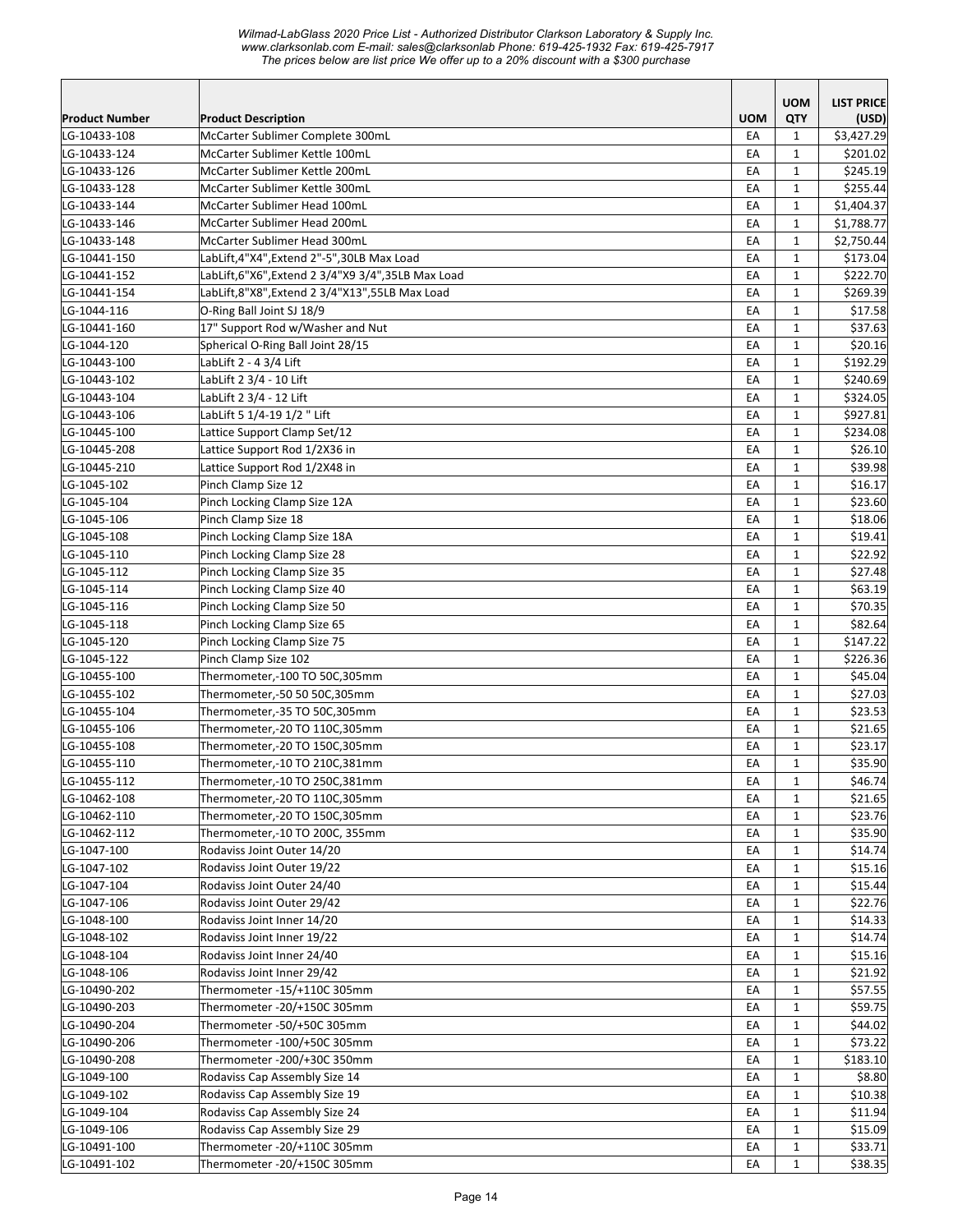|                       |                                                             |            | <b>UOM</b>   | <b>LIST PRICE</b> |
|-----------------------|-------------------------------------------------------------|------------|--------------|-------------------|
| <b>Product Number</b> | <b>Product Description</b>                                  | <b>UOM</b> | QTY          | (USD)             |
| LG-10493-100          | Enviro-Safe Thermometer -20/+110C                           | EA         | 1            | \$32.79           |
| LG-10493-102          | Enviro-Safe Thermometer -20/+150C                           | EA         | $\mathbf{1}$ | \$29.80           |
| LG-10493-104          | Enviro-Safe Thermometer -10/+225C                           | EA         | $\mathbf{1}$ | \$38.62           |
| LG-10494-100          | Enviro-Safe Thermometer -20/+110C                           | EA         | $\mathbf{1}$ | \$32.79           |
| LG-10494-102          | Enviro-Safe Thermometer -20/+150C                           | EA         | $\mathbf{1}$ | \$32.48           |
| LG-10494-104          | Enviro-Safe Thermometer -10/+260C                           | EA         | $\mathbf{1}$ | \$36.71           |
| LG-10495-100          | Enviro-Safe Thermometer -10/+110C                           | EA         | $\mathbf{1}$ | \$22.56           |
| LG-10495-102          | Enviro-Safe Thermometer -10/+150C                           | EA         | $\mathbf{1}$ | \$24.82           |
| LG-10496-100          | Enviro-Safe Thermometer 200mm,50mm Imm,-10/+110C            | EA         | $\mathbf{1}$ | \$24.82           |
| LG-10496-102          | Enviro-Safe Thermometer 200mm,50mm Imm,-10/+150C            | EA         | $\mathbf{1}$ | \$27.92           |
| LG-10515-100          | Thermometer,-20 TO 150C,25mm                                | EA         | $\mathbf{1}$ | \$83.95           |
| LG-10515-102          | Thermometer,-20 TO 150C,51mm                                | EA         | $\mathbf{1}$ | \$77.73           |
| LG-10515-104          | Thermometer,-20 TO 150C,76mm                                | EA         | $\mathbf{1}$ | \$83.95           |
| LG-10515-106          | Thermometer,-20 TO 150C,100mm                               | EA         | $\mathbf{1}$ | \$54.77           |
| LG-10515-108          | Thermometer,-20 TO 150C,125mm                               | EA         | $\mathbf{1}$ | \$56.08           |
| LG-10515-110          | Thermometer,-20 TO 150C,152mm                               | EA         | $\mathbf{1}$ | \$56.26           |
| LG-10515-128          | Thermometer,-10 TO 250C,25mm                                | EA         | $\mathbf{1}$ | \$83.77           |
| LG-10515-130          | Thermometer,-10 TO 250C,51mm                                | EA         | $\mathbf{1}$ | \$88.22           |
| LG-10515-132          | Thermometer,-10 TO 250C,76mm                                | EA         | $\mathbf{1}$ | \$88.22           |
| LG-10515-136          | Thermometer,-10 TO 250C,125mm                               | EA         | $\mathbf{1}$ | \$92.69           |
| LG-10515-138          | Thermometer,-10 TO 250C,152mm                               | EA         | $\mathbf{1}$ | \$90.97           |
| LG-10515-150          | Thermometer,-10 TO 250C,255mm                               | EA         | $\mathbf{1}$ | \$63.21           |
| LG-10515-152          | Thermometer,-10 TO 250C,280mm                               | EA         | $\mathbf{1}$ | \$63.95           |
| LG-10515-154          | Thermometer,-10 TO 250C,305mm                               | EA         | $\mathbf{1}$ | \$65.97           |
| LG-10535-104          | Thermometer,-20 TO 150C,355mm                               | EA         | $\mathbf{1}$ | \$36.76           |
| LG-10535-106          | Thermometer,-10 TO 250C,430mm                               | EA         | $\mathbf{1}$ | \$40.22           |
| LG-10535-108          | Thermometer,-100 TO 50C,385mm                               | EA         | $\mathbf{1}$ | \$50.48           |
| LG-10535-110          | Thermometer,-50 TO 50C,385mm                                | EA         | $\mathbf{1}$ | \$39.84           |
| LG-10535-112          | Thermometer,-20 TO 150C,385mm                               | EA         | $\mathbf{1}$ | \$34.01           |
| LG-10535-122          | Thermometer,-10 TO 250C,535mm                               | EA         | $\mathbf{1}$ | \$42.94           |
| LG-10535-124          | Thermometer,-100 TO 50C,535mm                               | EA         | $\mathbf{1}$ | \$55.54           |
| LG-10535-126          | Thermometer,-50 TO 50C,535mm                                | EA         | $\mathbf{1}$ | \$46.24           |
| LG-10535-128          | Thermometer,-20 TO 150C,535mm                               | EA         | $\mathbf{1}$ | \$43.39           |
| LG-10535-130          | Thermometer,-10 TO 250C,610mm                               | EA         | $\mathbf{1}$ | \$47.88           |
| LG-10640-100          | Conical Glass Tissue Grinder 1mL                            | EA         | 1            | \$92.70           |
| LG-10640-102          | Conical Glass Tissue Grinder 3mL                            | EA         | $\mathbf{1}$ | \$104.31          |
| LG-10640-104          | Conical Glass Tissue Grinder 5mL                            | EA         | $\mathbf{1}$ | \$118.39          |
| LG-10640-106          | Conical Glass Tissue Grinder 15mL                           | EA         | $\mathbf{1}$ | \$137.23          |
| LG-10640-108          | Conical Glass Tissue Grinder 30mL                           | EA         | $\mathbf{1}$ | \$170.30          |
| LG-10640-110          | Conical Glass Tissue Grinder 50mL                           | EA         | 1            | \$220.02          |
| LG-10645-090          | Dounce Tissue Grinder Complete 2mL                          | EA         | $\mathbf{1}$ | \$152.54          |
| LG-10645-100          | Dounce Tissue Grinder Complete 7mL                          | EA         | $\mathbf{1}$ | \$177.68          |
| LG-10645-200          | Dounce Tissue Grinder Complete 15mL                         | EA         | 1            | \$190.90          |
| LG-10645-300          | Dounce Tissue Grinder Complete 40mL                         | EA         | $\mathbf{1}$ | \$204.59          |
| LG-10650-100          | Potter-Elvejhem Glass Tissue Grinder, Complete, 5mL         | EA         | $\mathbf{1}$ | \$111.54          |
| LG-10651-010          | Potter-Elvejhem Tissue Grinder, PTFE Pestle, Complete 0.5mL | EA         | $\mathbf{1}$ | \$146.46          |
| LG-10651-100          | Potter-Elvejhem Tissue Grinder, PTFE Pestle, Complete 1mL   | EA         | $\mathbf{1}$ | \$135.69          |
| LG-10651-102          | Potter-Elvejhem Tissue Grinder, PTFE Pestle, Complete 3mL   | EA         | $\mathbf{1}$ | \$126.38          |
|                       | Potter-Elvejhem Tissue Grinder, PTFE Pestle, Complete 8mL   |            |              | \$159.53          |
| LG-10651-106          | Potter-Elvejhem Tissue Grinder, PTFE Pestle, Complete 17mL  | EA         | $\mathbf{1}$ |                   |
| LG-10651-108          |                                                             | EA         | 1            | \$182.20          |
| LG-10651-110          | Potter-Elvejhem Tissue Grinder, PTFE Pestle, Complete 45mL  | EA         | $\mathbf{1}$ | \$178.86          |
| LG-10660-100          | Tenbroeck Glass Tissue Grinder, Complete 2mL                | EA         | $\mathbf{1}$ | \$140.22          |
| LG-10660-102          | Tenbroeck Glass Tissue Grinder, Complete 7mL                | EA         | $\mathbf{1}$ | \$153.80          |
| LG-10660-104          | Tenbroeck Glass Tissue Grinder, Complete 15mL               | EA         | $\mathbf{1}$ | \$153.10          |
| LG-10700-100          | Solubility Tube 5/8X11" w/Constriction                      | EA         | $\mathbf{1}$ | \$35.15           |
| LG-10700-102          | Solubility Tube 5/8X11" w/o Constriction                    | EA         | $\mathbf{1}$ | \$25.53           |
| LG-10715-100          | Color Comparison Tube, Low 50mL                             | EA         | $\mathbf{1}$ | \$23.50           |
| LG-10715-102          | Color Comparison Tube, Low 100mL                            | EA         | $\mathbf{1}$ | \$27.86           |
| LG-10760-102          | Test Tube 16X150mm 14/20                                    | EA         | $\mathbf{1}$ | \$28.96           |
| LG-10760-106          | Test Tube 25X200mm 24/40                                    | EA         | $\mathbf{1}$ | \$31.14           |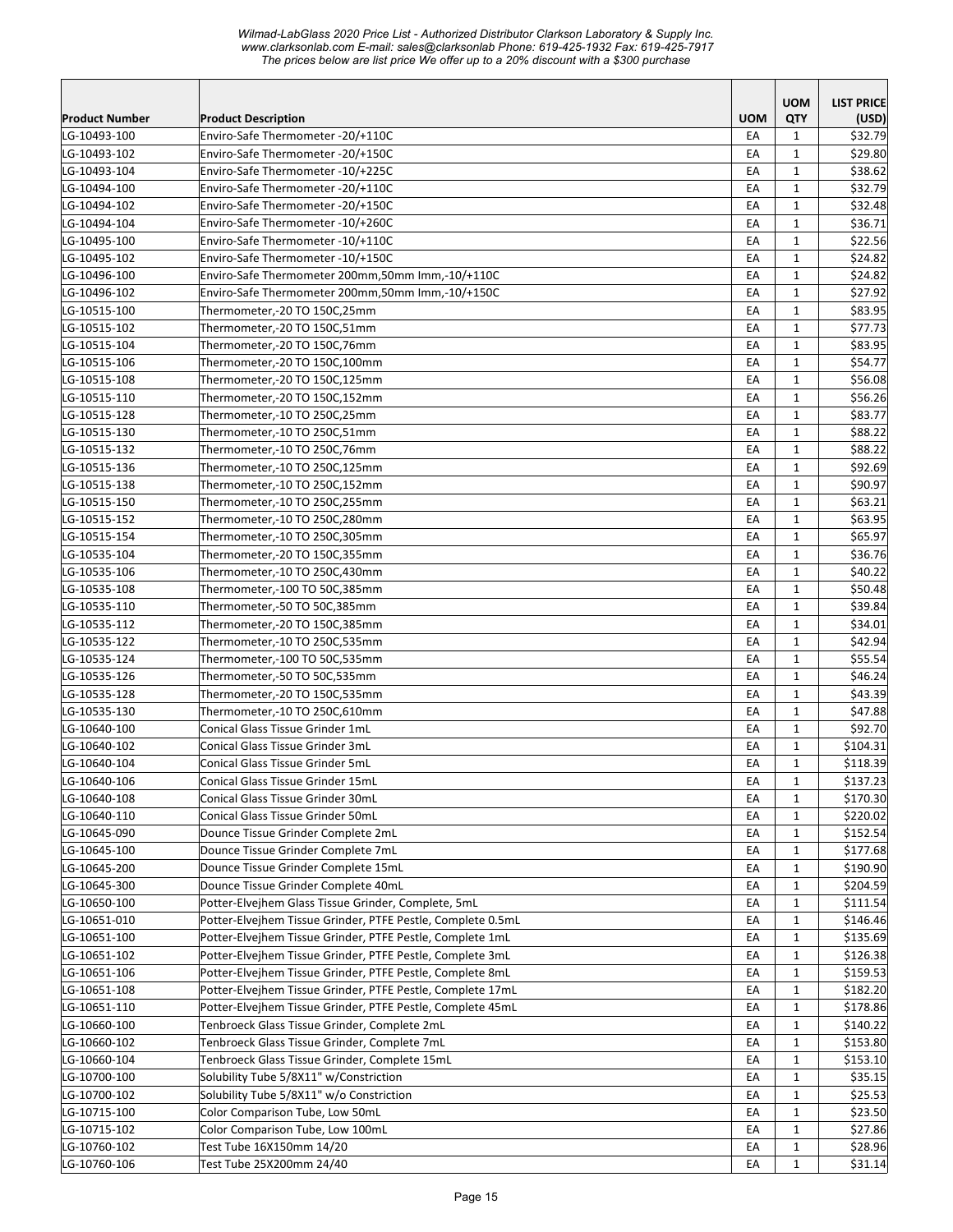|                       |                                                 |            | <b>UOM</b>        | <b>LIST PRICE</b> |
|-----------------------|-------------------------------------------------|------------|-------------------|-------------------|
| <b>Product Number</b> | <b>Product Description</b>                      | <b>UOM</b> | QTY               | (USD)             |
| LG-10760-108          | Test Tube 25X250mm 24/40                        | EA         | $\mathbf{1}$      | \$38.54           |
| LG-10800-100          | Schlenk Sample Tube 5mL                         | EA         | $\mathbf{1}$      | \$164.17          |
| LG-10800-102          | Schlenk Sample Tube 25mL                        | EA         | 1                 | \$178.79          |
| LG-10801-100          | Schlenk Sample Tube 5mL 14/20                   | EA         | $\mathbf{1}$      | \$190.94          |
| LG-10801-102          | Schlenk Sample Tube 25mL 14/20                  | EA         | $\mathbf{1}$      | \$208.30          |
| LG-10803-100          | Hydrolysis Tube 10X100mm                        | EA         | $\mathbf{1}$      | \$114.57          |
| LG-10803-102          | Hydrolysis Tube 10X150mm                        | EA         | $\mathbf{1}$      | \$114.03          |
| LG-10803-104          | Hydrolysis Tube 19X100mm                        | EA         | $\mathbf{1}$      | \$186.33          |
| LG-10805-100          | Entrained Air Indicator, Complete               | EA         | $\mathbf 1$       | \$47.36           |
| LG-10805-102          | Entrained Air Indicator Tube Only               | EA         | $\mathbf{1}$      | \$19.41           |
| LG-10805-104          | <b>Entrained Air Indicator Stopper Assembly</b> | EA         | $\mathbf{1}$      | \$31.35           |
| LG-10805-106          | Entrained Air Indicator Brass Cup               | EA         | $\mathbf{1}$      | \$5.30            |
| LG-10818-100          | GL14 Hose Connection, Bent, Complete            | EA         | $\mathbf{1}$      | \$4.69            |
| LG-10818-102          | GL14 Hose Connection, Straight, Complete        | EA         | $\mathbf{1}$      | \$4.94            |
| LG-10818-104          | GL18 Hose Connection, Bent, Complete            | EA         | $\mathbf{1}$      | \$12.13           |
| LG-10818-106          | GL18 Hose Connection, Straight, Complete        | EA         | $\mathbf{1}$      | \$12.73           |
| LG-10818-110          | GL14 Open Top Cap                               | EA         | $\mathbf{1}$      | \$2.39            |
| LG-10818-112          | GL18 Open Top Cap                               | EA         | 1                 | \$2.61            |
| LG-10818-114          | GL25 Open Top Cap                               | EA         | $\mathbf{1}$      | \$2.92            |
| LG-10818-120          | GL14 Hose Connection, Bent                      | EA         | $\mathbf{1}$      | \$2.54            |
| LG-10818-122          | GL14 Hose Connection, Straight                  | EA         | $\mathbf{1}$      | \$2.38            |
| LG-10818-124          | GL18 Hose Connection, Bent                      | EA         | $\mathbf{1}$      | \$10.42           |
| LG-10818-126          | GL18 Hose Connection, Straight                  | EA         | $\mathbf{1}$      | \$10.13           |
| LG-10825-100          | T-Shaped Tube Connector 8mm                     | EA         | $\mathbf{1}$      | \$20.90           |
| LG-10825-102          | T-Shaped Tube Connector 10mm                    | EA         | $\mathbf{1}$      | \$23.13           |
| LG-10835-100          | Y-Shaped Tube Connector 8mm                     | EA         | $\mathbf{1}$      | \$25.17           |
| LG-10835-102          | Y-Shaped Tube Connector 10mm                    | EA         | $\mathbf{1}$      | \$25.65           |
| LG-10842-100          | 5/16 Serrated Hose Connector                    | EA         | $\mathbf{1}$      | \$4.80            |
| LG-10842-102          | 10mm Serrated Hose Connector                    | EA         | $\mathbf{1}$      | \$4.42            |
| LG-10842-104          | 1/2 Serrated Hose Connector                     | EA         | $\mathbf{1}$      | \$4.76            |
| LG-10860-102          | Graded Seal Tube, Kovar/Glass, 1/8"             | EA         | $\mathbf{1}$      | \$127.63          |
| LG-10860-104          | Graded Seal Tube, Kovar/Glass, 3/16"            | EA         | $\mathbf{1}$      | \$109.61          |
| LG-10860-106          | Graded Seal Tube, Kovar/Glass, 1/4"             | EA         | $\mathbf{1}$      | \$104.92          |
| LG-10860-110          | Graded Seal Tube, Kovar/Glass, 3/8"             | EA         | $\mathbf{1}$      | \$105.35          |
| LG-10860-112          | Graded Seal Tube, Kovar/Glass, 1/2"             | EA         | $\mathbf{1}$      | \$107.39          |
| LG-10860-118          | Graded Seal Tube, Kovar/Glass, 3/4"             | EA         | $\mathbf{1}$      | \$128.83          |
| LG-10860-122          | Graded Seal Tube, Kovar/Glass, 1"               | EA         | $\mathbf{1}$      | \$156.90          |
| LG-10864-208          | Quartz Std Taper Joint Inner 24/40              | ŁА         | 1                 | \$69.45           |
| LG-10864-210          | Quartz Std Taper Joint Inner 29/42              | EA         | $\mathbf{1}$      | \$71.05           |
| LG-10864-212          | Quartz Std Taper Joint Inner 34/45              | EA         | $\mathbf{1}$      | \$100.29          |
| LG-10864-214          | Quartz Std Taper Joint Inner 45/50              | EA         | $\mathbf{1}$      | \$152.27          |
| LG-10864-308          | Quartz Std Taper Joint Outer 24/40              | EA         | $\mathbf{1}$      | \$79.59           |
| LG-10864-310          | Quartz Std Taper Joint Outer 29/42              | EA         | $\mathbf{1}$      | \$82.40           |
| LG-10864-312          | Quartz Std Taper Joint Outer 34/45              | EA         |                   | \$176.34          |
|                       | Quartz Std Taper Joint Outer 45/50              |            | 1<br>$\mathbf{1}$ | \$136.96          |
| LG-10864-314          | Quartz Spherical Joint Ball 12/5                | EA         | $\mathbf{1}$      |                   |
| LG-10865-200          |                                                 | EA         |                   | \$94.32           |
| LG-10865-202          | Quartz Spherical Joint Ball 18/9                | EA         | $\mathbf{1}$      | \$62.88           |
| LG-10865-204          | Quartz Spherical Joint Ball 28/15               | EA         | $\mathbf{1}$      | \$78.62           |
| LG-10865-206          | Quartz Spherical Joint Ball 35/25               | EA         | 1                 | \$124.51          |
| LG-10865-300          | Quartz Spherical Joint Socket 12/5              | EA         | $\mathbf{1}$      | \$94.32           |
| LG-10865-302          | Quartz Spherical Joint Socket 18/9              | EA         | $\mathbf{1}$      | \$62.88           |
| LG-10865-304          | Quartz Spherical Joint Socket 28/15             | EA         | $\mathbf{1}$      | \$94.32           |
| LG-10865-306          | Quartz Spherical Joint Socket 35/25             | EA         | $\mathbf{1}$      | \$157.20          |
| LG-11013-100          | Vacuum Trap 1-PC 25X200mm HC                    | EA         | $\mathbf 1$       | \$87.58           |
| LG-11013-104          | Vacuum Trap 1-PC 35X250mm HC                    | EA         | $\mathbf{1}$      | \$107.46          |
| LG-11013-108          | Vacuum Trap 1-PC 45X275mm HC                    | EA         | $\mathbf{1}$      | \$124.07          |
| LG-11013-110          | Vacuum Trap 1-PC 51X300mm HC                    | EA         | $\mathbf{1}$      | \$150.95          |
| LG-11013-112          | Vacuum Trap 1-PC 70X325mm HC                    | EA         | $\mathbf{1}$      | \$245.03          |
| LG-11015-102          | Vacuum Trap 1-PC 38X300mm 5/16                  | EA         | $\mathbf{1}$      | \$96.71           |
| LG-11015-106          | Vacuum Trap 1-PC 51X300mm 5/16                  | EA         | $\mathbf{1}$      | \$131.38          |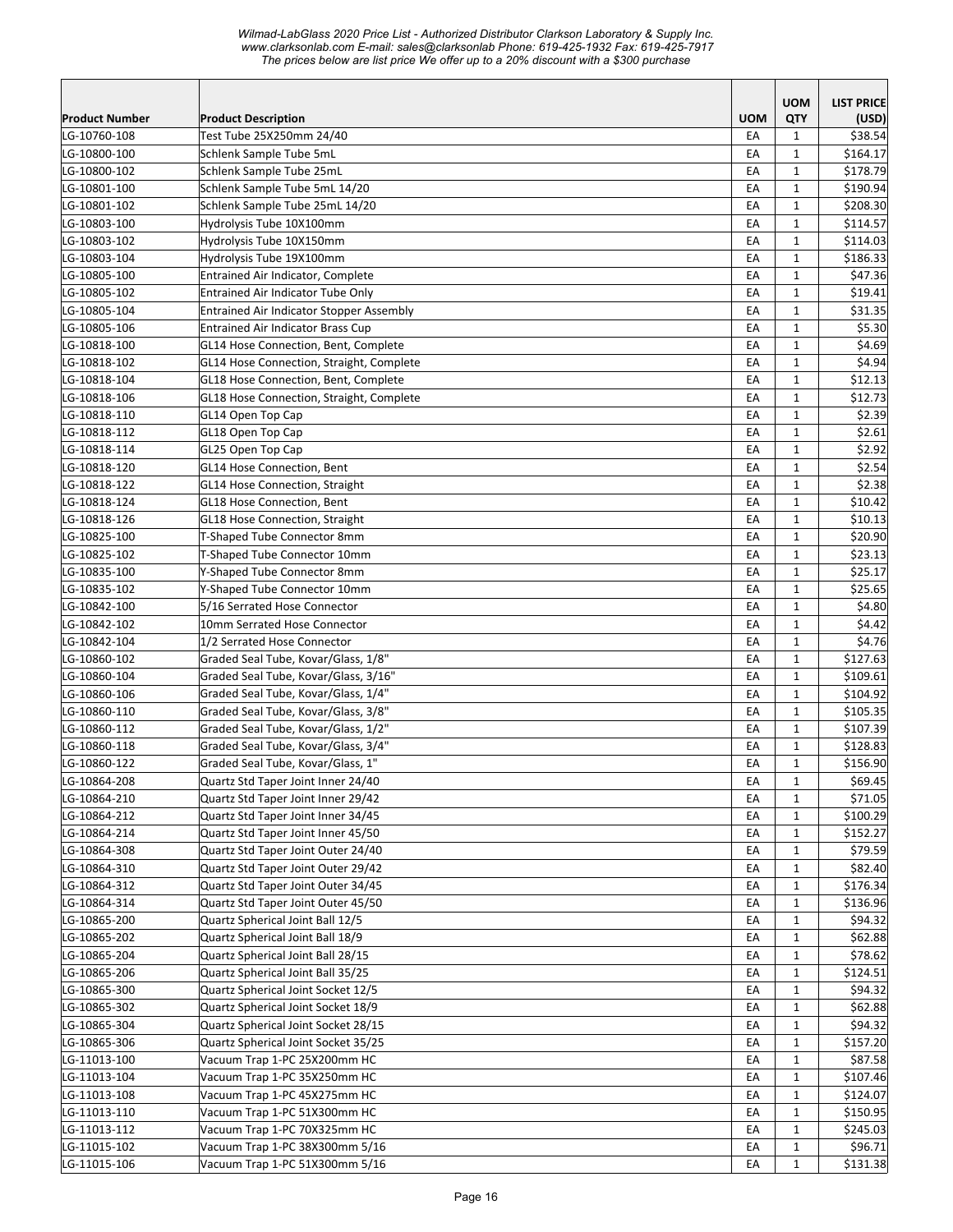|                       |                                              |            | <b>UOM</b>   | <b>LIST PRICE</b> |
|-----------------------|----------------------------------------------|------------|--------------|-------------------|
| <b>Product Number</b> | <b>Product Description</b>                   | <b>UOM</b> | QTY          | (USD)             |
| LG-11017-100          | Vacuum Trap 1-PC 60X250mm1/4IN               | EA         | $\mathbf{1}$ | \$168.91          |
| LG-11017-102          | Vacuum Trap 1-PC 60X250mm1/2IN               | EA         | $\mathbf{1}$ | \$178.27          |
| LG-11020-098          | Vacuum Trap 2-PC 28X200mm Complete           | EA         | $\mathbf{1}$ | \$88.61           |
| LG-11020-100          | Vacuum Trap 2-PC 32X200mm Complete           | EA         | $\mathbf{1}$ | \$117.93          |
| LG-11020-102          | Vacuum Trap 2-PC 38X225mm Complete           | EA         | $\mathbf{1}$ | \$129.55          |
| LG-11020-104          | Vacuum Trap 2-PC 45X250mm Complete           | EA         | $\mathbf{1}$ | \$150.84          |
| LG-11020-106          | Vacuum Trap 2-PC 48X250mm Complete           | EA         | $\mathbf{1}$ | \$188.48          |
| LG-11020-108          | Vacuum Trap 2-PC 54X23mm Complete            | EA         | $\mathbf{1}$ | \$200.33          |
| LG-11020-110          | Vacuum Trap 2-PC 60X300mm Complete           | EA         | $\mathbf{1}$ | \$239.14          |
| LG-11020-198          | Vacuum Trap 2-PC 28X200mm Body               | EA         | $\mathbf{1}$ | \$39.01           |
| LG-11020-200          | Vacuum Trap 2-PC 32X200mm Body               | EA         | $\mathbf{1}$ | \$38.59           |
| LG-11020-202          | Vacuum Trap 2-PC 38X225mm Body               | EA         | $\mathbf{1}$ | \$53.18           |
| LG-11020-204          | Vacuum Trap 2-PC 45X250mm Body               | EA         | $\mathbf{1}$ | \$66.70           |
| LG-11020-206          | Vacuum Trap 2-PC 48X250mm Body               | EA         | 1            | \$80.53           |
| LG-11020-210          | Vacuum Trap 2-PC 60X300mm Body               | EA         | $\mathbf{1}$ | \$98.03           |
| LG-11020-298          | Vacuum Trap 2-PC 28X200mm Stopper            | EA         | $\mathbf{1}$ | \$57.09           |
| LG-11020-300          | Vacuum Trap 2-PC 32X200mm Stopper            | EA         | $\mathbf{1}$ | \$77.20           |
| LG-11020-302          | Vacuum Trap 2-PC 38X225mm Stopper            | EA         | $\mathbf{1}$ | \$82.95           |
| LG-11020-304          | Vacuum Trap 2-PC 45X250mm Stopper            | EA         | $\mathbf{1}$ | \$90.78           |
| LG-11020-306          | Vacuum Trap 2-PC 48X250mm Stopper            | EA         | $\mathbf{1}$ | \$113.92          |
| LG-11020-310          | Vacuum Trap 2-PC 60X300mm Stopper            | EA         | $\mathbf{1}$ | \$150.43          |
| LG-11025-100          | Vacuum Trap 2-PC 32X200mm Complete           | EA         | $\mathbf{1}$ | \$127.14          |
| LG-11025-102          | Vacuum Trap 2-PC 38X225mm Complete           | EA         | $\mathbf{1}$ | \$144.12          |
| LG-11025-104          | Vacuum Trap 2-PC 45X250mm Complete           | EA         | $\mathbf{1}$ | \$164.75          |
| LG-11025-106          | Vacuum Trap 2-PC 48X250mm Complete           | EA         | $\mathbf{1}$ | \$181.84          |
| LG-11025-108          | Vacuum Trap 2-PC 54X275mm Complete           | EA         | $\mathbf{1}$ | \$218.44          |
| LG-11025-110          | Vacuum Trap 2-PC 60X300mm Complete           | EA         | $\mathbf{1}$ | \$242.96          |
| LG-11025-300          | Vacuum Trap 2-PC 32X200mm Stopper            | EA         | $\mathbf{1}$ | \$83.37           |
| LG-11025-302          | Vacuum Trap 2-PC 38X225mm Stopper            | EA         | $\mathbf{1}$ | \$95.78           |
| LG-11025-304          | Vacuum Trap 2-PC 45X250mm Stopper            | EA         | $\mathbf{1}$ | \$85.23           |
| LG-11025-306          | Vacuum Trap 2-PC 48X250mm Stopper            | EA         | $\mathbf{1}$ | \$116.62          |
| LG-11025-308          | Vacuum Trap 2-PC 54X275mm Stopper            | EA         | $\mathbf{1}$ | \$125.36          |
| LG-11026-100          | Vacuum Trap 2PC 32X200mm Complete            | EA         | $\mathbf{1}$ | \$132.88          |
| LG-11026-102          | Vacuum Trap 2PC 38X225mm Complete            | EA         | $\mathbf{1}$ | \$152.49          |
| LG-11026-104          | Vacuum Trap 2PC 45X250mm Complete            | EA         | $\mathbf{1}$ | \$173.09          |
| LG-11026-106          | Vacuum Trap 2PC 48X250mm Complete            | EA         | $\mathbf{1}$ | \$210.33          |
| LG-11026-108          | Vacuum Trap 2PC 54X275mm Complete            | EA         | $\mathbf{1}$ | \$226.62          |
| LG-11026-110          | Vacuum Trap 2PC 60X300mm Complete            | EA         | $\mathbf 1$  | \$250.80          |
| LG-11026-300          | Vacuum Trap 2-PC 32X200mm Stopper            | EA         | $\mathbf{1}$ | \$95.78           |
| LG-11026-302          | Vacuum Trap 2-PC 38X225mm Stopper            | EA         | $\mathbf{1}$ | \$96.54           |
| LG-11026-304          | Vacuum Trap 2-PC 45X250mm Stopper            | EA         | $\mathbf{1}$ | \$102.26          |
| LG-11026-306          | Vacuum Trap 2-PC 48X250mm Stopper            | EA         | $\mathbf{1}$ | \$144.26          |
| LG-11026-308          | Vacuum Trap 2-PC 54X275mm Stopper            | EA         | $\mathbf{1}$ | \$133.05          |
| LG-11026-310          | Vacuum Trap 2-PC 60X300mm Stopper            | EA         | 1            | \$173.09          |
| LG-11065-094          | Vacuum Trap Dewar 250mL                      | EA         | $\mathbf{1}$ | \$473.97          |
| LG-11065-096          | Vacuum Trap Dewar 500mL                      | EA         | $\mathbf{1}$ | \$592.45          |
| LG-11065-098          | Vacuum Trap Dewar 1L                         | EA         | $\mathbf{1}$ | \$638.05          |
| LG-11065-100          | Vacuum Trap Dewar 2L                         | EA         | $\mathbf{1}$ | \$702.38          |
| LG-11073-100          | Adapter 3/8" HC to Sz 15 O-Ring              | EA         | $\mathbf{1}$ | \$23.65           |
| LG-11074-100          | Adapter, Hose Connector w/O-Ring 14/20 Inner | EA         | $\mathbf{1}$ | \$38.59           |
| LG-11075-100          | Adapter, Hose Connector w/O-Ring 14/20 Outer | EA         | $\mathbf{1}$ | \$39.65           |
| LG-11075-102          | Adapter, Hose Connector w/O-Ring 24/40 Outer | EA         | $\mathbf{1}$ | \$40.88           |
| LG-11078-100          | Connecting/Inlet Vacuum Valve Adapter 4mm    | EA         | $\mathbf{1}$ | \$108.32          |
| LG-11079-100          | Connecting Adapter w/Vacuum Valve 4mm        | EA         | $\mathbf 1$  | \$100.83          |
| LG-11081-100          | 10mL Recovery Flask w/ #15 O-Ring            | EA         | $\mathbf{1}$ | \$34.08           |
| LG-11081-102          | 25mL Recovery Flask w/#15 O-Ring             | EA         | $\mathbf{1}$ | \$34.08           |
| LG-11081-104          | 50mL Recovery Flask w/#15 O-Ring             | EA         | $\mathbf{1}$ | \$34.08           |
| LG-11081-106          | 100mL Recovery Flask w/#15 O-Ring            | EA         | 1            | \$36.52           |
| LG-11082-100          | Glass Stopper w/#15 O-Ring                   | EA         | $\mathbf{1}$ | \$23.49           |
| LG-11083-100          | 3 Place Manifold w/4mm Vacuum Valve          | EA         | $\mathbf{1}$ | \$712.04          |
|                       |                                              |            |              |                   |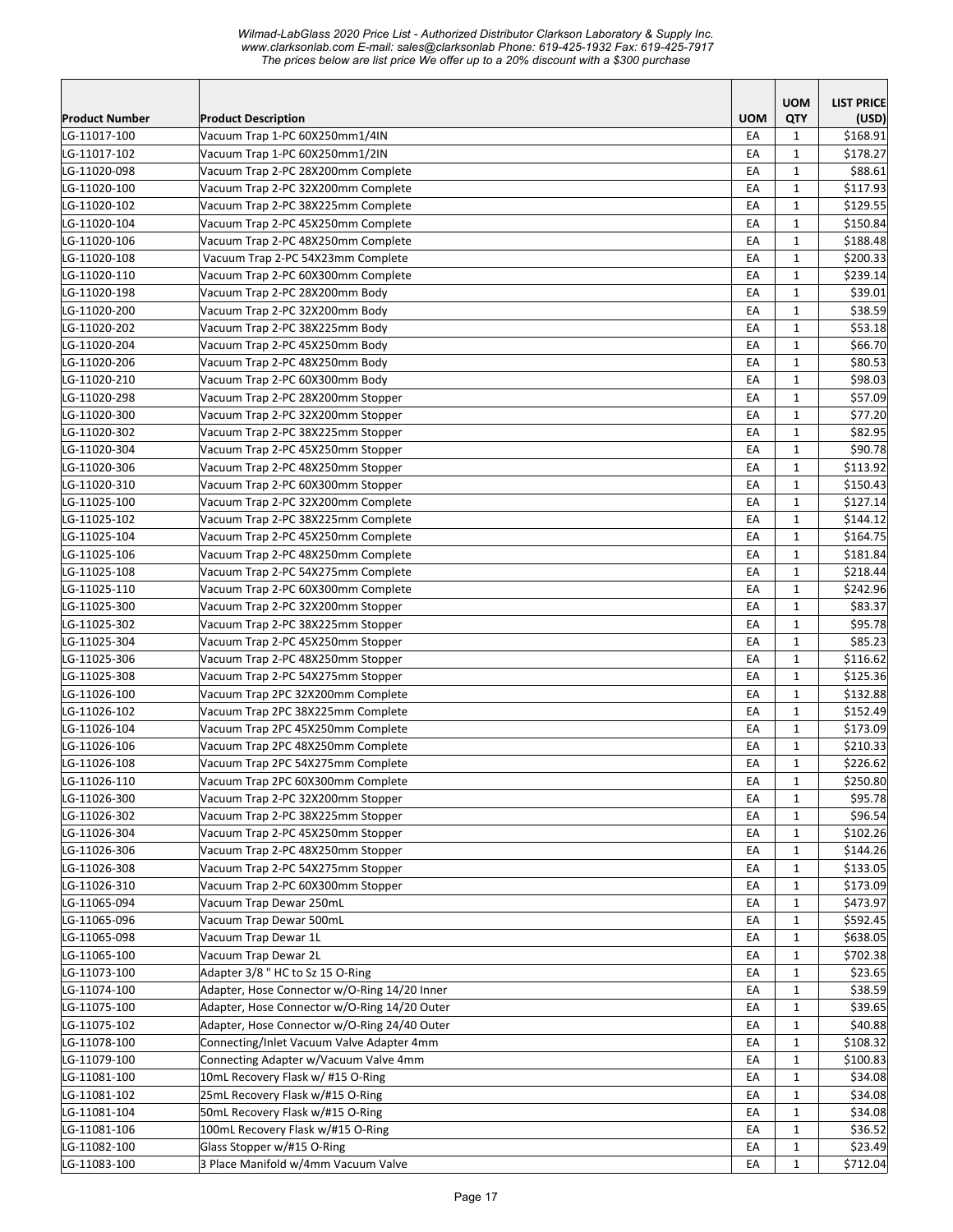|                            |                                                                  |            | <b>UOM</b>   | <b>LIST PRICE</b> |
|----------------------------|------------------------------------------------------------------|------------|--------------|-------------------|
| Product Number             | <b>Product Description</b>                                       | <b>UOM</b> | QTY          | (USD)             |
| LG-11083-102               | 5 Place Manifold w/4mm Vacuum Valve                              | EA         | $\mathbf{1}$ | \$965.06          |
| LG-11084-100               | Pressure Release Valve                                           | EA         | $\mathbf{1}$ | \$178.94          |
| LG-11120-100               | Cannon-Fenske Viscometer Size 25                                 | EA         | $\mathbf{1}$ | \$126.76          |
| LG-11120-102               | Cannon-Fenske Viscometer Size 50                                 | EA         | $\mathbf{1}$ | \$126.76          |
| LG-11120-104               | Cannon-Fenske Viscometer Size 75                                 | EA         | $\mathbf{1}$ | \$126.76          |
| LG-11120-106               | Cannon-Fenske Viscometer Size 100                                | EA         | $\mathbf{1}$ | \$124.74          |
| LG-11120-108               | Cannon-Fenske Viscometer Size 150                                | EA         | $\mathbf{1}$ | \$126.76          |
| LG-11120-110               | Cannon-Fenske Viscometer Size 200                                | EA         | $\mathbf{1}$ | \$126.76          |
| LG-11125-100               | Volatile Oil Apparatus, Lighter than Water, 250mL Bulb Condenser | EA         | $\mathbf{1}$ | \$247.72          |
| LG-11125-102               | Trap Only for Volatile Oil Apparatus 24/40I                      | EA         | $\mathbf{1}$ | \$181.55          |
| LG-11125-104               | Bulb Condenser Only for Volatile Oil Apparatus                   | EA         | $\mathbf{1}$ | \$56.81           |
| LG-1190-112                | Reducing Adapter, 10/30-0, 19/38-I                               | EA         | $\mathbf{1}$ | \$37.40           |
| LG-1190-114                | Reducing Adapter 10/300 24/40IN                                  | EA         | $\mathbf{1}$ | \$42.91           |
| LG-1190-162                | Reducing Adapter 19/380 24/40IN                                  | EA         | 1            | \$45.37           |
| LG-1190-178                | Reducing Adapter 24/400 24/40IN                                  | EA         | $\mathbf{1}$ | \$52.94           |
| LG-1190-180                | Reducing Adapter 24/400 29/42IN                                  | EA         | $\mathbf{1}$ | \$47.30           |
| LG-1190-182                | Reducing Adapter 24/400 34/45IN                                  | EA         | $\mathbf{1}$ | \$54.38           |
| LG-1190-184                | Reducing Adapter 24/400 40/50IN                                  | EA         | $\mathbf{1}$ | \$76.58           |
| LG-1190-186                | Reducing Adapter 24/400 45/50IN                                  | EA         | $\mathbf{1}$ | \$71.96           |
| LG-1190-190                | Reducing Adapter 24/400 55/50IN                                  | EA         | $\mathbf{1}$ | \$95.93           |
| LG-1190-198                | Reducing Adapter 29/420 34/45IN                                  | EA         | $\mathbf{1}$ | \$68.56           |
| LG-1190-202                | Reducing Adapter 29/420 45/50IN                                  | EA         | $\mathbf{1}$ | \$86.05           |
| LG-1190-206                | Reducing Adapter 29/420 55/50IN                                  | EA         | $\mathbf{1}$ | \$103.12          |
| LG-1200-100                | Enlarging Adapter 19/380 10/30IN                                 | EA         | $\mathbf{1}$ | \$40.59           |
| LG-1200-106                | Enlarging Adapter 24/400 10/30IN                                 | EA         | $\mathbf{1}$ | \$42.18           |
| LG-1200-110                | Enlarging Adapter 24/400 14/35IN                                 | EA         | $\mathbf{1}$ | \$43.75           |
| LG-1200-112                | Enlarging Adapter 24/400 19/38IN                                 | EA         | $\mathbf{1}$ | \$45.12           |
| LG-1200-118                | Enlarging Adapter 29/420 19/38IN                                 | EA         | $\mathbf{1}$ | \$50.32           |
| LG-1200-120                | Enlarging Adapter 29/420 24/40IN                                 | EA         | 1            | \$50.31           |
| LG-1200-124                | Enlarging Adapter 34/450 24/40IN                                 | EA         | $\mathbf{1}$ | \$57.88           |
| LG-1200-126                | Enlarging Adapter 34/450 29/42IN                                 | EA         | $\mathbf{1}$ | \$61.45           |
| LG-1200-136                | Enlarging Adapter 45/500 24/40IN                                 | EA         | $\mathbf{1}$ | \$102.60          |
| LG-1200-140                | Enlarging Adapter 55/500 24/40IN                                 | EA         | $\mathbf{1}$ | \$108.14          |
| LG-1240-100                | Reducing Adapter Bushing 10/300 14/35IN                          | EA         | $\mathbf{1}$ | \$34.46           |
| LG-1240-106                | Reducing Adapter Bushing 10/300 24/40IN                          | EA         | $\mathbf{1}$ | \$50.10           |
| LG-1240-108                | Reducing Adapter Bushing 14/350 24/40IN                          | EA         | $\mathbf{1}$ | \$46.11           |
| LG-1240-110                | Reducing Adapter Bushing 19/380 24/40IN                          | EA         | $\mathbf{1}$ | \$43.92           |
| LG-1240-112                | Reducing Adapter Bushing 10/300 29/42IN                          | EA         | $\mathbf 1$  | \$52.47           |
| LG-1240-114                | Reducing Adapter Bushing 14/350 29/42IN                          | EA         | $\mathbf{1}$ | \$54.04           |
| LG-1240-116                | Reducing Adapter Bushing 19/380 29/42IN                          | EA         | $\mathbf{1}$ | \$48.64           |
| LG-1240-118                | Reducing Adapter Bushing 24/400 29/42IN                          | EA         | 1            | \$49.82           |
| LG-1240-120                | Reducing Adapter Bushing 24/400 34/45IN                          | EA         | $\mathbf{1}$ | \$65.89           |
| LG-1240-122                | Reducing Adapter Bushing 29/420 34/45IN                          | EA         | $\mathbf{1}$ | \$82.53           |
| LG-1240-126                | Reducing Adapter Bushing 24/400 45/50IN                          | EA         | $\mathbf{1}$ | \$110.94          |
| LG-1240-128                | Reducing Adapter Bushing 29/420 45/50IN                          | EA         | $\mathbf{1}$ | \$104.81          |
| LG-1240-130                | Reducing Adapter Bushing 34/450 45/50IN                          | EA         | $\mathbf{1}$ | \$108.63          |
| LG-1240-133                | Reducing Adapter Bushing 29/420 55/50IN                          | EA         | $\mathbf 1$  | \$138.06          |
| LG-1240-135                | Reducing Adapter Bushing 24/400 55/50IN                          | EA         | $\mathbf{1}$ | \$127.81          |
| LG-1240-136                | Reducing Adapter Bushing 45/500 55/50IN                          | EA         | $\mathbf{1}$ | \$136.54          |
| LG-1242-098                | Anti-Splash Adapter 14/20                                        | EA         | $\mathbf{1}$ | \$65.98           |
| LG-1242-102                | Anti-Splash Adapter 24/40                                        | EA         | $\mathbf{1}$ | \$78.95           |
|                            | Anti-Splash Adapter, Coarse Frit 14/20                           | EA         | $\mathbf{1}$ | \$82.83           |
| LG-1243-098<br>LG-1243-100 | Anti-Splash Adapter, Coarse Frit 24/25                           | EA         | $\mathbf{1}$ | \$89.19           |
| LG-1243-102                |                                                                  |            | $\mathbf{1}$ | \$94.34           |
|                            | Anti-Splash Adapter, Coarse Frit 24/40                           | EA         |              |                   |
| LG-1245T-100               | Adapter Bushing PTFE 24/400 19/38IN                              | EA         | $\mathbf{1}$ | \$40.36           |
| LG-1245T-102               | Adapter Bushing PTFE 24/400 29/42IN                              | EA         | $\mathbf{1}$ | \$40.36           |
| LG-1245T-106               | Adapter Bushing PTFE 34/450 45/50IN                              | EA         | $\mathbf{1}$ | \$81.94           |
| LG-1272-100                | Straight Vacuum Adapter 24/40 #6 Stopper                         | EA         | $\mathbf{1}$ | \$70.96           |
| LG-1272-102                | Straight Vacuum Adapter 29/42 #6 Stopper                         | EA         | $\mathbf{1}$ | \$74.81           |
| LG-1273-100                | Filtration Vacuum Adapter 14/20                                  | EA         | $\mathbf{1}$ | \$106.74          |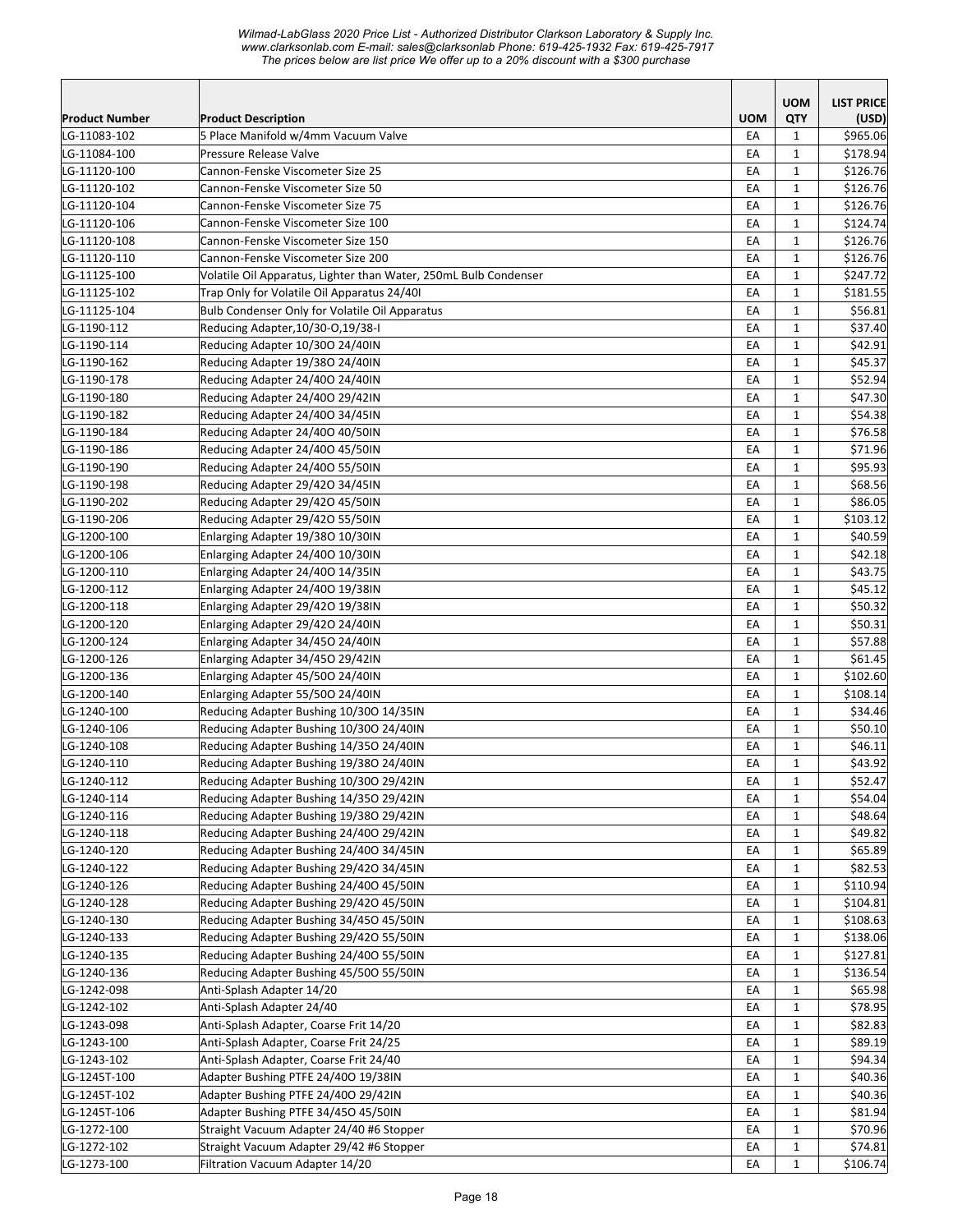*Wilmad-LabGlass 2020 Price List - Authorized Distributor Clarkson Laboratory & Supply Inc. www.clarksonlab.com E-mail: sales@clarksonlab Phone: 619-425-1932 Fax: 619-425-7917 The prices below are list price We offer up to a 20% discount with a \$300 purchase* 

|                            |                                                                    |            | <b>UOM</b>                   | <b>LIST PRICE</b>  |
|----------------------------|--------------------------------------------------------------------|------------|------------------------------|--------------------|
| <b>Product Number</b>      | <b>Product Description</b>                                         | <b>UOM</b> | QTY                          | (USD)              |
| LG-1273-104                | Filtration Vacuum Adapter 24/25                                    | EA         | $\mathbf{1}$                 | \$104.45           |
| LG-1275-100                | Adapter Filter Vacuum 24/40                                        | EA         | $\mathbf{1}$                 | \$88.27            |
| LG-1275-102                | Adapter Filter Vacuum 29/42                                        | EA         | $\mathbf{1}$                 | \$93.03            |
| LG-1275C-100               | Adapter Collar 15 + 60mL                                           | EA         | $\mathbf{1}$                 | \$8.61             |
| LG-1275C-102               | Adapter Collar 600mL                                               | EA         | $\mathbf{1}$                 | \$15.66            |
| LG-1275C-104               | Adapter Collar 3000mL                                              | EA         | $\mathbf{1}$                 | \$16.45            |
| LG-1290-100                | Straight Adapter 24/40 30mm                                        | EA         | $\mathbf{1}$                 | \$48.75            |
| LG-1290-102                | Straight Adapter 24/40 75mm                                        | EA         | $\mathbf{1}$                 | \$48.90            |
| LG-1290-104                | Straight Adapter 24/40 120mm                                       | EA         | $\mathbf{1}$                 | \$55.94            |
| LG-1290-106                | Straight Adapter 24/40 170mm                                       | EA         | $\mathbf{1}$                 | \$57.03            |
| LG-1290-110                | Straight Adapter 29/42 30mm                                        | EA         | $\mathbf{1}$                 | \$48.90            |
| LG-1290-112                | Straight Adapter 29/42 75mm                                        | EA         | 1                            | \$52.47            |
| LG-1290-114                | Straight Adapter 29/42 120mm                                       | EA         | $\mathbf{1}$                 | \$59.14            |
| LG-13100-100               | Freeze Drying Flask 40mL                                           | EA         | $\mathbf{1}$                 | \$39.47            |
| LG-13100-102               | Freeze Drying Flask 75mL                                           | EA         | $\mathbf{1}$                 | \$55.18            |
| LG-13100-104               | Freeze Drying Flask 150mL                                          | EA         | $\mathbf{1}$                 | \$57.32            |
| LG-13100-106               | Freeze Drying Flask 300mL                                          | EA         | $\mathbf{1}$                 | \$70.93            |
| LG-13100-108               | Freeze Drying Flask 600mL                                          | EA         | $\mathbf{1}$                 | \$75.96            |
| LG-13100-110               | Freeze Drying Flask 1200mL                                         | EA         | $\mathbf{1}$                 | \$83.56            |
| LG-13100-112               | Freeze Drying Flask 2000mL                                         | EA         | $\mathbf{1}$                 | \$92.87            |
| LG-13100-500               | Freeze Drying Flask, Safety Coated 40mL                            | EA         | $\mathbf{1}$                 | \$78.82            |
| LG-13100-502               | Freeze Drying Flask, Safety Coated 75mL                            | EA         | $\mathbf{1}$                 | \$85.99            |
| LG-13100-504               | Freeze Drying Flask, Safety Coated 150mL                           | EA         | $\mathbf{1}$                 | \$108.34           |
| LG-13100-506               | Freeze Drying Flask, Safety Coated 300mL                           | EA         | $\mathbf{1}$                 | \$107.48           |
| LG-13100-508               | Freeze Drying Flask, Safety Coated 600mL                           | EA         | $\mathbf{1}$                 | \$121.52           |
| LG-13100-510               | Freeze Drying Flask, Safety Coated 1200mL                          | EA         | $\mathbf{1}$                 | \$131.56           |
| LG-13100-512               | Freeze Drying Flask, Safety Coated 2000mL                          | EA         | 1                            | \$128.98           |
| LG-13101-100               | FLSK EX-WDE,40ML,W/COVER,FILTER,ORING,COMPLETE                     | EA         | $\mathbf{1}$                 | \$110.38           |
| LG-13101-102               | FLSK EX-WDE,75ML,W/COVER,FILTER,ORING,COMPLETE                     | EA         | $\mathbf{1}$                 | \$124.52           |
| LG-13101-104               | FLSK EX-WDE,150ML,W/COVER,FILTER,ORING,COMPLETE                    | EA         | $\mathbf{1}$                 | \$176.51           |
| LG-13101-106               | FLSK EX-WDE,300ML,W/COVER,FILTER,ORING,COMPLETE                    | EA         | $\mathbf{1}$                 | \$188.76           |
| LG-13101-108               | FLSK EX-WDE,600ML,W/COVER,FILTER,ORING,COMPLETE                    | EA         | $\mathbf{1}$                 | \$212.95           |
| LG-13101-110               | FLSK EX-WDE,1200ML,W/COVER,FILTER,ORING,COMPLETE                   | EA         | $\mathbf{1}$                 | \$219.79           |
| LG-13101-112               | FLSK EX-WDE,2000ML,W/COVER,FILTER,ORING,COMPLETE                   | EA         | $\mathbf{1}$                 | \$228.17           |
| LG-13101-500               | FLSK EX-WDE,40ML,COATED,W/COVER,FILTER,ORING,COMPL                 | EA         | $\mathbf{1}$                 | \$145.80           |
| LG-13101-502               | FLSK EX-WDE,75ML,COATED,W/COVER,FILTER,ORING,COMPL                 | EA         | $\mathbf{1}$                 | \$152.25           |
| LG-13101-504               | FLSK EX-WDE,150ML,COATED,W/COVER,FILTER,ORING,COMP                 | EA         | $\mathbf{1}$                 | \$219.94           |
| LG-13101-506               | FLSK EX-WDE,300ML,COATED,W/COVER,FILTER,ORING,COMP                 | EA         | $\mathbf 1$                  | \$221.66           |
| LG-13101-508               | FLSK EX-WDE,600ML,COATED,W/COVER,FILTER,ORING,COMP                 | EA         | 1                            | \$253.95           |
| LG-13101-510               | FLSK EX-WDE,1200ML,COATED,W/COVER,FILTER,ORNG,COMP                 | EA         | $\mathbf{1}$                 | \$257.15           |
| LG-13101-512               | FLSK EX-WDE,2000ML,COATED,W/COVER,FILTER,ORNG,COMP                 | EA         | 1                            | \$260.68           |
| LG-13102-100               | COVER ONLY, FOR 40 & 75ML FLASK                                    | EA         | 1                            | \$37.01            |
| LG-13102-102               | COVER ONLY, FOR 150 & 300ML FLASK                                  | EA         | $\mathbf{1}$                 | \$83.28            |
| LG-13102-104               | COVER ONLY FOR 600, 1200, & 2000ML FLASK                           | EA         | $\mathbf{1}$                 | \$102.32           |
| LG-1330-100                | Straight Adapter 24/40I/O W/ H/C                                   | EA         | $\mathbf{1}$                 | \$60.87            |
| LG-1330-102                | Straight Adapter 29/42 I/O W/ H/C                                  | EA         | $\mathbf{1}$                 | \$67.09            |
| LG-1350-100                | Bent Adapter, 105Deg, 24/40O                                       | EA         | $\mathbf{1}$                 | \$38.83            |
| LG-1350-102                | Bent Adapter, 105Deg, 29/42O                                       | EA         | $\mathbf{1}$                 | \$38.66            |
| LG-1352-100                | Pouring Adapter 24/40                                              | EA         | $\mathbf{1}$                 | \$45.06            |
| LG-1353-100                | Pour Out Adapter, Std Taper Joint 24/40                            | EA         | $\mathbf{1}$                 | \$35.04            |
| LG-1370-100                | Bent Adapter 105Deg 24/40                                          | EA         | $\mathbf{1}$                 | \$49.27            |
| LG-1370-102                | Bent Adapter 105Deg 29/42                                          | EA         | $\mathbf{1}$                 | \$54.04            |
| LG-1371-100                | Vacuum Bent Adapter 105Deg 24/40                                   | EA         | $\mathbf{1}$                 | \$103.73           |
| LG-1390-100                | Bent Adapter 75Deg 24/40                                           | EA         | $\mathbf{1}$                 | \$47.93            |
| LG-1390-102                | Bent Adapter 75Deg 29/42                                           | EA         | $\mathbf{1}$                 | \$49.26            |
| LG-14033-302               | 100mm FEP-Sil O-Ring for Duran Flange                              | EА         | $\mathbf{1}$                 | \$64.07            |
| LG-14038-100               | Sealing Ring for LG-1456 Adapter                                   | EA         | 1                            | \$3.68             |
| LG-1440-096<br>LG-1440-100 | Adapter 3-Way 14/20 105Deg S.A.<br>Adapter 3-Way 24/40 105Deg S.A. | EA         | 1                            | \$75.02<br>\$79.42 |
| LG-1440-102                | Adapter, 3-Way, 29/42, 105Deg S.A.                                 | EA<br>EA   | $\mathbf{1}$<br>$\mathbf{1}$ | \$121.81           |
|                            |                                                                    |            |                              |                    |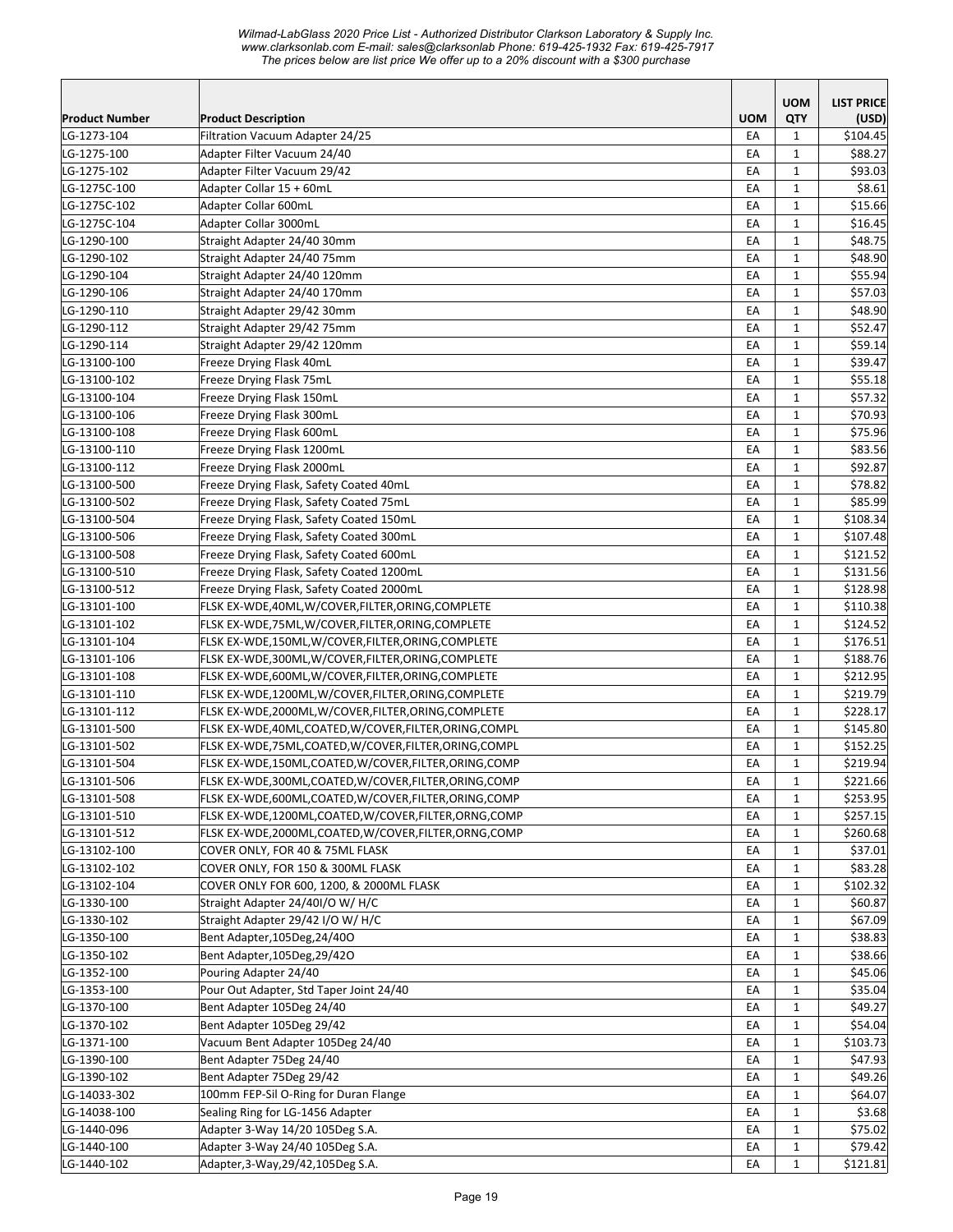| <b>UOM</b><br><b>LIST PRICE</b><br><b>UOM</b><br>QTY<br><b>Product Number</b><br><b>Product Description</b><br>(USD)<br>EA<br>\$43.46<br>LG-1450-100<br>Adapter, 3-Way, Ball and Socket, 28/15<br>$\mathbf{1}$<br>Adapter Inlet 14/10 5-5.7mm<br>\$33.87<br>LG-1451-090<br>EA<br>1<br>LG-1451-100<br>Adapter Inlet 14/10 2-5mm<br>\$39.52<br>EA<br>1<br>LG-1451-102<br>Adapter Inlet 14/10 5.5-6mm<br>\$32.71<br>EA<br>$\mathbf{1}$<br>LG-1451-104<br>Adapter Inlet 14/20 2-5mm<br>EA<br>$\mathbf{1}$<br>\$57.81<br>LG-1451-108<br>Adapter Inlet 14/20 5-8mm<br>\$41.82<br>EA<br>$\mathbf{1}$<br>Adapter Inlet 19/22 2-5mm<br>EA<br>$\mathbf{1}$<br>\$36.60<br>LG-1451-200<br>Adapter Inlet 19/22 5-8mm<br>EA<br>$\mathbf{1}$<br>\$42.73<br>LG-1451-204<br>$\mathbf 1$<br>Adapter Inlet 24/40 2-5mm<br>EA<br>\$40.15<br>LG-1451-300<br>LG-1451-304<br>Adapter Inlet 24/40 5-8mm<br>EA<br>$\mathbf 1$<br>\$42.49<br>LG-1451-306<br>Adapter Inlet 24/40 8-11mm<br>EA<br>$\mathbf{1}$<br>\$50.55<br>LG-1451-308<br>Adapter Inlet 24/40 11-14mm<br>EA<br>$\mathbf{1}$<br>\$54.27<br>LG-1451-400<br>Adapter Inlet 29/42 2-5mm<br>EA<br>$\mathbf 1$<br>\$41.82<br>Adapter Inlet 29/42 5-8mm<br>\$44.24<br>LG-1451-404<br>EA<br>$\mathbf{1}$<br>Adapter Inlet 29/42 8-11mm<br>EA<br>$\mathbf{1}$<br>\$58.47<br>LG-1451-406<br>Adapter Inlet HC 14/10 2-5mm<br>EA<br>$\mathbf{1}$<br>\$48.65<br>LG-1452-090<br>Adapter Inlet HC 24/40 2-5mm<br>\$53.21<br>LG-1452-300<br>EA<br>$\mathbf{1}$<br>Adapter Inlet HC 24/40 5-8mm<br>\$53.21<br>LG-1452-304<br>EA<br>$\mathbf{1}$<br>Adapter Inlet HC 24/40 8-11mm<br>\$79.47<br>LG-1452-306<br>EA<br>$\mathbf{1}$<br>LG-1453-100<br>PTFE Thermometer Adapter 10/18<br>EA<br>$\mathbf{1}$<br>\$25.23<br>LG-1453-102<br>PTFE Thermometer Adapter 14/20<br>\$30.29<br>EA<br>$\mathbf{1}$<br>PTFE Thermometer Adapter 19/22<br>EA<br>$\mathbf{1}$<br>\$31.78<br>LG-1453-104<br>PTFE Thermometer Adapter 24/25<br>EA<br>$\mathbf{1}$<br>\$37.30<br>LG-1453-106<br>$\mathbf 1$<br>PTFE Thermometer Adapter 29/26<br>EA<br>\$42.73<br>LG-1453-108<br>PTFE Thermometer Adapter 34/28<br>EA<br>$\mathbf 1$<br>\$61.77<br>LG-1453-110<br>Adapter Thermometer Thread Seal 24/40<br>EA<br>$\mathbf{1}$<br>\$36.56<br>LG-1456-100<br>Adapter Thermometer Thread Seal 29/42<br>LG-1456-104<br>EA<br>$\mathbf{1}$<br>\$36.68<br>EA<br>$\mathbf 1$<br>\$28.67<br>LG-1461-102<br>Straight Adapter W/HC 24/40<br>Straight Adapter W/HC 29/42<br>EA<br>\$32.02<br>LG-1461-104<br>$\mathbf{1}$<br>Straight Adapter Ball Joint H/C 12/5<br>EA<br>$\mathbf{1}$<br>\$29.02<br>LG-1462-098<br>EA<br>Straight Adapter Ball Joint H/C 18/9<br>$\mathbf{1}$<br>\$29.02<br>LG-1462-100<br>LG-1462-102<br>Straight Adapter Ball Joint H/C 28/15<br>EA<br>$\mathbf{1}$<br>\$35.54<br>Straight Adapter Ball Joint H/C 35/20<br>\$37.25<br>LG-1462-104<br>EA<br>$\mathbf{1}$<br>Straight Adapter Ball Joint H/C 35/25<br>\$40.98<br>LG-1462-106<br>EA<br>$\mathbf{1}$<br>LG-1463-100<br>Straight Adapter ST-HC 24/40<br>\$34.83<br>EA<br>$\mathbf{1}$<br>LG-1464-098<br>Straight Adapter Socket Joint 12/5 W/HC<br>\$31.62<br>EA<br>$\mathbf{1}$<br>\$37.02<br>LG-1464-100<br>Straight Adapter Socket Joint 18/9 W/HC<br>EA<br>$\mathbf{1}$<br>\$37.69<br>LG-1464-102<br>Straight Adapter Socket Joint 28/15 W/HC<br>ŁА<br>1<br>$\mathbf{1}$<br>\$45.55<br>LG-1464-104<br>Straight Adapter Socket Joint 35/25 W/HC<br>EA<br>LG-1465-100<br>Inert Gas Adapter 24/40<br>\$39.12<br>EA<br>$\mathbf{1}$<br>LG-1470-100<br>Adapter Distilling 24/40<br>\$71.21<br>EA<br>$\mathbf{1}$<br>LG-1470-102<br>Adapter Distilling 29/42<br>\$142.19<br>EA<br>$\mathbf{1}$<br>LG-1521-098<br>\$80.26<br>Adapter 3-Way 19/22<br>EA<br>$\mathbf{1}$<br>LG-1521-100<br>Adapter 3-Way 24/40<br>EA<br>$\mathbf{1}$<br>\$80.05<br>\$163.34<br>LG-1521-102<br>Adapter 3-Way 29/42<br>EA<br>$\mathbf{1}$<br>LG-1530-100<br>Adapter Distilling 24/40 10/30<br>EA<br>$\mathbf{1}$<br>\$117.18<br>LG-1550-100<br>Claisen Adapter 24/40 100mm<br>$\mathbf{1}$<br>\$81.29<br>EA<br>Claisen Adapter 29/42 100mm<br>\$93.92<br>LG-1550-102<br>EA<br>$\mathbf{1}$<br>LG-1550-104<br>Claisen Adapter 29/26 100mm<br>\$198.97<br>$\mathbf{1}$<br>EA<br>LG-1550-200<br>Claisen Adapter 24/40 65mm<br>\$75.96<br>EA<br>$\mathbf{1}$<br>Claisen Adapter 29/42 65mm<br>LG-1550-202<br>EA<br>$\mathbf{1}$<br>\$191.34<br>Off-Set Adapter 24/40<br>LG-1580-100<br>EA<br>$\mathbf{1}$<br>\$51.23<br>Off-Set Adapter 29/42<br>\$77.39<br>LG-1580-102<br>EA<br>$\mathbf{1}$<br>Off-Set Adapter, 45/50<br>$\mathbf{1}$<br>LG-1580-104<br>EA<br>\$74.53<br>LG-1651-100<br>Straight Adapter 24/40,30mm<br>EA<br>$\mathbf{1}$<br>\$58.77<br>LG-1651-102<br>Straight Adapter 24/40,3"<br>EA<br>$\mathbf{1}$<br>\$53.43<br>LG-1651-104<br>Straight Adapter 24/40,120mm<br>EA<br>$\mathbf{1}$<br>\$56.35<br>LG-1651-106<br>Straight Adapter 24/40,170mm<br>\$59.86<br>EA<br>$\mathbf{1}$<br>LG-1651-202<br>Straight Adapter 29/42,3"<br>EA<br>$\mathbf{1}$<br>\$56.08<br>Straight Adapter IN,120mm BTWN,29/42<br>LG-1651-204<br>EA<br>$\mathbf{1}$<br>\$56.08 |  |  |  |
|------------------------------------------------------------------------------------------------------------------------------------------------------------------------------------------------------------------------------------------------------------------------------------------------------------------------------------------------------------------------------------------------------------------------------------------------------------------------------------------------------------------------------------------------------------------------------------------------------------------------------------------------------------------------------------------------------------------------------------------------------------------------------------------------------------------------------------------------------------------------------------------------------------------------------------------------------------------------------------------------------------------------------------------------------------------------------------------------------------------------------------------------------------------------------------------------------------------------------------------------------------------------------------------------------------------------------------------------------------------------------------------------------------------------------------------------------------------------------------------------------------------------------------------------------------------------------------------------------------------------------------------------------------------------------------------------------------------------------------------------------------------------------------------------------------------------------------------------------------------------------------------------------------------------------------------------------------------------------------------------------------------------------------------------------------------------------------------------------------------------------------------------------------------------------------------------------------------------------------------------------------------------------------------------------------------------------------------------------------------------------------------------------------------------------------------------------------------------------------------------------------------------------------------------------------------------------------------------------------------------------------------------------------------------------------------------------------------------------------------------------------------------------------------------------------------------------------------------------------------------------------------------------------------------------------------------------------------------------------------------------------------------------------------------------------------------------------------------------------------------------------------------------------------------------------------------------------------------------------------------------------------------------------------------------------------------------------------------------------------------------------------------------------------------------------------------------------------------------------------------------------------------------------------------------------------------------------------------------------------------------------------------------------------------------------------------------------------------------------------------------------------------------------------------------------------------------------------------------------------------------------------------------------------------------------------------------------------------------------------------------------------------------------------------------------------------------------------------------------------------------------------------------------------------------------------------------------------------------------------------------------------------------------------------------------------------------------------------------------------------------------------------------------------------------------------------------------------------------------------------------------------------------------------------------------------------------------------------------------------------------------------------------------------------------------------------------------------------------------------------------------------------------------------------------------------------------------------------------------------------------------------------------------------------------------------------------------------------------------------------------------------------------------------------------------------------------------------------------------------|--|--|--|
|                                                                                                                                                                                                                                                                                                                                                                                                                                                                                                                                                                                                                                                                                                                                                                                                                                                                                                                                                                                                                                                                                                                                                                                                                                                                                                                                                                                                                                                                                                                                                                                                                                                                                                                                                                                                                                                                                                                                                                                                                                                                                                                                                                                                                                                                                                                                                                                                                                                                                                                                                                                                                                                                                                                                                                                                                                                                                                                                                                                                                                                                                                                                                                                                                                                                                                                                                                                                                                                                                                                                                                                                                                                                                                                                                                                                                                                                                                                                                                                                                                                                                                                                                                                                                                                                                                                                                                                                                                                                                                                                                                                                                                                                                                                                                                                                                                                                                                                                                                                                                                                                                                                  |  |  |  |
|                                                                                                                                                                                                                                                                                                                                                                                                                                                                                                                                                                                                                                                                                                                                                                                                                                                                                                                                                                                                                                                                                                                                                                                                                                                                                                                                                                                                                                                                                                                                                                                                                                                                                                                                                                                                                                                                                                                                                                                                                                                                                                                                                                                                                                                                                                                                                                                                                                                                                                                                                                                                                                                                                                                                                                                                                                                                                                                                                                                                                                                                                                                                                                                                                                                                                                                                                                                                                                                                                                                                                                                                                                                                                                                                                                                                                                                                                                                                                                                                                                                                                                                                                                                                                                                                                                                                                                                                                                                                                                                                                                                                                                                                                                                                                                                                                                                                                                                                                                                                                                                                                                                  |  |  |  |
|                                                                                                                                                                                                                                                                                                                                                                                                                                                                                                                                                                                                                                                                                                                                                                                                                                                                                                                                                                                                                                                                                                                                                                                                                                                                                                                                                                                                                                                                                                                                                                                                                                                                                                                                                                                                                                                                                                                                                                                                                                                                                                                                                                                                                                                                                                                                                                                                                                                                                                                                                                                                                                                                                                                                                                                                                                                                                                                                                                                                                                                                                                                                                                                                                                                                                                                                                                                                                                                                                                                                                                                                                                                                                                                                                                                                                                                                                                                                                                                                                                                                                                                                                                                                                                                                                                                                                                                                                                                                                                                                                                                                                                                                                                                                                                                                                                                                                                                                                                                                                                                                                                                  |  |  |  |
|                                                                                                                                                                                                                                                                                                                                                                                                                                                                                                                                                                                                                                                                                                                                                                                                                                                                                                                                                                                                                                                                                                                                                                                                                                                                                                                                                                                                                                                                                                                                                                                                                                                                                                                                                                                                                                                                                                                                                                                                                                                                                                                                                                                                                                                                                                                                                                                                                                                                                                                                                                                                                                                                                                                                                                                                                                                                                                                                                                                                                                                                                                                                                                                                                                                                                                                                                                                                                                                                                                                                                                                                                                                                                                                                                                                                                                                                                                                                                                                                                                                                                                                                                                                                                                                                                                                                                                                                                                                                                                                                                                                                                                                                                                                                                                                                                                                                                                                                                                                                                                                                                                                  |  |  |  |
|                                                                                                                                                                                                                                                                                                                                                                                                                                                                                                                                                                                                                                                                                                                                                                                                                                                                                                                                                                                                                                                                                                                                                                                                                                                                                                                                                                                                                                                                                                                                                                                                                                                                                                                                                                                                                                                                                                                                                                                                                                                                                                                                                                                                                                                                                                                                                                                                                                                                                                                                                                                                                                                                                                                                                                                                                                                                                                                                                                                                                                                                                                                                                                                                                                                                                                                                                                                                                                                                                                                                                                                                                                                                                                                                                                                                                                                                                                                                                                                                                                                                                                                                                                                                                                                                                                                                                                                                                                                                                                                                                                                                                                                                                                                                                                                                                                                                                                                                                                                                                                                                                                                  |  |  |  |
|                                                                                                                                                                                                                                                                                                                                                                                                                                                                                                                                                                                                                                                                                                                                                                                                                                                                                                                                                                                                                                                                                                                                                                                                                                                                                                                                                                                                                                                                                                                                                                                                                                                                                                                                                                                                                                                                                                                                                                                                                                                                                                                                                                                                                                                                                                                                                                                                                                                                                                                                                                                                                                                                                                                                                                                                                                                                                                                                                                                                                                                                                                                                                                                                                                                                                                                                                                                                                                                                                                                                                                                                                                                                                                                                                                                                                                                                                                                                                                                                                                                                                                                                                                                                                                                                                                                                                                                                                                                                                                                                                                                                                                                                                                                                                                                                                                                                                                                                                                                                                                                                                                                  |  |  |  |
|                                                                                                                                                                                                                                                                                                                                                                                                                                                                                                                                                                                                                                                                                                                                                                                                                                                                                                                                                                                                                                                                                                                                                                                                                                                                                                                                                                                                                                                                                                                                                                                                                                                                                                                                                                                                                                                                                                                                                                                                                                                                                                                                                                                                                                                                                                                                                                                                                                                                                                                                                                                                                                                                                                                                                                                                                                                                                                                                                                                                                                                                                                                                                                                                                                                                                                                                                                                                                                                                                                                                                                                                                                                                                                                                                                                                                                                                                                                                                                                                                                                                                                                                                                                                                                                                                                                                                                                                                                                                                                                                                                                                                                                                                                                                                                                                                                                                                                                                                                                                                                                                                                                  |  |  |  |
|                                                                                                                                                                                                                                                                                                                                                                                                                                                                                                                                                                                                                                                                                                                                                                                                                                                                                                                                                                                                                                                                                                                                                                                                                                                                                                                                                                                                                                                                                                                                                                                                                                                                                                                                                                                                                                                                                                                                                                                                                                                                                                                                                                                                                                                                                                                                                                                                                                                                                                                                                                                                                                                                                                                                                                                                                                                                                                                                                                                                                                                                                                                                                                                                                                                                                                                                                                                                                                                                                                                                                                                                                                                                                                                                                                                                                                                                                                                                                                                                                                                                                                                                                                                                                                                                                                                                                                                                                                                                                                                                                                                                                                                                                                                                                                                                                                                                                                                                                                                                                                                                                                                  |  |  |  |
|                                                                                                                                                                                                                                                                                                                                                                                                                                                                                                                                                                                                                                                                                                                                                                                                                                                                                                                                                                                                                                                                                                                                                                                                                                                                                                                                                                                                                                                                                                                                                                                                                                                                                                                                                                                                                                                                                                                                                                                                                                                                                                                                                                                                                                                                                                                                                                                                                                                                                                                                                                                                                                                                                                                                                                                                                                                                                                                                                                                                                                                                                                                                                                                                                                                                                                                                                                                                                                                                                                                                                                                                                                                                                                                                                                                                                                                                                                                                                                                                                                                                                                                                                                                                                                                                                                                                                                                                                                                                                                                                                                                                                                                                                                                                                                                                                                                                                                                                                                                                                                                                                                                  |  |  |  |
|                                                                                                                                                                                                                                                                                                                                                                                                                                                                                                                                                                                                                                                                                                                                                                                                                                                                                                                                                                                                                                                                                                                                                                                                                                                                                                                                                                                                                                                                                                                                                                                                                                                                                                                                                                                                                                                                                                                                                                                                                                                                                                                                                                                                                                                                                                                                                                                                                                                                                                                                                                                                                                                                                                                                                                                                                                                                                                                                                                                                                                                                                                                                                                                                                                                                                                                                                                                                                                                                                                                                                                                                                                                                                                                                                                                                                                                                                                                                                                                                                                                                                                                                                                                                                                                                                                                                                                                                                                                                                                                                                                                                                                                                                                                                                                                                                                                                                                                                                                                                                                                                                                                  |  |  |  |
|                                                                                                                                                                                                                                                                                                                                                                                                                                                                                                                                                                                                                                                                                                                                                                                                                                                                                                                                                                                                                                                                                                                                                                                                                                                                                                                                                                                                                                                                                                                                                                                                                                                                                                                                                                                                                                                                                                                                                                                                                                                                                                                                                                                                                                                                                                                                                                                                                                                                                                                                                                                                                                                                                                                                                                                                                                                                                                                                                                                                                                                                                                                                                                                                                                                                                                                                                                                                                                                                                                                                                                                                                                                                                                                                                                                                                                                                                                                                                                                                                                                                                                                                                                                                                                                                                                                                                                                                                                                                                                                                                                                                                                                                                                                                                                                                                                                                                                                                                                                                                                                                                                                  |  |  |  |
|                                                                                                                                                                                                                                                                                                                                                                                                                                                                                                                                                                                                                                                                                                                                                                                                                                                                                                                                                                                                                                                                                                                                                                                                                                                                                                                                                                                                                                                                                                                                                                                                                                                                                                                                                                                                                                                                                                                                                                                                                                                                                                                                                                                                                                                                                                                                                                                                                                                                                                                                                                                                                                                                                                                                                                                                                                                                                                                                                                                                                                                                                                                                                                                                                                                                                                                                                                                                                                                                                                                                                                                                                                                                                                                                                                                                                                                                                                                                                                                                                                                                                                                                                                                                                                                                                                                                                                                                                                                                                                                                                                                                                                                                                                                                                                                                                                                                                                                                                                                                                                                                                                                  |  |  |  |
|                                                                                                                                                                                                                                                                                                                                                                                                                                                                                                                                                                                                                                                                                                                                                                                                                                                                                                                                                                                                                                                                                                                                                                                                                                                                                                                                                                                                                                                                                                                                                                                                                                                                                                                                                                                                                                                                                                                                                                                                                                                                                                                                                                                                                                                                                                                                                                                                                                                                                                                                                                                                                                                                                                                                                                                                                                                                                                                                                                                                                                                                                                                                                                                                                                                                                                                                                                                                                                                                                                                                                                                                                                                                                                                                                                                                                                                                                                                                                                                                                                                                                                                                                                                                                                                                                                                                                                                                                                                                                                                                                                                                                                                                                                                                                                                                                                                                                                                                                                                                                                                                                                                  |  |  |  |
|                                                                                                                                                                                                                                                                                                                                                                                                                                                                                                                                                                                                                                                                                                                                                                                                                                                                                                                                                                                                                                                                                                                                                                                                                                                                                                                                                                                                                                                                                                                                                                                                                                                                                                                                                                                                                                                                                                                                                                                                                                                                                                                                                                                                                                                                                                                                                                                                                                                                                                                                                                                                                                                                                                                                                                                                                                                                                                                                                                                                                                                                                                                                                                                                                                                                                                                                                                                                                                                                                                                                                                                                                                                                                                                                                                                                                                                                                                                                                                                                                                                                                                                                                                                                                                                                                                                                                                                                                                                                                                                                                                                                                                                                                                                                                                                                                                                                                                                                                                                                                                                                                                                  |  |  |  |
|                                                                                                                                                                                                                                                                                                                                                                                                                                                                                                                                                                                                                                                                                                                                                                                                                                                                                                                                                                                                                                                                                                                                                                                                                                                                                                                                                                                                                                                                                                                                                                                                                                                                                                                                                                                                                                                                                                                                                                                                                                                                                                                                                                                                                                                                                                                                                                                                                                                                                                                                                                                                                                                                                                                                                                                                                                                                                                                                                                                                                                                                                                                                                                                                                                                                                                                                                                                                                                                                                                                                                                                                                                                                                                                                                                                                                                                                                                                                                                                                                                                                                                                                                                                                                                                                                                                                                                                                                                                                                                                                                                                                                                                                                                                                                                                                                                                                                                                                                                                                                                                                                                                  |  |  |  |
|                                                                                                                                                                                                                                                                                                                                                                                                                                                                                                                                                                                                                                                                                                                                                                                                                                                                                                                                                                                                                                                                                                                                                                                                                                                                                                                                                                                                                                                                                                                                                                                                                                                                                                                                                                                                                                                                                                                                                                                                                                                                                                                                                                                                                                                                                                                                                                                                                                                                                                                                                                                                                                                                                                                                                                                                                                                                                                                                                                                                                                                                                                                                                                                                                                                                                                                                                                                                                                                                                                                                                                                                                                                                                                                                                                                                                                                                                                                                                                                                                                                                                                                                                                                                                                                                                                                                                                                                                                                                                                                                                                                                                                                                                                                                                                                                                                                                                                                                                                                                                                                                                                                  |  |  |  |
|                                                                                                                                                                                                                                                                                                                                                                                                                                                                                                                                                                                                                                                                                                                                                                                                                                                                                                                                                                                                                                                                                                                                                                                                                                                                                                                                                                                                                                                                                                                                                                                                                                                                                                                                                                                                                                                                                                                                                                                                                                                                                                                                                                                                                                                                                                                                                                                                                                                                                                                                                                                                                                                                                                                                                                                                                                                                                                                                                                                                                                                                                                                                                                                                                                                                                                                                                                                                                                                                                                                                                                                                                                                                                                                                                                                                                                                                                                                                                                                                                                                                                                                                                                                                                                                                                                                                                                                                                                                                                                                                                                                                                                                                                                                                                                                                                                                                                                                                                                                                                                                                                                                  |  |  |  |
|                                                                                                                                                                                                                                                                                                                                                                                                                                                                                                                                                                                                                                                                                                                                                                                                                                                                                                                                                                                                                                                                                                                                                                                                                                                                                                                                                                                                                                                                                                                                                                                                                                                                                                                                                                                                                                                                                                                                                                                                                                                                                                                                                                                                                                                                                                                                                                                                                                                                                                                                                                                                                                                                                                                                                                                                                                                                                                                                                                                                                                                                                                                                                                                                                                                                                                                                                                                                                                                                                                                                                                                                                                                                                                                                                                                                                                                                                                                                                                                                                                                                                                                                                                                                                                                                                                                                                                                                                                                                                                                                                                                                                                                                                                                                                                                                                                                                                                                                                                                                                                                                                                                  |  |  |  |
|                                                                                                                                                                                                                                                                                                                                                                                                                                                                                                                                                                                                                                                                                                                                                                                                                                                                                                                                                                                                                                                                                                                                                                                                                                                                                                                                                                                                                                                                                                                                                                                                                                                                                                                                                                                                                                                                                                                                                                                                                                                                                                                                                                                                                                                                                                                                                                                                                                                                                                                                                                                                                                                                                                                                                                                                                                                                                                                                                                                                                                                                                                                                                                                                                                                                                                                                                                                                                                                                                                                                                                                                                                                                                                                                                                                                                                                                                                                                                                                                                                                                                                                                                                                                                                                                                                                                                                                                                                                                                                                                                                                                                                                                                                                                                                                                                                                                                                                                                                                                                                                                                                                  |  |  |  |
|                                                                                                                                                                                                                                                                                                                                                                                                                                                                                                                                                                                                                                                                                                                                                                                                                                                                                                                                                                                                                                                                                                                                                                                                                                                                                                                                                                                                                                                                                                                                                                                                                                                                                                                                                                                                                                                                                                                                                                                                                                                                                                                                                                                                                                                                                                                                                                                                                                                                                                                                                                                                                                                                                                                                                                                                                                                                                                                                                                                                                                                                                                                                                                                                                                                                                                                                                                                                                                                                                                                                                                                                                                                                                                                                                                                                                                                                                                                                                                                                                                                                                                                                                                                                                                                                                                                                                                                                                                                                                                                                                                                                                                                                                                                                                                                                                                                                                                                                                                                                                                                                                                                  |  |  |  |
|                                                                                                                                                                                                                                                                                                                                                                                                                                                                                                                                                                                                                                                                                                                                                                                                                                                                                                                                                                                                                                                                                                                                                                                                                                                                                                                                                                                                                                                                                                                                                                                                                                                                                                                                                                                                                                                                                                                                                                                                                                                                                                                                                                                                                                                                                                                                                                                                                                                                                                                                                                                                                                                                                                                                                                                                                                                                                                                                                                                                                                                                                                                                                                                                                                                                                                                                                                                                                                                                                                                                                                                                                                                                                                                                                                                                                                                                                                                                                                                                                                                                                                                                                                                                                                                                                                                                                                                                                                                                                                                                                                                                                                                                                                                                                                                                                                                                                                                                                                                                                                                                                                                  |  |  |  |
|                                                                                                                                                                                                                                                                                                                                                                                                                                                                                                                                                                                                                                                                                                                                                                                                                                                                                                                                                                                                                                                                                                                                                                                                                                                                                                                                                                                                                                                                                                                                                                                                                                                                                                                                                                                                                                                                                                                                                                                                                                                                                                                                                                                                                                                                                                                                                                                                                                                                                                                                                                                                                                                                                                                                                                                                                                                                                                                                                                                                                                                                                                                                                                                                                                                                                                                                                                                                                                                                                                                                                                                                                                                                                                                                                                                                                                                                                                                                                                                                                                                                                                                                                                                                                                                                                                                                                                                                                                                                                                                                                                                                                                                                                                                                                                                                                                                                                                                                                                                                                                                                                                                  |  |  |  |
|                                                                                                                                                                                                                                                                                                                                                                                                                                                                                                                                                                                                                                                                                                                                                                                                                                                                                                                                                                                                                                                                                                                                                                                                                                                                                                                                                                                                                                                                                                                                                                                                                                                                                                                                                                                                                                                                                                                                                                                                                                                                                                                                                                                                                                                                                                                                                                                                                                                                                                                                                                                                                                                                                                                                                                                                                                                                                                                                                                                                                                                                                                                                                                                                                                                                                                                                                                                                                                                                                                                                                                                                                                                                                                                                                                                                                                                                                                                                                                                                                                                                                                                                                                                                                                                                                                                                                                                                                                                                                                                                                                                                                                                                                                                                                                                                                                                                                                                                                                                                                                                                                                                  |  |  |  |
|                                                                                                                                                                                                                                                                                                                                                                                                                                                                                                                                                                                                                                                                                                                                                                                                                                                                                                                                                                                                                                                                                                                                                                                                                                                                                                                                                                                                                                                                                                                                                                                                                                                                                                                                                                                                                                                                                                                                                                                                                                                                                                                                                                                                                                                                                                                                                                                                                                                                                                                                                                                                                                                                                                                                                                                                                                                                                                                                                                                                                                                                                                                                                                                                                                                                                                                                                                                                                                                                                                                                                                                                                                                                                                                                                                                                                                                                                                                                                                                                                                                                                                                                                                                                                                                                                                                                                                                                                                                                                                                                                                                                                                                                                                                                                                                                                                                                                                                                                                                                                                                                                                                  |  |  |  |
|                                                                                                                                                                                                                                                                                                                                                                                                                                                                                                                                                                                                                                                                                                                                                                                                                                                                                                                                                                                                                                                                                                                                                                                                                                                                                                                                                                                                                                                                                                                                                                                                                                                                                                                                                                                                                                                                                                                                                                                                                                                                                                                                                                                                                                                                                                                                                                                                                                                                                                                                                                                                                                                                                                                                                                                                                                                                                                                                                                                                                                                                                                                                                                                                                                                                                                                                                                                                                                                                                                                                                                                                                                                                                                                                                                                                                                                                                                                                                                                                                                                                                                                                                                                                                                                                                                                                                                                                                                                                                                                                                                                                                                                                                                                                                                                                                                                                                                                                                                                                                                                                                                                  |  |  |  |
|                                                                                                                                                                                                                                                                                                                                                                                                                                                                                                                                                                                                                                                                                                                                                                                                                                                                                                                                                                                                                                                                                                                                                                                                                                                                                                                                                                                                                                                                                                                                                                                                                                                                                                                                                                                                                                                                                                                                                                                                                                                                                                                                                                                                                                                                                                                                                                                                                                                                                                                                                                                                                                                                                                                                                                                                                                                                                                                                                                                                                                                                                                                                                                                                                                                                                                                                                                                                                                                                                                                                                                                                                                                                                                                                                                                                                                                                                                                                                                                                                                                                                                                                                                                                                                                                                                                                                                                                                                                                                                                                                                                                                                                                                                                                                                                                                                                                                                                                                                                                                                                                                                                  |  |  |  |
|                                                                                                                                                                                                                                                                                                                                                                                                                                                                                                                                                                                                                                                                                                                                                                                                                                                                                                                                                                                                                                                                                                                                                                                                                                                                                                                                                                                                                                                                                                                                                                                                                                                                                                                                                                                                                                                                                                                                                                                                                                                                                                                                                                                                                                                                                                                                                                                                                                                                                                                                                                                                                                                                                                                                                                                                                                                                                                                                                                                                                                                                                                                                                                                                                                                                                                                                                                                                                                                                                                                                                                                                                                                                                                                                                                                                                                                                                                                                                                                                                                                                                                                                                                                                                                                                                                                                                                                                                                                                                                                                                                                                                                                                                                                                                                                                                                                                                                                                                                                                                                                                                                                  |  |  |  |
|                                                                                                                                                                                                                                                                                                                                                                                                                                                                                                                                                                                                                                                                                                                                                                                                                                                                                                                                                                                                                                                                                                                                                                                                                                                                                                                                                                                                                                                                                                                                                                                                                                                                                                                                                                                                                                                                                                                                                                                                                                                                                                                                                                                                                                                                                                                                                                                                                                                                                                                                                                                                                                                                                                                                                                                                                                                                                                                                                                                                                                                                                                                                                                                                                                                                                                                                                                                                                                                                                                                                                                                                                                                                                                                                                                                                                                                                                                                                                                                                                                                                                                                                                                                                                                                                                                                                                                                                                                                                                                                                                                                                                                                                                                                                                                                                                                                                                                                                                                                                                                                                                                                  |  |  |  |
|                                                                                                                                                                                                                                                                                                                                                                                                                                                                                                                                                                                                                                                                                                                                                                                                                                                                                                                                                                                                                                                                                                                                                                                                                                                                                                                                                                                                                                                                                                                                                                                                                                                                                                                                                                                                                                                                                                                                                                                                                                                                                                                                                                                                                                                                                                                                                                                                                                                                                                                                                                                                                                                                                                                                                                                                                                                                                                                                                                                                                                                                                                                                                                                                                                                                                                                                                                                                                                                                                                                                                                                                                                                                                                                                                                                                                                                                                                                                                                                                                                                                                                                                                                                                                                                                                                                                                                                                                                                                                                                                                                                                                                                                                                                                                                                                                                                                                                                                                                                                                                                                                                                  |  |  |  |
|                                                                                                                                                                                                                                                                                                                                                                                                                                                                                                                                                                                                                                                                                                                                                                                                                                                                                                                                                                                                                                                                                                                                                                                                                                                                                                                                                                                                                                                                                                                                                                                                                                                                                                                                                                                                                                                                                                                                                                                                                                                                                                                                                                                                                                                                                                                                                                                                                                                                                                                                                                                                                                                                                                                                                                                                                                                                                                                                                                                                                                                                                                                                                                                                                                                                                                                                                                                                                                                                                                                                                                                                                                                                                                                                                                                                                                                                                                                                                                                                                                                                                                                                                                                                                                                                                                                                                                                                                                                                                                                                                                                                                                                                                                                                                                                                                                                                                                                                                                                                                                                                                                                  |  |  |  |
|                                                                                                                                                                                                                                                                                                                                                                                                                                                                                                                                                                                                                                                                                                                                                                                                                                                                                                                                                                                                                                                                                                                                                                                                                                                                                                                                                                                                                                                                                                                                                                                                                                                                                                                                                                                                                                                                                                                                                                                                                                                                                                                                                                                                                                                                                                                                                                                                                                                                                                                                                                                                                                                                                                                                                                                                                                                                                                                                                                                                                                                                                                                                                                                                                                                                                                                                                                                                                                                                                                                                                                                                                                                                                                                                                                                                                                                                                                                                                                                                                                                                                                                                                                                                                                                                                                                                                                                                                                                                                                                                                                                                                                                                                                                                                                                                                                                                                                                                                                                                                                                                                                                  |  |  |  |
|                                                                                                                                                                                                                                                                                                                                                                                                                                                                                                                                                                                                                                                                                                                                                                                                                                                                                                                                                                                                                                                                                                                                                                                                                                                                                                                                                                                                                                                                                                                                                                                                                                                                                                                                                                                                                                                                                                                                                                                                                                                                                                                                                                                                                                                                                                                                                                                                                                                                                                                                                                                                                                                                                                                                                                                                                                                                                                                                                                                                                                                                                                                                                                                                                                                                                                                                                                                                                                                                                                                                                                                                                                                                                                                                                                                                                                                                                                                                                                                                                                                                                                                                                                                                                                                                                                                                                                                                                                                                                                                                                                                                                                                                                                                                                                                                                                                                                                                                                                                                                                                                                                                  |  |  |  |
|                                                                                                                                                                                                                                                                                                                                                                                                                                                                                                                                                                                                                                                                                                                                                                                                                                                                                                                                                                                                                                                                                                                                                                                                                                                                                                                                                                                                                                                                                                                                                                                                                                                                                                                                                                                                                                                                                                                                                                                                                                                                                                                                                                                                                                                                                                                                                                                                                                                                                                                                                                                                                                                                                                                                                                                                                                                                                                                                                                                                                                                                                                                                                                                                                                                                                                                                                                                                                                                                                                                                                                                                                                                                                                                                                                                                                                                                                                                                                                                                                                                                                                                                                                                                                                                                                                                                                                                                                                                                                                                                                                                                                                                                                                                                                                                                                                                                                                                                                                                                                                                                                                                  |  |  |  |
|                                                                                                                                                                                                                                                                                                                                                                                                                                                                                                                                                                                                                                                                                                                                                                                                                                                                                                                                                                                                                                                                                                                                                                                                                                                                                                                                                                                                                                                                                                                                                                                                                                                                                                                                                                                                                                                                                                                                                                                                                                                                                                                                                                                                                                                                                                                                                                                                                                                                                                                                                                                                                                                                                                                                                                                                                                                                                                                                                                                                                                                                                                                                                                                                                                                                                                                                                                                                                                                                                                                                                                                                                                                                                                                                                                                                                                                                                                                                                                                                                                                                                                                                                                                                                                                                                                                                                                                                                                                                                                                                                                                                                                                                                                                                                                                                                                                                                                                                                                                                                                                                                                                  |  |  |  |
|                                                                                                                                                                                                                                                                                                                                                                                                                                                                                                                                                                                                                                                                                                                                                                                                                                                                                                                                                                                                                                                                                                                                                                                                                                                                                                                                                                                                                                                                                                                                                                                                                                                                                                                                                                                                                                                                                                                                                                                                                                                                                                                                                                                                                                                                                                                                                                                                                                                                                                                                                                                                                                                                                                                                                                                                                                                                                                                                                                                                                                                                                                                                                                                                                                                                                                                                                                                                                                                                                                                                                                                                                                                                                                                                                                                                                                                                                                                                                                                                                                                                                                                                                                                                                                                                                                                                                                                                                                                                                                                                                                                                                                                                                                                                                                                                                                                                                                                                                                                                                                                                                                                  |  |  |  |
|                                                                                                                                                                                                                                                                                                                                                                                                                                                                                                                                                                                                                                                                                                                                                                                                                                                                                                                                                                                                                                                                                                                                                                                                                                                                                                                                                                                                                                                                                                                                                                                                                                                                                                                                                                                                                                                                                                                                                                                                                                                                                                                                                                                                                                                                                                                                                                                                                                                                                                                                                                                                                                                                                                                                                                                                                                                                                                                                                                                                                                                                                                                                                                                                                                                                                                                                                                                                                                                                                                                                                                                                                                                                                                                                                                                                                                                                                                                                                                                                                                                                                                                                                                                                                                                                                                                                                                                                                                                                                                                                                                                                                                                                                                                                                                                                                                                                                                                                                                                                                                                                                                                  |  |  |  |
|                                                                                                                                                                                                                                                                                                                                                                                                                                                                                                                                                                                                                                                                                                                                                                                                                                                                                                                                                                                                                                                                                                                                                                                                                                                                                                                                                                                                                                                                                                                                                                                                                                                                                                                                                                                                                                                                                                                                                                                                                                                                                                                                                                                                                                                                                                                                                                                                                                                                                                                                                                                                                                                                                                                                                                                                                                                                                                                                                                                                                                                                                                                                                                                                                                                                                                                                                                                                                                                                                                                                                                                                                                                                                                                                                                                                                                                                                                                                                                                                                                                                                                                                                                                                                                                                                                                                                                                                                                                                                                                                                                                                                                                                                                                                                                                                                                                                                                                                                                                                                                                                                                                  |  |  |  |
|                                                                                                                                                                                                                                                                                                                                                                                                                                                                                                                                                                                                                                                                                                                                                                                                                                                                                                                                                                                                                                                                                                                                                                                                                                                                                                                                                                                                                                                                                                                                                                                                                                                                                                                                                                                                                                                                                                                                                                                                                                                                                                                                                                                                                                                                                                                                                                                                                                                                                                                                                                                                                                                                                                                                                                                                                                                                                                                                                                                                                                                                                                                                                                                                                                                                                                                                                                                                                                                                                                                                                                                                                                                                                                                                                                                                                                                                                                                                                                                                                                                                                                                                                                                                                                                                                                                                                                                                                                                                                                                                                                                                                                                                                                                                                                                                                                                                                                                                                                                                                                                                                                                  |  |  |  |
|                                                                                                                                                                                                                                                                                                                                                                                                                                                                                                                                                                                                                                                                                                                                                                                                                                                                                                                                                                                                                                                                                                                                                                                                                                                                                                                                                                                                                                                                                                                                                                                                                                                                                                                                                                                                                                                                                                                                                                                                                                                                                                                                                                                                                                                                                                                                                                                                                                                                                                                                                                                                                                                                                                                                                                                                                                                                                                                                                                                                                                                                                                                                                                                                                                                                                                                                                                                                                                                                                                                                                                                                                                                                                                                                                                                                                                                                                                                                                                                                                                                                                                                                                                                                                                                                                                                                                                                                                                                                                                                                                                                                                                                                                                                                                                                                                                                                                                                                                                                                                                                                                                                  |  |  |  |
|                                                                                                                                                                                                                                                                                                                                                                                                                                                                                                                                                                                                                                                                                                                                                                                                                                                                                                                                                                                                                                                                                                                                                                                                                                                                                                                                                                                                                                                                                                                                                                                                                                                                                                                                                                                                                                                                                                                                                                                                                                                                                                                                                                                                                                                                                                                                                                                                                                                                                                                                                                                                                                                                                                                                                                                                                                                                                                                                                                                                                                                                                                                                                                                                                                                                                                                                                                                                                                                                                                                                                                                                                                                                                                                                                                                                                                                                                                                                                                                                                                                                                                                                                                                                                                                                                                                                                                                                                                                                                                                                                                                                                                                                                                                                                                                                                                                                                                                                                                                                                                                                                                                  |  |  |  |
|                                                                                                                                                                                                                                                                                                                                                                                                                                                                                                                                                                                                                                                                                                                                                                                                                                                                                                                                                                                                                                                                                                                                                                                                                                                                                                                                                                                                                                                                                                                                                                                                                                                                                                                                                                                                                                                                                                                                                                                                                                                                                                                                                                                                                                                                                                                                                                                                                                                                                                                                                                                                                                                                                                                                                                                                                                                                                                                                                                                                                                                                                                                                                                                                                                                                                                                                                                                                                                                                                                                                                                                                                                                                                                                                                                                                                                                                                                                                                                                                                                                                                                                                                                                                                                                                                                                                                                                                                                                                                                                                                                                                                                                                                                                                                                                                                                                                                                                                                                                                                                                                                                                  |  |  |  |
|                                                                                                                                                                                                                                                                                                                                                                                                                                                                                                                                                                                                                                                                                                                                                                                                                                                                                                                                                                                                                                                                                                                                                                                                                                                                                                                                                                                                                                                                                                                                                                                                                                                                                                                                                                                                                                                                                                                                                                                                                                                                                                                                                                                                                                                                                                                                                                                                                                                                                                                                                                                                                                                                                                                                                                                                                                                                                                                                                                                                                                                                                                                                                                                                                                                                                                                                                                                                                                                                                                                                                                                                                                                                                                                                                                                                                                                                                                                                                                                                                                                                                                                                                                                                                                                                                                                                                                                                                                                                                                                                                                                                                                                                                                                                                                                                                                                                                                                                                                                                                                                                                                                  |  |  |  |
|                                                                                                                                                                                                                                                                                                                                                                                                                                                                                                                                                                                                                                                                                                                                                                                                                                                                                                                                                                                                                                                                                                                                                                                                                                                                                                                                                                                                                                                                                                                                                                                                                                                                                                                                                                                                                                                                                                                                                                                                                                                                                                                                                                                                                                                                                                                                                                                                                                                                                                                                                                                                                                                                                                                                                                                                                                                                                                                                                                                                                                                                                                                                                                                                                                                                                                                                                                                                                                                                                                                                                                                                                                                                                                                                                                                                                                                                                                                                                                                                                                                                                                                                                                                                                                                                                                                                                                                                                                                                                                                                                                                                                                                                                                                                                                                                                                                                                                                                                                                                                                                                                                                  |  |  |  |
|                                                                                                                                                                                                                                                                                                                                                                                                                                                                                                                                                                                                                                                                                                                                                                                                                                                                                                                                                                                                                                                                                                                                                                                                                                                                                                                                                                                                                                                                                                                                                                                                                                                                                                                                                                                                                                                                                                                                                                                                                                                                                                                                                                                                                                                                                                                                                                                                                                                                                                                                                                                                                                                                                                                                                                                                                                                                                                                                                                                                                                                                                                                                                                                                                                                                                                                                                                                                                                                                                                                                                                                                                                                                                                                                                                                                                                                                                                                                                                                                                                                                                                                                                                                                                                                                                                                                                                                                                                                                                                                                                                                                                                                                                                                                                                                                                                                                                                                                                                                                                                                                                                                  |  |  |  |
|                                                                                                                                                                                                                                                                                                                                                                                                                                                                                                                                                                                                                                                                                                                                                                                                                                                                                                                                                                                                                                                                                                                                                                                                                                                                                                                                                                                                                                                                                                                                                                                                                                                                                                                                                                                                                                                                                                                                                                                                                                                                                                                                                                                                                                                                                                                                                                                                                                                                                                                                                                                                                                                                                                                                                                                                                                                                                                                                                                                                                                                                                                                                                                                                                                                                                                                                                                                                                                                                                                                                                                                                                                                                                                                                                                                                                                                                                                                                                                                                                                                                                                                                                                                                                                                                                                                                                                                                                                                                                                                                                                                                                                                                                                                                                                                                                                                                                                                                                                                                                                                                                                                  |  |  |  |
|                                                                                                                                                                                                                                                                                                                                                                                                                                                                                                                                                                                                                                                                                                                                                                                                                                                                                                                                                                                                                                                                                                                                                                                                                                                                                                                                                                                                                                                                                                                                                                                                                                                                                                                                                                                                                                                                                                                                                                                                                                                                                                                                                                                                                                                                                                                                                                                                                                                                                                                                                                                                                                                                                                                                                                                                                                                                                                                                                                                                                                                                                                                                                                                                                                                                                                                                                                                                                                                                                                                                                                                                                                                                                                                                                                                                                                                                                                                                                                                                                                                                                                                                                                                                                                                                                                                                                                                                                                                                                                                                                                                                                                                                                                                                                                                                                                                                                                                                                                                                                                                                                                                  |  |  |  |
|                                                                                                                                                                                                                                                                                                                                                                                                                                                                                                                                                                                                                                                                                                                                                                                                                                                                                                                                                                                                                                                                                                                                                                                                                                                                                                                                                                                                                                                                                                                                                                                                                                                                                                                                                                                                                                                                                                                                                                                                                                                                                                                                                                                                                                                                                                                                                                                                                                                                                                                                                                                                                                                                                                                                                                                                                                                                                                                                                                                                                                                                                                                                                                                                                                                                                                                                                                                                                                                                                                                                                                                                                                                                                                                                                                                                                                                                                                                                                                                                                                                                                                                                                                                                                                                                                                                                                                                                                                                                                                                                                                                                                                                                                                                                                                                                                                                                                                                                                                                                                                                                                                                  |  |  |  |
|                                                                                                                                                                                                                                                                                                                                                                                                                                                                                                                                                                                                                                                                                                                                                                                                                                                                                                                                                                                                                                                                                                                                                                                                                                                                                                                                                                                                                                                                                                                                                                                                                                                                                                                                                                                                                                                                                                                                                                                                                                                                                                                                                                                                                                                                                                                                                                                                                                                                                                                                                                                                                                                                                                                                                                                                                                                                                                                                                                                                                                                                                                                                                                                                                                                                                                                                                                                                                                                                                                                                                                                                                                                                                                                                                                                                                                                                                                                                                                                                                                                                                                                                                                                                                                                                                                                                                                                                                                                                                                                                                                                                                                                                                                                                                                                                                                                                                                                                                                                                                                                                                                                  |  |  |  |
|                                                                                                                                                                                                                                                                                                                                                                                                                                                                                                                                                                                                                                                                                                                                                                                                                                                                                                                                                                                                                                                                                                                                                                                                                                                                                                                                                                                                                                                                                                                                                                                                                                                                                                                                                                                                                                                                                                                                                                                                                                                                                                                                                                                                                                                                                                                                                                                                                                                                                                                                                                                                                                                                                                                                                                                                                                                                                                                                                                                                                                                                                                                                                                                                                                                                                                                                                                                                                                                                                                                                                                                                                                                                                                                                                                                                                                                                                                                                                                                                                                                                                                                                                                                                                                                                                                                                                                                                                                                                                                                                                                                                                                                                                                                                                                                                                                                                                                                                                                                                                                                                                                                  |  |  |  |
|                                                                                                                                                                                                                                                                                                                                                                                                                                                                                                                                                                                                                                                                                                                                                                                                                                                                                                                                                                                                                                                                                                                                                                                                                                                                                                                                                                                                                                                                                                                                                                                                                                                                                                                                                                                                                                                                                                                                                                                                                                                                                                                                                                                                                                                                                                                                                                                                                                                                                                                                                                                                                                                                                                                                                                                                                                                                                                                                                                                                                                                                                                                                                                                                                                                                                                                                                                                                                                                                                                                                                                                                                                                                                                                                                                                                                                                                                                                                                                                                                                                                                                                                                                                                                                                                                                                                                                                                                                                                                                                                                                                                                                                                                                                                                                                                                                                                                                                                                                                                                                                                                                                  |  |  |  |
|                                                                                                                                                                                                                                                                                                                                                                                                                                                                                                                                                                                                                                                                                                                                                                                                                                                                                                                                                                                                                                                                                                                                                                                                                                                                                                                                                                                                                                                                                                                                                                                                                                                                                                                                                                                                                                                                                                                                                                                                                                                                                                                                                                                                                                                                                                                                                                                                                                                                                                                                                                                                                                                                                                                                                                                                                                                                                                                                                                                                                                                                                                                                                                                                                                                                                                                                                                                                                                                                                                                                                                                                                                                                                                                                                                                                                                                                                                                                                                                                                                                                                                                                                                                                                                                                                                                                                                                                                                                                                                                                                                                                                                                                                                                                                                                                                                                                                                                                                                                                                                                                                                                  |  |  |  |
|                                                                                                                                                                                                                                                                                                                                                                                                                                                                                                                                                                                                                                                                                                                                                                                                                                                                                                                                                                                                                                                                                                                                                                                                                                                                                                                                                                                                                                                                                                                                                                                                                                                                                                                                                                                                                                                                                                                                                                                                                                                                                                                                                                                                                                                                                                                                                                                                                                                                                                                                                                                                                                                                                                                                                                                                                                                                                                                                                                                                                                                                                                                                                                                                                                                                                                                                                                                                                                                                                                                                                                                                                                                                                                                                                                                                                                                                                                                                                                                                                                                                                                                                                                                                                                                                                                                                                                                                                                                                                                                                                                                                                                                                                                                                                                                                                                                                                                                                                                                                                                                                                                                  |  |  |  |
|                                                                                                                                                                                                                                                                                                                                                                                                                                                                                                                                                                                                                                                                                                                                                                                                                                                                                                                                                                                                                                                                                                                                                                                                                                                                                                                                                                                                                                                                                                                                                                                                                                                                                                                                                                                                                                                                                                                                                                                                                                                                                                                                                                                                                                                                                                                                                                                                                                                                                                                                                                                                                                                                                                                                                                                                                                                                                                                                                                                                                                                                                                                                                                                                                                                                                                                                                                                                                                                                                                                                                                                                                                                                                                                                                                                                                                                                                                                                                                                                                                                                                                                                                                                                                                                                                                                                                                                                                                                                                                                                                                                                                                                                                                                                                                                                                                                                                                                                                                                                                                                                                                                  |  |  |  |
|                                                                                                                                                                                                                                                                                                                                                                                                                                                                                                                                                                                                                                                                                                                                                                                                                                                                                                                                                                                                                                                                                                                                                                                                                                                                                                                                                                                                                                                                                                                                                                                                                                                                                                                                                                                                                                                                                                                                                                                                                                                                                                                                                                                                                                                                                                                                                                                                                                                                                                                                                                                                                                                                                                                                                                                                                                                                                                                                                                                                                                                                                                                                                                                                                                                                                                                                                                                                                                                                                                                                                                                                                                                                                                                                                                                                                                                                                                                                                                                                                                                                                                                                                                                                                                                                                                                                                                                                                                                                                                                                                                                                                                                                                                                                                                                                                                                                                                                                                                                                                                                                                                                  |  |  |  |
|                                                                                                                                                                                                                                                                                                                                                                                                                                                                                                                                                                                                                                                                                                                                                                                                                                                                                                                                                                                                                                                                                                                                                                                                                                                                                                                                                                                                                                                                                                                                                                                                                                                                                                                                                                                                                                                                                                                                                                                                                                                                                                                                                                                                                                                                                                                                                                                                                                                                                                                                                                                                                                                                                                                                                                                                                                                                                                                                                                                                                                                                                                                                                                                                                                                                                                                                                                                                                                                                                                                                                                                                                                                                                                                                                                                                                                                                                                                                                                                                                                                                                                                                                                                                                                                                                                                                                                                                                                                                                                                                                                                                                                                                                                                                                                                                                                                                                                                                                                                                                                                                                                                  |  |  |  |
|                                                                                                                                                                                                                                                                                                                                                                                                                                                                                                                                                                                                                                                                                                                                                                                                                                                                                                                                                                                                                                                                                                                                                                                                                                                                                                                                                                                                                                                                                                                                                                                                                                                                                                                                                                                                                                                                                                                                                                                                                                                                                                                                                                                                                                                                                                                                                                                                                                                                                                                                                                                                                                                                                                                                                                                                                                                                                                                                                                                                                                                                                                                                                                                                                                                                                                                                                                                                                                                                                                                                                                                                                                                                                                                                                                                                                                                                                                                                                                                                                                                                                                                                                                                                                                                                                                                                                                                                                                                                                                                                                                                                                                                                                                                                                                                                                                                                                                                                                                                                                                                                                                                  |  |  |  |
|                                                                                                                                                                                                                                                                                                                                                                                                                                                                                                                                                                                                                                                                                                                                                                                                                                                                                                                                                                                                                                                                                                                                                                                                                                                                                                                                                                                                                                                                                                                                                                                                                                                                                                                                                                                                                                                                                                                                                                                                                                                                                                                                                                                                                                                                                                                                                                                                                                                                                                                                                                                                                                                                                                                                                                                                                                                                                                                                                                                                                                                                                                                                                                                                                                                                                                                                                                                                                                                                                                                                                                                                                                                                                                                                                                                                                                                                                                                                                                                                                                                                                                                                                                                                                                                                                                                                                                                                                                                                                                                                                                                                                                                                                                                                                                                                                                                                                                                                                                                                                                                                                                                  |  |  |  |
|                                                                                                                                                                                                                                                                                                                                                                                                                                                                                                                                                                                                                                                                                                                                                                                                                                                                                                                                                                                                                                                                                                                                                                                                                                                                                                                                                                                                                                                                                                                                                                                                                                                                                                                                                                                                                                                                                                                                                                                                                                                                                                                                                                                                                                                                                                                                                                                                                                                                                                                                                                                                                                                                                                                                                                                                                                                                                                                                                                                                                                                                                                                                                                                                                                                                                                                                                                                                                                                                                                                                                                                                                                                                                                                                                                                                                                                                                                                                                                                                                                                                                                                                                                                                                                                                                                                                                                                                                                                                                                                                                                                                                                                                                                                                                                                                                                                                                                                                                                                                                                                                                                                  |  |  |  |
|                                                                                                                                                                                                                                                                                                                                                                                                                                                                                                                                                                                                                                                                                                                                                                                                                                                                                                                                                                                                                                                                                                                                                                                                                                                                                                                                                                                                                                                                                                                                                                                                                                                                                                                                                                                                                                                                                                                                                                                                                                                                                                                                                                                                                                                                                                                                                                                                                                                                                                                                                                                                                                                                                                                                                                                                                                                                                                                                                                                                                                                                                                                                                                                                                                                                                                                                                                                                                                                                                                                                                                                                                                                                                                                                                                                                                                                                                                                                                                                                                                                                                                                                                                                                                                                                                                                                                                                                                                                                                                                                                                                                                                                                                                                                                                                                                                                                                                                                                                                                                                                                                                                  |  |  |  |
|                                                                                                                                                                                                                                                                                                                                                                                                                                                                                                                                                                                                                                                                                                                                                                                                                                                                                                                                                                                                                                                                                                                                                                                                                                                                                                                                                                                                                                                                                                                                                                                                                                                                                                                                                                                                                                                                                                                                                                                                                                                                                                                                                                                                                                                                                                                                                                                                                                                                                                                                                                                                                                                                                                                                                                                                                                                                                                                                                                                                                                                                                                                                                                                                                                                                                                                                                                                                                                                                                                                                                                                                                                                                                                                                                                                                                                                                                                                                                                                                                                                                                                                                                                                                                                                                                                                                                                                                                                                                                                                                                                                                                                                                                                                                                                                                                                                                                                                                                                                                                                                                                                                  |  |  |  |
|                                                                                                                                                                                                                                                                                                                                                                                                                                                                                                                                                                                                                                                                                                                                                                                                                                                                                                                                                                                                                                                                                                                                                                                                                                                                                                                                                                                                                                                                                                                                                                                                                                                                                                                                                                                                                                                                                                                                                                                                                                                                                                                                                                                                                                                                                                                                                                                                                                                                                                                                                                                                                                                                                                                                                                                                                                                                                                                                                                                                                                                                                                                                                                                                                                                                                                                                                                                                                                                                                                                                                                                                                                                                                                                                                                                                                                                                                                                                                                                                                                                                                                                                                                                                                                                                                                                                                                                                                                                                                                                                                                                                                                                                                                                                                                                                                                                                                                                                                                                                                                                                                                                  |  |  |  |
|                                                                                                                                                                                                                                                                                                                                                                                                                                                                                                                                                                                                                                                                                                                                                                                                                                                                                                                                                                                                                                                                                                                                                                                                                                                                                                                                                                                                                                                                                                                                                                                                                                                                                                                                                                                                                                                                                                                                                                                                                                                                                                                                                                                                                                                                                                                                                                                                                                                                                                                                                                                                                                                                                                                                                                                                                                                                                                                                                                                                                                                                                                                                                                                                                                                                                                                                                                                                                                                                                                                                                                                                                                                                                                                                                                                                                                                                                                                                                                                                                                                                                                                                                                                                                                                                                                                                                                                                                                                                                                                                                                                                                                                                                                                                                                                                                                                                                                                                                                                                                                                                                                                  |  |  |  |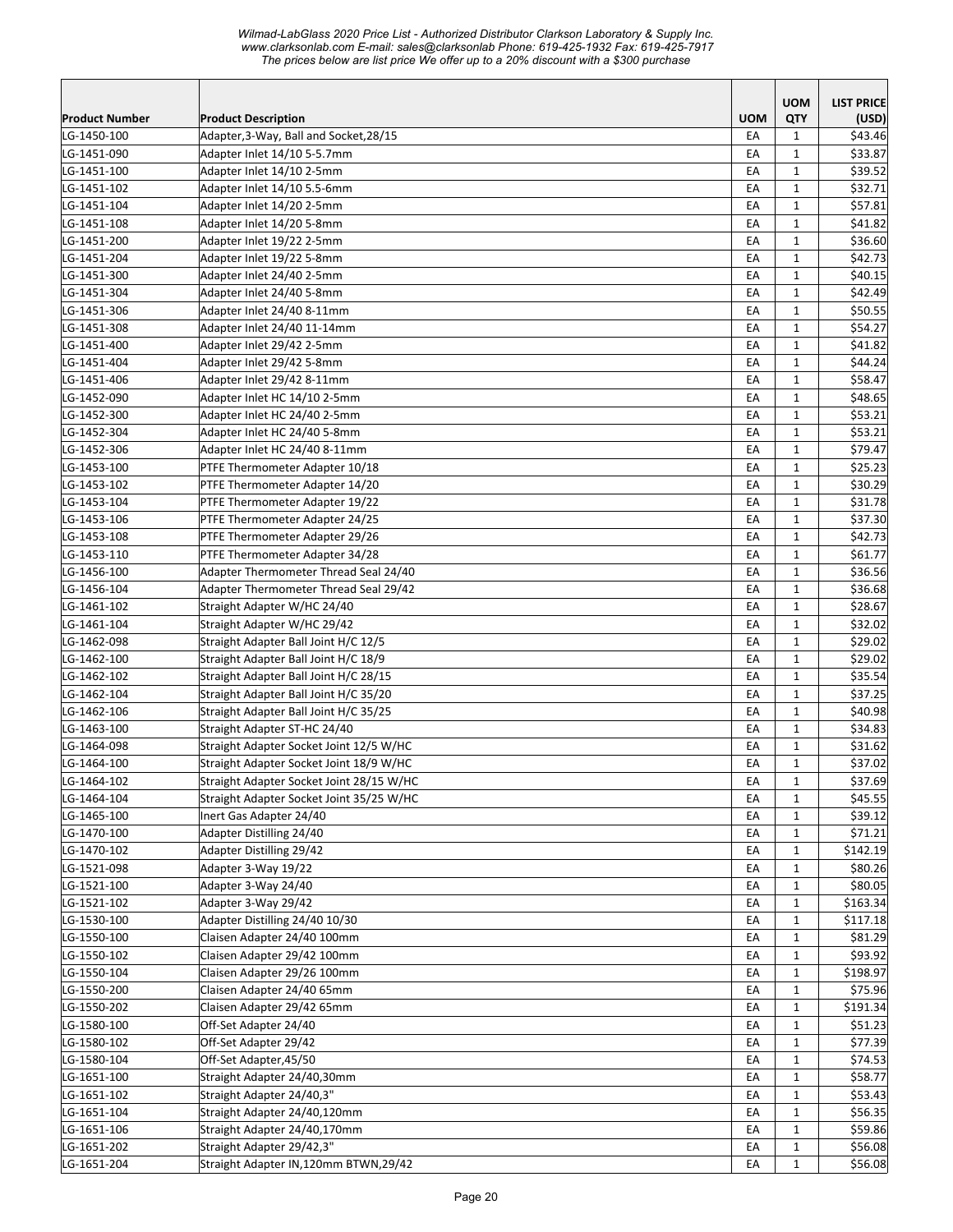|                              |                                                                                     |            | <b>UOM</b>   | <b>LIST PRICE</b>        |
|------------------------------|-------------------------------------------------------------------------------------|------------|--------------|--------------------------|
| <b>Product Number</b>        | <b>Product Description</b>                                                          | <b>UOM</b> | QTY          | (USD)                    |
| LG-1651-206<br>LG-1660-100   | Straight Adapter IN,170mm BTWN,29/42<br>Adapter Kjeldahl, 24/40IN, 6" Delivery Tube | EA         | $\mathbf{1}$ | \$57.39<br>\$81.51       |
| LG-1662-100                  | Adapter Kjeldahl Trap 24/40                                                         | EA<br>EA   | 1<br>1       | \$183.63                 |
| LG-1662-102                  | Adapter Kjeldahl Trap 29/26                                                         | EA         | $\mathbf{1}$ | \$183.63                 |
| LG-1662-104                  | Adapter Kjeldahl Trap 29/42                                                         | EA         | $\mathbf{1}$ | \$183.63                 |
| LG-1691-098                  | Adapter 90Deg Bend 18/9 To HC                                                       | EA         | 1            | \$28.96                  |
| LG-1691-100                  | Adapter 90Deg Bend 28/15 To HC                                                      | EA         | $\mathbf 1$  | \$30.98                  |
| LG-1691-102                  | Adapter 90Deg Bend 35/20 To HC                                                      | EA         | $\mathbf 1$  | \$36.83                  |
| LG-1691-104                  | Adapter 90Deg Bend 35/25 To HC                                                      | EA         | $\mathbf 1$  | \$34.36                  |
| LG-1701-100                  | Adapter 90Deg Bend 18/9 To HC                                                       | EA         | $\mathbf 1$  | \$45.87                  |
| LG-1701-102                  | Adapter 90Deg Bend 28/15 To HC                                                      | EA         | $\mathbf 1$  | \$53.75                  |
| LG-1701-103                  | Adapter 90Deg Bend 35/20 To HC                                                      | EA         | $\mathbf 1$  | \$63.06                  |
| LG-1702-102                  | Adapter 90Deg Bend 24/40 To HC                                                      | EA         | 1            | \$27.30                  |
| LG-1702-104                  | Adapter 90Deg Bend 29/42 To HC                                                      | EA         | $\mathbf{1}$ | \$29.56                  |
| LG-1702-106                  | Adapter 90Deg Bend 28/15 To HC                                                      | EA         | $\mathbf 1$  | \$53.75                  |
| LG-1710-102                  | Adapter 90Deg Bend 24/40 w/Stopcock                                                 | EA         | $\mathbf 1$  | \$73.04                  |
| LG-1710-104                  | Adapter 90Deg Bend 29/42 w/Stopcock                                                 | EA         | $\mathbf 1$  | \$82.62                  |
| LG-1710T-202                 | Adapter 90Deg Bend 24/40 w/PTFE Stopcock                                            | EA         | 1            | \$99.46                  |
| LG-1710T-204                 | Adapter 90Deg Bend 29/42 w/PTFE Stopcock                                            | EA         | $\mathbf 1$  | \$103.34                 |
| LG-1711-102                  | Straight Adapter 24/40 w/Stopcock                                                   | EA         | $\mathbf 1$  | \$81.32                  |
| LG-1711T-202                 | Straight Adapter 24/40 W/ PTFE Stopcock                                             | EA         | 1            | \$100.02                 |
| LG-1740-100                  | Adapter Distilling 24/40 10/30                                                      | EA         | $\mathbf{1}$ | \$101.57                 |
| LG-1740-102                  | Adapter Distilling 29/42 10/30                                                      | EA         | $\mathbf 1$  | \$106.58                 |
| LG-17512-100                 | Glassware Set "A" for RE-200,500,540                                                | EA         | $\mathbf 1$  | \$1,207.97               |
| LG-17512-102                 | Glassware Set "B" for RE-200,500,540                                                | EA         | $\mathbf 1$  | \$1,644.03               |
| LG-17512-104                 | Glassware Set "C" for RE-200,500,540                                                | EA         | $\mathbf 1$  | \$1,509.97               |
| LG-17515-100                 | A Condenser Only                                                                    | EA         | 1            | \$804.45                 |
| LG-17515-102                 | <b>B Condenser Only</b>                                                             | EA         | 1            | \$637.85                 |
| LG-17515-104                 | C Condenser Only                                                                    | EA         | 1            | \$754.98                 |
| LG-17515-110                 | Evaporating Flask, 1000mL                                                           | EA         | 1            | \$117.17                 |
| LG-17515-112                 | Evaporating Flask, 2000mL                                                           | EA         | $\mathbf{1}$ | \$199.16                 |
| LG-17515-114                 | Receiving Flask, 1000mL                                                             | EA         | 1            | \$96.32                  |
| LG-17515-120                 | A Inlet Feed Tube                                                                   | EA         | $\mathbf{1}$ | \$119.76                 |
| LG-17515-122                 | B+C Inlet Tube                                                                      | EA         | 1            | \$121.05                 |
| LG-17515-130                 | <b>Steam Duct</b>                                                                   | EA         | $\mathbf{1}$ | \$169.23                 |
| LG-17515-140                 | Condenser Connector B + C                                                           | EA         | 1            | \$460.79                 |
| LG-17515-300                 | 35/20 Vertical Condenser                                                            | EA         | $\mathbf{1}$ | \$715.85                 |
| LG-17515-300-PC              | 35/20 Vertical Condenser, Plastic Coated                                            | EA         | $\mathbf 1$  | \$778.76                 |
| LG-17515-400                 | 35/20 Diagonal Condenser                                                            | EA         | $\mathbf{1}$ | \$715.85                 |
| LG-17515-400-PC              | 35/20 Diagonal Condenser, Plastic Coated                                            | EA         | 1            | \$778.75                 |
| LG-17515-DUCT                | Vapor Duct, 29/32 Inner                                                             | EA         | 1            | \$180.44                 |
| LG-17515-DUCT-2440           | Vapor Duct, 24/40 Inner                                                             | EA         | 1            | \$180.44                 |
| LG-17516-100                 | 1Pc Cold Finger Condenser, 35/20Ball, 19/38 Outer                                   | EA         | 1            | \$613.10                 |
| LG-17516-102                 | 1Pc ColdFinger Condsr, 35/20Ball, 19/38Outer, GL14Thrd, 100mmFlange                 | EA         | 1            | \$617.00                 |
| LG-17516-200                 | 2Pc Dry Ice Condenser Complete, inc. O-Ring, Clamp and Cap                          | EA         | 1            | \$986.03                 |
| LG-17516-CAP                 | Cap Only for ColdFinger Inner and Condenser                                         | EA         | $\mathbf 1$  | \$33.98                  |
| LG-17516-INNER               | ColdFinger Inner, for 100mm Duran Flange                                            | EA         | 1            | \$223.45                 |
| LG-17530-100                 | Water Bath BM-100                                                                   | EA         | 1            | \$402.21                 |
| LG-17530-104                 | Water Bath BM-200                                                                   | EA         | 1            | \$593.57                 |
| LG-17530-108                 | Water Bath BM-400                                                                   | EA         | $\mathbf 1$  | \$1,253.52               |
| LG-17600-100                 | Rotary Evaporator Unit RE-300                                                       | EA         | 1            | \$2,685.40               |
| LG-17600-102                 | Rotary Evaporator Unit RE-600                                                       | EA         | $\mathbf 1$  | \$6,994.02               |
| LG-17600-104                 | Rotary Evaporator Unit RE-800                                                       | EA         | $\mathbf 1$  | \$7,138.49               |
| LG-1760-100                  | Connecting Adapter 24/40                                                            | EA         | $\mathbf 1$  | \$62.61                  |
| LG-1760-102                  | Connecting Adapter 29/42                                                            | EA         | 1            | \$73.83                  |
| LG-17605-100                 | Water Bath BM-500                                                                   | EA         | 1            | \$881.25                 |
| LG-17610-100                 | Glassware Set "A" for RE-300,600,800                                                | EA         | 1            | \$768.01                 |
| LG-17610-102                 | Glassware Set "B" for RE-300,600,800<br>Glassware Set "C" for RE-300,600,800        | EA         | 1            | \$1,326.42<br>\$1,309.51 |
| LG-17610-104<br>LG-17700-100 | IKA RV 10 Basic Rotary Evaporator, Vertical Glassware, Heating Bath                 | EA<br>EA   | 1<br>1       | \$3,672.08               |
|                              |                                                                                     |            |              |                          |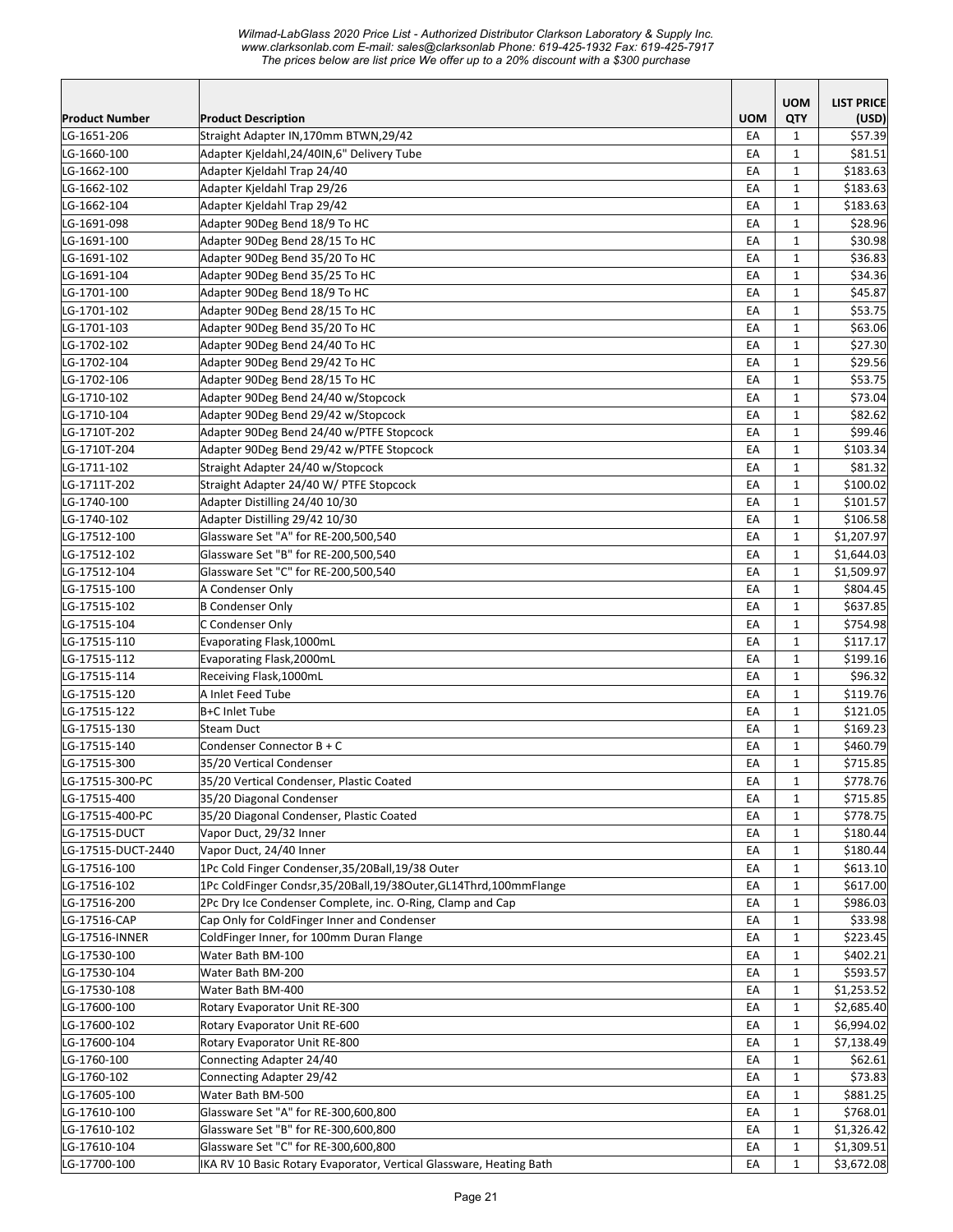|                       |                                                                       |            | <b>UOM</b>                   | <b>LIST PRICE</b>        |
|-----------------------|-----------------------------------------------------------------------|------------|------------------------------|--------------------------|
| <b>Product Number</b> | <b>Product Description</b>                                            | <b>UOM</b> | QTY                          | (USD)                    |
| LG-17700-102          | IKA RV 10 Digital Rotary Evaporator, Vertical Glassware, Heating Bath | EA         | $\mathbf{1}$                 | \$5,016.72               |
| LG-17700-104          | IKA RV 10 Control Rotary Evaporator, Vertical Glassware, Heating Bath | EA         | $\mathbf{1}$                 | \$6,596.99               |
| LG-1812-100           | Claisen Adapter 24/40                                                 | EA         | $\mathbf{1}$                 | \$142.79                 |
| LG-1812-102           | Claisen Adapter 29/42                                                 | EA         | $\mathbf{1}$                 | \$185.41                 |
| LG-1840-100           | Straight Vacuum Adapter 24/40                                         | EA         | $\mathbf{1}$                 | \$74.35                  |
| LG-1840-102           | Straight Vacuum Adapter 29/42                                         | EA         | $\mathbf{1}$                 | \$80.43                  |
| LG-1842-100           | Straight Adapter 24/40                                                | EA         | $\mathbf{1}$                 | \$82.04                  |
| LG-1842-102           | Straight Adapter 29/42                                                | EA         | $\mathbf{1}$                 | \$78.83                  |
| LG-1860-102           | Adapter Vacuum 105Deg Bend 24/40                                      | EA         | $\mathbf{1}$                 | \$72.22                  |
| LG-1860-104           | Adapter Vacuum 105Deg Bend 29/42                                      | EA         | $\mathbf{1}$                 | \$75.52                  |
| LG-1860-202           | Adapter Vacuum 105Deg Bend 24/40, Style B                             | EA         | $\mathbf{1}$                 | \$70.21                  |
| LG-1860-204           | Adapter Vacuum 105Deg Bend 29/42, Style B                             | EA         | $\mathbf{1}$                 | \$75.52                  |
| LG-18900001           | 135mm Carrier Plate for LG-MS-PRO                                     | EA         | $\mathbf{1}$                 | \$89.19                  |
| LG-18900002           | Quarter System, 4mL Vials (11), Red                                   | EA         | $\mathbf{1}$                 | \$68.62                  |
| LG-18900003           | Quarter System, 20mL Vials (4), Purple                                | EA         | $\mathbf{1}$                 | \$58.23                  |
| LG-18900004           | Quarter System, 30mL Vials (4), Blue                                  | EA         | $\mathbf{1}$                 | \$55.93                  |
| LG-18900005           | Quarter System, 40mL Vials (4), Black                                 | EA         | $\mathbf 1$                  | \$63.92                  |
| LG-18900048           | Quarter System, 8mL Vials (6), Green                                  | EA         | $\mathbf{1}$                 | \$66.30                  |
| LG-18900049           | Quarter System, 16mL Vials (4), Golden                                | EA         | $\mathbf{1}$                 | \$55.93                  |
| LG-18900080           | <b>Reaction Block for 50mL Round Bottom Flask</b>                     | EA         | $\mathbf{1}$                 | \$140.73                 |
| LG-18900081           | Reaction Block for 100mL Round Bottom Flask                           | EA         | $\mathbf{1}$                 | \$146.65                 |
| LG-18900082           | Reaction Block for 250mL Round Bottom Flask                           | EA         | $\mathbf{1}$                 | \$161.44                 |
| LG-18900083           | Reaction Block for 500mL Round Bottom Flask                           | EA         | $\mathbf{1}$                 | \$158.35                 |
| LG-1910-100           | Straight Adapter Kjeldahl Trap 24/40                                  | EA         | $\mathbf{1}$                 | \$64.96                  |
| LG-1910-102           | Straight Adapter Kjeldahl Trap 29/42                                  | EA         | $\mathbf{1}$                 | \$81.06                  |
| LG-1910-104           | Straight Adapter Kjeldahl Trap, 24/40, 14/20                          | EA         | $\mathbf{1}$                 | \$75.07                  |
| LG-1910-106           | Straight Adapter Kjeldahl Trap, 24/40, 19/22                          | EA         | $\mathbf{1}$                 | \$74.27                  |
| LG-1910-108           | Straight Adapter Kjeldahl Trap, 29/42, 14/20                          | EA         | $\mathbf{1}$                 | \$72.99                  |
| LG-1910-110           | Straight Adapter Kjeldahl Trap, 29/42, 19/22                          | EA         | $\mathbf{1}$                 | \$75.14                  |
| LG-1970-102           | Adapter 90Deg Bend Gas Inlet 24/40                                    | EA         | $\mathbf{1}$                 | \$91.14                  |
| LG-1970-104           | Adapter 90Deg Bend Gas Inlet 29/42                                    | EA         | $\mathbf{1}$                 | \$100.60                 |
| LG-1980-100           | Adapter 90Deg Bend Drip Tip 24/40                                     | EA         | $\mathbf 1$                  | \$48.46                  |
| LG-1983-102           | Off-Centered Thermometer Adapter 24/40                                | EA         | $\mathbf{1}$                 | \$57.02                  |
| LG-1983-104           | Off-Centered Thermometer Adapter 29/42                                | EA         | $\mathbf{1}$                 | \$61.63                  |
| LG-1985-102           | Straight Thermometer Adapter 24/40                                    | EA         | $\mathbf{1}$                 | \$36.10                  |
| LG-1985-103           | Straight Thermometer Adapter 29/26                                    | EA         | $\mathbf{1}$                 | \$38.38                  |
| LG-1985-104           | Straight Thermometer Adapter 29/42                                    | EA         | $\mathbf{1}$                 | \$42.18                  |
| LG-1986-100           | Threaded Glass Adapter Only 24/40 (for LG-1986-200)                   | EA         | 1                            | \$45.58                  |
| LG-1986-102           | Threaded Glass Adapter Only 29/42 (for LG-1986-202)                   | EA         | $\mathbf{1}$                 | \$48.85                  |
| LG-1986-200           | Threaded Adapter 24/40 Complete                                       | EA         | $\mathbf{1}$                 | \$36.71                  |
| LG-1986-202           | Threaded Adapter 29/42 Complete                                       | EA         | $\mathbf{1}$                 | \$39.96                  |
| LG-1988-100           | <b>Rubber Fitment for Adapters</b>                                    | EA         | $\mathbf{1}$                 | \$3.61                   |
| LG-1991-100           | Threaded Nylon Bushing w/Hole<br>Threaded Nylon Bushing               | EA         | $\mathbf{1}$                 | \$8.86                   |
| LG-1991-102           |                                                                       | EA         | $\mathbf{1}$                 | \$10.15                  |
| LG-2014<br>LG-2032    | 40 Torr Welch Vacuum Pump<br>2 Torr Welch Vacuum Pump                 | EA<br>EA   | $\mathbf{1}$<br>$\mathbf{1}$ | \$1,627.03<br>\$3,428.86 |
| LG-2034               | 9 Torr Welch Vacuum Pump                                              | EA         | $\mathbf{1}$                 | \$2,339.70               |
| LG-2050-102           | Adapter 90Deg Gas Inlet Vacuum 24/40                                  | EA         | $\mathbf{1}$                 | \$108.34                 |
| LG-2050-104           | Adapter 90Deg Gas Inlet Vacuum 29/42                                  | EA         | $\mathbf{1}$                 | \$116.07                 |
| LG-2075-100           | Threaded Glass Connector, 7mm ID                                      | EA         | $\mathbf{1}$                 | \$16.91                  |
| LG-2075-102           | Threaded Glass Connector, 11mm ID                                     | EA         | $\mathbf{1}$                 | \$24.55                  |
| LG-2075-104           | Threaded Glass Connector, 15mm ID                                     | EA         | $\mathbf{1}$                 | \$26.83                  |
| LG-2075-108           | Threaded Glass Connector, 25mm ID                                     | EA         | $\mathbf{1}$                 | \$33.23                  |
| LG-2075-110           | Threaded Glass Connector, 36 mm ID                                    | EA         | $\mathbf{1}$                 | \$73.49                  |
| LG-2075-112           | Threaded Glass Connector,50 mm ID                                     | EA         | $\mathbf{1}$                 | \$77.55                  |
| LG-2079-100           | Nylon Bushing/O-Ring for Threaded Glass Cnnctr 7mm                    | EA         | $\mathbf{1}$                 | \$3.92                   |
| LG-2079-102           | Nylon Bushing/O-Ring for Threaded Glass Cnnctr 11mm                   | EA         | $\mathbf{1}$                 | \$30.52                  |
| LG-2079-104           | Nylon Bushing/O-Ring for Threaded Glass Cnnctr 15mm                   | EA         | $\mathbf{1}$                 | \$23.01                  |
| LG-2079-200           | PTFE Bushing/O-Ring for Threaded Glass Cnnctr 7mm                     | EA         | $\mathbf{1}$                 | \$17.91                  |
| LG-2079-202           | PTFE Bushing/O-Ring for Threaded Glass Cnnctr 11mm                    | EA         | $\mathbf{1}$                 | \$45.42                  |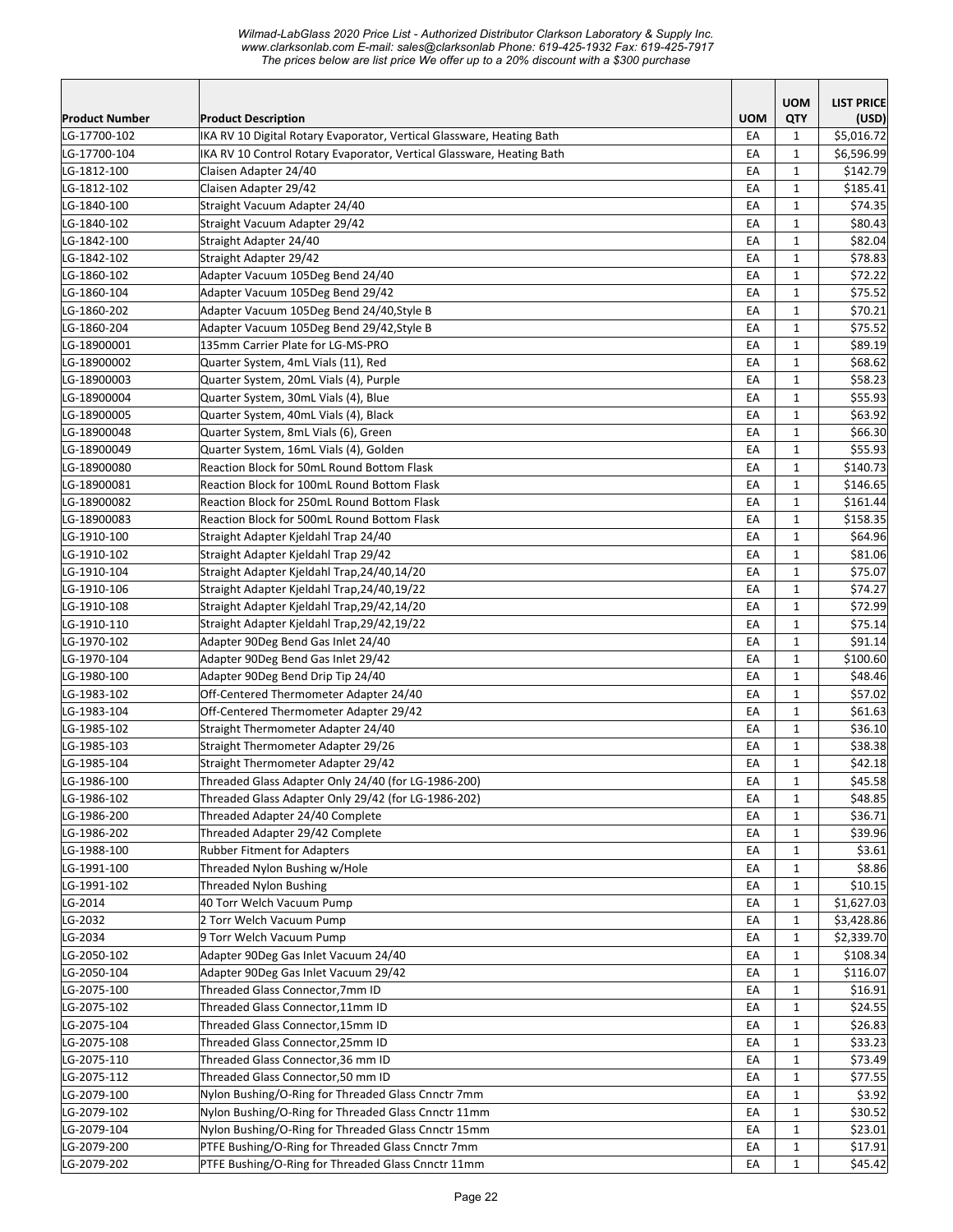| <b>Product Number</b>      | <b>Product Description</b>                         | <b>UOM</b> | <b>UOM</b><br>QTY | <b>LIST PRICE</b><br>(USD) |
|----------------------------|----------------------------------------------------|------------|-------------------|----------------------------|
| LG-2079-204                | PTFE Bushing/O-Ring for Threaded Glass Cnnctr 15mm | EA         | $\mathbf{1}$      | \$50.88                    |
| LG-2080-100                | PTFE Ferrule 3mm Size                              | EA         | $\mathbf{1}$      | \$2.71                     |
| LG-2088-200                | PTFE Threaded Plug 7mm                             | EA         | $\mathbf{1}$      | \$30.60                    |
| LG-2088-202                | PTFE Threaded Plug 11mm                            | EA         | $\mathbf{1}$      | \$39.63                    |
| LG-2088-204                | PTFE Threaded Plug 15mm                            | EA         | $\mathbf{1}$      | \$48.66                    |
| LG-2088-206                | PTFE Threaded Plug 25mm                            | EA         | $\mathbf{1}$      | \$68.24                    |
| LG-2088-208                | PTFE Threaded Plug 50mm                            | EA         | $\mathbf{1}$      | \$196.13                   |
| LG-2170-100                | Schwartz Tube 100mm 14/20                          | EA         | $\mathbf{1}$      | \$225.34                   |
| LG-2170-102                | Schwartz Tube 159mm 14/20                          | EA         | $\mathbf{1}$      | \$239.62                   |
| LG-3000-100                | Low Form Beaker 5mL                                | EA         | $\mathbf{1}$      | \$8.18                     |
| LG-3000-102                | Low Form Beaker 5L                                 | EA         | $\mathbf{1}$      | \$94.06                    |
| LG-3000-104                | Low Form Beaker 10L                                | EA         | $\mathbf{1}$      | \$252.29                   |
| LG-3002-100                | Low Form Beaker, Heavy Duty,5L                     | EA         | $\mathbf{1}$      | \$221.15                   |
| LG-3002-102                | Low Form Beaker, Heavy Duty,10L                    | EA         | 1                 | \$442.33                   |
| LG-3002-104                | Low Form Beaker, Heavy Duty,15L                    | EA         | $\mathbf{1}$      | \$625.58                   |
| LG-3002-106                | Low Form Beaker, Heavy Duty,20L                    | EA         | $\mathbf{1}$      | \$695.08                   |
| LG-3010-100                | Bell Jar, Plain 12-1/2"X12"                        | EA         | $\mathbf{1}$      | <b>INQUIRE</b>             |
| LG-3010-200                | Bell Jar w/Flange 12-1/2X12                        | EA         | $\mathbf{1}$      | <b>INQUIRE</b>             |
| LG-3010-300                | Bell Jar w/Knob 12-1/2X12                          | EA         | $\mathbf{1}$      | <b>INQUIRE</b>             |
| LG-3300-100                | Jacketed Beaker 100mL                              | EA         | $\mathbf{1}$      | \$125.33                   |
| LG-3300-102                | Jacketed Beaker 250mL                              | EA         | $\mathbf{1}$      | \$144.19                   |
| LG-3300-104                | Jacketed Beaker 400mL                              | EA         | 1                 | \$179.10                   |
| LG-3300-106                | Jacketed Beaker 600mL                              | EA         | $\mathbf{1}$      | \$214.96                   |
| LG-3300-108                | Jacketed Beaker 1000mL                             | EA         | $\mathbf{1}$      | \$238.99                   |
| LG-3300-110                | Jacketed Beaker 2000mL                             | EA         | $\mathbf{1}$      | \$406.97                   |
| LG-3301-100                | Roller Bottle 285mm 38mm                           | EA         | $\mathbf{1}$      | \$117.77                   |
| LG-3301-102                | Roller Bottle 370mm 38mm                           | EA         | $\mathbf{1}$      | \$141.30                   |
| LG-3301-104                | Roller Bottle 480mm 38mm                           | EA         | $\mathbf{1}$      | \$157.03                   |
| LG-3301-106                | Roller Bottle 550mm 38mm                           | EA<br>EA   | 1<br>$\mathbf{1}$ | \$164.86                   |
| LG-3301-108                | 38mm Cap, Long Skirt<br>PTFE Beaker 25mL 47X32mm   | EA         | $\mathbf{1}$      | \$2.24<br>\$20.25          |
| LG-3305-100<br>LG-3305-102 | PTFE Beaker 50mL 60X43mm                           | EA         | $\mathbf{1}$      | \$21.95                    |
| LG-3305-104                | PTFE Beaker 100mL 68X54mm                          | EA         | $\mathbf{1}$      | \$28.48                    |
| LG-3305-106                | PTFE Beaker 150mL 69X59mm                          | EA         | $\mathbf{1}$      | \$33.78                    |
| LG-3305-108                | PTFE Beaker 250mL 97X66mm                          | EA         | $\mathbf{1}$      | \$41.90                    |
| LG-3305-110                | PTFE Beaker 400mL 106X80mm                         | EA         | $\mathbf{1}$      | \$69.37                    |
| LG-3305-112                | PTFE Beaker 500mL 125X80mm                         | EA         | $\mathbf{1}$      | \$70.68                    |
| LG-3305-114                | PTFE Beaker 600mL 125X90mm                         | EA         | $\mathbf{1}$      | \$112.90                   |
| LG-3305-116                | PTFE Beaker 1000mL 155X100mm                       | EA         | $\mathbf{1}$      | \$173.75                   |
| LG-3305-118                | PTFE Beaker 2000mL 210X125mm                       | EA         | $\mathbf{1}$      | \$272.94                   |
| LG-3305-120                | PTFE Beaker 5000mL 280X170mm                       | EA         | 1                 | \$727.11                   |
| LG-3310-100                | Hybridization Tube 35X100mm                        | EA         | $\mathbf{1}$      | \$60.28                    |
| LG-3310-102                | Hybridization Tube 35X150mm                        | EA         | $\mathbf{1}$      | \$63.03                    |
| LG-3310-104                | Hybridization Tube 35X225mm                        | EA         | $\mathbf{1}$      | \$73.03                    |
| LG-3310-106                | Hybridization Tube 35X300mm                        | EA         | $\mathbf{1}$      | \$72.17                    |
| LG-3310-108                | Blue Polypropylene GL45 Screw Cap                  | EA         | $\mathbf{1}$      | \$4.87                     |
| LG-3310-110                | Silicone O-Ring 2-323                              | EA         | $\mathbf{1}$      | \$3.54                     |
| LG-3460-100                | Single Neck Bottle 250mL 24/40                     | EA         | $\mathbf{1}$      | \$54.04                    |
| LG-3460-102                | Single Neck Bottle 500mL 24/40                     | EA         | $\mathbf{1}$      | \$65.73                    |
| LG-3460-104                | Single Neck Bottle 1000mL 24/40                    | EA         | $\mathbf{1}$      | \$70.61                    |
| LG-3460-106                | Single Neck Bottle 2000mL 29/42                    | EA         | $\mathbf{1}$      | \$124.35                   |
| LG-3460-108                | Single Neck Bottle 4000mL 29/42                    | EA         | $\mathbf{1}$      | \$224.35                   |
| LG-3460-110                | Single Neck Bottle 9000mL 45/50                    | EA         | $\mathbf{1}$      | \$293.95                   |
| LG-3461-098                | Single Neck Bottle Amber 250mL 24/40               | EA         | $\mathbf{1}$      | \$159.47                   |
| LG-3461-100                | Single Neck Bottle Amber 500mL 24/40               | EA         | $\mathbf{1}$      | \$180.44                   |
| LG-3461-102                | Single Neck Bottle Amber 1000mL 24/40              | EA         | $\mathbf{1}$      | \$193.85                   |
| LG-3461-106                | Single Neck Bottle Amber 4000mL 29/42              | EA         | $\mathbf{1}$      | \$320.21                   |
| LG-3465-100                | Carboy w/Hose Connection 2.5 Gallon                | EA         | 1                 | \$317.66                   |
| LG-3465-102                | Carboy w/Hose Connection 3.5 Gallon                | EA         | 1                 | \$397.68                   |
| LG-3465-104                | Carboy w/Hose Connection 5 Gallon                  | EA         | $\mathbf{1}$      | \$532.67                   |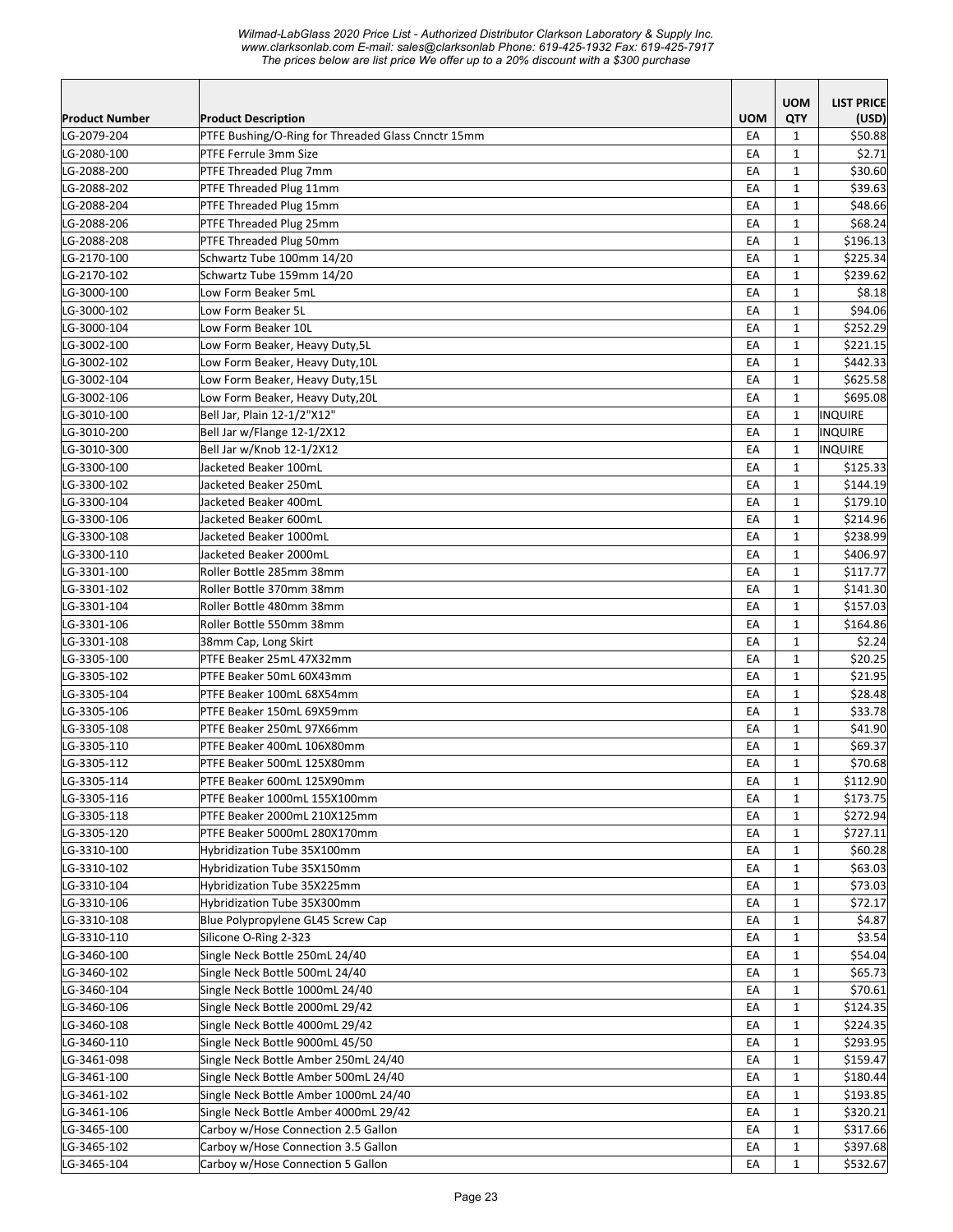| <b>Product Number</b>      |                                                                                       | <b>UOM</b> | <b>UOM</b><br>QTY            | <b>LIST PRICE</b>    |
|----------------------------|---------------------------------------------------------------------------------------|------------|------------------------------|----------------------|
| LG-3465-106                | <b>Product Description</b><br>Carboy w/Hose Connection 12 Gallon                      | EA         | $\mathbf{1}$                 | (USD)<br>\$1,161.79  |
| LG-3530-100                | Specific Gravity Bottle 2mL                                                           | EA         | $\mathbf{1}$                 | \$80.52              |
| LG-3530-102                | Specific Gravity Bottle 5mL                                                           | EA         | $\mathbf{1}$                 | \$79.03              |
| LG-3530-104                | Specific Gravity Bottle 10mL                                                          | EA         | $\mathbf{1}$                 | \$81.96              |
| LG-3530-106                | Specific Gravity Bottle 25mL                                                          | EA         | $\mathbf{1}$                 | \$85.42              |
| LG-3530-108                | Specific Gravity Bottle 50mL                                                          | EA         | $\mathbf{1}$                 | \$100.59             |
| LG-3530-110                | Specific Gravity Bottle 100mL                                                         | EA         | $\mathbf{1}$                 | \$105.36             |
| LG-3540-100                | Specific Gravity Bottle 2mL Adjusted                                                  | EA         | $\mathbf{1}$                 | \$145.29             |
| LG-3540-102                | Specific Gravity Bottle 5mL Adjusted                                                  | EA         | $\mathbf{1}$                 | \$147.07             |
| LG-3540-104                | Specific Gravity Bottle 10mL Adjusted                                                 | EA         | $\mathbf{1}$                 | \$148.69             |
| LG-3540-106                | Specific Gravity Bottle 25mL Adjusted                                                 | EA         | $\mathbf{1}$                 | \$158.91             |
| LG-3540-108                | Specific Gravity Bottle 50mL Adjusted                                                 | EA         | $\mathbf{1}$                 | \$162.94             |
| LG-3540-110                | Specific Gravity Bottle 100mL Adjusted                                                | EA         | $\mathbf{1}$                 | \$166.07             |
| LG-3541-100                | Specific Gravity Bottle Hubbard 24mL; 24/12                                           | EA         | $\mathbf{1}$                 | \$116.45             |
| LG-3542-100                | Specific Gravity Bottle Hubbard-Carmick 25mL; 24/12                                   | EA         | $\mathbf{1}$                 | \$133.07             |
| LG-3543-100                | Specific Gravity Bottle Le Chatelier Class A 250mL                                    | EA         | $\mathbf{1}$                 | \$160.01             |
| LG-3544-100                | Chapman Specific Gravity Flask                                                        | EA         | $\mathbf{1}$                 | \$216.25             |
| LG-3550-102                | Specific Gravity Bottle, Pycnometer, 25mL                                             | EA         | $\mathbf{1}$                 | \$272.71             |
| LG-3550-104                | Specific Gravity Bottle, Pycnometer, 50mL                                             | EA         | $\mathbf{1}$                 | \$280.60             |
| LG-3550-106                | Specific Gravity Bottle, Pycnometer, 100mL                                            | EA         | $\mathbf{1}$                 | \$292.19             |
| LG-3550-202                | Specific Gravity Pycnometer Bottle Only 25mL                                          | EA         | $\mathbf{1}$                 | \$184.26             |
| LG-3550-204                | Specific Gravity Pycnometer Bottle Only 50mL                                          | EA         | $\mathbf{1}$                 | \$180.90             |
| LG-3550-206                | Specific Gravity Pycnometer Bottle Only 100mL                                         | EA         | $\mathbf{1}$                 | \$202.66             |
| LG-3550-310                | Thermometer for 25mL Specific Gravity Bottle                                          | EA         | $\mathbf{1}$                 | \$84.65              |
| LG-3550-312                | Thermometer for 50 and 100mL Specific Gravity Bottle                                  | EA         | $\mathbf{1}$                 | \$86.31              |
| LG-3550-320                | 5/12 Cap for 25,50 and 100mL Bottle                                                   | EA         | $\mathbf{1}$                 | \$37.43              |
| LG-3690-100                | Dreschel Gas Wash Bottle Complete, Tall Form 250mL                                    | EA         | $\mathbf{1}$                 | \$153.16             |
| LG-3690-102                | Dreschel Gas Wash Bottle Complete, Tall Form 500mL                                    | EA         | $\mathbf{1}$                 | \$169.00             |
| LG-3690-110                | Dreschel Gas Wash Bottle Only, Tall Form 250mL                                        | EA<br>EA   | $\mathbf{1}$<br>$\mathbf{1}$ | \$93.88              |
| LG-3690-112<br>LG-3690-120 | Dreschel Gas Wash Bottle Only, Tall Form 500mL                                        | EA         | $\mathbf{1}$                 | \$113.65<br>\$55.09  |
| LG-3690-122                | Stopper Assembly, Dreschel 250mL 2942<br>Stopper Assembly, Dreschel 500mL 2942        | EA         | $\mathbf{1}$                 | \$60.15              |
| LG-3750-100                | Gas Wash Bottle w/Fritted Disc, Complete 125mL                                        | EA         | $\mathbf{1}$                 | \$241.98             |
| LG-3750-102                | Gas Wash Bottle w/Fritted Disc, Complete 250mL                                        | EA         | $\mathbf{1}$                 | \$281.23             |
| LG-3750-110                | Gas Wash Bottle Only, Fritted Disc 125mL                                              | EA         | $\mathbf{1}$                 | \$87.11              |
| LG-3750-112                | Gas Wash Bottle Only, Fritted Disc 250mL                                              | EA         | $\mathbf{1}$                 | \$125.62             |
| LG-3750-120                | 45/50 Stopper for Gas Wash Bottle 125mL                                               | EA         | $\mathbf{1}$                 | \$155.11             |
| LG-3750-122                | 45/50 Stopper for Gas Wash Bottle 250mL                                               | EA         | 1                            | \$184.54             |
| LG-3761-100                | Gas Wash Bottle w/Fritted Cylinder (C), Complete 125mL                                | EA         | $\mathbf{1}$                 | \$217.31             |
| LG-3761-102                | Gas Wash Bottle w/Fritted Cylinder (C), Complete 250mL                                | EA         | 1                            | \$223.00             |
| LG-3761-104                | Gas Wash Bottle w/Fritted Cylinder (C), Complete 500mL                                | EA         | $\mathbf{1}$                 | \$231.30             |
| LG-3761-110                | Gas Wash Bottle Only, Fritted Cylinder (C) 125mL                                      | EA         | 1                            | \$67.62              |
| LG-3761-112                | Gas Wash Bottle Only, Fritted Cylinder (C) 250mL                                      | EA         | $\mathbf{1}$                 | \$70.43              |
| LG-3761-114                | Gas Wash Bottle Only, Fritted Cylinder (C) 500mL                                      | EA         | $\mathbf{1}$                 | \$85.23              |
| LG-3761-120                | Stopper Assembly, Gas Wash 125mL 29/42 C                                              | EA         | $\mathbf{1}$                 | \$152.84             |
| LG-3761-122                | Stopper Assembly, Gas Wash 250mL 29/42 C                                              | EA         | $\mathbf{1}$                 | \$144.34             |
| LG-3761-124                | Stopper Assembly, Gas Wash 500mL 29/42 C                                              | EA         | $\mathbf{1}$                 | \$159.75             |
| LG-3762-100                | Gas Wash Bottle w/Fritted Cylinder (EC), Complete 125mL 29/42                         | EA         | $\mathbf{1}$                 | \$217.31             |
| LG-3762-102                | Gas Wash Bottle w/Fritted Cylinder (EC), Complete 29/42                               | EA         | $\mathbf{1}$                 | \$226.62             |
| LG-3762-104                | Gas Wash Bottle w/Fritted Cylinder (EC), Complete 29/42                               | EA         | $\mathbf{1}$                 | \$231.30             |
| LG-3762-110                | Gas Wash Bottle Only, Fritted Cylinder (EC) 125mL                                     | EA         | 1                            | \$62.62              |
| LG-3762-112                | Gas Wash Bottle Only, Fritted Cylinder (EC) 250mL                                     | EA         | $\mathbf{1}$                 | \$70.45              |
| LG-3762-114                | Gas Wash Bottle Only, Fritted Cylinder (EC) 500mL                                     | EA         | $\mathbf{1}$                 | \$85.23              |
| LG-3762-122                | Stopper Assembly, Gas Wash 250mL 29/42 EC                                             | EA         | $\mathbf{1}$                 | \$144.34             |
| LG-3762-124                | Stopper Assembly, Gas Wash 500mL 29/42 EC                                             | EA         | $\mathbf{1}$                 | \$149.58             |
| LG-3765-116                | Gas Wash Bottle Only 125mL                                                            | EA         | $\mathbf{1}$                 | \$84.51              |
| LG-3765-118                | Gas Wash Bottle Only 250mL                                                            | EA         | 1                            | \$91.29              |
| LG-3765-120                | Gas Wash Bottle Only 500mL                                                            | EA         | $\mathbf{1}$                 | \$112.69             |
| LG-3765-122<br>LG-3765-124 | Gas Wash Bottle Only 1000mL<br>Gas Wash Bottle w/Fritted Cylinder (C), Complete 125mL | EA<br>EA   | $\mathbf{1}$<br>$\mathbf{1}$ | \$136.90<br>\$203.34 |
|                            |                                                                                       |            |                              |                      |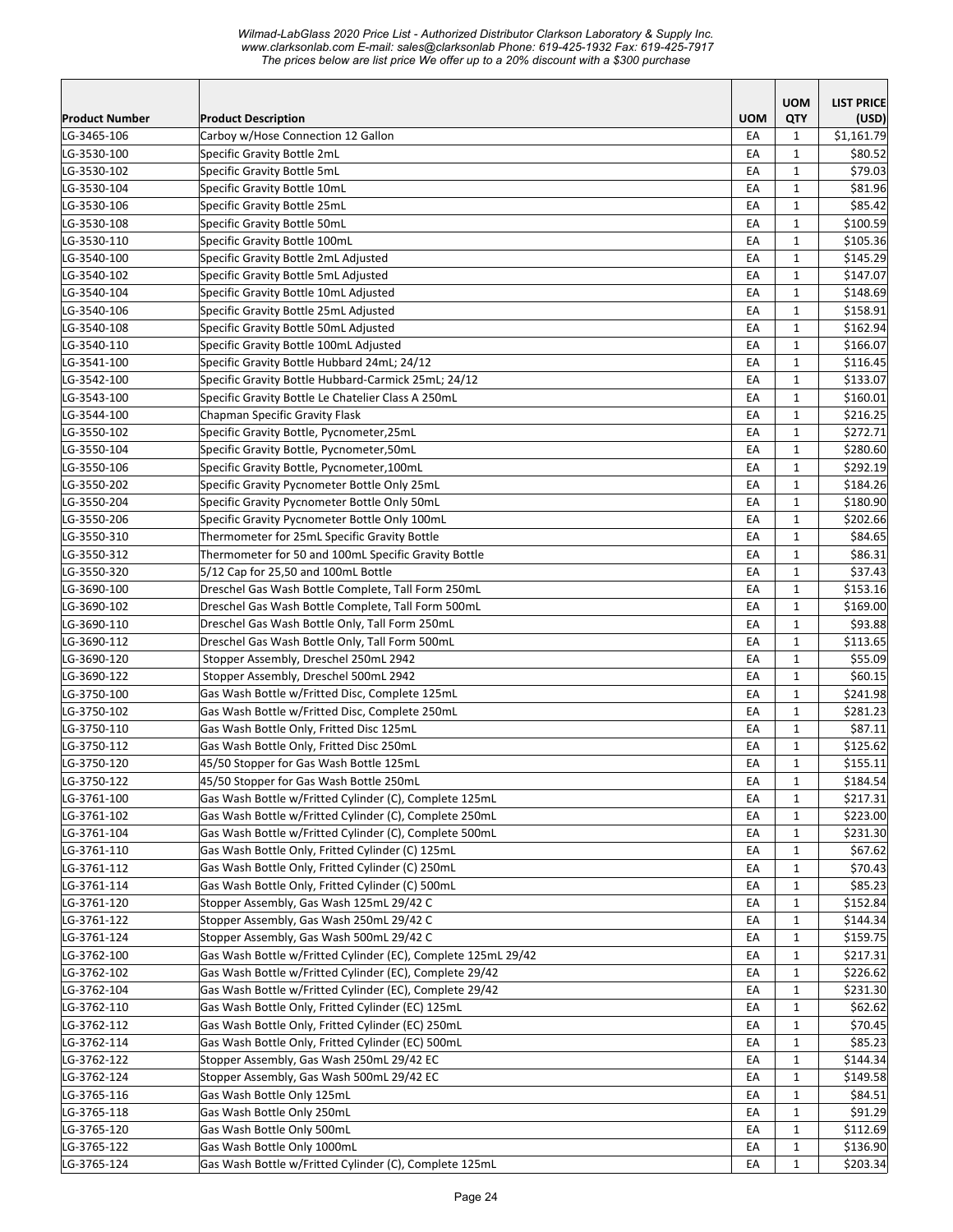|                       |                                                           |            | <b>UOM</b>   | <b>LIST PRICE</b> |
|-----------------------|-----------------------------------------------------------|------------|--------------|-------------------|
| <b>Product Number</b> | <b>Product Description</b>                                | <b>UOM</b> | QTY          | (USD)             |
| LG-3765-126           | Gas Wash Bottle w/Fritted Cylinder (C), Complete 250mL    | EA         | 1            | \$212.59          |
| LG-3765-128           | Gas Wash Bottle w/Fritted Cylinder (C), Complete 500mL    | EA         | $\mathbf{1}$ | \$231.05          |
| LG-3765-130           | Gas Wash Bottle w/Fritted Cylinder (C), Complete 1000mL   | EA         | $\mathbf{1}$ | \$286.93          |
| LG-3765-132           | Stopper Assembly 125mL 40/35 C                            | EA         | $\mathbf{1}$ | \$125.24          |
| LG-3765-136           | Stopper Assembly 500mL 40/35 C                            | EA         | $\mathbf{1}$ | \$119.43          |
| LG-3765-138           | Stopper Assembly 1000mL 40/35 C                           | EA         | 1            | \$152.78          |
| LG-3820-100           | BOTTLE, WEIGH, TALL, STPR, 15X50MM                        | EA         | $\mathbf{1}$ | \$17.77           |
| LG-3820-102           | BOTTLE, WEIGH, TALL, STPR, 15X80MM                        | EA         | $\mathbf{1}$ | \$17.55           |
| LG-3820-104           | BOTTLE, WEIGH, TALL, STPR, 25X40MM                        | EA         | $\mathbf{1}$ | \$17.53           |
| LG-3820-106           | BOTTLE, WEIGH, TALL, STPR, 25X50MM                        | EA         | $\mathbf{1}$ | \$19.47           |
| LG-3820-108           | BOTTLE, WEIGH, TALL, STPR, 30X60MM                        | EA         | $\mathbf{1}$ | \$22.87           |
| LG-3820-110           | BOTTLE,WEIGH,TALL,STPR,40X50MM                            | EA         | $\mathbf{1}$ | \$31.63           |
| LG-3820-112           | BOTTLE, WEIGH, TALL, STPR, 40X80MM                        | EA         | $\mathbf{1}$ | \$30.57           |
| LG-3820-114           | BOTTLE,WEIGH,TALL,STPR,50X60MM                            | EA         | $\mathbf{1}$ | \$41.92           |
| LG-3830-100           | BOTTLE,WEIGH,LOW,STPR,50X30MM                             | EA         | $\mathbf{1}$ | \$40.98           |
| LG-3830-102           | BOTTLE,WEIGH,LOW,STPR,60X30MM                             | EA         | $\mathbf{1}$ | \$46.95           |
| LG-3830-104           | BOTTLE, WEIGH, LOW, STPR, 70X33MM                         | EA         | $\mathbf{1}$ | \$53.29           |
| LG-3850-100           | BOTTLE,WEIGHING,PARR,20X24MM                              | EA         | 1            | \$26.59           |
| LG-3861-100           | BOTTLE,WEIGH,TALL,CAP,25X40MM                             | EA         | $\mathbf{1}$ | \$23.08           |
| LG-3861-102           | BOTTLE,WEIGH,TALL,CAP,25X50MM                             | EA         | $\mathbf{1}$ | \$23.08           |
| LG-3861-104           | BOTTLE,WEIGH,TALL,CAP,30X60MM                             | EA         | $\mathbf{1}$ | \$26.03           |
| LG-3861-106           | BOTTLE,WEIGH,TALL,CAP,40X50MM                             | EA         | $\mathbf{1}$ | \$35.67           |
| LG-3861-108           | BOTTLE,WEIGH,TALL,CAP,40X80MM                             | EA         | $\mathbf{1}$ | \$33.39           |
| LG-3861-110           | BOTTLE,WEIGH,TALL,CAP,40X100MM                            | EA         | $\mathbf{1}$ | \$34.79           |
| LG-3921-100           | <b>Pressure Reaction Bottle 20mL</b>                      | EA         | $\mathbf{1}$ | \$23.90           |
| LG-3921-102           | Pressure Reaction Bottle 32mL                             | EA         | $\mathbf{1}$ | \$23.12           |
| LG-3921-104           | <b>Pressure Reaction Bottle 42mL</b>                      | EA         | $\mathbf{1}$ | \$29.37           |
| LG-3921-106           | <b>Pressure Reaction Bottle 120mL</b>                     | EA         | $\mathbf{1}$ | \$40.46           |
| LG-3921-108           | <b>Pressure Reaction Bottle 175mL</b>                     | EA         | $\mathbf{1}$ | \$44.16           |
| LG-3921-110           | <b>Pressure Reaction Bottle 190mL</b>                     | EA         | $\mathbf{1}$ | \$51.16           |
| LG-3921-112           | <b>Pressure Reaction Bottle 250mL</b>                     | EA         | $\mathbf{1}$ | \$52.56           |
| LG-3921-114           | <b>Pressure Reaction Bottle 500mL</b>                     | EA         | $\mathbf{1}$ | \$139.24          |
| LG-3921-116           | Pressure Reaction Bottle 1L                               | EA         | 1            | \$181.78          |
| LG-3922-100           | Crown Cap and Gasket                                      | EA         | $\mathbf{1}$ | \$2.49            |
| LG-3922-110           | Crown Cap Only                                            | EA         | $\mathbf{1}$ | \$0.64            |
| LG-3922-120           | Gasket Only for Crown Cap                                 | EA         | $\mathbf{1}$ | \$2.06            |
| LG-3925-100           | Benchtop Bottle Capper                                    | EA         | $\mathbf{1}$ | \$153.63          |
| LG-3941-100           | Ross Miles Foam Test Apparatus                            | EA         | $\mathbf{1}$ | \$910.94          |
| LG-3941-102           | Ross Miles Foam Pipet Only 200mL                          | EA         | $\mathbf{1}$ | \$303.66          |
| LG-3941-104           | Ross Miles Foam Test Receiver Only                        | EA         | $\mathbf{1}$ | \$616.22          |
| LG-3950-100           | Precision Bore Class A Buret 10mL                         | EA         | $\mathbf{1}$ | \$213.09          |
| LG-3950-102           | Precision Bore Class A Buret 25mL                         | EA         | $\mathbf{1}$ | \$228.06          |
| LG-3950-104           | Precision Bore Class A Buret 50mL                         | EA         | 1            | \$224.43          |
| LG-3950-106           | Precision Bore Class A Buret 100mL                        | EA         | $\mathbf{1}$ | \$255.51          |
| LG-3954T-100          | Lab Grade Class B Buret, PTFE Stopcock 10mL               | EA         | $\mathbf{1}$ | \$151.99          |
| LG-3954T-102          | Lab Grade Class B Buret, PTFE Stopcock 25mL               | EA         | $\mathbf{1}$ | \$144.27          |
| LG-3954T-104          | Lab Grade Class B Buret, PTFE Stopcock 50mL               | EA         | $\mathbf{1}$ | \$153.67          |
| LG-3954T-106          | Lab Grade Class B Buret, PTFE Stopcock 100mL              | EA         | $\mathbf{1}$ | \$169.76          |
| LG-3956T-100          | Precision Bore Class A Buret, PTFE Stopcock 10mL          | EA         | $\mathbf{1}$ | \$175.55          |
| LG-3956T-102          | Precision Bore Class A Buret, PTFE Stopcock 25mL          | EA         | 1            | \$187.38          |
| LG-3956T-104          | Precision Bore Class A Buret, PTFE Stopcock 50mL          | EA         | 1            | \$193.32          |
| LG-3956T-106          | Precision Bore Class A Buret, PTFE Stopcock 100mL         | EA         | $\mathbf{1}$ | \$244.85          |
| LG-3957T-100          | Economy Grade Buret, PTFE Stopcock 25mL                   | EA         | $\mathbf{1}$ | \$98.30           |
| LG-3957T-102          | Economy Grade Buret, PTFE Stopcock 50mL                   | EA         | $\mathbf{1}$ | \$108.29          |
| LG-3958-100           | 25mL Buret Only for LG-3957T                              | EA         | $\mathbf{1}$ | \$46.46           |
| LG-3958-102           | 50mL Buret Only for LG-3957T                              | EA         | $\mathbf{1}$ | \$51.82           |
| LG-3958T-104          | PTFE Stopcock for LG-3957T                                | EA         | $\mathbf{1}$ | \$43.16           |
| LG-4011T-100          | Precision Bore Class A Straight Buret, PTFE Stopcock 5mL  | EA         | $\mathbf{1}$ | \$373.38          |
| LG-4011T-102          | Precision Bore Class A Straight Buret, PTFE Stopcock 10mL |            | $\mathbf{1}$ | \$373.38          |
| LG-4038-100           | Bunsen Gas Measuring Buret 50mL                           | EA<br>EA   | $\mathbf{1}$ | \$79.90           |
|                       |                                                           |            |              |                   |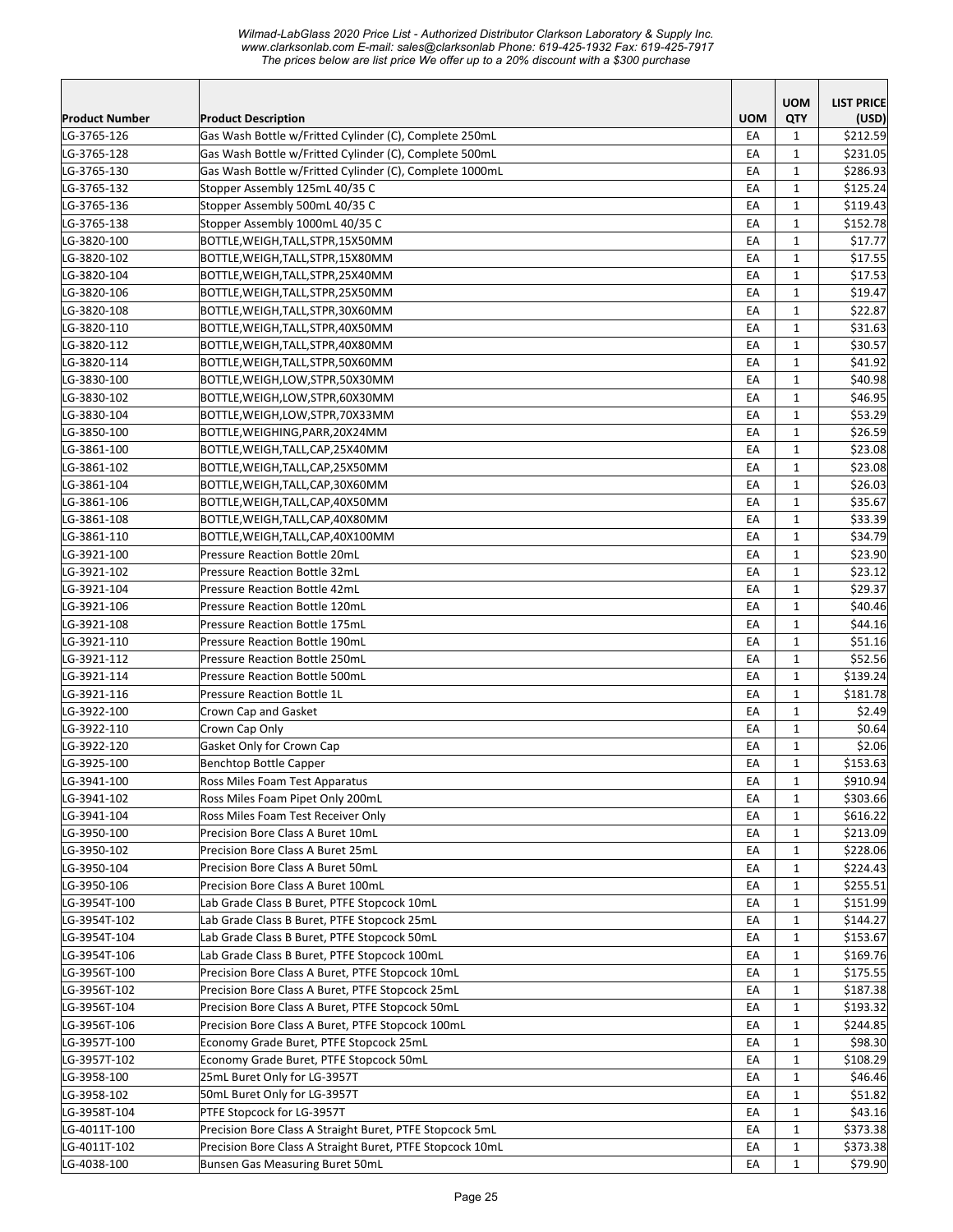|                            |                                                                                      |            | <b>UOM</b>                   | <b>LIST PRICE</b>    |
|----------------------------|--------------------------------------------------------------------------------------|------------|------------------------------|----------------------|
| <b>Product Number</b>      | <b>Product Description</b>                                                           | <b>UOM</b> | QTY                          | (USD)                |
| LG-4038-102<br>LG-4040-100 | Bunsen Gas Measuring Buret 100mL<br>Pinchcock Buret, Lab Grade 25mL                  | EA<br>EA   | $\mathbf{1}$<br>$\mathbf{1}$ | \$90.91<br>\$53.86   |
| LG-4040-102                | Pinchcock Buret, Lab Grade 50mL                                                      | EA         | $\mathbf{1}$                 | \$59.26              |
| LG-4040-104                | Pinchcock Buret, Lab Grade 100mL                                                     | EA         | $\mathbf{1}$                 | \$97.52              |
| LG-4050-100                | Buret Tip Only for LG-4040                                                           | EA         | $\mathbf{1}$                 | \$12.58              |
| LG-4070-100                | Lab Grade Straight Buret 10mL                                                        | EA         | $\mathbf{1}$                 | \$115.59             |
| LG-4070-102                | Lab Grade Straight Buret 25mL                                                        | EA         | 1                            | \$126.38             |
| LG-4070-104                | Lab Grade Straight Buret 50mL                                                        | EA         | $\mathbf{1}$                 | \$142.91             |
| LG-4122T-102               | Lab Grade Auto Buret, 3Way Stopcock w/PTFE Plug 25mL                                 | EA         | $\mathbf{1}$                 | \$228.22             |
| LG-4122T-104               | Lab Grade Auto Buret, 3Way Stopcock w/PTFE Plug 50mL                                 | EA         | $\mathbf{1}$                 | \$228.22             |
| LG-4142T-100               | Straight Dispensing Buret w/PTFE Stopcock 250mL                                      | EA         | $\mathbf{1}$                 | \$259.12             |
| LG-4142T-102               | Straight Dispensing Buret w/PTFE Stopcock 500mL                                      | EA         | $\mathbf{1}$                 | \$289.49             |
| LG-4142T-104               | Straight Dispensing Buret w/PTFE Stopcock 1000mL                                     | EA         | $\mathbf{1}$                 | \$341.31             |
| LG-4142T-106               | Straight Dispensing Buret w/PTFE Stopcock 2000mL                                     | EA         | $\mathbf{1}$                 | \$431.19             |
| LG-4142T-108               | Straight Dispensing Buret w/PTFE Stopcock 4000mL                                     | EA         | $\mathbf{1}$                 | \$509.43             |
| LG-4150-100                | Ammonia Dissociation Buret                                                           | EA         | $\mathbf{1}$                 | \$574.38             |
| LG-4230-100                | Lab Grade Automatic Pinchcock Buret Complete 10mL                                    | EA         | $\mathbf{1}$                 | \$166.04             |
| LG-4230-102                | Lab Grade Automatic Pinchcock Buret Complete 25mL                                    | EA         | $\mathbf{1}$                 | \$208.27             |
| LG-4230-104                | Lab Grade Automatic Pinchcock Buret Complete 50mL                                    | EA         | $\mathbf{1}$                 | \$228.25             |
| LG-4230-110                | Automatic Buret Only 10mL                                                            | EA         | $\mathbf{1}$                 | \$139.18             |
| LG-4230-112                | Automatic Buret Only 25mL                                                            | EA         | $\mathbf{1}$                 | \$161.88             |
| LG-4230-114                | Automatic Buret Only 50mL                                                            | EA         | 1                            | \$185.95             |
| LG-4230-120                | 16 Oz Bottle Only for Buret                                                          | EA         | $\mathbf{1}$                 | \$21.87              |
| LG-4230-124                | 32 Oz Bottle Only for Buret                                                          | EA         | $\mathbf{1}$                 | \$27.79              |
| LG-4230-130                | Vent Tubes for Automatic Buret                                                       | EA         | $\mathbf{1}$                 | \$6.39               |
| LG-4240-100                | Lab Grade Auto Buret, Straight Stopcock 10mL                                         | EA         | $\mathbf{1}$                 | \$235.49             |
| LG-4240-102                | Lab Grade Auto Buret, Straight Stopcock 25mL                                         | EA         | $\mathbf{1}$                 | \$235.07             |
| LG-4240-104                | Lab Grade Auto Buret, Straight Stopcock 50mL                                         | EA         | $\mathbf{1}$                 | \$256.34             |
| LG-4240-110                | Automatic Buret Only 10mL                                                            | EA         | $\mathbf{1}$                 | \$186.88             |
| LG-4240-112                | Automatic Buret Only 25mL                                                            | EA         | $\mathbf{1}$                 | \$211.02             |
| LG-4240-114                | Automatic Buret Only 50mL                                                            | EA         | $\mathbf{1}$                 | \$233.92             |
| LG-4241T-100               | Lab Grade Auto Buret, Straight Stopcock w/PTFE Plug 10mL                             | EA         | $\mathbf{1}$                 | \$245.18             |
| LG-4241T-102               | Lab Grade Auto Buret, Straight Stopcock w/PTFE Plug 25mL                             | EA         | $\mathbf{1}$                 | \$258.86             |
| LG-4241T-104               | Lab Grade Auto Buret, Straight Stopcock w/PTFE Plug 50mL                             | EA         | $\mathbf{1}$                 | \$281.67             |
| LG-4241T-110               | Automatic Buret Only 10mL                                                            | EA         | $\mathbf{1}$                 | \$222.99             |
| LG-4241T-112               | Automatic Buret Only 25mL                                                            | EA         | $\mathbf{1}$                 | \$239.09             |
| LG-4241T-114               | Automatic Buret Only 50mL                                                            | EA         | $\mathbf{1}$                 | \$241.94             |
| LG-4261T-110               | Class A Automatic Buret, 3Way Stopcock w/PTFE Plug 10mL                              | EA         | 1                            | \$622.96             |
| LG-4261T-112               | Class A Automatic Buret, 3Way Stopcock w/PTFE Plug 25mL                              | EA         | $\mathbf{1}$                 | \$641.11             |
| LG-4261T-114               | Class A Automatic Buret, 3Way Stopcock w/PTFE Plug 50mL                              | EA         | 1                            | \$720.65             |
| LG-4261T-130               | Class A Automatic Buret 10mL                                                         | EA         | $\mathbf{1}$                 | \$531.23             |
| LG-4261T-132               | Class A Automatic Buret 25mL                                                         | EA         | $\mathbf{1}$                 | \$549.53             |
| LG-4261T-134               | Class A Automatic Buret 50mL                                                         | EA         | $\mathbf{1}$                 | \$588.37             |
| LG-4271T-112               | Class A Automatic Buret, 3Way Stopcock w/PTFE Plug, 1L Resvr; 25mL                   | EA         | $\mathbf{1}$                 | \$873.97             |
| LG-4271T-114               | Class A Automatic Buret, 3Way Stopcock w/PTFE Plug, 2L Resvr; 50mL                   | EA         | $\mathbf{1}$                 | \$963.23             |
| LG-4271T-116               | Class A Automatic Buret, 3Way Stopcock w/PTFE Plug 100mL                             | EA         | $\mathbf{1}$                 | \$1,220.80           |
| LG-4271T-132               | Class A Automatic Buret 25mL                                                         | EA         | $\mathbf{1}$                 | \$745.34             |
| LG-4271T-134               | <b>Class A Automatic Buret 50mL</b>                                                  | EA         | $\mathbf{1}$                 | \$780.57             |
| LG-4271T-136               | Class A Automatic Buret 100mL                                                        | EA         | $\mathbf{1}$                 | \$938.62             |
| LG-4300-100                | US Customary Calibration/Measuring Flask Set, TD                                     | EA         | $\mathbf{1}$                 | \$4,092.64           |
| LG-4300-102                | Calibration/Measuring Flask 2 FL OZ TD                                               | EA         | $\mathbf{1}$                 | \$166.69             |
| LG-4300-104                | Calibration/Measuring Flask TD 1 GILL                                                | EA         | 1                            | \$226.75             |
| LG-4300-106                | Calibration/Measuring Flask TD 1/2 PT                                                | EA         | $\mathbf{1}$                 | \$281.36             |
| LG-4300-108<br>LG-4300-110 | Calibration/Measuring Flask TD 1 PT                                                  | EA         | $\mathbf{1}$                 | \$327.86             |
|                            | Calibration/Measuring Flask TD 1 QT                                                  | EA         | $\mathbf{1}$                 | \$505.43             |
| LG-4300-112<br>LG-4300-114 | Calibration/Measuring Flask TD 1/2 Gallon<br>Calibration/Measuring Flask TD 1 Gallon | EA         | $\mathbf{1}$                 | \$669.39<br>\$887.92 |
| LG-4307-100                | Metric Calibration/Measuring Flask Set, TD                                           | EA<br>EA   | 1<br>$\mathbf{1}$            | \$2,718.40           |
| LG-4307-102                | Calibration/Measuring Flask TD 50mL                                                  | EA         | 1                            | \$166.69             |
| LG-4307-104                | Calibration/Measuring Flask TD 100mL                                                 | EA         | $\mathbf{1}$                 | \$226.75             |
|                            |                                                                                      |            |                              |                      |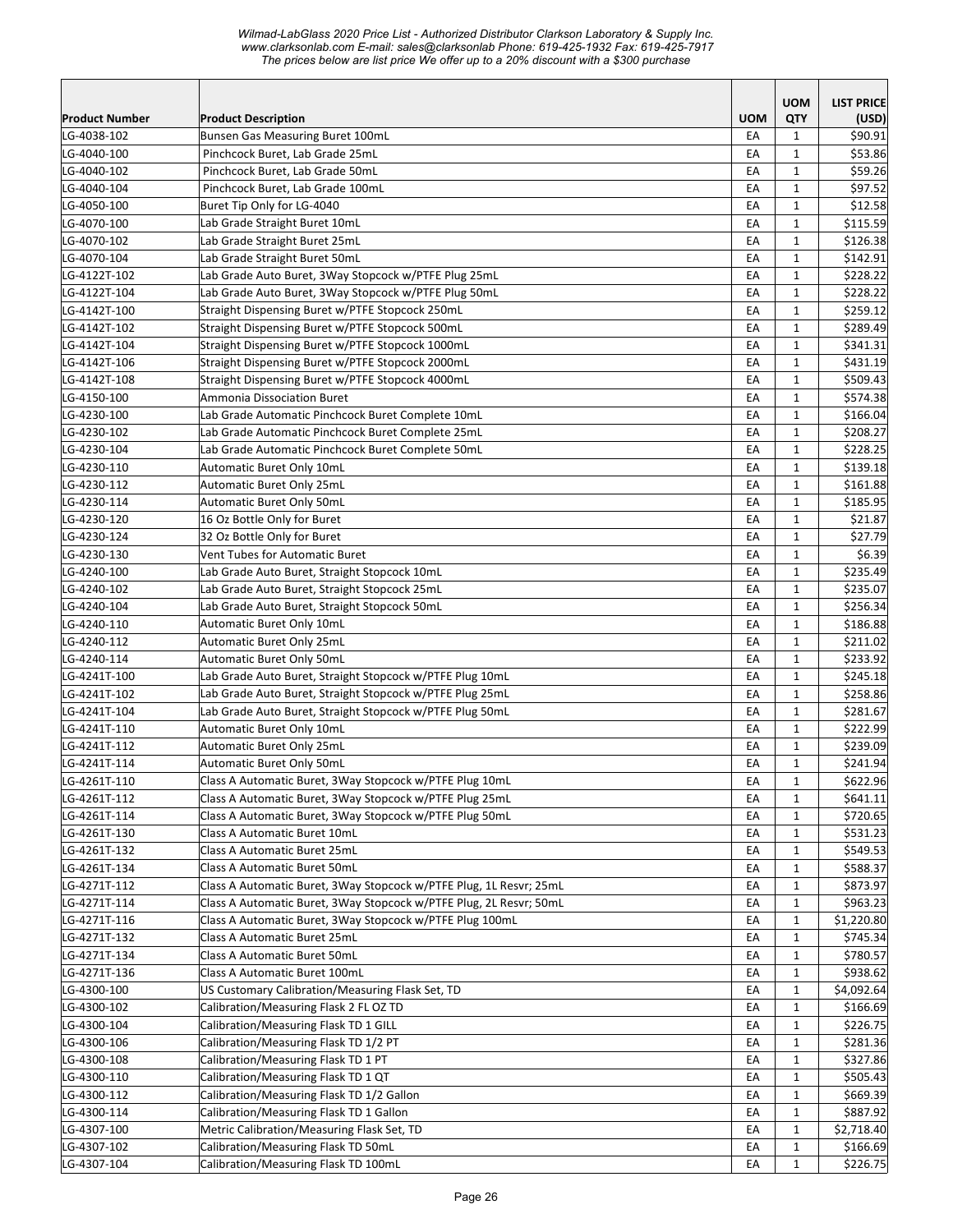|                       |                                                     |            | <b>UOM</b>   | <b>LIST PRICE</b> |
|-----------------------|-----------------------------------------------------|------------|--------------|-------------------|
| <b>Product Number</b> | <b>Product Description</b>                          | <b>UOM</b> | QTY          | (USD)             |
| LG-4307-106           | Calibration/Measuring Flask TD 250mL                | EA         | 1            | \$281.36          |
| LG-4307-108           | Calibration/Measuring Flask TD 500mL                | EA         | $\mathbf{1}$ | \$327.86          |
| LG-4307-110           | Calibration/Measuring Flask TD 1000mL               | EA         | 1            | \$505.43          |
| LG-4307-112           | Calibration/Measuring Flask TD 2000mL               | EA         | $\mathbf{1}$ | \$669.39          |
| LG-4309-100           | Calibration/Measuring Flask TD 150mL                | EA         | $\mathbf{1}$ | \$260.75          |
| LG-4309-102           | Calibration/Measuring Flask TD 187mL                | EA         | $\mathbf{1}$ | \$260.77          |
| LG-4309-104           | Calibration/Measuring Flask TD 200mL                | EA         | $\mathbf{1}$ | \$260.75          |
| LG-4309-106           | Calibration/Measuring Flask TD 300mL                | EA         | $\mathbf{1}$ | \$323.59          |
| LG-4309-108           | Calibration/Measuring Flask TD 375mL                | EA         | $\mathbf 1$  | \$323.59          |
| LG-4309-110           | Calibration/Measuring Flask TD 750mL                | EA         | $\mathbf{1}$ | \$377.00          |
| LG-4309-112           | Calibration/Measuring Flask TD 1500mL               | EA         | $\mathbf{1}$ | \$581.25          |
| LG-4309-114           | Calibration/Measuring Flask TD 1750mL               | EA         | $\mathbf 1$  | \$581.25          |
| LG-4309-116           | Calibration/Measuring Flask TD 3000mL               | EA         | $\mathbf{1}$ | \$769.78          |
| LG-4309-118           | Calibration/Measuring Flask TD 4000mL               | EA         | $\mathbf{1}$ | \$1,021.15        |
| LG-4310-100           | Calibration/Measuring Flask Set TC, Ounces          | EA         | $\mathbf{1}$ | \$4,092.64        |
| LG-4310-102           | Calibration/Measuring Flask TC 20Z                  | EA         | $\mathbf{1}$ | \$178.01          |
| LG-4310-104           | Calibration/Measuring Flask TC 1 GILL               | EA         | $\mathbf{1}$ | \$226.75          |
| LG-4310-106           | Calibration/Measuring Flask TC 1/2 PT               | EA         | 1            | \$281.36          |
| LG-4310-108           | Calibration/Measuring Flask TC 1 PT                 | EA         | $\mathbf{1}$ | \$327.86          |
| LG-4310-110           | Calibration/Measuring Flask TC 1 QT                 | EA         | $\mathbf{1}$ | \$505.43          |
| LG-4310-112           | Calibration/Measuring Flask TC 1/2 Gallon           | EA         | $\mathbf{1}$ | \$669.39          |
| LG-4310-114           | Calibration/Measuring Flask TC 1 Gallon             | EA         | $\mathbf{1}$ | \$887.92          |
| LG-4317-100           | Metric Calibration/Measuring Flask Set, TC          | EA         | $\mathbf{1}$ | \$2,718.40        |
| LG-4317-102           | Calibration/Measuring Flask TC 50mL                 | EA         | $\mathbf{1}$ | \$166.69          |
| LG-4317-104           | Calibration/Measuring Flask TC 100mL                | EA         | $\mathbf 1$  | \$226.75          |
| LG-4317-106           | Calibration/Measuring Flask TC 250mL                | EA         | $\mathbf 1$  | \$281.36          |
| LG-4317-108           | Calibration/Measuring Flask TC 500mL                | EA         | $\mathbf 1$  | \$327.86          |
| LG-4317-110           | Calibration/Measuring Flask TC 1000mL               | EA         | $\mathbf{1}$ | \$505.43          |
| LG-4317-112           | Calibration/Measuring Flask TC 2000mL               | EA         | $\mathbf{1}$ | \$669.39          |
| LG-4319-100           | Calibration/Measuring Flask TC 100mL                | EA         | $\mathbf{1}$ | \$260.77          |
| LG-4319-102           | Calibration/Measuring Flask TC 150mL                | EA         | $\mathbf 1$  | \$260.77          |
| LG-4319-104           | Calibration/Measuring Flask TC 187mL                | EA         | $\mathbf{1}$ | \$260.77          |
| LG-4319-106           | Calibration/Measuring Flask TC 200mL                | EA         | $\mathbf{1}$ | \$323.59          |
| LG-4319-108           | Calibration/Measuring Flask TC 300mL                | EA         | $\mathbf{1}$ | \$323.59          |
| LG-4319-110           | Calibration/Measuring Flask TC 375mL                | EA         | 1            | \$323.59          |
| LG-4319-112           | Calibration/Measuring Flask TC 750mL                | EA         | $\mathbf{1}$ | \$377.00          |
| LG-4319-114           | Calibration/Measuring Flask TC 1500mL               | EA         | $\mathbf{1}$ | \$581.25          |
| LG-4319-116           | Calibration/Measuring Flask TC 1750mL               | EA         | $\mathbf 1$  | \$581.25          |
| LG-4319-118           | Calibration/Measuring Flask TC 3000mL               | EA         | $\mathbf{1}$ | \$769.78          |
| LG-4319-120           | Calibration/Measuring Flask TC 4000mL               | EA         | $\mathbf{1}$ | \$1,021.14        |
| LG-4320-100           | Small Case for Calibration/Measuring Flask Set      | EA         | $\mathbf{1}$ | \$577.26          |
| LG-4320-102           | Large Case for Calibration/Measuring Flask Set      | EA         | $\mathbf{1}$ | \$795.36          |
| LG-4327-100           | Metric Calibration/Liquid Measuring Flask TC 250mL  | EA         | 1            | \$237.08          |
| LG-4327-102           | Metric Calibration/Liquid Measuring Flask TC 500mL  | EA         | $\mathbf{1}$ | \$277.87          |
| LG-4327-104           | Metric Calibration/Liquid Measuring Flask TC 750mL  | EA         | $\mathbf{1}$ | \$382.28          |
| LG-4327-106           | Metric Calibration/Liquid Measuring Flask TC 1000mL | EA         | $\mathbf 1$  | \$416.96          |
| LG-4327-108           | Metric Calibration/Liquid Measuring Flask TC 2000mL | EA         | $\mathbf 1$  | \$528.48          |
| LG-4327-110           | Metric Calibration/Liquid Measuring Flask TC 4000mL | EA         | $\mathbf{1}$ | \$695.21          |
| LG-4328-100           | Calibration/Liquid Measuring Flask Wine 250mL       | EA         | $\mathbf{1}$ | \$237.08          |
| LG-4328-102           | Calibration/Liquid Measuring Flask Wine 375mL       | EA         | 1            | \$237.08          |
| LG-4328-104           | Calibration/Liquid Measuring Flask Wine 500mL       | EA         | 1            | \$277.83          |
| LG-4328-106           | Calibration/Liquid Measuring Flask Wine 750mL       | EA         | $\mathbf{1}$ | \$382.28          |
| LG-4328-108           | Calibration/Liquid Measuring Flask Wine 1000mL      | EA         | $\mathbf 1$  | \$416.96          |
| LG-4328-110           | Calibration/Liquid Measuring Flask Wine 1500mL      | EA         | $\mathbf{1}$ | \$416.97          |
| LG-4328-112           | Calibration/Liquid Measuring Flask Wine 2000mL      | EA         | $\mathbf{1}$ | \$518.39          |
| LG-4328-114           | Calibration/Liquid Measuring Flask Wine 4000mL      | EA         | $\mathbf{1}$ | \$681.97          |
| LG-4330-100           | Electrochemical Cell, 60mL x 2                      | EA         | $\mathbf{1}$ | \$79.79           |
| LG-4340-100           | Rubber Bulb with Valve for Burets                   | EA         | $\mathbf{1}$ | \$19.74           |
| LG-4341-100           | Black Phenolic Open Top Cap 8-425                   | EA         | $\mathbf{1}$ | \$0.17            |
| LG-4341-102           | Black Phenolic Open Top Cap 13-425                  | EA         | $\mathbf{1}$ | \$0.17            |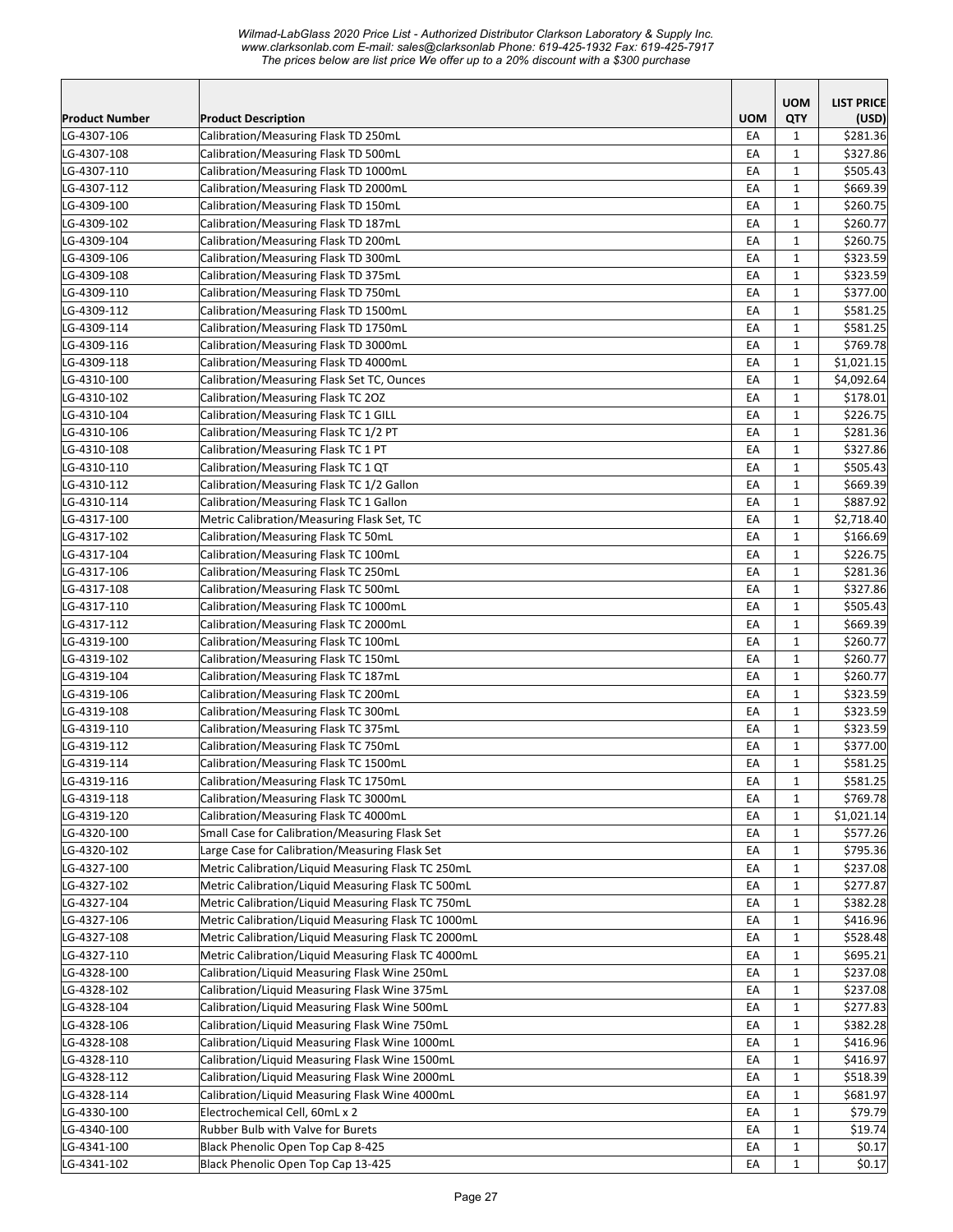|                            |                                                                          |                  | <b>UOM</b>          | <b>LIST PRICE</b> |
|----------------------------|--------------------------------------------------------------------------|------------------|---------------------|-------------------|
| <b>Product Number</b>      | <b>Product Description</b>                                               | <b>UOM</b><br>EA | QTY<br>$\mathbf{1}$ | (USD)             |
| LG-4341-104<br>LG-4341-106 | Black Phenolic Open Top Cap 15-425<br>Black Phenolic Open Top Cap 18-400 | EA               | $\mathbf{1}$        | \$0.30<br>\$0.38  |
| LG-4341-108                | Black Phenolic Open Top Cap 20-400                                       | EA               | $\mathbf{1}$        | \$0.42            |
| LG-4341-110                | Black Phenolic Open Top Cap 24-400                                       | EA               | $\mathbf 1$         | \$0.43            |
| LG-4342-100                | PTFE/Silicone Septum Size 8                                              | EA               | $\mathbf{1}$        | \$0.64            |
| LG-4342-102                | PTFE/Silicone Septum Size 13                                             | EA               | $\mathbf{1}$        | \$0.77            |
| LG-4342-104                | PTFE/Silicone Septum Size 15                                             | EA               | $\mathbf{1}$        | \$1.12            |
| LG-4342-106                | PTFE/Silicone Septum Size 18                                             | EA               | $\mathbf 1$         | \$1.26            |
| LG-4342-108                | PTFE/Silicone Septum Size 20                                             | EA               | $\mathbf 1$         | \$1.44            |
| LG-4342-110                | PTFE/Silicone Septum Size 24                                             | EA               | $\mathbf 1$         | \$1.57            |
| LG-4394-098                | Clear Mini-Vial w/Screw Cap 0.1mL                                        | EA               | $\mathbf{1}$        | \$18.29           |
| LG-4394-102                | Clear Mini-Vial w/Screw Cap 1.0mL                                        | EA               | $\mathbf{1}$        | \$23.27           |
| LG-4394-104                | Clear Mini-Vial w/Screw Cap 2.0mL                                        | EA               | $\mathbf{1}$        | \$27.61           |
| LG-4394-106                | Clear Mini-Vial w/Screw Cap 3.0mL                                        | EA               | $\mathbf{1}$        | \$27.82           |
| LG-4394-108                | Clear Mini-Vial w/Screw Cap 5.0mL                                        | EA               | $\mathbf{1}$        | \$27.13           |
| LG-4394-110                | Clear Mini-Vial w/Screw Cap 10.0mL                                       | EA               | $\mathbf{1}$        | \$37.31           |
| LG-4394A-100               | Spinvane for Mini-Vial 0.3/1.0mL                                         | EA               | $\mathbf{1}$        | \$7.36            |
| LG-4394A-102               | Spinvane for Mini-Vial 3.0/5.0mL                                         | EA               | $\mathbf{1}$        | \$8.08            |
| LG-4395-102                | Economy Reaction Vial w/Screw Cap 3.0mL, 60mm                            | EA               | $\mathbf{1}$        | \$26.46           |
| LG-4395-104                | Economy Reaction Vial w/Screw Cap 5.0mL, 80mm                            | EA               | $\mathbf{1}$        | \$26.47           |
| LG-4420-100                | Oil Centrifuge Tube, TC, Goetz, 100mL; 58x158mm, Short Stem              | EA               | $\mathbf{1}$        | \$136.22          |
| LG-4470-100                | Long Oil Centrifuge Tube ASTM 100mL; 38x200mm                            | EA               | $\mathbf{1}$        | \$56.89           |
| LG-4472-100                | Short Oil Centrifuge Tube ASTM 100mL; 45x165mm                           | EA               | $\mathbf{1}$        | \$76.43           |
| LG-4473-100                | Capillary Tip Centrifuge Tube 100mL D2709                                | EA               | $\mathbf 1$         | \$108.32          |
| LG-4474-100                | Capillary Tip Centrifuge Tube 100mL D2273, D2709                         | EA               | $\mathbf{1}$        | \$94.80           |
| LG-4490-100                | Bulb Oil Centrifuge Tube ASTM D96 100mL; 58x158mm, 1.5mL Stem            | EA               | $\mathbf{1}$        | \$98.79           |
| LG-4492-100                | Oil Centrifuge Tube ASTM, Goetz, 100mL; 58x158mm, 1mL Stem               | EA               | $\mathbf 1$         | \$115.34          |
| LG-4520-098                | Flow Controller 0-4mm, 24/40                                             | EA               | $\mathbf{1}$        | \$138.86          |
| LG-4520-100                | Flow Controller 0-4mm, SJ 35/20                                          | EA               | $\mathbf{1}$        | \$144.39          |
| LG-4520-102                | Flow Controller 0-4mm, SJ 50/30                                          | EA               | $\mathbf{1}$        | \$162.99          |
| LG-4525-100                | Flash Chromatography Reservoir 250mL 35/20                               | EA               | $\mathbf{1}$        | \$87.72           |
| LG-4525-102                | Flash Chromatography Reservoir 500mL 35/20                               | EA               | $\mathbf{1}$        | \$93.30           |
| LG-4525-104                | Flash Chromatography Reservoir 1000mL 35/20                              | EA               | $\mathbf{1}$        | \$102.62          |
| LG-4525-112                | Flash Chromatography Reservoir 2000mL 50/30                              | EA               | $\mathbf{1}$        | \$188.83          |
| LG-4526-102                | Flash Chromatography Reservoir 250mL,24/40                               | EA               | $\mathbf{1}$        | \$85.11           |
| LG-4526-104                | Flash Chromatography Reservoir 500mL,24/40                               | EA               | $\mathbf{1}$        | \$99.61           |
| LG-4526-106                | Flash Chromatography Reservoir 1000mL 24/40                              | EA               | $\mathbf{1}$        | \$102.63          |
| LG-4526-108                | Flash Chromatography Reservoir 2000mL,24/40                              | ŁА               | $\mathbf{1}$        | \$131.35          |
| LG-4530-100                | Flash Chrom. Column w/PTFE Plug 13X450mm 35/20                           | EA               | $\mathbf{1}$        | \$189.32          |
| LG-4530-102                | Flash Chrom. Column w/PTFE Plug 22X450mm 35/20                           | EA               | $\mathbf{1}$        | \$243.15          |
| LG-4530-104                | Flash Chrom. Column w/PTFE Plug 45X450mm 35/20                           | EA               | $\mathbf{1}$        | \$176.43          |
| LG-4530-106                | Flash Chrom. Column w/PTFE Plug 54X450mm 35/20                           | EA               | $\mathbf{1}$        | \$197.80          |
| LG-4530-200                | Flash Chrom. Column w/PTFE Plug, 35/20, 13X450, Coarse Frit              | EA               | $\mathbf{1}$        | \$227.55          |
| LG-4530-202                | Flash Chrom. Column w/PTFE Plug, 35/20, 22X450, Coarse Frit              | EA               | $\mathbf{1}$        | \$247.18          |
| LG-4530-204                | Flash Chrom. Column w/PTFE Plug, 35/20, 45X450, Coarse Frit              | EA               | $\mathbf{1}$        | \$265.22          |
| LG-4530-206                | Flash Chrom. Column w/PTFE Plug, 35/20, 54X450, Coarse Frit              | EA               | $\mathbf{1}$        | \$290.12          |
| LG-4535-102                | Flash Chrom. Column w/PTFE Plug,250mL,50/30                              | EA               | $\mathbf 1$         | \$208.46          |
| LG-4535-104                | Flash Chrom. Column w/PTFE Plug,450mL,50/30                              | EA               | $\mathbf{1}$        | \$216.22          |
| LG-4535-200                | Flash Chrom. Column w/PTFE Plug, 50/30, 13X450, Coarse Frit              | EA               | $\mathbf{1}$        | \$228.77          |
| LG-4535-202                | Flash Chrom. Column w/PTFE Plug, 50/30, 22X450, Coarse Frit              | EA               | $\mathbf{1}$        | \$250.88          |
| LG-4535-204                | Flash Chrom. Column w/PTFE Plug,50/30,45X450, Coarse Frit                | EA               | 1                   | \$268.07          |
| LG-4537-100                | Funnel/Column 30mm Disc 14/20 4"                                         | EA               | 1                   | \$136.52          |
| LG-4537-102                | Funnel/Column 30mm Disc 14/20 6"                                         | EA               | $\mathbf{1}$        | \$145.38          |
| LG-4537-104                | Funnel/Column 40mm Disc 14/20 4"                                         | EA               | $\mathbf{1}$        | \$136.52          |
| LG-4537-106                | Funnel/Column 40mm Disc 14/20 6"                                         | EA               | $\mathbf{1}$        | \$161.36          |
| LG-4537-108                | Funnel/Column 30mm Disc 24/40 4"                                         | EA               | $\mathbf{1}$        | \$152.49          |
| LG-4537-110                | Funnel/Column 30mm Disc 24/40 6"                                         | EA               | $\mathbf{1}$        | \$161.36          |
| LG-4537-112                | Funnel/Column 30mm Disc 24/40 8"                                         | EA               | $\mathbf{1}$        | \$173.76          |
| LG-4537-116<br>LG-4537-120 | Funnel/Column 30mm Disc 24/40 12"<br>Funnel/Column 40mm Disc 24/40 6"    | EA               | $\mathbf{1}$        | \$198.59          |
|                            |                                                                          | EA               | $\mathbf 1$         | \$172.33          |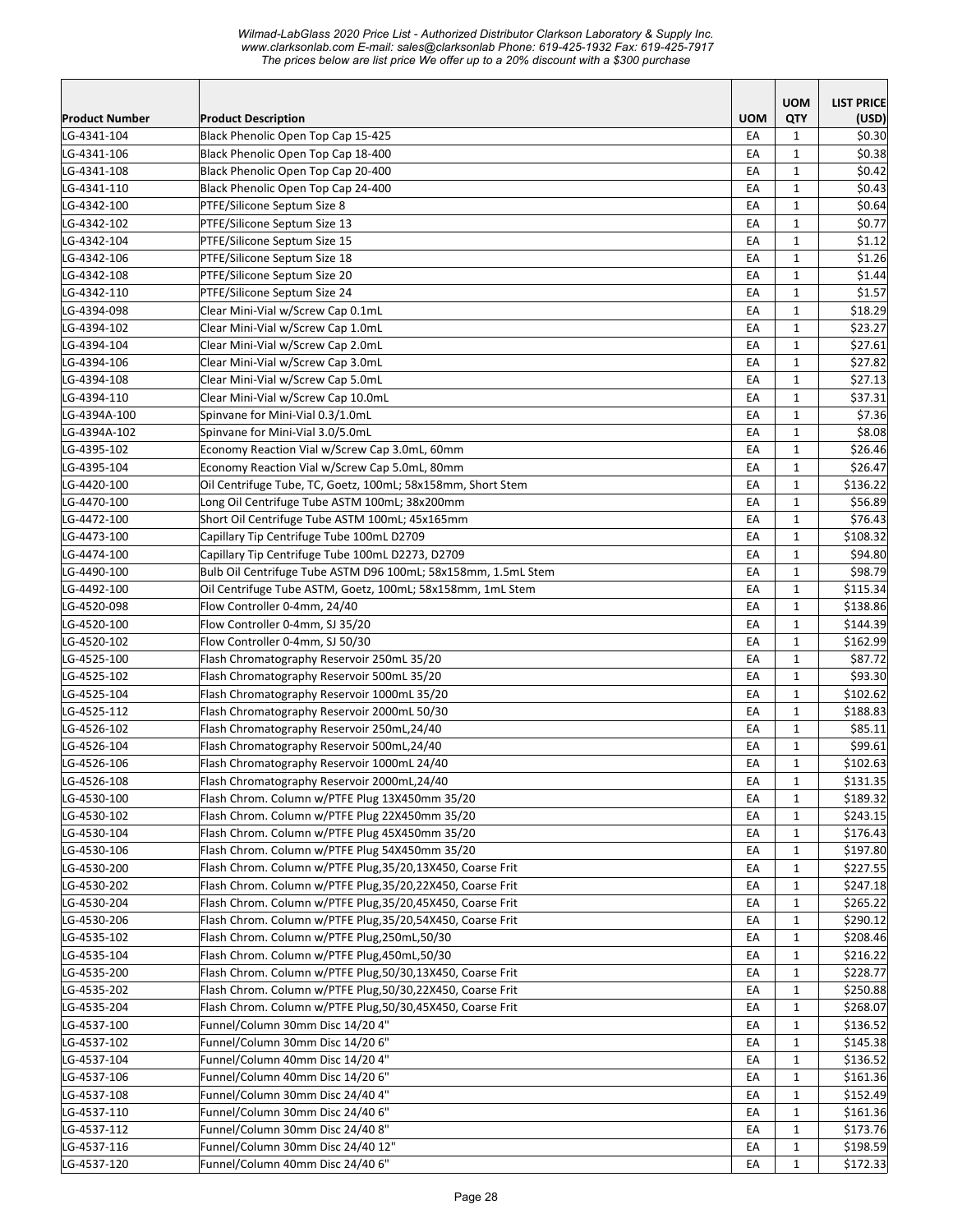|                       |                                                                             |            | <b>UOM</b>   | <b>LIST PRICE</b> |
|-----------------------|-----------------------------------------------------------------------------|------------|--------------|-------------------|
| <b>Product Number</b> | <b>Product Description</b>                                                  | <b>UOM</b> | QTY          | (USD)             |
| LG-4537-122           | Funnel/Column 40mm Disc 24/40 8"                                            | EA         | 1            | \$173.76          |
| LG-4537-124           | Funnel/Column 40mm Disc 24/40 10"                                           | EA         | $\mathbf{1}$ | \$186.18          |
| LG-4537-126           | Funnel/Column 40mm Disc 24/40 12"                                           | EA         | $\mathbf{1}$ | \$198.59          |
| LG-4537-128           | Funnel/Column 60mm Disc 24/40 4"                                            | EA         | $\mathbf{1}$ | \$184.38          |
| LG-4537-130           | Funnel/Column 60mm Disc 24/40 6"                                            | EA         | $\mathbf{1}$ | \$200.35          |
| LG-4537-132           | Funnel/Column 60mm Disc 24/40 8"                                            | EA         | $\mathbf{1}$ | \$232.93          |
| LG-4537-134           | Funnel/Column 60mm Disc 24/40 10"                                           | EA         | $\mathbf{1}$ | \$235.79          |
| LG-4537-136           | Funnel/Column 60mm Disc 24/40 12"                                           | EA         | $\mathbf{1}$ | \$253.52          |
| LG-4537-138           | Funnel/Column 80mm Disc 24/40 4"                                            | EA         | $\mathbf 1$  | \$234.03          |
| LG-4537-140           | Funnel/Column 80mm Disc 24/40 6"                                            | EA         | $\mathbf{1}$ | \$258.85          |
| LG-4537-142           | Funnel/Column 80mm Disc 24/40 8"                                            | EA         | $\mathbf{1}$ | \$281.92          |
| LG-4537-144           | Funnel/Column 80mm Disc 24/40 10"                                           | EA         | $\mathbf{1}$ | \$306.72          |
| LG-4537-146           | Funnel/Column 80mm Disc 24/40 12"                                           | EA         | $\mathbf{1}$ | \$329.78          |
| LG-4537-148           | Funnel/Column 90mm Disc 24/40 8"                                            | EA         | $\mathbf{1}$ | \$281.92          |
| LG-4552-100           | Large OD Chrom. Column, PTFE S/C, Frtd Disc 2"X300mm                        | EA         | $\mathbf{1}$ | \$298.91          |
| LG-4552-102           | Large OD Chrom. Column, PTFE S/C, Frtd Disc 2"X600mm                        | EA         | $\mathbf{1}$ | \$313.22          |
| LG-4552-110           | Large OD Chrom. Column, PTFE S/C, Frtd Disc 3"X300mm                        | EA         | $\mathbf{1}$ | \$429.80          |
| LG-4552-112           | Large OD Chrom. Column, PTFE S/C, Frtd Disc 3"X600mm                        | EA         | $\mathbf{1}$ | \$453.18          |
| LG-4552-120           | Large OD Chrom. Column, PTFE S/C, Frtd Disc 4"X300mm                        | EA         | $\mathbf{1}$ | \$561.68          |
| LG-4552-122           | Large OD Chrom. Column, PTFE S/C, Frtd Disc 4"X 600mm                       | EA         | $\mathbf{1}$ | \$596.42          |
| LG-4556-104           | General Purpose Column 22X200mm                                             | EA         | $\mathbf{1}$ | \$42.21           |
| LG-4556-106           | General Purpose Column 22X250mm                                             | EA         | $\mathbf{1}$ | \$37.86           |
| LG-4556-108           | General Purpose Column 22X300mm                                             | EA         | $\mathbf{1}$ | \$42.65           |
| LG-4556-110           | General Purpose Column 22X400mm                                             | EA         | $\mathbf{1}$ | \$43.55           |
| LG-4558-100           | Cap Adapter, Chrom. Column 2" ID 29/42                                      | EA         | $\mathbf 1$  | \$139.26          |
| LG-4558-102           | Cap Adapter, Chrom. Column 3" ID 29/42                                      | EA         | $\mathbf 1$  | \$220.41          |
| LG-4558-104           | Cap Adapter, Chrom. Column 4" ID 29/42                                      | EA         | $\mathbf{1}$ | \$335.02          |
| LG-4558-108           | Cap Adapter, Chrom. Column 4" ID 45/50                                      | EA         | $\mathbf{1}$ | \$349.50          |
| LG-4558-200           | Cap Adapter, Chrom. Column 2" ID 35/20                                      | EA         | $\mathbf{1}$ | \$140.53          |
| LG-4558-202           | Cap Adapter, Chrom. Column 3" ID 50/30                                      | EA         | $\mathbf{1}$ | \$226.79          |
| LG-4558-204           | Cap Adapter, Chrom. Column 4" ID 65/40                                      | EA         | $\mathbf{1}$ | \$355.36          |
| LG-4558-206           | Cap Adapter, Chrom. Column 4" ID 75/50                                      | EA         | $\mathbf{1}$ | \$366.54          |
| LG-4564T-100          | Chrom. Col, ST Jt, Straight S/C, PTFE Plug, 10.5X250mm 200mL Resvr          | EA         | $\mathbf{1}$ | \$134.29          |
| LG-4564T-102          | Chrom. Col, ST Jt, Straight S/C, PTFE Plug, 14.5X250mm 250mL Resvr          | EA         | $\mathbf{1}$ | \$140.09          |
| LG-4564T-104          | Chrom. Col, ST Jt, Straight S/C, PTFE Plug, 19X300mm 250mL Resvr            | EA         | $\mathbf{1}$ | \$145.81          |
| LG-4564T-106          | Chrom. Col, ST Jt, Straight S/C, PTFE Plug, 22X350mm 300mL Resvr            | EA         | $\mathbf{1}$ | \$157.33          |
| LG-4564T-108          | Chrom. Col, ST Jt, Straight S/C, PTFE Plug, 29.5X400mm 500mL Resvr          | EA         | $\mathbf{1}$ | \$165.25          |
| LG-4564T-110          | Chrom. Col, ST Jt, Straight S/C, PTFE Plug, 24/40, 41X300mm 500mL Resvr     | EA         | $\mathbf 1$  | \$182.18          |
| LG-4564T-112          | Chrom. Col, ST Jt, Straight S/C, PTFE Plug, 24/40, 49X300 1L Resvr          | EA         | $\mathbf{1}$ | \$237.34          |
| LG-4564T-120          | Chrom. Col, ST Jt, Straight S/C, PTFE Plug, 35/25, 10.5X250 200mL Resvr     | EA         | 1            | \$126.59          |
| LG-4564T-122          | Chrom. Col, ST Jt, Straight S/C, PTFE Plug, 35/25, 14.5X250 250mL Resvr     | EA         | $\mathbf{1}$ | \$132.20          |
| LG-4564T-124          | Chrom. Col, ST Jt, Straight S/C, PTFE Plug, 35/25, 19X300 250mL Resvr       | EA         | $\mathbf{1}$ | \$137.32          |
| LG-4564T-126          | Chrom. Col, ST Jt, Straight S/C, PTFE Plug, 35/25, 22X350 300mL Resvr       | EA         | $\mathbf{1}$ | \$148.97          |
| LG-4564T-128          | Chrom. Col, ST Jt, Straight S/C, PTFE Plug, 35/25, 29.5X400 500mL Resvr     | EA         | $\mathbf{1}$ | \$166.47          |
| LG-4564T-130          | Chrom. Col, ST Jt, Straight S/C, PTFE Plug, 35/25, 40X300 500mL Resvr       | EA         | $\mathbf{1}$ | \$184.06          |
| LG-4564T-132          | Chrom. Col, ST Jt, Straight S/C, PTFE Plug, 35/25, 49X300 1L Resvr          | EA         | $\mathbf{1}$ | \$239.12          |
| LG-4564T-200          | Chrom. Col, ST Jt, Straight S/C, PTFE Plug 200mL, 24/40, 10.5X250, Crse Frt | EA         | $\mathbf{1}$ | \$152.87          |
| LG-4564T-202          | Chrom. Col, ST Jt, Straight S/C, PTFE Plug 250mL, 24/40, 14.5X250, Crse Frt | EA         | $\mathbf{1}$ | \$148.69          |
| LG-4564T-204          | Chrom. Col, ST Jt, Straight S/C, PTFE Plug 250mL, 24/40, 19X300, Crse Frt   |            |              |                   |
|                       |                                                                             | EA         | $\mathbf{1}$ | \$166.26          |
| LG-4564T-206          | Chrom. Col, ST Jt, Straight S/C, PTFE Plug 300mL, 24/40, 22X350, Crse Frt   | EA         | 1            | \$179.11          |
| LG-4564T-208          | Chrom. Col, ST Jt, Straight S/C, PTFE Plug 500mL, 24/40, 29.5X400, Crse Frt | EA         | 1            | \$187.30          |
| LG-4564T-210          | Chrom. Col, ST Jt, Straight S/C, PTFE Plug 500mL, 24/40, 41X300, Crse Frt   | EA         | $\mathbf{1}$ | \$205.58          |
| LG-4564T-212          | Chrom. Col, ST Jt, Straight S/C, PTFE Plug 1L, 24/40, 49X300, Crse Frt      | EA         | $\mathbf{1}$ | \$262.76          |
| LG-4564T-220          | Chrom. Col, ST Jt, Straight S/C, PTFE Plug 200mL, 35/25, 10.5X250, Crse Frt | EA         | $\mathbf{1}$ | \$144.16          |
| LG-4564T-222          | Chrom. Col, ST Jt, Straight S/C, PTFE Plug 250mL, 35/25, 14.5X250, Crse Frt | EA         | $\mathbf{1}$ | \$150.72          |
| LG-4564T-224          | Chrom. Col, ST Jt, Straight S/C, PTFE Plug 250mL, 35/25, 19X300, Crse Frt   | EA         | $\mathbf{1}$ | \$158.42          |
| LG-4564T-226          | Chrom. Col, ST Jt, Straight S/C, PTFE Plug 300mL, 35/25, 22X350, Crse Frt   | EA         | $\mathbf{1}$ | \$170.17          |
| LG-4564T-228          | Chrom. Col, ST Jt, Straight S/C, PTFE Plug 500mL, 35/25, 29.5X400, Crse Frt | EA         | $\mathbf{1}$ | \$189.96          |
| LG-4564T-230          | Chrom. Col, ST Jt, Straight S/C, PTFE Plug 500mL, 35/25, 41X300, Crse Frt   | EA         | 1            | \$208.24          |
| LG-4564T-232          | Chrom. Col, ST Jt, Straight S/C, PTFE Plug 1L, 35/25, 49X300, Crse Frt      | EA         | $\mathbf{1}$ | \$266.00          |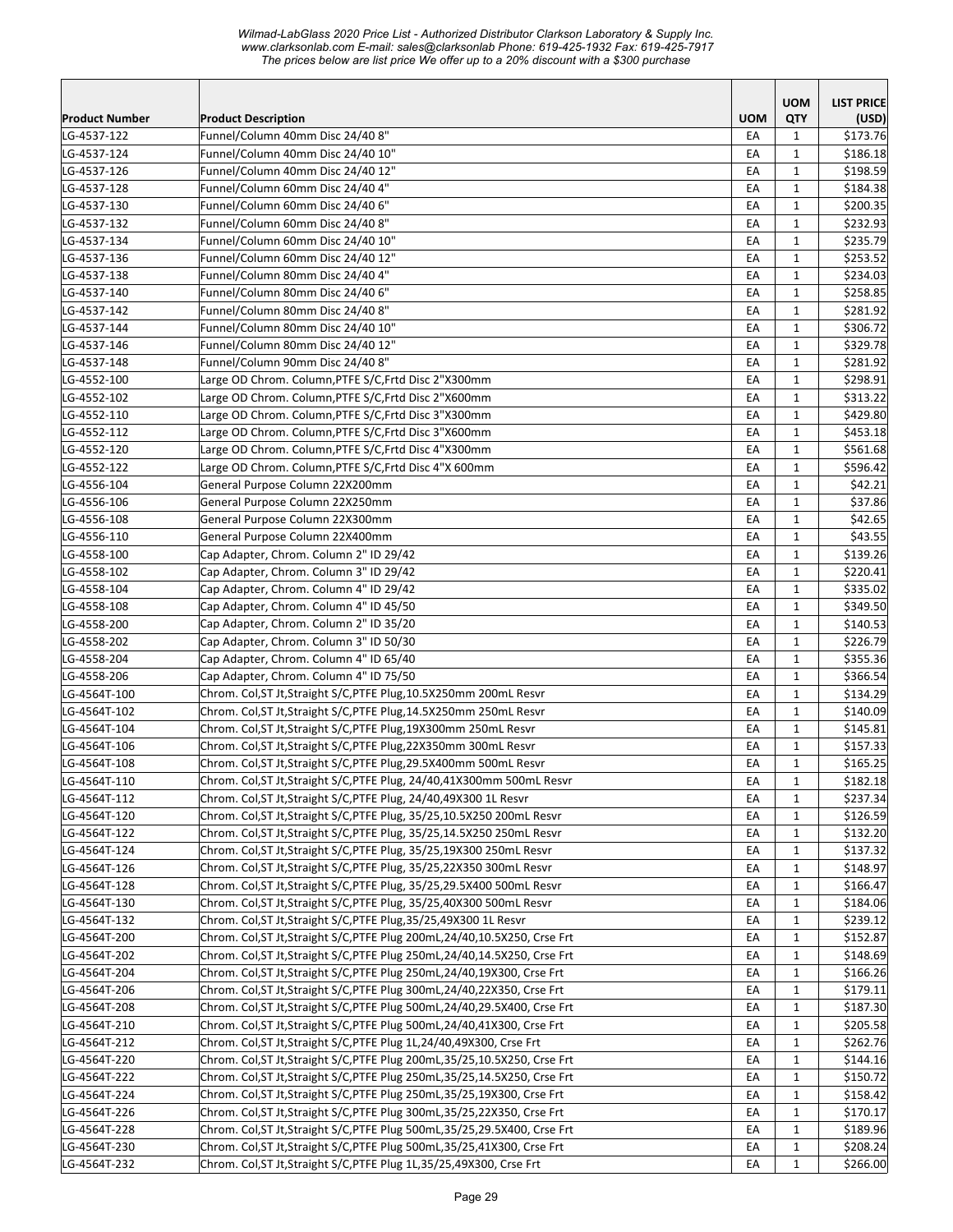|                       |                                                                        |            | <b>UOM</b>   | <b>LIST PRICE</b>    |
|-----------------------|------------------------------------------------------------------------|------------|--------------|----------------------|
| <b>Product Number</b> | <b>Product Description</b>                                             | <b>UOM</b> | QTY          | (USD)                |
| LG-4565T-102          | Chrom. Column, Straight S/C, PTFE Plug 14.5X250mm 250mL                | EA         | 1            | \$113.37             |
| LG-4565T-104          | Chrom. Column, Straight S/C, PTFE Plug 19X300mm 250mL                  | EA         | $\mathbf{1}$ | \$134.53             |
| LG-4565T-106          | Chrom. Column, Straight S/C, PTFE Plug 22X350mm 300mL                  | EA         | 1            | \$137.58             |
| LG-4565T-108          | Chrom. Column, Straight S/C, PTFE Plug 29.5X400mm 500mL                | EA         | $\mathbf{1}$ | \$166.81             |
| LG-4566T-100          | Chrom. Column, Straight S/C, PTFE Plug 10.5X150mm                      | EA         | $\mathbf{1}$ | \$104.48             |
| LG-4566T-104          | Chrom. Column, Straight S/C, PTFE Plug 10.5X250mm                      | EA         | $\mathbf{1}$ | \$104.48             |
| LG-4566T-108          | Chrom. Column, Straight S/C, PTFE Plug 14.5X250mm                      | EA         | $\mathbf{1}$ | \$104.48             |
| LG-4566T-114          | Chrom. Column, Straight S/C, PTFE Plug 19X250mm                        | EA         | $\mathbf{1}$ | \$116.22             |
| LG-4566T-116          | Chrom. Column, Straight S/C, PTFE Plug 19X300mm                        | EA         | $\mathbf{1}$ | \$125.61             |
| LG-4566T-118          | Chrom. Column, Straight S/C, PTFE Plug 19X500mm                        | EA         | $\mathbf{1}$ | \$128.50             |
| LG-4566T-122          | Chrom. Column, Straight S/C, PTFE Plug 22X300mm                        | EA         | $\mathbf{1}$ | \$123.51             |
| LG-4566T-126          | Chrom. Column, Straight S/C, PTFE Plug 22X500mm                        | EA         | $\mathbf{1}$ | \$137.03             |
| LG-4566T-130          | Chrom. Column, Straight S/C, PTFE Plug 29.5X350mm                      | EA         | $\mathbf{1}$ | \$137.58             |
| LG-4566T-140          | Chrom. Column, Straight S/C, PTFE Plug 34X500mm                        | EA         | $\mathbf{1}$ | \$176.73             |
| LG-4566T-142          | Chrom. Column, Straight S/C, PTFE Plug 34X600mm                        | EA         | $\mathbf{1}$ | \$160.78             |
| LG-4567T-100          | Chrom. Column, Straight S/C, PTFE Plug, Frtd Disc 10.5X150mm           | EA         | $\mathbf{1}$ | \$118.50             |
| LG-4567T-104          | Chrom. Column, Straight S/C, PTFE Plug, Frtd Disc 10.5X250mm           | EA         | $\mathbf{1}$ | \$109.73             |
| LG-4567T-106          | Chrom. Column, Straight S/C, PTFE Plug, Frtd Disc 14.5X200mm           | EA         | 1            | \$118.50             |
| LG-4567T-122          | Chrom. Column, Straight S/C, PTFE Plug, Frtd Disc 22X300mm             | EA         | $\mathbf{1}$ | \$135.53             |
| LG-4567T-124          | Chrom. Column, Straight S/C, PTFE Plug, Frtd Disc 22X350mm             | EA         | $\mathbf{1}$ | \$138.02             |
| LG-4567T-126          | Chrom. Column, Straight S/C, PTFE Plug, Frtd Disc 22X500mm             | EA         | 1            | \$139.47             |
| LG-4567T-130          | Chrom. Column, Straight S/C, PTFE Plug, Frtd Disc 29.5X350mm           | EA         | $\mathbf{1}$ | \$148.76             |
| LG-4567T-134          | Chrom. Column, Straight S/C, PTFE Plug, Frtd Disc 29.5X500mm           | EA         | $\mathbf{1}$ | \$161.77             |
| LG-4567T-140          | Chrom. Column, Straight S/C, PTFE Plug, Frtd Disc 34X500mm             | EA         | $\mathbf{1}$ | \$176.64             |
| LG-4567T-146          | Chrom. Column, Straight S/C, PTFE Plug, Frtd Disc 41X500mm             | EA         | $\mathbf{1}$ | \$182.25             |
| LG-4567T-148          | Chrom. Column, Straight S/C, PTFE Plug, Frtd Disc 41X600mm             | EA         | $\mathbf{1}$ | \$192.43             |
| LG-4568T-100          | Chrom. Column, Straight S/C, ST Jt, PTFE Plug 10.5X150mm 24/40         | EA         | $\mathbf{1}$ | \$112.45             |
| LG-4568T-102          | Chrom. Column, Straight S/C, ST Jt, PTFE Plug 10.5X200mm 24/40         | EA         | $\mathbf{1}$ | \$104.14             |
| LG-4568T-104          | Chrom. Column, Straight S/C, ST Jt, PTFE Plug 10.5X250mm 24/40         | EA         | $\mathbf{1}$ | \$112.45             |
| LG-4568T-108          | Chrom. Column, Straight S/C, ST Jt, PTFE Plug 14.5X250mm 24/40         | EA         | $\mathbf{1}$ | \$104.14             |
| LG-4568T-110          | Chrom. Column, Straight S/C, ST Jt, PTFE Plug 14.5X500mm 24/40         | EA         | $\mathbf{1}$ | \$122.52             |
| LG-4568T-114          | Chrom. Column, Straight S/C, ST Jt, PTFE Plug 19X250mm 24/40           | EA         | $\mathbf{1}$ | \$139.04             |
| LG-4568T-116          | Chrom. Column, Straight S/C, ST Jt, PTFE Plug 19X300mm 24/40           | EA         | 1            | \$137.12             |
| LG-4568T-118          | Chrom. Column, Straight S/C, ST Jt, PTFE Plug 19X500mm 24/40           | EA         | $\mathbf{1}$ | \$130.53             |
| LG-4568T-122          | Chrom. Column, Straight S/C, ST Jt, PTFE Plug 22X300mm 24/40           | EA         | 1            | \$116.18             |
| LG-4568T-124          | Chrom. Column, Straight S/C, ST Jt, PTFE Plug 22X350mm 24/40           | EA         | 1            | \$119.96             |
| LG-4568T-126          | Chrom. Column, Straight S/C, ST Jt, PTFE Plug 22X500mm 24/40           | EA         | $\mathbf{1}$ | \$138.99             |
| LG-4568T-132          | Chrom. Column, Straight S/C, ST Jt, PTFE Plug 29.5X400mm 24/40         | EA         | $\mathbf 1$  | \$145.04             |
| LG-4568T-134          | Chrom. Column, Straight S/C, ST Jt, PTFE Plug 29.5X500mm 24/40         | EA         | $\mathbf{1}$ | \$154.33             |
| LG-4568T-136          | Chrom. Column, Straight S/C, ST Jt, PTFE Plug 29.5X600mm 24/40         | EA         | 1            | \$155.27             |
| LG-4568T-140          | Chrom. Column, Straight S/C, ST Jt, PTFE Plug 34X500mm 24/40           |            | $\mathbf{1}$ | \$178.72             |
| LG-4568T-142          | Chrom. Column, Straight S/C, ST Jt, PTFE Plug 34X600mm 24/40           | EA<br>EA   | $\mathbf{1}$ | \$184.20             |
| LG-4569T-100          | Chrom. Col., Straight S/C, ST Jt, PTFE Plug, Frtd Dsc 10.5X150mm 24/40 | EA         |              | \$122.52             |
|                       |                                                                        |            | $\mathbf{1}$ |                      |
| LG-4569T-102          | Chrom. Col., Straight S/C, ST Jt, PTFE Plug, Frtd Dsc 10.5X200mm 24/40 | EA         | $\mathbf{1}$ | \$113.45<br>\$122.52 |
| LG-4569T-104          | Chrom. Col., Straight S/C, ST Jt, PTFE Plug, Frtd Dsc 10.5X250mm 24/40 | EA         | $\mathbf 1$  |                      |
| LG-4569T-106          | Chrom. Col., Straight S/C, ST Jt, PTFE Plug, Frtd Dsc 14.5X200mm 24/40 | EA         | $\mathbf{1}$ | \$113.45             |
| LG-4569T-108          | Chrom. Col., Straight S/C, ST Jt, PTFE Plug, Frtd Dsc 14.5X250mm 24/40 | EA         | $\mathbf 1$  | \$122.52             |
| LG-4569T-110          | Chrom. Col., Straight S/C, ST Jt, PTFE Plug, Frtd Dsc 14.5X500mm 24/40 | EA         | $\mathbf{1}$ | \$122.69             |
| LG-4569T-114          | Chrom. Col., Straight S/C, ST Jt, PTFE Plug, Frtd Dsc 19X250mm 24/40   | EA         | $\mathbf{1}$ | \$157.58             |
| LG-4569T-116          | Chrom. Col., Straight S/C, ST Jt, PTFE Plug, Frtd Dsc 19X300mm 24/40   | EA         | 1            | \$166.84             |
| LG-4569T-122          | Chrom. Col., Straight S/C, ST Jt, PTFE Plug, Frtd Dsc 22X300mm 24/40   | EA         | $\mathbf{1}$ | \$138.02             |
| LG-4569T-124          | Chrom. Col., Straight S/C, ST Jt, PTFE Plug, Frtd Dsc 22X350mm 24/40   | EA         | $\mathbf{1}$ | \$138.01             |
| LG-4569T-126          | Chrom. Col., Straight S/C, ST Jt, PTFE Plug, Frtd Dsc 22X500mm 24/40   | EA         | $\mathbf{1}$ | \$143.18             |
| LG-4569T-130          | Chrom. Col., Straight S/C, ST Jt, PTFE Plug, Frtd Dsc 29.5X350mm 24/40 | EA         | $\mathbf{1}$ | \$162.84             |
| LG-4569T-132          | Chrom. Col., Straight S/C, ST Jt, PTFE Plug, Frtd Dsc 29.5X400mm 24/40 | EA         | $\mathbf{1}$ | \$158.07             |
| LG-4569T-134          | Chrom. Col., Straight S/C, ST Jt, PTFE Plug, Frtd Dsc 29.5X500mm 24/40 | EA         | $\mathbf{1}$ | \$165.49             |
| LG-4569T-136          | Chrom. Col., Straight S/C, ST Jt, PTFE Plug, Frtd Dsc 29.5X600mm 24/40 | EA         | $\mathbf{1}$ | \$168.31             |
| LG-4569T-140          | Chrom. Col., Straight S/C, ST Jt, PTFE Plug, Frtd Dsc 34X500mm 24/40   | EA         | $\mathbf{1}$ | \$192.65             |
| LG-4569T-142          | Chrom. Col., Straight S/C, ST Jt, PTFE Plug, Frtd Dsc 34X600mm 24/40   | EA         | $\mathbf{1}$ | \$184.99             |
| LG-4569T-152          | Chrom. Col., Straight S/C, ST Jt, PTFE Plug, Frtd Dsc 44X50mm 24/40    | EA         | $\mathbf 1$  | \$199.88             |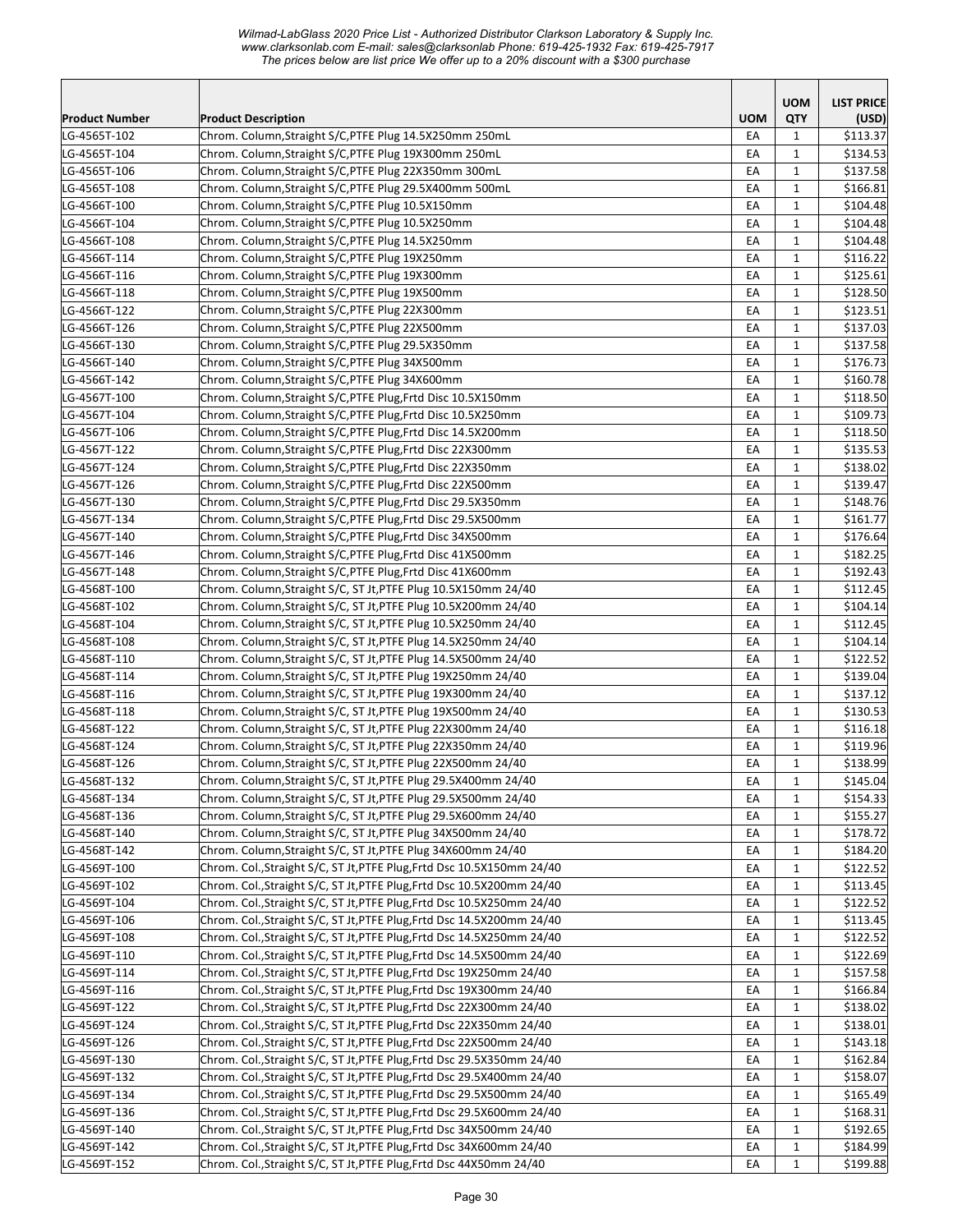|                       |                                                                       |            | <b>UOM</b>   | <b>LIST PRICE</b> |
|-----------------------|-----------------------------------------------------------------------|------------|--------------|-------------------|
| <b>Product Number</b> | <b>Product Description</b>                                            | <b>UOM</b> | QTY          | (USD)             |
| LG-4569T-154          | Chrom. Col., Straight S/C, ST Jt, PTFE Plug, Frtd Dsc 44X600mm 24/40  | EA         | 1            | \$218.46          |
| LG-4569T-155          | Chrom. Col., Straight S/C, ST Jt, PTFE Plug, Frtd Dsc 49X250mm 24/40  | EA         | $\mathbf{1}$ | \$239.53          |
| LG-4569T-157          | Chrom. Col., Straight S/C, ST Jt, PTFE Plug, Frtd Dsc 49X300mm 24/40  | EA         | 1            | \$256.89          |
| LG-4569T-158          | Chrom. Col., Straight S/C, ST Jt, PTFE Plug, Frtd Dsc 49X600mm 24/40  | EA         | $\mathbf{1}$ | \$267.76          |
| LG-4569T-159          | Chrom. Col., Straight S/C, ST Jt, PTFE Plug, Frtd Dsc 49X450mm 24/40  | EA         | $\mathbf{1}$ | \$282.91          |
| LG-4569T-162          | Chrom. Col., Straight S/C, ST Jt, PTFE Plug, Frtd Dsc 49X1000mm 24/40 | EA         | $\mathbf{1}$ | \$342.17          |
| LG-4569T-170          | Chrom. Col., Straight S/C, ST Jt, PTFE Plug, Frtd Dsc 64X250mm 24/40  | EA         | $\mathbf{1}$ | \$258.60          |
| LG-4569T-172          | Chrom. Col., Straight S/C, ST Jt, PTFE Plug, Frtd Dsc 64X300mm 24/40  | EA         | $\mathbf{1}$ | \$274.27          |
| LG-4569T-174          | Chrom. Col., Straight S/C, ST Jt, PTFE Plug, Frtd Dsc 64X450mm 24/40  | EA         | $\mathbf{1}$ | \$319.39          |
| LG-4569T-190          | Chrom. Col., Straight S/C, ST Jt, PTFE Plug, Frtd Dsc 95X450mm 24/40  | EA         | $\mathbf{1}$ | \$463.71          |
| LG-4569T-192          | Chrom. Col., Straight S/C, ST Jt, PTFE Plug, Frtd Dsc 95X600mm 24/40  | EA         | $\mathbf{1}$ | \$547.31          |
| LG-4569T-194          | Chrom. Col., Straight S/C, ST Jt, PTFE Plug, Frtd Dsc 95X900mm 24/40  | EA         | $\mathbf{1}$ | \$597.90          |
| LG-4569T-196          | Chrom. Col., Straight S/C, ST Jt, PTFE Plug, Frtd Dsc 95X1200mm 24/40 | EA         | $\mathbf{1}$ | \$652.22          |
| LG-4590-100           | TLC Sprayer Complete 125mL                                            | EA         | $\mathbf{1}$ | \$154.68          |
| LG-4590-102           | TLC Sprayer Complete 250mL                                            | EA         | $\mathbf{1}$ | \$156.57          |
| LG-4590-110           | TLC Sprayer Flask Only 125mL                                          | EA         | 1            | \$48.35           |
| LG-4590-112           | TLC Sprayer Flask Only 250mL                                          | EA         | $\mathbf{1}$ | \$45.77           |
| LG-4590-120           | TLC Sprayer Only 125mL                                                | EA         | 1            | \$112.42          |
| LG-4590-122           | TLC Sprayer Only 250mL                                                | EA         | $\mathbf{1}$ | \$104.10          |
| LG-4595-096           | TLC Developing Tank, 25X75 Complete                                   | EA         | $\mathbf{1}$ | \$88.40           |
| LG-4595-098           | TLC Developing Tank, 25X100 Complete                                  | EA         | $\mathbf{1}$ | \$116.07          |
| LG-4595-100           | TLC Developing Tank, 50X100 Complete                                  | EA         | $\mathbf{1}$ | \$177.53          |
| LG-4595-102           | TLC Developing Tank, 50X200 Complete                                  | EA         | $\mathbf{1}$ | \$215.61          |
| LG-4595-106           | TLC Developing Tank Only, 25X75 Plates                                | EA         | $\mathbf{1}$ | \$48.62           |
| LG-4595-108           | TLC Developing Tank Only, 25X100 Plates                               | EA         | $\mathbf{1}$ | \$84.39           |
| LG-4595-110           | TLC Developing Tank Only, 50X100 Plates                               | EA         | $\mathbf{1}$ | \$100.71          |
| LG-4595-112           | TLC Developing Tank Only, 50X200 Plates                               | EA         | $\mathbf{1}$ | \$144.87          |
| LG-4595-118           | TLC Stopper Only, 34/12                                               | EA         | $\mathbf{1}$ | \$40.44]          |
| LG-4595-120           | TLC Stopper Only,60/21                                                | EA         | $\mathbf{1}$ | \$69.56           |
| LG-4597-098           | TLC Developing Tank, FB, Screw Cap 25X75 95mm                         | EA         | $\mathbf{1}$ | \$52.46           |
| LG-4597-100           | TLC Developing Tank, FB, Screw Cap 50X100 120mm                       | EA         | $\mathbf{1}$ | \$71.87           |
| LG-4597-102           | TLC Developing Tank, FB, Screw Cap 50X200 220mm                       | EA         | $\mathbf{1}$ | \$76.56           |
| LG-4600-100           | Plastic Ball and Socket Clamp, SJ Size 13                             | EA         | $\mathbf{1}$ | \$7.87            |
| LG-4600-102           | Plastic Ball and Socket Clamp, SJ Size 19                             | EA         | $\mathbf{1}$ | \$8.66            |
| LG-4600-104           | Plastic Ball and Socket Clamp, SJ Size 29                             | EA         | $\mathbf{1}$ | \$8.66            |
| LG-4600-106           | Plastic Ball and Socket Clamp, SJ Size 35                             | EA         | $\mathbf{1}$ | \$8.20            |
| LG-4622-100           | Lattice Clamp 1/4" Steel Screw                                        | EA         | $\mathbf{1}$ | \$13.47           |
| LG-4622-102           | Lattice Clamp 5/16" Steel Screw                                       | EA         | $\mathbf 1$  | \$15.09           |
| LG-4623-100           | Column Clamp 2 1/2" - 3 1/2"                                          | EA         | $\mathbf{1}$ | \$73.82           |
| LG-4623-102           | Column Clamp 3 3/4"-4 1/2"                                            | EA         | 1            | \$75.39           |
| LG-4623-104           | Column Clamp 4 3/4"-5 1/2"                                            | EA         | $\mathbf{1}$ | \$76.95           |
| LG-4623-106           | Column Clamp 5 1/2"-6 1/2"                                            | EA         | $\mathbf{1}$ | \$76.95           |
| LG-4624-100           | Buret Clamp w/Plastisol Jaw                                           | EA         | $\mathbf{1}$ | \$17.75           |
| LG-4624-102           | Buret Clamp w/ Double Plastisol Jaw                                   | EA         | $\mathbf{1}$ | \$40.92           |
| LG-4626-100           | Chain Clamp                                                           | EA         | $\mathbf{1}$ | \$63.19           |
| LG-4626-102           | Replacement Chain Set LG-4626-100                                     | <b>SET</b> | $\mathbf{1}$ | \$24.02           |
| LG-4627-100           | Ultra Clamp; fits 1/4 to 1" Shaft                                     | EA         | $\mathbf{1}$ | \$100.20          |
| LG-4628-100           | Nester Chain Clamp                                                    | EA         | $\mathbf{1}$ | \$98.16           |
| LG-4631-100           | Spherical Joint Horseshoe Style Clamp Sz 12                           | EA         | $\mathbf{1}$ | \$13.14           |
| LG-4631-102           | Spherical Joint Horseshoe Style Clamp Sz 18                           | EA         | 1            | \$17.87           |
| LG-4631-104           | Spherical Joint Horseshoe Style Clamp Sz 28                           |            | $\mathbf{1}$ | \$17.17           |
| LG-4631-106           | Spherical Joint Horseshoe Style Clamp Sz 35                           | EA<br>EA   | $\mathbf{1}$ | \$19.82           |
|                       |                                                                       |            | $\mathbf{1}$ |                   |
| LG-4631-108           | Spherical Joint Horseshoe Style Clamp Sz 65                           | EA         |              | \$21.57           |
| LG-4631-110           | Spherical Joint Horseshoe Style Clamp Sz 75                           | EA         | $\mathbf{1}$ | \$25.68           |
| LG-4632-100           | Quick Release Clamp 60mm                                              | EA         | $\mathbf{1}$ | \$93.20           |
| LG-4632-102           | Quick Release Clamp 100mm                                             | EA         | $\mathbf{1}$ | \$117.95          |
| LG-4632-104           | Quick Release Clamp 120mm                                             | EA         | $\mathbf{1}$ | \$144.08          |
| LG-4632-106           | Quick Release Clamp 150mm                                             | EA         | $\mathbf{1}$ | \$146.52          |
| LG-4632-108           | Quick Release Clamp 200mm                                             | EA         | $\mathbf{1}$ | \$160.52          |
| LG-4633-100           | Ultra Flex Support System 12" w/Base Plate                            | EA         | $\mathbf{1}$ | \$276.32          |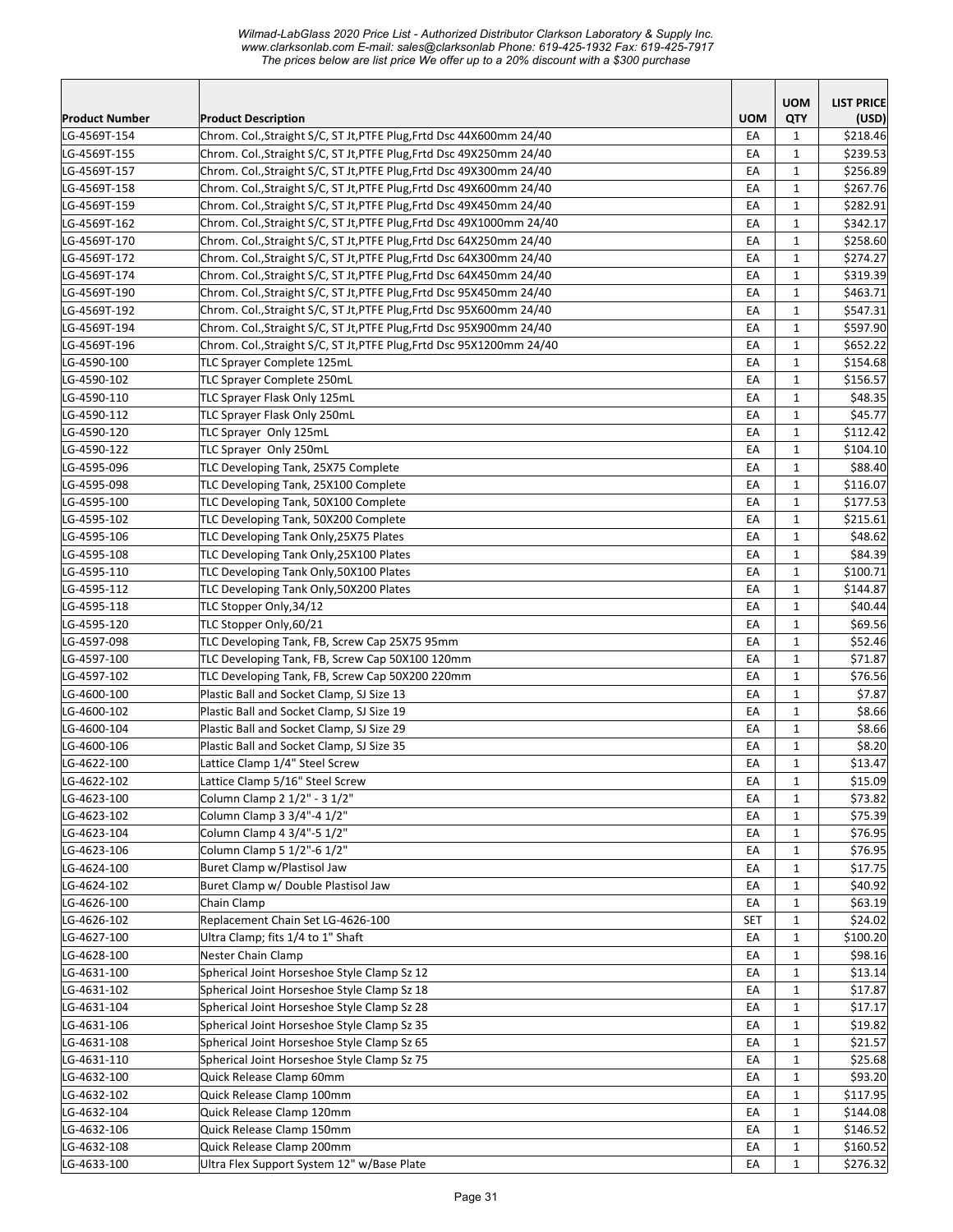|                       |                                                         |            | <b>UOM</b>   | <b>LIST PRICE</b> |
|-----------------------|---------------------------------------------------------|------------|--------------|-------------------|
| <b>Product Number</b> | <b>Product Description</b>                              | <b>UOM</b> | QTY          | (USD)             |
| LG-4633-102           | Ultra Flex Support System 12" w/Bench Clamp             | EA         | $\mathbf{1}$ | \$244.31          |
| LG-4633-104           | Ultra Flex Support System 12" w/Connector               | EA         | $\mathbf{1}$ | \$213.77          |
| LG-4633-110           | Ultra Flex Support System 18" w/Base Plate              | EA         | $\mathbf{1}$ | \$331.57          |
| LG-4633-112           | Ultra Flex Support System 18" w/Bench Clamp             | EA         | $\mathbf{1}$ | \$292.31          |
| LG-4633-114           | Ultra Flex Support System 18" w/Connector               | EA         | $\mathbf{1}$ | \$254.49          |
| LG-4633-150           | Ultra Flex 2 Prong Clamp Head                           | EA         | $\mathbf{1}$ | \$30.53           |
| LG-4633-152           | Ultra Flex 3 Prong Clamp Head                           | EA         | $\mathbf{1}$ | \$40.50           |
| LG-4633-154           | Ultra Flex Spring Clamp Head                            | EA         | $\mathbf{1}$ | \$31.78           |
| LG-4633-200           | Ultra Flex 12" Arm                                      | EA         | $\mathbf{1}$ | \$129.42          |
| LG-4633-210           | Ultra Flex 18" Arm                                      | EA         | $\mathbf 1$  | \$191.96          |
| LG-4633-300           | Ultra Flex Base Plate                                   | EA         | $\mathbf{1}$ | \$149.28          |
| LG-4633-302           | Ultra Flex Lab Frame Connector                          | EA         | $\mathbf{1}$ | \$50.90           |
| LG-4633-304           | Ultra Flex Bench Clamp                                  | EA         | $\mathbf{1}$ | \$92.34           |
| LG-4635-100           | 2 Prong Swivel Clamp 1.5 MAX                            | EA         | $\mathbf{1}$ | \$34.94           |
| LG-4635-102           | 2 Prong Swivel Clamp 2.5 MAX                            | EA         | $\mathbf{1}$ | \$39.40           |
| LG-4637-100           | 3 Prong Zinc Alloy Clamp Ext, Single Adj, Small 1"      | EA         | $\mathbf{1}$ | \$46.40           |
| LG-4637-102           | 3 Prong Zinc Alloy Clamp Ext, Single Adj, Medium 2 1/4" | EA         | $\mathbf{1}$ | \$48.78           |
| LG-4637-104           | 3 Prong Zinc Alloy Clamp Ext, Single Adj, Large 3 1/2"  | EA         | $\mathbf{1}$ | \$51.18           |
| LG-4637-106           | 3 Prong Zinc Alloy Clamp Ext, Dual Adj, Small 1"        | EA         | $\mathbf{1}$ | \$46.40           |
| LG-4637-108           | 3 Prong Zinc Alloy Clamp Ext, Dual Adj, Medium 2 1/4"   | EA         | $\mathbf{1}$ | \$48.78           |
| LG-4637-110           | 3 Prong Zinc Alloy Clamp Ext, Dual Adj, Large 3 1/2"    | EA         | $\mathbf{1}$ | \$50.02           |
| LG-4637-206           | 3 Prong SST Clamp, Dual Adj, Small 1.1"                 | EA         | $\mathbf{1}$ | \$72.71           |
| LG-4637-208           | 3 Prong SST Clamp, Dual Adj, Medium 2.4"                | EA         | $\mathbf{1}$ | \$85.80           |
| LG-4637-210           | 3 Prong SST Clamp, Dual Adj, Large 3.3"                 | EA         | $\mathbf{1}$ | \$105.22          |
| LG-4638-100           | Zinc Alloy Clamp, Single Adj, Small 1"                  | EA         | $\mathbf{1}$ | \$47.98           |
| LG-4638-102           | Zinc Alloy Clamp, Single Adj, Medium 2 1/4"             | EA         | $\mathbf{1}$ | \$54.39           |
| LG-4638-104           | Zinc Alloy Clamp, Single Adj, Large 3 1/2"              | EA         | $\mathbf{1}$ | \$59.99           |
| LG-4638-106           | Zinc Alloy Clamp, Dual Adj, Small 1"                    | EA         | $\mathbf{1}$ | \$52.80           |
| LG-4638-108           | Zinc Alloy Clamp, Dual Adj, Medium 2 1/4"               | EA         | $\mathbf{1}$ | \$54.39           |
| LG-4638-110           | Zinc Alloy Clamp, Dual Adj, Large 3 1/2"                | EA         | $\mathbf{1}$ | \$59.99           |
| LG-4641-100           | Regular Hosecock Clamp                                  | EA         | $\mathbf{1}$ | \$26.40           |
| LG-4642-100           | Variable Flow Pinchcock Clamp                           | EA         | $\mathbf{1}$ | \$34.15           |
| LG-4643-100           | SST Holder                                              | EA         | $\mathbf{1}$ | \$23.60           |
| LG-4643-202           | Jumbo SST Holder                                        | EA         | $\mathbf{1}$ | \$55.99           |
| LG-4644-100           | Zinc Alloy "S" Connector                                | EA         | $\mathbf{1}$ | \$21.42           |
| LG-4644-200           | SST "S" Connector                                       | EA         | $\mathbf{1}$ | \$31.99           |
| LG-4645-100           | Zinc Alloy Connector Hook                               | EA         | $\mathbf{1}$ | \$13.13           |
| LG-4645-200           | <b>SST Connector Hook</b>                               | EA         | 1            | \$27.21           |
| LG-4646-200           | SST Lab Frame Foot                                      | EA         | $\mathbf{1}$ | \$51.60           |
| LG-4647-100           | Pinchcock Clamp                                         | EA         | $\mathbf{1}$ | \$2.92            |
| LG-4660-104           | Allihn Condenser 24/40 300mm                            | EA         | $\mathbf{1}$ | \$135.74          |
| LG-4661-098           | Beaded Fitting Coupling, PTFE/Viton 1/2"                | EA         | $\mathbf{1}$ | \$75.53           |
| LG-4661-100           | Beaded Fitting Coupling, PTFE/Viton 1"                  | EA         | $\mathbf{1}$ | \$113.86          |
| LG-4661-102           | Beaded Fitting Coupling, PTFE/Viton 1 1/2"              | EA         | $\mathbf{1}$ | \$126.69          |
| LG-4661-104           | Beaded Fitting Coupling, PTFE/Viton 2"                  | EA         | $\mathbf{1}$ | \$143.65          |
| LG-4661-106           | Beaded Fitting Coupling, PTFE/Viton 3"                  | EA         | $\mathbf{1}$ | \$256.23          |
| LG-4661-108           | Beaded Fitting Coupling, PTFE/Viton 4"                  | EA         | $\mathbf{1}$ | \$364.04          |
| LG-4661-110           | Beaded Fitting Coupling, PTFE/Viton 6"                  | EA         | $\mathbf{1}$ | \$724.48          |
| LG-4670-100           | Air Condenser 300mm 24/40                               | EA         | $\mathbf{1}$ | \$48.65           |
| LG-4670-102           | Air Condenser 500mm 24/40                               | EA         | $\mathbf{1}$ | \$52.15           |
| LG-4670-104           | Air Condenser 600mm 24/40                               | EA         | $\mathbf{1}$ | \$52.76           |
| LG-4670-106           | Air Condenser 750mm 24/40                               | EA         | $\mathbf{1}$ | \$67.88           |
| LG-4670-108           | Air Condenser 900mm 24/40                               | EA         | $\mathbf{1}$ | \$73.11           |
| LG-4680-100           | Allihn Condenser 24/40 200mm                            | EA         | $\mathbf{1}$ | \$129.69          |
| LG-4680-102           | Allihn Condenser 24/40 250mm                            | EA         | $\mathbf{1}$ | \$143.48          |
| LG-4680-104           | Allihn Condenser 24/40 300mm                            | EA         | $\mathbf{1}$ | \$149.16          |
| LG-4680-106           | Allihn Condenser 24/40 400mm                            | EA         | $\mathbf{1}$ | \$161.98          |
| LG-4680-108           | Allihn Condenser 24/40 500mm                            | EA         | $\mathbf{1}$ | \$184.89          |
| LG-4680-110           | Allihn Condenser 24/40 600mm                            | EA         | $\mathbf{1}$ | \$188.64          |
| LG-4680-126           | Allihn Condenser 29/42 400mm                            | EA         | $\mathbf{1}$ | \$186.57          |
|                       |                                                         |            |              |                   |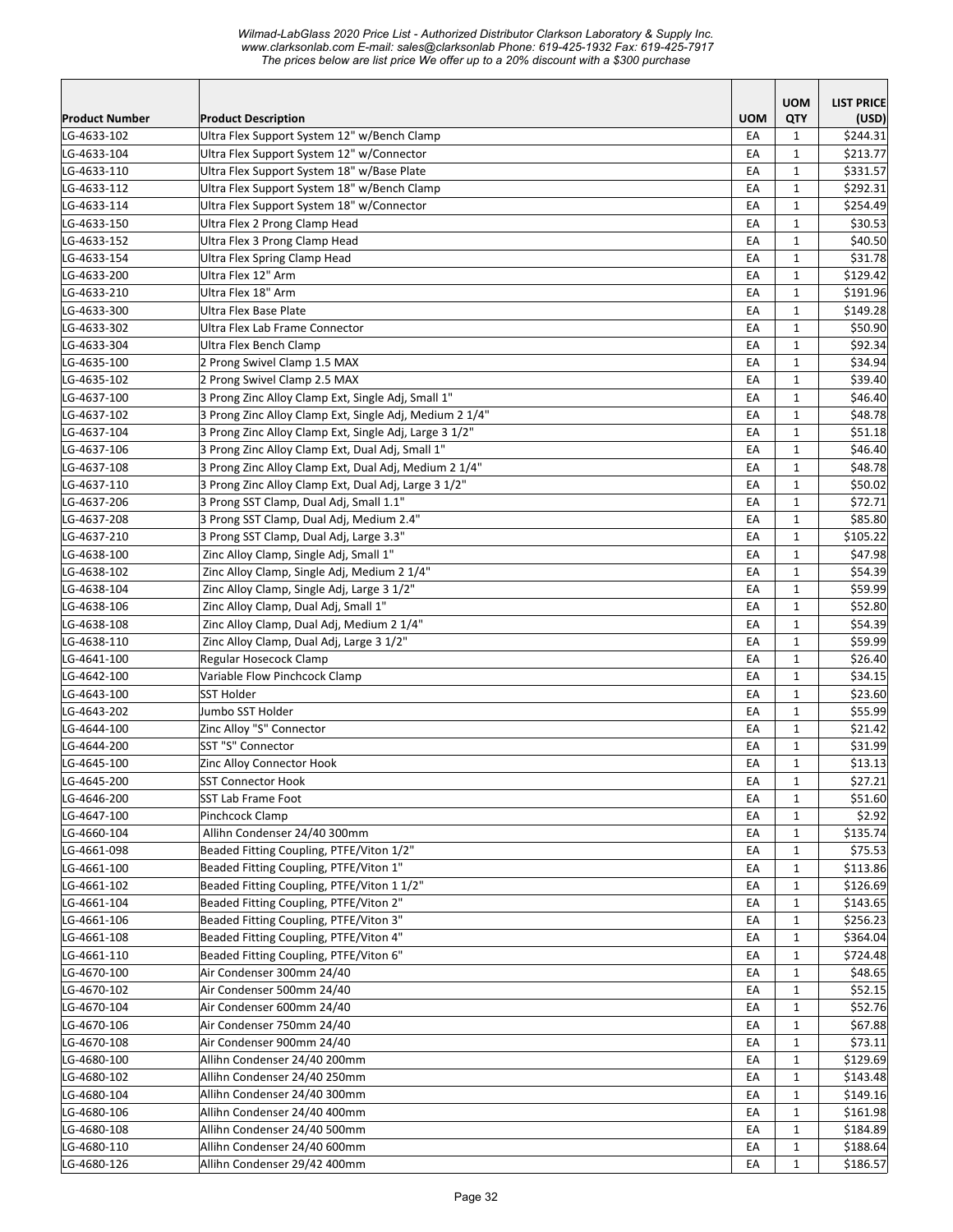|                            |                                              |            | <b>UOM</b>        | <b>LIST PRICE</b>    |
|----------------------------|----------------------------------------------|------------|-------------------|----------------------|
| <b>Product Number</b>      | <b>Product Description</b>                   | <b>UOM</b> | QTY               | (USD)                |
| LG-4680-128                | Allihn Condenser 29/42 500mm                 | EA         | 1                 | \$199.37             |
| LG-4680-130                | Allihn Condenser 29/42 600mm                 | EA         | $\mathbf{1}$      | \$201.16             |
| LG-4790-120                | Allihn Condenser 29/42I/O 200mm              | EA         | 1                 | \$81.55              |
| LG-4811-100                | Double Cooling Condenser 24/40 200mm         | EA         | $\mathbf{1}$      | \$377.29             |
| LG-4811-102                | Double Cooling Condenser 24/40 250mm         | EA         | $\mathbf{1}$      | \$358.12             |
| LG-4811-104                | Double Cooling Condenser 24/40 300mm         | EA         | 1                 | \$370.40             |
| LG-4811-106                | Double Cooling Condenser 24/40 400mm         | EA         | $\mathbf{1}$      | \$387.04             |
| LG-4811-108                | Double Cooling Condenser 24/40 500mm         | EA         | $\mathbf{1}$      | \$438.87             |
| LG-4811-110                | Double Cooling Condenser 24/40 600mm         | EA         | $\mathbf{1}$      | \$480.75             |
| LG-4811-120                | Double Cooling Condenser 29/42 200mm         | EA         | $\mathbf{1}$      | \$389.72             |
| LG-4811-122                | Double Cooling Condenser 29/42 250mm         | EA         | $\mathbf{1}$      | \$390.39             |
| LG-4811-124                | Double Cooling Condenser 29/42 300mm         | EA         | $\mathbf{1}$      | \$398.93             |
| LG-4811-126                | Double Cooling Condenser 29/42 400mm         | EA         | $\mathbf{1}$      | \$417.40             |
| LG-4811-128                | Double Cooling Condenser 29/42 500mm         | EA         | $\mathbf{1}$      | \$471.45             |
| LG-4811-130                | Double Cooling Condenser 29/42 600mm         | EA         | $\mathbf{1}$      | \$487.61             |
| LG-4820-100                | Dry Ice Condenser 24/40 40X200               | EA         | $\mathbf{1}$      | \$202.75             |
| LG-4820-102                | Dry Ice Condenser 24/40 50X250               | EA         | $\mathbf{1}$      | \$242.29             |
| LG-4820-104                | Dry Ice Condenser 24/40 60X345               | EA         | $\mathbf{1}$      | \$265.48             |
| LG-4820-106                | Dry Ice Condenser 24/40 75X300               | EA         | $\mathbf{1}$      | \$270.16             |
| LG-4821-100                | Dry Ice Condenser 40X200 24/40               | EA         | $\mathbf{1}$      | \$233.06             |
| LG-4821-102                | Dry Ice Condenser 50X250 24/40               | EA         | $\mathbf{1}$      | \$280.87             |
| LG-4821-104                | Dry Ice Condenser 60X345 24/40               | EA         | $\mathbf{1}$      | \$302.91             |
| LG-4821-106                | Dry Ice Condenser 75X300 24/40               | EA         | $\mathbf{1}$      | \$308.08             |
| LG-4890-100                | Friedrich Condenser 24/40                    | EA         | $\mathbf{1}$      | \$223.30             |
| LG-4890-101                | Friedrich Condenser 29/26                    | EA         | $\mathbf{1}$      | \$247.60             |
| LG-4890-102                | Friedrich Condenser 29/42                    | EA         | $\mathbf{1}$      | \$247.91             |
| LG-4890-104                | Friedrich Condenser 45/50                    | EA         | $\mathbf{1}$      | \$292.95             |
| LG-4892-100                | Friedrich Condenser 24/40 #7 Thread          | EA         | $\mathbf{1}$      | \$233.23             |
| LG-4940-100                | Graham Condenser 24/40 200mm                 | EA         | $\mathbf{1}$      | \$179.38             |
| LG-4940-102                | Graham Condenser 24/40 250mm                 | EA         | $\mathbf{1}$      | \$185.37             |
| LG-4940-104                | Graham Condenser 24/40 300mm                 | EA         | $\mathbf{1}$      | \$188.29             |
| LG-4940-106                | Graham Condenser 24/40 400mm                 | EA         | $\mathbf{1}$      | \$207.27             |
| LG-4940-108                | Graham Condenser 24/40 500mm                 | EA         | $\mathbf{1}$      | \$228.46             |
| LG-4940-110                | Graham Condenser 24/40 600mm                 | EA         | $\mathbf{1}$      | \$256.17             |
| LG-4940-124                | Graham Condenser 29/42 300mm                 | EA         | 1                 | \$228.53             |
| LG-4940-126                | Graham Condenser 29/42 400mm                 | EA         | $\mathbf{1}$      | \$235.12             |
| LG-4940-128                | Graham Condenser 29/42 500mm                 | EA         | $\mathbf{1}$      | \$253.27             |
| LG-4940-130                | Graham Condenser 29/42 600mm                 | EA         | $\mathbf{1}$      | \$270.47             |
| LG-5000-100                | Solid Phase Reaction Vessel 10mL             | EA         | $\mathbf{1}$      | \$151.30             |
| LG-5000-102                | Solid Phase Reaction Vessel 25mL             | EA         | 1                 | \$172.19             |
| LG-5000-104                | Solid Phase Reaction Vessel 50mL             | EA         | 1                 | \$191.32             |
| LG-5000-106                | Solid Phase Reaction Vessel 100mL            | EA         | 1                 | \$208.70             |
| LG-5000-120                | Solid Phase Reaction Vessel 10mL             | EA         | 1                 | \$151.30             |
| LG-5001-100                | Solid Phase Reaction Vessel; Side Port 10mL  | EA         | 1                 | \$195.02             |
| LG-5001-102                | Solid Phase Reaction Vessel; Side Port 25mL  | EA         | $\mathbf{1}$      | \$203.47             |
| LG-5001-106                | Solid Phase Reaction Vessel; Side Port 100mL | EA         | 1                 | \$240.00             |
| LG-5001-120                | Solid Phase Reaction Vessel; Side Port 10mL  | EA         | $\mathbf{1}$      | \$182.59             |
| LG-5003-100                | GL-14 Cap w/PTFE Seal                        | EA         | 1                 | \$2.91               |
| LG-5003-102                | GL-25 Cap w/PTFE Seal                        | EA         | $\mathbf{1}$      | \$3.78               |
| LG-5003-104                | GL-32 Cap w/PTFE Seal                        | EA         | 1                 | \$5.87               |
| LG-5006-100                | Solid Phase Reaction Vessel,10mL             | EA         | 1                 | \$184.84             |
| LG-5006-102                | Solid Phase Reaction Vessel,25mL             | EA         | 1                 | \$203.67             |
| LG-5006-104                | Solid Phase Reaction Vessel,50mL             | EA         | $\mathbf{1}$      | \$222.79             |
| LG-5006-106                | Solid Phase Reaction Vessel,100mL            | EA         | 1                 | \$240.33             |
| LG-5008-100                | Solid Phase Reaction Vessel, w/Joint, 10mL   | EA         | $\mathbf{1}$      | \$203.60             |
| LG-5008-102                | Solid Phase Reaction Vessel, w/Joint, 25mL   | EA         | $\mathbf{1}$      | \$222.88             |
| LG-5008-104                | Solid Phase Reaction Vessel, w/Joint, 50mL   | EA         | 1                 | \$244.32             |
| LG-5008-106                | Solid Phase Reaction Vessel, w/Joint, 100mL  | EA         | 1                 | \$260.45             |
|                            | Cool Coil Condenser 24/40 200mm              |            |                   |                      |
| LG-5037-100<br>LG-5037-102 | Cool Coil Condenser 24/40 250mm              | EA<br>EA   | 1<br>$\mathbf{1}$ | \$209.86<br>\$251.98 |
|                            |                                              |            |                   |                      |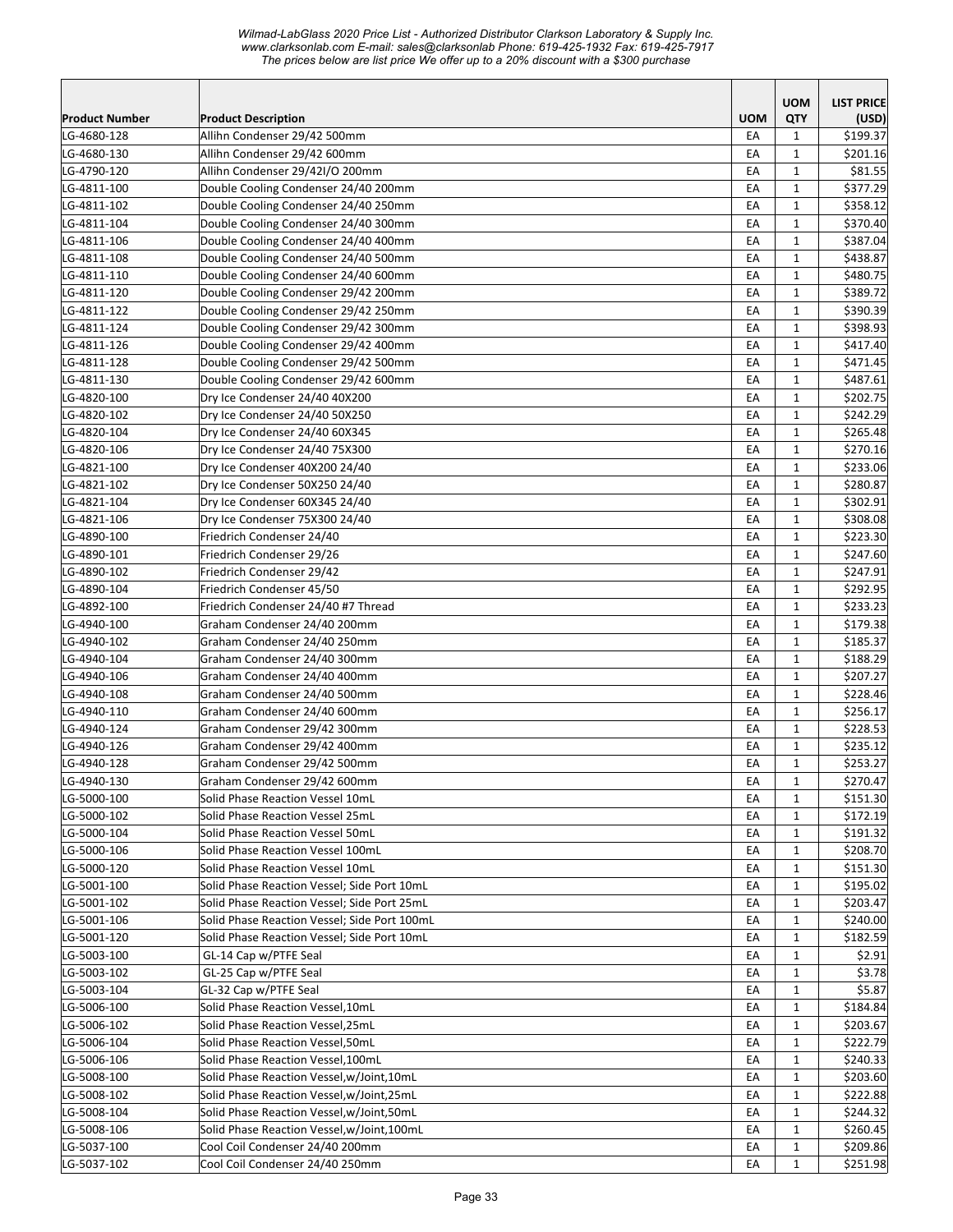|                       |                                                 |            | <b>UOM</b>   | <b>LIST PRICE</b> |
|-----------------------|-------------------------------------------------|------------|--------------|-------------------|
| <b>Product Number</b> | <b>Product Description</b>                      | <b>UOM</b> | QTY          | (USD)             |
| LG-5037-104           | Cool Coil Condenser 24/40 300mm                 | EA         | $\mathbf{1}$ | \$243.17          |
| LG-5037-106           | Cool Coil Condenser 24/40 400mm                 | EA         | $\mathbf{1}$ | \$254.44          |
| LG-5037-110           | Cool Coil Condenser 24/40 600mm                 | EA         | $\mathbf{1}$ | \$333.52          |
| LG-5037-124           | Cool Coil Condenser 29/42 300mm                 | EA         | $\mathbf{1}$ | \$238.86          |
| LG-5037-126           | Cool Coil Condenser 29/42 400mm                 | EA         | $\mathbf{1}$ | \$276.92          |
| LG-5038-100           | Graham Condenser 200mm 19/38                    | EA         | $\mathbf{1}$ | \$161.02          |
| LG-5050-100           | Stalagmometer Complete SET                      | EA         | $\mathbf{1}$ | \$882.80          |
| LG-5050-102           | Stalagmometer Tube Only 2.5 mL                  | EA         | $\mathbf{1}$ | \$276.72          |
| LG-5050-104           | Stalagmometer Tube Only 3.5mL                   | EA         | $\mathbf{1}$ | \$271.43          |
| LG-5050-106           | Stalagmometer Tube Only 5.0mL                   | EA         | $\mathbf{1}$ | \$271.43          |
| LG-5050-200           | Stalagmometer Case Only                         | EA         | $\mathbf{1}$ | \$61.05           |
| LG-5076-100           | Hopkins Coil Condenser 24/40 125mm              | EA         | $\mathbf{1}$ | \$251.92          |
| LG-5076-102           | Hopkins Coil Condenser 24/40 175mm              | EA         | $\mathbf{1}$ | \$243.52          |
| LG-5076-104           | Hopkins Coil Condenser 24/40 225mm              | EA         | 1            | \$259.97          |
| LG-5076-106           | Hopkins Coil Condenser 29/42 275mm              | EA         | $\mathbf{1}$ | \$308.07          |
| LG-5140-100           | Liebig Condenser, Drip Tip, #3 Stopper, 200mm   | EA         | $\mathbf{1}$ | \$126.59          |
| LG-5140-102           | Liebig Condenser, Drip Tip, #3 Stopper, 300mm   | EA         | $\mathbf{1}$ | \$135.18          |
| LG-5150-100           | Liebig Condenser, 24/40 200mm                   | EA         | $\mathbf{1}$ | \$129.36          |
| LG-5150-102           | Liebig Condenser, 24/40 250mm                   | EA         | $\mathbf{1}$ | \$140.67          |
| LG-5150-104           | Liebig Condenser, 24/40 300mm                   | EA         | $\mathbf{1}$ | \$138.56          |
| LG-5150-106           | Liebig Condenser, 24/40 400mm                   | EA         | $\mathbf{1}$ | \$147.04          |
| LG-5150-108           | Liebig Condenser, 24/40 500mm                   | EA         | $\mathbf{1}$ | \$152.69          |
| LG-5150-110           | Liebig Condenser, 24/40 600mm                   | EA         | $\mathbf{1}$ | \$176.62          |
| LG-5150-112           | Liebig Condenser, 29/26, 200mm                  | EA         | $\mathbf{1}$ | \$133.96          |
| LG-5150-116           | Liebig Condenser, 29/26, 300mm                  | EA         | $\mathbf{1}$ | \$147.28          |
| LG-5150-120           | Liebig Condenser, 29/42, 200mm                  | EA         | $\mathbf{1}$ | \$144.69          |
| LG-5150-124           | Liebig Condenser, 29/42 300mm                   | EA         | $\mathbf{1}$ | \$140.95          |
| LG-5150-126           | Liebig Condenser, 29/42 400mm                   | EA         | $\mathbf{1}$ | \$153.83          |
| LG-5150-128           | Liebig Condenser,29/42,500mm                    | EA         | 1            | \$160.59          |
| LG-5150-130           | Liebig Condenser, 29/42,600mm                   | EA         | $\mathbf{1}$ | \$177.97          |
| LG-5236-100           | Cold Finger Condenser 14/10                     | EA         | $\mathbf{1}$ | \$192.58          |
| LG-5236-102           | Cold Finger Condenser 14/20                     | EA         | $\mathbf{1}$ | \$192.58          |
| LG-5236-104           | Cold Finger Condenser 19/22                     | EA         | $\mathbf{1}$ | \$194.77          |
| LG-5350-100           | West Condenser 24/40 200mm                      | EA         | $\mathbf{1}$ | \$115.88          |
| LG-5350-102           | West Condenser 24/40 250mm                      | EA         | $\mathbf{1}$ | \$122.73          |
| LG-5350-104           | West Condenser 24/40 300mm                      | EA         | $\mathbf{1}$ | \$127.41          |
| LG-5350-106           | West Condenser 24/40 400mm                      | EA         | $\mathbf{1}$ | \$139.91          |
| LG-5350-108           | West Condenser 24/40 500mm                      | EA         | $\mathbf 1$  | \$157.62          |
| LG-5470-100           | High Form Gooch Crucible 30mL C                 | EA         | $\mathbf{1}$ | \$40.21           |
| LG-5470-102           | High Form Gooch Crucible 30mL M                 | EA         | $\mathbf{1}$ | \$40.21           |
| LG-5470-104           | High Form Gooch Crucible 30mL F                 | EA         | 1            | \$43.81           |
| LG-5470-106           | High Form Gooch Crucible 50mL C                 | EA         | $\mathbf{1}$ | \$51.68           |
| LG-5470-108           | High Form Gooch Crucible 50mL M                 | EA         | $\mathbf{1}$ | \$52.89           |
| LG-5470-110           | High Form Gooch Crucible 50mL F                 | EA         | $\mathbf{1}$ | \$64.20           |
| LG-5480-102           | Low Form Gooch Crucible 15mL M                  | EA         | $\mathbf{1}$ | \$35.84           |
| LG-5480-106           | Low Form Gooch Crucible 30mL C                  | EA         | $\mathbf{1}$ | \$44.84           |
| LG-5480-108           | Low Form Gooch Crucible 30mL M                  | EA         | $\mathbf 1$  | \$42.70           |
| LG-5480-110           | Low Form Gooch Crucible 30mL F                  | EA         | $\mathbf 1$  | \$41.28           |
| LG-5510-100           | Class B Graduated Cylinder TD 5mL               | EA         | $\mathbf{1}$ | \$34.21           |
| LG-5510-102           | Class B Graduated Cylinder TD 10mL              | EA         | $\mathbf{1}$ | \$36.24           |
| LG-5510-104           | Class B Graduated Cylinder TD 25mL              | EA         | 1            | \$42.32           |
| LG-5510-106           | Class B Graduated Cylinder TD 50mL              | EA         | $\mathbf{1}$ | \$46.33           |
| LG-5510-108           | Class B Graduated Cylinder TD 100mL             | EA         | $\mathbf{1}$ | \$54.38           |
| LG-5510-110           | Class B Graduated Cylinder TD 250mL             | EA         | $\mathbf{1}$ | \$69.79           |
| LG-5510-112           | Class B Graduated Cylinder TD 500mL             | EA         | $\mathbf{1}$ | \$90.87           |
| LG-5510-114           | Class B Graduated Cylinder TD 1000mL            | EA         | $\mathbf{1}$ | \$132.70          |
| LG-5510-116           | Class B Graduated Cylinder TD 2000mL            | EA         | $\mathbf{1}$ | \$225.27          |
| LG-5510-118           | Class B Graduated Cylinder TD 4000mL            | EA         | 1            | \$419.68          |
| LG-5512-100           | Graduated Cylinder, Double Metric Scale TD 10mL | EA         | $\mathbf{1}$ | \$28.62           |
| LG-5512-102           | Graduated Cylinder, Double Metric Scale TD 25mL | EA         | $\mathbf{1}$ | \$36.76           |
|                       |                                                 |            |              |                   |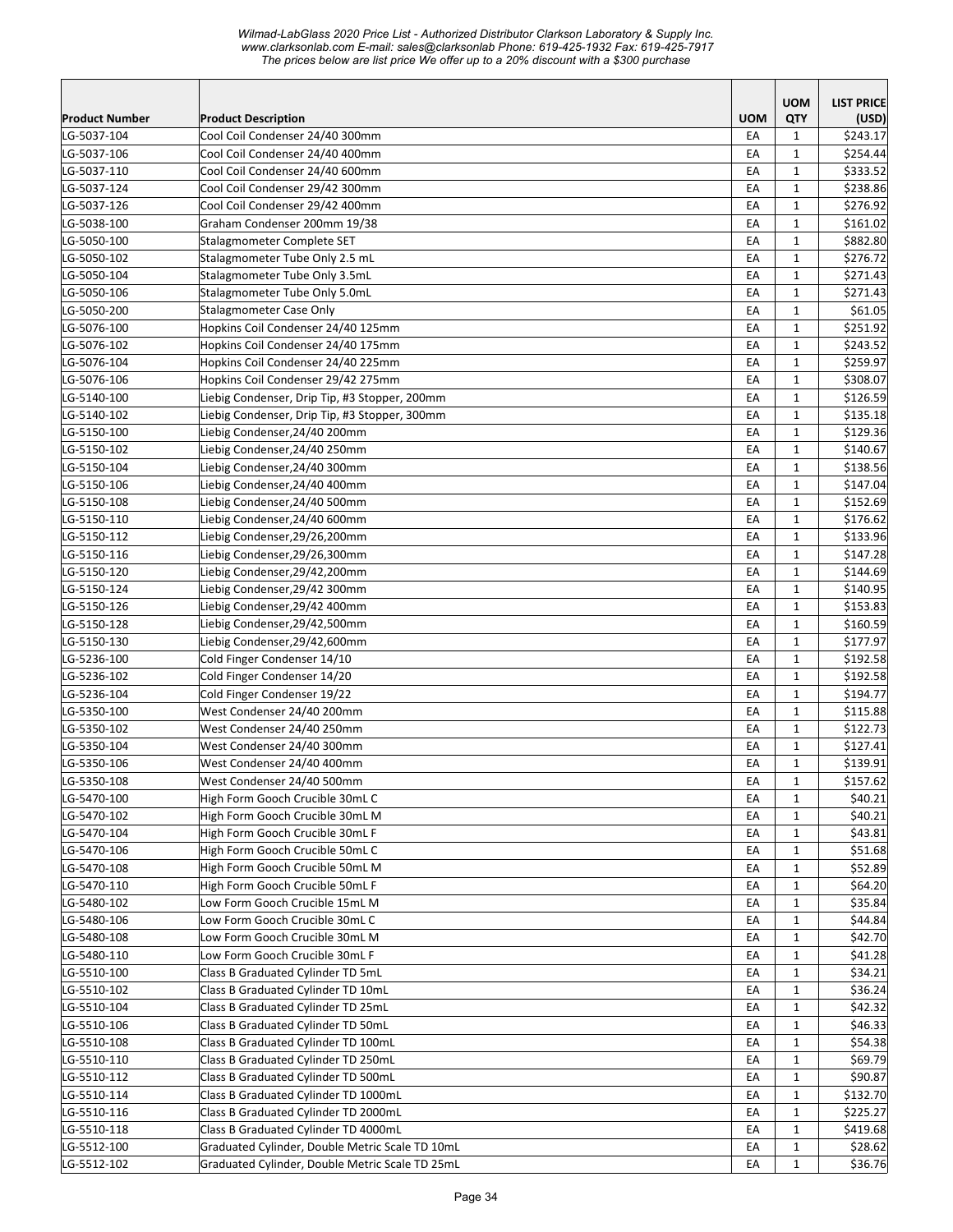*Wilmad-LabGlass 2020 Price List - Authorized Distributor Clarkson Laboratory & Supply Inc. www.clarksonlab.com E-mail: sales@clarksonlab Phone: 619-425-1932 Fax: 619-425-7917 The prices below are list price We offer up to a 20% discount with a \$300 purchase* 

|                       |                                                                  |            | <b>UOM</b>   | <b>LIST PRICE</b> |
|-----------------------|------------------------------------------------------------------|------------|--------------|-------------------|
| <b>Product Number</b> | <b>Product Description</b>                                       | <b>UOM</b> | QTY          | (USD)             |
| LG-5512-104           | Graduated Cylinder, Double Metric Scale TD 50mL                  | EA         | 1            | \$39.85           |
| LG-5512-106           | Graduated Cylinder, Double Metric Scale TD 100mL                 | EA         | $\mathbf{1}$ | \$43.92           |
| LG-5512-108           | Graduated Cylinder, Double Metric Scale TD 250mL                 | EA         | 1            | \$61.90           |
| LG-5512-110           | Graduated Cylinder, Double Metric Scale TD 500mL                 | EA         | $\mathbf{1}$ | \$88.27           |
| LG-5512-112           | Graduated Cylinder, Double Metric Scale TD 1000mL                | EA         | $\mathbf{1}$ | \$112.32          |
| LG-5512-114           | Graduated Cylinder, Double Metric Scale TD 2000mL                | EA         | $\mathbf{1}$ | \$186.00          |
| LG-5517-100           | Graduated Cylinder, Sngl Metric Scale, Base and Guard TD 10mL    | EA         | $\mathbf{1}$ | \$7.87            |
| LG-5517-102           | Graduated Cylinder, Sngl Metric Scale, Base and Guard TD 25mL    | EA         | $\mathbf{1}$ | \$8.64            |
| LG-5517-106           | Graduated Cylinder, Sngl Metric Scale, Base and Guard TD 100mL   | EA         | $\mathbf{1}$ | \$12.28           |
| LG-5517A-100          | Plastic Collar for 10mL Cylinder                                 | EA         | $\mathbf{1}$ | \$0.73            |
| LG-5517A-102          | Plastic Collar for 25mL Cylinder                                 | EA         | $\mathbf{1}$ | \$0.66            |
| LG-5517A-104          | Plastic Collar for 50mL Cylinder                                 | EA         | $\mathbf{1}$ | \$3.93            |
| LG-5517A-106          | Plastic Collar for 100mL Cylinder                                | EA         | $\mathbf{1}$ | \$3.70            |
| LG-5517A-110          | Plastic Foot for 10mL Cylinder                                   | EA         | $\mathbf{1}$ | \$2.29            |
| LG-5517A-112          | Plastic Foot for 25mL Cylinder                                   | EA         | $\mathbf{1}$ | \$3.08            |
| LG-5517A-114          | Plastic Foot for 50mL Cylinder                                   | EA         | $\mathbf{1}$ | \$3.86            |
| LG-5517A-116          | Plastic Foot for 100mL Cylinder                                  | EA         | $\mathbf{1}$ | \$3.62            |
| LG-5518-100           | Graduated Cylinder Only, Sngl Metric Scale TD 10mL               | EA         | $\mathbf{1}$ | \$6.69            |
| LG-5518-102           | Graduated Cylinder Only, Sngl Metric Scale TD 25mL               | EA         | $\mathbf{1}$ | \$8.12            |
| LG-5518-106           | Graduated Cylinder Only, Sngl Metric Scale TD 100mL              | EA         | $\mathbf{1}$ | \$11.57           |
| LG-5519-100           | Soil Suspension Cylinder 1000mL                                  | EA         | $\mathbf{1}$ | \$120.05          |
| LG-5520-098           | Precision Grade Grad. Cylndr, 5mL, Serialized w/CofC             | EA         | $\mathbf{1}$ | \$127.08          |
| LG-5520-100           | Precision Grade Grad. Cylndr,10mL,Serialized w/CofC              | EA         | $\mathbf{1}$ | \$149.58          |
| LG-5520-102           | Precision Grade Grad. Cylndr, 25mL, Serialized w/CofC            | EA         | $\mathbf{1}$ | \$162.83          |
| LG-5520-104           | Precision Grade Grad. Cylndr, 50mL, Serialized w/CofC            | EA         | $\mathbf{1}$ | \$135.31          |
| LG-5520-106           | Precision Grade Grad. Cylndr,100mL,Serialized w/CofC             | EA         | $\mathbf{1}$ | \$143.95          |
| LG-5520-108           | Precision Grade Grad. Cylndr,250mL,Serialized w/CofC             | EA         | $\mathbf{1}$ | \$160.24          |
| LG-5520-110           | Precision Grade Grad. Cylndr,500mL,Serialized w/CofC             | EA         | $\mathbf{1}$ | \$187.39          |
| LG-5520-112           | Precision Grade Grad. Cylndr, 1L, Serialized w/CofC              | EA         | $\mathbf{1}$ | \$234.35          |
| LG-5520-114           | Precision Grade Grad. Cylndr, 2L, Serialized w/CofC              | EA         | $\mathbf{1}$ | \$288.34          |
| LG-5524-112           | Hydrometer Cylinder, Base and Pourout, 38X200mm                  | EA         | $\mathbf{1}$ | \$36.91           |
| LG-5524-114           | Hydrometer Cylinder, Base and Pourout 38X300mm                   | EA         | $\mathbf{1}$ | \$38.21           |
| LG-5524-116           | Hydrometer Cylinder, Base and Pourout, 38X375mm                  | EA         | 1            | \$40.21           |
| LG-5524-120           | Hydrometer Cylinder, Base and Pourout,50X375mm                   | EA         | $\mathbf{1}$ | \$45.62           |
| LG-5530-102           | Class B Graduated Cylinder w/St Tpr Stopper 10mL                 | EA         | $\mathbf{1}$ | \$53.13           |
| LG-5530-104           | Class B Graduated Cylinder w/St Tpr Stopper 25mL                 | EA         | $\mathbf{1}$ | \$66.75           |
| LG-5530-106           | Class B Graduated Cylinder w/St Tpr Stopper 50mL                 | EA         | $\mathbf{1}$ | \$69.96           |
| LG-5530-108           | Class B Graduated Cylinder w/St Tpr Stopper 100mL                | EA         | $\mathbf 1$  | \$78.34           |
| LG-5530-110           | Class B Graduated Cylinder w/St Tpr Stopper 250mL                | EA         | $\mathbf{1}$ | \$103.65          |
| LG-5530-112           | Class B Graduated Cylinder w/St Tpr Stopper 500mL                | EA         | 1            | \$140.55          |
| LG-5530-114           | Class B Graduated Cylinder w/St Tpr Stopper 1000mL               | EA         | $\mathbf{1}$ | \$194.77          |
| LG-5530-116           | Class B Graduated Cylinder w/St Tpr Stopper 2000mL               | EA         | 1            | \$287.91          |
| LG-5560-100           | Class B Graduated Cylinder w/Full Lgth Std Tpr Joint 25mL 19/38  | EA         | $\mathbf{1}$ | \$76.04           |
| LG-5560-102           | Class B Graduated Cylinder w/Full Lgth Std Tpr Joint 50mL 19/38  | EA         | $\mathbf{1}$ | \$89.41           |
| LG-5560-104           | Class B Graduated Cylinder w/Full Lgth Std Tpr Joint 50mL 24/40  | EA         | $\mathbf{1}$ | \$94.32           |
| LG-5560-106           | Class B Graduated Cylinder w/Full Lgth Std Tpr Joint 100mL 19/38 | EA         | $\mathbf{1}$ | \$82.05           |
| LG-5560-108           | Class B Graduated Cylinder w/Full Lgth Std Tpr Joint 100mL 24/40 | EA         | $\mathbf{1}$ | \$97.48           |
| LG-5560-110           | Class B Graduated Cylinder w/Full Lgth Std Tpr Joint 250mL 24/40 | EA         | 1            | \$134.39          |
| LG-5560-112           | Class B Graduated Cylinder w/Full Lgth Std Tpr Joint 500mL 24/40 | EA         | 1            | \$159.00          |
| LG-5560-114           | Class B Graduated Cylinder w/Full Lgth Std Tpr Joint 500mL 29/42 | EA         | 1            | \$163.04          |
| LG-5560-116           | Class B Graduated Cylinder w/Full Lgth Std Tpr Joint 1L 24/40    | EA         | $\mathbf{1}$ | \$193.15          |
| LG-5560-118           | Class B Graduated Cylinder w/Full Lgth Std Tpr Joint 1L 29/42    | EA         | $\mathbf{1}$ | \$193.55          |
| LG-5560-120           | Class B Graduated Cylinder w/Full Lgth Std Tpr Joint 2L 34/45    | EA         | $\mathbf{1}$ | \$260.07          |
| LG-5601-100           | Mallory Direct Reading Settlometer                               | EA         | $\mathbf{1}$ | \$228.03          |
| LG-5618-102           | Volumetric Dilatometer AOCS Amber                                | EA         | $\mathbf{1}$ | \$240.26          |
| LG-5618-104           | Volumetric Dilatometer AOCS Black                                | EA         | $\mathbf{1}$ | \$240.26          |
| LG-5791-106           | Hempel Distilling Column 12.5X600 24/40                          | EA         | 1            | \$415.39          |
| LG-5791-120           | Hempel Distilling Column 19X300 24/40                            | EA         | $\mathbf{1}$ | \$316.48          |
| LG-5791-126           | Hempel Distilling Column 19X600 24/40                            | EA         | $\mathbf{1}$ | \$445.09          |
| LG-5791-146           | Hempel Distilling Column 25X600 29/42                            | EA         | $\mathbf{1}$ | \$484.67          |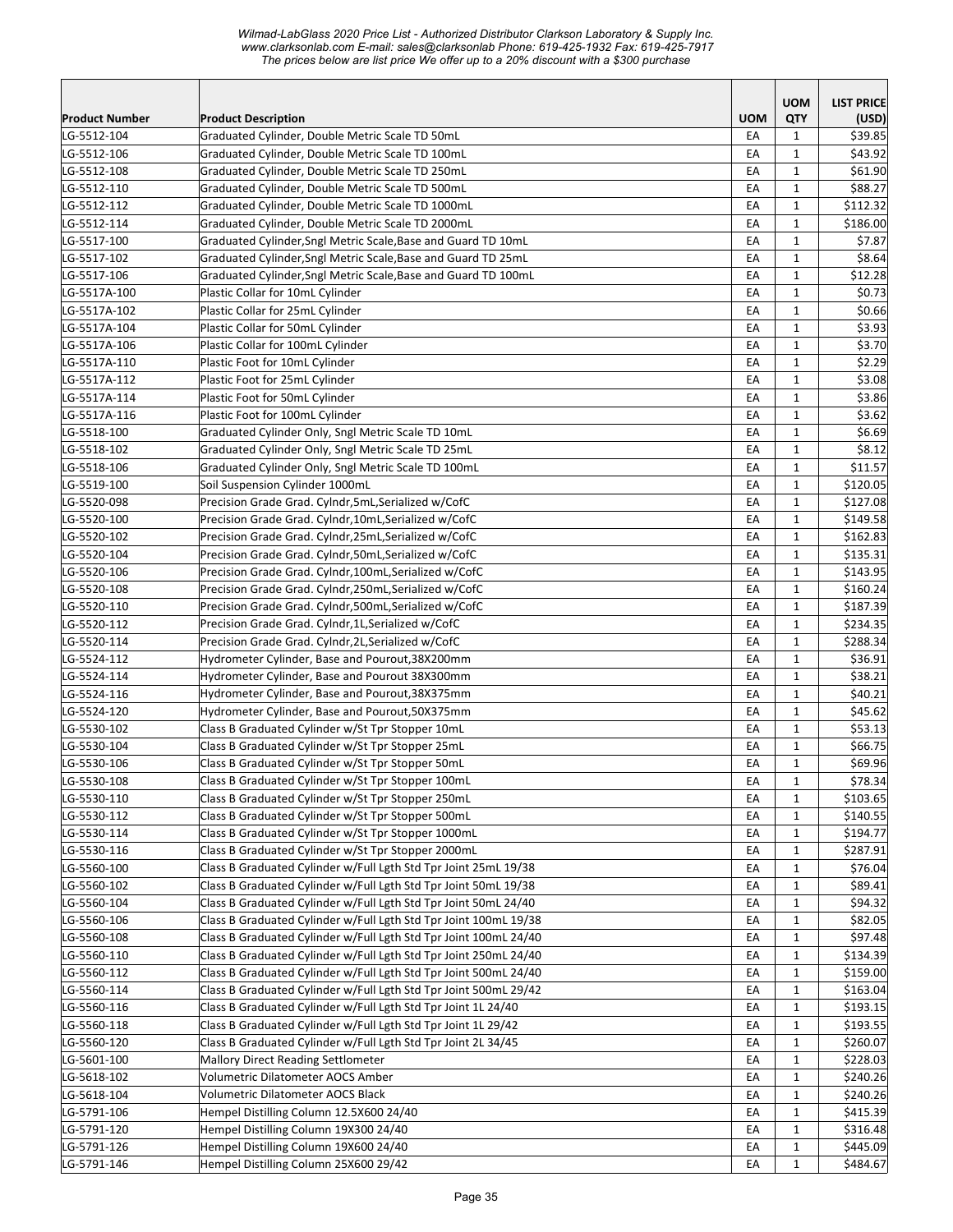| Product Number             | <b>Product Description</b>                                                             | <b>UOM</b> | <b>UOM</b><br><b>QTY</b>     | <b>LIST PRICE</b><br>(USD) |
|----------------------------|----------------------------------------------------------------------------------------|------------|------------------------------|----------------------------|
| LG-5792-120                | Hempel Distilling Column 19X300 24/40                                                  | EA         | $\mathbf{1}$                 | \$535.43                   |
| LG-5792-124                | Hempel Distilling Column 19X500 24/40                                                  | EA         | $\mathbf{1}$                 | \$618.26                   |
| LG-5792-140                | Hempel Distilling Column 25X300 29/42                                                  | EA         | $\mathbf{1}$                 | \$571.29                   |
| LG-5794-100                | Distilling Column/Condenser 100mm Lgth 14/20                                           | EA         | $\mathbf{1}$                 | \$90.06                    |
| LG-5794-102                | Distilling Column/Condenser 200mm Lgth 14/20                                           | EA         | $\mathbf{1}$                 | \$90.28                    |
| LG-5794-104                | Distilling Column/Condenser 100mm Lgth 19/22                                           | EA         | $\mathbf{1}$                 | \$92.89                    |
| LG-5794-106                | Distilling Column/Condenser 200mm Lgth 19/22                                           | EA         | $\mathbf{1}$                 | \$93.01                    |
| LG-5794-108                | Distilling Column/Condenser 200mm Lgth 24/40                                           | EA         | $\mathbf{1}$                 | \$108.81                   |
| LG-5820-120                | Honeycomb Distilling Column 19X300 24/40                                               | EA         | $\mathbf{1}$                 | \$267.48                   |
| LG-5820-126                | Honeycomb Distilling Column 19X600 24/40                                               | EA         | $\mathbf{1}$                 | \$276.79                   |
| LG-5820-140                | Honeycomb Distilling Column 25X300 29/42                                               | EA         | $\mathbf{1}$                 | \$294.40                   |
| LG-5850-098                | Snyder Distilling Column 2 Bulb 19/22                                                  | EA         | $\mathbf{1}$                 | \$134.51                   |
| LG-5850-100                | Snyder Distilling Column 3 Bulb 24/40                                                  | EA         | 1                            | \$141.72                   |
| LG-5850-102                | Snyder Distilling Column 6 Bulb 24/40                                                  | EA         | $\mathbf{1}$                 | \$208.71                   |
| LG-5890-100                | Vigreux Distilling Column 150mm 24/40                                                  | EA         | $\mathbf{1}$                 | \$90.18                    |
| LG-5890-102                | Vigreux Distilling Column 200mm 24/40                                                  | EA         | $\mathbf{1}$                 | \$90.17                    |
| LG-5890-104                | Vigreux Distilling Column 300mm 24/40                                                  | EA         | $\mathbf{1}$                 | \$115.80                   |
| LG-5890-106                | Vigreux Distilling Column 450mm 24/40                                                  | EA         | $\mathbf{1}$                 | \$175.77                   |
| LG-5890-108                | Vigreux Distilling Column 600mm 24/40                                                  | EA         | $\mathbf{1}$                 | \$248.29                   |
| LG-5890-110                | Vigreux Distilling Column 900mm 24/40                                                  | EA         | $\mathbf{1}$                 | \$275.85                   |
| LG-5890-120                | Vigreux Distilling Column 150mm 29/42                                                  | EA         | 1                            | \$101.43                   |
| LG-5890-122                | Vigreux Distilling Column 200mm 29/42                                                  | EA         | $\mathbf{1}$                 | \$103.87                   |
| LG-5890-124                | Vigreux Distilling Column 300mm 29/42                                                  | EA         | $\mathbf{1}$                 | \$133.09                   |
| LG-5890-126                | Vigreux Distilling Column 450mm 29/42                                                  | EA         | $\mathbf{1}$                 | \$187.59                   |
| LG-5890-128                | Vigreux Distilling Column 600mm 29/42                                                  | EA<br>EA   | $\mathbf{1}$<br>$\mathbf{1}$ | \$253.08<br>\$282.67       |
| LG-5890-130                | Vigreux Distilling Column 900mm 29/42<br>Plain End Adsorption Column; D1319            |            |                              | \$87.50                    |
| LG-5931-098<br>LG-5931-100 | Standard Fluorescent Indicator Adsorption Column; D1319, 28/12 Top                     | EA<br>EA   | 1<br>1                       | \$92.37                    |
| LG-5931-102                | Precision Fluorescent Indicator Adsorption Column w/ Removable Tip, D1319, 28/12 Top   | EA         | $\mathbf{1}$                 | \$252.64                   |
| LG-6100-100                | Distilling Head/Liebig 200mm 24/40                                                     | EA         | $\mathbf{1}$                 | \$188.97                   |
| LG-6100-101                | Distilling Head/Liebig 250mm 24/40                                                     | EA         | $\mathbf{1}$                 | \$204.04                   |
| LG-6100-104                | Distilling Head/Liebig 400mm 24/40                                                     | EA         | 1                            | \$235.87                   |
| LG-6115-100                | Distilling Head w/Vacuum Port 200mm 24/40                                              | EA         | $\mathbf{1}$                 | \$276.39                   |
| LG-6115-102                | Distilling Head w/Vacuum Port 250mm 24/40                                              | EA         | $\mathbf{1}$                 | \$302.72                   |
| LG-6115-104                | Distilling Head w/Vacuum Port 300mm 24/40                                              | EA         | $\mathbf{1}$                 | \$295.86                   |
| LG-6115-106                | Distilling Head w/Vacuum Port 400mm 24/40                                              | EA         | $\mathbf{1}$                 | \$327.60                   |
| LG-6115-120                | Distilling Head w/Vacuum Port 200mm 29/42                                              | EA         | $\mathbf{1}$                 | \$280.31                   |
| LG-6115-122                | Distilling Head w/Vacuum Port 250mm 29/42                                              | EA         | $\mathbf 1$                  | \$306.84                   |
| LG-6115-126                | Distilling Head w/Vacuum Port 400mm 29/42                                              | EA         | $\mathbf{1}$                 | \$331.73                   |
| LG-6171-100                | Distilling Head, Auto Liquid Dividing 24/40                                            | EA         | 1                            | \$2,070.13                 |
| LG-6171-102                | Distilling Head, Auto Liquid Dividing 29/42                                            | EA         | $\mathbf{1}$                 | \$2,102.99                 |
| LG-6171-106                | Distilling Head, Auto Liquid Dividing 55/50                                            | EA         | 1                            | \$2,724.83                 |
| LG-6190-100                | 105 Deg. Adapter 18/9 Joint                                                            | EA         | $\mathbf{1}$                 | \$52.59                    |
| LG-6190-102                | 105 Deg. Adapter 28/15 Joint                                                           | EA         | $\mathbf{1}$                 | \$55.91                    |
| LG-6245-100                | Distilling Head for Jacketed Fractioning Apparatus, Glass Plug                         | EA         | $\mathbf{1}$                 | \$987.00                   |
| LG-6245T-100               | Distilling Head for Jacketed Fractioning Apparatus, PTFE Plug                          | EA         | $\mathbf{1}$                 | \$1,549.67                 |
| LG-6280-100                | 24/40 Distilling Head, Magnetic Control                                                | EA         | $\mathbf{1}$                 | \$1,341.82                 |
| LG-6280-102                | 29/42 Distilling Head, Magnetic Control                                                | EA         | $\mathbf{1}$                 | \$1,352.28                 |
| LG-6290-100                | Separable Distilling Head 24/40 Complete                                               | EA         | $\mathbf{1}$                 | \$746.68                   |
| LG-6290-102                | Separable Distilling Head 29/42 Complete                                               | EA         | $\mathbf{1}$                 | \$759.61                   |
| LG-6290-112                | Separable Distilling Head 29/42 Condenser Only                                         | EA<br>EA   | $\mathbf{1}$<br>$\mathbf{1}$ | \$96.19<br>\$675.32        |
| LG-6290-120<br>LG-6290-122 | Separable Distilling Head 24/40 Head Only<br>Separable Distilling Head 29/42 Head Only | EA         | $\mathbf{1}$                 | \$689.85                   |
| LG-6315-098                | Short Path Distilling Apparatus Complete                                               | EA         | $\mathbf{1}$                 | \$665.76                   |
| LG-6315-100                | Short Path Distilling Head 24/40                                                       | EA         | $\mathbf{1}$                 | \$220.42                   |
| LG-6315-102                | Short Path Distilling Adapter Only 24/40                                               | EA         | $\mathbf{1}$                 | \$203.09                   |
| LG-6316-102                | Short Path Distilling Head, Vigreux Indents 14/20 10/18                                | EA         | 1                            | \$234.04                   |
| LG-6316-104                | Short Path Distilling Head, Vigreux Indents 24/40 10/30                                | EA         | 1                            | \$260.88                   |
| LG-6316-106                | Short Path Distilling Head, Vigreux Indents 24/40 14/20                                | EA         | $\mathbf{1}$                 | \$260.88                   |
| LG-6316-108                | Short Path Distilling Head, Vigreux Indents 29/26 10/30                                | EA         | $\mathbf{1}$                 | \$269.56                   |
|                            |                                                                                        |            |                              |                            |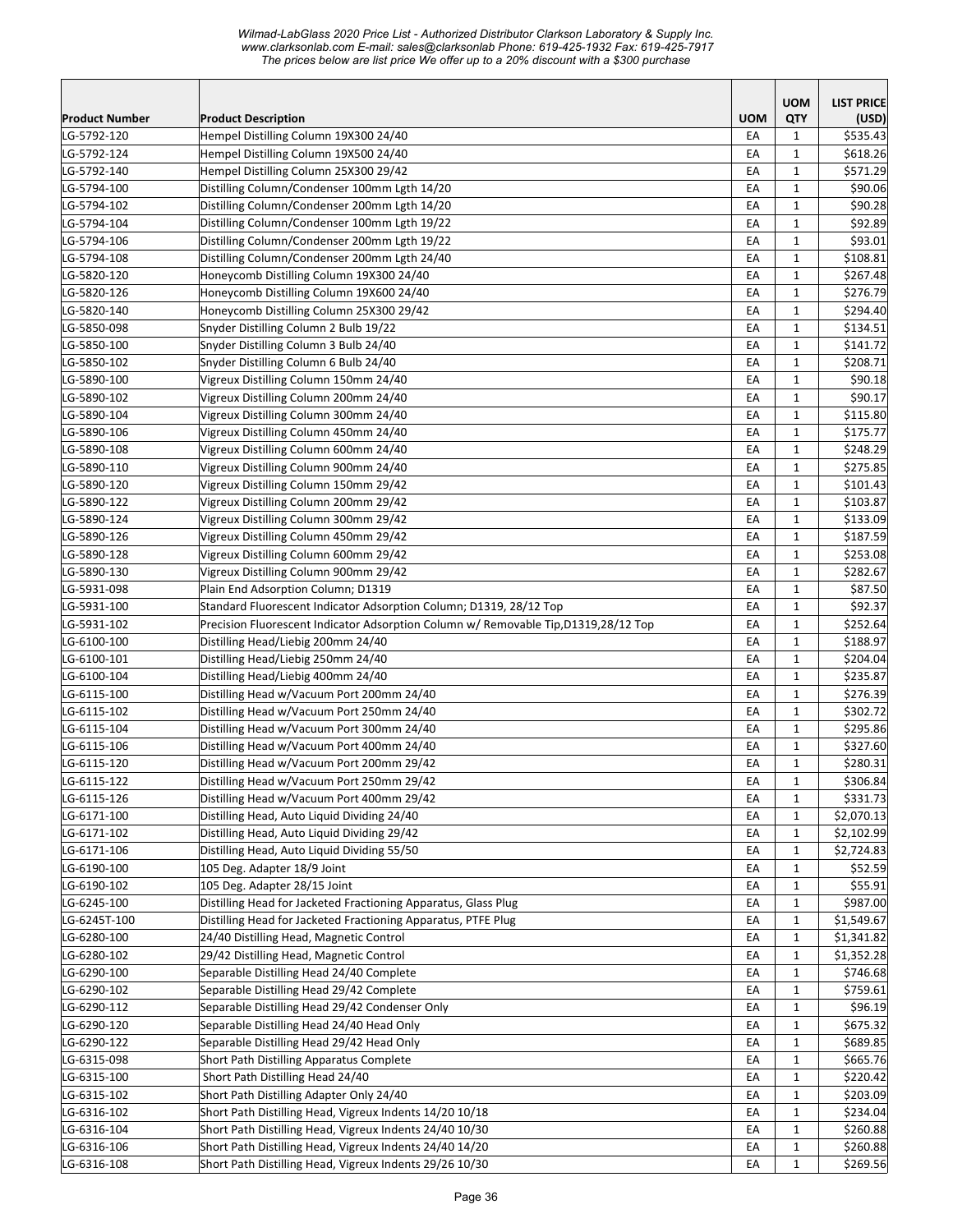|                |                                                      |            | <b>UOM</b>   | <b>LIST PRICE</b> |
|----------------|------------------------------------------------------|------------|--------------|-------------------|
| Product Number | <b>Product Description</b>                           | <b>UOM</b> | QTY          | (USD)             |
| LG-6324-100    | Midi-Cyanide Distillation Kit                        | EA         | $\mathbf{1}$ | \$412.18          |
| LG-6324-102    | Midi-Cyanide Micro Condenser Only 14/20              | EA         | $\mathbf{1}$ | \$71.06           |
| LG-6324-104    | Midi-Cyanide Distilling Head Only 24/40              | EA         | $\mathbf{1}$ | \$168.42          |
| LG-6324-108    | Midi-Cyanide Absorber Top Only 19/38                 | EA         | $\mathbf{1}$ | \$112.47          |
| LG-6324-110    | Midi-Cyanide Jacketed Absorber Only 19/38            | EA         | $\mathbf{1}$ | \$35.47           |
| LG-6330T-100   | Solvent Purification Distilling Head 500mL           | EA         | $\mathbf{1}$ | \$490.78          |
| LG-6330T-102   | Solvent Purification Distilling Head 1L              | EA         | $\mathbf{1}$ | \$531.84          |
| LG-6334T-100   | Continuous Reflux Apparatus 1000mL                   | EA         | $\mathbf{1}$ | \$1,306.26        |
| LG-6334T-110   | Continuous Reflux Reservoir/Head, 500mL, 24/40       | EA         | $\mathbf{1}$ | \$469.08          |
| LG-6381T-100   | Graduated Distilling Receiver, PTFE Plug 50mL        | EA         | $\mathbf{1}$ | \$1,036.72        |
| LG-6381T-104   | Graduated Distilling Receiver, PTFE Plug 250mL       | EA         | $\mathbf{1}$ | \$1,229.28        |
| LG-6381T-106   | Graduated Distilling Receiver, PTFE Plug 500mL       | EA         | $\mathbf{1}$ | \$1,347.59        |
| LG-6381T-108   | Graduated Distilling Receiver, PTFE Plug 1000mL      | EA         | $\mathbf{1}$ | \$1,617.59        |
| LG-6440-100    | Graduated Distilling Receiver 50mL 24/40             | EA         | $\mathbf{1}$ | \$687.72          |
| LG-6440-102    | Graduated Distilling Receiver 100mL 24/40            | EA         | $\mathbf{1}$ | \$726.46          |
| LG-6440-104    | Graduated Distilling Receiver 250mL 24/40            | EA         | $\mathbf{1}$ | \$895.93          |
| LG-6440-106    | Graduated Distilling Receiver 500mL 24/40            | EA         | $\mathbf{1}$ | \$1,110.38        |
| LG-6440-110    | Graduated Distilling Receiver 50mL 29/42             | EA         | $\mathbf{1}$ | \$694.97          |
| LG-6440-112    | Graduated Distilling Receiver 100mL 29/42            | EA         | $\mathbf{1}$ | \$733.73          |
| LG-6440-116    | Graduated Distilling Receiver 500mL 29/42            | EA         | $\mathbf{1}$ | \$1,115.57        |
| LG-6440-120    | Graduated Distilling Receiver 50mL 35/25             | EA         | $\mathbf{1}$ | \$712.26          |
| LG-6440-122    | Graduated Distilling Receiver 100mL 35/25            | EA         | 1            | \$751.07          |
| LG-6440-124    | Graduated Distilling Receiver 250mL 35/25            | EA         | $\mathbf{1}$ | \$919.94          |
| LG-6440-126    | Graduated Distilling Receiver 500mL 35/25            | EA         | $\mathbf{1}$ | \$1,134.95        |
| LG-6440T-100   | Graduated Distilling Receiver, PTFE Plug 50mL 24/40  | EA         | $\mathbf{1}$ | \$756.91          |
| LG-6440T-102   | Graduated Distilling Receiver, PTFE Plug 100mL 24/40 | EA         | $\mathbf{1}$ | \$834.54          |
| LG-6440T-104   | Graduated Distilling Receiver, PTFE Plug 250mL 24/40 | EA         | $\mathbf{1}$ | \$1,018.91        |
| LG-6440T-106   | Graduated Distilling Receiver, PTFE Plug 500mL 24/40 | EA         | $\mathbf{1}$ | \$1,242.06        |
| LG-6440T-110   | Graduated Distilling Receiver, PTFE Plug 50mL 29/42  | EA         | 1            | \$764.65          |
| LG-6440T-112   | Graduated Distilling Receiver, PTFE Plug 100mL 29/42 | EA         | $\mathbf{1}$ | \$842.31          |
| LG-6440T-114   | Graduated Distilling Receiver, PTFE Plug 250mL 29/42 | EA         | $\mathbf{1}$ | \$1,026.67        |
| LG-6440T-116   | Graduated Distilling Receiver, PTFE Plug 500mL 29/42 | EA         | $\mathbf{1}$ | \$1,249.86        |
| LG-6470-100    | Graduated Distilling Receiver 50mL 24/40             | EA         | $\mathbf{1}$ | \$696.26          |
| LG-6470-102    | Graduated Distilling Receiver 100mL 24/40            | EA         | $\mathbf{1}$ | \$774.91          |
| LG-6470-104    | Graduated Distilling Receiver 250mL 24/40            | EA         | $\mathbf{1}$ | \$950.16          |
| LG-6470-106    | Graduated Distilling Receiver 250mL 29/42            | EA         | $\mathbf{1}$ | \$973.92          |
| LG-6550-100    | Distilling Receiver W/Adapter 24/40                  | EA         | $\mathbf{1}$ | \$414.63          |
| LG-6550-102    | Distilling Receiver W/Adapter 29/42                  | EA         | $\mathbf 1$  | \$464.44          |
| LG-6550-110    | Distilling Receiver Vacuum Adapter 24/40             | EA         | $\mathbf{1}$ | \$91.68           |
| LG-6550-112    | Distilling Receiver Vacuum Adapter 29/42             | EA         | $\mathbf{1}$ | \$95.20           |
| LG-6550-140    | Distilling Receiver Distributing Adapter 24/40       | EA         | 1            | \$240.00          |
| LG-6550-142    | Distilling Receiver Distributing Adapter 29/42       | EA         | $\mathbf{1}$ | \$283.85          |
| LG-6600-100    | Distilling Apparatus, Full Lgth Jts, 19/38, 500mL    | EA         | $\mathbf{1}$ | \$288.78          |
| LG-6600-102    | Distilling Apparatus, Full Lgth Jts, 19/38, 1000mL   | EA         | $\mathbf{1}$ | \$326.03          |
| LG-6600-120    | Distilling Apparatus Flask Only 500mL #27 Stopper    | EA         | $\mathbf{1}$ | \$178.27          |
| LG-6600-122    | Distilling Apparatus Flask Only 1L #27 Stopper       | EA         | $\mathbf{1}$ | \$223.30          |
| LG-6600-130    | Distilling Apparatus Condenser Only                  | EA         | $\mathbf{1}$ | \$144.67          |
| LG-6606-100    | Hydroxypropoxy Determination Apparatus               | EA         | $\mathbf{1}$ | \$529.52          |
| LG-6606-102    | HPD Conical Boiling Flask, 125mL                     | EA         | $\mathbf{1}$ | \$245.89          |
| LG-6606-104    | HPD Distillation Head 24/40                          | EA         | $\mathbf{1}$ | \$89.15           |
| LG-6606-106    | HPD Condenser Head 12/5                              | EA         | $\mathbf{1}$ | \$94.99           |
| LG-6610-100    | Methoxy Determination Apparatus ASTM                 | EA         | $\mathbf{1}$ | \$323.05          |
| LG-6610-102    | Column, Scrubber, Absorption Assembly                | EA         | $\mathbf{1}$ | \$269.24          |
| LG-6610-104    | Methoxy Flask Only 14/20 25mL                        | EA         | $\mathbf{1}$ | \$67.84           |
| LG-6615-100    | Micro Methoxy Determination Apparatus                | EA         | $\mathbf{1}$ | \$350.29          |
| LG-6615-102    | Micro Methoxy Column w/Scrubber Body                 | EA         | $\mathbf{1}$ | \$148.98          |
| LG-6615-104    | Micro Methoxy Scrubber Trap Tube                     | EA         | $\mathbf{1}$ | \$114.97          |
| LG-6615-106    | Micro Methoxy Absorption Tube                        | EA         | 1            | \$59.42           |
| LG-6635-100    | Kjeldahl Distillation Apparatus                      | EA         | $\mathbf{1}$ | \$562.02          |
| LG-6635-102    | Round Bottom Flask (Kjeldahl) 500mL24/40O 14/35 S    | EA         | $\mathbf{1}$ | \$105.32          |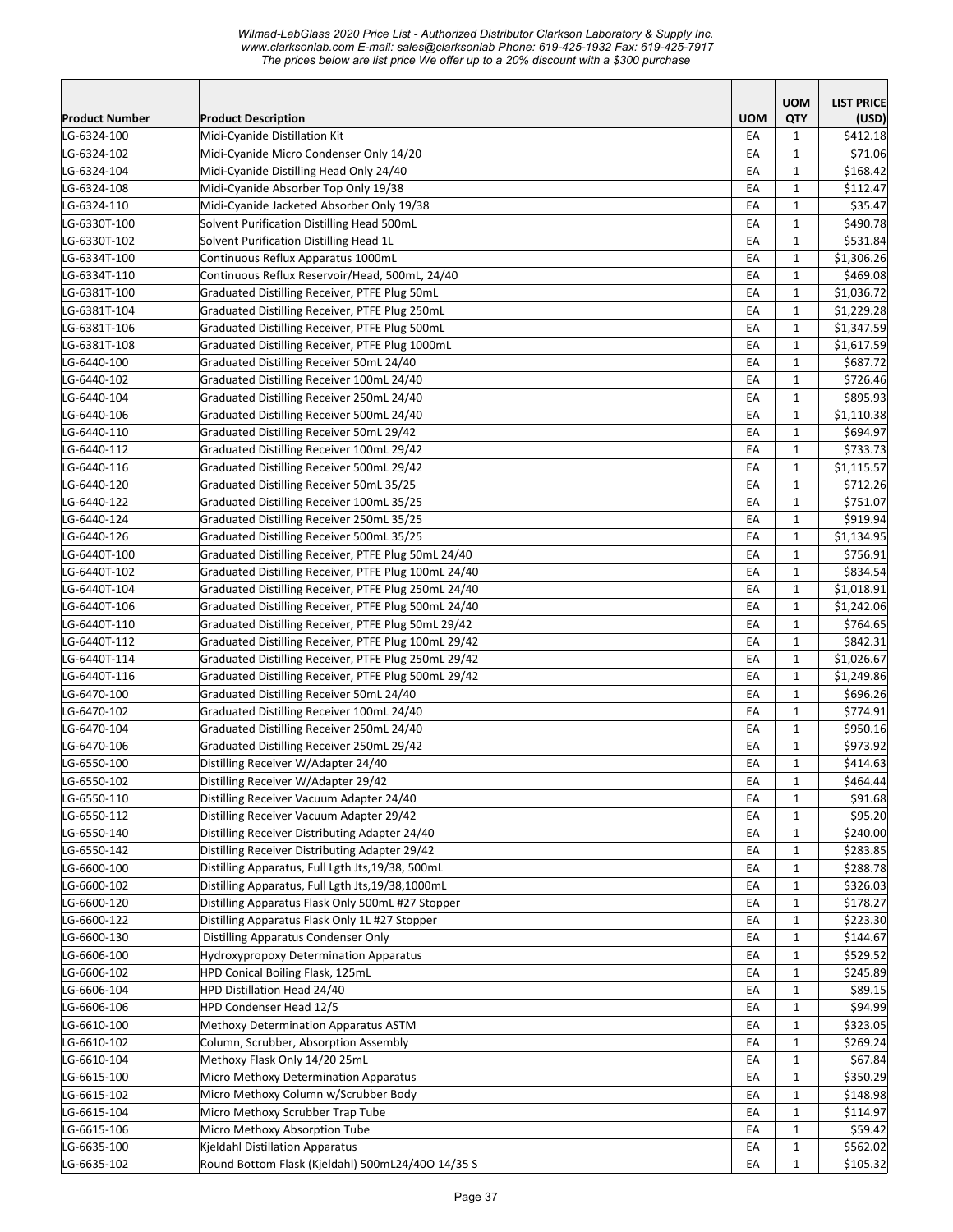*Wilmad-LabGlass 2020 Price List - Authorized Distributor Clarkson Laboratory & Supply Inc. www.clarksonlab.com E-mail: sales@clarksonlab Phone: 619-425-1932 Fax: 619-425-7917 The prices below are list price We offer up to a 20% discount with a \$300 purchase* 

|                       |                                                        |            | <b>UOM</b>   | <b>LIST PRICE</b> |
|-----------------------|--------------------------------------------------------|------------|--------------|-------------------|
| <b>Product Number</b> | <b>Product Description</b>                             | <b>UOM</b> | QTY          | (USD)             |
| LG-6635-104           | Kieldahl Flask 50mL 24/40                              | EA         | $\mathbf{1}$ | \$45.92           |
| LG-6635-106           | Separatory Funnel 24/40114/35                          | EA         | $\mathbf{1}$ | \$281.10          |
| LG-6635-108           | Liebig Condenser 14/350                                | EA         | $\mathbf{1}$ | \$113.85          |
| LG-6635-110           | Filling Funnel 24/40 I                                 | EA         | $\mathbf{1}$ | \$53.60           |
| LG-6655-100           | Volatile Oil Distilling Apparatus (Lighter than Water) | EA         | $\mathbf{1}$ | \$425.48          |
| LG-6655-102           | Volatile Oil (LTW) Clevenger Trap 5mL                  | EA         | $\mathbf{1}$ | \$190.67          |
| LG-6655-104           | Volatile Oil (LTW) Condenser                           | EA         | $\mathbf{1}$ | \$89.61           |
| LG-6656-100           | Volatile Oil Distilling Apparatus (Heavier than Water) | EA         | $\mathbf{1}$ | \$425.48          |
| LG-6656-102           | Volatile Oil (HTW) Clevenger Trap 5mL                  | EA         | $\mathbf{1}$ | \$198.57          |
| LG-6656-104           | Volatile Oil (HTW) Condenser                           | EA         | $\mathbf{1}$ | \$82.96           |
| LG-6657-100           | <b>Reduced Pressure Distilling Apparatus</b>           | EA         | 1            | \$269.62          |
| LG-6675-100           | Monier-Williams Sulfites Distilling Apparatus          | EA         | $\mathbf{1}$ | \$662.65          |
| LG-6675-102           | M-W Cylindrical Separatory Funnel 24/40                | EA         | $\mathbf{1}$ | \$210.58          |
| LG-6675-104           | M-W Inlet Adapter w/Bubbler Tube 24/40                 | EA         | $\mathbf{1}$ | \$92.54           |
| LG-6675-106           | M-W Special Bent Adapter 24/40                         | EA         | $\mathbf{1}$ | \$67.71           |
| LG-6675-110           | M-W Ful-Jak Allihn Condenser 300mm 24/40               | EA         | $\mathbf{1}$ | \$203.39          |
| LG-6676-100           | Evolution Apparatus, Carbon Disulfide AOAC             | EA         | $\mathbf{1}$ | \$872.84          |
| LG-6676-102           | Potash Absorber Trap 12/5 Inner                        | EA         | $\mathbf{1}$ | \$194.46          |
| LG-6676-104           | Lead Absorber Trap (1) 12/5 Inner                      | EA         | $\mathbf{1}$ | \$163.49          |
| LG-6676-106           | Lead Absorber Trap (2), 12/5 I and O                   | EA         | $\mathbf{1}$ | \$218.03          |
| LG-6676-108           | Liebig Condenser, 130mm 24/40                          | EA         | $\mathbf{1}$ | \$129.23          |
| LG-6676-110           | Distilling Head 24/40                                  | EA         | $\mathbf{1}$ | \$100.35          |
| LG-6740-100           | Raschig Rings 6X6mm, 1 Lb                              | EA         | $\mathbf{1}$ | \$138.39          |
| LG-6740-102           | Raschig Rings 7X7mm, 1 Lb                              | EA         | $\mathbf{1}$ | \$144.14          |
| LG-6740-104           | Raschig Rings 8X8mm, 1 Lb                              | EA         | $\mathbf{1}$ | \$144.14          |
| LG-6740-106           | Raschig Rings 12X12mm, 1 Lb                            | EA         | 1            | \$141.84          |
| LG-6750-100           | Solid Glass Beads 3mm, 1 Lb                            | EA         | 1            | \$186.58          |
| LG-6750-102           | Solid Glass Beads 4mm, 1 Lb                            | EA         | $\mathbf{1}$ | \$161.51          |
| LG-6750-104           | Solid Glass Beads 5mm, 1 Lb                            | EA         | $\mathbf{1}$ | \$145.57          |
| LG-6750-106           | Solid Glass Beads 6mm, 1 Lb                            | EA         | 1            | \$134.79          |
| LG-6760-114           | Drying Ampul, Flat Bottom 25mL                         | EA         | $\mathbf{1}$ | \$10.43           |
| LG-6760-116           | Drying Ampul, Flat Bottom 50mL                         | EA         | $\mathbf{1}$ | \$12.60           |
| LG-6760-118           | Drying Ampul, Flat Bottom 100mL                        | EA         | $\mathbf{1}$ | \$15.13           |
| LG-6790-102           | Drying Tube, U-Shaped 24/40                            | EA         | $\mathbf{1}$ | \$60.45           |
| LG-6790-104           | Drying Tube, U-Shaped 29/42                            | EA         | $\mathbf{1}$ | \$57.26           |
| LG-6850-100           | Abderhalden Drying Apparatus                           | EA         | $\mathbf{1}$ | \$607.46          |
| LG-6850-102           | Abderhalden Drying Chamber Only                        | EA         | $\mathbf{1}$ | \$228.66          |
| LG-6850-104           | Abderhalden Drying Dessicant Flask Only                | EA         | $\mathbf 1$  | \$138.51          |
| LG-6860-200           | Evaporator-Concentrator,4mL,19/22 1 Section            | EA         | $\mathbf{1}$ | \$91.80           |
| LG-6860-202           | Evaporator-Concentrator, 4mL, 19/22 2 Sections         | EA         | 1            | \$185.04          |
| LG-6860-204           | Evaporator-Concentrator, 4mL, 19/22 3 Sections         | EA         | 1            | \$215.35          |
| LG-6860-212           | Evaporator-Concentrator Column Only 19/22 2 Sections   | EA         | 1            | \$149.58          |
| LG-6860-214           | Evaporator-Concentrator Column Only19/22, 3 Sections   | EA         | $\mathbf{1}$ | \$186.46          |
| LG-6862-200           | Evaporator-Concentrator MOD 3mL 19/22 3 Sections       | EA         | $\mathbf{1}$ | \$118.54          |
| LG-6862-210           | Evaporator-Concentrator MOD Column Only 19/22          | EA         | $\mathbf{1}$ | \$72.59           |
| LG-6867-102           | K-D Evaporator-Concentrator 250mL 10mL Recvr w/Clamps  | EA         | $\mathbf{1}$ | \$240.95          |
| LG-6867-104           | K-D Evaporator-Concentrator 500mL 15mL Recvr w/Clamps  | EA         | $\mathbf{1}$ | \$249.17          |
| LG-6867-109           | 250mL K-D Flask Only, 24/40T 19/22B                    | EA         | $\mathbf{1}$ | \$82.43           |
| LG-6867-110           | 500mL K-D Flask Only, 24/40T 19/22B                    | EA         | $\mathbf{1}$ | \$84.79           |
| LG-6870-102           | Graduated Evaporator Receiver 4mL 19/22                | EA         | $\mathbf{1}$ | \$49.99           |
| LG-6870-106           | Graduated Evaporator Receiver 10mL 19/22               | EA         | $\mathbf{1}$ | \$53.30           |
| LG-6870-110           | Graduated Evaporator Receiver 25mL 19/22               | EA         | $\mathbf{1}$ | \$64.35           |
| LG-6877-100           | Bump Adapter Evaporator Trap 14/20                     | EA         | $\mathbf{1}$ | \$98.82           |
| LG-6877-102           | Bump Adapter Evaporator Trap 24/40                     | EA         | $\mathbf{1}$ | \$108.67          |
| LG-6877-106           | Bump Adapter Evaporator Trap 29/42                     | EA         | $\mathbf{1}$ | \$114.76          |
| LG-6877-200           | Evaporator Trap Bump Adapter, 14/20, M Frit            | EA         | 1            | \$103.25          |
| LG-6877-202           | Evaporator Trap Bump Adapter, 24/40, M Frit            | EA         | $\mathbf{1}$ | \$115.72          |
| LG-6878-100           | Self Washing Evaporator Trap 100mL                     | EA         | $\mathbf{1}$ | \$133.83          |
| LG-6879-110           | Connector for RotoVap 24/40 13-425                     | EA         | $\mathbf{1}$ | \$19.73           |
| LG-6879-111           | Connector for RotoVap 24/40 15-425                     | EA         | $\mathbf{1}$ | \$20.66           |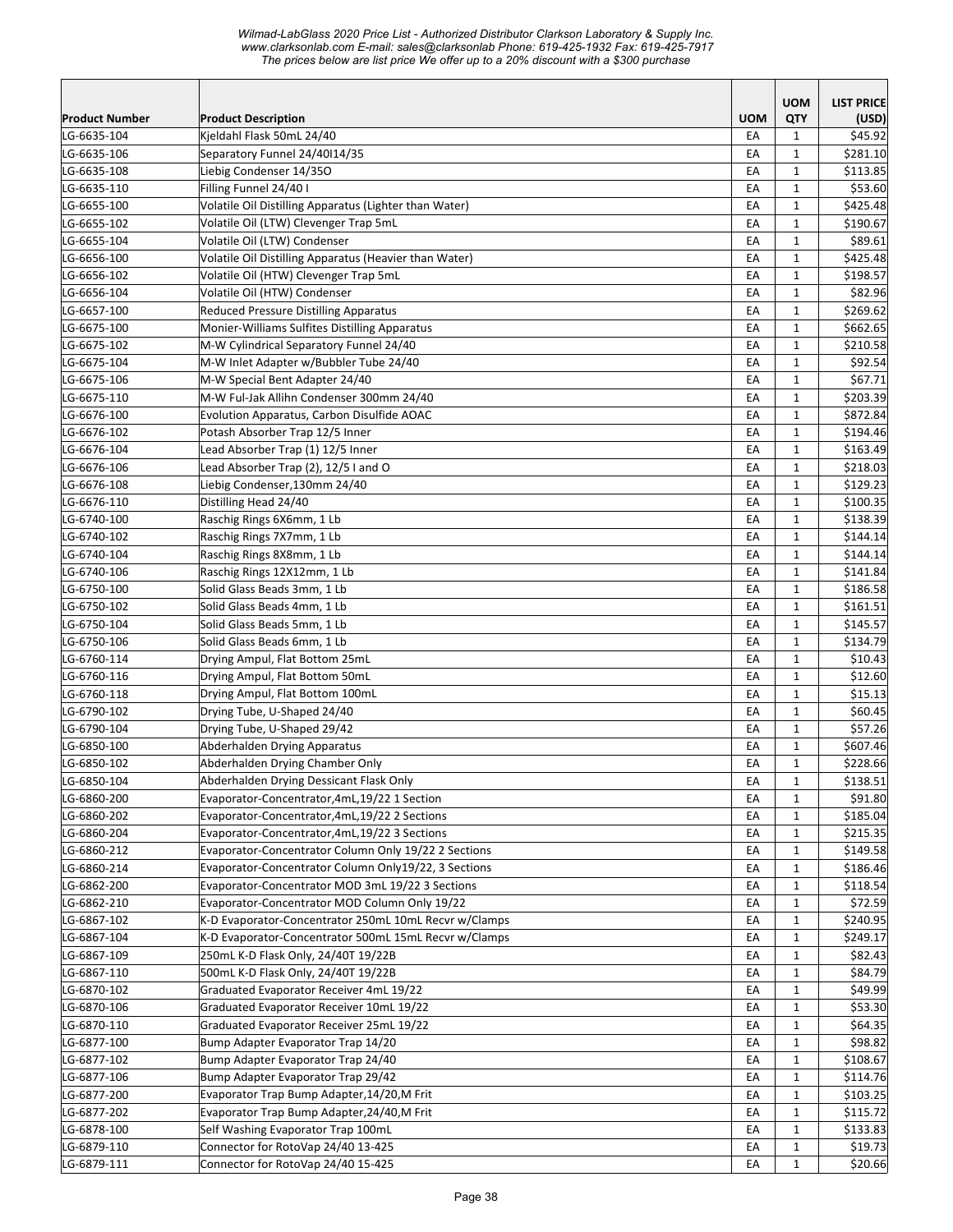|                |                                                               |            | <b>UOM</b>   | <b>LIST PRICE</b> |
|----------------|---------------------------------------------------------------|------------|--------------|-------------------|
| Product Number | <b>Product Description</b>                                    | <b>UOM</b> | QTY          | (USD)             |
| LG-6879-112    | Connector for RotoVap 24/40 20-400                            | EA         | 1            | \$24.86           |
| LG-6879-113    | Connector for RotoVap 24/40 18-425                            | EA         | $\mathbf{1}$ | \$27.50           |
| LG-6879-114    | Connector for RotoVap 24/40 22-400                            | EA         | $\mathbf{1}$ | \$28.36           |
| LG-6879-116    | Connector for RotoVap 24/40 24-400                            | EA         | $\mathbf{1}$ | \$35.34           |
| LG-6879-120    | Glass Adapter Only-RotoVap 24/40 20-400                       | EA         | $\mathbf{1}$ | \$55.52           |
| LG-6879-122    | Glass Adapter Only-RotoVap 29/26 20-400                       | EA         | $\mathbf{1}$ | \$78.24           |
| LG-6880-100    | Rotary Evaporator Trap 100mL 24/40 14/20                      | EA         | $\mathbf{1}$ | \$135.89          |
| LG-6880-102    | Rotary Evaporator Trap 100mL 24/40 19/22                      | EA         | $\mathbf{1}$ | \$134.44          |
| LG-6880-104    | Rotary Evaporator Trap 100mL 24/40 24/40                      | EA         | $\mathbf{1}$ | \$134.95          |
| LG-6880-105    | Rotary Evaporator Trap 100mL 29/26 29/26                      | EA         | $\mathbf{1}$ | \$148.53          |
| LG-6880-106    | Rotary Evaporator Trap 250mL 24/40 14/20                      | EA         | $\mathbf{1}$ | \$139.47          |
| LG-6880-108    | Rotary Evaporator Trap 250mL 24/40 19/22                      | EA         | $\mathbf{1}$ | \$142.48          |
| LG-6880-110    | Rotary Evaporator Trap 250mL 24/40 24/40                      | EA         | $\mathbf{1}$ | \$138.45          |
| LG-6880-114    | Rotary Evaporator Trap 250mL 29/26 29/26                      | EA         | 1            | \$142.70          |
| LG-6880-115    | Rotary Evaporator Trap 250mL 24/40 29/26                      | EA         | $\mathbf{1}$ | \$143.10          |
| LG-6880-116    | Rotary Evaporator Trap 500mL 24/40 24/40                      | EA         | 1            | \$154.54          |
| LG-6880-117    | Rotary Evaporator Trap 500mL 24/40 29/26                      | EA         | $\mathbf{1}$ | \$145.47          |
| LG-6880-118    | Rotary Evaporator Trap 500mL 29/26 29/26                      | EA         | 1            | \$147.70          |
| LG-6880-120    | Rotary Evaporator Trap 1L 24/40 29/42                         | EA         | $\mathbf{1}$ | \$157.71          |
| LG-6880A-100   | Rotary Evaporator Trap, Modified 100mL,14/20, Top Joint 24/40 | EA         | $\mathbf{1}$ | \$141.66          |
| LG-6880A-102   | Rotary Evaporator Trap, Modified 100mL,24/40, Top Joint 24/40 | EA         | $\mathbf{1}$ | \$132.90          |
| LG-6880A-104   | Rotary Evaporator Trap, Modified 250mL,14/20, Top Joint 24/40 | EA         | $\mathbf{1}$ | \$133.52          |
| LG-6880A-106   | Rotary Evaporator Trap, Modified 250mL,24/40, Top Joint 24/40 | EA         | $\mathbf{1}$ | \$137.94          |
| LG-6880A-108   | Rotary Evaporator Trap, Modified 250mL,29/42, Top Joint 24/40 | EA         | $\mathbf{1}$ | \$138.74          |
| LG-6880A-110   | Rotary Evaporator Trap, Modified 500mL,14/20, Top Joint 24/40 | EA         | $\mathbf{1}$ | \$134.15          |
| LG-6880A-112   | Rotary Evaporator Trap, Modified 500mL,24/40, Top Joint 24/40 | EA         | $\mathbf{1}$ | \$137.94          |
| LG-6880A-114   | Rotary Evaporator Trap, Modified 500mL,29/42, Top Joint 24/40 | EA         | $\mathbf{1}$ | \$138.74          |
| LG-6881-100    | RotoVap Trap; (2) 3mm Holes 100mL 24/40 14/20                 | EA         | $\mathbf{1}$ | \$142.48          |
| LG-6881-102    | RotoVap Trap; (2) 3mm Holes 100mL 24/40 19/22                 | EA         | $\mathbf{1}$ | \$152.13          |
| LG-6881-104    | RotoVap Trap; (2) 3mm Holes 100mL 24/40 24/40                 | EA         | $\mathbf{1}$ | \$143.48          |
| LG-6881-105    | RotoVap Trap; (2) 3mm Holes 100mL 29/26 29/26                 | EA         | 1            | \$141.51          |
| LG-6881-106    | RotoVap Trap; (2) 3mm Holes 250mL 24/40 14/20                 | EA         | $\mathbf{1}$ | \$135.78          |
| LG-6881-108    | RotoVap Trap; (2) 3mm Holes 250mL 24/40 19/22                 | EA         | 1            | \$154.47          |
| LG-6881-110    | RotoVap Trap; (2) 3mm Holes 250mL 24/40 24/40                 | EA         | $\mathbf{1}$ | \$147.12          |
| LG-6881-114    | RotoVap Trap; (2) 3mm Holes 500mL 24/40 19/22                 | EA         | 1            | \$157.08          |
| LG-6881-115    | RotoVap Trap; (2) 3mm Holes 500mL 24/40 29/26                 | EA         | $\mathbf{1}$ | \$157.06          |
| LG-6881-116    | RotoVap Trap; (2) 3mm Holes 500mL 24/40 24/40                 | EA         | $\mathbf{1}$ | \$157.06          |
| LG-6881-117    | RotoVap Trap; (2) 3mm Holes 500mL 24/40 29/26                 | EA         | $\mathbf 1$  | \$149.49          |
| LG-6881-118    | RotoVap Trap; (2) 3mm Holes 1000mL 24/40 24/40                | EA         | $\mathbf{1}$ | \$151.18          |
| LG-6881-119    | RotoVap Trap; (2) 3mm Holes 500mL 29/26 29/26                 | EA         | $\mathbf{1}$ | \$148.50          |
| LG-6881-120    | RotoVap Trap; (2) 3mm Holes 1000mL 24/40 29/42                | EA         | $\mathbf{1}$ | \$151.68          |
| LG-6883-100    | RotoVap Trap; Pear Shaped 250mL 24/40 14/20                   | EA         | $\mathbf{1}$ | \$93.10           |
| LG-6883-102    | RotoVap Trap; Pear Shaped 250mL 24/40 19/22                   | EA         | $\mathbf{1}$ | \$95.06           |
| LG-6883-104    | RotoVap Trap; Pear Shaped 250mL 24/40 24/40                   | EA         | $\mathbf{1}$ | \$94.04           |
| LG-6889A-100   | Impinger Adapter 90Deg 12/5                                   | EA         | $\mathbf{1}$ | \$42.04]          |
| LG-6889A-102   | Impinger Adapter 90Deg 18/9                                   | EA         | $\mathbf 1$  | \$44.60           |
| LG-6889A-104   | Impinger Adapter 90Deg 28/15                                  | EA         | $\mathbf{1}$ | \$49.27           |
| LG-6890-100    | Midget Graduated Impinger 25mL                                | EA         | $\mathbf{1}$ | \$73.41           |
| LG-6890-102    | Midget Graduated Impinger 30mL                                | EA         | $\mathbf{1}$ | \$75.22           |
| LG-6890-110    | Midget Graduated Impinger Tube Only 25mL                      | EA         | 1            | \$29.13           |
| LG-6890-112    | Midget Graduated Impinger Tube Only 30mL                      | EA         | 1            | \$31.19           |
| LG-6890-120    | Midget Graduated Impinger Stopper 25mL                        | EA         | $\mathbf{1}$ | \$43.47           |
| LG-6890-122    | Midget Graduated Impinger Stopper 30mL                        | EA         | $\mathbf{1}$ | \$55.58           |
| LG-6893-100    | Midget Graduated Bubbler w/Fritted Inlet Tube 25mL            | EA         | $\mathbf{1}$ | \$81.46           |
| LG-6893-102    | Midget Graduated Bubbler w/Fritted Inlet Tube 30mL            | EA         | $\mathbf{1}$ | \$81.61           |
| LG-6893-122    | Midget Graduated Bubbler Stopper 30mL                         | EA         | $\mathbf{1}$ | \$56.93           |
|                | Soxhlet Extraction Apparatus 125mL                            |            |              |                   |
| LG-6900-100    | Soxhlet Extraction Apparatus 250mL                            | EA         | $\mathbf{1}$ | \$335.19          |
| LG-6900-104    |                                                               | EA         | $\mathbf{1}$ | \$379.39          |
| LG-6900-108    | Soxhlet Extraction Apparatus 500mL                            | EA         | $\mathbf{1}$ | \$462.42]         |
| LG-6900-110    | Allihn Condenser/Soxhlet 34/45                                | EA         | $\mathbf{1}$ | \$143.17          |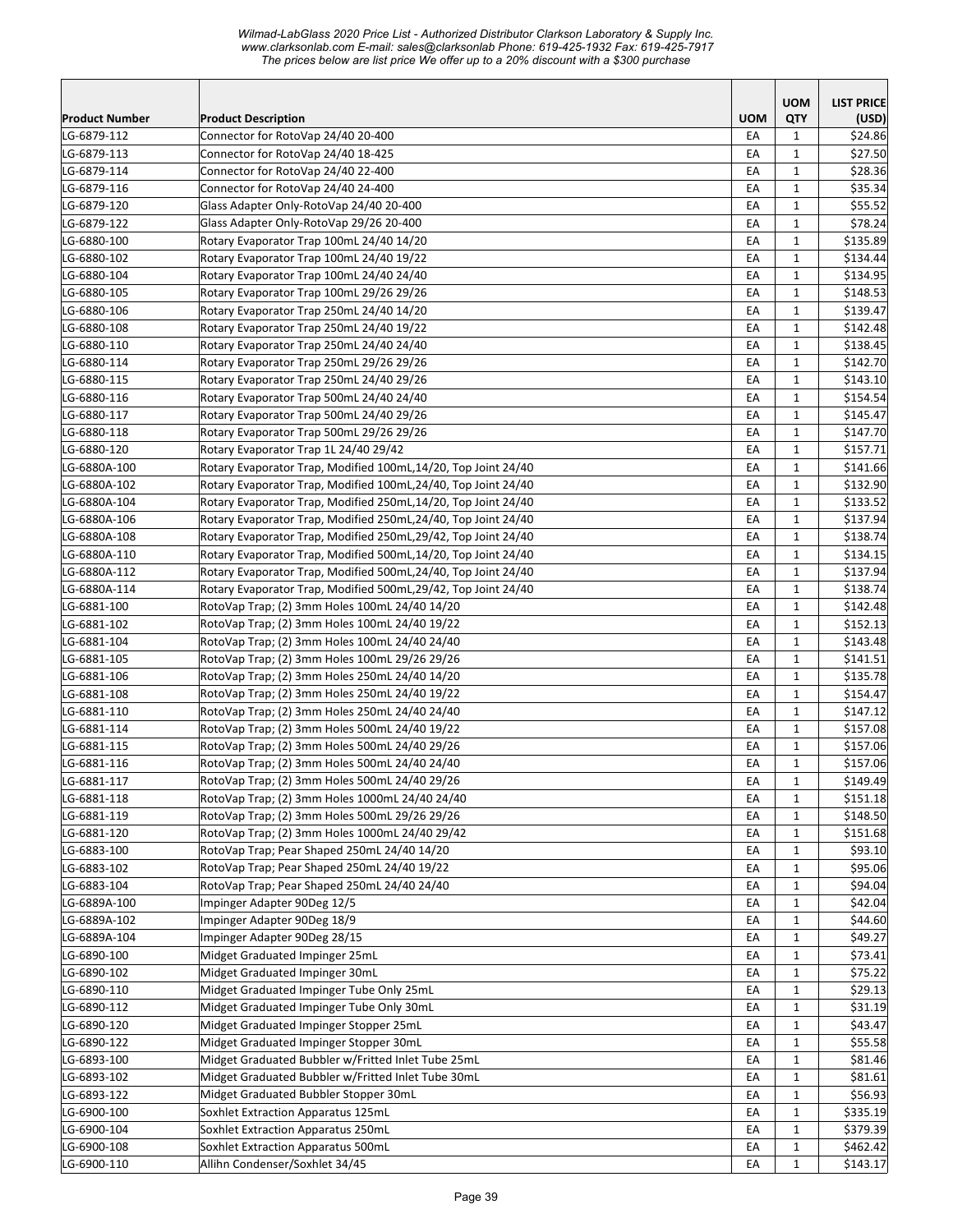|                       |                                                                                                     |            | <b>UOM</b>   | <b>LIST PRICE</b> |
|-----------------------|-----------------------------------------------------------------------------------------------------|------------|--------------|-------------------|
| <b>Product Number</b> | <b>Product Description</b>                                                                          | <b>UOM</b> | QTY          | (USD)             |
| LG-6900-114           | Allihn Condenser/Soxhlet 45/50                                                                      | EA         | $\mathbf{1}$ | \$162.75          |
| LG-6900-118           | Allihn Condenser/Soxhlet 55/50                                                                      | EA         | $\mathbf{1}$ | \$206.83          |
| LG-6900-120           | Soxhlet Extractor Only 30mm ID                                                                      | EA         | $\mathbf{1}$ | \$176.06          |
| LG-6900-124           | Soxhlet Extractor Only 40mm ID                                                                      | EA         | $\mathbf{1}$ | \$212.41          |
| LG-6900-128           | Soxhlet Extractor Only 50mm ID                                                                      | EA         | $\mathbf{1}$ | \$243.42          |
| LG-6910-100           | Soxhlet Extraction Apparatus XLarge 500mL                                                           | EA         | $\mathbf{1}$ | \$847.58          |
| LG-6910-102           | Soxhlet Extraction Apparatus XLarge 1.5L                                                            | EA         | $\mathbf{1}$ | \$1,868.62        |
| LG-6910-106           | Allihn Condenser/Soxhlet 71/60                                                                      | EA         | $\mathbf{1}$ | \$373.69          |
| LG-6910-108           | Allihn Condenser/Soxhlet 103/60                                                                     | EA         | $\mathbf{1}$ | \$723.19          |
| LG-6910-112           | Soxhlet Extractor Only 70mm ID                                                                      | EA         | $\mathbf{1}$ | \$452.33          |
| LG-6910-114           | Soxhlet Extractor Only 100mm ID                                                                     | EA         | $\mathbf{1}$ | \$1,101.77        |
| LG-6911-104           | Soxhlet Extraction Apparatus XLarge 12000mL                                                         | EA         | $\mathbf{1}$ | \$2,900.70        |
| LG-6911-110           | Condenser/Soxhlet for LG-6911-104                                                                   | EA         | $\mathbf{1}$ | \$867.39          |
| LG-6911-116           | Soxhlet Extractor Only for LG-6911-104                                                              | EA         | $\mathbf{1}$ | \$1,694.56        |
| LG-6912-100           | Fat Extraction Flask AOAC 35mm OD                                                                   | EA         | $\mathbf{1}$ | \$95.29           |
| LG-6912-102           | Fat Extraction Flask AOAC 48mm OD                                                                   | EA         | $\mathbf{1}$ | \$117.20          |
| LG-6914-100           | Extraction Siphon ASTM 24X62mm                                                                      | EA         | $\mathbf{1}$ | \$87.61           |
| LG-6914-102           | Extraction Siphon ASTM 30X70mm                                                                      | EA         | $\mathbf{1}$ | \$91.85           |
| LG-6920-100           | Soxhlet Extraction Apparatus 2200mL                                                                 | EA         | $\mathbf{1}$ | \$1,991.94        |
| LG-6920-110           | Soxhlet Extractor Only 45/50                                                                        | EA         | $\mathbf{1}$ | \$1,354.74        |
| LG-6920-112           | Soxhlet Ground Lid Only                                                                             | EA         | $\mathbf{1}$ | \$128.64          |
| LG-6920-114           | Soxhlet Filter Plate Only                                                                           | EA         | $\mathbf{1}$ | \$103.39          |
| LG-6960-100           | Arsine Generator - Arsenic                                                                          | EA         | $\mathbf{1}$ | \$152.47          |
| LG-6960-102           | Arsine Generator Scrubber Tube Only                                                                 | EA         | $\mathbf{1}$ | \$61.27           |
| LG-6960-104           | Arsine Generator Absorber Tube Only                                                                 | EA         | $\mathbf{1}$ | \$61.27           |
| LG-6962-100           | Arsine Generator - Improved                                                                         | EA         | $\mathbf{1}$ | \$143.84          |
| LG-6962-102           | Arsine Generator Scrubber/Absorber                                                                  | EA         | $\mathbf{1}$ | \$115.85          |
| LG-7070-100           | Extraction Thimble w/Fritted Disc 25X85mm EC                                                        | EA         | 1            | \$58.77           |
| LG-7070-102           | Extraction Thimble w/Fritted Disc 35X90mm EC                                                        | EA         | $\mathbf{1}$ | \$66.10           |
| LG-7070-104           | Extraction Thimble w/Fritted Disc 45X130mm EC                                                       | EA         | $\mathbf{1}$ | \$62.14           |
| LG-7070-106           | Extraction Thimble w/Fritted Disc 57X150mm EC                                                       | EA         | $\mathbf{1}$ | \$92.89           |
| LG-7070-110           | Extraction Thimble w/Fritted Disc 25X85mm C                                                         | EA         | $\mathbf{1}$ | \$63.17           |
| LG-7070-112           | Extraction Thimble w/Fritted Disc 35X90mm C                                                         | EA         | $\mathbf{1}$ | \$66.10           |
| LG-7070-114           | Extraction Thimble w/Fritted Disc 45X130mm C                                                        | EA         | $\mathbf{1}$ | \$68.34           |
| LG-7070-116           | Extraction Thimble w/Fritted Disc 57X150mm C                                                        | EA         | $\mathbf{1}$ | \$91.71           |
| LG-7070-122           | Extraction Thimble w/Fritted Disc 35X90mm M                                                         | EA         | $\mathbf{1}$ | \$68.39           |
| LG-7070-124           | Extraction Thimble w/Fritted Disc 45X130mm M                                                        | EA         | $\mathbf{1}$ | \$81.74           |
| LG-7070-126           | Extraction Thimble w/Fritted Disc 57X150mm M                                                        | EA         | $\mathbf 1$  | \$99.04           |
| LG-7080-102           | Buchner Filter Funnel w/Fritted Disc 2mL 10mm C                                                     | EA         | $\mathbf{1}$ | \$44.97           |
| LG-7080-104           | Buchner Filter Funnel w/Fritted Disc 15mL 20mm C                                                    | EA         | 1            | \$52.44           |
| LG-7080-106           | Buchner Filter Funnel w/Fritted Disc 30mL 30mm C                                                    | EA         | 1            | \$59.17           |
| LG-7080-108           | Buchner Filter Funnel w/Fritted Disc 60mL 40mm C                                                    | EA         | 1            | \$62.66           |
| LG-7080-110           | Buchner Filter Funnel w/Fritted Disc 150mL 60mm C                                                   | EA         | 1            | \$114.38          |
| LG-7080-112           | Buchner Filter Funnel w/Fritted Disc 350mL 80mm C                                                   | EA         | 1            | \$154.39          |
| LG-7080-114           | Buchner Filter Funnel w/Fritted Disc 600mL 90mm C                                                   | EA         | $\mathbf{1}$ | \$179.51          |
| LG-7080-116           | Buchner Filter Funnel w/Fritted Disc 2L 125mm C                                                     | EA         | $\mathbf{1}$ | \$409.39          |
| LG-7080-118           | Buchner Filter Funnel w/Fritted Disc 3L 150mm C                                                     | EA         | $\mathbf{1}$ | \$568.10          |
| LG-7080-132           | Buchner Filter Funnel w/Fritted Disc 2mL 10mm M                                                     | EA         | $\mathbf{1}$ | \$44.97           |
| LG-7080-134           | Buchner Filter Funnel w/Fritted Disc 15mL 20mm M                                                    | EA         | $\mathbf{1}$ | \$51.24           |
| LG-7080-136           | Buchner Filter Funnel w/Fritted Disc 30mL 30mm M                                                    | EA         | $\mathbf{1}$ | \$57.82           |
| LG-7080-138           | Buchner Filter Funnel w/Fritted Disc 60mL 40mm M                                                    | EA         | 1            | \$61.54           |
| LG-7080-140           | Buchner Filter Funnel w/Fritted Disc 150mL 60mm M                                                   | EA         | $\mathbf{1}$ | \$112.77          |
| LG-7080-142           | Buchner Filter Funnel w/Fritted Disc 350mL 80mm M                                                   | EA         | $\mathbf{1}$ | \$154.39          |
| LG-7080-144           | Buchner Filter Funnel w/Fritted Disc 600mL 90mm M                                                   | EA         | $\mathbf{1}$ | \$179.51          |
| LG-7080-146           | Buchner Filter Funnel w/Fritted Disc 2L 125mm M                                                     | EA         | $\mathbf{1}$ | \$409.39          |
| LG-7080-148           | Buchner Filter Funnel w/Fritted Disc 3L 150mm M                                                     |            |              | \$568.10          |
|                       |                                                                                                     | EA         | 1            |                   |
| LG-7080-162           | Buchner Filter Funnel w/Fritted Disc 2mL 10mm F<br>Buchner Filter Funnel w/Fritted Disc 15mL 20mm F | EA         | 1            | \$44.97           |
| LG-7080-164           |                                                                                                     | EA         | 1            | \$51.24           |
| LG-7080-166           | Buchner Filter Funnel w/Fritted Disc 30mL 30mm F                                                    | EA         | $\mathbf{1}$ | \$59.17           |
| LG-7080-168           | Buchner Filter Funnel w/Fritted Disc 60mL 40mm F                                                    | EA         | $\mathbf{1}$ | \$63.77           |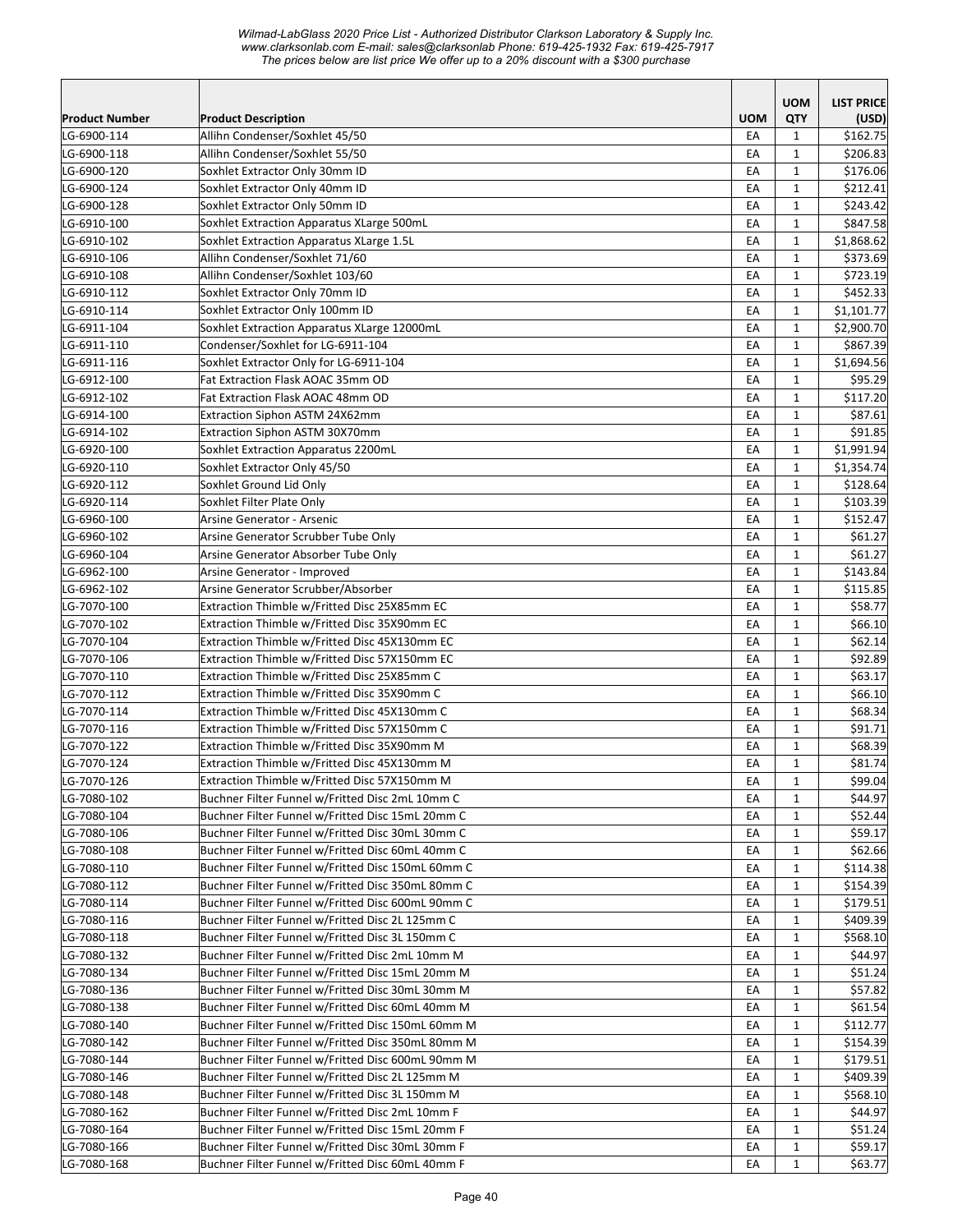| Product Number             | <b>Product Description</b>                                                                                               | <b>UOM</b> | <b>UOM</b><br>QTY           | <b>LIST PRICE</b><br>(USD) |
|----------------------------|--------------------------------------------------------------------------------------------------------------------------|------------|-----------------------------|----------------------------|
| LG-7080-170                | Buchner Filter Funnel w/Fritted Disc 150mL 60mm F                                                                        | EA         | $\mathbf{1}$                | \$116.54                   |
| LG-7080-172                | Buchner Filter Funnel w/Fritted Disc 350mL 80mm F                                                                        | EA         | 1                           | \$146.90                   |
| LG-7080-174                | Buchner Filter Funnel w/Fritted Disc 600mL 90mm F                                                                        | EA         | 1                           | \$182.41                   |
| LG-7080-176                | Buchner Filter Funnel w/Fritted Disc 2L 125mm F                                                                          | EA         | $\mathbf{1}$                | \$497.77                   |
| LG-7080-178                | Buchner Filter Funnel w/Fritted Disc 3L 150mm F                                                                          | EA         | $\mathbf{1}$                | \$596.36                   |
| LG-7110-100                | Jacketed Buchner Filter Funnel w/Fritted Disc 30mL C                                                                     | EA         | $\mathbf{1}$                | \$342.78                   |
| LG-7110-102                | Jacketed Buchner Filter Funnel w/Fritted Disc 60mL C                                                                     | EA         | 1                           | \$399.02                   |
| LG-7110-106                | Jacketed Buchner Filter Funnel w/Fritted Disc 600mL C                                                                    | EA         | $\mathbf{1}$                | \$568.65                   |
| LG-7110-108                | Jacketed Buchner Filter Funnel w/Fritted Disc 2L C                                                                       | EA         | $\mathbf 1$                 | \$988.72                   |
| LG-7110-112                | Jacketed Buchner Filter Funnel w/Fritted Disc 60mL M                                                                     | EA         | $\mathbf 1$                 | \$399.02                   |
| LG-7110-114                | Jacketed Buchner Filter Funnel w/Fritted Disc 150mL M                                                                    | EA         | $\mathbf{1}$                | \$425.11                   |
| LG-7110-116                | Jacketed Buchner Filter Funnel w/Fritted Disc 600mL M                                                                    | EA         | $\mathbf{1}$                | \$568.64                   |
| LG-7110-126                | Jacketed Buchner Filter Funnel w/Fritted Disc 600mL F                                                                    | EA         | $\mathbf 1$                 | \$630.25                   |
| LG-7110-128                | Jacketed Buchner Filter Funnel w/Fritted Disc 2L F                                                                       | EA         | 1                           | \$988.72                   |
| LG-7120-098                | Buchner Filter Funnel; Fritted Disc, Vacuum Adapter 15mL C                                                               | EA         | $\mathbf 1$                 | \$148.67                   |
| LG-7120-100                | Buchner Filter Funnel; Fritted Disc, Vacuum Adapter 15mL C                                                               | EA         | $\mathbf{1}$                | \$158.78                   |
| LG-7120-101                | Buchner Filter Funnel; Fritted Disc, Vacuum Adapter 30mL C                                                               | EA         | $\mathbf{1}$                | \$164.95                   |
| LG-7120-102                | Buchner Filter Funnel; Fritted Disc, Vacuum Adapter 30mL C                                                               | EA         | 1                           | \$168.51                   |
| LG-7120-103                | Buchner Filter Funnel; Fritted Disc, Vacuum Adapter 60mL C                                                               | EA         | $\mathbf{1}$                | \$164.74                   |
| LG-7120-104                | Buchner Filter Funnel; Fritted Disc, Vacuum Adapter 60mL C                                                               | EA         | $\mathbf{1}$                | \$134.89                   |
| LG-7120-105                | Buchner Filter Funnel; Fritted Disc, Vacuum Adapter 150mL C                                                              | EA         | $\mathbf{1}$                | \$217.23                   |
| LG-7120-106                | Buchner Filter Funnel; Fritted Disc, Vacuum Adapter 150mL C                                                              | EA         | $\mathbf 1$                 | \$214.55                   |
| LG-7120-107                | Buchner Filter Funnel; Fritted Disc, Vacuum Adapter 350mL C                                                              | EA         | $\mathbf{1}$                | \$270.68                   |
| LG-7120-108                | Buchner Filter Funnel; Fritted Disc, Vacuum Adapter 350mL C                                                              | EA         | $\mathbf 1$                 | \$261.76                   |
| LG-7120-109                | Buchner Filter Funnel; Fritted Disc, Vacuum Adapter 600mL C                                                              | EA         | $\mathbf 1$                 | \$305.09                   |
| LG-7120-110                | Buchner Filter Funnel; Fritted Disc, Vacuum Adapter 600mL C                                                              | EA         | $\mathbf{1}$                | \$314.07                   |
| LG-7120-111                | Buchner Filter Funnel; Fritted Disc, Vacuum Adapter 60mL C                                                               | EA         | $\mathbf{1}$                | \$174.31                   |
| LG-7120-112                | Buchner Filter Funnel; Fritted Disc, Vacuum Adapter 150mL C                                                              | EA         | $\mathbf 1$                 | \$224.19                   |
| LG-7120-118                | Buchner Filter Funnel; Fritted Disc, Vacuum Adapter 15mL M                                                               | EA         | $\mathbf{1}$                | \$148.67                   |
| LG-7120-120                | Buchner Filter Funnel; Fritted Disc, Vacuum Adapter 15mL M                                                               | EA<br>EA   | $\mathbf 1$<br>$\mathbf{1}$ | \$158.78                   |
| LG-7120-121                | Buchner Filter Funnel; Fritted Disc, Vacuum Adapter 30mL M                                                               | EA         | $\mathbf 1$                 | \$164.95<br>\$168.51       |
| LG-7120-122<br>LG-7120-123 | Buchner Filter Funnel; Fritted Disc, Vacuum Adapter 30mL M<br>Buchner Filter Funnel; Fritted Disc, Vacuum Adapter 60mL M | EA         | $\mathbf{1}$                | \$170.37                   |
| LG-7120-124                | Buchner Filter Funnel; Fritted Disc, Vacuum Adapter 60mL M                                                               | EA         | $\mathbf{1}$                | \$166.95                   |
| LG-7120-125                | Buchner Filter Funnel; Fritted Disc, Vacuum Adapter 150mL M                                                              | EA         | $\mathbf{1}$                | \$227.69                   |
| LG-7120-126                | Buchner Filter Funnel; Fritted Disc, Vacuum Adapter 150mL M                                                              | EA         | $\mathbf{1}$                | \$224.19                   |
| LG-7120-127                | Buchner Filter Funnel; Fritted Disc, Vacuum Adapter 350mL M                                                              | EA         | 1                           | \$270.68                   |
| LG-7120-129                | Buchner Filter Funnel; Fritted Disc, Vacuum Adapter 600mL M                                                              | ЕA         | 1                           | \$305.09                   |
| LG-7120-130                | Buchner Filter Funnel; Fritted Disc, Vacuum Adapter 600mL M                                                              | EA         | $\mathbf{1}$                | \$314.09                   |
| LG-7120-131                | Buchner Filter Funnel; Fritted Disc, Vacuum Adapter 60mL M                                                               | EA         | $\mathbf{1}$                | \$174.31                   |
| LG-7120-132                | Buchner Filter Funnel; Fritted Disc, Vacuum Adapter 150mL M                                                              | EA         | $\mathbf{1}$                | \$224.19                   |
| LG-7120-133                | Buchner Filter Funnel; Fritted Disc, Vacuum Adapter 350mL M                                                              | EA         | $\mathbf{1}$                | \$261.76                   |
| LG-7120-134                | Buchner Filter Funnel; Fritted Disc, Vacuum Adapter 600mL M                                                              | EA         | $\mathbf{1}$                | \$314.09                   |
| LG-7151T-104               | Fritted Adapter w/PTFE Stopcock 24/40                                                                                    | EA         | $\mathbf{1}$                | \$126.45                   |
| LG-7152-100                | Fritted Adapter w/Hose Connection 14/20                                                                                  | EA         | $\mathbf{1}$                | \$49.46                    |
| LG-7152-102                | Fritted Adapter w/Hose Connection 19/22                                                                                  | EA         | $\mathbf{1}$                | \$46.37                    |
| LG-7152-104                | Fritted Adapter w/Hose Connection 24/40                                                                                  | EA         | $\mathbf 1$                 | \$52.39                    |
| LG-7152-108                | Fritted Adapter w/Hose Connection 29/42                                                                                  | EA         | $\mathbf{1}$                | \$53.39                    |
| LG-7160-120                | Filter Tube Straight 13mm OD 10mm C                                                                                      | EA         | $\mathbf{1}$                | \$33.70                    |
| LG-7160-122                | Filter Tube Straight 25mm OD 20mm C                                                                                      | EA         | $\mathbf{1}$                | \$39.47                    |
| LG-7160-124                | Filter Tube Straight 35mm OD 30mm C                                                                                      | EA         | $\mathbf{1}$                | \$44.55                    |
| LG-7160-140                | Filter Tube Straight 13mm OD 10mm M                                                                                      | EA         | 1                           | \$33.70                    |
| LG-7160-142                | Filter Tube Straight 25mm OD 20mm M                                                                                      | EA         | $\mathbf{1}$                | \$39.47                    |
| LG-7160-160                | Filter Tube Straight 13mm OD 10mm F                                                                                      | EA         | $\mathbf 1$                 | \$33.70                    |
| LG-7160-162                | Filter Tube Straight 25mm OD 20mm F                                                                                      | EA         | $\mathbf{1}$                | \$39.47                    |
| LG-7160-164                | Filter Tube Straight 35mm OD 30mm F                                                                                      | EA         | $\mathbf{1}$                | \$44.55                    |
| LG-7220-120                | Round Bottom Flask 1N 50mL 19/38                                                                                         | EA         | $\mathbf{1}$                | \$29.95                    |
| LG-7220-122                | Round Bottom Flask 1N 100mL 19/38                                                                                        | EA         | $\mathbf{1}$                | \$28.99                    |
| LG-7220-140                | Round Bottom Flask 1N 50mL 24/40                                                                                         | EA         | $\mathbf{1}$                | \$28.24                    |
| LG-7220-142                | Round Bottom Flask 1N 100mL 24/40                                                                                        | EA         | $\mathbf{1}$                | \$28.24                    |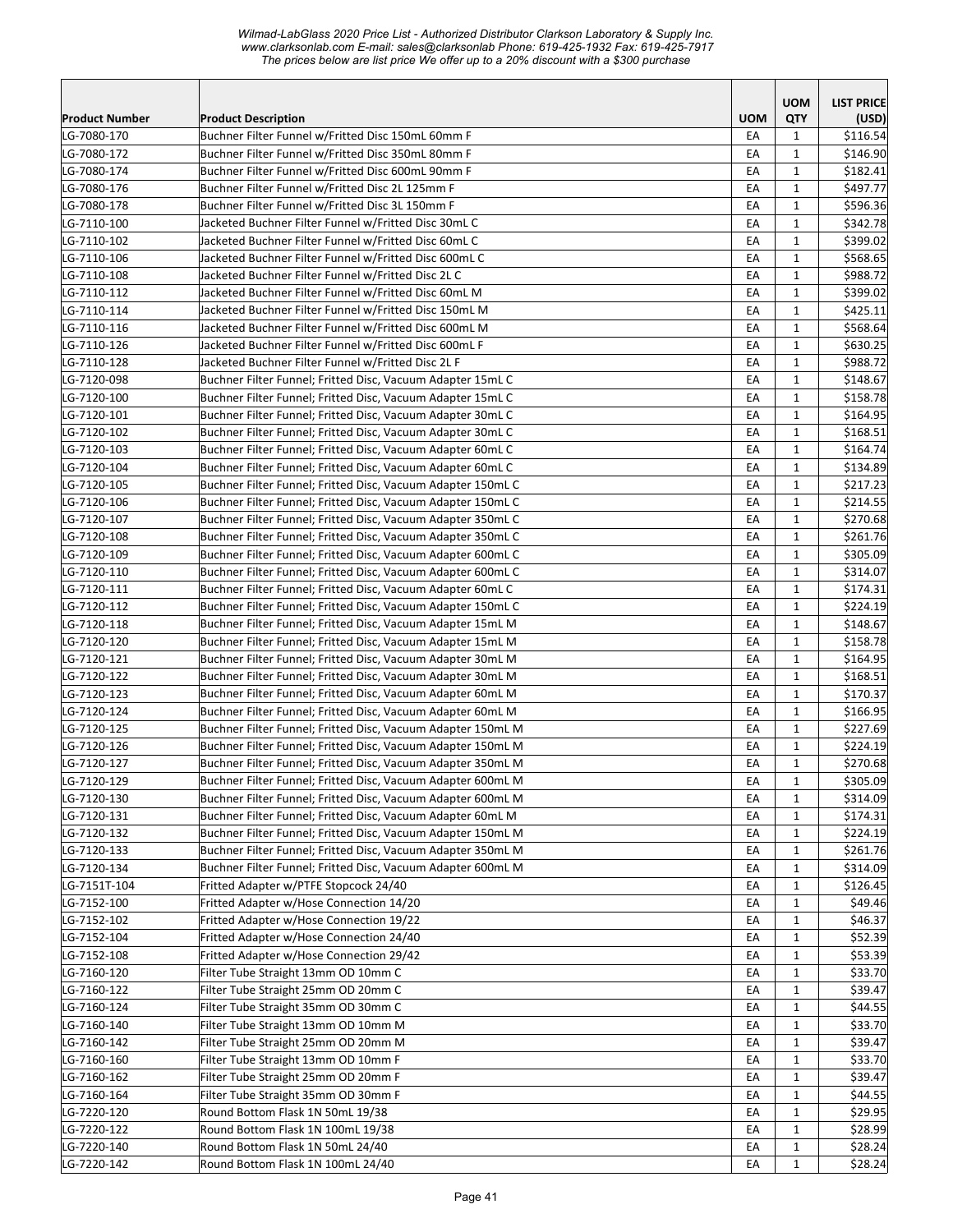| <b>UOM</b><br><b>QTY</b><br><b>Product Number</b><br><b>Product Description</b><br>(USD)<br>Round Bottom Flask 1N 125mL 24/40<br>EA<br>\$36.00<br>LG-7220-144<br>1<br>Round Bottom Flask 1N 200mL 24/40<br>LG-7220-146<br>EA<br>1<br>\$37.71<br>Round Bottom Flask 1N 250mL 24/40<br>LG-7220-148<br>\$38.13<br>EA<br>1<br>LG-7220-150<br>Round Bottom Flask 1N 300mL 24/40<br>EA<br>$\mathbf{1}$<br>\$42.55<br>LG-7220-152<br>Round Bottom Flask 1N 500mL 24/40<br>EA<br>$\mathbf{1}$<br>\$43.95<br>Round Bottom Flask 1N 1000mL 24/40<br>EA<br>$\mathbf{1}$<br>\$51.58<br>LG-7220-154<br>LG-7220-156<br>Round Bottom Flask 1N 2000mL 24/40<br>EA<br>$\mathbf{1}$<br>\$103.89<br>EA<br>$\mathbf{1}$<br>LG-7220-158<br>Round Bottom Flask 1N 3000mL 24/40<br>\$128.69<br>\$149.13<br>LG-7220-160<br>Round Bottom Flask 1N 5000mL 24/40<br>EA<br>1<br>\$37.25<br>LG-7220-161<br>Round Bottom Flask 1N 125mL 29/26<br>EA<br>1<br>LG-7220-162<br>Round Bottom Flask 1N 200mL 29/26<br>EA<br>$\mathbf{1}$<br>\$39.63<br>Round Bottom Flask 1N 250mL 29/26<br>LG-7220-163<br>EA<br>$\mathbf{1}$<br>\$41.43<br>LG-7220-164<br>Round Bottom Flask 1N 300mL 29/26<br>EA<br>1<br>\$47.31<br>\$49.46<br>LG-7220-165<br>Round Bottom Flask 1N 500mL 29/26<br>EA<br>$\mathbf{1}$<br>\$59.10<br>LG-7220-166<br>Round Bottom Flask 1N 1000mL 29/26<br>EA<br>1<br>Round Bottom Flask 1N 3000mL 29/26<br>EA<br>\$134.30<br>LG-7220-168<br>1<br>LG-7220-170<br>Round Bottom Flask 1N 50mL 29/42<br>EA<br>1<br>\$36.20<br>Round Bottom Flask 1N 100mL 29/42<br>\$37.37<br>LG-7220-172<br>EA<br>1<br>LG-7220-174<br>Round Bottom Flask 1N 125mL 29/42<br>EA<br>$\mathbf{1}$<br>\$34.88<br>LG-7220-178<br>Round Bottom Flask 1N 250mL 29/42<br>EA<br>$\mathbf{1}$<br>\$42.79<br>Round Bottom Flask 1N 300mL 29/42<br>EA<br>1<br>\$44.17<br>LG-7220-180<br>LG-7220-182<br>Round Bottom Flask 1N 500mL 29/42<br>EA<br>$\mathbf{1}$<br>\$48.51<br>$\mathbf{1}$<br>\$56.08<br>Round Bottom Flask 1N 1000mL 29/42<br>EA<br>LG-7220-184<br>Round Bottom Flask 1N 2000mL 29/42<br>LG-7220-186<br>EA<br>$\mathbf{1}$<br>\$107.46<br>LG-7220-188<br>Round Bottom Flask 1N 3000mL 29/42<br>EA<br>1<br>\$130.38<br>LG-7220-190<br>Round Bottom Flask 1N 5000mL 29/42<br>EA<br>$\mathbf{1}$<br>\$138.60<br>Round Bottom Flask 1N 500mL 34/45<br>LG-7220-200<br>EA<br>$\mathbf{1}$<br>\$55.83<br>LG-7220-202<br>Round Bottom Flask 1N 1000mL 34/45<br>EA<br>1<br>\$69.43<br>\$121.20<br>Round Bottom Flask 1N 3000mL 34/45<br>EA<br>$\mathbf{1}$<br>LG-7220-206<br>EA<br>\$74.52<br>LG-7220-240<br>Round Bottom Flask 1N 500mL 45/50<br>1<br>Round Bottom Flask 1N 1000mL 45/50<br>\$78.79<br>LG-7220-242<br>EA<br>$\mathbf{1}$<br>LG-7220-244<br>Round Bottom Flask 1N 2000mL 45/50<br>EA<br>1<br>\$110.56<br>LG-7220-246<br>Round Bottom Flask 1N 3000mL 45/50<br>\$138.93<br>EA<br>1<br>Round Bottom Flask 1N 5000mL 45/50<br>LG-7220-248<br>EA<br>$\mathbf{1}$<br>\$159.42<br>Round Bottom Flask 1N 12000mL 45/50<br>LG-7220-250<br>EA<br>\$292.04<br>1<br>Round Bottom Flask 1N 22000mL 45/50<br>1<br>\$487.80<br>LG-7220-252<br>EA<br>EA<br>$\mathbf{1}$<br>LG-7220-270<br>Round Bottom Flask 1N 12000mL 55/50<br>\$296.95<br>EA<br>$\mathbf{1}$<br>\$495.95<br>LG-7220-272<br>Round Bottom Flask 1N 22000mL 55/50<br>LG-7220-274<br>Round Bottom Flask 1N 50000mL 55/50<br>EA<br>$\mathbf{1}$<br>\$1,073.96<br>LG-7220-276<br>Round Bottom Flask 1N 72000mL 55/50<br>EA<br>\$1,583.57<br>1<br>LG-7221-140<br>Round Bottom Flask 1N 50mL 24/40<br>\$30.42<br>EA<br>$\mathbf{1}$<br>Round Bottom Flask 1N 100mL 24/40<br>LG-7221-142<br>EA<br>$\mathbf{1}$<br>\$30.42<br>LG-7221-144<br>Round Bottom Flask 1N 125mL 24/40<br>EA<br>\$36.03<br>1<br>\$36.64<br>LG-7221-148<br>Round Bottom Flask 1N 250mL 24/40<br>EA<br>$\mathbf{1}$<br>Round Bottom Flask 1N 300mL 24/40<br>EA<br>$\mathbf{1}$<br>\$41.51<br>LG-7221-150<br>LG-7221-152<br>Round Bottom Flask 1N 500mL 24/40<br>$\mathbf{1}$<br>\$41.26<br>EA<br>Round Bottom Flask 1N 2000mL 24/40<br>\$84.55<br>LG-7221-156<br>EA<br>$\mathbf{1}$<br>Round Bottom Flask 1N 5000mL 24/40<br>\$141.35<br>LG-7221-160<br>$\mathbf{1}$<br>EA<br>\$25.54<br>LG-7223-100<br>Flat Bottom Extraction Flask 100mL #6 Stopper<br>EA<br>$\mathbf{1}$<br>LG-7223-102<br>Flat Bottom Extraction Flask 150mL #7 Stopper<br>EA<br>\$27.90<br>1<br>\$28.41<br>LG-7223-104<br>Flat Bottom Extraction Flask 250mL #8 Stopper<br>EA<br>$\mathbf{1}$<br>LG-7223-106<br>$\mathbf{1}$<br>\$33.66<br>Flat Bottom Extraction Flask 500mL #10 Stopper<br>EA<br>$\mathbf{1}$<br>\$27.53<br>LG-7225-096<br>Engler Distilling Flask 25mL #0 Stopper<br>EA<br>LG-7225-098<br>Engler Distilling Flask 50mL #0 Stopper<br>EA<br>$\mathbf{1}$<br>\$28.27<br>LG-7225-100<br>Engler Distilling Flask 125mL #2 Stopper<br>EA<br>$\mathbf{1}$<br>\$25.68<br>LG-7225-102<br>\$43.18<br>Engler Distilling Flask 200mL #3 Stopper<br>$\mathbf{1}$<br>EA<br>\$47.48<br>LG-7225-104<br>Engler Distilling Flask 250mL #3 Stopper<br>EA<br>$\mathbf{1}$<br>Engler Distilling Flask 500mL #4 Stopper<br>LG-7225-106<br>EA<br>$\mathbf{1}$<br>\$46.36<br>Engler Distilling Flask 1000mL #5 Stopper<br>LG-7225-108<br>EA<br>$\mathbf{1}$<br>\$66.06<br>Church Distilling Flask 300mL #4 Stopper<br>$\mathbf{1}$<br>LG-7228-100<br>EA<br>\$98.47 |  |            |                   |
|-------------------------------------------------------------------------------------------------------------------------------------------------------------------------------------------------------------------------------------------------------------------------------------------------------------------------------------------------------------------------------------------------------------------------------------------------------------------------------------------------------------------------------------------------------------------------------------------------------------------------------------------------------------------------------------------------------------------------------------------------------------------------------------------------------------------------------------------------------------------------------------------------------------------------------------------------------------------------------------------------------------------------------------------------------------------------------------------------------------------------------------------------------------------------------------------------------------------------------------------------------------------------------------------------------------------------------------------------------------------------------------------------------------------------------------------------------------------------------------------------------------------------------------------------------------------------------------------------------------------------------------------------------------------------------------------------------------------------------------------------------------------------------------------------------------------------------------------------------------------------------------------------------------------------------------------------------------------------------------------------------------------------------------------------------------------------------------------------------------------------------------------------------------------------------------------------------------------------------------------------------------------------------------------------------------------------------------------------------------------------------------------------------------------------------------------------------------------------------------------------------------------------------------------------------------------------------------------------------------------------------------------------------------------------------------------------------------------------------------------------------------------------------------------------------------------------------------------------------------------------------------------------------------------------------------------------------------------------------------------------------------------------------------------------------------------------------------------------------------------------------------------------------------------------------------------------------------------------------------------------------------------------------------------------------------------------------------------------------------------------------------------------------------------------------------------------------------------------------------------------------------------------------------------------------------------------------------------------------------------------------------------------------------------------------------------------------------------------------------------------------------------------------------------------------------------------------------------------------------------------------------------------------------------------------------------------------------------------------------------------------------------------------------------------------------------------------------------------------------------------------------------------------------------------------------------------------------------------------------------------------------------------------------------------------------------------------------------------------------------------------------------------------------------------------------------------------------------------------------------------------------------------------------------------------------------------------------------------------------------------------------------------------------------------------------------------------------------------------------------------------------------------------------------------------------------------------------------------------------------------------------------------------------------------------------------------------------------------------------------------------------------------------------------------------------------------------------------------------------------------------------------------------------------------------------------------------------------------------------------------------------------------------------------------------------------------|--|------------|-------------------|
|                                                                                                                                                                                                                                                                                                                                                                                                                                                                                                                                                                                                                                                                                                                                                                                                                                                                                                                                                                                                                                                                                                                                                                                                                                                                                                                                                                                                                                                                                                                                                                                                                                                                                                                                                                                                                                                                                                                                                                                                                                                                                                                                                                                                                                                                                                                                                                                                                                                                                                                                                                                                                                                                                                                                                                                                                                                                                                                                                                                                                                                                                                                                                                                                                                                                                                                                                                                                                                                                                                                                                                                                                                                                                                                                                                                                                                                                                                                                                                                                                                                                                                                                                                                                                                                                                                                                                                                                                                                                                                                                                                                                                                                                                                                                                                                                                                                                                                                                                                                                                                                                                                                                                                                                                                                                                                                         |  | <b>UOM</b> | <b>LIST PRICE</b> |
|                                                                                                                                                                                                                                                                                                                                                                                                                                                                                                                                                                                                                                                                                                                                                                                                                                                                                                                                                                                                                                                                                                                                                                                                                                                                                                                                                                                                                                                                                                                                                                                                                                                                                                                                                                                                                                                                                                                                                                                                                                                                                                                                                                                                                                                                                                                                                                                                                                                                                                                                                                                                                                                                                                                                                                                                                                                                                                                                                                                                                                                                                                                                                                                                                                                                                                                                                                                                                                                                                                                                                                                                                                                                                                                                                                                                                                                                                                                                                                                                                                                                                                                                                                                                                                                                                                                                                                                                                                                                                                                                                                                                                                                                                                                                                                                                                                                                                                                                                                                                                                                                                                                                                                                                                                                                                                                         |  |            |                   |
|                                                                                                                                                                                                                                                                                                                                                                                                                                                                                                                                                                                                                                                                                                                                                                                                                                                                                                                                                                                                                                                                                                                                                                                                                                                                                                                                                                                                                                                                                                                                                                                                                                                                                                                                                                                                                                                                                                                                                                                                                                                                                                                                                                                                                                                                                                                                                                                                                                                                                                                                                                                                                                                                                                                                                                                                                                                                                                                                                                                                                                                                                                                                                                                                                                                                                                                                                                                                                                                                                                                                                                                                                                                                                                                                                                                                                                                                                                                                                                                                                                                                                                                                                                                                                                                                                                                                                                                                                                                                                                                                                                                                                                                                                                                                                                                                                                                                                                                                                                                                                                                                                                                                                                                                                                                                                                                         |  |            |                   |
|                                                                                                                                                                                                                                                                                                                                                                                                                                                                                                                                                                                                                                                                                                                                                                                                                                                                                                                                                                                                                                                                                                                                                                                                                                                                                                                                                                                                                                                                                                                                                                                                                                                                                                                                                                                                                                                                                                                                                                                                                                                                                                                                                                                                                                                                                                                                                                                                                                                                                                                                                                                                                                                                                                                                                                                                                                                                                                                                                                                                                                                                                                                                                                                                                                                                                                                                                                                                                                                                                                                                                                                                                                                                                                                                                                                                                                                                                                                                                                                                                                                                                                                                                                                                                                                                                                                                                                                                                                                                                                                                                                                                                                                                                                                                                                                                                                                                                                                                                                                                                                                                                                                                                                                                                                                                                                                         |  |            |                   |
|                                                                                                                                                                                                                                                                                                                                                                                                                                                                                                                                                                                                                                                                                                                                                                                                                                                                                                                                                                                                                                                                                                                                                                                                                                                                                                                                                                                                                                                                                                                                                                                                                                                                                                                                                                                                                                                                                                                                                                                                                                                                                                                                                                                                                                                                                                                                                                                                                                                                                                                                                                                                                                                                                                                                                                                                                                                                                                                                                                                                                                                                                                                                                                                                                                                                                                                                                                                                                                                                                                                                                                                                                                                                                                                                                                                                                                                                                                                                                                                                                                                                                                                                                                                                                                                                                                                                                                                                                                                                                                                                                                                                                                                                                                                                                                                                                                                                                                                                                                                                                                                                                                                                                                                                                                                                                                                         |  |            |                   |
|                                                                                                                                                                                                                                                                                                                                                                                                                                                                                                                                                                                                                                                                                                                                                                                                                                                                                                                                                                                                                                                                                                                                                                                                                                                                                                                                                                                                                                                                                                                                                                                                                                                                                                                                                                                                                                                                                                                                                                                                                                                                                                                                                                                                                                                                                                                                                                                                                                                                                                                                                                                                                                                                                                                                                                                                                                                                                                                                                                                                                                                                                                                                                                                                                                                                                                                                                                                                                                                                                                                                                                                                                                                                                                                                                                                                                                                                                                                                                                                                                                                                                                                                                                                                                                                                                                                                                                                                                                                                                                                                                                                                                                                                                                                                                                                                                                                                                                                                                                                                                                                                                                                                                                                                                                                                                                                         |  |            |                   |
|                                                                                                                                                                                                                                                                                                                                                                                                                                                                                                                                                                                                                                                                                                                                                                                                                                                                                                                                                                                                                                                                                                                                                                                                                                                                                                                                                                                                                                                                                                                                                                                                                                                                                                                                                                                                                                                                                                                                                                                                                                                                                                                                                                                                                                                                                                                                                                                                                                                                                                                                                                                                                                                                                                                                                                                                                                                                                                                                                                                                                                                                                                                                                                                                                                                                                                                                                                                                                                                                                                                                                                                                                                                                                                                                                                                                                                                                                                                                                                                                                                                                                                                                                                                                                                                                                                                                                                                                                                                                                                                                                                                                                                                                                                                                                                                                                                                                                                                                                                                                                                                                                                                                                                                                                                                                                                                         |  |            |                   |
|                                                                                                                                                                                                                                                                                                                                                                                                                                                                                                                                                                                                                                                                                                                                                                                                                                                                                                                                                                                                                                                                                                                                                                                                                                                                                                                                                                                                                                                                                                                                                                                                                                                                                                                                                                                                                                                                                                                                                                                                                                                                                                                                                                                                                                                                                                                                                                                                                                                                                                                                                                                                                                                                                                                                                                                                                                                                                                                                                                                                                                                                                                                                                                                                                                                                                                                                                                                                                                                                                                                                                                                                                                                                                                                                                                                                                                                                                                                                                                                                                                                                                                                                                                                                                                                                                                                                                                                                                                                                                                                                                                                                                                                                                                                                                                                                                                                                                                                                                                                                                                                                                                                                                                                                                                                                                                                         |  |            |                   |
|                                                                                                                                                                                                                                                                                                                                                                                                                                                                                                                                                                                                                                                                                                                                                                                                                                                                                                                                                                                                                                                                                                                                                                                                                                                                                                                                                                                                                                                                                                                                                                                                                                                                                                                                                                                                                                                                                                                                                                                                                                                                                                                                                                                                                                                                                                                                                                                                                                                                                                                                                                                                                                                                                                                                                                                                                                                                                                                                                                                                                                                                                                                                                                                                                                                                                                                                                                                                                                                                                                                                                                                                                                                                                                                                                                                                                                                                                                                                                                                                                                                                                                                                                                                                                                                                                                                                                                                                                                                                                                                                                                                                                                                                                                                                                                                                                                                                                                                                                                                                                                                                                                                                                                                                                                                                                                                         |  |            |                   |
|                                                                                                                                                                                                                                                                                                                                                                                                                                                                                                                                                                                                                                                                                                                                                                                                                                                                                                                                                                                                                                                                                                                                                                                                                                                                                                                                                                                                                                                                                                                                                                                                                                                                                                                                                                                                                                                                                                                                                                                                                                                                                                                                                                                                                                                                                                                                                                                                                                                                                                                                                                                                                                                                                                                                                                                                                                                                                                                                                                                                                                                                                                                                                                                                                                                                                                                                                                                                                                                                                                                                                                                                                                                                                                                                                                                                                                                                                                                                                                                                                                                                                                                                                                                                                                                                                                                                                                                                                                                                                                                                                                                                                                                                                                                                                                                                                                                                                                                                                                                                                                                                                                                                                                                                                                                                                                                         |  |            |                   |
|                                                                                                                                                                                                                                                                                                                                                                                                                                                                                                                                                                                                                                                                                                                                                                                                                                                                                                                                                                                                                                                                                                                                                                                                                                                                                                                                                                                                                                                                                                                                                                                                                                                                                                                                                                                                                                                                                                                                                                                                                                                                                                                                                                                                                                                                                                                                                                                                                                                                                                                                                                                                                                                                                                                                                                                                                                                                                                                                                                                                                                                                                                                                                                                                                                                                                                                                                                                                                                                                                                                                                                                                                                                                                                                                                                                                                                                                                                                                                                                                                                                                                                                                                                                                                                                                                                                                                                                                                                                                                                                                                                                                                                                                                                                                                                                                                                                                                                                                                                                                                                                                                                                                                                                                                                                                                                                         |  |            |                   |
|                                                                                                                                                                                                                                                                                                                                                                                                                                                                                                                                                                                                                                                                                                                                                                                                                                                                                                                                                                                                                                                                                                                                                                                                                                                                                                                                                                                                                                                                                                                                                                                                                                                                                                                                                                                                                                                                                                                                                                                                                                                                                                                                                                                                                                                                                                                                                                                                                                                                                                                                                                                                                                                                                                                                                                                                                                                                                                                                                                                                                                                                                                                                                                                                                                                                                                                                                                                                                                                                                                                                                                                                                                                                                                                                                                                                                                                                                                                                                                                                                                                                                                                                                                                                                                                                                                                                                                                                                                                                                                                                                                                                                                                                                                                                                                                                                                                                                                                                                                                                                                                                                                                                                                                                                                                                                                                         |  |            |                   |
|                                                                                                                                                                                                                                                                                                                                                                                                                                                                                                                                                                                                                                                                                                                                                                                                                                                                                                                                                                                                                                                                                                                                                                                                                                                                                                                                                                                                                                                                                                                                                                                                                                                                                                                                                                                                                                                                                                                                                                                                                                                                                                                                                                                                                                                                                                                                                                                                                                                                                                                                                                                                                                                                                                                                                                                                                                                                                                                                                                                                                                                                                                                                                                                                                                                                                                                                                                                                                                                                                                                                                                                                                                                                                                                                                                                                                                                                                                                                                                                                                                                                                                                                                                                                                                                                                                                                                                                                                                                                                                                                                                                                                                                                                                                                                                                                                                                                                                                                                                                                                                                                                                                                                                                                                                                                                                                         |  |            |                   |
|                                                                                                                                                                                                                                                                                                                                                                                                                                                                                                                                                                                                                                                                                                                                                                                                                                                                                                                                                                                                                                                                                                                                                                                                                                                                                                                                                                                                                                                                                                                                                                                                                                                                                                                                                                                                                                                                                                                                                                                                                                                                                                                                                                                                                                                                                                                                                                                                                                                                                                                                                                                                                                                                                                                                                                                                                                                                                                                                                                                                                                                                                                                                                                                                                                                                                                                                                                                                                                                                                                                                                                                                                                                                                                                                                                                                                                                                                                                                                                                                                                                                                                                                                                                                                                                                                                                                                                                                                                                                                                                                                                                                                                                                                                                                                                                                                                                                                                                                                                                                                                                                                                                                                                                                                                                                                                                         |  |            |                   |
|                                                                                                                                                                                                                                                                                                                                                                                                                                                                                                                                                                                                                                                                                                                                                                                                                                                                                                                                                                                                                                                                                                                                                                                                                                                                                                                                                                                                                                                                                                                                                                                                                                                                                                                                                                                                                                                                                                                                                                                                                                                                                                                                                                                                                                                                                                                                                                                                                                                                                                                                                                                                                                                                                                                                                                                                                                                                                                                                                                                                                                                                                                                                                                                                                                                                                                                                                                                                                                                                                                                                                                                                                                                                                                                                                                                                                                                                                                                                                                                                                                                                                                                                                                                                                                                                                                                                                                                                                                                                                                                                                                                                                                                                                                                                                                                                                                                                                                                                                                                                                                                                                                                                                                                                                                                                                                                         |  |            |                   |
|                                                                                                                                                                                                                                                                                                                                                                                                                                                                                                                                                                                                                                                                                                                                                                                                                                                                                                                                                                                                                                                                                                                                                                                                                                                                                                                                                                                                                                                                                                                                                                                                                                                                                                                                                                                                                                                                                                                                                                                                                                                                                                                                                                                                                                                                                                                                                                                                                                                                                                                                                                                                                                                                                                                                                                                                                                                                                                                                                                                                                                                                                                                                                                                                                                                                                                                                                                                                                                                                                                                                                                                                                                                                                                                                                                                                                                                                                                                                                                                                                                                                                                                                                                                                                                                                                                                                                                                                                                                                                                                                                                                                                                                                                                                                                                                                                                                                                                                                                                                                                                                                                                                                                                                                                                                                                                                         |  |            |                   |
|                                                                                                                                                                                                                                                                                                                                                                                                                                                                                                                                                                                                                                                                                                                                                                                                                                                                                                                                                                                                                                                                                                                                                                                                                                                                                                                                                                                                                                                                                                                                                                                                                                                                                                                                                                                                                                                                                                                                                                                                                                                                                                                                                                                                                                                                                                                                                                                                                                                                                                                                                                                                                                                                                                                                                                                                                                                                                                                                                                                                                                                                                                                                                                                                                                                                                                                                                                                                                                                                                                                                                                                                                                                                                                                                                                                                                                                                                                                                                                                                                                                                                                                                                                                                                                                                                                                                                                                                                                                                                                                                                                                                                                                                                                                                                                                                                                                                                                                                                                                                                                                                                                                                                                                                                                                                                                                         |  |            |                   |
|                                                                                                                                                                                                                                                                                                                                                                                                                                                                                                                                                                                                                                                                                                                                                                                                                                                                                                                                                                                                                                                                                                                                                                                                                                                                                                                                                                                                                                                                                                                                                                                                                                                                                                                                                                                                                                                                                                                                                                                                                                                                                                                                                                                                                                                                                                                                                                                                                                                                                                                                                                                                                                                                                                                                                                                                                                                                                                                                                                                                                                                                                                                                                                                                                                                                                                                                                                                                                                                                                                                                                                                                                                                                                                                                                                                                                                                                                                                                                                                                                                                                                                                                                                                                                                                                                                                                                                                                                                                                                                                                                                                                                                                                                                                                                                                                                                                                                                                                                                                                                                                                                                                                                                                                                                                                                                                         |  |            |                   |
|                                                                                                                                                                                                                                                                                                                                                                                                                                                                                                                                                                                                                                                                                                                                                                                                                                                                                                                                                                                                                                                                                                                                                                                                                                                                                                                                                                                                                                                                                                                                                                                                                                                                                                                                                                                                                                                                                                                                                                                                                                                                                                                                                                                                                                                                                                                                                                                                                                                                                                                                                                                                                                                                                                                                                                                                                                                                                                                                                                                                                                                                                                                                                                                                                                                                                                                                                                                                                                                                                                                                                                                                                                                                                                                                                                                                                                                                                                                                                                                                                                                                                                                                                                                                                                                                                                                                                                                                                                                                                                                                                                                                                                                                                                                                                                                                                                                                                                                                                                                                                                                                                                                                                                                                                                                                                                                         |  |            |                   |
|                                                                                                                                                                                                                                                                                                                                                                                                                                                                                                                                                                                                                                                                                                                                                                                                                                                                                                                                                                                                                                                                                                                                                                                                                                                                                                                                                                                                                                                                                                                                                                                                                                                                                                                                                                                                                                                                                                                                                                                                                                                                                                                                                                                                                                                                                                                                                                                                                                                                                                                                                                                                                                                                                                                                                                                                                                                                                                                                                                                                                                                                                                                                                                                                                                                                                                                                                                                                                                                                                                                                                                                                                                                                                                                                                                                                                                                                                                                                                                                                                                                                                                                                                                                                                                                                                                                                                                                                                                                                                                                                                                                                                                                                                                                                                                                                                                                                                                                                                                                                                                                                                                                                                                                                                                                                                                                         |  |            |                   |
|                                                                                                                                                                                                                                                                                                                                                                                                                                                                                                                                                                                                                                                                                                                                                                                                                                                                                                                                                                                                                                                                                                                                                                                                                                                                                                                                                                                                                                                                                                                                                                                                                                                                                                                                                                                                                                                                                                                                                                                                                                                                                                                                                                                                                                                                                                                                                                                                                                                                                                                                                                                                                                                                                                                                                                                                                                                                                                                                                                                                                                                                                                                                                                                                                                                                                                                                                                                                                                                                                                                                                                                                                                                                                                                                                                                                                                                                                                                                                                                                                                                                                                                                                                                                                                                                                                                                                                                                                                                                                                                                                                                                                                                                                                                                                                                                                                                                                                                                                                                                                                                                                                                                                                                                                                                                                                                         |  |            |                   |
|                                                                                                                                                                                                                                                                                                                                                                                                                                                                                                                                                                                                                                                                                                                                                                                                                                                                                                                                                                                                                                                                                                                                                                                                                                                                                                                                                                                                                                                                                                                                                                                                                                                                                                                                                                                                                                                                                                                                                                                                                                                                                                                                                                                                                                                                                                                                                                                                                                                                                                                                                                                                                                                                                                                                                                                                                                                                                                                                                                                                                                                                                                                                                                                                                                                                                                                                                                                                                                                                                                                                                                                                                                                                                                                                                                                                                                                                                                                                                                                                                                                                                                                                                                                                                                                                                                                                                                                                                                                                                                                                                                                                                                                                                                                                                                                                                                                                                                                                                                                                                                                                                                                                                                                                                                                                                                                         |  |            |                   |
|                                                                                                                                                                                                                                                                                                                                                                                                                                                                                                                                                                                                                                                                                                                                                                                                                                                                                                                                                                                                                                                                                                                                                                                                                                                                                                                                                                                                                                                                                                                                                                                                                                                                                                                                                                                                                                                                                                                                                                                                                                                                                                                                                                                                                                                                                                                                                                                                                                                                                                                                                                                                                                                                                                                                                                                                                                                                                                                                                                                                                                                                                                                                                                                                                                                                                                                                                                                                                                                                                                                                                                                                                                                                                                                                                                                                                                                                                                                                                                                                                                                                                                                                                                                                                                                                                                                                                                                                                                                                                                                                                                                                                                                                                                                                                                                                                                                                                                                                                                                                                                                                                                                                                                                                                                                                                                                         |  |            |                   |
|                                                                                                                                                                                                                                                                                                                                                                                                                                                                                                                                                                                                                                                                                                                                                                                                                                                                                                                                                                                                                                                                                                                                                                                                                                                                                                                                                                                                                                                                                                                                                                                                                                                                                                                                                                                                                                                                                                                                                                                                                                                                                                                                                                                                                                                                                                                                                                                                                                                                                                                                                                                                                                                                                                                                                                                                                                                                                                                                                                                                                                                                                                                                                                                                                                                                                                                                                                                                                                                                                                                                                                                                                                                                                                                                                                                                                                                                                                                                                                                                                                                                                                                                                                                                                                                                                                                                                                                                                                                                                                                                                                                                                                                                                                                                                                                                                                                                                                                                                                                                                                                                                                                                                                                                                                                                                                                         |  |            |                   |
|                                                                                                                                                                                                                                                                                                                                                                                                                                                                                                                                                                                                                                                                                                                                                                                                                                                                                                                                                                                                                                                                                                                                                                                                                                                                                                                                                                                                                                                                                                                                                                                                                                                                                                                                                                                                                                                                                                                                                                                                                                                                                                                                                                                                                                                                                                                                                                                                                                                                                                                                                                                                                                                                                                                                                                                                                                                                                                                                                                                                                                                                                                                                                                                                                                                                                                                                                                                                                                                                                                                                                                                                                                                                                                                                                                                                                                                                                                                                                                                                                                                                                                                                                                                                                                                                                                                                                                                                                                                                                                                                                                                                                                                                                                                                                                                                                                                                                                                                                                                                                                                                                                                                                                                                                                                                                                                         |  |            |                   |
|                                                                                                                                                                                                                                                                                                                                                                                                                                                                                                                                                                                                                                                                                                                                                                                                                                                                                                                                                                                                                                                                                                                                                                                                                                                                                                                                                                                                                                                                                                                                                                                                                                                                                                                                                                                                                                                                                                                                                                                                                                                                                                                                                                                                                                                                                                                                                                                                                                                                                                                                                                                                                                                                                                                                                                                                                                                                                                                                                                                                                                                                                                                                                                                                                                                                                                                                                                                                                                                                                                                                                                                                                                                                                                                                                                                                                                                                                                                                                                                                                                                                                                                                                                                                                                                                                                                                                                                                                                                                                                                                                                                                                                                                                                                                                                                                                                                                                                                                                                                                                                                                                                                                                                                                                                                                                                                         |  |            |                   |
|                                                                                                                                                                                                                                                                                                                                                                                                                                                                                                                                                                                                                                                                                                                                                                                                                                                                                                                                                                                                                                                                                                                                                                                                                                                                                                                                                                                                                                                                                                                                                                                                                                                                                                                                                                                                                                                                                                                                                                                                                                                                                                                                                                                                                                                                                                                                                                                                                                                                                                                                                                                                                                                                                                                                                                                                                                                                                                                                                                                                                                                                                                                                                                                                                                                                                                                                                                                                                                                                                                                                                                                                                                                                                                                                                                                                                                                                                                                                                                                                                                                                                                                                                                                                                                                                                                                                                                                                                                                                                                                                                                                                                                                                                                                                                                                                                                                                                                                                                                                                                                                                                                                                                                                                                                                                                                                         |  |            |                   |
|                                                                                                                                                                                                                                                                                                                                                                                                                                                                                                                                                                                                                                                                                                                                                                                                                                                                                                                                                                                                                                                                                                                                                                                                                                                                                                                                                                                                                                                                                                                                                                                                                                                                                                                                                                                                                                                                                                                                                                                                                                                                                                                                                                                                                                                                                                                                                                                                                                                                                                                                                                                                                                                                                                                                                                                                                                                                                                                                                                                                                                                                                                                                                                                                                                                                                                                                                                                                                                                                                                                                                                                                                                                                                                                                                                                                                                                                                                                                                                                                                                                                                                                                                                                                                                                                                                                                                                                                                                                                                                                                                                                                                                                                                                                                                                                                                                                                                                                                                                                                                                                                                                                                                                                                                                                                                                                         |  |            |                   |
|                                                                                                                                                                                                                                                                                                                                                                                                                                                                                                                                                                                                                                                                                                                                                                                                                                                                                                                                                                                                                                                                                                                                                                                                                                                                                                                                                                                                                                                                                                                                                                                                                                                                                                                                                                                                                                                                                                                                                                                                                                                                                                                                                                                                                                                                                                                                                                                                                                                                                                                                                                                                                                                                                                                                                                                                                                                                                                                                                                                                                                                                                                                                                                                                                                                                                                                                                                                                                                                                                                                                                                                                                                                                                                                                                                                                                                                                                                                                                                                                                                                                                                                                                                                                                                                                                                                                                                                                                                                                                                                                                                                                                                                                                                                                                                                                                                                                                                                                                                                                                                                                                                                                                                                                                                                                                                                         |  |            |                   |
|                                                                                                                                                                                                                                                                                                                                                                                                                                                                                                                                                                                                                                                                                                                                                                                                                                                                                                                                                                                                                                                                                                                                                                                                                                                                                                                                                                                                                                                                                                                                                                                                                                                                                                                                                                                                                                                                                                                                                                                                                                                                                                                                                                                                                                                                                                                                                                                                                                                                                                                                                                                                                                                                                                                                                                                                                                                                                                                                                                                                                                                                                                                                                                                                                                                                                                                                                                                                                                                                                                                                                                                                                                                                                                                                                                                                                                                                                                                                                                                                                                                                                                                                                                                                                                                                                                                                                                                                                                                                                                                                                                                                                                                                                                                                                                                                                                                                                                                                                                                                                                                                                                                                                                                                                                                                                                                         |  |            |                   |
|                                                                                                                                                                                                                                                                                                                                                                                                                                                                                                                                                                                                                                                                                                                                                                                                                                                                                                                                                                                                                                                                                                                                                                                                                                                                                                                                                                                                                                                                                                                                                                                                                                                                                                                                                                                                                                                                                                                                                                                                                                                                                                                                                                                                                                                                                                                                                                                                                                                                                                                                                                                                                                                                                                                                                                                                                                                                                                                                                                                                                                                                                                                                                                                                                                                                                                                                                                                                                                                                                                                                                                                                                                                                                                                                                                                                                                                                                                                                                                                                                                                                                                                                                                                                                                                                                                                                                                                                                                                                                                                                                                                                                                                                                                                                                                                                                                                                                                                                                                                                                                                                                                                                                                                                                                                                                                                         |  |            |                   |
|                                                                                                                                                                                                                                                                                                                                                                                                                                                                                                                                                                                                                                                                                                                                                                                                                                                                                                                                                                                                                                                                                                                                                                                                                                                                                                                                                                                                                                                                                                                                                                                                                                                                                                                                                                                                                                                                                                                                                                                                                                                                                                                                                                                                                                                                                                                                                                                                                                                                                                                                                                                                                                                                                                                                                                                                                                                                                                                                                                                                                                                                                                                                                                                                                                                                                                                                                                                                                                                                                                                                                                                                                                                                                                                                                                                                                                                                                                                                                                                                                                                                                                                                                                                                                                                                                                                                                                                                                                                                                                                                                                                                                                                                                                                                                                                                                                                                                                                                                                                                                                                                                                                                                                                                                                                                                                                         |  |            |                   |
|                                                                                                                                                                                                                                                                                                                                                                                                                                                                                                                                                                                                                                                                                                                                                                                                                                                                                                                                                                                                                                                                                                                                                                                                                                                                                                                                                                                                                                                                                                                                                                                                                                                                                                                                                                                                                                                                                                                                                                                                                                                                                                                                                                                                                                                                                                                                                                                                                                                                                                                                                                                                                                                                                                                                                                                                                                                                                                                                                                                                                                                                                                                                                                                                                                                                                                                                                                                                                                                                                                                                                                                                                                                                                                                                                                                                                                                                                                                                                                                                                                                                                                                                                                                                                                                                                                                                                                                                                                                                                                                                                                                                                                                                                                                                                                                                                                                                                                                                                                                                                                                                                                                                                                                                                                                                                                                         |  |            |                   |
|                                                                                                                                                                                                                                                                                                                                                                                                                                                                                                                                                                                                                                                                                                                                                                                                                                                                                                                                                                                                                                                                                                                                                                                                                                                                                                                                                                                                                                                                                                                                                                                                                                                                                                                                                                                                                                                                                                                                                                                                                                                                                                                                                                                                                                                                                                                                                                                                                                                                                                                                                                                                                                                                                                                                                                                                                                                                                                                                                                                                                                                                                                                                                                                                                                                                                                                                                                                                                                                                                                                                                                                                                                                                                                                                                                                                                                                                                                                                                                                                                                                                                                                                                                                                                                                                                                                                                                                                                                                                                                                                                                                                                                                                                                                                                                                                                                                                                                                                                                                                                                                                                                                                                                                                                                                                                                                         |  |            |                   |
|                                                                                                                                                                                                                                                                                                                                                                                                                                                                                                                                                                                                                                                                                                                                                                                                                                                                                                                                                                                                                                                                                                                                                                                                                                                                                                                                                                                                                                                                                                                                                                                                                                                                                                                                                                                                                                                                                                                                                                                                                                                                                                                                                                                                                                                                                                                                                                                                                                                                                                                                                                                                                                                                                                                                                                                                                                                                                                                                                                                                                                                                                                                                                                                                                                                                                                                                                                                                                                                                                                                                                                                                                                                                                                                                                                                                                                                                                                                                                                                                                                                                                                                                                                                                                                                                                                                                                                                                                                                                                                                                                                                                                                                                                                                                                                                                                                                                                                                                                                                                                                                                                                                                                                                                                                                                                                                         |  |            |                   |
|                                                                                                                                                                                                                                                                                                                                                                                                                                                                                                                                                                                                                                                                                                                                                                                                                                                                                                                                                                                                                                                                                                                                                                                                                                                                                                                                                                                                                                                                                                                                                                                                                                                                                                                                                                                                                                                                                                                                                                                                                                                                                                                                                                                                                                                                                                                                                                                                                                                                                                                                                                                                                                                                                                                                                                                                                                                                                                                                                                                                                                                                                                                                                                                                                                                                                                                                                                                                                                                                                                                                                                                                                                                                                                                                                                                                                                                                                                                                                                                                                                                                                                                                                                                                                                                                                                                                                                                                                                                                                                                                                                                                                                                                                                                                                                                                                                                                                                                                                                                                                                                                                                                                                                                                                                                                                                                         |  |            |                   |
|                                                                                                                                                                                                                                                                                                                                                                                                                                                                                                                                                                                                                                                                                                                                                                                                                                                                                                                                                                                                                                                                                                                                                                                                                                                                                                                                                                                                                                                                                                                                                                                                                                                                                                                                                                                                                                                                                                                                                                                                                                                                                                                                                                                                                                                                                                                                                                                                                                                                                                                                                                                                                                                                                                                                                                                                                                                                                                                                                                                                                                                                                                                                                                                                                                                                                                                                                                                                                                                                                                                                                                                                                                                                                                                                                                                                                                                                                                                                                                                                                                                                                                                                                                                                                                                                                                                                                                                                                                                                                                                                                                                                                                                                                                                                                                                                                                                                                                                                                                                                                                                                                                                                                                                                                                                                                                                         |  |            |                   |
|                                                                                                                                                                                                                                                                                                                                                                                                                                                                                                                                                                                                                                                                                                                                                                                                                                                                                                                                                                                                                                                                                                                                                                                                                                                                                                                                                                                                                                                                                                                                                                                                                                                                                                                                                                                                                                                                                                                                                                                                                                                                                                                                                                                                                                                                                                                                                                                                                                                                                                                                                                                                                                                                                                                                                                                                                                                                                                                                                                                                                                                                                                                                                                                                                                                                                                                                                                                                                                                                                                                                                                                                                                                                                                                                                                                                                                                                                                                                                                                                                                                                                                                                                                                                                                                                                                                                                                                                                                                                                                                                                                                                                                                                                                                                                                                                                                                                                                                                                                                                                                                                                                                                                                                                                                                                                                                         |  |            |                   |
|                                                                                                                                                                                                                                                                                                                                                                                                                                                                                                                                                                                                                                                                                                                                                                                                                                                                                                                                                                                                                                                                                                                                                                                                                                                                                                                                                                                                                                                                                                                                                                                                                                                                                                                                                                                                                                                                                                                                                                                                                                                                                                                                                                                                                                                                                                                                                                                                                                                                                                                                                                                                                                                                                                                                                                                                                                                                                                                                                                                                                                                                                                                                                                                                                                                                                                                                                                                                                                                                                                                                                                                                                                                                                                                                                                                                                                                                                                                                                                                                                                                                                                                                                                                                                                                                                                                                                                                                                                                                                                                                                                                                                                                                                                                                                                                                                                                                                                                                                                                                                                                                                                                                                                                                                                                                                                                         |  |            |                   |
|                                                                                                                                                                                                                                                                                                                                                                                                                                                                                                                                                                                                                                                                                                                                                                                                                                                                                                                                                                                                                                                                                                                                                                                                                                                                                                                                                                                                                                                                                                                                                                                                                                                                                                                                                                                                                                                                                                                                                                                                                                                                                                                                                                                                                                                                                                                                                                                                                                                                                                                                                                                                                                                                                                                                                                                                                                                                                                                                                                                                                                                                                                                                                                                                                                                                                                                                                                                                                                                                                                                                                                                                                                                                                                                                                                                                                                                                                                                                                                                                                                                                                                                                                                                                                                                                                                                                                                                                                                                                                                                                                                                                                                                                                                                                                                                                                                                                                                                                                                                                                                                                                                                                                                                                                                                                                                                         |  |            |                   |
|                                                                                                                                                                                                                                                                                                                                                                                                                                                                                                                                                                                                                                                                                                                                                                                                                                                                                                                                                                                                                                                                                                                                                                                                                                                                                                                                                                                                                                                                                                                                                                                                                                                                                                                                                                                                                                                                                                                                                                                                                                                                                                                                                                                                                                                                                                                                                                                                                                                                                                                                                                                                                                                                                                                                                                                                                                                                                                                                                                                                                                                                                                                                                                                                                                                                                                                                                                                                                                                                                                                                                                                                                                                                                                                                                                                                                                                                                                                                                                                                                                                                                                                                                                                                                                                                                                                                                                                                                                                                                                                                                                                                                                                                                                                                                                                                                                                                                                                                                                                                                                                                                                                                                                                                                                                                                                                         |  |            |                   |
|                                                                                                                                                                                                                                                                                                                                                                                                                                                                                                                                                                                                                                                                                                                                                                                                                                                                                                                                                                                                                                                                                                                                                                                                                                                                                                                                                                                                                                                                                                                                                                                                                                                                                                                                                                                                                                                                                                                                                                                                                                                                                                                                                                                                                                                                                                                                                                                                                                                                                                                                                                                                                                                                                                                                                                                                                                                                                                                                                                                                                                                                                                                                                                                                                                                                                                                                                                                                                                                                                                                                                                                                                                                                                                                                                                                                                                                                                                                                                                                                                                                                                                                                                                                                                                                                                                                                                                                                                                                                                                                                                                                                                                                                                                                                                                                                                                                                                                                                                                                                                                                                                                                                                                                                                                                                                                                         |  |            |                   |
|                                                                                                                                                                                                                                                                                                                                                                                                                                                                                                                                                                                                                                                                                                                                                                                                                                                                                                                                                                                                                                                                                                                                                                                                                                                                                                                                                                                                                                                                                                                                                                                                                                                                                                                                                                                                                                                                                                                                                                                                                                                                                                                                                                                                                                                                                                                                                                                                                                                                                                                                                                                                                                                                                                                                                                                                                                                                                                                                                                                                                                                                                                                                                                                                                                                                                                                                                                                                                                                                                                                                                                                                                                                                                                                                                                                                                                                                                                                                                                                                                                                                                                                                                                                                                                                                                                                                                                                                                                                                                                                                                                                                                                                                                                                                                                                                                                                                                                                                                                                                                                                                                                                                                                                                                                                                                                                         |  |            |                   |
|                                                                                                                                                                                                                                                                                                                                                                                                                                                                                                                                                                                                                                                                                                                                                                                                                                                                                                                                                                                                                                                                                                                                                                                                                                                                                                                                                                                                                                                                                                                                                                                                                                                                                                                                                                                                                                                                                                                                                                                                                                                                                                                                                                                                                                                                                                                                                                                                                                                                                                                                                                                                                                                                                                                                                                                                                                                                                                                                                                                                                                                                                                                                                                                                                                                                                                                                                                                                                                                                                                                                                                                                                                                                                                                                                                                                                                                                                                                                                                                                                                                                                                                                                                                                                                                                                                                                                                                                                                                                                                                                                                                                                                                                                                                                                                                                                                                                                                                                                                                                                                                                                                                                                                                                                                                                                                                         |  |            |                   |
|                                                                                                                                                                                                                                                                                                                                                                                                                                                                                                                                                                                                                                                                                                                                                                                                                                                                                                                                                                                                                                                                                                                                                                                                                                                                                                                                                                                                                                                                                                                                                                                                                                                                                                                                                                                                                                                                                                                                                                                                                                                                                                                                                                                                                                                                                                                                                                                                                                                                                                                                                                                                                                                                                                                                                                                                                                                                                                                                                                                                                                                                                                                                                                                                                                                                                                                                                                                                                                                                                                                                                                                                                                                                                                                                                                                                                                                                                                                                                                                                                                                                                                                                                                                                                                                                                                                                                                                                                                                                                                                                                                                                                                                                                                                                                                                                                                                                                                                                                                                                                                                                                                                                                                                                                                                                                                                         |  |            |                   |
|                                                                                                                                                                                                                                                                                                                                                                                                                                                                                                                                                                                                                                                                                                                                                                                                                                                                                                                                                                                                                                                                                                                                                                                                                                                                                                                                                                                                                                                                                                                                                                                                                                                                                                                                                                                                                                                                                                                                                                                                                                                                                                                                                                                                                                                                                                                                                                                                                                                                                                                                                                                                                                                                                                                                                                                                                                                                                                                                                                                                                                                                                                                                                                                                                                                                                                                                                                                                                                                                                                                                                                                                                                                                                                                                                                                                                                                                                                                                                                                                                                                                                                                                                                                                                                                                                                                                                                                                                                                                                                                                                                                                                                                                                                                                                                                                                                                                                                                                                                                                                                                                                                                                                                                                                                                                                                                         |  |            |                   |
|                                                                                                                                                                                                                                                                                                                                                                                                                                                                                                                                                                                                                                                                                                                                                                                                                                                                                                                                                                                                                                                                                                                                                                                                                                                                                                                                                                                                                                                                                                                                                                                                                                                                                                                                                                                                                                                                                                                                                                                                                                                                                                                                                                                                                                                                                                                                                                                                                                                                                                                                                                                                                                                                                                                                                                                                                                                                                                                                                                                                                                                                                                                                                                                                                                                                                                                                                                                                                                                                                                                                                                                                                                                                                                                                                                                                                                                                                                                                                                                                                                                                                                                                                                                                                                                                                                                                                                                                                                                                                                                                                                                                                                                                                                                                                                                                                                                                                                                                                                                                                                                                                                                                                                                                                                                                                                                         |  |            |                   |
|                                                                                                                                                                                                                                                                                                                                                                                                                                                                                                                                                                                                                                                                                                                                                                                                                                                                                                                                                                                                                                                                                                                                                                                                                                                                                                                                                                                                                                                                                                                                                                                                                                                                                                                                                                                                                                                                                                                                                                                                                                                                                                                                                                                                                                                                                                                                                                                                                                                                                                                                                                                                                                                                                                                                                                                                                                                                                                                                                                                                                                                                                                                                                                                                                                                                                                                                                                                                                                                                                                                                                                                                                                                                                                                                                                                                                                                                                                                                                                                                                                                                                                                                                                                                                                                                                                                                                                                                                                                                                                                                                                                                                                                                                                                                                                                                                                                                                                                                                                                                                                                                                                                                                                                                                                                                                                                         |  |            |                   |
|                                                                                                                                                                                                                                                                                                                                                                                                                                                                                                                                                                                                                                                                                                                                                                                                                                                                                                                                                                                                                                                                                                                                                                                                                                                                                                                                                                                                                                                                                                                                                                                                                                                                                                                                                                                                                                                                                                                                                                                                                                                                                                                                                                                                                                                                                                                                                                                                                                                                                                                                                                                                                                                                                                                                                                                                                                                                                                                                                                                                                                                                                                                                                                                                                                                                                                                                                                                                                                                                                                                                                                                                                                                                                                                                                                                                                                                                                                                                                                                                                                                                                                                                                                                                                                                                                                                                                                                                                                                                                                                                                                                                                                                                                                                                                                                                                                                                                                                                                                                                                                                                                                                                                                                                                                                                                                                         |  |            |                   |
|                                                                                                                                                                                                                                                                                                                                                                                                                                                                                                                                                                                                                                                                                                                                                                                                                                                                                                                                                                                                                                                                                                                                                                                                                                                                                                                                                                                                                                                                                                                                                                                                                                                                                                                                                                                                                                                                                                                                                                                                                                                                                                                                                                                                                                                                                                                                                                                                                                                                                                                                                                                                                                                                                                                                                                                                                                                                                                                                                                                                                                                                                                                                                                                                                                                                                                                                                                                                                                                                                                                                                                                                                                                                                                                                                                                                                                                                                                                                                                                                                                                                                                                                                                                                                                                                                                                                                                                                                                                                                                                                                                                                                                                                                                                                                                                                                                                                                                                                                                                                                                                                                                                                                                                                                                                                                                                         |  |            |                   |
|                                                                                                                                                                                                                                                                                                                                                                                                                                                                                                                                                                                                                                                                                                                                                                                                                                                                                                                                                                                                                                                                                                                                                                                                                                                                                                                                                                                                                                                                                                                                                                                                                                                                                                                                                                                                                                                                                                                                                                                                                                                                                                                                                                                                                                                                                                                                                                                                                                                                                                                                                                                                                                                                                                                                                                                                                                                                                                                                                                                                                                                                                                                                                                                                                                                                                                                                                                                                                                                                                                                                                                                                                                                                                                                                                                                                                                                                                                                                                                                                                                                                                                                                                                                                                                                                                                                                                                                                                                                                                                                                                                                                                                                                                                                                                                                                                                                                                                                                                                                                                                                                                                                                                                                                                                                                                                                         |  |            |                   |
|                                                                                                                                                                                                                                                                                                                                                                                                                                                                                                                                                                                                                                                                                                                                                                                                                                                                                                                                                                                                                                                                                                                                                                                                                                                                                                                                                                                                                                                                                                                                                                                                                                                                                                                                                                                                                                                                                                                                                                                                                                                                                                                                                                                                                                                                                                                                                                                                                                                                                                                                                                                                                                                                                                                                                                                                                                                                                                                                                                                                                                                                                                                                                                                                                                                                                                                                                                                                                                                                                                                                                                                                                                                                                                                                                                                                                                                                                                                                                                                                                                                                                                                                                                                                                                                                                                                                                                                                                                                                                                                                                                                                                                                                                                                                                                                                                                                                                                                                                                                                                                                                                                                                                                                                                                                                                                                         |  |            |                   |
|                                                                                                                                                                                                                                                                                                                                                                                                                                                                                                                                                                                                                                                                                                                                                                                                                                                                                                                                                                                                                                                                                                                                                                                                                                                                                                                                                                                                                                                                                                                                                                                                                                                                                                                                                                                                                                                                                                                                                                                                                                                                                                                                                                                                                                                                                                                                                                                                                                                                                                                                                                                                                                                                                                                                                                                                                                                                                                                                                                                                                                                                                                                                                                                                                                                                                                                                                                                                                                                                                                                                                                                                                                                                                                                                                                                                                                                                                                                                                                                                                                                                                                                                                                                                                                                                                                                                                                                                                                                                                                                                                                                                                                                                                                                                                                                                                                                                                                                                                                                                                                                                                                                                                                                                                                                                                                                         |  |            |                   |
|                                                                                                                                                                                                                                                                                                                                                                                                                                                                                                                                                                                                                                                                                                                                                                                                                                                                                                                                                                                                                                                                                                                                                                                                                                                                                                                                                                                                                                                                                                                                                                                                                                                                                                                                                                                                                                                                                                                                                                                                                                                                                                                                                                                                                                                                                                                                                                                                                                                                                                                                                                                                                                                                                                                                                                                                                                                                                                                                                                                                                                                                                                                                                                                                                                                                                                                                                                                                                                                                                                                                                                                                                                                                                                                                                                                                                                                                                                                                                                                                                                                                                                                                                                                                                                                                                                                                                                                                                                                                                                                                                                                                                                                                                                                                                                                                                                                                                                                                                                                                                                                                                                                                                                                                                                                                                                                         |  |            |                   |
|                                                                                                                                                                                                                                                                                                                                                                                                                                                                                                                                                                                                                                                                                                                                                                                                                                                                                                                                                                                                                                                                                                                                                                                                                                                                                                                                                                                                                                                                                                                                                                                                                                                                                                                                                                                                                                                                                                                                                                                                                                                                                                                                                                                                                                                                                                                                                                                                                                                                                                                                                                                                                                                                                                                                                                                                                                                                                                                                                                                                                                                                                                                                                                                                                                                                                                                                                                                                                                                                                                                                                                                                                                                                                                                                                                                                                                                                                                                                                                                                                                                                                                                                                                                                                                                                                                                                                                                                                                                                                                                                                                                                                                                                                                                                                                                                                                                                                                                                                                                                                                                                                                                                                                                                                                                                                                                         |  |            |                   |
|                                                                                                                                                                                                                                                                                                                                                                                                                                                                                                                                                                                                                                                                                                                                                                                                                                                                                                                                                                                                                                                                                                                                                                                                                                                                                                                                                                                                                                                                                                                                                                                                                                                                                                                                                                                                                                                                                                                                                                                                                                                                                                                                                                                                                                                                                                                                                                                                                                                                                                                                                                                                                                                                                                                                                                                                                                                                                                                                                                                                                                                                                                                                                                                                                                                                                                                                                                                                                                                                                                                                                                                                                                                                                                                                                                                                                                                                                                                                                                                                                                                                                                                                                                                                                                                                                                                                                                                                                                                                                                                                                                                                                                                                                                                                                                                                                                                                                                                                                                                                                                                                                                                                                                                                                                                                                                                         |  |            |                   |
|                                                                                                                                                                                                                                                                                                                                                                                                                                                                                                                                                                                                                                                                                                                                                                                                                                                                                                                                                                                                                                                                                                                                                                                                                                                                                                                                                                                                                                                                                                                                                                                                                                                                                                                                                                                                                                                                                                                                                                                                                                                                                                                                                                                                                                                                                                                                                                                                                                                                                                                                                                                                                                                                                                                                                                                                                                                                                                                                                                                                                                                                                                                                                                                                                                                                                                                                                                                                                                                                                                                                                                                                                                                                                                                                                                                                                                                                                                                                                                                                                                                                                                                                                                                                                                                                                                                                                                                                                                                                                                                                                                                                                                                                                                                                                                                                                                                                                                                                                                                                                                                                                                                                                                                                                                                                                                                         |  |            |                   |
|                                                                                                                                                                                                                                                                                                                                                                                                                                                                                                                                                                                                                                                                                                                                                                                                                                                                                                                                                                                                                                                                                                                                                                                                                                                                                                                                                                                                                                                                                                                                                                                                                                                                                                                                                                                                                                                                                                                                                                                                                                                                                                                                                                                                                                                                                                                                                                                                                                                                                                                                                                                                                                                                                                                                                                                                                                                                                                                                                                                                                                                                                                                                                                                                                                                                                                                                                                                                                                                                                                                                                                                                                                                                                                                                                                                                                                                                                                                                                                                                                                                                                                                                                                                                                                                                                                                                                                                                                                                                                                                                                                                                                                                                                                                                                                                                                                                                                                                                                                                                                                                                                                                                                                                                                                                                                                                         |  |            |                   |
|                                                                                                                                                                                                                                                                                                                                                                                                                                                                                                                                                                                                                                                                                                                                                                                                                                                                                                                                                                                                                                                                                                                                                                                                                                                                                                                                                                                                                                                                                                                                                                                                                                                                                                                                                                                                                                                                                                                                                                                                                                                                                                                                                                                                                                                                                                                                                                                                                                                                                                                                                                                                                                                                                                                                                                                                                                                                                                                                                                                                                                                                                                                                                                                                                                                                                                                                                                                                                                                                                                                                                                                                                                                                                                                                                                                                                                                                                                                                                                                                                                                                                                                                                                                                                                                                                                                                                                                                                                                                                                                                                                                                                                                                                                                                                                                                                                                                                                                                                                                                                                                                                                                                                                                                                                                                                                                         |  |            |                   |
|                                                                                                                                                                                                                                                                                                                                                                                                                                                                                                                                                                                                                                                                                                                                                                                                                                                                                                                                                                                                                                                                                                                                                                                                                                                                                                                                                                                                                                                                                                                                                                                                                                                                                                                                                                                                                                                                                                                                                                                                                                                                                                                                                                                                                                                                                                                                                                                                                                                                                                                                                                                                                                                                                                                                                                                                                                                                                                                                                                                                                                                                                                                                                                                                                                                                                                                                                                                                                                                                                                                                                                                                                                                                                                                                                                                                                                                                                                                                                                                                                                                                                                                                                                                                                                                                                                                                                                                                                                                                                                                                                                                                                                                                                                                                                                                                                                                                                                                                                                                                                                                                                                                                                                                                                                                                                                                         |  |            |                   |
|                                                                                                                                                                                                                                                                                                                                                                                                                                                                                                                                                                                                                                                                                                                                                                                                                                                                                                                                                                                                                                                                                                                                                                                                                                                                                                                                                                                                                                                                                                                                                                                                                                                                                                                                                                                                                                                                                                                                                                                                                                                                                                                                                                                                                                                                                                                                                                                                                                                                                                                                                                                                                                                                                                                                                                                                                                                                                                                                                                                                                                                                                                                                                                                                                                                                                                                                                                                                                                                                                                                                                                                                                                                                                                                                                                                                                                                                                                                                                                                                                                                                                                                                                                                                                                                                                                                                                                                                                                                                                                                                                                                                                                                                                                                                                                                                                                                                                                                                                                                                                                                                                                                                                                                                                                                                                                                         |  |            |                   |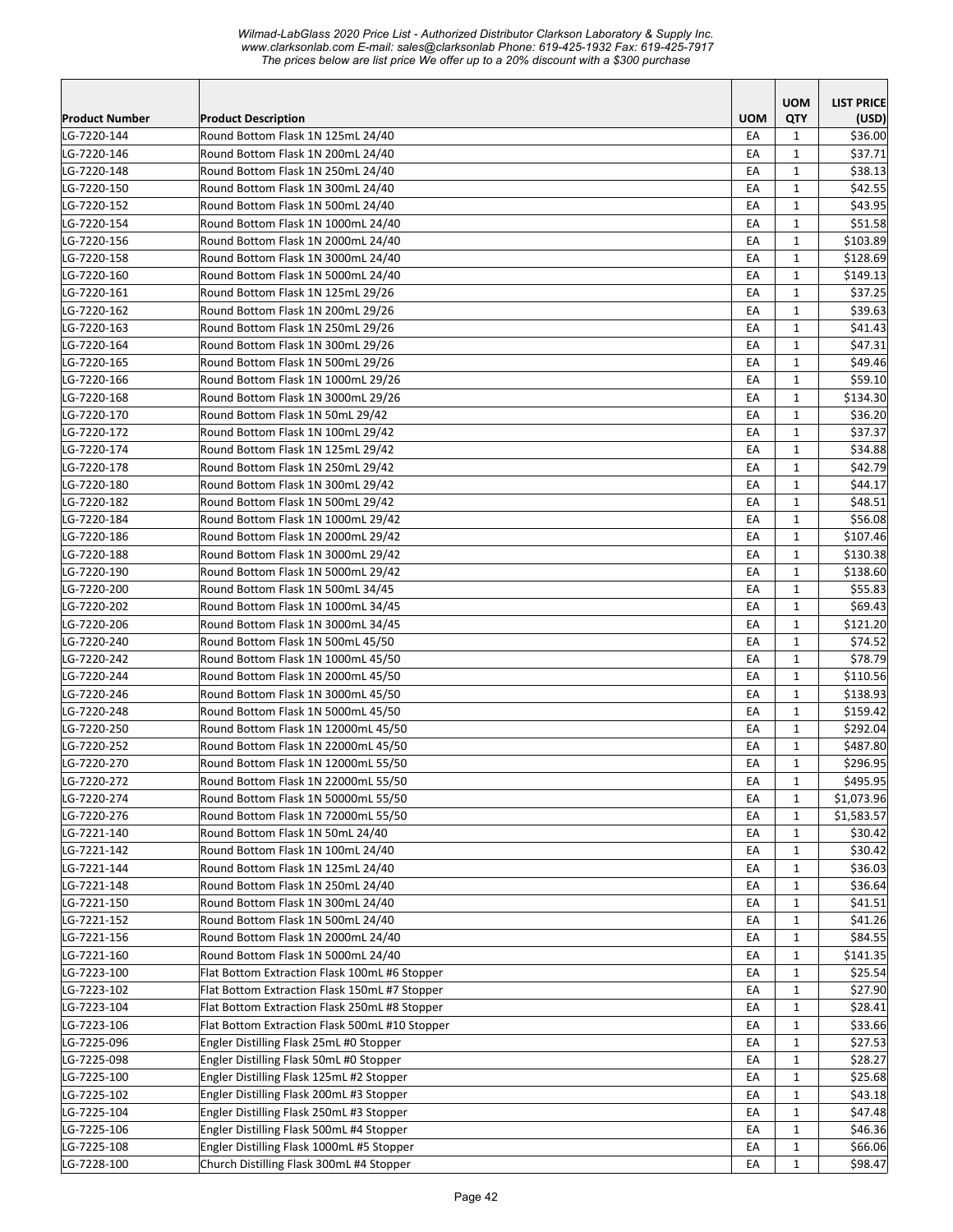|                            |                                                                                      |            | <b>UOM</b>                   | <b>LIST PRICE</b>  |
|----------------------------|--------------------------------------------------------------------------------------|------------|------------------------------|--------------------|
| Product Number             | <b>Product Description</b>                                                           | <b>UOM</b> | QTY                          | (USD)              |
| LG-7228-102                | Church Distilling Flask 500mL #5 Stopper                                             | EA         | $\mathbf{1}$                 | \$102.09           |
| LG-7230-100                | Short Neck Flat Bottom Flask 50mL 24/40                                              | EA         | $\mathbf{1}$                 | \$39.83            |
| LG-7230-102<br>LG-7230-104 | Short Neck Flat Bottom Flask 125mL 24/40                                             | EA<br>EA   | $\mathbf{1}$<br>$\mathbf{1}$ | \$40.39<br>\$40.39 |
| LG-7230-106                | Short Neck Flat Bottom Flask 250mL 24/40<br>Short Neck Flat Bottom Flask 300mL 24/40 | EA         | $\mathbf{1}$                 | \$43.30            |
| LG-7230-108                | Short Neck Flat Bottom Flask 500mL 24/40                                             | EA         | $\mathbf{1}$                 | \$48.76            |
| LG-7230-110                | Short Neck Flat Bottom Flask 1000mL 24/40                                            | EA         | $\mathbf{1}$                 | \$80.70            |
| LG-7230-120                | Short Neck Flat Bottom Flask 500mL 29/42                                             | EA         | $\mathbf{1}$                 | \$49.49            |
| LG-7230-122                | Short Neck Flat Bottom Flask 1000mL 29/42                                            | EA         | $\mathbf{1}$                 | \$85.00            |
| LG-7230-123                | Short Neck Flat Bottom Flask 2000mL 29/42                                            | EA         | $\mathbf{1}$                 | \$142.11           |
| LG-7231-104                | Long Neck Flat Bottom Flask 250mL 24/40                                              | EA         | $\mathbf{1}$                 | \$50.62            |
| LG-7231-108                | Long Neck Flat Bottom Flask 500mL 24/40                                              | EA         | $\mathbf{1}$                 | \$59.52            |
| LG-7231-110                | Long Neck Flat Bottom Flask 1000mL 24/40                                             | EA         | $\mathbf{1}$                 | \$69.94            |
| LG-7231-114                | Long Neck Flat Bottom Flask 2000mL 24/40                                             | EA         | $\mathbf{1}$                 | \$115.93           |
| LG-7231-120                | Long Neck Flat Bottom Flask 500mL 29/42                                              | EA         | $\mathbf{1}$                 | \$62.00            |
| LG-7231-122                | Long Neck Flat Bottom Flask 1000mL 29/42                                             | EA         | $\mathbf{1}$                 | \$72.40            |
| LG-7231-126                | Long Neck Flat Bottom Flask 2000mL 29/42                                             | EA         | $\mathbf{1}$                 | \$118.41           |
| LG-7240-100                | Round Bottom Flask 1N 50mL 28/15                                                     | EA         | $\mathbf{1}$                 | \$35.47            |
| LG-7240-102                | Round Bottom Flask 1N 100mL 28/15                                                    | EA         | $\mathbf{1}$                 | \$42.26            |
| LG-7240-108                | Round Bottom Flask 1N 250mL 28/15                                                    | EA         | $\mathbf{1}$                 | \$42.86            |
| LG-7240-111                | 100mL Receiving Flask, 35/20                                                         | EA         | $\mathbf{1}$                 | \$41.71            |
| LG-7240-111-PC             | 100mL Receiving Flask, 35/20, Plastic Coated                                         | EA         | $\mathbf{1}$                 | \$62.29            |
| LG-7240-113                | 250mL Receiving Flask, 35/20                                                         | EA         | $\mathbf{1}$                 | \$41.07            |
| LG-7240-113-PC             | 250mL Receiving Flask, 35/20, Plastic Coated                                         | EA         | $\mathbf{1}$                 | \$61.66            |
| LG-7240-115                | 500mL Receiving Flask, 35/20                                                         | EA         | $\mathbf{1}$                 | \$47.31            |
| LG-7240-115-PC             | 500mL Receiving Flask, 35/20, Plastic Coated                                         | EA         | $\mathbf{1}$                 | \$67.67            |
| LG-7240-116                | 1000mL Receiving Flask, 35/20                                                        | EA         | $\mathbf{1}$                 | \$56.87            |
| LG-7240-116-PC             | 1000mL Receiving Flask, 35/20, Plastic Coated                                        | EA         | $\mathbf{1}$                 | \$77.66            |
| LG-7240-117                | 2000mL Receiving Flask, 35/20                                                        | EA         | $\mathbf{1}$                 | \$139.93           |
| LG-7240-117-PC             | 2000mL Receiving Flask, 35/20, Plastic Coated                                        | EA         | $\mathbf{1}$                 | \$157.00           |
| LG-7240-118                | 3000mL Receiving Flask, 35/20                                                        | EA         | $\mathbf{1}$                 | \$159.98           |
| LG-7240-118-PC             | 3000mL Receiving Flask, 35/20, Plastic Coated                                        | EA         | $\mathbf{1}$                 | \$196.30           |
| LG-7240-120                | Round Bottom Flask 1N 50mL 35/25                                                     | EA         | $\mathbf{1}$                 | \$41.02            |
| LG-7240-122                | Round Bottom Flask 1N 100mL 35/25                                                    | EA         | $\mathbf{1}$                 | \$42.26            |
| LG-7240-128                | Round Bottom Flask 1N 250mL 35/25                                                    | EA         | $\mathbf{1}$                 | \$45.77            |
| LG-7240-132                | Round Bottom Flask 1N 500mL 35/25                                                    | EA         | $\mathbf{1}$                 | \$52.71            |
| LG-7240-134                | Round Bottom Flask 1N 1000mL 35/25                                                   | EA         | $\mathbf{1}$                 | \$64.04            |
| LG-7240-136                | Round Bottom Flask 1N 2000mL 35/25                                                   | EA         | $\mathbf{1}$                 | \$137.53           |
| LG-7240-138                | Round Bottom Flask 1N 3000mL 35/25                                                   | EA         | $\mathbf{1}$                 | \$162.01           |
| LG-7240-140                | Round Bottom Flask 1N 5000mL 35/25                                                   | EA         | $\mathbf{1}$                 | \$175.32           |
| LG-7240N-114               | Evaporating Flask,500mL,35/20, Nylon Coated                                          | EA         | 1                            | \$143.77           |
| LG-7240N-116               | Evaporating Flask, 1L, 35/20, Nylon Coated                                           | EA         | $\mathbf{1}$                 | \$167.72           |
| LG-7240N-117               | Evaporating Flask, 2L, 35/20, Nylon Coated                                           | EA         | 1                            | \$237.43           |
| LG-7240N-118               | Evaporating Flask, 3L, 35/20, Nylon Coated                                           | EA         | $\mathbf{1}$                 | \$392.56           |
| LG-7245-098                | Recovery Flask 25mL 24/40                                                            | EA         | $\mathbf{1}$                 | \$41.38            |
| LG-7245-100                | Recovery Flask 50mL 24/40                                                            | EA         | $\mathbf{1}$                 | \$39.20            |
| LG-7245-102                | Recovery Flask 100mL 24/40                                                           | EA         | $\mathbf{1}$                 | \$38.91            |
| LG-7245-104                | Recovery Flask 200mL 24/40                                                           | EA         | $\mathbf{1}$                 | \$52.03            |
| LG-7245-106                | Recovery Flask 500mL 24/40                                                           | EA         | $\mathbf{1}$                 | \$74.10            |
| LG-7245-108                | Recovery Flask 1000mL 24/40                                                          | EA         | $\mathbf{1}$                 | \$92.25            |
| LG-7245-110                | Recovery Flask 2000mL 24/40                                                          | EA         | 1                            | \$141.66           |
| LG-7245-120                | Recovery Flask 100mL 29/42                                                           | EA         | $\mathbf{1}$                 | \$40.76            |
| LG-7245-122                | Recovery Flask 200mL 29/42                                                           | EA         | $\mathbf{1}$                 | \$56.65            |
| LG-7245-124                | Recovery Flask 500mL 29/42                                                           | EA         | $\mathbf{1}$                 | \$76.02            |
| LG-7245-128                | Recovery Flask 1000mL 29/42                                                          | EA         | $\mathbf{1}$                 | \$99.57            |
| LG-7245-130                | Recovery Flask 2000mL 29/42                                                          | EA         | $\mathbf{1}$                 | \$133.58           |
| LG-7245-300                | 50mL Evaporating Flask, 29/32                                                        | EA         | $\mathbf{1}$                 | \$35.63            |
| LG-7245-302                | 100mL Evaporating Flask, 29/32                                                       | EA         | 1                            | \$40.75            |
| LG-7245-304                | 200mL Evaporating Flask, 29/32                                                       | EA         | 1                            | \$51.50            |
| LG-7245-306                | 500mL Evaporating Flask, 29/32                                                       | EA         | $\mathbf{1}$                 | \$76.01            |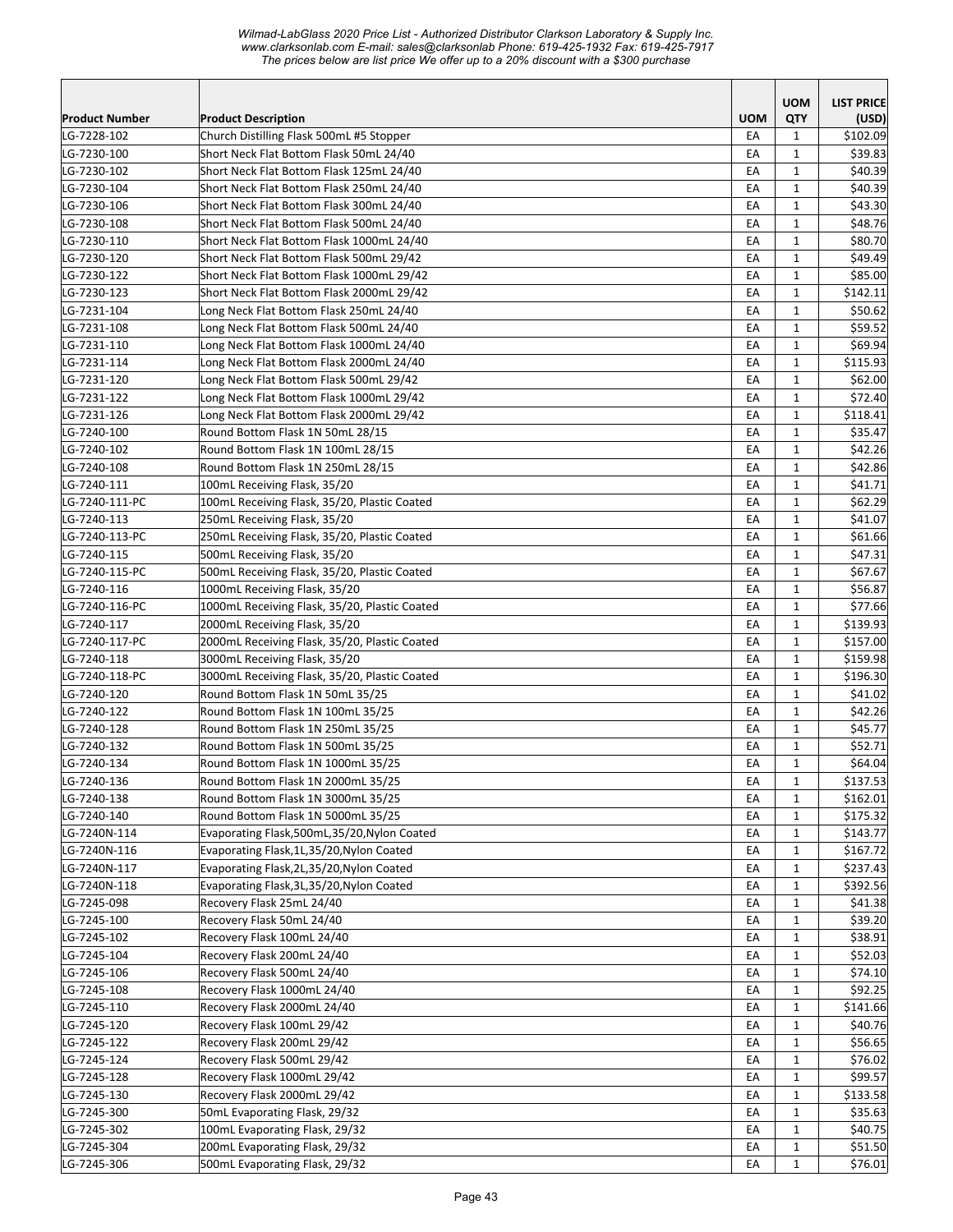|                                   |                                                                              |            | <b>UOM</b>                   | <b>LIST PRICE</b>   |
|-----------------------------------|------------------------------------------------------------------------------|------------|------------------------------|---------------------|
| Product Number                    | <b>Product Description</b>                                                   | <b>UOM</b> | QTY                          | (USD)               |
| LG-7245-306-INDENT                | 500mL Evaporating Flask, 29/32, Indented                                     | EA<br>EA   | $\mathbf{1}$<br>$\mathbf{1}$ | \$137.02<br>\$92.20 |
| LG-7245-308<br>LG-7245-308-INDENT | 1000mL Evaporating Flask, 29/32<br>1000mL Evaporating Flask, 29/32, Indented | EA         | $\mathbf{1}$                 | \$153.19            |
| LG-7245-310                       | 2000mL Evaporating Flask, 29/32                                              | EA         | $\mathbf{1}$                 | \$133.58            |
| LG-7245-310-INDENT                | 2000mL Evaporating Flask, 29/32, Indented                                    | EA         | $\mathbf{1}$                 | \$179.32            |
| LG-7245-312                       | 3000mL Evaporating Flask, 29/32                                              | EA         | 1                            | \$173.07            |
| LG-7246-100                       | Low Profile Evaporating Flask 25mL,14/20                                     | EA         | 1                            | \$24.61             |
| LG-7246-102                       | Low Profile Evaporating Flask 50mL,14/20                                     | EA         | $\mathbf{1}$                 | \$27.73             |
| LG-7246-104                       | Low Profile Evaporating Flask 100mL,14/20                                    | EA         | $\mathbf{1}$                 | \$30.79             |
| LG-7246-106                       | Low Profile Evaporating Flask 100mL,24/40                                    | EA         | $\mathbf{1}$                 | \$38.66             |
| LG-7246-108                       | Low Profile Evaporating Flask 250mL,14/20                                    | EA         | $\mathbf{1}$                 | \$43.56             |
| LG-7246-110                       | Low Profile Evaporating Flask 250mL,24/40                                    | EA         | $\mathbf{1}$                 | \$67.01             |
| LG-7246-112                       | Low Profile Evaporating Flask 500mL,24/40                                    | EA         | $\mathbf{1}$                 | \$110.80            |
| LG-7270-138                       | Short Neck RB Flask w/Thermowell 250mL 24/40                                 | EA         | 1                            | \$158.12            |
| LG-7270-140                       | Short Neck RB Flask w/Thermowell 300mL 24/40                                 | EA         | $\mathbf{1}$                 | \$154.22            |
| LG-7270-142                       | Short Neck RB Flask w/Thermowell 500mL 24/40                                 | EA         | $\mathbf{1}$                 | \$166.24            |
| LG-7270-144                       | Short Neck RB Flask w/Thermowell 1L 24/40                                    | EA         | $\mathbf{1}$                 | \$190.65            |
| LG-7270-146                       | Short Neck RB Flask w/Thermowell 2L 24/40                                    | EA         | $\mathbf{1}$                 | \$273.76            |
| LG-7270-150                       | Short Neck RB Flask w/Thermowell 5L 24/40                                    | EA         | $\mathbf{1}$                 | \$363.79            |
| LG-7270-168                       | Short Neck RB Flask w/Thermowell 250mL 29/42                                 | EA         | $\mathbf{1}$                 | \$150.54            |
| LG-7270-172                       | Short Neck RB Flask w/Thermowell 500mL 29/42                                 | EA         | 1                            | \$161.60            |
| LG-7270-174                       | Short Neck RB Flask w/Thermowell 1000mL 29/42                                | EA         | 1                            | \$194.46            |
| LG-7270-178                       | Short Neck RB Flask w/Thermowell 3000mL 29/42                                | EA         | $\mathbf{1}$                 | \$313.66            |
| LG-7290-222                       | 2 Vertical Neck RB Flask 100mL 24/40C V24/40S                                | EA         | $\mathbf{1}$                 | \$100.02            |
| LG-7290-230                       | 2 Vertical Neck RB Flask 200mL 24/40C V24/40S                                | EA         | $\mathbf{1}$                 | \$102.13            |
| LG-7290-234                       | 2 Vertical Neck RB Flask 250mL 24/40C V24/40S                                | EA         | $\mathbf{1}$                 | \$99.46             |
| LG-7290-246                       | 2 Vertical Neck RB Flask 500mL 24/40C V24/40S                                | EA         | $\mathbf{1}$                 | \$101.37            |
| LG-7290-248                       | 2 Vertical Neck RB Flask 500mL 29/42C V24/40S                                | EA         | $\mathbf{1}$                 | \$98.22             |
| LG-7290-250                       | 2 Vertical Neck RB Flask 500mL 34/45C V24/40S                                | EA         | 1                            | \$110.76            |
| LG-7290-254                       | 2 Vertical Neck RB Flask 1000mL 24/40C V24/40S                               | EA         | $\mathbf{1}$                 | \$119.02            |
| LG-7290-256                       | 2 Vertical Neck RB Flask 1000mL 29/42C V24/40S                               | EA         | $\mathbf{1}$                 | \$120.05            |
| LG-7290-258                       | 2 Vertical Neck RB Flask 1000mL 34/45C V24/40S                               | EA         | $\mathbf{1}$                 | \$134.50            |
| LG-7290-262                       | 2 Vertical Neck RB Flask 2000mL 24/40C V24/40S                               | EA         | $\mathbf{1}$                 | \$175.15            |
| LG-7290-270                       | 2 Vertical Neck RB Flask 3000mL 24/40C V24/40S                               | EA         | $\mathbf{1}$                 | \$183.65            |
| LG-7290-278                       | 2 Vertical Neck RB Flask 5000mL 24/40C V24/40S                               | EA         | $\mathbf{1}$                 | \$235.43            |
| LG-7290-284                       | 2 Vertical Neck RB Flask 5000mL 45/50C V24/40S                               | EA         | $\mathbf{1}$                 | \$239.12            |
| LG-7291-102                       | 2 Neck (1Vert/1Angled) RB Flask 100mL,24/40,10/30S                           | EA         | $\mathbf{1}$                 | \$92.61             |
| LG-7291-103                       | 2 Neck (1Vert/1Angled) RB Flask 100mL,29/26,10/30S                           | EA         | $\mathbf 1$                  | \$97.01             |
| LG-7291-113                       | 2 Neck (1Vert/1Angled) RB Flask 200mL,29/26,10/30S                           | EA         | $\mathbf{1}$                 | \$98.22             |
| LG-7291-114                       | 2 Neck (1Vert/1Angled) RB Flask 250mL,24/40,10/30S                           | EA         | $\mathbf{1}$                 | \$101.33            |
| LG-7291-116                       | 2 Neck (1Vert/1Angled) RB Flask 250mL,29/42C,10/30S                          | EA         | $\mathbf{1}$                 | \$89.43             |
| LG-7291-126                       | 2 Neck (1Vert/1Angled) RB Flask 500mL,24/40C,10/30S                          | EA         | $\mathbf{1}$                 | \$101.12            |
| LG-7291-127                       | 2 Neck (1Vert/1Angled) RB Flask 500mL,29/26,10/30                            | EA         | $\mathbf{1}$                 | \$98.22             |
| LG-7291-134                       | 2 Neck (1Vert/1Angled) RB Flask 1L,24/40C,10/30S                             | EA         | $\mathbf{1}$                 | \$112.47            |
| LG-7291-136                       | 2 Neck (1Vert/1Angled) RB Flask 1L,29/42C,10/30S                             | EA         | $\mathbf{1}$                 | \$120.05            |
| LG-7291-142                       | 2 Neck (1Vert/1Angled) RB Flask 2L,24/40C,10/30S                             | EA         | $\mathbf{1}$                 | \$164.77            |
| LG-7291-222                       | 2 Neck (1Vert/1Angled) RB Flask 100mL,24/40C,24/40S                          | EA         | $\mathbf 1$                  | \$92.19             |
| LG-7291-234                       | 2 Neck (1Vert/1Angled) RB Flask 250mL,24/40C,24/40S                          | EA         | $\mathbf 1$                  | \$92.06             |
| LG-7291-236                       | 2 Neck (1Vert/1Angled) RB Flask 250mL,29/42C,24/40S                          | EA         | $\mathbf{1}$                 | \$94.81             |
| LG-7291-240                       | 2 Neck (1Vert/1Angled) RB Flask 300mL,24/40C,24/40S                          | EA         | $\mathbf{1}$                 | \$104.78            |
| LG-7291-246                       | 2 Neck (1Vert/1Angled) RB Flask 500mL,24/40C,24/40S                          | EA         | 1                            | \$93.81             |
| LG-7291-254                       | 2 Neck (1Vert/1Angled) RB Flask 1L,24/40C,24/40S                             | EA         | $\mathbf{1}$                 | \$118.46            |
| LG-7291-256                       | 2 Neck (1Vert/1Angled) RB Flask 1L,29/42C,24/40S                             | EA         | $\mathbf{1}$                 | \$123.55            |
| LG-7291-262                       | 2 Neck (1Vert/1Angled) RB Flask 2L,24/40C,24/40S                             | EA         | $\mathbf{1}$                 | \$175.15            |
| LG-7291-264                       | 2 Neck (1Vert/1Angled) RB Flask 2L,29/42C,24/40S                             | EA         | $\mathbf{1}$                 | \$179.79            |
| LG-7291-270                       | 2 Neck (1Vert/1Angled) RB Flask 3L,24/40C,24/40S                             | EA         | $\mathbf{1}$                 | \$197.74            |
| LG-7291-272                       | 2 Neck (1Vert/1Angled) RB Flask 3L,29/42C,24/40S                             | EA         | $\mathbf{1}$                 | \$187.22            |
| LG-7291-278                       | 2 Neck (1Vert/1Angled) RB Flask 5L,24/40C,24/40S                             | EA         | $\mathbf{1}$                 | \$215.51            |
| LG-7291-280                       | 2 Neck (1Vert/1Angled) RB Flask 5L,29/42C,24/40S                             | EA         | $\mathbf{1}$                 | \$205.72            |
| LG-7316-100                       | McCarter Clamp 32mm                                                          | EA         | $\mathbf{1}$                 | \$53.46             |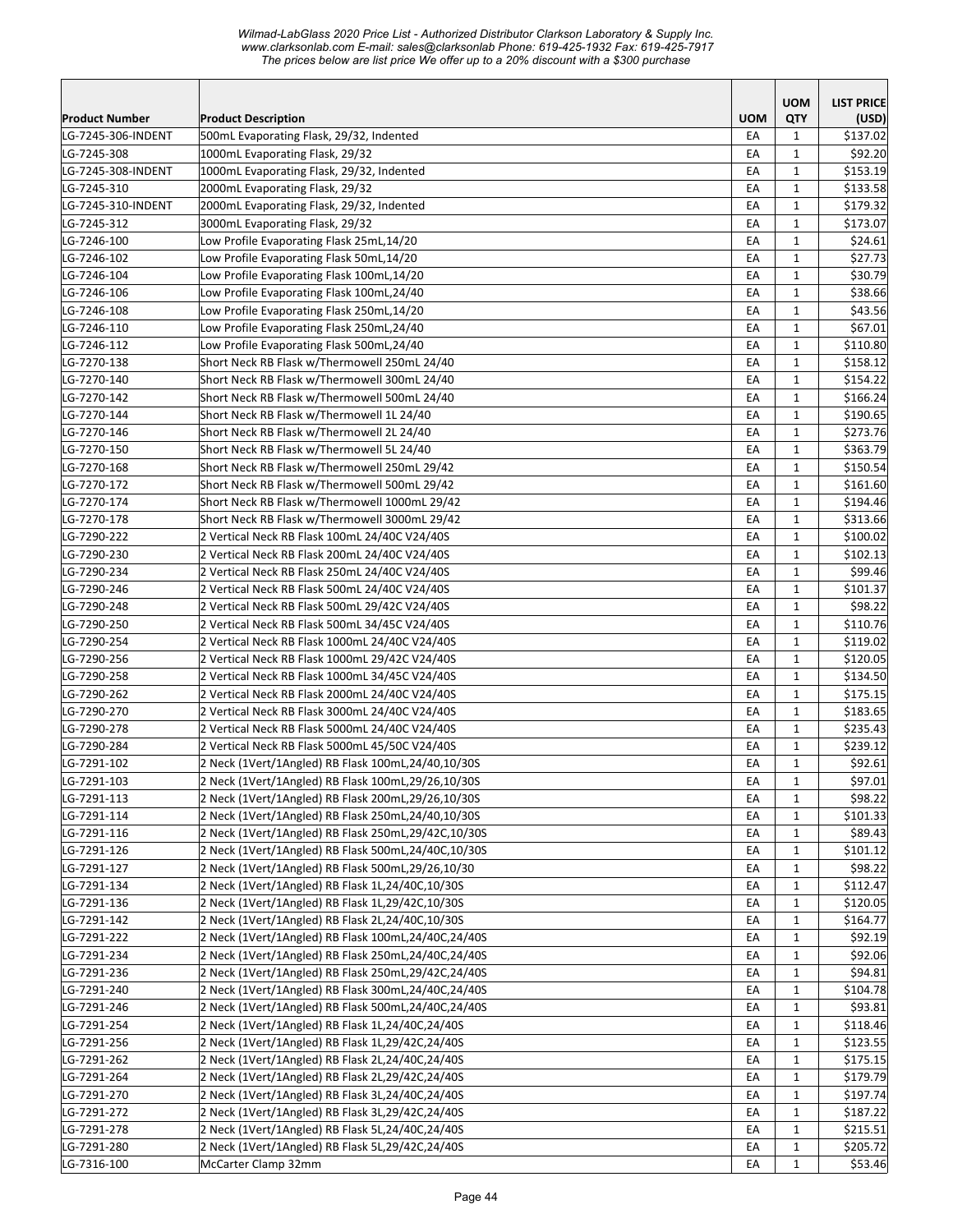| <b>Product Number</b> | <b>Product Description</b>                   | <b>UOM</b> | <b>UOM</b><br><b>QTY</b>     | <b>LIST PRICE</b><br>(USD) |
|-----------------------|----------------------------------------------|------------|------------------------------|----------------------------|
| LG-7316-102           | McCarter Clamp 57mm                          | EA         | 1                            | \$76.35                    |
| LG-7316-104           | McCarter Clamp 80mm                          | EA         | 1                            | \$87.11                    |
| LG-7316-106           | McCarter Clamp 4 1/2IN                       | EA         | $\mathbf{1}$                 | \$115.12                   |
| LG-7316-108           | McCarter Clamp 5 1/2IN                       | EA         | $\mathbf{1}$                 | \$129.24                   |
| LG-7317-100           | Reaction Vessel (Kettle) Clamp 500mL + 1L    | EA         | 1                            | \$175.76                   |
| LG-7317-102           | Reaction Vessel (Kettle) Clamp 2L 3L + 4L    | EA         | $\mathbf{1}$                 | \$176.64                   |
| LG-7330-176           | 3 Vertical Neck RB Flask 100mL 24/40C 24/40S | EA         | $\mathbf{1}$                 | \$132.98                   |
| LG-7330-180           | 3 Vertical Neck RB Flask 200mL 24/40C 24/40S | EA         | $\mathbf{1}$                 | \$141.66                   |
| LG-7330-182           | 3 Vertical Neck RB Flask 250mL 24/40C 24/40S | EA         | $\mathbf{1}$                 | \$130.52                   |
| LG-7330-183           | 3 Vertical Neck RB Flask 250mL 29/26C,29/29S | EA         | 1                            | \$140.59                   |
| LG-7330-184           | 3 Vertical Neck RB Flask 300mL 24/40C,24/40S | EA         | $\mathbf{1}$                 | \$134.36                   |
| LG-7330-186           | 3 Vertical Neck RB Flask 500mL 24/40C 24/40S | EA         | $\mathbf{1}$                 | \$131.79                   |
| LG-7330-187           | 3 Vertical Neck RB Flask 500mL 29/26C 29/26S | EA         | 1                            | \$146.51                   |
| LG-7330-188           | 3 Vertical Neck RB Flask 500mL 29/42C 24/40S | EA         | $\mathbf{1}$                 | \$141.75                   |
| LG-7330-190           | 3 Vertical Neck RB Flask 500mL 34/45C 24/40S | EA         | $\mathbf{1}$                 | \$143.09                   |
| LG-7330-192           | 3 Vertical Neck RB Flask 500mL 45/50C 24/40S | EA         | $\mathbf{1}$                 | \$145.38                   |
| LG-7330-194           | 3 Vertical Neck RB Flask 1L 24/40C 24/40S    | EA         | $\mathbf{1}$                 | \$155.39                   |
| LG-7330-195           | 3 Vertical Neck RB Flask 1L 29/26C 29/26S    | EA         | $\mathbf{1}$                 | \$180.22                   |
| LG-7330-196           | 3 Vertical Neck RB Flask 1L 29/42C 24/40S    | EA         | $\mathbf{1}$                 | \$168.75                   |
| LG-7330-198           | 3 Vertical Neck RB Flask 1L 34/45C 24/40S    | EA         | 1                            | \$174.48                   |
| LG-7330-200           | 3 Vertical Neck RB Flask 1L 45/50C,24/40S    | EA         | $\mathbf{1}$                 | \$185.20                   |
| LG-7330-202           | 3 Vertical Neck RB Flask 2L 24/40C 24/40S    | EA         | $\mathbf{1}$                 | \$248.78                   |
| LG-7330-203           | 3 Vertical Neck RB Flask 2L 29/26C 29/26S    | EA         | $\mathbf{1}$                 | \$202.48                   |
| LG-7330-204           | 3 Vertical Neck RB Flask 2L 29/42C 24/40S    | EA         | $\mathbf{1}$                 | \$203.43                   |
| LG-7330-206           | 3 Vertical Neck RB Flask 2L 34/45C 24/40S    | EA         | 1                            | \$221.50                   |
| LG-7330-208           | 3 Vertical Neck RB Flask 2L 45/50C 24/40S    | EA         | $\mathbf{1}$                 | \$241.98                   |
| LG-7330-210           | 3 Vertical Neck RB Flask 3N 3L 24/40C 24/40S | EA         | 1                            | \$233.67                   |
| LG-7330-212           | 3 Vertical Neck RB Flask 3L 29/42C 24/40S    | EA         | 1                            | \$224.24                   |
| LG-7330-214           | 3 Vertical Neck RB Flask 3L 34/45C 24/40S    | EA         | $\mathbf{1}$                 | \$228.31                   |
| LG-7330-216           | 3 Vertical Neck RB Flask 3L 45/50C 24/40S    | EA         | $\mathbf{1}$                 | \$234.34                   |
| LG-7330-218           | 3 Vertical Neck RB Flask 500mL 29/42C 29/42S | EA         | $\mathbf{1}$                 | \$139.66                   |
| LG-7330-224           | 3 Vertical Neck RB Flask 1L 29/42C 29/42S    | EA         | $\mathbf{1}$                 | \$169.21                   |
| LG-7330-228           | 3 Vertical Neck RB Flask 1L 45/50C 29/42S    | EA         | $\mathbf{1}$                 | \$177.87                   |
| LG-7330-230           | 3 Vertical Neck RB Flask 2L 29/42C 29/42S    | EA         | $\mathbf{1}$                 | \$249.68                   |
| LG-7330-234           | 3 Vertical Neck RB Flask 2L 45/50C 29/42S    | EA         | $\mathbf{1}$                 | \$233.71                   |
| LG-7330-236           | 3 Vertical Neck RB Flask 3L 29/42C 29/42S    | EA         | $\mathbf{1}$                 | \$226.36                   |
| LG-7330-240           | 3 Vertical Neck RB Flask 3L 45/50C 29/42S    | EA         | $\mathbf{1}$                 | \$231.95                   |
| LG-7330-242           | 3 Vertical Neck RB Flask 5L 24/40C 24/40S    | EA         | $\mathbf{1}$                 | \$247.00                   |
| LG-7330-244           | 3 Vertical Neck RB Flask 5L 29/42C 24/40S    | EA         | 1                            | \$250.54                   |
| LG-7330-245           | 3 Vertical Neck RB Flask 5L 29/26C 29/26S    | EA         | 1                            | \$249.84                   |
| LG-7330-246           | 3 Vertical Neck RB Flask 5L 34/45C 24/40S    | EA         | 1                            | \$255.84                   |
| LG-7330-248           | 3 Vertical Neck RB Flask 5L 45/50C 24/40S    | EA         | 1                            | \$261.13                   |
| LG-7330-250           | 3 Vertical Neck RB Flask 5L 55/50C 24/40S    | EA         | 1                            | \$273.84                   |
| LG-7330-254           | 3 Vertical Neck RB Flask 12L 29/42C 24/40S   | EA         | $\mathbf{1}$                 | \$378.93                   |
| LG-7330-256           | 3 Vertical Neck RB Flask 12L 34/45C 24/40S   | EA         | $\mathbf{1}$                 | \$403.06                   |
| LG-7330-258           | 3 Vertical Neck RB Flask 12L 45/50C 24/40S   | EA         | $\mathbf{1}$                 | \$422.29                   |
| LG-7330-260           | 3 Vertical Neck RB Flask 12L 55/50C 24/40S   | EA         | $\mathbf{1}$                 | \$413.38                   |
| LG-7330-268           | 3 Vertical Neck RB Flask 22L 45/50C 24/40S   | EA         | $\mathbf{1}$                 | \$736.83                   |
| LG-7330-270           | 3 Vertical Neck RB Flask 22L 55/50C 24/40S   | EA         | $\mathbf{1}$                 | \$777.60                   |
| LG-7330-286           | 3 Vertical Neck RB Flask 5L 29/42C 29/42S    | EA         | 1                            | \$252.28                   |
| LG-7330-290           | 3 Vertical Neck RB Flask 5L 45/50C 29/42S    | EA         | 1                            | \$264.66                   |
| LG-7330-296           | 3 Vertical Neck RB Flask 12L 29/42C 29/42S   | EA         | 1                            | \$392.74                   |
| LG-7330-300           | 3 Vertical Neck RB Flask 12L 45/50C 29/42S   | EA         | $\mathbf{1}$                 | \$408.21                   |
| LG-7330-302           | 3 Vertical Neck RB Flask 12L 55/50C 29/42S   | EA         | $\mathbf{1}$                 | \$420.26                   |
| LG-7330-306           | 3 Vertical Neck RB Flask 22L 29/42C 29/42S   | EA         | 1                            | \$730.06                   |
| LG-7330-310           | 3 Vertical Neck RB Flask 22L 45/50C 29/42S   | EA         | 1                            | \$718.04                   |
| LG-7330-312           | 3 Vertical Neck RB Flask 22L 55/50C 29/42S   | EA         | 1                            | \$780.99                   |
| LG-7330-316           | 3 Vertical Neck RB Flask 50L 45/50C 29/42S   | EA         | 1                            | \$1,290.68                 |
| LG-7330-318           | 3 Vertical Neck RB Flask 50L 55/50C 29/42S   | EA         | $\mathbf{1}$<br>$\mathbf{1}$ | \$1,311.06                 |
| LG-7330-364           | 3 Vertical Neck RB Flask 5L 45/50C 45/50S    | EA         |                              | \$273.84                   |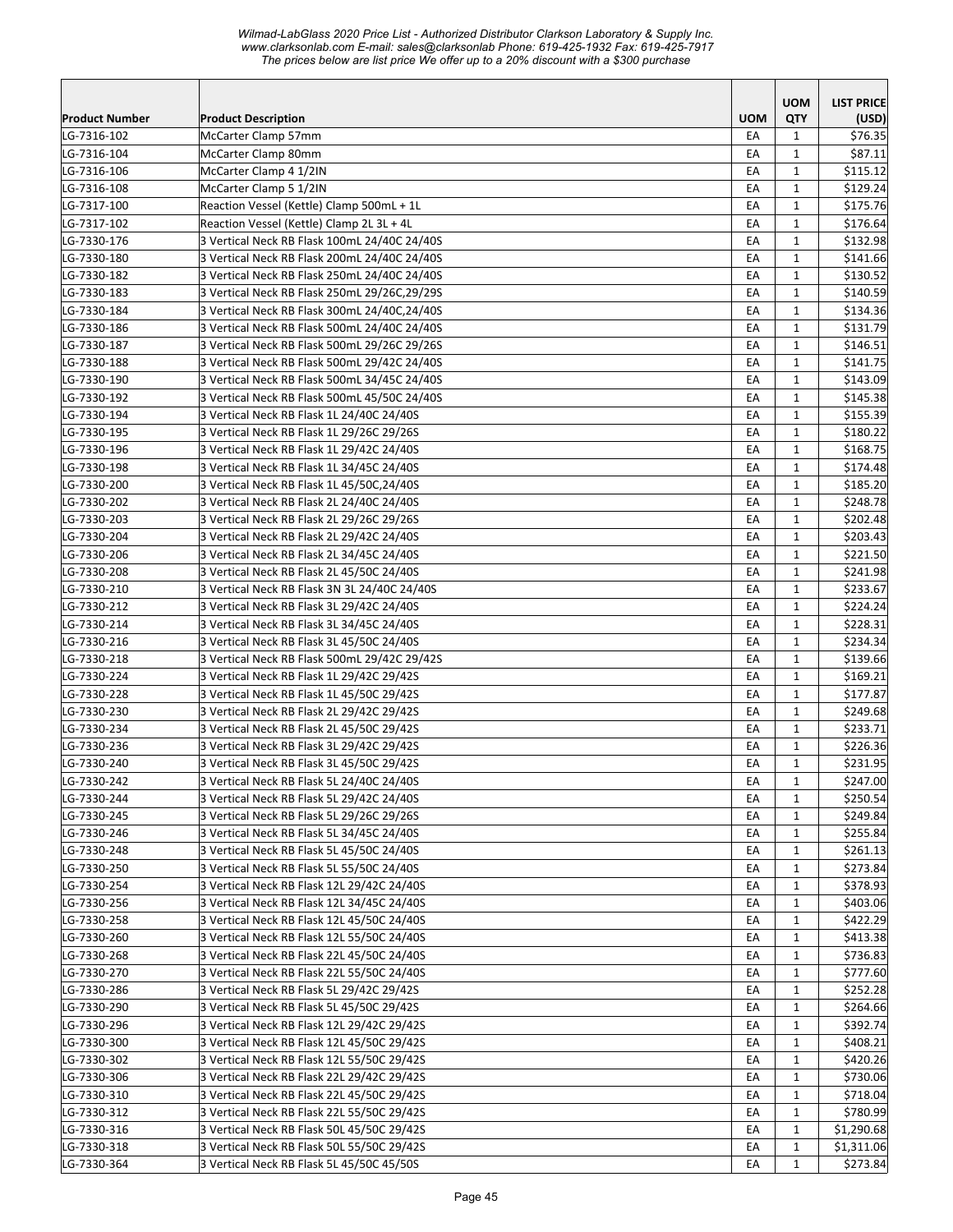|                       |                                                                                                |            | <b>UOM</b>   | <b>LIST PRICE</b> |
|-----------------------|------------------------------------------------------------------------------------------------|------------|--------------|-------------------|
| <b>Product Number</b> | <b>Product Description</b>                                                                     | <b>UOM</b> | <b>QTY</b>   | (USD)             |
| LG-7330-370           | 3 Vertical Neck RB Flask 12L 45/50C 45/50S                                                     | EA         | 1            | \$443.64          |
| LG-7330-372           | 3 Vertical Neck RB Flask 12L 55/50C 45/50S                                                     | EA         | 1            | \$427.15          |
| LG-7330-376           | 3 Vertical Neck RB Flask 22L 45/50C 45/50S                                                     | EA         | 1            | \$774.17          |
| LG-7330-378           | 3 Vertical Neck RB Flask 22L 55/50C 45/50S                                                     | EA         | $\mathbf{1}$ | \$801.38          |
| LG-7330-382           | 3 Vertical Neck RB Flask 50L 45/50C 45/50S                                                     | EA         | $\mathbf{1}$ | \$1,358.62        |
| LG-7330-384           | 3 Vertical Neck RB Flask 50L 55/50C 45/50S                                                     | EA         | $\mathbf{1}$ | \$1,378.99        |
| LG-7330-386           | 3 Vertical Neck RB Flask 50L 71/60C 45/50S                                                     | EA         | $\mathbf{1}$ | \$1,446.92        |
| LG-7330-388           | 3 Vertical Neck RB Flask 72L 45/50C 45/50S                                                     | EA         | $\mathbf{1}$ | \$1,643.92        |
| LG-7330-390           | 3 Vertical Neck RB Flask 72L 55/50C 45/50S                                                     | EA         | $\mathbf{1}$ | \$1,664.28        |
| LG-7330-392           | 3 Vertical Neck RB Flask 72L 71/60C 45/50S                                                     | EA         | $\mathbf{1}$ | \$1,732.23        |
| LG-7331-176           | 3 Neck Round Bottom Flask 100mL 24/40C 24/40S                                                  | EA         | $\mathbf{1}$ | \$128.68          |
| LG-7331-178           | 3 Neck Round Bottom Flask 125mL 24/40C 24/40S                                                  | EA         | $\mathbf{1}$ | \$131.16          |
| LG-7331-180           | 3 Neck Round Bottom Flask 200mL 24/40C 24/40S                                                  | EA         | 1            | \$141.66          |
| LG-7331-182           | 3 Neck Round Bottom Flask 250mL 24/40C 24/40S                                                  | EA         | $\mathbf{1}$ | \$128.68          |
| LG-7331-183           | 3 Neck Round Bottom Flask 250mL 29/26C 29/26S                                                  | EA         | $\mathbf{1}$ | \$124.12          |
| LG-7331-184           | 3 Neck Round Bottom Flask 300mL 24/40C 24/40S                                                  | EA         | 1            | \$138.26          |
| LG-7331-186           | 3 Neck Round Bottom Flask 500mL 24/40C 24/40S                                                  | EA         | $\mathbf{1}$ | \$131.79          |
| LG-7331-188           | 3 Neck Round Bottom Flask 500mL 29/42C 24/40S                                                  | EA         | 1            | \$137.74          |
| LG-7331-190           | 3 Neck Round Bottom Flask 500mL 34/45C 24/40S                                                  | EA         | $\mathbf{1}$ | \$143.09          |
| LG-7331-192           | 3 Neck Round Bottom Flask 500mL 45/50C 24/40S                                                  | EA         | 1            | \$143.27          |
| LG-7331-194           | 3 Neck Round Bottom Flask 1L 24/40C 24/40S                                                     | EA         | 1            | \$152.45          |
| LG-7331-196           | 3 Neck Round Bottom Flask 1L 29/42C 24/40S                                                     | EA         | $\mathbf{1}$ | \$176.62          |
| LG-7331-198           | 3 Neck Round Bottom Flask 1L 34/45C 24/40S                                                     | EA         | $\mathbf{1}$ | \$180.00          |
| LG-7331-200           | 3 Neck Round Bottom Flask 1L 45/50C 24/40S                                                     | EA         | $\mathbf{1}$ | \$170.95          |
| LG-7331-202           | 3 Neck Round Bottom Flask 2L 24/40C 24/40S                                                     | EA         | $\mathbf{1}$ | \$188.49          |
| LG-7331-203           | 3 Neck Round Bottom Flask 2L 29/26C 29/26S                                                     | EA         | $\mathbf{1}$ | \$195.78          |
| LG-7331-204           | 3 Neck Round Bottom Flask 2L 29/42C 24/40S                                                     | EA         | $\mathbf{1}$ | \$200.00          |
| LG-7331-218           | 3 Neck Round Bottom Flask 500mL 29/42C 29/42S                                                  | EA         | $\mathbf{1}$ | \$137.74          |
| LG-7331-224           | 3 Neck Round Bottom Flask 1L 29/42C 29/42S                                                     | EA         | $\mathbf{1}$ | \$156.20          |
| LG-7331-242           | 3 Neck Round Bottom Flask 5L 24/40C 24/40S                                                     | EA         | $\mathbf{1}$ | \$247.00          |
| LG-7331-248           | 3 Neck Round Bottom Flask 5L 45/50C 24/40S                                                     | EA         | $\mathbf{1}$ | \$261.13          |
| LG-7331-256           | 3 Neck Round Bottom Flask 12L 34/45C 24/40S                                                    | EA         | $\mathbf{1}$ | \$403.05          |
| LG-7331-300           | 3 Neck Round Bottom Flask 12L 45/50C 29/42S                                                    | EA         | 1            | \$408.21          |
| LG-7331-370           | 3 Neck Round Bottom Flask 12L 45/50C 45/50S                                                    | EA         | $\mathbf{1}$ | \$411.65          |
| LG-7331-372           | 3 Neck Round Bottom Flask 12L 55/50C 45/50S                                                    | EA         | 1            | \$425.56          |
| LG-7360-100           | 4 Neck Round Bottom Flask (1 10/30) 500mL 24/40C 24/40S                                        | EA         | 1            | \$207.01          |
| LG-7360-103           | 4 Neck Round Bottom Flask (1 10/30) 500mL 29/26C 29/26S                                        | EA         | $\mathbf{1}$ | \$209.49          |
| LG-7360-104           | 4 Neck Round Bottom Flask (1 10/30) 500mL 34/45C 24/40S                                        | EA         | $\mathbf{1}$ | \$216.00          |
| LG-7360-106           | 4 Neck Round Bottom Flask (1 10/30) 1L 24/40C 24/40S                                           | EA         | $\mathbf{1}$ | \$241.98          |
| LG-7360-109           | 4 Neck Round Bottom Flask (1 10/30) 1L 29/26C 29/26S                                           | EA         | 1            | \$223.84          |
| LG-7360-110           | 4 Neck Round Bottom Flask (1 10/30) 1L 34/45C 24/40S                                           | EA         | $\mathbf{1}$ | \$255.64          |
| LG-7360-114           | 4 Neck Round Bottom Flask (1 10/30) 2L 24/40C 24/40S                                           | EA         | 1            | \$274.29          |
| LG-7360-116           | 4 Neck Round Bottom Flask (1 10/30) 2L 29/42C 24/40S                                           | EA         | 1            | \$279.85          |
| LG-7360-118           | 4 Neck Round Bottom Flask (1 10/30) 2L 34/45C 24/40S                                           | EA         | $\mathbf{1}$ | \$299.71          |
| LG-7360-130           | 4 Neck Round Bottom Flask (1 10/30) 5L 24/40C 24/40S                                           | EA         | $\mathbf{1}$ | \$323.99          |
| LG-7360-134           | 4 Neck Round Bottom Flask (1 10/30) 5L 34/45C 24/40S                                           | EA         | $\mathbf{1}$ | \$329.36          |
| LG-7360-136           | 4 Neck Round Bottom Flask (1 10/30) 5L 45/50C 24/40S                                           | EA         | $\mathbf{1}$ | \$345.21          |
| LG-7360-162           | 4 Neck Round Bottom Flask (1 10/30) 500mL 34/45C 29/42S                                        | EA         | 1            | \$222.20          |
| LG-7360-164           | 4 Neck Round Bottom Flask (1 10/30) 1L 29/42C 29/42S                                           | EA         | $\mathbf{1}$ | \$246.84          |
| LG-7360-171           | 4 Neck Round Bottom Flask (1 10/30) 2L 29/26C 29/26S                                           | EA         | 1            | \$271.70          |
| LG-7360-172           | 4 Neck Round Bottom Flask (1 10/30) 2L 34/45C 29/42S                                           | EA         | 1            | \$288.01          |
| LG-7360-180           | 4 Neck Round Bottom Flask (1 10/30) 3L 45/50C 29/42S                                           | EA         | 1            | \$311.41          |
| LG-7360-182           | 4 Neck Round Bottom Flask (1 10/30) 5L 29/42C 29/42S                                           | EA         | $\mathbf{1}$ | \$329.41          |
| LG-7360-186           | 4 Neck Round Bottom Flask (1 10/30) 5L 45/50C 29/42S                                           | EA         | $\mathbf{1}$ | \$347.42          |
| LG-7370-150           | 4 Neck Round Bottom Flask 250mL 24/40C 24/40S                                                  | EA         | $\mathbf{1}$ | \$180.65          |
| LG-7370-152           | 4 Neck Round Bottom Flask 250mL 29/42C 24/40S                                                  | EA         | $\mathbf{1}$ | \$197.83          |
|                       | 4 Neck Round Bottom Flask 250mL 34/45C 24/40S                                                  |            |              |                   |
| LG-7370-154           | 4 Neck Round Bottom Flask 250mL 45/50C 24/40S                                                  | EA         | $\mathbf{1}$ | \$198.70          |
| LG-7370-156           |                                                                                                | EA         | $\mathbf{1}$ | \$202.26          |
| LG-7370-166           | 4 Neck Round Bottom Flask 500mL 24/40C 24/40S<br>4 Neck Round Bottom Flask 500mL 29/42C 24/40S | EA         | $\mathbf{1}$ | \$187.10          |
| LG-7370-168           |                                                                                                | EA         | $\mathbf{1}$ | \$204.82          |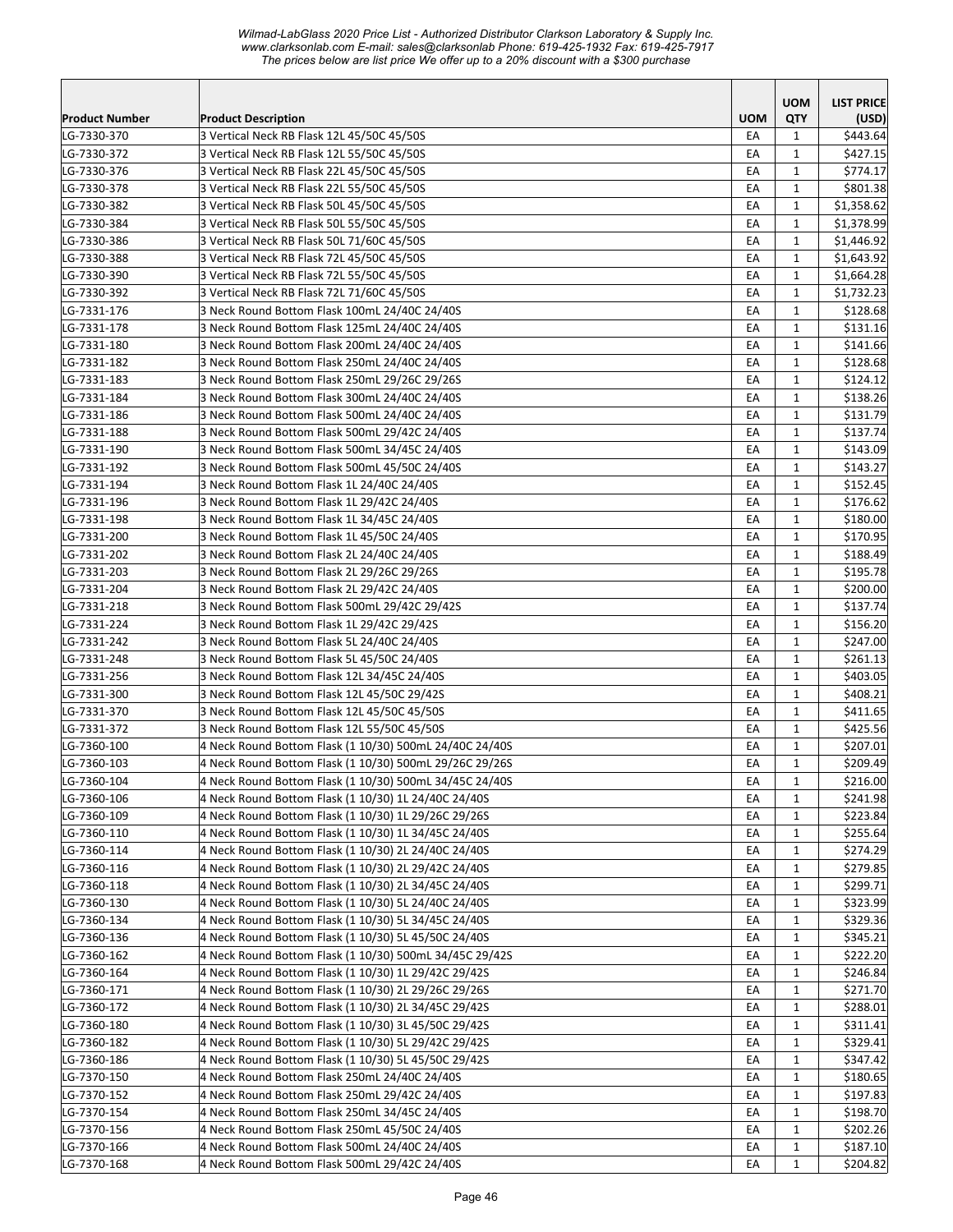*Wilmad-LabGlass 2020 Price List - Authorized Distributor Clarkson Laboratory & Supply Inc. www.clarksonlab.com E-mail: sales@clarksonlab Phone: 619-425-1932 Fax: 619-425-7917 The prices below are list price We offer up to a 20% discount with a \$300 purchase* 

|                       |                                                            |            | <b>UOM</b>   | <b>LIST PRICE</b> |
|-----------------------|------------------------------------------------------------|------------|--------------|-------------------|
| <b>Product Number</b> | <b>Product Description</b>                                 | <b>UOM</b> | QTY          | (USD)             |
| LG-7370-170           | 4 Neck Round Bottom Flask 500mL 34/45C 24/40S              | EA         | 1            | \$205.68          |
| LG-7370-172           | 4 Neck Round Bottom Flask 500mL 45/50C 24/40S              | EA         | $\mathbf{1}$ | \$221.41          |
| LG-7370-174           | 4 Neck Round Bottom Flask 1L 24/40C 24/40S                 | EA         | $\mathbf{1}$ | \$249.43          |
| LG-7370-176           | 4 Neck Round Bottom Flask 1L 29/42C 24/40S                 | EA         | $\mathbf{1}$ | \$251.98          |
| LG-7370-178           | 4 Neck Round Bottom Flask 1L 34/45C 24/40S                 | EA         | $\mathbf{1}$ | \$244.44          |
| LG-7370-180           | 4 Neck Round Bottom Flask 1L 45/50C 24/40S                 | EA         | $\mathbf{1}$ | \$270.68          |
| LG-7370-182           | 4 Neck Round Bottom Flask 2L 24/40C 24/40S                 | EA         | $\mathbf{1}$ | \$266.74          |
| LG-7370-184           | 4 Neck Round Bottom Flask 2L 29/42C 24/40S                 | EA         | $\mathbf{1}$ | \$271.11          |
| LG-7370-186           | 4 Neck Round Bottom Flask 2L 34/45C 24/40S                 | EA         | $\mathbf{1}$ | \$275.47          |
| LG-7370-188           | 4 Neck Round Bottom Flask 2L 45/50C 24/40S                 | EA         | 1            | \$291.04          |
| LG-7370-190           | 4 Neck Round Bottom Flask 3L 24/40C 24/40S                 | EA         | 1            | \$289.23          |
| LG-7370-192           | 4 Neck Round Bottom Flask 3L 29/42C 24/40S                 | EA         | $\mathbf{1}$ | \$293.04          |
| LG-7370-194           | 4 Neck Round Bottom Flask 3L 34/45C 24/40S                 | EA         | $\mathbf{1}$ | \$297.06          |
| LG-7370-196           | 4 Neck Round Bottom Flask 3L 45/50C 24/40S                 | EA         | $\mathbf{1}$ | \$300.89          |
| LG-7370-200           | 4 Neck Round Bottom Flask 5L 29/42C 24/40S                 | EA         | $\mathbf{1}$ | \$320.15          |
| LG-7370-202           | 4 Neck Round Bottom Flask 5L 34/45C 24/40S                 | EA         | $\mathbf{1}$ | \$323.98          |
| LG-7370-204           | 4 Neck Round Bottom Flask 5L 45/50C 24/40S                 | EA         | $\mathbf{1}$ | \$339.51          |
| LG-7370-212           | 4 Neck Round Bottom Flask 12L 45/50C 24/40S                | EA         | $\mathbf{1}$ | \$489.46          |
| LG-7370-242           | 4 Neck Round Bottom Flask 500mL 29/42C 29/42S              | EA         | $\mathbf{1}$ | \$195.09          |
| LG-7370-248           | 4 Neck Round Bottom Flask 1L 29/42C 29/42S                 | EA         | $\mathbf 1$  | \$242.99          |
| LG-7370-252           | 4 Neck Round Bottom Flask 1L 45/50C 29/42S                 | EA         | $\mathbf{1}$ | \$259.98          |
| LG-7370-254           | 4 Neck Round Bottom Flask 2L 29/42C 29/42S                 | EA         | $\mathbf{1}$ | \$273.31          |
| LG-7370-260           | 4 Neck Round Bottom Flask 3L 29/42C 29/42S                 | EA         | $\mathbf{1}$ | \$294.95          |
| LG-7370-262           | 4 Neck Round Bottom Flask 3L 34/45C 29/42S                 | EA         | $\mathbf{1}$ | \$299.96          |
| LG-7370-264           | 4 Neck Round Bottom Flask 3L 45/50C 29/42S                 | EA         | $\mathbf{1}$ | \$308.54          |
| LG-7370-270           | 4 Neck Round Bottom Flask 5L 45/50C 29/42S                 | EA         | $\mathbf{1}$ | \$337.06          |
| LG-7370-272           | 4 Neck Round Bottom Flask 5L 55/50C 29/42S                 | EA         | $\mathbf{1}$ | \$337.00          |
| LG-7370-278           | 4 Neck Round Bottom Flask 12L 45/50C 29/42S                | EA         | $\mathbf{1}$ | \$500.65          |
| LG-7390-114           | 5 Neck Round Bottom Flask 1L 45/50C 24/40S                 | EA         | $\mathbf{1}$ | \$327.92          |
| LG-7390-122           | 5 Neck Round Bottom Flask 2L 45/50C 24/40S                 | EA         | $\mathbf{1}$ | \$362.07          |
| LG-7390-130           | 5 Neck Round Bottom Flask 3L 45/50C 24/40S                 | EA         | $\mathbf{1}$ | \$369.00          |
| LG-7390-138           | 5 Neck Round Bottom Flask 5L 45/50C 24/40S                 | EA         | $\mathbf{1}$ | \$396.52          |
| LG-7390-170           | 5 Neck Round Bottom Flask 1L 29/42C 29/42S                 | EA         | $\mathbf{1}$ | \$313.01          |
| LG-7390-174           | 5 Neck Round Bottom Flask 1L 45/50C 29/42S                 | EA         | $\mathbf{1}$ | \$330.03          |
| LG-7390-176           | 5 Neck Round Bottom Flask 2L 29/42C 29/42S                 | EA         | $\mathbf{1}$ | \$357.97          |
| LG-7390-180           | 5 Neck Round Bottom Flask 2L 45/50C 29/42S                 | EA         | $\mathbf{1}$ | \$374.41          |
| LG-7390-182           | 5 Neck Round Bottom Flask 3L 29/42C 29/42S                 | EA         | $\mathbf{1}$ | \$363.59          |
| LG-7390-186           | 5 Neck Round Bottom Flask 3L 45/50C 29/42S                 | EA         | $\mathbf{1}$ | \$378.00          |
| LG-7390-192           | 5 Neck Round Bottom Flask 5L 45/50C 29/42S                 | EA         | 1            | \$400.01          |
| LG-7390-194           | 5 Neck Round Bottom Flask 5L 55/50C 29/42S                 | EA         | 1            | \$432.01          |
| LG-7540-100           | Morton Style RB Flask w/Indents 100mL 24/40                | EA         | 1            | \$105.77          |
| LG-7540-102           | Morton Style RB Flask w/Indents 200mL 24/40                | EA         | 1            | \$110.37          |
| LG-7540-104           | Morton Style RB Flask w/Indents 250mL 24/40                | EA         | $\mathbf{1}$ | \$106.50          |
| LG-7540-108           | Morton Style RB Flask w/Indents 500mL 24/40                | EA         | $\mathbf{1}$ | \$118.44          |
| LG-7540-110           | Morton Style RB Flask w/Indents 1L 24/40                   | EA         | $\mathbf{1}$ | \$137.87          |
| LG-7540-112           | Morton Style RB Flask w/Indents 2L 24/40                   | EA         | $\mathbf{1}$ | \$163.96          |
| LG-7540-122           | Morton Style RB Flask w/Indents 250mL 29/42                | EA         | $\mathbf{1}$ | \$108.59          |
| LG-7540-126           | Morton Style RB Flask w/Indents 500mL 29/42                | EA         | $\mathbf{1}$ | \$111.77          |
| LG-7560-100           | Morton Style 3 Neck RB Flask w/Indents 500mL 24/40C 24/40S | EA         | 1            | \$212.30          |
| LG-7560-104           | Morton Style 3 Neck RB Flask w/Indents 500mL 34/45C 24/40S | EA         | 1            | \$205.72          |
| LG-7560-106           | Morton Style 3 Neck RB Flask w/Indents 1L 24/40C 24/40S    | EA         | $\mathbf{1}$ | \$244.13          |
| LG-7560-110           | Morton Style 3 Neck RB Flask w/Indents 1L 34/45C 24/40S    | EA         | $\mathbf{1}$ | \$236.58          |
| LG-7560-114           | Morton Style 3 Neck RB Flask w/Indents 2L 24/40C 24/40S    | EA         | $\mathbf{1}$ | \$286.41          |
| LG-7560-126           | Morton Style 3 Neck RB Flask w/Indents 3L 34/45C 24/40S    | EA         | $\mathbf{1}$ | \$313.22          |
| LG-7560-128           | Morton Style 3 Neck RB Flask w/Indents 3L 45/50C 24/40S    | EA         | 1            | \$320.43          |
| LG-7560-130           | Morton Style 3 Neck RB Flask w/Indents 5L 24/40C 24/40S    | EA         | $\mathbf{1}$ | \$334.81          |
| LG-7560-131           | Morton Style 3 Neck RB Flask w/Indents 5L 29/26C 29/26S    | EA         | 1            | \$347.17          |
| LG-7560-132           | Morton Style 3 Neck RB Flask w/Indents 5L 29/42C 24/40S    | EA         | $\mathbf{1}$ | \$347.15          |
| LG-7560-136           | Morton Style 3 Neck RB Flask w/Indents 5L 45/50C 24/40S    | EА         | $\mathbf{1}$ | \$361.69          |
| LG-7560-164           | Morton Style 3 Neck RB Flask w/Indents 2L 45/50C 29/42S    | EA         | $\mathbf{1}$ | \$301.95          |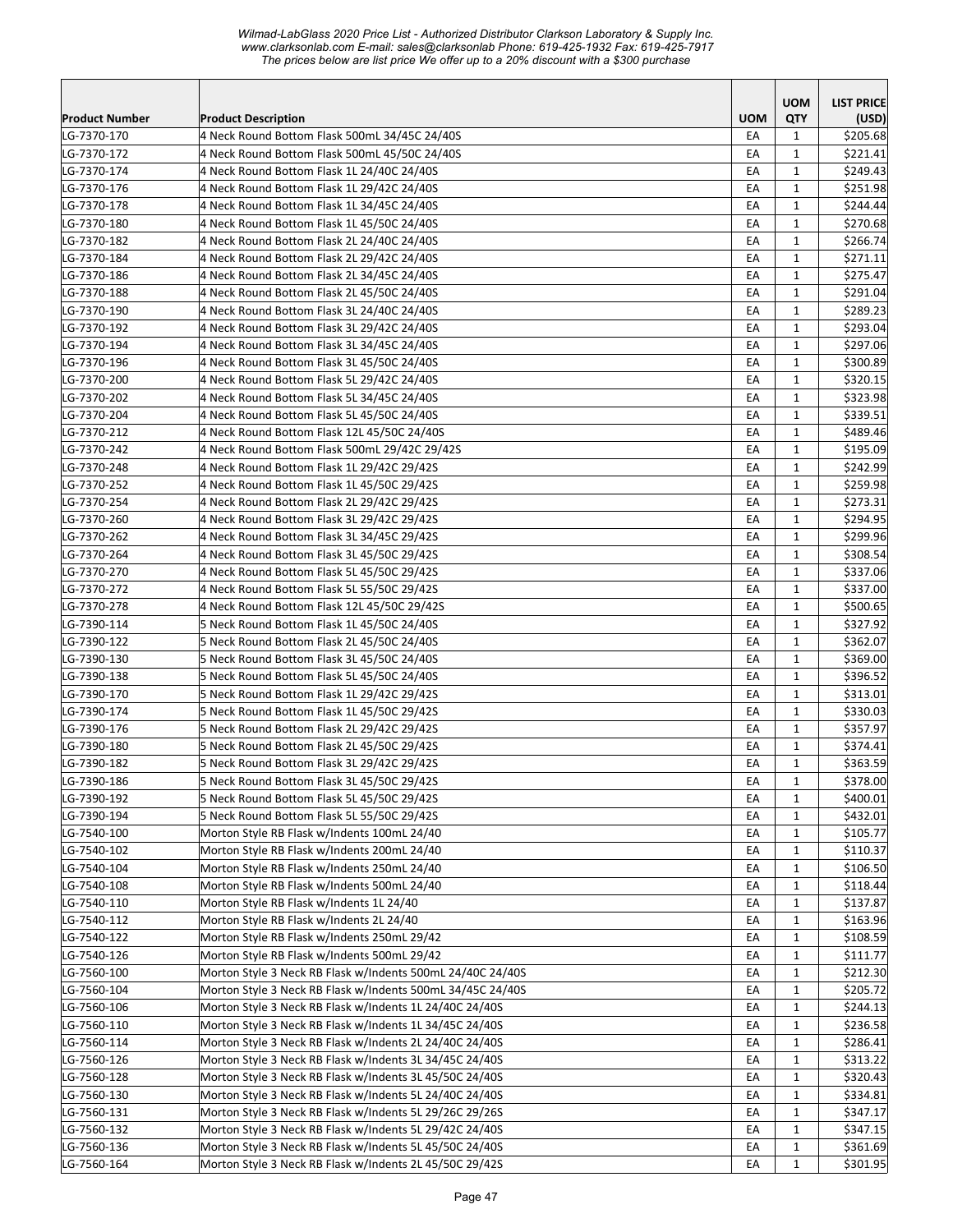|                            |                                                                          |            | <b>UOM</b>   | <b>LIST PRICE</b>  |
|----------------------------|--------------------------------------------------------------------------|------------|--------------|--------------------|
| Product Number             | <b>Product Description</b>                                               | <b>UOM</b> | QTY          | (USD)              |
| LG-7560-176                | Morton Style 3 Neck RB Flask w/Indents 5L 45/50C 29/42S                  | EA         | $\mathbf{1}$ | \$353.95           |
| LG-7671-100                | Lab Grade Dewar Flask 350mL                                              | EА         | $\mathbf{1}$ | \$140.31           |
| LG-7671-102                | Lab Grade Dewar Flask 665mL                                              | EA         | 1            | \$137.00           |
| LG-7671-104                | Lab Grade Dewar Flask, 1L                                                | EA         | $\mathbf{1}$ | \$144.47           |
| LG-7671-106                | Lab Grade Dewar Flask 1.9L                                               | EA         | $\mathbf{1}$ | \$318.20           |
| LG-7671-108                | Lab Grade Dewar Flask 4.3L                                               | EA         | $\mathbf{1}$ | \$419.55           |
| LG-7671-110                | Lab Grade Dewar Flask 5L; Spherical Shape                                | EA         | 1            | \$591.93           |
| LG-7680-100                | Low Form Dewar Flask 150mL                                               | EA         | $\mathbf{1}$ | \$234.22           |
| LG-7680-102                | Low Form Dewar Flask 350mL                                               | EA         | $\mathbf{1}$ | \$239.61           |
| LG-7680-104                | Low Form Dewar Flask 500mL                                               | EA         | $\mathbf{1}$ | \$294.79           |
| LG-7680-106                | Low Form Dewar Flask 850mL                                               | EA         | $\mathbf{1}$ | \$314.65           |
| LG-7680-108                | Low Form Dewar Flask 2500mL                                              | EA         | $\mathbf{1}$ | \$563.83           |
| LG-7681-100                | Freezing Point Dewar Flask, Complete                                     | EA         | 1            | \$509.38           |
| LG-7681-102                | Freezing Point Vacuum Flask 90X280mm                                     | EA         | 1            | \$339.84           |
| LG-7681-104                | Freezing Point Sample Flask 30X238mm                                     | EA         | 1            | \$183.02           |
| LG-7750-120                | Erlenmeyer Flask 50mL 24/40                                              | EA         | $\mathbf{1}$ | \$29.48            |
| LG-7750-122                | Erlenmeyer Flask 125mL 24/40                                             | EA         | $\mathbf{1}$ | \$29.47            |
| LG-7750-126                | Erlenmeyer Flask 250mL 24/40                                             | EA         | $\mathbf{1}$ | \$30.14            |
| LG-7750-130                | Erlenmeyer Flask 500mL 24/40                                             | EA         | $\mathbf{1}$ | \$32.90            |
| LG-7750-132                | Erlenmeyer Flask 1000mL 24/40                                            | EA         | $\mathbf{1}$ | \$39.42            |
| LG-7750-134                | Erlenmeyer Flask 2000mL 24/40                                            | EA         | $\mathbf{1}$ | \$53.87            |
| LG-7750-135                | Erlenmeyer Flask 250mL 29/26                                             | EA         | 1            | \$31.56            |
| LG-7750-139                | Erlenmeyer Flask 2L 29/26                                                | EA         | $\mathbf{1}$ | \$50.02            |
| LG-7750-140                | Erlenmeyer Flask 50mL 29/42                                              | EA         | $\mathbf{1}$ | \$30.21            |
| LG-7750-142                | Erlenmeyer Flask 125mL 29/42                                             | EA         | $\mathbf{1}$ | \$33.81            |
| LG-7750-146                | Erlenmeyer Flask 250mL 29/42                                             | EA         | $\mathbf{1}$ | \$33.94            |
| LG-7750-148                | Erlenmeyer Flask 300mL 29/42                                             | EA         | $\mathbf{1}$ | \$33.71            |
| LG-7750-150                | Erlenmeyer Flask 500mL 29/42                                             | EA         | $\mathbf{1}$ | \$35.50            |
| LG-7750-152                | Erlenmeyer Flask 1000mL 29/42                                            | EA         | 1            | \$42.57            |
| LG-7750-154                | Erlenmeyer Flask 2000mL 29/42                                            | EA         | $\mathbf{1}$ | \$57.08            |
| LG-7750-160                | Erlenmeyer Flask 1000mL 34/45                                            | EA         | $\mathbf{1}$ | \$48.89            |
| LG-7750-162                | Erlenmeyer Flask 2000mL 34/45                                            | EA         | $\mathbf{1}$ | \$60.01            |
| LG-7750-170                | Erlenmeyer Flask 1000mL 45/50                                            | EA         | 1            | \$67.81            |
| LG-7750-172                | Erlenmeyer Flask 2000mL 45/50                                            | EA         | 1            | \$76.62            |
| LG-7780-116                | Erlenmeyer Flask Socket Joint 250mL 35/25                                | EA         | $\mathbf{1}$ | \$53.21            |
| LG-7780-118                | Erlenmeyer Flask Socket Joint 300mL 35/25                                | EA         | $\mathbf{1}$ | \$48.37            |
| LG-7780-120                | Erlenmeyer Flask Socket Joint 500mL 35/25                                | EA         | $\mathbf{1}$ | \$54.07            |
| LG-7780-122                | Erlenmeyer Flask Socket Joint 1000mL 35/25                               | ŁА         | 1            | \$61.41            |
| LG-7780-124                | Erlenmeyer Flask Socket Joint 2000mL 35/25                               | EA         | $\mathbf{1}$ | \$74.61            |
| LG-7790-102                | Erlenmeyer Flask 25mL ST #16 Stopper                                     | EA         | $\mathbf{1}$ | \$28.19            |
| LG-7790-104                | Erlenmeyer Flask 50mL ST #19 Stopper                                     | EA         | $\mathbf{1}$ | \$28.69            |
| LG-7790-106                | Erlenmeyer Flask 125mL ST #22 Stopper                                    | EA         | $\mathbf{1}$ | \$34.68            |
| LG-7790-108                | Erlenmeyer Flask 250mL ST# 27 Stopper                                    | ЕA         | $\mathbf{1}$ | \$41.23            |
| LG-7790-112                | Erlenmeyer Flask 500mL ST #32 Stopper                                    | EA         | $\mathbf{1}$ | \$50.65            |
| LG-7790-114                | Erlenmeyer Flask 1000mL ST #32 Stopper                                   | EA         | $\mathbf{1}$ | \$62.58            |
| LG-7790-122                | Erlenmeyer Flask 25mL w/o Stopper                                        | EA         | $\mathbf{1}$ | \$19.17            |
|                            |                                                                          | EA         |              |                    |
| LG-7790-124                | Erlenmeyer Flask 50mL w/o Stopper                                        |            | $\mathbf{1}$ | \$20.54            |
| LG-7790-126<br>LG-7790-128 | Erlenmeyer Flask 125mL w/o Stopper<br>Erlenmeyer Flask 250mL w/o Stopper | EA         | $\mathbf{1}$ | \$22.57<br>\$28.22 |
|                            |                                                                          | EA         | $\mathbf{1}$ |                    |
| LG-7790-132                | Erlenmeyer Flask 500mL w/o Stopper                                       | EA         | $\mathbf{1}$ | \$28.70            |
| LG-7790-134                | Erlenmeyer Flask 1000mL w/o Stopper                                      | EA         | $\mathbf{1}$ | \$40.56            |
| LG-7792-104                | Screw Cap Erlenmeyer Flask 50mL 24-410                                   | EA         | $\mathbf{1}$ | \$26.39            |
| LG-7792-106                | Screw Cap Erlenmeyer Flask 125mL 24-410                                  | EA         | $\mathbf{1}$ | \$26.59            |
| LG-7792-108                | Screw Cap Erlenmeyer Flask 250mL 38-430                                  | EA         | $\mathbf{1}$ | \$28.59            |
| LG-7792-110                | Screw Cap Erlenmeyer Flask 500mL 38-430                                  | EA         | $\mathbf{1}$ | \$33.88            |
| LG-7792-112                | Screw Cap Erlenmeyer Flask 1000mL 38-430                                 | EA         | $\mathbf{1}$ | \$39.82            |
| LG-7792-114                | Screw Cap Erlenmeyer Flask 2000mL 38-430                                 | EA         | $\mathbf{1}$ | \$52.99            |
| LG-7792-116                | Screw Cap Erlenmeyer Flask 3000mL 38-430                                 | EA         | $\mathbf{1}$ | \$85.47            |
| LG-7792-118                | Screw Cap Erlenmeyer Flask 4000mL 38-430                                 | EA         | $\mathbf{1}$ | \$124.31           |
| LG-7792-120                | Screw Cap Erlenmeyer Flask 6000mL 38-430                                 | EA         | $\mathbf{1}$ | \$171.26           |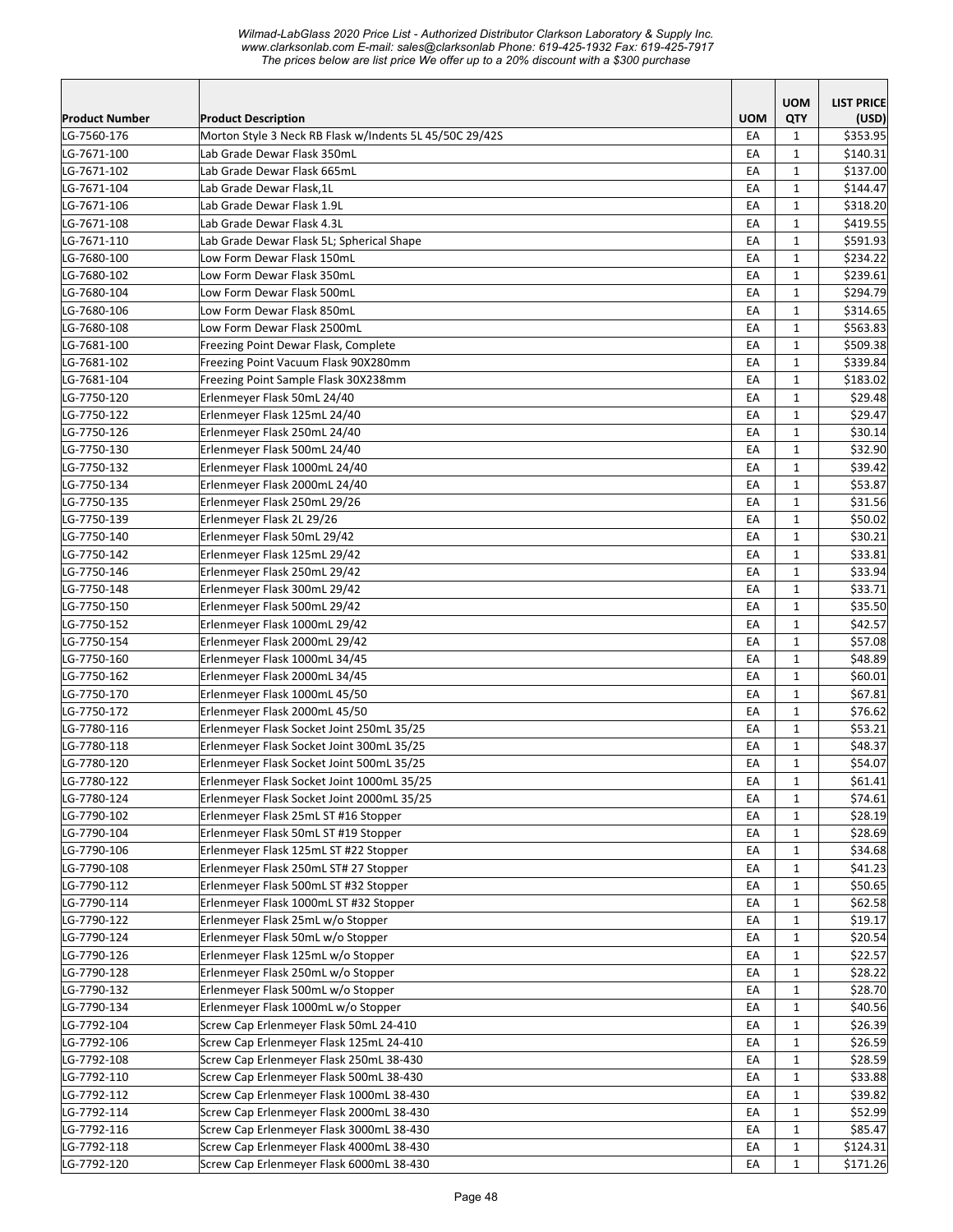|                            |                                                                                                                |            | <b>UOM</b>                 | <b>LIST PRICE</b>  |
|----------------------------|----------------------------------------------------------------------------------------------------------------|------------|----------------------------|--------------------|
| <b>Product Number</b>      | <b>Product Description</b>                                                                                     | <b>UOM</b> | QTY                        | (USD)              |
| LG-7800-100                | Heavy Wall Filter Flask 125mL 24/40 w/Hose Connection<br>Heavy Wall Filter Flask 250mL 24/40 w/Hose Connection | EA         | 1                          | \$85.43<br>\$95.45 |
| LG-7800-102<br>LG-7800-103 | Heavy Wall Filter Flask 250mL 29/42 w/Hose Connection                                                          | EA<br>EA   | 1<br>1                     | \$93.18            |
| LG-7800-104                | Heavy Wall Filter Flask 500mL 24/40 w/Hose Connection                                                          | EA         | 1                          | \$109.76           |
| LG-7800-106                | Heavy Wall Filter Flask 1000mL 24/40 w/Hose Connection                                                         | EA         | $\mathbf{1}$               | \$142.38           |
| LG-7800-110                | Heavy Wall Filter Flask 500mL 29/42 w/Hose Connection                                                          | EA         | 1                          | \$107.46           |
| LG-7800-112                | Heavy Wall Filter Flask 1000mL 29/42 w/Hose Connection                                                         | EA         | $\mathbf{1}$               | \$148.70           |
| LG-7800-113                | Heavy Wall Filter Flask 2000mL 24/40 w/Hose Connection                                                         | EA         | $\mathbf 1$                | \$189.11           |
| LG-7800-114                | Heavy Wall Filter Flask 2000mL 29/42 w/Hose Connection                                                         | EA         | $1\,$                      | \$192.93           |
| LG-7802-096                | Duran Filter Flask 3L,w/Hose Connection                                                                        | EA         | $\mathbf 1$                | \$189.27           |
| LG-7802-098                | Duran Filter Flask 5L,w/Hose Connection                                                                        | EA         | 1                          | \$293.91           |
| LG-7802-100                | Duran Filter Flask 10L w/Hose Connection                                                                       | EA         | $\mathbf 1$                | \$447.80           |
| LG-7802-102                | Duran Filter Flask 15L w/Hose Connection                                                                       | EA         | $\mathbf{1}$               | \$479.77           |
| LG-7802-104                | Duran Filter Flask 20L,w/Hose Connection                                                                       | EA         | 1                          | \$583.31           |
| LG-7802-150                | Replacement Hose Connection Set                                                                                | EA         | $\mathbf 1$                | \$6.84             |
| LG-7802-196                | Duran Filter Flask 3L,w/Hose Conn, Plastic Coated                                                              | EA         | $\mathbf 1$                | \$240.16           |
| LG-7802-198                | Duran Filter Flask 5L,w/Hose Conn, Plastic Coated                                                              | EA         | 1                          | \$350.17           |
| LG-7802-200                | Duran Filter Flask 10L,w/Hose Conn, Plastic Coated                                                             | EA         | 1                          | \$498.29           |
| LG-7802-202                | Duran Filter Flask 15L,w/Hose Conn, Plastic Coated                                                             | EA         | $\mathbf 1$                | \$567.74           |
| LG-7802-204                | Duran Filter Flask 20L,w/Hose Conn, Plastic Coated                                                             | EA         | $\mathbf 1$                | \$675.21           |
| LG-7820-100                | Heavy Wall Filter Flask 250mL 24/40                                                                            | EA         | 1                          | \$64.18            |
| LG-7820-102                | Heavy Wall Filter Flask 500mL 24/40                                                                            | EA         | $\mathbf{1}$               | \$69.10            |
| LG-7820-104                | Heavy Wall Filter Flask 1000mL 24/40                                                                           | EA         | $\mathbf 1$                | \$81.88            |
| LG-7820-110                | Heavy Wall Filter Flask 500mL 29/42                                                                            | EA         | $\mathbf 1$                | \$65.87            |
| LG-7820-112                | Heavy Wall Filter Flask 1000mL 29/42                                                                           | EA         | $\mathbf 1$                | \$87.99            |
| LG-7820-114                | Heavy Wall Filter Flask 2000mL 29/42                                                                           | EA         | 1                          | \$114.23           |
| LG-7870-100                | lodine Flask w/Stopper 125mL 24/40                                                                             | EA         | 1                          | \$79.10            |
| LG-7870-102                | Iodine Flask w/Stopper 250mL 24/40                                                                             | EA         | 1                          | \$84.79            |
| LG-7870-106                | Iodine Flask w/Stopper 500mL 24/40                                                                             | EA         | 1                          | \$102.78           |
| LG-7870-108                | Iodine Flask w/Stopper 1000mL 24/40                                                                            | EA         | 1                          | \$103.94           |
| LG-7870-110                | Iodine Flask Only 125mL                                                                                        | EA         | $\mathbf{1}$               | \$55.85            |
| LG-7870-112                | Iodine Flask Only 250mL                                                                                        | EA         | 1                          | \$56.93            |
| LG-7870-116                | Iodine Flask Only 500mL                                                                                        | EA         | 1                          | \$66.78            |
| LG-7870-118                | Iodine Flask Only 1000mL                                                                                       | EA         | 1                          | \$69.07            |
| LG-7890-100                | Iodine Flask w/Vent Stopper 125mL                                                                              | EA         | $\mathbf{1}$               | \$91.85            |
| LG-7890-102                | Iodine Flask w/Vent Stopper 250mL                                                                              | EA         | 1                          | \$104.57           |
| LG-7890-110                | Iodine Vent Stopper Flask Only 125mL                                                                           | EA         | $\mathbf{1}$               | \$53.63            |
| LG-7890-112                | Iodine Vent Stopper Flask Only 250mL                                                                           | EA         | $\mathbf 1$                | \$60.04            |
| LG-7890-120                | Iodine Flask 24/40 Vent Stopper Only                                                                           | EA         | $\mathbf{1}$               | \$53.22            |
| LG-7915-108                | Tilting Dispenser, Pipet Type 5mL/250mL                                                                        | EA         | 1                          | \$203.67           |
| LG-7915-110                | Tilting Dispenser, Pipet Type 10mL 500mL                                                                       | EA         | 1                          | \$205.66           |
| LG-7915-112                | Tilting Dispenser, Pipet Type 15mL/500mL                                                                       | EA         | 1                          | \$208.96           |
| LG-7915-118                | Tilting Dispenser, Pipet Type 25mL/1L                                                                          | EA         | 1                          | \$224.91           |
| LG-7915-132                | Tilting Dispenser, Pipet Type 50mL/2L                                                                          | EA         | 1                          | \$229.33           |
| LG-7915-138                | Tilting Dispenser, Pipet Type 100mL/2L                                                                         | EA         | 1                          | \$275.92           |
| LG-7915-208                | Tilting Dispenser Head Only 5mL                                                                                | EA         | $\mathbf 1$                | \$170.47           |
| LG-7915-210                | Tilting Dispenser Head Only 10mL                                                                               | EA         | 1                          | \$170.47           |
| LG-7915-212                | Tilting Dispenser Head Only 15mL                                                                               | EA         | $\mathbf 1$                | \$174.03           |
| LG-7915-218                | Tilting Dispenser Head Only 25mL                                                                               | EA         | 1                          | \$178.42           |
| LG-7915-232                | Tilting Dispenser Head Only 50mL                                                                               | EA         | 1                          | \$188.47           |
| LG-7915-238                | Tilting Dispenser Head Only 100mL                                                                              | EA         | 1                          | \$210.40           |
| LG-7920-100                | Kjeldahl Flask 100mL 24/40<br>Kjeldahl Flask 300mL 24/40                                                       | EA         | 1<br>$\mathbf 1$           | \$47.83<br>\$47.18 |
| LG-7920-102<br>LG-7920-104 | Kjeldahl Flask 500mL 24/40                                                                                     | EA         |                            | \$53.26            |
| LG-7920-106                | Kjeldahl Flask 800mL 24/40                                                                                     | EA<br>EA   | $\mathbf 1$<br>$\mathbf 1$ | \$61.01            |
| LG-7920-108                | Kjeldahl Flask 500mL 29/26                                                                                     | EA         | 1                          | \$51.48            |
| LG-7920-112                | Kjeldahl Flask 500mL 29/42                                                                                     | EA         | 1                          | \$56.62            |
| LG-7920-113                | Kjeldahl Flask 800mL 29/26                                                                                     | EA         | 1                          | \$62.73            |
| LG-7920-114                | Kjeldahl Flask 800mL 29/42                                                                                     | EA         | 1                          | \$65.18            |
| LG-7927-120                | Short Neck Pear Shaped Flask 50mL,24/40                                                                        | EA         | 1                          | \$41.07            |
|                            |                                                                                                                |            |                            |                    |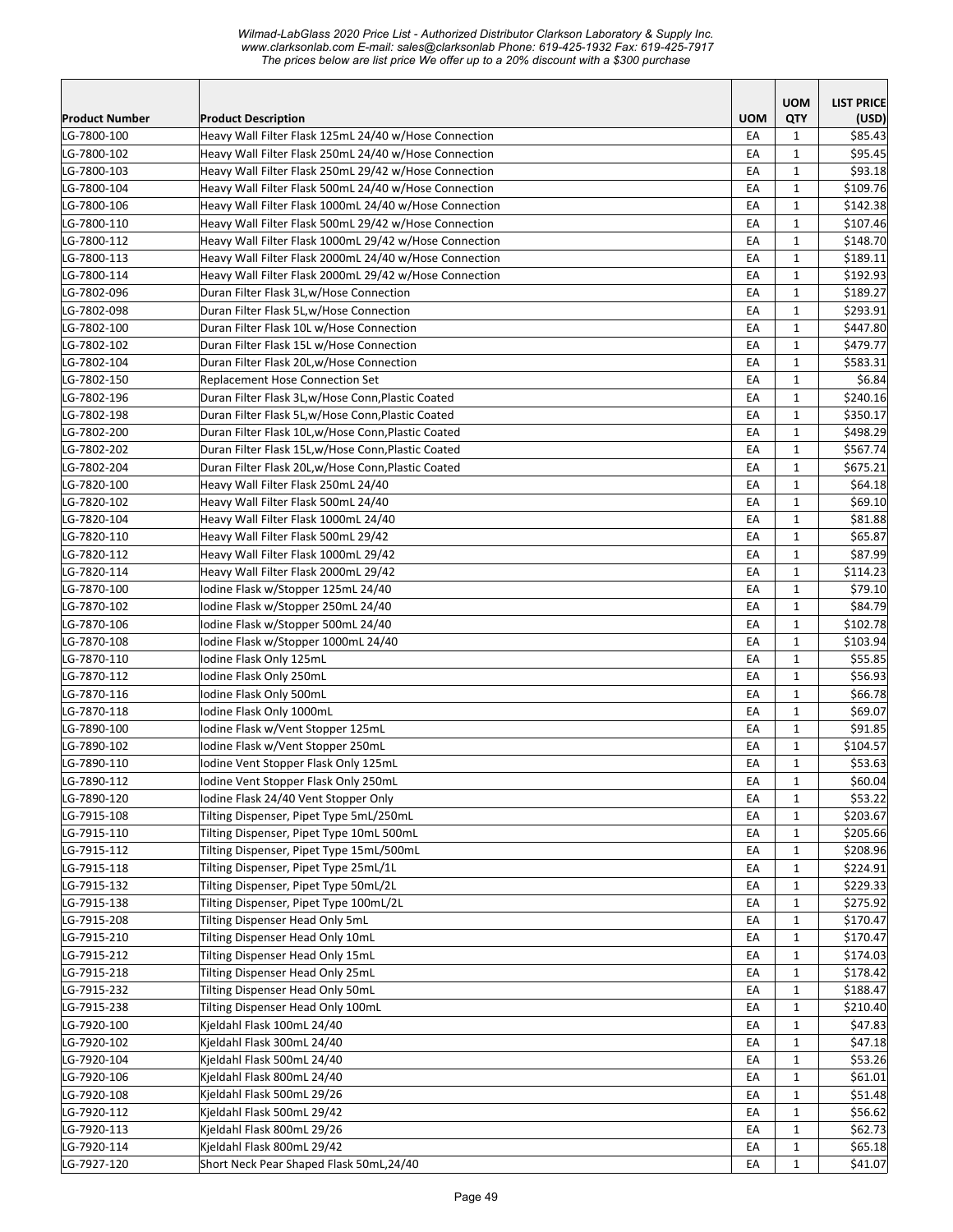*Wilmad-LabGlass 2020 Price List - Authorized Distributor Clarkson Laboratory & Supply Inc. www.clarksonlab.com E-mail: sales@clarksonlab Phone: 619-425-1932 Fax: 619-425-7917 The prices below are list price We offer up to a 20% discount with a \$300 purchase* 

|                       |                                                                |            | <b>UOM</b>   | <b>LIST PRICE</b> |
|-----------------------|----------------------------------------------------------------|------------|--------------|-------------------|
| <b>Product Number</b> | <b>Product Description</b>                                     | <b>UOM</b> | QTY          | (USD)             |
| LG-7927-122           | Short Neck Pear Shaped Flask 100mL,24/40                       | EA         | 1            | \$43.30           |
| LG-7927-126           | Short Neck Pear Shaped Flask 200mL,24/40                       | EA         | 1            | \$56.35           |
| LG-7927-127           | Short Neck Pear Shaped Flask 250mL,24/40                       | EA         | 1            | \$55.41           |
| LG-7927-129           | Short Neck Pear Shaped Flask 150mL,29/26                       | EA         | 1            | \$60.69           |
| LG-7927-130           | Short Neck Pear Shaped Flask 500mL,24/40                       | EA         | $\mathbf{1}$ | \$70.42           |
| LG-7927-143           | Short Neck Pear Shaped Flask 250mL,29/42                       | EA         | $\mathbf{1}$ | \$54.28           |
| LG-7942T-100          | 3 Neck RB Flask w/Bottom Outlet; PTFE Stopcock 500mL,24/40     | EA         | $\mathbf{1}$ | \$269.92          |
| LG-7942T-102          | 3 Neck RB Flask w/Bottom Outlet; PTFE Stopcock 1L,29/42,24/40  | EA         | $\mathbf{1}$ | \$304.74          |
| LG-7942T-108          | 3 Neck RB Flask w/Bottom Outlet; PTFE Stopcock 5L,45/50,24/40  | EA         | $\mathbf{1}$ | \$433.05          |
| LG-7952-100           | 3 Neck RB Flask w/Bottom Flush Valve 500mL,24/40C,24/40S       | EA         | $\mathbf{1}$ | \$375.71          |
| LG-7952-106           | 3 Neck RB Flask w/Bottom Flush Valve 1L,24/40C,24/4-S          | EA         | $\mathbf{1}$ | \$398.22          |
| LG-7952-110           | 3 Neck RB Flask w/Bottom Flush Valve 1L,29/42C,24/40S          | EA         | $\mathbf{1}$ | \$402.42          |
| LG-7952-112           | 3 Neck RB Flask w/Bottom Flush Valve 2L,24/40C,24/40S          | EA         | $\mathbf{1}$ | \$421.22          |
| LG-7952-114           | 3 Neck RB Flask w/Bottom Flush Valve 2L,29/42C,24/40S          | EA         | $\mathbf{1}$ | \$422.59          |
| LG-7952-122           | 3 Neck RB Flask w/Bottom Flush Valve 5L,45/50C,24/40S          | EA         | 1            | \$592.88          |
| LG-7956-100           | 3 Neck RB Flask; 1/2 Jcktd w/Bttm Flush Valve 500mL            | EA         | 1            | \$776.58          |
| LG-7956-104           | 3 Neck RB Flask; 1/2 Jcktd w/Bttm Flush Valve 500mL,29/42C     | EA         | $\mathbf{1}$ | \$778.82          |
| LG-7956-106           | 3 Neck RB Flask; 1/2 Jcktd w/Bttm Flush Valve 1L,24/40C        | EA         | 1            | \$823.67          |
| LG-7956-110           | 3 Neck RB Flask; 1/2 Jcktd w/Bttm Flush Valve 1L,29/42C        | EA         | 1            | \$840.38          |
| LG-7956-112           | 3 Neck RB Flask; 1/2 Jcktd w/Bttm Flush Valve 1L,29/42C        | EA         | $\mathbf{1}$ | \$850.79          |
| LG-7956-120           | 3 Neck RB Flask; 1/2 Jcktd w/Bttm Flush Valve 3L,29/42C        | EA         | $\mathbf{1}$ | \$874.65          |
| LG-7956-122           | 3 Neck RB Flask; 1/2 Jcktd w/Bttm Flush Valve 3L,34/45C        | EA         | $\mathbf{1}$ | \$893.45          |
| LG-7956-130           | 3 Neck RB Flask; 1/2 Jcktd w/Bttm Flush Valve 5L,45/50C        | EA         | $\mathbf{1}$ | \$1,031.96        |
| LG-7956-132           | 3 Neck RB Flask; 1/2 Jcktd w/Bttm Flush Valve 5L,45/50C        | EA         | $\mathbf{1}$ | \$1,038.88        |
| LG-7956-134           | 3 Neck RB Flask; 1/2 Jcktd w/Bttm Flush Valve 12L,45/50C       | EA         | $\mathbf{1}$ | \$2,070.72        |
| LG-7958-100           | 3 Neck RB Flask; Jcktd w/Bttm Flush Valve 500mL,24/40,24/40    | EA         | $\mathbf{1}$ | \$871.90          |
| LG-7958-106           | 3 Neck RB Flask; Jcktd w/Bttm Flush Valve 1L,24/40,24/40       | EA         | 1            | \$919.13          |
| LG-7958-108           | 3 Neck RB Flask; Jcktd w/Bttm Flush Valve 1L,29/26,29/26       | EA         | $\mathbf{1}$ | \$933.53          |
| LG-7958-110           | 3 Neck RB Flask; Jcktd w/Bttm Flush Valve 1L,29/42,24/40       | EA         | $\mathbf{1}$ | \$966.97          |
| LG-7960-100           | 3 Neck Jacketed Round Bottom Flask 500mL,24/40,24/40           | EA         | 1            | \$683.71          |
| LG-7960-102           | 3 Neck Jacketed Round Bottom Flask 500mL,29/42,24/40           | EA         | $\mathbf{1}$ | \$688.61          |
| LG-7960-106           | 3 Neck Jacketed Round Bottom Flask 1L,29/42,24/40              | EA         | $\mathbf{1}$ | \$749.13          |
| LG-7960-108           | 3 Neck Jacketed Round Bottom Flask 2L,29/42,24/40              | EА         | 1            | \$991.22          |
| LG-7960-110           | 3 Neck Jacketed Round Bottom Flask 2L,34/45,24/40              | EA         | $\mathbf{1}$ | \$1,068.82        |
| LG-7960-120           | 3 Neck Jacketed Round Bottom Flask 500mL,24/40,29/42           | EA         | $\mathbf{1}$ | \$691.38          |
| LG-7960-122           | 3 Neck Jacketed Round Bottom Flask 500mL,29/42,29/42           | EA         | $\mathbf{1}$ | \$693.50          |
| LG-7960-124           | 3 Neck Jacketed Round Bottom Flask 1L,24/40,29/42              | EA         | $\mathbf{1}$ | \$770.96          |
| LG-7960-126           | 3 Neck Jacketed Round Bottom Flask 1L,29/42,24/40              | EA         | $\mathbf{1}$ | \$752.39          |
| LG-7960-130           | 3 Neck Jacketed Round Bottom Flask 2L,34/45,29/42              | EA         | $\mathbf{1}$ | \$1,060.04        |
| LG-7966T-102          | Round Bottom Flask 3N JKT 500mL,29/42,24/40                    | EA         | 1            | \$652.64          |
| LG-7966T-106          | 3 Neck RB Flask; 1/2 Jcktd w/Strt Bore Stopcock 1L,29/42,24/40 | EA         | 1            | \$750.76          |
| LG-7966T-108          | 3 Neck RB Flask; 1/2 Jcktd w/Strt Bore Stopcock 2L,29/42,24/40 | EA         | 1            | \$788.38          |
| LG-7966T-110          | 3 Neck RB Flask; 1/2 Jcktd w/Strt Bore Stopcock 3L,29/42,24/40 | EA         | $\mathbf{1}$ | \$878.33          |
| LG-7967-100           | 3 Neck RB Flask; 1/2 Jcktd 500mL,24/40,24/40                   | EA         | $\mathbf 1$  | \$522.86          |
| LG-7967-106           | 3 Neck RB Flask; 1/2 Jcktd 1L,29/42,24/40                      | EA         | $\mathbf{1}$ | \$631.36          |
| LG-7967-108           | 3 Neck RB Flask; 1/2 Jcktd 2L, 29/42, 24/40                    | EA         | $\mathbf{1}$ | \$673.90          |
| LG-7980-102           | Dissolution Test Vessel 1000mL                                 | EA         | $\mathbf{1}$ | \$107.07          |
| LG-7981-100           | Dissolution Test Vessel Graduated 1000mL                       | EA         | 1            | \$121.64          |
| LG-7982-102           | Dissolution Test Vessel Ambered 1000mL                         | EA         | 1            | \$182.08          |
| LG-8010-100           | Cylindrical Reaction Kettle 500mL                              | EA         | 1            | \$150.18          |
| LG-8010-102           | Cylindrical Reaction Kettle 1000mL                             | EA         | $\mathbf{1}$ | \$157.70          |
| LG-8010-106           | Cylindrical Reaction Kettle 2000mL                             | EA         | $\mathbf{1}$ | \$173.71          |
| LG-8010-108           | Cylindrical Reaction Kettle 3000mL                             | EA         | $\mathbf{1}$ | \$178.93          |
| LG-8011-100           | Cylindrical Reaction Kettle Indented 500mL                     | EA         | $\mathbf{1}$ | \$173.98          |
| LG-8011-102           | Cylindrical Reaction Kettle Indented 1000mL                    | EA         | $\mathbf{1}$ | \$199.75          |
| LG-8011-108           | Cylindrical Reaction Kettle Indented 3000mL                    | EA         | 1            | \$285.99          |
| LG-8012-100           | Jacketed Reaction Vessel, Conical Flange 500mL                 | EA         | 1            | \$376.36          |
| LG-8012-102           | Jacketed Reaction Vessel, Conical Flange 1000mL                | EA         | $\mathbf{1}$ | \$410.48          |
| LG-8012-108           | Jacketed Reaction Vessel, Conical Flange 3000mL                | EA         | $\mathbf 1$  | \$527.00          |
| LG-8013-100           | Jacketed Reaction Vessel, Conical Flange Indented,500mL        | EA         | $\mathbf{1}$ | \$494.36          |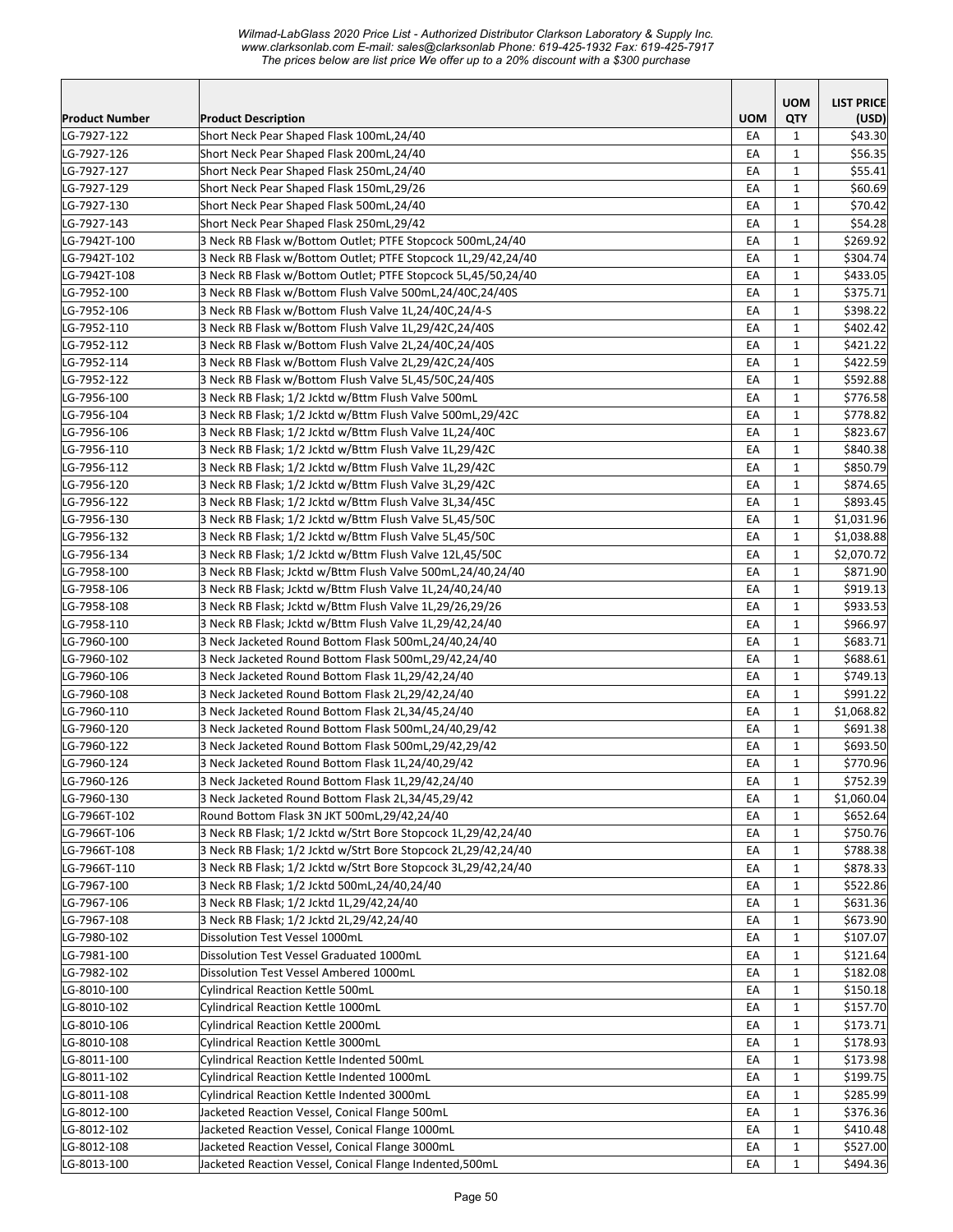|                |                                                                          |            | <b>UOM</b>   | <b>LIST PRICE</b> |
|----------------|--------------------------------------------------------------------------|------------|--------------|-------------------|
| Product Number | <b>Product Description</b>                                               | <b>UOM</b> | QTY          | (USD)             |
| LG-8013-102    | Jacketed Reaction Vessel, Conical Flange Indented, 1000mL                | EA         | 1            | \$529.03          |
| LG-8013-108    | Jacketed Reaction Vessel, Conical Flange Indented, 3000mL                | EA         | 1            | \$641.79          |
| LG-8014-100    | Jcktd Reaction Vessel, Conical Flange, Steam/Water 500mL                 | EA         | $\mathbf{1}$ | \$551.68          |
| LG-8014-102    | Jcktd Reaction Vessel, Conical Flange, Steam/Water 1000mL                | EA         | $\mathbf{1}$ | \$587.24          |
| LG-8014-106    | Jcktd Reaction Vessel, Conical Flange, Steam/Water 2000mL                | EA         | $\mathbf{1}$ | \$640.63          |
| LG-8014-108    | Jcktd Reaction Vessel, Conical Flange, Steam/Water 3000mL                | EA         | 1            | \$711.83          |
| LG-8020-100    | Spherical Reaction Vessel, Conical Flange 2000mL                         | EA         | $\mathbf{1}$ | \$190.18          |
| LG-8020-102    | Spherical Reaction Vessel, Conical Flange 3000mL                         | EA         | $\mathbf 1$  | \$216.71          |
| LG-8020-104    | Spherical Reaction Vessel, Conical Flange 5000mL                         | EA         | $\mathbf{1}$ | \$226.42          |
| LG-8020-106    | Spherical Reaction Vessel, Conical Flange 12000mL                        | EA         | $\mathbf{1}$ | \$347.10          |
| LG-8020-108    | Spherical Reaction Vessel, Conical Flange 22000mL                        | EA         | $\mathbf{1}$ | \$582.00          |
| LG-8020-110    | Spherical Reaction Vessel, Conical Flange 50000mL                        | EA         | $\mathbf 1$  | \$1,132.39        |
| LG-8020-112    | Spherical Reaction Vessel, Conical Flange 72000mL                        | EA         | 1            | \$1,786.62        |
| LG-8021-096    | Spherical Reaction Vessel, Conical Flange, Indented 2000mL               | EA         | $\mathbf{1}$ | \$250.97          |
| LG-8021-098    | Spherical Reaction Vessel, Conical Flange, Indented 3000mL               | EA         | $\mathbf{1}$ | \$256.44          |
| LG-8021-100    | Spherical Reaction Vessel, Conical Flange, Indented 5000mL               | EA         | $\mathbf{1}$ | \$300.08          |
| LG-8021-102    | Spherical Reaction Vessel, Conical Flange, Indented 12000mL              | EA         | $\mathbf{1}$ | \$500.17          |
| LG-8021-104    | Spherical Reaction Vessel, Conical Flange, Indented 22000mL              | EA         | $\mathbf{1}$ | \$886.13          |
| LG-8022-098    | Spherical Reaction Vessel, Conical Flange, 1/2 Jkt, 2000mL               | EA         | $\mathbf{1}$ | \$623.69          |
| LG-8022-102    | Spherical Reaction Vessel, Conical Flange, 1/2 Jkt, 5000mL               | EA         | $\mathbf{1}$ | \$1,090.47        |
| LG-8022-104    | Spherical Reaction Vessel, Conical Flange, 1/2 Jkt, 12000mL              | EA         | 1            | \$1,370.56        |
| LG-8023-100    | Cylindrical Reaction Kettle 500mL 28/15                                  | EA         | $\mathbf{1}$ | \$185.48          |
| LG-8023-102    | Cylindrical Reaction Kettle 1000mL 28/15                                 | EA         | $\mathbf{1}$ | \$188.97          |
| LG-8023-106    | Cylindrical Reaction Kettle 2000mL 28/15                                 | EA         | $\mathbf{1}$ | \$210.79          |
| LG-8023-108    | Cylindrical Reaction Kettle 3000mL 28/15                                 | EA         | $\mathbf{1}$ | \$249.54          |
| LG-8024-098    | Spherical Reaction Vessel, Conical Flange, Ball Joint 2000mL 28/15       | EA         | $\mathbf{1}$ | \$243.34          |
| LG-8024-100    | Spherical Reaction Vessel, Conical Flange, Ball Joint 3000mL 28/15       | EA         | $\mathbf{1}$ | \$250.43          |
| LG-8024-102    | Spherical Reaction Vessel, Conical Flange, Ball Joint 5000mL 28/15       | EA         | 1            | \$293.45          |
| LG-8024-104    | Spherical Reaction Vessel, Conical Flange, Ball Joint 12000mL 28/15      | EA         | $\mathbf{1}$ | \$468.31          |
| LG-8024-106    | Spherical Reaction Vessel, Conical Flange, Ball Joint 22000mL 28/15      | EA         | $\mathbf{1}$ | \$636.18          |
| LG-8025-104    | Cylindrical Reaction Kettle Jacketed 2000mL 28/15                        | EA         | $\mathbf{1}$ | \$488.81          |
| LG-8025-106    | Cylindrical Reaction Kettle Jacketed 3000mL 28/15                        | EA         | $\mathbf{1}$ | \$547.59          |
| LG-8026-098    | Spherical Reaction Vessel, Conical Flange, Ball Joint, 1/2 Jkt 2L 28/15  | EA         | $\mathbf{1}$ | \$649.70          |
| LG-8026-100    | Spherical Reaction Vessel, Conical Flange, Ball Joint, 1/2 Jkt 3L 28/15  | EA         | $\mathbf{1}$ | \$800.82          |
| LG-8026-102    | Spherical Reaction Vessel, Conical Flange, Ball Joint, 1/2 Jkt 5L 28/15  | EA         | $\mathbf{1}$ | \$1,049.88        |
| LG-8026-104    | Spherical Reaction Vessel, Conical Flange, Ball Joint, 1/2 Jkt 12L 28/15 | EA         | $\mathbf{1}$ | \$1,285.32        |
| LG-8027-100    | Take-Off Adapter, Stopcock, Glass Plug Sz 4                              | EA         | $\mathbf 1$  | \$138.27          |
| LG-8027-102    | Take-Off Adapter, Stopcock, Glass Plug Size 6                            | EA         | $\mathbf 1$  | \$230.46          |
| LG-8027T-100   | Take-Off Adapter, PTFE Drain Valve 0-4mm                                 | EA         | 1            | \$224.39          |
| LG-8027T-102   | Take-Off Adapter, PTFE Drain Valve 0-8mm                                 | EA         | 1            | \$268.37          |
| LG-8027T-104   | Take-Off Adapter, PTFE Drain Valve 0-12mm                                | EA         | $\mathbf{1}$ | \$294.56          |
| LG-8028T-100   | Take-Off Adapter, Stopcock, PTFE Plug PS4                                | EA         | $\mathbf 1$  | \$184.98          |
| LG-8028T-102   | Take-Off Adapter, Stopcock, PTFE Plug PS6                                | EA         | 1            | \$231.89          |
| LG-8030-100    | 3 Neck Conical Flange Reaction Vessel Cover 24/40C 24/40S                | EA         | $\mathbf 1$  | \$282.15          |
| LG-8030-102    | 3 Neck Conical Flange Reaction Vessel Cover 29/42C 24/40S                | EA         | $\mathbf{1}$ | \$326.04          |
| LG-8030-104    | 3 Neck Conical Flange Reaction Vessel Cover 29/42C 29/42S                | EA         | $\mathbf{1}$ | \$344.85          |
| LG-8031-100    | 4 Neck Conical Flange Reaction Vessel Cover 24/40C 24/40S                | EA         | $\mathbf{1}$ | \$438.91          |
| LG-8031-102    | 4 Neck Conical Flange Reaction Vessel Cover 29/42C 24/40S                | EA         | $\mathbf{1}$ | \$470.26          |
| LG-8031-104    | 4 Neck Conical Flange Reaction Vessel Cover 29/42C 29/42S                | EA         | $\mathbf{1}$ | \$495.33          |
| LG-8033-100    | 1 Neck Conical Flange Reaction Vessel Cover 24/40                        | EA         | 1            | \$229.90          |
| LG-8033-102    | 1 Neck Conical Flange Reaction Vessel Cover 29/42                        | EA         | $\mathbf 1$  | \$236.21          |
| LG-8033-104    | 1 Neck Conical Flange Reaction Vessel Cover 45/50                        | EA         | $\mathbf{1}$ | \$238.45          |
| LG-8050-100    | 4 N Conical Flange Reaction Vessel Cover (1 10/30) 24/40C 24/40S         | EA         | $\mathbf{1}$ | \$256.83          |
| LG-8050-102    | 4 N Conical Flange Reaction Vessel Cover (1 10/30) 29/42C 24/40S         | EA         | $\mathbf{1}$ | \$264.07          |
| LG-8050-104    | 4 N Conical Flange Reaction Vessel Cover (1 10/30) 29/42C 29/42S         | EA         | $\mathbf{1}$ | \$271.31          |
| LG-8068-100    | Grooved PTFE Gasket, 500-1000mL Flange                                   | EA         | $\mathbf{1}$ | \$94.07           |
| LG-8068-102    | Grooved PTFE Gasket, 2000-4000mL Flange                                  | EA         | $\mathbf{1}$ | \$94.18           |
| LG-8069-100    | PTFE Flat Gasket 2"                                                      | EA         | 1            | \$75.86           |
| LG-8069-102    | PTFE Flat Gasket 4"                                                      | EA         | $\mathbf{1}$ | \$76.31           |
| LG-8070-100    | 4" Clamp for Conical Flange Vessel                                       | EA         | $\mathbf{1}$ | \$242.71          |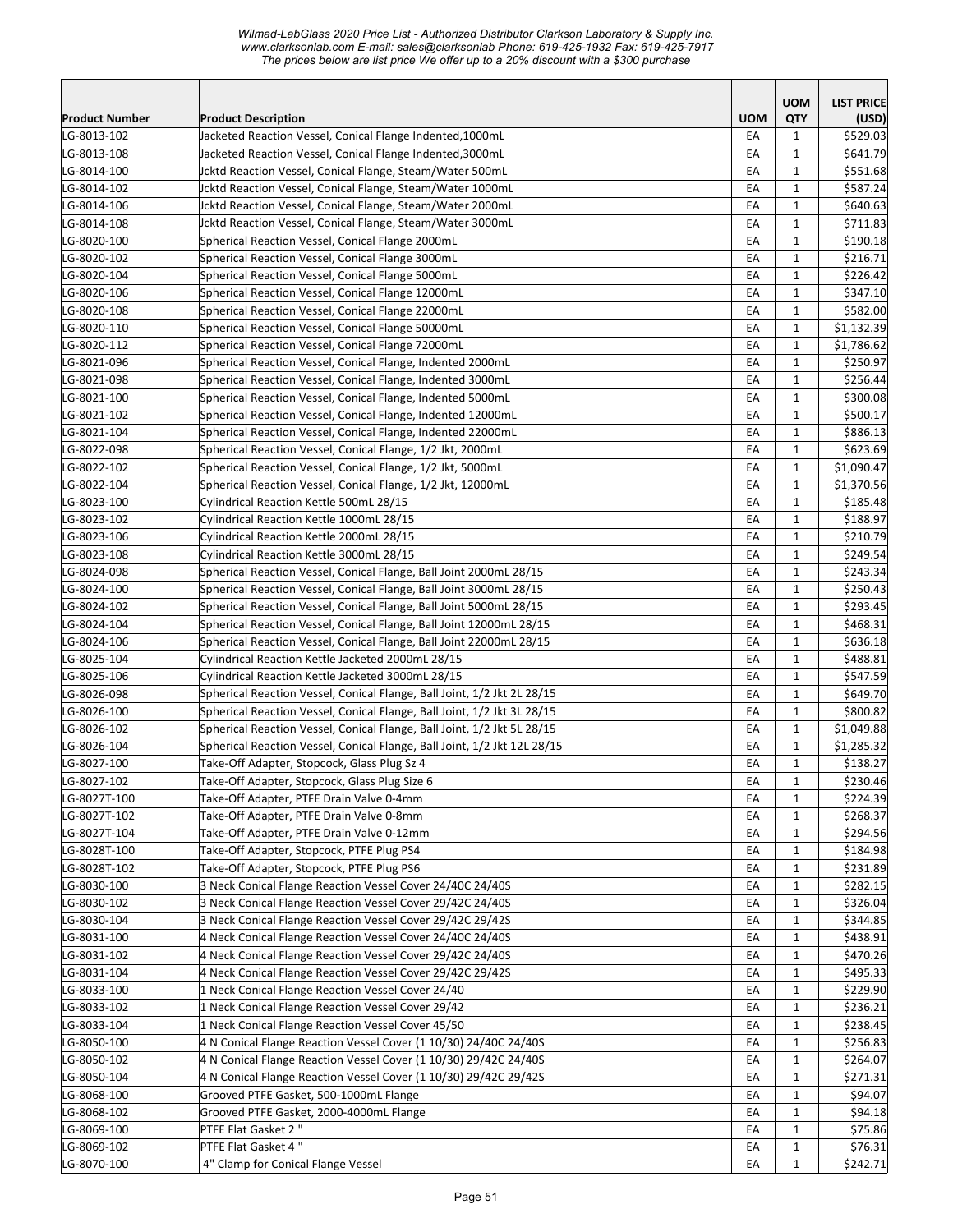*Wilmad-LabGlass 2020 Price List - Authorized Distributor Clarkson Laboratory & Supply Inc. www.clarksonlab.com E-mail: sales@clarksonlab Phone: 619-425-1932 Fax: 619-425-7917 The prices below are list price We offer up to a 20% discount with a \$300 purchase* 

|                            |                                                                                                                                        |            | <b>UOM</b>                   | <b>LIST PRICE</b>    |
|----------------------------|----------------------------------------------------------------------------------------------------------------------------------------|------------|------------------------------|----------------------|
| <b>Product Number</b>      | <b>Product Description</b>                                                                                                             | <b>UOM</b> | QTY                          | (USD)                |
| LG-8071-100                | Cylindrical Reaction Vessel; O-Ring Flange 500mL                                                                                       | EA         | 1                            | \$203.68             |
| LG-8071-102                | Cylindrical Reaction Vessel; O-Ring Flange 1000mL                                                                                      | EA         | $\mathbf{1}$                 | \$204.13             |
| LG-8072-100                | 3 Neck O-Ring Flange Reaction Vessel Cover 24/40                                                                                       | EA         | 1                            | \$294.20             |
| LG-8072-101                | 3 Neck O-Ring Flange Reaction Vessel Cover 29/26                                                                                       | EA         | $\mathbf{1}$                 | \$318.32             |
| LG-8072-102                | 3 Neck O-Ring Flange Reaction Vessel Cover 29/42 24/40                                                                                 | EA         | $\mathbf{1}$                 | \$309.08             |
| LG-8072-104                | 3 Neck O-Ring Flange Reaction Vessel Cover 29/42                                                                                       | EA         | $\mathbf{1}$                 | \$318.32             |
| LG-8072C-100               | 1 Neck Conical Flange Reaction Vessel Cover 24/40 500mL-1L                                                                             | EA         | $\mathbf{1}$                 | \$254.09             |
| LG-8072C-102               | 1 Neck Conical Flange Reaction Vessel Cover 29/42 500mL-1L                                                                             | EA         | 1                            | \$257.38             |
| LG-8072C-104               | 1 Neck Conical Flange Reaction Vessel Cover 24/40 2L-4L                                                                                | EA         | $\mathbf{1}$                 | \$296.74             |
| LG-8072C-106               | 1 Neck Conical Flange Reaction Vessel Cover 29/42 2L-4L                                                                                | EA         | $\mathbf{1}$                 | \$300.05             |
| LG-8073-100                | 4 Neck O-Ring Flange Reaction Vessel Cover 24/40,24/40                                                                                 | EA         | 1                            | \$342.73             |
| LG-8073-102                | 4 Neck O-Ring Flange Reaction Vessel Cover 29/42,24/40                                                                                 | EA         | $\mathbf{1}$                 | \$352.84             |
| LG-8073-104                | 4 Neck O-Ring Flange Reaction Vessel Cover 29/42,29/42                                                                                 | EA         | $\mathbf{1}$                 | \$361.84             |
| LG-8074-100                | 4 Neck O-Ring Flange Reaction Vessel Cover (1 10/30) 24/40 24/40                                                                       | EA         | $\mathbf{1}$                 | \$316.07             |
| LG-8074-102                | 4 Neck O-Ring Flange Reaction Vessel Cover (1 10/30) 29/42 24/40                                                                       | EA         | 1                            | \$331.31             |
| LG-8074-104                | 4 Neck O-Ring Flange Reaction Vessel Cover (1 10/30) 29/42 29/42                                                                       | EA         | $\mathbf{1}$                 | \$331.35             |
| LG-8075-100                | Cylindrical Reaction Vessel; O-Ring Flange 2000L                                                                                       | EA         | $\mathbf{1}$                 | \$220.72             |
| LG-8075-102                | Cylindrical Reaction Vessel; O-Ring Flange 3000L                                                                                       | EA         | $\mathbf{1}$                 | \$236.62             |
| LG-8075-104                | Cylindrical Reaction Vessel; O-Ring Flange 4000L                                                                                       | EA         | $\mathbf{1}$                 | \$268.39             |
| LG-8076-100                | 3 Neck O-Ring Flange Reaction Vessel Cover 24/40 24/40                                                                                 | EA         | $\mathbf{1}$                 | \$335.52             |
| LG-8076-102                | 3 Neck O-Ring Flange Reaction Vessel Cover 29/42 24/40                                                                                 | EA         | $\mathbf{1}$                 | \$350.39             |
| LG-8076-104                | 3 Neck O-Ring Flange Reaction Vessel Cover 29/42 29/42                                                                                 | EA         | 1                            | \$359.12             |
| LG-8077-100                | 4 Neck O-Ring Flange Reaction Vessel Cover 24/40 24/40                                                                                 | EA         | $\mathbf{1}$                 | \$374.86             |
| LG-8077-102                | 4 Neck O-Ring Flange Reaction Vessel Cover 29/42 24/40                                                                                 | EA         | $\mathbf{1}$                 | \$384.09             |
| LG-8077-104                | 4 Neck O-Ring Flange Reaction Vessel Cover 29/42 29/42                                                                                 | EA         | $\mathbf{1}$                 | \$392.30             |
| LG-8078-100                | 4 Neck O-Ring Flange Reaction Vessel Cover 24/40 24/40                                                                                 | EA         | 1                            | \$357.39             |
| LG-8078-102                | 4 Neck O-Ring Flange Reaction Vessel Cover 29/42 24/40                                                                                 | EA         | 1                            | \$372.72             |
| LG-8078-104                | 4 Neck O-Ring Flange Reaction Vessel Cover 29/42 29/42                                                                                 | EA         | $\mathbf{1}$                 | \$380.26             |
| LG-8079A-100               | Cylindrical Reaction Vessel; O-Ring Flange Indented 500mL                                                                              | EA         | $\mathbf{1}$                 | \$236.25             |
| LG-8079A-102               | Cylindrical Reaction Vessel; O-Ring Flange Indented 1L                                                                                 | EA         | 1                            | \$245.62             |
| LG-8079A-104               | Cylindrical Reaction Vessel; O-Ring Flange Indented 2L                                                                                 | EA         | $\mathbf{1}$                 | \$258.33             |
| LG-8079A-106               | Cylindrical Reaction Vessel; O-Ring Flange Indented 3L                                                                                 | EA         | $\mathbf{1}$                 | \$336.77             |
| LG-8079A-108               | Cylindrical Reaction Vessel; O-Ring Flange Indented 4L                                                                                 | EA         | $\mathbf{1}$                 | \$395.81             |
| LG-8079B-100               | Cylindrical Reaction Vessel; O-Ring Flange, Jacketed/Indented 500mL                                                                    | EA         | $\mathbf{1}$                 | \$457.55             |
| LG-8079B-102               | Cylindrical Reaction Vessel; O-Ring Flange, Jacketed/ Indented 1L                                                                      | EA         | $\mathbf{1}$                 | \$494.98             |
| LG-8079B-104               | Cylindrical Reaction Vessel; O-Ring Flange, Jacketed/ Indented 2L                                                                      | EA         | $\mathbf{1}$                 | \$609.92             |
| LG-8079B-106               | Cylindrical Reaction Vessel; O-Ring Flange, Jacketed/ Indented 3L                                                                      | EA         | $\mathbf{1}$                 | \$717.18             |
| LG-8079B-108               | Cylindrical Reaction Vessel; O-Ring Flange, Jacketed/ Indented 4L                                                                      | EA         | $\mathbf 1$                  | \$837.06             |
| LG-8079C-100               | Cylindrical Reaction Vessel; O-Ring Flange, Jacketed 500mL                                                                             | EA         | $\mathbf{1}$                 | \$433.72             |
| LG-8079C-102               | Cylindrical Reaction Vessel; O-Ring Flange, Jacketed 1L                                                                                | EA         | 1                            | \$471.32             |
| LG-8079C-104               | Cylindrical Reaction Vessel; O-Ring Flange, Jacketed 2L                                                                                | EA         | 1                            | \$572.04             |
| LG-8079C-106               | Cylindrical Reaction Vessel; O-Ring Flange, Jacketed 3L                                                                                | EA         | 1                            | \$683.55             |
| LG-8079C-108               | Cylindrical Reaction Vessel; O-Ring Flange, Jacketed 4L                                                                                | EA         | $\mathbf{1}$                 | \$773.99             |
| LG-8080-100                | Cylindrical Reaction Vessel; Flat Flange 500mL                                                                                         | EA         | $\mathbf{1}$                 | \$216.91             |
| LG-8080-102                | Cylindrical Reaction Vessel; Flat Flange 1L                                                                                            | EA         | $\mathbf{1}$                 | \$222.84             |
| LG-8081-100                | 4 Neck Molded Reaction Vessel Cover 24/40 24/40                                                                                        | EA         | $\mathbf{1}$                 | \$435.13             |
| LG-8082-100                | Cylindrical Reaction Vessel; Flat Flange 2L                                                                                            | EA         | $\mathbf{1}$                 | \$199.17             |
| LG-8082-102                | Cylindrical Reaction Vessel; Flat Flange 3L                                                                                            | EA         | $\mathbf{1}$                 | \$224.44             |
| LG-8082-104                | Cylindrical Reaction Vessel; Flat Flange 4L                                                                                            | EA         | $\mathbf{1}$                 | \$238.38             |
| LG-8083-100                | 4 Neck Molded Reaction Vessel Cover 34/45,24/40                                                                                        | EA         | $\mathbf{1}$                 | \$409.39             |
| LG-8084-100                | Cylindrical Reaction Vessel; Flat Flange, Indented 500mL                                                                               | EA         | $\mathbf{1}$                 | \$228.44             |
| LG-8084-102<br>LG-8084-104 | Cylindrical Reaction Vessel; Flat Flange, Indented 1L<br>Cylindrical Reaction Vessel; Flat Flange, Indented 2L                         | EA         | $\mathbf{1}$                 | \$236.74             |
|                            | Cylindrical Reaction Vessel; Flat Flange, Indented 3L                                                                                  | EA         | $\mathbf{1}$                 | \$246.10             |
| LG-8084-106                |                                                                                                                                        | EA         | $\mathbf{1}$                 | \$326.37             |
| LG-8084-108                | Cylindrical Reaction Vessel; Flat Flange, Indented 4L                                                                                  | EA         | $\mathbf{1}$                 | \$387.53             |
| LG-8085-100                | Cylindrical Reaction Vessel; O-Ring Flange, Jacketed/ Indented 500mL                                                                   | EA         | 1                            | \$447.95             |
| LG-8085-102                | Cylindrical Reaction Vessel; O-Ring Flange, Jacketed/ Indented 1L                                                                      | EA<br>EA   | $\mathbf{1}$<br>$\mathbf{1}$ | \$484.98             |
| LG-8085-104<br>LG-8085-106 | Cylindrical Reaction Vessel; O-Ring Flange, Jacketed/ Indented 2L<br>Cylindrical Reaction Vessel; O-Ring Flange, Jacketed/ Indented 3L | EA         | $\mathbf{1}$                 | \$593.10<br>\$708.79 |
| LG-8085-108                | Cylindrical Reaction Vessel; O-Ring Flange, Jacketed/ Indented 4L                                                                      | EA         | $\mathbf{1}$                 | \$822.36             |
|                            |                                                                                                                                        |            |                              |                      |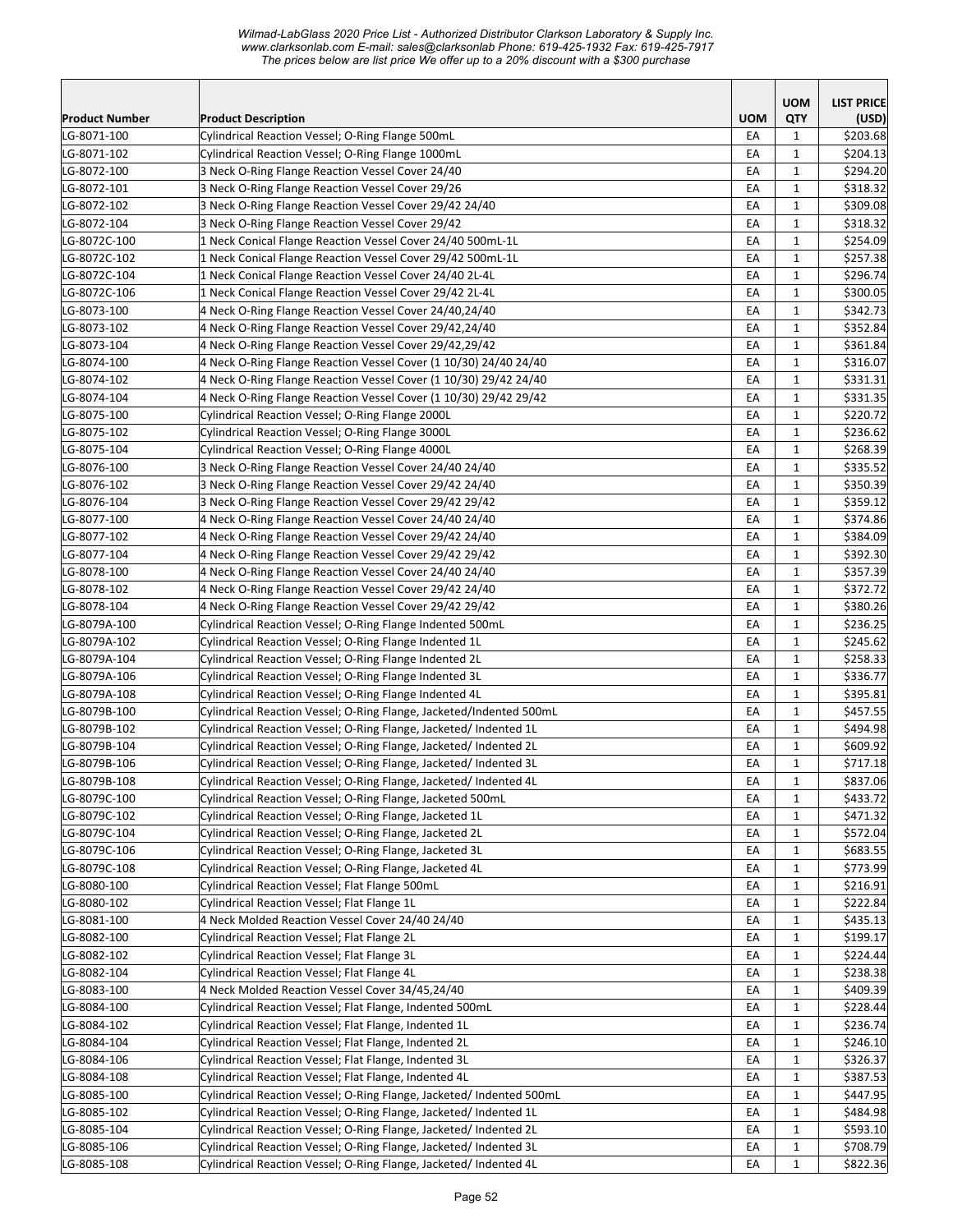*Wilmad-LabGlass 2020 Price List - Authorized Distributor Clarkson Laboratory & Supply Inc. www.clarksonlab.com E-mail: sales@clarksonlab Phone: 619-425-1932 Fax: 619-425-7917 The prices below are list price We offer up to a 20% discount with a \$300 purchase* 

|                       |                                                                   |            | <b>UOM</b>   | <b>LIST PRICE</b> |
|-----------------------|-------------------------------------------------------------------|------------|--------------|-------------------|
| <b>Product Number</b> | <b>Product Description</b>                                        | <b>UOM</b> | QTY          | (USD)             |
| LG-8086-100           | 3 Neck Reaction Vessel Cover, Flat Flange 24/40 24/40             | EA         | 1            | \$264.07          |
| LG-8086-102           | 3 Neck Reaction Vessel Cover, Flat Flange 29/42 24/40             | EA         | 1            | \$267.70          |
| LG-8086-104           | 3 Neck Reaction Vessel Cover, Flat Flange 29/42 29/42             | EA         | $\mathbf{1}$ | \$274.93          |
| LG-8086A-100          | 3 Neck Reaction Vessel Cover, Flat Flange 24/40 24/40             | EA         | 1            | \$282.17          |
| LG-8086A-104          | 3 Neck Reaction Vessel Cover, Flat Flange 29/42 29/42             | EA         | $\mathbf{1}$ | \$302.07          |
| LG-8086C-100          | 1 Neck Reaction Vessel Cover, Flat Flange 24/40                   | EA         | $\mathbf{1}$ | \$254.09          |
| LG-8086C-104          | 3 Neck Reaction Vessel Cover, Flat Flange 29/42                   | EA         | $\mathbf{1}$ | \$257.38          |
| LG-8086C-200          | 3 Neck Reaction Vessel Cover, Flat Flange 24/40                   | EA         | $\mathbf{1}$ | \$296.74          |
| LG-8086C-204          | 3 Neck Reaction Vessel Cover, Flat Flange 29/42                   | EA         | $\mathbf{1}$ | \$300.04          |
| LG-8087-100           | 4 Neck Reaction Vessel Cover, Flat Flange 24/40 24/40             | EA         | $\mathbf{1}$ | \$333.54          |
| LG-8087-102           | 4 Neck Reaction Vessel Cover, Flat Flange 29/42 24/40             | EA         | 1            | \$342.94          |
| LG-8087-104           | 4 Neck Reaction Vessel Cover, Flat Flange 29/42 29/42             | EA         | $\mathbf{1}$ | \$358.75          |
| LG-8087A-100          | 4 Neck Reaction Vessel Cover, Flat Flange 24/40 24/40             | EA         | $\mathbf{1}$ | \$374.86          |
| LG-8087A-102          | 4 Neck Reaction Vessel Cover, Flat Flange 29/42 24/40             | EA         | $\mathbf{1}$ | \$384.02          |
| LG-8087A-104          | 4 Neck Reaction Vessel Cover, Flat Flange 29/42 29/42             | EA         | 1            | \$392.33          |
| LG-8088-100           | 4 N Reaction Vessel Cover, Flat Flange (1 10/30) 24/40 24/40      | EA         | 1            | \$300.26          |
| LG-8088-102           | 4 N Reaction Vessel Cover, Flat Flange (1 10/30) 29/42 24/40      | EA         | $\mathbf{1}$ | \$303.88          |
| LG-8088-104           | 4 N Reaction Vessel Cover, Flat Flange (1 10/30) 29/42 29/42      | EA         | $\mathbf{1}$ | \$323.78          |
| LG-8088A-100          | 4 N Reaction Vessel Cover, Flat Flange (1 10/30) 24/40CN/SN       | EA         | 1            | \$337.16          |
| LG-8088A-102          | 4 N Reaction Vessel Cover, Flat Flange (1 10/30) 29/42CN, 24/40SN | EA         | $\mathbf{1}$ | \$352.98          |
| LG-8088A-104          | 4 N Reaction Vessel Cover, Flat Flange (1 10/30) 29/42CN/SN       | EA         | $\mathbf{1}$ | \$361.43          |
| LG-8089-100           | Cylindrical Reaction Vessel, Flat Flange, Jacketed 500mL          | EA         | $\mathbf{1}$ | \$423.19          |
| LG-8089-102           | Cylindrical Reaction Vessel, Flat Flange, Jacketed 1L             | EA         | $\mathbf{1}$ | \$465.25          |
| LG-8089-104           | Cylindrical Reaction Vessel, Flat Flange, Jacketed 2L             | EA         | $\mathbf{1}$ | \$574.26          |
| LG-8089-106           | Cylindrical Reaction Vessel, Flat Flange, Jacketed 3L             | EA         | $\mathbf{1}$ | \$658.43          |
| LG-8089-108           | Cylindrical Reaction Vessel, Flat Flange, Jacketed 4L             | EA         | $\mathbf{1}$ | \$763.51          |
| LG-8108-100           | Class A Volumetric Flask 10mL,w/Pourout                           | EA         | $\mathbf{1}$ | \$76.85           |
| LG-8108-102           | Class A Volumetric Flask 25mL, w/Pourout                          | EA         | $\mathbf{1}$ | \$81.65           |
| LG-8108-104           | Class A Volumetric Flask 50mL, w/Pourout                          | EA         | $\mathbf{1}$ | \$86.46           |
| LG-8108-106           | Class A Volumetric Flask 100mL,w/Pourout                          | EA         | $\mathbf{1}$ | \$89.65           |
| LG-8108-108           | Class A Volumetric Flask 250mL, w/Pourout                         | EA         | 1            | \$93.39           |
| LG-8109-106           | Class A Volumetric Flask10mL, Unstoppered, Jointed                | EA         | $\mathbf{1}$ | \$25.03           |
| LG-8109-108           | Class A Volumetric Flask 25mL, Unstoppered, Jointed               | EA         | 1            | \$27.29           |
| LG-8109-110           | Class A Volumetric Flask 50mL, Unstoppered, Jointed               | EA         | 1            | \$30.63           |
| LG-8109-112           | Class A Volumetric Flask 100mL, Unstoppered, Jointed              | EA         | $\mathbf{1}$ | \$32.09           |
| LG-8109-114           | Class A Volumetric Flask 200mL, Unstoppered, Jointed              | EA         | $\mathbf{1}$ | \$35.63           |
| LG-8109-116           | Class A Volumetric Flask 250mL, Unstoppered, Jointed              | EA         | $\mathbf{1}$ | \$37.58           |
| LG-8109-118           | Class A Volumetric Flask 500mL, Unstoppered, Jointed              | EA         | $\mathbf 1$  | \$47.10           |
| LG-8109-120           | Class A Volumetric Flask 1000mL, Unstoppered, Jointed             | EA         | $\mathbf{1}$ | \$61.35           |
| LG-8110-100           | Class A Volumetric Flask 1mL ST8 Stopper (Not Volumetric Shaped)  | EA         | 1            | \$24.18           |
| LG-8110-102           | Class A Volumetric Flask 2mL ST8 Stopper (Not Volumetric Shaped)  | EA         | $\mathbf{1}$ | \$26.17           |
| LG-8110-104           | Class A Volumetric Flask 5mL ST9 Stopper                          | EA         | 1            | \$28.28           |
| LG-8110-106           | Class A Volumetric Flask 10mL ST9 Stopper                         | EA         | $\mathbf{1}$ | \$32.38           |
| LG-8110-108           | Class A Volumetric Flask 25mL ST9 Stopper                         | EA         | $\mathbf 1$  | \$35.20           |
| LG-8110-110           | Class A Volumetric Flask 50mL ST9 Stopper                         | EA         | $\mathbf{1}$ | \$38.28           |
| LG-8110-112           | Class A Volumetric Flask 100mL ST13 Stopper                       | EA         | $\mathbf{1}$ | \$39.52           |
| LG-8110-114           | Class A Volumetric Flask 200mL ST13 Stopper                       | EA         | $\mathbf{1}$ | \$48.14           |
| LG-8110-116           | Class A Volumetric Flask 250mL ST16 Stopper                       | EA         | $\mathbf{1}$ | \$50.67           |
| LG-8110-118           | Class A Volumetric Flask 500mL ST19 Stopper                       | EA         | 1            | \$62.99           |
| LG-8110-120           | Class A Volumetric Flask 1000mL ST22 Stopper                      | EA         | 1            | \$76.76           |
| LG-8110-122           | Class A Volumetric Flask 2000mL ST27 Stopper                      | EA         | $\mathbf{1}$ | \$95.29           |
| LG-8110-124           | Class A Volumetric Flask 3000mL ST32 Stopper                      | EA         | $\mathbf{1}$ | \$303.76          |
| LG-8110-126           | Class A Volumetric Flask 4000mL ST38 Stopper                      | EA         | $\mathbf{1}$ | \$322.74          |
| LG-8110-128           | Class A Volumetric Flask 5000mL ST38 Stopper                      | EA         | $\mathbf{1}$ | \$350.72          |
| LG-8110-130           | Class A Volumetric Flask 6000mL ST38 Stopper                      | EA         | $\mathbf{1}$ | \$410.51          |
| LG-8110-132           | Class A Volumetric Flask 10L ST38 Stopper                         | EA         | $\mathbf{1}$ | \$696.73          |
| LG-8110-134           | Class A Volumetric Flask 20L ST38 Stopper                         | EA         | 1            | \$909.37          |
| LG-8111-106           | Class A Volumetric Flask, Amber 10mL                              | EA         | $\mathbf{1}$ | \$39.34           |
| LG-8111-108           | Class A Volumetric Flask, Amber 25mL                              | EA         | $\mathbf{1}$ | \$49.42           |
| LG-8111-110           | Class A Volumetric Flask, Amber 50mL                              | EA         | $\mathbf{1}$ | \$55.15           |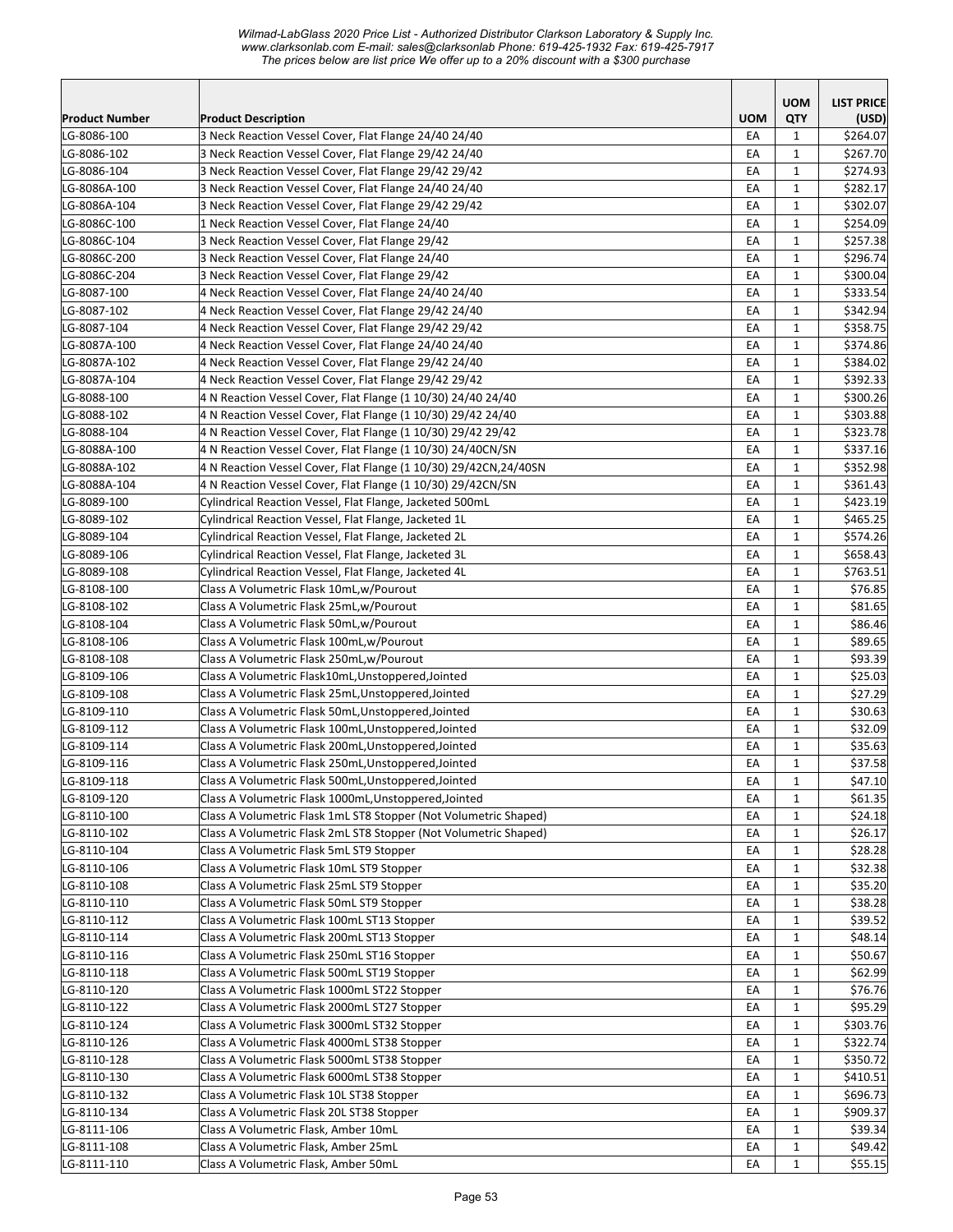|                            |                                                                                                   |            | <b>UOM</b>        | <b>LIST PRICE</b>    |
|----------------------------|---------------------------------------------------------------------------------------------------|------------|-------------------|----------------------|
| <b>Product Number</b>      | <b>Product Description</b>                                                                        | <b>UOM</b> | QTY               | (USD)                |
| LG-8111-112                | Class A Volumetric Flask, Amber 100mL                                                             | EA         | $\mathbf{1}$      | \$56.50              |
| LG-8111-114                | Class A Volumetric Flask, Amber 200mL                                                             | EA         | $\mathbf{1}$      | \$55.77              |
| LG-8111-116                | Class A Volumetric Flask, Amber 250mL                                                             | EA         | $\mathbf{1}$      | \$66.22              |
| LG-8111-118                | Class A Volumetric Flask, Amber 500mL                                                             | EA         | $\mathbf{1}$      | \$130.65             |
| LG-8111-120                | Class A Volumetric Flask, Amber 1000mL                                                            | EA         | $\mathbf{1}$      | \$164.69             |
| LG-8111-122                | Class A Volumetric Flask, Amber 2000mL                                                            | EA         | $\mathbf{1}$      | \$176.76             |
| LG-8111-206                | Class A Volumetric Flask, Amber 10mL                                                              | EA         | $\mathbf{1}$      | \$35.12              |
| LG-8111-208                | Class A Volumetric Flask, Amber 25mL                                                              | EA         | $\mathbf{1}$      | \$41.21              |
| LG-8111-210                | Class A Volumetric Flask, Amber 50mL                                                              | EA         | $\mathbf{1}$      | \$43.73              |
| LG-8111-212                | Class A Volumetric Flask, Amber 100mL                                                             | EA         | $\mathbf{1}$      | \$46.86              |
| LG-8111-214                | Class A Volumetric Flask, Amber 200mL                                                             | EA         | $\mathbf{1}$      | \$43.08              |
| LG-8111-216                | Class A Volumetric Flask, Amber 250mL                                                             | EA         | $\mathbf{1}$      | \$58.52              |
| LG-8111-218                | Class A Volumetric Flask, Amber 500mL                                                             | EA         | $\mathbf{1}$      | \$122.95             |
| LG-8111-220                | Class A Volumetric Flask, Amber 1000mL                                                            | EA         | $\mathbf{1}$      | \$149.58             |
| LG-8111-222                | Class A Volumetric Flask, Amber 2000mL                                                            | EA         | $\mathbf{1}$      | \$163.53             |
| LG-8112-106                | Class A Volumetric Flask, Serialized w/CofC 10mL                                                  | EA         | $\mathbf{1}$      | \$47.21              |
| LG-8112-108                | Class A Volumetric Flask, Serialized w/CofC 25mL                                                  | EA         | $\mathbf{1}$      | \$50.93              |
| LG-8112-110                | Class A Volumetric Flask, Serialized w/CofC 50mL                                                  | EA         | $\mathbf{1}$      | \$56.64              |
| LG-8112-112                | Class A Volumetric Flask, Serialized w/CofC 100mL                                                 | EA         | $\mathbf{1}$      | \$60.85              |
| LG-8112-114                | Class A Volumetric Flask, Serialized w/CofC 200mL                                                 | EA         | $\mathbf{1}$      | \$67.41              |
| LG-8112-116                | Class A Volumetric Flask, Serialized w/CofC 250mL                                                 | EA         | $\mathbf{1}$      | \$71.66              |
| LG-8112-118                | Class A Volumetric Flask, Serialized w/CofC 500mL                                                 | EA         | $\mathbf{1}$      | \$86.42              |
| LG-8112-120                | Class A Volumetric Flask, Serialized w/CofC 1000mL                                                | EA         | $\mathbf{1}$      | \$101.15             |
| LG-8112-122                | Class A Volumetric Flask, Serialized w/CofC 2000mL                                                | EA         | $\mathbf{1}$      | \$117.07             |
| LG-8114-102                | Class A Volumetric Flask, Serialized w/CofC 2mL (Not Volumetric Shaped)                           | EA         | $\mathbf{1}$      | \$86.65              |
| LG-8114-104                | Class A Volumetric Flask, Serialized w/CofC 3mL (Not Volumetric Shaped)                           | EA         | $\mathbf{1}$      | \$65.50              |
| LG-8114-106                | Class A Volumetric Flask, Serialized w/CofC 4mL (Not Volumetric Shaped)                           | EA         | $\mathbf{1}$      | \$92.69              |
| LG-8114-108                | Class A Volumetric Flask, Serialized w/CofC 5mL (Not Volumetric Shaped)                           | EA         | $\mathbf{1}$      | \$72.58              |
| LG-8114-110                | Class A Volumetric Flask, Serialized w/CofC 10mL (Not Volumetric Shaped)                          | EA         | $\mathbf{1}$      | \$76.43              |
| LG-8114-112                | Class A Volumetric Flask, Serialized w/CofC 25mL (Not Volumetric Shaped)                          | EA         | $\mathbf{1}$      | \$114.92             |
| LG-8116-104                | Class A Volumetric Flask 5mL, Plastic Stopper                                                     | EA         | $\mathbf{1}$      | \$32.46              |
| LG-8116-106                | Class A Volumetric Flask 10mL, Plastic Stopper                                                    | EA         | $\mathbf{1}$      | \$37.20              |
| LG-8116-108                | Class A Volumetric Flask 25mL, Plastic Stopper                                                    | EA         | $\mathbf{1}$      | \$35.66              |
| LG-8116-110                | Class A Volumetric Flask 50mL, Plastic Stopper                                                    | EA         | $\mathbf{1}$      | \$36.89              |
| LG-8116-112                | Class A Volumetric Flask 100mL, Plastic Stopper                                                   | EA         | $\mathbf{1}$      | \$39.96              |
| LG-8116-114                | Class A Volumetric Flask 200mL, Plastic Stopper                                                   | EA         | $\mathbf{1}$      | \$62.41              |
| LG-8116-116                | Class A Volumetric Flask 250mL, Plastic Stopper                                                   | EA         | $\mathbf{1}$      | \$62.41<br>\$71.69   |
| LG-8116-118                | Class A Volumetric Flask 500mL, Plastic Stopper                                                   | EA         | $\mathbf 1$       | \$75.69              |
| LG-8116-120                | Class A Volumetric Flask 1000mL, Plastic Stopper                                                  | EA         | $\mathbf{1}$      |                      |
| LG-8116-122                | Class A Volumetric Flask 2000mL, Plastic Stopper                                                  | EA         | 1                 | \$89.90              |
| LG-8116-124<br>LG-8116-126 | Class A Volumetric Flask 3000mL, Plastic Stopper                                                  | EA         | $\mathbf{1}$      | \$245.27<br>\$261.54 |
| LG-8116-128                | Class A Volumetric Flask 4000mL, Plastic Stopper                                                  | EA         | $\mathbf{1}$      | \$399.94             |
|                            | Class A Volumetric Flask 5000mL, Plastic Stopper                                                  | EA<br>EA   | 1<br>$\mathbf{1}$ | \$433.18             |
| LG-8116-130<br>LG-8116-132 | Class A Volumetric Flask 6000mL, Plastic Stopper<br>Class A Volumetric Flask 10L, Plastic Stopper | EA         | $\mathbf{1}$      | \$732.55             |
| LG-8116-134                | Class A Volumetric Flask 20L, Plastic Stopper                                                     | EA         | $\mathbf 1$       | \$957.35             |
| LG-8120-104                | Class A Vol. Flask, Hvy Duty/Wide Mouth, Glass Stppr 5mL                                          | EA         | $\mathbf{1}$      | \$40.27              |
| LG-8120-106                | Class A Vol. Flask, Hvy Duty/Wide Mouth, Glass Stppr 10mL                                         | EA         | $\mathbf 1$       | \$42.56              |
| LG-8120-107                | Class A Vol. Flask, Hvy Duty/Wide Mouth, Glass Stppr 20mL                                         | EA         | $\mathbf{1}$      | \$44.66              |
| LG-8120-108                | Class A Vol. Flask, Hvy Duty/Wide Mouth, Glass Stppr 25mL                                         | EA         | $\mathbf{1}$      | \$45.61              |
| LG-8120-110                | Class A Vol. Flask, Hvy Duty/Wide Mouth, Glass Stppr 50mL                                         | EA         | $\mathbf{1}$      | \$45.78              |
| LG-8120-112                | Class A Vol. Flask, Hvy Duty/Wide Mouth, Glass Stppr 100mL                                        | EA         | $\mathbf{1}$      | \$58.97              |
| LG-8120-114                | Class A Vol. Flask, Hvy Duty/Wide Mouth, Glass Stppr 200mL                                        | EA         | $\mathbf 1$       | \$72.83              |
| LG-8120-116                | Class A Vol. Flask, Hvy Duty/Wide Mouth, Glass Stppr 250mL                                        | EA         | $\mathbf 1$       | \$74.55              |
| LG-8121-104                | Class A Volumetric Flask, Amber Heavy Duty/Wide Mouth 5mL                                         | EA         | $\mathbf 1$       | \$49.02              |
| LG-8121-106                | Class A Volumetric Flask, Amber Heavy Duty/Wide Mouth 10mL                                        | EA         | $\mathbf{1}$      | \$52.65              |
| LG-8121-107                | Class A Volumetric Flask, Amber Heavy Duty/Wide Mouth 20mL                                        | EA         | $\mathbf{1}$      | \$55.23              |
| LG-8121-108                | Class A Volumetric Flask, Amber Heavy Duty/Wide Mouth 25mL                                        | EA         | $\mathbf{1}$      | \$53.31              |
| LG-8121-110                | Class A Volumetric Flask, Amber Heavy Duty/Wide Mouth 50mL                                        | EA         | $\mathbf{1}$      | \$57.57              |
| LG-8121-112                | Class A Volumetric Flask, Amber Heavy Duty/Wide Mouth 100mL                                       | EA         | $\mathbf{1}$      | \$76.95              |
|                            |                                                                                                   |            |                   |                      |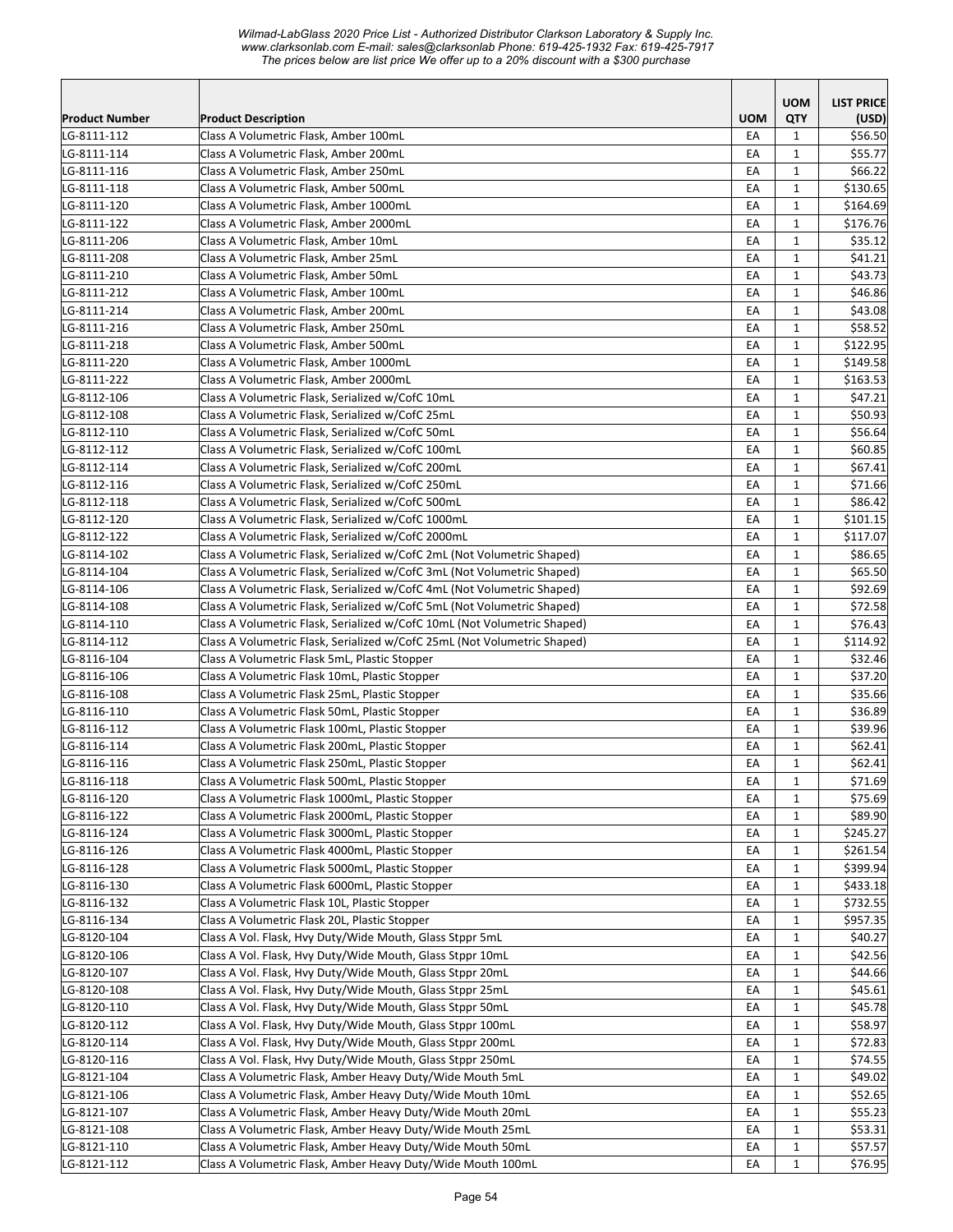|                            |                                                                                                                            |            | <b>UOM</b>   | <b>LIST PRICE</b>  |
|----------------------------|----------------------------------------------------------------------------------------------------------------------------|------------|--------------|--------------------|
| Product Number             | <b>Product Description</b>                                                                                                 | <b>UOM</b> | QTY          | (USD)              |
| LG-8121-114<br>LG-8121-116 | Class A Volumetric Flask, Amber Heavy Duty/Wide Mouth 200mL<br>Class A Volumetric Flask, Amber Heavy Duty/Wide Mouth 250mL | EA<br>EA   | 1<br>1       | \$87.28<br>\$90.66 |
| LG-8122-104                | Class A Volumetric Flask, Heavy Duty/Wide Mouth 5mL                                                                        | EA         | 1            | \$39.09            |
| LG-8122-106                | Class A Volumetric Flask, Heavy Duty/Wide Mouth 10mL                                                                       | EA         | 1            | \$41.33            |
| LG-8122-107                | Class A Volumetric Flask, Heavy Duty/Wide Mouth 20mL                                                                       | EA         | 1            | \$43.35            |
| LG-8122-108                | Class A Volumetric Flask, Heavy Duty/Wide Mouth 25mL                                                                       | EA         | 1            | \$44.35            |
| LG-8122-110                | Class A Volumetric Flask, Heavy Duty/Wide Mouth 50mL                                                                       | EA         | $\mathbf 1$  | \$45.20            |
| LG-8122-112                | Class A Volumetric Flask, Heavy Duty/Wide Mouth 100mL                                                                      | EA         | $\mathbf 1$  | \$57.26            |
| LG-8122-114                | Class A Volumetric Flask, Heavy Duty/Wide Mouth 200mL                                                                      | EA         | $\mathbf 1$  | \$70.70            |
| LG-8122-116                | Class A Volumetric Flask, Heavy Duty/Wide Mouth 250mL                                                                      | EA         | $\mathbf{1}$ | \$72.40            |
| LG-8123-104                | Class A Vol. Flask, Amber, Hvy Duty/Wide Mouth, PTFE Stppr 5mL                                                             | EA         | $\mathbf 1$  | \$49.88            |
| LG-8123-106                | Class A Vol. Flask, Amber, Hvy Duty/Wide Mouth, PTFE Stppr 10mL                                                            | EA         | $\mathbf{1}$ | \$53.59            |
| LG-8123-107                | Class A Vol. Flask, Amber, Hvy Duty/Wide Mouth, PTFE Stppr 20mL                                                            | EA         | 1            | \$54.28            |
| LG-8123-108                | Class A Vol. Flask, Amber, Hvy Duty/Wide Mouth, PTFE Stppr 25mL                                                            | EA         | $\mathbf{1}$ | \$55.23            |
| LG-8123-110                | Class A Vol. Flask, Amber, Hvy Duty/Wide Mouth, PTFE Stppr 50mL                                                            | EA         | $\mathbf 1$  | \$58.62            |
| LG-8123-112                | Class A Vol. Flask, Amber, Hvy Duty/Wide Mouth, PTFE Stppr 100mL                                                           | EA         | 1            | \$79.25            |
| LG-8123-114                | Class A Vol. Flask, Amber, Hvy Duty/Wide Mouth, PTFE Stppr 200mL                                                           | EA         | 1            | \$88.93            |
| LG-8123-116                | Class A Vol. Flask, Amber, Hvy Duty/Wide Mouth, PTFE Stppr 250mL                                                           | EA         | 1            | \$90.66            |
| LG-8125-100                | Class B Volumetric Flask 10mL, ST9 Pennyhead Stopper                                                                       | EA         | 1            | \$31.69            |
| LG-8125-102                | Class B Volumetric Flask 25mL, ST9 Pennyhead Stopper                                                                       | EA         | 1            | \$35.68            |
| LG-8125-104                | Class B Volumetric Flask 50mL, ST9 Pennyhead Stopper                                                                       | EA         | 1            | \$37.00            |
| LG-8125-106                | Class B Volumetric Flask100mL, ST13 Pennyhead Stopper                                                                      | EA         | $\mathbf{1}$ | \$41.12            |
| LG-8125-108                | Class B Volumetric Flask 200mL, ST16 Pennyhead Stopper                                                                     | EA         | $\mathbf{1}$ | \$47.33            |
| LG-8125-110                | Class B Volumetric Flask 250mL, ST16 Pennyhead Stopper                                                                     | EA         | $\mathbf{1}$ | \$50.33            |
| LG-8125-112                | Class B Volumetric Flask 500mL, ST19 Pennyhead Stopper                                                                     | EA         | $\mathbf 1$  | \$60.99            |
| LG-8125-114                | Class B Volumetric Flask 1000mL, ST22 Pennyhead Stopper                                                                    | EA         | $1\,$        | \$76.35            |
| LG-8125-116                | Class B Volumetric Flask 2000mL, ST27 Pennyhead Stopper                                                                    | EA         | $\mathbf{1}$ | \$90.77            |
| LG-8190-102                | Class A MCA Volumetric Flask w/CofC, #13 Stopper,100mL                                                                     | EA         | 1            | \$77.83            |
| LG-8190-104                | Class A MCA Volumetric Flask w/CofC, #16 Stopper, 250mL                                                                    | EA         | $\mathbf{1}$ | \$86.20            |
| LG-8190-106                | Class A MCA Volumetric Flask w/CofC, #19 Stopper, 500mL                                                                    | EA         | $\mathbf{1}$ | \$100.18           |
| LG-8190-108                | Class A MCA Volumetric Flask w/CofC, #22 Stopper,1L                                                                        | EA         | $\mathbf{1}$ | \$113.26           |
| LG-8190-110                | Class A MCA Volumetric Flask w/CofC, #27 Stopper, 2L                                                                       | EA         | 1            | \$148.40           |
| LG-8192-100                | Kohlrausch Class A Volumetric Flask w/CofC100mL                                                                            | EA         | 1            | \$88.07            |
| LG-8192-102                | Kohlrausch Class A Volumetric Flask w/CofC 200mL                                                                           | EA         | 1            | \$94.02            |
| LG-8193-100                | Cassia Class A Flask, #13 Stopper and CofC 100-110mL                                                                       | EA         | 1            | \$123.52           |
| LG-8194-100                | Saybolt Class A Volumetric Flask w/CofC 60mL, D88                                                                          | EA         | 1            | \$41.03            |
| LG-8195-100                | Cylindrical Volumetric Flask 4000mL,45/50                                                                                  | EA         | $\mathbf 1$  | \$383.48           |
| LG-8195-102                | Cylindrical Volumetric Flask 5000L,45/50                                                                                   | EA         | $\mathbf 1$  | \$420.00           |
| LG-8195-104                | Cylindrical Volumetric Flask 6000mL,45/50                                                                                  | EA         | $\mathbf 1$  | \$493.06           |
| LG-8195-106                | Cylindrical Volumetric Flask 10L,45/50                                                                                     | EA         | 1            | \$566.54           |
| LG-8195-108                | Cylindrical Volumetric Flask 20L,45/50                                                                                     | EA         | 1            | \$798.66           |
| LG-8266T-100               | Pressure Equal. Cylndrcl Addtn. Funnel; PTFE Plug, Drip Tip 60mL 24/40                                                     | EA         | 1            | \$252.59           |
| LG-8266T-102               | Pressure Equal. Cylndrcl Addtn. Funnel; PTFE Plug, Drip Tip 125mL 24/40                                                    | EA         | 1            | \$255.08           |
| LG-8266T-104               | Pressure Equal. Cylndrcl Addtn. Funnel; PTFE Plug, Drip Tip 250mL 24/40                                                    | EA         | $\mathbf 1$  | \$275.15           |
| LG-8266T-106               | Pressure Equal. Cylndrcl Addtn. Funnel; PTFE Plug, Drip Tip 500mL 24/40                                                    | EA         | 1            | \$298.91           |
| LG-8266T-107               | Pressure Equal. Cylndrcl Addtn. Funnel; PTFE Plug, Drip Tip 500mL 29/26                                                    | EA         | $\mathbf{1}$ | \$310.43           |
| LG-8266T-108               | Pressure Equal. Cylndrcl Addtn. Funnel; PTFE Plug, Drip Tip 500mL 29/42                                                    | EA         | 1            | \$310.38           |
| LG-8266T-110               | Pressure Equal. Cylndrcl Addtn. Funnel; PTFE Plug, Drip Tip 1000mL 24/40                                                   | EA         | 1            | \$348.25           |
| LG-8266T-111               | Pressure Equal. Cylndrcl Addtn. Funnel; PTFE Plug, Drip Tip 1000mL 29/26                                                   | EA         | 1            | \$359.37           |
| LG-8266T-112               | Pressure Equal. Cylndrcl Addtn. Funnel; PTFE Plug, Drip Tip 1000mL 29/42                                                   | EA         | 1            | \$359.32           |
| LG-8268T-100               | Press. Equal. Cylndrcl Add. Funnel; PTFE Plug, Add'l Stopcock 60mL 24/40                                                   | EA         | 1            | \$310.19           |
| LG-8268T-102               | Press. Equal. Cylndrcl Add. Funnel; PTFE Plug, Add'l Stopcock 125mL 24/40                                                  | EA         | 1            | \$314.59           |
| LG-8268T-104               | Press. Equal. Cylndrcl Add. Funnel; PTFE Plug, Add'l Stopcock 250mL 24/40                                                  | EA         | $1\,$        | \$332.53           |
| LG-8268T-106               | Press. Equal. Cylndrcl Add. Funnel; PTFE Plug, Add'l Stopcock 500mL 24/40                                                  | EA         | 1            | \$359.32           |
| LG-8269T-100               | Graduated Addition Funnel w/PTFE Valve250mL,24/40                                                                          | EA         | 1            | \$313.16           |
| LG-8269T-102               | Graduated Addition Funnel w/PTFE Valve250mL,29/42                                                                          | EA         | 1            | \$325.85           |
| LG-8269T-104               | Graduated Addition Funnel w/PTFE Valve500mL,24/40                                                                          | EA         | 1            | \$353.06           |
| LG-8269T-106               | Graduated Addition Funnel w/PTFE Valve500mL,29/42                                                                          | EA         | 1            | \$365.07           |
| LG-8269T-108               | Graduated Addition Funnel w/PTFE Valve1L,24/40                                                                             | EA         | 1            | \$414.52           |
| LG-8269T-110               | Graduated Addition Funnel w/PTFE Valve1L,29/42                                                                             | EA         | 1            | \$422.37           |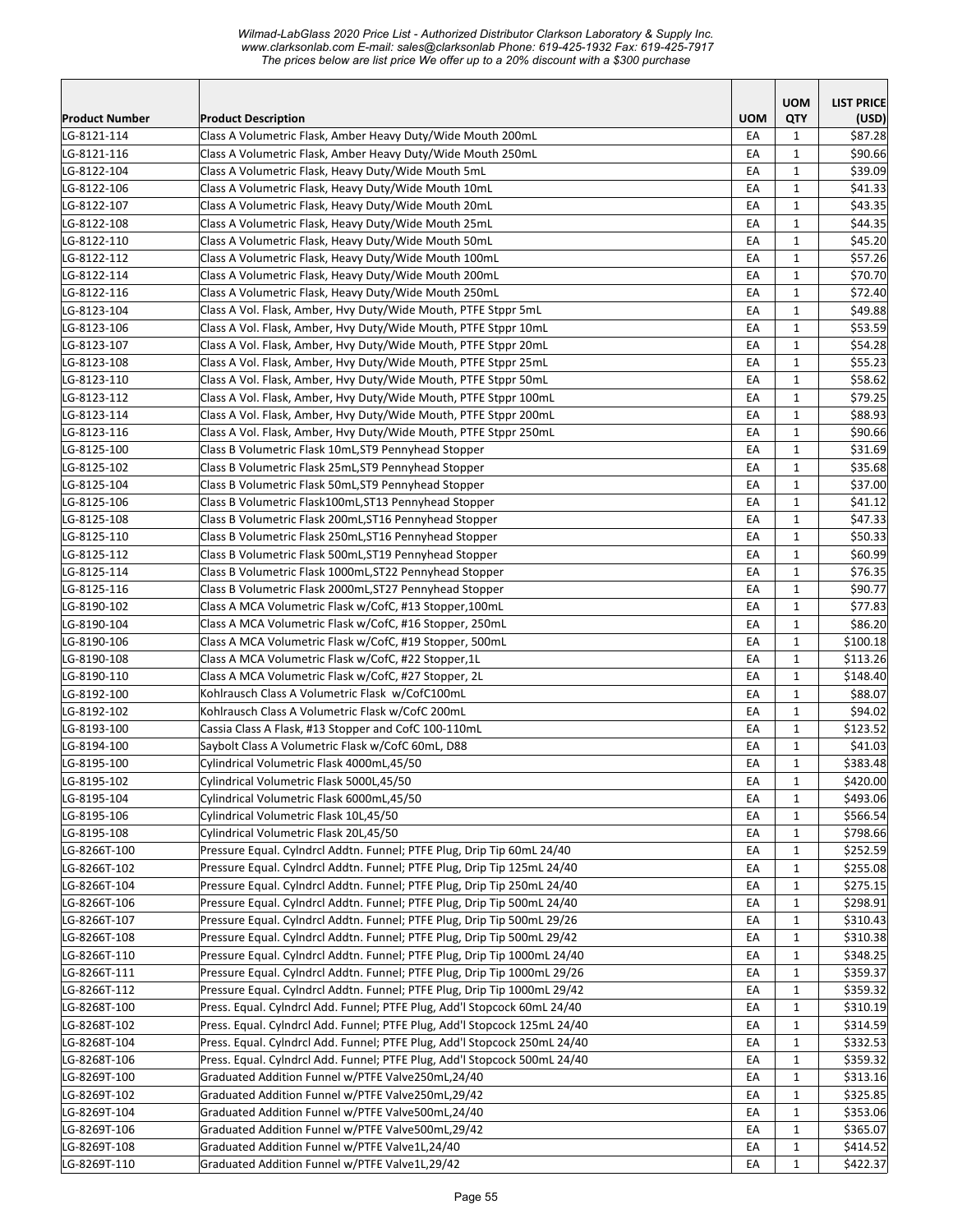| Product Number               | <b>Product Description</b>                                                                         | <b>UOM</b> | <b>UOM</b><br>QTY | <b>LIST PRICE</b><br>(USD) |
|------------------------------|----------------------------------------------------------------------------------------------------|------------|-------------------|----------------------------|
| LG-8271T-100                 | Press. Equal. Cyl. Add. Funnel; PTFE Plug, Graduated 60mL                                          | EA         | 1                 | \$264.41                   |
| LG-8271T-102                 | Press. Equal. Cyl. Add. Funnel; PTFE Plug, Graduated 125mL                                         | EA         | 1                 | \$268.37                   |
| LG-8271T-104                 | Press. Equal. Cyl. Add. Funnel; PTFE Plug, Graduated 250mL                                         | EA         | 1                 | \$305.94                   |
| LG-8271T-106                 | Press. Equal. Cyl. Add. Funnel; PTFE Plug, Graduated 500mL 24/40                                   | EA         | 1                 | \$364.03                   |
| LG-8271T-108                 | Press. Equal. Cyl. Add. Funnel; PTFE Plug, Graduated 500mL 29/42                                   | EA         | 1                 | \$375.52                   |
| LG-8271T-110                 | Press. Equal. Cyl. Add. Funnel; PTFE Plug, Graduated 1000mL 24/40                                  | EA         | $\mathbf{1}$      | \$437.08                   |
| LG-8273T-100                 | Press. Equal. Cylndrcl Add. Funnel; PTFE Plug, Add'l S/C, Grad 2mm 60mL                            | EA         | $\mathbf{1}$      | \$327.91                   |
| LG-8273T-102                 | Press. Equal. Cylndrcl Add. Funnel; PTFE Plug, Add'l S/C, Grad 2mm 125mL                           | EA         | $\mathbf 1$       | \$331.12                   |
| LG-8273T-104                 | Press. Equal. Cylndrcl Add. Funnel; PTFE Plug, Add'l S/C, Grad 2mm 250mL                           | EA         | $\mathbf{1}$      | \$400.34                   |
| LG-8273T-106                 | Press. Equal. Cylndrcl Add. Funnel; PTFE Plug, Add'l S/C, Grad 4mm 500mL                           | EA         | 1                 | \$432.15                   |
| LG-8273T-108                 | Press. Equal. Cylndrcl Add. Funnel; PTFE Plug, Add'l S/C, Grad 29/42 500mL                         | EA         | $\mathbf{1}$      | \$443.62                   |
| LG-8273T-110                 | Press. Equal. Cylndrcl Add. Funnel; PTFE Plug, Add'l S/C, Grad 4mm 1000mL                          | EA         | 1                 | \$495.57                   |
| LG-8273T-112                 | Press. Equal. Cylndrcl Add. Funnel; PTFE Plug, Add'l S/C, Grad 29/42 1000mL                        | EA         | $\mathbf{1}$      | \$506.66                   |
| LG-8300-102                  | Powder Funnel 100mm 24/40                                                                          | EA         | $\mathbf{1}$      | \$57.40                    |
| LG-8300-103                  | Powder Funnel 100mm 29/26                                                                          | EA         | $\mathbf{1}$      | \$56.15                    |
| LG-8300-105                  | Powder Funnel 100mm 45/50                                                                          | EA         | 1                 | \$63.64                    |
| LG-8300-106                  | Powder Funnel 125mm 24/40                                                                          | EA         | 1                 | \$53.93                    |
| LG-8300-108                  | Powder Funnel 125mm 29/42                                                                          | EA         | 1                 | \$63.64                    |
| LG-8300-110                  | Powder Funnel 150mm 45/50                                                                          | EA         | 1                 | \$92.54                    |
| LG-8303-100                  | Offset Powder Funnel 75mm 24/40                                                                    | EA         | 1                 | \$63.86                    |
| LG-8303-102                  | Offset Powder Funnel 100mm 24/40                                                                   | EA         | $\mathbf{1}$      | \$71.77                    |
| LG-8303-103                  | Offset Powder Funnel 100mm 29/26                                                                   | EA         | $\mathbf 1$       | \$72.35                    |
| LG-8303-104                  | Offset Powder Funnel 100mm 29/42                                                                   | EA         | $\mathbf{1}$      | \$72.35                    |
| LG-8305-100                  | 60Deg Powder Funnel 75mm 24/40                                                                     | EA         | $\mathbf{1}$      | \$50.87                    |
| LG-8305-102                  | 60Deg Powder Funnel 100mm 24/40                                                                    | EA         | $1\,$             | \$55.33                    |
| LG-8305-104                  | 60Deg Powder Funnel 100mm 29/42                                                                    | EA         | $\mathbf{1}$      | \$63.51                    |
| LG-8305-106                  | 60Deg Powder Funnel 125mm 24/40                                                                    | EA         | 1                 | \$75.53                    |
| LG-8305-108                  | 60Deg Powder Funnel 125mm 29/42                                                                    | EA         | $\mathbf{1}$      | \$74.69                    |
| LG-8305-110                  | 60Deg Powder Funnel 150mm 45/50                                                                    | EA         | $\mathbf{1}$      | \$93.71                    |
| LG-8307-100                  | 60Deg Offset Powder Funnel 70mm,24/40                                                              | EA         | $\mathbf{1}$      | \$66.03                    |
| LG-8307-102                  | 60Deg Offset Powder Funnel 100mm 24/40                                                             | EA         | 1                 | \$79.87                    |
| LG-8307-104                  | 60Deg Offset Powder Funnel 100mm 29/42                                                             | EA         | 1                 | \$92.39                    |
| LG-8312-102                  | 60Deg Angled Powder Funnel 75mm 24/40                                                              | EA         | 1                 | \$82.63                    |
| LG-8312-104                  | 60Deg Angled Powder Funnel 100mm 24/40                                                             | EA         | 1                 | \$89.59                    |
| LG-8312-106                  | 60Deg Angled Powder Funnel 100mm 29/42                                                             | EA         | 1                 | \$86.77                    |
| LG-8312-108                  | 60Deg Angled Powder Funnel 100mm 24/40                                                             | EA         | $\mathbf{1}$      | \$93.47                    |
| LG-8312-110                  | 60Deg Angled Powder Funnel 125mm 2942                                                              | EA         | $\mathbf{1}$      | \$101.73                   |
| LG-8313-100                  | PTFE Powder Funnel 30X50mm                                                                         | EA         | $\mathbf{1}$      | \$19.26                    |
| LG-8313-102                  | PTFE Powder Funnel 50X85mm                                                                         | EA         | 1                 | \$36.80                    |
| LG-8313-104                  | PTFE Powder Funnel 70X110mm                                                                        | EA         | 1                 | \$62.81                    |
| LG-8313-106                  | PTFE Powder Funnel 100X170mm                                                                       | EA         | 1                 | \$114.88                   |
| LG-8313-108                  | PTFE Powder Funnel 150X220mm                                                                       | EA         | 1                 | \$229.77                   |
| LG-8315-100                  | Weighing Funnel 15X40mm                                                                            | EA         | 1                 | \$20.79                    |
| LG-8315-102                  | Weighing Funnel 25X65mm                                                                            | EA         | $1\,$             | \$24.86                    |
| LG-8370-100                  | Globe Style Separatory Funnel 30mL                                                                 | EA         | $1\,$             | \$86.94                    |
| LG-8370-102                  | Globe Style Separatory Funnel 60mL                                                                 | EA         | $1\,$             | \$91.67                    |
| LG-8370-104                  | Globe Style Separatory Funnel 125mL                                                                | EA         | 1                 | \$110.14                   |
| LG-8370-108                  | Globe Style Separatory Funnel 500mL                                                                | EA         | 1                 | \$182.23                   |
| LG-8370-110                  | Globe Style Separatory Funnel 1000mL                                                               | EA         | 1                 | \$247.22                   |
| LG-8370-112                  | Globe Style Separatory Funnel 2000mL                                                               | EA         | 1                 | \$397.46                   |
| LG-8371T-100                 | Globe Style Separatory Funnel, PTFE Plug 30mL                                                      | EA         | 1                 | \$91.44<br>\$102.62        |
| LG-8371T-102                 | Globe Style Separatory Funnel, PTFE Plug 60mL                                                      | EA         | $1\,$             | \$120.91                   |
| LG-8371T-104                 | Globe Style Separatory Funnel, PTFE Plug 125mL                                                     | EA         | 1                 |                            |
| LG-8371T-106<br>LG-8371T-108 | Globe Style Separatory Funnel, PTFE Plug 250mL                                                     | EA         | 1                 | \$142.81<br>\$165.41       |
| LG-8371T-110                 | Globe Style Separatory Funnel, PTFE Plug 500mL<br>Globe Style Separatory Funnel, PTFE Plug 1000mL  | EA         | 1                 | \$237.02                   |
| LG-8371T-112                 |                                                                                                    | EA         | 1                 |                            |
|                              | Globe Style Separatory Funnel, PTFE Plug 2000mL<br>Globe Style Separatory Funnel, PTFE Plug 6000mL | EA         | 1                 | \$341.68                   |
| LG-8371T-116<br>LG-8420-100  | Globe Style Sep. Funnel; Glass Stopper and S/C,30mL                                                | EA<br>EA   | 1<br>$\mathbf 1$  | \$517.56<br>\$84.11        |
| LG-8420-102                  | Globe Style Sep. Funnel; Glass Stopper and S/C,60mL                                                | EA         | $1\,$             | \$85.11                    |
|                              |                                                                                                    |            |                   |                            |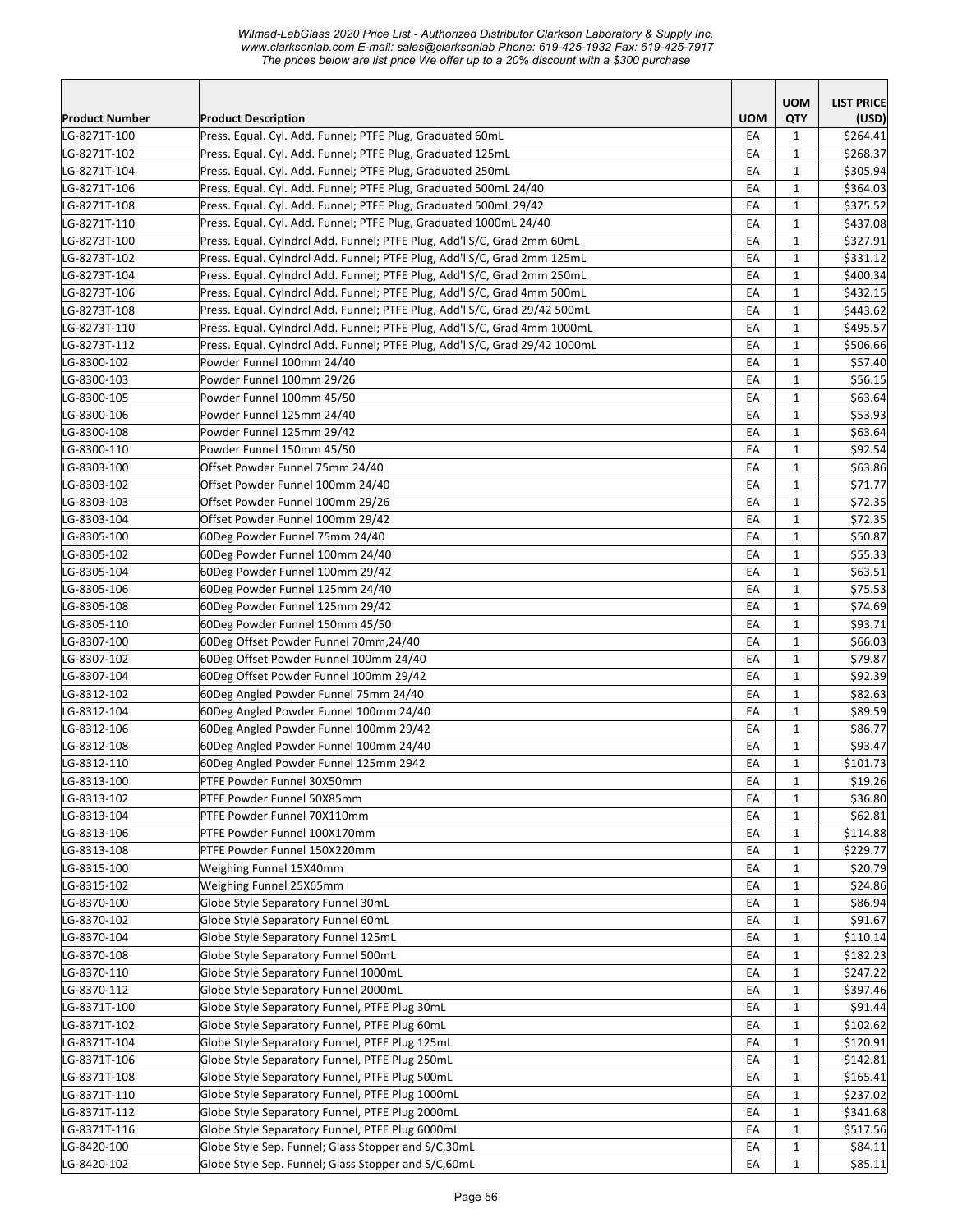*Wilmad-LabGlass 2020 Price List - Authorized Distributor Clarkson Laboratory & Supply Inc. www.clarksonlab.com E-mail: sales@clarksonlab Phone: 619-425-1932 Fax: 619-425-7917 The prices below are list price We offer up to a 20% discount with a \$300 purchase* 

|                |                                                                   |            | <b>UOM</b>   | <b>LIST PRICE</b> |
|----------------|-------------------------------------------------------------------|------------|--------------|-------------------|
| Product Number | <b>Product Description</b>                                        | <b>UOM</b> | QTY          | (USD)             |
| LG-8420-104    | Globe Style Sep. Funnel; Glass Stopper and S/C,125mL              | EA         | $\mathbf{1}$ | \$99.16           |
| LG-8420-106    | Globe Style Sep. Funnel; Glass Stopper and S/C,250mL              | EA         | $\mathbf{1}$ | \$112.96          |
| LG-8420-108    | Globe Style Sep. Funnel; Glass Stopper and S/C,500mL              | EA         | $\mathbf{1}$ | \$138.83          |
| LG-8420-110    | Globe Style Sep. Funnel; Glass Stopper and S/C,1000mL             | EA         | $\mathbf{1}$ | \$204.35          |
| LG-8420-112    | Globe Style Sep. Funnel; Glass Stopper and S/C,2000mL             | EA         | $\mathbf{1}$ | \$273.85          |
| LG-8420-114    | Globe Style Sep. Funnel; Glass Stopper and S/C,3000mL             | EA         | $\mathbf{1}$ | \$350.42          |
| LG-8420-116    | Globe Style Sep. Funnel; Glass Stopper and S/C,4000mL             | EA         | $\mathbf{1}$ | \$418.68          |
| LG-8420-118    | Globe Style Sep. Funnel; Glass Stopper and S/C,6000mL             | EA         | $\mathbf{1}$ | \$489.35          |
| LG-8421T-100   | Squibb Separatory Funnel, PTFE Plug 30mL                          | EA         | $\mathbf{1}$ | \$96.92           |
| LG-8421T-102   | Squibb Separatory Funnel, PTFE Plug 60mL                          | EA         | $\mathbf{1}$ | \$101.80          |
| LG-8421T-104   | Squibb Separatory Funnel, PTFE Plug 125mL                         | EA         | $\mathbf{1}$ | \$110.81          |
| LG-8421T-106   | Squibb Separatory Funnel, PTFE Plug 250mL                         | EA         | 1            | \$132.12          |
| LG-8421T-108   | Squibb Separatory Funnel, PTFE Plug 500mL                         | EA         | $\mathbf{1}$ | \$154.61          |
| LG-8421T-110   | Squibb Separatory Funnel, PTFE Plug 1000mL                        | EA         | $\mathbf{1}$ | \$206.15          |
| LG-8421T-112   | Squibb Separatory Funnel, PTFE Plug 2000mL                        | EA         | $\mathbf{1}$ | \$299.49          |
| LG-8421T-114   | Squibb Separatory Funnel, PTFE Plug 3000mL                        | EA         | $\mathbf{1}$ | \$365.73          |
| LG-8421T-116   | Squibb Separatory Funnel, PTFE Plug 4000mL                        | EA         | $\mathbf{1}$ | \$432.10          |
| LG-8421T-118   | Squibb Separatory Funnel, PTFE Plug 6000mL                        | EA         | $\mathbf{1}$ | \$495.92          |
| LG-8421T-200   | Squibb Separatory Funnel Only 30mL                                | EA         | $\mathbf{1}$ | \$83.50           |
| LG-8421T-202   | Squibb Separatory Funnel Only 60mL                                | EA         | $\mathbf{1}$ | \$85.19           |
| LG-8421T-204   | Squibb Separatory Funnel Only 125mL                               | EA         | $\mathbf{1}$ | \$105.08          |
| LG-8421T-206   | Squibb Separatory Funnel Only 250mL                               | EA         | $\mathbf{1}$ | \$116.03          |
| LG-8421T-208   | Squibb Separatory Funnel Only 500mL                               | EA         | $\mathbf{1}$ | \$145.49          |
| LG-8421T-210   | Squibb Separatory Funnel Only 1000mL                              | EA         | $\mathbf{1}$ | \$191.80          |
| LG-8421T-212   | Squibb Separatory Funnel Only 2000mL                              | EA         | $\mathbf{1}$ | \$261.95          |
| LG-8421T-214   | Squibb Separatory Funnel Only 3000mL                              | EA         | $\mathbf{1}$ | \$310.60          |
| LG-8421T-216   | Squibb Separatory Funnel Only 4000mL                              | EA         | 1            | \$366.97          |
| LG-8421T-218   | Squibb Separatory Funnel Only 6000mL                              | EA         | $\mathbf{1}$ | \$421.13          |
| LG-8422T-100   | Squibb Sep. Funnel, PTFE Plug, Plastic Stopper 60mL               | EA         | $\mathbf{1}$ | \$112.00          |
| LG-8422T-102   | Squibb Sep. Funnel, PTFE Plug, Plastic Stopper 125mL              | EA         | $\mathbf{1}$ | \$124.76          |
| LG-8422T-104   | Squibb Sep. Funnel, PTFE Plug, Plastic Stopper 250mL              | EA         | $\mathbf{1}$ | \$147.21          |
| LG-8422T-106   | Squibb Sep. Funnel, PTFE Plug, Plastic Stopper 500mL              | EA         | $\mathbf{1}$ | \$169.54          |
| LG-8422T-108   | Squibb Sep. Funnel, PTFE Plug, Plastic Stopper 1000mL             | EA         | $\mathbf{1}$ | \$225.59          |
| LG-8422T-110   | Squibb Sep. Funnel, PTFE Plug, Plastic Stopper 2000mL             | EA         | $\mathbf{1}$ | \$308.55          |
| LG-8422T-112   | Squibb Sep. Funnel, PTFE Plug, Plastic Stopper 4000mL             | EA         | $\mathbf{1}$ | \$425.31          |
| LG-8430-100    | Squibb Sep. Funnel; Glass Stppr/Plug w/Drip Tip 60mL 24/40        | EA         | $\mathbf{1}$ | \$169.77          |
| LG-8430-102    | Squibb Sep. Funnel; Glass Stppr/Plug w/Drip Tip 125mL 24/40       | EA         | $\mathbf{1}$ | \$169.93          |
| LG-8430-104    | Squibb Sep. Funnel; Glass Stppr/Plug w/Drip Tip 250mL 24/40       | EA         | $\mathbf 1$  | \$190.32          |
| LG-8430-106    | Squibb Sep. Funnel; Glass Stppr/Plug w/Drip Tip 500mL 24/40       | EA         | 1            | \$225.59          |
| LG-8430-108    | Squibb Sep. Funnel; Glass Stppr/Plug w/Drip Tip 1000mL 29/42      | EA         | $\mathbf{1}$ | \$355.54          |
| LG-8430-110    | Squibb Sep. Funnel; Glass Stppr/Plug w/Drip Tip 2000mL 29/42      | EA         | 1            | \$441.14          |
| LG-8431T-102   | Squibb Sep. Funnel; Glass Stppr/PTFE Plug w/Drip Tip 125mL 24/40  | EA         | 1            | \$169.20          |
| LG-8431T-104   | Squibb Sep. Funnel; Glass Stppr/PTFE Plug w/Drip Tip 250mL 24/40  | EA         | $\mathbf{1}$ | \$186.29          |
| LG-8431T-106   | Squibb Sep. Funnel; Glass Stppr/PTFE Plug w/Drip Tip 500mL 24/40  | EA         | $\mathbf{1}$ | \$226.71          |
| LG-8431T-108   | Squibb Sep. Funnel; Glass Stppr/PTFE Plug w/Drip Tip 1000mL 29/42 | EA         | $\mathbf{1}$ | \$321.91          |
| LG-8431T-110   | Squibb Sep. Funnel; Glass Stppr/PTFE Plug w/Drip Tip 2000mL 29/42 | EA         | $\mathbf{1}$ | \$423.36          |
| LG-8435T-100   | Squibb Sep. Funnel; PTFE S/C, Plst Stppr w/Drip Tip 60mL          | EA         | $\mathbf{1}$ | \$95.82           |
| LG-8435T-102   | Squibb Sep. Funnel; PTFE S/C, Plst Stppr w/Drip Tip 125mL         | EA         | $\mathbf{1}$ | \$119.25          |
| LG-8435T-104   | Squibb Sep. Funnel; PTFE S/C, Plst Stppr w/Drip Tip 250mL         | EA         | $\mathbf{1}$ | \$136.27          |
| LG-8435T-106   | Squibb Sep. Funnel; PTFE S/C, Plst Stppr w/Drip Tip 500mL         | EA         | $\mathbf{1}$ | \$147.11          |
| LG-8436-100    | Replacement Funnel Only for LG-8435T-100                          | EA         | $\mathbf{1}$ | \$53.25           |
| LG-8436-102    | Replacement Funnel Only for LG-8435T-102                          | EA         | $\mathbf{1}$ | \$65.99           |
| LG-8436-104    | Replacement Funnel Only for LG-8435T-104                          | EA         | $\mathbf{1}$ | \$75.97           |
| LG-8436-106    | Replacement Funnel Only for LG-8435T-106                          | EA         | $\mathbf{1}$ | \$87.04           |
| LG-8441T-100   | Graduated Cylndrcl Sep. Funnel; PTFE Plug 125mL ST #22 Stopper    | EA         | $\mathbf{1}$ | \$196.62          |
| LG-8441T-102   | Graduated Cylndrcl Sep. Funnel; PTFE Plug 250mL ST #22 Stopper    | EА         | 1            | \$211.36          |
| LG-8441T-104   | Graduated Cylndrcl Sep. Funnel; PTFE Plug 500mL ST #27 Stopper    | EA         | 1            | \$266.56          |
| LG-8441T-106   | Graduated Cylndrcl Sep. Funnel; PTFE Plug 1L ST #27 Stopper       | EA         | 1            | \$267.50          |
| LG-8441T-108   | Graduated Cylndrcl Sep. Funnel; PTFE Plug 2L ST #27Stopper        | EA         | $\mathbf{1}$ | \$418.91          |
| LG-8441T-200   | Graduated Cylndrcl Sep. Funnel; PTFE Plug 125mL 24/40             | EA         | $\mathbf{1}$ | \$235.33          |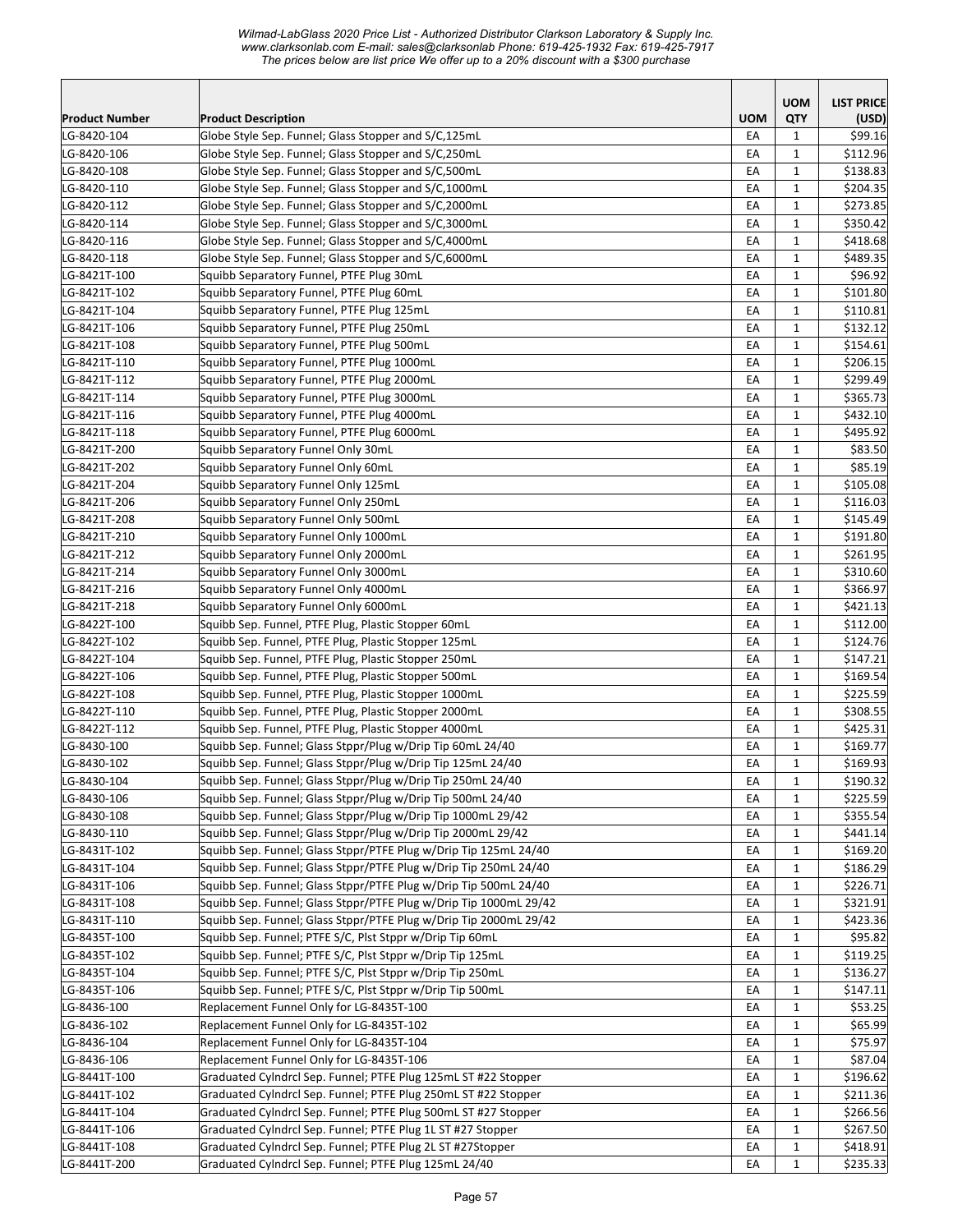*Wilmad-LabGlass 2020 Price List - Authorized Distributor Clarkson Laboratory & Supply Inc. www.clarksonlab.com E-mail: sales@clarksonlab Phone: 619-425-1932 Fax: 619-425-7917 The prices below are list price We offer up to a 20% discount with a \$300 purchase* 

|                       |                                                                             |            | <b>UOM</b>   | <b>LIST PRICE</b> |
|-----------------------|-----------------------------------------------------------------------------|------------|--------------|-------------------|
| <b>Product Number</b> | <b>Product Description</b>                                                  | <b>UOM</b> | QTY          | (USD)             |
| LG-8441T-202          | Graduated Cylndrcl Sep. Funnel; PTFE Plug 250mL 24/40                       | EA         | 1            | \$241.34          |
| LG-8441T-204          | Graduated Cylndrcl Sep. Funnel; PTFE Plug 500mL 24/40                       | EA         | $\mathbf{1}$ | \$309.26          |
| LG-8441T-206          | Graduated Cylndrcl Sep. Funnel; PTFE Plug 1L 24/40                          | EA         | 1            | \$317.49          |
| LG-8441T-208          | Graduated Cylndrcl Sep. Funnel; PTFE Plug 2L 24/40                          | EA         | $\mathbf{1}$ | \$430.63          |
| LG-8471T-100          | Grad. Squibb Cyl. Sep. Funnel; Glass Stppr/PTFE Plug w/Drip Tip 60mL 24/40  | EA         | $\mathbf{1}$ | \$234.86          |
| LG-8471T-102          | Grad. Squibb Cyl. Sep. Funnel; Glass Stppr/PTFE Plug w/Drip Tip 125mL 24/40 | EA         | $\mathbf{1}$ | \$237.01          |
| LG-8471T-104          | Grad. Squibb Cyl. Sep. Funnel; Glass Stppr/PTFE Plug w/Drip Tip 250mL 24/40 | EA         | $\mathbf{1}$ | \$253.01          |
| LG-8471T-106          | Grad. Squibb Cyl. Sep. Funnel; Glass Stppr/PTFE Plug w/Drip Tip 250mL 29/42 | EA         | $\mathbf{1}$ | \$293.57          |
| LG-8471T-108          | Grad. Squibb Cyl. Sep. Funnel; Glass Stppr/PTFE Plug w/Drip Tip 500mL 24/40 | EA         | $\mathbf{1}$ | \$306.68          |
| LG-8480-100           | Grad. Squibb Cyl. Sep. Funnel; Glass Stppr/PTFE Plug w/Drip Tip 125mL 24/40 | EA         | $\mathbf{1}$ | \$232.03          |
| LG-8480-102           | Grad. Squibb Cyl. Sep. Funnel; Glass Stppr/PTFE Plug w/Drip Tip 250mL 24/40 | EA         | $\mathbf{1}$ | \$233.06          |
| LG-8480-106           | Grad. Squibb Cyl. Sep. Funnel; Glass Stppr/PTFE Plug w/Drip Tip 500mL 24/40 | EA         | $\mathbf{1}$ | \$267.37          |
| LG-8514-100           | Orsat-Muencke Gas Analysis Apparatus                                        | EA         | $\mathbf{1}$ | \$1,041.82        |
| LG-8514-102           | Buret Only for Orsat-Muencke Apparatus                                      | EA         | $\mathbf{1}$ | \$304.78          |
| LG-8514-104           | Buret Water Jacket Only for Orsat-Muencke Apparatus                         | EA         | $\mathbf{1}$ | \$40.36           |
| LG-8514-106           | Absorption Pipet Only for Orsat-Muencke Apparatus                           | EA         | $\mathbf{1}$ | \$186.52          |
| LG-8514-108           | Manifold Only for Orsat-Muencke Apparatus                                   | EA         | $\mathbf{1}$ | \$200.47          |
| LG-8514-110           | Drying Tube Only for Orsat-Muencke Apparatus                                | EA         | $\mathbf{1}$ | \$23.07           |
| LG-8514-114           | 250mL Leveling Bottle for Orsat-Muencke Apparatus                           | EA         | $\mathbf{1}$ | \$55.79           |
| LG-8514-116           | Pure Gum Rubber Orsat Bag with Tube                                         | EA         | $\mathbf{1}$ | \$23.47           |
| LG-8525-100           | Hempel Gas Buret 100mL                                                      | EA         | $\mathbf{1}$ | \$221.38          |
| LG-8601T-102          | Gas Collection Tube w/PTFE Plug and Side Outlet 50mL                        | EA         | $\mathbf{1}$ | \$201.50          |
| LG-8601T-104          | Gas Collection Tube w/PTFE Plug and Side Outlet 125mL                       | EA         | $\mathbf{1}$ | \$202.23          |
| LG-8601T-108          | Gas Collection Tube w/PTFE Plug and Side Outlet 500mL                       | EA         | $\mathbf{1}$ | \$259.11          |
| LG-8612-095           | Soap Film Flowmeter 10mL                                                    | EA         | $\mathbf{1}$ | \$110.09          |
| LG-8612-100           | Soap Film Flowmeter 25mL                                                    | EA         | $\mathbf{1}$ | \$152.93          |
| LG-8612-102           | Soap Film Flowmeter 50mL                                                    | EA         | $\mathbf{1}$ | \$158.90          |
| LG-8612-104           | Soap Film Flowmeter 100mL                                                   | EA         | $\mathbf{1}$ | \$182.78          |
| LG-8675-118           | 40mm OD Fritted Disc, Extra Coarse                                          | EA         | $\mathbf{1}$ | \$13.77           |
| LG-8675-122           | 60mm OD Fritted Disc, Extra Coarse                                          | EA         | $\mathbf{1}$ | \$23.09           |
| LG-8675-140           | 5mm OD Fritted Disc, Coarse                                                 | EA         | $\mathbf{1}$ | \$10.56           |
| LG-8675-152           | 20mm OD Fritted Disc, Coarse                                                | EA         | $\mathbf{1}$ | \$9.52            |
| LG-8675-156           | 30mm OD Fritted Disc, Coarse                                                | EА         | $\mathbf{1}$ | \$16.30           |
| LG-8675-158           | 40 mmOD Fritted Disc, Coarse                                                | EA         | $\mathbf{1}$ | \$24.83           |
| LG-8675-162           | 60mm OD Fritted Disc, Coarse                                                | EA         | $\mathbf{1}$ | \$23.62           |
| LG-8675-180           | 5mm OD Fritted Disc, Medium                                                 | EA         | $\mathbf{1}$ | \$9.44            |
| LG-8675-192           | 20mm OD Fritted Disc, Medium                                                | EA         | $\mathbf{1}$ | \$9.62            |
| LG-8675-196           | 30mm OD Fritted Disc, Medium                                                | EA         | $\mathbf 1$  | \$10.35           |
| LG-8675-198           | 40mm OD Fritted Disc, Medium                                                | EA         | $\mathbf{1}$ | \$27.32           |
| LG-8675-202           | 60mm OD Fritted Disc, Medium                                                | EA         | 1            | \$23.64           |
| LG-8680-100           | Cylindrical Gas Dispersion Tube, 12mm Extra Coarse                          | EA         | $\mathbf{1}$ | \$38.11           |
| LG-8680-110           | Cylindrical Gas Dispersion Tube, 12mm Coarse                                | EA         | 1            | \$34.96           |
| LG-8680-120           | Cylindrical Gas Dispersion Tube, 12mm Medium                                | EA         | $\mathbf{1}$ | \$35.62           |
| LG-8680-130           | Cylindrical Gas Dispersion Tube, 12mm Fine                                  | EA         | $\mathbf 1$  | \$35.62           |
| LG-8700-110           | Tilted Gas Dispersion Tube 20mm Coarse                                      | EA         | $\mathbf{1}$ | \$66.17           |
| LG-8700-114           | Tilted Gas Dispersion Tube 40mm Coarse                                      | EA         | $\mathbf{1}$ | \$79.56           |
| LG-8700-120           | Tilted Gas Dispersion Tube 20mm Medium                                      | EA         | $\mathbf{1}$ | \$57.55           |
| LG-8700-122           | Tilted Gas Dispersion Tube 30mm Medium                                      | EA         | 1            | \$68.99           |
| LG-8700-124           | Tilted Gas Dispersion Tube 40mm Medium                                      | EA         | 1            | \$81.12           |
| LG-8705-100           | Horizontal Gas Dispersion Tube 30mm OD Extra Coarse                         | EA         | 1            | \$60.56           |
| LG-8705-104           | Horizontal Gas Dispersion Tube 30mm OD Coarse                               | EA         | $\mathbf{1}$ | \$60.56           |
| LG-8800-100           | Hemispherical Heating Mantle 50mL                                           | EA         | $\mathbf{1}$ | \$162.98          |
| LG-8800-102           | Hemispherical Heating Mantle 100mL                                          | EA         | $\mathbf{1}$ | \$180.40          |
| LG-8800-104           | Hemispherical Heating Mantle 125mL                                          | EA         | $\mathbf{1}$ | \$181.43          |
| LG-8800-106           | Hemispherical Heating Mantle 200mL                                          | EA         | $\mathbf{1}$ | \$184.50          |
| LG-8800-108           | Hemispherical Heating Mantle 250mL                                          | EA         | 1            | \$199.88          |
| LG-8800-110           | Hemispherical Heating Mantle 300mL                                          | EA         | 1            | \$199.88          |
| LG-8800-112           | Hemispherical Heating Mantle 500mL                                          | EA         | $\mathbf{1}$ | \$335.18          |
| LG-8800-114           | Hemispherical Heating Mantle 1000mL                                         | EA         | $\mathbf{1}$ | \$251.13          |
| LG-8800-116           | Hemispherical Heating Mantle 2000mL                                         | EA         | $\mathbf{1}$ | \$274.70          |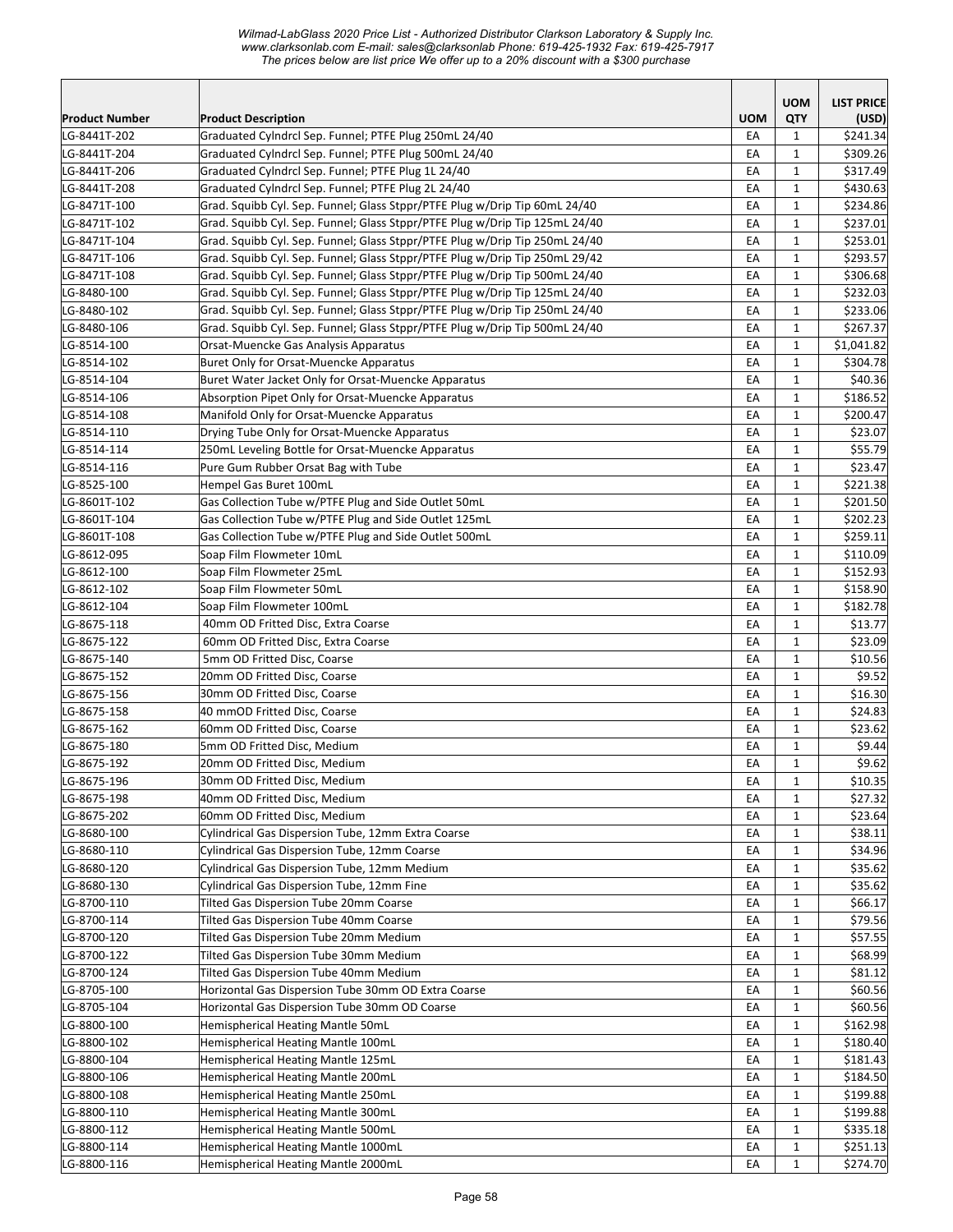| <b>UOM</b><br><b>LIST PRICE</b><br><b>UOM</b><br><b>QTY</b><br>Product Number<br><b>Product Description</b><br>(USD)<br>LG-8800-118<br>EA<br>\$304.43<br>Hemispherical Heating Mantle 3000mL<br>1<br>EA<br>$\mathbf{1}$<br>\$371.05<br>LG-8800-120<br>Hemispherical Heating Mantle 5000mL<br>\$753.38<br>LG-8800-122<br>Hemispherical Heating Mantle 12000mL<br>EA<br>$\mathbf{1}$<br>EA<br>$\mathbf{1}$<br>\$342.35<br>LG-8825-112<br>Hemi Heating Mantle; Aluminum Housing 1L RB<br>LG-8825-114<br>EA<br>\$361.83<br>Hemi Heating Mantle; Aluminum Housing 2L RB<br>1<br>\$1,008.60<br>LG-8825-120<br>EA<br>$\mathbf{1}$<br>Hemi Heating Mantle; Aluminum Housing 12L RB<br>EA<br>\$1,140.83<br>LG-8825-122<br>Hemi Heating Mantle; Aluminum Housing 22L<br>$\mathbf{1}$<br>LG-8862-102<br>EA<br>$\mathbf{1}$<br>\$256.25<br>Griffin Beaker Heating Mantle, 100mL<br>\$263.43<br>LG-8862-104<br>EA<br>$\mathbf{1}$<br>Griffin Beaker Heating Mantle, 150mL<br>\$270.60<br>EA<br>LG-8862-106<br>Griffin Beaker Heating Mantle, 250mL<br>1<br>EA<br>$\mathbf{1}$<br>\$280.85<br>LG-8862-108<br>Griffin Beaker Heating Mantle, 400mL<br>LG-8862-110<br>EA<br>$\mathbf{1}$<br>\$316.73<br>Griffin Beaker Heating Mantle, 600mL<br>EA<br>1<br>\$348.50<br>LG-8862-112<br>Griffin Beaker Heating Mantle, 800mL<br>EA<br>$\mathbf{1}$<br>\$371.05<br>LG-8862-114<br>Griffin Beaker Heating Mantle, 1000mL<br>EA<br>$\mathbf{1}$<br>\$382.33<br>LG-8862-116<br>Griffin Beaker Heating Mantle, 2000mL<br>LG-8862-118<br>EA<br>$\mathbf{1}$<br>\$402.83<br>Griffin Beaker Heating Mantle, 3000mL<br>EA<br>$\mathbf{1}$<br>\$428.45<br>LG-8862-120<br>Griffin Beaker Heating Mantle, 4000mL<br>\$309.55<br>LG-8875-114<br>Bench Top Hemi Heating Mantle 1L<br>EA<br>$\mathbf{1}$<br>EA<br>$\mathbf{1}$<br>\$323.90<br>LG-8875-116<br>Bench Top Hemi Heating Mantle 2L<br>LG-8875-118<br>EA<br>\$385.40<br>Bench Top Hemi Heating Mantle 3L<br>1<br>LG-8875-120<br>Bench Top Hemi Heating Mantle 5L<br>EA<br>1<br>\$477.65<br>EA<br>LG-8875-122<br>Bench Top Hemi Heating Mantle 12L<br>$\mathbf{1}$<br>\$894.83<br>EA<br>1<br>\$1,031.15<br>LG-8875-124<br>Bench Top Hemi Heating Mantle 22L<br>\$125.05<br>LG-8876-104<br>Splash Guard 1000mL (w/LG-8875-114)<br>EA<br>$\mathbf{1}$<br>\$133.25<br>LG-8876-108<br>Splash Guard 1000mL (w/LG-8825-112)<br>EA<br>$\mathbf{1}$<br>LG-8876-110<br>EA<br>$\mathbf{1}$<br>\$145.55<br>Splash Guard 2000mL (w/LG-8875-116)<br>LG-8876-112<br>Splash Guard 2000mL (w/LG-8825-114)<br>EA<br>\$151.70<br>1<br>EA<br>\$159.90<br>LG-8876-114<br>Splash Guard 3000mL (w/LG-8875-118)<br>1<br>EA<br>$\mathbf{1}$<br>\$232.68<br>LG-8876-118<br>Splash Guard 5000mL (w/LG-8875-120)<br>EA<br>LG-8877-100<br>Reaction Flask Heating Mantle, Zippered 500mL<br>$\mathbf{1}$<br>\$453.73<br>LG-8877-102<br>EA<br>$\mathbf{1}$<br>\$529.28<br>Reaction Flask Heating Mantle, Zippered 1000mL<br>EA<br>1<br>\$497.35<br>LG-8877-104<br>Reaction Flask Heating Mantle, Zippered 1500mL<br>LG-8877-106<br>EA<br>$\mathbf{1}$<br>\$560.13<br>Reaction Flask Heating Mantle, Zippered 2000L<br>LG-8877-108<br>Reaction Flask Heating Mantle, Zippered 3000mL<br>EA<br>$\mathbf{1}$<br>\$576.40<br>LG-8877-110<br>Reaction Flask Heating Mantle, Zippered 3000mL<br>EA<br>$\mathbf{1}$<br>\$756.20<br>EA<br>$\mathbf{1}$<br>\$435.04<br>LG-8879-100<br>Reaction Flask Heating Mantle 500mL<br>EA<br>$\mathbf{1}$<br>\$439.18<br>LG-8879-102<br>Reaction Flask Heating Mantle 1000mL<br>EA<br>$\mathbf 1$<br>\$446.45<br>LG-8879-104<br>Reaction Flask Heating Mantle 1500mL<br>LG-8879-106<br>EA<br>$\mathbf{1}$<br>\$513.58<br>Reaction Flask Heating Mantle 2000mL<br>LG-8879-108<br>\$521.44<br>Reaction Flask Heating Mantle 3000mL<br>EA<br>1<br>LG-8879-110<br>Reaction Flask Heating Mantle 5000mL<br>EA<br>\$705.31<br>1<br>LG-8881-100<br>Reaction Kettle Heating Mantle 500mL<br>EA<br>1<br>\$376.94<br>\$405.90<br>LG-8881-102<br>Reaction Kettle Heating Mantle 1000mL<br>EA<br>1<br>LG-8881-106<br>$\mathbf{1}$<br>\$418.20<br>Reaction Kettle Heating Mantle 2000mL<br>EA<br>LG-8881-108<br>EA<br>$\mathbf{1}$<br>\$401.37<br>Reaction Kettle Heating Mantle 3000mL<br>LG-8881-110<br>EA<br>$\mathbf{1}$<br>\$455.10<br>Reaction Kettle Heating Mantle 4000mL<br>LG-8883-100<br>EA<br>$\mathbf{1}$<br>\$358.75<br>Reaction Kettle Heating Mantle; Aluminum Housing 500mL<br>LG-8883-102<br>EA<br>$\mathbf{1}$<br>\$373.10<br>Reaction Kettle Heating Mantle; Aluminum Housing 1000mL<br>LG-8883-106<br>Reaction Kettle Heating Mantle; Aluminum Housing 2000mL<br>EA<br>$\mathbf{1}$<br>\$384.38<br>LG-8883-108<br>Reaction Kettle Heating Mantle; Aluminum Housing 3000mL<br>EA<br>$\mathbf{1}$<br>\$432.55<br>$\mathbf{1}$<br>\$470.48<br>LG-8883-110<br>Reaction Kettle Heating Mantle; Aluminum Housing 4000mL<br>EA<br>LG-8886-102<br>EA<br>$\mathbf{1}$<br>\$211.15<br>Poncho Shield for 1L Flask<br>LG-8886-106<br>Poncho Shield for 2/3L Flask<br>EA<br>$\mathbf{1}$<br>\$261.38<br>LG-8886-108<br>Poncho Shield for 5L Flask<br>EA<br>$\mathbf{1}$<br>\$470.48<br>LG-8886-112<br>Poncho Shield for 22L Flask<br>$\mathbf{1}$<br>\$779.00<br>EA<br>LG-8887-112<br>EA<br>\$454.08<br>High Temp Heating Mantle, Aluminum Housing 1000mL<br>$\mathbf{1}$<br>LG-8887-114<br>\$567.85<br>High Temp Heating Mantle, Aluminum Housing 2000mL<br>EA<br>1<br>LG-8887-116<br>High Temp Heating Mantle, Aluminum Housing 3000mL<br>\$673.43<br>EA<br>1<br>High Temp Heating Mantle, Aluminum Housing 5000mL<br>\$818.98<br>LG-8887-118<br>EA<br>1<br>$\mathbf{1}$<br>LG-8887-120<br>EA<br>\$1,690.23<br>High Temp Heating Mantle, Aluminum Housing 12L |  |  |  |
|-----------------------------------------------------------------------------------------------------------------------------------------------------------------------------------------------------------------------------------------------------------------------------------------------------------------------------------------------------------------------------------------------------------------------------------------------------------------------------------------------------------------------------------------------------------------------------------------------------------------------------------------------------------------------------------------------------------------------------------------------------------------------------------------------------------------------------------------------------------------------------------------------------------------------------------------------------------------------------------------------------------------------------------------------------------------------------------------------------------------------------------------------------------------------------------------------------------------------------------------------------------------------------------------------------------------------------------------------------------------------------------------------------------------------------------------------------------------------------------------------------------------------------------------------------------------------------------------------------------------------------------------------------------------------------------------------------------------------------------------------------------------------------------------------------------------------------------------------------------------------------------------------------------------------------------------------------------------------------------------------------------------------------------------------------------------------------------------------------------------------------------------------------------------------------------------------------------------------------------------------------------------------------------------------------------------------------------------------------------------------------------------------------------------------------------------------------------------------------------------------------------------------------------------------------------------------------------------------------------------------------------------------------------------------------------------------------------------------------------------------------------------------------------------------------------------------------------------------------------------------------------------------------------------------------------------------------------------------------------------------------------------------------------------------------------------------------------------------------------------------------------------------------------------------------------------------------------------------------------------------------------------------------------------------------------------------------------------------------------------------------------------------------------------------------------------------------------------------------------------------------------------------------------------------------------------------------------------------------------------------------------------------------------------------------------------------------------------------------------------------------------------------------------------------------------------------------------------------------------------------------------------------------------------------------------------------------------------------------------------------------------------------------------------------------------------------------------------------------------------------------------------------------------------------------------------------------------------------------------------------------------------------------------------------------------------------------------------------------------------------------------------------------------------------------------------------------------------------------------------------------------------------------------------------------------------------------------------------------------------------------------------------------------------------------------------------------------------------------------------------------------------------------------------------------------------------------------------------------------------------------------------------------------------------------------------------------------------------------------------------------------------------------------------------------------------------------------------------------------------------------------------------------------------------------------------------------------------------------------------------------------------------------------------------------------------------------------------------------------------------------------------------------------------------------------------------------------------------------------------------------------------------------------------------------------------------------------------------------------------------------------------------------------------------------------|--|--|--|
|                                                                                                                                                                                                                                                                                                                                                                                                                                                                                                                                                                                                                                                                                                                                                                                                                                                                                                                                                                                                                                                                                                                                                                                                                                                                                                                                                                                                                                                                                                                                                                                                                                                                                                                                                                                                                                                                                                                                                                                                                                                                                                                                                                                                                                                                                                                                                                                                                                                                                                                                                                                                                                                                                                                                                                                                                                                                                                                                                                                                                                                                                                                                                                                                                                                                                                                                                                                                                                                                                                                                                                                                                                                                                                                                                                                                                                                                                                                                                                                                                                                                                                                                                                                                                                                                                                                                                                                                                                                                                                                                                                                                                                                                                                                                                                                                                                                                                                                                                                                                                                                                                                                                                                                                                                                                                                                                                                                                                                                                                                                                                                                                                                                                                   |  |  |  |
|                                                                                                                                                                                                                                                                                                                                                                                                                                                                                                                                                                                                                                                                                                                                                                                                                                                                                                                                                                                                                                                                                                                                                                                                                                                                                                                                                                                                                                                                                                                                                                                                                                                                                                                                                                                                                                                                                                                                                                                                                                                                                                                                                                                                                                                                                                                                                                                                                                                                                                                                                                                                                                                                                                                                                                                                                                                                                                                                                                                                                                                                                                                                                                                                                                                                                                                                                                                                                                                                                                                                                                                                                                                                                                                                                                                                                                                                                                                                                                                                                                                                                                                                                                                                                                                                                                                                                                                                                                                                                                                                                                                                                                                                                                                                                                                                                                                                                                                                                                                                                                                                                                                                                                                                                                                                                                                                                                                                                                                                                                                                                                                                                                                                                   |  |  |  |
|                                                                                                                                                                                                                                                                                                                                                                                                                                                                                                                                                                                                                                                                                                                                                                                                                                                                                                                                                                                                                                                                                                                                                                                                                                                                                                                                                                                                                                                                                                                                                                                                                                                                                                                                                                                                                                                                                                                                                                                                                                                                                                                                                                                                                                                                                                                                                                                                                                                                                                                                                                                                                                                                                                                                                                                                                                                                                                                                                                                                                                                                                                                                                                                                                                                                                                                                                                                                                                                                                                                                                                                                                                                                                                                                                                                                                                                                                                                                                                                                                                                                                                                                                                                                                                                                                                                                                                                                                                                                                                                                                                                                                                                                                                                                                                                                                                                                                                                                                                                                                                                                                                                                                                                                                                                                                                                                                                                                                                                                                                                                                                                                                                                                                   |  |  |  |
|                                                                                                                                                                                                                                                                                                                                                                                                                                                                                                                                                                                                                                                                                                                                                                                                                                                                                                                                                                                                                                                                                                                                                                                                                                                                                                                                                                                                                                                                                                                                                                                                                                                                                                                                                                                                                                                                                                                                                                                                                                                                                                                                                                                                                                                                                                                                                                                                                                                                                                                                                                                                                                                                                                                                                                                                                                                                                                                                                                                                                                                                                                                                                                                                                                                                                                                                                                                                                                                                                                                                                                                                                                                                                                                                                                                                                                                                                                                                                                                                                                                                                                                                                                                                                                                                                                                                                                                                                                                                                                                                                                                                                                                                                                                                                                                                                                                                                                                                                                                                                                                                                                                                                                                                                                                                                                                                                                                                                                                                                                                                                                                                                                                                                   |  |  |  |
|                                                                                                                                                                                                                                                                                                                                                                                                                                                                                                                                                                                                                                                                                                                                                                                                                                                                                                                                                                                                                                                                                                                                                                                                                                                                                                                                                                                                                                                                                                                                                                                                                                                                                                                                                                                                                                                                                                                                                                                                                                                                                                                                                                                                                                                                                                                                                                                                                                                                                                                                                                                                                                                                                                                                                                                                                                                                                                                                                                                                                                                                                                                                                                                                                                                                                                                                                                                                                                                                                                                                                                                                                                                                                                                                                                                                                                                                                                                                                                                                                                                                                                                                                                                                                                                                                                                                                                                                                                                                                                                                                                                                                                                                                                                                                                                                                                                                                                                                                                                                                                                                                                                                                                                                                                                                                                                                                                                                                                                                                                                                                                                                                                                                                   |  |  |  |
|                                                                                                                                                                                                                                                                                                                                                                                                                                                                                                                                                                                                                                                                                                                                                                                                                                                                                                                                                                                                                                                                                                                                                                                                                                                                                                                                                                                                                                                                                                                                                                                                                                                                                                                                                                                                                                                                                                                                                                                                                                                                                                                                                                                                                                                                                                                                                                                                                                                                                                                                                                                                                                                                                                                                                                                                                                                                                                                                                                                                                                                                                                                                                                                                                                                                                                                                                                                                                                                                                                                                                                                                                                                                                                                                                                                                                                                                                                                                                                                                                                                                                                                                                                                                                                                                                                                                                                                                                                                                                                                                                                                                                                                                                                                                                                                                                                                                                                                                                                                                                                                                                                                                                                                                                                                                                                                                                                                                                                                                                                                                                                                                                                                                                   |  |  |  |
|                                                                                                                                                                                                                                                                                                                                                                                                                                                                                                                                                                                                                                                                                                                                                                                                                                                                                                                                                                                                                                                                                                                                                                                                                                                                                                                                                                                                                                                                                                                                                                                                                                                                                                                                                                                                                                                                                                                                                                                                                                                                                                                                                                                                                                                                                                                                                                                                                                                                                                                                                                                                                                                                                                                                                                                                                                                                                                                                                                                                                                                                                                                                                                                                                                                                                                                                                                                                                                                                                                                                                                                                                                                                                                                                                                                                                                                                                                                                                                                                                                                                                                                                                                                                                                                                                                                                                                                                                                                                                                                                                                                                                                                                                                                                                                                                                                                                                                                                                                                                                                                                                                                                                                                                                                                                                                                                                                                                                                                                                                                                                                                                                                                                                   |  |  |  |
|                                                                                                                                                                                                                                                                                                                                                                                                                                                                                                                                                                                                                                                                                                                                                                                                                                                                                                                                                                                                                                                                                                                                                                                                                                                                                                                                                                                                                                                                                                                                                                                                                                                                                                                                                                                                                                                                                                                                                                                                                                                                                                                                                                                                                                                                                                                                                                                                                                                                                                                                                                                                                                                                                                                                                                                                                                                                                                                                                                                                                                                                                                                                                                                                                                                                                                                                                                                                                                                                                                                                                                                                                                                                                                                                                                                                                                                                                                                                                                                                                                                                                                                                                                                                                                                                                                                                                                                                                                                                                                                                                                                                                                                                                                                                                                                                                                                                                                                                                                                                                                                                                                                                                                                                                                                                                                                                                                                                                                                                                                                                                                                                                                                                                   |  |  |  |
|                                                                                                                                                                                                                                                                                                                                                                                                                                                                                                                                                                                                                                                                                                                                                                                                                                                                                                                                                                                                                                                                                                                                                                                                                                                                                                                                                                                                                                                                                                                                                                                                                                                                                                                                                                                                                                                                                                                                                                                                                                                                                                                                                                                                                                                                                                                                                                                                                                                                                                                                                                                                                                                                                                                                                                                                                                                                                                                                                                                                                                                                                                                                                                                                                                                                                                                                                                                                                                                                                                                                                                                                                                                                                                                                                                                                                                                                                                                                                                                                                                                                                                                                                                                                                                                                                                                                                                                                                                                                                                                                                                                                                                                                                                                                                                                                                                                                                                                                                                                                                                                                                                                                                                                                                                                                                                                                                                                                                                                                                                                                                                                                                                                                                   |  |  |  |
|                                                                                                                                                                                                                                                                                                                                                                                                                                                                                                                                                                                                                                                                                                                                                                                                                                                                                                                                                                                                                                                                                                                                                                                                                                                                                                                                                                                                                                                                                                                                                                                                                                                                                                                                                                                                                                                                                                                                                                                                                                                                                                                                                                                                                                                                                                                                                                                                                                                                                                                                                                                                                                                                                                                                                                                                                                                                                                                                                                                                                                                                                                                                                                                                                                                                                                                                                                                                                                                                                                                                                                                                                                                                                                                                                                                                                                                                                                                                                                                                                                                                                                                                                                                                                                                                                                                                                                                                                                                                                                                                                                                                                                                                                                                                                                                                                                                                                                                                                                                                                                                                                                                                                                                                                                                                                                                                                                                                                                                                                                                                                                                                                                                                                   |  |  |  |
|                                                                                                                                                                                                                                                                                                                                                                                                                                                                                                                                                                                                                                                                                                                                                                                                                                                                                                                                                                                                                                                                                                                                                                                                                                                                                                                                                                                                                                                                                                                                                                                                                                                                                                                                                                                                                                                                                                                                                                                                                                                                                                                                                                                                                                                                                                                                                                                                                                                                                                                                                                                                                                                                                                                                                                                                                                                                                                                                                                                                                                                                                                                                                                                                                                                                                                                                                                                                                                                                                                                                                                                                                                                                                                                                                                                                                                                                                                                                                                                                                                                                                                                                                                                                                                                                                                                                                                                                                                                                                                                                                                                                                                                                                                                                                                                                                                                                                                                                                                                                                                                                                                                                                                                                                                                                                                                                                                                                                                                                                                                                                                                                                                                                                   |  |  |  |
|                                                                                                                                                                                                                                                                                                                                                                                                                                                                                                                                                                                                                                                                                                                                                                                                                                                                                                                                                                                                                                                                                                                                                                                                                                                                                                                                                                                                                                                                                                                                                                                                                                                                                                                                                                                                                                                                                                                                                                                                                                                                                                                                                                                                                                                                                                                                                                                                                                                                                                                                                                                                                                                                                                                                                                                                                                                                                                                                                                                                                                                                                                                                                                                                                                                                                                                                                                                                                                                                                                                                                                                                                                                                                                                                                                                                                                                                                                                                                                                                                                                                                                                                                                                                                                                                                                                                                                                                                                                                                                                                                                                                                                                                                                                                                                                                                                                                                                                                                                                                                                                                                                                                                                                                                                                                                                                                                                                                                                                                                                                                                                                                                                                                                   |  |  |  |
|                                                                                                                                                                                                                                                                                                                                                                                                                                                                                                                                                                                                                                                                                                                                                                                                                                                                                                                                                                                                                                                                                                                                                                                                                                                                                                                                                                                                                                                                                                                                                                                                                                                                                                                                                                                                                                                                                                                                                                                                                                                                                                                                                                                                                                                                                                                                                                                                                                                                                                                                                                                                                                                                                                                                                                                                                                                                                                                                                                                                                                                                                                                                                                                                                                                                                                                                                                                                                                                                                                                                                                                                                                                                                                                                                                                                                                                                                                                                                                                                                                                                                                                                                                                                                                                                                                                                                                                                                                                                                                                                                                                                                                                                                                                                                                                                                                                                                                                                                                                                                                                                                                                                                                                                                                                                                                                                                                                                                                                                                                                                                                                                                                                                                   |  |  |  |
|                                                                                                                                                                                                                                                                                                                                                                                                                                                                                                                                                                                                                                                                                                                                                                                                                                                                                                                                                                                                                                                                                                                                                                                                                                                                                                                                                                                                                                                                                                                                                                                                                                                                                                                                                                                                                                                                                                                                                                                                                                                                                                                                                                                                                                                                                                                                                                                                                                                                                                                                                                                                                                                                                                                                                                                                                                                                                                                                                                                                                                                                                                                                                                                                                                                                                                                                                                                                                                                                                                                                                                                                                                                                                                                                                                                                                                                                                                                                                                                                                                                                                                                                                                                                                                                                                                                                                                                                                                                                                                                                                                                                                                                                                                                                                                                                                                                                                                                                                                                                                                                                                                                                                                                                                                                                                                                                                                                                                                                                                                                                                                                                                                                                                   |  |  |  |
|                                                                                                                                                                                                                                                                                                                                                                                                                                                                                                                                                                                                                                                                                                                                                                                                                                                                                                                                                                                                                                                                                                                                                                                                                                                                                                                                                                                                                                                                                                                                                                                                                                                                                                                                                                                                                                                                                                                                                                                                                                                                                                                                                                                                                                                                                                                                                                                                                                                                                                                                                                                                                                                                                                                                                                                                                                                                                                                                                                                                                                                                                                                                                                                                                                                                                                                                                                                                                                                                                                                                                                                                                                                                                                                                                                                                                                                                                                                                                                                                                                                                                                                                                                                                                                                                                                                                                                                                                                                                                                                                                                                                                                                                                                                                                                                                                                                                                                                                                                                                                                                                                                                                                                                                                                                                                                                                                                                                                                                                                                                                                                                                                                                                                   |  |  |  |
|                                                                                                                                                                                                                                                                                                                                                                                                                                                                                                                                                                                                                                                                                                                                                                                                                                                                                                                                                                                                                                                                                                                                                                                                                                                                                                                                                                                                                                                                                                                                                                                                                                                                                                                                                                                                                                                                                                                                                                                                                                                                                                                                                                                                                                                                                                                                                                                                                                                                                                                                                                                                                                                                                                                                                                                                                                                                                                                                                                                                                                                                                                                                                                                                                                                                                                                                                                                                                                                                                                                                                                                                                                                                                                                                                                                                                                                                                                                                                                                                                                                                                                                                                                                                                                                                                                                                                                                                                                                                                                                                                                                                                                                                                                                                                                                                                                                                                                                                                                                                                                                                                                                                                                                                                                                                                                                                                                                                                                                                                                                                                                                                                                                                                   |  |  |  |
|                                                                                                                                                                                                                                                                                                                                                                                                                                                                                                                                                                                                                                                                                                                                                                                                                                                                                                                                                                                                                                                                                                                                                                                                                                                                                                                                                                                                                                                                                                                                                                                                                                                                                                                                                                                                                                                                                                                                                                                                                                                                                                                                                                                                                                                                                                                                                                                                                                                                                                                                                                                                                                                                                                                                                                                                                                                                                                                                                                                                                                                                                                                                                                                                                                                                                                                                                                                                                                                                                                                                                                                                                                                                                                                                                                                                                                                                                                                                                                                                                                                                                                                                                                                                                                                                                                                                                                                                                                                                                                                                                                                                                                                                                                                                                                                                                                                                                                                                                                                                                                                                                                                                                                                                                                                                                                                                                                                                                                                                                                                                                                                                                                                                                   |  |  |  |
|                                                                                                                                                                                                                                                                                                                                                                                                                                                                                                                                                                                                                                                                                                                                                                                                                                                                                                                                                                                                                                                                                                                                                                                                                                                                                                                                                                                                                                                                                                                                                                                                                                                                                                                                                                                                                                                                                                                                                                                                                                                                                                                                                                                                                                                                                                                                                                                                                                                                                                                                                                                                                                                                                                                                                                                                                                                                                                                                                                                                                                                                                                                                                                                                                                                                                                                                                                                                                                                                                                                                                                                                                                                                                                                                                                                                                                                                                                                                                                                                                                                                                                                                                                                                                                                                                                                                                                                                                                                                                                                                                                                                                                                                                                                                                                                                                                                                                                                                                                                                                                                                                                                                                                                                                                                                                                                                                                                                                                                                                                                                                                                                                                                                                   |  |  |  |
|                                                                                                                                                                                                                                                                                                                                                                                                                                                                                                                                                                                                                                                                                                                                                                                                                                                                                                                                                                                                                                                                                                                                                                                                                                                                                                                                                                                                                                                                                                                                                                                                                                                                                                                                                                                                                                                                                                                                                                                                                                                                                                                                                                                                                                                                                                                                                                                                                                                                                                                                                                                                                                                                                                                                                                                                                                                                                                                                                                                                                                                                                                                                                                                                                                                                                                                                                                                                                                                                                                                                                                                                                                                                                                                                                                                                                                                                                                                                                                                                                                                                                                                                                                                                                                                                                                                                                                                                                                                                                                                                                                                                                                                                                                                                                                                                                                                                                                                                                                                                                                                                                                                                                                                                                                                                                                                                                                                                                                                                                                                                                                                                                                                                                   |  |  |  |
|                                                                                                                                                                                                                                                                                                                                                                                                                                                                                                                                                                                                                                                                                                                                                                                                                                                                                                                                                                                                                                                                                                                                                                                                                                                                                                                                                                                                                                                                                                                                                                                                                                                                                                                                                                                                                                                                                                                                                                                                                                                                                                                                                                                                                                                                                                                                                                                                                                                                                                                                                                                                                                                                                                                                                                                                                                                                                                                                                                                                                                                                                                                                                                                                                                                                                                                                                                                                                                                                                                                                                                                                                                                                                                                                                                                                                                                                                                                                                                                                                                                                                                                                                                                                                                                                                                                                                                                                                                                                                                                                                                                                                                                                                                                                                                                                                                                                                                                                                                                                                                                                                                                                                                                                                                                                                                                                                                                                                                                                                                                                                                                                                                                                                   |  |  |  |
|                                                                                                                                                                                                                                                                                                                                                                                                                                                                                                                                                                                                                                                                                                                                                                                                                                                                                                                                                                                                                                                                                                                                                                                                                                                                                                                                                                                                                                                                                                                                                                                                                                                                                                                                                                                                                                                                                                                                                                                                                                                                                                                                                                                                                                                                                                                                                                                                                                                                                                                                                                                                                                                                                                                                                                                                                                                                                                                                                                                                                                                                                                                                                                                                                                                                                                                                                                                                                                                                                                                                                                                                                                                                                                                                                                                                                                                                                                                                                                                                                                                                                                                                                                                                                                                                                                                                                                                                                                                                                                                                                                                                                                                                                                                                                                                                                                                                                                                                                                                                                                                                                                                                                                                                                                                                                                                                                                                                                                                                                                                                                                                                                                                                                   |  |  |  |
|                                                                                                                                                                                                                                                                                                                                                                                                                                                                                                                                                                                                                                                                                                                                                                                                                                                                                                                                                                                                                                                                                                                                                                                                                                                                                                                                                                                                                                                                                                                                                                                                                                                                                                                                                                                                                                                                                                                                                                                                                                                                                                                                                                                                                                                                                                                                                                                                                                                                                                                                                                                                                                                                                                                                                                                                                                                                                                                                                                                                                                                                                                                                                                                                                                                                                                                                                                                                                                                                                                                                                                                                                                                                                                                                                                                                                                                                                                                                                                                                                                                                                                                                                                                                                                                                                                                                                                                                                                                                                                                                                                                                                                                                                                                                                                                                                                                                                                                                                                                                                                                                                                                                                                                                                                                                                                                                                                                                                                                                                                                                                                                                                                                                                   |  |  |  |
|                                                                                                                                                                                                                                                                                                                                                                                                                                                                                                                                                                                                                                                                                                                                                                                                                                                                                                                                                                                                                                                                                                                                                                                                                                                                                                                                                                                                                                                                                                                                                                                                                                                                                                                                                                                                                                                                                                                                                                                                                                                                                                                                                                                                                                                                                                                                                                                                                                                                                                                                                                                                                                                                                                                                                                                                                                                                                                                                                                                                                                                                                                                                                                                                                                                                                                                                                                                                                                                                                                                                                                                                                                                                                                                                                                                                                                                                                                                                                                                                                                                                                                                                                                                                                                                                                                                                                                                                                                                                                                                                                                                                                                                                                                                                                                                                                                                                                                                                                                                                                                                                                                                                                                                                                                                                                                                                                                                                                                                                                                                                                                                                                                                                                   |  |  |  |
|                                                                                                                                                                                                                                                                                                                                                                                                                                                                                                                                                                                                                                                                                                                                                                                                                                                                                                                                                                                                                                                                                                                                                                                                                                                                                                                                                                                                                                                                                                                                                                                                                                                                                                                                                                                                                                                                                                                                                                                                                                                                                                                                                                                                                                                                                                                                                                                                                                                                                                                                                                                                                                                                                                                                                                                                                                                                                                                                                                                                                                                                                                                                                                                                                                                                                                                                                                                                                                                                                                                                                                                                                                                                                                                                                                                                                                                                                                                                                                                                                                                                                                                                                                                                                                                                                                                                                                                                                                                                                                                                                                                                                                                                                                                                                                                                                                                                                                                                                                                                                                                                                                                                                                                                                                                                                                                                                                                                                                                                                                                                                                                                                                                                                   |  |  |  |
|                                                                                                                                                                                                                                                                                                                                                                                                                                                                                                                                                                                                                                                                                                                                                                                                                                                                                                                                                                                                                                                                                                                                                                                                                                                                                                                                                                                                                                                                                                                                                                                                                                                                                                                                                                                                                                                                                                                                                                                                                                                                                                                                                                                                                                                                                                                                                                                                                                                                                                                                                                                                                                                                                                                                                                                                                                                                                                                                                                                                                                                                                                                                                                                                                                                                                                                                                                                                                                                                                                                                                                                                                                                                                                                                                                                                                                                                                                                                                                                                                                                                                                                                                                                                                                                                                                                                                                                                                                                                                                                                                                                                                                                                                                                                                                                                                                                                                                                                                                                                                                                                                                                                                                                                                                                                                                                                                                                                                                                                                                                                                                                                                                                                                   |  |  |  |
|                                                                                                                                                                                                                                                                                                                                                                                                                                                                                                                                                                                                                                                                                                                                                                                                                                                                                                                                                                                                                                                                                                                                                                                                                                                                                                                                                                                                                                                                                                                                                                                                                                                                                                                                                                                                                                                                                                                                                                                                                                                                                                                                                                                                                                                                                                                                                                                                                                                                                                                                                                                                                                                                                                                                                                                                                                                                                                                                                                                                                                                                                                                                                                                                                                                                                                                                                                                                                                                                                                                                                                                                                                                                                                                                                                                                                                                                                                                                                                                                                                                                                                                                                                                                                                                                                                                                                                                                                                                                                                                                                                                                                                                                                                                                                                                                                                                                                                                                                                                                                                                                                                                                                                                                                                                                                                                                                                                                                                                                                                                                                                                                                                                                                   |  |  |  |
|                                                                                                                                                                                                                                                                                                                                                                                                                                                                                                                                                                                                                                                                                                                                                                                                                                                                                                                                                                                                                                                                                                                                                                                                                                                                                                                                                                                                                                                                                                                                                                                                                                                                                                                                                                                                                                                                                                                                                                                                                                                                                                                                                                                                                                                                                                                                                                                                                                                                                                                                                                                                                                                                                                                                                                                                                                                                                                                                                                                                                                                                                                                                                                                                                                                                                                                                                                                                                                                                                                                                                                                                                                                                                                                                                                                                                                                                                                                                                                                                                                                                                                                                                                                                                                                                                                                                                                                                                                                                                                                                                                                                                                                                                                                                                                                                                                                                                                                                                                                                                                                                                                                                                                                                                                                                                                                                                                                                                                                                                                                                                                                                                                                                                   |  |  |  |
|                                                                                                                                                                                                                                                                                                                                                                                                                                                                                                                                                                                                                                                                                                                                                                                                                                                                                                                                                                                                                                                                                                                                                                                                                                                                                                                                                                                                                                                                                                                                                                                                                                                                                                                                                                                                                                                                                                                                                                                                                                                                                                                                                                                                                                                                                                                                                                                                                                                                                                                                                                                                                                                                                                                                                                                                                                                                                                                                                                                                                                                                                                                                                                                                                                                                                                                                                                                                                                                                                                                                                                                                                                                                                                                                                                                                                                                                                                                                                                                                                                                                                                                                                                                                                                                                                                                                                                                                                                                                                                                                                                                                                                                                                                                                                                                                                                                                                                                                                                                                                                                                                                                                                                                                                                                                                                                                                                                                                                                                                                                                                                                                                                                                                   |  |  |  |
|                                                                                                                                                                                                                                                                                                                                                                                                                                                                                                                                                                                                                                                                                                                                                                                                                                                                                                                                                                                                                                                                                                                                                                                                                                                                                                                                                                                                                                                                                                                                                                                                                                                                                                                                                                                                                                                                                                                                                                                                                                                                                                                                                                                                                                                                                                                                                                                                                                                                                                                                                                                                                                                                                                                                                                                                                                                                                                                                                                                                                                                                                                                                                                                                                                                                                                                                                                                                                                                                                                                                                                                                                                                                                                                                                                                                                                                                                                                                                                                                                                                                                                                                                                                                                                                                                                                                                                                                                                                                                                                                                                                                                                                                                                                                                                                                                                                                                                                                                                                                                                                                                                                                                                                                                                                                                                                                                                                                                                                                                                                                                                                                                                                                                   |  |  |  |
|                                                                                                                                                                                                                                                                                                                                                                                                                                                                                                                                                                                                                                                                                                                                                                                                                                                                                                                                                                                                                                                                                                                                                                                                                                                                                                                                                                                                                                                                                                                                                                                                                                                                                                                                                                                                                                                                                                                                                                                                                                                                                                                                                                                                                                                                                                                                                                                                                                                                                                                                                                                                                                                                                                                                                                                                                                                                                                                                                                                                                                                                                                                                                                                                                                                                                                                                                                                                                                                                                                                                                                                                                                                                                                                                                                                                                                                                                                                                                                                                                                                                                                                                                                                                                                                                                                                                                                                                                                                                                                                                                                                                                                                                                                                                                                                                                                                                                                                                                                                                                                                                                                                                                                                                                                                                                                                                                                                                                                                                                                                                                                                                                                                                                   |  |  |  |
|                                                                                                                                                                                                                                                                                                                                                                                                                                                                                                                                                                                                                                                                                                                                                                                                                                                                                                                                                                                                                                                                                                                                                                                                                                                                                                                                                                                                                                                                                                                                                                                                                                                                                                                                                                                                                                                                                                                                                                                                                                                                                                                                                                                                                                                                                                                                                                                                                                                                                                                                                                                                                                                                                                                                                                                                                                                                                                                                                                                                                                                                                                                                                                                                                                                                                                                                                                                                                                                                                                                                                                                                                                                                                                                                                                                                                                                                                                                                                                                                                                                                                                                                                                                                                                                                                                                                                                                                                                                                                                                                                                                                                                                                                                                                                                                                                                                                                                                                                                                                                                                                                                                                                                                                                                                                                                                                                                                                                                                                                                                                                                                                                                                                                   |  |  |  |
|                                                                                                                                                                                                                                                                                                                                                                                                                                                                                                                                                                                                                                                                                                                                                                                                                                                                                                                                                                                                                                                                                                                                                                                                                                                                                                                                                                                                                                                                                                                                                                                                                                                                                                                                                                                                                                                                                                                                                                                                                                                                                                                                                                                                                                                                                                                                                                                                                                                                                                                                                                                                                                                                                                                                                                                                                                                                                                                                                                                                                                                                                                                                                                                                                                                                                                                                                                                                                                                                                                                                                                                                                                                                                                                                                                                                                                                                                                                                                                                                                                                                                                                                                                                                                                                                                                                                                                                                                                                                                                                                                                                                                                                                                                                                                                                                                                                                                                                                                                                                                                                                                                                                                                                                                                                                                                                                                                                                                                                                                                                                                                                                                                                                                   |  |  |  |
|                                                                                                                                                                                                                                                                                                                                                                                                                                                                                                                                                                                                                                                                                                                                                                                                                                                                                                                                                                                                                                                                                                                                                                                                                                                                                                                                                                                                                                                                                                                                                                                                                                                                                                                                                                                                                                                                                                                                                                                                                                                                                                                                                                                                                                                                                                                                                                                                                                                                                                                                                                                                                                                                                                                                                                                                                                                                                                                                                                                                                                                                                                                                                                                                                                                                                                                                                                                                                                                                                                                                                                                                                                                                                                                                                                                                                                                                                                                                                                                                                                                                                                                                                                                                                                                                                                                                                                                                                                                                                                                                                                                                                                                                                                                                                                                                                                                                                                                                                                                                                                                                                                                                                                                                                                                                                                                                                                                                                                                                                                                                                                                                                                                                                   |  |  |  |
|                                                                                                                                                                                                                                                                                                                                                                                                                                                                                                                                                                                                                                                                                                                                                                                                                                                                                                                                                                                                                                                                                                                                                                                                                                                                                                                                                                                                                                                                                                                                                                                                                                                                                                                                                                                                                                                                                                                                                                                                                                                                                                                                                                                                                                                                                                                                                                                                                                                                                                                                                                                                                                                                                                                                                                                                                                                                                                                                                                                                                                                                                                                                                                                                                                                                                                                                                                                                                                                                                                                                                                                                                                                                                                                                                                                                                                                                                                                                                                                                                                                                                                                                                                                                                                                                                                                                                                                                                                                                                                                                                                                                                                                                                                                                                                                                                                                                                                                                                                                                                                                                                                                                                                                                                                                                                                                                                                                                                                                                                                                                                                                                                                                                                   |  |  |  |
|                                                                                                                                                                                                                                                                                                                                                                                                                                                                                                                                                                                                                                                                                                                                                                                                                                                                                                                                                                                                                                                                                                                                                                                                                                                                                                                                                                                                                                                                                                                                                                                                                                                                                                                                                                                                                                                                                                                                                                                                                                                                                                                                                                                                                                                                                                                                                                                                                                                                                                                                                                                                                                                                                                                                                                                                                                                                                                                                                                                                                                                                                                                                                                                                                                                                                                                                                                                                                                                                                                                                                                                                                                                                                                                                                                                                                                                                                                                                                                                                                                                                                                                                                                                                                                                                                                                                                                                                                                                                                                                                                                                                                                                                                                                                                                                                                                                                                                                                                                                                                                                                                                                                                                                                                                                                                                                                                                                                                                                                                                                                                                                                                                                                                   |  |  |  |
|                                                                                                                                                                                                                                                                                                                                                                                                                                                                                                                                                                                                                                                                                                                                                                                                                                                                                                                                                                                                                                                                                                                                                                                                                                                                                                                                                                                                                                                                                                                                                                                                                                                                                                                                                                                                                                                                                                                                                                                                                                                                                                                                                                                                                                                                                                                                                                                                                                                                                                                                                                                                                                                                                                                                                                                                                                                                                                                                                                                                                                                                                                                                                                                                                                                                                                                                                                                                                                                                                                                                                                                                                                                                                                                                                                                                                                                                                                                                                                                                                                                                                                                                                                                                                                                                                                                                                                                                                                                                                                                                                                                                                                                                                                                                                                                                                                                                                                                                                                                                                                                                                                                                                                                                                                                                                                                                                                                                                                                                                                                                                                                                                                                                                   |  |  |  |
|                                                                                                                                                                                                                                                                                                                                                                                                                                                                                                                                                                                                                                                                                                                                                                                                                                                                                                                                                                                                                                                                                                                                                                                                                                                                                                                                                                                                                                                                                                                                                                                                                                                                                                                                                                                                                                                                                                                                                                                                                                                                                                                                                                                                                                                                                                                                                                                                                                                                                                                                                                                                                                                                                                                                                                                                                                                                                                                                                                                                                                                                                                                                                                                                                                                                                                                                                                                                                                                                                                                                                                                                                                                                                                                                                                                                                                                                                                                                                                                                                                                                                                                                                                                                                                                                                                                                                                                                                                                                                                                                                                                                                                                                                                                                                                                                                                                                                                                                                                                                                                                                                                                                                                                                                                                                                                                                                                                                                                                                                                                                                                                                                                                                                   |  |  |  |
|                                                                                                                                                                                                                                                                                                                                                                                                                                                                                                                                                                                                                                                                                                                                                                                                                                                                                                                                                                                                                                                                                                                                                                                                                                                                                                                                                                                                                                                                                                                                                                                                                                                                                                                                                                                                                                                                                                                                                                                                                                                                                                                                                                                                                                                                                                                                                                                                                                                                                                                                                                                                                                                                                                                                                                                                                                                                                                                                                                                                                                                                                                                                                                                                                                                                                                                                                                                                                                                                                                                                                                                                                                                                                                                                                                                                                                                                                                                                                                                                                                                                                                                                                                                                                                                                                                                                                                                                                                                                                                                                                                                                                                                                                                                                                                                                                                                                                                                                                                                                                                                                                                                                                                                                                                                                                                                                                                                                                                                                                                                                                                                                                                                                                   |  |  |  |
|                                                                                                                                                                                                                                                                                                                                                                                                                                                                                                                                                                                                                                                                                                                                                                                                                                                                                                                                                                                                                                                                                                                                                                                                                                                                                                                                                                                                                                                                                                                                                                                                                                                                                                                                                                                                                                                                                                                                                                                                                                                                                                                                                                                                                                                                                                                                                                                                                                                                                                                                                                                                                                                                                                                                                                                                                                                                                                                                                                                                                                                                                                                                                                                                                                                                                                                                                                                                                                                                                                                                                                                                                                                                                                                                                                                                                                                                                                                                                                                                                                                                                                                                                                                                                                                                                                                                                                                                                                                                                                                                                                                                                                                                                                                                                                                                                                                                                                                                                                                                                                                                                                                                                                                                                                                                                                                                                                                                                                                                                                                                                                                                                                                                                   |  |  |  |
|                                                                                                                                                                                                                                                                                                                                                                                                                                                                                                                                                                                                                                                                                                                                                                                                                                                                                                                                                                                                                                                                                                                                                                                                                                                                                                                                                                                                                                                                                                                                                                                                                                                                                                                                                                                                                                                                                                                                                                                                                                                                                                                                                                                                                                                                                                                                                                                                                                                                                                                                                                                                                                                                                                                                                                                                                                                                                                                                                                                                                                                                                                                                                                                                                                                                                                                                                                                                                                                                                                                                                                                                                                                                                                                                                                                                                                                                                                                                                                                                                                                                                                                                                                                                                                                                                                                                                                                                                                                                                                                                                                                                                                                                                                                                                                                                                                                                                                                                                                                                                                                                                                                                                                                                                                                                                                                                                                                                                                                                                                                                                                                                                                                                                   |  |  |  |
|                                                                                                                                                                                                                                                                                                                                                                                                                                                                                                                                                                                                                                                                                                                                                                                                                                                                                                                                                                                                                                                                                                                                                                                                                                                                                                                                                                                                                                                                                                                                                                                                                                                                                                                                                                                                                                                                                                                                                                                                                                                                                                                                                                                                                                                                                                                                                                                                                                                                                                                                                                                                                                                                                                                                                                                                                                                                                                                                                                                                                                                                                                                                                                                                                                                                                                                                                                                                                                                                                                                                                                                                                                                                                                                                                                                                                                                                                                                                                                                                                                                                                                                                                                                                                                                                                                                                                                                                                                                                                                                                                                                                                                                                                                                                                                                                                                                                                                                                                                                                                                                                                                                                                                                                                                                                                                                                                                                                                                                                                                                                                                                                                                                                                   |  |  |  |
|                                                                                                                                                                                                                                                                                                                                                                                                                                                                                                                                                                                                                                                                                                                                                                                                                                                                                                                                                                                                                                                                                                                                                                                                                                                                                                                                                                                                                                                                                                                                                                                                                                                                                                                                                                                                                                                                                                                                                                                                                                                                                                                                                                                                                                                                                                                                                                                                                                                                                                                                                                                                                                                                                                                                                                                                                                                                                                                                                                                                                                                                                                                                                                                                                                                                                                                                                                                                                                                                                                                                                                                                                                                                                                                                                                                                                                                                                                                                                                                                                                                                                                                                                                                                                                                                                                                                                                                                                                                                                                                                                                                                                                                                                                                                                                                                                                                                                                                                                                                                                                                                                                                                                                                                                                                                                                                                                                                                                                                                                                                                                                                                                                                                                   |  |  |  |
|                                                                                                                                                                                                                                                                                                                                                                                                                                                                                                                                                                                                                                                                                                                                                                                                                                                                                                                                                                                                                                                                                                                                                                                                                                                                                                                                                                                                                                                                                                                                                                                                                                                                                                                                                                                                                                                                                                                                                                                                                                                                                                                                                                                                                                                                                                                                                                                                                                                                                                                                                                                                                                                                                                                                                                                                                                                                                                                                                                                                                                                                                                                                                                                                                                                                                                                                                                                                                                                                                                                                                                                                                                                                                                                                                                                                                                                                                                                                                                                                                                                                                                                                                                                                                                                                                                                                                                                                                                                                                                                                                                                                                                                                                                                                                                                                                                                                                                                                                                                                                                                                                                                                                                                                                                                                                                                                                                                                                                                                                                                                                                                                                                                                                   |  |  |  |
|                                                                                                                                                                                                                                                                                                                                                                                                                                                                                                                                                                                                                                                                                                                                                                                                                                                                                                                                                                                                                                                                                                                                                                                                                                                                                                                                                                                                                                                                                                                                                                                                                                                                                                                                                                                                                                                                                                                                                                                                                                                                                                                                                                                                                                                                                                                                                                                                                                                                                                                                                                                                                                                                                                                                                                                                                                                                                                                                                                                                                                                                                                                                                                                                                                                                                                                                                                                                                                                                                                                                                                                                                                                                                                                                                                                                                                                                                                                                                                                                                                                                                                                                                                                                                                                                                                                                                                                                                                                                                                                                                                                                                                                                                                                                                                                                                                                                                                                                                                                                                                                                                                                                                                                                                                                                                                                                                                                                                                                                                                                                                                                                                                                                                   |  |  |  |
|                                                                                                                                                                                                                                                                                                                                                                                                                                                                                                                                                                                                                                                                                                                                                                                                                                                                                                                                                                                                                                                                                                                                                                                                                                                                                                                                                                                                                                                                                                                                                                                                                                                                                                                                                                                                                                                                                                                                                                                                                                                                                                                                                                                                                                                                                                                                                                                                                                                                                                                                                                                                                                                                                                                                                                                                                                                                                                                                                                                                                                                                                                                                                                                                                                                                                                                                                                                                                                                                                                                                                                                                                                                                                                                                                                                                                                                                                                                                                                                                                                                                                                                                                                                                                                                                                                                                                                                                                                                                                                                                                                                                                                                                                                                                                                                                                                                                                                                                                                                                                                                                                                                                                                                                                                                                                                                                                                                                                                                                                                                                                                                                                                                                                   |  |  |  |
|                                                                                                                                                                                                                                                                                                                                                                                                                                                                                                                                                                                                                                                                                                                                                                                                                                                                                                                                                                                                                                                                                                                                                                                                                                                                                                                                                                                                                                                                                                                                                                                                                                                                                                                                                                                                                                                                                                                                                                                                                                                                                                                                                                                                                                                                                                                                                                                                                                                                                                                                                                                                                                                                                                                                                                                                                                                                                                                                                                                                                                                                                                                                                                                                                                                                                                                                                                                                                                                                                                                                                                                                                                                                                                                                                                                                                                                                                                                                                                                                                                                                                                                                                                                                                                                                                                                                                                                                                                                                                                                                                                                                                                                                                                                                                                                                                                                                                                                                                                                                                                                                                                                                                                                                                                                                                                                                                                                                                                                                                                                                                                                                                                                                                   |  |  |  |
|                                                                                                                                                                                                                                                                                                                                                                                                                                                                                                                                                                                                                                                                                                                                                                                                                                                                                                                                                                                                                                                                                                                                                                                                                                                                                                                                                                                                                                                                                                                                                                                                                                                                                                                                                                                                                                                                                                                                                                                                                                                                                                                                                                                                                                                                                                                                                                                                                                                                                                                                                                                                                                                                                                                                                                                                                                                                                                                                                                                                                                                                                                                                                                                                                                                                                                                                                                                                                                                                                                                                                                                                                                                                                                                                                                                                                                                                                                                                                                                                                                                                                                                                                                                                                                                                                                                                                                                                                                                                                                                                                                                                                                                                                                                                                                                                                                                                                                                                                                                                                                                                                                                                                                                                                                                                                                                                                                                                                                                                                                                                                                                                                                                                                   |  |  |  |
|                                                                                                                                                                                                                                                                                                                                                                                                                                                                                                                                                                                                                                                                                                                                                                                                                                                                                                                                                                                                                                                                                                                                                                                                                                                                                                                                                                                                                                                                                                                                                                                                                                                                                                                                                                                                                                                                                                                                                                                                                                                                                                                                                                                                                                                                                                                                                                                                                                                                                                                                                                                                                                                                                                                                                                                                                                                                                                                                                                                                                                                                                                                                                                                                                                                                                                                                                                                                                                                                                                                                                                                                                                                                                                                                                                                                                                                                                                                                                                                                                                                                                                                                                                                                                                                                                                                                                                                                                                                                                                                                                                                                                                                                                                                                                                                                                                                                                                                                                                                                                                                                                                                                                                                                                                                                                                                                                                                                                                                                                                                                                                                                                                                                                   |  |  |  |
|                                                                                                                                                                                                                                                                                                                                                                                                                                                                                                                                                                                                                                                                                                                                                                                                                                                                                                                                                                                                                                                                                                                                                                                                                                                                                                                                                                                                                                                                                                                                                                                                                                                                                                                                                                                                                                                                                                                                                                                                                                                                                                                                                                                                                                                                                                                                                                                                                                                                                                                                                                                                                                                                                                                                                                                                                                                                                                                                                                                                                                                                                                                                                                                                                                                                                                                                                                                                                                                                                                                                                                                                                                                                                                                                                                                                                                                                                                                                                                                                                                                                                                                                                                                                                                                                                                                                                                                                                                                                                                                                                                                                                                                                                                                                                                                                                                                                                                                                                                                                                                                                                                                                                                                                                                                                                                                                                                                                                                                                                                                                                                                                                                                                                   |  |  |  |
|                                                                                                                                                                                                                                                                                                                                                                                                                                                                                                                                                                                                                                                                                                                                                                                                                                                                                                                                                                                                                                                                                                                                                                                                                                                                                                                                                                                                                                                                                                                                                                                                                                                                                                                                                                                                                                                                                                                                                                                                                                                                                                                                                                                                                                                                                                                                                                                                                                                                                                                                                                                                                                                                                                                                                                                                                                                                                                                                                                                                                                                                                                                                                                                                                                                                                                                                                                                                                                                                                                                                                                                                                                                                                                                                                                                                                                                                                                                                                                                                                                                                                                                                                                                                                                                                                                                                                                                                                                                                                                                                                                                                                                                                                                                                                                                                                                                                                                                                                                                                                                                                                                                                                                                                                                                                                                                                                                                                                                                                                                                                                                                                                                                                                   |  |  |  |
|                                                                                                                                                                                                                                                                                                                                                                                                                                                                                                                                                                                                                                                                                                                                                                                                                                                                                                                                                                                                                                                                                                                                                                                                                                                                                                                                                                                                                                                                                                                                                                                                                                                                                                                                                                                                                                                                                                                                                                                                                                                                                                                                                                                                                                                                                                                                                                                                                                                                                                                                                                                                                                                                                                                                                                                                                                                                                                                                                                                                                                                                                                                                                                                                                                                                                                                                                                                                                                                                                                                                                                                                                                                                                                                                                                                                                                                                                                                                                                                                                                                                                                                                                                                                                                                                                                                                                                                                                                                                                                                                                                                                                                                                                                                                                                                                                                                                                                                                                                                                                                                                                                                                                                                                                                                                                                                                                                                                                                                                                                                                                                                                                                                                                   |  |  |  |
|                                                                                                                                                                                                                                                                                                                                                                                                                                                                                                                                                                                                                                                                                                                                                                                                                                                                                                                                                                                                                                                                                                                                                                                                                                                                                                                                                                                                                                                                                                                                                                                                                                                                                                                                                                                                                                                                                                                                                                                                                                                                                                                                                                                                                                                                                                                                                                                                                                                                                                                                                                                                                                                                                                                                                                                                                                                                                                                                                                                                                                                                                                                                                                                                                                                                                                                                                                                                                                                                                                                                                                                                                                                                                                                                                                                                                                                                                                                                                                                                                                                                                                                                                                                                                                                                                                                                                                                                                                                                                                                                                                                                                                                                                                                                                                                                                                                                                                                                                                                                                                                                                                                                                                                                                                                                                                                                                                                                                                                                                                                                                                                                                                                                                   |  |  |  |
|                                                                                                                                                                                                                                                                                                                                                                                                                                                                                                                                                                                                                                                                                                                                                                                                                                                                                                                                                                                                                                                                                                                                                                                                                                                                                                                                                                                                                                                                                                                                                                                                                                                                                                                                                                                                                                                                                                                                                                                                                                                                                                                                                                                                                                                                                                                                                                                                                                                                                                                                                                                                                                                                                                                                                                                                                                                                                                                                                                                                                                                                                                                                                                                                                                                                                                                                                                                                                                                                                                                                                                                                                                                                                                                                                                                                                                                                                                                                                                                                                                                                                                                                                                                                                                                                                                                                                                                                                                                                                                                                                                                                                                                                                                                                                                                                                                                                                                                                                                                                                                                                                                                                                                                                                                                                                                                                                                                                                                                                                                                                                                                                                                                                                   |  |  |  |
|                                                                                                                                                                                                                                                                                                                                                                                                                                                                                                                                                                                                                                                                                                                                                                                                                                                                                                                                                                                                                                                                                                                                                                                                                                                                                                                                                                                                                                                                                                                                                                                                                                                                                                                                                                                                                                                                                                                                                                                                                                                                                                                                                                                                                                                                                                                                                                                                                                                                                                                                                                                                                                                                                                                                                                                                                                                                                                                                                                                                                                                                                                                                                                                                                                                                                                                                                                                                                                                                                                                                                                                                                                                                                                                                                                                                                                                                                                                                                                                                                                                                                                                                                                                                                                                                                                                                                                                                                                                                                                                                                                                                                                                                                                                                                                                                                                                                                                                                                                                                                                                                                                                                                                                                                                                                                                                                                                                                                                                                                                                                                                                                                                                                                   |  |  |  |
|                                                                                                                                                                                                                                                                                                                                                                                                                                                                                                                                                                                                                                                                                                                                                                                                                                                                                                                                                                                                                                                                                                                                                                                                                                                                                                                                                                                                                                                                                                                                                                                                                                                                                                                                                                                                                                                                                                                                                                                                                                                                                                                                                                                                                                                                                                                                                                                                                                                                                                                                                                                                                                                                                                                                                                                                                                                                                                                                                                                                                                                                                                                                                                                                                                                                                                                                                                                                                                                                                                                                                                                                                                                                                                                                                                                                                                                                                                                                                                                                                                                                                                                                                                                                                                                                                                                                                                                                                                                                                                                                                                                                                                                                                                                                                                                                                                                                                                                                                                                                                                                                                                                                                                                                                                                                                                                                                                                                                                                                                                                                                                                                                                                                                   |  |  |  |
|                                                                                                                                                                                                                                                                                                                                                                                                                                                                                                                                                                                                                                                                                                                                                                                                                                                                                                                                                                                                                                                                                                                                                                                                                                                                                                                                                                                                                                                                                                                                                                                                                                                                                                                                                                                                                                                                                                                                                                                                                                                                                                                                                                                                                                                                                                                                                                                                                                                                                                                                                                                                                                                                                                                                                                                                                                                                                                                                                                                                                                                                                                                                                                                                                                                                                                                                                                                                                                                                                                                                                                                                                                                                                                                                                                                                                                                                                                                                                                                                                                                                                                                                                                                                                                                                                                                                                                                                                                                                                                                                                                                                                                                                                                                                                                                                                                                                                                                                                                                                                                                                                                                                                                                                                                                                                                                                                                                                                                                                                                                                                                                                                                                                                   |  |  |  |
|                                                                                                                                                                                                                                                                                                                                                                                                                                                                                                                                                                                                                                                                                                                                                                                                                                                                                                                                                                                                                                                                                                                                                                                                                                                                                                                                                                                                                                                                                                                                                                                                                                                                                                                                                                                                                                                                                                                                                                                                                                                                                                                                                                                                                                                                                                                                                                                                                                                                                                                                                                                                                                                                                                                                                                                                                                                                                                                                                                                                                                                                                                                                                                                                                                                                                                                                                                                                                                                                                                                                                                                                                                                                                                                                                                                                                                                                                                                                                                                                                                                                                                                                                                                                                                                                                                                                                                                                                                                                                                                                                                                                                                                                                                                                                                                                                                                                                                                                                                                                                                                                                                                                                                                                                                                                                                                                                                                                                                                                                                                                                                                                                                                                                   |  |  |  |
|                                                                                                                                                                                                                                                                                                                                                                                                                                                                                                                                                                                                                                                                                                                                                                                                                                                                                                                                                                                                                                                                                                                                                                                                                                                                                                                                                                                                                                                                                                                                                                                                                                                                                                                                                                                                                                                                                                                                                                                                                                                                                                                                                                                                                                                                                                                                                                                                                                                                                                                                                                                                                                                                                                                                                                                                                                                                                                                                                                                                                                                                                                                                                                                                                                                                                                                                                                                                                                                                                                                                                                                                                                                                                                                                                                                                                                                                                                                                                                                                                                                                                                                                                                                                                                                                                                                                                                                                                                                                                                                                                                                                                                                                                                                                                                                                                                                                                                                                                                                                                                                                                                                                                                                                                                                                                                                                                                                                                                                                                                                                                                                                                                                                                   |  |  |  |
|                                                                                                                                                                                                                                                                                                                                                                                                                                                                                                                                                                                                                                                                                                                                                                                                                                                                                                                                                                                                                                                                                                                                                                                                                                                                                                                                                                                                                                                                                                                                                                                                                                                                                                                                                                                                                                                                                                                                                                                                                                                                                                                                                                                                                                                                                                                                                                                                                                                                                                                                                                                                                                                                                                                                                                                                                                                                                                                                                                                                                                                                                                                                                                                                                                                                                                                                                                                                                                                                                                                                                                                                                                                                                                                                                                                                                                                                                                                                                                                                                                                                                                                                                                                                                                                                                                                                                                                                                                                                                                                                                                                                                                                                                                                                                                                                                                                                                                                                                                                                                                                                                                                                                                                                                                                                                                                                                                                                                                                                                                                                                                                                                                                                                   |  |  |  |
|                                                                                                                                                                                                                                                                                                                                                                                                                                                                                                                                                                                                                                                                                                                                                                                                                                                                                                                                                                                                                                                                                                                                                                                                                                                                                                                                                                                                                                                                                                                                                                                                                                                                                                                                                                                                                                                                                                                                                                                                                                                                                                                                                                                                                                                                                                                                                                                                                                                                                                                                                                                                                                                                                                                                                                                                                                                                                                                                                                                                                                                                                                                                                                                                                                                                                                                                                                                                                                                                                                                                                                                                                                                                                                                                                                                                                                                                                                                                                                                                                                                                                                                                                                                                                                                                                                                                                                                                                                                                                                                                                                                                                                                                                                                                                                                                                                                                                                                                                                                                                                                                                                                                                                                                                                                                                                                                                                                                                                                                                                                                                                                                                                                                                   |  |  |  |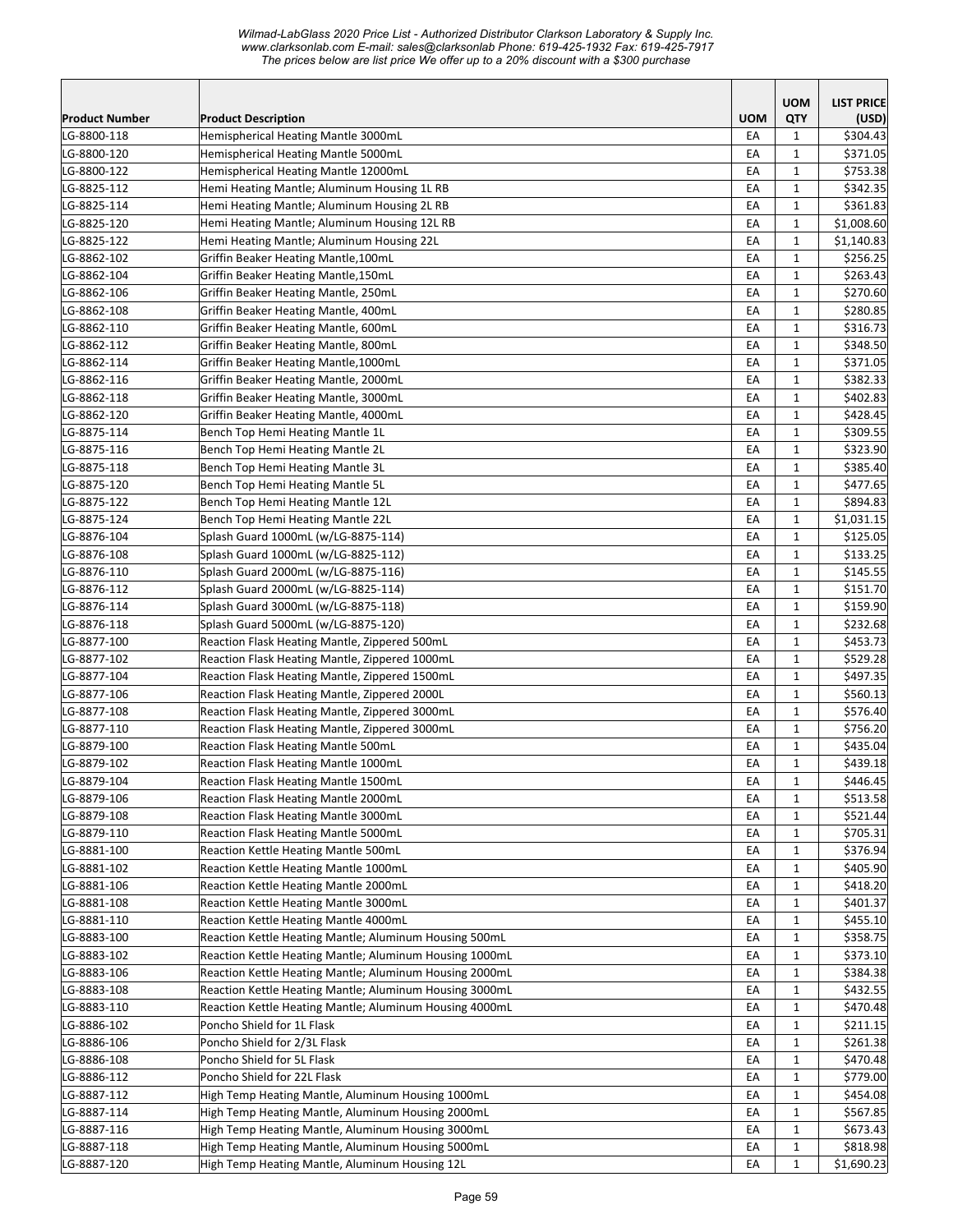*Wilmad-LabGlass 2020 Price List - Authorized Distributor Clarkson Laboratory & Supply Inc. www.clarksonlab.com E-mail: sales@clarksonlab Phone: 619-425-1932 Fax: 619-425-7917 The prices below are list price We offer up to a 20% discount with a \$300 purchase* 

|                            |                                                                                 |            | <b>UOM</b>                   | <b>LIST PRICE</b>      |
|----------------------------|---------------------------------------------------------------------------------|------------|------------------------------|------------------------|
| Product Number             | <b>Product Description</b>                                                      | <b>UOM</b> | QTY                          | (USD)                  |
| LG-8887-122                | High Temp Heating Mantle, Aluminum Housing 22L                                  | EA         | 1                            | \$2,036.68             |
| LG-8888-100                | Heating Tape 1/4 X 4'                                                           | EA         | 1                            | \$104.70               |
| LG-8888-112                | Heating Tape 1/2X 8'280W 95V                                                    | EA         | 1                            | \$147.60               |
| LG-8888-124                | Heating Tape, 1" X 20'                                                          | EA         | $\mathbf{1}$                 | \$410.65               |
| LG-8888-126                | Heating Tape, FET-0.65, 0.6" BY 5'                                              | EA         | $\mathbf{1}$                 | \$152.73               |
| LG-8888-134                | Heating Tape 1 X 3'                                                             | EA         | $\mathbf{1}$                 | \$154.78               |
| LG-8888-136                | Heating Tape 1" X 4'                                                            | EA         | $\mathbf{1}$                 | \$161.95               |
| LG-8888-138                | Heating Tape 1 X 5'                                                             | EA         | 1                            | \$184.50               |
| LG-8889-100                | High Temp Heating Cord, Glass/Fabric 2FT                                        | EA         | 1                            | \$100.45               |
| LG-8889-102                | High Temp Heating Cord, Glass/Fabric 3FT                                        | EA         | $\mathbf{1}$                 | \$108.65               |
| LG-8889-104                | High Temp Heating Cord, Glass/Fabric 4FT                                        | EA         | 1                            | \$129.15               |
| LG-8889-106                | High Temp Heating Cord, Glass/Fabric 6FT                                        | EA         | 1                            | \$144.53               |
| LG-8889-108                | High Temp Heating Cord, Glass/Fabric 8FT                                        | EA         | $\mathbf{1}$                 | \$149.65               |
| LG-8889-110                | High Temp Heating Cord, Glass/Fabric 10FT                                       | EA         | $\mathbf{1}$                 | \$171.18               |
| LG-8889-112                | High Temp Heating Cord, Glass/Fabric 12FT                                       | EA         | 1                            | \$196.80               |
| LG-8889-114                | High Temp Heating Cord, Glass/Fabric 14FT                                       | EA         | 1                            | \$212.18               |
| LG-8889-116                | High Temp Heating Cord, Glass/Fabric 16FT                                       | EA         | $\mathbf{1}$                 | \$233.70               |
| LG-8905-098                | Heating Mantle Extension Support; Basket Style 50mL                             | EA         | 1                            | \$85.08                |
| LG-8905-100                | Heating Mantle Extension Support; Basket Style 100/200mL                        | EA         | $\mathbf{1}$                 | \$87.13                |
| LG-8905-104                | Heating Mantle Extension Support; Basket Style 500mL                            | EA         | $\mathbf{1}$                 | \$89.18                |
| LG-8905-106                | Heating Mantle Extension Support; Basket Style 1000mL                           | EA         | $\mathbf{1}$                 | \$96.35                |
| LG-8905-110                | Heating Mantle Extension Support; Basket Style 3L                               | EA         | $\mathbf{1}$                 | \$105.58               |
| LG-8905-112                | Heating Mantle Extension Support; Basket Style 5L                               | EA         | 1                            | \$109.68               |
| LG-8905-114                | Heating Mantle Tripod Support; Basket Style 5L Flask                            | EA         | $\mathbf{1}$                 | \$233.70               |
| LG-8905-116                | Heating Mantle Tripod Support; Basket Style 12L Flask                           | EA         | 1                            | \$239.85               |
| LG-8905-118                | Heating Mantle Tripod Support; Basket Style 22L Flask                           | EA         | 1                            | \$255.23               |
| LG-8920-100                | Heating Mantle Extension Support; Ring Style100-300mL                           | EA         | 1                            | \$89.18                |
| LG-8920-102                | Heating Mantle Extension Support; Ring Style 500mL                              | EA         | $\mathbf{1}$                 | \$93.28                |
| LG-8920-104                | Heating Mantle Extension Support; Ring Style 1L                                 | EA         | $\mathbf{1}$                 | \$96.35                |
| LG-8920-110                | Heating Mantle Extension Support; Ring Style 5000mL                             | EA         | 1                            | \$101.48               |
| LG-8940-104                | Heating Mantle Tripod Support; Ring Style12L                                    | EA         | 1                            | \$156.83               |
| LG-8940-106                | Heating Mantle Tripod Support; Ring Style 22L                                   | EA         | $\mathbf{1}$                 | \$210.13               |
| LG-8945-100                | Digital Monitoring Thermometer                                                  | EA         | 1                            | \$408.78               |
| LG-8945-102                | Fiberglas Coated SST Probe; 48"L 0-370C                                         | EA         | 1                            | \$107.58               |
| LG-8946-100                | Digital Logging Thermometer                                                     | EA         | 1                            | \$562.06               |
| LG-8951-100                | Minitrol Temperature Controller 120V                                            | EA         | $\mathbf{1}$                 | \$212.18               |
| LG-8951-102                | Minitrol Temperature Controller 240V                                            | EA         | $\mathbf{1}$                 | \$248.05               |
| LG-8952-100                | Minitwin Dual Temperature Controller 120V                                       | EA         | $\mathbf 1$                  | \$317.75               |
| LG-8954-100                | Powrtrol Temperature Controller 120V                                            | EA         | $\mathbf{1}$                 | \$212.18               |
| LG-8957-100                | Powrtwin Temperature Controller 120V                                            | EA         | 1                            | \$338.25               |
| LG-8958-100                | Limitrol Heat Controller                                                        | EA         | $\mathbf 1$                  | \$649.85               |
| LG-8960-100                | Digitrol II Temperature Controller                                              | EA         | 1                            | \$945.05               |
| LG-9021-100                | Advanced Ceramic Hotplate/Stirrer<br>Advanced Aluminum Hotplate/Stirrer         | EA         | 1                            | \$597.70               |
| LG-9021-110                |                                                                                 | EA         | $\mathbf{1}$                 | \$709.67               |
| LG-9022-100<br>LG-9022-110 | Professional Ceramic Hotplate/Stirrer<br>Professional Aluminum Hotplate/Stirrer | EA         | $\mathbf{1}$                 | \$1,201.20             |
| LG-9023-100                |                                                                                 | EA         | $\mathbf{1}$                 | \$1,417.88<br>\$244.72 |
| LG-9023-110                | Mini Stirrer                                                                    | EA<br>EA   | $\mathbf{1}$                 | \$193.64               |
| LG-9023-120                | Mini Hotplate<br>Mini Hotplate/Stirrer                                          |            | $\mathbf{1}$                 | \$434.31               |
|                            |                                                                                 | EA         | $\mathbf 1$                  |                        |
| LG-9024-100<br>LG-9024-110 | Small Support Plate 9.5X6.5"<br>Medium Support Plate 12.75X9"                   | EA<br>EA   | $\mathbf{1}$<br>$\mathbf{1}$ | \$143.88<br>\$221.00   |
| LG-9025-100                | Ultra Flex Support Kit 12"                                                      | EA         | $\mathbf{1}$                 | \$190.94               |
| LG-9026-100                | Support Rod and Clamp Kit 18"                                                   | EA         | $\mathbf{1}$                 | \$137.15               |
| LG-9034-096                | Heat Gun 93 -150 DEG C                                                          | EA         | $\mathbf{1}$                 | \$182.28               |
| LG-9034-098                | Heat Gun 150-260 DEG C                                                          | EA         | $\mathbf{1}$                 | \$167.23               |
| LG-9034-100                | Heat Gun 260-400 DEG C                                                          | EA         | $\mathbf 1$                  | \$234.13               |
| LG-9034-102                | Heat Gun 400-540 DEG C                                                          | EA         | $\mathbf{1}$                 | \$167.23               |
| LG-9035-100                | Heat Gun, Varitemp                                                              | EA         | 1                            | \$270.14               |
| LG-9036-100                | Heat Gun, MasterMite                                                            | EA         | $\mathbf{1}$                 | \$149.68               |
| LG-9040-100                | Thiele Melting Point Tube                                                       | EA         | $\mathbf{1}$                 | \$73.64                |
|                            |                                                                                 |            |                              |                        |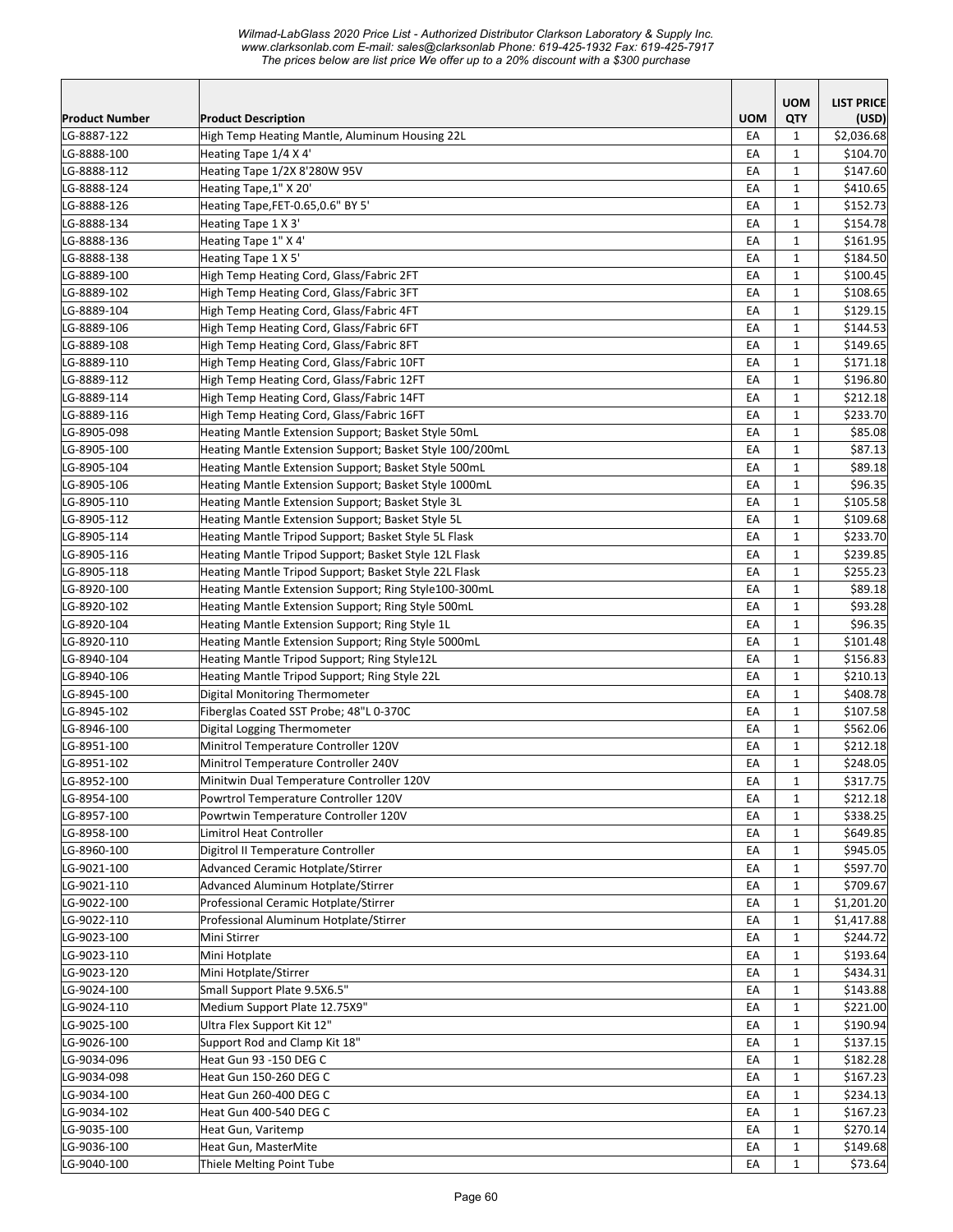|                       |                                                                   |            | <b>UOM</b>   | <b>LIST PRICE</b> |
|-----------------------|-------------------------------------------------------------------|------------|--------------|-------------------|
| <b>Product Number</b> | <b>Product Description</b>                                        | <b>UOM</b> | QTY          | (USD)             |
| LG-9045-100           | Thiele-Dennis Melting Point Tube                                  | EA         | 1            | \$139.36          |
| LG-9060-100           | Capillary Melting Point Tube 1.5X75mm                             | EA         | $\mathbf{1}$ | \$12.89           |
| LG-9060-102           | Capillary Melting Point Tube 1.5X100mm                            | EA         | 1            | \$13.28           |
| LG-9060-104           | Capillary Melting Point Tube 1.5X125mm                            | EA         | $\mathbf{1}$ | \$16.97           |
| LG-9060-106           | Capillary Melting Point Tube 1.5X150mm                            | EA         | $\mathbf{1}$ | \$17.49           |
| LG-9075-102           | Barrett Moisture Trap 20mL 24/40                                  | EA         | $\mathbf{1}$ | \$229.88          |
| LG-9075-112           | Barrett Moisture Trap 20mL 29/42                                  | EA         | $\mathbf{1}$ | \$235.65          |
| LG-9076T-100          | Barrett Moisture Trap; 2mm PTFE Plug 10mL 24/40                   | EA         | $\mathbf{1}$ | \$235.87          |
| LG-9076T-102          | Barrett Moisture Trap; 2mm PTFE Plug 20mL 24/40                   | EA         | $\mathbf{1}$ | \$249.85          |
| LG-9076T-110          | Barrett Moisture Trap; 2mm PTFE Plug 10mL 29/42                   | EA         | $\mathbf{1}$ | \$250.46          |
| LG-9080-100           | Barrett Moisture Trap; 2mm Glass Plug 10mL 24/40                  | EA         | $\mathbf{1}$ | \$231.84          |
| LG-9080-102           | Barrett Moisture Trap; 2mm Glass Plug 20mL 24/40                  | EA         | $\mathbf{1}$ | \$243.85          |
| LG-9080-110           | Barrett Moisture Trap; 2mm Glass Plug 10mL 29/42                  | EA         | 1            | \$266.09          |
| LG-9080-112           | Barrett Moisture Trap; 2mm Glass Plug 20mL 29/42                  | EA         | 1            | \$283.68          |
| LG-9081T-100          | Barrett Moisture Trap; 2mm PTFE Plug, Vapor Connection 10mL 24/40 | EA         | $\mathbf{1}$ | \$264.56          |
| LG-9081T-102          | Barrett Moisture Trap; 2mm PTFE Plug, Vapor Connection 20mL 24/40 | EA         | 1            | \$278.50          |
| LG-9081T-110          | Barrett Moisture Trap; 2mm PTFE Plug, Vapor Connection 10mL 29/42 | EA         | $\mathbf{1}$ | \$247.83          |
| LG-9081T-112          | Barrett Moisture Trap; 2mm PTFE Plug, Vapor Connection 20mL 29/42 | EA         | 1            | \$259.89          |
| LG-9095-100           | Bidwell-Sterling Moisture Trap 5mL 24/40                          | EA         | $\mathbf{1}$ | \$135.74          |
| LG-9095-102           | Bidwell-Sterling Moisture Trap 10mL 24/40                         | EA         | $\mathbf{1}$ | \$141.58          |
| LG-9100-098           | Bidwell-Sterling Moisture Trap, Vapor Connection 5mL 24/40 (1/20) | EA         | $\mathbf{1}$ | \$210.36          |
| LG-9100-100           | Bidwell-Sterling Moisture Trap, Vapor Connection 5mL 24/40 (1/10) | EA         | $\mathbf{1}$ | \$175.12          |
| LG-9100-102           | Bidwell-Sterling Moisture Trap, Vapor Connection 10mL 24/40       | EA         | $\mathbf{1}$ | \$207.67          |
| LG-9110-100           | Crank Case Oil Distilling Receiver 5mL 24/40                      | EA         | $\mathbf{1}$ | \$172.99          |
| LG-9110-102           | Crank Case Oil Distilling Receiver 12.5mL, 24/40                  | EA         | $\mathbf{1}$ | \$207.67          |
| LG-9115-100           | Crank Case Oil Dilution Distilling Receiver 12.5mL 24/40, 2mm S/C | EA         | $\mathbf{1}$ | \$216.71          |
| LG-9115-110           | Crank Case Oil Dilution Distilling Receiver 12.5mL 29/42, 2mm S/C | EA         | $\mathbf{1}$ | \$211.46          |
| LG-9130-100           | Dean-Stark Moisture Trap 10mL 24/40                               | EA         | $\mathbf{1}$ | \$161.02          |
| LG-9130-102           | Dean-Stark Moisture Trap 25mL 24/40                               | EA         | $\mathbf{1}$ | \$167.24          |
| LG-9130-110           | Dean-Stark Moisture Trap 10mL 29/42                               | EA         | $\mathbf{1}$ | \$169.05          |
| LG-9130-112           | Dean-Stark Moisture Trap 25mL 29/42                               | EA         | $\mathbf{1}$ | \$162.28          |
| LG-9140-100           | Dean-Stark Moisture Trap; Add'l Line 10mL 24/40                   | EA         | $\mathbf{1}$ | \$178.59          |
| LG-9140-102           | Dean-Stark Moisture Trap; Add'l Line 25mL 24/40                   | EA         | 1            | \$186.61          |
| LG-9140-104           | Dean-Stark Moisture Trap; Add'l Line 50mL 24/40                   | EA         | $\mathbf{1}$ | \$220.14]         |
| LG-9140-110           | Dean-Stark Moisture Trap; Add'l Line 10mL 29/42                   | EA         | 1            | \$177.03          |
| LG-9140-112           | Dean-Stark Moisture Trap; Add'l Line 25mL 29/42                   | EA         | $\mathbf{1}$ | \$186.99          |
| LG-9140-114           | Dean-Stark Moisture Trap; Add'l Line 50mL 29/42                   | EA         | $\mathbf{1}$ | \$212.84          |
| LG-9146T-100          | Recycling Moisture Trap; Therm Joint 20mL 24/40                   | EA         | $\mathbf 1$  | \$437.64          |
| LG-9146T-200          | Recycling Moisture Trap; Therm Joint 20mL 29/42                   | EA         | $\mathbf{1}$ | \$445.70          |
| LG-9287-110           | Mohr Measuring Pipet Class B; White Scale 2mL1/100                | EA         | 1            | \$10.78           |
| LG-9287-112           | Mohr Measuring Pipet Class B; White Scale 5mL                     | EA         | $\mathbf{1}$ | \$10.60           |
| LG-9335-110           | Serological Pipet Class B 1mL Yellow Band                         | EA         | $\mathbf{1}$ | \$10.81           |
| LG-9335-112           | Serological Pipet Class B 2mL Green Band                          | EA         | $\mathbf{1}$ | \$11.02           |
| LG-9335-116           | Serological Pipet Class B 5mL Blue Band                           | EA         | $\mathbf{1}$ | \$11.67           |
| LG-9335-118           | Serological Pipet Class B 10mL Orange Band                        | EA         | $\mathbf{1}$ | \$13.29           |
| LG-9335-120           | Serological Pipet Class B 25mL White Band                         | EA         | $\mathbf{1}$ | \$21.71           |
| LG-9350-100           | Volumetric Pipet, Color Coded Class A 1/2mL                       | EA         | $\mathbf{1}$ | \$18.76           |
| LG-9350-101           | Volumetric Pipet, Color Coded Class A 1mL                         | EA         | $\mathbf{1}$ | \$20.97           |
| LG-9350-102           | Volumetric Pipet, Color Coded Class A 2mL                         | EA         | $\mathbf{1}$ | \$20.97           |
| LG-9350-104           | Volumetric Pipet, Color Coded Class A 3mL                         | EA         | 1            | \$21.37           |
| LG-9350-106           | Volumetric Pipet, Color Coded Class A 4mL                         | EA         | $\mathbf{1}$ | \$21.37           |
| LG-9350-108           | Volumetric Pipet, Color Coded Class A 5mL                         | EA         | $\mathbf{1}$ | \$21.00           |
| LG-9350-110           | Volumetric Pipet, Color Coded Class A 6mL                         | EA         | $\mathbf{1}$ | \$22.40           |
|                       |                                                                   |            |              |                   |
| LG-9350-112           | Volumetric Pipet, Color Coded Class A 7mL                         | EA         | $\mathbf{1}$ | \$21.85           |
| LG-9350-114           | Volumetric Pipet, Color Coded Class A 8mL                         | EA         | $\mathbf{1}$ | \$22.40           |
| LG-9350-116           | Volumetric Pipet, Color Coded Class A 9mL                         | EA         | $\mathbf{1}$ | \$22.40           |
| LG-9350-118           | Volumetric Pipet, Color Coded Class A 10mL                        | EA         | $\mathbf{1}$ | \$24.36           |
| LG-9350-119           | Custom Volumetric Pipet, Color Coded Class A 12.5mL               | EA         | $\mathbf{1}$ | \$34.40           |
| LG-9350-120           | Volumetric Pipet, Color Coded Class A 15mL                        | EA         | $\mathbf{1}$ | \$26.59           |
| LG-9350-122           | Volumetric Pipet, Color Coded Class A 20mL                        | EA         | $\mathbf{1}$ | \$26.81           |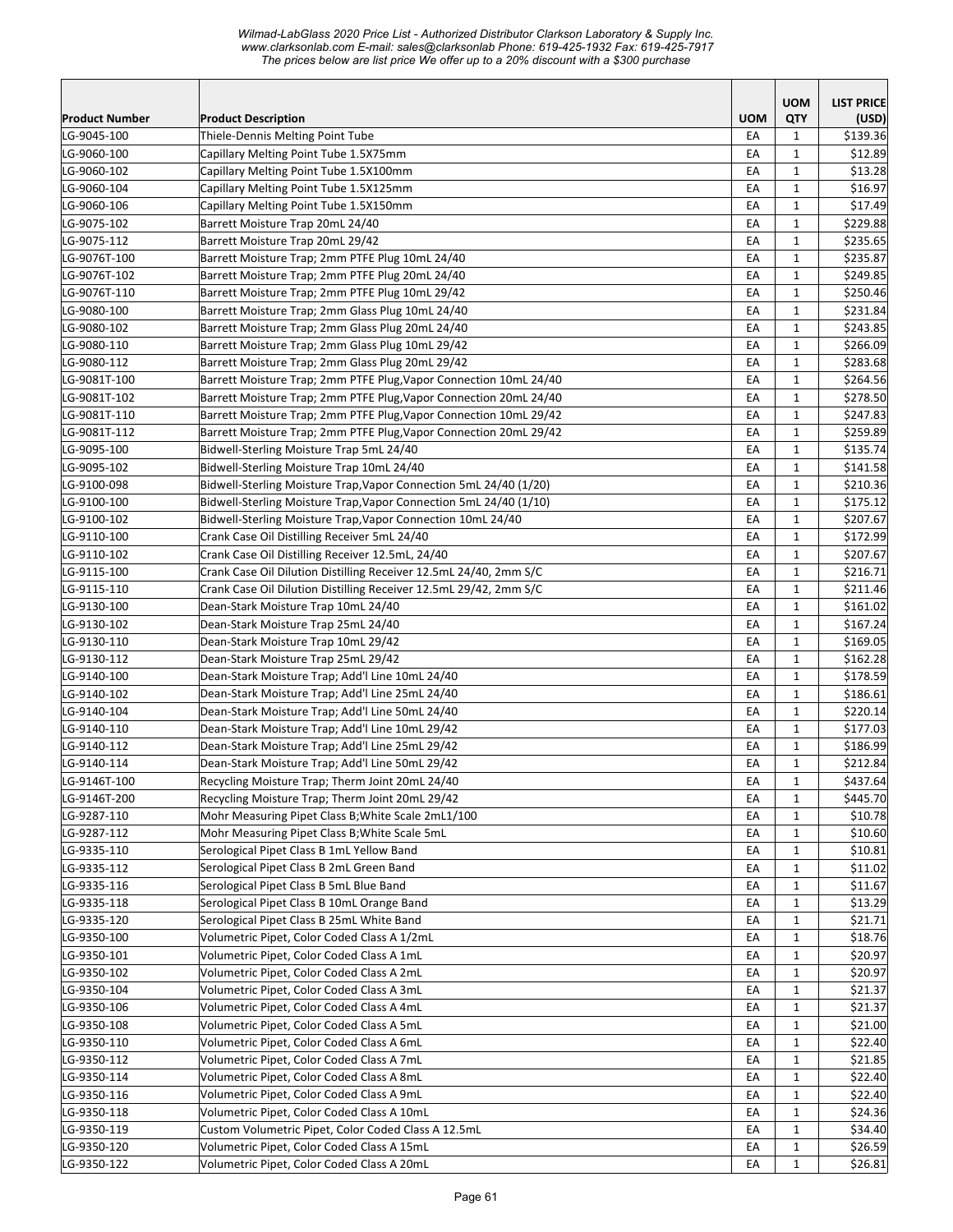*Wilmad-LabGlass 2020 Price List - Authorized Distributor Clarkson Laboratory & Supply Inc. www.clarksonlab.com E-mail: sales@clarksonlab Phone: 619-425-1932 Fax: 619-425-7917 The prices below are list price We offer up to a 20% discount with a \$300 purchase* 

|                       |                                                           |            | <b>UOM</b>   | <b>LIST PRICE</b> |
|-----------------------|-----------------------------------------------------------|------------|--------------|-------------------|
| <b>Product Number</b> | <b>Product Description</b>                                | <b>UOM</b> | <b>QTY</b>   | (USD)             |
| LG-9350-124           | Volumetric Pipet. Color Coded Class A 25mL                | EA         | $\mathbf{1}$ | \$28.64           |
| LG-9350-126           | Volumetric Pipet, Color Coded Class A 30mL                | EA         | $\mathbf{1}$ | \$37.11           |
| LG-9350-128           | Volumetric Pipet, Color Coded Class A 40mL                | EA         | $\mathbf{1}$ | \$37.97           |
| LG-9350-134           | Volumetric Pipet, Color Coded Class A 100mL               | EA         | $\mathbf{1}$ | \$51.50           |
| LG-9350-136           | Volumetric Pipet, Color Coded Class A 200mL               | EA         | $\mathbf{1}$ | \$93.06           |
| LG-9355-100           | Volumetric Pipet, Coded, Large Orifice 1/2mL 2 Black Band | EA         | $\mathbf{1}$ | \$16.39           |
| LG-9355-102           | Volumetric Pipet, Coded, Large Orifice 1mL Blue Band      | EA         | $\mathbf{1}$ | \$16.39           |
| LG-9355-104           | Volumetric Pipet, Coded, Large Orifice 2mL Orange Band    | EA         | $\mathbf{1}$ | \$16.39           |
| LG-9355-106           | Volumetric Pipet, Coded, Large Orifice 3mL Black Band     | EA         | $\mathbf{1}$ | \$17.51           |
| LG-9355-110           | Volumetric Pipet, Coded, Large Orifice 5mL White Band     | EA         | $\mathbf{1}$ | \$17.09           |
| LG-9355-120           | Volumetric Pipet, Coded, Large Orifice 10mL Red Band      | EA         | $\mathbf{1}$ | \$22.37           |
| LG-9355-122           | Volumetric Pipet, Coded, Large Orifice 15mL Green Band    | EA         | $\mathbf{1}$ | \$24.83           |
| LG-9355-124           | Volumetric Pipet, Coded, Large Orifice 20mL Yellow Band   | EA         | $\mathbf{1}$ | \$25.10           |
| LG-9355-126           | Volumetric Pipet, Coded, Large Orifice 25mL Blue Band     | EA         | $\mathbf{1}$ | \$25.71           |
| LG-9355-132           | Volumetric Pipet, Coded, Large Orifice 50mL Red Band      | EA         | $\mathbf{1}$ | \$33.47           |
| LG-9355-136           | Volumetric Pipet, Coded, Large Orifice 100mL Yellow Band  | EA         | $\mathbf{1}$ | \$44.87           |
| LG-9395-100           | Square Plate Glass 1/8X2X2"                               | EA         | $\mathbf{1}$ | \$7.34            |
| LG-9395-102           | Square Plate Glass 1/8X3X3"                               | EA         | $\mathbf{1}$ | \$10.72           |
| LG-9395-104           | Square Plate Glass 1/8"X4"X4"                             | EA         | $\mathbf{1}$ | \$15.21           |
| LG-9395-108           | Square Plate Glass 1/8X6X6"                               | EA         | $\mathbf{1}$ | \$36.34           |
| LG-9395-112           | Square Plate Glass 1/8X8X8"                               | EA         | $\mathbf{1}$ | \$61.17           |
| LG-9395-118           | Square Plate Glass 1/8X11X11"                             | EA         | $\mathbf{1}$ | \$99.19           |
| LG-9395-120           | Square Plate Glass 1/8X12X12"                             | EA         | $\mathbf{1}$ | \$113.19          |
| LG-9395-138           | Square Plate Glass 1/4X6X6"                               | EA         | $\mathbf{1}$ | \$34.81           |
| LG-9395-142           | Square Plate Glass 1/4X8X8"                               | EA         | $\mathbf{1}$ | \$55.60           |
| LG-9410-142           | Precision Sleeve Stirrer Bearing 24/40                    | EA         | $\mathbf{1}$ | \$97.91           |
| LG-9410-143           | Precision Sleeve Stirrer Bearing 29/26                    | EA         | $\mathbf{1}$ | \$94.24           |
| LG-9410-144           | Precision Sleeve Stirrer Bearing 29/42                    | EA         | $\mathbf{1}$ | \$99.75           |
| LG-9410-146           | Precision Sleeve Stirrer Bearing 34/45                    | EA         | $\mathbf{1}$ | \$103.77          |
| LG-9410-148           | Precision Sleeve Stirrer Bearing 45/50                    | EA         | $\mathbf{1}$ | \$97.95           |
| LG-9411-142           | Precision Sleeve Stirrer Bearing 24/40                    | EA         | $\mathbf{1}$ | \$98.73           |
| LG-9411-144           | Precision Sleeve Stirrer Bearing 29/42                    | EA         | $\mathbf{1}$ | \$100.72          |
| LG-9411-146           | Precision Sleeve Stirrer Bearing 34/45                    | EA         | $\mathbf{1}$ | \$106.63          |
| LG-9411-148           | Precision Sleeve Stirrer Bearing 45/50                    | EA         | $\mathbf{1}$ | \$117.36          |
| LG-9413-100           | Stir-Bore Lubricant 1oz Jar                               | EA         | $\mathbf{1}$ | \$28.25           |
| LG-9425-140           | PS Glass Jacketed Stirrer Bearing 24/40                   | EA         | $\mathbf{1}$ | \$113.64          |
| LG-9425-142           | PS Glass Jacketed Stirrer Bearing 29/42                   | EA         | $\mathbf{1}$ | \$126.67          |
| LG-9425-146           | PS Glass Jacketed Stirrer Bearing 45/50                   | EA         | $\mathbf 1$  | \$125.61          |
| LG-9427-140           | PS Glass Jacketed Stirrer Bearing HD 45/50                | EA         | $\mathbf{1}$ | \$249.06          |
| LG-9427-142           | PS Glass Jacketed Stirrer Bearing 55/50                   | EA         | 1            | \$259.77          |
| LG-9444-100           | 10mm PTFE Stirrer Bearing Complete 24/40                  | EA         | 1            | \$118.59          |
| LG-9444-102           | 10mm PTFE Stirrer Bearing Complete 29/26                  | EA         | 1            | \$127.22          |
| LG-9444-104           | 10mm PTFE Stirrer Bearing Complete 29/42                  | EA         | $\mathbf{1}$ | \$123.09          |
| LG-9444-106           | 10mm PTFE Stirrer Bearing Complete 34/45                  | EA         | $\mathbf{1}$ | \$127.38          |
| LG-9444-108           | 10mm PTFE Stirrer Bearing Complete 45/50                  | EA         | $\mathbf{1}$ | \$144.43          |
| LG-9444-110           | 10mm PTFE Stirrer Bearing Complete 35/25                  | EA         | $\mathbf{1}$ | \$130.67          |
| LG-9444-120           | Heavy Duty Glass Adapter Only 24/40                       | EA         | $\mathbf{1}$ | \$43.23           |
| LG-9444-122           | Heavy Duty Glass Adapter Only 29/26                       | EA         | $\mathbf{1}$ | \$46.69           |
| LG-9444-124           | Heavy Duty Glass Adapter Only 29/42                       | EA         | $\mathbf{1}$ | \$46.69           |
| LG-9444-126           | Heavy Duty Glass Adapter Only 34/45                       | EA         | $\mathbf{1}$ | \$50.93           |
| LG-9444-128           | Heavy Duty Glass Adapter Only 45/50                       | EA         | $\mathbf{1}$ | \$69.34           |
| LG-9444-130           | Heavy Duty Glass Adapter Only 35/25                       | EA         | $\mathbf{1}$ | \$45.33           |
| LG-9444-140           | PTFE Bearing Only 10mm                                    | EA         | $\mathbf{1}$ | \$32.41           |
| LG-9444-144           | PTFE Bushing Only 10mm                                    | EA         | $\mathbf{1}$ | \$24.84           |
| LG-9450-100           | Heavy Duty PTFE Stirrer Bearing Complete 45/50            | EA         | $\mathbf{1}$ | \$254.15          |
| LG-9450-102           | Heavy Duty PTFE Stirrer Bearing Complete 55/50            | EA         | 1            | \$257.67          |
| LG-9450-112           | Heavy Duty Glass Adapter Only 45/50                       | EA         | 1            | \$114.13          |
| LG-9450-114           | Heavy Duty Glass Adapter Only 55/50                       | EA         | $\mathbf{1}$ | \$116.82          |
| LG-9450-140           | <b>PTFE Stirrer Bearing</b>                               | EA         | $\mathbf{1}$ | \$88.75           |
| LG-9450-142           | Saddle O-Ring for Heavy Duty Stirrer                      | EA         | $\mathbf{1}$ | \$18.77           |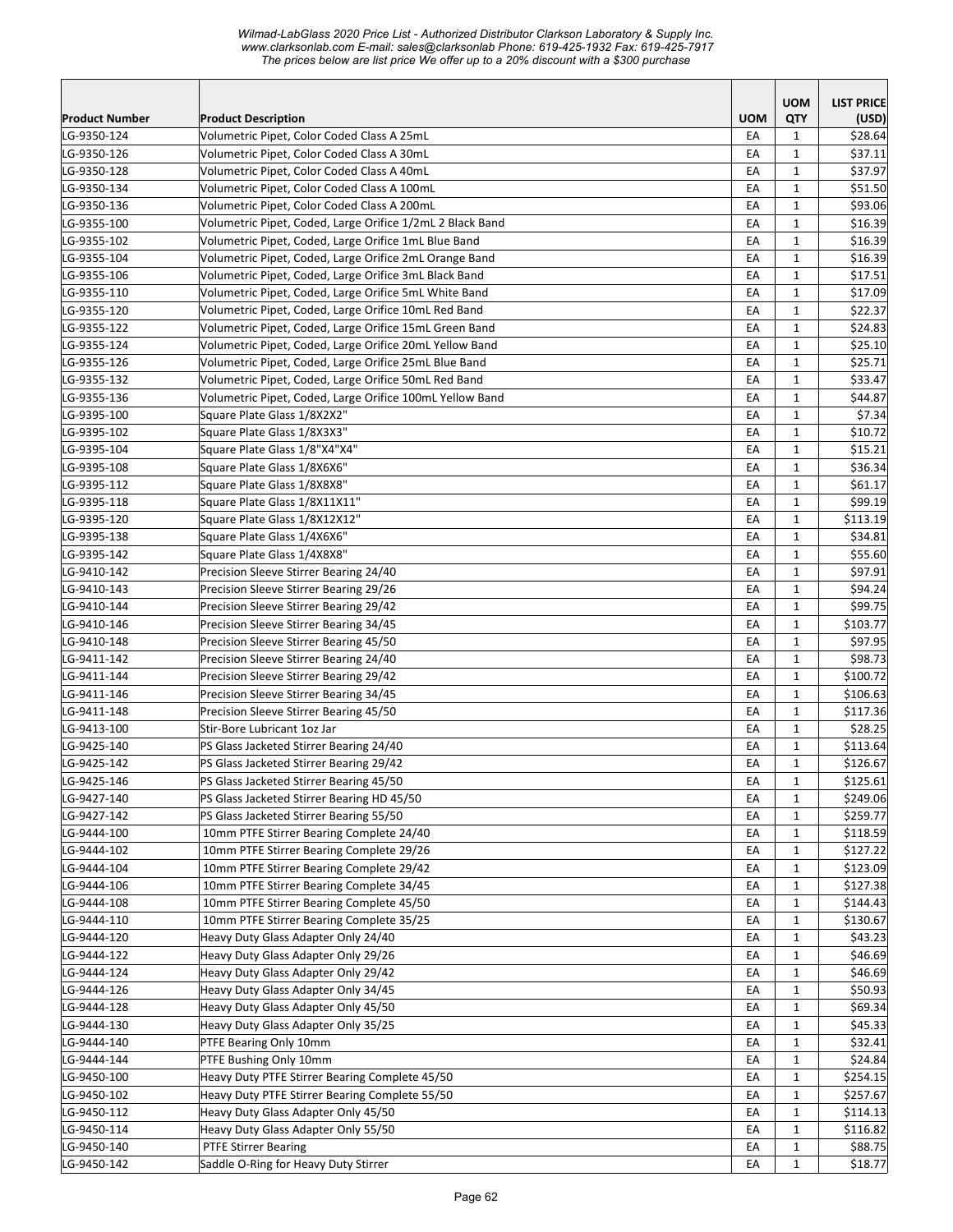|                            |                                                                             |            | <b>UOM</b>                   | <b>LIST PRICE</b> |
|----------------------------|-----------------------------------------------------------------------------|------------|------------------------------|-------------------|
| <b>Product Number</b>      | <b>Product Description</b>                                                  | <b>UOM</b> | QTY                          | (USD)             |
| LG-9450-144                | PTFE Bushing for Heavy Duty Stirrer                                         | EA<br>EA   | $\mathbf{1}$<br>$\mathbf{1}$ | \$42.48<br>\$9.93 |
| LG-9450-146<br>LG-9450-148 | <b>Screw Cap for Stirrer Bearing</b><br>Viton O-Ring for Heavy Duty Stirrer | EA         | $\mathbf{1}$                 | \$5.55            |
| LG-9455-100                | PTFE Sealed Stirrer Bearing Complete, 24/40                                 | EA         | $\mathbf{1}$                 | \$209.28          |
| LG-9455-102                | PTFE Sealed Stirrer Bearing Complete, 29/42                                 | EA         | $\mathbf{1}$                 | \$222.68          |
| LG-9455-104                | PTFE Sealed Stirrer Bearing Complete, 34/45                                 | EA         | $\mathbf{1}$                 | \$219.25          |
| LG-9455-110                | Glass Housing Only, 24/40                                                   | EA         | $\mathbf{1}$                 | \$91.17           |
| LG-9455-112                | Glass Housing Only, 29/42                                                   | EA         | $\mathbf{1}$                 | \$95.27           |
| LG-9455-114                | Glass Housing Only, 34/45                                                   | EA         | $\mathbf{1}$                 | \$104.63          |
| LG-9455-120                | PTFE Bearing with O-Ring                                                    | EA         | $\mathbf{1}$                 | \$84.63           |
| LG-9455-130                | <b>PTFE Gland with Compression Fitting</b>                                  | EA         | $\mathbf{1}$                 | \$29.17           |
| LG-9455-140                | Plastic Cap Only                                                            | EA         | $\mathbf{1}$                 | \$17.71           |
| LG-9470-200                | Chesapeake Stirrer Bearing Only 24/40                                       | EA         | $\mathbf{1}$                 | \$244.47          |
| LG-9470-202                | Chesapeake Stirrer Bearing Only 29/42                                       | EA         | $\mathbf{1}$                 | \$250.43          |
| LG-9470-204                | Chesapeake Stirrer Bearing Only 34/45                                       | EA         | 1                            | \$254.18          |
| LG-9470-206                | Chesapeake Stirrer Bearing Only 45/50                                       | EA         | $\mathbf{1}$                 | \$267.37          |
| LG-9470-250                | Chesapeake Stirrer Bearing Glass Section Only 24/40                         | EA         | $\mathbf{1}$                 | \$124.35          |
| LG-9470-252                | Chesapeake Stirrer Bearing Glass Section Only 29/42                         | EA         | $\mathbf{1}$                 | \$118.74          |
| LG-9470-254                | Chesapeake Stirrer Bearing Glass Section Only 34/45                         | EA         | $\mathbf{1}$                 | \$124.86          |
| LG-9470-256                | Chesapeake Stirrer Bearing Glass Section Only 45/50                         | EA         | $\mathbf{1}$                 | \$137.94          |
| LG-9470-300                | Chesapeake PTFE Saddle O-Ring                                               | EA         | $\mathbf{1}$                 | \$5.05            |
| LG-9470-302                | Chesapeake PTFE Top Screw                                                   | EA         | $\mathbf{1}$                 | \$45.10           |
| LG-9470-304                | Chesapeake Lock Nut                                                         | EA         | $\mathbf{1}$                 | \$12.34           |
| LG-9470-306                | Chesapeake Fiber Washer                                                     | EA         | $\mathbf{1}$                 | \$5.44            |
| LG-9470-308                | Chesapeake Bearing Body                                                     | EA         | $\mathbf{1}$                 | \$67.43           |
| LG-9495-100                | Safety Retainer Stirrer Shaft 10mm                                          | EA         | $\mathbf{1}$                 | \$22.82           |
| LG-9495-102                | Safety Retainer Stirrer Shaft 19mm                                          | EA         | $\mathbf{1}$                 | \$40.66           |
| LG-9497T-100               | PTFE Stir Shaft Washer 10mm                                                 | EA         | $\mathbf{1}$                 | \$1.49            |
| LG-9497T-102               | PTFE Stir Shaft Washer 19mm                                                 | EA         | $\mathbf{1}$                 | \$2.14]           |
| LG-9500-100                | Glass Stirrer Shaft 10mm 100-5000mL                                         | EA         | $\mathbf{1}$                 | \$49.78           |
| LG-9500-102                | Glass Stirrer Shaft 10mm 12L                                                | EA         | $\mathbf{1}$                 | \$62.04           |
| LG-9500-104                | Glass Stirrer Shaft 10 mm 22L                                               | EA         | $\mathbf{1}$                 | \$62.88           |
| LG-9500-106                | Glass Stirrer Shaft 10mm 50L                                                | EA         | $\mathbf{1}$                 | \$66.11           |
| LG-9501-100                | Polished Glass Stirrer Shaft 100-5000mL                                     | EA         | $\mathbf{1}$                 | \$98.63           |
| LG-9501-102                | Polished Glass Stirrer Shaft 12L                                            | EA         | $\mathbf{1}$                 | \$105.01          |
| LG-9501-104                | Polished Glass Stirrer Shaft 22L                                            | EA         | $\mathbf{1}$                 | \$109.28          |
| LG-9502-100                | SST Stirrer Shaft 100-5000mL                                                | EA         | $\mathbf{1}$                 | \$155.47          |
| LG-9502-102                | SST Stirrer Shaft 12L                                                       | EA         | 1                            | \$164.23          |
| LG-9502-104                | SST Stirrer Shaft 22L                                                       | EA         | $\mathbf{1}$                 | \$167.66          |
| LG-9503-100                | SST Stirrer Shaft w/Blade 19X60                                             | EA         | 1                            | \$232.62          |
| LG-9503-102                | SST Stirrer Shaft w/Blade 19X75                                             | EA         | $\mathbf{1}$                 | \$224.94          |
| LG-9503-104                | SST Stirrer Shaft w/Blade 20X110                                            | EA         | $\mathbf{1}$                 | \$230.23          |
| LG-9503-106                | SST Stirrer Shaft w/Blade 20X130                                            | EA         | $\mathbf{1}$                 | \$237.31          |
| LG-9503-108                | SST Stirrer Shaft w/Blade 21X130                                            | EA         | 1                            | \$256.80          |
| LG-9503-110                | SST Stirrer Shaft w/Blade 21X130                                            | EA         | 1                            | \$269.19          |
| LG-9504-106                | Heavy Duty Glass Stirrer Shaft 12L                                          | EA         | $\mathbf{1}$                 | \$130.60          |
| LG-9504-108                | Heavy Duty Glass Stirrer Shaft 22L                                          | EA         | $\mathbf{1}$                 | \$130.63          |
| LG-9504-110                | Heavy Duty Glass Stirrer Shaft 50L                                          | EA         | $\mathbf{1}$                 | \$140.62          |
| LG-9504-112                | Heavy Duty Glass Stirrer Shaft 72L                                          | EA         | $\mathbf{1}$                 | \$142.89          |
| LG-9505-100                | Glass Stirrer Blade 1/8 19X48mm                                             | EA         | $\mathbf{1}$                 | \$18.93           |
| LG-9505-102                | Glass Stirrer Blade 1/8 19X60mm                                             | EA         | $\mathbf{1}$                 | \$18.93           |
| LG-9505-104                | Glass Stirrer Blade 1/8 19X75mm                                             | EA         | $\mathbf{1}$                 | \$18.93           |
| LG-9505-106                | Glass Stirrer Blade 1/8 24X110mm                                            | EA         | $\mathbf{1}$                 | \$18.93           |
| LG-9505-108                | Glass Stirrer Blade 1/8" 24X130mm                                           | EA         | $\mathbf{1}$                 | \$17.91           |
| LG-9510T-100               | PTFE Stirrer Blade 1/8" 19X48mm                                             | EA         | $\mathbf 1$                  | \$4.42            |
| LG-9510T-102               | PTFE Stirrer Blade 1/8" 19X60mm                                             | EA         | $\mathbf{1}$                 | \$6.91            |
| LG-9510T-104               | PTFE Stirrer Blade 1/8" 19X75mm                                             | EA         | $\mathbf{1}$                 | \$7.50            |
| LG-9510T-106               | PTFE Stirrer Blade 1/8" 24X110mm                                            | EA         | $\mathbf{1}$                 | \$8.82            |
| LG-9510T-108               | PTFE Stirrer Blade 1/8" 24X130mm                                            | EA         | $\mathbf{1}$                 | \$10.73           |
| LG-9510T-110               | PTFE Stirrer Blade 1/8" 35X185mm                                            | EA         | $\mathbf{1}$                 | \$16.00           |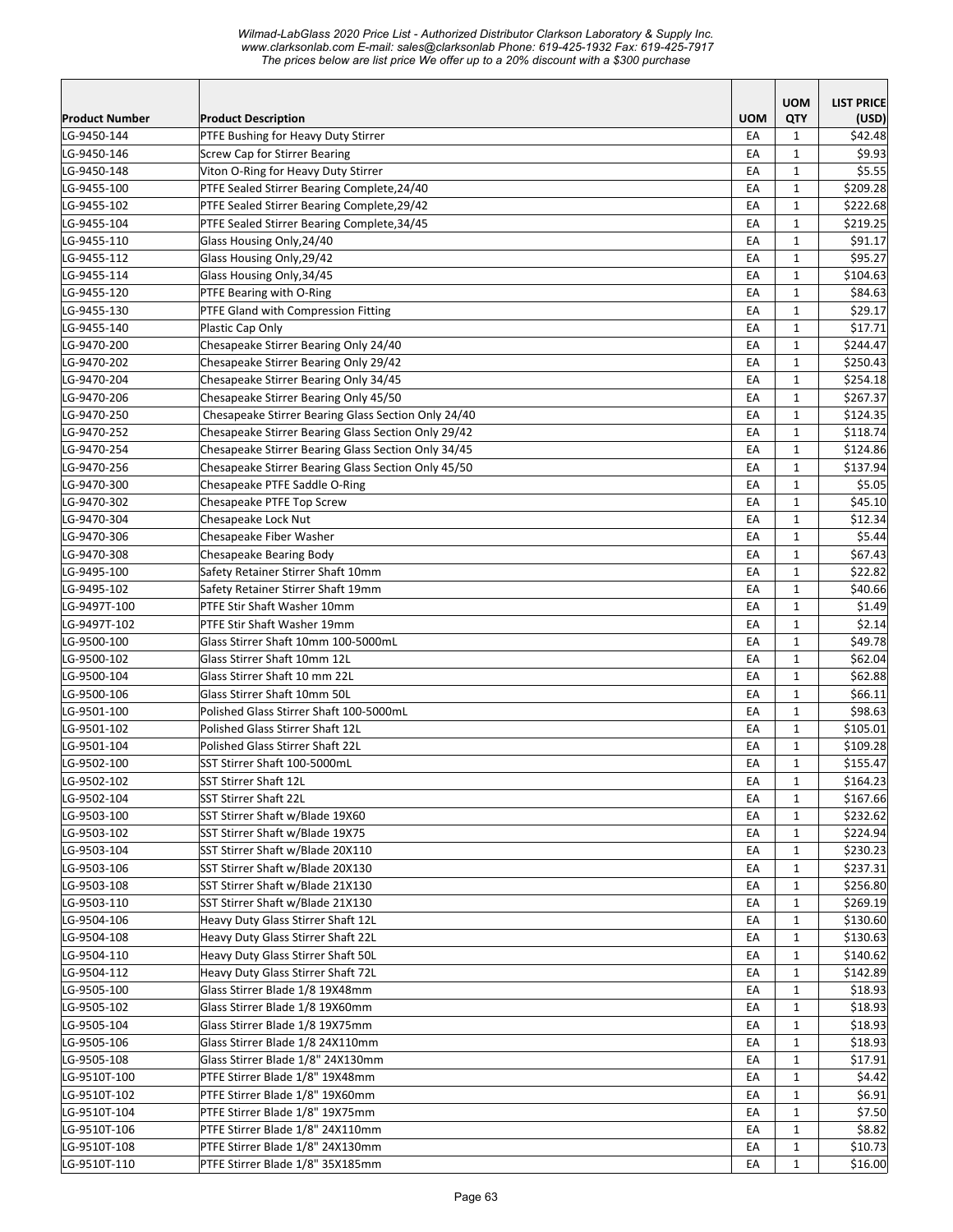|                       |                                               |            | <b>UOM</b>   | <b>LIST PRICE</b> |
|-----------------------|-----------------------------------------------|------------|--------------|-------------------|
| <b>Product Number</b> | <b>Product Description</b>                    | <b>UOM</b> | QTY          | (USD)             |
| LG-9511T-100          | PTFE Banana Shape Stir Blade, Type A 500mL    | EA         | 1            | \$26.28           |
| LG-9511T-102          | PTFE Banana Shape Stir Blade, Type A 1L       | EA         | $\mathbf{1}$ | \$36.09           |
| LG-9511T-104          | PTFE Banana Shape Stir Blade, Type A 2L       | EA         | 1            | \$38.72           |
| LG-9511T-106          | PTFE Banana Shape Stir Blade, Type A 3L       | EA         | $\mathbf{1}$ | \$46.26           |
| LG-9511T-108          | PTFE Banana Shape Stir Blade, Type A 5L       | EA         | $\mathbf{1}$ | \$55.92           |
| LG-9511T-110          | PTFE Banana Shape Stir Blade, Type A 12L      | EA         | $\mathbf{1}$ | \$52.55           |
| LG-9511T-112          | PTFE Banana Shape Stir Blade, Type A 22L      | EA         | $\mathbf{1}$ | \$75.11           |
| LG-9511T-120          | PTFE Banana Shape Stir Blade, Type B 500mL    | EA         | $\mathbf{1}$ | \$26.28           |
| LG-9511T-122          | PTFE Banana Shape Stir Blade, Type B 1L       | EA         | $\mathbf{1}$ | \$32.81           |
| LG-9511T-124          | PTFE Banana Shape Stir Blade, Type B 2L       | EA         | $\mathbf{1}$ | \$38.72           |
| LG-9511T-126          | PTFE Banana Shape Stir Blade, Type B 3L       | EA         | $\mathbf{1}$ | \$42.07           |
| LG-9511T-128          | PTFE Banana Shape Stir Blade, Type B 5L       | EA         | $\mathbf{1}$ | \$55.92           |
| LG-9511T-130          | PTFE Banana Shape Stir Blade, Type B 12L      | EA         | $\mathbf{1}$ | \$52.55           |
| LG-9511T-132          | PTFE Banana Shape Stir Blade, Type B 22L      | EA         | $\mathbf{1}$ | \$75.11           |
| LG-9516T-100          | Heavy Duty PTFE Stirrer Blade 35X74mm         | EA         | $\mathbf{1}$ | \$42.53           |
| LG-9516T-102          | Heavy Duty PTFE Stirrer Blade 35X93mm         | EA         | $\mathbf{1}$ | \$55.03           |
| LG-9516T-104          | Heavy Duty PTFE Stirrer Blade 35X130mm        | EA         | $\mathbf{1}$ | \$61.68           |
| LG-9516T-106          | Heavy Duty PTFE Stirrer Blade 35X150mm        | EA         | 1            | \$75.65           |
| LG-9516T-108          | Heavy Duty PTFE Stirrer Blade 39X160mm        | EA         | $\mathbf{1}$ | \$88.38           |
| LG-9516T-111          | Heavy Duty PTFE Stirrer Blade 44X175mm        | EA         | $\mathbf{1}$ | \$99.98           |
| LG-9516T-112          | Heavy Duty PTFE Stirrer Blade 54X200mm        | EA         | 1            | \$96.72           |
| LG-9554T-100          | Triangular PTFE Stirrer Bar 12X6mm            | EA         | $\mathbf{1}$ | \$3.56            |
| LG-9554T-102          | Triangular PTFE Stirrer Bar 20X8mm            | EA         | $\mathbf{1}$ | \$4.43            |
| LG-9554T-104          | Triangular PTFE Stirrer Bar 25X8mm            | EA         | $\mathbf{1}$ | \$4.70            |
| LG-9554T-106          | Triangular PTFE Stirrer Bar 25X14mm           | EA         | $\mathbf{1}$ | \$5.42            |
| LG-9554T-108          | Triangular PTFE Stirrer Bar 35X9mm            | EA         | $\mathbf{1}$ | \$5.72            |
| LG-9554T-110          | Triangular PTFE Stirrer Bar 40X14mm           | EA         | $\mathbf{1}$ | \$7.42            |
| LG-9554T-112          | Triangular PTFE Stirrer Bar 50X12mm           | EA         | $\mathbf{1}$ | \$7.85            |
| LG-9554T-114          | Triangular PTFE Stirrer Bar 55X14mm           | EA         | $\mathbf{1}$ | \$10.14           |
| LG-9554T-116          | Triangular PTFE Stirrer Bar 80X18mm           | EA         | $\mathbf{1}$ | \$17.98           |
| LG-9555T-100          | Octagonal Magnetic Stirring Bar 1/8X1/2       | EA         | $\mathbf{1}$ | \$4.52            |
| LG-9555T-102          | Octagonal Magnetic Stirring Bar 5/16X1/2      | EA         | $\mathbf{1}$ | \$4.91            |
| LG-9555T-104          | Octagonal Magnetic Stirring Bar 5/16X5/8      | EA         | $\mathbf{1}$ | \$5.03            |
| LG-9555T-106          | Octagonal Magnetic Stirring Bar 5/16X7/8      | EA         | $\mathbf{1}$ | \$5.47            |
| LG-9555T-108          | Octagonal Magnetic Stirring Bar 5/16X1        | EA         | $\mathbf{1}$ | \$5.57            |
| LG-9555T-110          | Octagonal Magnetic Stirring Bar 5/16X1 1/8    | EA         | $\mathbf{1}$ | \$5.85            |
| LG-9555T-112          | Octagonal Magnetic Stirring Bar 5/16X1 1/2    | EA         | $\mathbf{1}$ | \$6.07            |
| LG-9555T-114          | Octagonal Magnetic Stirring Bar 5/16X1 5/8    | EA         | $\mathbf 1$  | \$6.49            |
| LG-9555T-116          | Octagonal Magnetic Stirring Bar 5/16X2        | EA         | $\mathbf{1}$ | \$7.65            |
| LG-9555T-120          | Octagonal Magnetic Stirring Bar 3/8X1/2       | EA         | $\mathbf{1}$ | \$5.85            |
| LG-9555T-122          | Octagonal Magnetic Stirring Bar 3/8X5/8       | EA         | $\mathbf{1}$ | \$5.89            |
| LG-9555T-124          | Octagonal Magnetic Stirring Bar 3/8X7/8       | EA         | $\mathbf 1$  | \$6.75            |
| LG-9555T-126          | Octagonal Magnetic Stirring Bar 3/8X1         | EA         | $\mathbf{1}$ | \$6.47            |
| LG-9555T-128          | Octagonal Magnetic Stirring Bar 3/8X1 3/8     | EA         | $\mathbf{1}$ | \$8.03            |
| LG-9555T-130          | Octagonal Magnetic Stirring Bar 3/8X1 1/2     | EA         | $\mathbf 1$  | \$8.03<br>\$10.79 |
| LG-9555T-134          | Octagonal Magnetic Stirring Bar 3/8 2         | EA         | $\mathbf 1$  |                   |
| LG-9555T-136          | Octagonal Magnetic Stirring Bar 3/8X2 1/2     | EA         | $\mathbf 1$  | \$12.29           |
| LG-9555T-144          | Octagonal Magnetic Stirring Bar 1/2X1 1/2     | EA         | $\mathbf{1}$ | \$20.43           |
| LG-9555T-146          | Octagonal Magnetic Stirring Bar 1/2X3         | EA         | $\mathbf{1}$ | \$21.82           |
| LG-9556T-100          | Spinfin Magnetic Stirrer 1/4" Diameter        | EA         | $\mathbf{1}$ | \$10.25           |
| LG-9556T-102          | Spinfin Magnetic Stirrer 3/8" Diameter        | EA         | $\mathbf{1}$ | \$10.35           |
| LG-9556T-104          | Spinfin Magnetic Stirrer 1/2" Diameter        | EA         | $\mathbf{1}$ | \$9.79            |
| LG-9556T-106          | Spinfin Magnetic Stirrer 5/8" Diameter        | EA         | $\mathbf{1}$ | \$11.65           |
| LG-9556T-108          | Spinfin Magnetic Stirrer 3/4" Diameter        | EA         | $\mathbf{1}$ | \$12.00           |
| LG-9556T-110          | Spinfin Magnetic Stirrer 7/8" Diameter        | EA         | $\mathbf{1}$ | \$14.43           |
| LG-9557T-100          | Spinfin Double Magnetic Stirrer 1/2" Diameter | EA         | $\mathbf{1}$ | \$16.67           |
| LG-9557T-102          | Spinfin Double Magnetic Stirrer 3/4" Diameter | EA         | $\mathbf 1$  | \$19.84           |
| LG-9557T-104          | Spinfin Double Magnetic Stirrer 1" Diameter   | EA         | $\mathbf{1}$ | \$21.00           |
| LG-9560T-100          | Flow Indicator                                | EA         | $\mathbf{1}$ | \$26.34           |
| LG-9565T-102          | Round Magnetic Stirring Bar 5/16X1/2          | EA         | $\mathbf{1}$ | \$7.40            |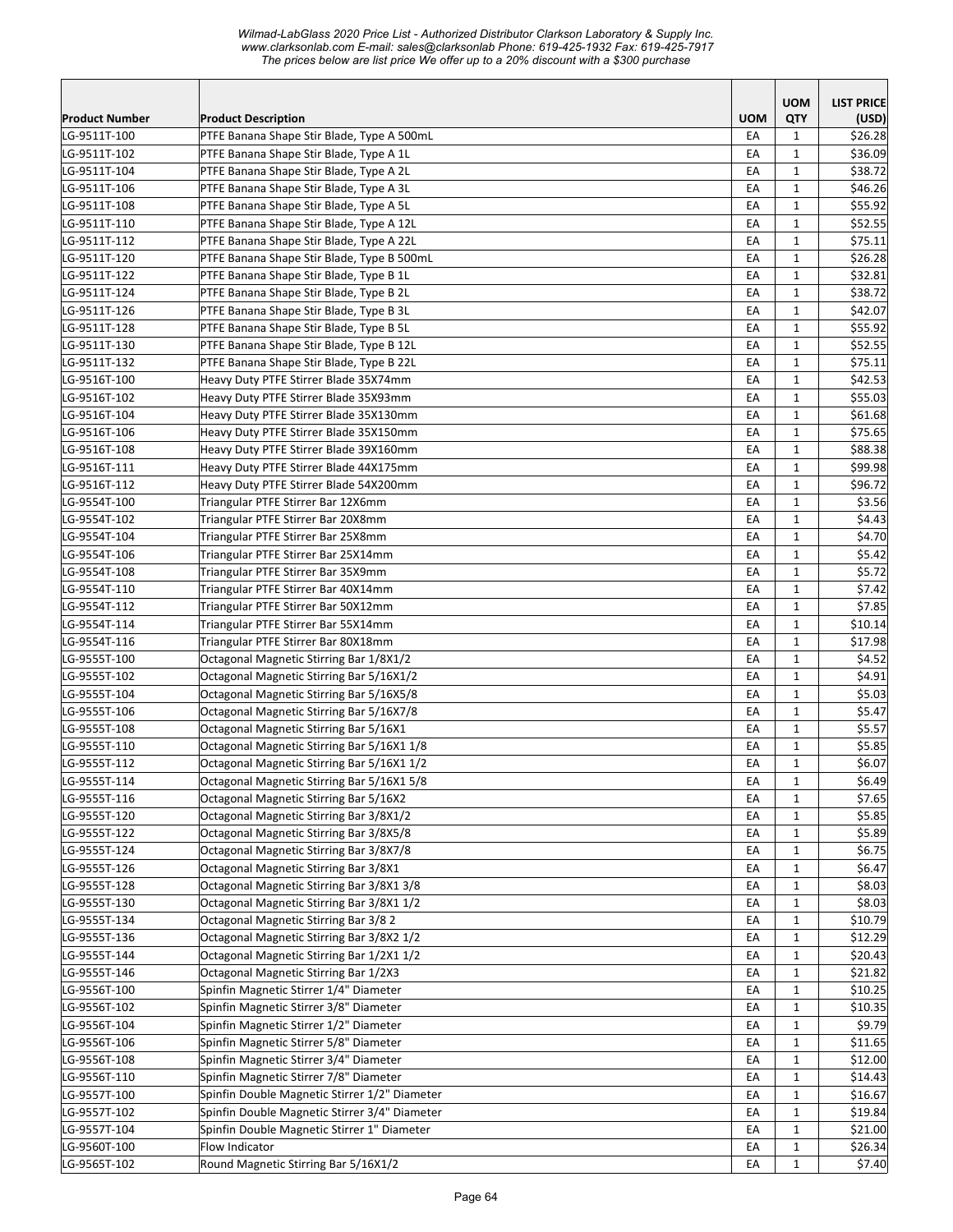|                              |                                                                              |                  | <b>UOM</b>                   | <b>LIST PRICE</b> |
|------------------------------|------------------------------------------------------------------------------|------------------|------------------------------|-------------------|
| <b>Product Number</b>        | <b>Product Description</b>                                                   | <b>UOM</b><br>EA | QTY                          | (USD)             |
| LG-9565T-104<br>LG-9565T-106 | Round Magnetic Stirring Bar 5/16X3/4                                         | EA               | $\mathbf{1}$<br>$\mathbf{1}$ | \$7.46<br>\$7.54  |
| LG-9565T-108                 | Round Magnetic Stirring Bar 5/16X1<br>Round Magnetic Stirring Bar 5/16X1 1/4 | EA               | $\mathbf{1}$                 | \$8.91            |
| LG-9565T-110                 | Round Magnetic Stirring Bar 5/16X1 1/2                                       | EA               | $\mathbf{1}$                 | \$9.24            |
| LG-9565T-112                 | Round Magnetic Stirring Bar 5/16X1 3/4                                       | EA               | $\mathbf{1}$                 | \$11.39           |
| LG-9565T-114                 | Round Magnetic Stirring Bar 5/16X2                                           | EA               | $\mathbf{1}$                 | \$13.24           |
| LG-9565T-116                 | Round Magnetic Stirring Bar 3/8X1                                            | EA               | $\mathbf{1}$                 | \$10.14           |
| LG-9565T-118                 | Round Magnetic Stirring Bar 3/8X1 1/4                                        | EA               | $\mathbf{1}$                 | \$10.83           |
| LG-9565T-120                 | Round Magnetic Stirring Bar 3/8X1 1/2                                        | EA               | $\mathbf 1$                  | \$11.63           |
| LG-9565T-122                 | Round Magnetic Stirring Bar 3/8X1 5/8                                        | EA               | $\mathbf 1$                  | \$13.03           |
| LG-9565T-124                 | Round Magnetic Stirring Bar 3/8X1 3/4                                        | EA               | $\mathbf{1}$                 | \$13.82           |
| LG-9565T-126                 | Round Magnetic Stirring Bar 3/8X2                                            | EA               | $\mathbf{1}$                 | \$15.12           |
| LG-9565T-128                 | Round Magnetic Stirring Bar 3/8X2 1/8                                        | EA               | $\mathbf{1}$                 | \$16.67           |
| LG-9565T-134                 | Round Magnetic Stirring Bar 1/2X3                                            | EA               | 1                            | \$29.41           |
| LG-9566T-100                 | Round Magnetic Micro Stirring Bar 1.5X8mm                                    | EA               | $\mathbf{1}$                 | \$6.00            |
| LG-9566T-102                 | Round Magnetic Micro Stirring Bar 1.5X15mm                                   | EA               | $\mathbf{1}$                 | \$6.63            |
| LG-9566T-104                 | Round Magnetic Micro Stirring Bar 2X5mm                                      | EA               | $\mathbf{1}$                 | \$6.00            |
| LG-9566T-106                 | Round Magnetic Micro Stirring Bar 2X7mm                                      | EA               | $\mathbf{1}$                 | \$6.17            |
| LG-9566T-108                 | Round Magnetic Micro Stirring Bar 3X3mm                                      | EA               | $\mathbf{1}$                 | \$6.82            |
| LG-9566T-110                 | Round Magnetic Micro Stirring Bar 3X6.35mm                                   | EA               | $\mathbf{1}$                 | \$6.82            |
| LG-9566T-112                 | Round Magnetic Micro Stirring Bar 3X10mm                                     | EA               | $\mathbf{1}$                 | \$6.82            |
| LG-9566T-114                 | Round Magnetic Micro Stirring Bar 3X12.70mm                                  | EA               | $\mathbf{1}$                 | \$6.82            |
| LG-9568T-100                 | PTFE Egg Shaped Stirring Bar 3/8X3/4                                         | EA               | $\mathbf{1}$                 | \$12.17           |
| LG-9568T-102                 | PTFE Egg Shaped Stirring Bar 1/2"X1"                                         | EA               | $\mathbf 1$                  | \$12.31           |
| LG-9568T-104                 | PTFE Egg Shaped Stirring Bar 5/8X1 1/4                                       | EA               | $\mathbf{1}$                 | \$15.93           |
| LG-9568T-106                 | PTFE Egg Shaped Stirring Bar 5/8X1 1/2                                       | EA               | $\mathbf{1}$                 | \$16.92           |
| LG-9568T-108                 | PTFE Egg Shaped Stirring Bar 3/4X1 5/8                                       | EA               | $\mathbf 1$                  | \$21.65           |
| LG-9568T-110                 | PTFE Egg Shaped Stirring Bar 3/4X2                                           | EA               | $\mathbf{1}$                 | \$25.49           |
| LG-9568T-112                 | PTFE Egg Shaped Stirring Bar 3/4X2 1/2                                       | EA               | $\mathbf{1}$                 | \$32.62           |
| LG-9568T-114                 | PTFE Egg Shaped Stirring Bar 3/4X3                                           | EA               | $\mathbf{1}$                 | \$37.21           |
| LG-9569T-100                 | Polypropylene Stir Bar Retriever 12                                          | EA               | $\mathbf{1}$                 | \$16.28           |
| LG-9569T-110                 | Polypropylene Stir Bar Retriever 18                                          | EA               | $\mathbf{1}$                 | \$18.32           |
| LG-9569T-200                 | PTFE Stir Bar Retriever 13                                                   | EA               | $\mathbf{1}$                 | \$36.01           |
| LG-9570-100                  | IKA RW20 Digital Stirrer Package (Includes -102,-104,-106)                   | EA               | $\mathbf{1}$                 | \$1,457.12        |
| LG-9570-102                  | Plate Stand for IKA RW20 Digital Stirrer                                     | EA               | $\mathbf{1}$                 | \$422.08          |
| LG-9570-104                  | Boss Head Clamp for IKA RW20 Digital Stirrer                                 | EA               | $\mathbf{1}$                 | \$118.71          |
| LG-9570-106                  | Propeller Stirrer for IKA RW20 Digital Stirrer                               | EA               | 1                            | \$170.15          |
| LG-9570T-100                 | Stir Bar Positioner/Retriever, 1/4" X 12"                                    | ŁА               | 1                            | \$48.50           |
| LG-9571-100                  | Power Hold Universal Clamp                                                   | EA               | $\mathbf{1}$                 | \$70.20           |
| LG-9572-100                  | Variable Speed Air Stirrer Model "A" 200-10000                               | EA               | $\mathbf{1}$                 | \$424.05          |
| LG-9574-100                  | Variable Speed Air Stirrer Model "G" 50-1200                                 | EA               | $\mathbf{1}$                 | \$660.92          |
| LG-9575-100                  | Variable Speed Model "101" 500-7500RPM                                       | EA               | $\mathbf{1}$                 | \$416.07          |
| LG-9585-100                  | Variable Speed Full Torque Stirrer 3 Shift                                   | EA               | $\mathbf{1}$                 | \$1,058.38        |
| LG-9587-100                  | IKA RCT Basic Stirrer/Hotplate                                               | EA               | $\mathbf{1}$                 | \$1,211.78        |
| LG-9587-200                  | IKA RCT Basic Stirrer/Hotplate w/PT-1000 Sensor, Rods and Clamps             | EA               | $\mathbf 1$                  | \$1,426.30        |
| LG-9587-500                  | IKA Contact Thermometer #ETS-D5                                              | EA               | $\mathbf{1}$                 | \$666.54          |
| LG-9588-100                  | IKA Support Stand Base and Rod                                               | EA               | $\mathbf 1$                  | \$299.27          |
| LG-9589A-096                 | Stirrer Shaft Adapter w/Universal Joint 6 mm                                 | EA               | $\mathbf{1}$                 | \$126.76          |
| LG-9589A-100                 | Stirrer Shaft Adapter w/Universal Joint 10mm                                 | EA               | $\mathbf{1}$                 | \$131.78          |
| LG-9589A-102                 | Stirrer Shaft Adapter w/Universal Joint 19mm                                 | EA               | $\mathbf{1}$                 | \$142.82          |
| LG-9590-100                  | Caframo Petite Digital Stirrer (BDC250) 50-2500 rpm                          | EA               | 1                            | \$460.21          |
| LG-9590-102                  | Caframo Compact Digital Stirrer (BDC2002) 40-2000 rpm                        | EA               | 1                            | \$1,199.64        |
| LG-9590-104                  | Caframo Reversing Digital Stirrer (BDC2010) 40-2010 rpm                      | EA               | $\mathbf{1}$                 | \$1,364.57        |
| LG-9590-106                  | Caframo Ultra Torque Digital Stirrer (BDC1850) 12-1800 rpm                   | EA               | $\mathbf{1}$                 | \$1,728.15        |
| LG-9590-108                  | Caframo Universal Digital Stirrer (BDC3030) 20-3000 rpm                      | EA               | $\mathbf{1}$                 | \$1,728.15        |
| LG-9590-110                  | Caframo Ultra Speed Digital Stirrer (BDC6015) 40-6000 rpm                    | EA               | $\mathbf{1}$                 | \$1,728.15        |
| LG-9590A-104                 | Chuck and Key Set (13C-SET)                                                  | EA               | $\mathbf{1}$                 | \$156.21          |
| LG-9590A-106                 | Safety Stand (A110)                                                          | EA               | $\mathbf{1}$                 | \$303.98          |
| LG-9590A-108<br>LG-9590A-110 | Base for 48" Rod (A110BASE)                                                  | EA               | $\mathbf{1}$<br>$\mathbf{1}$ | \$220.49          |
|                              | Fastening Clamp (A120)                                                       | EA               |                              | \$117.81          |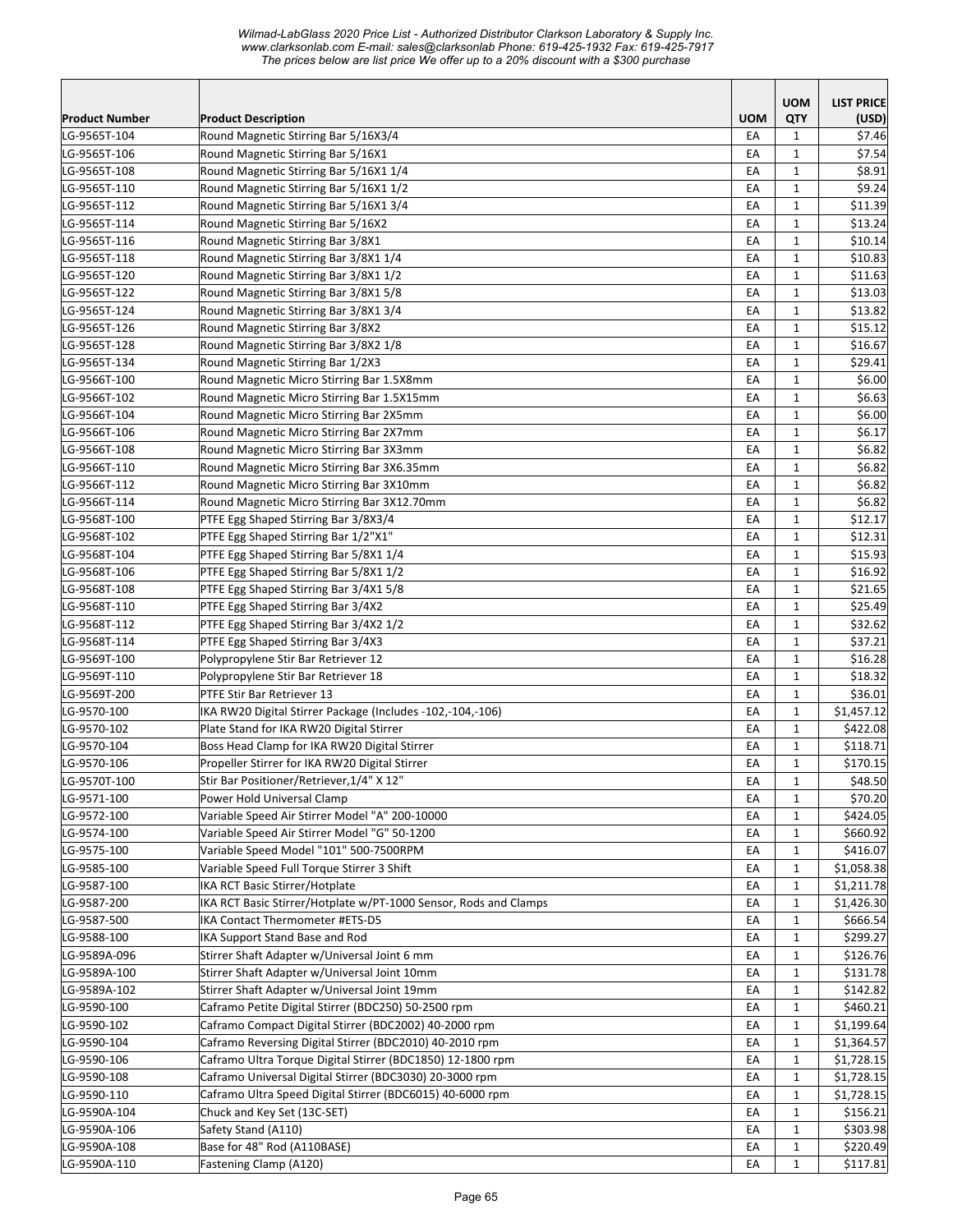*Wilmad-LabGlass 2020 Price List - Authorized Distributor Clarkson Laboratory & Supply Inc. www.clarksonlab.com E-mail: sales@clarksonlab Phone: 619-425-1932 Fax: 619-425-7917 The prices below are list price We offer up to a 20% discount with a \$300 purchase* 

|                              |                                                                                    |            | <b>UOM</b>                 | <b>LIST PRICE</b>   |
|------------------------------|------------------------------------------------------------------------------------|------------|----------------------------|---------------------|
| <b>Product Number</b>        | <b>Product Description</b>                                                         | <b>UOM</b> | QTY                        | (USD)               |
| LG-9590A-112                 | Crossed Blade Impeller (A130)                                                      | EA         | $\mathbf{1}$               | \$107.86            |
| LG-9590A-114                 | Straight Blade Impeller, 50x12mm (A131)                                            | EA         | 1                          | \$107.86            |
| LG-9590A-116                 | Pivoting Blade Impeller, 60x15mm (A140)                                            | EA         | 1                          | \$116.48            |
| LG-9590A-118                 | Collapsible Blade Impeller, 90x10mm (A141)                                         | EA         | $\mathbf{1}$               | \$107.86            |
| LG-9590A-120                 | Square Blade Impeller, 70mm (A150)                                                 | EA         | $\mathbf{1}$               | \$107.86            |
| LG-9590A-122                 | Pitched Blade Impeller, 58mm (A160)                                                | EA         | $\mathbf{1}$               | \$122.73            |
| LG-9590A-126                 | 16" SST Shaft, Electropolished                                                     | EA         | $\mathbf{1}$               | \$73.14             |
| LG-9590A-128                 | 316L SST Baffle w/PTFE Bumper for 4L Beaker (A170)                                 | EA         | $\mathbf{1}$               | \$302.50            |
| LG-9590A-130                 | PTFE Collapsible 1.5" Diameter Blade and Impeller (A180)                           | EA         | $\mathbf{1}$               | \$234.35            |
| LG-9590A-132                 | PTFE Anchor Paddle 3.15" Diameter Blade (A183)                                     | EA         | $\mathbf{1}$               | \$297.53            |
| LG-9590A-134                 | PTFE 4 Blade 1.5" Diameter Impeller (A185)                                         | EA         | 1                          | \$282.66            |
| LG-9590A-136                 | Pitched Blade Propeller 1", w/16x5/16" Shaft                                       | EA         | $\mathbf{1}$               | \$116.22            |
| LG-9590A-138                 | Compact Stand (A210)                                                               | EA         | $\mathbf{1}$               | \$241.99            |
| LG-9590A-140                 | Petite Stand Only (A215)                                                           | EA         | $\mathbf{1}$               | \$157.45            |
| LG-9590A-142                 | Straight Blade Impeller, 31x12mm (A231)                                            | EA         | $\mathbf{1}$               | \$107.86            |
| LG-9590A-144                 | Small Square Blade Impeller, 38mm (A250)                                           | EA         | $\mathbf{1}$               | \$120.80            |
| LG-9590A-146                 | PTFE Vessel Adapter for 5/16" OD Rod (A408)                                        | EA         | 1                          | \$475.31            |
| LG-9590A-148                 | PTFE Vessel Adapter for 3/8" OD Rod (A410)                                         | EA         | 1                          | \$440.09            |
| LG-9590A-150                 | SST 1" Pitched Blade Propeller; 5/16" Bore (A511)                                  | EA         | $\mathbf{1}$               | \$47.73             |
| LG-9590A-152                 | SST 1.5" Pitched Blade Propeller; 5/16" Bore (A521)                                | EA         | $\mathbf{1}$               | \$49.47             |
| LG-9590A-154                 | SST 2" Pitched Blade Propeller; 5/16" Bore (A531)                                  | EA         | $\mathbf{1}$               | \$43.39             |
| LG-9590A-156                 | SST 2" Turbine 3 Blade Propeller; 3/8" Bore (A553)                                 | EA         | $\mathbf{1}$               | \$50.45             |
| LG-9590A-158                 | SST 3" Pitched Blade Propeller; 5/16" Bore (A541)                                  | EA         | $\mathbf{1}$               | \$48.35             |
| LG-9590A-160                 | SST 2" Turbine 3 Blade Propeller; 5/16" Bore (A551)                                | EA         | $\mathbf 1$                | \$50.45             |
| LG-9590A-162                 | SST 2" Pitched Blade Propeller; 3/8" Bore (A533)                                   | EA         | 1                          | \$47.73             |
| LG-9590A-164                 | PTFE Blade Only, Plain End 65mm (A580)                                             | EA         | 1                          | \$26.53             |
| LG-9590A-166<br>LG-9590A-168 | PTFE Blade Only, Plain End 105mm (A582)<br>High Speed Collet and Shaft Only (A600) | EA<br>EA   | $\mathbf 1$<br>$\mathbf 1$ | \$31.62<br>\$402.12 |
| LG-9590A-170                 | High Speed Collet Set (A600-SET)                                                   | EA         | $\mathbf{1}$               | \$631.01            |
| LG-9590A-172                 | 12" SST Shaft, 5/16" Passivated (A712)                                             | EA         | $\mathbf{1}$               | \$55.11             |
| LG-9590A-174                 | 12" SST Shaft, 3/8"; .5x5/16" End Passivated (A713)                                | EA         | $\mathbf{1}$               | \$48.35             |
| LG-9590A-176                 | 18" SST Shaft, 5/16" Passivated (A722)                                             | EA         | 1                          | \$79.00             |
| LG-9590A-178                 | 18" SST Shaft, 3/8"; .5x5/16" End Passivated (A723)                                | EA         | $\mathbf{1}$               | \$79.00             |
| LG-9590A-180                 | 20" SST Shaft, 3/8"; .5x5/16" End Passivated (A733)                                | EA         | 1                          | \$81.82             |
| LG-9590A-182                 | 24" SST Shaft, 5/16" Passivated (A742)                                             | EA         | $\mathbf{1}$               | \$97.94             |
| LG-9590A-184                 | 24" SST Shaft, 3/8"; .5x5/16" End Passivated (A743)                                | EA         | $\mathbf{1}$               | \$97.94             |
| LG-9590A-186                 | 30" SST Shaft, 3/8"; .5x5/16" End Passivated (A753)                                | EA         | $\mathbf{1}$               | \$122.73            |
| LG-9590A-188                 | Chuck Guard Only (CG-1)                                                            | EA         | $\mathbf 1$                | \$76.86             |
| LG-9590A-190                 | Chuck Guard Kit (Black Housings Only)                                              | EA         | 1                          | \$282.66            |
| LG-9590A-192                 | 48" Road (ROD-48)                                                                  | EA         | 1                          | \$122.18            |
| LG-9590A-194                 | Accessory Set for LG-9590-100; 2 Blades, Shaft, Hardware (S100)                    | EA         | 1                          | \$105.37            |
| LG-9590A-196                 | Anchor Style Blade Impeller, 50x50mm (U022)                                        | EA         | 1                          | \$225.66            |
| LG-9590A-198                 | Anchor Style Blade Impeller, 101x101mm (U044)                                      | EA         | 1                          | \$238.02            |
| LG-9590A-200                 | Anchor Style Blade Impeller, 127x127mm (U055)                                      | EA         | $\mathbf{1}$               | \$255.38            |
| LG-9590A-202                 | Anchor Style Blade Impeller, 254x127mm (U510) LG-9590-106 Only                     | EA         | $\mathbf{1}$               | \$302.50            |
| LG-9598-100                  | Flexible Coupling w/PTFE Sleeve 10mm 1/4IN                                         | EA         | $\mathbf{1}$               | \$60.85             |
| LG-9598-102                  | Flexible Coupling w/PTFE Sleeve 19mm 3/8IN                                         | EA         | 1                          | \$100.89            |
| LG-9598-110                  | Flexible Coupling w/PTFE Sleeve 10mm 5/16IN                                        | EA         | 1                          | \$60.85             |
| LG-9598-112                  | Flexible Coupling w/PTFE Sleeve 19mm 1/2IN                                         | EA         | 1                          | \$90.08             |
| LG-9598-120                  | Flexible Coupling w/PTFE Sleeve 10mm 3/8IN                                         | EA         | $\mathbf{1}$               | \$60.85             |
| LG-9598-122                  | Flexible Coupling w/PTFE Sleeve,19mm,5/8IN                                         | EA         | 1                          | \$90.08             |
| LG-9598-130                  | Flexible Coupling w/PTFE Sleeve 10mm 1/2IN                                         | EA         | $\mathbf{1}$               | \$53.38             |
| LG-9598-132                  | Flexible Coupling w/PTFE Sleeve 19mm 3/4IN                                         | EA         | 1                          | \$90.08             |
| LG-9600-100                  | Straight Bore Glass Stopcock1mm                                                    | EA         | 1                          | \$51.82             |
| LG-9600-102                  | Straight Bore Glass Stopcock 2mm                                                   | EA         | 1                          | \$45.76             |
| LG-9600-104                  | Straight Bore Glass Stopcock 2mm X Long                                            | EA         | 1                          | \$64.26             |
| LG-9600-106                  | Straight Bore Glass Stopcock 3mm                                                   | EA         | 1                          | \$60.70             |
| LG-9600-108                  | Straight Bore Glass Stopcock 4mm                                                   | EA         | $\mathbf 1$                | \$56.20             |
| LG-9600-110                  | Straight Bore Glass Stopcock 5mm                                                   | EA         | $1\,$                      | \$64.38             |
| LG-9600-112                  | Straight Bore Glass Stopcock 6mm                                                   | EA         | 1                          | \$69.86             |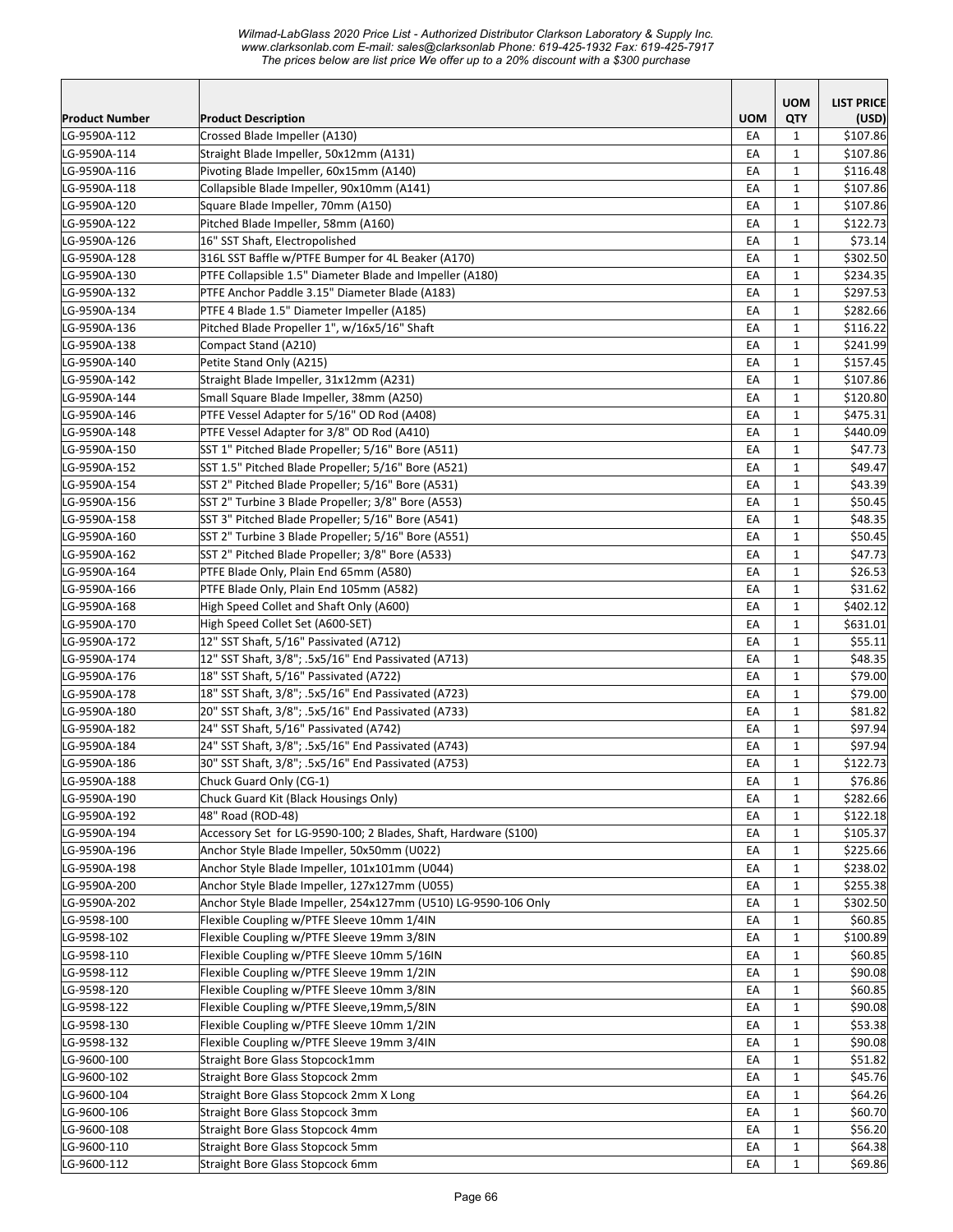|                       |                                                                                                |            | <b>UOM</b>   | <b>LIST PRICE</b> |
|-----------------------|------------------------------------------------------------------------------------------------|------------|--------------|-------------------|
| <b>Product Number</b> | <b>Product Description</b>                                                                     | <b>UOM</b> | QTY          | (USD)             |
| LG-9600-114           | Straight Bore Glass Stopcock 8mm                                                               | EA         | $\mathbf{1}$ | \$111.21          |
| LG-9600-116           | Straight Bore Glass Stopcock10mm                                                               | EA         | $\mathbf{1}$ | \$140.36          |
| LG-9600-118           | Straight Bore Glass Stopcock15mm                                                               | EA         | $\mathbf{1}$ | \$267.18          |
| LG-9601-104           | Straight Bore Glass Stopcock Plug1mm                                                           | EA         | $\mathbf{1}$ | \$26.77           |
| LG-9601-106           | Straight Bore Glass Stopcock Plug 2mm                                                          | EA         | $\mathbf{1}$ | \$25.69           |
| LG-9601-108           | Straight Bore Glass Stopcock Plug 2mm X Long                                                   | EA         | $\mathbf{1}$ | \$25.84           |
| LG-9601-110           | Straight Bore Glass Stopcock Plug 3mm                                                          | EA         | $\mathbf{1}$ | \$26.77           |
| LG-9601-112           | Straight Bore Glass Stopcock Plug 4mm                                                          | EA         | $\mathbf{1}$ | \$26.53           |
| LG-9601-114           | Straight Bore Glass Stopcock Plug 5mm                                                          | EA         | $\mathbf 1$  | \$36.92           |
| LG-9601-116           | Straight Bore Glass Stopcock Plug 6mm                                                          | EA         | $\mathbf{1}$ | \$36.92           |
| LG-9601-118           | Straight Bore Glass Stopcock Plug 8mm                                                          | EA         | $\mathbf{1}$ | \$75.52           |
| LG-9601-120           | Straight Bore Glass Stopcock Plug 10mm                                                         | EA         | $\mathbf{1}$ | \$89.12           |
| LG-9601-122           | Straight Bore Glass Stopcock Plug 15mm                                                         | EA         | $\mathbf 1$  | \$133.26          |
| LG-9602-100           | Hi-Vac Stopcock Grease 5.3oz                                                                   | EA         | $\mathbf{1}$ | \$39.50           |
| LG-9603-100           | Lubriseal Grease 75 Gram                                                                       | EA         | $\mathbf{1}$ | \$50.61           |
| LG-9604-100           | Retainer Clip Size 1 1-2mm                                                                     | EA         | $\mathbf{1}$ | \$0.59            |
| LG-9604-104           | Retainer Clip Size 4 4mm                                                                       | EA         | $\mathbf{1}$ | \$0.88            |
| LG-9605T-104          | Straight Bore Stopcock, PTFE Plug 2mm                                                          | EA         | $\mathbf{1}$ | \$47.41           |
| LG-9605T-106          | Straight Bore Stopcock, PTFE Plug 3mm                                                          | EA         | $\mathbf{1}$ | \$75.29           |
| LG-9605T-108          | Straight Bore Stopcock, PTFE Plug 4mm                                                          | EA         | $\mathbf{1}$ | \$74.65           |
| LG-9605T-112          | Straight Bore Stopcock, PTFE Plug 6mm                                                          | EA         | $\mathbf{1}$ | \$89.50           |
| LG-9605T-114          | Straight Bore Stopcock, PTFE Plug 8mm                                                          | EA         | $\mathbf{1}$ | \$178.92          |
| LG-9605T-116          | Straight Bore Stopcock, PTFE Plug 10mm                                                         | EA         | $\mathbf{1}$ | \$193.75          |
| LG-9606T-100          | PTFE Stopcock w/Metering Valve 2mm                                                             | EA         | $\mathbf{1}$ | \$114.43          |
| LG-9606T-102          | PTFE Stopcock w/Metering Valve 4mm                                                             | EA         | $\mathbf{1}$ | \$141.35          |
| LG-9607T-100          | Straight Bore S/C, PTFE Plug Only 1mm                                                          | EA         | $\mathbf{1}$ | \$19.45           |
| LG-9607T-102          | Straight Bore S/C, PTFE Plug Only 1 1/2mm                                                      | EA         | $\mathbf{1}$ | \$33.01           |
| LG-9607T-104          | Straight Bore S/C, PTFE Plug Only 2mm                                                          | EA         | $\mathbf 1$  | \$19.26           |
| LG-9607T-106          | Straight Bore S/C, PTFE Plug Only 3mm                                                          | EA         | $\mathbf{1}$ | \$25.46           |
| LG-9607T-108          | Straight Bore S/C, PTFE Plug Only 4mm                                                          | EA         | $\mathbf{1}$ | \$22.51           |
| LG-9607T-110          | Straight Bore S/C, PTFE Plug Only 5mm                                                          | EA         | $\mathbf{1}$ | \$31.84           |
| LG-9607T-112          | Straight Bore S/C, PTFE Plug Only 6mm                                                          | EA         | $\mathbf{1}$ | \$32.85           |
| LG-9607T-114          | Straight Bore S/C, PTFE Plug Only 8mm                                                          | EA         | $\mathbf{1}$ | \$112.57          |
| LG-9607T-116          | Straight Bore S/C, PTFE Plug Only 10mm                                                         | EA         | $\mathbf{1}$ | \$120.64          |
| LG-9608T-102          | Plug Only for Metering Valve S/C 2mm                                                           | EA         | $\mathbf{1}$ | \$76.98           |
| LG-9608T-104          | Plug Only for Metering Valve 4mm                                                               | EA         | $\mathbf{1}$ | \$81.11           |
| LG-9609-100           | Washer + O-Ring Set 1-1/2 OR 2mm                                                               | EA         | $\mathbf{1}$ | \$15.91           |
| LG-9609-102           | Washer + O-Ring Set 4mm                                                                        | ŁА         | 1            | \$17.51           |
| LG-9611-100           | Phynal Lubricant 1 OZ                                                                          | EA         | $\mathbf{1}$ | \$33.39           |
| LG-9612-100           | Graphited Silicone Lubricant 20Z                                                               | EA         | $\mathbf{1}$ | \$44.83           |
| LG-9613-100           | <b>Fluorinated Grease 202</b>                                                                  | EA         | $\mathbf{1}$ | \$73.14           |
| LG-9614-100           | Krytox High Vacuum LVP Grease 20Z                                                              | EA         | $\mathbf{1}$ | \$171.35          |
| LG-9665T-102          | Double Oblique Stopcock, PTFE Plug 2mm                                                         | EA         | $\mathbf{1}$ | \$113.73          |
| LG-9665T-104          | Double Oblique Stopcock, PTFE Plug 3mm                                                         | EA         | $\mathbf{1}$ | \$126.69          |
| LG-9665T-106          | Double Oblique Stopcock, PTFE Plug 4mm                                                         | EA         | $\mathbf{1}$ | \$133.02          |
| LG-9685T-100          | T-Bore Stopcock, PTFE Plug 2mm                                                                 | EA         | $\mathbf{1}$ | \$113.42          |
| LG-9685T-102          | T-Bore Stopcock, PTFE Plug 4mm                                                                 | EA         | $\mathbf{1}$ | \$134.56          |
| LG-9940-100           | Straight Bore HiVac Stopcock, Glass Plug 2mm                                                   | EA         | $\mathbf{1}$ | \$61.92           |
| LG-9940-106           | Straight Bore HiVac Stopcock, Glass Plug 4mm                                                   | EA         | $\mathbf{1}$ | \$75.16           |
| LG-9940-108           | Straight Bore HiVac Stopcock, Glass Plug 6mm                                                   | EA         | $\mathbf{1}$ | \$100.53          |
| LG-9961-200           | Single Oblique Bore HiVac Stopcock, Glass Plug 2mm                                             | EA         | $\mathbf{1}$ | \$134.87          |
| LG-9961-204           | Single Oblique Bore HiVac Stopcock, Glass Plug 4mm                                             | EA         | $\mathbf{1}$ | \$123.50          |
| LG-D1160-100          | D1160 Distillation Flask w/Thermowell, 500mL, 35/25 Top Socket                                 | EA         | $\mathbf{1}$ | \$145.97          |
| LG-D1160-100Q         | D1160 Distillation Flask w/Thermowell, 500mL, 35/25 Top Socket; Quartz                         | EA         | $\mathbf{1}$ | \$285.96          |
| LG-D1401-100          | Graduated Glass Cylinder, 100mL, 1mL Subdivisions                                              | EA         | $\mathbf{1}$ | \$26.75           |
| LG-D2699-100          | Fuel Blending Buret, 200mL, D2699, Graduated Scales (Up & Down)                                | EA         | $\mathbf{1}$ | \$269.23          |
| LG-D482-100           |                                                                                                |            |              | \$152.80          |
| LG-D525-100           | Quartz Evaporating Dish, 120mL, ASTM D482<br>Oxidation Sample Container & Cover Complete; D525 | EA         | $\mathbf{1}$ |                   |
|                       |                                                                                                | EA         | $\mathbf{1}$ | \$73.04           |
| LG-D525-102           | Oxidation Sample Container Only, 200Hx48mmOD, D525                                             | EA         | $\mathbf{1}$ | \$59.69           |
| LG-D525-104           | Oxidation Sample Container Cover Only                                                          | EA         | $\mathbf{1}$ | \$20.91           |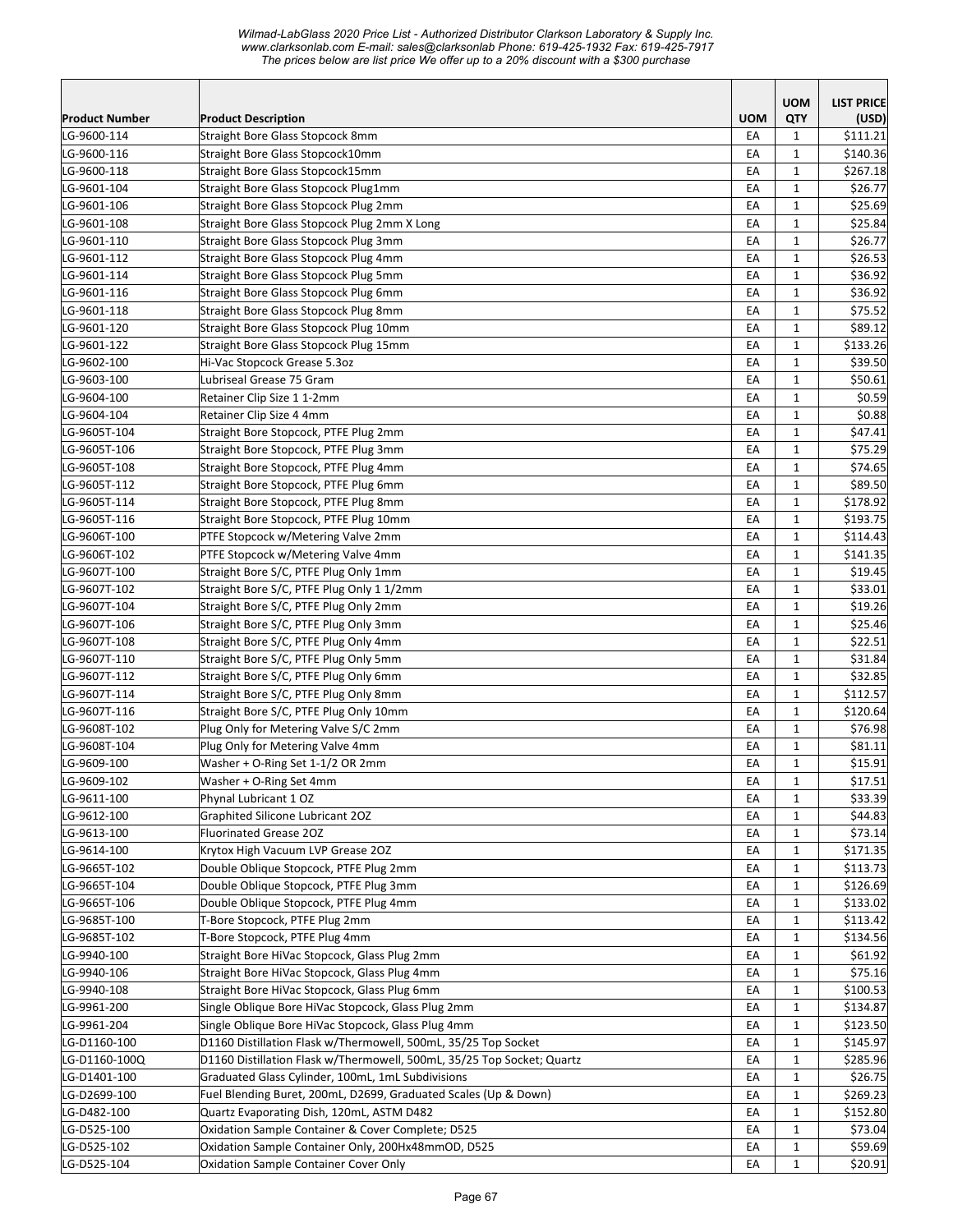*Wilmad-LabGlass 2020 Price List - Authorized Distributor Clarkson Laboratory & Supply Inc. www.clarksonlab.com E-mail: sales@clarksonlab Phone: 619-425-1932 Fax: 619-425-7917 The prices below are list price We offer up to a 20% discount with a \$300 purchase* 

|                |                                                                     |            | <b>UOM</b>   | <b>LIST PRICE</b> |
|----------------|---------------------------------------------------------------------|------------|--------------|-------------------|
| Product Number | <b>Product Description</b>                                          | <b>UOM</b> | QTY          | (USD)             |
| LG-D6371-102   | Cold Filter Plugging Point for Manual Instrument; No Socket or Ring | EA         | $\mathbf{1}$ | \$66.44           |
| LG-D86-100     | Precision D86 Receiver with Pour Spout and Glass Base; 100mL        | EA         | $\mathbf{1}$ | \$108.62          |
| LG-D97-102     | Pour Point Jar, Cylindrical, Graduation Line, Beaded Top            | EA         | $\mathbf{1}$ | \$15.24           |
| LG-D97-106     | Pour Point Jar, Cylindrical, Graduation Line, Plain Top             | EA         | $\mathbf{1}$ | \$16.00           |
| LG-EV311-C1    | Julabo F250 EcoChiller                                              | EA         | $\mathbf{1}$ | \$3,999.85        |
| <b>LG-H50</b>  | H50 Chiller, 350W                                                   | EA         | $\mathbf{1}$ | \$2,491.81        |
| LG-MCP-B       | MedPlus Controller, Manual Pipette Filler, Blue                     | EA         | $\mathbf{1}$ | \$45.13           |
| LG-MCP-G       | MedPlus Controller, Manual Pipette Filler, Green                    | EA         | $\mathbf{1}$ | \$45.13           |
| LG-MCP-P       | MedPlus Controller, Manual Pipette Filler, Pink                     | EA         | $\mathbf{1}$ | \$39.59           |
| LG-MCP-R       | MedPlus Controller, Manual Pipette Filler, Red                      | EA         | $\mathbf{1}$ | \$45.13           |
| LG-MCP-Y       | MedPlus Controller, Manual Pipette Filler, Yellow                   | EA         | $\mathbf{1}$ | \$45.13           |
| LG-MFP         | MedFiller Plus Electronic Pipette Filler                            | EA         | $\mathbf{1}$ | \$249.00          |
| LG-MPD-5       | MedSpenser Plus, 0.5-5mL Range                                      | EA         | $\mathbf{1}$ | \$214.34          |
| LG-MPD-50      | MedSpenser Plus, 5-50mL Range                                       | EA         | $\mathbf{1}$ | \$309.28          |
| LG-MPP10       | MedPlus Pipettor, 0.5-10ul Range                                    | EA         | $\mathbf{1}$ | \$128.75          |
| LG-MPP100      | MedPlus Pipettor, 10-100ul Range                                    | EA         | $\mathbf{1}$ | \$131.57          |
| LG-MPP1000     | MedPlus Pipettor, 100-1000ul Range                                  | EA         | $\mathbf{1}$ | \$126.63          |
| LG-MPP2.5      | MedPlus Pipettor, 0.1-2.5ul Range                                   | EA         | $\mathbf{1}$ | \$117.48          |
| LG-MPP20       | MedPlus Pipettor, 2-20ul Range                                      | EA         | $\mathbf{1}$ | \$131.57          |
| LG-MPP200      | MedPlus Pipettor, 20-200ul Range                                    | EA         | $\mathbf{1}$ | \$131.57          |
| LG-MPP-ST      | Rotating Stand for 6 MPP Style Pipettors                            | EA         | $\mathbf{1}$ | \$65.50           |
| LG-MX          | Vortexer/Mixer                                                      | EA         | $\mathbf{1}$ | \$191.54          |
| LK-1110-100    | Round Bottom Flask, 25mL, 14/20                                     | EA         | $\mathbf{1}$ | \$29.34           |
| LK-1110-102    | Round Bottom Flask, 50mL, 14/20                                     | EA         | $\mathbf{1}$ | \$29.34           |
| LK-1110-104    | Round Bottom Flask, 100mL, 14/20                                    | EA         | $\mathbf{1}$ | \$29.34           |
| LK-1110-106    | Round Bottom Flask, 250ML, 14/20                                    | EA         | $\mathbf{1}$ | \$32.54           |
| LK-1110-108    | Round Bottom Flask, 500ML, 14/20                                    | EA         | 1            | \$39.92           |
| LK-1110-150    | Round Bottom Flask, 25ML, 19/22                                     | EA         | $\mathbf{1}$ | \$26.88           |
| LK-1110-152    | Round Bottom Flask, 50ML, 19/22                                     | EA         | $\mathbf{1}$ | \$26.88           |
| LK-1110-154    | Round Bottom Flask, 100ML, 19/22                                    | EA         | $\mathbf{1}$ | \$29.56           |
| LK-1110-156    | Round Bottom Flask, 250ML, 19/22                                    | EA         | $\mathbf{1}$ | \$34.68           |
| LK-1110-158    | Round Bottom Flask,500ML,19/22                                      | EA         | $\mathbf{1}$ | \$40.52           |
| LK-13001-100   | 14/20 Lab Kit #1 w/Case                                             | EA         | $\mathbf{1}$ | \$657.64          |
| LK-13001-102   | 19/22 Lab Kit #1 w/Case                                             | EA         | $\mathbf{1}$ | \$671.39          |
| LK-1450T-100   | 125ML Separatory Funnel 14/20, PTFE Plug                            | EA         | $\mathbf{1}$ | \$120.11          |
| LK-1450T-102   | 125ML Separatory Funnel 19/22, PTFE Plug                            | EA         | $\mathbf{1}$ | \$128.02          |
| LK-15000-100   | 14/10 Premier Microscale Kit                                        | EA         | $\mathbf{1}$ | \$660.59          |
| LK-15000-110   | 14/10 Supreme Microscale Kit                                        | EA         | $\mathbf 1$  | \$645.11          |
| LK-15000-120   | 14/10 Standard Microscale Kit                                       | EA         | $\mathbf{1}$ | \$424.21          |
| LK-1790-100    | 14/20 Joint Stopper                                                 | EA         | $\mathbf{1}$ | \$17.94           |
| LK-1790-102    | 19/22 Joint Stopper                                                 | EA         | $\mathbf{1}$ | \$20.49           |
| LK-181-100     | Bleed In Inlet Adapter (Capillary)                                  | EA         | 1            | \$8.84            |
| LK-1946-000    | Foam Insert for LK-13001 Kit                                        | EA         | $\mathbf{1}$ | \$21.40           |
| LK-280-100     | Thermometer Adapter w/Rubber Fitment 14/20                          | EA         | $\mathbf{1}$ | \$21.47           |
| LK-280-102     | Thermometer Adapter w/Rubber Fitment 19/22                          | EA         | $\mathbf{1}$ | \$21.47           |
| LK-282         | <b>Rubber Fitment Only</b>                                          | EA         | $\mathbf{1}$ | \$3.52            |
| LK-320-100     | 3-Way Adapter 14/20                                                 | EA         | $\mathbf{1}$ | \$53.38           |
| LK-320-102     | 3-Way Adapter 19/22                                                 | EA         | $\mathbf{1}$ | \$59.86           |
| LK-390-100     | 105Deg Vacuum Adapter 14/20                                         | EA         | $\mathbf{1}$ | \$57.86           |
| LK-390-102     | 105Deg Vacuum Adapter 19/22                                         | EA         | $\mathbf{1}$ | \$59.52           |
| LK-560-100     | Distilling Column 190mm, 14/20                                      | EA         | $\mathbf{1}$ | \$82.31           |
| LK-560-102     | Distilling Column 190mm, 19/22                                      | EA         | $\mathbf{1}$ | \$95.20           |
| LK-590-100     | West Condenser 190mm, 14/20                                         | EA         | $\mathbf{1}$ | \$88.31           |
| LK-590-102     | West Condenser 190mm, 19/22                                         | EA         | $\mathbf{1}$ | \$90.24           |
| LK-70-100      | Claisen Adapter 14/20                                               | EA         | $\mathbf{1}$ | \$59.16           |
| LK-70-102      | Claisen Adapter 19/22                                               | EA         | $\mathbf{1}$ | \$72.75           |
| ML-1060-700    | Buchner Filter Funnel; Fritted Disc, Vacuum Adapter 15ML C, 14/20   | EA         | 1            | \$102.38          |
| ML-1060-704    | Buchner Filter Funnel; Fritted Disc, Vacuum Adapter 30ML C, 19/22   | EA         | $\mathbf{1}$ | \$107.74          |
| ML-1060-708    | Buchner Filter Funnel; Fritted Disc, Vacuum Adapter 60ML C, 14/20   | EA         | $\mathbf{1}$ | \$115.67          |
| ML-1060-709    | Buchner Filter Funnel; Fritted Disc, Vacuum Adapter 60ML C, 19/22   | EA         | $\mathbf{1}$ | \$119.61          |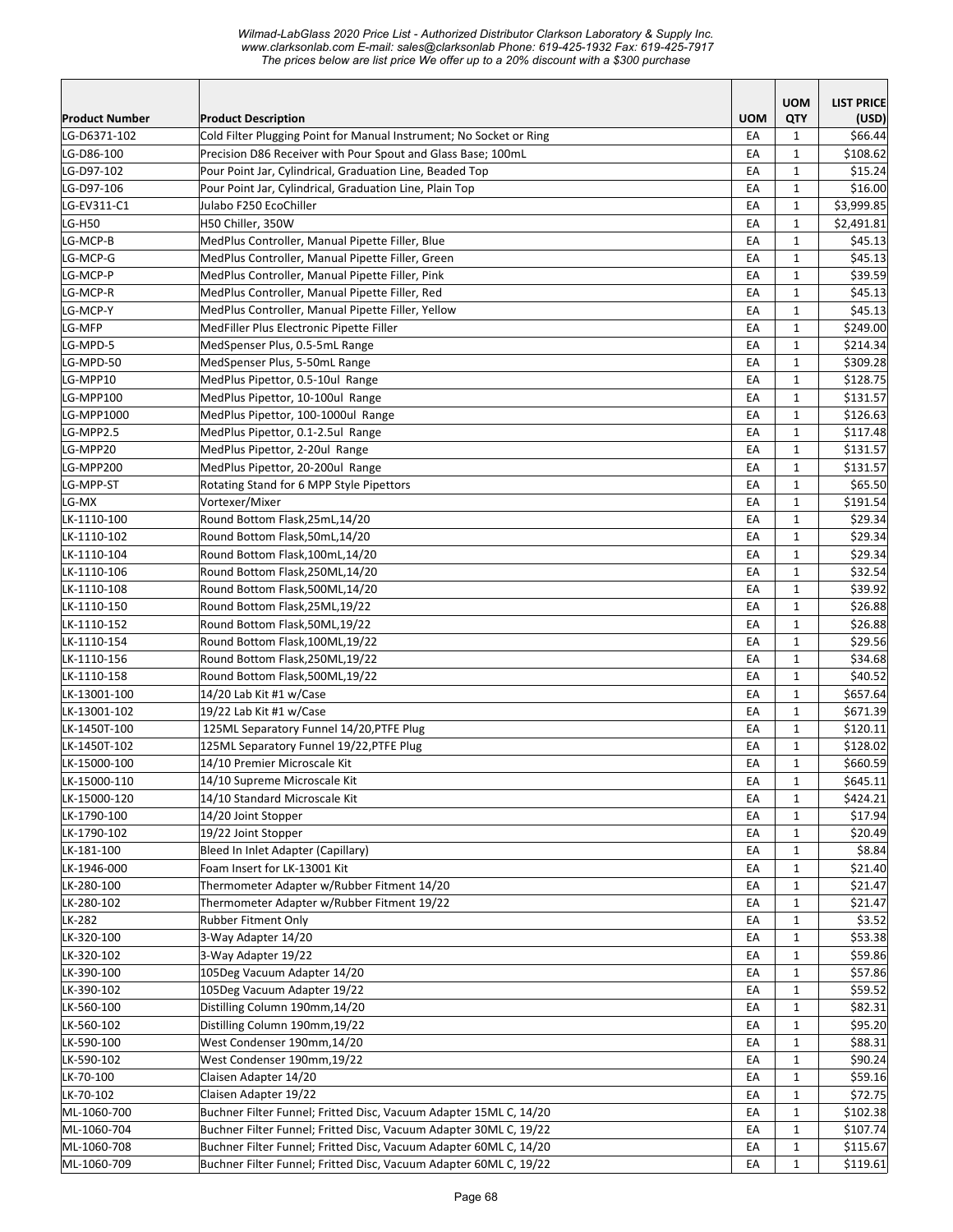*Wilmad-LabGlass 2020 Price List - Authorized Distributor Clarkson Laboratory & Supply Inc. www.clarksonlab.com E-mail: sales@clarksonlab Phone: 619-425-1932 Fax: 619-425-7917 The prices below are list price We offer up to a 20% discount with a \$300 purchase* 

|                            |                                                                        |            | <b>UOM</b>        | <b>LIST PRICE</b>  |
|----------------------------|------------------------------------------------------------------------|------------|-------------------|--------------------|
| <b>Product Number</b>      | <b>Product Description</b>                                             | <b>UOM</b> | QTY               | (USD)              |
| ML-1060-710                | Buchner Filter Funnel; Fritted Disc, Vacuum Adapter 15ML M, 14/20      | EA         | $\mathbf{1}$      | \$102.38           |
| ML-1060-712                | Buchner Filter Funnel; Fritted Disc, Vacuum Adapter 15ML M, 19/22      | EA         | $\mathbf{1}$      | \$106.93           |
| ML-1060-714                | Buchner Filter Funnel; Fritted Disc, Vacuum Adapter 30ML M, 14/20      | EA         | $\mathbf{1}$      | \$112.98           |
| ML-1060-718                | Buchner Filter Funnel; Fritted Disc, Vacuum Adapter 60ML M, 14/20      | EA<br>EA   | 1<br>$\mathbf{1}$ | \$119.17           |
| ML-10-700                  | Adapter,105Deg Bend,14/20                                              |            | $\mathbf{1}$      | \$34.42            |
| ML-10-702                  | Adapter,105Deg Bend,19/22                                              | EA         |                   | \$32.25            |
| ML-1080-700<br>ML-1080-702 | Filter Tube w/Fritted Disc; Fine<br>Filter Tube w/Fritted Disc; Medium | EA<br>EA   | $\mathbf{1}$<br>1 | \$27.98<br>\$30.76 |
| ML-1080-704                | Filter Tube w/Fritted Disc; Coarse                                     | EA         | $\mathbf{1}$      | \$27.98            |
| ML-1090-700                | Filter Tube w/10mm Fritted Disc; Coarse                                | EA         | $\mathbf{1}$      | \$49.30            |
| ML-1090-710                | Filter Tube w/10mm Fritted Disc; Medium                                | EA         | $\mathbf{1}$      | \$44.33            |
| ML-1090-720                | Filter Tube w/10mm Fritted Disc; Fine                                  | EA         | 1                 | \$50.23            |
| ML-1100-700                | Round Bottom Flask 1N 10ML 14/20                                       | EA         | $\mathbf{1}$      | \$31.38            |
| ML-1100-702                | Round Bottom Flask 1N 25ML 14/20                                       | EA         | $\mathbf{1}$      | \$31.38            |
| ML-1100-704                | Round Bottom Flask 1N 50ML 14/20                                       | EA         | 1                 | \$31.38            |
| ML-1100-712                | Round Bottom Flask 1N 25ML 19/22                                       | EA         | 1                 | \$35.18            |
| ML-1110-608                | Round Bottom Flask 1N 10ML 14/10                                       | EA         | $\mathbf{1}$      | \$29.01            |
| ML-1110-614                | Round Bottom Flask 1N 25ML 14/10                                       | EA         | $\mathbf{1}$      | \$29.01            |
| ML-1110-700                | Round Bottom Flask 1N 2ML 14/20                                        | EA         | 1                 | \$35.91            |
| ML-1110-702                | Round Bottom Flask 1N 4ML 14/20                                        | EA         | $\mathbf{1}$      | \$31.68            |
| ML-1110-704                | Round Bottom Flask 1N 5ML 14/20                                        | EA         | $\mathbf{1}$      | \$28.41            |
| ML-1110-708                | Round Bottom Flask 1N 10ML 14/20                                       | EA         | $\mathbf{1}$      | \$27.66            |
| ML-1110-710                | Round Bottom Flask 1N 15ML 14/20                                       | EA         | 1                 | \$28.67            |
| ML-1110-712                | Round Bottom Flask 1N 20ML 14/20                                       | EA         | $\mathbf{1}$      | \$31.24            |
| ML-1110-714                | Round Bottom Flask 1N 25ML 14/20                                       | EA         | $\mathbf{1}$      | \$27.66            |
| ML-1110-716                | Round Bottom Flask 1N 35ML 14/20                                       | EA         | $\mathbf{1}$      | \$30.34            |
| ML-1110-718                | Round Bottom Flask 1N 50ML 14/20                                       | EA         | 1                 | \$28.17            |
| ML-1110-720                | Round Bottom Flask 1N 65ML 14/20                                       | EA         | $\mathbf{1}$      | \$31.24            |
| ML-1110-722                | Round Bottom Flask 1N 100ML 14/20                                      | EA         | $\mathbf{1}$      | \$27.66            |
| ML-1110-724                | Round Bottom Flask 1N 125ML 14/20                                      | EA         | 1                 | \$33.63            |
| ML-1110-726                | Round Bottom Flask 1N 200ML 14/20                                      | EA         | 1                 | \$33.76            |
| ML-1110-728                | Round Bottom Flask 1N 250ML 14/20                                      | EA         | $\mathbf{1}$      | \$34.99            |
| ML-1110-730                | Round Bottom Flask 1N 300ML 14/20                                      | EA         | $\mathbf{1}$      | \$40.23            |
| ML-1110-732                | Round Bottom Flask 1N 500ML 14/20                                      | EA         | $\mathbf{1}$      | \$43.91            |
| ML-1110-752                | Round Bottom Flask 1N 4ML 19/22                                        | EA         | 1                 | \$26.88            |
| ML-1110-756                | Round Bottom Flask 1N 6ML 19/22                                        | EA         | $\mathbf{1}$      | \$26.88            |
| ML-1110-758                | Round Bottom Flask 1N 10ML 19/22                                       | EA         | $\mathbf{1}$      | \$29.56            |
| ML-1110-762                | Round Bottom Flask 1N 20ML 19/22                                       | EA         | $\mathbf 1$       | \$28.89            |
| ML-1110-764                | Round Bottom Flask 1N 25ML 19/22                                       | EA         | 1                 | \$27.88            |
| ML-1110-766                | Round Bottom Flask 1N 35ML 19/22                                       | EA         | 1                 | \$29.56            |
| ML-1110-768                | Round Bottom Flask 1N 50ML 19/22                                       | EA         | 1                 | \$27.88            |
| ML-1110-770                | Round Bottom Flask 1N 65ML 19/22                                       | EA         | 1                 | \$26.88            |
| ML-1110-772                | Round Bottom Flask 1N 100ML 19/22                                      | EA         | $\mathbf{1}$      | \$27.88            |
| ML-1110-774                | Round Bottom Flask 1N 125ML 19/22                                      | EA         | $\mathbf{1}$      | \$30.51            |
| ML-1110-778                | Round Bottom Flask 1N 250ML 19/22                                      | EA         | $\mathbf{1}$      | \$36.61            |
| ML-1110-782                | Round Bottom Flask 1N 500ML 19/22                                      | EA         | $\mathbf{1}$      | \$44.57            |
| ML-1120-700                | Round Bottom Flask 2N 15ML 14/20C 10/18S                               | EA         | $\mathbf{1}$      | \$67.88            |
| ML-1120-706                | Round Bottom Flask 2N 25ML 14/20C 10/18S                               | EA         | $\mathbf{1}$      | \$73.31            |
| ML-1120-712                | Round Bottom Flask 2N 50ML 14/20C 10/18S                               | EA         | $\mathbf{1}$      | \$67.88            |
| ML-1120-718                | Round Bottom Flask 2N 100ML14/20C 10/18S                               | EA         | 1                 | \$67.88            |
| ML-1120-740                | Round Bottom Flask 2N 15ML 14/20C 14/20S                               | EA         | $\mathbf{1}$      | \$70.16            |
| ML-1120-746                | Round Bottom Flask 2N 25ML 14/20C 14/20S                               | EA         | $\mathbf{1}$      | \$67.15            |
| ML-1120-748                | Round Bottom Flask 2N 25ML 19/22C 14/20S                               | EA         | $\mathbf{1}$      | \$68.34            |
| ML-1120-752                | Round Bottom Flask 2N 50ML 14/20C 14/20S                               | EA         | $\mathbf{1}$      | \$64.39            |
| ML-1120-754                | Round Bottom Flask 2N 50ML 19/22C 14/20S                               | EA         | $\mathbf{1}$      | \$66.17            |
| ML-1120-758                | Round Bottom Flask 2N 100ML 14/20C 14/20S                              | EA         | 1                 | \$64.39            |
| ML-1120-760                | Round Bottom Flask 2N 100ML 19/22C 14/20S                              | EA         | 1                 | \$72.78            |
| ML-1120-762                | Round Bottom Flask 2N 250ML 14/20C 14/20S                              | EA         | 1                 | \$69.36            |
| ML-1120-766                | Round Bottom Flask 2N 500ML 14/20C 14/20S                              | EA         | $\mathbf{1}$      | \$78.77            |
| ML-1120-794                | Round Bottom Flask 2N 50ML 19/22C 19/22S                               | EA         | $\mathbf{1}$      | \$66.17            |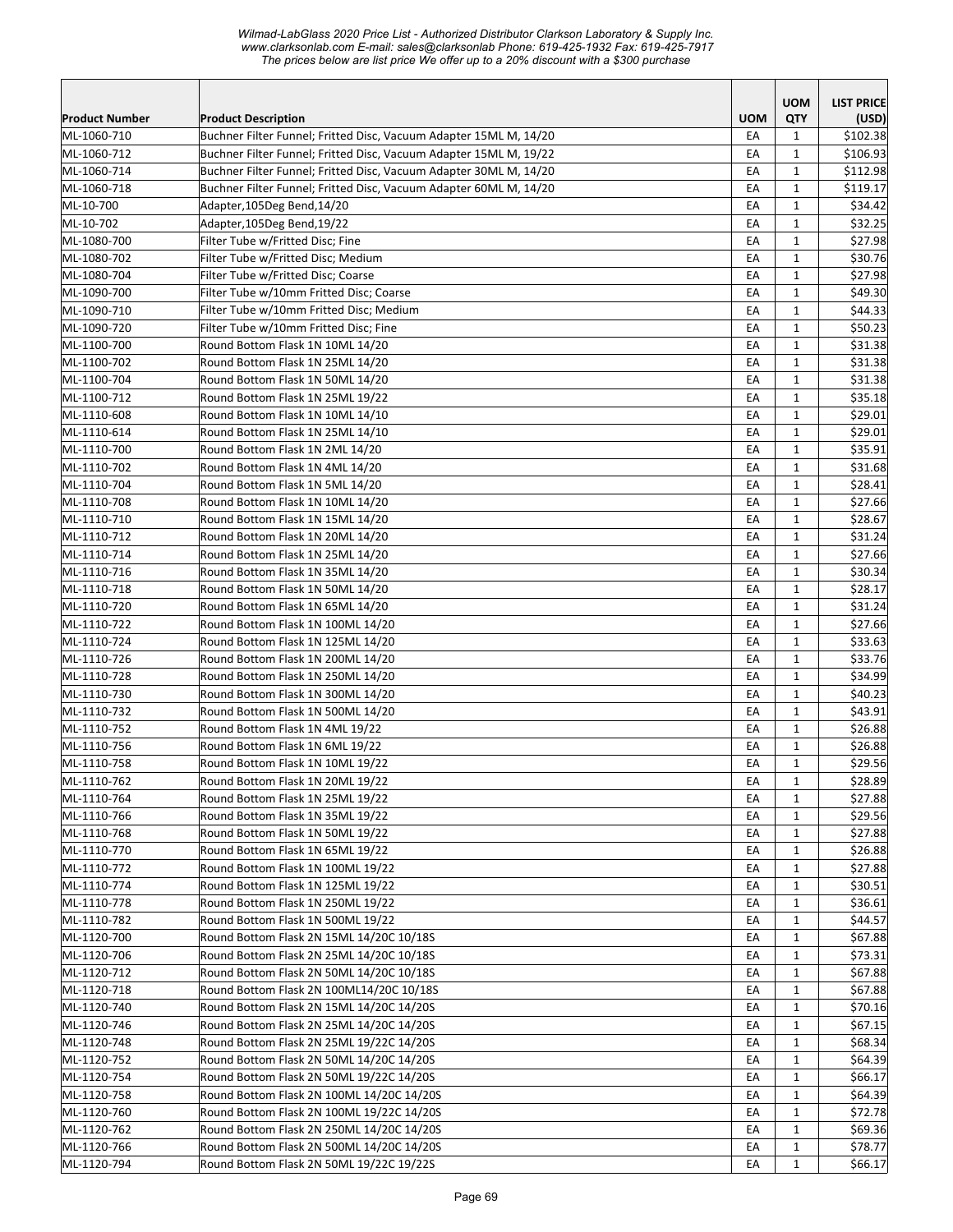*Wilmad-LabGlass 2020 Price List - Authorized Distributor Clarkson Laboratory & Supply Inc. www.clarksonlab.com E-mail: sales@clarksonlab Phone: 619-425-1932 Fax: 619-425-7917 The prices below are list price We offer up to a 20% discount with a \$300 purchase* 

|                       |                                           |            | <b>UOM</b>   | <b>LIST PRICE</b> |
|-----------------------|-------------------------------------------|------------|--------------|-------------------|
| <b>Product Number</b> | <b>Product Description</b>                | <b>UOM</b> | QTY          | (USD)             |
| ML-1120-800           | Round Bottom Flask 2N 100ML 19/22C 19/22S | EA         | $\mathbf{1}$ | \$72.78           |
| ML-1120-804           | Round Bottom Flask 2N 250ML 19/22C 19/22S | EA         | $\mathbf{1}$ | \$74.86           |
| ML-1130-700           | Round Bottom Flask 3N 25ML 14/20C 14/20S  | EA         | $\mathbf{1}$ | \$73.49           |
| ML-1130-702           | Round Bottom Flask 3N 25ML 19/22C 14/20S  | EA         | $\mathbf{1}$ | \$78.18           |
| ML-1130-706           | Round Bottom Flask 3N 50ML 14/20C 14/20S  | EA         | $\mathbf{1}$ | \$77.82           |
| ML-1130-708           | Round Bottom Flask 3N 50ML 19/22C 14/20S  | EA         | $\mathbf{1}$ | \$88.01           |
| ML-1130-712           | Round Bottom Flask 3N 100ML 14/20C 14/20S | EA         | 1            | \$77.99           |
| ML-1130-714           | Round Bottom Flask 3N 100ML 19/22C 14/20S | EA         | 1            | \$84.05           |
| ML-1130-718           | Round Bottom Flask 3N 250ML 14/20C 14/20S | EA         | $\mathbf{1}$ | \$89.10           |
| ML-1130-720           | Round Bottom Flask 3N 250ML 19/22C 14/20S | EA         | 1            | \$99.08           |
| ML-1130-724           | Round Bottom Flask 3N 500ML 14/20C 14/20S | EA         | 1            | \$99.76           |
| ML-1130-726           | Round Bottom Flask 3N 500ML 19/22C 14/20S | EA         | 1            | \$108.66          |
| ML-1130-742           | Round Bottom Flask 3N 25ML 19/22C 19/22S  | EA         | $\mathbf{1}$ | \$80.43           |
| ML-1130-748           | Round Bottom Flask 3N 50ML 19/22C 19/22S  | EA         | $\mathbf{1}$ | \$83.28           |
| ML-1130-754           | Round Bottom Flask 3N 100ML 19/22C 19/22S | EA         | 1            | \$83.28           |
| ML-1130-760           | Round Bottom Flask 3N 250ML 19/22C 19/22S | EA         | $\mathbf{1}$ | \$93.48           |
| ML-1130-766           | Round Bottom Flask 3N 500ML 19/22C 19/22S | EA         | $\mathbf{1}$ | \$100.90          |
| ML-1155-700           | Recovery Flask 10ML 14/20                 | EA         | 1            | \$30.67           |
| ML-1155-702           | Recovery Flask 25ML 14/20                 | EA         | $\mathbf{1}$ | \$30.07           |
| ML-1155-704           | Recovery Flask 50ML 14/20                 | EA         | $\mathbf{1}$ | \$29.54           |
| ML-1155-706           | Recovery Flask 100ML 14/20                | EA         | $\mathbf{1}$ | \$31.28           |
| ML-1155-707           | Recovery Flask 200ML 14/20                | EA         | 1            | \$37.70           |
| ML-1155-708           | Recovery Flask 500ML 14/20                | EA         | 1            | \$50.54           |
| ML-1155-710           | Recovery Flask 25ML 19/22                 | EA         | $\mathbf{1}$ | \$28.18           |
| ML-1155-712           | Recovery Flask 50ML 19/22                 | EA         | $\mathbf{1}$ | \$31.01           |
| ML-1155-714           | Recovery Flask 100ML 19/22                | EA         | 1            | \$32.22           |
| ML-1155-716           | Recovery Flask 200ML 19/22                | EA         | $\mathbf{1}$ | \$41.87           |
| ML-1155-722           | Recovery Flask 100ML 24/25                | EA         | $\mathbf{1}$ | \$42.39           |
| ML-1155-724           | Recovery Flask 200ML 24/25                | EA         | 1            | \$52.47           |
| ML-1155-726           | Recovery Flask 500ML 24/25                | EA         | 1            | \$79.19           |
| ML-1155-728           | Recovery Flask 1000ML 24/25               | EA         | $\mathbf{1}$ | \$83.57           |
| ML-1155-730           | Recovery Flask 50ML 29/26                 | EA         | $\mathbf{1}$ | \$38.99           |
| ML-1155-732           | Recovery Flask 100ML 29/26                | EA         | $\mathbf{1}$ | \$39.60           |
| ML-1155-734           | Recovery Flask 200ML 29/26                | EA         | 1            | \$58.57           |
| ML-1155-736           | Recovery Flask 500ML 29/26                | EA         | $\mathbf{1}$ | \$76.02           |
| ML-1155-738           | Recovery Flask 1000ML 29/26               | EA         | $\mathbf{1}$ | \$102.96          |
| ML-1160-704           | Pear Shaped Flask 1N 5ML 14/20            | EA         | 1            | \$29.95           |
| ML-1160-708           | Pear Shaped Flask 1N 10ML 14/20           | EA         | $\mathbf{1}$ | \$29.27           |
| ML-1160-710           | Pear Shaped Flask 1N 15ML 14/20           | EA         | $\mathbf{1}$ | \$29.95           |
| ML-1160-712           | Pear Shaped Flask 1N 20ML 14/20           | EA         | 1            | \$28.17           |
| ML-1160-714           | Pear Shaped Flask 1N 25ML 14/20           | EA         | 1            | \$29.27           |
| ML-1160-716           | Pear Shaped Flask 1N 35ML 14/20           | EA         | 1            | \$31.93           |
| ML-1160-718           | Pear Shaped Flask 1N 50ML 14/20           | EA         | $\mathbf{1}$ | \$29.27           |
| ML-1160-722           | Pear Shaped Flask 1N 100ML 14/20          | EA         | $\mathbf{1}$ | \$31.28           |
| ML-1160-724           | Pear Shaped Flask 1N 250ML 14/20          | EA         | $\mathbf{1}$ | \$49.61           |
| ML-1160-748           | Pear Shaped Flask 1N 10ML 19/22           | EA         | $\mathbf{1}$ | \$29.81           |
| ML-1160-754           | Pear Shaped Flask 1N 25ML 19/22           | EA         | $\mathbf{1}$ | \$27.98           |
| ML-1160-756           | Pear Shaped Flask 1N 35ML 19/22           | EA         | $\mathbf{1}$ | \$29.81           |
| ML-1160-758           | Pear Shaped Flask 1N 50ML 19/22           | EA         | 1            | \$27.98           |
| ML-1160-762           | Pear Shaped Flask 1N 100ML 19/22          | EA         | $\mathbf{1}$ | \$31.06           |
| ML-1160-764           | Pear Shaped Flask 1N 250ML 19/22          | EA         | $\mathbf{1}$ | \$50.33           |
| ML-1170-734           | Pear Shaped Flask 2N 10ML 14/20C 10/18S   | EA         | $\mathbf{1}$ | \$57.25           |
| ML-1170-750           | Pear Shaped Flask 2N 50ML 14/20C 10/18S   |            | $\mathbf{1}$ | \$57.25           |
| ML-1170-760           |                                           | EA         |              |                   |
|                       | Pear Shaped Flask 2N 10ML 14/20C 14/20S   | EA         | $\mathbf{1}$ | \$65.15           |
| ML-1230-700           | Erlenmeyer Flask 5ML 14/20                | EA         | $\mathbf{1}$ | \$27.49           |
| ML-1230-702           | Erlenmeyer Flask 10ML 14/20               | EA         | $\mathbf{1}$ | \$27.49           |
| ML-1230-704           | Erlenmeyer Flask 15ML 14/20               | EA         | 1            | \$29.62           |
| ML-1230-706           | Erlenmeyer Flask 25ML 14/20               | EA         | $\mathbf{1}$ | \$27.49           |
| ML-1230-708           | Erlenmeyer Flask 50ML 14/20               | EA         | $\mathbf{1}$ | \$27.49           |
| ML-1230-754           | Erlenmeyer Flask 15ML 19/22               | EA         | $\mathbf{1}$ | \$30.27           |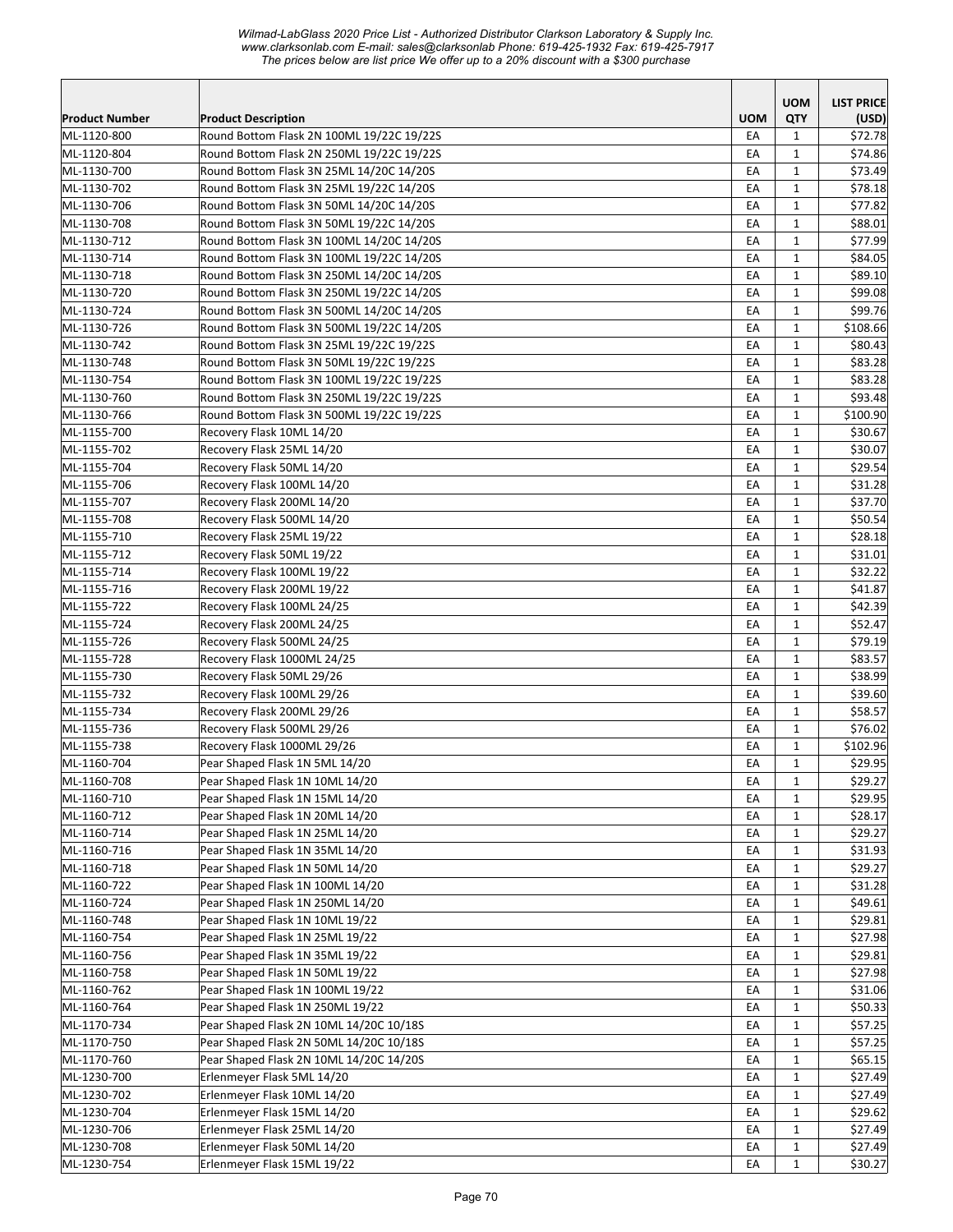*Wilmad-LabGlass 2020 Price List - Authorized Distributor Clarkson Laboratory & Supply Inc. www.clarksonlab.com E-mail: sales@clarksonlab Phone: 619-425-1932 Fax: 619-425-7917 The prices below are list price We offer up to a 20% discount with a \$300 purchase* 

|                       |                                                                        |            | <b>UOM</b>   | <b>LIST PRICE</b> |
|-----------------------|------------------------------------------------------------------------|------------|--------------|-------------------|
| <b>Product Number</b> | <b>Product Description</b>                                             | <b>UOM</b> | <b>QTY</b>   | (USD)             |
| ML-1230-756           | Erlenmeyer Flask 25ML 19/22                                            | EA         | 1            | \$29.70           |
| ML-1230-758           | Erlenmeyer Flask 50ML 19/22                                            | EA         | $\mathbf{1}$ | \$29.15           |
| ML-1230-760           | Erlenmeyer Flask 100ML 19/22                                           | EA         | 1            | \$37.66           |
| ML-1281-700           | Cylindrical Reaction Kettle 50ML                                       | EA         | 1            | \$57.12           |
| ML-1281-702           | <b>Cylindrical Reaction Kettle 100ML</b>                               | EA         | $\mathbf{1}$ | \$60.92           |
| ML-1282-700           | Cylindrical Reaction Kettle Jacketed 100ML                             | EA         | $\mathbf{1}$ | \$225.87          |
| ML-1283-700           | <b>Spherical Reaction Kettle 200ML</b>                                 | EA         | $\mathbf{1}$ | \$67.10           |
| ML-1283-702           | <b>Spherical Reaction Kettle 250ML</b>                                 | EA         | $\mathbf{1}$ | \$67.10           |
| ML-1283-706           | <b>Spherical Reaction Kettle 500ML</b>                                 | EA         | $\mathbf{1}$ | \$75.63           |
| ML-1284-700           | Spherical Reaction Vessel, Conical Flange, Ball Joint, 1/2 Jcktd 200ML | EA         | $\mathbf{1}$ | \$246.37          |
| ML-1284-702           | Spherical Reaction Vessel, Conical Flange, Ball Joint, 1/2 Jcktd 300ML | EA         | $\mathbf{1}$ | \$261.81          |
| ML-1284-704           | Spherical Reaction Vessel, Conical Flange, Ball Joint, 1/2 Jcktd 500ML | EA         | $\mathbf{1}$ | \$292.59          |
| ML-1285-700           | Reaction Kettle Cover 3N 14/20C 14/20S                                 | EA         | $\mathbf{1}$ | \$161.48          |
| ML-1285-702           | Reaction Kettle Cover 3N 19/22C 14/20S                                 | EA         | $\mathbf{1}$ | \$163.41          |
| ML-1285-704           | Reaction Kettle Cover 3N 19/22C 19/22S                                 | EA         | $\mathbf{1}$ | \$165.33          |
| ML-1286-700           | Reaction Kettle Cover 4N 14/20C 14/20S                                 | EA         | $\mathbf{1}$ | \$174.61          |
| ML-1286-702           | Reaction Kettle Cover 4N 19/22C 14/20S                                 | EA         | $\mathbf{1}$ | \$188.42          |
| ML-1286-704           | Reaction Kettle Cover 4N 19/22C 19/22S                                 | EA         | 1            | \$178.19          |
| ML-1288-700           | 2" Flange Reaction Kettle Clamp                                        | EA         | 1            | \$90.60           |
| ML-1360-700           | Powder Funnel 14/20                                                    | EA         | $\mathbf{1}$ | \$42.08           |
| ML-1365-700           | Offset Powder Funnel 14/20                                             | EA         | $\mathbf{1}$ | \$51.47           |
| ML-1365-702           | Offset Powder Funnel 19/22                                             | EA         | $\mathbf{1}$ | \$58.86           |
| ML-1421T-700          | Cylindrical Addition Funnel, P/E, PTFE S/C 10ML 14/20                  | EA         | $\mathbf{1}$ | \$189.79          |
| ML-1421T-702          | Cylindrical Addition Funnel, P/E, PTFE S/C 25ML 14/20                  | EA         | $\mathbf{1}$ | \$189.79          |
| ML-1421T-704          | Cylindrical Addition Funnel, P/E, PTFE S/C 50ML 14/20                  | EA         | $\mathbf{1}$ | \$189.79          |
| ML-1421T-706          | Cylindrical Addition Funnel, P/E, PTFE S/C 60ML 14/20                  | EA         | $\mathbf{1}$ | \$189.79          |
| ML-1421T-750          | Cylindrical Addition Funnel, P/E, PTFE S/C 10ML 19/22                  | EA         | $\mathbf{1}$ | \$183.08          |
| ML-1421T-752          | Cylindrical Addition Funnel, P/E, PTFE S/C 25ML 19/22                  | EA         | $\mathbf{1}$ | \$183.08          |
| ML-1421T-756          | Cylindrical Addition Funnel, P/E, PTFE S/C 60ML 19/22                  | EA         | $\mathbf{1}$ | \$183.08          |
| ML-1431T-700          | Cylindrical Addition Funnel, P/E, PTFE S/C, Grad 10ML 14/20            | EA         | $\mathbf{1}$ | \$231.42          |
| ML-1431T-702          | Cylindrical Addition Funnel, P/E, PTFE S/C, Grad 25ML 14/20            | EA         | $\mathbf{1}$ | \$231.40          |
| ML-1431T-704          | Cylindrical Addition Funnel, P/E, PTFE S/C, Grad 50ML 14/20            | EA         | $\mathbf{1}$ | \$246.49          |
| ML-1431T-706          | Cylindrical Addition Funnel, P/E, PTFE S/C, Grad 60ML 14/20            | EA         | 1            | \$250.48          |
| ML-1431T-750          | Cylindrical Addition Funnel, P/E, PTFE S/C, Grad 10ML 19/22            | EA         | $\mathbf{1}$ | \$238.74          |
| ML-1431T-752          | Cylindrical Addition Funnel, P/E, PTFE S/C, Grad 25ML 19/22            | EA         | 1            | \$254.97          |
| ML-1431T-754          | Cylindrical Addition Funnel, P/E, PTFE S/C, Grad 50ML 19/22            | EA         | $\mathbf{1}$ | \$250.92          |
| ML-1431T-756          | Cylindrical Addition Funnel, P/E, PTFE S/C, Grad 60ML 19/22            | EA         | $\mathbf{1}$ | \$254.97          |
| ML-1441T-700          | Squibb Separatory Funnel, PTFE Plug 10ML                               | EA         | $\mathbf 1$  | \$103.25          |
| ML-1441T-702          | Squibb Separatory Funnel, PTFE Plug 15ML                               | EA         | $\mathbf{1}$ | \$103.25          |
| ML-1441T-704          | Squibb Separatory Funnel, PTFE Plug 25ML                               | EA         | 1            | \$105.19          |
| ML-1441T-706          | Squibb Separatory Funnel, PTFE Plug 30ML                               | EA         | $\mathbf{1}$ | \$105.19          |
| ML-1441T-708          | Squibb Separatory Funnel, PTFE Plug 50ML                               | EA         | 1            | \$103.25          |
| ML-1451T-706          | Squibb Sep. Funnel; Glass Stppr/PTFE Plug w/Drip Tip 30ML 14/20        | EA         | $\mathbf{1}$ | \$123.42          |
| ML-1451T-710          | Squibb Sep. Funnel; Glass Stppr/PTFE Plug w/Drip Tip 60ML 14/20        | EA         | $\mathbf 1$  | \$133.28          |
| ML-1451T-712          | Squibb Sep. Funnel; Glass Stppr/PTFE Plug w/Drip Tip 125ML 14/20       | EA         | $\mathbf{1}$ | \$127.36          |
| ML-1451T-762          | Squibb Sep. Funnel; Glass Stppr/PTFE Plug w/Drip Tip 125ML             | EA         | $\mathbf{1}$ | \$128.00          |
| ML-1490-702           | Gas Wash Tube w/Fine Frit Complete 19/22                               | EA         | $\mathbf{1}$ | \$134.97          |
| ML-1490-710           | Gas Wash Tube Stopper Only 14/20                                       | EA         | 1            | \$88.60           |
| ML-1490-712           | Gas Wash Tube Stopper Only 19/22                                       | EA         | 1            | \$91.06           |
| ML-1490-722           | Gas Wash Tube Only 22X110mm 19/22                                      | EA         | 1            | \$43.82           |
| ML-1540-700           | Hemispherical Micro Heating Mantle 5ML                                 | EA         | $\mathbf{1}$ | \$156.83          |
| ML-1540-702           | Hemispherical Micro Heating Mantle 10ML                                | EA         | $\mathbf{1}$ | \$156.83          |
| ML-1540-706           | Hemispherical Micro Heating Mantle 25ML                                | EA         | $\mathbf{1}$ | \$170.15          |
| ML-1540-708           | Hemispherical Heating Mantle 35ML                                      | EA         | $\mathbf{1}$ | \$170.15          |
| ML-1560-700           | Pear-Shaped Heating Mantle 5ML                                         | EA         | $\mathbf{1}$ | \$171.18          |
| ML-1560-702           | Pear-Shaped Heating Mantle 10ML                                        | EA         | $\mathbf{1}$ | \$171.18          |
| ML-1560-706           | Pear-Shaped Heating Mantle 25ML                                        | EA         | 1            | \$192.70          |
| ML-1560-710           | Pear-Shaped Heating Mantle 50ML                                        | EA         | $\mathbf{1}$ | \$209.10          |
| ML-1560-714           | Pear-Shaped Heating Mantle 100ML                                       | EA         | $\mathbf{1}$ | \$215.25          |
| ML-1560-716           | Pear-Shaped Heating Mantle 150ML                                       | EA         | $\mathbf{1}$ | \$217.30          |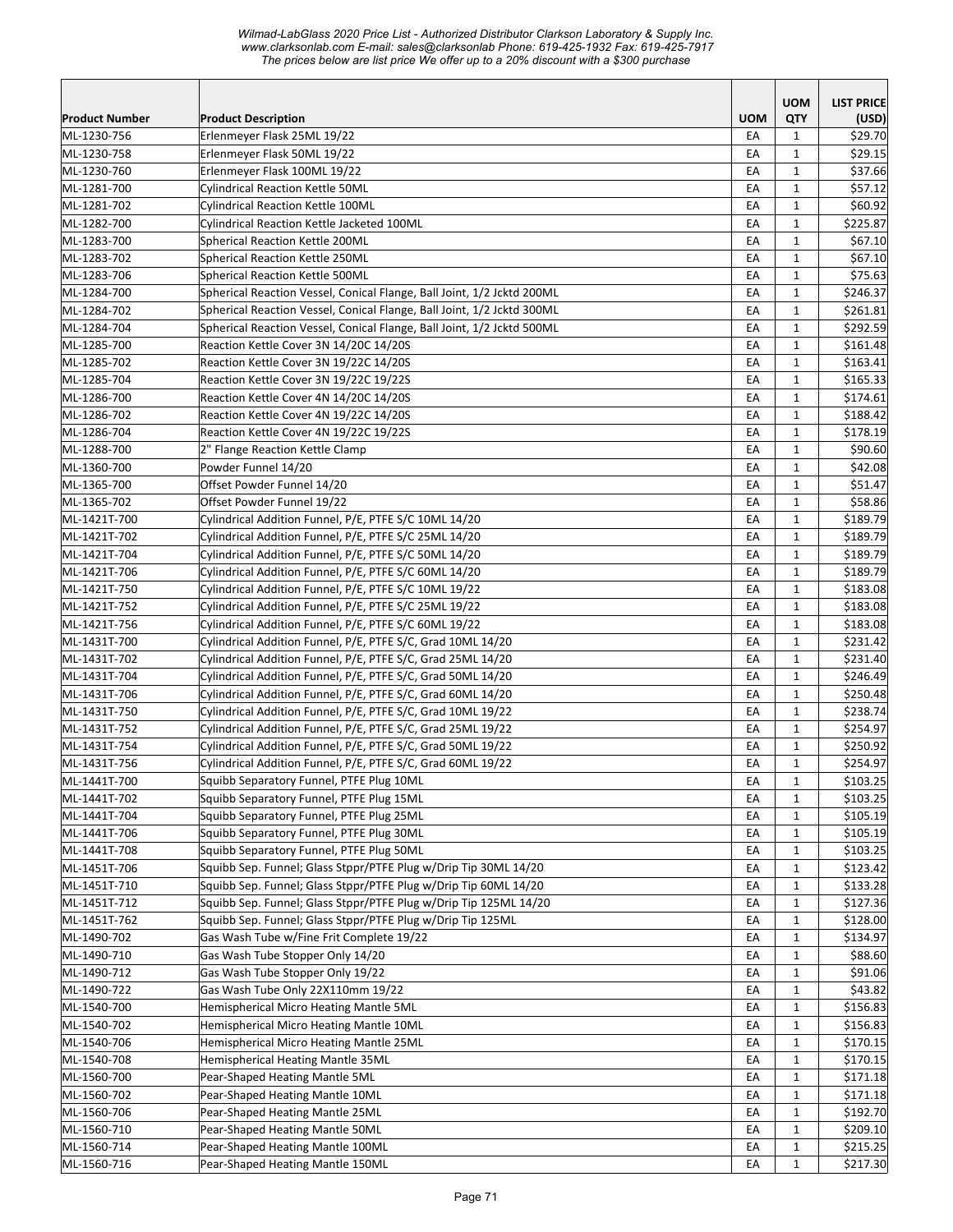*Wilmad-LabGlass 2020 Price List - Authorized Distributor Clarkson Laboratory & Supply Inc. www.clarksonlab.com E-mail: sales@clarksonlab Phone: 619-425-1932 Fax: 619-425-7917 The prices below are list price We offer up to a 20% discount with a \$300 purchase* 

|                          |                                                                                      |            | <b>UOM</b>                   | <b>LIST PRICE</b>  |
|--------------------------|--------------------------------------------------------------------------------------|------------|------------------------------|--------------------|
| <b>Product Number</b>    | <b>Product Description</b>                                                           | <b>UOM</b> | QTY                          | (USD)              |
| ML-1560-720              | Pear-Shaped Heating Mantle 250ML                                                     | EA         | $\mathbf{1}$                 | \$252.15           |
| ML-1680-700              | Precision Stirrer, Glass Sleeve 6.25 Shaft 14/20                                     | EA         | $\mathbf{1}$                 | \$197.63           |
| ML-1680-702              | Precision Stirrer, Glass Sleeve 6.25mm Shaft 19/22                                   | EA         | $\mathbf{1}$                 | \$185.77           |
| ML-1720-700              | Precision Stirrer Bearing 6.25mm 14/20                                               | EA         | $\mathbf{1}$                 | \$129.38           |
| ML-1740-700              | Glass Stirrer Shaft 6.25mm ID                                                        | EA         | $\mathbf{1}$                 | \$65.36            |
| ML-1760-700              | 6mm Glass Stirrer Shaft 50-500ML Flask                                               | EA         | $\mathbf{1}$                 | \$52.26            |
| ML-1765-700              | 10mm Glass Stirrer Shaft 50-500ML Flask                                              | EA         | $\mathbf{1}$                 | \$52.93            |
| ML-1770T-700             | PTFE Stirrer Blade 13X44mm                                                           | EA         | $\mathbf{1}$                 | \$10.31            |
| ML-178-700               | Gas Inlet Adapter 35mm Stem                                                          | EA         | $\mathbf{1}$                 | \$22.13            |
| ML-1790-700              | Pennyhead Stopper 7/12                                                               | EA         | $\mathbf{1}$                 | \$31.84            |
| ML-1790-702              | Pennyhead Stopper 10/18                                                              | EA         | $\mathbf{1}$                 | \$31.84            |
| ML-1790-704              | Pennyhead Stopper 14/20                                                              | EA         | $\mathbf{1}$                 | \$19.38            |
| ML-1790-706              | Pennyhead Stopper 19/22                                                              | EA         | $\mathbf{1}$                 | \$21.75            |
| ML-1800-700              | Sublimation Apparatus Vacuum Complete                                                | EA         | $\mathbf{1}$                 | \$147.29           |
| ML-1800-702              | Sublimation Apparatus Vacuum Flask Only                                              | EA         | $\mathbf{1}$                 | \$40.30            |
| ML-1800-704              | Sublimation Apparatus Vacuum Condenser Only                                          | EA         | $\mathbf{1}$                 | \$101.51           |
| ML-1825-700              | Dewar Trap 14/20                                                                     | EA         | $\mathbf{1}$                 | \$190.41           |
| ML-1825-702              | Dewar Trap 19/22                                                                     | EA         | $\mathbf{1}$                 | \$196.50           |
| ML-1840-700              | Straight Drying Tube 14/20                                                           | EA         | $\mathbf{1}$                 | \$45.90            |
| ML-1840-702              | Straight Drying Tube 19/22                                                           | EA         | $\mathbf{1}$                 | \$54.88            |
| ML-1845-700              | Straight Drying Tube, HD Lip 14/20                                                   | EA         | $\mathbf{1}$                 | \$35.30            |
| ML-1850-700              | 75Deg Bend Drying Tube 14/20                                                         | EA         | $\mathbf{1}$                 | \$44.29            |
| ML-1850-702              | 75Deg Bend Drying Tube 19/22                                                         | EA         | $\mathbf{1}$                 | \$48.39            |
| ML-1855-700              | Drying Tube, U-Shaped 14/20                                                          | EA         | $\mathbf{1}$                 | \$50.44            |
| ML-1855-702              | Drying Tube, U-Shaped 19/22                                                          | EA         | $\mathbf{1}$                 | \$45.34            |
| ML-195-700               | 90Deg Bend Adapter wH/C 14/20                                                        | EA         | $\mathbf{1}$                 | \$25.90            |
| ML-195-702               | 90Deg Bend Adapter wH/C 19/22                                                        | EA         | 1                            | \$27.90            |
| ML-20-700                | Adapter 75Deg Bend 14/20                                                             | EA         | $\mathbf{1}$                 | \$33.31            |
| ML-20-702                | Adapter 75Deg Bend 19/22                                                             | EA         | $\mathbf{1}$                 | \$33.05            |
| ML-210-700               | Adapter 90Deg Bend Glass Stopcock 14/20                                              | EA         | $\mathbf{1}$                 | \$68.80            |
| ML-210-702               | Adapter 90Deg Bend Glass Stopcock 19/22                                              | EA         | $\mathbf{1}$                 | \$66.79            |
| ML-211T-700              | Adapter 90Deg Bend PTFE Stopcock 14/20                                               | EA         | $\mathbf{1}$                 | \$89.98            |
| ML-211T-702              | Adapter 90Deg Bend PTFE Stopcock 19/22                                               | EA         | $\mathbf{1}$                 | \$98.95            |
| ML-235-706               | Reducing/Enlarging Adapter 14/200 19/221                                             | EA         | $\mathbf{1}$                 | \$35.51            |
| ML-235-712               | Reducing/Enlarging Adapter 14/200 24/40I                                             | EA         | $\mathbf{1}$                 | \$40.23            |
| ML-235-720               | Reducing/Enlarging Adapter 19/220 14/20I                                             | EA         | $\mathbf{1}$                 | \$38.69            |
| ML-235-726               | Reducing/Enlarging Adapter 19/22 24/40                                               | EA         | $\mathbf{1}$                 | \$42.69            |
| ML-235-730               | Reducing/Enlarging Adapter 19/220 29/42                                              | EA         | $\mathbf 1$                  | \$44.78            |
| ML-235-744               | Reducing/Enlarging Adapter 14/20I 24/40O                                             | EA         | $\mathbf{1}$                 | \$41.09            |
| ML-235-746               | Reducing/Enlarging Adapter 24/40 19/22                                               | EA         | $\mathbf{1}$                 | \$41.92            |
| ML-235-750               | Reducing/Enlarging Adapter 19/22IN 29/26O                                            | EA         | 1                            | \$48.11            |
| ML-245-700               | Straight Adapter 14/20 I/O                                                           | EA         | 1                            | \$36.51            |
| ML-260-702               | Straight Adapter 19/22                                                               | EA         | $\mathbf{1}$                 | \$84.99            |
| ML-265-700               | Filtration Vacuum Adapter 14/20                                                      | EA         | $\mathbf{1}$                 | \$82.62            |
| ML-265-702               | Filtration Vacuum Adapter 19/22                                                      | EA         | $\mathbf{1}$                 | \$85.85            |
| ML-280-700<br>ML-280-702 | Straight Thermometer Adapter 14/20                                                   | EA         | $\mathbf{1}$                 | \$23.79            |
|                          | Straight Thermometer Adapter 19/22                                                   | EA         | $\mathbf{1}$                 | \$22.77            |
| ML-282-700               | Threaded Adapter Glass Section 14/20                                                 | EA         | $\mathbf{1}$                 | \$37.20            |
| ML-282-800               | Threaded Adapter Complete 14/20<br>Threaded Adapter Complete 19/22                   | EA         | $\mathbf{1}$                 | \$59.42<br>\$53.53 |
| ML-282-802<br>ML-290-702 | Straight Thermometer Adapter 10/18,14/20                                             | EA<br>EA   | $\mathbf{1}$<br>$\mathbf{1}$ | \$48.27            |
| ML-290-704               |                                                                                      | EA         | $\mathbf{1}$                 |                    |
| ML-290-706               | Straight Thermometer Adapter 7/120 19/22<br>Straight Thermometer Adapter 10/18,19/22 | EA         | $\mathbf{1}$                 | \$51.05<br>\$49.01 |
| ML-295-700               |                                                                                      |            |                              | \$28.23            |
| ML-295-702               | Straight Adapter w H/C 14/20 ST Joint<br>Straight Adapter w H/C 19/22 ST Joint       | EA<br>EA   | $\mathbf{1}$<br>$\mathbf{1}$ | \$29.53            |
| ML-296-700               | Straight Adapter w H/C 14/10 Outer                                                   | EA         | $\mathbf{1}$                 | \$34.80            |
| ML-310-700               | Adapter 75Deg Bend 3-Way 14/20                                                       | EA         |                              | \$65.38            |
| ML-320-600               | Adapter 75Deg Bend 3-Way 14/10                                                       | EA         | 1<br>1                       | \$57.40            |
| ML-320-700               | Adapter 75Deg Bend 3-Way 14/20                                                       | EA         | $\mathbf{1}$                 | \$58.72            |
| ML-320-702               | Adapter 75Deg Bend 3-Way 19/22                                                       | EA         | $\mathbf{1}$                 | \$59.43            |
|                          |                                                                                      |            |                              |                    |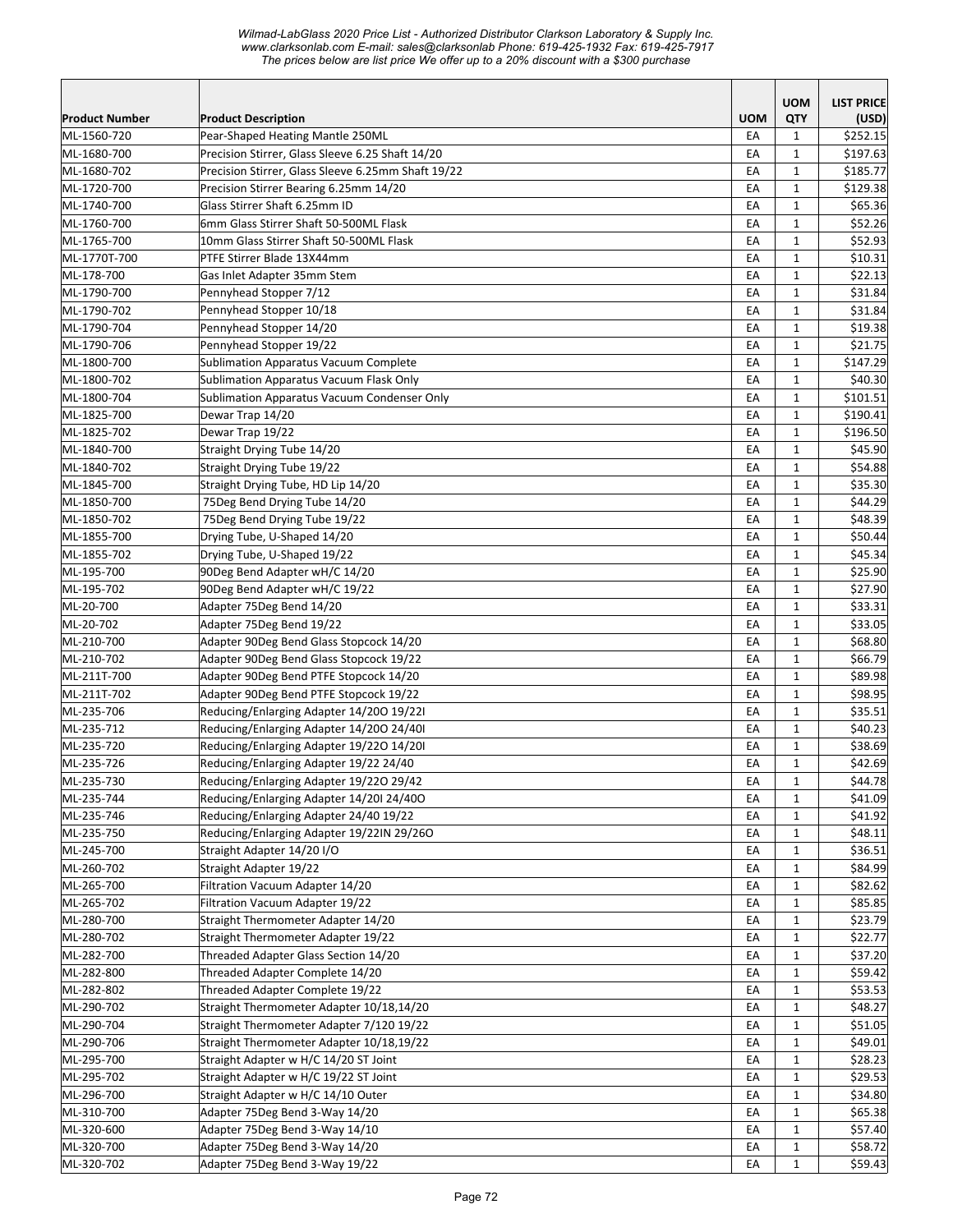|                        |                                                        |                  | <b>UOM</b>   | <b>LIST PRICE</b> |
|------------------------|--------------------------------------------------------|------------------|--------------|-------------------|
| <b>Product Number</b>  | <b>Product Description</b>                             | <b>UOM</b><br>EA | QTY          | (USD)<br>\$49.84  |
| ML-35-700<br>ML-35-702 | Adapter 105Deg Bend 14/20<br>Adapter 105Deg Bend 19/22 | EA               | 1<br>1       | \$54.31           |
| ML-375-700             | Straight Vacuum Adapter 14/20                          | EA               | $\mathbf{1}$ | \$58.28           |
| ML-375-702             | Straight Vacuum Adapter 19/22                          | EA               | $\mathbf{1}$ | \$54.10           |
| ML-380-700             | Straight Vacuum Adapter 14/20                          | EA               | $\mathbf{1}$ | \$58.04           |
| ML-380-702             | Straight Vacuum Adapter 19/22                          | EA               | $\mathbf{1}$ | \$63.46           |
| ML-390-600             | Adapter 105Deg Bend Vacuum 14/10                       | EA               | $\mathbf{1}$ | \$63.64           |
| ML-390-700             | Adapter 105Deg Bend Vacuum 14/20                       | EA               | $\mathbf{1}$ | \$62.20           |
| ML-390-702             | Adapter 105Deg Bend Vacuum 19/22                       | EA               | $\mathbf 1$  | \$61.76           |
| ML-390-800             | Adapter 105Deg Bend Vacuum 14/20 Style B               | EA               | $\mathbf{1}$ | \$60.44           |
| ML-390-802             | Adapter 105Deg Bend Vacuum 19/22 Style B               | EA               | $\mathbf{1}$ | \$62.22           |
| ML-4000-600            | Air Reflux Condenser 14/10                             | EA               | $\mathbf{1}$ | \$36.57           |
| ML-4060-600            | Hickman Distilling Head 14/10                          | EA               | $\mathbf{1}$ | \$65.46           |
| ML-4060-605            | Hickman Distilling Head 14/10 I, 14/20 O               | EA               | 1            | \$72.37           |
| ML-4060-610            | Hickman Distilling Head w/Side Port 14/10              | EA               | $\mathbf{1}$ | \$72.21           |
| ML-4080-610            | Sublimation Tube 7mm OD                                | EA               | $\mathbf 1$  | \$13.90           |
| ML-4090-622            | Craig Tube Only 2ML                                    | EA               | $\mathbf{1}$ | \$13.78           |
| ML-4090-632            | Craig Tube PTFE Plug Only                              | EA               | $\mathbf{1}$ | \$14.69           |
| ML-4095-600            | 90Deg Bend Drying Tube 14/10                           | EA               | $\mathbf{1}$ | \$30.11           |
| ML-4102-600            | Gas Chromatography Collection Tube                     | EA               | $\mathbf{1}$ | \$13.30           |
| ML-4104-500            | Conical Reaction Mini-Vial 5/5 0.1ML                   | EA               | $\mathbf{1}$ | \$25.22           |
| ML-4104-600            | Conical Reaction Mini-Vial14/10 3.0ML                  | EA               | $\mathbf{1}$ | \$27.25           |
| ML-4104-602            | Conical Reaction Mini-Vial 14/10 5.0ML                 | EA               | $\mathbf{1}$ | \$26.75           |
| ML-4106-600            | Conical Reaction Mini-Vial 14/10 3.0ML                 | EA               | $\mathbf{1}$ | \$28.28           |
| ML-4106-602            | Conical Reaction Mini-Vial 14/10 5.0ML                 | EA               | $\mathbf{1}$ | \$27.72           |
| ML-4310-700            | 1ML Sample Syringe                                     | EA               | $\mathbf{1}$ | \$25.65           |
| ML-4400-610            | Box for Microscale Kit                                 | EA               | $\mathbf{1}$ | \$33.96           |
| ML-4400-620            | Foam for Microscale Kit                                | EA               | $\mathbf{1}$ | \$20.39           |
| ML-545-700             | Double Cooling Condenser 14/20                         | EA               | $\mathbf 1$  | \$215.51          |
| ML-545-702             | Double Cooling Condenser 19/22                         | EA               | $\mathbf{1}$ | \$219.70          |
| ML-560-600             | Liebeg Condenser,110mm 14/10                           | EA               | $\mathbf{1}$ | \$64.70           |
| ML-560-700             | Liebig Condenser,110mm 14/20                           | EA               | $\mathbf{1}$ | \$87.56           |
| ML-560-702             | Liebig Condenser 14/20 14/35                           | EA               | $\mathbf{1}$ | \$102.81          |
| ML-560-704             | Liebig Condenser 19/22,19/22                           | EA               | $\mathbf{1}$ | \$93.16           |
| ML-560-714             | Liebig Condenser 180mm 19/22                           | EA               | 1            | \$106.02          |
| ML-580-700             | Hopkins Coil Condenser 14/20                           | EA               | $\mathbf{1}$ | \$189.32          |
| ML-580-702             | Hopkins Coil Condenser 19/22IO 110mm                   | EA               | $\mathbf{1}$ | \$181.02          |
| ML-590-700             | West Condenser 14/20                                   | EA               | $\mathbf 1$  | \$89.80           |
| ML-590-701             | West Condenser 14/20 200mm                             | EA               | $\mathbf{1}$ | \$97.74           |
| ML-590-702             | West Condenser 19/22                                   | EA               | 1            | \$97.47           |
| ML-590-703             | West Condenser 19/22 200mm                             | EA               | $\mathbf{1}$ | \$97.03           |
| ML-60-700              | Reducing Adapter Bushing 14/200 7/12IN                 | EA               | $\mathbf{1}$ | \$35.77           |
| ML-60-702              | Reducing Adapter Bushing 14/200 10/18IN                | EA               | 1            | \$33.59           |
| ML-60-704              | Reducing Adapter Bushing 10/300 14/20IN                | EA               | $\mathbf{1}$ | \$33.59           |
| ML-60-712              | Reducing Adapter Bushing 19/220 10/30IN                | EA               | $\mathbf{1}$ | \$43.17           |
| ML-60-714              | Reducing Adapter Bushing 14/200 19/22IN                | EA               | $\mathbf{1}$ | \$38.20           |
| ML-670-800             | Claisen-Vigreux Distilling Adapter Complete            | EA               | $\mathbf{1}$ | \$687.28          |
| ML-670-802             | Claisen-Vigreux Distilling Adapter Head Only           | EA               | $\mathbf{1}$ | \$676.52          |
| ML-675-800             | Jacketed Claisen-Vigreux Distilling Adapter Complete   | EA               | $\mathbf{1}$ | \$908.66          |
| ML-70-600              | Claisen Adapter w/Caps 14/10                           | EA               | 1            | \$57.56           |
| ML-70-700              | 3-Way Claisen Adapter 14/20                            | EA               | 1            | \$65.08           |
| ML-70-702              | 3-Way Claisen Adapter 19/22                            | EA               | $\mathbf{1}$ | \$72.74           |
| ML-782-696             | Vigreux Distilling Column 100mm 14/20 I/O              | EA               | $\mathbf{1}$ | \$84.43           |
| ML-782-698             | Vigreux Distilling Column 100mm 19/22 I/O              | EA               | $\mathbf{1}$ | \$91.68           |
| ML-782-700             | Vigreux Distilling Column 130mm 14/20 I/O              | EA               | $\mathbf{1}$ | \$85.72           |
| ML-782-702             | Vigreux Distilling Column 130mm 19/22 I/O              | EA               | $\mathbf{1}$ | \$91.08           |
| ML-782-704             | Vigreux Distilling Column 300mm 14/20 I/O              | EA               | $\mathbf{1}$ | \$139.97          |
| ML-782-706             | Vigreux Distilling Column 300mm 19/22 I/O              | EA               | $\mathbf{1}$ | \$135.57          |
| ML-785-700             | Hempel Distilling Column Jacketed 130mm 14/20          | EA               | $\mathbf{1}$ | \$249.18          |
| ML-785-702             | Hempel Distilling Column Jacketed 130mm 19/22          | EA               | $\mathbf{1}$ | \$254.91          |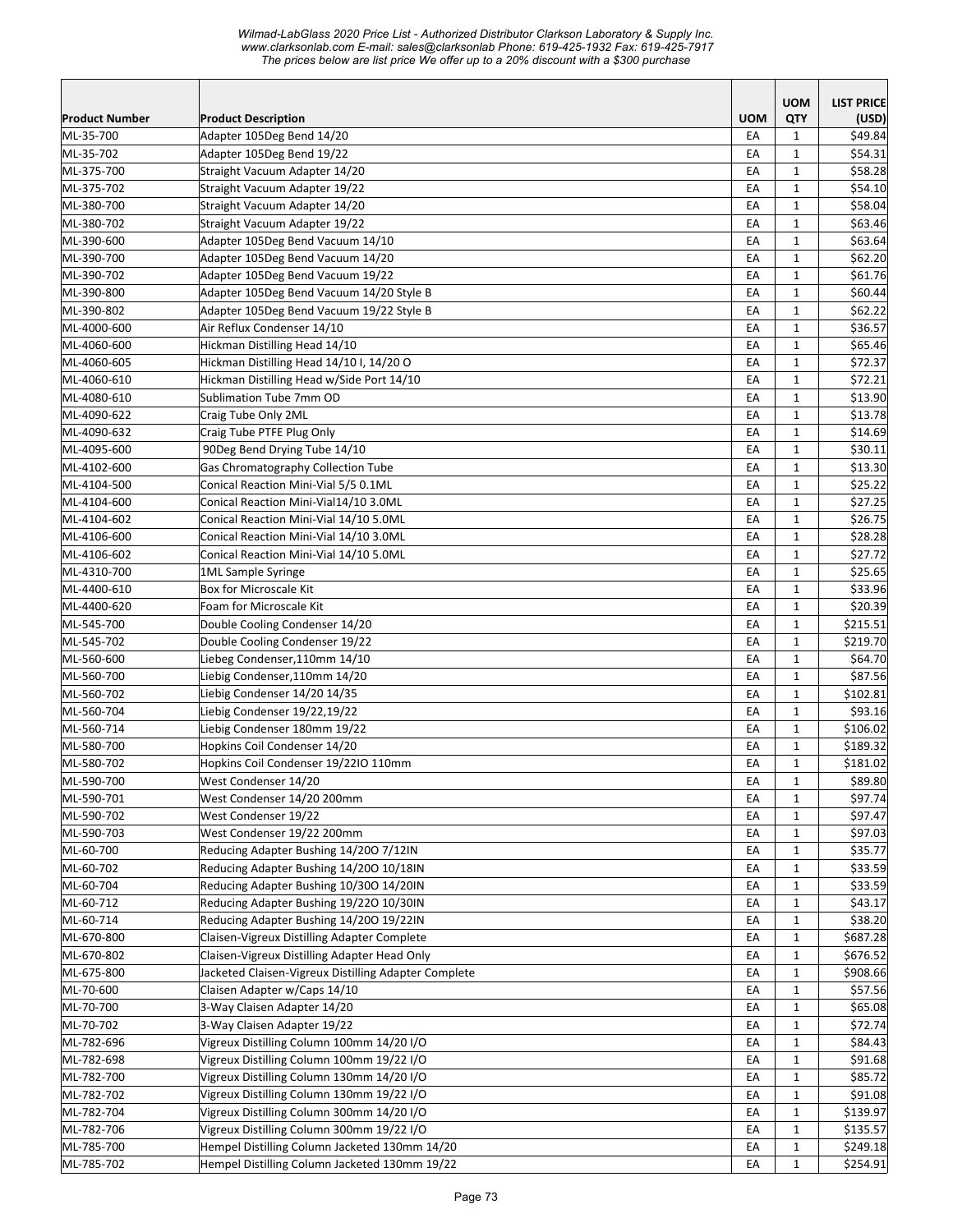*Wilmad-LabGlass 2020 Price List - Authorized Distributor Clarkson Laboratory & Supply Inc. www.clarksonlab.com E-mail: sales@clarksonlab Phone: 619-425-1932 Fax: 619-425-7917 The prices below are list price We offer up to a 20% discount with a \$300 purchase* 

| Product Number    |                                                                                      | <b>UOM</b> | <b>UOM</b><br>QTY | <b>LIST PRICE</b> |
|-------------------|--------------------------------------------------------------------------------------|------------|-------------------|-------------------|
| ML-806-700        | <b>Product Description</b><br>Claisen-Vigreux Distilling Head Jacketed 4 14/20       | EA         | $\mathbf{1}$      | (USD)<br>\$457.92 |
| ML-806-702        | Claisen-Vigreux Distilling Head Jacketed 4 19/22                                     | EA         | $\mathbf{1}$      | \$438.29          |
| ML-835-700        | Vigreux Distilling Head, West Condenser 14/20                                        | EA         | $\mathbf{1}$      | \$313.57          |
| ML-837-700        | Vigreux Distilling Head Jacketed                                                     | EA         | $\mathbf{1}$      | \$683.81          |
| ML-870-700        | Distilling Head 14/20                                                                | EA         | $\mathbf{1}$      | \$226.13          |
| ML-870-702        | Distilling Head 19/22                                                                | EA         | $\mathbf{1}$      | \$227.53          |
| ML-905-700        | Short Path Distilling Apparatus Complete                                             | EA         | $\mathbf{1}$      | \$663.44          |
| ML-905-702        | Short Path Distilling Head Only ST 14/20                                             | EA         | $\mathbf{1}$      | \$224.02          |
| ML-905-704        | Short Path Distributing Adapter 12/18                                                | EA         | $\mathbf{1}$      | \$167.12          |
| ML-905-800        | Thermometer,-10 TO +250DegC,1"Imm,10/18JT,Non-Mercury                                | EA         | $\mathbf{1}$      | \$65.56           |
| ML-906-700        | Short Path Distilling Apparatus 14/2010/18                                           | EA         | $\mathbf{1}$      | \$537.10          |
| ML-906-704        | Receiver 14/200 W/4 Graduated 3ML Tubes                                              | EA         | 1                 | \$196.99          |
| ML-920-700        | Distillation Receiver Graduated Tube 14/20                                           | EA         | $\mathbf{1}$      | \$52.29           |
| ML-933T-700       | Graduated Distilling Receiver w/PTFE Stopcock 14/20                                  | EA         | $\mathbf{1}$      | \$233.07          |
| ML-933T-702       | Graduated Distilling Receiver w/PTFE Stopcock 19/22                                  | EA         | $\mathbf{1}$      | \$242.04          |
| ML-970-700        | Distilling Receiver w/Adapter Complete14/20                                          | EA         | $\mathbf{1}$      | \$333.44          |
| ML-970-710        | Distilling Receiver Vacuum Adapter Only 14/20                                        | EA         | $\mathbf{1}$      | \$62.04           |
| ML-970-720        | Distributing Adapter Only 14/20                                                      | EA         | $\mathbf{1}$      | \$175.72          |
| ML-974-700        | Distilling Receiver Complete14/20                                                    | EA         | $\mathbf{1}$      | \$265.72          |
| ML-974-702        | Distilling Receiver Adapter Only 14/20                                               | EA         | $\mathbf{1}$      | \$159.72          |
| ML-975-700        | Distilling Receiver Complete 14/20 Inlet                                             | EA         | $\mathbf{1}$      | \$244.41          |
| ML-975-710        | Distilling Receiver Vacuum Adapter 14/20 Inlet                                       | EA         | $\mathbf{1}$      | \$142.91          |
| PD-3008           | Heli-Pak Column Packing, 316SS, Size C, 1 Lb (Old LG-6730-104)                       | EA         | $\mathbf{1}$      | \$218.87          |
| PD-3012           | Heli-Pak Column Packing, 316SS, Size A, 1 Lb (Old LG-6730-100)                       | EA         | $\mathbf{1}$      | \$251.75          |
| PD-3013           | Heli-Pak Column Packing, 316SS, Size B, 1 Lb (Old LG-6730-102)                       | EA         | $\mathbf{1}$      | \$226.47          |
| R1000             | CoolCube Microtube and PCR Plate Cooler                                              | EA         | $\mathbf{1}$      | \$115.14          |
| R-3166C-100       | Midi-Stil Glassware Only 24/40                                                       | EA         | 1                 | \$383.85          |
| R-3166C-120       | M-S Distilling Head, 14/20 24/40                                                     | EA         | $\mathbf{1}$      | \$120.32          |
| R-3166C-125       | Cold Finger Condenser 14/20                                                          | EA         | $\mathbf{1}$      | \$74.64           |
| R-3166C-130       | Fritted Dispersion/Absorber Tube 24/40                                               | EA         | $\mathbf{1}$      | \$107.23          |
| R-3166C-135       | Purge Tube/Reaction Flask (2Req'd) 24/40                                             | EA         | $\mathbf{1}$      | \$42.97           |
| R-3166C-200       | Midi-Stil Glassware Only 29/42                                                       | EA         | $\mathbf{1}$      | \$391.54          |
| R-3166C-220       | M-S Distilling Head, 14/20 29/42                                                     | EA         | $\mathbf{1}$      | \$123.73          |
| R-3166C-230       | Fritted Dispersion/Absorber Tube 29/42                                               | EA         | $\mathbf{1}$      | \$110.65          |
| R-3166C-235       | Purge Tube/Reaction Flask (2Reg'd) 29/42                                             | EA         | $\mathbf{1}$      | \$44.66           |
| R-3166D-200       | M-S Glassware Set, Cyanide with Sulfide Scrubber                                     | EA         | $\mathbf{1}$      | \$485.58          |
| R-3166D-220       | Cyanide Distilling Head 14/20 29/42                                                  | EA         | $\mathbf{1}$      | \$144.68          |
| R-3166D-230       | Cyanide Fritted Dispersion/Absorber Tube 29/42                                       | EA         | $\mathbf 1$       | \$109.88          |
| R-3166D-240       | Scrubber Dispersion Tube 14/20 29/42                                                 | EA         | 1                 | \$61.79           |
| R-3166D-245       | Scrubber Tube 29/42                                                                  | EA         | $\mathbf{1}$      | \$24.99           |
| R-3166F-200       | M-S Midi-AFP Glassware Set 29/42                                                     | EA         | 1                 | \$420.93          |
| R-3166F-220       | AFP Distilling Head w/Caps 14/20 29/42                                               | EA         | 1                 | \$219.00          |
| R-3166F-225       | Purge Tube/Reaction Flask, Skirted 29/42                                             | EA         | $\mathbf{1}$      | \$78.99           |
| R-3166F-230       | AFP Receiver Tube w/GL25 Cap                                                         | EA         | $\mathbf{1}$      | \$42.26           |
| R-3166F-240       | <b>PTFE Tubing Set</b>                                                               | EA         | $\mathbf{1}$      | \$14.69           |
| R-3166MS-100      | Midi-Stil 10 Position Complete 24/40                                                 | EA         | $\mathbf{1}$      | \$9,680.76        |
| R-3166MS-105      | Midi-Stil 14 Position Complete 24/40                                                 | EA         | $\mathbf{1}$      | \$12,466.12       |
| R-3166MS-110      | Midi-Stil Heater for 10 Position                                                     | EA         | $\mathbf{1}$      | \$6,756.11        |
| R-3166MS-115      | Midi-Stil Heater for 14 Position                                                     | EA         | $\mathbf{1}$      | \$8,090.51        |
| R-3166MS-200      | Midi-Stil 10 Position Complete 29/42                                                 | EA         | 1                 | \$9,711.52        |
| R-3166MS-205      | Midi-Stil 14 Position Complete 29/42                                                 | EA         | $\mathbf{1}$      | \$12,553.55       |
| WG-EV311-1EC-PLUS | Adv RotoVap, Single Vapor Duct, 1Pc Dry Ice Coated Cond and Rec'g Flask, 5L Bath     | EA         | $\mathbf{1}$      | \$3,293.53        |
| WG-EV311-1E-PLUS  | Std RotoVap, Single Vapor Duct, 1Pc Dry Ice, 5L Bath                                 | EA         | $\mathbf{1}$      | \$2,981.29        |
| WG-EV311-2EC-PLUS | Adv RotoVap, Single Vapor Duct, 2 Pc Dry Ice Coated Cond and Rec'g Flask, 5L Bath    | EA         | $\mathbf{1}$      | \$3,407.72        |
| WG-EV311-2E-PLUS  | Std RotoVap, Single Vapor Duct, 2Pc Dry Ice, 5L Bath                                 | EA         | $\mathbf{1}$      | \$3,339.42        |
| WG-EV311-DC-PLUS  | Adv RotoVap, Single Vapor Duct, Diag Glass, Coated Cond and Rec'g Flask, 5L Bath     | EA         | $\mathbf{1}$      | \$2,901.56        |
| WG-EV311-D-PLUS   | Standard RotoVap, Single Vapor Duct, Diagonal Glass, 5L Bath                         | EA         | 1                 | \$2,618.35        |
| WG-EV311-VC-PLUS  | Adv RotoVap, Single Vapor Duct, Vertical Glass, Coated Cond and Rec'g Flask, 5L Bath | EA         | 1                 | \$2,826.34        |
| WG-EV311-V-PLUS   | Std RotoVap, Single Vapor Duct, Vertical Glass, 5L Bath                              | EA         | $\mathbf{1}$      | \$2,754.51        |
| 802               | Short Pasteur Pipet, 5" Tip, Bx/100                                                  | BX         | 100               | \$29.27           |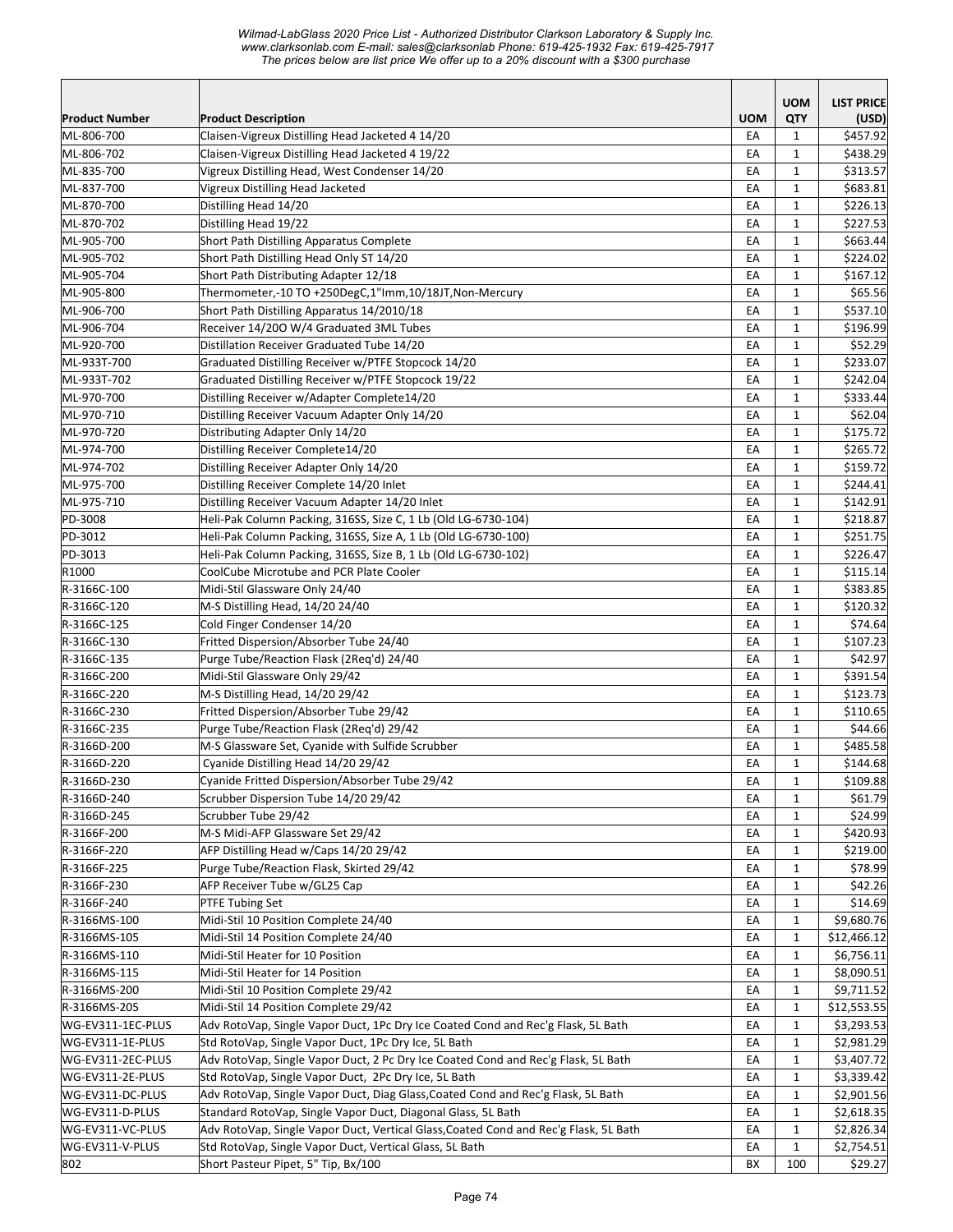*Wilmad-LabGlass 2020 Price List - Authorized Distributor Clarkson Laboratory & Supply Inc. www.clarksonlab.com E-mail: sales@clarksonlab Phone: 619-425-1932 Fax: 619-425-7917 The prices below are list price We offer up to a 20% discount with a \$300 purchase* 

| <b>UOM</b><br>QTY<br><b>Product Description</b><br>(USD)<br>Latex Bulb for Pipets, Pk 50 (6 mm Bore)<br><b>PK</b><br>50<br>\$16.44<br>SST Microspatula, 250 x 3 mm for 5 mm NMR Sample Tube<br>EA<br>$\mathbf{1}$<br>\$27.20<br>EA<br>NMR Sample Filter-Regular Tip<br>$\mathbf{1}$<br>\$62.30<br><b>NMR Sample Filter-Luer Tip</b><br>EA<br>$\mathbf{1}$<br>\$39.04<br>$\mathbf{1}$<br>\$3.54<br><b>Rubber Bulb for Filters</b><br>EA<br>EA<br>$\mathbf{1}$<br><b>NMR Powder Funnel</b><br>\$21.00<br>EA<br>$\mathbf{1}$<br>3 mm FEP Tube Liner for 7" NMR Sample Tube 8" L<br>\$7.04<br>5 mm FEP Tube Liner for 7" NMR Sample Tube 8" L<br>EA<br>$\mathbf{1}$<br>\$7.22<br>10 mm FEP Tube Liner for 7" NMR Sample Tube 8" L<br>\$11.29<br>EA<br>$\mathbf{1}$<br>12 mm FEP Tube Liner for 7" NMR Sample Tube 8" L<br>EA<br>$\mathbf{1}$<br>\$12.08<br>15 mm FEP Tube Liner for 7" NMR Sample Tube 8" L<br>EA<br>$\mathbf{1}$<br>\$19.22<br>pH Electrode Cleaner 125 mL<br>EA<br>$\mathbf{1}$<br>\$37.97<br>\$42.42<br>Reference Solution (3M KCl,SatAGCl) 250 mL<br>EA<br>$\mathbf{1}$<br>EA<br>$\mathbf{1}$<br>Electrode Storage Solution (3M KCl) 125 mL<br>\$38.89<br>81220<br>\$90.74<br>0.5mL PTFE Luer Lock Gas-Tight Syringe Only; No Needle<br>EA<br>$\mathbf{1}$<br>81320<br>1.0mL PTFE Luer Lock Gas-Tight Syringe Only; No Needle<br>EA<br>$\mathbf{1}$<br>\$77.18<br>2.5mL PTFE Luer Lock Gas-Tight Syringe Only; No Needle<br>\$96.54<br>EA<br>$\mathbf{1}$<br>PK<br>6<br>\$63.84<br>SST Needles, 0.71mm OD, 2" L, Pk 6<br>90052<br>SST Needles, 0.71mm OD, 2" L, Pk 6<br>PK<br>6<br>\$104.26<br>$\mathbf{1}$<br>PTFE Needle, 2.11mm OD, 12" L<br>EA<br>\$31.48<br>PTFE Needle, 2.01mm OD, 12" L<br>EA<br>$\mathbf{1}$<br>\$27.53<br>EA<br>$\mathbf{1}$<br>90617<br>PTFE Needle, 1.80mm OD, 12" L<br>\$27.53<br>\$27.53<br>PTFE Needle, 1.68 mm OD, 12" L<br>EA<br>$\mathbf{1}$<br>90619<br>PTFE Needle, 1.57mm OD, 12" L<br>EA<br>$\mathbf{1}$<br>\$27.53<br>PTFE Needle, 1.35 mm OD, 12" L<br>EA<br>90620<br>$\mathbf{1}$<br>\$29.02<br>90622<br>PTFE Needle, 1.14 mm OD, 12" L<br>EA<br>$\mathbf{1}$<br>\$31.48<br>90624<br>PTFE Needle, 1.02 mm OD, 12" L<br>EA<br>1<br>\$33.43<br>PTFE Needle, 0.91 mm OD, 12" L<br>EA<br>$\mathbf{1}$<br>\$33.43<br>90626<br>EA<br>$\mathbf{1}$<br>90628<br>PTFE Needle, 0.84 mm OD, 12" L<br>\$30.39<br>90630<br>PTFE Needle, 0.79 mm OD, 12" L<br>\$32.67<br>EA<br>$\mathbf{1}$<br>91026<br>SST Needles, 0.46 mm OD, 6" L, Pk 6<br>PK<br>6<br>\$104.26<br>6030-02-6<br>pH Electrode w/6 mm RAD Connector<br>EA<br>$\mathbf{1}$<br>\$697.11<br>101-GAL<br>$\mathbf{1}$<br>Cleaning Solution for Sonicor Cleaner<br>GL<br>\$41.07<br>16-7PP-7<br>16 mm Thin Wall Precision NMR Sample Tube 7" L, 400MHz<br>EA<br>$\mathbf{1}$<br>\$46.99<br>5<br>16-7PP-7-5<br>16 mm Thin Wall Precision NMR Sample Tube 7" L, 400MHz<br>PK<br>\$234.95<br>16 mm Thin Wall Precision NMR Sample Tube 8" L, 400MHz<br>EA<br>$\mathbf{1}$<br>\$43.11<br>16-7PP-8<br>16-7PP-8-5<br>PK<br>5<br>16 mm Thin Wall Precision NMR Sample Tube 8" L, 400MHz<br>\$215.55<br>16-7PP-9<br>\$44.51<br>EA<br>$\mathbf 1$<br>16 mm Thin Wall Precision NMR Sample Tube 9" L, 400MHz<br>5<br>16-7PP-9-5<br>16 mm Thin Wall Precision NMR Sample Tube 9" L, 400MHz<br>PK<br>\$222.55<br>18-PP-7<br>18 mm Medium Wall Precision NMR Sample Tube 7" L, 350MHz<br>\$57.50<br>EA<br>$\mathbf{1}$<br>18-PP-7-5<br>18 mm Medium Wall Precision NMR Sample Tube 7" L, 350MHz<br>PK<br>5<br>\$272.49<br>18-PP-8<br>18 mm Medium Wall Precision NMR Sample Tube 8" L, 350MHz<br>EA<br>\$56.03<br>1<br>5<br>18-PP-8-5<br>18 mm Medium Wall Precision NMR Sample Tube 8" L, 350MHz<br>\$280.17<br>PK<br>$\mathbf{1}$<br>\$57.50<br>18-PP-9<br>18 mm Medium Wall Precision NMR Sample Tube 9" L, 350MHz<br>EA<br>18-PP-9-5<br>18 mm Medium Wall Precision NMR Sample Tube 9" L, 350MHz<br>PΚ<br>5<br>\$287.49<br>20-9-7<br>$\mathbf{1}$<br>20 mm Medium Wall Precision NMR Sample Tube 7" L, 350MHz<br>EA<br>\$61.77<br>20-9-7-5<br>20 mm Medium Wall Precision NMR Sample Tube 7" L, 350MHz<br>5<br>PK<br>\$294.15<br>20-9-8<br>20 mm Medium Wall Precision NMR Sample Tube 8" L, 350MHz<br>EA<br>$\mathbf{1}$<br>\$63.39<br>20-9-8-5<br>20 mm Medium Wall Precision NMR Sample Tube 8" L, 350MHz<br>PΚ<br>5<br>\$301.81<br>20-9-9<br>20 mm Medium Wall Precision NMR Sample Tube 9" L, 350MHz<br>EA<br>$\mathbf{1}$<br>\$64.91<br>5<br>20-9-9-5<br>20 mm Medium Wall Precision NMR Sample Tube 9" L, 350MHz<br>PK<br>\$309.15<br>22-PP-7<br>$\mathbf{1}$<br>22 mm Medium Wall Precision NMR Sample Tube 7" L, 350MHz<br>EA<br>\$61.69<br>22-PP-8<br>22 mm Medium Wall Precision NMR Sample Tube 8" L, 350MHz<br>EA<br>$\mathbf{1}$<br>\$63.34<br>22-PP-9<br>22 mm Medium Wall Precision NMR Sample Tube 9" L, 350MHz<br>EA<br>$\mathbf{1}$<br>\$68.07<br>24-PP-7<br>24 mm Medium Wall Precision NMR Sample Tube 7" L, 350MHz<br>EA<br>$\mathbf{1}$<br>\$64.80<br>24-PP-8<br>24 mm Medium Wall Precision NMR Sample Tube 8" L, 350MHz<br>\$63.34<br>EA<br>1<br>24 mm Medium Wall Precision NMR Sample Tube 9" L, 350MHz<br>24-PP-9<br>\$64.84<br>EA<br>1<br>Brass Swagelok Nut for 1/8" OD Tubing/Pk 6<br>250-1A-2<br>6<br>\$7.38<br>PK<br>SST Swagelok Nut for 1/8" OD Tubing/Pk 6<br>6<br>250-1B-2<br>PK<br>\$25.78<br>PTFE Swagelok Nut for 1/8" OD Tubing/Pk 6<br>PΚ<br>6<br>\$45.82 |                       |  | <b>UOM</b> | <b>LIST PRICE</b> |
|-------------------------------------------------------------------------------------------------------------------------------------------------------------------------------------------------------------------------------------------------------------------------------------------------------------------------------------------------------------------------------------------------------------------------------------------------------------------------------------------------------------------------------------------------------------------------------------------------------------------------------------------------------------------------------------------------------------------------------------------------------------------------------------------------------------------------------------------------------------------------------------------------------------------------------------------------------------------------------------------------------------------------------------------------------------------------------------------------------------------------------------------------------------------------------------------------------------------------------------------------------------------------------------------------------------------------------------------------------------------------------------------------------------------------------------------------------------------------------------------------------------------------------------------------------------------------------------------------------------------------------------------------------------------------------------------------------------------------------------------------------------------------------------------------------------------------------------------------------------------------------------------------------------------------------------------------------------------------------------------------------------------------------------------------------------------------------------------------------------------------------------------------------------------------------------------------------------------------------------------------------------------------------------------------------------------------------------------------------------------------------------------------------------------------------------------------------------------------------------------------------------------------------------------------------------------------------------------------------------------------------------------------------------------------------------------------------------------------------------------------------------------------------------------------------------------------------------------------------------------------------------------------------------------------------------------------------------------------------------------------------------------------------------------------------------------------------------------------------------------------------------------------------------------------------------------------------------------------------------------------------------------------------------------------------------------------------------------------------------------------------------------------------------------------------------------------------------------------------------------------------------------------------------------------------------------------------------------------------------------------------------------------------------------------------------------------------------------------------------------------------------------------------------------------------------------------------------------------------------------------------------------------------------------------------------------------------------------------------------------------------------------------------------------------------------------------------------------------------------------------------------------------------------------------------------------------------------------------------------------------------------------------------------------------------------------------------------------------------------------------------------------------------------------------------------------------------------------------------------------------------------------------------------------------------------------------------------------------------------------------------------------------------------------------------------------------------------------------------------------------------------------------------------------------------------------------------------------------------------------------------------------------------------------------------------------------------------------------------------------------------------------------------------------------------------------------------------------------------------------------------------------------------------------------------------------------------------------------------------------------------------------------------------------------------------------------------------------------------------------------------------------------|-----------------------|--|------------|-------------------|
|                                                                                                                                                                                                                                                                                                                                                                                                                                                                                                                                                                                                                                                                                                                                                                                                                                                                                                                                                                                                                                                                                                                                                                                                                                                                                                                                                                                                                                                                                                                                                                                                                                                                                                                                                                                                                                                                                                                                                                                                                                                                                                                                                                                                                                                                                                                                                                                                                                                                                                                                                                                                                                                                                                                                                                                                                                                                                                                                                                                                                                                                                                                                                                                                                                                                                                                                                                                                                                                                                                                                                                                                                                                                                                                                                                                                                                                                                                                                                                                                                                                                                                                                                                                                                                                                                                                                                                                                                                                                                                                                                                                                                                                                                                                                                                                                                                                                                                                                                                                                                                                                                                                                                                                                                                                                                                                                                                                                 | <b>Product Number</b> |  |            |                   |
|                                                                                                                                                                                                                                                                                                                                                                                                                                                                                                                                                                                                                                                                                                                                                                                                                                                                                                                                                                                                                                                                                                                                                                                                                                                                                                                                                                                                                                                                                                                                                                                                                                                                                                                                                                                                                                                                                                                                                                                                                                                                                                                                                                                                                                                                                                                                                                                                                                                                                                                                                                                                                                                                                                                                                                                                                                                                                                                                                                                                                                                                                                                                                                                                                                                                                                                                                                                                                                                                                                                                                                                                                                                                                                                                                                                                                                                                                                                                                                                                                                                                                                                                                                                                                                                                                                                                                                                                                                                                                                                                                                                                                                                                                                                                                                                                                                                                                                                                                                                                                                                                                                                                                                                                                                                                                                                                                                                                 | 804                   |  |            |                   |
|                                                                                                                                                                                                                                                                                                                                                                                                                                                                                                                                                                                                                                                                                                                                                                                                                                                                                                                                                                                                                                                                                                                                                                                                                                                                                                                                                                                                                                                                                                                                                                                                                                                                                                                                                                                                                                                                                                                                                                                                                                                                                                                                                                                                                                                                                                                                                                                                                                                                                                                                                                                                                                                                                                                                                                                                                                                                                                                                                                                                                                                                                                                                                                                                                                                                                                                                                                                                                                                                                                                                                                                                                                                                                                                                                                                                                                                                                                                                                                                                                                                                                                                                                                                                                                                                                                                                                                                                                                                                                                                                                                                                                                                                                                                                                                                                                                                                                                                                                                                                                                                                                                                                                                                                                                                                                                                                                                                                 | 806                   |  |            |                   |
|                                                                                                                                                                                                                                                                                                                                                                                                                                                                                                                                                                                                                                                                                                                                                                                                                                                                                                                                                                                                                                                                                                                                                                                                                                                                                                                                                                                                                                                                                                                                                                                                                                                                                                                                                                                                                                                                                                                                                                                                                                                                                                                                                                                                                                                                                                                                                                                                                                                                                                                                                                                                                                                                                                                                                                                                                                                                                                                                                                                                                                                                                                                                                                                                                                                                                                                                                                                                                                                                                                                                                                                                                                                                                                                                                                                                                                                                                                                                                                                                                                                                                                                                                                                                                                                                                                                                                                                                                                                                                                                                                                                                                                                                                                                                                                                                                                                                                                                                                                                                                                                                                                                                                                                                                                                                                                                                                                                                 | 807                   |  |            |                   |
|                                                                                                                                                                                                                                                                                                                                                                                                                                                                                                                                                                                                                                                                                                                                                                                                                                                                                                                                                                                                                                                                                                                                                                                                                                                                                                                                                                                                                                                                                                                                                                                                                                                                                                                                                                                                                                                                                                                                                                                                                                                                                                                                                                                                                                                                                                                                                                                                                                                                                                                                                                                                                                                                                                                                                                                                                                                                                                                                                                                                                                                                                                                                                                                                                                                                                                                                                                                                                                                                                                                                                                                                                                                                                                                                                                                                                                                                                                                                                                                                                                                                                                                                                                                                                                                                                                                                                                                                                                                                                                                                                                                                                                                                                                                                                                                                                                                                                                                                                                                                                                                                                                                                                                                                                                                                                                                                                                                                 | 808                   |  |            |                   |
|                                                                                                                                                                                                                                                                                                                                                                                                                                                                                                                                                                                                                                                                                                                                                                                                                                                                                                                                                                                                                                                                                                                                                                                                                                                                                                                                                                                                                                                                                                                                                                                                                                                                                                                                                                                                                                                                                                                                                                                                                                                                                                                                                                                                                                                                                                                                                                                                                                                                                                                                                                                                                                                                                                                                                                                                                                                                                                                                                                                                                                                                                                                                                                                                                                                                                                                                                                                                                                                                                                                                                                                                                                                                                                                                                                                                                                                                                                                                                                                                                                                                                                                                                                                                                                                                                                                                                                                                                                                                                                                                                                                                                                                                                                                                                                                                                                                                                                                                                                                                                                                                                                                                                                                                                                                                                                                                                                                                 | 809                   |  |            |                   |
|                                                                                                                                                                                                                                                                                                                                                                                                                                                                                                                                                                                                                                                                                                                                                                                                                                                                                                                                                                                                                                                                                                                                                                                                                                                                                                                                                                                                                                                                                                                                                                                                                                                                                                                                                                                                                                                                                                                                                                                                                                                                                                                                                                                                                                                                                                                                                                                                                                                                                                                                                                                                                                                                                                                                                                                                                                                                                                                                                                                                                                                                                                                                                                                                                                                                                                                                                                                                                                                                                                                                                                                                                                                                                                                                                                                                                                                                                                                                                                                                                                                                                                                                                                                                                                                                                                                                                                                                                                                                                                                                                                                                                                                                                                                                                                                                                                                                                                                                                                                                                                                                                                                                                                                                                                                                                                                                                                                                 | 815                   |  |            |                   |
|                                                                                                                                                                                                                                                                                                                                                                                                                                                                                                                                                                                                                                                                                                                                                                                                                                                                                                                                                                                                                                                                                                                                                                                                                                                                                                                                                                                                                                                                                                                                                                                                                                                                                                                                                                                                                                                                                                                                                                                                                                                                                                                                                                                                                                                                                                                                                                                                                                                                                                                                                                                                                                                                                                                                                                                                                                                                                                                                                                                                                                                                                                                                                                                                                                                                                                                                                                                                                                                                                                                                                                                                                                                                                                                                                                                                                                                                                                                                                                                                                                                                                                                                                                                                                                                                                                                                                                                                                                                                                                                                                                                                                                                                                                                                                                                                                                                                                                                                                                                                                                                                                                                                                                                                                                                                                                                                                                                                 | 6003                  |  |            |                   |
|                                                                                                                                                                                                                                                                                                                                                                                                                                                                                                                                                                                                                                                                                                                                                                                                                                                                                                                                                                                                                                                                                                                                                                                                                                                                                                                                                                                                                                                                                                                                                                                                                                                                                                                                                                                                                                                                                                                                                                                                                                                                                                                                                                                                                                                                                                                                                                                                                                                                                                                                                                                                                                                                                                                                                                                                                                                                                                                                                                                                                                                                                                                                                                                                                                                                                                                                                                                                                                                                                                                                                                                                                                                                                                                                                                                                                                                                                                                                                                                                                                                                                                                                                                                                                                                                                                                                                                                                                                                                                                                                                                                                                                                                                                                                                                                                                                                                                                                                                                                                                                                                                                                                                                                                                                                                                                                                                                                                 | 6005                  |  |            |                   |
|                                                                                                                                                                                                                                                                                                                                                                                                                                                                                                                                                                                                                                                                                                                                                                                                                                                                                                                                                                                                                                                                                                                                                                                                                                                                                                                                                                                                                                                                                                                                                                                                                                                                                                                                                                                                                                                                                                                                                                                                                                                                                                                                                                                                                                                                                                                                                                                                                                                                                                                                                                                                                                                                                                                                                                                                                                                                                                                                                                                                                                                                                                                                                                                                                                                                                                                                                                                                                                                                                                                                                                                                                                                                                                                                                                                                                                                                                                                                                                                                                                                                                                                                                                                                                                                                                                                                                                                                                                                                                                                                                                                                                                                                                                                                                                                                                                                                                                                                                                                                                                                                                                                                                                                                                                                                                                                                                                                                 | 6010                  |  |            |                   |
|                                                                                                                                                                                                                                                                                                                                                                                                                                                                                                                                                                                                                                                                                                                                                                                                                                                                                                                                                                                                                                                                                                                                                                                                                                                                                                                                                                                                                                                                                                                                                                                                                                                                                                                                                                                                                                                                                                                                                                                                                                                                                                                                                                                                                                                                                                                                                                                                                                                                                                                                                                                                                                                                                                                                                                                                                                                                                                                                                                                                                                                                                                                                                                                                                                                                                                                                                                                                                                                                                                                                                                                                                                                                                                                                                                                                                                                                                                                                                                                                                                                                                                                                                                                                                                                                                                                                                                                                                                                                                                                                                                                                                                                                                                                                                                                                                                                                                                                                                                                                                                                                                                                                                                                                                                                                                                                                                                                                 | 6012                  |  |            |                   |
|                                                                                                                                                                                                                                                                                                                                                                                                                                                                                                                                                                                                                                                                                                                                                                                                                                                                                                                                                                                                                                                                                                                                                                                                                                                                                                                                                                                                                                                                                                                                                                                                                                                                                                                                                                                                                                                                                                                                                                                                                                                                                                                                                                                                                                                                                                                                                                                                                                                                                                                                                                                                                                                                                                                                                                                                                                                                                                                                                                                                                                                                                                                                                                                                                                                                                                                                                                                                                                                                                                                                                                                                                                                                                                                                                                                                                                                                                                                                                                                                                                                                                                                                                                                                                                                                                                                                                                                                                                                                                                                                                                                                                                                                                                                                                                                                                                                                                                                                                                                                                                                                                                                                                                                                                                                                                                                                                                                                 | 6015                  |  |            |                   |
|                                                                                                                                                                                                                                                                                                                                                                                                                                                                                                                                                                                                                                                                                                                                                                                                                                                                                                                                                                                                                                                                                                                                                                                                                                                                                                                                                                                                                                                                                                                                                                                                                                                                                                                                                                                                                                                                                                                                                                                                                                                                                                                                                                                                                                                                                                                                                                                                                                                                                                                                                                                                                                                                                                                                                                                                                                                                                                                                                                                                                                                                                                                                                                                                                                                                                                                                                                                                                                                                                                                                                                                                                                                                                                                                                                                                                                                                                                                                                                                                                                                                                                                                                                                                                                                                                                                                                                                                                                                                                                                                                                                                                                                                                                                                                                                                                                                                                                                                                                                                                                                                                                                                                                                                                                                                                                                                                                                                 | 18508                 |  |            |                   |
|                                                                                                                                                                                                                                                                                                                                                                                                                                                                                                                                                                                                                                                                                                                                                                                                                                                                                                                                                                                                                                                                                                                                                                                                                                                                                                                                                                                                                                                                                                                                                                                                                                                                                                                                                                                                                                                                                                                                                                                                                                                                                                                                                                                                                                                                                                                                                                                                                                                                                                                                                                                                                                                                                                                                                                                                                                                                                                                                                                                                                                                                                                                                                                                                                                                                                                                                                                                                                                                                                                                                                                                                                                                                                                                                                                                                                                                                                                                                                                                                                                                                                                                                                                                                                                                                                                                                                                                                                                                                                                                                                                                                                                                                                                                                                                                                                                                                                                                                                                                                                                                                                                                                                                                                                                                                                                                                                                                                 | 18513                 |  |            |                   |
|                                                                                                                                                                                                                                                                                                                                                                                                                                                                                                                                                                                                                                                                                                                                                                                                                                                                                                                                                                                                                                                                                                                                                                                                                                                                                                                                                                                                                                                                                                                                                                                                                                                                                                                                                                                                                                                                                                                                                                                                                                                                                                                                                                                                                                                                                                                                                                                                                                                                                                                                                                                                                                                                                                                                                                                                                                                                                                                                                                                                                                                                                                                                                                                                                                                                                                                                                                                                                                                                                                                                                                                                                                                                                                                                                                                                                                                                                                                                                                                                                                                                                                                                                                                                                                                                                                                                                                                                                                                                                                                                                                                                                                                                                                                                                                                                                                                                                                                                                                                                                                                                                                                                                                                                                                                                                                                                                                                                 | 18823                 |  |            |                   |
|                                                                                                                                                                                                                                                                                                                                                                                                                                                                                                                                                                                                                                                                                                                                                                                                                                                                                                                                                                                                                                                                                                                                                                                                                                                                                                                                                                                                                                                                                                                                                                                                                                                                                                                                                                                                                                                                                                                                                                                                                                                                                                                                                                                                                                                                                                                                                                                                                                                                                                                                                                                                                                                                                                                                                                                                                                                                                                                                                                                                                                                                                                                                                                                                                                                                                                                                                                                                                                                                                                                                                                                                                                                                                                                                                                                                                                                                                                                                                                                                                                                                                                                                                                                                                                                                                                                                                                                                                                                                                                                                                                                                                                                                                                                                                                                                                                                                                                                                                                                                                                                                                                                                                                                                                                                                                                                                                                                                 |                       |  |            |                   |
|                                                                                                                                                                                                                                                                                                                                                                                                                                                                                                                                                                                                                                                                                                                                                                                                                                                                                                                                                                                                                                                                                                                                                                                                                                                                                                                                                                                                                                                                                                                                                                                                                                                                                                                                                                                                                                                                                                                                                                                                                                                                                                                                                                                                                                                                                                                                                                                                                                                                                                                                                                                                                                                                                                                                                                                                                                                                                                                                                                                                                                                                                                                                                                                                                                                                                                                                                                                                                                                                                                                                                                                                                                                                                                                                                                                                                                                                                                                                                                                                                                                                                                                                                                                                                                                                                                                                                                                                                                                                                                                                                                                                                                                                                                                                                                                                                                                                                                                                                                                                                                                                                                                                                                                                                                                                                                                                                                                                 |                       |  |            |                   |
|                                                                                                                                                                                                                                                                                                                                                                                                                                                                                                                                                                                                                                                                                                                                                                                                                                                                                                                                                                                                                                                                                                                                                                                                                                                                                                                                                                                                                                                                                                                                                                                                                                                                                                                                                                                                                                                                                                                                                                                                                                                                                                                                                                                                                                                                                                                                                                                                                                                                                                                                                                                                                                                                                                                                                                                                                                                                                                                                                                                                                                                                                                                                                                                                                                                                                                                                                                                                                                                                                                                                                                                                                                                                                                                                                                                                                                                                                                                                                                                                                                                                                                                                                                                                                                                                                                                                                                                                                                                                                                                                                                                                                                                                                                                                                                                                                                                                                                                                                                                                                                                                                                                                                                                                                                                                                                                                                                                                 | 81420                 |  |            |                   |
|                                                                                                                                                                                                                                                                                                                                                                                                                                                                                                                                                                                                                                                                                                                                                                                                                                                                                                                                                                                                                                                                                                                                                                                                                                                                                                                                                                                                                                                                                                                                                                                                                                                                                                                                                                                                                                                                                                                                                                                                                                                                                                                                                                                                                                                                                                                                                                                                                                                                                                                                                                                                                                                                                                                                                                                                                                                                                                                                                                                                                                                                                                                                                                                                                                                                                                                                                                                                                                                                                                                                                                                                                                                                                                                                                                                                                                                                                                                                                                                                                                                                                                                                                                                                                                                                                                                                                                                                                                                                                                                                                                                                                                                                                                                                                                                                                                                                                                                                                                                                                                                                                                                                                                                                                                                                                                                                                                                                 | 90022                 |  |            |                   |
|                                                                                                                                                                                                                                                                                                                                                                                                                                                                                                                                                                                                                                                                                                                                                                                                                                                                                                                                                                                                                                                                                                                                                                                                                                                                                                                                                                                                                                                                                                                                                                                                                                                                                                                                                                                                                                                                                                                                                                                                                                                                                                                                                                                                                                                                                                                                                                                                                                                                                                                                                                                                                                                                                                                                                                                                                                                                                                                                                                                                                                                                                                                                                                                                                                                                                                                                                                                                                                                                                                                                                                                                                                                                                                                                                                                                                                                                                                                                                                                                                                                                                                                                                                                                                                                                                                                                                                                                                                                                                                                                                                                                                                                                                                                                                                                                                                                                                                                                                                                                                                                                                                                                                                                                                                                                                                                                                                                                 |                       |  |            |                   |
|                                                                                                                                                                                                                                                                                                                                                                                                                                                                                                                                                                                                                                                                                                                                                                                                                                                                                                                                                                                                                                                                                                                                                                                                                                                                                                                                                                                                                                                                                                                                                                                                                                                                                                                                                                                                                                                                                                                                                                                                                                                                                                                                                                                                                                                                                                                                                                                                                                                                                                                                                                                                                                                                                                                                                                                                                                                                                                                                                                                                                                                                                                                                                                                                                                                                                                                                                                                                                                                                                                                                                                                                                                                                                                                                                                                                                                                                                                                                                                                                                                                                                                                                                                                                                                                                                                                                                                                                                                                                                                                                                                                                                                                                                                                                                                                                                                                                                                                                                                                                                                                                                                                                                                                                                                                                                                                                                                                                 | 90615                 |  |            |                   |
|                                                                                                                                                                                                                                                                                                                                                                                                                                                                                                                                                                                                                                                                                                                                                                                                                                                                                                                                                                                                                                                                                                                                                                                                                                                                                                                                                                                                                                                                                                                                                                                                                                                                                                                                                                                                                                                                                                                                                                                                                                                                                                                                                                                                                                                                                                                                                                                                                                                                                                                                                                                                                                                                                                                                                                                                                                                                                                                                                                                                                                                                                                                                                                                                                                                                                                                                                                                                                                                                                                                                                                                                                                                                                                                                                                                                                                                                                                                                                                                                                                                                                                                                                                                                                                                                                                                                                                                                                                                                                                                                                                                                                                                                                                                                                                                                                                                                                                                                                                                                                                                                                                                                                                                                                                                                                                                                                                                                 | 90616                 |  |            |                   |
|                                                                                                                                                                                                                                                                                                                                                                                                                                                                                                                                                                                                                                                                                                                                                                                                                                                                                                                                                                                                                                                                                                                                                                                                                                                                                                                                                                                                                                                                                                                                                                                                                                                                                                                                                                                                                                                                                                                                                                                                                                                                                                                                                                                                                                                                                                                                                                                                                                                                                                                                                                                                                                                                                                                                                                                                                                                                                                                                                                                                                                                                                                                                                                                                                                                                                                                                                                                                                                                                                                                                                                                                                                                                                                                                                                                                                                                                                                                                                                                                                                                                                                                                                                                                                                                                                                                                                                                                                                                                                                                                                                                                                                                                                                                                                                                                                                                                                                                                                                                                                                                                                                                                                                                                                                                                                                                                                                                                 |                       |  |            |                   |
|                                                                                                                                                                                                                                                                                                                                                                                                                                                                                                                                                                                                                                                                                                                                                                                                                                                                                                                                                                                                                                                                                                                                                                                                                                                                                                                                                                                                                                                                                                                                                                                                                                                                                                                                                                                                                                                                                                                                                                                                                                                                                                                                                                                                                                                                                                                                                                                                                                                                                                                                                                                                                                                                                                                                                                                                                                                                                                                                                                                                                                                                                                                                                                                                                                                                                                                                                                                                                                                                                                                                                                                                                                                                                                                                                                                                                                                                                                                                                                                                                                                                                                                                                                                                                                                                                                                                                                                                                                                                                                                                                                                                                                                                                                                                                                                                                                                                                                                                                                                                                                                                                                                                                                                                                                                                                                                                                                                                 | 90618                 |  |            |                   |
|                                                                                                                                                                                                                                                                                                                                                                                                                                                                                                                                                                                                                                                                                                                                                                                                                                                                                                                                                                                                                                                                                                                                                                                                                                                                                                                                                                                                                                                                                                                                                                                                                                                                                                                                                                                                                                                                                                                                                                                                                                                                                                                                                                                                                                                                                                                                                                                                                                                                                                                                                                                                                                                                                                                                                                                                                                                                                                                                                                                                                                                                                                                                                                                                                                                                                                                                                                                                                                                                                                                                                                                                                                                                                                                                                                                                                                                                                                                                                                                                                                                                                                                                                                                                                                                                                                                                                                                                                                                                                                                                                                                                                                                                                                                                                                                                                                                                                                                                                                                                                                                                                                                                                                                                                                                                                                                                                                                                 |                       |  |            |                   |
|                                                                                                                                                                                                                                                                                                                                                                                                                                                                                                                                                                                                                                                                                                                                                                                                                                                                                                                                                                                                                                                                                                                                                                                                                                                                                                                                                                                                                                                                                                                                                                                                                                                                                                                                                                                                                                                                                                                                                                                                                                                                                                                                                                                                                                                                                                                                                                                                                                                                                                                                                                                                                                                                                                                                                                                                                                                                                                                                                                                                                                                                                                                                                                                                                                                                                                                                                                                                                                                                                                                                                                                                                                                                                                                                                                                                                                                                                                                                                                                                                                                                                                                                                                                                                                                                                                                                                                                                                                                                                                                                                                                                                                                                                                                                                                                                                                                                                                                                                                                                                                                                                                                                                                                                                                                                                                                                                                                                 |                       |  |            |                   |
|                                                                                                                                                                                                                                                                                                                                                                                                                                                                                                                                                                                                                                                                                                                                                                                                                                                                                                                                                                                                                                                                                                                                                                                                                                                                                                                                                                                                                                                                                                                                                                                                                                                                                                                                                                                                                                                                                                                                                                                                                                                                                                                                                                                                                                                                                                                                                                                                                                                                                                                                                                                                                                                                                                                                                                                                                                                                                                                                                                                                                                                                                                                                                                                                                                                                                                                                                                                                                                                                                                                                                                                                                                                                                                                                                                                                                                                                                                                                                                                                                                                                                                                                                                                                                                                                                                                                                                                                                                                                                                                                                                                                                                                                                                                                                                                                                                                                                                                                                                                                                                                                                                                                                                                                                                                                                                                                                                                                 |                       |  |            |                   |
|                                                                                                                                                                                                                                                                                                                                                                                                                                                                                                                                                                                                                                                                                                                                                                                                                                                                                                                                                                                                                                                                                                                                                                                                                                                                                                                                                                                                                                                                                                                                                                                                                                                                                                                                                                                                                                                                                                                                                                                                                                                                                                                                                                                                                                                                                                                                                                                                                                                                                                                                                                                                                                                                                                                                                                                                                                                                                                                                                                                                                                                                                                                                                                                                                                                                                                                                                                                                                                                                                                                                                                                                                                                                                                                                                                                                                                                                                                                                                                                                                                                                                                                                                                                                                                                                                                                                                                                                                                                                                                                                                                                                                                                                                                                                                                                                                                                                                                                                                                                                                                                                                                                                                                                                                                                                                                                                                                                                 |                       |  |            |                   |
|                                                                                                                                                                                                                                                                                                                                                                                                                                                                                                                                                                                                                                                                                                                                                                                                                                                                                                                                                                                                                                                                                                                                                                                                                                                                                                                                                                                                                                                                                                                                                                                                                                                                                                                                                                                                                                                                                                                                                                                                                                                                                                                                                                                                                                                                                                                                                                                                                                                                                                                                                                                                                                                                                                                                                                                                                                                                                                                                                                                                                                                                                                                                                                                                                                                                                                                                                                                                                                                                                                                                                                                                                                                                                                                                                                                                                                                                                                                                                                                                                                                                                                                                                                                                                                                                                                                                                                                                                                                                                                                                                                                                                                                                                                                                                                                                                                                                                                                                                                                                                                                                                                                                                                                                                                                                                                                                                                                                 |                       |  |            |                   |
|                                                                                                                                                                                                                                                                                                                                                                                                                                                                                                                                                                                                                                                                                                                                                                                                                                                                                                                                                                                                                                                                                                                                                                                                                                                                                                                                                                                                                                                                                                                                                                                                                                                                                                                                                                                                                                                                                                                                                                                                                                                                                                                                                                                                                                                                                                                                                                                                                                                                                                                                                                                                                                                                                                                                                                                                                                                                                                                                                                                                                                                                                                                                                                                                                                                                                                                                                                                                                                                                                                                                                                                                                                                                                                                                                                                                                                                                                                                                                                                                                                                                                                                                                                                                                                                                                                                                                                                                                                                                                                                                                                                                                                                                                                                                                                                                                                                                                                                                                                                                                                                                                                                                                                                                                                                                                                                                                                                                 |                       |  |            |                   |
|                                                                                                                                                                                                                                                                                                                                                                                                                                                                                                                                                                                                                                                                                                                                                                                                                                                                                                                                                                                                                                                                                                                                                                                                                                                                                                                                                                                                                                                                                                                                                                                                                                                                                                                                                                                                                                                                                                                                                                                                                                                                                                                                                                                                                                                                                                                                                                                                                                                                                                                                                                                                                                                                                                                                                                                                                                                                                                                                                                                                                                                                                                                                                                                                                                                                                                                                                                                                                                                                                                                                                                                                                                                                                                                                                                                                                                                                                                                                                                                                                                                                                                                                                                                                                                                                                                                                                                                                                                                                                                                                                                                                                                                                                                                                                                                                                                                                                                                                                                                                                                                                                                                                                                                                                                                                                                                                                                                                 |                       |  |            |                   |
|                                                                                                                                                                                                                                                                                                                                                                                                                                                                                                                                                                                                                                                                                                                                                                                                                                                                                                                                                                                                                                                                                                                                                                                                                                                                                                                                                                                                                                                                                                                                                                                                                                                                                                                                                                                                                                                                                                                                                                                                                                                                                                                                                                                                                                                                                                                                                                                                                                                                                                                                                                                                                                                                                                                                                                                                                                                                                                                                                                                                                                                                                                                                                                                                                                                                                                                                                                                                                                                                                                                                                                                                                                                                                                                                                                                                                                                                                                                                                                                                                                                                                                                                                                                                                                                                                                                                                                                                                                                                                                                                                                                                                                                                                                                                                                                                                                                                                                                                                                                                                                                                                                                                                                                                                                                                                                                                                                                                 |                       |  |            |                   |
|                                                                                                                                                                                                                                                                                                                                                                                                                                                                                                                                                                                                                                                                                                                                                                                                                                                                                                                                                                                                                                                                                                                                                                                                                                                                                                                                                                                                                                                                                                                                                                                                                                                                                                                                                                                                                                                                                                                                                                                                                                                                                                                                                                                                                                                                                                                                                                                                                                                                                                                                                                                                                                                                                                                                                                                                                                                                                                                                                                                                                                                                                                                                                                                                                                                                                                                                                                                                                                                                                                                                                                                                                                                                                                                                                                                                                                                                                                                                                                                                                                                                                                                                                                                                                                                                                                                                                                                                                                                                                                                                                                                                                                                                                                                                                                                                                                                                                                                                                                                                                                                                                                                                                                                                                                                                                                                                                                                                 |                       |  |            |                   |
|                                                                                                                                                                                                                                                                                                                                                                                                                                                                                                                                                                                                                                                                                                                                                                                                                                                                                                                                                                                                                                                                                                                                                                                                                                                                                                                                                                                                                                                                                                                                                                                                                                                                                                                                                                                                                                                                                                                                                                                                                                                                                                                                                                                                                                                                                                                                                                                                                                                                                                                                                                                                                                                                                                                                                                                                                                                                                                                                                                                                                                                                                                                                                                                                                                                                                                                                                                                                                                                                                                                                                                                                                                                                                                                                                                                                                                                                                                                                                                                                                                                                                                                                                                                                                                                                                                                                                                                                                                                                                                                                                                                                                                                                                                                                                                                                                                                                                                                                                                                                                                                                                                                                                                                                                                                                                                                                                                                                 |                       |  |            |                   |
|                                                                                                                                                                                                                                                                                                                                                                                                                                                                                                                                                                                                                                                                                                                                                                                                                                                                                                                                                                                                                                                                                                                                                                                                                                                                                                                                                                                                                                                                                                                                                                                                                                                                                                                                                                                                                                                                                                                                                                                                                                                                                                                                                                                                                                                                                                                                                                                                                                                                                                                                                                                                                                                                                                                                                                                                                                                                                                                                                                                                                                                                                                                                                                                                                                                                                                                                                                                                                                                                                                                                                                                                                                                                                                                                                                                                                                                                                                                                                                                                                                                                                                                                                                                                                                                                                                                                                                                                                                                                                                                                                                                                                                                                                                                                                                                                                                                                                                                                                                                                                                                                                                                                                                                                                                                                                                                                                                                                 |                       |  |            |                   |
|                                                                                                                                                                                                                                                                                                                                                                                                                                                                                                                                                                                                                                                                                                                                                                                                                                                                                                                                                                                                                                                                                                                                                                                                                                                                                                                                                                                                                                                                                                                                                                                                                                                                                                                                                                                                                                                                                                                                                                                                                                                                                                                                                                                                                                                                                                                                                                                                                                                                                                                                                                                                                                                                                                                                                                                                                                                                                                                                                                                                                                                                                                                                                                                                                                                                                                                                                                                                                                                                                                                                                                                                                                                                                                                                                                                                                                                                                                                                                                                                                                                                                                                                                                                                                                                                                                                                                                                                                                                                                                                                                                                                                                                                                                                                                                                                                                                                                                                                                                                                                                                                                                                                                                                                                                                                                                                                                                                                 |                       |  |            |                   |
|                                                                                                                                                                                                                                                                                                                                                                                                                                                                                                                                                                                                                                                                                                                                                                                                                                                                                                                                                                                                                                                                                                                                                                                                                                                                                                                                                                                                                                                                                                                                                                                                                                                                                                                                                                                                                                                                                                                                                                                                                                                                                                                                                                                                                                                                                                                                                                                                                                                                                                                                                                                                                                                                                                                                                                                                                                                                                                                                                                                                                                                                                                                                                                                                                                                                                                                                                                                                                                                                                                                                                                                                                                                                                                                                                                                                                                                                                                                                                                                                                                                                                                                                                                                                                                                                                                                                                                                                                                                                                                                                                                                                                                                                                                                                                                                                                                                                                                                                                                                                                                                                                                                                                                                                                                                                                                                                                                                                 |                       |  |            |                   |
|                                                                                                                                                                                                                                                                                                                                                                                                                                                                                                                                                                                                                                                                                                                                                                                                                                                                                                                                                                                                                                                                                                                                                                                                                                                                                                                                                                                                                                                                                                                                                                                                                                                                                                                                                                                                                                                                                                                                                                                                                                                                                                                                                                                                                                                                                                                                                                                                                                                                                                                                                                                                                                                                                                                                                                                                                                                                                                                                                                                                                                                                                                                                                                                                                                                                                                                                                                                                                                                                                                                                                                                                                                                                                                                                                                                                                                                                                                                                                                                                                                                                                                                                                                                                                                                                                                                                                                                                                                                                                                                                                                                                                                                                                                                                                                                                                                                                                                                                                                                                                                                                                                                                                                                                                                                                                                                                                                                                 |                       |  |            |                   |
|                                                                                                                                                                                                                                                                                                                                                                                                                                                                                                                                                                                                                                                                                                                                                                                                                                                                                                                                                                                                                                                                                                                                                                                                                                                                                                                                                                                                                                                                                                                                                                                                                                                                                                                                                                                                                                                                                                                                                                                                                                                                                                                                                                                                                                                                                                                                                                                                                                                                                                                                                                                                                                                                                                                                                                                                                                                                                                                                                                                                                                                                                                                                                                                                                                                                                                                                                                                                                                                                                                                                                                                                                                                                                                                                                                                                                                                                                                                                                                                                                                                                                                                                                                                                                                                                                                                                                                                                                                                                                                                                                                                                                                                                                                                                                                                                                                                                                                                                                                                                                                                                                                                                                                                                                                                                                                                                                                                                 |                       |  |            |                   |
|                                                                                                                                                                                                                                                                                                                                                                                                                                                                                                                                                                                                                                                                                                                                                                                                                                                                                                                                                                                                                                                                                                                                                                                                                                                                                                                                                                                                                                                                                                                                                                                                                                                                                                                                                                                                                                                                                                                                                                                                                                                                                                                                                                                                                                                                                                                                                                                                                                                                                                                                                                                                                                                                                                                                                                                                                                                                                                                                                                                                                                                                                                                                                                                                                                                                                                                                                                                                                                                                                                                                                                                                                                                                                                                                                                                                                                                                                                                                                                                                                                                                                                                                                                                                                                                                                                                                                                                                                                                                                                                                                                                                                                                                                                                                                                                                                                                                                                                                                                                                                                                                                                                                                                                                                                                                                                                                                                                                 |                       |  |            |                   |
|                                                                                                                                                                                                                                                                                                                                                                                                                                                                                                                                                                                                                                                                                                                                                                                                                                                                                                                                                                                                                                                                                                                                                                                                                                                                                                                                                                                                                                                                                                                                                                                                                                                                                                                                                                                                                                                                                                                                                                                                                                                                                                                                                                                                                                                                                                                                                                                                                                                                                                                                                                                                                                                                                                                                                                                                                                                                                                                                                                                                                                                                                                                                                                                                                                                                                                                                                                                                                                                                                                                                                                                                                                                                                                                                                                                                                                                                                                                                                                                                                                                                                                                                                                                                                                                                                                                                                                                                                                                                                                                                                                                                                                                                                                                                                                                                                                                                                                                                                                                                                                                                                                                                                                                                                                                                                                                                                                                                 |                       |  |            |                   |
|                                                                                                                                                                                                                                                                                                                                                                                                                                                                                                                                                                                                                                                                                                                                                                                                                                                                                                                                                                                                                                                                                                                                                                                                                                                                                                                                                                                                                                                                                                                                                                                                                                                                                                                                                                                                                                                                                                                                                                                                                                                                                                                                                                                                                                                                                                                                                                                                                                                                                                                                                                                                                                                                                                                                                                                                                                                                                                                                                                                                                                                                                                                                                                                                                                                                                                                                                                                                                                                                                                                                                                                                                                                                                                                                                                                                                                                                                                                                                                                                                                                                                                                                                                                                                                                                                                                                                                                                                                                                                                                                                                                                                                                                                                                                                                                                                                                                                                                                                                                                                                                                                                                                                                                                                                                                                                                                                                                                 |                       |  |            |                   |
|                                                                                                                                                                                                                                                                                                                                                                                                                                                                                                                                                                                                                                                                                                                                                                                                                                                                                                                                                                                                                                                                                                                                                                                                                                                                                                                                                                                                                                                                                                                                                                                                                                                                                                                                                                                                                                                                                                                                                                                                                                                                                                                                                                                                                                                                                                                                                                                                                                                                                                                                                                                                                                                                                                                                                                                                                                                                                                                                                                                                                                                                                                                                                                                                                                                                                                                                                                                                                                                                                                                                                                                                                                                                                                                                                                                                                                                                                                                                                                                                                                                                                                                                                                                                                                                                                                                                                                                                                                                                                                                                                                                                                                                                                                                                                                                                                                                                                                                                                                                                                                                                                                                                                                                                                                                                                                                                                                                                 |                       |  |            |                   |
|                                                                                                                                                                                                                                                                                                                                                                                                                                                                                                                                                                                                                                                                                                                                                                                                                                                                                                                                                                                                                                                                                                                                                                                                                                                                                                                                                                                                                                                                                                                                                                                                                                                                                                                                                                                                                                                                                                                                                                                                                                                                                                                                                                                                                                                                                                                                                                                                                                                                                                                                                                                                                                                                                                                                                                                                                                                                                                                                                                                                                                                                                                                                                                                                                                                                                                                                                                                                                                                                                                                                                                                                                                                                                                                                                                                                                                                                                                                                                                                                                                                                                                                                                                                                                                                                                                                                                                                                                                                                                                                                                                                                                                                                                                                                                                                                                                                                                                                                                                                                                                                                                                                                                                                                                                                                                                                                                                                                 |                       |  |            |                   |
|                                                                                                                                                                                                                                                                                                                                                                                                                                                                                                                                                                                                                                                                                                                                                                                                                                                                                                                                                                                                                                                                                                                                                                                                                                                                                                                                                                                                                                                                                                                                                                                                                                                                                                                                                                                                                                                                                                                                                                                                                                                                                                                                                                                                                                                                                                                                                                                                                                                                                                                                                                                                                                                                                                                                                                                                                                                                                                                                                                                                                                                                                                                                                                                                                                                                                                                                                                                                                                                                                                                                                                                                                                                                                                                                                                                                                                                                                                                                                                                                                                                                                                                                                                                                                                                                                                                                                                                                                                                                                                                                                                                                                                                                                                                                                                                                                                                                                                                                                                                                                                                                                                                                                                                                                                                                                                                                                                                                 |                       |  |            |                   |
|                                                                                                                                                                                                                                                                                                                                                                                                                                                                                                                                                                                                                                                                                                                                                                                                                                                                                                                                                                                                                                                                                                                                                                                                                                                                                                                                                                                                                                                                                                                                                                                                                                                                                                                                                                                                                                                                                                                                                                                                                                                                                                                                                                                                                                                                                                                                                                                                                                                                                                                                                                                                                                                                                                                                                                                                                                                                                                                                                                                                                                                                                                                                                                                                                                                                                                                                                                                                                                                                                                                                                                                                                                                                                                                                                                                                                                                                                                                                                                                                                                                                                                                                                                                                                                                                                                                                                                                                                                                                                                                                                                                                                                                                                                                                                                                                                                                                                                                                                                                                                                                                                                                                                                                                                                                                                                                                                                                                 |                       |  |            |                   |
|                                                                                                                                                                                                                                                                                                                                                                                                                                                                                                                                                                                                                                                                                                                                                                                                                                                                                                                                                                                                                                                                                                                                                                                                                                                                                                                                                                                                                                                                                                                                                                                                                                                                                                                                                                                                                                                                                                                                                                                                                                                                                                                                                                                                                                                                                                                                                                                                                                                                                                                                                                                                                                                                                                                                                                                                                                                                                                                                                                                                                                                                                                                                                                                                                                                                                                                                                                                                                                                                                                                                                                                                                                                                                                                                                                                                                                                                                                                                                                                                                                                                                                                                                                                                                                                                                                                                                                                                                                                                                                                                                                                                                                                                                                                                                                                                                                                                                                                                                                                                                                                                                                                                                                                                                                                                                                                                                                                                 |                       |  |            |                   |
|                                                                                                                                                                                                                                                                                                                                                                                                                                                                                                                                                                                                                                                                                                                                                                                                                                                                                                                                                                                                                                                                                                                                                                                                                                                                                                                                                                                                                                                                                                                                                                                                                                                                                                                                                                                                                                                                                                                                                                                                                                                                                                                                                                                                                                                                                                                                                                                                                                                                                                                                                                                                                                                                                                                                                                                                                                                                                                                                                                                                                                                                                                                                                                                                                                                                                                                                                                                                                                                                                                                                                                                                                                                                                                                                                                                                                                                                                                                                                                                                                                                                                                                                                                                                                                                                                                                                                                                                                                                                                                                                                                                                                                                                                                                                                                                                                                                                                                                                                                                                                                                                                                                                                                                                                                                                                                                                                                                                 |                       |  |            |                   |
|                                                                                                                                                                                                                                                                                                                                                                                                                                                                                                                                                                                                                                                                                                                                                                                                                                                                                                                                                                                                                                                                                                                                                                                                                                                                                                                                                                                                                                                                                                                                                                                                                                                                                                                                                                                                                                                                                                                                                                                                                                                                                                                                                                                                                                                                                                                                                                                                                                                                                                                                                                                                                                                                                                                                                                                                                                                                                                                                                                                                                                                                                                                                                                                                                                                                                                                                                                                                                                                                                                                                                                                                                                                                                                                                                                                                                                                                                                                                                                                                                                                                                                                                                                                                                                                                                                                                                                                                                                                                                                                                                                                                                                                                                                                                                                                                                                                                                                                                                                                                                                                                                                                                                                                                                                                                                                                                                                                                 |                       |  |            |                   |
|                                                                                                                                                                                                                                                                                                                                                                                                                                                                                                                                                                                                                                                                                                                                                                                                                                                                                                                                                                                                                                                                                                                                                                                                                                                                                                                                                                                                                                                                                                                                                                                                                                                                                                                                                                                                                                                                                                                                                                                                                                                                                                                                                                                                                                                                                                                                                                                                                                                                                                                                                                                                                                                                                                                                                                                                                                                                                                                                                                                                                                                                                                                                                                                                                                                                                                                                                                                                                                                                                                                                                                                                                                                                                                                                                                                                                                                                                                                                                                                                                                                                                                                                                                                                                                                                                                                                                                                                                                                                                                                                                                                                                                                                                                                                                                                                                                                                                                                                                                                                                                                                                                                                                                                                                                                                                                                                                                                                 |                       |  |            |                   |
|                                                                                                                                                                                                                                                                                                                                                                                                                                                                                                                                                                                                                                                                                                                                                                                                                                                                                                                                                                                                                                                                                                                                                                                                                                                                                                                                                                                                                                                                                                                                                                                                                                                                                                                                                                                                                                                                                                                                                                                                                                                                                                                                                                                                                                                                                                                                                                                                                                                                                                                                                                                                                                                                                                                                                                                                                                                                                                                                                                                                                                                                                                                                                                                                                                                                                                                                                                                                                                                                                                                                                                                                                                                                                                                                                                                                                                                                                                                                                                                                                                                                                                                                                                                                                                                                                                                                                                                                                                                                                                                                                                                                                                                                                                                                                                                                                                                                                                                                                                                                                                                                                                                                                                                                                                                                                                                                                                                                 |                       |  |            |                   |
|                                                                                                                                                                                                                                                                                                                                                                                                                                                                                                                                                                                                                                                                                                                                                                                                                                                                                                                                                                                                                                                                                                                                                                                                                                                                                                                                                                                                                                                                                                                                                                                                                                                                                                                                                                                                                                                                                                                                                                                                                                                                                                                                                                                                                                                                                                                                                                                                                                                                                                                                                                                                                                                                                                                                                                                                                                                                                                                                                                                                                                                                                                                                                                                                                                                                                                                                                                                                                                                                                                                                                                                                                                                                                                                                                                                                                                                                                                                                                                                                                                                                                                                                                                                                                                                                                                                                                                                                                                                                                                                                                                                                                                                                                                                                                                                                                                                                                                                                                                                                                                                                                                                                                                                                                                                                                                                                                                                                 |                       |  |            |                   |
|                                                                                                                                                                                                                                                                                                                                                                                                                                                                                                                                                                                                                                                                                                                                                                                                                                                                                                                                                                                                                                                                                                                                                                                                                                                                                                                                                                                                                                                                                                                                                                                                                                                                                                                                                                                                                                                                                                                                                                                                                                                                                                                                                                                                                                                                                                                                                                                                                                                                                                                                                                                                                                                                                                                                                                                                                                                                                                                                                                                                                                                                                                                                                                                                                                                                                                                                                                                                                                                                                                                                                                                                                                                                                                                                                                                                                                                                                                                                                                                                                                                                                                                                                                                                                                                                                                                                                                                                                                                                                                                                                                                                                                                                                                                                                                                                                                                                                                                                                                                                                                                                                                                                                                                                                                                                                                                                                                                                 |                       |  |            |                   |
|                                                                                                                                                                                                                                                                                                                                                                                                                                                                                                                                                                                                                                                                                                                                                                                                                                                                                                                                                                                                                                                                                                                                                                                                                                                                                                                                                                                                                                                                                                                                                                                                                                                                                                                                                                                                                                                                                                                                                                                                                                                                                                                                                                                                                                                                                                                                                                                                                                                                                                                                                                                                                                                                                                                                                                                                                                                                                                                                                                                                                                                                                                                                                                                                                                                                                                                                                                                                                                                                                                                                                                                                                                                                                                                                                                                                                                                                                                                                                                                                                                                                                                                                                                                                                                                                                                                                                                                                                                                                                                                                                                                                                                                                                                                                                                                                                                                                                                                                                                                                                                                                                                                                                                                                                                                                                                                                                                                                 |                       |  |            |                   |
|                                                                                                                                                                                                                                                                                                                                                                                                                                                                                                                                                                                                                                                                                                                                                                                                                                                                                                                                                                                                                                                                                                                                                                                                                                                                                                                                                                                                                                                                                                                                                                                                                                                                                                                                                                                                                                                                                                                                                                                                                                                                                                                                                                                                                                                                                                                                                                                                                                                                                                                                                                                                                                                                                                                                                                                                                                                                                                                                                                                                                                                                                                                                                                                                                                                                                                                                                                                                                                                                                                                                                                                                                                                                                                                                                                                                                                                                                                                                                                                                                                                                                                                                                                                                                                                                                                                                                                                                                                                                                                                                                                                                                                                                                                                                                                                                                                                                                                                                                                                                                                                                                                                                                                                                                                                                                                                                                                                                 |                       |  |            |                   |
|                                                                                                                                                                                                                                                                                                                                                                                                                                                                                                                                                                                                                                                                                                                                                                                                                                                                                                                                                                                                                                                                                                                                                                                                                                                                                                                                                                                                                                                                                                                                                                                                                                                                                                                                                                                                                                                                                                                                                                                                                                                                                                                                                                                                                                                                                                                                                                                                                                                                                                                                                                                                                                                                                                                                                                                                                                                                                                                                                                                                                                                                                                                                                                                                                                                                                                                                                                                                                                                                                                                                                                                                                                                                                                                                                                                                                                                                                                                                                                                                                                                                                                                                                                                                                                                                                                                                                                                                                                                                                                                                                                                                                                                                                                                                                                                                                                                                                                                                                                                                                                                                                                                                                                                                                                                                                                                                                                                                 |                       |  |            |                   |
|                                                                                                                                                                                                                                                                                                                                                                                                                                                                                                                                                                                                                                                                                                                                                                                                                                                                                                                                                                                                                                                                                                                                                                                                                                                                                                                                                                                                                                                                                                                                                                                                                                                                                                                                                                                                                                                                                                                                                                                                                                                                                                                                                                                                                                                                                                                                                                                                                                                                                                                                                                                                                                                                                                                                                                                                                                                                                                                                                                                                                                                                                                                                                                                                                                                                                                                                                                                                                                                                                                                                                                                                                                                                                                                                                                                                                                                                                                                                                                                                                                                                                                                                                                                                                                                                                                                                                                                                                                                                                                                                                                                                                                                                                                                                                                                                                                                                                                                                                                                                                                                                                                                                                                                                                                                                                                                                                                                                 |                       |  |            |                   |
|                                                                                                                                                                                                                                                                                                                                                                                                                                                                                                                                                                                                                                                                                                                                                                                                                                                                                                                                                                                                                                                                                                                                                                                                                                                                                                                                                                                                                                                                                                                                                                                                                                                                                                                                                                                                                                                                                                                                                                                                                                                                                                                                                                                                                                                                                                                                                                                                                                                                                                                                                                                                                                                                                                                                                                                                                                                                                                                                                                                                                                                                                                                                                                                                                                                                                                                                                                                                                                                                                                                                                                                                                                                                                                                                                                                                                                                                                                                                                                                                                                                                                                                                                                                                                                                                                                                                                                                                                                                                                                                                                                                                                                                                                                                                                                                                                                                                                                                                                                                                                                                                                                                                                                                                                                                                                                                                                                                                 |                       |  |            |                   |
|                                                                                                                                                                                                                                                                                                                                                                                                                                                                                                                                                                                                                                                                                                                                                                                                                                                                                                                                                                                                                                                                                                                                                                                                                                                                                                                                                                                                                                                                                                                                                                                                                                                                                                                                                                                                                                                                                                                                                                                                                                                                                                                                                                                                                                                                                                                                                                                                                                                                                                                                                                                                                                                                                                                                                                                                                                                                                                                                                                                                                                                                                                                                                                                                                                                                                                                                                                                                                                                                                                                                                                                                                                                                                                                                                                                                                                                                                                                                                                                                                                                                                                                                                                                                                                                                                                                                                                                                                                                                                                                                                                                                                                                                                                                                                                                                                                                                                                                                                                                                                                                                                                                                                                                                                                                                                                                                                                                                 |                       |  |            |                   |
|                                                                                                                                                                                                                                                                                                                                                                                                                                                                                                                                                                                                                                                                                                                                                                                                                                                                                                                                                                                                                                                                                                                                                                                                                                                                                                                                                                                                                                                                                                                                                                                                                                                                                                                                                                                                                                                                                                                                                                                                                                                                                                                                                                                                                                                                                                                                                                                                                                                                                                                                                                                                                                                                                                                                                                                                                                                                                                                                                                                                                                                                                                                                                                                                                                                                                                                                                                                                                                                                                                                                                                                                                                                                                                                                                                                                                                                                                                                                                                                                                                                                                                                                                                                                                                                                                                                                                                                                                                                                                                                                                                                                                                                                                                                                                                                                                                                                                                                                                                                                                                                                                                                                                                                                                                                                                                                                                                                                 | 250-1C-2              |  |            |                   |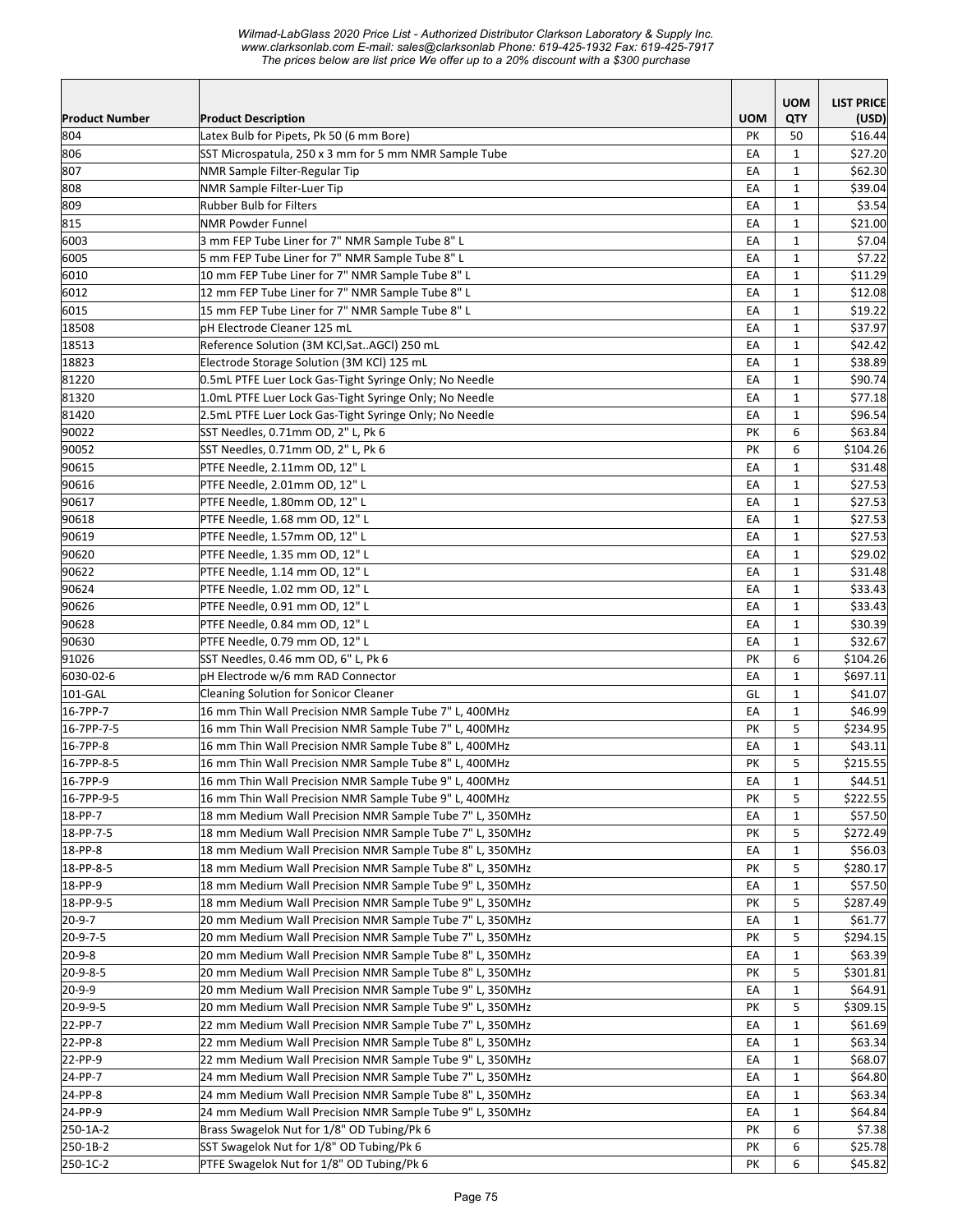*Wilmad-LabGlass 2020 Price List - Authorized Distributor Clarkson Laboratory & Supply Inc. www.clarksonlab.com E-mail: sales@clarksonlab Phone: 619-425-1932 Fax: 619-425-7917 The prices below are list price We offer up to a 20% discount with a \$300 purchase* 

|                        |                                                                                                                |            | <b>UOM</b>        | <b>LIST PRICE</b>  |
|------------------------|----------------------------------------------------------------------------------------------------------------|------------|-------------------|--------------------|
| <b>Product Number</b>  | <b>Product Description</b>                                                                                     | <b>UOM</b> | QTY               | (USD)              |
| 250-2A-2               | Brass Front Ferrule for 1/8" OD Tubing/Pk 10                                                                   | PK         | 10                | \$9.59             |
| 250-2B-2               | SST Front Ferrule for 1/8" OD Tubing/Pk 10                                                                     | PK         | 10                | \$26.49            |
| 250-2C-2               | PTFE Front Ferrule for 1/8" OD Tubing/Pk 10                                                                    | PK         | 10                | \$37.23            |
| 250-3A-2               | Brass Back Ferrule for 1/8" OD Tubing/Pk 10                                                                    | PK         | 10                | \$8.12             |
| 250-3B-2               | SST Back Ferrule for 1/8" OD Tubing/Pk 10                                                                      | PK         | 10                | \$24.33            |
| 250-3C-2               | PTFE Back Ferrule for 1/8" OD Tubing/Pk 10                                                                     | PK         | 10                | \$32.92            |
| 250-4A-2               | Brass Swagelok Connector for 1/8" Tubing                                                                       | EA         | $\mathbf{1}$      | \$5.90             |
| 250-4B-2               | SST Swagelok Connector for 1/8" Tubing                                                                         | EA         | $\mathbf{1}$      | \$18.36            |
| 25-PP-7                | 25 mm Medium Wall Precision NMR Sample Tube 7" L, 350MHz                                                       | EA         | $\mathbf{1}$      | \$120.95           |
| 25-PP-8                | 25 mm Medium Wall Precision NMR Sample Tube 8" L, 350MHz                                                       | EA         | 1                 | \$118.55           |
| 25-PP-9                | 25 mm Medium Wall Precision NMR Sample Tube 9" L, 350MHz                                                       | EA         | $\mathbf{1}$      | \$120.31           |
| 28-PP-7                | 28 mm Medium Wall Precision NMR Sample Tube 7" L, 350MHz                                                       | EA         | $\mathbf{1}$      | \$64.56            |
| 28-PP-8                | 28 mm Medium Wall Precision NMR Sample Tube 8" L, 350MHz                                                       | EA         | $\mathbf{1}$      | \$66.16            |
| 28-PP-9                | 28 mm Medium Wall Precision NMR Sample Tube 9" L, 350MHz                                                       | EA         | $\mathbf{1}$      | \$67.57            |
| 305-PS-7               | 3 mm Thin Wall Precision Precision NMR Sample Tube 7" L, 200MHz                                                | EA         | $\mathbf{1}$      | \$10.32            |
| 305-PS-7-5             | 3 mm Thin Wall Precision Precision NMR Sample Tube 7" L, 200MHz                                                | PK         | 5                 | \$54.43            |
| 305-PS-8               | 3 mm Thin Wall Precision Precision NMR Sample Tube 8" L, 200MHz                                                | EA         | $\mathbf{1}$      | \$10.90            |
| 305-PS-8-5             | 3 mm Thin Wall Precision Precision NMR Sample Tube 8" L, 200MHz                                                | PΚ         | 5                 | \$57.42            |
| 305-PS-9               | 3 mm Thin Wall Precision Precision NMR Sample Tube 9" L, 200MHz                                                | EA         | $\mathbf{1}$      | \$12.74            |
| 305-PS-9-5             | 3 mm Thin Wall Precision Precision NMR Sample Tube 9" L, 200MHz                                                | PK         | 5                 | \$60.13            |
| 307-LPV-7              | 3 mm Thin Wall Precision Low Pressure/Vacuum NMR Sample Tube (LPV) 7" L, 300MHz                                | EA         | $\mathbf{1}$      | \$114.99           |
| 307-LPV-8              | 3 mm Thin Wall Precision Low Pressure/Vacuum NMR Sample Tube (LPV) 8" L, 300MHz                                | EA         | $\mathbf{1}$      | \$114.99           |
| 307-LPV-9              | 3 mm Thin Wall Precision Low Pressure/Vacuum NMR Sample Tube (LPV) 9" L, 300MHz                                | EA         | $\mathbf{1}$      | \$109.52           |
| 307-PP-7               | 3 mm Thin Wall Precision NMR Sample Tube 7" L, 300MHz                                                          | EA         | $\mathbf{1}$      | \$13.49            |
| 307-PP-7-5             | 3 mm Thin Wall Precision NMR Sample Tube 7" L, 300MHz                                                          | PΚ<br>EA   | 5<br>$\mathbf{1}$ | \$67.99            |
| 307-PP-8<br>307-PP-8-5 | 3 mm Thin Wall Precision NMR Sample Tube 8" L, 300MHz                                                          | PK         | 5                 | \$14.24            |
| 307-PP-9               | 3 mm Thin Wall Precision NMR Sample Tube 8" L, 300MHz<br>3 mm Thin Wall Precision NMR Sample Tube 9" L, 300MHz | EA         | $\mathbf{1}$      | \$71.73<br>\$14.94 |
| 307-PP-9-5             | 3 mm Thin Wall Precision NMR Sample Tube 9" L, 300MHz                                                          | PK         | 5                 | \$74.71            |
| 307-TR-7               | 3 mm Screw Cap Precision NMR Sample Tube 7" L, 300MHz                                                          | EA         | $\mathbf{1}$      | \$30.08            |
| 307-TR-8               | 3 mm Screw Cap Precision NMR Sample Tube 8" L, 300MHz                                                          | EA         | $\mathbf{1}$      | \$31.78            |
| 307-TR-9               | 3 mm Screw Cap Precision NMR Sample Tube 9" L, 300MHz                                                          | EA         | $\mathbf{1}$      | \$31.58            |
| 30-PP-7                | 30 mm Medium Wall Precision NMR Sample Tube 7" L, 350MHz                                                       | EA         | $\mathbf{1}$      | \$72.52            |
| 30-PP-8                | 30 mm Medium Wall Precision NMR Sample Tube 8" L, 350MHz                                                       | EA         | $\mathbf{1}$      | \$70.71            |
| 30-PP-9                | 30 mm Medium Wall Precision NMR Sample Tube 9" L, 350MHz                                                       | EA         | $\mathbf{1}$      | \$72.21            |
| 327-PP-7               | 3 mm Thin Wall Precision NMR Sample Tube 7" L, 400MHz                                                          | EA         | $\mathbf{1}$      | \$14.02            |
| 327-PP-7-5             | 3 mm Thin Wall Precision NMR Sample Tube 7" L, 400MHz                                                          | PK         | 5                 | \$70.09            |
| 327-PP-8               | 3 mm Thin Wall Precision NMR Sample Tube 8" L, 400MHz                                                          | EA         | $\mathbf 1$       | \$16.44            |
| 327-PP-8-5             | 3 mm Thin Wall Precision NMR Sample Tube 8" L, 400MHz                                                          | PK         | 5                 | \$81.44            |
| 327-PP-9               | 3 mm Thin Wall Precision NMR Sample Tube 9" L, 400MHz                                                          | EA         | 1                 | \$17.71            |
| 327-PP-9-5             | 3 mm Thin Wall Precision NMR Sample Tube 9" L, 400MHz                                                          | PΚ         | 5                 | \$93.01            |
| 328-LPV-7              | 3 mm Thin Wall Precision Low Pressure/Vacuum NMR Sample Tube (LPV) 7" L, 500MHz                                | EA         | 1                 | \$120.29           |
| 328-LPV-8              | 3 mm Thin Wall Precision Low Pressure/Vacuum NMR Sample Tube (LPV) 8" L, 500MHz                                | EA         | $\mathbf{1}$      | \$114.57           |
| 328-LPV-9              | 3 mm Thin Wall Precision Low Pressure/Vacuum NMR Sample Tube (LPV) 9" L, 500MHz                                | EA         | $\mathbf{1}$      | \$114.57           |
| 328-PP-7               | 3 mm Thin Wall Precision NMR Sample Tube 7" L, 500MHz                                                          | EA         | $\mathbf{1}$      | \$16.50            |
| 328-PP-7-5             | 3 mm Thin Wall Precision NMR Sample Tube 7" L, 500MHz                                                          | PK         | 5                 | \$82.54            |
| 328-PP-8               | 3 mm Thin Wall Precision NMR Sample Tube 8" L, 500MHz                                                          | EA         | $\mathbf{1}$      | \$19.08            |
| 328-PP-8-5             | 3 mm Thin Wall Precision NMR Sample Tube 8" L, 500MHz                                                          | PK         | 5                 | \$90.02            |
| 328-PP-9               | 3 mm Thin Wall Precision NMR Sample Tube 9" L, 500MHz                                                          | EA         | $\mathbf{1}$      | \$19.84            |
| 328-PP-9-5             | 3 mm Thin Wall Precision NMR Sample Tube 9" L, 500MHz                                                          | PK         | 5                 | \$104.23           |
| 328-TR-7               | 3 mm Thin Wall Precision Screw-Cap NMR Sample Tube 7" L, 500MHz                                                | EA         | $\mathbf{1}$      | \$36.19            |
| 328-TR-8               | 3 mm Thin Wall Precision Screw-Cap NMR Sample Tube 8" L, 500MHz                                                | EA         | $\mathbf{1}$      | \$35.92            |
| 328-TR-9               | 3 mm Thin Wall Precision Screw-Cap NMR Sample Tube 9" L, 500MHz                                                | EA         | $\mathbf{1}$      | \$37.32            |
| 335-LPV-7              | 3 mm Thin Wall Precision Low Pressure/Vacuum NMR Sample Tube (LPV) 7" L, 600MHz                                | EA         | $\mathbf{1}$      | \$127.07           |
| 335-LPV-8              | 3 mm Thin Wall Precision Low Pressure/Vacuum NMR Sample Tube (LPV) 8" L, 600MHz                                | EA         | $\mathbf{1}$      | \$121.02           |
| 335-LPV-9              | 3 mm Thin Wall Precision Low Pressure/Vacuum NMR Sample Tube (LPV) 9" L, 600MHz                                | EA         | 1                 | \$121.02           |
| 335-PP-7               | 3 mm Thin Wall Precision NMR Sample Tube 7" L, 600MHz                                                          | EA         | 1                 | \$19.22            |
| 335-PP-7-5             | 3 mm Thin Wall Precision NMR Sample Tube 7" L, 600MHz                                                          | PK         | 5                 | \$96.06            |
| 335-PP-8               | 3 mm Thin Wall Precision NMR Sample Tube 8" L, 600MHz                                                          | EA         | $\mathbf 1$       | \$21.79            |
| 335-PP-8-5             | 3 mm Thin Wall Precision NMR Sample Tube 8" L, 600MHz                                                          | PK         | 5                 | \$108.27           |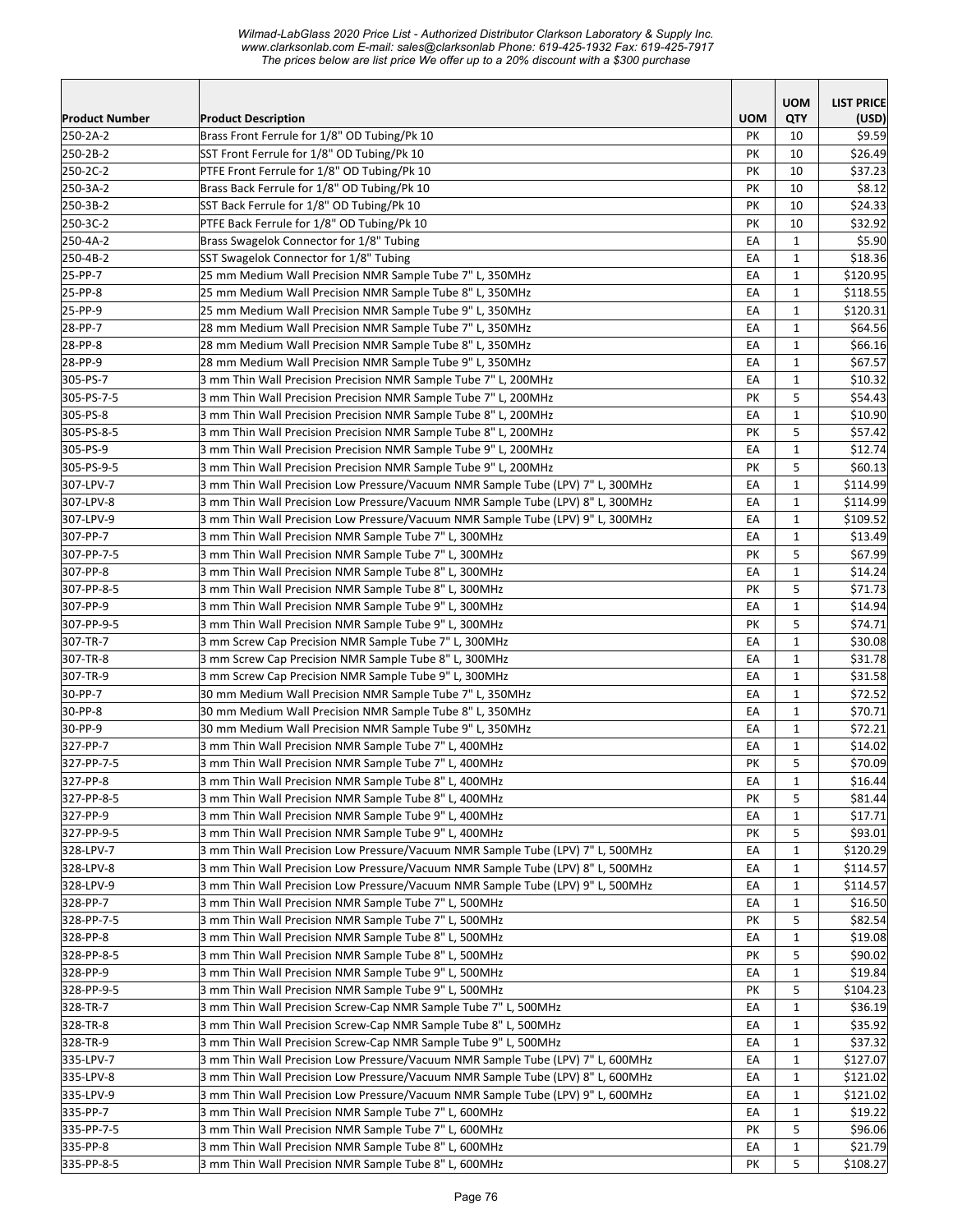|                        |                                                                                                                          |            | <b>UOM</b>   | <b>LIST PRICE</b>   |
|------------------------|--------------------------------------------------------------------------------------------------------------------------|------------|--------------|---------------------|
| <b>Product Number</b>  | <b>Product Description</b>                                                                                               | <b>UOM</b> | <b>QTY</b>   | (USD)               |
| 335-PP-9               | 3 mm Thin Wall Precision NMR Sample Tube 9" L, 600MHz                                                                    | EA         | 1            | \$23.87             |
| 335-PP-9-5<br>335-TR-7 | 3 mm Thin Wall Precision NMR Sample Tube 9" L, 600MHz<br>3 mm Thin Wall Precision Screw-Cap NMR Sample Tube 7" L, 600MHz | PK<br>EA   | 5<br>1       | \$118.79<br>\$41.51 |
| 335-TR-8               | 3 mm Thin Wall Precision Screw-Cap NMR Sample Tube 8" L, 600MHz                                                          | EA         | $\mathbf{1}$ | \$43.11             |
| 335-TR-9               | 3 mm Thin Wall Precision Screw-Cap NMR Sample Tube 9" L, 600MHz                                                          | EA         | $\mathbf{1}$ | \$44.51             |
| 341-PP-7               | 3mm Thin Wall Precision NMR Sample Tube 7" L, 800 MHz                                                                    | EA         | $\mathbf{1}$ | \$26.13             |
| 341-PP-7-5             | 3mm Thin Wall Precision NMR Sample Tube 7" L, 800 MHz                                                                    | PK         | 5            | \$130.67            |
| 341-PP-8               | 3mm Thin Wall Precision NMR Sample Tube 8" L, 800 MHz                                                                    | EA         | $\mathbf{1}$ | \$30.22             |
| 341-PP-8-5             | 3mm Thin Wall Precision NMR Sample Tube 8" L, 800 MHz                                                                    | PK         | 5            | \$143.21            |
| 405-PS-7               | 4 mm Thin Wall Precision NMR Sample Tube 7" L, 100 MHz                                                                   | EA         | $\mathbf{1}$ | \$12.42             |
| 405-PS-7-5             | 4 mm Thin Wall Precision NMR Sample Tube 7" L, 100 MHz                                                                   | PK         | 5            | \$60.67             |
| 405-PS-8               | 4 mm Thin Wall Precision NMR Sample Tube 8" L, 100 MHz                                                                   | EA         | $\mathbf{1}$ | \$12.38             |
| 405-PS-8-5             | 4 mm Thin Wall Precision NMR Sample Tube 8" L, 100 MHz                                                                   | PΚ         | 5            | \$61.95             |
| 405-PS-9               | 4 mm Thin Wall Precision NMR Sample Tube 9" L, 100 MHz                                                                   | EA         | $\mathbf{1}$ | \$13.91             |
| 405-PS-9-5             | 4 mm Thin Wall Precision NMR Sample Tube 9" L, 100 MHz                                                                   | PK         | 5            | \$65.62             |
| 406-PP-7               | 4 mm Thin Wall Precision NMR Sample Tube 7" L, 300MHz                                                                    | EA         | $\mathbf{1}$ | \$12.79             |
| 406-PP-7-5             | 4 mm Thin Wall Precision NMR Sample Tube 7" L, 300MHz                                                                    | PK         | 5            | \$67.17             |
| 406-PP-8               | 4 mm Thin Wall Precision NMR Sample Tube 8" L, 300MHz                                                                    | EA         | 1            | \$14.47             |
| 406-PP-8-5             | 4 mm Thin Wall Precision NMR Sample Tube 8" L, 300MHz                                                                    | PK         | 5            | \$68.32             |
| 406-PP-9               | 4 mm Thin Wall Precision NMR Sample Tube 9" L, 300MHz                                                                    | EA         | $\mathbf{1}$ | \$15.41             |
| 427-PP-7               | 4 mm Thin Wall Precision NMR Sample Tube 7" L, 400MHz                                                                    | EA         | $\mathbf{1}$ | \$23.12             |
| 427-PP-7-5             | 4 mm Thin Wall Precision NMR Sample Tube 7" L, 400MHz                                                                    | PK         | 5            | \$115.08            |
| 427-PP-8               | 4 mm Thin Wall Precision NMR Sample Tube 8" L, 400MHz                                                                    | EA         | $\mathbf{1}$ | \$23.54             |
| 427-PP-8-5             | 4 mm Thin Wall Precision NMR Sample Tube 8" L, 400MHz                                                                    | PK         | 5            | \$111.60            |
| 427-PP-9               | 4 mm Thin Wall Precision NMR Sample Tube 9" L, 400MHz                                                                    | EA         | $\mathbf{1}$ | \$24.04             |
| 427-PP-9-5             | 4 mm Thin Wall Precision NMR Sample Tube 9" L, 400MHz                                                                    | PK         | 5            | \$113.93            |
| 435-LPV-7              | 4 mm Thin Wall Precision Low Pressure/Vacuum NMR Sample Tube (LPV) 7" L, 600MHz                                          | EA         | $\mathbf{1}$ | \$121.02            |
| 435-PP-7               | 4 mm Thin Wall Precision NMR Sample Tube 7" L, 600MHz                                                                    | EA         | $\mathbf{1}$ | \$31.86             |
| 435-PP-7-5             | 4 mm Thin Wall Precision NMR Sample Tube 7" L, 600MHz                                                                    | PK         | 5            | \$158.79            |
| 501-PS-7               | 5 mm Heavy Wall Precision NMR Sample Tube 7" L, 100 MHz                                                                  | EA         | $\mathbf{1}$ | \$9.92              |
| 501-PS-7-5             | 5 mm Heavy Wall Precision NMR Sample Tube 7" L, 100 MHz                                                                  | PK         | 5            | \$50.27             |
| 501-PS-8               | 5 mm Heavy Wall Precision NMR Sample Tube 8" L, 100 MHz                                                                  | EA         | $\mathbf{1}$ | \$11.12             |
| 501-PS-8-5             | 5 mm Heavy Wall Precision NMR Sample Tube 8" L, 100 MHz                                                                  | PΚ         | 5            | \$55.63             |
| 501-PS-9               | 5 mm Heavy Wall Precision NMR Sample Tube 9" L, 100 MHz                                                                  | EA         | $\mathbf{1}$ | \$12.53             |
| 501-PS-9-5             | 5 mm Heavy Wall Precision NMR Sample Tube 9" L, 100 MHz                                                                  | PК         | 5            | \$62.63             |
| 502-PP-7               | 5 mm Heavy Wall Precision NMR Sample Tube 7" L, 300MHz                                                                   | EA         | $\mathbf{1}$ | \$12.15             |
| 502-PP-7-5             | 5 mm Heavy Wall Precision NMR Sample Tube 7" L, 300MHz                                                                   | PK         | 5            | \$61.21             |
| 502-PP-8               | 5 mm Heavy Wall Precision NMR Sample Tube 8" L, 300MHz                                                                   | EA         | $\mathbf{1}$ | \$14.04             |
| 502-PP-8-5             | 5 mm Heavy Wall Precision NMR Sample Tube 8" L, 300MHz                                                                   | PK         | 5            | \$66.30             |
| 502-PP-9               | 5 mm Heavy Wall Precision NMR Sample Tube 9" L, 300MHz                                                                   | EA         | 1            | \$14.73             |
| 502-PP-9-5             | 5 mm Heavy Wall Precision NMR Sample Tube 9" L, 300MHz                                                                   | PK         | 5            | \$77.31             |
| 503-PS-7               | 5 mm Medium Wall Precision NMR Sample Tube 7" L, 100 MHz                                                                 | EA         | $\mathbf{1}$ | \$9.16              |
| 503-PS-7-5             | 5 mm Medium Wall Precision NMR Sample Tube 7" L, 100 MHz                                                                 | PK         | 5            | \$46.38             |
| 503-PS-8               | 5 mm Medium Wall Precision NMR Sample Tube 8" L, 100 MHz                                                                 | EA         | $\mathbf{1}$ | \$11.01             |
| 503-PS-8-5             | 5 mm Medium Wall Precision NMR Sample Tube 8" L, 100 MHz                                                                 | PK         | 5            | \$54.82             |
| 503-PS-9               | 5 mm Medium Wall Precision NMR Sample Tube 9" L, 100 MHz                                                                 | EA         | $\mathbf 1$  | \$12.22             |
| 503-PS-9-5             | 5 mm Medium Wall Precision NMR Sample Tube 9" L, 100 MHz                                                                 | PΚ         | 5            | \$57.64             |
| 504-PP-7               | 5 mm Medium Wall Precision NMR Sample Tube 7" L, 300MHz                                                                  | EA         | $\mathbf{1}$ | \$10.53             |
| 504-PP-7-5             | 5 mm Medium Wall Precision NMR Sample Tube 7" L, 300MHz                                                                  | PK         | 5            | \$54.66             |
| 504-PP-8<br>504-PP-8-5 | 5 mm Medium Wall Precision NMR Sample Tube 8" L, 300MHz<br>5 mm Medium Wall Precision NMR Sample Tube 8" L, 300MHz       | EA<br>PК   | 1<br>5       | \$12.70<br>\$62.96  |
| 504-PP-9               | 5 mm Medium Wall Precision NMR Sample Tube 9" L, 300MHz                                                                  | EA         | $\mathbf{1}$ | \$14.33             |
| 504-PP-9-5             | 5 mm Medium Wall Precision NMR Sample Tube 9" L, 300MHz                                                                  | PK         | 5            | \$71.00             |
| 505-PS-7               | 5 mm Thin Wall Precision NMR Sample Tube 7" L, 100 MHz                                                                   | EA         | $\mathbf{1}$ | \$6.83              |
| 505-PS-7-5             | 5 mm Thin Wall Precision NMR Sample Tube 7" L, 100 MHz                                                                   | PК         | 5            | \$36.02             |
| 505-PS-8               | 5 mm Thin Wall Precision NMR Sample Tube 8" L, 100 MHz                                                                   | EA         | $\mathbf{1}$ | \$6.96              |
| 505-PS-8-5             | 5 mm Thin Wall Precision NMR Sample Tube 8" L, 100 MHz                                                                   | PК         | 5            | \$36.13             |
| 505-PS-9               | 5 mm Thin Wall Precision NMR Sample Tube 9" L, 100 MHz                                                                   | EA         | $\mathbf{1}$ | \$7.36              |
| 505-PS-9-5             | 5 mm Thin Wall Precision NMR Sample Tube 9" L, 100 MHz                                                                   | PК         | 5            | \$38.18             |
| 506-PP-7               | 5 mm Thin Wall Precision NMR Sample Tube 7" L, 200MHz                                                                    | EA         | $\mathbf{1}$ | \$7.23              |
|                        |                                                                                                                          |            |              |                     |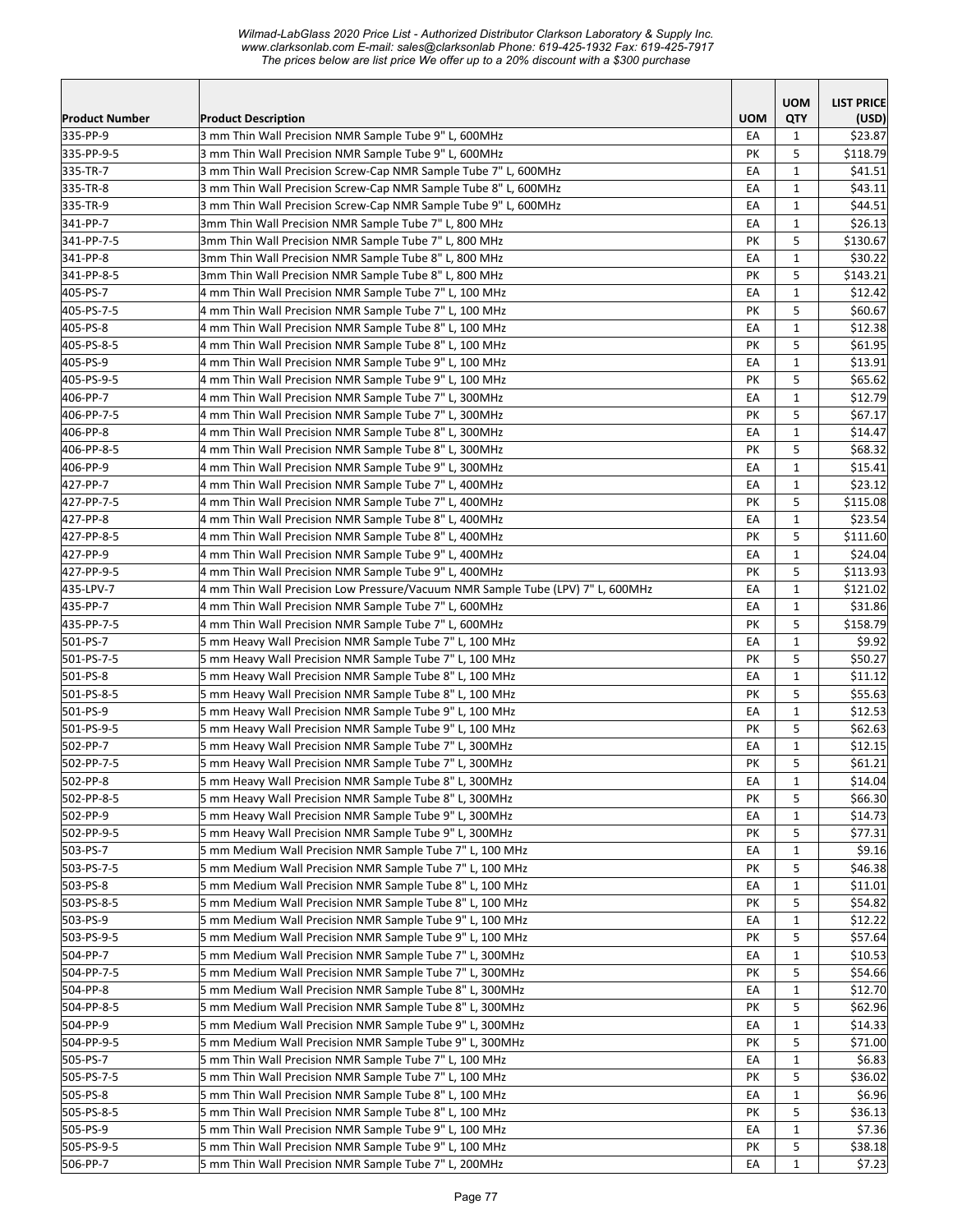*Wilmad-LabGlass 2020 Price List - Authorized Distributor Clarkson Laboratory & Supply Inc. www.clarksonlab.com E-mail: sales@clarksonlab Phone: 619-425-1932 Fax: 619-425-7917 The prices below are list price We offer up to a 20% discount with a \$300 purchase* 

|                              |                                                                                                                                               |            | <b>UOM</b>        | <b>LIST PRICE</b>    |
|------------------------------|-----------------------------------------------------------------------------------------------------------------------------------------------|------------|-------------------|----------------------|
| <b>Product Number</b>        | <b>Product Description</b>                                                                                                                    | <b>UOM</b> | QTY               | (USD)                |
| 506-PP-7-5                   | 5 mm Thin Wall Precision NMR Sample Tube 7" L, 200MHz                                                                                         | PΚ         | 5                 | \$36.11              |
| 506-PP-8                     | 5 mm Thin Wall Precision NMR Sample Tube 8" L, 200MHz                                                                                         | EA         | $\mathbf{1}$      | \$8.69               |
| 506-PP-8-5                   | 5 mm Thin Wall Precision NMR Sample Tube 8" L, 200MHz                                                                                         | PΚ         | 5                 | \$42.60              |
| 506-PP-9                     | 5 mm Thin Wall Precision NMR Sample Tube 9" L, 200MHz                                                                                         | EA         | $\mathbf{1}$      | \$9.81               |
| 506-PP-9-5                   | 5 mm Thin Wall Precision NMR Sample Tube 9" L, 200MHz                                                                                         | PK         | 5                 | \$46.29              |
| 507-LPV-200M                 | 5mm Precision Low Pressure/Vacuum Tube for Auto Samplers, 200mm L, 300MHz                                                                     | EA         | $\mathbf{1}$      | \$162.09             |
| 507-LPV-7                    | 5 mm Thin Wall Precision Low Pressure/Vacuum NMR Sample Tube (LPV) 7" L, 300MHz                                                               | EA         | $\mathbf{1}$      | \$109.52             |
| 507-LPV-7-T-P                | Replacement LPV Glass Tube for 507-LPV-7                                                                                                      | EA         | $\mathbf{1}$      | \$68.01              |
| 507-LPV-8                    | 5 mm Thin Wall Precision Low Pressure/Vacuum NMR Sample Tube (LPV) 8" L, 300MHz                                                               | EA         | $\mathbf{1}$      | \$109.52             |
| 507-LPV-8AMB                 | 5 mm Thin Wall Precision Low Pressure/Vacuum NMR Sample Tube (LPV) 8" L, Amber, 300MHz                                                        | EA         | $\mathbf{1}$      | \$118.85             |
| 507-LPV-8-T-P                | Replacement LPV Glass Tube for 507-LPV-8                                                                                                      | EA         | $\mathbf{1}$      | \$68.99              |
| 507-LPV-9                    | 5 mm Thin Wall Precision Low Pressure/Vacuum NMR Sample Tube (LPV) 9" L, 300MHz                                                               | EA         | 1                 | \$113.35             |
| 507-OF-7                     | 5 mm Thin Wall Precision OmniFit NMR Sample Tube Only 7" L, 300MHz                                                                            | EA         | $\mathbf{1}$      | \$40.28              |
| 507-OF-8                     | 5 mm Thin Wall Precision OmniFit NMR Sample Tube Only 8" L, 300MHz                                                                            | EA         | $\mathbf{1}$      | \$41.04              |
| 507-OF-9                     | 5 mm Thin Wall Precision OmniFit NMR Sample Tube Only 9" L, 300MHz                                                                            | EA         | $\mathbf{1}$      | \$43.97              |
| 507-PP-7                     | 5 mm Thin Wall Precision NMR Sample Tube 7" L, 300MHz                                                                                         | EA         | $\mathbf{1}$      | \$10.23              |
| 507-PP-7-5                   | 5 mm Thin Wall Precision NMR Sample Tube 7" L, 300MHz                                                                                         | PΚ         | 5                 | \$51.21              |
| 507-PP-7QTZ                  | 5 mm Thin Wall Precision Quartz NMR Sample Tube 7" L, 300MHz                                                                                  | EA         | $\mathbf{1}$      | \$36.09              |
| 507-PP-7QTZ-5                | 5 mm Thin Wall Precision Quartz NMR Sample Tube 7" L, 300MHz                                                                                  | PΚ         | 5                 | \$186.71             |
| 507-PP-7SUP                  | 5 mm Thin Wall Precision Suprasil NMR Sample Tube 7" L, 300MHz                                                                                | EA         | $\mathbf{1}$      | \$86.39              |
| 507-PP-7SUP-5                | 5 mm Thin Wall Precision Suprasil NMR Sample Tube 7" L, 300MHz                                                                                | PK         | 5                 | \$411.34             |
| 507-PP-8                     | 5 mm Thin Wall Precision NMR Sample Tube 8" L, 300MHz                                                                                         | EA         | $\mathbf{1}$      | \$11.36              |
| 507-PP-8-5                   | 5 mm Thin Wall Precision NMR Sample Tube 8" L, 300MHz                                                                                         | PΚ         | 5                 | \$56.79              |
| 507-PP-8QTZ                  | 5 mm Thin Wall Precision Quartz NMR Sample Tube 8" L, 300MHz                                                                                  | EA         | $\mathbf{1}$      | \$38.16              |
| 507-PP-8QTZ-5                | 5 mm Thin Wall Precision Quartz NMR Sample Tube 8" L, 300MHz                                                                                  | PΚ         | 5                 | \$190.18             |
| 507-PP-8SUP                  | 5 mm Thin Wall Precision Suprasil NMR Sample Tube 8" L, 300MHz                                                                                | EA         | $\mathbf{1}$      | \$83.80              |
| 507-PP-8SUP-5                | 5 mm Thin Wall Precision Suprasil NMR Sample Tube 8" L, 300MHz                                                                                | PΚ         | 5                 | \$419.03             |
| 507-PP-9                     | 5 mm Thin Wall Precision NMR Sample Tube 9" L, 300MHz                                                                                         | EA         | $\mathbf{1}$      | \$13.01              |
| 507-PP-9-5                   | 5 mm Thin Wall Precision NMR Sample Tube 9" L, 300MHz                                                                                         | PΚ         | 5                 | \$64.55              |
| 507-PP-9QTZ                  | 5 mm Thin Wall Precision Quartz NMR Sample Tube 9" L, 300MHz                                                                                  | EA         | $\mathbf{1}$      | \$38.93              |
| 507-PP-9QTZ-5                | 5 mm Thin Wall Precision Quartz NMR Sample Tube 9" L, 300MHz                                                                                  | PΚ         | 5                 | \$193.99             |
| 507-PP-9SUP<br>507-PP-9SUP-5 | 5 mm Thin Wall Precision Suprasil NMR Sample Tube 9" L, 300MHz                                                                                | EA<br>PΚ   | $\mathbf{1}$<br>5 | \$85.28              |
| 507-PV-7                     | 5 mm Thin Wall Precision Suprasil NMR Sample Tube 9" L, 300MHz<br>5 mm Thin Wall Precision Pressure/Vacuum Valve NMR Sample Tube 7" L, 300MHz | EA         | $\mathbf{1}$      | \$426.39<br>\$182.79 |
| 507-PV-8                     | 5 mm Thin Wall Precision Pressure/Vacuum Valve NMR Sample Tube 8" L, 300MHz                                                                   | EA         | 1                 | \$184.65             |
| 507-PV-9                     | 5 mm Thin Wall Precision Pressure/Vacuum Valve NMR Sample Tube 9" L, 300MHz                                                                   | EA         | $\mathbf{1}$      | \$178.42             |
| 507-QPV-7                    | 5 mm Thin Wall Precision Quick Pressure Valve NMR Sample Tube 7" L, 300MHz                                                                    | EA         | $\mathbf{1}$      | \$114.94             |
| 507-QPV-8                    | 5 mm Thin Wall Precision Quick Pressure Valve NMR Sample Tube 8" L, 300MHz                                                                    | EA         | $\mathbf 1$       | \$114.94             |
| 507-TR-7                     | 5 mm Thin Wall Precision Screw-Cap NMR Sample Tube 7" L, 300MHz                                                                               | EA         | 1                 | \$27.79              |
| 507-TR-8                     | 5 mm Thin Wall Precision Screw-Cap NMR Sample Tube 8" L, 300MHz                                                                               | EA         | $\mathbf{1}$      | \$30.52              |
| 507-TR-9                     | 5 mm Thin Wall Precision Screw-Cap NMR Sample Tube 9" L, 300MHz                                                                               | EA         | 1                 | \$32.54              |
| 513-1PP-7                    | 10 mm Thin Wall Precision NMR Sample Tube 7" L, 200MHz                                                                                        | EA         | 1                 | \$20.14]             |
| 513-1PP-7-5                  | 10 mm Thin Wall Precision NMR Sample Tube 7" L, 200MHz                                                                                        | PΚ         | 5                 | \$100.69             |
| 513-1PP-8                    | 10 mm Thin Wall Precision NMR Sample Tube 8" L, 200MHz                                                                                        | EA         | $\mathbf{1}$      | \$22.14              |
| 513-1PP-8-5                  | 10 mm Thin Wall Precision NMR Sample Tube 8" L, 200MHz                                                                                        | PΚ         | 5                 | \$111.53             |
| 513-1PP-9                    | 10 mm Thin Wall Precision NMR Sample Tube 9" L, 200MHz                                                                                        | EA         | $\mathbf{1}$      | \$24.18              |
| 513-1PP-9-5                  | 10 mm Thin Wall Precision NMR Sample Tube 9" L, 200MHz                                                                                        | PΚ         | 5                 | \$114.56             |
| 513-1PS-7                    | 10 mm Thin Wall Precision NMR Sample Tube 7" L, 100 MHz                                                                                       | EA         | $\mathbf{1}$      | \$16.15              |
| 513-1PS-7-5                  | 10 mm Thin Wall Precision NMR Sample Tube 7" L, 100 MHz                                                                                       | PΚ         | 5                 | \$80.28              |
| 513-1PS-8                    | 10 mm Thin Wall Precision NMR Sample Tube 8" L, 100 MHz                                                                                       | EA         | 1                 | \$16.01              |
| 513-1PS-8-5                  | 10 mm Thin Wall Precision NMR Sample Tube 8" L, 100 MHz                                                                                       | PΚ         | 5                 | \$84.04              |
| 513-1PS-9                    | 10 mm Thin Wall Precision NMR Sample Tube 9" L, 100 MHz                                                                                       | EA         | $\mathbf{1}$      | \$16.44              |
| 513-1PS-9-5                  | 10 mm Thin Wall Precision NMR Sample Tube 9" L, 100 MHz                                                                                       | PΚ         | 5                 | \$82.19              |
| 513-3PP-7                    | 10 mm Thin Wall Precision NMR Sample Tube 7" L, 300MHz                                                                                        | EA         | $\mathbf{1}$      | \$29.39              |
| 513-3PP-7-5                  | 10 mm Thin Wall Precision NMR Sample Tube 7" L, 300MHz                                                                                        | PΚ         | 5                 | \$152.08             |
| 513-3PP-8                    | 10 mm Thin Wall Precision NMR Sample Tube 8" L, 300MHz                                                                                        | EA         | 1                 | \$31.10              |
| 513-3PP-8-5                  | 10 mm Thin Wall Precision NMR Sample Tube 8" L, 300MHz                                                                                        | PΚ         | 5                 | \$155.47             |
| 513-3PP-9                    | 10 mm Thin Wall Precision NMR Sample Tube 9" L, 300MHz                                                                                        | EA         | 1                 | \$34.60              |
| 513-3PP-9-5                  | 10 mm Thin Wall Precision NMR Sample Tube 9" L, 300MHz                                                                                        | PΚ         | 5                 | \$169.75             |
| 513-5PP-7                    | 10 mm Thin Wall Precision NMR Sample Tube 7" L, 400MHz                                                                                        | EA         | $\mathbf{1}$      | \$32.81              |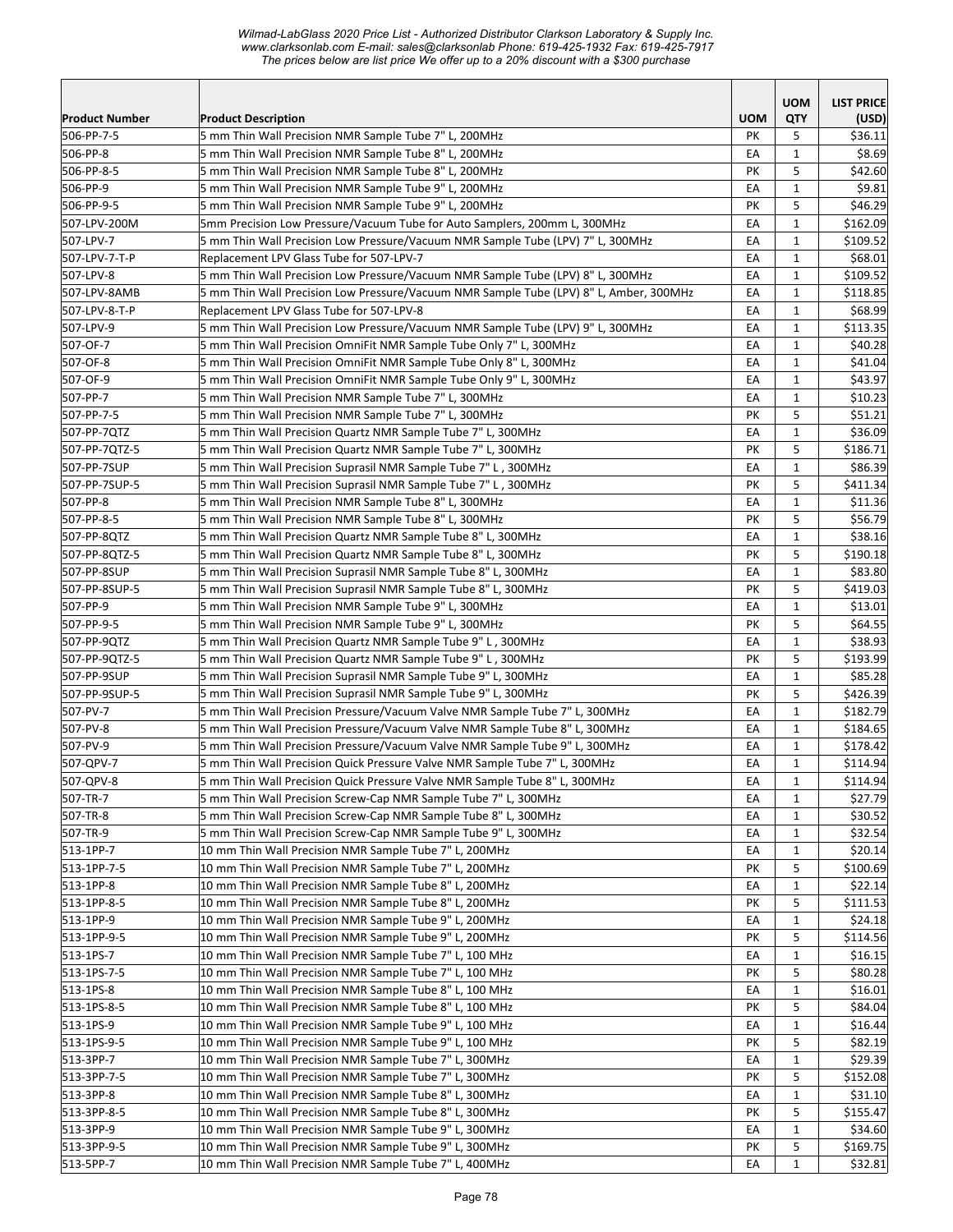|                                      |                                                                                                                | <b>UOM</b> | <b>UOM</b>        | <b>LIST PRICE</b>   |
|--------------------------------------|----------------------------------------------------------------------------------------------------------------|------------|-------------------|---------------------|
| <b>Product Number</b><br>513-5PP-7-5 | <b>Product Description</b><br>10 mm Thin Wall Precision NMR Sample Tube 7" L, 400MHz                           | PК         | QTY<br>5          | (USD)<br>\$168.04   |
| 513-5PP-8                            | 10 mm Thin Wall Precision NMR Sample Tube 8" L, 400MHz                                                         | EA         | $\mathbf{1}$      | \$36.41             |
| 513-5PP-8-5                          | 10 mm Thin Wall Precision NMR Sample Tube 8" L, 400MHz                                                         | PK         | 5                 | \$176.78            |
| 513-5PP-9                            | 10 mm Thin Wall Precision NMR Sample Tube 9" L, 400MHz                                                         | EA         | $\mathbf{1}$      | \$37.98             |
| 513-5PP-9-5                          | 10 mm Thin Wall Precision NMR Sample Tube 9" L, 400MHz                                                         | PΚ         | 5                 | \$186.31            |
| 513-7LPV-7                           | 10mm Thin Wall Precision Low Pressure/Vacuum NMR Sample Tube 7" L, 500MHz                                      | EA         | $\mathbf{1}$      | \$135.16            |
| 513-7LPV-8                           | 10mm Thin Wall Precision Low Pressure/Vacuum NMR Sample Tube 8" L, 500MHz                                      | EA         | $\mathbf{1}$      | \$130.59            |
| 513-7PP-7                            | 10 mm Thin Wall Precision NMR Sample Tube 7" L, 500MHz                                                         | EA         | $\mathbf{1}$      | \$36.30             |
| 513-7PP-7-5                          | 10 mm Thin Wall Precision NMR Sample Tube 7" L, 500MHz                                                         | PK         | 5                 | \$181.45            |
| 513-7PP-7QTZ                         | 10 mm Thin Wall Precision Quartz NMR Sample Tube 7" L, 400MHz                                                  | EA         | $\mathbf{1}$      | \$82.88             |
| 513-7PP-7QTZ-5                       | 10 mm Thin Wall Precision Quartz NMR Sample Tube 7" L, 400MHz                                                  | PK         | 5                 | \$414.39            |
| 513-7PP-7SUP                         | 10 mm Thin Wall Precision Suprasil NMR Sample Tube 7" L, 400MHz                                                | EA         | $\mathbf{1}$      | \$136.03            |
| 513-7PP-7SUP-5                       | 10 mm Thin Wall Precision Suprasil NMR Sample Tube 7" L, 400MHz                                                | PK         | 5                 | \$663.85            |
| 513-7PP-8                            | 10 mm Thin Wall Precision NMR Sample Tube 8" L, 500MHz                                                         | EA         | $\mathbf{1}$      | \$39.45             |
| 513-7PP-8-5                          | 10 mm Thin Wall Precision NMR Sample Tube 8" L, 500MHz                                                         | PK         | 5                 | \$194.64            |
| 513-7PP-8QTZ                         | 10 mm Thin Wall Precision Quartz NMR Sample Tube 8" L, 400MHz                                                  | EA         | $\mathbf{1}$      | \$88.72             |
| 513-7PP-8QTZ-5                       | 10 mm Thin Wall Precision Quartz NMR Sample Tube 8" L, 400MHz                                                  | PK         | 5                 | \$422.49            |
| 513-7PP-8SUP                         | 10 mm Thin Wall Precision Suprasil NMR Sample Tube 8" L, 400MHz                                                | EA         | 1                 | \$145.11            |
| 513-7PP-8SUP-5                       | 10 mm Thin Wall Precision Suprasil NMR Sample Tube 8" L, 400MHz                                                | PK         | 5                 | \$701.03            |
| 513-7PP-9                            | 10 mm Thin Wall Precision NMR Sample Tube 9" L, 500MHz                                                         | EA         | $\mathbf{1}$      | \$41.74             |
| 513-7PP-9-5                          | 10 mm Thin Wall Precision NMR Sample Tube 9" L, 500MHz                                                         | PK         | 5                 | \$204.73            |
| 513-7PP-9QTZ                         | 10 mm Thin Wall Precision Quartz NMR Sample Tube 9" L, 400MHz                                                  | EA         | $\mathbf{1}$      | \$86.00             |
| 513-7PP-9QTZ-5                       | 10 mm Thin Wall Precision Quartz NMR Sample Tube 9" L, 400MHz                                                  | PΚ         | 5                 | \$429.95            |
| 513-7PP-9SUP                         | 10 mm Thin Wall Precision Suprasil NMR Sample Tube 9" L, 400MHz                                                | EA         | $\mathbf{1}$      | \$149.66            |
| 513-7PP-9SUP-5                       | 10 mm Thin Wall Precision Suprasil NMR Sample Tube 9" L, 400MHz                                                | PK         | 5                 | \$722.98            |
| 513-7PPH-7                           | 10 mm Heavy Wall Precision NMR Sample Tube 7" L, 450 MHz                                                       | EA         | $\mathbf 1$       | \$52.15             |
| 513-7PPH-7-5                         | 10 mm Heavy Wall Precision NMR Sample Tube 7" L, 450 MHz                                                       | PK         | 5                 | \$247.18            |
| 513-7PPH-8                           | 10 mm Heavy Wall Precision NMR Sample Tube 8" L, 450MHz                                                        | EA         | $\mathbf{1}$      | \$51.17             |
| 513-7PPH-8-5                         | 10 mm Heavy Wall Precision NMR Sample Tube 8" L, 450MHz                                                        | PK         | 5                 | \$255.85            |
| 513-7PPH-9                           | 10 mm Heavy Wall Precision NMR Sample Tube 9" L, 300MHz                                                        | EA         | $\mathbf{1}$      | \$52.56             |
| 513-7PPH-9-5                         | 10 mm Heavy Wall Precision NMR Sample Tube 9" L, 300MHz                                                        | PK         | 5                 | \$262.84            |
| 513-7PPM-7                           | 10 mm Medium Wall Precision NMR Sample Tube 7" L, 500MHz                                                       | EA         | $\mathbf{1}$      | \$53.17             |
| 513-7PPM-7-5                         | 10 mm Medium Wall Precision NMR Sample Tube 7" L, 500MHz                                                       | PK         | 5                 | \$265.84            |
| 513-7PPM-8                           | 10 mm Medium Wall Precision NMR Sample Tube 8" L, 500MHz                                                       | EA         | $\mathbf{1}$      | \$57.91             |
| 513-7PPM-8-5                         | 10 mm Medium Wall Precision NMR Sample Tube 8" L, 500MHz                                                       | PΚ         | 5                 | \$274.50            |
| 513-7PPM-9                           | 10 mm Medium Wall Precision NMR Sample Tube 9" L, 500MHz                                                       | EA         | $\mathbf{1}$      | \$56.36             |
| 513-7PPM-9-5                         | 10 mm Medium Wall Precision NMR Sample Tube 9" L, 500MHz                                                       | PK         | 5                 | \$281.83            |
| 513-7PV-7                            | 10 mm Thin Wall Precision Pressure/Vacuum Valve NMR Sample Tube 7" L, 500MHz                                   | EA         | $\mathbf 1$       | \$243.18            |
| 513-7PV-8                            | 10 mm Thin Wall Precision Pressure/Vacuum Valve NMR Sample Tube 8" L, 500MHz                                   | EA         | $\mathbf{1}$      | \$243.19            |
| 513-7PV-9                            | 10 mm Thin Wall Precision Pressure/Vacuum Valve NMR Sample Tube 9" L, 500MHz                                   | EA         | 1                 | \$243.19            |
| 513-7PVH-7                           | 10 mm Heavy Wall Precision Pressure/Vacuum Valve NMR Sample Tube 7" L, 450MHz                                  | EA         | 1                 | \$253.65            |
| 513-7PVH-8                           | 10 mm Heavy Wall Precision Pressure/Vacuum Valve NMR Sample Tube 8" L, 450MHz                                  | EA         | $\mathbf{1}$      | \$253.65            |
| 513-7PVH-9                           | 10 mm Heavy Wall Precision Pressure/Vacuum Valve NMR Sample Tube 9" L, 450MHz                                  | EA         | 1                 | \$253.65            |
| 513-7PVM-7                           | 10 mm Medium Wall Precision Pressure/Vacuum Valve NMR Sample Tube 7" L, 500MHz                                 | ΕA         | 1                 | \$248.59            |
| 513-7PVM-8                           | 10 mm Medium Wall Precision Pressure/Vacuum Valve NMR Sample Tube 8" L, 500MHz                                 | EA         | $\mathbf{1}$      | \$248.58            |
| 513-7PVM-9                           | 10 mm Medium Wall Precision Pressure/Vacuum Valve NMR Sample Tube 9" L, 500MHz                                 | EА         | $\mathbf{1}$      | \$248.59            |
| 513-7TRA-7                           | 10 mm Thin Wall Precision Screw-Cap NMR Sample Tube 7" L, 500MHz                                               | EA         | $\mathbf{1}$      | \$48.70             |
| 513-7TRA-8                           | 10 mm Thin Wall Precision Screw-Cap NMR Sample Tube 8" L, 500MHz                                               | EA         | 1                 | \$53.06             |
| 513-7TRA-9                           | 10 mm Thin Wall Precision Screw-Cap NMR Sample Tube 9" L, 500MHz                                               | EA         | $\mathbf{1}$      | \$53.76             |
| 513A-1PP-7                           | 8 mm Thin Wall Precision NMR Sample Tube 7" L, 60 MHz                                                          | EA         | 1                 | \$20.27             |
| 513A-1PP-7-5                         | 8 mm Thin Wall Precision NMR Sample Tube 7" L, 60 MHz                                                          | PΚ         | 5                 | \$97.27             |
| 513A-1PP-8                           | 8 mm Thin Wall Precision NMR Sample Tube 8" L, 60 MHz<br>8 mm Thin Wall Precision NMR Sample Tube 8" L, 60 MHz | EA         | $\mathbf{1}$      | \$21.05             |
| 513A-1PP-8-5                         |                                                                                                                | PК         | 5                 | \$105.26            |
| 513A-1PP-9                           | 8 mm Thin Wall Precision NMR Sample Tube 9" L, 60 MHz                                                          | EA         | $\mathbf{1}$      | \$22.65             |
| 513A-1PP-9-5<br>513A-3PP-7           | 8 mm Thin Wall Precision NMR Sample Tube 9" L, 60 MHz<br>8 mm Thin Wall Precision NMR Sample Tube 7" L, 300MHz | PK         | 5                 | \$118.93<br>\$25.09 |
| 513A-3PP-7-5                         | 8 mm Thin Wall Precision NMR Sample Tube 7" L, 300MHz                                                          | EA         | 1<br>5            | \$118.93            |
| 513A-3PP-8                           | 8 mm Thin Wall Precision NMR Sample Tube 8" L, 300MHz                                                          | PК<br>EA   |                   | \$26.78             |
| 513A-3PP-8-5                         | 8 mm Thin Wall Precision NMR Sample Tube 8" L, 300MHz                                                          | PΚ         | $\mathbf{1}$<br>5 | \$126.93            |
| 513A-3PP-9                           | 8 mm Thin Wall Precision NMR Sample Tube 9" L, 300MHz                                                          | EA         | $\mathbf{1}$      | \$26.92             |
|                                      |                                                                                                                |            |                   |                     |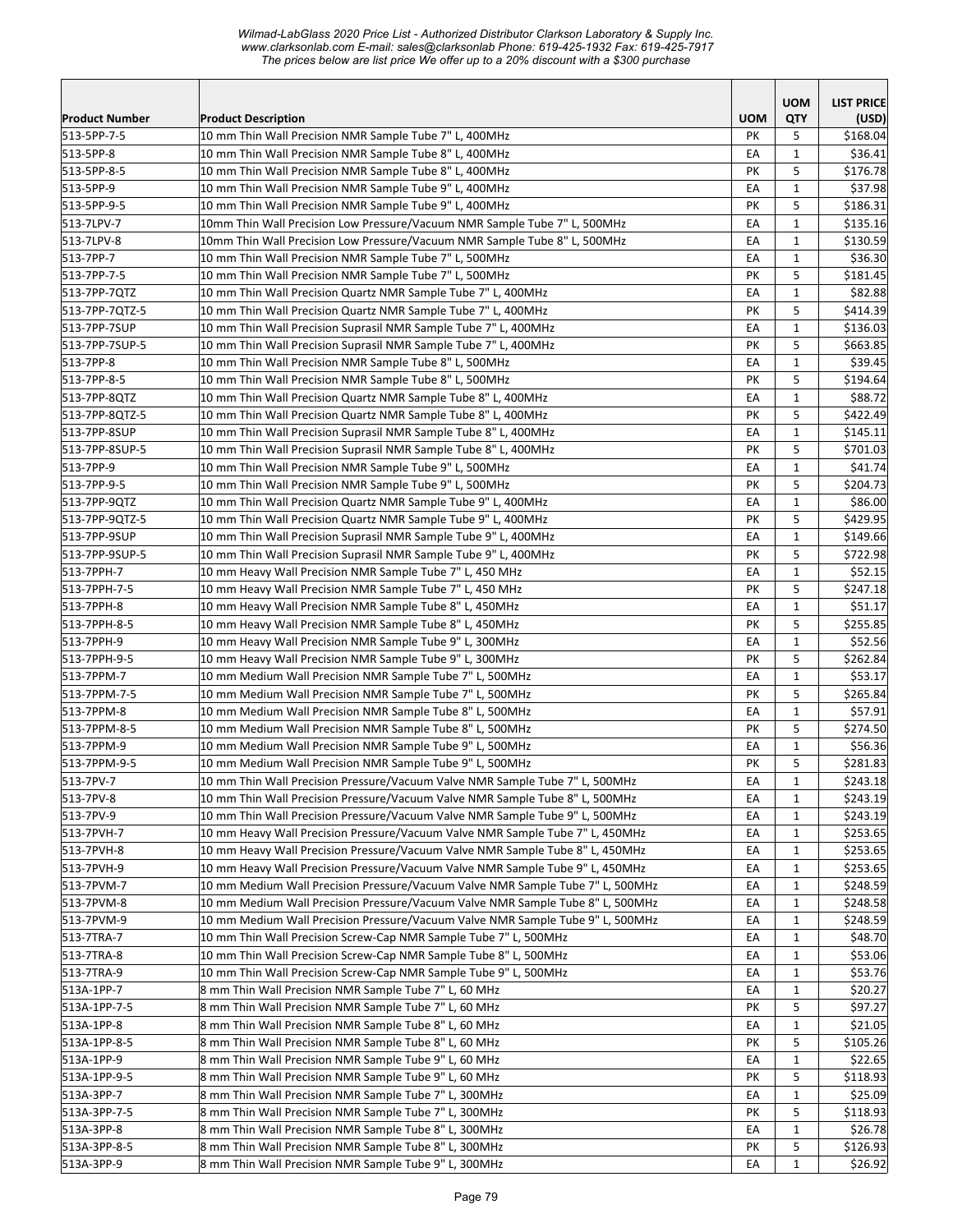|                            |                                                                                                                  |            | <b>UOM</b>        | <b>LIST PRICE</b>   |
|----------------------------|------------------------------------------------------------------------------------------------------------------|------------|-------------------|---------------------|
| <b>Product Number</b>      | <b>Product Description</b>                                                                                       | <b>UOM</b> | <b>QTY</b>        | (USD)               |
| 513A-3PP-9-5               | 8 mm Thin Wall Precision NMR Sample Tube 9" L, 300MHz                                                            | PK         | 5                 | \$134.58            |
| 513A-5PP-7                 | 8 mm Thin Wall Precision NMR Sample Tube 7" L, 350MHz                                                            | EA<br>PΚ   | $\mathbf{1}$<br>5 | \$28.12<br>\$140.59 |
| 513A-5PP-7-5<br>513A-5PP-8 | 8 mm Thin Wall Precision NMR Sample Tube 7" L, 350MHz<br>8 mm Thin Wall Precision NMR Sample Tube 8" L, 350MHz   | EA         | $\mathbf{1}$      | \$29.71             |
| 513A-5PP-8-5               | 8 mm Thin Wall Precision NMR Sample Tube 8" L, 350MHz                                                            | PК         | 5                 | \$148.58            |
| 513A-5PP-9                 | 8 mm Thin Wall Precision NMR Sample Tube 9" L, 350MHz                                                            | EA         | $\mathbf{1}$      | \$31.24             |
| 513A-5PP-9-5               | 8 mm Thin Wall Precision NMR Sample Tube 9" L, 350MHz                                                            | PK         | 5                 | \$156.24            |
| 513A-7PP-7                 | 8 mm Thin Wall Precision NMR Sample Tube 7" L, 400MHz                                                            | EA         | $\mathbf{1}$      | \$30.84             |
| 513A-7PP-7-5               | 8 mm Thin Wall Precision NMR Sample Tube 7" L, 400MHz                                                            | PK         | 5                 | \$146.24            |
| 513A-7PP-8                 | 8 mm Thin Wall Precision NMR Sample Tube 8" L, 400MHz                                                            | EA         | $\mathbf{1}$      | \$30.84             |
| 513A-7PP-8-5               | 8 mm Thin Wall Precision NMR Sample Tube 8" L, 400MHz                                                            | PK         | 5                 | \$154.23            |
| 513A-7PP-9                 | 8 mm Thin Wall Precision NMR Sample Tube 9" L, 400MHz                                                            | EA         | $\mathbf{1}$      | \$32.45             |
| 513A-7PP-9-5               | 8 mm Thin Wall Precision NMR Sample Tube 9" L, 400MHz                                                            | PK         | 5                 | \$162.23            |
| 513A-9PP-7                 | 8 mm Thin Wall Precision NMR Sample Tube 7" L, 500MHz                                                            | EA         | $\mathbf{1}$      | \$33.59             |
| 513A-9PP-7-5               | 8 mm Thin Wall Precision NMR Sample Tube 7" L, 500MHz                                                            | PK         | 5                 | \$159.23            |
| 513A-9PP-8                 | 8 mm Thin Wall Precision NMR Sample Tube 8" L, 500MHz                                                            | EA         | $\mathbf{1}$      | \$33.45             |
| 513A-9PP-8-5               | 8 mm Thin Wall Precision NMR Sample Tube 8" L, 500MHz                                                            | PK         | 5                 | \$167.23            |
| 513A-9PP-9                 | 8 mm Thin Wall Precision NMR Sample Tube 9" L, 500MHz                                                            | EA         | $\mathbf{1}$      | \$35.04             |
| 513A-9PP-9-5               | 8 mm Thin Wall Precision NMR Sample Tube 9" L, 500MHz                                                            | PK         | 5                 | \$175.22            |
| 513B-1PP-7                 | 7.5 mm Thin Wall Precision NMR Sample Tube 7" L, 100 MHz                                                         | EA         | $\mathbf{1}$      | \$20.78             |
| 513B-1PP-7-5               | 7.5 mm Thin Wall Precision NMR Sample Tube 7" L, 100 MHz                                                         | PK         | 5                 | \$102.92            |
| 513B-1PP-8                 | 7.5 mm Thin Wall Precision NMR Sample Tube 8" L, 100 MHz                                                         | EA         | $\mathbf{1}$      | \$21.17             |
| 513B-1PP-8-5               | 7.5 mm Thin Wall Precision NMR Sample Tube 8" L, 100 MHz                                                         | PK         | 5                 | \$105.84            |
| 513B-1PP-9                 | 7.5 mm Thin Wall Precision NMR Sample Tube 9" L, 100 MHz                                                         | EA         | $\mathbf{1}$      | \$23.41             |
| 513B-1PP-9-5               | 7.5 mm Thin Wall Precision NMR Sample Tube 9" L, 100 MHz                                                         | PΚ         | 5                 | \$110.94            |
| 513B-3PP-7                 | 7.5 mm Thin Wall Precision NMR Sample Tube 7" L, 300MHz                                                          | EA         | $\mathbf{1}$      | \$29.85             |
| 513B-3PP-7-5               | 7.5 mm Thin Wall Precision NMR Sample Tube 7" L, 300MHz                                                          | PK         | 5                 | \$149.24            |
| 513B-3PP-8                 | 7.5 mm Thin Wall Precision NMR Sample Tube 8" L, 300MHz                                                          | EA         | $\mathbf{1}$      | \$31.45             |
| 513B-3PP-8-5               | 7.5 mm Thin Wall Precision NMR Sample Tube 8" L, 300MHz                                                          | PK         | 5                 | \$157.24            |
| 513B-3PP-9                 | 7.5 mm Thin Wall Precision NMR Sample Tube 9" L, 300MHz                                                          | EA         | $\mathbf{1}$      | \$32.84             |
| 513B-3PP-9-5               | 7.5 mm Thin Wall Precision NMR Sample Tube 9" L, 300MHz                                                          | PK         | 5                 | \$164.24            |
| 513B-5PP-7                 | 7.5 mm Thin Wall Precision NMR Sample Tube 7" L, 350MHz                                                          | EA         | $\mathbf{1}$      | \$33.59             |
| 513B-5PP-7-5               | 7.5 mm Thin Wall Precision NMR Sample Tube 7" L, 350MHz                                                          | PK         | 5                 | \$159.23            |
| 513B-5PP-8                 | 7.5 mm Thin Wall Precision NMR Sample Tube 8" L, 350MHz                                                          | EA         | $\mathbf{1}$      | \$33.45             |
| 513B-5PP-8-5               | 7.5 mm Thin Wall Precision NMR Sample Tube 8" L, 350MHz                                                          | PК         | 5                 | \$167.23            |
| 513B-5PP-9                 | 7.5 mm Thin Wall Precision NMR Sample Tube 9" L, 350MHz                                                          | EA         | $\mathbf{1}$      | \$34.84             |
| 513B-5PP-9-5               | 7.5 mm Thin Wall Precision NMR Sample Tube 9" L, 350MHz                                                          | PК         | 5                 | \$174.23            |
| 513B-7PP-7                 | 7.5 mm Thin Wall Precision NMR Sample Tube 7" L, 400MHz                                                          | EA         | $\mathbf 1$       | \$38.59             |
| 513B-7PP-7-5               | 7.5 mm Thin Wall Precision NMR Sample Tube 7" L, 400MHz                                                          | PK         | 5                 | \$182.89            |
| 513B-7PP-8                 | 7.5 mm Thin Wall Precision NMR Sample Tube 8" L, 400MHz                                                          | EA         | 1                 | \$38.18             |
| 513B-7PP-8-5               | 7.5 mm Thin Wall Precision NMR Sample Tube 8" L, 400MHz                                                          | PК         | 5                 | \$190.89            |
| 513B-7PP-9                 | 7.5 mm Thin Wall Precision NMR Sample Tube 9" L, 400MHz                                                          | EA         | $\mathbf{1}$      | \$41.84             |
| 513B-7PP-9-5               | 7.5 mm Thin Wall Precision NMR Sample Tube 9" L, 400MHz                                                          | PК         | 5                 | \$198.21            |
| 514-1PP-7                  | 13 mm Thin Wall Precision NMR Sample Tube 7" L, 60 MHz                                                           | EA         | 1                 | \$28.52             |
| 514-1PP-7-5                | 13 mm Thin Wall Precision NMR Sample Tube 7" L, 60 MHz                                                           | PK         | 5                 | \$142.58            |
| 514-1PP-8                  | 13 mm Thin Wall Precision NMR Sample Tube 8" L, 60 MHz                                                           | EA         | $\mathbf{1}$      | \$30.11             |
| 514-1PP-8-5                | 13 mm Thin Wall Precision NMR Sample Tube 8" L, 60 MHz                                                           | PК         | 5                 | \$150.57            |
| 514-1PP-9<br>514-1PP-9-5   | 13 mm Thin Wall Precision NMR Sample Tube 9" L, 60 MHz                                                           | EA         | $\mathbf{1}$      | \$31.58             |
| 514-3PP-7                  | 13 mm Thin Wall Precision NMR Sample Tube 9" L, 60 MHz<br>13 mm Thin Wall Precision NMR Sample Tube 7" L, 300MHz | PΚ<br>EA   | 5<br>$\mathbf{1}$ | \$157.90<br>\$31.24 |
| 514-3PP-7-5                | 13 mm Thin Wall Precision NMR Sample Tube 7" L, 300MHz                                                           | PΚ         | 5                 | \$156.24            |
| 514-3PP-8                  | 13 mm Thin Wall Precision NMR Sample Tube 8" L, 300MHz                                                           | EA         | $\mathbf{1}$      | \$32.84             |
| 514-3PP-8-5                | 13 mm Thin Wall Precision NMR Sample Tube 8" L, 300MHz                                                           | PK         | 5                 | \$164.24            |
| 514-3PP-9                  | 13 mm Thin Wall Precision NMR Sample Tube 9" L, 300MHz                                                           | EA         | $\mathbf{1}$      | \$34.44             |
| 514-3PP-9-5                | 13 mm Thin Wall Precision NMR Sample Tube 9" L, 300MHz                                                           | PΚ         | 5                 | \$172.23            |
| 514-5PP-7                  | 13 mm Thin Wall Precision NMR Sample Tube 7" L, 350MHz                                                           | EA         | 1                 | \$32.84             |
| 514-5PP-7-5                | 13 mm Thin Wall Precision NMR Sample Tube 7" L, 350MHz                                                           | PК         | 5                 | \$169.98            |
| 514-5PP-8                  | 13 mm Thin Wall Precision NMR Sample Tube 8" L, 350MHz                                                           | EA         | 1                 | \$34.44             |
| 514-5PP-8-5                | 13 mm Thin Wall Precision NMR Sample Tube 8" L, 350MHz                                                           | PК         | 5                 | \$172.23            |
| 514-5PP-9                  | 13 mm Thin Wall Precision NMR Sample Tube 9" L, 350MHz                                                           | EA         | $\mathbf{1}$      | \$35.92             |
|                            |                                                                                                                  |            |                   |                     |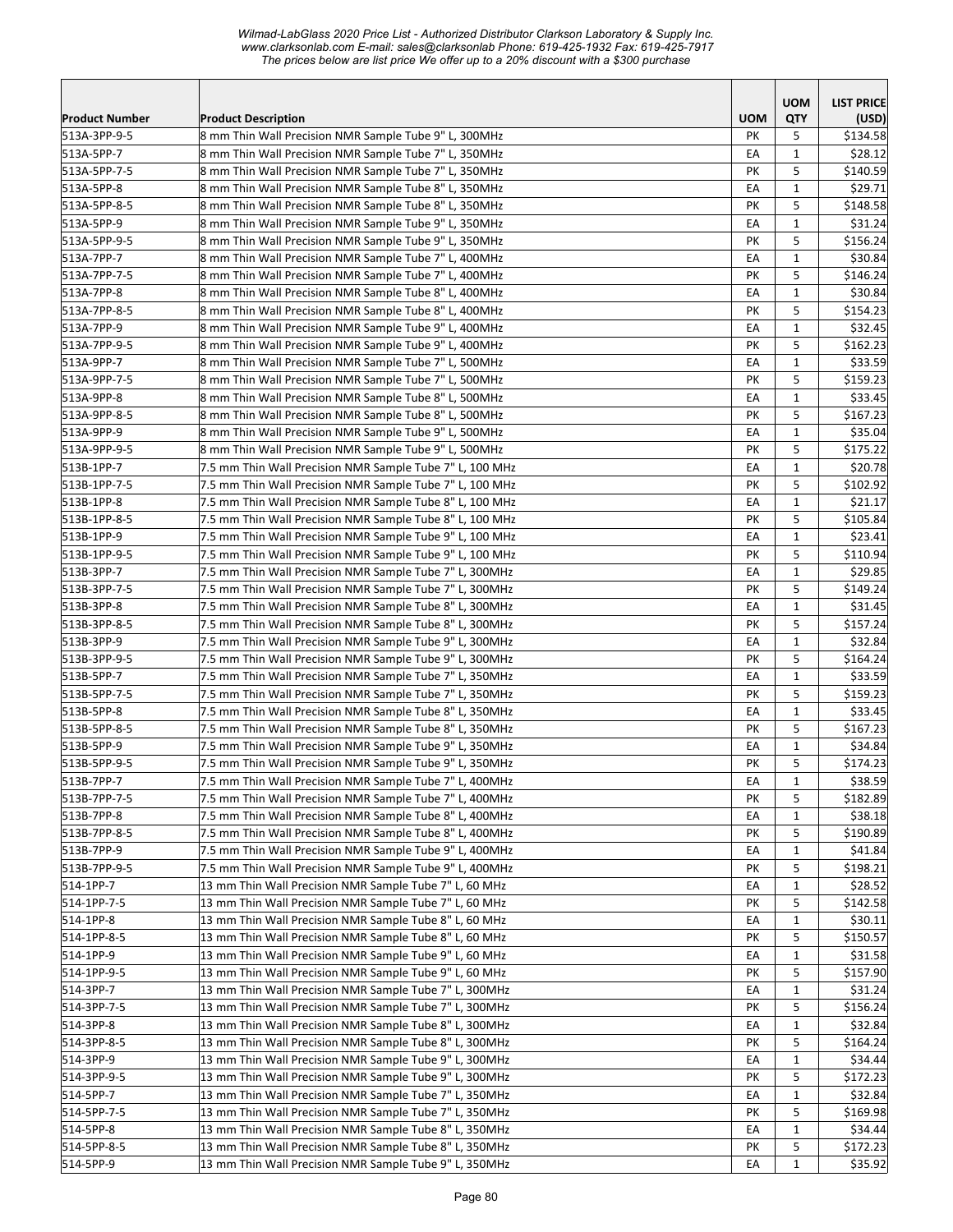|                       |                                                         |            | <b>UOM</b>   | <b>LIST PRICE</b> |
|-----------------------|---------------------------------------------------------|------------|--------------|-------------------|
| <b>Product Number</b> | <b>Product Description</b>                              | <b>UOM</b> | <b>QTY</b>   | (USD)             |
| 514-5PP-9-5           | 13 mm Thin Wall Precision NMR Sample Tube 9" L, 350MHz  | PK         | 5            | \$179.56          |
| 514-7PP-7             | 13 mm Thin Wall Precision NMR Sample Tube 7" L, 400MHz  | EA         | $\mathbf{1}$ | \$36.17           |
| 514-7PP-7-5           | 13 mm Thin Wall Precision NMR Sample Tube 7" L, 400MHz  | PK         | 5            | \$180.88          |
| 514-7PP-8             | 13 mm Thin Wall Precision NMR Sample Tube 8" L, 400MHz  | EA         | $\mathbf{1}$ | \$37.77           |
| 514-7PP-8-5           | 13 mm Thin Wall Precision NMR Sample Tube 8" L, 400MHz  | PΚ         | 5            | \$188.88          |
| 514-7PP-9             | 13 mm Thin Wall Precision NMR Sample Tube 9" L, 400MHz  | EA         | $\mathbf{1}$ | \$39.17           |
| 514-7PP-9-5           | 13 mm Thin Wall Precision NMR Sample Tube 9" L, 400MHz  | PK         | 5            | \$195.88          |
| 514A-1PP-7            | 12 mm Thin Wall Precision NMR Sample Tube 7" L, 60 MHz  | EA         | $\mathbf{1}$ | \$22.74           |
| 514A-1PP-7-5          | 12 mm Thin Wall Precision NMR Sample Tube 7" L, 60 MHz  | PΚ         | 5            | \$107.27          |
| 514A-1PP-8            | 12 mm Thin Wall Precision NMR Sample Tube 8" L, 60 MHz  | EA         | 1            | \$22.93           |
| 514A-1PP-8-5          | 12 mm Thin Wall Precision NMR Sample Tube 8" L, 60 MHz  | PК         | 5            | \$114.60          |
| 514A-1PP-9            | 12 mm Thin Wall Precision NMR Sample Tube 9" L, 60 MHz  | EA         | $\mathbf{1}$ | \$25.73           |
| 514A-1PP-9-5          | 12 mm Thin Wall Precision NMR Sample Tube 9" L, 60 MHz  | PΚ         | 5            | \$121.92          |
| 514A-3PP-7            | 12 mm Thin Wall Precision NMR Sample Tube 7" L, 300MHz  | EA         | $\mathbf{1}$ | \$29.11           |
| 514A-3PP-7-5          | 12 mm Thin Wall Precision NMR Sample Tube 7" L, 300MHz  | PK         | 5            | \$145.57          |
| 514A-3PP-8            | 12 mm Thin Wall Precision NMR Sample Tube 8" L, 300MHz  | EA         | $\mathbf{1}$ | \$30.72           |
| 514A-3PP-8-5          | 12 mm Thin Wall Precision NMR Sample Tube 8" L, 300MHz  | PK         | 5            | \$153.57          |
| 514A-3PP-9            | 12 mm Thin Wall Precision NMR Sample Tube 9" L, 300MHz  | EA         | $\mathbf{1}$ | \$32.11           |
| 514A-3PP-9-5          | 12 mm Thin Wall Precision NMR Sample Tube 9" L, 300MHz  | PΚ         | 5            | \$160.58          |
| 514A-5PP-7            | 12 mm Thin Wall Precision NMR Sample Tube 7" L, 350MHz  | EA         | $\mathbf{1}$ | \$32.58           |
| 514A-5PP-7-5          | 12 mm Thin Wall Precision NMR Sample Tube 7" L, 350MHz  | PK         | 5            | \$162.90          |
| 514A-5PP-8            | 12 mm Thin Wall Precision NMR Sample Tube 8" L, 350MHz  | EA         | $\mathbf{1}$ | \$34.18           |
| 514A-5PP-8-5          | 12 mm Thin Wall Precision NMR Sample Tube 8" L, 350MHz  | PK         | 5            | \$170.90          |
| 514A-5PP-9            | 12 mm Thin Wall Precision NMR Sample Tube 9" L, 350MHz  | EA         | $\mathbf{1}$ | \$35.59           |
| 514A-5PP-9-5          | 12 mm Thin Wall Precision NMR Sample Tube 9" L, 350MHz  | PК         | 5            | \$177.89          |
| 514A-7PP-7            | 12 mm Thin Wall Precision NMR Sample Tube 7" L, 400MHz  | EA         | $\mathbf{1}$ | \$36.57           |
| 514A-7PP-7-5          | 12 mm Thin Wall Precision NMR Sample Tube 7" L, 400MHz  | PΚ         | 5            | \$189.29          |
| 514A-7PP-8            | 12 mm Thin Wall Precision NMR Sample Tube 8" L, 400MHz  | EA         | $\mathbf{1}$ | \$38.18           |
| 514A-7PP-8-5          | 12 mm Thin Wall Precision NMR Sample Tube 8" L, 400MHz  | PK         | 5            | \$190.89          |
| 514A-7PP-9            | 12 mm Thin Wall Precision NMR Sample Tube 9" L, 400MHz  | EA         | $\mathbf{1}$ | \$39.64           |
| 514A-7PP-9-5          | 12 mm Thin Wall Precision NMR Sample Tube 9" L, 400MHz  | PK         | 5            | \$198.21          |
| 514A-7PPH-7           | 12 mm Heavy Wall Precision NMR Sample Tube 7" L, 350MHz | EA         | $\mathbf{1}$ | \$56.36           |
| 514A-7PPH-7-5         | 12 mm Heavy Wall Precision NMR Sample Tube 7" L, 350MHz | PK         | 5            | \$281.83          |
| 514A-7PPH-8           | 12 mm Heavy Wall Precision NMR Sample Tube 8" L, 350MHz | EA         | $\mathbf{1}$ | \$57.96           |
| 514A-7PPH-8-5         | 12 mm Heavy Wall Precision NMR Sample Tube 8" L, 350MHz | PΚ         | 5            | \$289.83          |
| 514A-7PPH-9           | 12 mm Heavy Wall Precision NMR Sample Tube 9" L, 350MHz | EA         | $\mathbf{1}$ | \$59.50           |
| 514A-7PPH-9-5         | 12 mm Heavy Wall Precision NMR Sample Tube 9" L, 350MHz | PK         | 5            | \$297.49          |
| 515-1PP-7             | 15 mm Thin Wall Precision NMR Sample Tube 7" L, 60 MHz  | EA         | $\mathbf{1}$ | \$29.97           |
| 515-1PP-7-5           | 15 mm Thin Wall Precision NMR Sample Tube 7" L, 60 MHz  | PK         | 5            | \$149.91          |
| 515-1PP-8             | 15 mm Thin Wall Precision NMR Sample Tube 8" L, 60 MHz  | EA         | 1            | \$31.58           |
| 515-1PP-8-5           | 15 mm Thin Wall Precision NMR Sample Tube 8" L, 60 MHz  | PК         | 5            | \$157.90          |
| 515-1PP-9             | 15 mm Thin Wall Precision NMR Sample Tube 9" L, 60 MHz  | EA         | 1            | \$32.97           |
| 515-1PP-9-5           | 15 mm Thin Wall Precision NMR Sample Tube 9" L, 60 MHz  | PК         | 5            | \$164.90          |
| 515-3PP-7             | 15 mm Thin Wall Precision NMR Sample Tube 7" L, 300MHz  | EA         | $\mathbf{1}$ | \$34.65           |
| 515-3PP-7-5           | 15 mm Thin Wall Precision NMR Sample Tube 7" L, 300MHz  | PK         | 5            | \$164.24          |
| 515-3PP-8             | 15 mm Thin Wall Precision NMR Sample Tube 8" L, 300MHz  | EA         | $\mathbf{1}$ | \$34.44           |
| 515-3PP-8-5           | 15 mm Thin Wall Precision NMR Sample Tube 8" L, 300MHz  | PК         | 5            | \$172.23          |
| 515-3PP-9             | 15 mm Thin Wall Precision NMR Sample Tube 9" L, 300MHz  | EA         | $\mathbf{1}$ | \$35.92           |
| 515-3PP-9-5           | 15 mm Thin Wall Precision NMR Sample Tube 9" L, 300MHz  | PК         | 5            | \$179.56          |
| 515-5PP-7             | 15 mm Thin Wall Precision NMR Sample Tube 7" L, 350MHz  | EA         | 1            | \$34.32           |
| 515-5PP-7-5           | 15 mm Thin Wall Precision NMR Sample Tube 7" L, 350MHz  | PК         | 5            | \$171.56          |
| 515-5PP-8             | 15 mm Thin Wall Precision NMR Sample Tube 8" L, 350MHz  | EA         | $\mathbf{1}$ | \$35.92           |
| 515-5PP-8-5           | 15 mm Thin Wall Precision NMR Sample Tube 8" L, 350MHz  | PΚ         | 5            | \$179.56          |
| 515-5PP-9             | 15 mm Thin Wall Precision NMR Sample Tube 9" L, 350MHz  | EA         | $\mathbf{1}$ | \$37.32           |
| 515-5PP-9-5           | 15 mm Thin Wall Precision NMR Sample Tube 9" L, 350MHz  | PΚ         | 5            | \$186.55          |
| 515-7PP-7             | 15 mm Thin Wall Precision NMR Sample Tube 7" L, 400MHz  | EA         | $\mathbf{1}$ | \$38.64           |
| 515-7PP-7-5           | 15 mm Thin Wall Precision NMR Sample Tube 7" L, 400MHz  | PК         | 5            | \$193.21          |
| 515-7PP-8             | 15 mm Thin Wall Precision NMR Sample Tube 8" L, 400MHz  | EA         | 1            | \$40.18           |
| 515-7PP-8-5           | 15 mm Thin Wall Precision NMR Sample Tube 8" L, 400MHz  | PК         | 5            | \$200.87          |
| 515-7PP-9             | 15 mm Thin Wall Precision NMR Sample Tube 9" L, 400MHz  | EA         | $\mathbf{1}$ | \$41.65           |
|                       |                                                         |            |              |                   |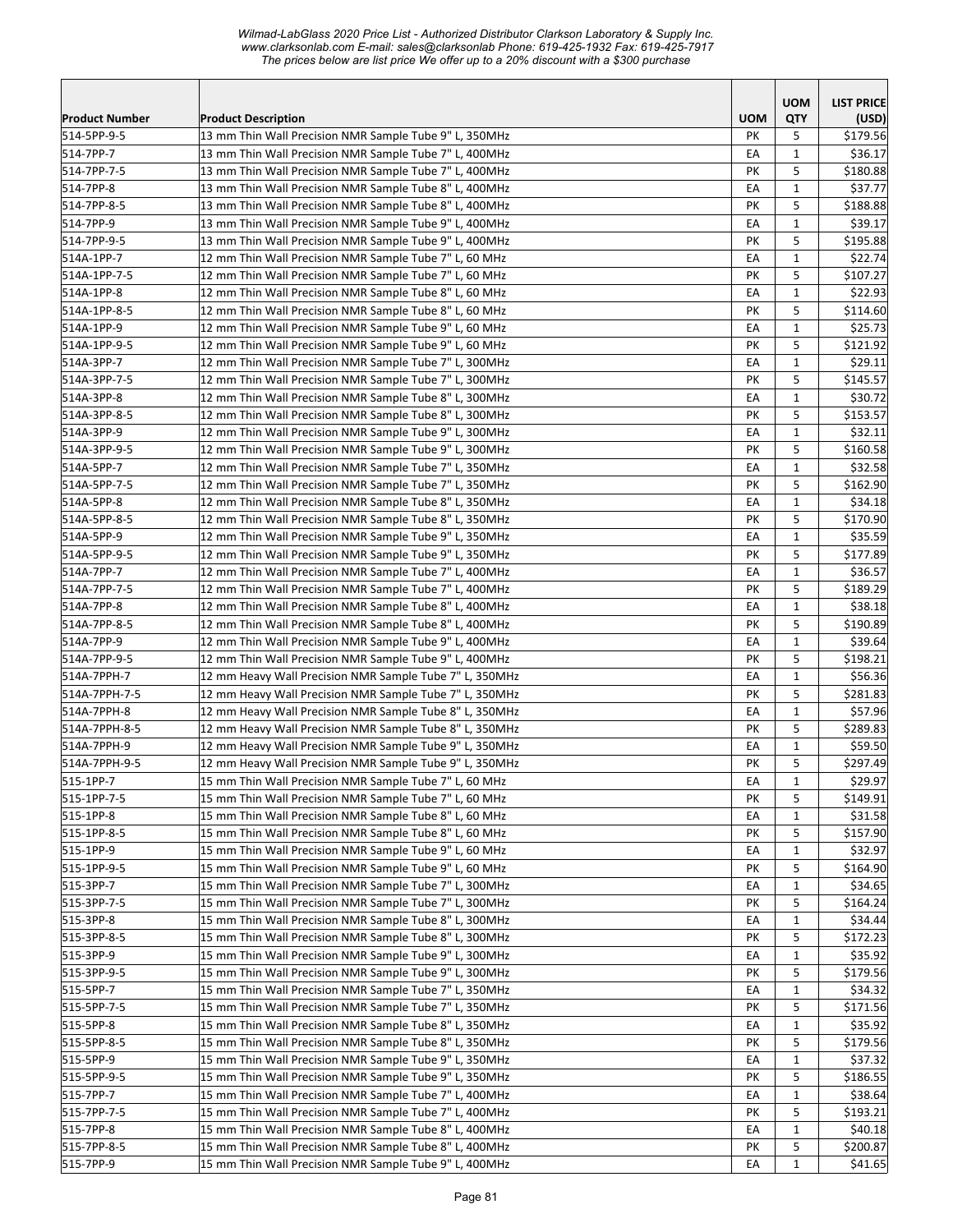*Wilmad-LabGlass 2020 Price List - Authorized Distributor Clarkson Laboratory & Supply Inc. www.clarksonlab.com E-mail: sales@clarksonlab Phone: 619-425-1932 Fax: 619-425-7917 The prices below are list price We offer up to a 20% discount with a \$300 purchase* 

|                               |                                                                             |            | <b>UOM</b>                   | <b>LIST PRICE</b> |
|-------------------------------|-----------------------------------------------------------------------------|------------|------------------------------|-------------------|
| <b>Product Number</b>         | <b>Product Description</b>                                                  | <b>UOM</b> | QTY                          | (USD)             |
| 515-7PP-9-5                   | 15 mm Thin Wall Precision NMR Sample Tube 9" L, 400MHz                      | <b>PK</b>  | 5                            | \$208.21          |
| 515-7PPH-7                    | 15 mm Heavy Wall Precision NMR Sample Tube 7" L, 350MHz                     | EA         | $\mathbf{1}$                 | \$54.50           |
| 515-7PPH-7-5                  | 15 mm Heavy Wall Precision NMR Sample Tube 7" L, 350MHz                     | PK         | 5                            | \$272.49          |
| 515-7PPH-8                    | 15 mm Heavy Wall Precision NMR Sample Tube 8" L, 350MHz                     | EA         | $\mathbf{1}$                 | \$56.03           |
| 515-7PPH-8-5                  | 15 mm Heavy Wall Precision NMR Sample Tube 8" L, 350MHz                     | PK         | 5                            | \$280.17          |
| 515-7PPH-9                    | 15 mm Heavy Wall Precision NMR Sample Tube 9" L, 350MHz                     | EA         | $\mathbf{1}$                 | \$57.50           |
| 515-7PPH-9-5                  | 15 mm Heavy Wall Precision NMR Sample Tube 9" L, 350MHz                     | PK         | 5                            | \$287.49          |
| 515-7PPM-7                    | 15 mm Medium Wall Precision NMR Sample Tube 7" L, 400MHz                    | EA         | $\mathbf{1}$                 | \$55.08           |
| 515-7PPM-7-5                  | 15 mm Medium Wall Precision NMR Sample Tube 7" L, 400MHz                    | PK         | 5                            | \$265.17          |
| 515-7PPM-8                    | 15 mm Medium Wall Precision NMR Sample Tube 8" L, 400MHz                    | EA         | $\mathbf{1}$                 | \$54.63           |
| 515-7PPM-8-5                  | 15 mm Medium Wall Precision NMR Sample Tube 8" L, 400MHz                    | PK         | 5                            | \$273.16          |
| 515-7PPM-9                    | 15 mm Medium Wall Precision NMR Sample Tube 9" L, 400MHz                    | EA         | $\mathbf{1}$                 | \$56.03           |
| 515-7PPM-9-5                  | 15 mm Medium Wall Precision NMR Sample Tube 9" L, 400MHz                    | PK         | 5                            | \$280.17          |
| 516-CC-10                     | 10 mm Coaxial System Complete, 600MHz                                       | EA         | $\mathbf{1}$                 | \$78.98           |
| 516-CC-3                      | 3 mm Coaxial System Complete, 600MHz                                        | EA         | $\mathbf{1}$                 | \$68.98           |
| 516-CC-5                      | 5 mm Coaxial System Complete, 600MHz                                        | EA         | $\mathbf{1}$                 | \$65.69           |
| 516-1-10                      | Coaxial System Inner (8.89 mm) 10 mm NMR Sample Tube                        | EA         | $\mathbf{1}$                 | \$39.17           |
| 516-1-3                       | Coaxial System Inner (1.83 mm) 3 mm NMR Sample Tube                         | EA         | $\mathbf{1}$                 | \$34.44           |
| $ 516 -   -5 $                | Coaxial System Inner (3.97 mm) 5 mm NMR Sample Tube                         | EA         | $\mathbf{1}$                 | \$35.77           |
| 516-0-10                      | Coaxial System Outer 10 mm NMR Sample Tube, 600MHz                          | EA         | $\mathbf{1}$                 | \$38.02           |
| $ 516 - 0 - 3 $               | Coaxial System Outer 3 mm NMR Sample Tube, 600MHz                           | EA         | $\mathbf{1}$                 | \$31.24           |
| 516-0-5                       | Coaxial System Outer 5 mm NMR Sample Tube, 600MHz                           | EA         | $\mathbf{1}$                 | \$32.45           |
| 517-COMPLETE                  | Coaxial System Complete w/3.30 mm Insert Tube                               | EA         | $\mathbf{1}$                 | \$49.84           |
| 517-INNER                     | 3.30 mm Insert Tube                                                         | EA         | $\mathbf{1}$                 | \$20.72           |
| 517-OUTER                     | 4.97 mm Outer Tube                                                          | EA         | $\mathbf{1}$                 | \$17.59           |
| 517-SPACER                    | 4.2x3.30 mm Spacer                                                          | EA         | $\mathbf{1}$                 | \$10.53           |
| 518-COMPLETE                  | Coaxial System Complete w/2.97 mm Insert Tube                               | EA         | $\mathbf{1}$                 | \$49.84           |
| 518-INNER                     | 2.97 mm Insert Tube                                                         | EA         | $\mathbf{1}$                 | \$21.59           |
| 518-OUTER                     | 4.97 mm Outer Tube                                                          | EA         | $\mathbf{1}$                 | \$18.63           |
| 518-SPACER                    | 2.97x4.20 mm Spacer                                                         | EA         | $\mathbf{1}$                 | \$11.16           |
| 519-COMPLETE                  | Coaxial System Complete w/2.52 mm Insert Tube                               | EA         | $\mathbf{1}$                 | \$49.84           |
| 519-INNER                     | 2.52 mm Insert Tube                                                         | EA         | $\mathbf{1}$                 | \$21.59           |
| 519-OUTER                     | 4.97 mm Outer Tube                                                          | EA         | $\mathbf{1}$                 | \$17.59           |
| 519-SPACER                    | 4.2x2.52 mm Spacer                                                          | EA         | $\mathbf{1}$                 | \$11.16           |
| 520-1A                        | 5 mm Microprobe NMR Sample Tube w/2.5 mm O.D.Stem,8" OAL, 800 MHz           | EA         | $\mathbf{1}$<br>$\mathbf{1}$ | \$47.57           |
| 520-1A-7                      | 5 mm Microprobe NMR Sample Tube w/2.5 mm O.D.Stem,7" OAL, 800 MHz           | EA         |                              | \$48.62           |
| 521-A-100                     | 7.5 mm Red NMR Tube Cap, 100/Pk                                             | PK         | 100                          | \$5.78            |
| 521-A-1000                    | 7.5 mm Red NMR Tube Cap, 1000/Pk                                            | PK         | 1000                         | \$45.66           |
| 521-AQA-100                   | 5 mm Aqua NMR Tube Cap, 100/Pk                                              | PK         | 100                          | \$6.06            |
| 521-AQA-1000                  | 5 mm Agua NMR Tube Cap, 1000/Pk<br>5 mm Assorted Color NMR Tube Cap, 100/Pk | PK         | 1000<br>100                  | \$38.46           |
| 521-ASST-100<br>521-ASST-1000 | 5 mm Assorted Color NMR Tube Cap, 1000/Pk                                   | PK<br>PK   | 1000                         | \$5.83<br>\$36.27 |
| 521-B-100                     | 8 mm Neutral NMR Tube Cap, 100/Pk                                           | PK         | 100                          | \$6.27            |
| 521-B-1000                    | 8 mm Neutral NMR Tube Cap, 1000/Pk                                          | PK         | 1000                         | \$37.64           |
| 521-BLK-100                   | 5 mm Black NMR Tube Cap, 100/Pk                                             | PK         | 100                          | \$6.06            |
| 521-BLK-1000                  | 5 mm Black NMR Tube Cap, 1000/Pk                                            | PK         | 1000                         | \$37.58           |
| 521-BLU-100                   | 5 mm Blue NMR Tube Cap, 100/Pk                                              | PK         | 100                          | \$5.95            |
| 521-BLU-1000                  | 5 mm Blue NMR Tube Cap, 1000/Pk                                             | PΚ         | 1000                         | \$36.93           |
| 521-C-100                     | 10 mm Red NMR Tube Cap, 100/Pk                                              | PK         | 100                          | \$7.06            |
| 521-C-1000                    | 10 mm Red NMR Tube Cap, 1000/Pk                                             | PK         | 1000                         | \$44.61           |
| 521-C-BLU-100                 | 10mm Blue NMR Tube Cap, 100/Pk                                              | PK         | 100                          | \$6.54            |
| 521-C-BLU-1000                | 10mm Blue NMR Tube Cap, 1000/Pk                                             | PK         | 1000                         | \$41.51           |
| 521-C-GRN-100                 | 10mm Green NMR Tube Cap, 100/Pk                                             | PK         | 100                          | \$6.54            |
| 521-C-GRN-1000                | 10mm Green NMR Tube Cap, 1000/Pk                                            | PK         | 1000                         | \$41.51           |
| 521-C-YLW-100                 | 10 mm Yellow NMR Tube Cap, 100/Pk                                           | PK         | 100                          | \$7.23            |
| 521-C-YLW-1000                | 10 mm Yellow NMR Tube Cap, 1000/Pk                                          | PK         | 1000                         | \$45.66           |
| 521-D-100                     | 12 mm Red NMR Tube Cap, 100/Pk                                              | PK         | 100                          | \$5.10            |
| 521-D-1000                    | 12 mm Red NMR Tube Cap, 1000/Pk                                             | PK         | 1000                         | \$47.24           |
| 521-E-100                     | 13 mm Red NMR Tube Cap, 100/Pk                                              | PK         | 100                          | \$6.92            |
| 521-E-1000                    | 13 mm Red NMR Tube Cap, 1000/Pk                                             | PK         | 1000                         | \$46.17           |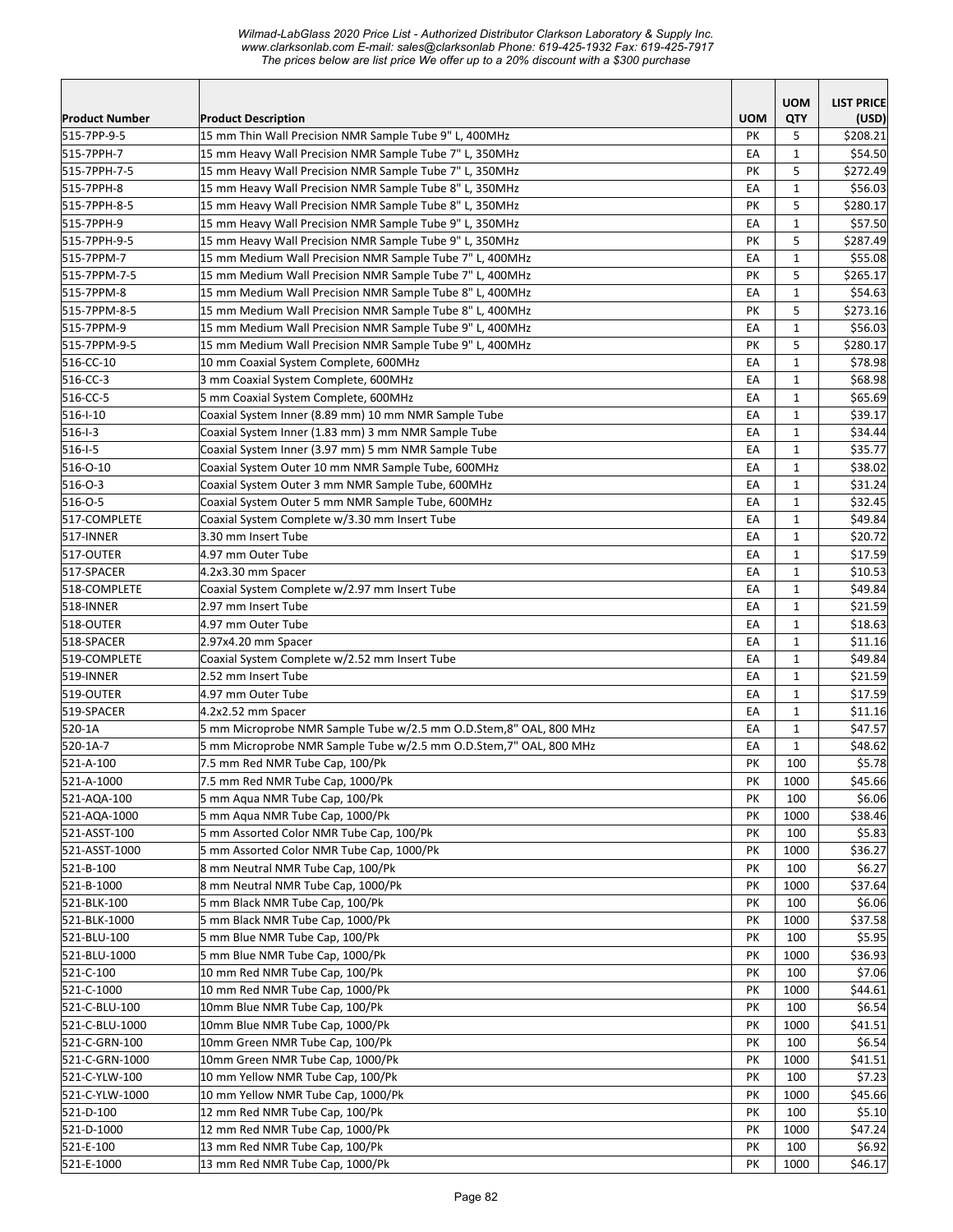|                           |                                                                              |            | <b>UOM</b>   | <b>LIST PRICE</b> |
|---------------------------|------------------------------------------------------------------------------|------------|--------------|-------------------|
| <b>Product Number</b>     | <b>Product Description</b>                                                   | <b>UOM</b> | QTY          | (USD)             |
| 521-F-100                 | 15 mm Red NMR Tube Cap, 100/Pk                                               | PK         | 100          | \$12.02           |
| 521-F-1000<br>521-FUH-100 | 15 mm Red NMR Tube Cap, 1000/Pk                                              | PK<br>PK   | 1000<br>100  | \$105.35          |
| 521-FUH-1000              | 5 mm Fuchsia NMR Tube Cap, 100/Pk<br>5 mm Fuchsia NMR Tube Cap, 1000/Pk      | PK         | 1000         | \$6.21<br>\$38.46 |
| 521-G-100                 | 4 mm Blue NMR Tube Cap, 100/Pk                                               | PK         | 100          | \$6.06            |
| 521-G-1000                | 4 mm Blue NMR Tube Cap, 1000/Pk                                              | PK         | 1000         | \$39.33           |
| 521-GRN-100               | 5 mm Green NMR Tube Cap, 100/Pk                                              | PK         | 100          | \$6.06            |
| 521-GRN-1000              | 5 mm Green NMR Tube Cap, 1000/Pk                                             | PK         | 1000         | \$36.93           |
| 521-H-100                 | 20 mm Neutral NMR Tube Cap, 100/Pk                                           | PK         | 100          | \$6.33            |
| 521-H-1000                | 20 mm Neutral NMR Tube Cap, 1000/Pk                                          | PK         | 1000         | \$57.46           |
| 521-J-100                 | 6.5 mm Red NMR Tube Cap, 100/Pk                                              | PK         | 100          | \$10.62           |
| 521-J-1000                | 6.5 mm Red NMR Tube Cap, 1000/Pk                                             | PK         | 1000         | \$96.53           |
| 521-K-100                 | 18 mm Red NMR Tube Cap, 100/Pk                                               | PK         | 100          | \$6.40            |
| 521-K-1000                | 18 mm Red NMR Tube Cap, 1000/Pk                                              | PK         | 1000         | \$60.65           |
| 521-L-100                 | 24 mm-25 mm Red NMR Tube Cap, 100/Pk                                         | PK         | 100          | \$11.17           |
| 521-L-1000                | 24 mm-25 mm Red NMR Tube Cap, 1000/Pk                                        | PK         | 1000         | \$108.53          |
| 521-M-100                 | 30 mm Red NMR Tube Cap, 100/Pk                                               | PK         | 100          | \$8.88            |
| 521-M-1000                | 30 mm Red NMR Tube Cap, 1000/Pk                                              | PK         | 1000         | \$86.19           |
| 521-N-100                 | 16 mm Red NMR Tube Cap, 100/Pk                                               | PK         | 100          | \$6.80            |
| 521-N-1000                | 16 mm Red NMR Tube Cap, 1000/Pk                                              | PK         | 1000         | \$63.85           |
| 521-ORG-100               | 5 mm Orange NMR Tube Cap, 100/Pk                                             | PK         | 100          | \$6.06            |
| 521-ORG-1000              | 5 mm Orange NMR Tube Cap, 1000/Pk                                            | PK         | 1000         | \$37.58           |
| 521-P-100                 | 3 mm Red NMR Tube Cap, 100/Pk                                                | PK         | 100          | \$7.02            |
| 521-P-1000                | 3 mm Red NMR Tube Cap, 1000/Pk                                               | PK         | 1000         | \$59.59           |
| 521-PC-100                | 5 mm Superior Pressure Tube Cap, 100/Pk                                      | PK         | 100          | \$5.45            |
| 521-PC-1000               | 5 mm Superior Pressure Tube Cap, 1000/Pk                                     | PK         | 1000         | \$52.67           |
| 521-PNK-100               | 5 mm Pink NMR Tube Cap, 100/Pk                                               | PK         | 100          | \$6.21            |
| 521-PNK-1000              | 5 mm Pink NMR Tube Cap, 1000/Pk                                              | PK         | 1000         | \$37.58           |
| 521-PUR-100               | 5 mm Purple NMR Tube Cap, 100/Pk                                             | PK         | 100          | \$6.06            |
| 521-PUR-1000              | 5 mm Purple NMR Tube Cap, 1000/Pk                                            | PK         | 1000         | \$37.58           |
| 521-Q-100                 | 3.5 mm Yellow NMR Tube Cap, 100/Pk                                           | PK         | 100          | \$5.07            |
| 521-R                     | 1.7 mm Red NMR Tube Cap, 25/Pk                                               | PK         | 25           | \$5.10            |
| 521-RED-100               | 5 mm Red NMR Tube Cap, 100/Pk                                                | PK         | 100          | \$5.95            |
| 521-RED-1000              | 5 mm Red NMR Tube Cap, 1000/Pk                                               | PK         | 1000         | \$36.93           |
| 521-SKY-100               | 5 mm Sky Blue NMR Tube Cap, 100/Pk                                           | PK         | 100          | \$6.06            |
| 521-SKY-1000              | 5 mm Sky Blue NMR Tube Cap, 1000/Pk                                          | PK         | 1000         | \$38.46           |
| 521-T                     | 2.0 mm Red NMR Tube Cap, 25/Pk                                               | PK         | 25           | \$5.19            |
| 521-U                     | 2.5 mm Red NMR Tube Cap, 25/Pk                                               | PK         | 25           | \$5.27            |
| 521-WHT-100               | 5 mm White NMR Tube Cap, 100/Pk                                              | PK         | 100          | \$5.95            |
| 521-WHT-1000              | 5 mm White NMR Tube Cap, 1000/Pk                                             | PΚ         | 1000         | \$36.27           |
| 521-YLW-100               | 5 mm Yellow NMR Tube Cap, 100/Pk                                             | PΚ         | 100          | \$5.95            |
| 521-YLW-1000              | 5 mm Yellow NMR Tube Cap, 1000/Pk                                            | PK         | 1000         | \$36.27           |
| 522-LPV-7                 | 5 mm Heavy Wall Precision Low Pressure/Vacuum NMR Sample Tube 7" L, 400MHz   | EA         | $\mathbf{1}$ | \$128.93          |
| 522-PP-4VAR               | 5 mm Heavy Wall Precision NMR Automatic Sample Tube 4"+-.010" L, 400MHz      | EA         | 1            | \$20.65           |
| 522-PP-7                  | 5 mm Heavy Wall Precision NMR Sample Tube 7" L, 500MHz                       | EA         | $\mathbf{1}$ | \$22.36           |
| 522-PP-7-5                | 5 mm Heavy Wall Precision NMR Sample Tube 7" L, 500MHz                       | PK         | 5            | \$112.64          |
| 522-PP-8                  | 5 mm Heavy Wall Precision NMR Sample Tube 8" L, 500MHz                       | EA         | $\mathbf{1}$ | \$23.80           |
| 522-PP-8-5                | 5 mm Heavy Wall Precision NMR Sample Tube 8" L, 500MHz                       | PK         | 5            | \$120.31          |
| 522-PP-9                  | 5 mm Heavy Wall Precision NMR Sample Tube 9" L, 500MHz                       | EA         | $\mathbf{1}$ | \$24.52           |
| 522-PP-9-5                | 5 mm Heavy Wall Precision NMR Sample Tube 9" L, 500MHz                       | PK         | 5            | \$122.59          |
| 522-PV-7                  | 5 mm Heavy Wall Precision Pressure/Vacuum Valve NMR Sample Tube 7" L, 500MHz | EA         | $\mathbf{1}$ | \$201.68          |
| 522-PV-8                  | 5 mm Heavy Wall Precision Pressure/Vacuum Valve NMR Sample Tube 8" L, 500MHz | EA         | $\mathbf{1}$ | \$201.68          |
| 522-PV-9                  | 5 mm Heavy Wall Precision Pressure/Vacuum Valve NMR Sample Tube 9" L, 500MHz | EA         | $\mathbf{1}$ | \$208.74          |
| 522-QPV-7                 | 5 mm Heavy Wall Precision Quick Pressure Valve NMR Sample Tube 7" L, 300MHz  | EA         | $\mathbf 1$  | \$116.67          |
| 522-QPV-8                 | 5 mm Heavy Wall Precision Quick Pressure Valve NMR Sample Tube 8" L, 300MHz  | EA         | $\mathbf{1}$ | \$120.75          |
| 524-LPV-7                 | 5 mm Medium Wall Precision Low Pressure/Vacuum NMR Sample Tube 7" L, 400MHz  | EA         | $\mathbf{1}$ | \$124.01          |
| 524-LPV-7-T-P             | Replacement LPV Glass Tube for 524-LPV-7                                     | EA         | $\mathbf{1}$ | \$72.18           |
| 524-PP-4VAR               | 5 mm Medium Wall Precision NMR Automatic Sample Tube 4"+-.010" L, 400MHz     | EA         | 1            | \$18.85           |
| 524-PP-7                  | 5 mm Medium Wall Precision NMR Sample Tube 7" L, 400MHz                      | EA         | 1            | \$19.59           |
| 524-PP-7-5                | 5 mm Medium Wall Precision NMR Sample Tube 7" L, 400MHz                      | PΚ         | 5            | \$102.85          |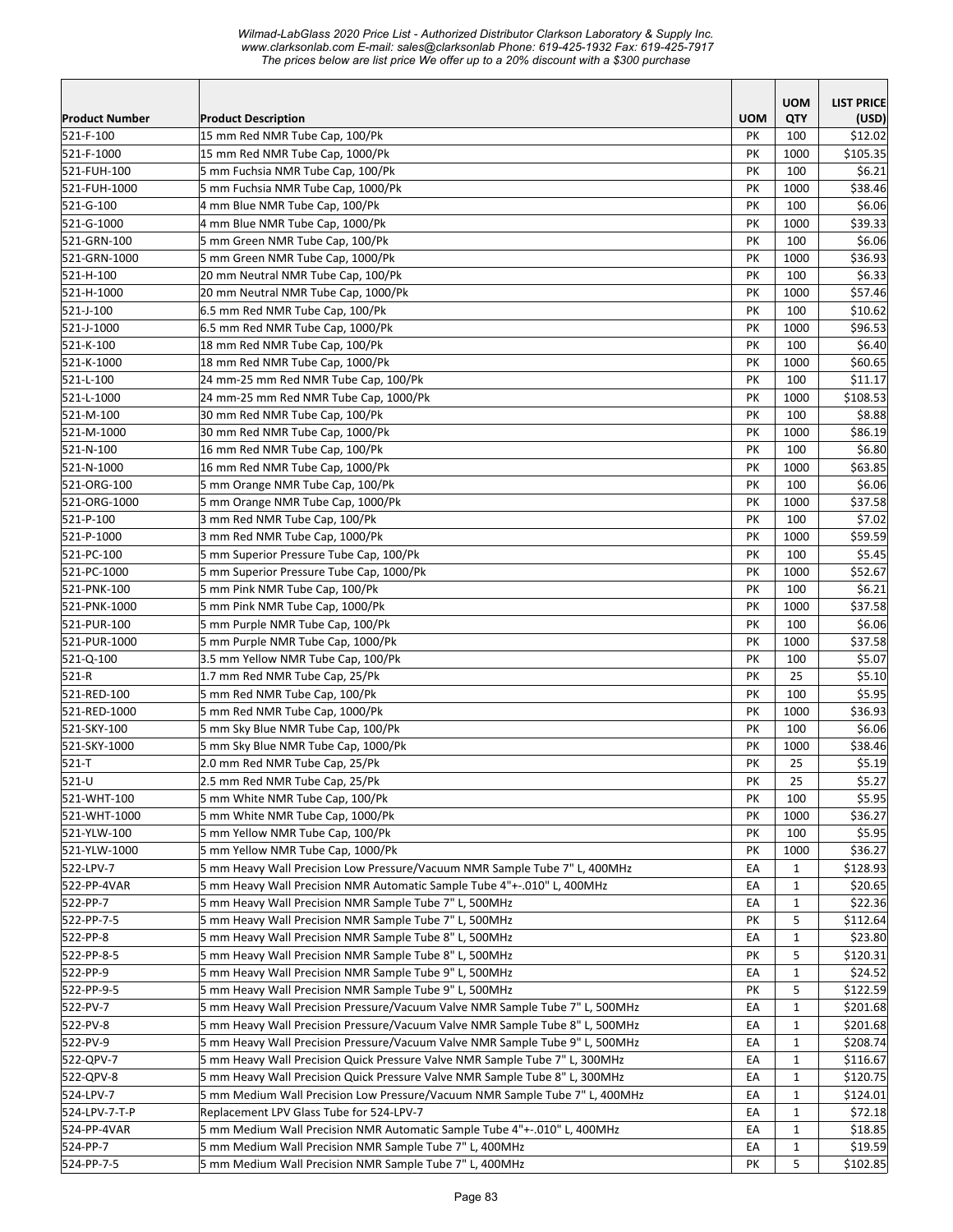| <b>Product Number</b> | <b>Product Description</b>                                                                                                                                | <b>UOM</b> | <b>UOM</b><br>QTY            | <b>LIST PRICE</b><br>(USD) |
|-----------------------|-----------------------------------------------------------------------------------------------------------------------------------------------------------|------------|------------------------------|----------------------------|
| 524-PP-8              | 5 mm Medium Wall Precision NMR Sample Tube 8" L, 400MHz                                                                                                   | EA         | 1                            | \$22.31                    |
| 524-PP-8-5            | 5 mm Medium Wall Precision NMR Sample Tube 8" L, 400MHz                                                                                                   | PK         | 5                            | \$110.54                   |
| 524-PP-9              | 5 mm Medium Wall Precision NMR Sample Tube 9" L, 400MHz                                                                                                   | EA         | $\mathbf{1}$                 | \$23.89                    |
| 524-PP-9-5            | 5 mm Medium Wall Precision NMR Sample Tube 9" L, 400MHz                                                                                                   | PK         | 5                            | \$118.93                   |
| 524-PV-7              | 5 mm Medium Wall Precision Pressure/Vacuum Valve NMR Sample Tube 7" L, 400MHz                                                                             | EA         | $\mathbf{1}$                 | \$194.55                   |
| 524-PV-8              | 5 mm Medium Wall Precision Pressure/Vacuum Valve NMR Sample Tube 8" L, 400MHz                                                                             | EA         | $\mathbf{1}$                 | \$194.55                   |
| 524-PV-9              | 5 mm Medium Wall Precision Pressure/Vacuum Valve NMR Sample Tube 9" L, 400MHz                                                                             | EA         | $\mathbf{1}$                 | \$201.35                   |
| 524-QPV-7             | 5 mm Medium Wall Precision Quick Pressure Valve NMR Sample Tube 7" L, 300MHz                                                                              | EA         | $\mathbf{1}$                 | \$116.67                   |
| 524-QPV-8             | 5 mm Medium Wall Precision Quick Pressure Valve NMR Sample Tube 8" L, 300MHz                                                                              | EA         | $\mathbf{1}$                 | \$116.67                   |
| 526-PP-7              | 5 mm Thin Wall Precision NMR Sample Tube 7" L, 350MHz                                                                                                     | EA         | $\mathbf{1}$                 | \$11.94                    |
| 526-PP-7-5            | 5 mm Thin Wall Precision NMR Sample Tube 7" L, 350MHz                                                                                                     | PK         | 5                            | \$59.74                    |
| 526-PP-8              | 5 mm Thin Wall Precision NMR Sample Tube 8" L, 350MHz                                                                                                     | EA         | $\mathbf{1}$                 | \$14.05                    |
| 526-PP-8-5            | 5 mm Thin Wall Precision NMR Sample Tube 8" L, 350MHz                                                                                                     | PK         | 5                            | \$66.31                    |
| 526-PP-9              | 5 mm Thin Wall Precision NMR Sample Tube 9" L, 350MHz                                                                                                     | EA         | $\mathbf{1}$                 | \$14.77                    |
| 526-PP-9-5            | 5 mm Thin Wall Precision NMR Sample Tube 9" L, 350MHz                                                                                                     | PK         | 5                            | \$73.86                    |
| 527-PP-7              | 5 mm Thin Wall Precision NMR Sample Tube 7" L, 400MHz                                                                                                     | EA         | $\mathbf{1}$                 | \$12.61                    |
| 527-PP-7-5            | 5 mm Thin Wall Precision NMR Sample Tube 7" L, 400MHz                                                                                                     | PK         | 5                            | \$63.03                    |
| 527-PP-8              | 5 mm Thin Wall Precision NMR Sample Tube 8" L, 400MHz                                                                                                     | EA         | $\mathbf{1}$                 | \$14.04                    |
| 527-PP-8-5            | 5 mm Thin Wall Precision NMR Sample Tube 8" L, 400MHz                                                                                                     | PK         | 5                            | \$70.24                    |
| 527-PP-9              | 5 mm Thin Wall Precision NMR Sample Tube 9" L, 400MHz                                                                                                     | EA         | $\mathbf{1}$                 | \$15.51                    |
| 527-PP-9-5            | 5 mm Thin Wall Precision NMR Sample Tube 9" L, 400MHz                                                                                                     | PK         | 5                            | \$81.34                    |
| 528-LPV-200M          | 5mm Precision Low Pressure/Vacuum Tube for Auto Samplers, 200mm L, 500MHz                                                                                 | EA         | $\mathbf{1}$                 | \$167.83                   |
| 528-LPV-7             | 5 mm Precision NMR Sample Tube Low Pressure/Vacuum Valve (LPV) 7" L, 500MHz                                                                               | EA         | $\mathbf{1}$                 | \$114.57                   |
| 528-LPV-7QTZ          | 5 mm Precision Quartz NMR Sample Tube Low Pressure/Vacuum (LPV) 7" L, 500MHz                                                                              | EA         | $\mathbf{1}$                 | \$185.07                   |
| 528-LPV-7-T-P         | Replacement LPV Glass Tube for 528-LPV-7                                                                                                                  | EA         | $\mathbf{1}$                 | \$68.75                    |
| 528-LPV-8             | 5 mm Precision NMR Sample Tube Low Pressure/Vacuum Valve (LPV) 8" L, 500MHz                                                                               | EA         | $\mathbf{1}$                 | \$114.57                   |
| 528-LPV-8-T-P         | Replacement LPV Glass Tube for 528-LPV-8                                                                                                                  | EA         | $\mathbf{1}$                 | \$68.75                    |
| 528-LPV-9             | 5 mm Precision NMR Sample Tube Low Pressure/Vacuum Valve (LPV) 9" L, 500MHz                                                                               | EA         | $\mathbf{1}$                 | \$118.58                   |
| 528-PP-4VAR           | 5 mm Thin Wall Precision NMR Automatic Sample Tube 4"+/-.010" L F/P End, 500MHz                                                                           | EA         | $\mathbf{1}$                 | \$17.22                    |
| 528-PP-4VAR-5         | 5 mm Thin Wall Precision NMR Automatic Sample Tube 4"+/-.010" L F/P End, 500MHz                                                                           | PKG        | 5                            | \$82.62                    |
| 528-PP-7              | 5 mm Thin Wall Precision NMR Sample Tube 7" L, 500MHz                                                                                                     | EA         | $\mathbf{1}$                 | \$15.46                    |
| 528-PP-7-5            | 5 mm Thin Wall Precision NMR Sample Tube 7" L, 500MHz                                                                                                     | PK         | 5                            | \$77.30                    |
| 528-PP-7QTZ           | 5 mm Thin Wall Precision Quartz NMR Sample Tube 7" L, 500MHz                                                                                              | EA         | $\mathbf{1}$                 | \$41.70                    |
| 528-PP-7QTZ-5         | 5 mm Thin Wall Precision Quartz NMR Sample Tube 7" L, 500MHz                                                                                              | PK         | 5                            | \$213.62                   |
| 528-PP-7SUP           | 5 mm Thin Wall Precision Suprasil NMR Sample Tube 7" L, 500MHz                                                                                            | EA         | $\mathbf{1}$                 | \$85.15                    |
| 528-PP-7SUP-5         | 5 mm Thin Wall Precision Suprasil NMR Sample Tube 7" L, 500MHz                                                                                            | PK         | 5                            | \$425.72                   |
| 528-PP-8              | 5 mm Thin Wall Precision NMR Sample Tube 8" L, 500MHz                                                                                                     | EA         | $\mathbf 1$                  | \$17.46                    |
| 528-PP-8-5            | 5 mm Thin Wall Precision NMR Sample Tube 8" L, 500MHz                                                                                                     | PK         | 5                            | \$87.28                    |
| 528-PP-8QTZ           | 5 mm Thin Wall Precision Quartz NMR Sample Tube 8" L, 500MHz                                                                                              | EA         | $\mathbf{1}$                 | \$44.97                    |
| 528-PP-8QTZ-5         | 5 mm Thin Wall Precision Quartz NMR Sample Tube 8" L, 500MHz                                                                                              | PΚ         | 5                            | \$216.54                   |
| 528-PP-8SUP           | 5 mm Thin Wall Precision Suprasil NMR Sample Tube 8" L, 500MHz                                                                                            | EA         | $\mathbf{1}$                 | \$91.10                    |
| 528-PP-8SUP-5         | 5 mm Thin Wall Precision Suprasil NMR Sample Tube 8" L, 500MHz                                                                                            | PК         | 5                            | \$433.76                   |
| 528-PP-9              | 5 mm Thin Wall Precision NMR Sample Tube 9" L, 500MHz                                                                                                     | EA         | 1                            | \$19.45                    |
| 528-PP-9-5            | 5 mm Thin Wall Precision NMR Sample Tube 9" L, 500MHz                                                                                                     | PK         | 5                            | \$100.69                   |
| 528-PP-9QTZ           | 5 mm Thin Wall Precision Quartz NMR Sample Tube 9" L, 500MHz                                                                                              | EA         | $\mathbf{1}$                 | \$47.17                    |
| 528-PP-9QTZ-5         | 5 mm Thin Wall Precision Quartz NMR Sample Tube 9" L, 500MHz                                                                                              | PΚ         | 5                            | \$223.57                   |
| 528-PP-9SUP           | 5 mm Thin Wall Precision Suprasil NMR Sample Tube 9" L, 500MHz                                                                                            | EA         | $\mathbf{1}$                 | \$88.16                    |
| 528-PP-9SUP-5         | 5 mm Thin Wall Precision Suprasil NMR Sample Tube 9" L, 500MHz<br>5 mm Thin Wall Precision Pressure/Vacuum Valve NMR Sample Tube 7" L, 500MHz             | PK         | 5                            | \$440.78                   |
| 528-PV-7              |                                                                                                                                                           | EA         | $\mathbf{1}$                 | \$190.08                   |
| 528-PV-8              | 5 mm Thin Wall Precision Pressure/Vacuum Valve NMR Sample Tube 8" L, 500MHz                                                                               | EA         | $\mathbf{1}$                 | \$190.08                   |
| 528-PV-9<br>528-QPV-7 | 5 mm Thin Wall Precision Pressure/Vacuum Valve NMR Sample Tube 9" L, 500MHz<br>5 mm Thin Wall Precision Quick Pressure Valve NMR Sample Tube 7" L, 500MHz | EA         | $\mathbf{1}$<br>$\mathbf{1}$ | \$190.08<br>\$113.81       |
| 528-QPV-8             | 5 mm Thin Wall Precision Quick Pressure Valve NMR Sample Tube 8" L, 500MHz                                                                                | EA<br>EA   | $\mathbf{1}$                 | \$119.47                   |
| 528-TR-7              | 5 mm Thin Wall Precision Screw-Cap NMR Sample Tube 7" L, 500MHz                                                                                           | EA         | $\mathbf{1}$                 | \$31.12                    |
| 528-TR-7-V17M         | 5 mm Thin Wall Precision Screw-Cap NMR Sample Tube 7" L with Short Valve, 500MHz                                                                          | EA         | $\mathbf{1}$                 | \$37.32                    |
| 528-TR-8              | 5 mm Thin Wall Precision Screw-Cap NMR Sample Tube 8" L, 500MHz                                                                                           | EA         | $\mathbf{1}$                 | \$33.97                    |
| 528-TR-8-V17M         | 5 mm Thin Wall Precision Screw-Cap NMR Sample Tube 8" L with Short Valve, 500MHz                                                                          | EA         | 1                            | \$38.84                    |
| 528-TR-9              | 5 mm Thin Wall Precision Screw-Cap NMR Sample Tube 9" L, 500MHz                                                                                           | EA         | 1                            | \$34.18                    |
| 529-A                 | Spherical NMR Bulb 18 ul 10/Pk                                                                                                                            | PΚ         | 10                           | \$52.55                    |
| 529-A-10              | Spherical Bulb Insert 10 mm 280 ul                                                                                                                        | EA         | $\mathbf{1}$                 | \$40.91                    |
|                       |                                                                                                                                                           |            |                              |                            |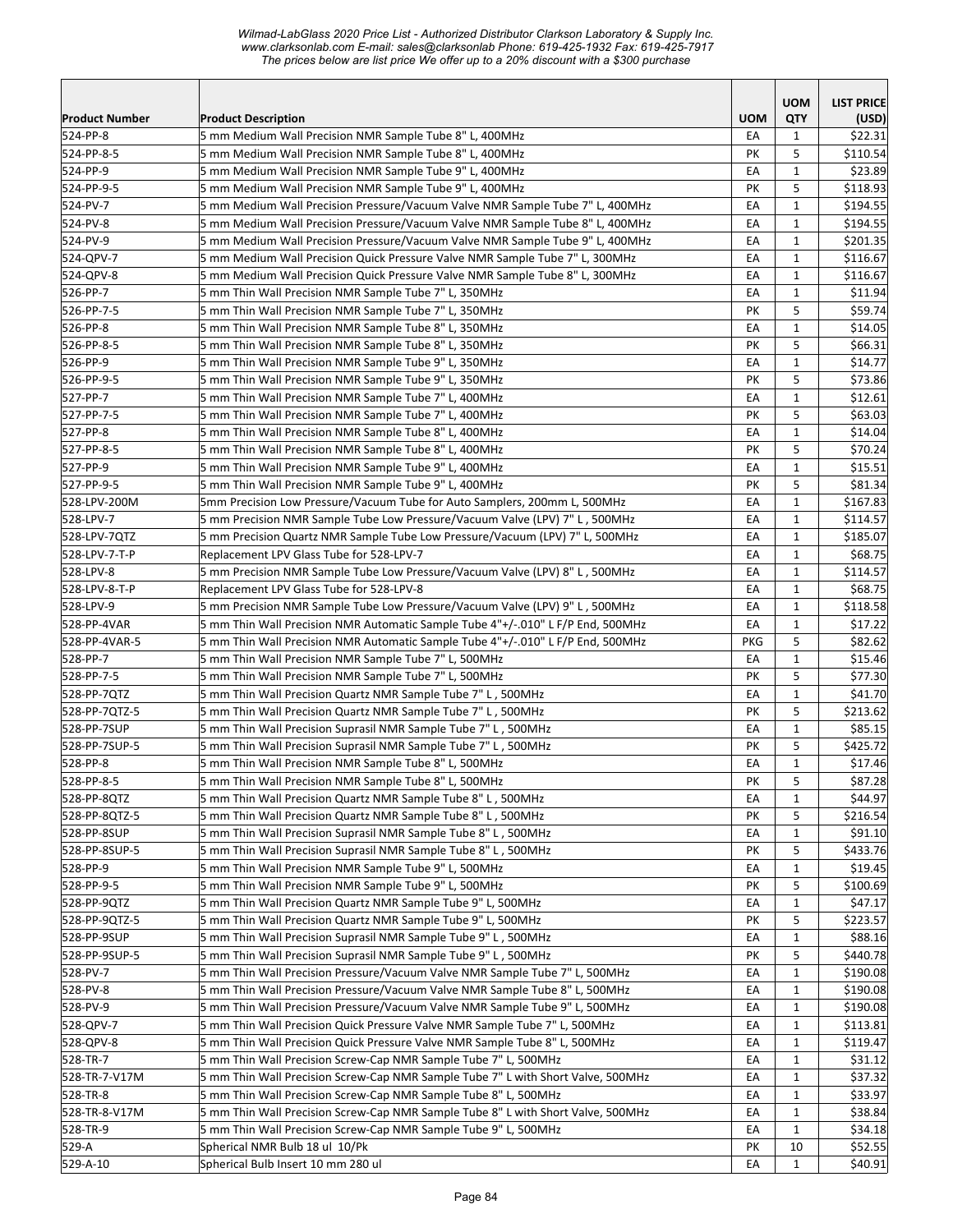|                              |                                                                                                                                  |            | <b>UOM</b>        | <b>LIST PRICE</b>   |
|------------------------------|----------------------------------------------------------------------------------------------------------------------------------|------------|-------------------|---------------------|
| <b>Product Number</b>        | <b>Product Description</b>                                                                                                       | <b>UOM</b> | QTY               | (USD)               |
| 529-A-12                     | Spherical Bulb Insert 12 mm 530 ul                                                                                               | EA         | $\mathbf{1}$      | \$38.78             |
| 529-A-15                     | Spherical Bulb Insert 15 mm 1020 ul                                                                                              | EA         | $\mathbf{1}$      | \$44.21             |
| 529-A-16                     | Spherical Bulb Insert 16 mm 1320 ul                                                                                              | EA         | $\mathbf{1}$      | \$41.91             |
| 529-A-18                     | Spherical Bulb Insert 18 mm 1970 ul                                                                                              | EA         | $\mathbf{1}$      | \$47.59             |
| 529-A-20                     | Spherical Bulb Insert 20 mm 2600 ul                                                                                              | EA         | $\mathbf{1}$      | \$47.59             |
| 529-A-8                      | Spherical Bulb Insert 8mm 110 ul                                                                                                 | EA         | $\mathbf{1}$      | \$40.91             |
| 529-B                        | PTFE Holder                                                                                                                      | EA         | $\mathbf{1}$      | \$39.89             |
| 529-C                        | 3 mm Kel-F Positioning Rod                                                                                                       | EA         | $\mathbf{1}$      | \$27.60             |
| 529-D                        | Straight Capillary Tube 61 ul 10/Pk                                                                                              | PΚ         | 10                | \$31.76             |
| 529-E                        | 5 mm Cylindrical Bulb Microcell Insert 110 ul                                                                                    | EA         | $\mathbf{1}$      | \$27.27             |
| 529-E-10                     | 10 mm Cylindrical Bulb Insert 3 mm Stem 490 ul                                                                                   | EA         | $\mathbf{1}$      | \$41.51             |
| 529-E-10-L-15                | 10 mm Cylindrical Bulb Insert 3 mm Stem 730 ul                                                                                   | EA         | $\mathbf{1}$      | \$44.51             |
| 529-E-10-L-20                | 10 mm Cylindrical Bulb Insert 3 mm Stem 970 ul                                                                                   | EA         | $\mathbf{1}$      | \$47.57             |
| 529-E-12                     | 12 mm Cylindrical Bulb Insert 3 mm Stem 940 ul                                                                                   | EA         | $\mathbf{1}$      | \$44.51             |
| 529-E-12-L-15                | 12 mm Cylindrical Bulb Insert 3 mm Stem 1180 ul                                                                                  | EA         | $\mathbf{1}$      | \$50.90             |
| 529-E-12-L-20                | 12 mm Cylindrical Bulb Insert 3 mm Stem 1570 ul                                                                                  | EA         | $\mathbf{1}$      | \$53.37             |
| 529-E-15                     | 15 mm Cylindrical Bulb Insert 3 mm Stem 1260 ul                                                                                  | EA         | $\mathbf{1}$      | \$44.51             |
| 529-E-15-L-20                | 15 mm Cylindrical Bulb Insert 3 mm Stem 1680 ul                                                                                  | EA         | $\mathbf{1}$      | \$47.57             |
| 529-E-16                     | 16 mm Cylindrical Bulb Insert 5 mm Stem 1320 ul                                                                                  | EA         | $\mathbf{1}$      | \$50.56             |
| 529-E-18                     | 18 mm Cylindrical Bulb Insert 5 mm Stem 1970 ul                                                                                  | EA         | $\mathbf{1}$      | \$51.92             |
| 529-E-20                     | 20 mm Cylindrical Bulb Insert 5 mm Stem 2600 ul                                                                                  | EA         | 1                 | \$54.77             |
| 529-E-5-L-15                 | 5 mm Cylindrical Bulb Insert 140 ul                                                                                              | EA         | $\mathbf{1}$      | \$26.63             |
| 529-E-5-L-20                 | 5 mm Cylindrical Bulb Insert 190 ul                                                                                              | EA         | $\mathbf{1}$      | \$28.13             |
| 529-E-8                      | 8 mm Cylindrical Bulb Insert 3 mm Stem 270 ul                                                                                    | EA         | $\mathbf{1}$      | \$41.51             |
| 529-E-8-L-15                 | 8 mm Cylindrical Bulb Insert 3 mm Stem 410 ul                                                                                    | EA         | $\mathbf{1}$      | \$44.51             |
| 529-E-8-L-20                 | 8 mm Cylindrical Bulb Insert 3 mm Stem 540 ul                                                                                    | EA         | $\mathbf{1}$      | \$45.28             |
| 535-LPV-200M                 | 5 mm Precision Low Pressure/Vacuum Tube for Auto Samplers, 200mm L, 600MHz                                                       | EA         | $\mathbf{1}$      | \$173.08            |
| 535-LPV-7                    | 5 mm Precision NMR Sample Tube Low Pressure/Vacuum Valve (LPV) 7" L, 600MHz                                                      | EA         | $\mathbf{1}$      | \$121.02            |
| 535-LPV-7-T-P                | Replacement LPV Glass Tube for 535-LPV-7                                                                                         | EA         | $\mathbf{1}$      | \$76.24             |
| 535-LPV-8                    | 5 mm Precision NMR Sample Tube Low Pressure/Vacuum Valve (LPV) 8" L, 600MHz                                                      | EA         | $\mathbf{1}$      | \$121.02            |
| 535-LPV-8-T-P                | Replacement LPV Glass Tube for 535-LPV-7                                                                                         | EA         | $\mathbf{1}$      | \$72.62             |
| 535-LPV-9                    | 5 mm Precision NMR Sample Tube Low Pressure/Vacuum Valve (LPV) 9" L, 600MHz                                                      | EA         | $\mathbf{1}$      | \$127.07            |
| 535-PP-7                     | 5 mm Thin Wall Precision NMR Sample Tube 7" L, 600MHz                                                                            | EA         | $\mathbf{1}$      | \$21.45             |
| 535-PP-7-5                   | 5 mm Thin Wall Precision NMR Sample Tube 7" L, 600MHz<br>5 mm Thin Wall Precision Quartz NMR Sample Tube 7" L, 600MHz            | PК         | 5                 | \$107.27            |
| 535-PP-7QTZ                  |                                                                                                                                  | EA<br>PК   | $\mathbf{1}$<br>5 | \$48.92<br>\$244.66 |
| 535-PP-7QTZ-5                | 5 mm Thin Wall Precision Quartz NMR Sample Tube 7" L, 600MHz                                                                     | EA         | 1                 |                     |
| 535-PP-7SUP<br>535-PP-7SUP-5 | 5 mm Thin Wall Precision Suprasil NMR Sample Tube 7" L, 600MHz<br>5 mm Thin Wall Precision Suprasil NMR Sample Tube 7" L, 600MHz | PK         | 5                 | \$91.11<br>\$440.11 |
| 535-PP-8                     |                                                                                                                                  | EA         | $\mathbf{1}$      |                     |
|                              | 5 mm Thin Wall Precision NMR Sample Tube 8" L, 600MHz                                                                            |            | 5                 | \$23.65<br>\$118.25 |
| 535-PP-8-5<br>535-PP-8QTZ    | 5 mm Thin Wall Precision NMR Sample Tube 8" L, 600MHz                                                                            | PΚ         |                   |                     |
| 535-PP-8QTZ-5                | 5 mm Thin Wall Precision Quartz NMR Sample Tube 8" L, 600MHz<br>5 mm Thin Wall Precision Quartz NMR Sample Tube 8" L, 600MHz     | EA<br>PK   | 1<br>5            | \$53.32<br>\$252.69 |
| 535-PP-8SUP                  | 5 mm Thin Wall Precision Suprasil NMR Sample Tube 8" L, 600MHz                                                                   | EA         | $\mathbf{1}$      | \$94.12             |
| 535-PP-8SUP-5                | 5 mm Thin Wall Precision Suprasil NMR Sample Tube 8" L, 600MHz                                                                   | PК         | 5                 | \$448.15            |
| 535-PP-9                     | 5 mm Thin Wall Precision NMR Sample Tube 9" L, 600MHz                                                                            | EA         | $\mathbf{1}$      | \$25.05             |
| 535-PP-9-5                   | 5 mm Thin Wall Precision NMR Sample Tube 9" L, 600MHz                                                                            | PK         | 5                 | \$129.65            |
| 535-PP-9QTZ                  | 5 mm Quartz Precision NMR Sample Tube 9" L, 600MHz                                                                               | EA         | $\mathbf{1}$      | \$54.02             |
| 535-PP-90TZ-5                | 5 mm Quartz Precision NMR Sample Tube 9" L, 600MHz                                                                               | PΚ         | 5                 | \$260.05            |
| 535-PP-9SUP                  | 5 mm Thin Wall Precision Suprasil NMR Sample Tube 9" L, 600MHz                                                                   | EA         | $\mathbf{1}$      | \$95.65             |
| 535-PP-9SUP-5                | 5 mm Thin Wall Precision Suprasil NMR Sample Tube 9" L, 600MHz                                                                   | PК         | 5                 | \$455.51            |
| 535-TR-7                     | 5 mm Thin Wall Precision Screw Cap NMR Sample Tube 7" L, 600MHz                                                                  | EA         | $\mathbf{1}$      | \$40.04             |
| 535-TR-8                     | 5 mm Thin Wall Precision Screw Cap NMR Sample Tube 8" L, 600MHz                                                                  | EA         | $\mathbf{1}$      | \$43.24             |
| 535-TR-9                     | 5 mm Thin Wall Precision Screw Cap NMR Sample Tube 9" L, 600MHz                                                                  | EA         | $\mathbf{1}$      | \$43.11             |
| 537-PPT-7                    | 5 mm Ultra-Thin Wall Precision NMR Sample Tube 7" L, 300MHz                                                                      | EA         | $\mathbf{1}$      | \$25.88             |
| 537-PPT-7-5                  | 5 mm Ultra-Thin Wall Precision NMR Sample Tube 7" L, 300MHz                                                                      | PK         | 5                 | \$122.59            |
| 537-PPT-8                    | 5 mm Ultra-Thin Wall Precision NMR Sample Tube 8" L, 300MHz                                                                      | EA         | 1                 | \$27.55             |
| 537-PPT-8-5                  | 5 mm Ultra-Thin Wall Precision NMR Sample Tube 8" L, 300MHz                                                                      | PK         | 5                 | \$130.59            |
| 537-PPT-9                    | 5 mm Ultra-Thin Wall Precision NMR Sample Tube 9" L, 300MHz                                                                      | EA         | 1                 | \$27.51             |
| 537-PPT-9-5                  | 5 mm Ultra-Thin Wall Precision NMR Sample Tube 9" L, 300MHz                                                                      | PΚ         | 5                 | \$137.58            |
| 540-PPT-7                    | 5 mm Ultra-Thin Wall Precision NMR Sample Tube 7" L, 400MHz                                                                      | EA         | $\mathbf{1}$      | \$38.94             |
|                              |                                                                                                                                  |            |                   |                     |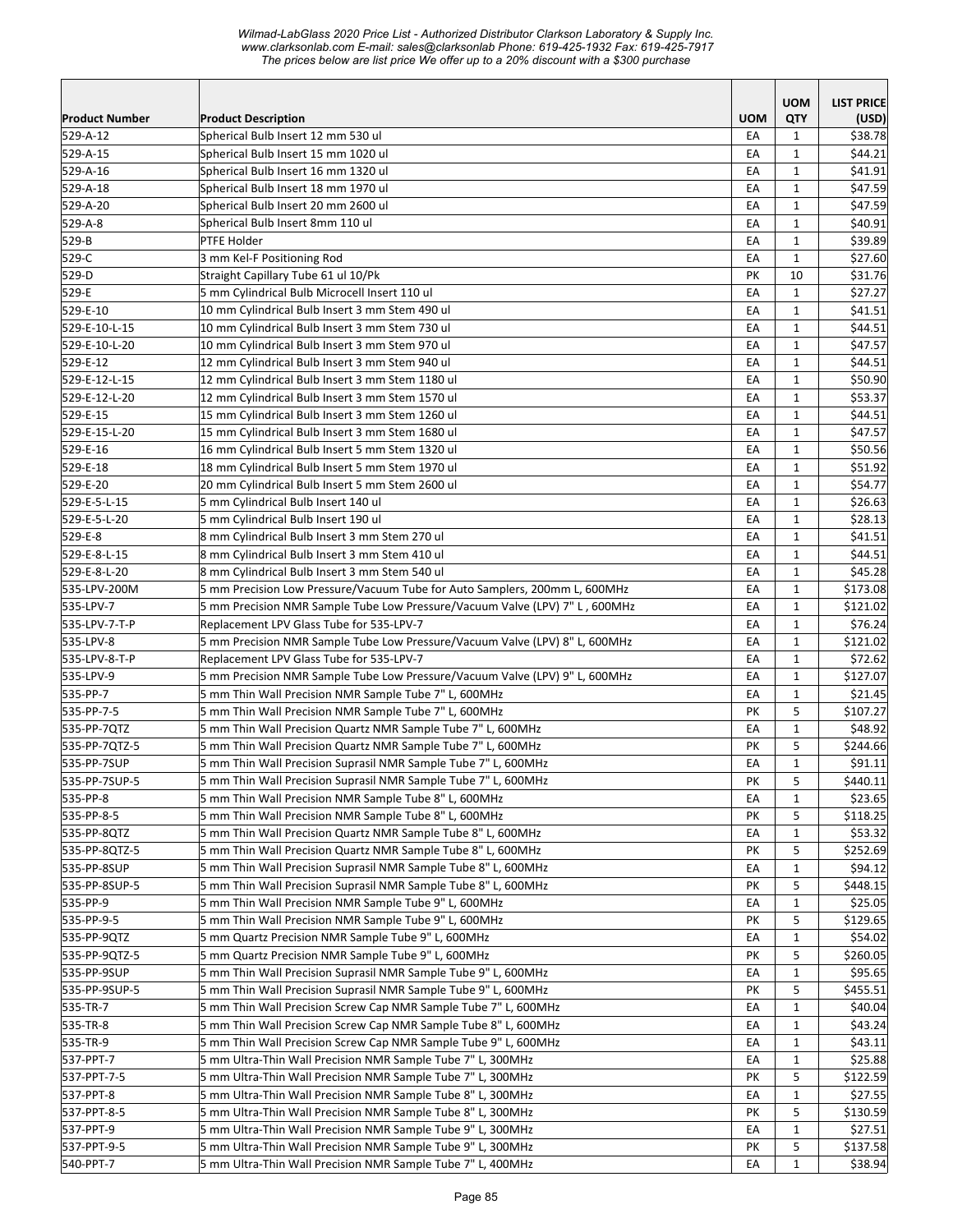*Wilmad-LabGlass 2020 Price List - Authorized Distributor Clarkson Laboratory & Supply Inc. www.clarksonlab.com E-mail: sales@clarksonlab Phone: 619-425-1932 Fax: 619-425-7917 The prices below are list price We offer up to a 20% discount with a \$300 purchase* 

|                       |                                                                       |            | <b>UOM</b>   | <b>LIST PRICE</b> |
|-----------------------|-----------------------------------------------------------------------|------------|--------------|-------------------|
| <b>Product Number</b> | <b>Product Description</b>                                            | <b>UOM</b> | QTY          | (USD)             |
| 540-PPT-7-5           | 5 mm Ultra-Thin Wall Precision NMR Sample Tube 7" L, 400MHz           | <b>PK</b>  | 5            | \$191.02          |
| 540-PPT-8             | 5 mm Ultra-Thin Wall Precision NMR Sample Tube 8" L, 400MHz           | EA         | $\mathbf{1}$ | \$40.63           |
| 540-PPT-8-5           | 5 mm Ultra-Thin Wall Precision NMR Sample Tube 8" L, 400MHz           | PK         | 5            | \$199.28          |
| 540-PPT-9             | 5 mm Ultra-Thin Wall Precision NMR Sample Tube 9" L, 400MHz           | EA         | 1            | \$39.91           |
| 540-PPT-9-5           | 5 mm Ultra-Thin Wall Precision NMR Sample Tube 9" L, 400MHz           | PK         | 5            | \$199.55          |
| 541-PP-7              | 5 mm Thin Wall Precision NMR Sample Tube 7" L, 800 MHz                | EA         | $\mathbf{1}$ | \$32.99           |
| 541-PP-7-5            | 5 mm Thin Wall Precision NMR Sample Tube 7" L, 800 MHz                | PK         | 5            | \$164.90          |
| 541-PP-8              | 5 mm Thin Wall Precision NMR Sample Tube 8" L, 800 MHz                | EA         | $\mathbf{1}$ | \$36.53           |
| 541-PP-8-5            | 5 mm Thin Wall Precision NMR Sample Tube 8" L, 800 MHz                | PK         | 5            | \$180.21          |
| 542-PP-7              | 5 mm Thin Wall Precision NMR Sample Tube 7" L, 1000 MHz               | EA         | $\mathbf{1}$ | \$41.65           |
| 542-PP-7-5            | 5 mm Thin Wall Precision NMR Sample Tube 7" L, 1000 MHz               | PK         | 5            | \$213.31          |
| 542-PP-8              | 5 mm Thin Wall Precision NMR Sample Tube 8" L, 1000 MHz               | EA         | $\mathbf{1}$ | \$42.37           |
| 542-PP-8-5            | 5 mm Thin Wall Precision NMR Sample Tube 8" L, 1000 MHz               | PK         | 5            | \$219.29          |
| 545-PPT-7             | 5 mm Ultra-Thin Wall Precision NMR Sample Tube 7" L, 600MHz           | EA         | $\mathbf{1}$ | \$47.88           |
| 545-PPT-7-5           | 5 mm Ultra-Thin Wall Precision NMR Sample Tube 7" L, 600MHz           | PK         | 5            | \$230.53          |
| 545-PPT-8             | 5 mm Ultra-Thin Wall Precision NMR Sample Tube 8" L, 600MHz           | EA         | $\mathbf{1}$ | \$49.41           |
| 545-PPT-8-5           | 5 mm Ultra-Thin Wall Precision NMR Sample Tube 8" L, 600MHz           | PK         | 5            | \$237.85          |
| 545-PPT-9             | 5 mm Ultra-Thin Wall Precision NMR Sample Tube 9" L, 600MHz           | EA         | 1            | \$48.97           |
| 545-PPT-9-5           | 5 mm Ultra-Thin Wall Precision NMR Sample Tube 9" L, 600MHz           | PK         | 5            | \$244.85          |
| 547-PPT-7             | 5 mm Step Down Ultra-Thin Wall Precision NMR Sample Tube 7" L, 350MHz | EA         | $\mathbf{1}$ | \$26.52           |
| 547-PPT-7-5           | 5 mm Step Down Ultra-Thin Wall Precision NMR Sample Tube 7" L, 350MHz | PK         | 5            | \$132.59          |
| 547-PPT-8             | 5 mm Step Down Ultra-Thin Wall Precision NMR Sample Tube 8" L, 350MHz | EA         | $\mathbf{1}$ | \$27.25           |
| 547-PPT-8-5           | 5 mm Step Down Ultra-Thin Wall Precision NMR Sample Tube 8" L, 350MHz | PK         | 5            | \$136.25          |
| 547-PPT-9             | 5 mm Step Down Ultra-Thin Wall Precision NMR Sample Tube 9" L, 350MHz | EA         | $\mathbf{1}$ | \$27.98           |
| 547-PPT-9-5           | 5 mm Step Down Ultra-Thin Wall Precision NMR Sample Tube 9" L, 350MHz | PK         | 5            | \$139.91          |
| 550-PPT-7             | 5 mm Step Down Ultra-Thin Wall Precision NMR Sample Tube 7" L, 400MHz | EA         | 1            | \$29.39           |
| 550-PPT-7-5           | 5 mm Step Down Ultra-Thin Wall Precision NMR Sample Tube 7" L, 400MHz | PK         | 5            | \$152.05          |
| 550-PPT-8             | 5 mm Step Down Ultra-Thin Wall Precision NMR Sample Tube 8" L, 400MHz | EA         | $\mathbf{1}$ | \$30.11           |
| 550-PPT-8-5           | 5 mm Step Down Ultra-Thin Wall Precision NMR Sample Tube 8" L, 400MHz | PK         | 5            | \$150.57          |
| 550-PPT-9             | 5 mm Step Down Ultra-Thin Wall Precision NMR Sample Tube 9" L, 400MHz | EA         | $\mathbf{1}$ | \$30.84           |
| 550-PPT-9-5           | 5 mm Step Down Ultra-Thin Wall Precision NMR Sample Tube 9" L, 400MHz | PK         | 5            | \$154.23          |
| 552-10                | 10 mm NMR Tip-Off Manifold                                            | EA         | $\mathbf{1}$ | \$145.80          |
| 552-10-B              | Aluminum Bushing for 10 mm Tip-Off Manifold                           | EA         | 1            | \$32.96           |
| 552-10-0              | Viton O-Ring for 10 mm Tip-Off Manifold                               | EA         | $\mathbf{1}$ | \$0.34            |
| 552-3                 | 3 mm NMR Tip-Off Manifold                                             | EA         | $\mathbf{1}$ | \$121.67          |
| $ 552-3-B $           | Aluminum Bushing for 3 mm Tip-Off Manifold                            | EA         | $\mathbf{1}$ | \$17.55           |
| 552-3-0               | Viton O-Ring for 3 mm Tip-Off Manifold                                | EA         | $\mathbf{1}$ | \$0.36            |
| 552-4                 | 4 mm NMR Tip-Off Manifold                                             | EA         | $\mathbf 1$  | \$121.67          |
| 552-4-B               | Aluminum Bushing for 4 mm Tip-Off Manifold                            | EA         | $\mathbf{1}$ | \$17.55           |
| 552-4-0               | Viton O-Ring for 4 mm Tip-Off Manifold                                | EA         | $\mathbf{1}$ | \$0.36            |
| 552-5                 | 5 mm NMR Tip-Off Manifold                                             | EA         | $\mathbf{1}$ | \$119.41          |
| 552-5-B               | Aluminum Bushing for 5 mm Tip-Off Manifold                            | EA         | 1            | \$17.55           |
| 552-5-0               | Viton O-Ring for 5 mm Tip-Off Manifold                                | EA         | $\mathbf{1}$ | \$0.36            |
| 552-G                 | Glass Valve Section for Tip-Off Manifold                              | EA         | $\mathbf{1}$ | \$70.24           |
| 552-P                 | Piston Valve for Tip-Off Manifold                                     | EA         | $\mathbf{1}$ | \$29.02           |
| 552-S                 | Piston O-Ring for Tip-Off Manifold                                    | EA         | $\mathbf{1}$ | \$0.36            |
| 555-PPT-7             | 5 mm Step Down Ultra-Thin Wall Precision NMR Sample Tube 7" L, 600MHz | EA         | $\mathbf{1}$ | \$33.84           |
| 555-PPT-7-5           | 5 mm Step Down Ultra-Thin Wall Precision NMR Sample Tube 7" L, 600MHz | PК         | 5            | \$162.90          |
| 555-PPT-8             | 5 mm Step Down Ultra-Thin Wall Precision NMR Sample Tube 8" L, 600MHz | EA         | 1            | \$35.15           |
| 555-PPT-8-5           | 5 mm Step Down Ultra-Thin Wall Precision NMR Sample Tube 8" L, 600MHz | PΚ         | 5            | \$166.56          |
| 555-PPT-9             | 5 mm Step Down Ultra-Thin Wall Precision NMR Sample Tube 9" L, 600MHz | EA         | $\mathbf{1}$ | \$35.84           |
| 555-PPT-9-5           | 5 mm Step Down Ultra-Thin Wall Precision NMR Sample Tube 9" L, 600MHz | PK         | 5            | \$169.89          |
| 5MM-CAP-POLY          | 5 mm White PP Cap for Automated Systems                               | EA         | $\mathbf{1}$ | \$0.51            |
| $6.5-PP-7$            | 6.5 mm Thin Wall Precision NMR Sample Tube 7" L, 400MHz               | EA         | $\mathbf{1}$ | \$44.56           |
| $6.5-PP-7-5$          | 6.5 mm Thin Wall Precision NMR Sample Tube 7" L, 400MHz               | PK         | 5            | \$211.21          |
| $6.5-PP-8$            | 6.5 mm Thin Wall Precision NMR Sample Tube 8" L, 400MHz               | EA         | 1            | \$44.37           |
| $6.5-PP-8-5$          | 6.5 mm Thin Wall Precision NMR Sample Tube 8" L, 400MHz               | PK         | 5            | \$221.86          |
| $6.5-PP-9$            | 6.5 mm Thin Wall Precision NMR Sample Tube 9" L, 400MHz               | EA         | $\mathbf{1}$ | \$48.36           |
| $6.5-PP-9-5$          | 6.5 mm Thin Wall Precision NMR Sample Tube 9" L, 400MHz               | PK         | 5            | \$232.85          |
| 6005-8                | 5 mm FEP Tube Liner for 7 and 8" NMR Sample Tube 9" L                 | EA         | $\mathbf{1}$ | \$7.42            |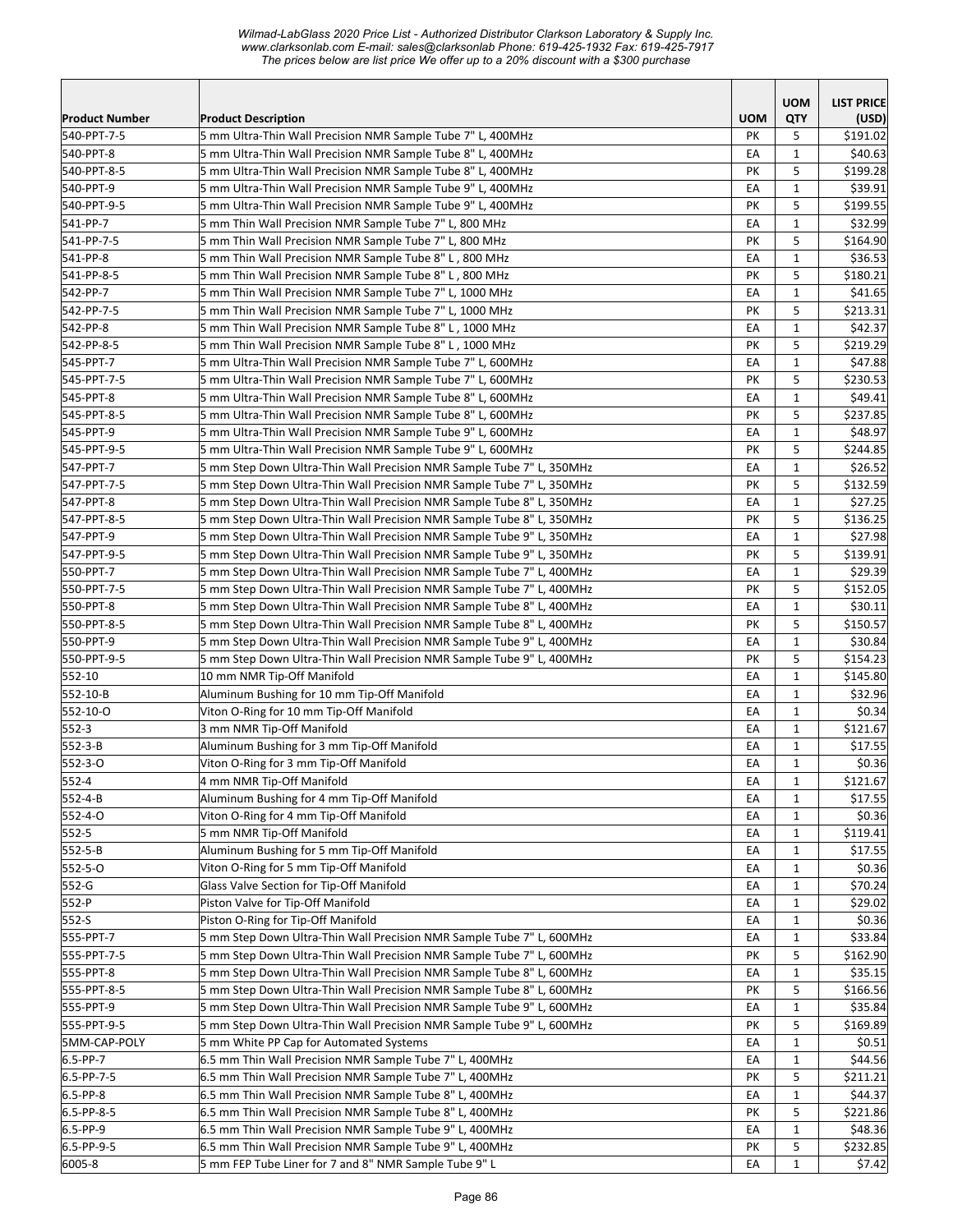*Wilmad-LabGlass 2020 Price List - Authorized Distributor Clarkson Laboratory & Supply Inc. www.clarksonlab.com E-mail: sales@clarksonlab Phone: 619-425-1932 Fax: 619-425-7917 The prices below are list price We offer up to a 20% discount with a \$300 purchase* 

|                            |                                                                                                                      |            | <b>UOM</b>                   | <b>LIST PRICE</b>  |
|----------------------------|----------------------------------------------------------------------------------------------------------------------|------------|------------------------------|--------------------|
| <b>Product Number</b>      | <b>Product Description</b>                                                                                           | <b>UOM</b> | <b>QTY</b>                   | (USD)              |
| 6012-BTNMR                 | 10 mm FEP Tube for Benchtop NMR, 8"L                                                                                 | EA         | 1                            | \$20.60            |
| 6018-BTNMR                 | 17 mm FEP Tube for Benchtop NMR, 8"L                                                                                 | EA         | $\mathbf{1}$                 | \$60.95            |
| 6026-BTNMR                 | 25 mm FEP Tube for Benchtop NMR, 8"L                                                                                 | EA         | 1                            | \$79.78            |
| 6030-02-BNC                | pH Electrode w/ BNC Connector                                                                                        | EA         | $\mathbf{1}$                 | \$742.59           |
| 620-1A                     | 5 mm Microprobe NMR Sample Tube w/1 mm O.D. Stem,8" OAL, 500MHz                                                      | EA         | $\mathbf{1}$                 | \$32.77            |
| 620-1B                     | 5 mm Microprobe NMR Sample Tube w/1.7 mm Stem, 8" OAL, 500MHz                                                        | EA         | $\mathbf{1}$                 | \$32.77            |
| 620-1C                     | 5 mm Microprobe NMR Sample Tube w/2 mm O.D. Stem, 8" OAL, 500MHz                                                     | EA         | $\mathbf{1}$                 | \$32.15            |
| 620-1D                     | 5 mm Microprobe NMR Sample Tube w/2.95 mm O.D.Stem,4" OAL, 500MHz                                                    | EA         | $\mathbf{1}$                 | \$34.62            |
| 620-1E                     | 5 mm Microprobe NMR Sample Tube w/2.95 mm O.D.Stem,8" OAL, 500MHz                                                    | EA         | $\mathbf 1$                  | \$31.64            |
| 620-1E-7                   | 5 mm Microprobe NMR Sample Tube w/2.95 mm O.D.Stem,7" OAL, 500MHz                                                    | EA         | $\mathbf{1}$                 | \$31.58            |
| 620-1F                     | 5 mm Microprobe NMR Sample Tube w/2.95 mm O.D.Stem,4" OAL, 500MHz                                                    | EA         | $\mathbf{1}$                 | \$34.62            |
| 620-1G                     | 5 mm Microprobe NMR Sample Tube w/2 mm O.D. Stem, 4" OAL, 500MHz                                                     | EA         | $\mathbf{1}$                 | \$34.62            |
| 620-1H                     | 5 mm Microprobe NMR Sample Tube w/1.7 mm O.D. Stem,4" OAL, 500MHz                                                    | EA         | $\mathbf{1}$                 | \$34.62            |
| 620-2A                     | 1.0 mm OD Microprobe NMR Sample Tube,4" OAL, Bruker SampleJet, 500MHz                                                | <b>PKG</b> | 10                           | \$25.06            |
| 620-2B                     | 1.7 mm OD MicroCryoProbe NMR Sample Tube,4" OAL, Bruker SampleJet, 500MHz                                            | <b>PKG</b> | 10                           | \$26.06            |
| 620-2E                     | 3 mm OD CryoProbe NMR Sample Tube,4" OAL,Bruker SampleJet, 800 MHz                                                   | EА         | $\mathbf{1}$                 | \$17.27            |
| 620-2F                     | 2.5 mm OD Microprobe NMR Sample Tube, 4" OAL, Bruker SampleJet, 500MHz                                               | <b>PKG</b> | 10                           | \$28.35            |
| 700-PQ-7                   | 5 mm Heavy Wall Precision Quartz EPR Sample Tube 7"L                                                                 | EA         | 1                            | \$47.62            |
| 700-PV-7                   | 5 mm Heavy Wall Precision Quartz Pressure/Vacuum EPR Sample Tube 8" Bottom Length                                    | EA         | $\mathbf{1}$                 | \$357.77           |
| 701-PQ-7                   | 5 mm Medium Wall Precision Quartz EPR Sample Tube 7"L                                                                | EA         | $\mathbf{1}$                 | \$34.04            |
| 701-TR-7                   | 5 mm Medium Wall Precision Quartz Screw Cap EPR Sample Tube 7"L                                                      | EA         | $\mathbf{1}$                 | \$105.77           |
| 701-TR-8                   | 5 mm Medium Wall Precision Quartz Screw Cap EPR Sample Tube 8"L                                                      | EA         | $\mathbf{1}$                 | \$105.77           |
| 701-TR-9                   | 5 mm Medium Wall Precision Quartz Screw Cap EPR Sample Tube 9"L                                                      | EA         | $\mathbf{1}$                 | \$105.77           |
| 702-PQ-7                   | 5 mm Thin Wall Precision Quartz EPR Sample Tube 7"L                                                                  | EA         | $\mathbf{1}$                 | \$40.21            |
| 702-TR-7                   | 5 mm Thin Wall Precision Quartz Screw Cap EPR Sample Tube 7"L                                                        | EA         | $\mathbf{1}$                 | \$104.21           |
| 702-TR-8                   | 5 mm Thin Wall Precision Quartz Screw Cap EPR Sample Tube 8"L                                                        | EA         | $\mathbf{1}$                 | \$104.21           |
| 702-TR-9                   | 5 mm Thin Wall Precision Quartz Screw Cap EPR Sample Tube 9"L                                                        | EA         | $\mathbf{1}$                 | \$104.21           |
| 703-TR-7                   | 5 mm Thin Wall Precision Quartz Screw Cap EPR Sample Tube 7" L                                                       | EA         | $\mathbf{1}$                 | \$115.75           |
| 703-TR-8                   | 5 mm Thin Wall Precision Quartz Screw Cap EPR Sample Tube 8" L                                                       | EA         | $\mathbf{1}$                 | \$115.75           |
| 703-TR-9                   | 5 mm Thin Wall Precision Quartz Screw Cap EPR Sample Tube 9" L                                                       | EA         | $\mathbf{1}$                 | \$115.75           |
| 704-PQ-100M                | 2 mm Thin Wall Precision Quartz EPR Sample Tube 100 mm L                                                             | EA         | $\mathbf{1}$                 | \$28.69            |
| 704-PQ-6.25                | 2 mm Thin Wall Precision Quartz EPR Sample Tube 6.25" L                                                              | EA         | $\mathbf{1}$                 | \$35.76            |
| 705-PQ-250M                | 3 mm Thin Wall Precision Quartz EPR Sample Tube 250mm L; No Cap                                                      | EA         | 1                            | \$49.53            |
| 705-PQ-6.25                | 3 mm Thin Wall Precision Quartz EPR Sample Tube 6.25" L                                                              | EA         | $\mathbf{1}$                 | \$32.86            |
| 705-SQ-250M                | 3 mm Thin Wall Quartz EPR Sample Tube 250mm L                                                                        | EA         | $\mathbf{1}$                 | \$21.31            |
| 706-PQ-9.50                | 3.8 mm Thin Wall Precision Quartz EPR Sample Tube 9.50" L                                                            | EA         | $\mathbf{1}$                 | \$43.06            |
| 706-TR-7                   | 4 mm Thin Wall Precision Screw Cap Quartz EPR Sample Tube 7" L                                                       | EA         | $\mathbf{1}$                 | \$115.75           |
| 706-TR-8                   | 4 mm Thin Wall Precision Screw Cap Quartz EPR Sample Tube 8" L                                                       | EA         | $\mathbf 1$                  | \$115.75           |
| 706-TR-9                   | 4 mm Thin Wall Precision Screw Cap EPR Sample Tube 9" L                                                              | EA         | 1                            | \$122.70           |
| 707-GRD-100MCONS           | 4mm Thin Wall Graded Seal Quartz (100mm) Tube, Constricted                                                           | EA         | 1                            | \$69.83            |
| 707-GRD-203M               | 4 mm Thin Wall Graded Seal Quartz EPR Sample Tube 203 mm OAL                                                         | EA         | $\mathbf{1}$                 | \$63.48            |
| 707-GRD-275M               | 4 mm Thin Wall Graded Seal Quartz EPR Sample Tube 275 mm OAL                                                         | EA         | 1                            | \$69.04            |
| 707-LPV-200M               | 4 mm Thin Wall Low Pressure/Vacuum Quartz EPR Sample Tube 200 mm L                                                   | EA         | $\mathbf{1}$                 | \$121.47           |
| 707-SQ-100M                | 4 mm Thin Wall Quartz EPR Sample Tube 100 mm L                                                                       | EA         | $\mathbf 1$                  | \$7.96             |
| 707-SQ-250M                | 4 mm Thin Wall Quartz EPR Sample Tube 250 mm L                                                                       | EA         | $\mathbf{1}$                 | \$10.05            |
| 707-TR-7                   | 4 mm Thin Wall Screw Cap Quartz EPR Sample Tube 7" L<br>4 mm Thin Wall Screw Cap Quartz EPR Sample Tube 8" L         | EA         | $\mathbf{1}$                 | \$81.46            |
| 707-TR-8                   |                                                                                                                      | EA         | $\mathbf{1}$                 | \$83.03            |
| 707-TR-9                   | 4 mm Thin Wall Screw Cap Quartz EPR Sample Tube 9" L<br>5 mm Thin Wall Graded Seal Quartz EPR Sample Tube 203 mm OAL | EA         | 1                            | \$81.46            |
| 710-GRD-203M               |                                                                                                                      | EA         | 1                            | \$113.94           |
| 710-GRD-275M               | 5 mm Thin Wall Graded Seal Quartz EPR Sample Tube 275 mm OAL                                                         | EA         | 1                            | \$116.87           |
| 710-SQ-100M<br>710-SQ-250M | 5 mm Thin Wall Quartz EPR Sample Tube 100 mm L<br>5 mm Thin Wall Quartz EPR Sample Tube 250 mm L                     | EA<br>EA   | $\mathbf{1}$<br>$\mathbf{1}$ | \$10.05<br>\$10.77 |
| 710-TR-7                   | 5 mm Thin Wall Screw Cap Quartz EPR Sample Tube 7" L                                                                 | EA         | $\mathbf{1}$                 | \$78.32            |
| 710-TR-8                   | 5 mm Thin Wall Screw Cap Quartz EPR Sample Tube 8" L                                                                 | EA         | $\mathbf{1}$                 | \$83.03            |
| 710-TR-9                   | 5 mm Thin Wall Screw Cap Quartz EPR Sample Tube 9" L                                                                 | EA         | $\mathbf{1}$                 | \$78.32            |
| 712-SQ-100M                | 2 mm Thin Wall Quartz EPR Sample Tube 100 mm L                                                                       | EA         | $\mathbf{1}$                 | \$5.64             |
| 712-SQ-250M                | 2 mm Thin Wall Quartz EPR Sample Tube 250 mm L                                                                       | EA         | 1                            | \$7.07             |
| 713-5PQ-200M               | 10 mm Thin Wall Precision Quartz EPR Sample Tube 200 mm L #1                                                         | EA         | $\mathbf{1}$                 | \$78.50            |
| 714-GRD-9                  | 4 mm Thin Wall Precision Graded Seal Quartz EPR Sample Tube 9" OAL                                                   | EA         | $\mathbf 1$                  | \$103.55           |
| 714-PQ-100M                | 4 mm Thin Wall Precision Quartz EPR Sample Tube 100 mm L                                                             | EA         | $\mathbf{1}$                 | \$48.34            |
|                            |                                                                                                                      |            |                              |                    |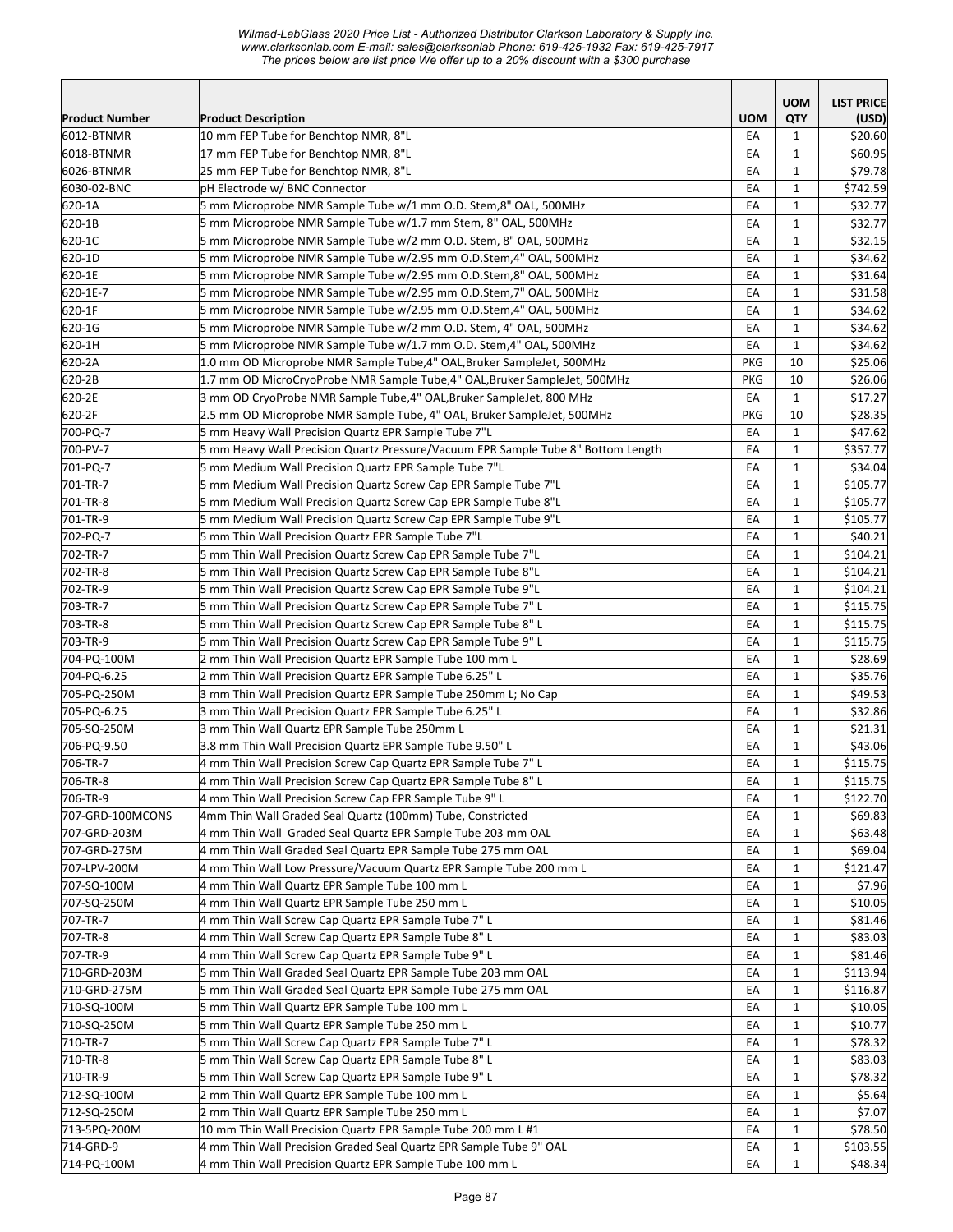*Wilmad-LabGlass 2020 Price List - Authorized Distributor Clarkson Laboratory & Supply Inc. www.clarksonlab.com E-mail: sales@clarksonlab Phone: 619-425-1932 Fax: 619-425-7917 The prices below are list price We offer up to a 20% discount with a \$300 purchase* 

|                         |                                                                                                                |            | <b>UOM</b>                   | <b>LIST PRICE</b>  |
|-------------------------|----------------------------------------------------------------------------------------------------------------|------------|------------------------------|--------------------|
| <b>Product Number</b>   | <b>Product Description</b>                                                                                     | <b>UOM</b> | QTY                          | (USD)              |
| 714-PQ-7                | 4 mm Thin Wall Precision Quartz EPR Sample Tube 7" L                                                           | EA         | 1                            | \$48.52            |
| 714-PQ-8                | 4 mm Thin Wall Precision Quartz EPR Sample Tube 8" L                                                           | EA         | 1                            | \$56.89            |
| 715-GRD-275M            | 4 mm Thin Wall Precision Graded Seal EPR Sample Tube 275 mm OAL                                                | EA         | 1                            | \$113.65           |
| 715-PQ-250M             | 4 mm Thin Wall Precision Quartz EPR Sample Tube 250 mm L                                                       | EA         | $\mathbf 1$                  | \$68.08            |
| 721-PQ-7                | 5 mm Medium Wall Precision Suprasil EPR Sample Tube 7" L                                                       | EA         | $\mathbf 1$                  | \$74.68            |
| 721-PV-7                | 5 mm Medium Wall Precision Suprasil EPR Pressure/Vacuum Tube 8" Bottom Length                                  | EA         | 1                            | \$316.17           |
| 721-QPV-7               | 5 mm Medium Wall Precision Suprasil EPR Quick Pressure/Vacuum Tube 8" Bottom Length                            | EA         | $\mathbf{1}$                 | \$332.96           |
| 721-TR-7                | 5 mm Medium Wall Precision Suprasil Screw Cap EPR Sample Tube 7" L                                             | EA         | $\mathbf 1$                  | \$126.69           |
| 721-TR-8                | 5 mm Medium Wall Precision Suprasil Screw Cap EPR Sample Tube 8" L                                             | EA         | $\mathbf{1}$                 | \$126.69           |
| 721-TR-9                | 5 mm Medium Wall Precision Suprasil Screw Cap EPR Sample Tube 9" L                                             | EA         | 1                            | \$126.69           |
| 722-LPV-7               | 5 mm Thin Wall Precision Suprasil EPR Low Pressure/Vacuum Tube, 8" Bottom Length                               | EA         | $\mathbf{1}$                 | \$223.76           |
| 722-OF-7                | 5 mm Precision Omni-Fit Suprasil EPR Sample Tube, 8" Bottom Length                                             | EA         | $\mathbf{1}$                 | \$140.76           |
| 722-PQ-7                | 5 mm Thin Wall Precision Suprasil EPR Sample Tube 7" L                                                         | EA         | $\mathbf{1}$                 | \$83.10            |
| 722-PV-7                | 5mm Thin Wall Precision Suprasil EPR Pressure/Vacuum Tube 8" Bottom Length                                     | EA         | 1                            | \$308.46           |
| 722-QPV-7               | 5 mm Thin Wall Precision Suprasil EPR Quick Pressure/Vacuum Tube 8" Bottom Length                              | EA         | 1                            | \$325.58           |
| 722-TR-7                | 5 mm Thin Wall Precision Suprasil Screw Cap EPR Sample Tube 7" L                                               | EA         | 1                            | \$156.48           |
| 722-TR-8                | 5 mm Thin Wall Precision Suprasil Screw Cap EPR Sample Tube 8" L                                               | EA         | 1                            | \$156.48           |
| 722-TR-9                | 5 mm Thin Wall Precision Suprasil Screw Cap EPR Sample Tube 9" L                                               | EA         | 1                            | \$149.31           |
| 723-PQ-7                | 5 mm Thin Wall Precision Suprasil EPR Sample Tube 7" L                                                         | EA         | $\mathbf{1}$                 | \$100.03           |
| 724-SQ-100M             | 2 mm Thin Wall Suprasil EPR Sample Tube 100 mm L                                                               | EA         | $\mathbf{1}$                 | \$34.32            |
| 724-SQ-159M             | 2 mm Thin Wall Suprasil EPR Sample Tube 159 mm L                                                               | EA         | $\mathbf 1$                  | \$36.98            |
| 725-PQ-159M             | 3 mm Thin Wall Precision Suprasil EPR Sample Tube 159 mm L                                                     | EA         | $\mathbf{1}$                 | \$50.47            |
| 726-PQ-9.50             | 4 mm Thin Wall Precision Suprasil EPR Sample Tube 9.50" L                                                      | EA         | $\mathbf 1$                  | \$83.90            |
| 726-TR-7                | 4 mm Thin Wall Precision Suprasil Screw Cap EPR Sample Tube 7" L                                               | EA         | $\mathbf{1}$                 | \$116.84           |
| 726-TR-8                | 4 mm Thin Wall Precision Suprasil Screw Cap EPR Sample Tube 8" L                                               | EA         | 1                            | \$116.84           |
| 726-TR-9                | 4 mm Thin Wall Precision Suprasil Screw Cap EPR Sample Tube 9" L                                               | EA         | $\mathbf{1}$                 | \$116.84           |
| 727-LPV-200M            | 4 mm Medium Wall Low Pressure/Vac Suprasil EPR Sample Tube 200 mm L                                            | EA<br>EA   | $\mathbf{1}$<br>$\mathbf{1}$ | \$156.75           |
| 727-SQ-100M             | 4mm Medium Wall Suprasil EPR Sample Tube 100mm L                                                               | EA         |                              | \$34.24<br>\$39.94 |
| 727-SQ-250M<br>727-TR-7 | 4 mm Medium Wall Suprasil EPR Sample Tube 250 mm L<br>4 mm Medium Wall Screw Cap Suprasil EPR Sample Tube 7" L | EA         | 1<br>$\mathbf 1$             | \$101.57           |
| 727-TR-8                | 4 mm Medium Wall Screw Cap Suprasil EPR Sample Tube 8" L                                                       | EA         | $\mathbf 1$                  | \$101.57           |
| 727-TR-9                | 4 mm Medium Wall Screw Cap Suprasil EPR Sample Tube 9" L                                                       | EA         | 1                            | \$101.57           |
| 729-LPV-200M            | 5 mm Thin Wall Precision Low Pressure/Vacuum Suprasil EPR Sample Tube 200 mm L                                 | EA         | 1                            | \$158.48           |
| 729-PQ-200M             | 5 mm Thin Wall Precision Suprasil EPR Sample Tube 200 mm L                                                     | EA         | $\mathbf{1}$                 | \$115.80           |
| 729-PQ-7                | 5 mm Thin Wall Precision Suprasil EPR Sample Tube 7" L                                                         | EA         | $\mathbf{1}$                 | \$112.52           |
| 730-LPV-200M            | 5 mm Medium Wall Low Pressure/Vacuum Suprasil EPR Sample Tube 200 mm L                                         | EA         | $\mathbf 1$                  | \$159.92           |
| 730-SQ-100M             | 5 mm Medium Wall Suprasil EPR Sample Tube 100 mm L                                                             | EA         | $\mathbf 1$                  | \$38.81            |
| 730-SQ-250M             | 5 mm Medium Wall Suprasil EPR Sample Tube 250 mm L                                                             | EA         | 1                            | \$42.72            |
| 730-TR-7                | 5 mm Medium Wall Suprasil Screw Cap EPR Sample Tube 7" L                                                       | EA         | 1                            | \$104.35           |
| 730-TR-8                | 5 mm Medium Wall Suprasil Screw Cap EPR Sample Tube 8" L                                                       | EA         | 1                            | \$104.35           |
| 730-TR-9                | 5 mm Medium Wall Suprasil Screw Cap EPR Sample Tube 9" L                                                       | EA         | 1                            | \$104.35           |
| 733-3GRD-8              | 10 mm Thin Wall Precision Graded Seal Suprasil EPR Sample Tube 8" OAL                                          | EA         | $\mathbf 1$                  | \$159.78           |
| 733-3LPV-200M           | 10 mm Thin Wall Precision Low Pressure/Vacuum Suprasil EPR Sample Tube 200 mm L                                | EA         | $\mathbf 1$                  | \$224.24           |
| 733-3LPV-7              | 10 mm Thin Wall Precision Suprasil EPR Low Pressure/Vacuum Tube, 8" Bottom Length                              | EA         | 1                            | \$221.99           |
| 733-3PQ-200M            | 10 mm Thin Wall Precision Suprasil EPR Sample Tube 200 mm L                                                    | EA         | 1                            | \$131.30           |
| 733-3PQ-7               | 10 mm Thin Wall Precision Suprasil EPR Sample Tube 7" L                                                        | EA         | 1                            | \$129.82           |
| 733-3TR-7               | 10 mm Thin Wall Precision Suprasil Screw Cap EPR Sample Tube 7" L                                              | EA         | 1                            | \$191.63           |
| 733-3TR-8               | 10 mm Thin Wall Precision Suprasil Screw Cap EPR Sample Tube 8" L                                              | EA         | 1                            | \$200.84           |
| 733-3TR-9               | 10 mm Thin Wall Precision Suprasil Screw Cap EPR Sample Tube 9" L                                              | EA         | 1                            | \$191.63           |
| 734-LPV-7               | 4 mm Thin Wall Precision Suprasil EPR Low Pressure/Vacuum Tube, 8" Bottom Length                               | EA         | 1                            | \$196.42           |
| 734-PQ-7                | 4 mm Thin Wall Precision Suprasil EPR Sample Tube 7" L                                                         | EA         | 1                            | \$112.99           |
| 734-PQ-8                | 4 mm Thin Wall Precision Suprasil EPR Sample Tube 8" L                                                         | EA         | 1                            | \$111.59           |
| 734-PV-7                | 4 mm Thin Wall Precision Suprasil EPR Pressure/Vacuum Tube 8" Bottom Length                                    | EA         | 1                            | \$303.97           |
| 734-QPV-7               | 4 mm Thin Wall Precision Suprasil EPR Quick Pressure Vacuum Tube 8" Bottom Length                              | EA         | 1                            | \$312.20           |
| 734-TR-7                | 4 mm Thin Wall Precision Suprasil Screw Cap EPR Sample Tube 7" L                                               | EA         | 1                            | \$151.78           |
| 735-PQ-100M             | 4 mm Thin Wall Precision Suprasil EPR Sample Tube 100 mm L                                                     | EA         | 1                            | \$127.37           |
| 735-PQ-250M             | 4 mm Thin Wall Precision Suprasil EPR Sample Tube 250 mm L                                                     | EA         | $\mathbf 1$                  | \$123.96           |
| 748-PQ-7                | 8mm Thin Wall Precision Suprasil EPR Sample Tube 7" L                                                          | EA         | $\mathbf{1}$                 | \$136.40           |
| 750-PQ-7.1              | Bruker X Band HT Dewar Sample Tube                                                                             | EA         | 1                            | \$88.50            |
| 803A                    | Long-Tip Pipet,13-1/4"OAL,Bx/100 for 7",8",9" Tubes                                                            | BX         | 100                          | \$85.79            |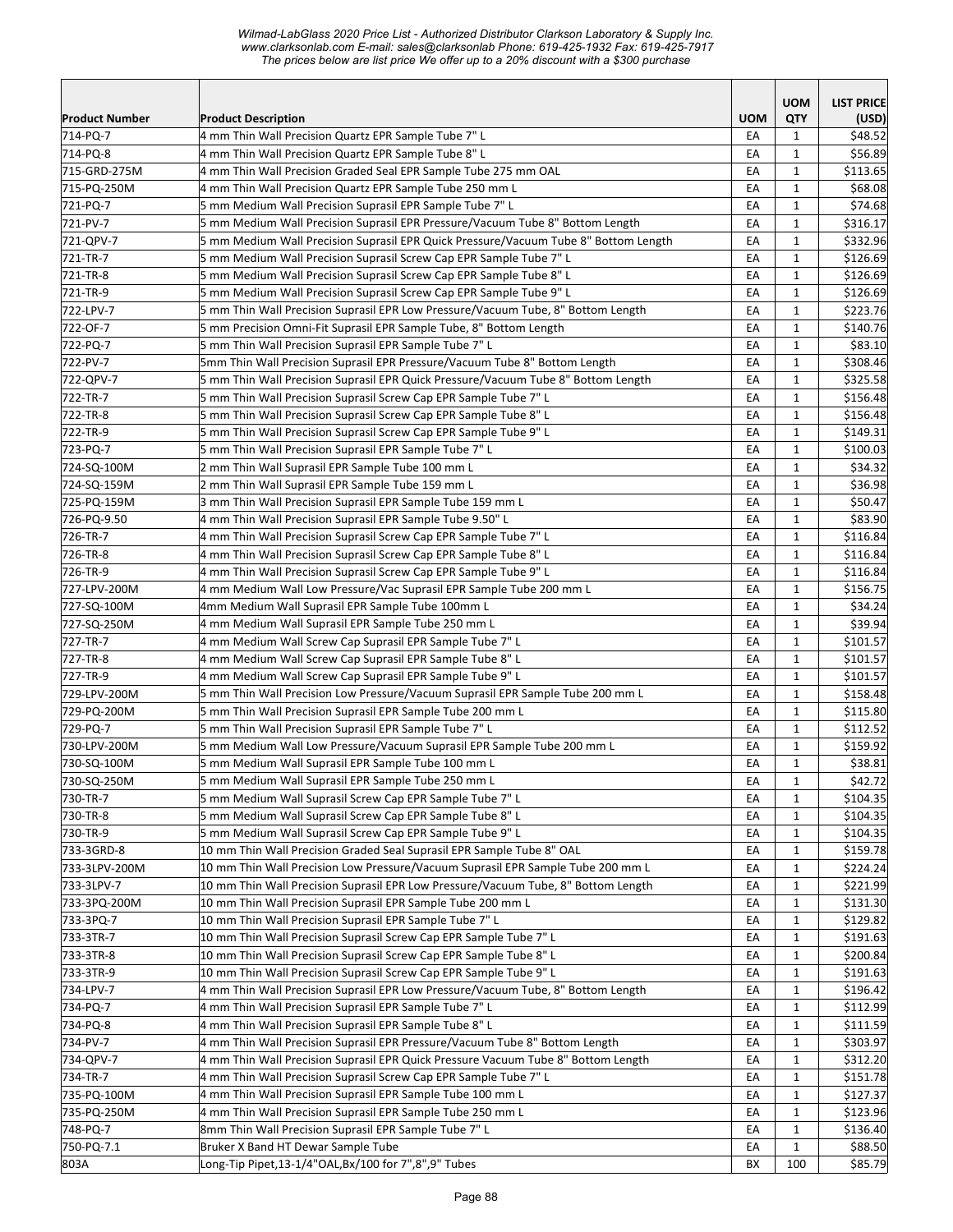|                       |                                                                     |            | <b>UOM</b>                   | <b>LIST PRICE</b> |
|-----------------------|---------------------------------------------------------------------|------------|------------------------------|-------------------|
| <b>Product Number</b> | <b>Product Description</b>                                          | <b>UOM</b> | <b>QTY</b>                   | (USD)             |
| 810-A                 | 3" Stainless Steel Needle                                           | EA         | $\mathbf{1}$                 | \$10.98           |
| 810-B                 | 5" Stainless Steel Needle                                           | EA         | $\mathbf{1}$                 | \$10.98           |
| 810-C                 | 8" Stainless Steel Needle                                           | EA         | $\mathbf{1}$                 | \$10.98           |
| 820-A                 | 5 mm Polypropylene Tube Rack (72 Tubes)                             | EA         | $\mathbf{1}$                 | \$43.72           |
| $ B-101$              | <b>SST Basket for Sonicor Cleaner</b>                               | EA         | $\mathbf{1}$                 | \$116.17          |
| BC-201-2180           | Manual Rotor Packer; 2.5mm (Bruker MAS Probes)                      | EA         | $\mathbf{1}$                 | \$70.95           |
| BC-201-3180           | Manual Rotor Packer; 3.2mm (Bruker MAS Probes)                      | EA         | $\mathbf{1}$                 | \$35.49           |
| BC-201-4180           | Manual Rotor Packer; 4.0mm (Bruker MAS Probes)                      | EA         | $\mathbf{1}$                 | \$35.49           |
| BC-201-7180           | Manual Rotor Packer; 7.0mm (Bruker MAS Probes)                      | EA         | $\mathbf{1}$                 | \$25.34           |
| BC-301-7180           | 7.0mm Rotor Cap Remover (Bruker MAS Probes)                         | EA         | $\mathbf{1}$                 | \$643.62          |
| BC-401-2180           | 2.5mm Filling Funnel (Bruker MAS Probes)                            | EA         | $\mathbf{1}$                 | \$43.93           |
| BC-401-3180           | 3.2mm Filling Funnel (Bruker MAS Probes)                            | EA         | $\mathbf{1}$                 | \$40.54           |
| BC-401-4180           | 4.0mm Filling Funnel (Bruker MAS Probes)                            | EA         | $\mathbf{1}$                 | \$109.80          |
| BC-401-7180           | 7.0mm Filling Funnel (Bruker MAS Probes)                            | EA         | $\mathbf{1}$                 | \$56.76           |
| BC-601-2180           | 2.5mm Rotor Clamp; used w/BC-301-2180 (Bruker MAS Probes)           | EA         | $\mathbf{1}$                 | \$506.78          |
| B-GFK-10/1.7          | 10 mm Spinner Turbine Bruker Insert Set, 1.7 mm OD Capillary        | <b>SET</b> | $\mathbf{1}$                 | \$442.84          |
| B-GFK-10/2.0          | 10 mm Spinner Turbine Bruker Insert Set,2 mm OD Capillary           | <b>SET</b> | $\mathbf{1}$                 | \$442.84          |
| B-GFK-10/2.5          | 10 mm Spinner Turbine Bruker Insert Set, 2.5 mm OD Capillary        | <b>SET</b> | $\mathbf{1}$                 | \$442.84          |
| B-GFK-10/3            | 10 mm Spinner Turbine Bruker Insert Set, 3 mm OD Capillary          | SET        | $\mathbf{1}$                 | \$442.84          |
| <b>BMS-003</b>        | 3mm Shigemi Tube Set, 10mm Bottom, D2O, Universal                   | EA         | $\mathbf{1}$                 | \$138.06          |
| <b>BMS-005B</b>       | 5mm Shigemi Tube Set, 8mm Bottom, D2O, Bruker                       | EA         | $\mathbf{1}$                 | \$136.35          |
| BMS-005B-LPV          | Gas-Tight (LPV) 5mm Shigemi Tube Set, 8mm Bottom, D2O, Bruker       | EA         | $\mathbf{1}$                 | \$308.72          |
| <b>BMS-005J</b>       | 5mm Shigemi Tube Set, 12mm Bottom, D2O, JEOL                        | EA         | $\mathbf{1}$                 | \$142.00          |
| BMS-005J-LPV          | Gas-Tight (LPV) 5mm Shigemi Tube Set, 12mm Bottom, D2O, JEOL        | EA         | $\mathbf{1}$                 | \$308.72          |
| <b>BMS-005V</b>       | 5mm Shigemi Tube Set, 15mm Bottom, D2O, Agilent                     | EA         | $\mathbf{1}$                 | \$138.06          |
| BMS-005V-LPV          | Gas-Tight (LPV) 5mm Shigemi Tube Set, 15mm Bottom, D2O, Agilent     | EA         | $\mathbf{1}$                 | \$308.72          |
| <b>BMS-010B</b>       | 10mm Shigemi Tube Set, 8mm Bottom, D2O, Bruker                      | EA         | 1                            | \$448.94          |
| BMS-010V              | 10mm Shigemi Tube Set, 15mm Bottom, D2O, Agilent                    | EA         | $\mathbf{1}$                 | \$490.88          |
| B-PEEK-10             | 10 mm Spinner Turbine, Bruker, PEEK, VT, -150-+200DegC              | EA         | $\mathbf{1}$                 | \$328.03          |
| <b>B-PEEK-10-O</b>    | O-Ring for Spinner B-PEEK-10                                        | EA         | $\mathbf{1}$                 | \$3.92            |
| B-PEEK-3-NS           | 3-5 mm Bruker Spinner Turbine,PEEK,3 mm PEEK Fingers                | EA         | $\mathbf{1}$                 | \$400.93          |
| B-PEEK-4-NS           | 3-5 mm Bruker Spinner Turbine, PEEK, 4 mm, PEEK Fingers             | EA         | $\mathbf{1}$                 | \$400.93          |
| B-PEEK-5              | 5 mm Bruker Spinner Turbine                                         | EA         | $\mathbf{1}$                 | \$339.76          |
| B-PEEK-5-NS           | 3-5 mm Bruker Spinner Turbine, PEEK, 5 mm PEEK Fingers              | EA         | $\mathbf{1}$                 | \$400.93          |
| B-PEEK-5-O-RING       | O-Ring for Spinner B-PEEK-5/Uni-Finger, Red Viton                   | EA         | $\mathbf{1}$                 | \$4.05            |
| $C-100$               | SST Cover for Sonicor Cleaner                                       | EA         | $\mathbf{1}$                 | \$42.19           |
| CMS-003               | 3mm Shigemi Tube Set, 10mm Bottom, CDCl3, Universal                 | EA         | $\mathbf{1}$                 | \$139.75          |
| CMS-005B              | 5mm Shigemi Tube Set, 8mm Bottom, CDCl3, Bruker                     | EA         | $\mathbf 1$                  | \$138.06          |
| CMS-005B-LPV          | Gas-Tight (LPV) 5mm Shigemi Tube Set, 8mm Bottom, CDCl3, Bruker     | EA         | $\mathbf{1}$                 | \$308.72          |
| CMS-005J              | 5mm Shigemi Tube Set, 12mm Bottom, CDCl3, JEOL                      | EA         | 1                            | \$139.75          |
| CMS-005J-LPV          | Gas-Tight (LPV) 5mm Shigemi Tube Set, 12mm Bottom, CDCl3, JEOL      | EA         | $\mathbf{1}$                 | \$308.72          |
| <b>CMS-005V</b>       | 5mm Shigemi Tube Set, 15mm Bottom, CDCl3, Agilent                   | EA         | 1                            | \$139.75          |
| CMS-005V-LPV          | Gas-Tight (LPV) 5mm Shigemi Tube Set, 15mm Bottom, CDCl3, Agilent   | EA         | 1                            | \$308.72          |
| CMS-010B              | 10mm Shigemi Tube Set, 8mm Bottom, CDCl3, Bruker                    | EA         | $\mathbf{1}$                 | \$448.94          |
| <b>CMS-010V</b>       | 10mm Shigemi Tube Set, 15mm Bottom, CDCl3, Agilent                  | EA         | $\mathbf{1}$                 | \$490.88          |
| <b>DMS-003</b>        | 3mm Shigemi Tube Set, 10mm Bottom, DMSO-d6, Universal               | EA         | $\mathbf{1}$                 | \$159.78          |
| <b>DMS-005B</b>       | 5mm Shigemi Tube Set, 8mm Bottom, DMSO-d6, Bruker                   | EA         | $\mathbf{1}$                 | \$157.24          |
| DMS-005B-LPV          | Gas-Tight (LPV) 5mm Shigemi Tube Set, 8mm Bottom, DMSO-d6, Bruker   | EA         | $\mathbf{1}$                 | \$331.95          |
| <b>DMS-005J</b>       | 5mm Shigemi Tube Set, 12mm Bottom, DMSO-d6, JEOL                    | EA         | $\mathbf{1}$                 | \$159.78          |
| DMS-005J-LPV          | Gas-Tight (LPV) 5mm Shigemi Tube Set, 12mm Bottom, DMSO-d6, JEOL    | EA         | 1                            | \$331.95          |
| <b>DMS-005V</b>       | 5mm Shigemi Tube Set, 15mm Bottom, DMSO-d6, Agilent                 | EA         | 1                            | \$157.24          |
| DMS-005V-LPV          | Gas-Tight (LPV) 5mm Shigemi Tube Set, 15mm Bottom, DMSO-d6, Agilent | EA         | $\mathbf{1}$                 | \$331.95          |
| DMS-010B              | 10mm Shigemi Tube Set, 8mm Bottom, DMSO-d6, Bruker                  | EA         | $\mathbf{1}$                 | \$466.03          |
| <b>DMS-010V</b>       | 10mm Shigemi Tube Set, 15mm Bottom, DMSO-d6, Agilent                | EA         | $\mathbf{1}$                 | \$506.41          |
| DWGSK2202             | Pyrex MAS Insert for Doty 7 mm Rotor WP-501-7185                    | EА         | $\mathbf{1}$                 | \$60.34           |
| DWGSK2356             | Pyrex MAS Insert for Bruker 7 mm Rotor WP-501-7180                  | EA         | $\mathbf{1}$                 | \$81.51           |
| DWGSK2576-1           | Pyrex MAS Insert for Bruker 4 mm Rotor WP-501-4180                  | EA         | 1                            | \$68.45           |
| DWGSK2583             | Pyrex MAS Insert for Varian 5 mm Rotor WP-501-5225                  |            |                              | \$90.44           |
|                       | Pyrex MAS Insert for Varian 7 mm Rotor WP0-501-7225                 | EA         | 1                            |                   |
| DWGSK2584             | Pyrex MAS Insert for Bruker 7 mm Rotor WP-501-7180                  | EA<br>EA   | $\mathbf{1}$<br>$\mathbf{1}$ | \$60.34           |
| DWGSK2594             |                                                                     |            |                              | \$90.44           |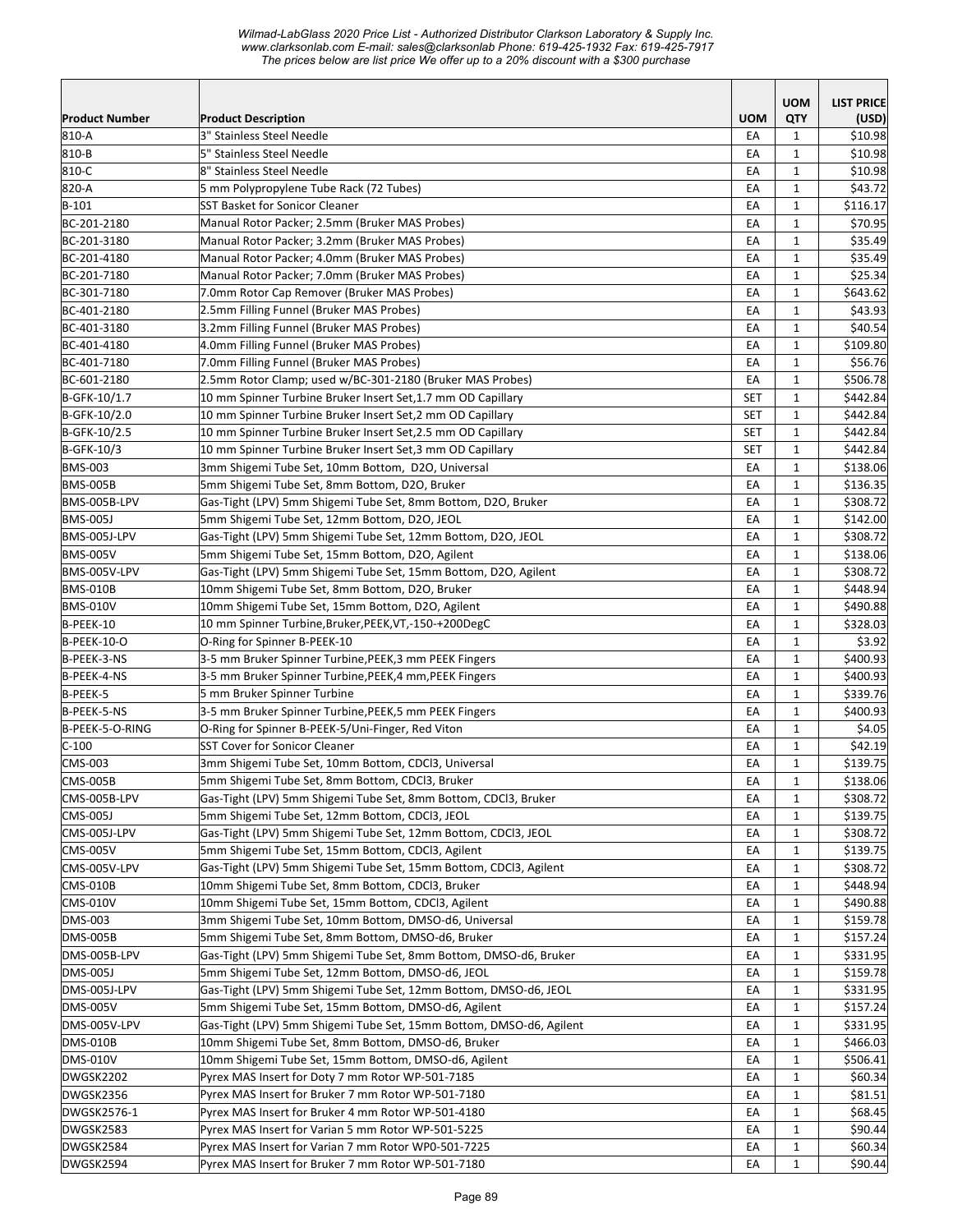*Wilmad-LabGlass 2020 Price List - Authorized Distributor Clarkson Laboratory & Supply Inc. www.clarksonlab.com E-mail: sales@clarksonlab Phone: 619-425-1932 Fax: 619-425-7917 The prices below are list price We offer up to a 20% discount with a \$300 purchase* 

| <b>Product Number</b> | <b>Product Description</b>                                              | <b>UOM</b> | <b>UOM</b><br>QTY | <b>LIST PRICE</b><br>(USD) |
|-----------------------|-------------------------------------------------------------------------|------------|-------------------|----------------------------|
| DWGSK2886-4           | Pyrex MAS Insert for Doty 5 mm Rotor WP-501-5135                        | EA         | 1                 | \$70.42                    |
| DWGSK2890-2           | Pyrex MAS Insert for Doty 7 mm High Speed Rotor WP-501-7222             | EA         | $\mathbf{1}$      | \$80.51                    |
| <b>DWGSK2891-2</b>    | Pyrex MAS Insert for Doty 5 mm High Speed Rotor WP-501-5150             | EA         | $\mathbf{1}$      | \$80.51                    |
| DWGSK3083-B           | Pyrex MAS Insert for Bruker 3.2mm Rotor WP-501-3180                     | EA         | 1                 | \$62.68                    |
| DWGSK3352             | HT Suprasil Dewar for Bruker ER 4131VT                                  | EA         | 1                 | \$1,838.78                 |
| GVA-5                 | 5 mm Pyrex Adapter (LPV)                                                | EA         | $\mathbf{1}$      | \$7.67                     |
| GVA-5-14/20           | 5 mm Pyrex Adapter (LPV) with 14/20 Outer Joint                         | EA         | $\mathbf{1}$      | \$79.57                    |
| $IT-101$              | Liquid-Tight SST Tray/Sonicor Cleaner                                   | EA         | 1                 | \$99.52                    |
| JK-601-4181           | Kel-F Cap, 4 mm Bruker Probe, 1 O-Ring                                  | EA         | $\mathbf{1}$      | \$106.23                   |
| JK-601-4225FP/60      | (GHX Type), Kel-F Bottom Plug, Varian NanoProbe, 60 ul                  | EA         | $\mathbf{1}$      | \$65.59                    |
| JK-601-4225FT         | Varian NanoProbe Tool for Caps                                          | EA         | $\mathbf{1}$      | \$36.45                    |
| JK-601-4225P/60       | (Non-GHX Type), Kel-F Bottom Plug, Varian NanoProbe,60 ul               | EA         | 1                 | \$65.59                    |
| JK-601-5225           | Kel-F Cap,5 mm Varian MAS Probe,2 O-Rings                               | EA         | 1                 | \$273.36                   |
| JK-601-7180           | Kel-F Cap,7mm Bruker MAS DB Probe,1-O-Ring                              | EA         | $\mathbf{1}$      | \$87.46                    |
| JK-601-7181           | Kel-F Cap,7 mm Bruker MAS BL Probe,1 O-Ring                             | EA         | $\mathbf{1}$      | \$98.42                    |
| JK-601-7181-L         | Kel-F Cap (Long),7 mm Bruker MAS BL Probe,2 O-Rings                     | EA         | $\mathbf{1}$      | \$100.21                   |
| JK-601-7181LWH        | Kel-F Cap (Long),7 mm Bruker MAS BL Probe,2 O-Rings, 1 Axial Hole       | EA         | $\mathbf{1}$      | \$145.78                   |
| JK-601-7181-WH        | Kel-F Cap, 7 mm Bruker MAS BL Probe, 1 O-Ring, 1 Axial Hole             | EA         | $\mathbf{1}$      | \$138.50                   |
| JK-601-7225           | Kel-F Cap, 7 mm Varian MAS Probe, 2 O-Rings                             | EA         | $\mathbf{1}$      | \$264.25                   |
| JK-602-4181           | Macor Cap,4 mm Bruker MAS Probe,1 O-Ring                                | EA         | 1                 | \$227.05                   |
| JK-602-7180           | Macor Cap, 7 mm Bruker MAS DB Probe, 1 O-Ring                           | EA         | 1                 | \$173.13                   |
| JK-602-7180-L         | Macor Cap (Long),7 mm Bruker MAS DB Probe,2 O-Rings                     | EA         | $\mathbf{1}$      | \$182.23                   |
| JK-602-7181           | Macor Cap, 7 mm Bruker MAS BL Probe, 1 O-Ring                           | EA         | 1                 | \$194.64                   |
| JK-602-7181-L         | Macor Cap (Long),7 mm Bruker MAS BL Probe,2 O-Rings                     | EA         | $\mathbf{1}$      | \$200.46                   |
| JK-603-4181           | Torlon Cap,4 mm Bruker MAS Probe,1 O-Ring                               | EA         | 1                 | \$118.09                   |
| JK-603-5225           | Torlon Cap,5 mm Varian MAS Probe,2 O-Rings                              | EA         | $\mathbf{1}$      | \$273.36                   |
| JK-603-5225-WH        | Torlon Cap,5 mm Varian MAS Probe,2 O-Rings,1 Axial Hole                 | EA         | 1                 | \$309.80                   |
| JK-603-7180           | Torlon Cap,7 mm Bruker MAS DB Probe,1 O-Ring                            | EA         | 1                 | \$108.25                   |
| JK-603-7180-L         | Torlon Cap (Long),7 mm Bruker MAS DB Probe,2 O-Rings                    | EA         | 1                 | \$100.21                   |
| JK-603-7181           | Torlon Cap,7 mm Bruker MAS BL Probe,1 O-Ring                            | EA         | $\mathbf{1}$      | \$118.46                   |
| JK-603-7181-L         | Torlon Cap (Long),7 mm Bruker MAS BL Probe,2 O-Rings                    | EA         | $\mathbf{1}$      | \$100.21                   |
| JK-603-7181LWH        | Torlon Cap (Long),7 mm Bruker MAS BL Probe,2 O-Rings,1 Axial Hole       | EA         | $\mathbf{1}$      | \$164.02                   |
| JK-603-7181-WH        | Torlon Cap,7 mm Bruker MAS BL Probe,1 O-Ring,1 Axial Hole               | EA         | $\mathbf{1}$      | \$164.02                   |
| JK-603-7225           | Torlon Cap, 7 mm Varian MAS Probe, 2 O-Rings                            | EA         | 1                 | \$264.25                   |
| JK-603-7225-WH        | Torlon Cap,7 mm Varian MAS Probe,2 O-Rings,1 Axial Hole                 | EA         | 1                 | \$291.58                   |
| JK-604-4181           | Vespel Cap,4 mm Bruker MAS Probe, VT,1 O-Ring                           | EA         | $\mathbf{1}$      | \$136.24                   |
| JK-604-4225P/60       | Ertalyte Bttm Plug, 60 and 100 ul Varian NanoProbe Tube, (Non-GHX Type) | EA         | $\mathbf{1}$      | \$41.90                    |
| LG-10010              | Honeywell Xenon Handheld Scanner for Glass Surface                      | EA         | $\mathbf{1}$      | <b>INQUIRE</b>             |
| LN2DF-600-1           | Liquid Nitrogen Dewar Flask, 600 mL                                     | EA         | $\mathbf{1}$      | \$118.85                   |
| LPV-O-5               | Replacement O-Rings for LPV Tubes/5 Pack                                | PΚ         | 5                 | \$20.10                    |
| MMS-003               | 3mm Shigemi Tube Set, 10mm Bottom, CD3OD, Universal                     | EA         | $\mathbf{1}$      | \$159.78                   |
| <b>MMS-005B</b>       | 5mm Shigemi Tube Set, 8mm Bottom, CD3OD, Bruker                         | EA         | 1                 | \$157.24                   |
| MMS-005B-LPV          | Gas-Tight (LPV) 5mm Shigemi Tube Set, 8mm Bottom, CD3OD, Bruker         | EA         | 1                 | \$331.95                   |
| MMS-005J              | 5mm Shigemi Tube Set, 12mm Bottom, CD3OD, JEOL                          | EA         | $\mathbf{1}$      | \$159.78                   |
| MMS-005J-LPV          | Gas-Tight (LPV) 5mm Shigemi Tube Set, 12mm Bottom, CD3OD, JEOL          | EA         | $\mathbf 1$       | \$331.95                   |
| <b>MMS-005V</b>       | 5mm Shigemi Tube Set, 15mm Bottom, CD3OD, Agilent                       | EA         | $\mathbf{1}$      | \$155.33                   |
| MMS-005V-LPV          | Gas-Tight (LPV) 5mm Shigemi Tube Set, 15mm Bottom, CD3OD, Agilent       | EA         | $\mathbf{1}$      | \$331.95                   |
| <b>MMS-010B</b>       | 10mm Shigemi Tube Set, 8mm Bottom, CD3OD, Bruker                        | EA         | $\mathbf{1}$      | \$466.03                   |
| <b>MMS-010V</b>       | 10mm Shigemi Tube Set, 15mm Bottom, CD3OD, Agilent                      | EA         | $\mathbf{1}$      | \$506.41                   |
| OF-10                 | OmniFit End Cap-5 mm                                                    | EA         | $\mathbf{1}$      | \$24.41                    |
| OF-20                 | OmniFit Two Way Valve                                                   | EA         | $\mathbf{1}$      | \$81.42                    |
| OF-30                 | OmniFit Septum Pk/6                                                     | PΚ         | $\mathbf{1}$      | \$14.61                    |
| OF-40                 | OmniFit Septum Cap                                                      | EA         | $\mathbf{1}$      | \$21.48                    |
| OF-50                 | <b>OmniFit Barrel Coupler</b>                                           | EA         | $\mathbf{1}$      | \$2.92                     |
| OF-60                 | Pyrex OmniFit Vacuum Connector                                          | EA         | $\mathbf{1}$      | \$19.97                    |
| OF-70                 | PTFE Stepped Cone Ferrule Pk/4                                          | PΚ         | 4                 | \$31.18                    |
| OF-80                 | Standard OmniFit End Cap                                                | EA         | 1                 | \$2.14                     |
| OFV                   | <b>OmniFit Valve Assembly Complete</b><br>OmniFit Adapter Set           | EA         | 1                 | \$154.40                   |
| OFVA-1                |                                                                         | EA         | 1                 | \$24.67                    |
| PTFE-10MM-KIT         | PTFE Tube and 10mm OD Glass Adapter; Both Ends Open                     | EA         | $\mathbf{1}$      | \$62.89                    |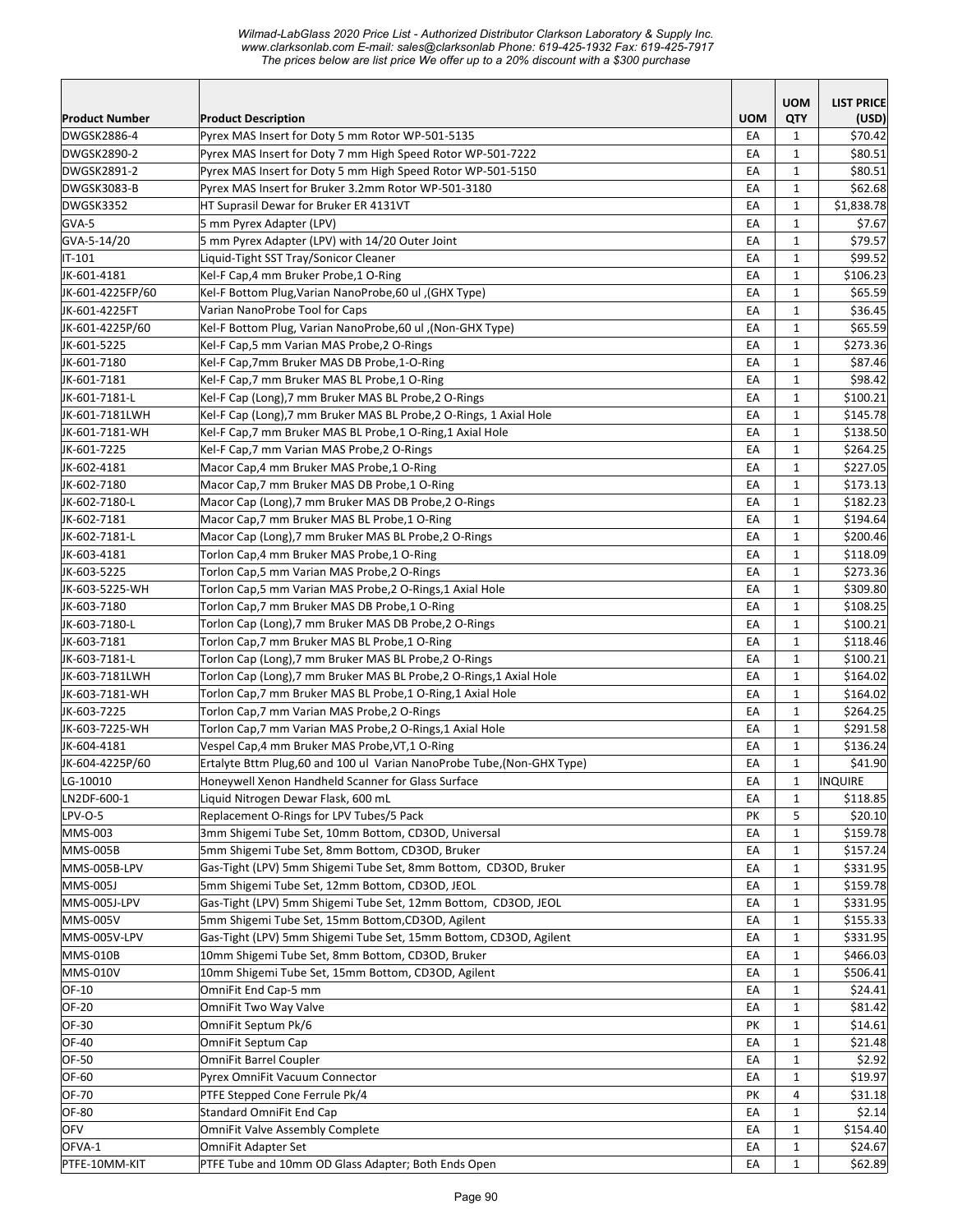*Wilmad-LabGlass 2020 Price List - Authorized Distributor Clarkson Laboratory & Supply Inc. www.clarksonlab.com E-mail: sales@clarksonlab Phone: 619-425-1932 Fax: 619-425-7917 The prices below are list price We offer up to a 20% discount with a \$300 purchase* 

|                       |                                                               |            | <b>UOM</b>   | <b>LIST PRICE</b> |
|-----------------------|---------------------------------------------------------------|------------|--------------|-------------------|
| <b>Product Number</b> | <b>Product Description</b>                                    | <b>UOM</b> | QTY          | (USD)             |
| PTFE-5MM-KIT          | PTFE Tube and 5mm OD Glass Adapter; Both Ends Open            | EA         | $\mathbf{1}$ | \$29.36           |
| PV-ANV                | Needle Valve                                                  | EA         | $\mathbf{1}$ | \$28.37           |
| PV-ANV-O              | O-Ring for Needle Valve                                       | EA         | $\mathbf{1}$ | \$2.92            |
| $Q - 3X.40$           | Quartz EPR Vial .3 ID .40 mm OD 100 mm L                      | VL         | 75           | \$135.17          |
| $Q - 4X.55$           | Quartz EPR Vial .4 ID .55 mm OD 100 mm L                      | VL         | 75           | \$137.26          |
| Q-.5X.70              | Quartz EPR Vial .5 ID .70 mm OD 100 mm L                      | VL         | 75           | \$137.26          |
| $Q-.6X.84$            | Quartz EPR Vial .6 ID .84 mm OD 100 mm L                      | VL         | 75           | \$137.26          |
| $Q - 7X.87$           | Quartz EPR Vial .7 ID .87 mm OD 100 mm L                      | VL         | 50           | \$137.26          |
| $Q - 8X1.0$           | Quartz EPR Vial .8 ID 1.0 mm OD 100 mm L                      | VL         | 50           | \$135.17          |
| $Q-.9X1.1$            | Quartz EPR Vial .9 ID 1.1 mm OD 100 mm L                      | VL         | 50           | \$137.26          |
| $Q - 1.0X1.2$         | Quartz EPR Vial 1.0 ID 1.2 mm OD 100 mm L                     | VL         | 25           | \$130.97          |
| $Q - 1.5X1.8$         | Quartz EPR Vial 1.5 ID 1.8 mm OD 100 mm L                     | VL         | 25           | \$135.17          |
| $Q - 2.0X2.4$         | Quartz EPR Vial 2.0 ID 2.4 mm OD 100 mm L                     | VL         | 25           | \$137.26          |
| QPV-F                 | Ferrule, 1/16" x 10-32 Pk/10                                  | PK         | 10           | \$15.65           |
| QPV-KOS               | Set of (1)Kalrez Sealing O-Ring & (1)Viton CAP                | <b>SET</b> | $\mathbf{1}$ | \$48.12           |
| <b>QPV-N</b>          | Nut, 1/16" x 10-32                                            | EA         | $\mathbf{1}$ | \$3.95            |
| QPV-V                 | Valve Plug Ass'y w/Nut and Ferrule                            | EA         | $\mathbf{1}$ | \$63.40           |
| QPV-VOS               | Set of 2 Viton O-Rings & Viton Cap Retaining Ring Pk/20       | PK         | 20           | \$6.32            |
| QVP-F14               | Blue ETFE Ferrule, 1/16" Pk/10                                | <b>PKG</b> | 10           | \$16.50           |
| QVP-N14               | Red Delrin Nut, 1/16", 1/4-28                                 | EA         | $\mathbf{1}$ | \$4.06            |
| $QVP-T16$             | PTFE Tubing 1/16"OD x 3 FT.                                   | EA         | $\mathbf{1}$ | \$10.18           |
| QVP-U14               | Delrin Union, 1/4"-28 for 1/8"Tubing                          | EA         | $\mathbf{1}$ | \$6.32            |
| RS-301-2180           | 2.5 mm Solid State NMR Rotor Cap Remover                      | EA         | $\mathbf{1}$ | \$1,481.21        |
| RS-301-3180           | 3.2 mm Solid State NMR Rotor Cap Remover                      | EA         | $\mathbf{1}$ | \$1,481.21        |
| RS-301-4180           | 4.0 mm Solid State NMR Rotor Cap Remover                      | EA         | 1            | \$1,481.21        |
| RS-EXPL-PROTECT       | <b>Explosion Protection Chamber for High Pressure NMR/EPR</b> | EA         | $\mathbf{1}$ | \$505.19          |
| $S-.3X.40$            | Suprasil EPR Vial .3 ID .40 mm OD 100 mm L                    | VL         | 75           | \$609.20          |
| $S-.4X.55$            | Suprasil EPR Vial .4 ID .55 mm OD 100 mm L                    | VL         | 75           | \$609.20          |
| $S-.5X.70$            | Suprasil EPR Vial .5 ID .70 mm OD 100 mm L                    | VL         | 75           | \$609.20          |
| $S-.6X.84$            | Suprasil EPR Vial .6 ID .84 mm OD 100 mm L                    | VL         | 75           | \$609.20          |
| $S-.7X.87$            | Suprasil EPR Vial .7 ID .87 mm OD 100 mm L                    | VL         | 50           | \$609.20          |
| $S-.8X1.0$            | Suprasil EPR Vial .8 ID 1.0 mm OD 100 mm L                    | VL         | 50           | \$609.20          |
| $S-9X1.1$             | Suprasil EPR Vial .9 ID 1.1 mm OD 100 mm L                    | VL         | 50           | \$609.20          |
| $S-1.0X1.2$           | Suprasil EPR Vial 1.0 ID 1.2 mm OD 100 mm L                   | VL         | 25           | \$609.20          |
| $S-1.5X1.8$           | Suprasil EPR Vial 1.5 ID 1.8 mm OD 100 mm L                   | VL         | 25           | \$609.20          |
| S-2.0X2.4             | Suprasil EPR Vial 2.0 ID 2.4 mm OD 100 mm L                   | VL         | 25           | \$609.20          |
| SB-10-7               | Spinner Bearing for 10 mm NMR Sample Tube                     | EA         | $\mathbf{1}$ | \$25.52           |
| SB-5-7                | Spinner Bearing for 5 mm NMR Sample Tube                      | EA         | $\mathbf 1$  | \$20.34           |
| SB-8-7                | Spinner Bearing for 8 mm NMR Sample Tube                      | EA         | $\mathbf{1}$ | \$23.89           |
| SC-101                | Ultrasonic Cleaner                                            | EA         | 1            | \$575.51          |
| SC-101H               | Ultrasonic Cleaner w/ Heater                                  | EA         | 1            | \$637.17          |
| SC-101T               | Ultrasonic Cleaner w/ Timer                                   | EA         | 1            | \$630.32          |
| SC-101TH              | Ultrasonic Cleaner w/ Timer & Heater, 115V                    | EA         | $\mathbf{1}$ | \$714.39          |
| SC-121TH              | Ultrasonic Cleaner w/ Timer & Heater, 230V                    | EA         | $\mathbf{1}$ | \$695.01          |
| $SP-A-3$              | Aurum Plug 3 mm, Pair                                         | PR         | $\mathbf{1}$ | \$101.57          |
| $SP-A-5$              | Aurum Plug 5 mm, Pair                                         | PR         | $\mathbf{1}$ | \$101.57          |
| $SP-A-8$              | Aurum Plug 8 mm, Pair                                         | PR         | $\mathbf{1}$ | \$101.57          |
| SP-AS-5               | Aurum Short Plug 5 mm, Pair                                   | PR         | $\mathbf{1}$ | \$101.57          |
| SP-AS-8               | Aurum Short Plug 8 mm, Pair                                   | PR         | $\mathbf{1}$ | \$101.57          |
| SP-ASV-5              | Aurum Short Plug w/ Vents 5 mm, Pair                          | PR         | $\mathbf{1}$ | \$112.77          |
| SP-ASV-8              | Aurum Short Plug w/ Vents 8 mm, Pair                          | PR         | $\mathbf{1}$ | \$112.77          |
| SP-AV-3               | Aurum Plug w/ Vents 3 mm, Pair                                | PR         | $\mathbf{1}$ | \$112.77          |
| SP-AV-5               | Aurum Plug w/ Vents 5 mm, Pair                                | PR         | $\mathbf{1}$ | \$112.77          |
| SP-AV-8               | Aurum Plug w/ Vents 8 mm, Pair                                | PR         | $\mathbf{1}$ | \$112.77          |
| $SP-G-3$              | G-10 Plug 3 mm, Pair                                          | PR         | $\mathbf{1}$ | \$46.17           |
| $SP-G-5$              | G-10 Plug 5 mm, Pair                                          | PR         | $\mathbf{1}$ | \$46.17           |
| $SP-G-8$              | G-10 Plug 8 mm, Pair                                          | PR         | $\mathbf{1}$ | \$46.17           |
| $SP-GP-3$             | GFP Plug 3 mm, Pair                                           | PR         | $\mathbf{1}$ | \$57.38           |
| SP-GP-5               | GFP Plug 5 mm, Pair                                           | PR         | $\mathbf{1}$ | \$57.38           |
| SP-GP-8               | GFP Plug 8 mm, Pair                                           | PR         | $\mathbf{1}$ | \$57.38           |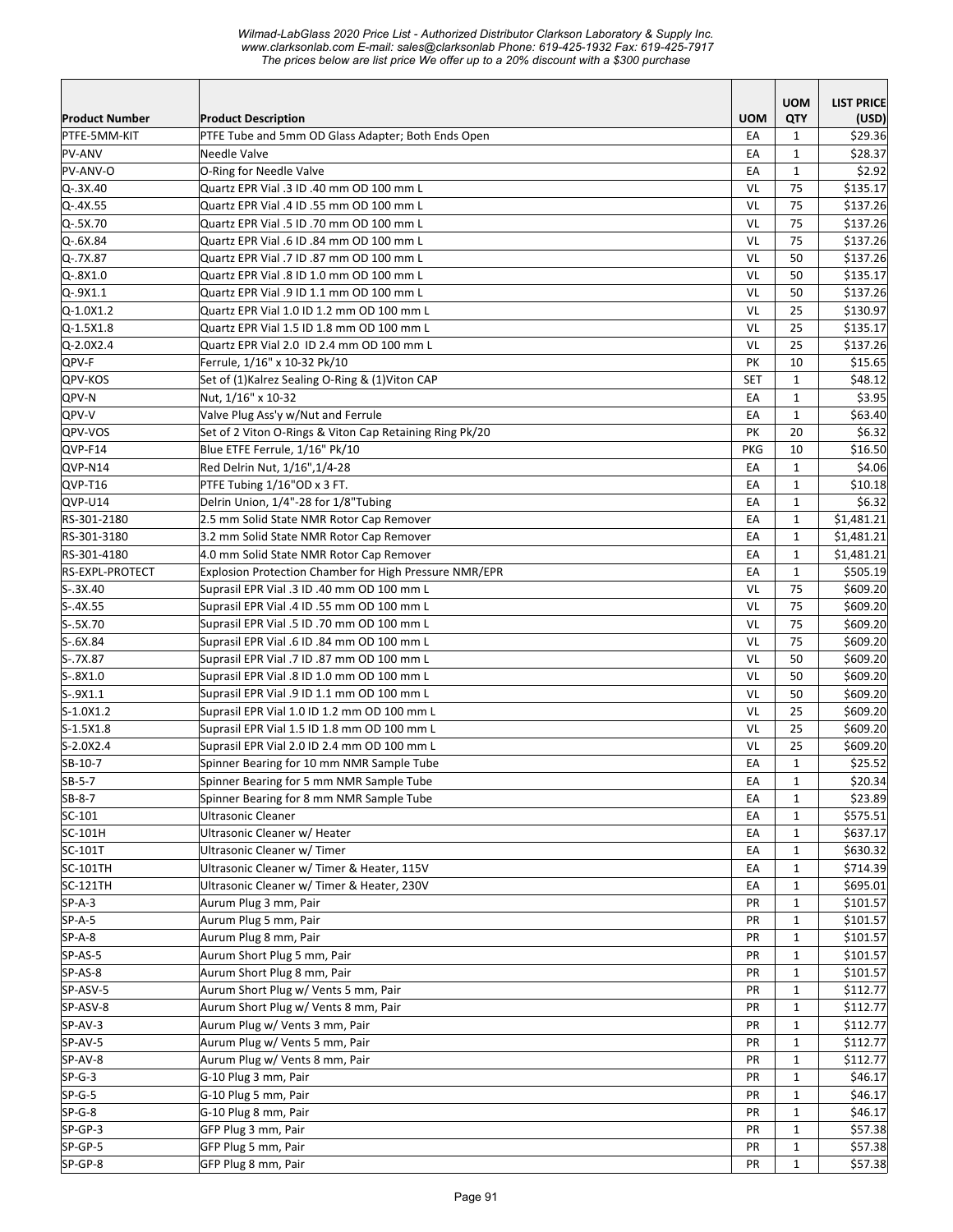*Wilmad-LabGlass 2020 Price List - Authorized Distributor Clarkson Laboratory & Supply Inc. www.clarksonlab.com E-mail: sales@clarksonlab Phone: 619-425-1932 Fax: 619-425-7917 The prices below are list price We offer up to a 20% discount with a \$300 purchase* 

|                       |                                                               |            | <b>UOM</b>   | <b>LIST PRICE</b> |
|-----------------------|---------------------------------------------------------------|------------|--------------|-------------------|
| <b>Product Number</b> | <b>Product Description</b>                                    | <b>UOM</b> | QTY          | (USD)             |
| SP-GPS-5              | GFP Short Plug 5 mm, Pair                                     | <b>PR</b>  | $\mathbf{1}$ | \$57.38           |
| SP-GPS-8              | GFP Short Plug 8 mm, Pair                                     | PR         | $\mathbf{1}$ | \$57.38           |
| SP-GPSV-5             | GFP Short Plug w/ Vents 5 mm, Pair                            | PR         | $\mathbf{1}$ | \$66.61           |
| SP-GPSV-8             | GFP Short Plug w/ Vents 8 mm, Pair                            | PR         | $\mathbf{1}$ | \$66.61           |
| SP-GPV-3              | GFP Plug w/ Vents 3 mm, Pair                                  | PR         | $\mathbf{1}$ | \$66.61           |
| SP-GPV-5              | GFP Plug w/ Vents 5 mm, Pair                                  | PR         | $\mathbf{1}$ | \$66.61           |
| SP-GPV-8              | GFP Plug w/ Vents 8 mm, Pair                                  | PR         | $\mathbf{1}$ | \$66.61           |
| SP-GS-5               | G-10 Short Plug 5 mm, Pair                                    | PR         | $\mathbf{1}$ | \$46.17           |
| SP-GS-8               | G-10 Short Plug 8 mm, Pair                                    | PR         | $\mathbf{1}$ | \$46.17           |
| SP-GSV-5              | G-10 Short Plug w/ Vents 5 mm, Pair                           | PR         | $\mathbf{1}$ | \$55.40           |
| SP-GSV-8              | G-10 Short Plug w/ Vents 8 mm, Pair                           | PR         | $\mathbf{1}$ | \$55.40           |
| SP-GV-3               | G-10 Plug w/ Vents 3 mm, Pair                                 | PR         | 1            | \$55.41           |
| SP-GV-5               | G-10 Plug w/ Vents 5 mm, Pair                                 | <b>PR</b>  | $\mathbf{1}$ | \$55.40           |
| SP-GV-8               | G-10 Plug w/ Vents 8 mm, Pair                                 | PR         | $\mathbf{1}$ | \$55.40           |
| $SP-K-3$              | Kel-F Plug 3 mm, Pair                                         | PR         | $\mathbf{1}$ | \$46.17           |
| $SP-K-5$              | Kel-F Plug 5 mm, Pair                                         | PR         | $\mathbf{1}$ | \$50.79           |
| $SP-K-8$              | Kel-F Plug 8 mm, Pair                                         | PR         | $\mathbf{1}$ | \$46.17           |
| SP-KS-5               | Kel-F Short Plug 5 mm, Pair                                   | <b>PR</b>  | $\mathbf{1}$ | \$46.17           |
| SP-KS-8               | Kel-F Short Plug 8 mm, Pair                                   | PR         | $\mathbf{1}$ | \$46.17           |
| SP-KSV-5              | Kel-F Short Plug w/ Vents 5 mm, Pair                          | PR         | $\mathbf{1}$ | \$55.40           |
| SP-KSV-8              | Kel-F Short Plug w/ Vents 8 mm, Pair                          | PR         | $\mathbf{1}$ | \$55.40           |
| SP-KV-3               | Kel-F Plug w/ Vents 3 mm, Pair                                | PR         | $\mathbf{1}$ | \$55.40           |
| SP-KV-5               | Kel-F Plug w/ Vents 5 mm, Pair                                | PR         | $\mathbf{1}$ | \$55.40           |
| SP-KV-8               | Kel-F Plug w/ Vents 8 mm, Pair                                | PR         | $\mathbf{1}$ | \$55.40           |
| SP-PR-G-3             | G-10 Positioning Rod for 3 mm Susceptibility Plugs            | <b>SET</b> | $\mathbf{1}$ | \$36.94           |
| SP-PR-G-5             | G-10 Positioning Rod for 5 mm Susceptibility Plugs            | <b>SET</b> | $\mathbf{1}$ | \$40.63           |
| SP-PR-G-8             | G-10 Positioning Rod for 8 mm Susceptibility Plugs            | <b>SET</b> | 1            | \$36.94           |
| SP-PR-K-3             | Kel-F Positioning Rod for 3 mm Susceptibility Plugs           | <b>SET</b> | $\mathbf{1}$ | \$40.63           |
| SP-PR-K-5             | Kel-F Positioning Rod for 5 mm Susceptibility Plugs           | <b>SET</b> | $\mathbf{1}$ | \$40.63           |
| SP-PR-K-8             | Kel-F Positioning Rod for 8 mm Susceptibility Plugs           | <b>SET</b> | $\mathbf{1}$ | \$36.94           |
| SP-PR-SC-3            | Sealing Collar for 3 mm Susceptibility Plugs                  | EA         | $\mathbf{1}$ | \$101.57          |
| SP-PR-SC-5            | Sealing Collar for 5 mm Susceptibility Plugs                  | EA         | $\mathbf{1}$ | \$101.57          |
| SP-PR-SC-8            | Sealing Collar for 8 mm Susceptibility Plugs                  | EA         | $\mathbf{1}$ | \$101.57          |
| SP-PS-3               | PPS Plug 3 mm, Pair                                           | PR         | $\mathbf{1}$ | \$66.61           |
| SP-PS-5               | PPS Plug 5 mm, Pair                                           | PR         | $\mathbf{1}$ | \$66.61           |
| SP-PS-8               | PPS Plug 8 mm, Pair                                           | PR         | $\mathbf{1}$ | \$66.61           |
| SP-PSS-5              | PPS Short Plug 5 mm, Pair                                     | PR         | $\mathbf{1}$ | \$66.61           |
| SP-PSS-8              | PPS Short Plug 8 mm, Pair                                     | PR         | $\mathbf 1$  | \$66.61           |
| SP-PSV-3              | PPS Plug w/ Vents 3 mm, Pair                                  | PR         | $\mathbf{1}$ | \$77.83           |
| SP-PSV-5              | PPS Plug w/ Vents 5 mm, Pair                                  | PR         | $\mathbf{1}$ | \$77.83           |
| SP-PSV-8              | PPS Plug w/ Vents 8 mm, Pair                                  | PR         | $\mathbf{1}$ | \$77.83           |
| $SP-U-3$              | Ultem Plug 3 mm, Pair                                         | PR         | 1            | \$40.63           |
| $SP-U-5$              | Ultem Plug 5 mm, Pair                                         | PR         | $\mathbf{1}$ | \$40.63           |
| $SP-U-8$              | Ultem Plug 8 mm, Pair                                         | PR         | $\mathbf{1}$ | \$40.63           |
| SP-US-5               | Ultem Short Plug 5 mm, Pair                                   | PR         | $\mathbf{1}$ | \$40.63           |
| SP-US-8               | Ultem Short Plug 8 mm, Pair                                   | PR         | $\mathbf{1}$ | \$36.94           |
| SP-USV-5              | Ultem Short Plug w/ Vents 5 mm, Pair                          | PR         | $\mathbf{1}$ | \$50.79           |
| SP-USV-8              | Ultem Short Plug w/ Vents 8 mm, Pair                          | PR         | $\mathbf{1}$ | \$50.79           |
| SP-UV-3               | Ultem Plug w/ Vents 3 mm, Pair                                | PR         | $\mathbf{1}$ | \$50.79           |
| SP-UV-5               | Ultem Plug w/ Vents 5 mm, Pair                                | PR         | $\mathbf{1}$ | \$50.79           |
| SP-UV-8               | Ultem Plug w/ Vents 8 mm, Pair                                | PR         | $\mathbf{1}$ | \$46.17           |
| $SP-Z-3$              | Zirconia Plug 3 mm w/ Positioning Rod and Collar, Pair        | PR         | $\mathbf{1}$ | \$304.70          |
| $SP-Z-5$              | Zirconia Plug 5 mm w/ Positioning Rod and Collar, Pair        | PR         | $\mathbf{1}$ | \$304.70          |
| $SP-Z-8$              | Zirconia Plug 8 mm w/ Positioning Rod and Collar, Pair        | PR         | $\mathbf{1}$ | \$304.70          |
| SP-ZS-5               | Zirconia Short Plug 5 mm w/Positioning Rod and Collar, Pair   | PR         | $\mathbf{1}$ | \$304.70          |
| SP-ZS-8               | Zirconia Short Plug 8 mm w/Positioning Rod and Collar, Pair   | PR         | $\mathbf{1}$ | \$304.70          |
| SP-ZSV-5              | Zirconia Short Plug w/Vents 5 mm w/Rod and Collar, Pair       | PR         | 1            | \$387.80          |
| SP-ZSV-8              | Zirconia Short Plug w/Vents 8 mm w/Rod and Collar, Pair       | PR         | $\mathbf{1}$ | \$387.80          |
| SP-ZV-3               | Zirconia Plug w/Vents 3 mm w/Positioning Rod and Collar, Pair | PR         | $\mathbf{1}$ | \$387.80          |
| SP-ZV-5               | Zirconia Plug/Vents,5 mm w/Positioning Rod and Collar, Pair   | PR         | $\mathbf{1}$ | \$387.80          |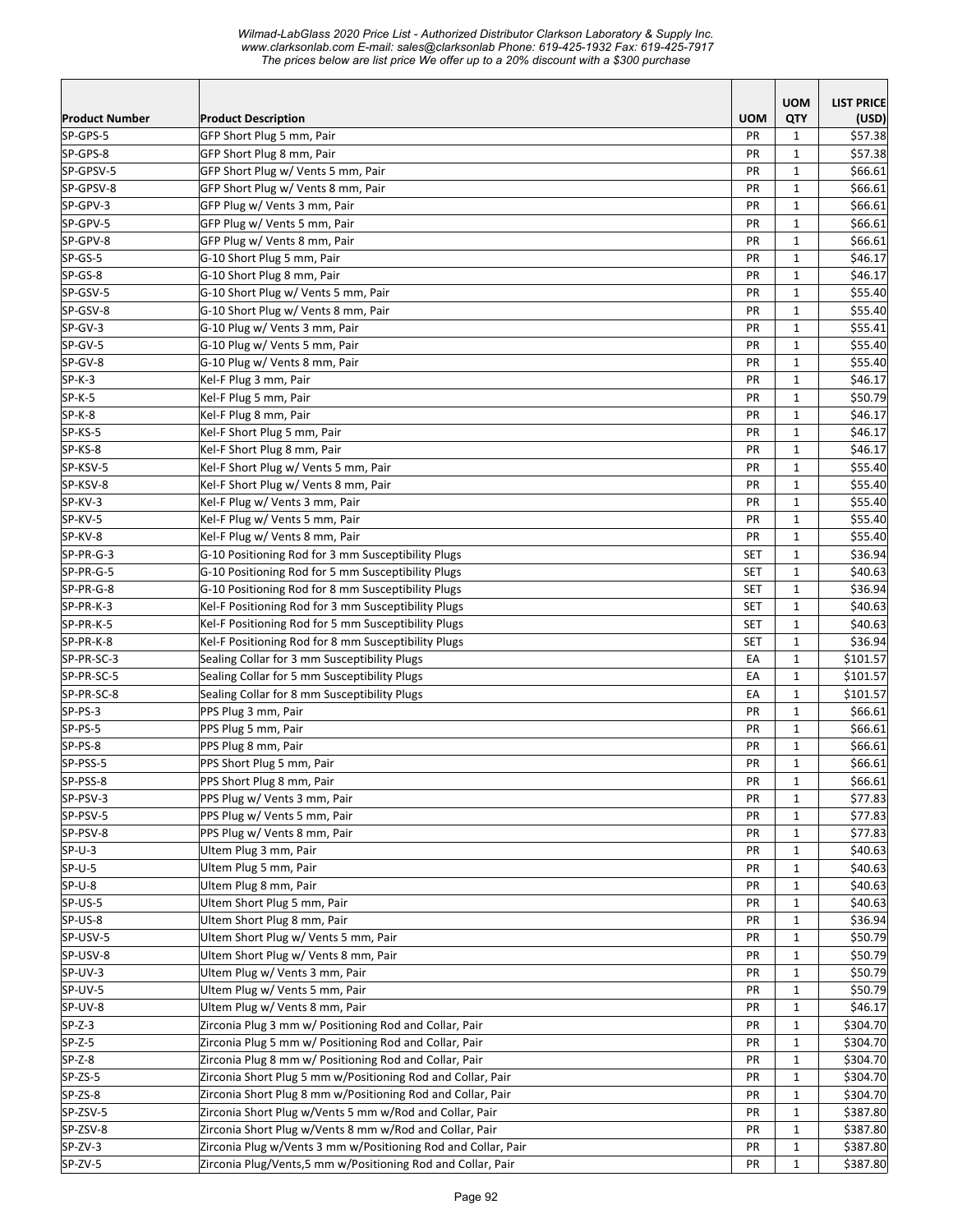*Wilmad-LabGlass 2020 Price List - Authorized Distributor Clarkson Laboratory & Supply Inc. www.clarksonlab.com E-mail: sales@clarksonlab Phone: 619-425-1932 Fax: 619-425-7917 The prices below are list price We offer up to a 20% discount with a \$300 purchase* 

|                       |                                                                                   |            | <b>UOM</b>   | <b>LIST PRICE</b> |
|-----------------------|-----------------------------------------------------------------------------------|------------|--------------|-------------------|
| <b>Product Number</b> | <b>Product Description</b>                                                        | <b>UOM</b> | QTY          | (USD)             |
| SP-ZV-8               | Zirconia Plug w/Vents 8 mm w/Positioning Rod and Collar, Pair                     | <b>PR</b>  | 1            | \$387.80          |
| STB-10                | 10 mm Spinner Turbine for Bruker Systems, RT                                      | EA         | $\mathbf{1}$ | \$154.82          |
| STB-5                 | 5 mm Spinner Turbine for Bruker Systems, RT                                       | EA         | 1            | \$143.80          |
| STB-5-TACHO           | Replacement TACHO-Strip w/clear protective foil cover for STB-5                   | EA         | $\mathbf{1}$ | \$3.67            |
| STV-5                 | 5 mm Spinner Turbine for Varian Auto-Sampler                                      | EA         | $\mathbf{1}$ | \$204.01          |
| STV-5-TACHO           | Replacement TACHO-Strip w/clear protective foil cover for STV-5                   | EA         | $\mathbf{1}$ | \$4.06            |
| T-900                 | Turbine Height Adjuster (Varian Green and Bruker)                                 | EA         | $\mathbf{1}$ | \$61.37           |
| T-910                 | Turbine Height Adjuster (Varian White and JEOL)                                   | EA         | $\mathbf{1}$ | \$61.37           |
| <b>TR-LR-01</b>       | PTFE/Pharma Rubber Septum for 4 & 5 mm Tubes, Pk/36                               | PK         | 36           | \$20.02           |
| <b>TR-LR-05</b>       | PTFE/Pharma Rubber Septum for 10 mm Tubes, Pk/36                                  | PK         | 36           | \$33.37           |
| <b>TR-LR-07</b>       | PTFE/Pharma Rubber Septum for 12,13,15,16,18 mm Tubes, Pk/36                      | PK         | 36           | \$46.17           |
| <b>TR-LS-01</b>       | PTFE/Silicone Rubber Septum for 4 & 5 mm Tubes, Pk/36                             | PK         | 36           | \$11.54           |
| <b>TR-LS-03</b>       | PTFE/Silicone Rubber Septum for 7.5 & 8 mm Tubes, Pk/36                           | PK         | 36           | \$24.83           |
| <b>TR-LS-05</b>       | PTFE/Silicone Rubber Septum for 10 mm Tubes, Pk/36                                | PK         | 36           | \$38.46           |
| <b>TR-LS-07</b>       | PTFE/Silicone Septum for 12,13,15,16,18 mm Tubes, Pk/36                           | PK         | 36           | \$54.74           |
| <b>TR-OC-01</b>       | Open Cap for 4 & 5 mm Tubes, Pk/12                                                | PK         | 12           | \$2.49            |
| <b>TR-OC-03</b>       | Open Cap for 7.5 & 8 mm Tubes, Pk/12                                              | PK         | 12           | \$8.57            |
| <b>TR-OC-05</b>       | Open Cap for 10 mm Tubes, Pk/12                                                   | PK         | 12           | \$9.27            |
| <b>TR-OC-07</b>       | Open Cap for 12,13,15,16,18 mm Tubes, Pk/12                                       | PK         | 12           | \$15.17           |
| <b>TR-SC-01</b>       | Solid Cap for 4 & 5 mm Tubes, Pk/12                                               | PK         | 12           | \$2.86            |
| <b>TR-SC-05</b>       | Solid Cap for 10 mm Tubes, Pk/12                                                  | PK         | 12           | \$9.50            |
| <b>TR-SC-07</b>       | Solid Cap for 12,13,15,16,18 mm Tubes, Pk/12                                      | PK         | 12           | \$13.85           |
| <b>TR-SC-09</b>       | Solid Cap for 20 mm Tubes, Pk/12                                                  | PK         | 12           | \$19.13           |
| TURBINE-ORING-BLACK   | O-Ring for Spinner STB-5, Black                                                   | EA         | $\mathbf{1}$ | \$1.49            |
| TURBINE-ORING-RED     | O-Ring for Spinner STV-5 & V-PEEK-5, Red                                          | EA         | $\mathbf{1}$ | \$2.62            |
| UNI-FINGER-3          | 3 mm Finger for Varian/Bruker, PTFE, NS, 2 ea. Reg'd                              | EA         | $\mathbf{1}$ | \$45.56           |
| UNI-FINGER-5          | 5 mm Finger for Varian/Bruker, PTFE, NS, 2 ea. Reg'd                              | EA         | $\mathbf{1}$ | \$45.56           |
| UNI-FINGER-PEEK-3     | 3 mm Finger for Varian/Bruker, PEEK, S&NS, 2 ea. Req'd                            | EA         | $\mathbf{1}$ | \$54.17           |
| UNI-FINGER-PEEK-4     | 4 mm Finger for Varian/Bruker, PEEK, S&NS, 2 ea. Req'd                            | EA         | $\mathbf{1}$ | \$49.24           |
| UNI-FINGER-PEEK-5     | 5 mm Finger for Varian/Bruker,PEEK,S&NS,2 ea. Reg'd                               | EA         | $\mathbf{1}$ | \$54.17           |
| UNI-MASS-MULTI        | PEEK Mass Multiplier Ring for V-NS Style Spinner                                  | EA         | $\mathbf{1}$ | \$60.14]          |
| $V-GFK-10$            | 10 mm Varian Spinner Turbine                                                      | EA         | $\mathbf{1}$ | \$346.25          |
| V-GFK-10/1.7          | 10 mm Spinner Turbine/Insert Set, 1.7 mm OD Capillary                             | <b>SET</b> | $\mathbf{1}$ | \$461.08          |
| V-GFK-10/2.0          | 10 mm Spinner Turbine/Insert Set, Varian, 2 mm OD Capillary                       | SET        | $\mathbf{1}$ | \$461.08          |
| V-GFK-10/2.5          | 10 mm Spinner Turbine/Insert Set, 2.5 mm OD Capillary                             | SET        | $\mathbf{1}$ | \$461.08          |
| V-GFK-10/3            | 10 mm Spinner Turbine/Insert Set, 3 mm OD Capillary                               | <b>SET</b> | $\mathbf{1}$ | \$461.08          |
| V-GFK-10-O            | O-Ring for Spinner V-GFK-10                                                       | EA         | $\mathbf{1}$ | \$4.28            |
| V-PEEK-3-NS           | 3-5 mm Varian Spinner Turbine, PEEK, 3 mm PEEK Fingers                            | EA         | $\mathbf 1$  | \$373.59          |
| V-PEEK-4-NS           | 3-5 mm Varian Spinner Turbine, PEEK, 4 mm PEEK Fingers                            | EA         | $\mathbf{1}$ | \$373.59          |
| V-PEEK-5              | 5 mm Varian Spinner Turbine, PEEK                                                 | EA         | 1            | \$337.15          |
| V-PEEK-5-NS           | 3-5 mm Varian Spinner Turbine, PEEK, 5 mm PEEK Fingers                            | EA         | $\mathbf{1}$ | \$373.59          |
| WG-1000-4             | 5 mm NMR Sample Tube w/o Cap, 103.5mm L 100 Pk, High-Throughput                   | PK         | 100          | \$120.59          |
| WG-1000-4-SJ          | 5 mm Bruker SampleJet NMR Tube and Cap, 103.5mm L; 100/Pk, High-Throughput        | PK         | 100          | \$116.84          |
| WG-1000-7             | 5 mm NMR Economy Sample Tube w/ Cap, 7" L 100 Pk, High-Throughput                 | PK         | 100          | \$120.58          |
| WG-1000-7-25          | 5 mm NMR Economy Sample Tube w/ Cap, 7" L 25 Pk, High-Throughput                  | PK         | 25           | \$38.97           |
| WG-1000-7-5           | 5 mm NMR Economy Sample Tube w/ Cap, 7" L 5 Pk, High-Throughput                   | PK         | 5            | \$9.00            |
| WG-1000-7-50          | 5 mm NMR Economy Sample Tube w/ Cap, 7" L 50 Pk, High-Throughput                  | PK         | 50           | \$71.14           |
| WG-1000-7-SJ          | 5 mm Bruker SampleJet NMR Tube w/ SampleJet Cap, 178mm L; 100/Pk, High-Throughput | SET        | $\mathbf{1}$ | \$140.10          |
| WG-1000-8             | 5 mm NMR Economy Sample Tube w/ Cap, 8" L 100 Pk, High-Throughput                 | PK         | 100          | \$149.98          |
| WG-1000-8-50          | 5 mm NMR Economy Sample Tube w/ Cap, 8" L 50 Pk, High-Throughput                  | PK         | 50           | \$88.50           |
| WG-1001-7             | 5 mm Barcoded NMR Economy Sample Tube w/ Cap, 7" L 100 Pk, High-Throughput        | PK         | 100          | \$229.35          |
| WG-11100              | NMR Sample Tube Washing Rack                                                      | EA         | $\mathbf{1}$ | \$104.87          |
| WG-1205               | Multi Tube Jet Washer/Dryer Complete for 5 mm Tubes                               | EA         | $\mathbf{1}$ | \$397.01          |
| WG-1205-02            | Solvent Cup and 1/8" PTFE Tubing                                                  | EA         | $\mathbf{1}$ | \$154.41          |
| WG-1205-03            | Glass Reservoir w/Stopcock and GL-18 Hose Connection                              | EA         | $\mathbf{1}$ | \$260.11          |
| WG-1206-7             | 5 mm NMR Economy Sample Tube, 7" L, 100 MHz                                       | EA         | 1            | \$2.94            |
| WG-1206-7-5           | 5 mm NMR Economy Sample Tube, 7" L, 100 MHz                                       | PK         | 5            | \$15.54           |
| WG-1206-8             | 5 mm NMR Economy Sample Tube, 8" L, 100 MHz                                       | EA         | $\mathbf{1}$ | \$3.43            |
| WG-1206-8-5           | 5 mm NMR Economy Sample Tube, 8" L, 100 MHz                                       | PK         | 5            | \$17.21           |
| WG-1207-5             | Tube Washer,5 mm Tubes                                                            | EA         | $\mathbf{1}$ | \$83.11           |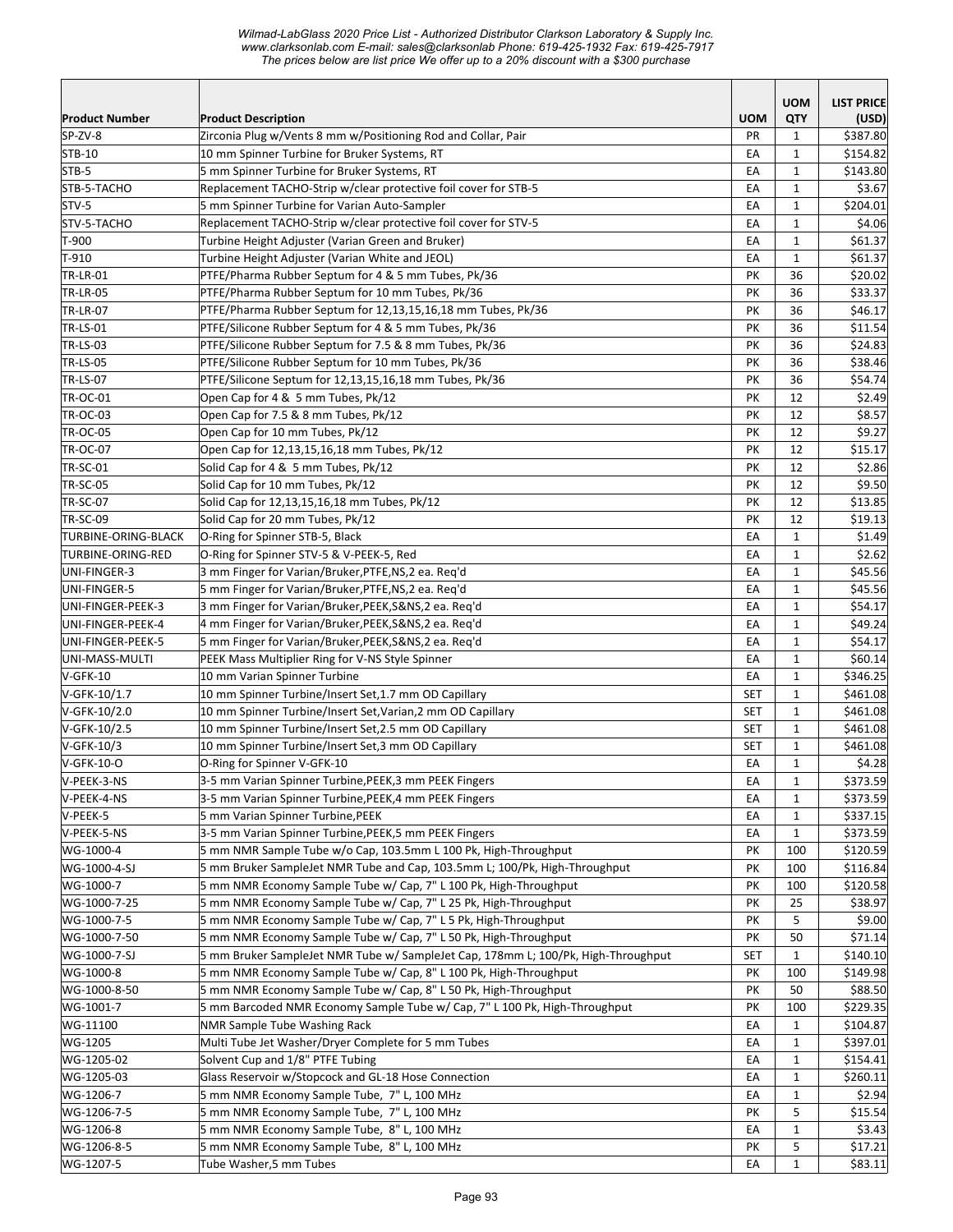#### *Wilmad-LabGlass 2020 Price List - Authorized Distributor Clarkson Laboratory & Supply Inc. www.clarksonlab.com E-mail: sales@clarksonlab Phone: 619-425-1932 Fax: 619-425-7917 The prices below are list price We offer up to a 20% discount with a \$300 purchase*  12 mm Coated SST Tube Rack **DISCONTINUED12 mm Coated SST Tube Rack DISCONTINUED12**  *Milmad-LabGlass 2020 Price List - Authorized Distributor Clarkson Laboratory & Supply Inc.* **Coated SST Tube Rack DISCONTINUED12 mm Coated SST Tube Rack DISCONTINUED12 mm Coated SST Tube Rack DISCONTINUED12 mm Coated SST Tube Rack DISCONTINUED12 mm**

|                       |                                                                          |            | <b>UOM</b>   | <b>LIST PRICE</b>   |
|-----------------------|--------------------------------------------------------------------------|------------|--------------|---------------------|
| <b>Product Number</b> | <b>Product Description</b>                                               | <b>UOM</b> | QTY          | (USD)               |
| WG-1207-5-8           | Tube Washer,5 mm, 8" L Tubes                                             | EA         | $\mathbf{1}$ | \$90.80             |
| WG-1207-10            | Tube Washer,10 mm Tubes                                                  | EA         | 1            | \$83.11             |
| WG-1207-G-5           | Gasket for NMR Sample Tube Washer, 5 mm                                  | EA         | $\mathbf{1}$ | \$0.36              |
| WG-1207-G-10          | Gasket for NMR Sample Tube Washer, 10 mm                                 | EA         | $\mathbf{1}$ | \$0.34              |
| WG-1207-J5            | Tube Washer w/ 24/40 Joint, 8 mm Tubes                                   | EA         | $\mathbf{1}$ | \$96.97             |
| WG-1207-J5-8          | Tube Washer w/ 24/40 Joint, 5 mm Tubes, 8" L                             | EA         | $\mathbf{1}$ | \$110.81            |
| WG-1207-J10           | Tube Washer w/ 24/40 Joint, 10 mm Tubes                                  | EA         | $\mathbf{1}$ | \$110.81            |
| WG-1208               | 13 mm Kel-F Positioning Rod                                              | EA         | $\mathbf{1}$ | \$36.00             |
| WG-1208-7             | 5 mm NMR Economy Sample Tube, 7" L, 200MHz                               | EA         | $\mathbf{1}$ | \$3.25              |
| WG-1208-7-5           | 5 mm NMR Economy Sample Tube, 7" L, 200MHz                               | <b>PKG</b> | 5            | \$17.23             |
| WG-1208-8             | 5 mm NMR Economy Sample Tube, 8" L, 200MHz                               | EA         | $\mathbf{1}$ | \$3.78              |
| WG-1208-8-5           | 5 mm NMR Economy Sample Tube, 8" L, 200MHz                               | PK         | 5            | \$17.85             |
| WG-1209-1             | Multi Tube Jet Washer/Dryer Complete; 3-5mm Tubes, #9 Silicone Joint     | EA         | $\mathbf 1$  | \$386.12            |
| WG-1209-5             | Multi-Tube Jet Solvent Washer/Dryer Solvent Cup Section Only             | EA         | 1            | \$188.60            |
| WG-1209-J1            | Multi Tube Jet Washer/Dryer Complete; 3-5mm Tubes, 24/40 Taper Joint     | EA         | 1            | \$386.12            |
| WG-1209-J2            | Multi Tube Jet Washer/Dryer Complete; 3-5mm Tubes, ISO 29/32 Taper Joint | EA         | $\mathbf{1}$ | \$386.12            |
| WG-1210-7             | 5 mm Thin Wall Precision NMR Tube, 7" L, PTFE Coated                     | EA         | $\mathbf{1}$ | \$50.01             |
| WG-1226-7             | 5 mm NMR Economy Sample Tube, 7" L, 300MHz                               | EA         | $\mathbf{1}$ | \$4.20              |
| WG-1226-7-5           | 5 mm NMR Economy Sample Tube, 7" L, 300MHz                               | PK         | 5            | \$21.04             |
| WG-1226-8             | 5 mm NMR Economy Sample Tube, 8" L, 300MHz                               | EA         | $\mathbf{1}$ | \$5.58              |
| WG-1226-8-5           | 5 mm NMR Economy Sample Tube, 8" L, 300MHz                               | PΚ         | 5            | \$27.80             |
| WG-1228-7             | 5 mm NMR Economy Sample Tube, 7" L, 400MHz                               | EA         | $\mathbf{1}$ | \$4.77              |
| WG-1228-7-5           | 5 mm NMR Economy Sample Tube, 7" L, 400MHz                               | PK         | 5            | \$23.90             |
| WG-1228-8             | 5 mm NMR Economy Sample Tube, 8" L, 400MHz                               | EA         | $\mathbf{1}$ | \$6.11              |
| WG-1228-8-5           | 5 mm NMR Economy Sample Tube, 8" L, 400MHz                               | PK         | 5            | \$30.60             |
| WG-1235-7             | 5 mm NMR Economy Sample Tube, 7" L, 500MHz                               | EA         | $\mathbf{1}$ | \$6.82              |
| WG-1235-7-5           | 5 mm NMR Economy Sample Tube, 7" L, 500MHz                               | PK         | 5            | \$34.09             |
| WG-1235-8             | 5 mm NMR Economy Sample Tube, 8" L, 500MHz                               | EA         | $\mathbf 1$  | \$8.28              |
| WG-1235-8-5           | 5 mm NMR Economy Sample Tube, 8" L, 500MHz                               | PΚ         | 5            | \$41.43             |
| WG-1241-7             | 5 mm NMR Economy Sample Tube, 7" L, 600MHz                               | EA         | $\mathbf{1}$ | \$7.52              |
| WG-1241-7-5           | 5 mm NMR Economy Sample Tube, 7" L, 600MHz                               | PK         | 5            | \$37.60             |
| WG-1241-8             | 5 mm NMR Economy Sample Tube, 8" L, 600MHz                               | EA         | $\mathbf{1}$ | \$8.99              |
| WG-1241-8-5           | 5 mm NMR Economy Sample Tube, 8" L, 600MHz                               | PK         | 5            | \$46.66             |
| WG-1242-7             | 5 mm NMR Economy Sample Tube, 7" L, 700 MHz                              | EA         | $\mathbf{1}$ | \$15.81             |
| WG-1242-7-5           | 5 mm NMR Economy Sample Tube, 7" L, 700 MHz                              | PK         | 5            | \$81.81             |
| WG-1242-8             | 5 mm NMR Economy Sample Tube, 8" L, 700 MHz                              | EA         | $\mathbf{1}$ | \$19.04             |
| WG-1242-8-5           | 5 mm NMR Economy Sample Tube, 8" L, 700 MHz                              | PΚ         | 5            | \$89.88             |
| WG-1264-10            | 10 mm PTFE NMR Cap, Precision Tubes Only, 25/Pk                          | PК         | 25           | \$85.12             |
| WG-1264-12            | 12 mm PTFE NMR Cap, Precision Tubes Only, 25/Pk                          | PK         | 25           | \$76.83             |
| WG-1264-3             | 3 mm PTFE 3 mm NMR Cap, Precision Tubes Only, 25/Pk                      | PК         | 25           | \$47.14             |
| WG-1264-4             | 4 mm PTFE 4 mm NMR Cap, Precision Tubes Only, 25/Pk                      | PК         | 25           | \$52.95             |
| WG-1264-5             | 5 mm PTFE NMR Cap, Precision Tubes Only, 25/Pk                           | PK         | 25           | \$42.14             |
| WG-1264-8             | 8 mm PTFE NMR Cap, Precision Tubes Only, 25/Pk                           | PК         | 25           | \$84.77             |
| WG-1265-10            | 5mm Economy Tube PTFE Plug, 10/Pk                                        | PΚ         | 10           | \$25.33             |
| WG-1265-100           | 5mm Economy Tube PTFE Plug, 100/Pk                                       |            |              |                     |
|                       | Coated SST Tube Rack DISCONTINUED                                        | PΚ         | 100          | \$223.55<br>\$62.23 |
| WG-1301               |                                                                          | EA         | $\mathbf{1}$ |                     |
| WG-1364-1             | 1.0 mm OD Capillary Tube, 400MHz                                         | PК         | 10           | \$25.53             |
| WG-1364-1-203M        | 1.0 mm OD Capillary Tube 203 mm L, 400MHz                                | PΚ         | 5            | \$11.40             |
| WG-1364-1.7           | 1.7 mm Capillary Tube, 400MHz                                            | PК         | 10           | \$25.46             |
| WG-1364-1.7-203M      | 1.7 mm OD Capillary Tube, 203 mm L, 400MHz                               | PК         | 5            | \$10.70             |
| WG-1364-1.7-5         | 1.7 mm OD Capillary Tube 5" L, 400MHz                                    | PК         | 10           | \$30.00             |
| WG-1364-1.9           | 1.9 mm OD Capillary Tube, 400MHz                                         | PК         | 10           | \$34.82             |
| WG-1364-2             | 2.0 mm OD Capillary Tube, 400MHz                                         | PК         | 10           | \$29.78             |
| WG-1364-2-203M        | 2.0 mm OD Capillary Tube 203 mm L, 400MHz                                | PК         | 5            | \$13.05             |
| WG-1364-2.5A          | 2.5 mm OD Capillary Tube, 400MHz                                         | PК         | 10           | \$23.68             |
| WG-1364-2.5A-203M     | 2.5 mm OD Capillary Tube 203 mm L, 400MHz                                | PК         | 5            | \$11.90             |
| WG-1365-1             | 1.0 mm OD Capillary Tube, 400MHz                                         | EA         | $\mathbf{1}$ | \$1.48              |
| WG-1365-1.7           | 1.7 mm OD Capillary Tube, 400MHz                                         | EA         | $\mathbf{1}$ | \$1.90              |
| WG-1365-1.9           | 1.9 mm OD Capillary Tube, 400MHz                                         | EA         | $\mathbf{1}$ | \$1.90              |
| WG-1365-2             | 2.0 mm OD Capillary Tube, 400MHz                                         | EA         | $\mathbf{1}$ | \$1.75              |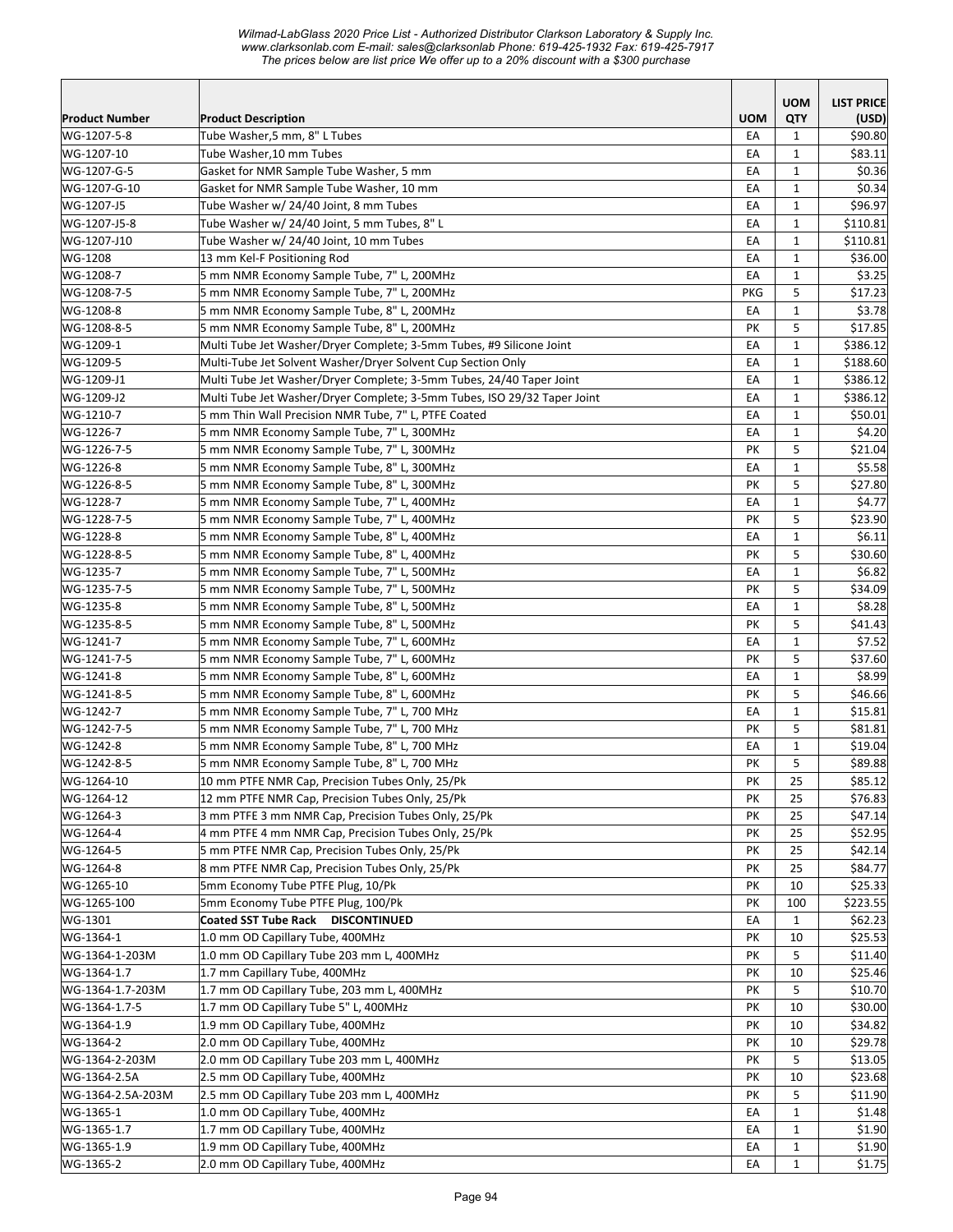*Wilmad-LabGlass 2020 Price List - Authorized Distributor Clarkson Laboratory & Supply Inc. www.clarksonlab.com E-mail: sales@clarksonlab Phone: 619-425-1932 Fax: 619-425-7917 The prices below are list price We offer up to a 20% discount with a \$300 purchase Milmad-LabGlass 2020 Price List - Authorized Distributor Clarkson Laboratory & Supply Inc* **mw.ClainSontial.Comtinues Steel Tube Rack Discontinued Tube Rack Discontinue Discontinue Discontinue Discontinue**<br>Stephen Stephen Stephen Stephen Stephen Stephen Stephen Stephen Stephen Stephen Stephen Stephen Stephen Ste mo phoed below allowed phoen to ench up to a Ec<sub>2</sub>0 algoed. Will a pool parented

|                           |                                                                                                                                         |            | <b>UOM</b>   | <b>LIST PRICE</b>    |
|---------------------------|-----------------------------------------------------------------------------------------------------------------------------------------|------------|--------------|----------------------|
| Product Number            | <b>Product Description</b>                                                                                                              | <b>UOM</b> | <b>QTY</b>   | (USD)                |
| WG-1365-2.5A              | 2.5 mm OD Precision Capillary Tube, 400MHz                                                                                              | EA         | 1            | \$1.85               |
| <b>WG-213ST9S</b>         | W Band Suprasil EPR Tube 40mm L Both Ends Open 10/Pk                                                                                    | PK         | 10           | \$160.89             |
| WG-213ST9S-RB             | W Band Suprasil EPR Tube 40mm L One End Sealed 10/Pk                                                                                    | PΚ         | $\mathbf{1}$ | \$200.46             |
| <b>WG-221T</b>            | Q Band CFQ EPR Tube 100mm L Both Ends Open 10/Pk                                                                                        | PK         | 10           | \$131.78             |
| <b>WG-221T-RB</b>         | Q Band CFQ EPR Tube 100mm L One End Sealed 10/Pk                                                                                        | PK         | 10           | \$158.77             |
| <b>WG-222T</b>            | Q Band Suprasil EPR Tube 100mm L Both Ends Open 10/Pk                                                                                   | PK         | 10           | \$194.43             |
| <b>WG-222T-RB</b>         | Q Band Suprasil EPR Tube 100mm L One End Sealed 10/Pk                                                                                   | PK         | 10           | \$226.13             |
| WG-2442                   | mm Stainless Steel Tube Rack DISCONTINUED                                                                                               | EA         | $\mathbf{1}$ | \$41.79              |
| WG-2700                   | JEOL EPR Sample Tube Cap                                                                                                                | EA         | $\mathbf{1}$ | \$7.92               |
| WG-3000-3-50<br>WG-3000-4 | 3 mm NMR Economy Sample Tube w/o Cap, 3" L, PK50, High-Throughput<br>3 mm NMR Economy Sample Tube w/o Cap, 4" L, PK100, High-Throughput | PK<br>PK   | 50<br>100    | \$133.14<br>\$136.43 |
| WG-3000-4-50              | 3 mm NMR Economy Sample Tube w/o Cap, 4", PK50, High-Throughput                                                                         | PK         | 50           | \$69.20              |
| WG-3000-4-SJ              | 3 mm Bruker SampleJet NMR Tube w/ SampleJet Cap, 103.5 mm L, 100/Pk, High-Throughput                                                    | <b>SET</b> | $\mathbf{1}$ | \$118.53             |
| WG-3000-7-5               | 3 mm NMR Economy Sample Tube w/ Cap, 7" L, PK5, High-Throughput                                                                         | PK         | 5            | \$14.02              |
| WG-3000-7-50              | 3 mm NMR Economy Sample Tube w/ Cap, 7" L, PK50, High-Throughput                                                                        | PK         | 50           | \$115.71             |
| WG-3000-7-SJ              | 3 mm Bruker SampleJet NMR Tube w/ SampleJet Cap, 7" L, PK100, High-Throughput                                                           | <b>SET</b> | $\mathbf{1}$ | \$145.00             |
| WG-3000-8-50              | 3 mm NMR Economy Sample Tube w/ Cap, 8" L, PK50, High-Throughput                                                                        | PK         | 50           | \$127.51             |
| WG-3001-7                 | 3 mm Barcoded NMR Economy Sample Tube w/ Cap, 7" L, PK50, High-Throughput                                                               | PК         | 50           | \$165.34             |
| WG-3889-10                | 3 and 4 mm White Rubber Septa, Precision 10/Pk                                                                                          | PK         | 10           | \$14.19              |
| WG-3889-100               | 3 and 4 mm White Rubber Septa, Precision 100/Pk                                                                                         | PK         | 100          | \$45.93              |
| WG-3890-10                | 3 and 4 mm Red Rubber Septa, Precision 10/Pk                                                                                            | PK         | 10           | \$12.80              |
| WG-3890-100               | 3 and 4 mm Red Rubber Septa, Precision 100/Pk                                                                                           | PK         | 100          | \$47.00              |
| WG-3891-10                | 5 mm White Rubber Septa, Precision, Pk/10                                                                                               | PK         | 10           | \$14.32              |
| WG-3891-100               | 5 mm White Rubber Septa, Precision, Pk/100                                                                                              | PK         | 100          | \$49.24              |
| WG-3892-10                | 5 mm Red Rubber Septa, Precision, Pk/10                                                                                                 | PK         | 10           | \$14.69              |
| WG-3892-100               | 5 mm Red Rubber Septa, Precision, Pk/100                                                                                                | PK         | 100          | \$48.65              |
| WG-3893-10                | 8 mm White Rubber Septa, Precision, Pk/10                                                                                               | PK         | 10           | \$13.26              |
| WG-3893-100               | 8 mm White Rubber Septa, Precision, Pk/100                                                                                              | PK         | 100          | \$44.22              |
| WG-3894-10                | 8 mm Red Rubber Septa,Precision, Pk/10                                                                                                  | PK         | 10           | \$13.26              |
| WG-3894-100               | 8 mm Red Rubber Septa, Precision, Pk/100                                                                                                | PK         | 100          | \$44.22              |
| WG-3895-10                | 10 mm White Rubber Septa, Precision, Pk/10                                                                                              | PK         | 10           | \$13.26              |
| WG-3895-100               | 10 mm White Rubber Septa, Precision, Pk/100                                                                                             | PK         | 100          | \$44.22              |
| WG-3896-10                | 10 mm Red Rubber Septa, Precision, Pk/10                                                                                                | PК         | 10           | \$14.69              |
| WG-3896-100               | 10 mm Red Rubber Septa, Precision, Pk/100                                                                                               | PK         | 100          | \$48.65              |
| WG-4000-7                 | 10 mm NMR Economy Sample Tube w/ Cap, 7" L, PK100, High-Throughput                                                                      | PK         | 100          | \$371.42             |
| WG-4001-7                 | 10 mm Time Domain NMR Tubes w/ Cap, Flat Bottom 7" L, PK100                                                                             | PK         | 100          | \$119.05             |
| WG-504                    | 3 mm SST Positioning Rod                                                                                                                | EA         | $\mathbf{1}$ | \$27.87              |
| WG-507-7                  | 5 mm Sapphire NMR Tube, 7" L                                                                                                            | EA         | $\mathbf 1$  | \$674.48             |
| WG-508-7                  | 10 mm Sapphire NMR Tube, 7" L                                                                                                           | EA         | 1            | \$732.62             |
| WG-5MM-ECONOMY-7          | 5 mm Borosilicate Economy NMR Sample Tube 7" L, High-Throughput                                                                         | EA         | 1            | \$1.92               |
| WG-5MM-ECONOMY-7-5        | 5 mm Borosilicate Economy NMR Sample Tube 7" L, High-Throughput                                                                         | PK         | 5            | \$9.60               |
| WG-5MM-ECONOMY-8          | 5 mm Borosilicate Economy NMR Sample Tube 8" L, High-Throughput                                                                         | EA         | $\mathbf{1}$ | \$2.52               |
|                           | WG-5MM-ECONOMY-8-5 5 mm Borosilicate Economy NMR Sample Tube 8" L, High-Throughput                                                      | PK         | 5            | \$12.15              |
| WG-5MM-ECONOMY-9          | 5 mm Borosilicate Economy NMR Sample Tube 9" L, High-Throughput                                                                         | EA         | $\mathbf{1}$ | \$2.65               |
|                           | WG-5MM-ECONOMY-9-5 5 mm Borosilicate Economy NMR Sample Tube 9" L, High-Throughput                                                      | PΚ         | 5            | \$13.25              |
| WG-6192                   | NMR Tube Carrier w/Shirt Clip (holds 7" tubes)                                                                                          | PK         | 3            | \$26.05              |
| WG-7200-1                 | Universal Solvent Jet Tube Cleaner for 2.5 mm-5 mm                                                                                      | EA         | $\mathbf{1}$ | \$201.99             |
| WG-7200-2                 | Universal Solvent Jet Tube Cleaner for 6.5 mm-25 mm                                                                                     | EA         | 1            | \$199.59             |
| WG-7200-B                 | Glass Body of Solvent Jet Cleaner w/o ST-24/40                                                                                          | EA         | 1            | \$152.43             |
| WG-7200-J1                | Universal Jet Tube Cleaner w/24/40 Joint for 2.5 mm                                                                                     | EA         | 1            | \$271.71             |
| WG-7200-J2                | Universal Solvent Jet Tube Cleaner w/ 24/40 Joint                                                                                       | EA         | $\mathbf{1}$ | \$271.71             |
| WG-7200-J-B               | Glass Body of Solvent Jet Cleaner w/ S/T 24/40                                                                                          | EA         | $\mathbf{1}$ | \$231.95             |
| WG-7200-L-G               | Rubber Gasket for 6.5 - 25 mm OD NMR Tube Version                                                                                       | EA         | $\mathbf{1}$ | \$2.30               |
| WG-7200-L-O               | O-Ring for WG-7200-J2                                                                                                                   | EA         | $\mathbf{1}$ | \$1.99               |
| WG-7200-L-P               | Tubing for WG-7200-J2                                                                                                                   | EA         | $\mathbf{1}$ | \$5.01               |
| WG-7200-S-G               | Rubber Gasket for 2.5 - 5 mm OD NMR Tube Version                                                                                        | EA         | $\mathbf{1}$ | \$4.38               |
| WG-7200-S-O               | O-Ring for WG-7200-J1                                                                                                                   | EA         | 1            | \$2.18               |
| WG-7200-S-P               | Tubing for WG-7200-J1                                                                                                                   | EA         | $\mathbf{1}$ | \$3.66               |
| WG-760                    | CFQ Immersion Transfer Line                                                                                                             | EA         | $\mathbf 1$  | \$666.56             |
| WG-804-J-Q                | Suprasil Aqueous Flow Cell                                                                                                              | EA         | $\mathbf{1}$ | \$2,027.77           |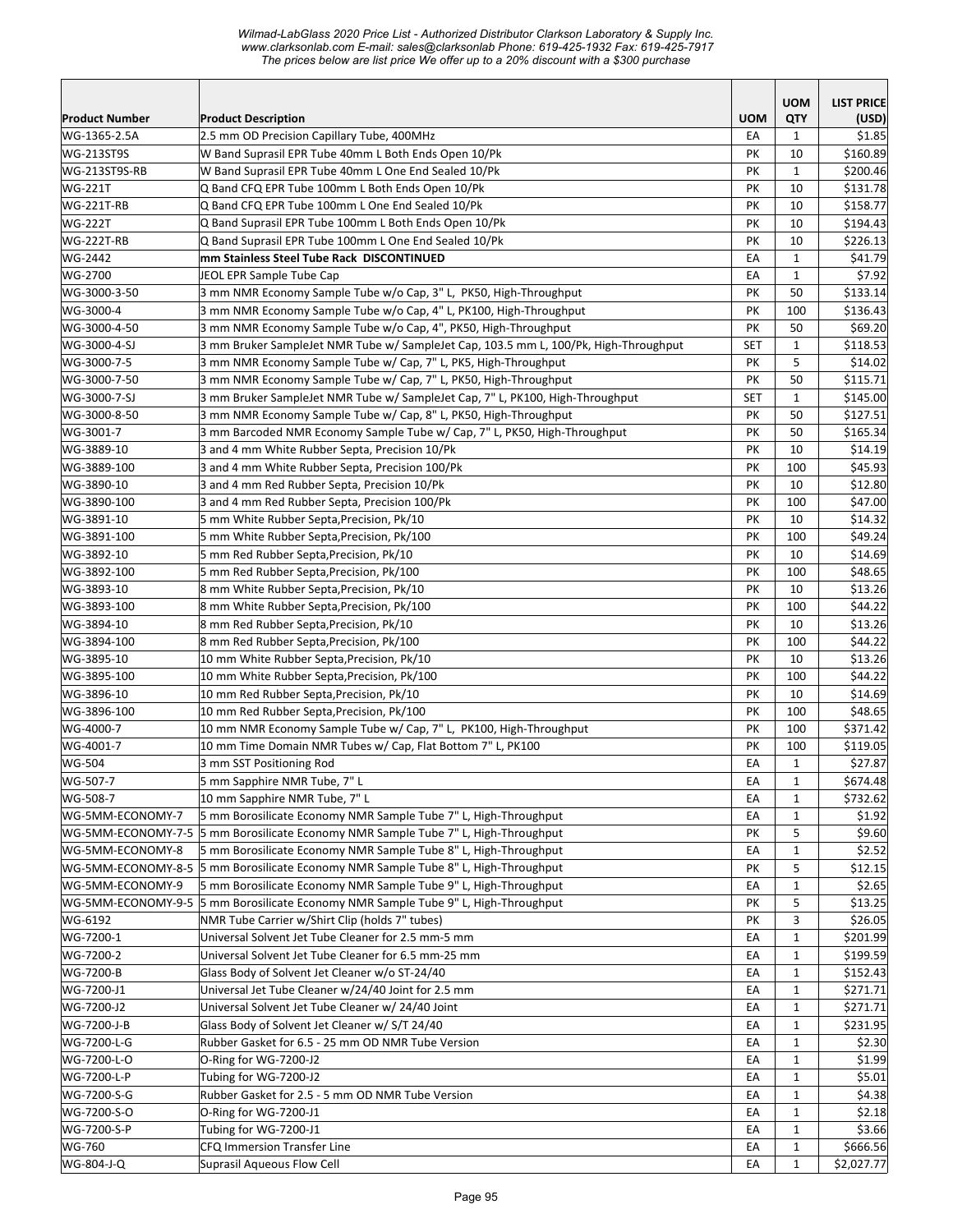*Wilmad-LabGlass 2020 Price List - Authorized Distributor Clarkson Laboratory & Supply Inc. www.clarksonlab.com E-mail: sales@clarksonlab Phone: 619-425-1932 Fax: 619-425-7917 The prices below are list price We offer up to a 20% discount with a \$300 purchase* 

| <b>Product Number</b>        | <b>Product Description</b>                                                 | <b>UOM</b> | <b>UOM</b><br>QTY            | <b>LIST PRICE</b><br>(USD) |
|------------------------------|----------------------------------------------------------------------------|------------|------------------------------|----------------------------|
| WG-804-Q                     | Suprasil Agueous Flow Cell                                                 | EA         | $\mathbf{1}$                 | \$1,024.12                 |
| WG-805                       | 5 mm Finned Vortex Plug                                                    | EA         | $\mathbf{1}$                 | \$18.01                    |
| WG-805J                      | 6.5 mm Finned Vortex Plug                                                  | EA         | $\mathbf{1}$                 | \$15.35                    |
| <b>WG-805K</b>               | 7.5 mm Finned Vortex Plug                                                  | EA         | $\mathbf{1}$                 | \$15.35                    |
| WG-805D                      | 8 mm Finned Vortex Plug                                                    | EA         | $\mathbf{1}$                 | \$14.86                    |
| <b>WG-805A</b>               | 10 mm Finned Vortex Plug                                                   | EA         | $\mathbf{1}$                 | \$16.47                    |
| WG-805A-3                    | 10 mm Medium Finned Vortex Plug                                            | EA         | $\mathbf{1}$                 | \$16.47                    |
| WG-805C                      | 15 mm Finned Vortex Plug                                                   | EA         | $\mathbf{1}$                 | \$16.91                    |
| WG-805M                      | 16 mm Finned Vortex Plug                                                   | EA         | $\mathbf{1}$                 | \$23.02                    |
| WG-805G                      | 18 mm Finned Vortex Plug                                                   | EA         | $\mathbf{1}$                 | \$38.64                    |
| <b>WG-805F</b>               | 20 mm Finned Vortex Plug                                                   | EA         | $\mathbf{1}$                 | \$23.68                    |
| <b>WG-805H</b>               | 25 mm Finned Vortex Plug                                                   | EA         | $\mathbf{1}$                 | \$36.22                    |
| WG-806                       | <b>Quartz Tissue Cell</b>                                                  | EA         | $\mathbf{1}$                 | \$308.55                   |
| <b>WG-806-A-CP</b>           | Quartz Cover Plate (TO8) .395"+.000"-.010" x .062"+-.002" x 1.650          | EA         | $\mathbf{1}$                 | \$46.63                    |
| WG-806-A-CP-Q                | Suprasil II or eq Cover Plate .395"+.000"-.010" x .062+-.002" x 1.650      | EA         | $\mathbf{1}$                 | \$85.92                    |
| WG-806-A-Q                   | Suprasil Tissue Cell                                                       | EA         | $\mathbf{1}$                 | \$423.17                   |
| WG-806-B-CP-Q                | Suprasil II or eq Cover Plate .630"+.000"-.010" x .062+-.002 x 2.200       | EA         | $\mathbf{1}$                 | \$104.92                   |
| WG-806-B-Q                   | <b>Suprasil Tissue Cell</b>                                                | EA         | $\mathbf{1}$                 | \$511.37                   |
| <b>WG-806-CL</b>             | <b>Bronzite Clips for All Tissue Cells</b>                                 | EA         | $\mathbf{1}$                 | \$12.93                    |
| WG-806-CP                    | Quartz (TO8) Cover Plate .320"+.000-.010" x .062"+-.002" x 1.650           | EA         | $\mathbf{1}$                 | \$46.63                    |
| WG-806-CP-Q                  | Suprasil II or eg Cover Plate .320"+0-.010"x .062"+-.002" x 1.650          | EA         | $\mathbf{1}$                 | \$56.39                    |
| WG-806-Q                     | Suprasil Tissue Cell                                                       | EA         | $\mathbf{1}$                 | \$491.13                   |
| WG-807-Q                     | <b>Suprasil Tissue Cell</b>                                                | EA         | $\mathbf{1}$                 | \$475.02                   |
| WG-808                       | Low Temperature Aqueous Cell                                               | EA         | $\mathbf{1}$                 | \$555.40                   |
| WG-808-Q                     | Suprasil Low Temperature Aqueous Cell                                      | EA         | $\mathbf{1}$                 | \$691.21                   |
| WG-808-S-Q                   | Low Temperature Aqueous Cell Spectroscopic Quality                         | EA         | $\mathbf{1}$                 | \$1,877.49                 |
| WG-808-STP-A                 | CFQ Glass Solid Top Stopper 7/25 for WG-808                                | EA         | $\mathbf{1}$                 | \$45.74                    |
| WG-808-STP-B                 | CFQ Glass Solid Bottom Stopper 3/7 for WG-808                              | EA         | $\mathbf{1}$                 | \$45.74                    |
| WG-810-A-Q                   | <b>Suprasil Aqueous Cell Section</b>                                       | EA         | $\mathbf{1}$                 | \$850.44                   |
| WG-810-B1                    | <b>Bubbling Chamber Upper Section</b>                                      | EA         | $\mathbf{1}$                 | \$317.35                   |
| WG-810-B2                    | <b>Bubbling Chamber Lower Section</b>                                      | EA         | $\mathbf{1}$                 | \$264.44                   |
| WG-810-C                     | Upper Platinum Electrode 8"                                                | EA         | $\mathbf{1}$                 | \$307.08                   |
| WG-810-D                     | Lower Platinum Electrode 2"                                                | EA         | $\mathbf{1}$                 | \$229.22                   |
| <b>WG-810-E</b>              | Short Reference Cell w/Stopper                                             | EA         | $\mathbf{1}$                 | \$246.83                   |
| WG-810-F                     | Long Reference Cell w/Stopper                                              | EA         | $\mathbf{1}$                 | \$246.84                   |
| WG-810-G                     | Gas Bubbler                                                                | EA         | $\mathbf{1}$                 | \$89.02                    |
| WG-810-J-A-Q                 | Suprasil Electrolytic Cell Component - JEOL EPR                            | EA         | $\mathbf{1}$                 | \$1,110.94                 |
| WG-810-J-Q                   | Suprasil Electrolytic Assembly - JEOL                                      | KIT        | $\mathbf{1}$                 | \$2,364.60                 |
| WG-810-Q                     | Suprasil Electrolytic Assembly - Varian, Radiopan                          | EA         | 1                            | \$2,318.63                 |
| WG-812                       | Aqueous Cell with Stoppers #1                                              | EA         | $\mathbf{1}$                 | \$518.38                   |
| WG-812-H-Q                   | Aqueous Cell with Hexagonal Stems Suprasil                                 | EA         | 1                            | \$746.24                   |
| WG-812-H-S-Q                 | Aqueous Cell with Hexagonal Stems Spectroscopic Quality                    | EA         | $\mathbf{1}$                 | \$1,689.77                 |
| WG-812-Q                     | Suprasil Aqueous Cell                                                      | EA         | $\mathbf{1}$                 | \$628.24                   |
| WG-812-S-Q                   | Spectroscopic Quality Aqueous Cell Suprasil                                | EA         | $\mathbf{1}$                 | \$1,580.97                 |
| WG-813-A-H-Q                 | Aqueous Cell with Hexagonal Stems Suprasil                                 | EA         | $\mathbf{1}$                 | \$812.18                   |
| WG-813-A-H-S-Q               | Aqueous Cell with Hexagonal Stems Spectroscopic Quality                    | EA         | $\mathbf{1}$                 | \$2,111.53                 |
| WG-813-A-Q                   | Suprasil Aqueous Cell                                                      | EA         | $\mathbf{1}$                 | \$704.87                   |
| WG-813-A-S-Q                 | Spectroscopic Quality Aqueous Cell Suprasil                                | EA         | $\mathbf{1}$                 | \$2,018.89                 |
| WG-813-H-Q                   | Aqueous Cell with Hexagonal Stems Suprasil                                 | EA         | $\mathbf{1}$                 | \$812.17                   |
| WG-813-H-S-Q                 | Aqueous Cell with Hexagonal Stems Spectroscopic Quality                    | EA         | 1                            | \$2,111.53                 |
| WG-813-Q<br>WG-813-S-Q       | Suprasil Aqueous Cell<br>Suprasil Aqueous Cell Spectroscopic Quality       | EA<br>EA   | $\mathbf{1}$<br>$\mathbf{1}$ | \$705.29<br>\$2,018.89     |
| WG-813-STP-A                 | Pyrex Stoppers - WG-812, WG-813, 813-A                                     | EA         | $\mathbf{1}$                 | \$30.81                    |
|                              |                                                                            |            |                              | \$37.55                    |
| WG-813-STP-B<br>WG-813-TMS-Q | PTFE Stoppers - WG-812, 813, 813-A<br>Suprasil Aqueous Cell for Bruker/IBM | EA<br>EA   | $\mathbf{1}$<br>$\mathbf{1}$ | \$829.04                   |
| WG-813-TMS-S-Q               | Aqueous Cell for Bruker/IBM Spectroscopic Quality                          | EА         | 1                            | \$1,824.96                 |
| WG-813-TMS-STP-A             | Quartz Stoppers                                                            | EA         | 1                            | \$45.74                    |
| WG-813-TMS-STP-B             | Silicone Plastic Stoppers                                                  | EA         | $\mathbf{1}$                 | \$31.73                    |
| WG-814-H-Q                   | Aqueous Cell with Hexagonal Stems Suprasil                                 | EA         | $\mathbf{1}$                 | \$747.60                   |
| WG-814-H-S-Q                 | Aqueous Cell with Hexagonal Stems Spectroscopic Quality                    | EA         | $\mathbf{1}$                 | \$1,564.50                 |
|                              |                                                                            |            |                              |                            |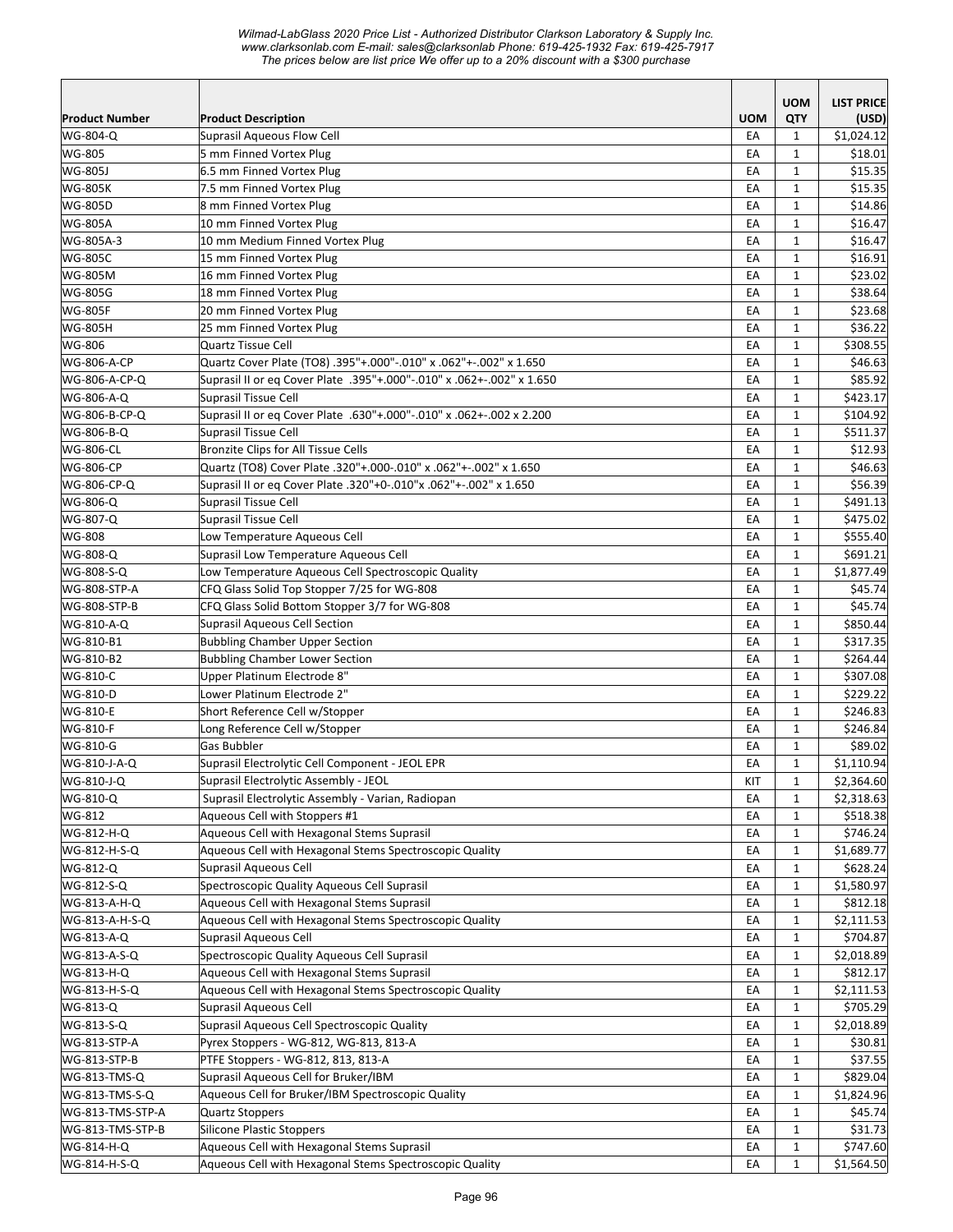|                       |                                                                  |            | <b>UOM</b>   | <b>LIST PRICE</b> |
|-----------------------|------------------------------------------------------------------|------------|--------------|-------------------|
| <b>Product Number</b> | <b>Product Description</b>                                       | <b>UOM</b> | QTY          | (USD)             |
| WG-814-Q              | Suprasil Aqueous Cell                                            | EA         | $\mathbf{1}$ | \$628.24          |
| WG-814-S-Q            | Suprasil Aqueous Cell Spectroscopic Quality                      | EA         | $\mathbf{1}$ | \$1,455.72        |
| WG-816-B-Q            | 50 mL Suprasil Symmetric Nitrogen Dewar Flask for Bruker 10mm OD | EA         | $\mathbf{1}$ | \$773.82          |
| WG-816-D-Q            | 50 mL Suprasil Symmetric Nitrogen Dewar Flask for Bruker 8mm OD  | EA         | $\mathbf{1}$ | \$773.82          |
| WG-816-Q              | 50 mL Suprasil Nitrogen Dewar Flask                              | EA         | $\mathbf{1}$ | \$773.82          |
| WG-819-B-Q            | 50 mL Suprasil Offset Nitrogen Dewar Flask for Bruker            | EA         | $\mathbf{1}$ | \$881.08          |
| WG-819-Q              | 50 mL Suprasil Offset Nitrogen Dewar Flask                       | EA         | $\mathbf{1}$ | \$881.08          |
| WG-821-FL-Q           | Suprasil VT Dewar Insert for Bruker                              | EA         | $\mathbf{1}$ | \$906.74          |
| WG-821-F-Q            | Suprasil VT Dewar Insert for Bruker                              | EA         | $\mathbf{1}$ | \$849.02          |
| WG-821-HTA-Q          | Suprasil High Temperature Dewar Insert                           | EA         | $\mathbf{1}$ | \$1,983.67        |
| WG-821-HT-Q           | Suprasil Elevated Temperature Dewar Insert                       | EA         | $\mathbf{1}$ | \$1,983.67        |
| WG-821-Q              | Suprasil VT Dewar Insert, Dimpled; for Agilent (Varian)          | EA         | $\mathbf{1}$ | \$945.70          |
| WG-821-STW-AHL-Q      | Suprasil VT Dewar Insert for Bruker, 175mm OAL                   | EA         | $\mathbf{1}$ | \$1,187.70        |
| WG-821-STW-AH-Q       | Suprasil VT Dewar Insert for Bruker, 147mm OAL                   | EA         | $\mathbf{1}$ | \$1,161.34        |
| WG-821-TMR-A-Q        | Suprasil Dewar Insert for Varian                                 | EA         | $\mathbf{1}$ | \$961.67          |
| WG-821-TMR-Q          | Suprasil Dewar Insert for IBM                                    | EA         | $\mathbf{1}$ | \$1,218.19        |
| WG-822-Q              | Suprasil VT Dewar Insert, Dimpled; for Agilent (Varian)          | EA         | $\mathbf{1}$ | \$846.81          |
| WG-824-F-Q            | Suprasil Simple Dewar Insert for Bruker                          | EA         | $\mathbf{1}$ | \$547.31          |
| WG-824-Q              | Suprasil Dewar Insert for JEOL and Varian (Agilent)              | EA         | $\mathbf{1}$ | \$384.03          |
| WG-826-F-Q            | Suprasil Simple Dewar Insert for Bruker                          | EA         | $\mathbf{1}$ | \$804.47          |
| WG-826-Q              | Suprasil Dewar Insert for JEOL and Varian (Agilent)              | EA         | $\mathbf{1}$ | \$490.90          |
| WG-836                | <b>CFQ Transfer Dewar</b>                                        | EA         | $\mathbf{1}$ | \$577.64          |
| WG-836-A              | High Temperature CFQ Transfer Dewar                              | EA         | $\mathbf{1}$ | \$643.26          |
| WG-836-B              | Right Angle CFQ Transfer Dewar                                   | EA         | $\mathbf{1}$ | \$696.49          |
| WG-837                | <b>CFQ Transfer Dewar</b>                                        | EA         | $\mathbf{1}$ | \$647.99          |
| <b>WG-837-A</b>       | High Temperature CFQ Transfer Dewar                              | EA         | $\mathbf{1}$ | \$682.22          |
| WG-837-B              | Right Angle CFQ Transfer Dewar                                   | EA         | $\mathbf{1}$ | \$738.95          |
| WG-838                | Heater Unit                                                      | EA         | $\mathbf{1}$ | \$652.39          |
| WG-838-A              | High Temperature Heater Unit                                     | EA         | $\mathbf{1}$ | \$564.27          |
| WG-840                | CFQ Transfer Dewar 308 mm OAL                                    | EA         | $\mathbf{1}$ | \$643.59          |
| WG-840-L              | CFQ Transfer Dewar 346 mm OAL                                    | EA         | $\mathbf{1}$ | \$670.00          |
| <b>WG-840-XL</b>      | CFQ Transfer Dewar 416 mm OAL                                    | EA         | $\mathbf{1}$ | \$696.49          |
| WG-842                | VT CFQ Transfer Dewar for Bruker; 425 mm OAL                     | EA         | $\mathbf{1}$ | \$1,049.71        |
| <b>WG-842-ML</b>      | Right Angle VT CFQ Transfer Dewar for Bruker; 725 mm OAL         | EA         | $\mathbf{1}$ | \$1,152.75        |
| WG-842-MRL            | Right Angle VT CFQ Transfer Dewar for Bruker; 768 mm OAL         | EA         | $\mathbf{1}$ | \$1,227.10        |
| WG-842-MX             | VT CFQ Transfer Dewar for Bruker; 725 mm OAL                     | EA         | $\mathbf{1}$ | \$1,152.76        |
| WG-843                | CFQ Parallel Transfer Dewar Bridge Unit w/o Hooks                | EA         | $\mathbf{1}$ | \$699.83          |
| WG-843-B              | CFQ Parallel Transfer Dewar Bridge Unit with Hooks               | EA         | $\mathbf 1$  | \$699.84          |
| WG-848-A-Q            | Suprasil VT Dewar Insert for JEOL; Hollow ST 12/5 Ball Joint     | EA         | $\mathbf{1}$ | \$921.41          |
| WG-848-Q              | Suprasil VT Dewar Insert for JEOL; Solid #7 Ball Joint           | EA         | $\mathbf{1}$ | \$921.41          |
| WG-850-B              | 150 mL Suprasil Dewar Flask for Bruker                           | EA         | 1            | \$962.17          |
| WG-850-B-Q            | 150 mL Suprasil Large Volume Dewar Flask for Bruker              | EA         | $\mathbf{1}$ | \$1,095.45        |
| WG-850-Q              | 150 mL Suprasil Nitrogen Dewar Flask                             | EA         | $\mathbf{1}$ | \$1,095.45        |
| WG-853-B-Q            | 150 mL Suprasil Offset Nitrogen Dewar Flask for Bruker           | EA         | $\mathbf{1}$ | \$1,115.75        |
| WG-853-Q              | 150 mL Suprasil Offset Nitrogen Dewar Flask                      | EA         | $\mathbf{1}$ | \$1,126.60        |
| WG-856-Q              | 4 mm Single Crystal Suprasil Mounting Rod                        | EA         | $\mathbf{1}$ | \$406.05          |
| WG-857-Q              | 5 mm Single Crystal Suprasil Mounting Rod                        | EA         | $\mathbf{1}$ | \$429.51          |
| WG-865-B-Q            | Suprasil VT Aqueous Flow Cell for IBM/Bruker                     | EA         | $\mathbf{1}$ | \$1,615.38        |
| WG-865-Q              | Suprasil VT Aqueous Flow Cell                                    | EA         | $\mathbf{1}$ | \$1,615.38        |
| WG-895                | CFQ Dewar Insert for Loop-gap Cavity                             | EA         | $\mathbf{1}$ | \$964.51          |
| WG-BTNMR-7            | NMR Benchtop Tube, 7", 150/PK                                    | PK         | 150          | \$155.48          |
| WG-BTNMR-7-25         | NMR Benchtop Tube, 7", 25/PK                                     | PK         | 25           | \$27.03           |
| WG-BTNMR-8            | NMR Benchtop Tube, 8", 150/PK                                    | PK         | 150          | \$193.30          |
| WG-BTNMR-8-25         | NMR Benchtop Tube, 8", 25/PK                                     | PK         | 25           | \$33.44           |
| WGL-10                | 10 mm NMR/EPR Tube Label                                         | PΚ         | 480          | \$29.29           |
| WGL-5                 | 5 mm NMR/EPR Tube Label                                          | PK         | 480          | \$24.40           |
| WG-LC01               | Suprasil EPR Capillary JEOL Tube .75 mm ID 4 mm OD               | EA         | $\mathbf{1}$ | \$400.43          |
| WG-LC02               | Suprasil EPR Capillary JEOL 1.20 mm ID                           | EA         | 1            | \$441.26          |
| WG-LC-11              | Aqueous Cell-JEOL Suprasil, JEOL Resonators                      | EA         | $\mathbf{1}$ | \$1,586.92        |
| WG-LC-12              | Aqueous Cell-JEOL Suprasil, JEOL Resonator Cavity                |            | $\mathbf{1}$ | \$1,586.92        |
|                       |                                                                  | EA         |              |                   |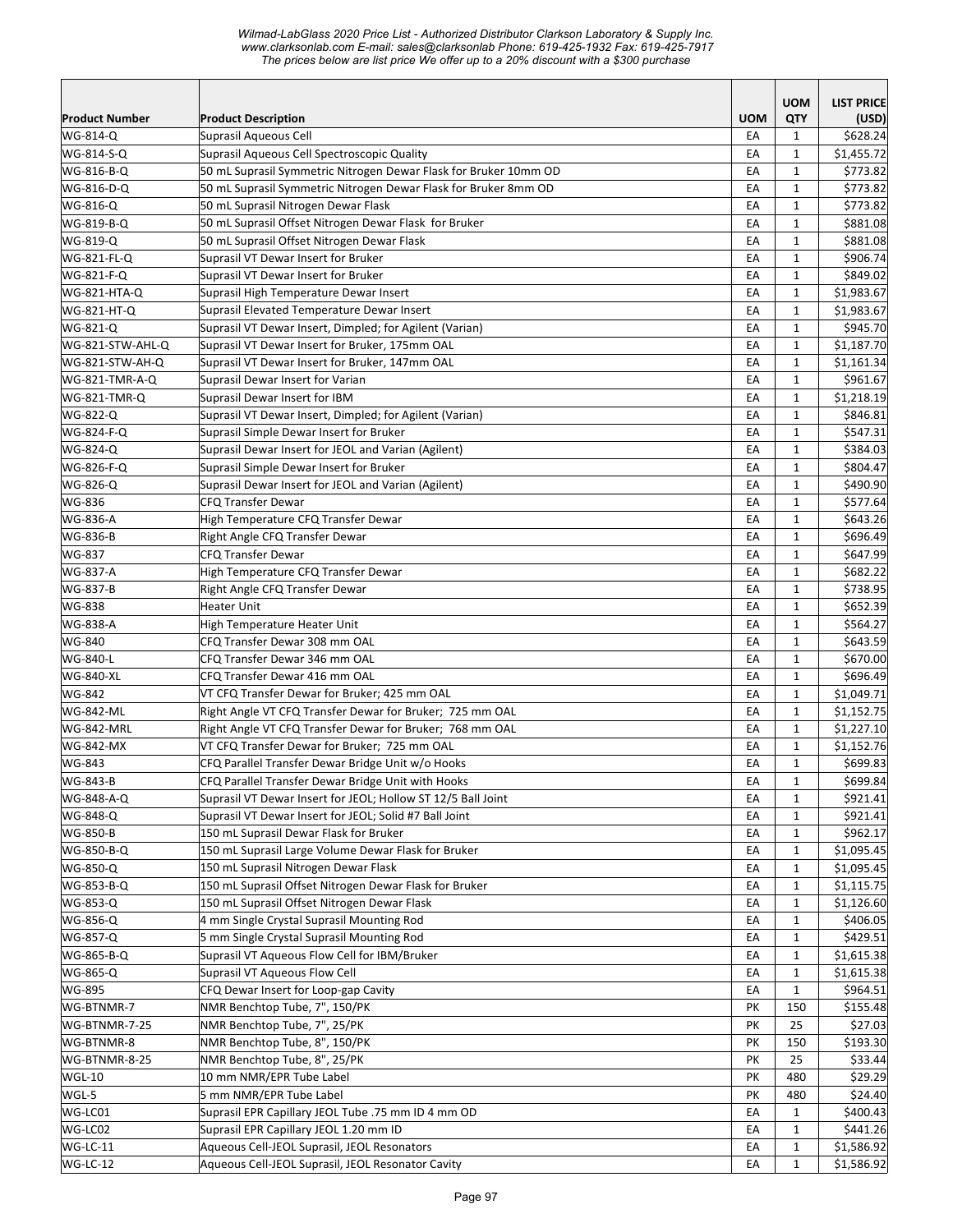*Wilmad-LabGlass 2020 Price List - Authorized Distributor Clarkson Laboratory & Supply Inc. www.clarksonlab.com E-mail: sales@clarksonlab Phone: 619-425-1932 Fax: 619-425-7917 The prices below are list price We offer up to a 20% discount with a \$300 purchase* 

| <b>UOM</b><br><b>Product Description</b><br><b>QTY</b><br>(USD)<br>0.1% Ethylbenzene in Chloroform-d, 3 mm OD, 8" L, 600+ MHz<br>EA<br>$\mathbf{1}$<br>\$182.14<br>0.1% Ethylbenzene in Chloroform-d, 5 mm OD, 8" L, 600+ MHz<br>EA<br>$\mathbf{1}$<br>\$177.07<br>3% CHCl3/0.2% TMS in Acetone-d6, 3 mm OD, 8" L, 600+ MHz<br>EA<br>$\mathbf{1}$<br>\$187.00<br>EA<br>$\mathbf{1}$<br>3% CHCl3/0.2% TMS in Acetone-d6, 5 mm OD, 8" L, 600+ MHz<br>\$184.03<br>EA<br>$\mathbf{1}$<br>\$238.79<br>1% CHCl3 in Acetone-d6, 3 mm OD, 8" L, 600+ MHz<br>EA<br>$\mathbf{1}$<br>1% CHCl3 in Acetone-d6, 5 mm OD, 8" L, 600+ MHz<br>\$128.57<br>1% CHCl3 in Acetone-d6, 5 mm OD, 7" L, 600+ MHz<br>EA<br>$\mathbf{1}$<br>\$132.88<br>0.3% CHCl3 in Acetone-d6, 3 mm OD, 8" L, 600+ MHz<br>EA<br>\$170.55<br>$\mathbf{1}$<br>0.3% CHCl3 in Acetone-d6, 5 mm OD, 8" L, 600+ MHz<br>EA<br>$\mathbf{1}$<br>\$179.25<br>10% Ethylbenzene in Chlorform-d, 3 mm OD, 8" L, 600+ MHz<br>EA<br>$\mathbf{1}$<br>\$238.79<br>EA<br>$\mathbf{1}$<br>\$142.62<br>10% Ethylbenzene in Chlorform-d, 5 mm OD, 8" L, 600+ MHz<br>40% Dioxane in Benzene-d6, 3 mm OD, 8" L, 600+ MHz<br>EA<br>$\mathbf{1}$<br>\$211.50<br>EA<br>$\mathbf{1}$<br>40% Dioxane in Benzene-d6, 5 mm OD, 8" L, 600+ MHz<br>\$131.99<br>2mM Sucrose,0.5mM DSS,2mM NaN3 in 90% H2O/D2O, 3 mm OD, 8" L, 600+ MHz<br>EA<br>$\mathbf{1}$<br>\$197.86<br>EA<br>0.1mg/ml GdCl3 in D2O with 1% H2O+0.1% CH3OH enriched 13C, 3 mm OD, 8" L, 600+ MHz<br>$\mathbf{1}$<br>\$245.60<br>0.1mg/ml GdCl3 in D2O with 1% H2O+0.1% CH3OH enriched 13C, 5 mm OD, 8" L, 600+ MHz<br>EA<br>$\mathbf{1}$<br>\$245.60<br>EA<br>$\mathbf{1}$<br>99.8% Methanol-d4, 3 mm OD, 8" L, 600+ MHz<br>\$136.46<br>99.8% Methanol-d4, 5 mm OD, 8" L, 600+ MHz<br>\$145.73<br>EA<br>$\mathbf{1}$<br>EA<br>$\mathbf{1}$<br>\$179.64<br>4% Methanol in Methanol-d4, 3 mm OD, 8" L, 600+ MHz<br>EA<br>$\mathbf{1}$<br>4% Methanol in Methanol-d4, 5 mm OD, 8" L, 600+ MHz<br>\$191.88<br>EA<br>$\mathbf{1}$<br>80% Glycol in DMSO-d6, 3 mm OD, 8" L, 600+ MHz<br>\$172.79<br>EA<br>$\mathbf{1}$<br>\$184.54<br>80% Glycol in DMSO-d6, 5 mm OD, 8" L, 600+ MHz<br>3mM Triphenylphospate in CDCl3, 5mm OD, 8" L, 600+MHz<br>EA<br>$\mathbf{1}$<br>\$141.88<br>0.05% Trifluorotoluene in CDCl3<br>EA<br>\$227.99<br>$\mathbf{1}$<br>0.0485M Triphenylphospate in CDCl3, 3mm OD, 8" L, 600+MHz<br>EA<br>$\mathbf{1}$<br>\$182.85<br>0.0485M Triphenylphospate in CDCl3, 5mm OD, 8" L, 600+MHz<br>EA<br>$\mathbf{1}$<br>\$195.29<br>90% formamide in DMSO-d6, 5mm OD, 8" L, 600+ MHZ<br>EA<br>$\mathbf{1}$<br>\$187.49<br>EA<br>$\mathbf{1}$<br>WG-R-E01<br>X Band Reference Standard for Pulsed EPR<br>\$384.33<br>WG-R-E02<br>Q Band Reference Standard for Pulsed EPR<br>EA<br>$\mathbf{1}$<br>\$384.33<br>WG-RMS-7<br>NMR Reaction Monitoring System, 7" Bottom Tube Length<br>EA<br>$\mathbf{1}$<br>\$271.06<br>NMR Reaction Monitoring System, 8" Bottom Tube Length<br>WG-RMS-8<br>EA<br>$\mathbf{1}$<br>\$292.75<br>WGS-10BL<br>EA<br>$\mathbf{1}$<br>Coaxial Insert for 10 mm NMR Precision Sample Tube Only<br>\$74.61<br>WGS-4BL<br>Coaxial Insert for 4 mm NMR Precision Sample Tube Only<br>EA<br>$\mathbf{1}$<br>\$38.02<br>EA<br>$\mathbf{1}$<br>\$39.78<br>WGS-5BL<br>Coaxial Insert for 5 mm NMR Precision Sample Tube Only<br>EA<br>$\mathbf{1}$<br>\$39.78<br>WGS-5BL-SP<br>Coaxial Insert for 5 mm NMR Precision Sample Tube; Larger Inner Volume<br>WGS-8BL<br>EA<br>$\mathbf{1}$<br>\$70.02<br>Coaxial Insert for 8 mm NMR Precision Sample Tube Only<br>EA<br>$\mathbf{1}$<br>\$93.19<br>WNMR-10-PISTON<br>10 mm PTFE Piston for LPV Tube<br>EA<br>\$91.78<br>WNMR-5-PISTON<br>$\mathbf 1$<br>5 mm PTFE Piston for LPV Tube<br>WP-501-2180<br>ZrO2 Open Ended Rotor, 2.5 mm Bruker MAS Probe<br>EA<br>\$728.98<br>$\mathbf{1}$<br>WP-501-2180-SET1<br>ZrO2 Open Ended Rotor, 2 Vespel Caps and Bottoms, 2.5 mm Bruker MAS Probe<br>\$1,275.70<br>SET<br>1<br>WP-501-3180<br>ZrO2 Rotor,3.2 mm Bruker MAS Probe<br>EA<br>\$635.13<br>1<br>3.2 mm Bruker MAS Rotor Set, 2 Vespel Caps and Bottoms<br>WP-501-3180-SET1<br>\$1,164.38<br>EA<br>1<br>ZrO2 Rotor,4 mm Bruker MAS Probe<br>EA<br>$\mathbf{1}$<br>\$473.82<br>WP-501-4180<br>WP-501-4180-SET-1<br>4 mm Bruker MAS Rotor Set, 2 Kel-F and 1 Torlon Cap(s)<br>SET<br>$\mathbf{1}$<br>\$692.52<br>WP-501-4180-SET-2<br>4 mm Bruker MAS Rotor Set, 2 Rotors, 4 Kel-F and 1 Torlon Cap(s)<br><b>SET</b><br>$\mathbf{1}$<br>\$1,366.82<br>4 mm Bruker MAS Rotor Set, 5 Rotors, 10 Kel-F and 3 Torlon Cap(s)<br>\$3,189.25<br>WP-501-4180-SET-5<br><b>SET</b><br>$\mathbf{1}$<br>WP-501-4181<br>ZrO2 Rotor,4 mm Bruker MAS Probe, Laser Marked<br>EA<br>$\mathbf{1}$<br>\$510.27<br>WP-501-5225<br>ZrO2 Rotor,5 mm Varian MAS Probe<br>\$683.41<br>EA<br>1<br>ZrO2 Rotor,7 mm Bruker MAS Probe<br>EA<br>\$410.05<br>WP-501-7180<br>1<br>WP-501-7180-SET-1<br>7 mm Bruker MAS Rotor Set, 2 Kel-F and 1 Torlon Cap(s)<br><b>SET</b><br>\$601.40<br>1<br>WP-501-7180-SET-2<br>7 mm Bruker MAS Rotor Set, 2 Rotors, 2 Kel-F and 1 Torlon Cap(s)<br>SET<br>$\mathbf{1}$<br>\$1,184.58<br>WP-501-7180-SET-5<br>7 mm Bruker MAS Rotor Set, 5 Rotors, 10 Kel-F and 5 Torlon Cap(s)<br>$\mathbf{1}$<br>\$2,915.87<br>SET<br>WP-501-7225<br>ZrO2 Rotor,7 mm Varian MAS Probe<br>EA<br>$\mathbf{1}$<br>\$637.85<br>\$42.17<br>WP-502-4225/C<br>(Non-GHX Type), Pyrex Tube w/Bottom, Varian NanoProbe Tube Ass'y, 110 ul.<br>EA<br>$\mathbf{1}$<br>(Non-GHX Type), Pyrex Tube w/o Bottom, Varian NanoProbe Tube Ass'y, 110 ul<br>WP-502-4225/O<br>EA<br>$\mathbf{1}$<br>\$42.17<br>WP-601-4181<br>Kel-F Cap, PressFit, 4 mm Bruker Rotor, no O-Ring, Ambient<br>\$65.69<br>EA<br>1<br>WP-601-7180<br>Kel-F Cap, 7 mm Bruker MAS DB Probe<br>\$51.02<br>EA<br>1<br>Kel-F Cap, 7 mm Bruker MAS BL Probe<br>\$68.87<br>WP-601-7181<br>EA<br>$\mathbf{1}$<br>Vespel Cap, 2.5 mm Bruker MAS Probe<br>WP-602-2181<br>EA<br>$\mathbf{1}$<br>\$184.89<br>Vespel Bottom Plug, 2.5 mm Bruker MAS Probe<br>$\mathbf{1}$<br>\$162.80<br>EA |                       |  | <b>UOM</b> | <b>LIST PRICE</b> |
|----------------------------------------------------------------------------------------------------------------------------------------------------------------------------------------------------------------------------------------------------------------------------------------------------------------------------------------------------------------------------------------------------------------------------------------------------------------------------------------------------------------------------------------------------------------------------------------------------------------------------------------------------------------------------------------------------------------------------------------------------------------------------------------------------------------------------------------------------------------------------------------------------------------------------------------------------------------------------------------------------------------------------------------------------------------------------------------------------------------------------------------------------------------------------------------------------------------------------------------------------------------------------------------------------------------------------------------------------------------------------------------------------------------------------------------------------------------------------------------------------------------------------------------------------------------------------------------------------------------------------------------------------------------------------------------------------------------------------------------------------------------------------------------------------------------------------------------------------------------------------------------------------------------------------------------------------------------------------------------------------------------------------------------------------------------------------------------------------------------------------------------------------------------------------------------------------------------------------------------------------------------------------------------------------------------------------------------------------------------------------------------------------------------------------------------------------------------------------------------------------------------------------------------------------------------------------------------------------------------------------------------------------------------------------------------------------------------------------------------------------------------------------------------------------------------------------------------------------------------------------------------------------------------------------------------------------------------------------------------------------------------------------------------------------------------------------------------------------------------------------------------------------------------------------------------------------------------------------------------------------------------------------------------------------------------------------------------------------------------------------------------------------------------------------------------------------------------------------------------------------------------------------------------------------------------------------------------------------------------------------------------------------------------------------------------------------------------------------------------------------------------------------------------------------------------------------------------------------------------------------------------------------------------------------------------------------------------------------------------------------------------------------------------------------------------------------------------------------------------------------------------------------------------------------------------------------------------------------------------------------------------------------------------------------------------------------------------------------------------------------------------------------------------------------------------------------------------------------------------------------------------------------------------------------------------------------------------------------------------------------------------------------------------------------------------------------------------------------------------------------------------------------------------------------------------------------------------------------------------------------------------------------------------------------------------------------------------------------------------------------------------------------------------------------------------------------------------------------------------------------------------------------------------------------------------------------------------------------------------------------------------------------------------------------------------------------------------------------------------------------------------------------------------------------------------------------------------------------------------------------------------------------------------------------------------------------------------------------------------------------------------------------------------------------------------------------------------------------------------------------------------------------------------------------------------------------------------------------------------------------------------------------------------------------------------------------------------------------------------------------------------------------------------------------------------------------------------------------|-----------------------|--|------------|-------------------|
|                                                                                                                                                                                                                                                                                                                                                                                                                                                                                                                                                                                                                                                                                                                                                                                                                                                                                                                                                                                                                                                                                                                                                                                                                                                                                                                                                                                                                                                                                                                                                                                                                                                                                                                                                                                                                                                                                                                                                                                                                                                                                                                                                                                                                                                                                                                                                                                                                                                                                                                                                                                                                                                                                                                                                                                                                                                                                                                                                                                                                                                                                                                                                                                                                                                                                                                                                                                                                                                                                                                                                                                                                                                                                                                                                                                                                                                                                                                                                                                                                                                                                                                                                                                                                                                                                                                                                                                                                                                                                                                                                                                                                                                                                                                                                                                                                                                                                                                                                                                                                                                                                                                                                                                                                                                                                                                                                                                                                                                                                                                                                                                                                                                                                                                                                                                                                                                                                                                                                                                                                                                                                                    | <b>Product Number</b> |  |            |                   |
|                                                                                                                                                                                                                                                                                                                                                                                                                                                                                                                                                                                                                                                                                                                                                                                                                                                                                                                                                                                                                                                                                                                                                                                                                                                                                                                                                                                                                                                                                                                                                                                                                                                                                                                                                                                                                                                                                                                                                                                                                                                                                                                                                                                                                                                                                                                                                                                                                                                                                                                                                                                                                                                                                                                                                                                                                                                                                                                                                                                                                                                                                                                                                                                                                                                                                                                                                                                                                                                                                                                                                                                                                                                                                                                                                                                                                                                                                                                                                                                                                                                                                                                                                                                                                                                                                                                                                                                                                                                                                                                                                                                                                                                                                                                                                                                                                                                                                                                                                                                                                                                                                                                                                                                                                                                                                                                                                                                                                                                                                                                                                                                                                                                                                                                                                                                                                                                                                                                                                                                                                                                                                                    | WG-R-01-3             |  |            |                   |
|                                                                                                                                                                                                                                                                                                                                                                                                                                                                                                                                                                                                                                                                                                                                                                                                                                                                                                                                                                                                                                                                                                                                                                                                                                                                                                                                                                                                                                                                                                                                                                                                                                                                                                                                                                                                                                                                                                                                                                                                                                                                                                                                                                                                                                                                                                                                                                                                                                                                                                                                                                                                                                                                                                                                                                                                                                                                                                                                                                                                                                                                                                                                                                                                                                                                                                                                                                                                                                                                                                                                                                                                                                                                                                                                                                                                                                                                                                                                                                                                                                                                                                                                                                                                                                                                                                                                                                                                                                                                                                                                                                                                                                                                                                                                                                                                                                                                                                                                                                                                                                                                                                                                                                                                                                                                                                                                                                                                                                                                                                                                                                                                                                                                                                                                                                                                                                                                                                                                                                                                                                                                                                    | WG-R-01-5             |  |            |                   |
|                                                                                                                                                                                                                                                                                                                                                                                                                                                                                                                                                                                                                                                                                                                                                                                                                                                                                                                                                                                                                                                                                                                                                                                                                                                                                                                                                                                                                                                                                                                                                                                                                                                                                                                                                                                                                                                                                                                                                                                                                                                                                                                                                                                                                                                                                                                                                                                                                                                                                                                                                                                                                                                                                                                                                                                                                                                                                                                                                                                                                                                                                                                                                                                                                                                                                                                                                                                                                                                                                                                                                                                                                                                                                                                                                                                                                                                                                                                                                                                                                                                                                                                                                                                                                                                                                                                                                                                                                                                                                                                                                                                                                                                                                                                                                                                                                                                                                                                                                                                                                                                                                                                                                                                                                                                                                                                                                                                                                                                                                                                                                                                                                                                                                                                                                                                                                                                                                                                                                                                                                                                                                                    | WG-R-02-3             |  |            |                   |
|                                                                                                                                                                                                                                                                                                                                                                                                                                                                                                                                                                                                                                                                                                                                                                                                                                                                                                                                                                                                                                                                                                                                                                                                                                                                                                                                                                                                                                                                                                                                                                                                                                                                                                                                                                                                                                                                                                                                                                                                                                                                                                                                                                                                                                                                                                                                                                                                                                                                                                                                                                                                                                                                                                                                                                                                                                                                                                                                                                                                                                                                                                                                                                                                                                                                                                                                                                                                                                                                                                                                                                                                                                                                                                                                                                                                                                                                                                                                                                                                                                                                                                                                                                                                                                                                                                                                                                                                                                                                                                                                                                                                                                                                                                                                                                                                                                                                                                                                                                                                                                                                                                                                                                                                                                                                                                                                                                                                                                                                                                                                                                                                                                                                                                                                                                                                                                                                                                                                                                                                                                                                                                    | WG-R-02-5             |  |            |                   |
|                                                                                                                                                                                                                                                                                                                                                                                                                                                                                                                                                                                                                                                                                                                                                                                                                                                                                                                                                                                                                                                                                                                                                                                                                                                                                                                                                                                                                                                                                                                                                                                                                                                                                                                                                                                                                                                                                                                                                                                                                                                                                                                                                                                                                                                                                                                                                                                                                                                                                                                                                                                                                                                                                                                                                                                                                                                                                                                                                                                                                                                                                                                                                                                                                                                                                                                                                                                                                                                                                                                                                                                                                                                                                                                                                                                                                                                                                                                                                                                                                                                                                                                                                                                                                                                                                                                                                                                                                                                                                                                                                                                                                                                                                                                                                                                                                                                                                                                                                                                                                                                                                                                                                                                                                                                                                                                                                                                                                                                                                                                                                                                                                                                                                                                                                                                                                                                                                                                                                                                                                                                                                                    | WG-R-03-3             |  |            |                   |
|                                                                                                                                                                                                                                                                                                                                                                                                                                                                                                                                                                                                                                                                                                                                                                                                                                                                                                                                                                                                                                                                                                                                                                                                                                                                                                                                                                                                                                                                                                                                                                                                                                                                                                                                                                                                                                                                                                                                                                                                                                                                                                                                                                                                                                                                                                                                                                                                                                                                                                                                                                                                                                                                                                                                                                                                                                                                                                                                                                                                                                                                                                                                                                                                                                                                                                                                                                                                                                                                                                                                                                                                                                                                                                                                                                                                                                                                                                                                                                                                                                                                                                                                                                                                                                                                                                                                                                                                                                                                                                                                                                                                                                                                                                                                                                                                                                                                                                                                                                                                                                                                                                                                                                                                                                                                                                                                                                                                                                                                                                                                                                                                                                                                                                                                                                                                                                                                                                                                                                                                                                                                                                    | WG-R-03-5             |  |            |                   |
|                                                                                                                                                                                                                                                                                                                                                                                                                                                                                                                                                                                                                                                                                                                                                                                                                                                                                                                                                                                                                                                                                                                                                                                                                                                                                                                                                                                                                                                                                                                                                                                                                                                                                                                                                                                                                                                                                                                                                                                                                                                                                                                                                                                                                                                                                                                                                                                                                                                                                                                                                                                                                                                                                                                                                                                                                                                                                                                                                                                                                                                                                                                                                                                                                                                                                                                                                                                                                                                                                                                                                                                                                                                                                                                                                                                                                                                                                                                                                                                                                                                                                                                                                                                                                                                                                                                                                                                                                                                                                                                                                                                                                                                                                                                                                                                                                                                                                                                                                                                                                                                                                                                                                                                                                                                                                                                                                                                                                                                                                                                                                                                                                                                                                                                                                                                                                                                                                                                                                                                                                                                                                                    | WG-R-03-5-7           |  |            |                   |
|                                                                                                                                                                                                                                                                                                                                                                                                                                                                                                                                                                                                                                                                                                                                                                                                                                                                                                                                                                                                                                                                                                                                                                                                                                                                                                                                                                                                                                                                                                                                                                                                                                                                                                                                                                                                                                                                                                                                                                                                                                                                                                                                                                                                                                                                                                                                                                                                                                                                                                                                                                                                                                                                                                                                                                                                                                                                                                                                                                                                                                                                                                                                                                                                                                                                                                                                                                                                                                                                                                                                                                                                                                                                                                                                                                                                                                                                                                                                                                                                                                                                                                                                                                                                                                                                                                                                                                                                                                                                                                                                                                                                                                                                                                                                                                                                                                                                                                                                                                                                                                                                                                                                                                                                                                                                                                                                                                                                                                                                                                                                                                                                                                                                                                                                                                                                                                                                                                                                                                                                                                                                                                    | WG-R-04-3             |  |            |                   |
|                                                                                                                                                                                                                                                                                                                                                                                                                                                                                                                                                                                                                                                                                                                                                                                                                                                                                                                                                                                                                                                                                                                                                                                                                                                                                                                                                                                                                                                                                                                                                                                                                                                                                                                                                                                                                                                                                                                                                                                                                                                                                                                                                                                                                                                                                                                                                                                                                                                                                                                                                                                                                                                                                                                                                                                                                                                                                                                                                                                                                                                                                                                                                                                                                                                                                                                                                                                                                                                                                                                                                                                                                                                                                                                                                                                                                                                                                                                                                                                                                                                                                                                                                                                                                                                                                                                                                                                                                                                                                                                                                                                                                                                                                                                                                                                                                                                                                                                                                                                                                                                                                                                                                                                                                                                                                                                                                                                                                                                                                                                                                                                                                                                                                                                                                                                                                                                                                                                                                                                                                                                                                                    | WG-R-04-5             |  |            |                   |
|                                                                                                                                                                                                                                                                                                                                                                                                                                                                                                                                                                                                                                                                                                                                                                                                                                                                                                                                                                                                                                                                                                                                                                                                                                                                                                                                                                                                                                                                                                                                                                                                                                                                                                                                                                                                                                                                                                                                                                                                                                                                                                                                                                                                                                                                                                                                                                                                                                                                                                                                                                                                                                                                                                                                                                                                                                                                                                                                                                                                                                                                                                                                                                                                                                                                                                                                                                                                                                                                                                                                                                                                                                                                                                                                                                                                                                                                                                                                                                                                                                                                                                                                                                                                                                                                                                                                                                                                                                                                                                                                                                                                                                                                                                                                                                                                                                                                                                                                                                                                                                                                                                                                                                                                                                                                                                                                                                                                                                                                                                                                                                                                                                                                                                                                                                                                                                                                                                                                                                                                                                                                                                    | WG-R-05-3             |  |            |                   |
|                                                                                                                                                                                                                                                                                                                                                                                                                                                                                                                                                                                                                                                                                                                                                                                                                                                                                                                                                                                                                                                                                                                                                                                                                                                                                                                                                                                                                                                                                                                                                                                                                                                                                                                                                                                                                                                                                                                                                                                                                                                                                                                                                                                                                                                                                                                                                                                                                                                                                                                                                                                                                                                                                                                                                                                                                                                                                                                                                                                                                                                                                                                                                                                                                                                                                                                                                                                                                                                                                                                                                                                                                                                                                                                                                                                                                                                                                                                                                                                                                                                                                                                                                                                                                                                                                                                                                                                                                                                                                                                                                                                                                                                                                                                                                                                                                                                                                                                                                                                                                                                                                                                                                                                                                                                                                                                                                                                                                                                                                                                                                                                                                                                                                                                                                                                                                                                                                                                                                                                                                                                                                                    | WG-R-05-5             |  |            |                   |
|                                                                                                                                                                                                                                                                                                                                                                                                                                                                                                                                                                                                                                                                                                                                                                                                                                                                                                                                                                                                                                                                                                                                                                                                                                                                                                                                                                                                                                                                                                                                                                                                                                                                                                                                                                                                                                                                                                                                                                                                                                                                                                                                                                                                                                                                                                                                                                                                                                                                                                                                                                                                                                                                                                                                                                                                                                                                                                                                                                                                                                                                                                                                                                                                                                                                                                                                                                                                                                                                                                                                                                                                                                                                                                                                                                                                                                                                                                                                                                                                                                                                                                                                                                                                                                                                                                                                                                                                                                                                                                                                                                                                                                                                                                                                                                                                                                                                                                                                                                                                                                                                                                                                                                                                                                                                                                                                                                                                                                                                                                                                                                                                                                                                                                                                                                                                                                                                                                                                                                                                                                                                                                    | WG-R-06-3             |  |            |                   |
|                                                                                                                                                                                                                                                                                                                                                                                                                                                                                                                                                                                                                                                                                                                                                                                                                                                                                                                                                                                                                                                                                                                                                                                                                                                                                                                                                                                                                                                                                                                                                                                                                                                                                                                                                                                                                                                                                                                                                                                                                                                                                                                                                                                                                                                                                                                                                                                                                                                                                                                                                                                                                                                                                                                                                                                                                                                                                                                                                                                                                                                                                                                                                                                                                                                                                                                                                                                                                                                                                                                                                                                                                                                                                                                                                                                                                                                                                                                                                                                                                                                                                                                                                                                                                                                                                                                                                                                                                                                                                                                                                                                                                                                                                                                                                                                                                                                                                                                                                                                                                                                                                                                                                                                                                                                                                                                                                                                                                                                                                                                                                                                                                                                                                                                                                                                                                                                                                                                                                                                                                                                                                                    | WG-R-06-5             |  |            |                   |
|                                                                                                                                                                                                                                                                                                                                                                                                                                                                                                                                                                                                                                                                                                                                                                                                                                                                                                                                                                                                                                                                                                                                                                                                                                                                                                                                                                                                                                                                                                                                                                                                                                                                                                                                                                                                                                                                                                                                                                                                                                                                                                                                                                                                                                                                                                                                                                                                                                                                                                                                                                                                                                                                                                                                                                                                                                                                                                                                                                                                                                                                                                                                                                                                                                                                                                                                                                                                                                                                                                                                                                                                                                                                                                                                                                                                                                                                                                                                                                                                                                                                                                                                                                                                                                                                                                                                                                                                                                                                                                                                                                                                                                                                                                                                                                                                                                                                                                                                                                                                                                                                                                                                                                                                                                                                                                                                                                                                                                                                                                                                                                                                                                                                                                                                                                                                                                                                                                                                                                                                                                                                                                    | WG-R-07-3             |  |            |                   |
|                                                                                                                                                                                                                                                                                                                                                                                                                                                                                                                                                                                                                                                                                                                                                                                                                                                                                                                                                                                                                                                                                                                                                                                                                                                                                                                                                                                                                                                                                                                                                                                                                                                                                                                                                                                                                                                                                                                                                                                                                                                                                                                                                                                                                                                                                                                                                                                                                                                                                                                                                                                                                                                                                                                                                                                                                                                                                                                                                                                                                                                                                                                                                                                                                                                                                                                                                                                                                                                                                                                                                                                                                                                                                                                                                                                                                                                                                                                                                                                                                                                                                                                                                                                                                                                                                                                                                                                                                                                                                                                                                                                                                                                                                                                                                                                                                                                                                                                                                                                                                                                                                                                                                                                                                                                                                                                                                                                                                                                                                                                                                                                                                                                                                                                                                                                                                                                                                                                                                                                                                                                                                                    | WG-R-08-3             |  |            |                   |
|                                                                                                                                                                                                                                                                                                                                                                                                                                                                                                                                                                                                                                                                                                                                                                                                                                                                                                                                                                                                                                                                                                                                                                                                                                                                                                                                                                                                                                                                                                                                                                                                                                                                                                                                                                                                                                                                                                                                                                                                                                                                                                                                                                                                                                                                                                                                                                                                                                                                                                                                                                                                                                                                                                                                                                                                                                                                                                                                                                                                                                                                                                                                                                                                                                                                                                                                                                                                                                                                                                                                                                                                                                                                                                                                                                                                                                                                                                                                                                                                                                                                                                                                                                                                                                                                                                                                                                                                                                                                                                                                                                                                                                                                                                                                                                                                                                                                                                                                                                                                                                                                                                                                                                                                                                                                                                                                                                                                                                                                                                                                                                                                                                                                                                                                                                                                                                                                                                                                                                                                                                                                                                    | WG-R-08-5             |  |            |                   |
|                                                                                                                                                                                                                                                                                                                                                                                                                                                                                                                                                                                                                                                                                                                                                                                                                                                                                                                                                                                                                                                                                                                                                                                                                                                                                                                                                                                                                                                                                                                                                                                                                                                                                                                                                                                                                                                                                                                                                                                                                                                                                                                                                                                                                                                                                                                                                                                                                                                                                                                                                                                                                                                                                                                                                                                                                                                                                                                                                                                                                                                                                                                                                                                                                                                                                                                                                                                                                                                                                                                                                                                                                                                                                                                                                                                                                                                                                                                                                                                                                                                                                                                                                                                                                                                                                                                                                                                                                                                                                                                                                                                                                                                                                                                                                                                                                                                                                                                                                                                                                                                                                                                                                                                                                                                                                                                                                                                                                                                                                                                                                                                                                                                                                                                                                                                                                                                                                                                                                                                                                                                                                                    | WG-R-09-3             |  |            |                   |
|                                                                                                                                                                                                                                                                                                                                                                                                                                                                                                                                                                                                                                                                                                                                                                                                                                                                                                                                                                                                                                                                                                                                                                                                                                                                                                                                                                                                                                                                                                                                                                                                                                                                                                                                                                                                                                                                                                                                                                                                                                                                                                                                                                                                                                                                                                                                                                                                                                                                                                                                                                                                                                                                                                                                                                                                                                                                                                                                                                                                                                                                                                                                                                                                                                                                                                                                                                                                                                                                                                                                                                                                                                                                                                                                                                                                                                                                                                                                                                                                                                                                                                                                                                                                                                                                                                                                                                                                                                                                                                                                                                                                                                                                                                                                                                                                                                                                                                                                                                                                                                                                                                                                                                                                                                                                                                                                                                                                                                                                                                                                                                                                                                                                                                                                                                                                                                                                                                                                                                                                                                                                                                    | WG-R-09-5             |  |            |                   |
|                                                                                                                                                                                                                                                                                                                                                                                                                                                                                                                                                                                                                                                                                                                                                                                                                                                                                                                                                                                                                                                                                                                                                                                                                                                                                                                                                                                                                                                                                                                                                                                                                                                                                                                                                                                                                                                                                                                                                                                                                                                                                                                                                                                                                                                                                                                                                                                                                                                                                                                                                                                                                                                                                                                                                                                                                                                                                                                                                                                                                                                                                                                                                                                                                                                                                                                                                                                                                                                                                                                                                                                                                                                                                                                                                                                                                                                                                                                                                                                                                                                                                                                                                                                                                                                                                                                                                                                                                                                                                                                                                                                                                                                                                                                                                                                                                                                                                                                                                                                                                                                                                                                                                                                                                                                                                                                                                                                                                                                                                                                                                                                                                                                                                                                                                                                                                                                                                                                                                                                                                                                                                                    | WG-R-10-3             |  |            |                   |
|                                                                                                                                                                                                                                                                                                                                                                                                                                                                                                                                                                                                                                                                                                                                                                                                                                                                                                                                                                                                                                                                                                                                                                                                                                                                                                                                                                                                                                                                                                                                                                                                                                                                                                                                                                                                                                                                                                                                                                                                                                                                                                                                                                                                                                                                                                                                                                                                                                                                                                                                                                                                                                                                                                                                                                                                                                                                                                                                                                                                                                                                                                                                                                                                                                                                                                                                                                                                                                                                                                                                                                                                                                                                                                                                                                                                                                                                                                                                                                                                                                                                                                                                                                                                                                                                                                                                                                                                                                                                                                                                                                                                                                                                                                                                                                                                                                                                                                                                                                                                                                                                                                                                                                                                                                                                                                                                                                                                                                                                                                                                                                                                                                                                                                                                                                                                                                                                                                                                                                                                                                                                                                    | WG-R-10-5             |  |            |                   |
|                                                                                                                                                                                                                                                                                                                                                                                                                                                                                                                                                                                                                                                                                                                                                                                                                                                                                                                                                                                                                                                                                                                                                                                                                                                                                                                                                                                                                                                                                                                                                                                                                                                                                                                                                                                                                                                                                                                                                                                                                                                                                                                                                                                                                                                                                                                                                                                                                                                                                                                                                                                                                                                                                                                                                                                                                                                                                                                                                                                                                                                                                                                                                                                                                                                                                                                                                                                                                                                                                                                                                                                                                                                                                                                                                                                                                                                                                                                                                                                                                                                                                                                                                                                                                                                                                                                                                                                                                                                                                                                                                                                                                                                                                                                                                                                                                                                                                                                                                                                                                                                                                                                                                                                                                                                                                                                                                                                                                                                                                                                                                                                                                                                                                                                                                                                                                                                                                                                                                                                                                                                                                                    | WG-R-11-3             |  |            |                   |
|                                                                                                                                                                                                                                                                                                                                                                                                                                                                                                                                                                                                                                                                                                                                                                                                                                                                                                                                                                                                                                                                                                                                                                                                                                                                                                                                                                                                                                                                                                                                                                                                                                                                                                                                                                                                                                                                                                                                                                                                                                                                                                                                                                                                                                                                                                                                                                                                                                                                                                                                                                                                                                                                                                                                                                                                                                                                                                                                                                                                                                                                                                                                                                                                                                                                                                                                                                                                                                                                                                                                                                                                                                                                                                                                                                                                                                                                                                                                                                                                                                                                                                                                                                                                                                                                                                                                                                                                                                                                                                                                                                                                                                                                                                                                                                                                                                                                                                                                                                                                                                                                                                                                                                                                                                                                                                                                                                                                                                                                                                                                                                                                                                                                                                                                                                                                                                                                                                                                                                                                                                                                                                    | WG-R-11-5             |  |            |                   |
|                                                                                                                                                                                                                                                                                                                                                                                                                                                                                                                                                                                                                                                                                                                                                                                                                                                                                                                                                                                                                                                                                                                                                                                                                                                                                                                                                                                                                                                                                                                                                                                                                                                                                                                                                                                                                                                                                                                                                                                                                                                                                                                                                                                                                                                                                                                                                                                                                                                                                                                                                                                                                                                                                                                                                                                                                                                                                                                                                                                                                                                                                                                                                                                                                                                                                                                                                                                                                                                                                                                                                                                                                                                                                                                                                                                                                                                                                                                                                                                                                                                                                                                                                                                                                                                                                                                                                                                                                                                                                                                                                                                                                                                                                                                                                                                                                                                                                                                                                                                                                                                                                                                                                                                                                                                                                                                                                                                                                                                                                                                                                                                                                                                                                                                                                                                                                                                                                                                                                                                                                                                                                                    | WG-R-12-5             |  |            |                   |
|                                                                                                                                                                                                                                                                                                                                                                                                                                                                                                                                                                                                                                                                                                                                                                                                                                                                                                                                                                                                                                                                                                                                                                                                                                                                                                                                                                                                                                                                                                                                                                                                                                                                                                                                                                                                                                                                                                                                                                                                                                                                                                                                                                                                                                                                                                                                                                                                                                                                                                                                                                                                                                                                                                                                                                                                                                                                                                                                                                                                                                                                                                                                                                                                                                                                                                                                                                                                                                                                                                                                                                                                                                                                                                                                                                                                                                                                                                                                                                                                                                                                                                                                                                                                                                                                                                                                                                                                                                                                                                                                                                                                                                                                                                                                                                                                                                                                                                                                                                                                                                                                                                                                                                                                                                                                                                                                                                                                                                                                                                                                                                                                                                                                                                                                                                                                                                                                                                                                                                                                                                                                                                    | WG-R-13-5             |  |            |                   |
|                                                                                                                                                                                                                                                                                                                                                                                                                                                                                                                                                                                                                                                                                                                                                                                                                                                                                                                                                                                                                                                                                                                                                                                                                                                                                                                                                                                                                                                                                                                                                                                                                                                                                                                                                                                                                                                                                                                                                                                                                                                                                                                                                                                                                                                                                                                                                                                                                                                                                                                                                                                                                                                                                                                                                                                                                                                                                                                                                                                                                                                                                                                                                                                                                                                                                                                                                                                                                                                                                                                                                                                                                                                                                                                                                                                                                                                                                                                                                                                                                                                                                                                                                                                                                                                                                                                                                                                                                                                                                                                                                                                                                                                                                                                                                                                                                                                                                                                                                                                                                                                                                                                                                                                                                                                                                                                                                                                                                                                                                                                                                                                                                                                                                                                                                                                                                                                                                                                                                                                                                                                                                                    | WG-R-14-3             |  |            |                   |
|                                                                                                                                                                                                                                                                                                                                                                                                                                                                                                                                                                                                                                                                                                                                                                                                                                                                                                                                                                                                                                                                                                                                                                                                                                                                                                                                                                                                                                                                                                                                                                                                                                                                                                                                                                                                                                                                                                                                                                                                                                                                                                                                                                                                                                                                                                                                                                                                                                                                                                                                                                                                                                                                                                                                                                                                                                                                                                                                                                                                                                                                                                                                                                                                                                                                                                                                                                                                                                                                                                                                                                                                                                                                                                                                                                                                                                                                                                                                                                                                                                                                                                                                                                                                                                                                                                                                                                                                                                                                                                                                                                                                                                                                                                                                                                                                                                                                                                                                                                                                                                                                                                                                                                                                                                                                                                                                                                                                                                                                                                                                                                                                                                                                                                                                                                                                                                                                                                                                                                                                                                                                                                    | WG-R-14-5             |  |            |                   |
|                                                                                                                                                                                                                                                                                                                                                                                                                                                                                                                                                                                                                                                                                                                                                                                                                                                                                                                                                                                                                                                                                                                                                                                                                                                                                                                                                                                                                                                                                                                                                                                                                                                                                                                                                                                                                                                                                                                                                                                                                                                                                                                                                                                                                                                                                                                                                                                                                                                                                                                                                                                                                                                                                                                                                                                                                                                                                                                                                                                                                                                                                                                                                                                                                                                                                                                                                                                                                                                                                                                                                                                                                                                                                                                                                                                                                                                                                                                                                                                                                                                                                                                                                                                                                                                                                                                                                                                                                                                                                                                                                                                                                                                                                                                                                                                                                                                                                                                                                                                                                                                                                                                                                                                                                                                                                                                                                                                                                                                                                                                                                                                                                                                                                                                                                                                                                                                                                                                                                                                                                                                                                                    | WG-R-15-5             |  |            |                   |
|                                                                                                                                                                                                                                                                                                                                                                                                                                                                                                                                                                                                                                                                                                                                                                                                                                                                                                                                                                                                                                                                                                                                                                                                                                                                                                                                                                                                                                                                                                                                                                                                                                                                                                                                                                                                                                                                                                                                                                                                                                                                                                                                                                                                                                                                                                                                                                                                                                                                                                                                                                                                                                                                                                                                                                                                                                                                                                                                                                                                                                                                                                                                                                                                                                                                                                                                                                                                                                                                                                                                                                                                                                                                                                                                                                                                                                                                                                                                                                                                                                                                                                                                                                                                                                                                                                                                                                                                                                                                                                                                                                                                                                                                                                                                                                                                                                                                                                                                                                                                                                                                                                                                                                                                                                                                                                                                                                                                                                                                                                                                                                                                                                                                                                                                                                                                                                                                                                                                                                                                                                                                                                    |                       |  |            |                   |
|                                                                                                                                                                                                                                                                                                                                                                                                                                                                                                                                                                                                                                                                                                                                                                                                                                                                                                                                                                                                                                                                                                                                                                                                                                                                                                                                                                                                                                                                                                                                                                                                                                                                                                                                                                                                                                                                                                                                                                                                                                                                                                                                                                                                                                                                                                                                                                                                                                                                                                                                                                                                                                                                                                                                                                                                                                                                                                                                                                                                                                                                                                                                                                                                                                                                                                                                                                                                                                                                                                                                                                                                                                                                                                                                                                                                                                                                                                                                                                                                                                                                                                                                                                                                                                                                                                                                                                                                                                                                                                                                                                                                                                                                                                                                                                                                                                                                                                                                                                                                                                                                                                                                                                                                                                                                                                                                                                                                                                                                                                                                                                                                                                                                                                                                                                                                                                                                                                                                                                                                                                                                                                    |                       |  |            |                   |
|                                                                                                                                                                                                                                                                                                                                                                                                                                                                                                                                                                                                                                                                                                                                                                                                                                                                                                                                                                                                                                                                                                                                                                                                                                                                                                                                                                                                                                                                                                                                                                                                                                                                                                                                                                                                                                                                                                                                                                                                                                                                                                                                                                                                                                                                                                                                                                                                                                                                                                                                                                                                                                                                                                                                                                                                                                                                                                                                                                                                                                                                                                                                                                                                                                                                                                                                                                                                                                                                                                                                                                                                                                                                                                                                                                                                                                                                                                                                                                                                                                                                                                                                                                                                                                                                                                                                                                                                                                                                                                                                                                                                                                                                                                                                                                                                                                                                                                                                                                                                                                                                                                                                                                                                                                                                                                                                                                                                                                                                                                                                                                                                                                                                                                                                                                                                                                                                                                                                                                                                                                                                                                    |                       |  |            |                   |
|                                                                                                                                                                                                                                                                                                                                                                                                                                                                                                                                                                                                                                                                                                                                                                                                                                                                                                                                                                                                                                                                                                                                                                                                                                                                                                                                                                                                                                                                                                                                                                                                                                                                                                                                                                                                                                                                                                                                                                                                                                                                                                                                                                                                                                                                                                                                                                                                                                                                                                                                                                                                                                                                                                                                                                                                                                                                                                                                                                                                                                                                                                                                                                                                                                                                                                                                                                                                                                                                                                                                                                                                                                                                                                                                                                                                                                                                                                                                                                                                                                                                                                                                                                                                                                                                                                                                                                                                                                                                                                                                                                                                                                                                                                                                                                                                                                                                                                                                                                                                                                                                                                                                                                                                                                                                                                                                                                                                                                                                                                                                                                                                                                                                                                                                                                                                                                                                                                                                                                                                                                                                                                    |                       |  |            |                   |
|                                                                                                                                                                                                                                                                                                                                                                                                                                                                                                                                                                                                                                                                                                                                                                                                                                                                                                                                                                                                                                                                                                                                                                                                                                                                                                                                                                                                                                                                                                                                                                                                                                                                                                                                                                                                                                                                                                                                                                                                                                                                                                                                                                                                                                                                                                                                                                                                                                                                                                                                                                                                                                                                                                                                                                                                                                                                                                                                                                                                                                                                                                                                                                                                                                                                                                                                                                                                                                                                                                                                                                                                                                                                                                                                                                                                                                                                                                                                                                                                                                                                                                                                                                                                                                                                                                                                                                                                                                                                                                                                                                                                                                                                                                                                                                                                                                                                                                                                                                                                                                                                                                                                                                                                                                                                                                                                                                                                                                                                                                                                                                                                                                                                                                                                                                                                                                                                                                                                                                                                                                                                                                    |                       |  |            |                   |
|                                                                                                                                                                                                                                                                                                                                                                                                                                                                                                                                                                                                                                                                                                                                                                                                                                                                                                                                                                                                                                                                                                                                                                                                                                                                                                                                                                                                                                                                                                                                                                                                                                                                                                                                                                                                                                                                                                                                                                                                                                                                                                                                                                                                                                                                                                                                                                                                                                                                                                                                                                                                                                                                                                                                                                                                                                                                                                                                                                                                                                                                                                                                                                                                                                                                                                                                                                                                                                                                                                                                                                                                                                                                                                                                                                                                                                                                                                                                                                                                                                                                                                                                                                                                                                                                                                                                                                                                                                                                                                                                                                                                                                                                                                                                                                                                                                                                                                                                                                                                                                                                                                                                                                                                                                                                                                                                                                                                                                                                                                                                                                                                                                                                                                                                                                                                                                                                                                                                                                                                                                                                                                    |                       |  |            |                   |
|                                                                                                                                                                                                                                                                                                                                                                                                                                                                                                                                                                                                                                                                                                                                                                                                                                                                                                                                                                                                                                                                                                                                                                                                                                                                                                                                                                                                                                                                                                                                                                                                                                                                                                                                                                                                                                                                                                                                                                                                                                                                                                                                                                                                                                                                                                                                                                                                                                                                                                                                                                                                                                                                                                                                                                                                                                                                                                                                                                                                                                                                                                                                                                                                                                                                                                                                                                                                                                                                                                                                                                                                                                                                                                                                                                                                                                                                                                                                                                                                                                                                                                                                                                                                                                                                                                                                                                                                                                                                                                                                                                                                                                                                                                                                                                                                                                                                                                                                                                                                                                                                                                                                                                                                                                                                                                                                                                                                                                                                                                                                                                                                                                                                                                                                                                                                                                                                                                                                                                                                                                                                                                    |                       |  |            |                   |
|                                                                                                                                                                                                                                                                                                                                                                                                                                                                                                                                                                                                                                                                                                                                                                                                                                                                                                                                                                                                                                                                                                                                                                                                                                                                                                                                                                                                                                                                                                                                                                                                                                                                                                                                                                                                                                                                                                                                                                                                                                                                                                                                                                                                                                                                                                                                                                                                                                                                                                                                                                                                                                                                                                                                                                                                                                                                                                                                                                                                                                                                                                                                                                                                                                                                                                                                                                                                                                                                                                                                                                                                                                                                                                                                                                                                                                                                                                                                                                                                                                                                                                                                                                                                                                                                                                                                                                                                                                                                                                                                                                                                                                                                                                                                                                                                                                                                                                                                                                                                                                                                                                                                                                                                                                                                                                                                                                                                                                                                                                                                                                                                                                                                                                                                                                                                                                                                                                                                                                                                                                                                                                    |                       |  |            |                   |
|                                                                                                                                                                                                                                                                                                                                                                                                                                                                                                                                                                                                                                                                                                                                                                                                                                                                                                                                                                                                                                                                                                                                                                                                                                                                                                                                                                                                                                                                                                                                                                                                                                                                                                                                                                                                                                                                                                                                                                                                                                                                                                                                                                                                                                                                                                                                                                                                                                                                                                                                                                                                                                                                                                                                                                                                                                                                                                                                                                                                                                                                                                                                                                                                                                                                                                                                                                                                                                                                                                                                                                                                                                                                                                                                                                                                                                                                                                                                                                                                                                                                                                                                                                                                                                                                                                                                                                                                                                                                                                                                                                                                                                                                                                                                                                                                                                                                                                                                                                                                                                                                                                                                                                                                                                                                                                                                                                                                                                                                                                                                                                                                                                                                                                                                                                                                                                                                                                                                                                                                                                                                                                    |                       |  |            |                   |
|                                                                                                                                                                                                                                                                                                                                                                                                                                                                                                                                                                                                                                                                                                                                                                                                                                                                                                                                                                                                                                                                                                                                                                                                                                                                                                                                                                                                                                                                                                                                                                                                                                                                                                                                                                                                                                                                                                                                                                                                                                                                                                                                                                                                                                                                                                                                                                                                                                                                                                                                                                                                                                                                                                                                                                                                                                                                                                                                                                                                                                                                                                                                                                                                                                                                                                                                                                                                                                                                                                                                                                                                                                                                                                                                                                                                                                                                                                                                                                                                                                                                                                                                                                                                                                                                                                                                                                                                                                                                                                                                                                                                                                                                                                                                                                                                                                                                                                                                                                                                                                                                                                                                                                                                                                                                                                                                                                                                                                                                                                                                                                                                                                                                                                                                                                                                                                                                                                                                                                                                                                                                                                    |                       |  |            |                   |
|                                                                                                                                                                                                                                                                                                                                                                                                                                                                                                                                                                                                                                                                                                                                                                                                                                                                                                                                                                                                                                                                                                                                                                                                                                                                                                                                                                                                                                                                                                                                                                                                                                                                                                                                                                                                                                                                                                                                                                                                                                                                                                                                                                                                                                                                                                                                                                                                                                                                                                                                                                                                                                                                                                                                                                                                                                                                                                                                                                                                                                                                                                                                                                                                                                                                                                                                                                                                                                                                                                                                                                                                                                                                                                                                                                                                                                                                                                                                                                                                                                                                                                                                                                                                                                                                                                                                                                                                                                                                                                                                                                                                                                                                                                                                                                                                                                                                                                                                                                                                                                                                                                                                                                                                                                                                                                                                                                                                                                                                                                                                                                                                                                                                                                                                                                                                                                                                                                                                                                                                                                                                                                    |                       |  |            |                   |
|                                                                                                                                                                                                                                                                                                                                                                                                                                                                                                                                                                                                                                                                                                                                                                                                                                                                                                                                                                                                                                                                                                                                                                                                                                                                                                                                                                                                                                                                                                                                                                                                                                                                                                                                                                                                                                                                                                                                                                                                                                                                                                                                                                                                                                                                                                                                                                                                                                                                                                                                                                                                                                                                                                                                                                                                                                                                                                                                                                                                                                                                                                                                                                                                                                                                                                                                                                                                                                                                                                                                                                                                                                                                                                                                                                                                                                                                                                                                                                                                                                                                                                                                                                                                                                                                                                                                                                                                                                                                                                                                                                                                                                                                                                                                                                                                                                                                                                                                                                                                                                                                                                                                                                                                                                                                                                                                                                                                                                                                                                                                                                                                                                                                                                                                                                                                                                                                                                                                                                                                                                                                                                    |                       |  |            |                   |
|                                                                                                                                                                                                                                                                                                                                                                                                                                                                                                                                                                                                                                                                                                                                                                                                                                                                                                                                                                                                                                                                                                                                                                                                                                                                                                                                                                                                                                                                                                                                                                                                                                                                                                                                                                                                                                                                                                                                                                                                                                                                                                                                                                                                                                                                                                                                                                                                                                                                                                                                                                                                                                                                                                                                                                                                                                                                                                                                                                                                                                                                                                                                                                                                                                                                                                                                                                                                                                                                                                                                                                                                                                                                                                                                                                                                                                                                                                                                                                                                                                                                                                                                                                                                                                                                                                                                                                                                                                                                                                                                                                                                                                                                                                                                                                                                                                                                                                                                                                                                                                                                                                                                                                                                                                                                                                                                                                                                                                                                                                                                                                                                                                                                                                                                                                                                                                                                                                                                                                                                                                                                                                    |                       |  |            |                   |
|                                                                                                                                                                                                                                                                                                                                                                                                                                                                                                                                                                                                                                                                                                                                                                                                                                                                                                                                                                                                                                                                                                                                                                                                                                                                                                                                                                                                                                                                                                                                                                                                                                                                                                                                                                                                                                                                                                                                                                                                                                                                                                                                                                                                                                                                                                                                                                                                                                                                                                                                                                                                                                                                                                                                                                                                                                                                                                                                                                                                                                                                                                                                                                                                                                                                                                                                                                                                                                                                                                                                                                                                                                                                                                                                                                                                                                                                                                                                                                                                                                                                                                                                                                                                                                                                                                                                                                                                                                                                                                                                                                                                                                                                                                                                                                                                                                                                                                                                                                                                                                                                                                                                                                                                                                                                                                                                                                                                                                                                                                                                                                                                                                                                                                                                                                                                                                                                                                                                                                                                                                                                                                    |                       |  |            |                   |
|                                                                                                                                                                                                                                                                                                                                                                                                                                                                                                                                                                                                                                                                                                                                                                                                                                                                                                                                                                                                                                                                                                                                                                                                                                                                                                                                                                                                                                                                                                                                                                                                                                                                                                                                                                                                                                                                                                                                                                                                                                                                                                                                                                                                                                                                                                                                                                                                                                                                                                                                                                                                                                                                                                                                                                                                                                                                                                                                                                                                                                                                                                                                                                                                                                                                                                                                                                                                                                                                                                                                                                                                                                                                                                                                                                                                                                                                                                                                                                                                                                                                                                                                                                                                                                                                                                                                                                                                                                                                                                                                                                                                                                                                                                                                                                                                                                                                                                                                                                                                                                                                                                                                                                                                                                                                                                                                                                                                                                                                                                                                                                                                                                                                                                                                                                                                                                                                                                                                                                                                                                                                                                    |                       |  |            |                   |
|                                                                                                                                                                                                                                                                                                                                                                                                                                                                                                                                                                                                                                                                                                                                                                                                                                                                                                                                                                                                                                                                                                                                                                                                                                                                                                                                                                                                                                                                                                                                                                                                                                                                                                                                                                                                                                                                                                                                                                                                                                                                                                                                                                                                                                                                                                                                                                                                                                                                                                                                                                                                                                                                                                                                                                                                                                                                                                                                                                                                                                                                                                                                                                                                                                                                                                                                                                                                                                                                                                                                                                                                                                                                                                                                                                                                                                                                                                                                                                                                                                                                                                                                                                                                                                                                                                                                                                                                                                                                                                                                                                                                                                                                                                                                                                                                                                                                                                                                                                                                                                                                                                                                                                                                                                                                                                                                                                                                                                                                                                                                                                                                                                                                                                                                                                                                                                                                                                                                                                                                                                                                                                    |                       |  |            |                   |
|                                                                                                                                                                                                                                                                                                                                                                                                                                                                                                                                                                                                                                                                                                                                                                                                                                                                                                                                                                                                                                                                                                                                                                                                                                                                                                                                                                                                                                                                                                                                                                                                                                                                                                                                                                                                                                                                                                                                                                                                                                                                                                                                                                                                                                                                                                                                                                                                                                                                                                                                                                                                                                                                                                                                                                                                                                                                                                                                                                                                                                                                                                                                                                                                                                                                                                                                                                                                                                                                                                                                                                                                                                                                                                                                                                                                                                                                                                                                                                                                                                                                                                                                                                                                                                                                                                                                                                                                                                                                                                                                                                                                                                                                                                                                                                                                                                                                                                                                                                                                                                                                                                                                                                                                                                                                                                                                                                                                                                                                                                                                                                                                                                                                                                                                                                                                                                                                                                                                                                                                                                                                                                    |                       |  |            |                   |
|                                                                                                                                                                                                                                                                                                                                                                                                                                                                                                                                                                                                                                                                                                                                                                                                                                                                                                                                                                                                                                                                                                                                                                                                                                                                                                                                                                                                                                                                                                                                                                                                                                                                                                                                                                                                                                                                                                                                                                                                                                                                                                                                                                                                                                                                                                                                                                                                                                                                                                                                                                                                                                                                                                                                                                                                                                                                                                                                                                                                                                                                                                                                                                                                                                                                                                                                                                                                                                                                                                                                                                                                                                                                                                                                                                                                                                                                                                                                                                                                                                                                                                                                                                                                                                                                                                                                                                                                                                                                                                                                                                                                                                                                                                                                                                                                                                                                                                                                                                                                                                                                                                                                                                                                                                                                                                                                                                                                                                                                                                                                                                                                                                                                                                                                                                                                                                                                                                                                                                                                                                                                                                    |                       |  |            |                   |
|                                                                                                                                                                                                                                                                                                                                                                                                                                                                                                                                                                                                                                                                                                                                                                                                                                                                                                                                                                                                                                                                                                                                                                                                                                                                                                                                                                                                                                                                                                                                                                                                                                                                                                                                                                                                                                                                                                                                                                                                                                                                                                                                                                                                                                                                                                                                                                                                                                                                                                                                                                                                                                                                                                                                                                                                                                                                                                                                                                                                                                                                                                                                                                                                                                                                                                                                                                                                                                                                                                                                                                                                                                                                                                                                                                                                                                                                                                                                                                                                                                                                                                                                                                                                                                                                                                                                                                                                                                                                                                                                                                                                                                                                                                                                                                                                                                                                                                                                                                                                                                                                                                                                                                                                                                                                                                                                                                                                                                                                                                                                                                                                                                                                                                                                                                                                                                                                                                                                                                                                                                                                                                    |                       |  |            |                   |
|                                                                                                                                                                                                                                                                                                                                                                                                                                                                                                                                                                                                                                                                                                                                                                                                                                                                                                                                                                                                                                                                                                                                                                                                                                                                                                                                                                                                                                                                                                                                                                                                                                                                                                                                                                                                                                                                                                                                                                                                                                                                                                                                                                                                                                                                                                                                                                                                                                                                                                                                                                                                                                                                                                                                                                                                                                                                                                                                                                                                                                                                                                                                                                                                                                                                                                                                                                                                                                                                                                                                                                                                                                                                                                                                                                                                                                                                                                                                                                                                                                                                                                                                                                                                                                                                                                                                                                                                                                                                                                                                                                                                                                                                                                                                                                                                                                                                                                                                                                                                                                                                                                                                                                                                                                                                                                                                                                                                                                                                                                                                                                                                                                                                                                                                                                                                                                                                                                                                                                                                                                                                                                    |                       |  |            |                   |
|                                                                                                                                                                                                                                                                                                                                                                                                                                                                                                                                                                                                                                                                                                                                                                                                                                                                                                                                                                                                                                                                                                                                                                                                                                                                                                                                                                                                                                                                                                                                                                                                                                                                                                                                                                                                                                                                                                                                                                                                                                                                                                                                                                                                                                                                                                                                                                                                                                                                                                                                                                                                                                                                                                                                                                                                                                                                                                                                                                                                                                                                                                                                                                                                                                                                                                                                                                                                                                                                                                                                                                                                                                                                                                                                                                                                                                                                                                                                                                                                                                                                                                                                                                                                                                                                                                                                                                                                                                                                                                                                                                                                                                                                                                                                                                                                                                                                                                                                                                                                                                                                                                                                                                                                                                                                                                                                                                                                                                                                                                                                                                                                                                                                                                                                                                                                                                                                                                                                                                                                                                                                                                    |                       |  |            |                   |
|                                                                                                                                                                                                                                                                                                                                                                                                                                                                                                                                                                                                                                                                                                                                                                                                                                                                                                                                                                                                                                                                                                                                                                                                                                                                                                                                                                                                                                                                                                                                                                                                                                                                                                                                                                                                                                                                                                                                                                                                                                                                                                                                                                                                                                                                                                                                                                                                                                                                                                                                                                                                                                                                                                                                                                                                                                                                                                                                                                                                                                                                                                                                                                                                                                                                                                                                                                                                                                                                                                                                                                                                                                                                                                                                                                                                                                                                                                                                                                                                                                                                                                                                                                                                                                                                                                                                                                                                                                                                                                                                                                                                                                                                                                                                                                                                                                                                                                                                                                                                                                                                                                                                                                                                                                                                                                                                                                                                                                                                                                                                                                                                                                                                                                                                                                                                                                                                                                                                                                                                                                                                                                    |                       |  |            |                   |
|                                                                                                                                                                                                                                                                                                                                                                                                                                                                                                                                                                                                                                                                                                                                                                                                                                                                                                                                                                                                                                                                                                                                                                                                                                                                                                                                                                                                                                                                                                                                                                                                                                                                                                                                                                                                                                                                                                                                                                                                                                                                                                                                                                                                                                                                                                                                                                                                                                                                                                                                                                                                                                                                                                                                                                                                                                                                                                                                                                                                                                                                                                                                                                                                                                                                                                                                                                                                                                                                                                                                                                                                                                                                                                                                                                                                                                                                                                                                                                                                                                                                                                                                                                                                                                                                                                                                                                                                                                                                                                                                                                                                                                                                                                                                                                                                                                                                                                                                                                                                                                                                                                                                                                                                                                                                                                                                                                                                                                                                                                                                                                                                                                                                                                                                                                                                                                                                                                                                                                                                                                                                                                    |                       |  |            |                   |
|                                                                                                                                                                                                                                                                                                                                                                                                                                                                                                                                                                                                                                                                                                                                                                                                                                                                                                                                                                                                                                                                                                                                                                                                                                                                                                                                                                                                                                                                                                                                                                                                                                                                                                                                                                                                                                                                                                                                                                                                                                                                                                                                                                                                                                                                                                                                                                                                                                                                                                                                                                                                                                                                                                                                                                                                                                                                                                                                                                                                                                                                                                                                                                                                                                                                                                                                                                                                                                                                                                                                                                                                                                                                                                                                                                                                                                                                                                                                                                                                                                                                                                                                                                                                                                                                                                                                                                                                                                                                                                                                                                                                                                                                                                                                                                                                                                                                                                                                                                                                                                                                                                                                                                                                                                                                                                                                                                                                                                                                                                                                                                                                                                                                                                                                                                                                                                                                                                                                                                                                                                                                                                    |                       |  |            |                   |
|                                                                                                                                                                                                                                                                                                                                                                                                                                                                                                                                                                                                                                                                                                                                                                                                                                                                                                                                                                                                                                                                                                                                                                                                                                                                                                                                                                                                                                                                                                                                                                                                                                                                                                                                                                                                                                                                                                                                                                                                                                                                                                                                                                                                                                                                                                                                                                                                                                                                                                                                                                                                                                                                                                                                                                                                                                                                                                                                                                                                                                                                                                                                                                                                                                                                                                                                                                                                                                                                                                                                                                                                                                                                                                                                                                                                                                                                                                                                                                                                                                                                                                                                                                                                                                                                                                                                                                                                                                                                                                                                                                                                                                                                                                                                                                                                                                                                                                                                                                                                                                                                                                                                                                                                                                                                                                                                                                                                                                                                                                                                                                                                                                                                                                                                                                                                                                                                                                                                                                                                                                                                                                    |                       |  |            |                   |
|                                                                                                                                                                                                                                                                                                                                                                                                                                                                                                                                                                                                                                                                                                                                                                                                                                                                                                                                                                                                                                                                                                                                                                                                                                                                                                                                                                                                                                                                                                                                                                                                                                                                                                                                                                                                                                                                                                                                                                                                                                                                                                                                                                                                                                                                                                                                                                                                                                                                                                                                                                                                                                                                                                                                                                                                                                                                                                                                                                                                                                                                                                                                                                                                                                                                                                                                                                                                                                                                                                                                                                                                                                                                                                                                                                                                                                                                                                                                                                                                                                                                                                                                                                                                                                                                                                                                                                                                                                                                                                                                                                                                                                                                                                                                                                                                                                                                                                                                                                                                                                                                                                                                                                                                                                                                                                                                                                                                                                                                                                                                                                                                                                                                                                                                                                                                                                                                                                                                                                                                                                                                                                    |                       |  |            |                   |
|                                                                                                                                                                                                                                                                                                                                                                                                                                                                                                                                                                                                                                                                                                                                                                                                                                                                                                                                                                                                                                                                                                                                                                                                                                                                                                                                                                                                                                                                                                                                                                                                                                                                                                                                                                                                                                                                                                                                                                                                                                                                                                                                                                                                                                                                                                                                                                                                                                                                                                                                                                                                                                                                                                                                                                                                                                                                                                                                                                                                                                                                                                                                                                                                                                                                                                                                                                                                                                                                                                                                                                                                                                                                                                                                                                                                                                                                                                                                                                                                                                                                                                                                                                                                                                                                                                                                                                                                                                                                                                                                                                                                                                                                                                                                                                                                                                                                                                                                                                                                                                                                                                                                                                                                                                                                                                                                                                                                                                                                                                                                                                                                                                                                                                                                                                                                                                                                                                                                                                                                                                                                                                    |                       |  |            |                   |
|                                                                                                                                                                                                                                                                                                                                                                                                                                                                                                                                                                                                                                                                                                                                                                                                                                                                                                                                                                                                                                                                                                                                                                                                                                                                                                                                                                                                                                                                                                                                                                                                                                                                                                                                                                                                                                                                                                                                                                                                                                                                                                                                                                                                                                                                                                                                                                                                                                                                                                                                                                                                                                                                                                                                                                                                                                                                                                                                                                                                                                                                                                                                                                                                                                                                                                                                                                                                                                                                                                                                                                                                                                                                                                                                                                                                                                                                                                                                                                                                                                                                                                                                                                                                                                                                                                                                                                                                                                                                                                                                                                                                                                                                                                                                                                                                                                                                                                                                                                                                                                                                                                                                                                                                                                                                                                                                                                                                                                                                                                                                                                                                                                                                                                                                                                                                                                                                                                                                                                                                                                                                                                    |                       |  |            |                   |
|                                                                                                                                                                                                                                                                                                                                                                                                                                                                                                                                                                                                                                                                                                                                                                                                                                                                                                                                                                                                                                                                                                                                                                                                                                                                                                                                                                                                                                                                                                                                                                                                                                                                                                                                                                                                                                                                                                                                                                                                                                                                                                                                                                                                                                                                                                                                                                                                                                                                                                                                                                                                                                                                                                                                                                                                                                                                                                                                                                                                                                                                                                                                                                                                                                                                                                                                                                                                                                                                                                                                                                                                                                                                                                                                                                                                                                                                                                                                                                                                                                                                                                                                                                                                                                                                                                                                                                                                                                                                                                                                                                                                                                                                                                                                                                                                                                                                                                                                                                                                                                                                                                                                                                                                                                                                                                                                                                                                                                                                                                                                                                                                                                                                                                                                                                                                                                                                                                                                                                                                                                                                                                    |                       |  |            |                   |
|                                                                                                                                                                                                                                                                                                                                                                                                                                                                                                                                                                                                                                                                                                                                                                                                                                                                                                                                                                                                                                                                                                                                                                                                                                                                                                                                                                                                                                                                                                                                                                                                                                                                                                                                                                                                                                                                                                                                                                                                                                                                                                                                                                                                                                                                                                                                                                                                                                                                                                                                                                                                                                                                                                                                                                                                                                                                                                                                                                                                                                                                                                                                                                                                                                                                                                                                                                                                                                                                                                                                                                                                                                                                                                                                                                                                                                                                                                                                                                                                                                                                                                                                                                                                                                                                                                                                                                                                                                                                                                                                                                                                                                                                                                                                                                                                                                                                                                                                                                                                                                                                                                                                                                                                                                                                                                                                                                                                                                                                                                                                                                                                                                                                                                                                                                                                                                                                                                                                                                                                                                                                                                    |                       |  |            |                   |
|                                                                                                                                                                                                                                                                                                                                                                                                                                                                                                                                                                                                                                                                                                                                                                                                                                                                                                                                                                                                                                                                                                                                                                                                                                                                                                                                                                                                                                                                                                                                                                                                                                                                                                                                                                                                                                                                                                                                                                                                                                                                                                                                                                                                                                                                                                                                                                                                                                                                                                                                                                                                                                                                                                                                                                                                                                                                                                                                                                                                                                                                                                                                                                                                                                                                                                                                                                                                                                                                                                                                                                                                                                                                                                                                                                                                                                                                                                                                                                                                                                                                                                                                                                                                                                                                                                                                                                                                                                                                                                                                                                                                                                                                                                                                                                                                                                                                                                                                                                                                                                                                                                                                                                                                                                                                                                                                                                                                                                                                                                                                                                                                                                                                                                                                                                                                                                                                                                                                                                                                                                                                                                    |                       |  |            |                   |
|                                                                                                                                                                                                                                                                                                                                                                                                                                                                                                                                                                                                                                                                                                                                                                                                                                                                                                                                                                                                                                                                                                                                                                                                                                                                                                                                                                                                                                                                                                                                                                                                                                                                                                                                                                                                                                                                                                                                                                                                                                                                                                                                                                                                                                                                                                                                                                                                                                                                                                                                                                                                                                                                                                                                                                                                                                                                                                                                                                                                                                                                                                                                                                                                                                                                                                                                                                                                                                                                                                                                                                                                                                                                                                                                                                                                                                                                                                                                                                                                                                                                                                                                                                                                                                                                                                                                                                                                                                                                                                                                                                                                                                                                                                                                                                                                                                                                                                                                                                                                                                                                                                                                                                                                                                                                                                                                                                                                                                                                                                                                                                                                                                                                                                                                                                                                                                                                                                                                                                                                                                                                                                    | WP-602-2182           |  |            |                   |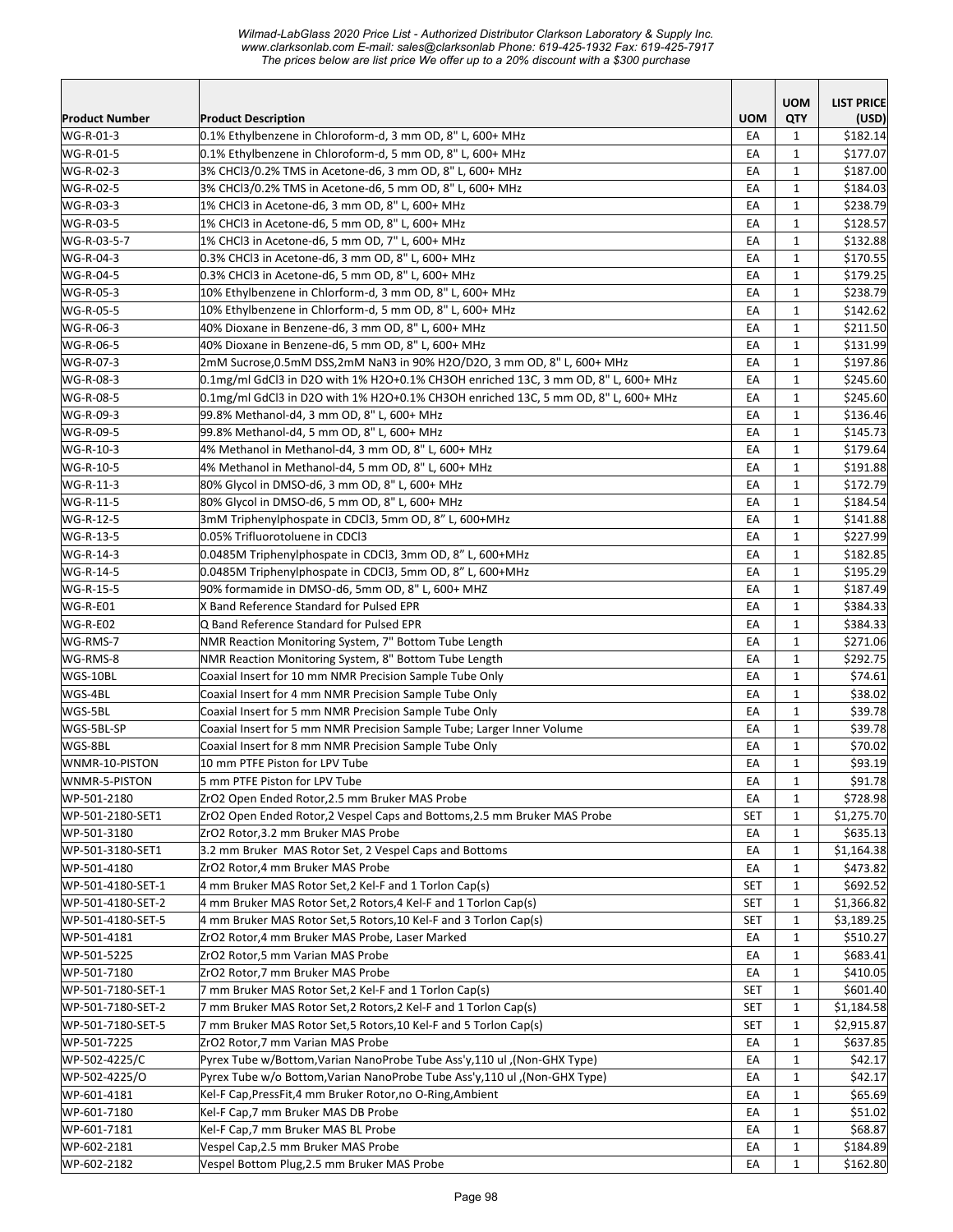|                                     |                                                                                                                                                              |                  | <b>UOM</b>                   | <b>LIST PRICE</b>    |
|-------------------------------------|--------------------------------------------------------------------------------------------------------------------------------------------------------------|------------------|------------------------------|----------------------|
| <b>Product Number</b>               | <b>Product Description</b>                                                                                                                                   | <b>UOM</b>       | <b>QTY</b>                   | (USD)                |
| WP-602-3181                         | Vespel Cap for 3.2 mm Rotor                                                                                                                                  | EA               | 1                            | \$167.59             |
| WP-602-3182                         | Vespel Bottom Plug for 3.2 mm Rotor                                                                                                                          | EA               | $\mathbf{1}$                 | \$149.96             |
| WP-603-3181                         | Kel-F Cap for 3.2 mm Rotor                                                                                                                                   | EA               | $\mathbf{1}$                 | \$158.78             |
| WP-603-3182                         | Kel-F Bottom for 3.2 mm Rotor                                                                                                                                | EA               | $\mathbf{1}$                 | \$141.14             |
| WP-7021-4225-110<br>WP-7021-4225-40 | Pyrex Tube w/Bottom, Kel-F Cap, 110 ul , Varian NanoProbe, (Non-GHX Type)<br>Pyrex Tube, Kel-F Cap and Bottom Plug, 40 ul , Varian NanoProbe, (Non-GHX Type) | EA<br><b>SET</b> | $\mathbf{1}$<br>$\mathbf{1}$ | \$315.02<br>\$364.78 |
| WP-7021-4225-60                     | Pyrex Tube, Kel-F Cap and Bottom Plug, 60 ul, Varian NanoProbe, (Non-GHX Type)                                                                               | <b>SET</b>       | $\mathbf{1}$                 | \$364.78             |
| WP-7021-4225F/110                   | Pyrex Tube w/Bottom, Kel-F Cap, 110 ul , Varian NanoProbe, (GHX Type)                                                                                        | <b>SET</b>       | $\mathbf{1}$                 | \$422.80             |
| WP-7021-4225F/40                    | Pyrex Tube, Kel-F Cap and Bottom Plug, 40 ul, Varian NanoProbe, (GHX Type)                                                                                   | <b>SET</b>       | $\mathbf{1}$                 | \$464.25             |
| WP-7021-4225F/60                    | Pyrex Tube, Kel-F Cap and Bottom Plug, 60 ul, Varian NanoProbe, (GHX Type)                                                                                   | <b>SET</b>       | $\mathbf{1}$                 | \$464.25             |
| WP-7024-4225-110                    | Pyrex Tube w/Bottom, Ertalyte Cap,110 ul , Varian NanoProbe, (Non-GHX Type)                                                                                  | <b>SET</b>       | $\mathbf{1}$                 | \$298.45             |
| WP-7024-4225-40                     | Pyrex Tube, Ertalyte Cap and Bottom Plug, 40 ul, Varian NanoProbe, (Non-GHX Type)                                                                            | <b>SET</b>       | $\mathbf{1}$                 | \$348.07             |
| WP-7024-4225-60                     | Pyrex Tube, Ertalyte Cap and Bottom Plug, 60 ul , Varian NanoProbe, (Non-GHX Type)                                                                           | <b>SET</b>       | $\mathbf{1}$                 | \$348.07             |
| <b>WP-INS-1.7</b>                   | 10 mm Spinner Turbine Insert, 1.7 mm OD Capillary                                                                                                            | EA               | $\mathbf{1}$                 | \$123.98             |
| <b>WP-INS-2.0</b>                   | 10 mm Spinner Turbine Insert, 2.0 mm OD Capillary                                                                                                            | EA               | $\mathbf{1}$                 | \$114.80             |
| WP-INS-2.5                          | 10 mm Spinner Turbine Insert, 2.5 mm OD Capillary                                                                                                            | EA               | $\mathbf{1}$                 | \$114.80             |
| WP-INS-3                            | 10 mm Spinner Turbine Insert, 3 mm OD Capillary                                                                                                              | EA               | $\mathbf{1}$                 | \$114.80             |
| Z106779                             | Bruker Caps 5.0MM for Sample Jet No Hole 100/PK                                                                                                              | PK               | 100                          | \$125.31             |
| Z107163                             | Bruker Caps 3.0MM for Sample Jet No Hole 100/PK                                                                                                              | PK               | 100                          | \$179.01             |
| C-1000-10                           | Griffin Low Form Beaker 10mL 48/CA                                                                                                                           | <b>CS</b>        | 48                           | \$230.64             |
| $ C-1000-20$                        | Griffin Low Form Beaker 20mL 48/CA                                                                                                                           | <b>CS</b>        | 48                           | \$198.65             |
| C-1000-30                           | Griffin Low Form Beaker 30mL 48/CA                                                                                                                           | CS               | 48                           | \$196.63             |
| $C-1000-50$                         | Griffin Low Form Beaker 50mL 48/CA                                                                                                                           | CS               | 48                           | \$196.63             |
| $C-1000-100$                        | Griffin Low Form Beaker 100mL 48/CA                                                                                                                          | <b>CS</b>        | 48                           | \$208.04             |
| $C-1000-150$                        | Griffin Low Form Beaker 150mL 48/CA                                                                                                                          | <b>CS</b>        | 48                           | \$188.69             |
| C-1000-250                          | Griffin Low Form Beaker 250mL 48/CA                                                                                                                          | CS               | 48                           | \$199.28             |
| C-1000-400                          | Griffin Low Form Beaker 400mL 48/CA                                                                                                                          | <b>CS</b>        | 48                           | \$234.20             |
| C-1000-600                          | Griffin Low Form Beaker 600mL 36/CA                                                                                                                          | <b>CS</b>        | 36                           | \$222.97             |
| C-1000-800                          | Griffin Low Form Beaker 800mL 24/CA                                                                                                                          | <b>CS</b>        | 24                           | \$205.36             |
| C-1000-1L                           | Griffin Low Form Beaker 1000mL 24/CA                                                                                                                         | <b>CS</b>        | 24                           | \$280.15             |
| $C-1000-2L$                         | Griffin Low Form Beaker 2000mL 8/CA                                                                                                                          | <b>CS</b>        | 8                            | \$185.20             |
| $C-1000-3L$                         | Griffin Low Form Beaker 3000mL 6/CA                                                                                                                          | <b>CS</b>        | 6                            | \$238.81             |
| $C-1000-4L$                         | Griffin Low Form Beaker 4000mL 6/CA                                                                                                                          | <b>CS</b>        | 6                            | \$440.22             |
| C-1000-PACK                         | Griffin Low Form Beaker Assorted; 1 EA 50,100,250,600,1L 1/CA                                                                                                | <b>CS</b>        | $\mathbf{1}$                 | \$36.41              |
| $ C-1003-150$                       | Heavy Duty Griffin Beaker 150mL 48/CA                                                                                                                        | <b>CS</b>        | 48                           | \$375.82             |
| $C-1003-250$                        | Heavy Duty Griffin Beaker 250mL 48/CA                                                                                                                        | <b>CS</b>        | 48                           | \$371.09             |
| C-1003-400                          | Heavy Duty Griffin Beaker 400mL 48/CA                                                                                                                        | CS               | 48                           | \$483.83             |
| $C-1003-600$                        | Heavy Duty Griffin Beaker 600mL 36/CA                                                                                                                        | CS               | 36                           | \$422.76             |
| C-1003-1L                           | Heavy Duty Griffin Beaker 1000mL 24/CA                                                                                                                       | CS               | 24                           | \$537.86             |
| $C-1003-2L$                         | Heavy Duty Griffin Beaker 2000mL 8/CA                                                                                                                        | CS               | 8                            | \$366.51             |
| $C-1003-4L$                         | Heavy Duty Griffin Beaker 4000mL 4/CA                                                                                                                        | СS               | 4                            | \$357.89             |
| $C-1010$                            | Beaker wHandle and Spout 8/CA<br>Beaker Only 8/CA                                                                                                            | CS<br><b>CS</b>  | 8<br>8                       | \$2,830.58           |
| $C-1010-BO$<br>$C-1060-100$         | Tall Form Berzelius Beaker 100mL 48/CA                                                                                                                       | <b>CS</b>        | 48                           | \$853.51             |
| $C-1060-200$                        | Tall Form Berzelius Beaker 200mL 48/CA                                                                                                                       | <b>CS</b>        | 48                           | \$243.89<br>\$259.71 |
| $C-1060-300$                        | Tall Form Berzelius Beaker 300mL 48/CA                                                                                                                       | <b>CS</b>        | 48                           | \$287.87             |
| $C-1060-400$                        | Tall Form Berzelius Beaker 400mL 36/CA                                                                                                                       | <b>CS</b>        | 36                           | \$234.54             |
| $C-1060-500$                        | Tall Form Berzelius Beaker 500mL 30/CA                                                                                                                       | <b>CS</b>        | 30                           | \$214.76             |
| $C-1060-600$                        | Tall Form Berzelius Beaker 600mL 24/CA                                                                                                                       | CS               | 24                           | \$222.47             |
| C-1060-1L                           | Tall Form Berzelius Beaker 1000mL 18/CA                                                                                                                      | CS               | 18                           | \$223.73             |
| C-1220-250                          | Aspirator Bottle wBottom Sidearm 250mL 18/CA                                                                                                                 | <b>CS</b>        | 18                           | \$948.91             |
| C-1220-500                          | Aspirator Bottle wBottom Sidearm 500mL 12/CA                                                                                                                 | СS               | 12                           | \$995.92             |
| C-1220-1L                           | Aspirator Bottle wBottom Sidearm 1000mL 6/CA                                                                                                                 | СS               | 6                            | \$528.73             |
| $C-1220-2L$                         | Aspirator Bottle wBottom Sidearm 2000mL 6/CA                                                                                                                 | CS               | 6                            | \$736.34             |
| $C-1220-2X$                         | Aspirator Bottle wBottom Sidearm 2 1/2 GAL/9500mL 1/CA                                                                                                       | CS               | $\mathbf{1}$                 | \$386.34             |
| $C-1220-3X$                         | Aspirator Bottle wBottom Sidearm 3 1/2 GAL/13250mL 1/CA                                                                                                      | CS               | $\mathbf{1}$                 | \$474.85             |
| $C-1220-4L$                         | Aspirator Bottle wBottom Sidearm 4000mL 4/CA                                                                                                                 | CS               | 4                            | \$799.11             |
| C-1220-5                            | Aspirator Bottle wBottom Sidearm 5 GAL/19000mL Merck Tooling 95 OD 1/CA                                                                                      | CS               | 1                            | \$718.30             |
| $C-1260-250$                        | HW Centrifuge Bottle wPlain Top 250mL 12/CA                                                                                                                  | <b>CS</b>        | 12                           | \$593.46             |
| $C-1260-500$                        | HW Centrifuge Bottle wPlain Top 500mL 6/CA                                                                                                                   | <b>CS</b>        | 6                            | \$344.98             |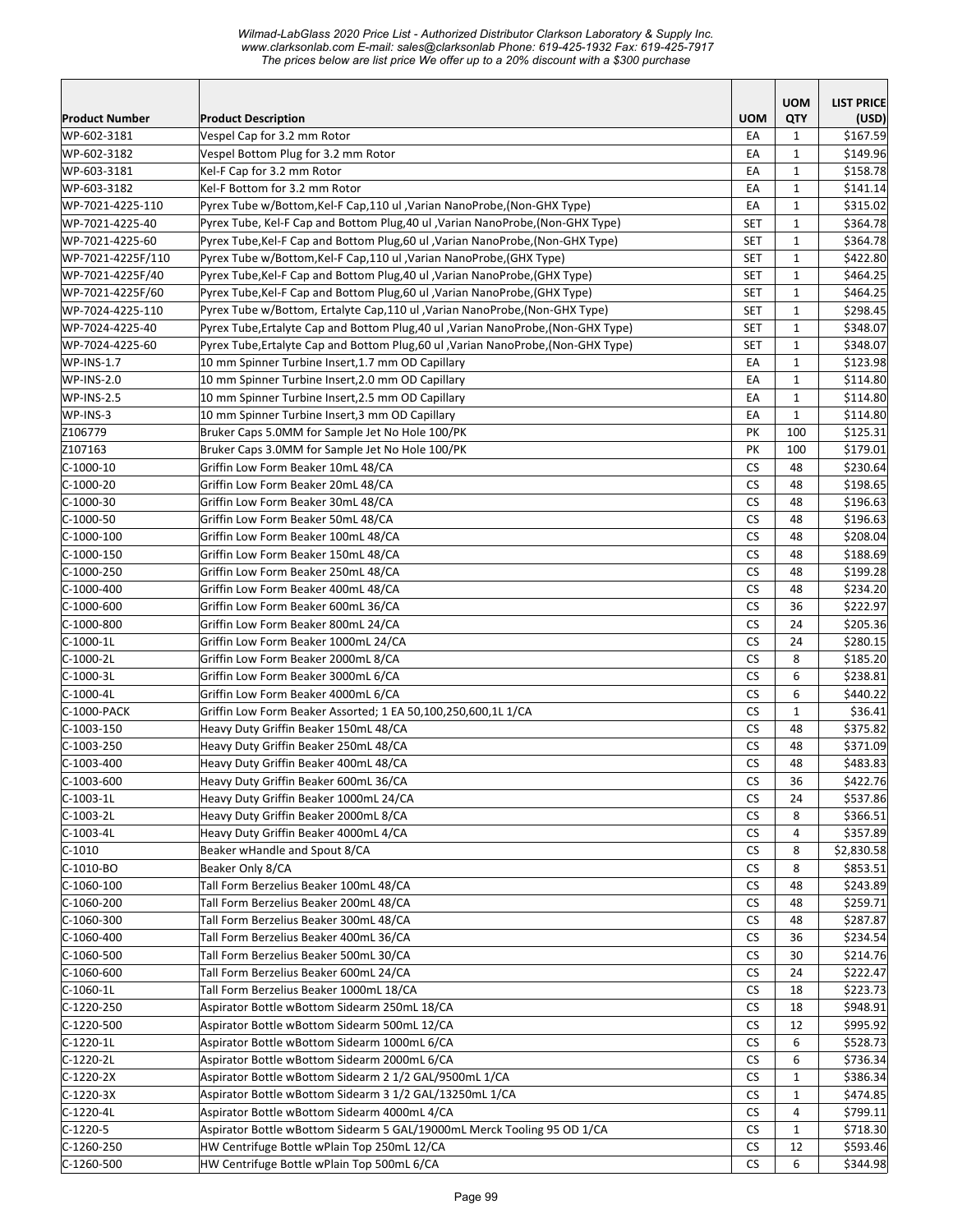*Wilmad-LabGlass 2020 Price List - Authorized Distributor Clarkson Laboratory & Supply Inc. www.clarksonlab.com E-mail: sales@clarksonlab Phone: 619-425-1932 Fax: 619-425-7917 The prices below are list price We offer up to a 20% discount with a \$300 purchase* 

|                       |                                                                |            | <b>UOM</b>     | <b>LIST PRICE</b> |
|-----------------------|----------------------------------------------------------------|------------|----------------|-------------------|
| <b>Product Number</b> | <b>Product Description</b>                                     | <b>UOM</b> | QTY            | (USD)             |
| $C-1261-200$          | HW Centrifuge Bottle w/Screw Cap 200mL 12/CA                   | <b>CS</b>  | 12             | \$667.15          |
| $C-1261-CO$           | Centrifuge Bottle Screw Cap Only 38-400 1/CA                   | CS         | $\mathbf{1}$   | \$3.82            |
| $C-1290-1L$           | 1000mL Roux Bottle 18/CA                                       | <b>CS</b>  | 18             | \$586.23          |
| C-1340-125            | Bottle 125mL 12/CA                                             | CS         | 12             | \$645.86          |
| $C-1367-160$          | Milk Dilution Bottle 160mL Narrow Mouth w/Screw Cap 48/CA      | <b>CS</b>  | 48             | \$351.20          |
| $C-1368-160$          | Milk Dilution Bottle 160mL Wide Mouth w/Screw Cap 48/CA        | <b>CS</b>  | 48             | \$430.44          |
| $C-1372-160$          | Milk Dilution Bottle 160mL Graduated w/ Screw Cap 48/CA        | CS         | 48             | \$460.11          |
| $C-1373-160$          | Milk Dilution Bottle 160mL Graduated Wide Mouth w/Cap 48/CA    | <b>CS</b>  | 48             | \$497.03          |
| $C-1395-25$           | Media Storage Bottle 25 mL 10/CA                               | CS         | 10             | \$99.18           |
| $C-1395-100$          | Media Storage Bottle 100mL 10/CA                               | <b>CS</b>  | 10             | \$101.34          |
| $C-1395-10L$          | Media Storage Bottle 10000 mL 1/CA                             | СS         | $\mathbf{1}$   | \$233.45          |
| $C-1395-150$          | Media Storage Bottle 150 mL 10/CA                              | <b>CS</b>  | 10             | \$103.83          |
| $C-1395-1L$           | Media Storage Bottle 1000 mL 10/CA                             | CS         | 10             | \$165.17          |
| $C-1395-250$          | Media Storage Bottle 250mL, S 10/CA                            | <b>CS</b>  | 10             | \$112.61          |
| C-1395-25HTSC         | Red High Temperature Cap GL25 Open Top 10/CA                   | <b>CS</b>  | 10             | \$44.73           |
| $C-1395-25SS$         | Silicone Septa for GL25 Cap 10/CA                              | <b>CS</b>  | 10             | \$23.28           |
| $C-1395-25TS$         | PTFE Faced Silicone Septa GL25 2924813 10/CA                   | <b>CS</b>  | 10             | \$26.72           |
| $C-1395-2L$           | Media Storage Bottle 2000 mL 10/CA                             | <b>CS</b>  | 10             | \$434.98          |
| C-1395-32HTC          | Red High Temperature Cap 32mm 10/CA                            | CS         | 10             | \$65.81           |
| C-1395-32HTSC         | Red High Temperature Cap GL32 Open Top 10/CA                   | <b>CS</b>  | 10             | \$52.10           |
| C-1395-32LTC          | Low Temperature Cap GL32 Orange for 50mL Bottle 20/CA          | <b>CS</b>  | 20             | \$57.89           |
| C-1395-32LTR          | Low Temperature Ring 32mm for 50mL Bottle 50/CA                | CS         | 50             | \$59.38           |
| C-1395-32SS           | Silicone Septa for GL32 Cap 10/CA                              | <b>CS</b>  | 10             | \$25.36           |
| C-1395-32TS           | PTFE Faced Silicone Septa GL32 10/CA                           | CS         | 10             | \$36.14           |
| C-1395-3H             | 3 Hole Cap 1/CA                                                | <b>CS</b>  | $\mathbf{1}$   | \$220.88          |
| C-1395-3X             | Media Storage Bottle 3500 mL 1/CA                              | CS         | $\mathbf{1}$   | \$138.21          |
| C-1395-45DC           | Three-Hole Delivery Cap 45mm 1/CA                              | <b>CS</b>  | $\mathbf{1}$   | \$204.02          |
| C-1395-45HTC          | Red High Temperature Cap 45mm 10/CA                            | CS         | 10             | \$123.32          |
| C-1395-45HTR          | Red High Temperature Ring 45mm 50/CA                           | <b>CS</b>  | 50             | \$141.98          |
| C-1395-45HTSC         | Red High Temperature Cap GL45 Open Top 10/CA                   | <b>CS</b>  | 10             | \$89.16           |
| C-1395-45LTC          | Orange PP Cap GL45 20/CA                                       | <b>CS</b>  | 20             | \$66.67           |
| C-1395-45LTC1         | 45mm Low Temp Cap, Purple 20/CA                                | <b>CS</b>  | 20             | \$69.53           |
| C-1395-45LTC2         | 45mm Low Temp Cap, Gray 20/CA                                  | <b>CS</b>  | 20             | \$69.53           |
| C-1395-45LTC3         | 45mm Low Temp Cap, Green 20/CA                                 | <b>CS</b>  | 20             | \$68.87           |
| C-1395-45LTMC         | 1395-45LTMC (Cap, vented, securing, 45mm, .22PTFE, grey) 10/CA | <b>CS</b>  | 10             | \$53.90           |
| C-1395-45LTR          | 45mm Low Temp Ring, 50/CA                                      | <b>CS</b>  | 50             | \$61.72           |
| $C-1395-45SS$         | Silicone Septa for GL45 Cap 10/CA                              | <b>CS</b>  | 10             | \$76.18           |
| $C-1395-45TS$         | PTFE Faced Silicone Septa GL45 2924828 10/CA                   | CS         | 10             | \$63.80           |
| $C-1395-50$           | Media Storage Bottle 50mL 10/CA                                | <b>CS</b>  | 10             | \$98.50           |
| $C-1395-500$          | Media Storage Bottle 500mL 10/CA                               | CS         | 10             | \$134.50          |
| $C-1395-5L$           | Media Storage Bottle 5000 mL 1/CA                              | CS         | $\mathbf{1}$   | \$151.75          |
| $ C-1395-750$         | Media Storage Bottle 750 mL 10/CA                              | CS         | 10             | \$138.66          |
| C-1395-OR             | Silicone O-Ring GL45 10/CA                                     | СS         | 10             | \$141.55          |
| $C-1396-100$          | Square Media Bottle 100mL Cap/Ring 21820242 10/CA              | <b>CS</b>  | 10             | \$123.35          |
| $C-1396-1L$           | Square Media Bottle 1L Cap/Ring 21820542 10/CA                 | <b>CS</b>  | 10             | \$224.31          |
| $C-1396-250$          | Square Media Bottle 250mL Cap/Ring 21820362 10/CA              | <b>CS</b>  | 10             | \$138.15          |
| $C-1396-500$          | Square Media Bottle 500mL Cap/Ring 21820442 10/CA              | <b>CS</b>  | 10             | \$172.31          |
| C-1397-1L             | Media Storage Bottle1000mL, GLS 80 Neck, Screw Cap, BK 10/CA   | CS         | 10             | \$207.89          |
| C-1397-2L             | Media Storage Bottle 2000mL, GLS 80 Neck, Screw Cap, BK 10/CA  | CS         | 10             | \$547.61          |
| $C-1397-500$          | Media Storage Bottle 500mL, GLS 80 Neck, Screw Cap, BK 10/CA   | CS         | 10             | \$169.33          |
| C-1397-80LTC          | Orange PP Cap GL80 20/CA                                       | <b>CS</b>  | 20             | \$80.77           |
| $C-1399-125$          | Media Storage Bottle w/Side Grips; GL45 Neck, 125mL 4/CA       | СS         | 4              | \$44.78           |
| $C-1399-1L$           | Media Storage Bottle w/Side Grips; GL45 Neck, 1L 4/CA          | <b>CS</b>  | 4              | \$73.04           |
| $C-1399-250$          | Media Storage Bottle w/Side Grips; GL45 Neck, 250mL 4/CA       | <b>CS</b>  | 4              | \$49.78           |
| $C-1399-500$          | Media Storage Bottle w/Side Grips; GL45 Neck, 500mL 4/CA       | CS         | 4              | \$59.46           |
| $C-1400-285$          | Roller Bottle 38mm 110x285 2/CA                                | CS         | 2              | \$194.86          |
| $C-1425-285$          | Roller Bottle 45mm 110x285 2/CA                                | CS         | $\overline{2}$ | \$269.00          |
| $C-1500-125$          | Reagent Bottle Narrow Mouth wStopper 125mL 48/CA               | СS         | 48             | \$1,279.54        |
| $C-1500-1L$           | Reagent Bottle Narrow Mouth wStopper 1000mL 24/CA              | <b>CS</b>  | 24             | \$1,436.66        |
| $C-1500-250$          | Reagent Bottle Narrow Mouth wStopper 250mL 36/CA               | CS         | 36             | \$1,000.82        |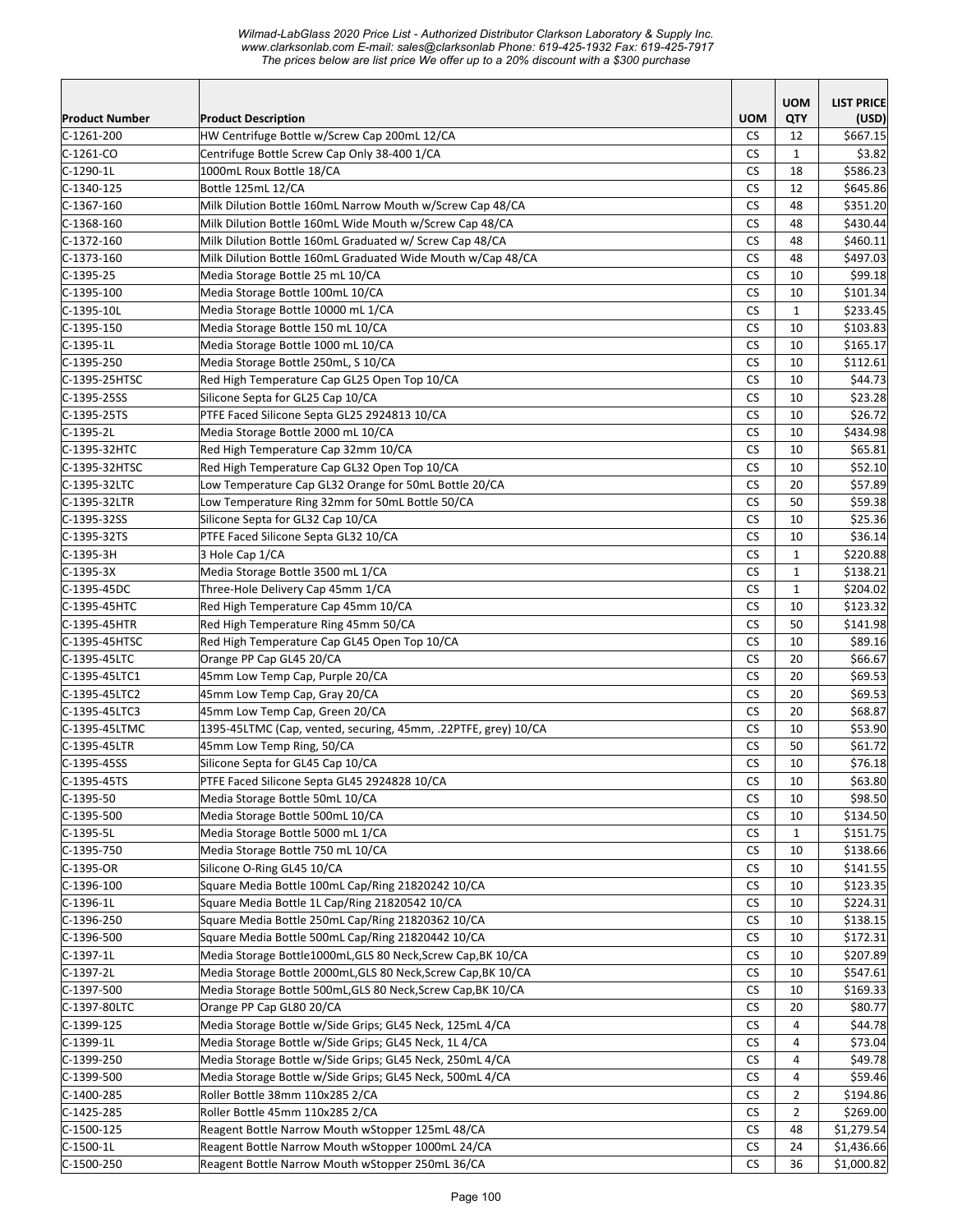*Wilmad-LabGlass 2020 Price List - Authorized Distributor Clarkson Laboratory & Supply Inc. www.clarksonlab.com E-mail: sales@clarksonlab Phone: 619-425-1932 Fax: 619-425-7917 The prices below are list price We offer up to a 20% discount with a \$300 purchase* 

|                       |                                                                      |                      | <b>UOM</b>     | <b>LIST PRICE</b> |
|-----------------------|----------------------------------------------------------------------|----------------------|----------------|-------------------|
| <b>Product Number</b> | <b>Product Description</b>                                           | <b>UOM</b>           | QTY            | (USD)             |
| $C-1500-2L$           | Reagent Bottle Narrow Mouth wStopper 2000mL 6/CA                     | CS.                  | 6              | \$847.88          |
| $C-1500-500$          | Reagent Bottle Narrow Mouth wStopper 500mL 24/CA                     | <b>CS</b>            | 24             | \$836.17          |
| $C-1580-125$          | Reagent Bottle Wide Mouth wStopper 125mL 24/CA                       | <b>CS</b>            | 24             | \$1,237.78        |
| C-1585-4L             | Serum Bottle 4000mL 8/CA                                             | CS                   | 8              | \$1,021.20        |
| C-1585-9L             | Serum Bottle 9000mL 4/CA                                             | <b>CS</b>            | $\overline{4}$ | \$825.47          |
| $C-1595-12$           | Solution Bottle 12 GAL/45500mL 1/CA                                  | CS                   | $\mathbf{1}$   | \$822.77          |
| $C-1595-2X$           | Solution Bottle 2 1/2 GAL/9500mL 4/CA                                | <b>CS</b>            | 4              | \$821.77          |
| $C-1595-3X$           | Solution Bottle 3 1/2 GAL/13250mL 4/CA                               | <b>CS</b>            | $\overline{4}$ | \$1,041.06        |
| $C-1595-5$            | Solution Bottle 5 GAL/19000mL TOOLING 95 OD 1/CA                     | <b>CS</b>            | $\mathbf{1}$   | \$380.96          |
| $C-1596-13L$          | Solution Bottle Low Actinic 3 1/2 GAL/13250mL 4/CA                   | CS                   | 4              | \$1,123.30        |
| $C-1596-19L$          | Solution Bottle Low Actinic 5 GAL/19000mL 1/CA                       | <b>CS</b>            | $\mathbf{1}$   | \$393.84          |
| C-1596-9L             | Solution Bottle Low Actinic 2 1/2 GAL/9500mL 4/CA                    | <b>CS</b>            | $\overline{4}$ | \$922.11          |
| $C-1620-25$           | Hubbard-Carmick Specific Gravity Bottle w/Stopper 12CA               | <b>CS</b>            | 12             | \$1,404.23        |
| $C-1622-2$            | Gay-Lussac Bottle Unadj 2mL 1/CA                                     | <b>CS</b>            | $\mathbf{1}$   | \$84.26           |
| $C-1700-100$          | Coliform Cntnr w/Sodium Thio Tablet Sterile 100/CA                   | <b>CS</b>            | 100            | \$90.30           |
| $C-1705-100$          | Coliform Cntnr w/out Tablet Sterile 100/CA                           | <b>CS</b>            | 100            | \$86.26           |
| $C-1730-10$           | 10 Snap-Seal 10 OZ 100/CA                                            | <b>CS</b>            | 100            | \$88.59           |
| C-1730-2C             | 2C Snap-Seal 1.5 OZ 400/CA                                           | <b>CS</b>            | 400            | \$161.95          |
| C-1730-4H             | 4H Snap-Seal Tall 4 OZ 200/CA                                        | СS                   | 200            | \$106.34          |
| C-1730-4L             | 4L Snap-Seal Short 4 OZ 200/CA                                       | <b>CS</b>            | 200            | \$106.34          |
| $C-1730-5X$           | 5X Snap-Seal 13mL 500/CA                                             | CS                   | 500            | \$148.86          |
| $C-1730-8$            | 8 Snap-Seal 8 OZ 100/CA                                              | <b>CS</b>            | 100            | \$78.47           |
| $C-1760-125$          | Gas Wash Bottle 125mL 1/CA                                           | <b>CS</b>            | $\mathbf{1}$   | \$187.80          |
| $C-1760-250$          | Gas Wash Bottle 250mL 1/CA                                           | <b>CS</b>            | $\mathbf{1}$   | \$197.04          |
| $C-1760-500$          | Gas Wash Bottle 500mL 1/CA                                           | CS                   | $\mathbf{1}$   | \$239.36          |
| $C-1900-165$          | Nesbitt Absorption Bulb 165mm 2/CA                                   | <b>CS</b>            | $\overline{2}$ | \$765.40          |
| C-2094-1L             | Straight Bore Buret, PTFE Stopcock 1000mL 1/CA                       | CS                   | $\mathbf{1}$   | \$257.48          |
| C-2094-250            | Straight Bore Buret, PTFE Stopcock 250mL 1/CA                        | <b>CS</b>            | $\mathbf{1}$   | \$193.09          |
| C-2094-500            | Straight Bore Buret, PTFE Stopcock 500mL 1/CA                        | <b>CS</b>            | $\mathbf{1}$   | \$216.06          |
| $C-2103-10$           | Class A Straight Bore Buret, PTFE Stopcock 10mL 1/CA                 | <b>CS</b>            | $\mathbf{1}$   | \$170.89          |
| $C-2103-100$          | Class A Straight Bore Buret, PTFE Stopcock 100mL 1/CA                | <b>CS</b>            | $\mathbf{1}$   | \$247.70          |
| $C-2103-25$           | Class A Straight Bore Buret, PTFE Stopcock 25mL 1/CA                 | <b>CS</b>            | $\mathbf{1}$   | \$182.69          |
| $C-2103-50$           | Class A Straight Bore Buret, PTFE Stopcock 50mL 1/CA                 | <b>CS</b>            | 1              | \$195.62          |
| $C-2105-10$           | Class A Straight Bore Buret, PTFE Stopcock SER/CRT 10mL 1/CA         | CS                   | $\mathbf{1}$   | \$234.82          |
| C-2105-100            | Class A Straight Bore Buret, PTFE Stopcock SER/CRT 100mL 1/CA        | СS                   | $\mathbf{1}$   | \$302.05          |
| $C-2105-25$           | Class A Straight Bore Buret, PTFE Stopcock SER/CRT 25mL 1/CA         | CS                   | $\mathbf{1}$   | \$247.83          |
| $C-2105-50$           | Class A Straight Bore Buret, PTFE Stopcock SER/CRT TFE 50mL 1/CA     | <b>CS</b>            | $\mathbf{1}$   | \$256.18          |
| $C-2110-25$           | Dual Plug Buret wRotaflo Stopcock 25mL 1/CA                          | $\mathsf{CS}\xspace$ | $\mathbf 1$    | \$460.26          |
| C-2110-50             | Dual Plug Buret wRotaflo Stopcock 50mL 1/CA                          | CS                   | $\mathbf{1}$   | \$456.30          |
| $C-2116-25$           | Economy Grade Buret, PTFE Locking Stopcock 25mL 6/CA                 | CS                   | 6              | \$561.18          |
| C-2116-25BO           | Economy Grade Buret Body Only 25mL 6/CA                              | CS                   | 6              | \$298.07          |
| C-2116-50             | Economy Grade Buret, PTFE Locking Stopcock 50mL 6/CA                 | CS                   | 6              | \$584.51          |
| C-2116-50BO           | Economy Grade Buret Body Only 50mL 6/CA                              | <b>CS</b>            | 6              | \$344.12          |
| C-2116-GTO2           | Economy Grade Buret Tips Only 12 TipS, 6 W/Grind 6 WO/Grind 12/CA    | <b>CS</b>            | 12             | \$102.63          |
| C-2116-LSO            | Economy Grade Buret Locking Stopcock Only 1/CA                       | <b>CS</b>            | $\mathbf{1}$   | \$76.02           |
| $C-2116-TO$           | Economy Grade Buret Tips Only 12/CA                                  | <b>CS</b>            | 12             | \$91.04           |
| C-2122A-10            | Straight Bore Buret, PTFE Stopcock 10mL 1/CA                         | CS                   | $\mathbf{1}$   | \$141.80          |
| C-2122A-100           | Straight Bore Buret, PTFE Stopcock 100mL 1/CA                        | CS                   | 1              | \$179.17          |
| $C-2122A-25$          | Straight Bore Buret, PTFE Stopcock 25mL 1/CA                         | CS                   | 1              | \$146.61          |
| C-2122A-50            | Straight Bore Buret, PTFE Stopcock 50mL 1/CA                         | CS                   | 1              | \$148.54          |
| $C-2128-10$           | Class A Micro Precision Bore Straight Stopcock, Funnel Top 10mL 2/CA | СS                   | $\overline{2}$ | \$831.37          |
| $C-2128-5$            | Class A Micro Precision Bore Straight Stopcock, Funnel Top 5mL 2/CA  | CS                   | $\overline{2}$ | \$831.37          |
| $C-2130-10$           | Class A Precision Bore Straight Stopcock 10mL 1/CA                   | CS                   | $\mathbf{1}$   | \$213.46          |
| $C-2130-100$          | Class A Precision Bore Straight Stopcock 100mL 1/CA                  | CS                   | $\mathbf{1}$   | \$268.95          |
| C-2130-25             | Class A Precision Bore Straight Stopcock 25mL 1/CA                   | CS                   | $\mathbf{1}$   | \$233.29          |
| $C-2130-50$           | Class A Precision Bore Straight Stopcock 50mL 1/CA                   | CS                   | 1              | \$256.96          |
| C-2135-10             | Class A Precision Bore Straight Stopcock, SER/CRT 10mL 1/CA          | CS                   | 1              | \$277.93          |
| $C-2135-100$          | Class A Precision Bore Straight Stopcock, SER/CRT 100mL 1/CA         | СS                   | $\mathbf{1}$   | \$347.99          |
| $C-2135-25$           | Class A Precision Bore Straight Stopcock, SER/CRT 25 mL 1/CA         | CS                   | $\mathbf{1}$   | \$292.78          |
| $C-2135-50$           | Class A Precision Bore Straight Stopcock, SER/CRT 50mL 1/CA          | CS.                  | $\mathbf{1}$   | \$296.41          |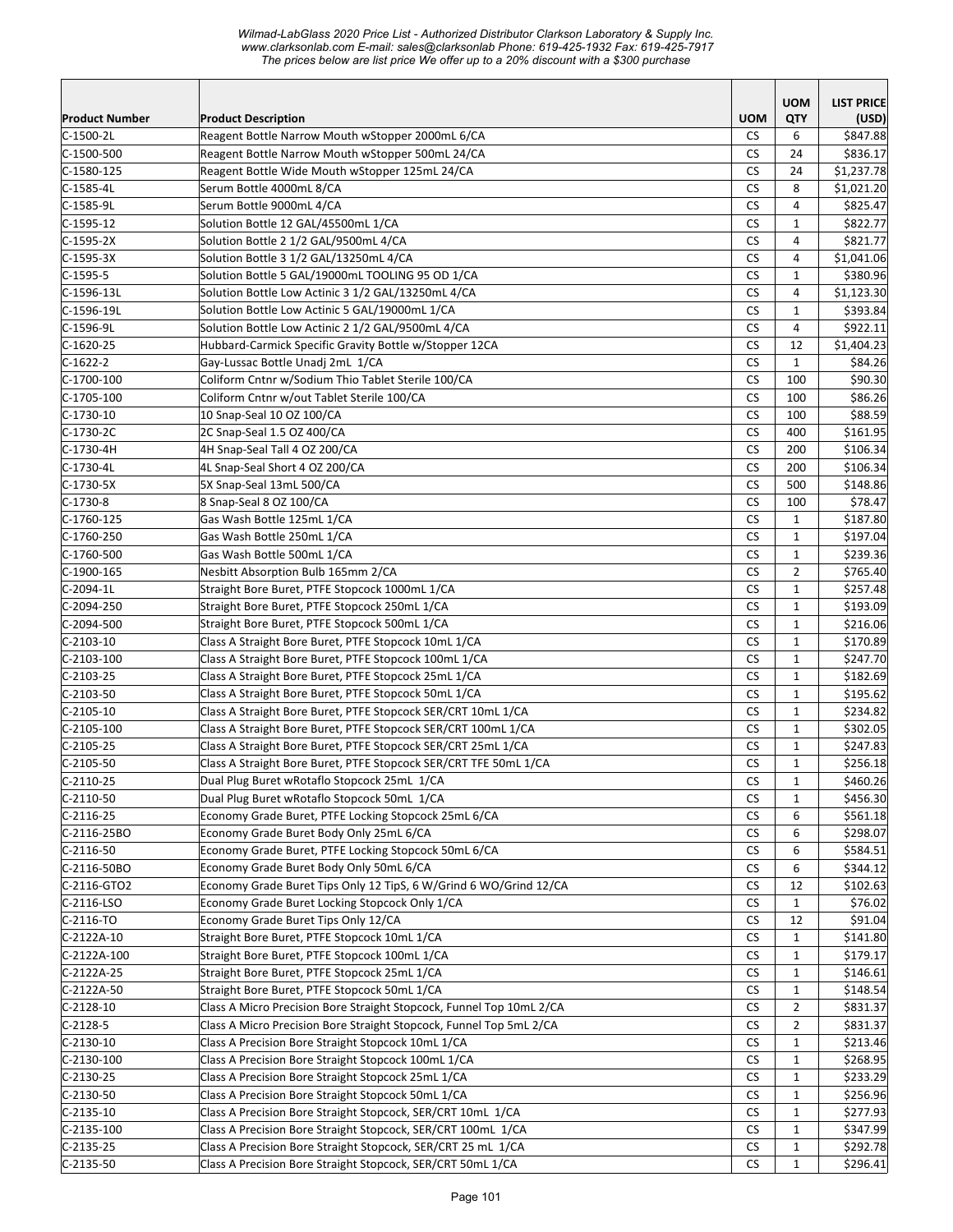|                       |                                                                             |            | <b>UOM</b>     | <b>LIST PRICE</b> |
|-----------------------|-----------------------------------------------------------------------------|------------|----------------|-------------------|
| <b>Product Number</b> | <b>Product Description</b>                                                  | <b>UOM</b> | QTY            | (USD)             |
| $C-2146-10$           | Column w/Reservoir 10.5mm 1/CA                                              | CS         | $\mathbf{1}$   | \$144.39          |
| $C-2146-19$           | Column w/Reservoir 19mm 1/CA                                                | СS         | $\mathbf{1}$   | \$168.45          |
| $C-2150-10L$          | Single Cavity Mobile Phase Reservoir, 10L 1/CA                              | CS         | $\mathbf{1}$   | \$1,330.42        |
| $C-2150-1L$           | Single Cavity Mobile Phase Reservoir, 1L 1/CA                               | <b>CS</b>  | $\mathbf{1}$   | \$215.64          |
| $C-2150-2L$           | Single Cavity Mobile Phase Reservoir, 2L 1/CA                               | <b>CS</b>  | $\mathbf{1}$   | \$332.08          |
| $C-2150-5L$           | Single Cavity Mobile Phase Reservoir, 5L 1/CA                               | <b>CS</b>  | $\mathbf{1}$   | \$576.93          |
| C-2153-125            | Chrom Reagent Atomizer 125mL 1/CA                                           | <b>CS</b>  | $\mathbf{1}$   | \$251.70          |
| $C-2153-250$          | Chrom Reagent Atomizer 250mL 1/CA                                           | CS         | $\mathbf{1}$   | \$267.83          |
| $C-2155-14$           | Distilling Column 190mm 14/20 1/CA                                          | <b>CS</b>  | $\mathbf{1}$   | \$149.69          |
| $C-2155-19$           | Distilling Column 190mm 19/22 1/CA                                          | CS         | $\mathbf{1}$   | \$138.03          |
| C-2157-100TJ          | Kuderna-Danish Tube Jcktd 100mL 1/CA                                        | <b>CS</b>  | $\mathbf{1}$   | \$288.72          |
| C-2157-10TO           | Kuderna-Danish Tube Only 10mL w/o Hooks 6/CA                                | CS         | 6              | \$435.92          |
| $C-2157-500$          | Kuderna-Danish Apparatus Complete 500mL 1/CA                                | <b>CS</b>  | $\mathbf{1}$   | \$364.15          |
| C-2157-500FO          | Kuderna-Danish Flask Only 500mL w/o Hooks 4/CA                              | <b>CS</b>  | 4              | \$480.17          |
| C-2158-10TO           | Kuderna-Danish Tube Only 10mL 6/CA                                          | <b>CS</b>  | 6              | \$435.92          |
| $C-2158-250$          | Kuderna-Danish Apparatus Complete 250mL 1/CA                                | CS         | $\mathbf{1}$   | \$354.49          |
| C-2158-250FO          | Kuderna-Danish Flask Spring/Clamp 250M 4/CA                                 | <b>CS</b>  | 4              | \$423.65          |
| $C-2158-25TO$         | Kuderna-Danish Tube Only 25mL 6/CA                                          | <b>CS</b>  | 6              | \$476.86          |
| $C-2158-3C0$          | Snyder Column 3-Ball, 24/40 Joints 1/CA                                     | <b>CS</b>  | $\mathbf{1}$   | \$153.56          |
| $C-2158-500$          | Kuderna-Danish Apparatus Complete 500mL 1/CA                                | <b>CS</b>  | $\mathbf{1}$   | \$315.88          |
| C-2158-500FO          | Kuderna-Danish Flask Only 500mL 4/CA                                        | <b>CS</b>  | 4              | \$430.63          |
| $C-2159-24$           | Solvent Recovery Head 4/CA                                                  | <b>CS</b>  | $\overline{4}$ | \$691.98          |
| $C-2180-439$          | Imhoff Sediment Cone, Blunt Tip 4/CA                                        | CS         | 4              | \$1,343.26        |
| $C-2340-200$          | Leibig Condenser, Sealed Inner Tube 200mm 1/CA                              | <b>CS</b>  | $\mathbf{1}$   | \$95.67           |
| $C-2360-400$          | Leibig Condenser, Drip Tip, Inner Joint 400mm 4/CA                          | <b>CS</b>  | $\overline{4}$ | \$563.22          |
| $C-2360-500$          | Leibig Condenser, Drip Tip, Inner Joint 500mm 1/CA                          | <b>CS</b>  | $\mathbf{1}$   | \$175.70          |
| $C-2400-200$          | Leibig Condenser, Drip Tip, Inner and Outer Joint 200mm 1/CA                | <b>CS</b>  | $\mathbf{1}$   | \$147.43          |
| $C-2400-300$          | Leibig Condenser, Drip Tip, Inner and Outer Joint 300mm 4/CA                | <b>CS</b>  | 4              | \$545.86          |
| C-2400-400            | Leibig Condenser, Drip Tip, Inner and Outer Joint 400mm 4/CA                | <b>CS</b>  | 4              | \$636.07          |
| $C-2401-24$           | Condenser Column, Micro, Indents 24/40 1/CA                                 | <b>CS</b>  | $\mathbf{1}$   | \$159.45          |
| $C-2405-14$           | Jcktd Reflux Condenser 14/10M 2/CA                                          | CS         | $\overline{2}$ | \$189.70          |
| $C-2405-20$           | Jcktd Reflux Condenser Threaded 14/10 2/CA                                  | <b>CS</b>  | $\overline{2}$ | \$189.70          |
| $C-2405-7$            | Jcktd Reflux Condenser 7/10M 2/CA                                           | <b>CS</b>  | $\overline{2}$ | \$189.70          |
| $C-2480-200$          | Allihn Condenser, Drip Tip, Inner/Outer Joints 200mm 1/CA                   | <b>CS</b>  | $\mathbf{1}$   | \$199.18          |
| $C-2480-300$          | Allihn Condenser, Drip Tip, Inner/Outer Joints 300mm 6/CA                   | CS         | 6              | \$1,017.56        |
| $C-2480-400$          | Allihn Condenser, Drip Tip, Inner/Outer Joints 400mm 6/CA                   | <b>CS</b>  | 6              | \$1,190.63        |
| $C-2480-500$          | Allihn Condenser, Drip Tip, Inner/Outer Joints 500mm 1/CA                   | CS         | $\mathbf{1}$   | \$228.13          |
| $C-2480-600$          | Allihn Condenser, Drip Tip, Inner/Outer Joints 600mm 1/CA                   | ${\sf CS}$ | $\mathbf 1$    | \$269.78          |
| C-2490-24             | Cold Finger Condenser, Inner Joint 24/40 1/CA                               | <b>CS</b>  | $\mathbf{1}$   | \$138.80          |
| $C-2540-200$          | Graham Condenser 200mm 1/CA                                                 | CS         | $\mathbf{1}$   | \$198.44          |
| $C-2540-300$          | Graham Condenser 300mm 1/CA                                                 | <b>CS</b>  | 1              | \$229.10          |
| $C-2560-200$          | Graham Condenser, Drip Tip, Inner/Outer Joints 200mm 1/CA                   | <b>CS</b>  | $\mathbf{1}$   | \$208.82          |
| $C-2560-300$          | Graham Condenser, Drip Tip, Inner/Outer Joints 300mm 6/CA                   | CS         | 6              | \$1,202.80        |
| $C-2560-400$          | Graham Condenser, Drip Tip, Inner/Outer Joints 400mm 4/CA                   | CS         | 4              | \$954.08          |
| $C-2560-500$          | Graham Condenser, Drip Tip, Inner/Outer Joints 500mm 4/CA                   | CS         | 4              | \$1,018.81        |
| $C-2640-350$          | Friedrichs Condenser, Drip Tip, Inner/Outer Joints 350mm 4/CA               | CS         | 4              | \$1,023.42        |
| $C-26794-25$          | Orange PP Closure 25mm 100/CA                                               | <b>CS</b>  | 100            | \$111.64          |
| $C-26795-25$          | Clear PP Closure 25mm 100/CA                                                | <b>CS</b>  | 100            | \$110.57          |
| $C-26796-38$          | Orange PP Closure 38mm 100/CA                                               | <b>CS</b>  | 100            | \$205.93          |
| $C-26797-38$          | Clear PP Closure 38mm 100/CA                                                | <b>CS</b>  | 100            | \$205.93          |
| $C-26798-40$          | Clear PP Closure 40mm 100/CA                                                | CS         | 100            | \$243.68          |
| $C-26799-40$          | Orange PP Closure 40mm 100/CA                                               | <b>CS</b>  | 100            | \$243.68          |
| $C-2700-200$          | West Condenser 200mm 1/CA                                                   | <b>CS</b>  | $\mathbf{1}$   | \$75.68           |
| $C-2705-14$           | West Condenser, Drip Tip, Inner/Outer Joints 190mm 14/20 1/CA               | <b>CS</b>  | $\mathbf{1}$   | \$157.89          |
| $C-2705-19$           | West Condenser, Drip Tip, Inner/Outer Joints 190mm 19/22 4/CA               | <b>CS</b>  | $\overline{4}$ | \$511.94          |
| $C-2800-300$          | West Condenser, Drip Tip, Inner/Outer Joints 300mm 4/CA                     | <b>CS</b>  | 4              | \$463.35          |
| $C-2845-18$           | Cover Glass #1, 18x18 mm Square 2000/CA                                     |            |                | \$136.78          |
| $C-2845-22$           | Cover Glass #1, 22x22 mm Square 2000/CA                                     | CS         | 2000<br>2000   |                   |
|                       |                                                                             | CS         |                | \$205.14]         |
| $C-2845-25$           | Cover Glass #1, 25x25 mm Square 2000/CA<br>Air Reflux Condenser 14/10M 6/CA | CS         | 2000           | \$264.69          |
| $C-2850-14$           |                                                                             | CS         | 6              | \$272.23          |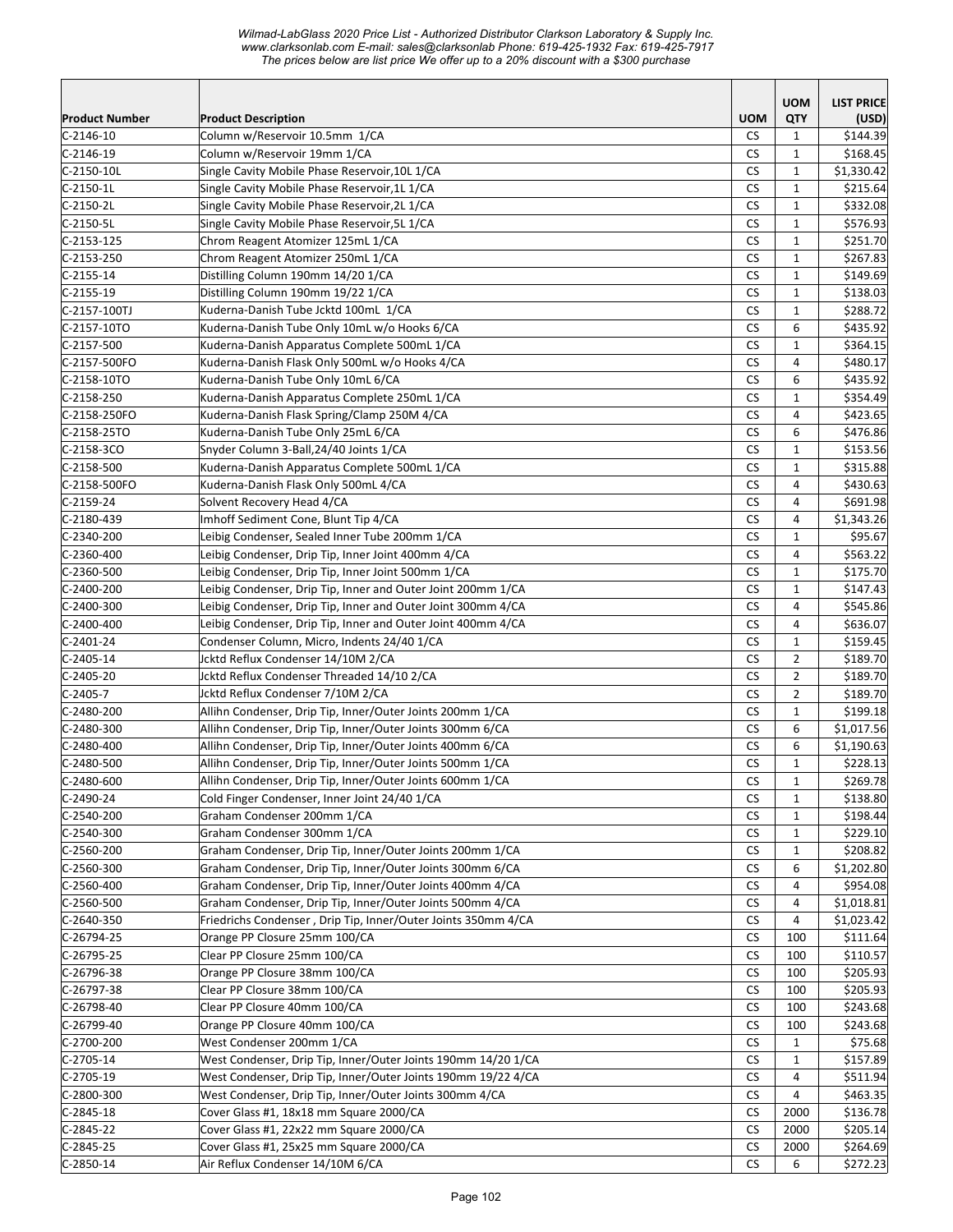*Wilmad-LabGlass 2020 Price List - Authorized Distributor Clarkson Laboratory & Supply Inc. www.clarksonlab.com E-mail: sales@clarksonlab Phone: 619-425-1932 Fax: 619-425-7917 The prices below are list price We offer up to a 20% discount with a \$300 purchase* 

| Product Number<br><b>Product Description</b><br>$C-2850-18$<br>Cover Glass #1 1/2, 18x18 mm Square 2000/CA<br><b>CS</b><br>2000<br>$C-2850-20$<br>Air Reflux Condenser 14/10 Threaded 6/CA<br><b>CS</b><br>6<br>Cover Glass #1 1/2, 22x22 mm Square 2000/CA<br>CS<br>2000<br><b>CS</b><br>C-2850-25<br>Cover Glass #1 1/2, 25x25 mm Square 2000/CA<br>2000<br><b>CS</b><br>6<br>C-2850-7<br>Air Reflux Condenser 7/10M 6/CA<br><b>CS</b><br>1000<br>\$84.00<br>C-2855-18<br>Cover Glass #2, 18x18 mm Square 1000/CA<br><b>CS</b><br>1000<br>C-2855-22<br>Cover Glass #2, 22x22 mm Square 1000/CA<br>\$125.87<br><b>CS</b><br>\$162.81<br>Cover Glass #2, 25x25 mm Square 1000/CA<br>1000<br>C-2947-75X25<br><b>CS</b><br>Plain Microscope Slides 75x25mm 10/CA<br>\$316.24<br>10<br><b>CS</b><br>C-2947-75X38<br>Plain Microscope Slides 75x38mm 5/CA<br>5<br>\$273.53<br>C-2947-75X50<br>Plain Microscope Slides 75x50mm 5/CA<br>СS<br>5<br>\$376.28<br><b>CS</b><br>Microscope Slide, Frosted One Side/End 75x25mm 10/CA<br>10<br>\$417.37<br>C-2948-75X25<br><b>CS</b><br>C-2949-75X25<br>Microscope Slide, Frosted Both Sides/One End 75x25mm 10/CA<br>10<br>\$465.15<br>CS<br>C-2962-100<br>Hydrometer Jar 100mL 18/CA<br>18<br>\$370.53<br><b>CS</b><br>\$52.10<br>$C-2962-1L$<br>Hydrometer Jar 1000mL 1/CA<br>$\mathbf{1}$<br><b>CS</b><br>\$492.07<br>Hydrometer Jar 250mL 18/CA<br>18<br>$C-2962-300$<br>Hydrometer Jar 300mL 12/CA<br><b>CS</b><br>12<br>\$371.18<br>$C-2962-500$<br>CS<br>Hydrometer Jar 500mL 12/CA<br>12<br>\$384.94<br><b>CS</b><br>C-2982-10<br>Graduated (Sngl Metric) Cylinder, Gls Stppr 10mL 24/CA<br>24<br>\$678.77<br><b>CS</b><br>8<br>C-2982-100<br>Graduated (Sngl Metric) Cylinder, Gls Stppr 100mL 8/CA<br>\$397.79<br><b>CS</b><br>$\mathbf{1}$<br>C-2982-1L<br>Graduated (Sngl Metric) Cylinder, Gls Stppr 1000mL 1/CA<br>\$138.47<br><b>CS</b><br>18<br>C-2982-25<br>Graduated (Sngl Metric) Cylinder, Gls Stppr 25mL 18/CA<br>\$618.79<br><b>CS</b><br>8<br>Graduated (Sngl Metric) Cylinder, Gls Stppr 250mL 8/CA<br>\$531.78<br><b>CS</b><br>Graduated (Sngl Metric) Cylinder, Gls Stppr 2000mL 1/CA<br>$\mathbf{1}$<br>\$206.67<br>Graduated (Sngl Metric) Cylinder, Gls Stppr 50mL 12/CA<br><b>CS</b><br>$C-2982-50$<br>12<br>\$515.78<br><b>CS</b><br>C-2982-500<br>Graduated (Sngl Metric) Cylinder, Gls Stppr 500mL 6/CA<br>6<br>\$607.71<br>Class A Graduated (Sngl Metric) Cylinder, Gls Stppr, Cert/Ser 10mL 1/CA<br>C-3002-10<br>CS<br>1<br>\$113.03<br><b>CS</b><br>$\mathbf{1}$<br>C-3002-100<br>Class A Graduated (Sngl Metric) Cylinder, Gls Stppr, Cert/Ser 100mL 1/CA<br>\$139.16<br>CS<br>$\mathbf{1}$<br>$C-3002-1L$<br>Class A Graduated (Sngl Metric) Cylinder, Gls Stppr, Cert/Ser 1L 1/CA<br>\$266.42<br><b>CS</b><br>Class A Graduated (Sngl Metric) Cylinder, Gls Stppr, Cert/Ser 25mL 1/CA<br>$\mathbf{1}$<br>\$121.45<br><b>CS</b><br>Class A Graduated (Sngl Metric) Cylinder, Gls Stppr, Cert/Ser 250mL 1/CA<br>$\mathbf{1}$<br>\$163.31<br>Class A Graduated (Sngl Metric) Cylinder, Gls Stppr, Cert/Ser 2L 1/CA<br><b>CS</b><br>$\mathbf{1}$<br>\$420.42 |             |                                                                         |            | <b>UOM</b>   | <b>LIST PRICE</b> |
|----------------------------------------------------------------------------------------------------------------------------------------------------------------------------------------------------------------------------------------------------------------------------------------------------------------------------------------------------------------------------------------------------------------------------------------------------------------------------------------------------------------------------------------------------------------------------------------------------------------------------------------------------------------------------------------------------------------------------------------------------------------------------------------------------------------------------------------------------------------------------------------------------------------------------------------------------------------------------------------------------------------------------------------------------------------------------------------------------------------------------------------------------------------------------------------------------------------------------------------------------------------------------------------------------------------------------------------------------------------------------------------------------------------------------------------------------------------------------------------------------------------------------------------------------------------------------------------------------------------------------------------------------------------------------------------------------------------------------------------------------------------------------------------------------------------------------------------------------------------------------------------------------------------------------------------------------------------------------------------------------------------------------------------------------------------------------------------------------------------------------------------------------------------------------------------------------------------------------------------------------------------------------------------------------------------------------------------------------------------------------------------------------------------------------------------------------------------------------------------------------------------------------------------------------------------------------------------------------------------------------------------------------------------------------------------------------------------------------------------------------------------------------------------------------------------------------------------------------------------------------------------------------------------------------------------------------------------------------------------------------------------------------------------------------------------------------------------------------------------------------------------|-------------|-------------------------------------------------------------------------|------------|--------------|-------------------|
|                                                                                                                                                                                                                                                                                                                                                                                                                                                                                                                                                                                                                                                                                                                                                                                                                                                                                                                                                                                                                                                                                                                                                                                                                                                                                                                                                                                                                                                                                                                                                                                                                                                                                                                                                                                                                                                                                                                                                                                                                                                                                                                                                                                                                                                                                                                                                                                                                                                                                                                                                                                                                                                                                                                                                                                                                                                                                                                                                                                                                                                                                                                                        |             |                                                                         | <b>UOM</b> | QTY          | (USD)             |
| $C-2850-22$<br>$C-2855-25$<br>C-2962-250<br>C-2982-250<br>C-2982-2L<br>$C-3002-25$<br>C-3002-250<br>C-3002-2L                                                                                                                                                                                                                                                                                                                                                                                                                                                                                                                                                                                                                                                                                                                                                                                                                                                                                                                                                                                                                                                                                                                                                                                                                                                                                                                                                                                                                                                                                                                                                                                                                                                                                                                                                                                                                                                                                                                                                                                                                                                                                                                                                                                                                                                                                                                                                                                                                                                                                                                                                                                                                                                                                                                                                                                                                                                                                                                                                                                                                          |             |                                                                         |            |              | \$170.19          |
|                                                                                                                                                                                                                                                                                                                                                                                                                                                                                                                                                                                                                                                                                                                                                                                                                                                                                                                                                                                                                                                                                                                                                                                                                                                                                                                                                                                                                                                                                                                                                                                                                                                                                                                                                                                                                                                                                                                                                                                                                                                                                                                                                                                                                                                                                                                                                                                                                                                                                                                                                                                                                                                                                                                                                                                                                                                                                                                                                                                                                                                                                                                                        |             |                                                                         |            |              | \$272.23          |
|                                                                                                                                                                                                                                                                                                                                                                                                                                                                                                                                                                                                                                                                                                                                                                                                                                                                                                                                                                                                                                                                                                                                                                                                                                                                                                                                                                                                                                                                                                                                                                                                                                                                                                                                                                                                                                                                                                                                                                                                                                                                                                                                                                                                                                                                                                                                                                                                                                                                                                                                                                                                                                                                                                                                                                                                                                                                                                                                                                                                                                                                                                                                        |             |                                                                         |            |              | \$248.41          |
|                                                                                                                                                                                                                                                                                                                                                                                                                                                                                                                                                                                                                                                                                                                                                                                                                                                                                                                                                                                                                                                                                                                                                                                                                                                                                                                                                                                                                                                                                                                                                                                                                                                                                                                                                                                                                                                                                                                                                                                                                                                                                                                                                                                                                                                                                                                                                                                                                                                                                                                                                                                                                                                                                                                                                                                                                                                                                                                                                                                                                                                                                                                                        |             |                                                                         |            |              | \$330.36          |
|                                                                                                                                                                                                                                                                                                                                                                                                                                                                                                                                                                                                                                                                                                                                                                                                                                                                                                                                                                                                                                                                                                                                                                                                                                                                                                                                                                                                                                                                                                                                                                                                                                                                                                                                                                                                                                                                                                                                                                                                                                                                                                                                                                                                                                                                                                                                                                                                                                                                                                                                                                                                                                                                                                                                                                                                                                                                                                                                                                                                                                                                                                                                        |             |                                                                         |            |              | \$269.44          |
|                                                                                                                                                                                                                                                                                                                                                                                                                                                                                                                                                                                                                                                                                                                                                                                                                                                                                                                                                                                                                                                                                                                                                                                                                                                                                                                                                                                                                                                                                                                                                                                                                                                                                                                                                                                                                                                                                                                                                                                                                                                                                                                                                                                                                                                                                                                                                                                                                                                                                                                                                                                                                                                                                                                                                                                                                                                                                                                                                                                                                                                                                                                                        |             |                                                                         |            |              |                   |
|                                                                                                                                                                                                                                                                                                                                                                                                                                                                                                                                                                                                                                                                                                                                                                                                                                                                                                                                                                                                                                                                                                                                                                                                                                                                                                                                                                                                                                                                                                                                                                                                                                                                                                                                                                                                                                                                                                                                                                                                                                                                                                                                                                                                                                                                                                                                                                                                                                                                                                                                                                                                                                                                                                                                                                                                                                                                                                                                                                                                                                                                                                                                        |             |                                                                         |            |              |                   |
|                                                                                                                                                                                                                                                                                                                                                                                                                                                                                                                                                                                                                                                                                                                                                                                                                                                                                                                                                                                                                                                                                                                                                                                                                                                                                                                                                                                                                                                                                                                                                                                                                                                                                                                                                                                                                                                                                                                                                                                                                                                                                                                                                                                                                                                                                                                                                                                                                                                                                                                                                                                                                                                                                                                                                                                                                                                                                                                                                                                                                                                                                                                                        |             |                                                                         |            |              |                   |
|                                                                                                                                                                                                                                                                                                                                                                                                                                                                                                                                                                                                                                                                                                                                                                                                                                                                                                                                                                                                                                                                                                                                                                                                                                                                                                                                                                                                                                                                                                                                                                                                                                                                                                                                                                                                                                                                                                                                                                                                                                                                                                                                                                                                                                                                                                                                                                                                                                                                                                                                                                                                                                                                                                                                                                                                                                                                                                                                                                                                                                                                                                                                        |             |                                                                         |            |              |                   |
|                                                                                                                                                                                                                                                                                                                                                                                                                                                                                                                                                                                                                                                                                                                                                                                                                                                                                                                                                                                                                                                                                                                                                                                                                                                                                                                                                                                                                                                                                                                                                                                                                                                                                                                                                                                                                                                                                                                                                                                                                                                                                                                                                                                                                                                                                                                                                                                                                                                                                                                                                                                                                                                                                                                                                                                                                                                                                                                                                                                                                                                                                                                                        |             |                                                                         |            |              |                   |
|                                                                                                                                                                                                                                                                                                                                                                                                                                                                                                                                                                                                                                                                                                                                                                                                                                                                                                                                                                                                                                                                                                                                                                                                                                                                                                                                                                                                                                                                                                                                                                                                                                                                                                                                                                                                                                                                                                                                                                                                                                                                                                                                                                                                                                                                                                                                                                                                                                                                                                                                                                                                                                                                                                                                                                                                                                                                                                                                                                                                                                                                                                                                        |             |                                                                         |            |              |                   |
|                                                                                                                                                                                                                                                                                                                                                                                                                                                                                                                                                                                                                                                                                                                                                                                                                                                                                                                                                                                                                                                                                                                                                                                                                                                                                                                                                                                                                                                                                                                                                                                                                                                                                                                                                                                                                                                                                                                                                                                                                                                                                                                                                                                                                                                                                                                                                                                                                                                                                                                                                                                                                                                                                                                                                                                                                                                                                                                                                                                                                                                                                                                                        |             |                                                                         |            |              |                   |
|                                                                                                                                                                                                                                                                                                                                                                                                                                                                                                                                                                                                                                                                                                                                                                                                                                                                                                                                                                                                                                                                                                                                                                                                                                                                                                                                                                                                                                                                                                                                                                                                                                                                                                                                                                                                                                                                                                                                                                                                                                                                                                                                                                                                                                                                                                                                                                                                                                                                                                                                                                                                                                                                                                                                                                                                                                                                                                                                                                                                                                                                                                                                        |             |                                                                         |            |              |                   |
|                                                                                                                                                                                                                                                                                                                                                                                                                                                                                                                                                                                                                                                                                                                                                                                                                                                                                                                                                                                                                                                                                                                                                                                                                                                                                                                                                                                                                                                                                                                                                                                                                                                                                                                                                                                                                                                                                                                                                                                                                                                                                                                                                                                                                                                                                                                                                                                                                                                                                                                                                                                                                                                                                                                                                                                                                                                                                                                                                                                                                                                                                                                                        |             |                                                                         |            |              |                   |
|                                                                                                                                                                                                                                                                                                                                                                                                                                                                                                                                                                                                                                                                                                                                                                                                                                                                                                                                                                                                                                                                                                                                                                                                                                                                                                                                                                                                                                                                                                                                                                                                                                                                                                                                                                                                                                                                                                                                                                                                                                                                                                                                                                                                                                                                                                                                                                                                                                                                                                                                                                                                                                                                                                                                                                                                                                                                                                                                                                                                                                                                                                                                        |             |                                                                         |            |              |                   |
|                                                                                                                                                                                                                                                                                                                                                                                                                                                                                                                                                                                                                                                                                                                                                                                                                                                                                                                                                                                                                                                                                                                                                                                                                                                                                                                                                                                                                                                                                                                                                                                                                                                                                                                                                                                                                                                                                                                                                                                                                                                                                                                                                                                                                                                                                                                                                                                                                                                                                                                                                                                                                                                                                                                                                                                                                                                                                                                                                                                                                                                                                                                                        |             |                                                                         |            |              |                   |
|                                                                                                                                                                                                                                                                                                                                                                                                                                                                                                                                                                                                                                                                                                                                                                                                                                                                                                                                                                                                                                                                                                                                                                                                                                                                                                                                                                                                                                                                                                                                                                                                                                                                                                                                                                                                                                                                                                                                                                                                                                                                                                                                                                                                                                                                                                                                                                                                                                                                                                                                                                                                                                                                                                                                                                                                                                                                                                                                                                                                                                                                                                                                        |             |                                                                         |            |              |                   |
|                                                                                                                                                                                                                                                                                                                                                                                                                                                                                                                                                                                                                                                                                                                                                                                                                                                                                                                                                                                                                                                                                                                                                                                                                                                                                                                                                                                                                                                                                                                                                                                                                                                                                                                                                                                                                                                                                                                                                                                                                                                                                                                                                                                                                                                                                                                                                                                                                                                                                                                                                                                                                                                                                                                                                                                                                                                                                                                                                                                                                                                                                                                                        |             |                                                                         |            |              |                   |
|                                                                                                                                                                                                                                                                                                                                                                                                                                                                                                                                                                                                                                                                                                                                                                                                                                                                                                                                                                                                                                                                                                                                                                                                                                                                                                                                                                                                                                                                                                                                                                                                                                                                                                                                                                                                                                                                                                                                                                                                                                                                                                                                                                                                                                                                                                                                                                                                                                                                                                                                                                                                                                                                                                                                                                                                                                                                                                                                                                                                                                                                                                                                        |             |                                                                         |            |              |                   |
|                                                                                                                                                                                                                                                                                                                                                                                                                                                                                                                                                                                                                                                                                                                                                                                                                                                                                                                                                                                                                                                                                                                                                                                                                                                                                                                                                                                                                                                                                                                                                                                                                                                                                                                                                                                                                                                                                                                                                                                                                                                                                                                                                                                                                                                                                                                                                                                                                                                                                                                                                                                                                                                                                                                                                                                                                                                                                                                                                                                                                                                                                                                                        |             |                                                                         |            |              |                   |
|                                                                                                                                                                                                                                                                                                                                                                                                                                                                                                                                                                                                                                                                                                                                                                                                                                                                                                                                                                                                                                                                                                                                                                                                                                                                                                                                                                                                                                                                                                                                                                                                                                                                                                                                                                                                                                                                                                                                                                                                                                                                                                                                                                                                                                                                                                                                                                                                                                                                                                                                                                                                                                                                                                                                                                                                                                                                                                                                                                                                                                                                                                                                        |             |                                                                         |            |              |                   |
|                                                                                                                                                                                                                                                                                                                                                                                                                                                                                                                                                                                                                                                                                                                                                                                                                                                                                                                                                                                                                                                                                                                                                                                                                                                                                                                                                                                                                                                                                                                                                                                                                                                                                                                                                                                                                                                                                                                                                                                                                                                                                                                                                                                                                                                                                                                                                                                                                                                                                                                                                                                                                                                                                                                                                                                                                                                                                                                                                                                                                                                                                                                                        |             |                                                                         |            |              |                   |
|                                                                                                                                                                                                                                                                                                                                                                                                                                                                                                                                                                                                                                                                                                                                                                                                                                                                                                                                                                                                                                                                                                                                                                                                                                                                                                                                                                                                                                                                                                                                                                                                                                                                                                                                                                                                                                                                                                                                                                                                                                                                                                                                                                                                                                                                                                                                                                                                                                                                                                                                                                                                                                                                                                                                                                                                                                                                                                                                                                                                                                                                                                                                        |             |                                                                         |            |              |                   |
|                                                                                                                                                                                                                                                                                                                                                                                                                                                                                                                                                                                                                                                                                                                                                                                                                                                                                                                                                                                                                                                                                                                                                                                                                                                                                                                                                                                                                                                                                                                                                                                                                                                                                                                                                                                                                                                                                                                                                                                                                                                                                                                                                                                                                                                                                                                                                                                                                                                                                                                                                                                                                                                                                                                                                                                                                                                                                                                                                                                                                                                                                                                                        |             |                                                                         |            |              |                   |
|                                                                                                                                                                                                                                                                                                                                                                                                                                                                                                                                                                                                                                                                                                                                                                                                                                                                                                                                                                                                                                                                                                                                                                                                                                                                                                                                                                                                                                                                                                                                                                                                                                                                                                                                                                                                                                                                                                                                                                                                                                                                                                                                                                                                                                                                                                                                                                                                                                                                                                                                                                                                                                                                                                                                                                                                                                                                                                                                                                                                                                                                                                                                        |             |                                                                         |            |              |                   |
|                                                                                                                                                                                                                                                                                                                                                                                                                                                                                                                                                                                                                                                                                                                                                                                                                                                                                                                                                                                                                                                                                                                                                                                                                                                                                                                                                                                                                                                                                                                                                                                                                                                                                                                                                                                                                                                                                                                                                                                                                                                                                                                                                                                                                                                                                                                                                                                                                                                                                                                                                                                                                                                                                                                                                                                                                                                                                                                                                                                                                                                                                                                                        |             |                                                                         |            |              |                   |
|                                                                                                                                                                                                                                                                                                                                                                                                                                                                                                                                                                                                                                                                                                                                                                                                                                                                                                                                                                                                                                                                                                                                                                                                                                                                                                                                                                                                                                                                                                                                                                                                                                                                                                                                                                                                                                                                                                                                                                                                                                                                                                                                                                                                                                                                                                                                                                                                                                                                                                                                                                                                                                                                                                                                                                                                                                                                                                                                                                                                                                                                                                                                        |             |                                                                         |            |              |                   |
|                                                                                                                                                                                                                                                                                                                                                                                                                                                                                                                                                                                                                                                                                                                                                                                                                                                                                                                                                                                                                                                                                                                                                                                                                                                                                                                                                                                                                                                                                                                                                                                                                                                                                                                                                                                                                                                                                                                                                                                                                                                                                                                                                                                                                                                                                                                                                                                                                                                                                                                                                                                                                                                                                                                                                                                                                                                                                                                                                                                                                                                                                                                                        |             |                                                                         |            |              |                   |
|                                                                                                                                                                                                                                                                                                                                                                                                                                                                                                                                                                                                                                                                                                                                                                                                                                                                                                                                                                                                                                                                                                                                                                                                                                                                                                                                                                                                                                                                                                                                                                                                                                                                                                                                                                                                                                                                                                                                                                                                                                                                                                                                                                                                                                                                                                                                                                                                                                                                                                                                                                                                                                                                                                                                                                                                                                                                                                                                                                                                                                                                                                                                        |             |                                                                         |            |              |                   |
|                                                                                                                                                                                                                                                                                                                                                                                                                                                                                                                                                                                                                                                                                                                                                                                                                                                                                                                                                                                                                                                                                                                                                                                                                                                                                                                                                                                                                                                                                                                                                                                                                                                                                                                                                                                                                                                                                                                                                                                                                                                                                                                                                                                                                                                                                                                                                                                                                                                                                                                                                                                                                                                                                                                                                                                                                                                                                                                                                                                                                                                                                                                                        |             |                                                                         |            |              |                   |
|                                                                                                                                                                                                                                                                                                                                                                                                                                                                                                                                                                                                                                                                                                                                                                                                                                                                                                                                                                                                                                                                                                                                                                                                                                                                                                                                                                                                                                                                                                                                                                                                                                                                                                                                                                                                                                                                                                                                                                                                                                                                                                                                                                                                                                                                                                                                                                                                                                                                                                                                                                                                                                                                                                                                                                                                                                                                                                                                                                                                                                                                                                                                        |             |                                                                         |            |              |                   |
|                                                                                                                                                                                                                                                                                                                                                                                                                                                                                                                                                                                                                                                                                                                                                                                                                                                                                                                                                                                                                                                                                                                                                                                                                                                                                                                                                                                                                                                                                                                                                                                                                                                                                                                                                                                                                                                                                                                                                                                                                                                                                                                                                                                                                                                                                                                                                                                                                                                                                                                                                                                                                                                                                                                                                                                                                                                                                                                                                                                                                                                                                                                                        | $C-3002-50$ | Class A Graduated (Sngl Metric) Cylinder, Gls Stppr, Cert/Ser 50mL 1/CA | <b>CS</b>  | $\mathbf{1}$ | \$132.15          |
| Class A Graduated (Sngl Metric) Cylinder, Gls Stppr, Cert/Ser 500mL 1/CA<br><b>CS</b><br>$C-3002-500$<br>$\mathbf{1}$                                                                                                                                                                                                                                                                                                                                                                                                                                                                                                                                                                                                                                                                                                                                                                                                                                                                                                                                                                                                                                                                                                                                                                                                                                                                                                                                                                                                                                                                                                                                                                                                                                                                                                                                                                                                                                                                                                                                                                                                                                                                                                                                                                                                                                                                                                                                                                                                                                                                                                                                                                                                                                                                                                                                                                                                                                                                                                                                                                                                                  |             |                                                                         |            |              | \$216.04          |
| Graduated (Sngl Metric) Cylinder, Outer Joint 100mL 1/CA<br><b>CS</b><br>$C-3012-100$<br>$\mathbf{1}$                                                                                                                                                                                                                                                                                                                                                                                                                                                                                                                                                                                                                                                                                                                                                                                                                                                                                                                                                                                                                                                                                                                                                                                                                                                                                                                                                                                                                                                                                                                                                                                                                                                                                                                                                                                                                                                                                                                                                                                                                                                                                                                                                                                                                                                                                                                                                                                                                                                                                                                                                                                                                                                                                                                                                                                                                                                                                                                                                                                                                                  |             |                                                                         |            |              | \$60.94           |
| Graduated (Sngl Metric) Cylinder, Outer Joint 250mL 1/CA<br><b>CS</b><br>$\mathbf{1}$<br>$C-3012-250$                                                                                                                                                                                                                                                                                                                                                                                                                                                                                                                                                                                                                                                                                                                                                                                                                                                                                                                                                                                                                                                                                                                                                                                                                                                                                                                                                                                                                                                                                                                                                                                                                                                                                                                                                                                                                                                                                                                                                                                                                                                                                                                                                                                                                                                                                                                                                                                                                                                                                                                                                                                                                                                                                                                                                                                                                                                                                                                                                                                                                                  |             |                                                                         |            |              | \$76.64           |
| CS<br>$C-3012-50$<br>$\mathbf{1}$<br>Graduated (Sngl Metric) Cylinder, Outer Joint 50mL 1/CA                                                                                                                                                                                                                                                                                                                                                                                                                                                                                                                                                                                                                                                                                                                                                                                                                                                                                                                                                                                                                                                                                                                                                                                                                                                                                                                                                                                                                                                                                                                                                                                                                                                                                                                                                                                                                                                                                                                                                                                                                                                                                                                                                                                                                                                                                                                                                                                                                                                                                                                                                                                                                                                                                                                                                                                                                                                                                                                                                                                                                                           |             |                                                                         |            |              | \$48.74           |
| $C-3022-10$<br>CS<br>24<br>Graduated (Sngl Metric) Cylinder 10mL 24/CA                                                                                                                                                                                                                                                                                                                                                                                                                                                                                                                                                                                                                                                                                                                                                                                                                                                                                                                                                                                                                                                                                                                                                                                                                                                                                                                                                                                                                                                                                                                                                                                                                                                                                                                                                                                                                                                                                                                                                                                                                                                                                                                                                                                                                                                                                                                                                                                                                                                                                                                                                                                                                                                                                                                                                                                                                                                                                                                                                                                                                                                                 |             |                                                                         |            |              | \$415.78          |
| <b>CS</b><br>C-3022-100<br>Graduated (Sngl Metric) Cylinder 100mL 12/CA<br>12                                                                                                                                                                                                                                                                                                                                                                                                                                                                                                                                                                                                                                                                                                                                                                                                                                                                                                                                                                                                                                                                                                                                                                                                                                                                                                                                                                                                                                                                                                                                                                                                                                                                                                                                                                                                                                                                                                                                                                                                                                                                                                                                                                                                                                                                                                                                                                                                                                                                                                                                                                                                                                                                                                                                                                                                                                                                                                                                                                                                                                                          |             |                                                                         |            |              | \$362.80          |
| $C-3022-1L$<br>Graduated (Sngl Metric) Cylinder 1000mL 1/CA<br><b>CS</b><br>$\mathbf{1}$                                                                                                                                                                                                                                                                                                                                                                                                                                                                                                                                                                                                                                                                                                                                                                                                                                                                                                                                                                                                                                                                                                                                                                                                                                                                                                                                                                                                                                                                                                                                                                                                                                                                                                                                                                                                                                                                                                                                                                                                                                                                                                                                                                                                                                                                                                                                                                                                                                                                                                                                                                                                                                                                                                                                                                                                                                                                                                                                                                                                                                               |             |                                                                         |            |              | \$87.95           |
| $C-3022-25$<br>Graduated (Sngl Metric) Cylinder 25mL 18/CA<br>CS<br>18                                                                                                                                                                                                                                                                                                                                                                                                                                                                                                                                                                                                                                                                                                                                                                                                                                                                                                                                                                                                                                                                                                                                                                                                                                                                                                                                                                                                                                                                                                                                                                                                                                                                                                                                                                                                                                                                                                                                                                                                                                                                                                                                                                                                                                                                                                                                                                                                                                                                                                                                                                                                                                                                                                                                                                                                                                                                                                                                                                                                                                                                 |             |                                                                         |            |              | \$441.30          |
| Graduated (Sngl Metric) Cylinder 250mL 12/CA<br>C-3022-250<br>CS<br>12                                                                                                                                                                                                                                                                                                                                                                                                                                                                                                                                                                                                                                                                                                                                                                                                                                                                                                                                                                                                                                                                                                                                                                                                                                                                                                                                                                                                                                                                                                                                                                                                                                                                                                                                                                                                                                                                                                                                                                                                                                                                                                                                                                                                                                                                                                                                                                                                                                                                                                                                                                                                                                                                                                                                                                                                                                                                                                                                                                                                                                                                 |             |                                                                         |            |              | \$501.55          |
| $C-3022-2L$<br>Graduated (Sngl Metric) Cylinder 2000mL 1/CA<br>CS<br>$\mathbf{1}$                                                                                                                                                                                                                                                                                                                                                                                                                                                                                                                                                                                                                                                                                                                                                                                                                                                                                                                                                                                                                                                                                                                                                                                                                                                                                                                                                                                                                                                                                                                                                                                                                                                                                                                                                                                                                                                                                                                                                                                                                                                                                                                                                                                                                                                                                                                                                                                                                                                                                                                                                                                                                                                                                                                                                                                                                                                                                                                                                                                                                                                      |             |                                                                         |            |              | \$145.05          |
| $C-3022-50$<br>Graduated (Sngl Metric) Cylinder 50mL 18/CA<br>СS<br>18                                                                                                                                                                                                                                                                                                                                                                                                                                                                                                                                                                                                                                                                                                                                                                                                                                                                                                                                                                                                                                                                                                                                                                                                                                                                                                                                                                                                                                                                                                                                                                                                                                                                                                                                                                                                                                                                                                                                                                                                                                                                                                                                                                                                                                                                                                                                                                                                                                                                                                                                                                                                                                                                                                                                                                                                                                                                                                                                                                                                                                                                 |             |                                                                         |            |              | \$456.18          |
| C-3022-500<br>Graduated (Sngl Metric) Cylinder 500mL 8/CA<br><b>CS</b><br>8                                                                                                                                                                                                                                                                                                                                                                                                                                                                                                                                                                                                                                                                                                                                                                                                                                                                                                                                                                                                                                                                                                                                                                                                                                                                                                                                                                                                                                                                                                                                                                                                                                                                                                                                                                                                                                                                                                                                                                                                                                                                                                                                                                                                                                                                                                                                                                                                                                                                                                                                                                                                                                                                                                                                                                                                                                                                                                                                                                                                                                                            |             |                                                                         |            |              | \$467.66          |
| C-3023-100<br>Graduated (Dbl Metric) Cylinder 100mL CLASS A TD 12/CA<br><b>CS</b><br>12                                                                                                                                                                                                                                                                                                                                                                                                                                                                                                                                                                                                                                                                                                                                                                                                                                                                                                                                                                                                                                                                                                                                                                                                                                                                                                                                                                                                                                                                                                                                                                                                                                                                                                                                                                                                                                                                                                                                                                                                                                                                                                                                                                                                                                                                                                                                                                                                                                                                                                                                                                                                                                                                                                                                                                                                                                                                                                                                                                                                                                                |             |                                                                         |            |              | \$389.39          |
| $C-3023-1L$<br>Graduated (Dbl Metric) Cylinder1000mL CLASS A TD GRADS 1/CA<br><b>CS</b><br>$\mathbf{1}$                                                                                                                                                                                                                                                                                                                                                                                                                                                                                                                                                                                                                                                                                                                                                                                                                                                                                                                                                                                                                                                                                                                                                                                                                                                                                                                                                                                                                                                                                                                                                                                                                                                                                                                                                                                                                                                                                                                                                                                                                                                                                                                                                                                                                                                                                                                                                                                                                                                                                                                                                                                                                                                                                                                                                                                                                                                                                                                                                                                                                                |             |                                                                         |            |              | \$98.72           |
| $C-3023-25$<br>Graduated (Dbl Metric) Cylinder25mL CLASS A TD 18/CA<br><b>CS</b><br>18                                                                                                                                                                                                                                                                                                                                                                                                                                                                                                                                                                                                                                                                                                                                                                                                                                                                                                                                                                                                                                                                                                                                                                                                                                                                                                                                                                                                                                                                                                                                                                                                                                                                                                                                                                                                                                                                                                                                                                                                                                                                                                                                                                                                                                                                                                                                                                                                                                                                                                                                                                                                                                                                                                                                                                                                                                                                                                                                                                                                                                                 |             |                                                                         |            |              | \$471.37          |
| $C-3023-250$<br>Graduated (Dbl Metric) Cylinder250mL CLASS A TD 12/CA<br>CS<br>12                                                                                                                                                                                                                                                                                                                                                                                                                                                                                                                                                                                                                                                                                                                                                                                                                                                                                                                                                                                                                                                                                                                                                                                                                                                                                                                                                                                                                                                                                                                                                                                                                                                                                                                                                                                                                                                                                                                                                                                                                                                                                                                                                                                                                                                                                                                                                                                                                                                                                                                                                                                                                                                                                                                                                                                                                                                                                                                                                                                                                                                      |             |                                                                         |            |              | \$538.42          |
| Graduated (Dbl Metric) Cylinder2000mL CLASS A TD 1/CA<br><b>CS</b><br>C-3023-2L<br>1                                                                                                                                                                                                                                                                                                                                                                                                                                                                                                                                                                                                                                                                                                                                                                                                                                                                                                                                                                                                                                                                                                                                                                                                                                                                                                                                                                                                                                                                                                                                                                                                                                                                                                                                                                                                                                                                                                                                                                                                                                                                                                                                                                                                                                                                                                                                                                                                                                                                                                                                                                                                                                                                                                                                                                                                                                                                                                                                                                                                                                                   |             |                                                                         |            |              | \$157.88          |
| Graduated (Dbl Metric) Cylinder50mL CLASS A TD 18/CA<br><b>CS</b><br>C-3023-50<br>18                                                                                                                                                                                                                                                                                                                                                                                                                                                                                                                                                                                                                                                                                                                                                                                                                                                                                                                                                                                                                                                                                                                                                                                                                                                                                                                                                                                                                                                                                                                                                                                                                                                                                                                                                                                                                                                                                                                                                                                                                                                                                                                                                                                                                                                                                                                                                                                                                                                                                                                                                                                                                                                                                                                                                                                                                                                                                                                                                                                                                                                   |             |                                                                         |            |              | \$489.43          |
| <b>CS</b><br>8<br>C-3023-500<br>Graduated (Dbl Metric) Cylinder500mL CLASS A TD 8/CA                                                                                                                                                                                                                                                                                                                                                                                                                                                                                                                                                                                                                                                                                                                                                                                                                                                                                                                                                                                                                                                                                                                                                                                                                                                                                                                                                                                                                                                                                                                                                                                                                                                                                                                                                                                                                                                                                                                                                                                                                                                                                                                                                                                                                                                                                                                                                                                                                                                                                                                                                                                                                                                                                                                                                                                                                                                                                                                                                                                                                                                   |             |                                                                         |            |              | \$502.02          |
| $C-3024-10$<br>Graduated (Sngl Metric) Cylinder 10mL 24/CA<br><b>CS</b><br>24                                                                                                                                                                                                                                                                                                                                                                                                                                                                                                                                                                                                                                                                                                                                                                                                                                                                                                                                                                                                                                                                                                                                                                                                                                                                                                                                                                                                                                                                                                                                                                                                                                                                                                                                                                                                                                                                                                                                                                                                                                                                                                                                                                                                                                                                                                                                                                                                                                                                                                                                                                                                                                                                                                                                                                                                                                                                                                                                                                                                                                                          |             |                                                                         |            |              | \$414.36          |
| $C-3024-100$<br>Graduated (Sngl Metric) Cylinder 100mL 12/CA<br><b>CS</b><br>12                                                                                                                                                                                                                                                                                                                                                                                                                                                                                                                                                                                                                                                                                                                                                                                                                                                                                                                                                                                                                                                                                                                                                                                                                                                                                                                                                                                                                                                                                                                                                                                                                                                                                                                                                                                                                                                                                                                                                                                                                                                                                                                                                                                                                                                                                                                                                                                                                                                                                                                                                                                                                                                                                                                                                                                                                                                                                                                                                                                                                                                        |             |                                                                         |            |              | \$362.80          |
| $C-3024-1L$<br>Graduated (Sngl Metric) Cylinder 1000mL 1/CA<br><b>CS</b><br>$\mathbf{1}$                                                                                                                                                                                                                                                                                                                                                                                                                                                                                                                                                                                                                                                                                                                                                                                                                                                                                                                                                                                                                                                                                                                                                                                                                                                                                                                                                                                                                                                                                                                                                                                                                                                                                                                                                                                                                                                                                                                                                                                                                                                                                                                                                                                                                                                                                                                                                                                                                                                                                                                                                                                                                                                                                                                                                                                                                                                                                                                                                                                                                                               |             |                                                                         |            |              | \$88.55           |
| $C-3024-25$<br>Graduated (Sngl Metric) Cylinder 25mL 18/CA<br>CS<br>18                                                                                                                                                                                                                                                                                                                                                                                                                                                                                                                                                                                                                                                                                                                                                                                                                                                                                                                                                                                                                                                                                                                                                                                                                                                                                                                                                                                                                                                                                                                                                                                                                                                                                                                                                                                                                                                                                                                                                                                                                                                                                                                                                                                                                                                                                                                                                                                                                                                                                                                                                                                                                                                                                                                                                                                                                                                                                                                                                                                                                                                                 |             |                                                                         |            |              | \$438.89          |
| Graduated (Sngl Metric) Cylinder 250mL 12/CA<br>C-3024-250<br>CS<br>12                                                                                                                                                                                                                                                                                                                                                                                                                                                                                                                                                                                                                                                                                                                                                                                                                                                                                                                                                                                                                                                                                                                                                                                                                                                                                                                                                                                                                                                                                                                                                                                                                                                                                                                                                                                                                                                                                                                                                                                                                                                                                                                                                                                                                                                                                                                                                                                                                                                                                                                                                                                                                                                                                                                                                                                                                                                                                                                                                                                                                                                                 |             |                                                                         |            |              | \$501.55          |
| Graduated (Sngl Metric) Cylinder 2000mL 1/CA<br>$C-3024-2L$<br><b>CS</b><br>1                                                                                                                                                                                                                                                                                                                                                                                                                                                                                                                                                                                                                                                                                                                                                                                                                                                                                                                                                                                                                                                                                                                                                                                                                                                                                                                                                                                                                                                                                                                                                                                                                                                                                                                                                                                                                                                                                                                                                                                                                                                                                                                                                                                                                                                                                                                                                                                                                                                                                                                                                                                                                                                                                                                                                                                                                                                                                                                                                                                                                                                          |             |                                                                         |            |              | \$145.62          |
| Graduated (Sngl Metric) Cylinder TD 4L 1/CA<br>$C-3024-4L$<br><b>CS</b><br>$\mathbf{1}$                                                                                                                                                                                                                                                                                                                                                                                                                                                                                                                                                                                                                                                                                                                                                                                                                                                                                                                                                                                                                                                                                                                                                                                                                                                                                                                                                                                                                                                                                                                                                                                                                                                                                                                                                                                                                                                                                                                                                                                                                                                                                                                                                                                                                                                                                                                                                                                                                                                                                                                                                                                                                                                                                                                                                                                                                                                                                                                                                                                                                                                |             |                                                                         |            |              | \$365.99          |
| $C-3024-5$<br>Graduated (Sngl Metric) Cylinder 5mL 12/CA<br>12<br>СS                                                                                                                                                                                                                                                                                                                                                                                                                                                                                                                                                                                                                                                                                                                                                                                                                                                                                                                                                                                                                                                                                                                                                                                                                                                                                                                                                                                                                                                                                                                                                                                                                                                                                                                                                                                                                                                                                                                                                                                                                                                                                                                                                                                                                                                                                                                                                                                                                                                                                                                                                                                                                                                                                                                                                                                                                                                                                                                                                                                                                                                                   |             |                                                                         |            |              | \$313.69          |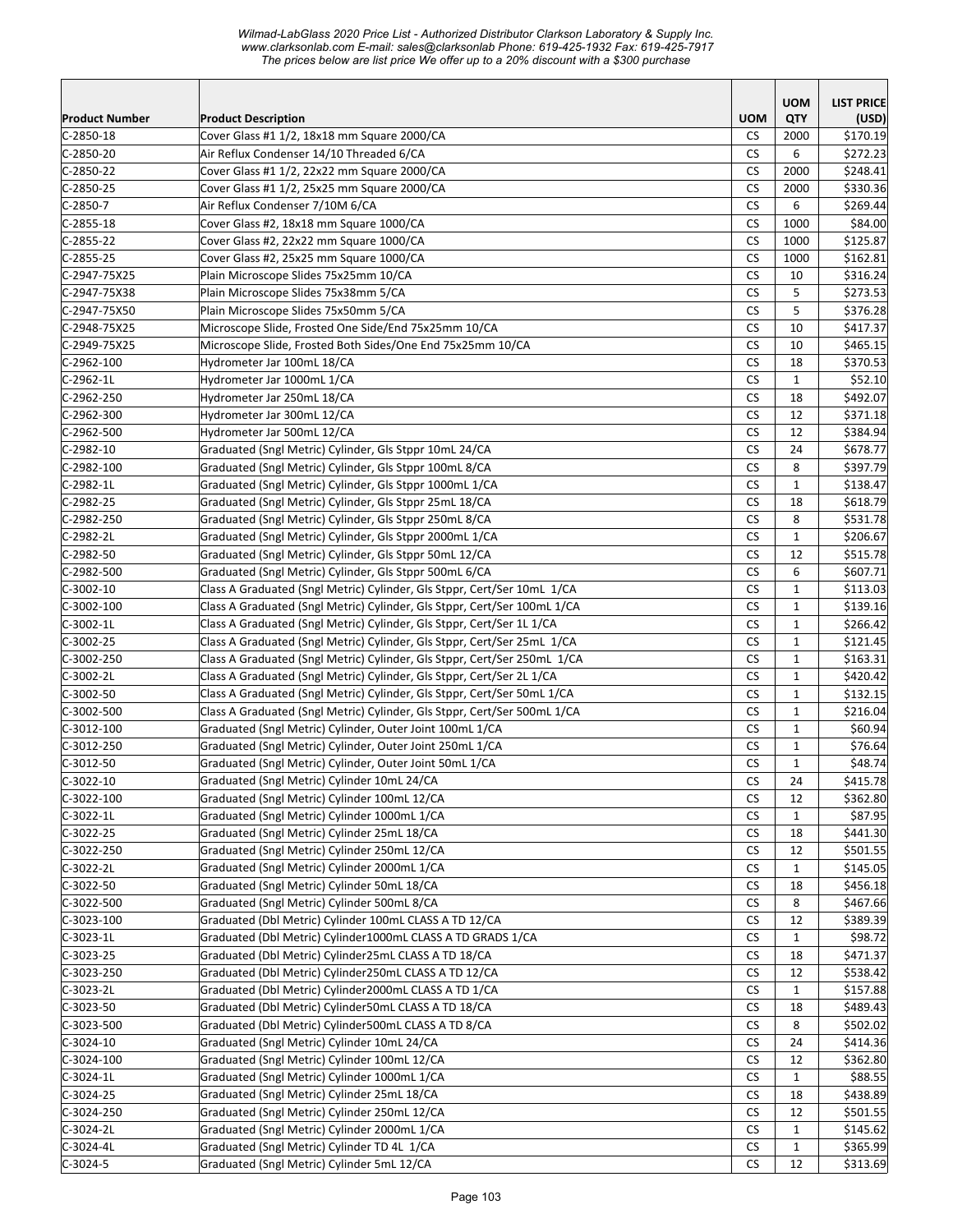*Wilmad-LabGlass 2020 Price List - Authorized Distributor Clarkson Laboratory & Supply Inc. www.clarksonlab.com E-mail: sales@clarksonlab Phone: 619-425-1932 Fax: 619-425-7917 The prices below are list price We offer up to a 20% discount with a \$300 purchase* 

|                       |                                                                                                             |                      | <b>UOM</b>                   | <b>LIST PRICE</b> |
|-----------------------|-------------------------------------------------------------------------------------------------------------|----------------------|------------------------------|-------------------|
| <b>Product Number</b> | <b>Product Description</b>                                                                                  | <b>UOM</b>           | <b>QTY</b>                   | (USD)             |
| $C-3024-50$           | Graduated (Sngl Metric) Cylinder 50mL 18/CA                                                                 | CS.                  | 18                           | \$456.18          |
| $C-3024-500$          | Graduated (Sngl Metric) Cylinder 500mL 8/CA                                                                 | <b>CS</b>            | 8                            | \$467.66          |
| C-3024-PACK           | Graduated (Sngl Metric) Cylinder Starter Pack 1 EA 10,25,50,100,250mL                                       | СS                   | $\mathbf{1}$                 | \$196.19          |
| C-3025-10             | Economy Grad (Dbl Metric) Cylinder 10mL 24/CA                                                               | <b>CS</b>            | 24                           | \$362.95          |
| C-3025-100            | Economy Grad (Dbl Metric) Cylinder 100mL 12/CA                                                              | <b>CS</b>            | 12                           | \$246.99          |
| C-3025-1L             | Economy Grad (Dbl Metric) Cylinder 1000mL 1/CA                                                              | CS                   | $\mathbf{1}$                 | \$77.63           |
| $C-3025-25$           | Economy Grad (Dbl Metric) Cylinder 25mL 18/CA                                                               | <b>CS</b>            | 18                           | \$300.12          |
| C-3025-250            | Economy Grad (Dbl Metric) Cylinder 250mL 12/CA                                                              | <b>CS</b>            | 12                           | \$437.77          |
| C-3025-2L             | Economy Grad (Dbl Metric) Cylinder 2000mL 1/CA                                                              | <b>CS</b>            | $\mathbf{1}$                 | \$126.42          |
| $C-3025-50$           | Economy Grad (Dbl Metric) Cylinder 50mL 18/CA                                                               | CS                   | 18                           | \$314.89          |
| C-3025-500            | Economy Grad (Dbl Metric) Cylinder 500mL 1/CA                                                               | <b>CS</b>            | 8                            | \$372.72          |
| C-3026-100            | Class A Grad (Dbl Metric) Cylinder 100mL 12/CA                                                              | <b>CS</b>            | 12                           | \$367.07          |
| $C-3026-1L$           | Class A Grad (Dbl Metric) Cylinder 1000mL 1/CA                                                              | <b>CS</b>            | $\mathbf{1}$                 | \$88.84           |
| $C-3026-25$           | Class A Grad (Dbl Metric) Cylinder 25mL 18/CA                                                               | <b>CS</b>            | 18                           | \$449.41          |
| $C-3026-250$          | Class A Grad (Dbl Metric) Cylinder 250mL 12/CA                                                              | <b>CS</b>            | 12                           | \$507.20          |
| C-3026-2L             | Class A Grad (Dbl Metric) Cylinder 2000mL 1/CA                                                              | <b>CS</b>            | $\mathbf{1}$                 | \$144.09          |
| $C-3026-50$           | Class A Grad (Dbl Metric) Cylinder 50mL 18/CA                                                               | <b>CS</b>            | 18                           | \$461.48          |
| $C-3026-500$          | Class A Grad (Dbl Metric) Cylinder 500mL 8/CA                                                               | <b>CS</b>            | 8                            | \$473.17          |
| C-3042-10             | Lifetime Red Grad (Sngl Metric) Cylinder 10mL 24/CA                                                         | CS.                  | 24                           | \$610.93          |
| C-3042-100            | Lifetime Red Grad (Sngl Metric) Cylinder 100mL 12/CA                                                        | <b>CS</b>            | 12                           | \$464.79          |
| $C-3042-1L$           | Lifetime Red Grad (Sngl Metric) Cylinder 1000mL 1/CA                                                        | CS                   | $\mathbf{1}$                 | \$109.36          |
| $C-3042-2L$           | Lifetime Red Grad (Sngl Metric) Cylinder 2000mL 1/CA                                                        | <b>CS</b>            | $\mathbf{1}$                 | \$166.13          |
| $C-3042-500$          | Lifetime Red Grad (Sngl Metric) Cylinder 500mL 8/CA                                                         | <b>CS</b>            | 8                            | \$568.29          |
| $C-3044-100$          | Lifetime Red Grad (Sngl Metric) Cylinder Dbl P/Out 100mL 12/CA                                              | <b>CS</b>            | 12                           | \$578.60          |
| $C-3044-50$           | Lifetime Red Grad (Sngl Metric) Cylinder Dbl P/Out 50mL 12/CA                                               | CS                   | 12                           | \$501.10          |
| C-3046-10             | Lifetime Red Grad (Sngl Metric) Cylinder 10mL 24/CA                                                         | <b>CS</b>            | 24                           | \$646.07          |
| C-3046-100            | Lifetime Red Grad (Sngl Metric) Cylinder 100mL 12/CA                                                        | <b>CS</b>            | 12                           | \$550.67          |
| $C-3046-25$           | Lifetime Red Grad (Sngl Metric) Cylinder 25mL 18/CA                                                         | <b>CS</b>            | 18                           | \$645.61          |
| C-3046-250            | Lifetime Red Grad (Sngl Metric) Cylinder 250mL 12/CA                                                        | <b>CS</b>            | 12                           | \$739.87          |
| $C-3046-50$           | Lifetime Red Grad (Sngl Metric) Cylinder 50mL 18/CA                                                         | <b>CS</b>            | 18                           | \$710.06          |
| $C-3062-10$           | Class A Grad (Sngl Metric) Cylinder Cert/Ser 10mL 1/CA                                                      | <b>CS</b>            | $\mathbf{1}$                 | \$106.00          |
| $C-3062-100$          | Class A Grad (Sngl Metric) Cylinder Cert/Ser 100mL 1/CA                                                     | <b>CS</b>            | $\mathbf{1}$                 | \$123.13          |
| $C-3062-1L$           | Class A Grad (Sngl Metric) Cylinder Cert/Ser 1L 1/CA                                                        | <b>CS</b>            | 1                            | \$200.55          |
| C-3062-25             | Class A Grad (Sngl Metric) Cylinder Cert/Ser 25mL 1/CA                                                      | CS                   | $\mathbf{1}$                 | \$113.76          |
| C-3062-250            | Class A Grad (Sngl Metric) Cylinder Cert/Ser 250mL 1/CA                                                     | CS                   | 1                            | \$139.16          |
| $C-3062-2L$           | Class A Grad (Sngl Metric) Cylinder Cert/Ser 2L 1/CA                                                        | <b>CS</b>            | $\mathbf{1}$                 | \$312.35          |
| $C-3062-50$           | Class A Grad (Sngl Metric) Cylinder Cert/Ser 50mL 1/CA                                                      | <b>CS</b>            | $\mathbf{1}$                 | \$115.62          |
| $C-3062-500$          | Class A Grad (Sngl Metric) Cylinder Cert/Ser 500mL 1/CA                                                     | $\mathsf{CS}\xspace$ | $\mathbf 1$                  | \$162.88          |
| C-3065-200            | Gas/Oil Distillation Cylinder 200mL 12/CA                                                                   | <b>CS</b>            | 12                           | \$790.03          |
| $C-3066-100$          | Cylinder Bumper Guard 100mL 1/CA                                                                            | CS                   | $\mathbf{1}$                 | \$4.93            |
| $C-3066-1L$           | Cylinder Bumper Guard 1L 1/CA                                                                               | CS                   | $\mathbf{1}$                 | \$4.52            |
| C-3066-25             | Cylinder Bumper Guard 25mL 1/CA                                                                             | CS                   | $\mathbf{1}$                 | \$4.39            |
| C-3066-250            | Cylinder Bumper Guard 250mL 1/CA                                                                            | <b>CS</b>            | $\mathbf{1}$                 | \$4.39            |
| $C-3066-50$           | Cylinder Bumper Guard 50mL 1/CA                                                                             | <b>CS</b>            | $\mathbf{1}$                 | \$4.39            |
| C-3066-500            | Cylinder Bumper Guard 500 mL 1/CA                                                                           | <b>CS</b>            | $\mathbf{1}$                 | \$4.93            |
| $C-3081-150$          | 2.4L Desiccator, Small Knob Top 1/CA                                                                        | <b>CS</b>            | $\mathbf{1}$                 | \$248.34          |
| C-3081-150CO          | 2.4L Small Knob Top Only 1/CA                                                                               | <b>CS</b>            | $\mathbf{1}$                 | \$129.64          |
| $C-3081-150LO$        | 2.4L Dessicator Bowl Only 1/CA                                                                              | CS                   | 1                            | \$211.12          |
| C-3081-200            | 5.8L Desiccator, Large Knob Top 1/CA                                                                        | CS                   | 1                            | \$471.00          |
| C-3081-200CO          | 5.8L Large Knob Top Only 1/CA                                                                               | CS                   | 1                            | \$250.45          |
| C-3081-200LO          | 5.8L Desiccator Bowl Only 1/CA                                                                              | CS.                  | $\mathbf{1}$                 | \$419.46          |
| $C-3081-250$          | 10.5L Desiccator, Large Knob Top 1/CA                                                                       | CS                   | $\mathbf{1}$                 | \$605.53          |
| C-3081-250CO          | 10.5L Large Knob Top Only 1/CA                                                                              | <b>CS</b>            | $\mathbf{1}$                 | \$281.55          |
| C-3081-250LO          | 10.5L Desiccator Bowl Only 1/CA                                                                             | CS                   | $\mathbf{1}$                 | \$548.19          |
| C-3121-150            | 2.4L Desiccator, Small Top, w 24/29 ST Stopcock 1/CA                                                        | CS                   | $\mathbf{1}$                 | \$390.32          |
| $C-3121-150CO$        | 2.4L 24/29 ST Stopcock Small Top Only, Ground 1/CA                                                          | CS                   | $\mathbf{1}$                 | \$200.33          |
| $C-3121-200$          | 5.8L Desiccator, Large Top, w 24/29 ST Stopcock 1/CA                                                        | CS                   | 1                            | \$825.40          |
| C-3121-200CO          | 5.8L 24/29 ST Stopcock Large Top Only, Ground 1/CA<br>10.5L Desiccator, Large Top, w 24/29 ST Stopcock 1/CA | CS                   | $\mathbf{1}$                 | \$335.75          |
| $C-3121-250$          |                                                                                                             | CS<br><b>CS</b>      | $\mathbf{1}$<br>$\mathbf{1}$ | \$796.81          |
| $C-3121-250CO$        | 10.5L 24/29 ST Stopcock Large Top Only, Ground 1/CA                                                         |                      |                              | \$368.65          |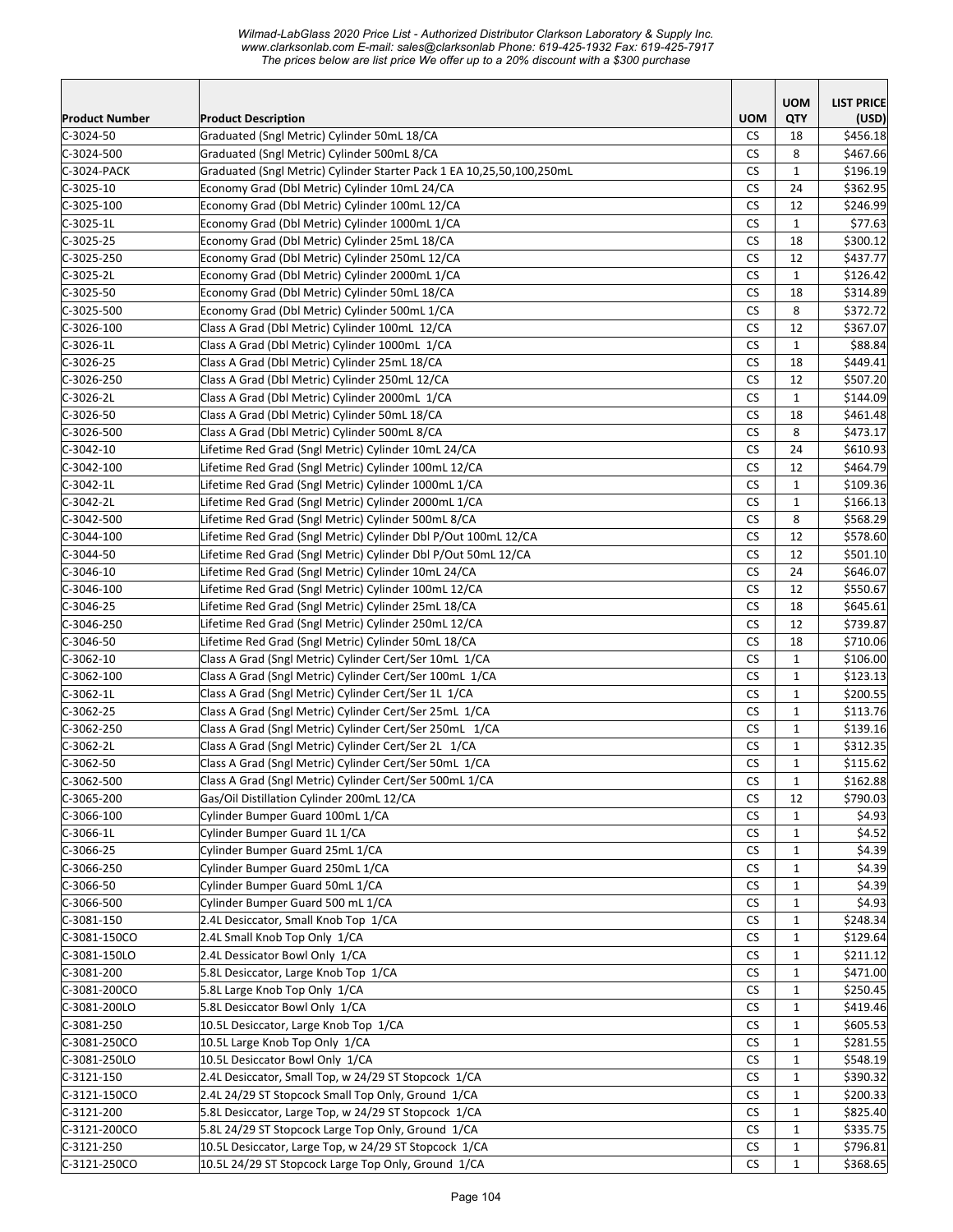*Wilmad-LabGlass 2020 Price List - Authorized Distributor Clarkson Laboratory & Supply Inc. www.clarksonlab.com E-mail: sales@clarksonlab Phone: 619-425-1932 Fax: 619-425-7917 The prices below are list price We offer up to a 20% discount with a \$300 purchase* 

|                               |                                                                        |                      | <b>UOM</b>                   | <b>LIST PRICE</b>    |
|-------------------------------|------------------------------------------------------------------------|----------------------|------------------------------|----------------------|
| <b>Product Number</b>         | <b>Product Description</b>                                             | <b>UOM</b>           | QTY                          | (USD)                |
| $C-3121-STPK$                 | 24/29 ST Stopcock Only w #10 Hose Connection 1/CA                      | <b>CS</b>            | $\mathbf{1}$                 | \$90.05              |
| $C-3140-100$                  | Crystallizing Dish 100x50 18/CA                                        | CS                   | 18                           | \$369.51             |
| $C-3140-125$                  | Crystallizing Dish 125x65 12/CA                                        | <b>CS</b>            | 12                           | \$463.03             |
| C-3140-150                    | Crystallizing Dish 150x75 8/CA                                         | <b>CS</b>            | 8                            | \$409.89             |
| C-3140-170                    | Crystallizing Dish 170x90 8/CA                                         | <b>CS</b>            | 8                            | \$495.25             |
| C-3140-190                    | Crystallizing Dish 190x100 6/CA                                        | <b>CS</b>            | 6                            | \$439.18             |
| $C-3140-70$                   | Crystallizing Dish 70x50 24/CA                                         | <b>CS</b>            | 24                           | \$375.50             |
| $C-3140-80$                   | Crystallizing Dish 80x40 24/CA                                         | <b>CS</b>            | 24                           | \$367.53             |
| $C-3140-90$                   | Crystallizing Dish 90x50 18/CA                                         | <b>CS</b>            | 18                           | \$300.89             |
| $C-3160-100$                  | Culture Dish Complete 100x10 72/CA                                     | <b>CS</b>            | 72                           | \$575.01             |
| C-3160-100BO                  | Culture Dish Bottom Only 100x10 12/CA                                  | <b>CS</b>            | 12                           | \$54.24              |
| C-3160-100CO                  | Culture Dish Cover Only 100x10 12/CA                                   | <b>CS</b>            | 12                           | \$51.63              |
| $C-3160-101$                  | Culture Dish Complete 100x15 72/CA                                     | <b>CS</b>            | 72                           | \$585.00             |
| C-3160-101BO                  | Culture Dish Bottom Only 100x15 12/CA                                  | <b>CS</b>            | 12                           | \$50.83              |
| $C-3160-101C0$                | Culture Dish Cover Only 100x15 12/CA                                   | <b>CS</b>            | 12                           | \$48.19              |
| $C-3160-102$                  | Culture Dish Complete 100x20 72/CA                                     | <b>CS</b>            | 72                           | \$554.44             |
| C-3160-102BO                  | Culture Dish Bottom Only 100x20 12/CA                                  | CS                   | 12                           | \$58.75              |
| C-3160-102CO                  | Culture Dish Cover Only 100x20 12/CA                                   | <b>CS</b>            | 12                           | \$55.70              |
| $C-3160-150$                  | Culture Dish Complete 150x15 1 24/CA                                   | <b>CS</b>            | 24                           | \$500.37             |
| C-3160-150BO                  | Culture Dish Bottom Only 150x15 12/CA                                  | <b>CS</b>            | 12                           | \$132.75             |
| $C-3160-150CO$                | Culture Dish Cover Only 150x15 12/CA                                   | <b>CS</b>            | 12                           | \$132.75             |
| $C-3160-152$                  | Culture Dish Complete 150x20 1 24/CA                                   | <b>CS</b>            | 24                           | \$468.60             |
| C-3160-152BO                  | Culture Dish Bottom Only 150x20 12/CA                                  | <b>CS</b>            | 12                           | \$140.16             |
| C-3160-152CO                  | Culture Dish Cover Only 150x20 12/CA                                   | <b>CS</b>            | 12                           | \$140.16             |
| $C-3160-60$                   | Culture Dish Complete 60x15 72/CA                                      | CS                   | 72                           | \$706.65             |
| C-3160-60BO                   | Culture Dish Bottom Only 60x15 12/CA                                   | <b>CS</b>            | 12                           | \$54.95              |
| C-3160-60CO                   | Culture Dish Cover Only 60x15 12/CA                                    | <b>CS</b>            | 12                           | \$61.56              |
| $C-3166-10$                   | Cloning Cylinder 10x10 125/CA                                          | <b>CS</b>            | 125                          | \$79.94              |
| $C-3166-6$                    | Cloning Cylinder 6x8 125/CA                                            | <b>CS</b>            | 125                          | \$69.97              |
| $C-3166-8$                    | Cloning Cylinder 8x8 125/CA                                            | <b>CS</b>            | 125                          | \$69.97              |
| $C-3170-12$                   | HW Drying Tray 12x18x2 1/2 4/CA                                        | <b>CS</b>            | 4                            | \$888.36             |
| C-31750-350C                  | Gas Washing Bottle, Side Inlet, C Frt Disc 350 1/CA                    | <b>CS</b>            | $\mathbf{1}$                 | \$430.87             |
| $C-3175-10$                   | Drying Tray 13.7"x9.8"x2.4" 349x249x60 mm Appx 3.5L 4/CA               | <b>CS</b>            | 4                            | \$105.63             |
| C-3175-7                      | Drying Tray 10.7"x7"x2" INCHES 272x180x50 mm:Appx 1.75 4/CA            | <b>CS</b>            | 4                            | \$69.20              |
| $C-3175-8$                    | Drying Tray 8"x8"x2.2" 201x201x55 mm: Appx 2L 4/CA                     | <b>CS</b>            | $\overline{4}$               | \$67.33              |
| C-31760-125C                  | Gas Washing Bottle 125 C Frt Disc 1/CA                                 | <b>CS</b>            | $\mathbf{1}$                 | \$292.33             |
| C-31760-125EC                 | Gas Washing Bottle 125 EC Frt Disc 1/CA                                | <b>CS</b>            | $\mathbf{1}$                 | \$299.00             |
| C-31760-250C                  | Gas Washing Bottle 250 C Frt Disc 1/CA                                 | $\mathsf{CS}\xspace$ | $\mathbf 1$                  | \$282.71             |
| C-31760-250EC                 | Gas Washing Bottle 250 EC Frt Disc 1/CA                                | <b>CS</b>            | 1                            | \$320.58             |
| C-31760-500BO                 | Gas Washing Bottle Only 500mL 1/CA                                     | CS                   | 1                            | \$154.06             |
| C-31760-500C                  | Gas Washing Bottle 500 C Frt Disc 1/CA                                 | CS                   | 1                            | \$310.09             |
| C-31760-500EC                 | Gas Washing Bottle 500 EC Frt Disc 1/CA                                | CS                   | 1                            | \$329.76             |
| C-31760-500ES                 | Stopper Only 500 EC Frt Disc 1/CA                                      | CS.                  | $\mathbf{1}$                 | \$205.28             |
| C-31760-500S                  | Stopper Only 500 C Frt Disc 1/CA                                       | CS                   | $\mathbf{1}$                 | \$205.28             |
| C-31770-125C                  | Gas Washing Bottle 125 C Frt Cylinder 1/CA                             | <b>CS</b>            | $\mathbf{1}$                 | \$259.42             |
| C-31770-125EC                 | Gas Washing Bottle 125 EC Frt Cylinder 1/CA                            | CS                   | $\mathbf{1}$                 | \$238.69             |
| C-31770-125S                  | Stopper Only 125 1/CA                                                  | <b>CS</b>            | $\mathbf{1}$                 | \$177.00             |
| C-31770-250C                  | Gas Washing Bottle 250 C Frt Cylinder 1/CA                             | CS                   | $\mathbf{1}$                 | \$252.81             |
| C-31770-250EC                 | Gas Washing Bottle 250 EC Frt Cylinder 1/CA<br>Stopper 125-250 EC 1/CA | CS                   | 1                            | \$259.34             |
| C-31770-250ES<br>C-31770-500C | Gas Washing Bottle 500 C Frt Cylinder 1/CA                             | CS<br><b>CS</b>      | $\mathbf{1}$<br>$\mathbf{1}$ | \$125.21<br>\$283.41 |
| C-31770-500EC                 | Gas Washing Bottle 500 EC Frt Cylinder 1/CA                            | <b>CS</b>            | $\mathbf{1}$                 | \$319.71             |
| $C-3180-105$                  | Evaporating Dish, Flat Bottom 105x55 6/CA                              | <b>CS</b>            | 6                            | \$278.74             |
| C-3180-80                     | Evaporating Dish, Flat Bottom 80x45 6/CA                               | <b>CS</b>            | 6                            | \$87.45              |
| $C-3180-90$                   | Evaporating Dish, Flat Bottom 90x50 6/CA                               | CS                   | 6                            | \$99.31              |
| C-32940-30C                   | High Form Gooch Crucible 30 C 12/CA                                    | CS                   | 12                           | \$419.05             |
| C-32940-30F                   | High Form Gooch Crucible 30 F 12/CA                                    | <b>CS</b>            | 12                           | \$467.44             |
| C-32940-30M                   | High Form Gooch Crucible 30 M 12/CA                                    | <b>CS</b>            | 12                           | \$423.10             |
| C-32940-50C                   | High Form Gooch Crucible 50 C 9/CA                                     | CS                   | 9                            | \$413.70             |
| C-32940-50F                   | High Form Gooch Crucible 50 F 1/CA                                     | CS.                  | $\mathbf{1}$                 | \$59.81              |
|                               |                                                                        |                      |                              |                      |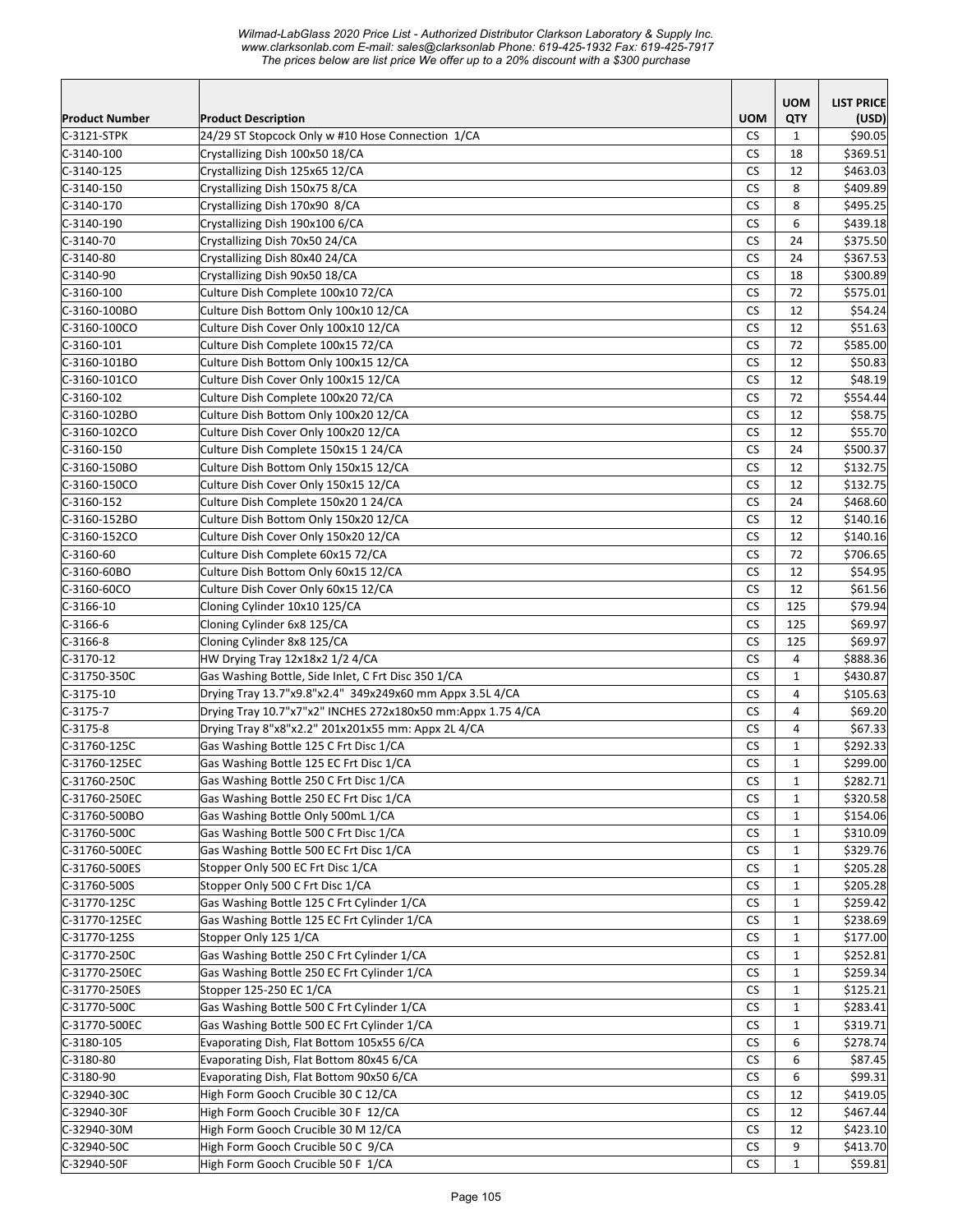|                       |                                                             |            | <b>UOM</b>     | <b>LIST PRICE</b> |
|-----------------------|-------------------------------------------------------------|------------|----------------|-------------------|
| <b>Product Number</b> | <b>Product Description</b>                                  | <b>UOM</b> | QTY            | (USD)             |
| C-32940-50M           | High Form Gooch Crucible 50 M 9/CA                          | <b>CS</b>  | 9              | \$413.70          |
| C-32960-30C           | Low Form Gooch Crucible 30 C 12/CA                          | <b>CS</b>  | 12             | \$453.81          |
| C-32960-30F           | Low Form Gooch Crucible 30 F 12/CA                          | <b>CS</b>  | 12             | \$458.23          |
| C-32960-30M           | Low Form Gooch Crucible 30 M 12/CA                          | <b>CS</b>  | 12             | \$423.10          |
| $C-3340-500$          | Kjeldahl Nitrogen Distilling Apparatus 500mL 1/CA           | <b>CS</b>  | $\mathbf{1}$   | \$449.43          |
| C-3340-FO             | Kjeldahl Flask Only 500mL 1/CA                              | <b>CS</b>  | $\mathbf{1}$   | \$139.57          |
| C-3340-TO             | Replacement Adapter Tube Only 1/CA                          | <b>CS</b>  | $\mathbf{1}$   | \$213.24          |
| C-3350-C              | Cyanide Distilling Apparatus 1/CA                           | CS         | $\mathbf{1}$   | \$783.63          |
| C-3350-CFCO           | Replacement Cold Finger Condenser Only 1/CA                 | <b>CS</b>  | $\mathbf{1}$   | \$183.81          |
| C-3350-CJO            | Replacement Condenser Jacket Only 1/CA                      | CS         | $\mathbf{1}$   | \$223.21          |
| C-3350-DTO            | Replacement Dispersion Tube Only 1/CA                       | <b>CS</b>  | $\mathbf{1}$   | \$169.30          |
| C-3350-ITO            | Replacement Inlet Tube Only 1/CA                            | CS         | $\mathbf{1}$   | \$57.46           |
| C-3350-TO             | Replacement Trap Only 1/CA                                  | <b>CS</b>  | $\mathbf{1}$   | \$73.81           |
| $C-3360-1L$           | General Distilling Apparatus 1000mL 1/CA                    | <b>CS</b>  | $\mathbf{1}$   | \$398.81          |
| C-3360-1LFO           | Replacement Flask and Stopper 1000mL 1/CA                   | <b>CS</b>  | $\mathbf{1}$   | \$219.30          |
| $C-3360-500$          | General Distilling Apparatus 500mL 1/CA                     | CS         | $\mathbf{1}$   | \$371.39          |
| C-3360-500FO          | Replacement Flask and Stopper 500mL 1/CA                    | <b>CS</b>  | $\mathbf{1}$   | \$200.74          |
| C-33950-LC            | 45mm Fritted Thimble Large C 6/CA                           | <b>CS</b>  | 6              | \$500.90          |
| C-33950-LEC           | 45mm Fritted Thimble Large EC 1/CA                          | <b>CS</b>  | $\mathbf{1}$   | \$96.38           |
| C-33950-MC            | 45mm Fritted Thimble Medium C 6/CA                          | <b>CS</b>  | 6              | \$398.39          |
| C-33950-MEC           | 45mm Fritted Thimble Medium EC 1/CA                         | <b>CS</b>  | $\mathbf{1}$   | \$75.85           |
| C-33950-SC            | 45mm Fritted Thimble Small C 9/CA                           | CS         | 9              | \$534.12          |
| C-33970-47            | 47mm Microfiltration Glassware Apparatus 1/CA               | <b>CS</b>  | $\mathbf{1}$   | \$207.83          |
| C-33971-1L            | 47mm Graduated Funnel 1000mL 1/CA                           | <b>CS</b>  | $\mathbf{1}$   | \$164.71          |
| C-33971-300           | 47mmGraduated Funnel 300mL 1/CA                             | <b>CS</b>  | $\mathbf{1}$   | \$93.56           |
| C-33972-B             | Fritted Support Base 1/CA                                   | <b>CS</b>  | $\mathbf{1}$   | \$114.83          |
| C-33975-C             | 47mm Clamp 1/CA                                             | <b>CS</b>  | $\mathbf{1}$   | \$95.58           |
| $C-33980-1L$          | 47mm Microfiltration Glassware Apparatus 1000mL Funnel 1/CA | <b>CS</b>  | $\mathbf{1}$   | \$662.92          |
| C-33980-300           | 47mm Microfiltration Glassware Apparatus 300mL Funnel 1/CA  | <b>CS</b>  | $\mathbf{1}$   | \$473.81          |
| C-33985-1L            | 1L Filter Flask 40/35 Joint 1/CA                            | <b>CS</b>  | $\mathbf{1}$   | \$161.58          |
| C-33985-4L            | 4L Filter Flask 40/35 Joint 1/CA                            | CS         | $\mathbf{1}$   | \$301.32          |
| $C-3570-14$           | Hickman Still Head 14/10M 2/CA                              | <b>CS</b>  | $\overline{2}$ | \$149.80          |
| C-3570-20             | Hickman Still Head 14/10 14/10 Threaded 2/CA                | <b>CS</b>  | $\overline{2}$ | \$149.17          |
| $C-3570-30$           | Hickman Still Head wSidearm Port/Cap 2/CA                   | <b>CS</b>  | $\overline{2}$ | \$176.16          |
| $C-3575-250$          | Solvent Still Head 250mL 1/CA                               | <b>CS</b>  | $\mathbf{1}$   | \$646.81          |
| $C-3575-500$          | Solvent Still Head 500mL 1/CA                               | <b>CS</b>  | $\mathbf{1}$   | \$670.87          |
| $C-3582$              | Oil Dilution (Crankcase Oils) 1/CA                          | CS         | $\mathbf{1}$   | \$277.00          |
| $C-3602-10$           | Dean Stark Receiver 10mL 4/CA                               | ${\sf CS}$ | 4              | \$613.27          |
| C-36060-150C          | Buchner Funnel 150 C 4/CA                                   | CS         | 4              | \$472.96          |
| C-36060-150F          | Buchner Funnel 150 F 4/CA                                   | CS         | 4              | \$482.20          |
| C-36060-150M          | Buchner Funnel 150 M 4/CA                                   | CS         | 4              | \$472.96          |
| C-36060-15C           | Buchner Funnel 15 C 6/CA                                    | CS         | 6              | \$317.81          |
| C-36060-15F           | Buchner Funnel 15 F 6/CA                                    | CS         | 6              | \$357.74          |
| C-36060-15M           | Buchner Funnel 15 M 6/CA                                    | CS         | 6              | \$317.81          |
| C-36060-2C            | Buchner Funnel 2 C 9/CA                                     | CS         | 9              | \$479.65          |
| C-36060-2F            | Buchner Funnel 2 F 1/CA                                     | СS         | $\mathbf{1}$   | \$61.58           |
| C-36060-2LC           | Buchner Funnel 2000 C 2/CA                                  | CS         | 2              | \$909.50          |
| C-36060-2LF           | Buchner Funnel 2000 F 1/CA                                  | CS         | $\mathbf{1}$   | \$570.43          |
| C-36060-2LM           | Buchner Funnel 2000 M 2/CA                                  | CS         | $\overline{2}$ | \$909.50          |
| C-36060-30C           | Buchner Funnel 30 C 6/CA                                    | <b>CS</b>  | 6              | \$357.80          |
| C-36060-30F           | Buchner Funnel 30 F 6/CA                                    | CS         | 6              | \$361.28          |
| C-36060-30M           | Buchner Funnel 30 M 6/CA                                    | CS         | 6              | \$357.80          |
| C-36060-350C          | Buchner Funnel 350 C 3/CA                                   | <b>CS</b>  | 3              | \$491.10          |
| C-36060-350F          | Buchner Funnel 350 F 3/CA                                   | <b>CS</b>  | 3              | \$495.87          |
| C-36060-350M          | Buchner Funnel 350 M 3/CA                                   | CS         | 3              | \$491.10          |
| C-36060-3LC           | Buchner Funnel 3000 C 1/CA                                  | CS         | 1              | \$613.00          |
| C-36060-3LF           | Buchner Funnel 3000 F 1/CA                                  | CS         | 1              | \$678.71          |
| C-36060-3LM           | Buchner Funnel 3000 M 1/CA                                  | CS         | 1              | \$613.00          |
| C-36060-600C          | Buchner Funnel 600 C 3/CA                                   | CS         | 3              | \$588.70          |
| C-36060-600F          | Buchner Funnel 600 F 1/CA                                   | CS         | $\mathbf{1}$   | \$214.91          |
|                       |                                                             |            |                |                   |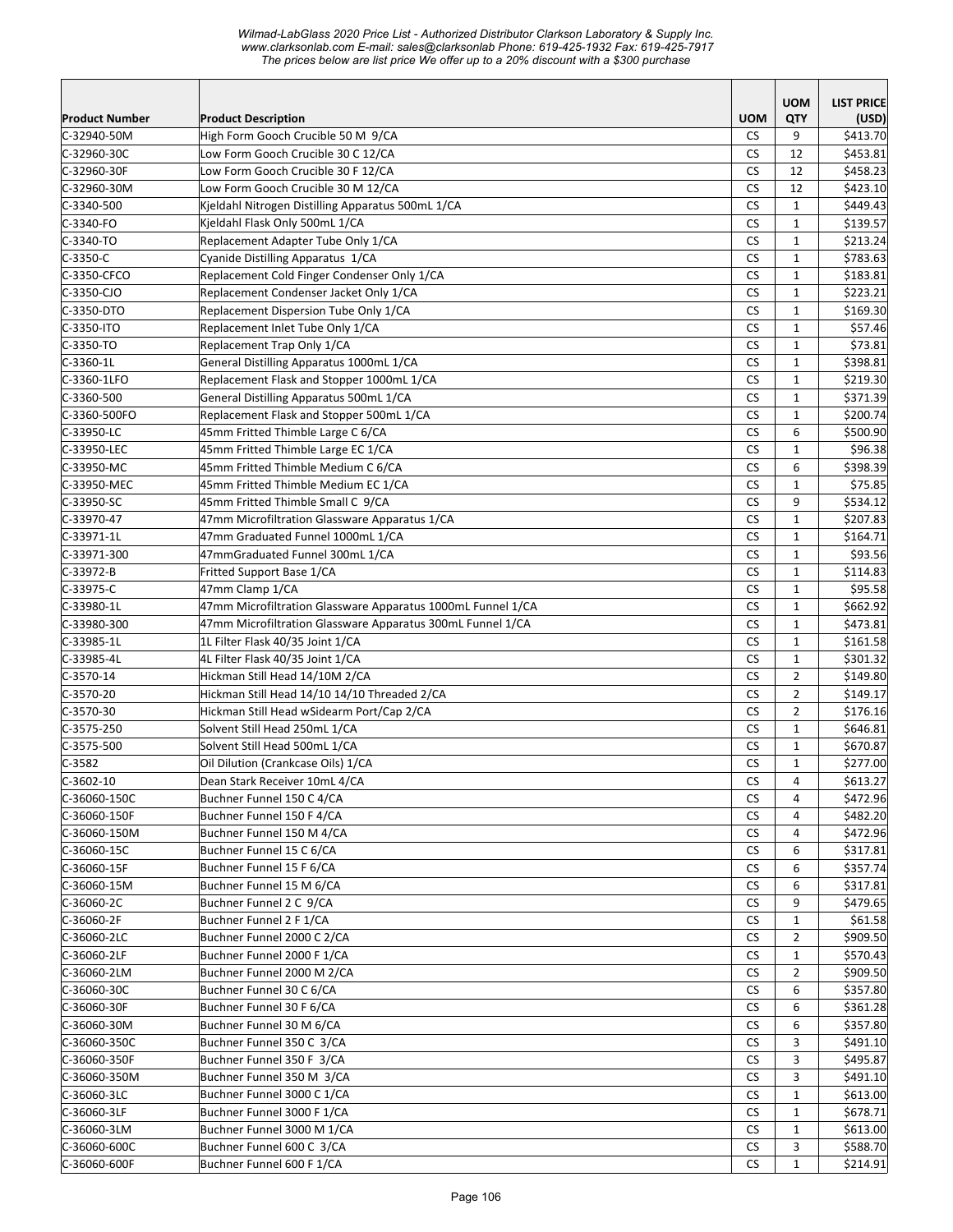*Wilmad-LabGlass 2020 Price List - Authorized Distributor Clarkson Laboratory & Supply Inc. www.clarksonlab.com E-mail: sales@clarksonlab Phone: 619-425-1932 Fax: 619-425-7917 The prices below are list price We offer up to a 20% discount with a \$300 purchase* 

|                              |                                                                      |                      | <b>UOM</b>                   | <b>LIST PRICE</b>    |
|------------------------------|----------------------------------------------------------------------|----------------------|------------------------------|----------------------|
| <b>Product Number</b>        | <b>Product Description</b>                                           | <b>UOM</b>           | QTY                          | (USD)                |
| C-36060-600M                 | Buchner Funnel 600 M 3/CA                                            | <b>CS</b>            | 3                            | \$588.70             |
| C-36060-60C                  | Buchner Funnel 60 C 6/CA                                             | <b>CS</b>            | 6                            | \$395.14             |
| C-36060-60F                  | Buchner Funnel 60 F 6/CA                                             | <b>CS</b>            | 6                            | \$398.98             |
| C-36060-60M                  | Buchner Funnel 60 M 6/CA                                             | <b>CS</b>            | 6                            | \$395.14             |
| $C-3611-10$                  | Moisture Test Receiver 10mL 1/CA                                     | <b>CS</b>            | $\mathbf{1}$                 | \$217.59             |
| $C-3611-25$                  | Moisture Test Receiver 25mL 1/CA                                     | CS                   | $\mathbf{1}$                 | \$269.40             |
| C-36210-50C                  | Hirsch Funnel 50 C 1/CA                                              | <b>CS</b>            | $\mathbf{1}$                 | \$78.07              |
| C-36210-50F                  | Hirsch Funnel 50 F 1/CA                                              | <b>CS</b>            | $\mathbf{1}$                 | \$77.25              |
| C-36210-50M                  | Hirsch Funnel 50 M 1/CA                                              | <b>CS</b>            | $\mathbf{1}$                 | \$76.68              |
| C-36210-75C                  | Hirsch Funnel 75 C 1/CA                                              | CS                   | $\mathbf{1}$                 | \$108.01             |
| C-36210-75F                  | Hirsch Funnel 75 F 1/CA                                              | <b>CS</b>            | $\mathbf{1}$                 | \$108.01             |
| C-36210-75M                  | Hirsch Funnel 75 M 1/CA                                              | <b>CS</b>            | $\mathbf{1}$                 | \$109.90             |
| C-3740-L                     | Soxhlet Extractor Large 2/CA                                         | <b>CS</b>            | $\overline{2}$               | \$564.86             |
| C-3740-M                     | Soxhlet Extractor Medium 2/CA                                        | CS                   | $\overline{2}$               | \$501.37             |
| $C-3740-S$                   | Soxhlet Extractor Small 2/CA                                         | <b>CS</b>            | $\overline{2}$               | \$412.42             |
| $C-3740-XL$                  | Soxhlet Extractor Extra Large 2/CA                                   | <b>CS</b>            | $\overline{2}$               | \$992.61             |
| C-3840-1LFO                  | Replacement Flask Only 1000mL 1/CA                                   | <b>CS</b>            | $\mathbf{1}$                 | \$61.75              |
| C-3840-L                     | Extractor System Large 1/CA                                          | <b>CS</b>            | $\mathbf{1}$                 | \$503.32             |
| C-3840-LCO                   | Replacement Condenser Only Large 1/CA                                | СS                   | $\mathbf{1}$                 | \$227.53             |
| C-3840-M                     | Extractor System Medium 1/CA                                         | <b>CS</b>            | $\mathbf{1}$                 | \$447.56             |
| C-3840-MCO                   | Replacement Condenser Only Medium 1/CA                               | CS                   | $\mathbf{1}$                 | \$194.80             |
| $C-3840-S$                   | Extractor System Small 1/CA                                          | <b>CS</b>            | $\mathbf{1}$                 | \$412.99             |
| C-3840-SCO                   | Replacement Condenser Only Small 1/CA                                | <b>CS</b>            | $\mathbf{1}$                 | \$161.87             |
| $C-3840-XL$                  | Extractor System Extra Large 1/CA                                    | <b>CS</b>            | $\mathbf{1}$                 | \$909.09             |
| C-3840-XLCO                  | Replacement Condenser Only Extra Large 1/CA                          | <b>CS</b>            | $\mathbf{1}$                 | \$354.42             |
| C-38450-10                   | Chromatography Column 10x300 8/CA                                    | <b>CS</b>            | 8                            | \$573.92             |
| C-38450-20                   | Chromatography Column 20x400 6/CA                                    | <b>CS</b>            | 6                            | \$539.34             |
| C-38450-40                   | Chromatography Column 40x600 1/CA                                    | <b>CS</b>            | $\mathbf{1}$                 | \$132.31             |
| $C-38452-10$                 | Chromatography Column, PTFE Stopcock 10x300 4/CA                     | <b>CS</b>            | $\overline{4}$               | \$636.86             |
| C-3880-M                     | Extraction Apparatus 1/CA                                            | <b>CS</b>            | $\mathbf{1}$                 | \$676.09             |
| C-3880-MCO                   | Replacement Condenser Only Medium 1/CA                               | <b>CS</b>            | $\mathbf{1}$                 | \$346.41             |
| $C-3915-C$                   | Accelerated One-Step Extractor/Concentrator 1/CA                     | <b>CS</b>            | $\mathbf{1}$                 | \$1,797.19           |
| $C-3915-CAO$                 | Replacement Coupler Ass'y Only 6/CA                                  | <b>CS</b>            | 6                            | \$453.57             |
| C-3915-CVO                   | Viton O-Rings/Coupler 24/CA                                          | CS                   | 24                           | \$193.10             |
| C-3915-CW                    | Melamine Connectors, Washers, Liners (Parts)                         | <b>CS</b>            | 6                            | \$326.65             |
| C-3915-ECO                   | Extractor Cup Only 1/CA                                              | CS                   | $\mathbf{1}$                 | \$217.76             |
| C-3915-MBO                   | Extractor Body Only 1/CA                                             | <b>CS</b>            | $\mathbf{1}$                 | \$521.97             |
| $C-3915-SCA$                 | PTFE Stopcock Ass'y Only 1/CA                                        | $\mathsf{CS}\xspace$ | $\mathbf 1$                  | \$136.10             |
| C-3918-47                    | 47mm Membrane Assembly 20/CA                                         | <b>CS</b>            | 20                           | \$819.07             |
| C-3918-47BP                  | 47mm Membrane Assembly, Bulk Pack 200/CA                             | <b>CS</b>            | 200                          | \$6,452.38           |
| C-3918-47MS                  | 47mm Photoceram Membrane Supports 2/CA                               | <b>CS</b>            | $\overline{2}$               | \$116.22             |
| C-3920-M                     | Liquid/Liquid Extractor, HTW, One Piece 1/CA                         | <b>CS</b>            | 1                            | \$548.87             |
| C-3920-MBO                   | Replacement Extractor Body Only 1/CA                                 | <b>CS</b>            | $\mathbf{1}$                 | \$355.88             |
| C-3922-MSAO<br>$C-3950$      | Modular Sidearm Only 1/CA                                            | <b>CS</b>            | $\mathbf{1}$                 | \$178.58             |
|                              | Fiber Glass 8 Micron 12/CA                                           | <b>CS</b>            | 12                           | \$1,256.06           |
| $C-39533-12C$                | Gas Dispersion Tube 12 C 6/CA                                        | <b>CS</b>            | 6                            | \$276.34             |
| C-39533-12EC<br>C-39534-30C  | Gas Dispersion Tube 12 EC 6/CA                                       | <b>CS</b>            | 6                            | \$276.34             |
|                              | Gas Dispersion Tube 30 C 1/CA                                        | CS                   | $\mathbf{1}$                 | \$91.20              |
| C-39534-30EC                 | Gas Dispersion Tube 30 EC 1/CA                                       | CS                   | 1                            | \$91.20              |
| C-3960-L                     | Filling Bell Large 1/CA                                              | CS<br>CS.            | 1<br>$\mathbf{1}$            | \$73.00              |
| C-3960-S<br>$C-3965-100$     | Filling Bell Small 1/CA<br>Aseptic Filling Bell 100x135 2/CA         | CS                   | $\overline{2}$               | \$55.88<br>\$203.94  |
| $C-3965-20$                  |                                                                      | <b>CS</b>            | $\overline{2}$               | \$65.92              |
| $C-3965-40$                  | Aseptic Filling Bell 20x80 2/CA<br>Aseptic Filling Bell 40x100 2/CA  | CS                   | $\overline{2}$               | \$100.58             |
| $C-3965-50$                  | Aseptic Filling Bell 50x100 2/CA                                     | CS                   | $\overline{2}$               | \$111.22             |
|                              |                                                                      |                      |                              |                      |
| C-3965-70                    | Aseptic Filling Bell 70x130 2/CA<br>Evaporator Trap 100mL 19/22 1/CA | CS                   | 2                            | \$128.89             |
| C-4000-10019                 | Evaporator Trap 100mL 24/40 1/CA                                     | CS<br><b>CS</b>      | 1                            | \$152.11             |
| C-4000-10024                 | Evaporator Trap 250mL 24/40 1/CA                                     | <b>CS</b>            | $\mathbf{1}$<br>$\mathbf{1}$ | \$164.08             |
| C-4000-25024<br>$C-4060-125$ | Florence Boiling Flask, FB, Tooled Top 125mL 24/CA                   | <b>CS</b>            | 24                           | \$162.51<br>\$317.83 |
|                              |                                                                      |                      |                              |                      |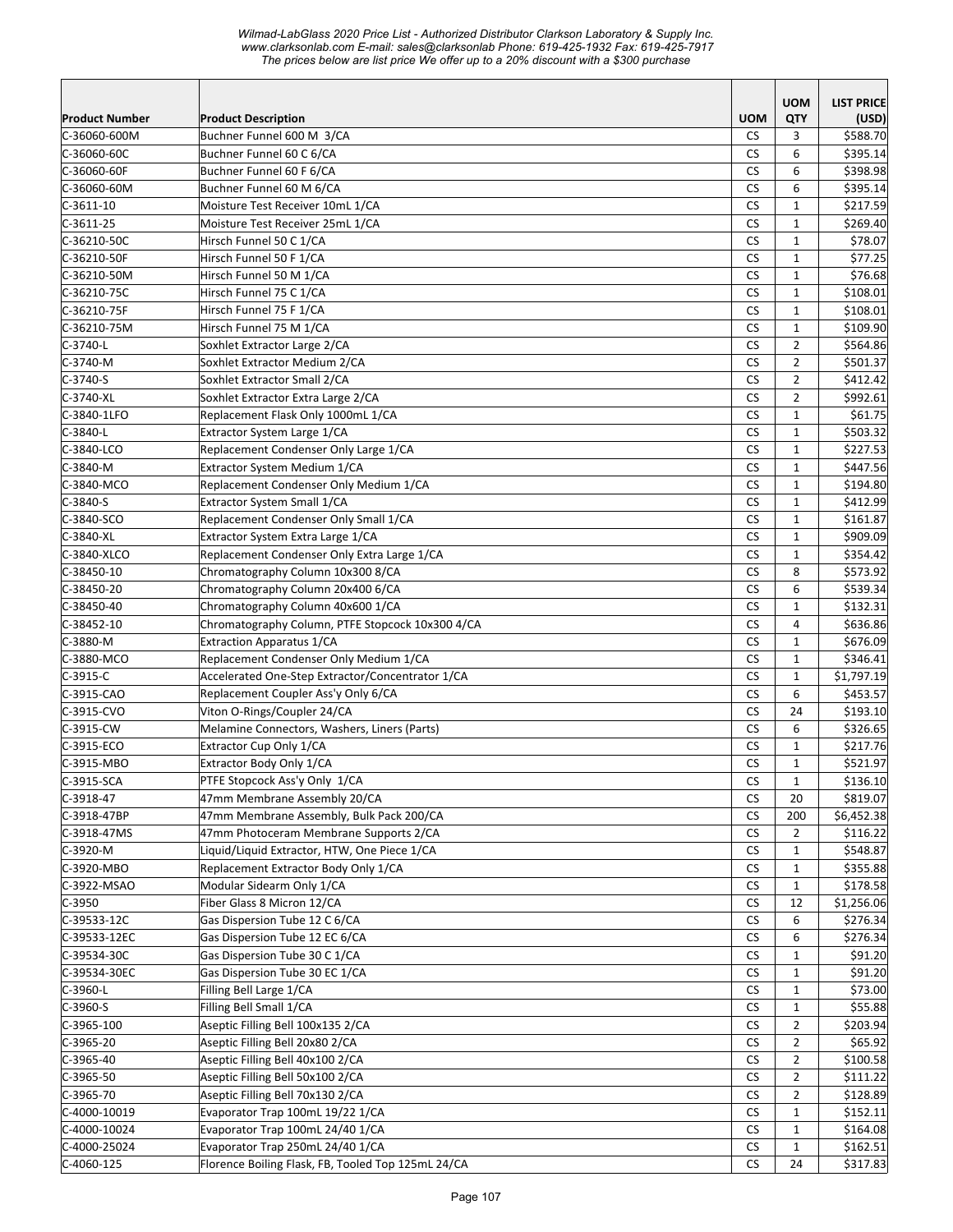*Wilmad-LabGlass 2020 Price List - Authorized Distributor Clarkson Laboratory & Supply Inc. www.clarksonlab.com E-mail: sales@clarksonlab Phone: 619-425-1932 Fax: 619-425-7917 The prices below are list price We offer up to a 20% discount with a \$300 purchase* 

|                          |                                                                           |                        | <b>UOM</b>   | <b>LIST PRICE</b>    |
|--------------------------|---------------------------------------------------------------------------|------------------------|--------------|----------------------|
| <b>Product Number</b>    | <b>Product Description</b>                                                | <b>UOM</b>             | QTY          | (USD)                |
| C-4060-12L               | Florence Boiling Flask, FB, Tooled Top 12000mL 1/CA                       | <b>CS</b>              | 1            | \$260.27             |
| $C-4060-1L$              | Florence Boiling Flask, FB, Tooled Top 1000mL 6/CA                        | СS                     | 6            | \$130.36             |
| $C-4060-250$             | Florence Boiling Flask, FB, Tooled Top 250mL 24/CA                        | СS                     | 24           | \$283.35             |
| C-4060-2L                | Florence Boiling Flask, FB, Tooled Top 2000mL 1/CA                        | <b>CS</b>              | $\mathbf{1}$ | \$52.13              |
| $C-4060-50$              | Florence Boiling Flask, FB, Tooled Top 50mL 1/CA                          | CS                     | $\mathbf{1}$ | \$13.35              |
| C-4060-500               | Florence Boiling Flask, FB, Tooled Top 500mL 24/CA                        | <b>CS</b>              | 24           | \$369.35             |
| C-4060-6L                | Florence Boiling Flask, FB, Tooled Top 6000mL 1/CA                        | <b>CS</b>              | $\mathbf{1}$ | \$137.33             |
| $C-4080-250$             | Florence Boiling Flask, FB, Joint Top 250mL 12/CA                         | <b>CS</b>              | 12           | \$432.76             |
| C-4080-500               | Florence Boiling Flask, FB, Joint Top 500mL 12/CA                         | CS                     | 12           | \$481.21             |
| $C-4100-125$             | Boiling Flask, FB, Joint Top 125mL 12/CA                                  | <b>CS</b>              | 12           | \$381.88             |
| $C-4100-1L$              | Boiling Flask, FB, Joint Top 1000mL 12/CA                                 | CS                     | 12           | \$469.29             |
| $C-4100-250$             | Boiling Flask, FB, Joint Top 250mL 12/CA                                  | <b>CS</b>              | 12           | \$378.52             |
| $C-4100-50$              | Boiling Flask, FB, Joint Top 50mL 1/CA                                    | <b>CS</b>              | $\mathbf{1}$ | \$40.88              |
| $C-4100-500$             | Boiling Flask, FB, Joint Top 500mL 12/CA                                  | <b>CS</b>              | 12           | \$420.99             |
| $C-4260-12L$             | Boiling Flask, RB, Short Ring Neck 12000mL 1/CA                           | <b>CS</b>              | $\mathbf{1}$ | \$251.36             |
| $C-4260-1L$              | Boiling Flask, RB, Short Ring Neck 1000mL 12/CA                           | <b>CS</b>              | 12           | \$351.39             |
| C-4260-22L               | Boiling Flask, RB, Short Ring Neck 22000mL 1/CA                           | <b>CS</b>              | 1            | \$456.72             |
| $C-4260-250$             | Boiling Flask, RB, Short Ring Neck 250mL 1/CA                             | CS                     | 1            | \$21.77              |
| C-4260-2L                | Boiling Flask, RB, Short Ring Neck 2000mL 18CA                            | <b>CS</b>              | 18           | \$992.89             |
| C-4260-3L                | Boiling Flask, RB, Short Ring Neck 3000mL 1/CA                            | CS                     | $\mathbf{1}$ | \$96.64              |
| C-4260-500               | Boiling Flask, RB, Short Ring Neck 500mL 1/CA                             | <b>CS</b>              | $\mathbf{1}$ | \$27.61              |
| C-4260-5L                | Boiling Flask, RB, Short Ring Neck 5000mL 6/CA                            | <b>CS</b>              | 6            | \$894.70             |
| $C-4280-100$             | Boiling Flask, RB, Tooled Top 100mL 84/CA                                 | <b>CS</b>              | 84           | \$1,184.78           |
| $C-4280-1L$              | Boiling Flask, RB, Tooled Top 1000mL 12/CA                                | CS                     | 12           | \$315.76             |
| $C-4280-250$             | Boiling Flask, RB, Tooled Top 250mL 1/CA                                  | <b>CS</b>              | $\mathbf{1}$ | \$18.85              |
| C-4280-2L                | Boiling Flask, RB, Tooled Top 2000mL 18CA                                 | CS                     | 18           | \$1,198.74           |
| $C-4280-500$             | Boiling Flask, RB, Tooled Top 500mL 12/CA                                 | <b>CS</b><br><b>CS</b> | 12<br>6      | \$254.14             |
| C-4280-5L<br>$C-4315-10$ | Boiling Flask, RB, Tooled Top 5000mL 6/CA<br>Pear-Shaped Flask 10mL 12/CA | <b>CS</b>              | 12           | \$804.53<br>\$410.49 |
| $C-4315-100$             | Pear-Shaped Flask 100mL 1/CA                                              | <b>CS</b>              | $\mathbf{1}$ | \$57.99              |
| $C-4315-50$              | Pear-Shaped Flask 50mL 12/CA                                              | <b>CS</b>              | 12           | \$462.48             |
| $C-4318-250$             | Pear-Shaped Flask 250mL 24/40 Joint 1/CA                                  | <b>CS</b>              | $\mathbf{1}$ | \$61.46              |
| $C-4318-50$              | Pear-Shaped Flask 50mL 24/40 Joint 1/CA                                   | СS                     | $\mathbf{1}$ | \$45.72              |
| $C-4320-100$             | Boiling Flask, RB, Full Lgth Joint 100mL 12/CA                            | <b>CS</b>              | 12           | \$350.94             |
| C-4320-12L               | Boiling Flask, RB, Full Lgth Joint 12000mL 1/CA                           | <b>CS</b>              | $\mathbf{1}$ | \$361.30             |
| $C-4320-1L$              | Boiling Flask, RB, Full Lgth Joint 1000mL 12/CA                           | <b>CS</b>              | 12           | \$484.85             |
| C-4320-250               | Boiling Flask, RB, Full Lgth Joint 250mL 12/CA                            | <b>CS</b>              | 12           | \$380.05             |
| $C-4320-2L$              | Boiling Flask, RB, Full Lgth Joint 2000mL 6/CA                            | ${\sf CS}$             | 6            | \$398.87             |
| $C-4320-300$             | Boiling Flask, RB, Full Lgth Joint 300mL 12/CA                            | СS                     | 12           | \$528.09             |
| C-4320-50                | Boiling Flask, RB, Full Lgth Joint 50mL 12/CA                             | СS                     | 12           | \$465.29             |
| C-4320-500               | Boiling Flask, RB, Full Lgth Joint 500mL 12/CA                            | CS                     | 12           | \$408.80             |
| C-4320-5L                | Boiling Flask, RB, Full Lgth Joint 5000mL 4/CA                            | СS                     | 4            | \$766.96             |
| C-4320A-50               | Boiling Flask, RB, Short Neck Joint 50mL 12/CA                            | <b>CS</b>              | 12           | \$367.62             |
| C-4320B-100              | Boiling Flask, RB, Short Neck Joint 100mL 12/CA                           | <b>CS</b>              | 12           | \$393.74             |
| $C-4320B-25$             | Boiling Flask, RB, Short Neck Joint 25mL 1/CA                             | <b>CS</b>              | $\mathbf{1}$ | \$36.66              |
| C-4320B-250              | Boiling Flask, RB, Short Neck Joint 250mL 1/CA                            | <b>CS</b>              | $\mathbf{1}$ | \$43.95              |
| C-4320B-50               | Boiling Flask, RB, Short Neck Joint 50mL 1/CA                             | CS                     | 1            | \$36.98              |
| C-4320B-500              | Boiling Flask, RB, Short Neck Joint 500mL 1/CA                            | CS                     | 1            | \$51.12              |
| C-4320C-100              | HW FB Boiling Flask 100mL Short Neck 24/40 JT 1/CA                        | CS                     | 1            | \$36.72              |
| C-4320C-12L              | HW FB Boiling Flask 12000mL Short Neck 55/50 JT 1/CA                      | СS                     | $\mathbf{1}$ | \$339.05             |
| C-4320C-1L               | HW FB Boiling Flask 1000mL Short Neck 24/40 JT 1/CA                       | СS                     | $\mathbf{1}$ | \$57.05              |
| C-4320C-250              | HW FB Boiling Flask 250mL SHORT NECK 24/40 JT 1/CA                        | CS                     | $\mathbf{1}$ | \$41.56              |
| C-4320C-2L               | HW FB Boiling Flask 2000mL Short Neck 24/40 JT 1/CA                       | CS                     | $\mathbf{1}$ | \$99.63              |
| C-4320C-3L               | HW FB Boiling Flask 3000mL Short Neck 24/40 JT 1/CA                       | CS                     | $\mathbf{1}$ | \$115.84             |
| C-4320C-50               | HW FB Boiling Flask 50mL Short Neck 24/40 JT 1/CA                         | CS                     | 1            | \$36.72              |
| C-4320C-500              | HW FB Boiling Flask 500mL Short Neck 24/40 JT 1/CA                        | CS                     | 1            | \$47.59              |
| C-4320C-5L               | HW FB Boiling Flask 5000mL Short Neck 45/50 JT 1/CA                       | CS                     | $\mathbf{1}$ | \$197.87             |
| C-4321-100               | Boiling Flask, RB, Short Neck Joint 100mL 1/CA                            | СS                     | $\mathbf{1}$ | \$44.34              |
| $C-4321-1L$              | Boiling Flask, RB, Short Neck Joint 1000mL 1/CA                           | <b>CS</b>              | $\mathbf{1}$ | \$53.18              |
| $C-4321-250$             | Boiling Flask, RB, Short Neck Joint 250mL 1/CA                            | CS                     | $\mathbf{1}$ | \$46.96              |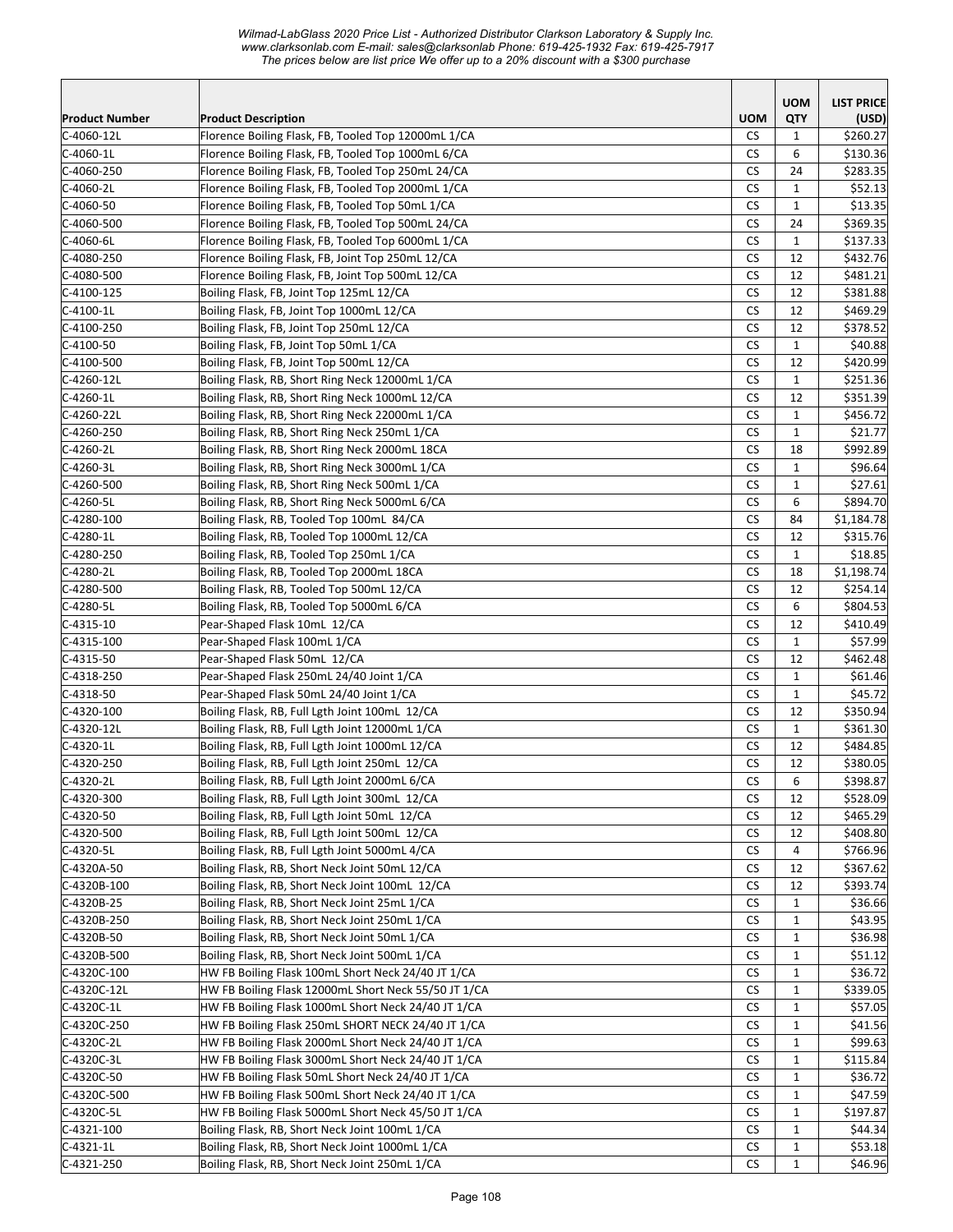## *Wilmad-LabGlass 2020 Price List - Authorized Distributor Clarkson Laboratory & Supply Inc. www.clarksonlab.com E-mail: sales@clarksonlab Phone: 619-425-1932 Fax: 619-425-7917 The prices below are list price We offer up to a 20% discount with a \$300 purchase*

|                            |                                                                                                 |                        | <b>UOM</b>        | <b>LIST PRICE</b>    |
|----------------------------|-------------------------------------------------------------------------------------------------|------------------------|-------------------|----------------------|
| Product Number             | <b>Product Description</b>                                                                      | <b>UOM</b>             | QTY               | (USD)                |
| C-4321-500                 | Boiling Flask, RB, Short Neck Joint 500mL 1/CA                                                  | <b>CS</b>              | 1                 | \$50.65              |
| C-4321A-100                | Boiling Flask, RB, Short Neck Joint 100mL 12/CA                                                 | <b>CS</b>              | 12                | \$427.84             |
| $C-4321A-25$               | Boiling Flask, RB, Short Neck Joint 25mL 1/CA                                                   | <b>CS</b><br><b>CS</b> | 1<br>$\mathbf{1}$ | \$33.10<br>\$54.14   |
| C-4321A-250<br>C-4321A-50  | Boiling Flask, RB, Short Neck Joint 250mL 1/CA<br>Boiling Flask, RB, Short Neck Joint 50mL 1/CA | CS                     | $\mathbf{1}$      | \$33.10              |
| C-4321A-500                | Boiling Flask, RB, Short Neck Joint 500mL 1/CA                                                  | <b>CS</b>              | $\mathbf{1}$      | \$58.82              |
| $C-4322-10$                | Flask RB 10mL 14/10 Threaded w/Cap 12/CA                                                        | <b>CS</b>              | 12                | \$441.54             |
| $C-4322-5$                 | Flask RB 5mL 14/10 Threaded w/Cap 12/CA                                                         | <b>CS</b>              | 12                | \$439.64             |
| C-4422-2XL                 | Fernbach Flask, Low Form 2500mL 1/CA                                                            | <b>CS</b>              | $\mathbf{1}$      | \$258.44             |
| C-4460-2L                  | Trypsinizing Flask, Beaded Neck 2000mL 2/CA                                                     | <b>CS</b>              | $\overline{2}$    | \$310.35             |
| $C-4620-125$               | Distilling Flask 125mL 24/CA                                                                    | <b>CS</b>              | 24                | \$646.33             |
| $C-4620-1L$                | Distilling Flask 1000mL 1/CA                                                                    | CS                     | $\mathbf{1}$      | \$67.43              |
| $C-4620-25$                | Distilling Flask 25mL 1/CA                                                                      | <b>CS</b>              | $\mathbf{1}$      | \$26.55              |
| C-4620-250                 | Distilling Flask 250mL 24/CA                                                                    | <b>CS</b>              | 24                | \$777.71             |
| $C-4620-50$                | Distilling Flask 50mL 1/CA                                                                      | <b>CS</b>              | $\mathbf{1}$      | \$26.99              |
| C-4620-500                 | Distilling Flask 500mL 1/CA                                                                     | CS                     | $\mathbf{1}$      | \$43.80              |
| C-4720-500                 | Church Distilling Flask 500mL 1/CA                                                              | <b>CS</b>              | $\mathbf{1}$      | \$88.64              |
| C-4935-1L                  | 4-Neck Distilling Flask 1000mL 1/CA                                                             | <b>CS</b>              | 1                 | \$400.59             |
| C-4935-2L                  | 4-Neck Distilling Flask 2000mL 1/CA                                                             | <b>CS</b>              | $\mathbf{1}$      | \$479.60             |
| C-4935-5L                  | 4-Neck Distilling Flask 5000mL 1/CA                                                             | <b>CS</b>              | 1                 | \$625.13             |
| C-4950-1L                  | 3-Neck Distilling Flask 1000mL 4/CA                                                             | <b>CS</b>              | 4                 | \$650.82             |
| C-4950-2L                  | 3-Neck Distilling Flask 2000mL 4/CA                                                             | <b>CS</b>              | 4                 | \$856.29             |
| C-4950-3L                  | 3-Neck Distilling Flask 3000mL 3/CA                                                             | <b>CS</b>              | 3                 | \$797.70             |
| C-4950-500                 | 3-Neck Distilling Flask 500mL 4/CA                                                              | <b>CS</b>              | 4                 | \$559.93             |
| C-4950-5L                  | 3-Neck Distilling Flask 5000mL 3/CA                                                             | <b>CS</b>              | 3                 | \$1,022.47           |
| C-4960-12L                 | 3-Neck Distilling Flask 12000mL 1/CA                                                            | <b>CS</b>              | $\mathbf{1}$      | \$633.40             |
| $C-4960-1L$                | 3-Neck Distilling Flask 1000mL 4/CA                                                             | <b>CS</b>              | 4                 | \$706.31             |
| C-4960-250                 | 3-Neck Distilling Flask 250mL 4/CA                                                              | <b>CS</b>              | 4                 | \$592.85             |
| C-4960-2L                  | 3-Neck Distilling Flask 2000mL 4/CA                                                             | <b>CS</b>              | $\overline{4}$    | \$969.57             |
| C-4960-500                 | 3-Neck Distilling Flask 500mL 4/CA                                                              | <b>CS</b>              | 4                 | \$691.36             |
| C-4960-5L                  | 3-Neck Distilling Flask 5000mL 3/CA                                                             | CS                     | 3                 | \$1,242.49           |
| $C-4965-100$               | 3-Neck Distilling Flask, Angled 100mL 4/CA                                                      | <b>CS</b>              | 4                 | \$529.57             |
| C-4965-1L                  | 3-Neck Distilling Flask, Angled 1000mL 4/CA                                                     | CS                     | 4                 | \$763.43             |
| C-4965-250                 | 3-Neck Distilling Flask, Angled 250mL 4/CA                                                      | <b>CS</b>              | 4                 | \$609.45             |
| $C-4965-500$<br>C-4965A-1L | 3-Neck Distilling Flask, Angled 500mL 4/CA<br>3-Neck Distilling Flask, Angled 1000mL 1/CA       | <b>CS</b><br><b>CS</b> | 4<br>1            | \$700.73<br>\$231.62 |
| C-4965A-500                | 3-Neck Distilling Flask, Angled 500mL 1/CA                                                      | CS                     | $\mathbf{1}$      | \$205.63             |
| $C-4965B-250$              | 3-Neck Distilling Flask, Angled 250mL 1/CA                                                      | <b>CS</b>              | $\mathbf 1$       | \$108.41             |
| C-4965B-500                | 3-Neck Distilling Flask, Angled 500mL 1/CA                                                      | <b>CS</b>              | $\mathbf{1}$      | \$116.93             |
| $C-4968-1L$                | 2-Neck Boiling Flask 1000 mL 1/CA                                                               | CS                     | 1                 | \$132.06             |
| $C-4980-10$                | Erlenmeyer Flask, HD Rim, Grad 10mL 12/CA                                                       | CS                     | 12                | \$109.36             |
| $C-4980-125$               | Erlenmeyer Flask, HD Rim, Grad 125mL 48/CA                                                      | CS                     | 48                | \$253.34             |
| C-4980-1L                  | Erlenmeyer Flask, HD Rim, Grad 1000mL 24/CA                                                     | CS                     | 24                | \$245.71             |
| C-4980-1XL                 | Erlenmeyer Flask, HD Rim, Grad 1500mL 1/CA                                                      | <b>CS</b>              | 1                 | \$91.66              |
| $C-4980-25$                | Erlenmeyer Flask, HD Rim, Grad 25mL 48/CA                                                       | <b>CS</b>              | 48                | \$269.71             |
| $C-4980-250$               | Erlenmeyer Flask, HD Rim, Grad 250mL 48/CA                                                      | CS                     | 48                | \$242.21             |
| C-4980-2L                  | Erlenmeyer Flask, HD Rim, Grad 2000mL 8/CA                                                      | CS                     | 8                 | \$192.84             |
| $C-4980-300$               | Erlenmeyer Flask, HD Rim, Grad 300mL 48/CA                                                      | CS                     | 48                | \$293.51             |
| $C-4980-4L$                | Erlenmeyer Flask, HD Rim, Grad 4000mL 4/CA                                                      | <b>CS</b>              | 4                 | \$305.64             |
| $C-4980-50$                | Erlenmeyer Flask, HD Rim, Grad 50mL 48/CA                                                       | CS                     | 48                | \$262.63             |
| C-4980-500                 | Erlenmeyer Flask, HD Rim, Grad 500mL 36/CA                                                      | CS                     | 36                | \$226.74             |
| C-4980-6L                  | Erlenmeyer Flask, HD Rim, Grad 6000mL 4/CA                                                      | <b>CS</b>              | 4                 | \$562.04             |
| C-4980-PACK                | Erlenmeyer Assortment Pack 1 EA 50,125,250,500,1L                                               | <b>CS</b>              | $\mathbf{1}$      | \$50.24              |
| $C-4985-125$               | Erlenmeyer Flask, Screw Cap, Grad 125mL 42/CA                                                   | CS                     | 24                | \$553.52             |
| C-4985-1L                  | Erlenmeyer Flask, Screw Cap, Grad 1000mL 12/CA                                                  | CS                     | 12                | \$404.76             |
| $C-4985-250$               | Erlenmeyer Flask, Screw Cap, Grad 250mL 24/CA                                                   | CS                     | 24                | \$591.70             |
| $C-4985-50$                | Erlenmeyer Flask, Screw Cap, Grad 50mL 24/CA                                                    | CS                     | 24                | \$560.36             |
| $C-4985-500$               | Erlenmeyer Flask, Screw Cap, Grad 500mL 24/CA                                                   | CS                     | 24                | \$599.67             |
| C-4995-1L                  | Erlenmeyer Flask, WM, Screw Cap, Grad 1L 6/CA                                                   | CS                     | 6                 | \$341.20             |
| C-4995-250                 | Erlenmeyer Flask, WM, Screw Cap, Grad 250mL 6/CA                                                | CS                     | 6                 | \$267.42             |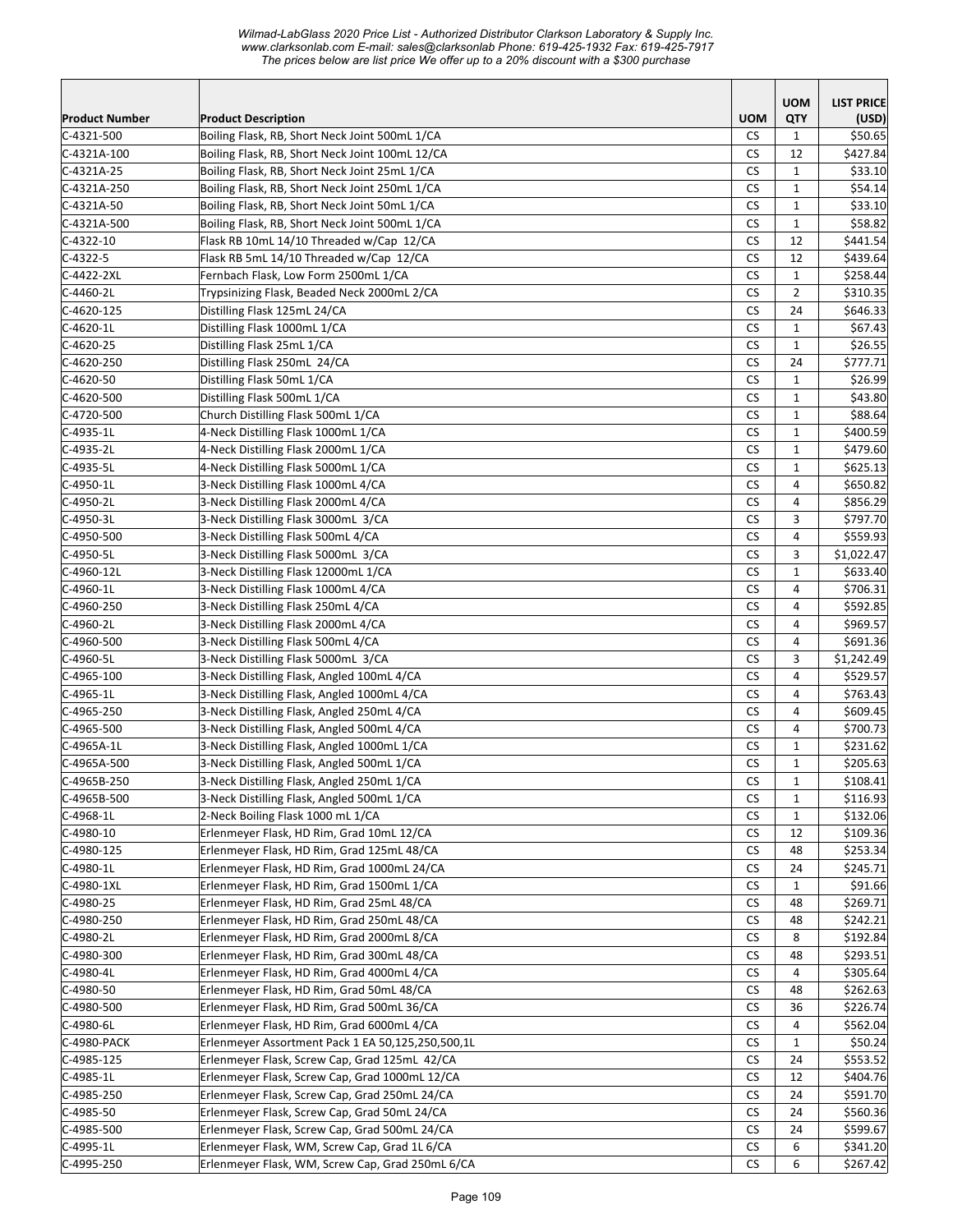*Wilmad-LabGlass 2020 Price List - Authorized Distributor Clarkson Laboratory & Supply Inc. www.clarksonlab.com E-mail: sales@clarksonlab Phone: 619-425-1932 Fax: 619-425-7917 The prices below are list price We offer up to a 20% discount with a \$300 purchase* 

|                          |                                                                        |                 | <b>UOM</b>     | <b>LIST PRICE</b>      |
|--------------------------|------------------------------------------------------------------------|-----------------|----------------|------------------------|
| <b>Product Number</b>    | <b>Product Description</b>                                             | <b>UOM</b>      | QTY            | (USD)                  |
| C-4995-2L                | Erlenmeyer Flask, WM, Screw Cap, Grad 2L 1/CA                          | <b>CS</b>       | 1              | \$83.53                |
| C-4995-4L                | Erlenmeyer Flask, WM, Screw Cap, Grad 4L 1/CA                          | CS              | 1              | \$158.79               |
| C-4995-500               | Erlenmeyer Flask, WM, Screw Cap, Grad 500 mL 6/CA                      | <b>CS</b>       | 6              | \$290.14]              |
| C-4995-6L                | Erlenmeyer Flask, WM, Screw Cap, Grad 6L 1/CA                          | CS              | $\mathbf{1}$   | \$194.51               |
| $C-5000-125$             | Erlenmeyer Flask, NM Grad 125mL 12/CA                                  | <b>CS</b>       | 12             | \$310.63               |
| C-5000-250               | Erlenmeyer Flask, NM Grad 250mL 12/CA                                  | <b>CS</b>       | 12             | \$318.38               |
| C-5000-50                | Erlenmeyer Flask, NM Grad 50mL 1/CA                                    | <b>CS</b>       | $\mathbf{1}$   | \$35.35                |
| C-5000-500               | Erlenmeyer Flask, NM Grad 500mL 12/CA                                  | <b>CS</b>       | 12             | \$332.32               |
| $C-5020-125$             | Erlenmeyer Flask, NM Grad/Stppr 125mL 12/CA                            | CS              | 12             | \$340.38               |
| $C-5020-1L$              | Erlenmeyer Flask, NM Grad/Stppr 1000mL 6/CA                            | <b>CS</b>       | 6              | \$325.70               |
| C-5020-25                | Erlenmeyer Flask, NM Grad/Stppr 25mL 12/CA                             | СS              | 12             | \$297.80               |
| C-5020-250               | Erlenmeyer Flask, NM Grad/Stppr 250mL 12/CA                            | <b>CS</b>       | 12             | \$408.88               |
| $C-5020-50$              | Erlenmeyer Flask, NM Grad/Stppr 50mL 12/CA                             | CS              | 12             | \$289.21               |
| C-5020-500               | Erlenmeyer Flask, NM Grad/Stppr 500mL 8/CA                             | <b>CS</b>       | 8              | \$337.94               |
| $C-5100-125$             | Erlenmeyer Flask, WM, HD Rim, Grad 125mL 48/CA                         | <b>CS</b>       | 48             | \$318.74               |
| $C-5100-1L$              | Erlenmeyer Flask, WM, HD Rim, Grad 1000mL 24/CA                        | <b>CS</b>       | 24             | \$305.97               |
| C-5100-250               | Erlenmeyer Flask, WM, HD Rim, Grad 250mL 48/CA                         | CS              | 48             | \$288.09               |
| $C-5100-2L$              | Erlenmeyer Flask, WM, HD Rim, Grad 2000mL 8/CA                         | <b>CS</b>       | 8              | \$225.88               |
| $C-5100-500$             | Erlenmeyer Flask, WM, HD Rim, Grad 500mL 36/CA                         | CS              | 36             | \$271.98               |
| C-51395-100              | Low Actinic Media Storage Bottle 100mL 4/CA                            | <b>CS</b>       | 4              | \$108.13               |
| C-51395-10L              | Low Actinic Media Storage Bottle 10L 1/CA                              | <b>CS</b>       | $\mathbf{1}$   | \$320.50               |
| C-51395-1L               | Low Actinic Media Storage Bottle1000mL 4/CA                            | CS              | $\overline{4}$ | \$224.19               |
| $C-51395-25$             | Low Actinic Media Storage Bottle 25mL 4/CA                             | <b>CS</b>       | 4              | \$87.57                |
| $C-51395-250$            | Low Actinic Media Storage Bottle 250mL 4/CA                            | CS              | 4              | \$159.75               |
| C-51395-2L               | Low Actinic Media Storage Bottle 2000mL 4/CA                           | <b>CS</b>       | 4              | \$374.17               |
| C-51395-50               | Low Actinic Media Storage Bottle 50mL 4/CA                             | CS              | 4              | \$90.87                |
| C-51395-500              | Low Actinic Media Storage Bottle 500mL 4/CA                            | <b>CS</b>       | 4              | \$191.50               |
| C-51395-5L               | Low Actinic Media Storage Bottle 5L 1/CA                               | CS              | $\mathbf{1}$   | \$269.64               |
| C-52300-650              | Low Actinic Condenser wDrip Tip 650mm 1/CA                             | СS              | $\mathbf{1}$   | \$90.05                |
| $C-5320-1L$              | Filter Flask HW, Grad 1000mL 12/CA                                     | CS              | 12             | \$709.77               |
| $C-5320-250$             | Filter Flask HW, Grad 250mL 18/CA                                      | <b>CS</b>       | 18             | \$340.18               |
| C-5320-2L<br>$C-5320-4L$ | Filter Flask HW, Grad 2000mL 12/CA                                     | CS<br><b>CS</b> | 12<br>6        | \$1,323.58<br>\$873.07 |
| C-5320-500               | Filter Flask HW, Grad 4000mL 6/CA<br>Filter Flask HW, Grad 500mL 18/CA | <b>CS</b>       | 18             | \$784.19               |
| $C-5340-1L$              | Filter Flask HW, Grad, Hose Connection 1000mL 12/CA                    | <b>CS</b>       | 12             | \$661.70               |
| C-5340-250               | Filter Flask HW, Grad, Hose Connection 250mL 18/CA                     | <b>CS</b>       | 18             | \$372.17               |
| $C-5340-2L$              | Filter Flask HW, Grad, Hose Connection 2000mL 12/CA                    | <b>CS</b>       | 12             | \$1,314.27             |
| C-5340-4L                | Filter Flask HW, Grad, Hose Connection 4000mL 6/CA                     | CS              | 6              | \$937.21               |
| C-5340-500               | Filter Flask HW, Grad, Hose Connection 500mL 18/CA                     | CS              | 18             | \$531.16               |
| $C-5341-1L$              | Filter Flask HW, Grad, Repl Poly Hose Conn. 1000mL 12/CA               | CS              | 12             | \$943.23               |
| $C-5341-250$             | Filter Flask HW, Grad, Repl Poly Hose Conn. 250mL 1/CA                 | CS              | 1              | \$33.74                |
| C-5341-2L                | Filter Flask HW, Grad, Repl Poly Hose Conn. 2000mL 6/CA                | CS              | 6              | \$854.73               |
| C-5341-4L                | Filter Flask HW, Grad, Repl Poly Hose Conn. 4000mL 4/CA                | СS              | 4              | \$645.68               |
| $C-5341-500$             | Filter Flask HW, Grad, Repl Poly Hose Conn. 1/CA                       | CS              | $\mathbf{1}$   | \$51.09                |
| C-5341-PTO               | Replacement Poly Hose Conn and Grommet 6/CA                            | CS              | 6              | \$70.75                |
| $C-5360-125$             | Micro Filter Flask, Hose Connection 125mL 18/CA                        | CS              | 18             | \$478.47               |
| $C-5360-25$              | Micro Filter Flask, Hose Connection 25mL 18/CA                         | CS              | 18             | \$454.26               |
| C-5360-50                | Micro Filter Flask, Hose Connection 50mL 18/CA                         | CS              | 18             | \$458.34               |
| C-5400-125               | Iodine Flask and Stopper 125mL 12/CA                                   | CS              | 12             | \$503.51               |
| C-5400-250               | Iodine Flask and Stopper 250mL 8/CA                                    | CS              | 8              | \$435.72               |
| C-5400-500               | Iodine Flask and Stopper 500mL 6/CA                                    | CS              | 6              | \$397.75               |
| C-54100-250              | Low Actinic Boiling Flask, FB, Joint Top 250mL 1/CA                    | CS              | $\mathbf{1}$   | \$96.51                |
| $C-5420-100$             | Kjeldahl Flask 100mL 24/CA                                             | <b>CS</b>       | 24             | \$418.63               |
| C-5420-300               | Kjeldahl Flask 300mL 24/CA                                             | <b>CS</b>       | 24             | \$859.78               |
| C-5420-500               | Kjeldahl Flask 500mL 24/CA                                             | CS              | 24             | \$616.62               |
| $C-5420-800$             | Kjeldahl Flask 800mL 18/CA                                             | CS              | 18             | \$446.97               |
| C-5440-30                | Micro Kjeldahl Flask 30mL 18/CA                                        | CS              | 18             | \$395.94               |
| C-55020-250              | Low Actinic Erlenmeyer Flask, NM, ST Stopper 250mL 1/CA                | СS              | $\mathbf{1}$   | \$85.33                |
| $C-55635-100$            | Low Actinic Vol. Flask Class A, WM, HD 100mL #16 Stopper 6/CA          | CS              | 6              | \$411.16               |
| $C-55635-25$             | Low Actinic Vol. Flask Class A, WM, HD 25mL #13 Stopper 6/CA           | СS              | 6              | \$276.02               |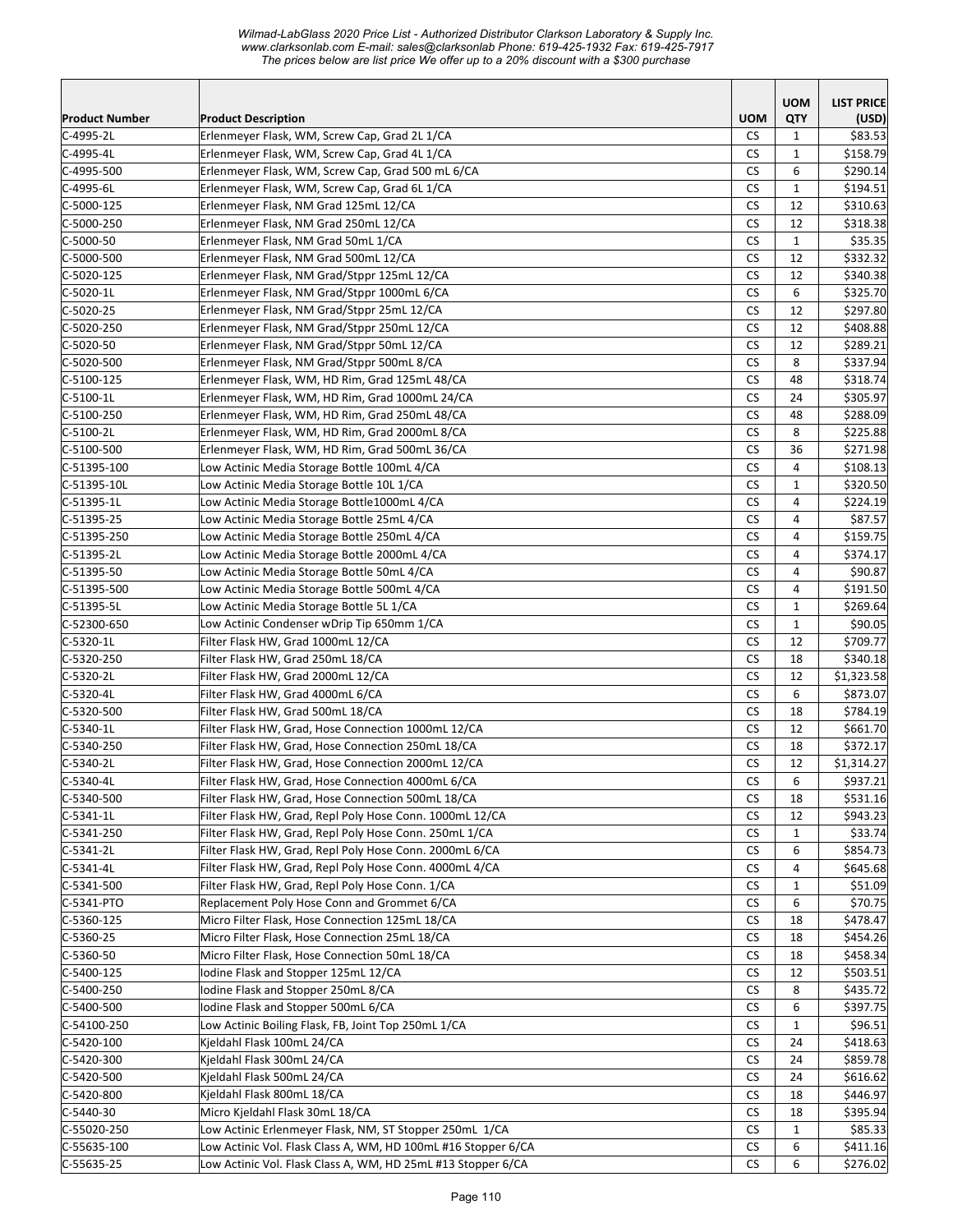*Wilmad-LabGlass 2020 Price List - Authorized Distributor Clarkson Laboratory & Supply Inc. www.clarksonlab.com E-mail: sales@clarksonlab Phone: 619-425-1932 Fax: 619-425-7917 The prices below are list price We offer up to a 20% discount with a \$300 purchase* 

|                         |                                                                                                                             |                      | <b>UOM</b>   | <b>LIST PRICE</b>    |
|-------------------------|-----------------------------------------------------------------------------------------------------------------------------|----------------------|--------------|----------------------|
| <b>Product Number</b>   | <b>Product Description</b>                                                                                                  | <b>UOM</b>           | QTY          | (USD)                |
| C-55635-250             | Low Actinic Vol. Flask Class A, WM, HD 250mL, #19 Stopper 6/CA                                                              | CS.                  | 6            | \$522.31             |
| C-55635-50              | Low Actinic Vol. Flask Class A, WM, HD 50mL, #13 Stopper 6/CA                                                               | <b>CS</b>            | 6            | \$297.90             |
| C-55640-10              | Low Actinic Vol. Flask Class A, ST Stopper 10mL 12/CA                                                                       | <b>CS</b>            | 12           | \$503.14             |
| C-55640-100             | Low Actinic Vol. Flask Class A, ST Stopper 100mL 12/CA                                                                      | CS                   | 12           | \$655.92             |
| C-55640-1L              | Low Actinic Vol. Flask Class A, ST Stopper 1000mL 1/CA                                                                      | CS                   | $\mathbf{1}$ | \$160.67             |
| C-55640-200             | Low Actinic Vol. Flask Class A, ST Stopper 200mL 12/CA                                                                      | <b>CS</b>            | 12           | \$664.38             |
| C-55640-200FO           | Low Actinic Vol. Flask Only, Class A 200mL 12/CA                                                                            | <b>CS</b>            | 12           | \$631.30             |
| C-55640-25              | Low Actinic Vol. Flask Class A, ST Stopper 25mL 12/CA                                                                       | <b>CS</b>            | 12           | \$576.39             |
| C-55640-250             | Low Actinic Vol. Flask Class A, ST Stopper 250mL 12/CA                                                                      | <b>CS</b>            | 12           | \$617.54             |
| C-55640-250FO           | Low Actinic Vol. Flask Only, Class A 250mL 12/CA                                                                            | <b>CS</b>            | 12           | \$780.80             |
| C-55640-2L              | Low Actinic Vol. Flask Class A, ST Stopper 2000mL 1/CA                                                                      | <b>CS</b>            | $\mathbf{1}$ | \$185.42             |
| C-55640-50              | Low Actinic Vol. Flask Class A, ST Stopper 50mL 12/CA                                                                       | <b>CS</b>            | 12           | \$655.00             |
| C-55640-500             | Low Actinic Vol. Flask Class A, ST Stopper 500mL 1/CA                                                                       | <b>CS</b>            | $\mathbf{1}$ | \$131.46             |
| C-55680-10              | Low Actinic Vol. Flask Class A, ST Stopper, CRT/SR, 10mL 1/CA                                                               | <b>CS</b>            | $\mathbf{1}$ | \$72.34              |
| $C-55680-100$           | Low Actinic Vol. Flask Class A, ST Stopper, CRT/SR, 100mL 1/CA                                                              | <b>CS</b>            | $\mathbf{1}$ | \$83.92              |
| C-55680-1L              | Low Actinic Vol. Flask Class A, ST Stopper, CRT/SR, 1000mL 1/CA                                                             | <b>CS</b>            | $\mathbf{1}$ | \$146.14             |
| C-55680-200             | Low Actinic Vol. Flask Class A, ST Stopper, CRT/SR, 200mL 1/CA                                                              | <b>CS</b>            | $\mathbf{1}$ | \$101.56             |
| C-55680-25              | Low Actinic Vol. Flask Class A, ST Stopper, CRT/SR, 25mL 1/CA                                                               | <b>CS</b>            | $\mathbf{1}$ | \$79.12              |
| C-55680-250             | Low Actinic Vol. Flask Class A, ST Stopper, CRT/SR, 250mL 1/CA                                                              | <b>CS</b>            | $\mathbf{1}$ | \$109.45             |
| C-55680-2L              | Low Actinic Vol. Flask Class A, ST Stopper, CRT/SR, 2000mL 1/CA                                                             | <b>CS</b>            | $\mathbf{1}$ | \$190.86             |
| C-55680-50              | Low Actinic Vol. Flask Class A, ST Stopper, CRT/SR, 50mL 1/CA                                                               | <b>CS</b>            | $\mathbf{1}$ | \$82.39              |
| C-55680-500             | Low Actinic Vol. Flask Class A, ST Stopper, CRT/SR, 500mL 1/CA                                                              | <b>CS</b>            | $\mathbf{1}$ | \$132.32             |
| $C-5580-1$              | Volumetric Flask, Class A, Snap Cap 1mL 12/CA                                                                               | <b>CS</b>            | 12           | \$168.78             |
| C-5580-10               | Volumetric Flask, Class A, Snap Cap 10mL 12/CA                                                                              | <b>CS</b>            | 12           | \$274.53             |
| C-5580-100              | Volumetric Flask, Class A, Snap Cap 100mL 12/CA                                                                             | CS                   | 12           | \$318.35             |
| C-5580-1L               | Volumetric Flask, Class A, Snap Cap 1000mL 6/CA                                                                             | <b>CS</b>            | 6            | \$302.58             |
| C-5580-2                | Volumetric Flask, Class A, Snap Cap 2mL 12/CA                                                                               | <b>CS</b>            | 12           | \$193.45             |
| C-5580-200              | Volumetric Flask, Class A, Snap Cap 200mL 12/CA                                                                             | <b>CS</b>            | 12           | \$393.44             |
| C-5580-25               | Volumetric Flask, Class A, Snap Cap 25mL 12/CA                                                                              | <b>CS</b>            | 12           | \$292.76             |
| C-5580-250              | Volumetric Flask, Class A, Snap Cap 250mL 12/CA                                                                             | <b>CS</b>            | 12           | \$423.37             |
| C-5580-2L               | Volumetric Flask, Class A, Snap Cap 2000mL 4/CA                                                                             | <b>CS</b>            | 4            | \$329.07             |
| C-5580-50               | Volumetric Flask, Class A, Snap Cap 50mL 12/CA                                                                              | <b>CS</b>            | 12           | \$300.81             |
| C-5580-500              | Volumetric Flask, Class A, Snap Cap 500mL 12/CA                                                                             | <b>CS</b>            | 12           | \$514.59             |
| C-5600-100              | Lifetime Red Vol. Flask, Class A, TC, Snap Cap 100mL 12/CA                                                                  | <b>CS</b>            | 12           | \$324.19             |
| C-5600-1L               | Lifetime Red Vol. Flask, Class A, TC, Snap Cap 1000mL 6/CA                                                                  | <b>CS</b>            | 6            | \$307.84             |
| C-5600-200              | Lifetime Red Vol. Flask, Class A, TC, Snap Cap 200mL 12/CA                                                                  | <b>CS</b>            | 12           | \$370.20             |
| $C-5600-25$             | Lifetime Red Vol. Flask, Class A, TC, Snap Cap 25mL 12/CA                                                                   | <b>CS</b>            | 12           | \$306.07             |
| C-5600-250              | Lifetime Red Vol. Flask, Class A, TC, Snap Cap 250mL 12/CA                                                                  | $\mathsf{CS}\xspace$ | 12           | \$398.33             |
| C-5600-2L               | Lifetime Red Vol. Flask, Class A, TC, Snap Cap 2000mL 4/CA                                                                  | CS                   | 4            | \$312.20             |
| $C-5600-50$             | Lifetime Red Vol. Flask, Class A, TC, Snap Cap 50mL 12/CA                                                                   | CS.                  | 12           | \$277.97             |
| C-5600-500              | Lifetime Red Vol. Flask, Class A, TC, Snap Cap 500mL 12/CA                                                                  | CS                   | 12           | \$484.15             |
| $C-5630-1$              | Micro Volumetric Flask, Class A, ST Stopper, Hex Base 1mL 12/CA                                                             | CS                   | 12           | \$560.78             |
| $C-5630-10$             | Micro Volumetric Flask, Class A, ST Stopper, Hex Base 10mL 12/CA                                                            | CS.                  | 12           | \$718.64             |
| C-5630-2                | Micro Volumetric Flask, Class A, ST Stopper, Hex Base 2mL 12/CA                                                             | <b>CS</b>            | 12           | \$639.37             |
| $C-5630-25$             | Micro Volumetric Flask, Class A, ST Stopper, Hex Base 25mL 12/CA                                                            | <b>CS</b>            | 12           | \$839.82             |
| $C-5630-5$              | Micro Volumetric Flask, Class A, ST Stopper, Hex Base 5mL 12/CA                                                             | CS                   | 12           | \$625.87             |
| $C-5631-1$              | Micro Vol. Flask, Class A, ST Stppr, CERT/SER, Hex Base 1mL 6/CA                                                            | <b>CS</b>            | 6            | \$294.26             |
| $C-5631-10$             | Micro Vol. Flask, Class A, ST Stppr, CERT/SER, Hex Base 10mL 6/CA                                                           | CS                   | 6            | \$352.55             |
| $C-5631-2$              | Micro Vol. Flask, Class A, ST Stppr, CERT/SER, Hex Base 2mL 6/CA                                                            | CS                   | 6<br>6       | \$313.72             |
| $C-5631-25$             | Micro Vol. Flask, Class A, ST Stppr, CERT/SER, Hex Base 25mL 6/CA                                                           | CS<br><b>CS</b>      | 6            | \$416.10<br>\$301.27 |
| $C-5631-5$<br>C-5635-10 | Micro Vol. Flask, Class A, ST Stppr, CERT/SER, Hex Base 5 mL 6/CA<br>Volumetric Flask, Class A, WM, HD, 10mL #13 Stppr 6/CA | <b>CS</b>            | 6            | \$203.30             |
| $C-5635-100$            | Volumetric Flask, Class A, WM, HD, 100mL #16 Stppr 6/CA                                                                     | <b>CS</b>            | 6            | \$317.27             |
| C-5635-200              | Volumetric Flask, Class A, WM, HD, 200mL #19 Stppr 6/CA                                                                     | <b>CS</b>            | 6            | \$359.09             |
| $C-5635-25$             | Volumetric Flask, Class A, WM, HD, 25mL #13 Stppr 6/CA                                                                      | <b>CS</b>            | 6            | \$203.30             |
| C-5635-250              | Volumetric Flask, Class A, WM, HD, 250mL #19 Stppr 6/CA                                                                     | CS                   | 6            | \$400.70             |
| C-5635-50               | Volumetric Flask, Class A, WM, HD, 50mL #13 Stppr 6/CA                                                                      | CS                   | 6            | \$211.84             |
| $C-5640-1$              | Volumetric Flask, Class A, ST Stopper 1mL 12/CA                                                                             | CS.                  | 12           | \$375.50             |
| $C-5640-10$             | Volumetric Flask, Class A, ST Stopper 10mL 12/CA                                                                            | <b>CS</b>            | 12           | \$374.62             |
| $C-5640-100$            | Volumetric Flask, Class A, ST Stopper 100mL 12/CA                                                                           | CS.                  | 12           | \$465.04             |
|                         |                                                                                                                             |                      |              |                      |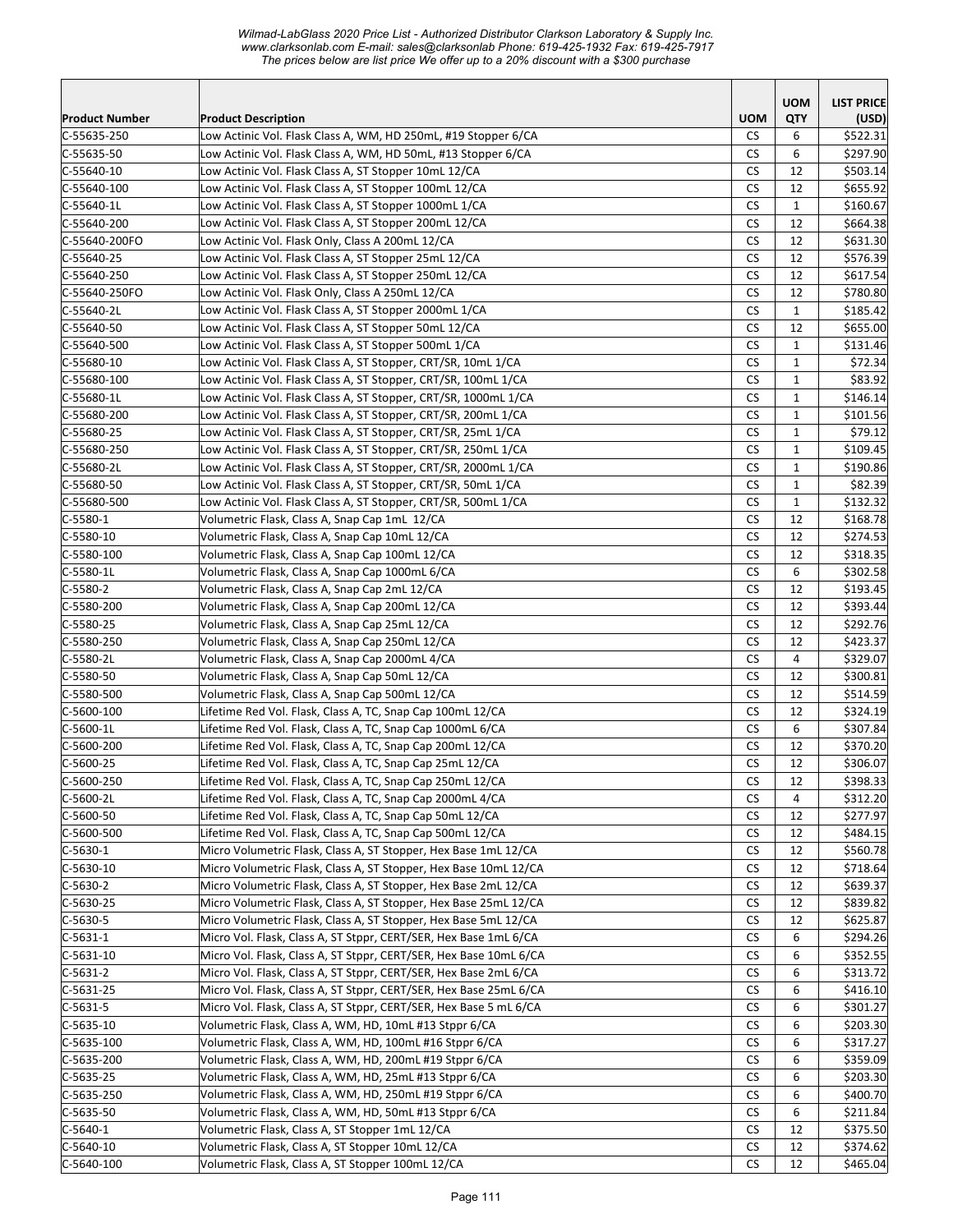*Wilmad-LabGlass 2020 Price List - Authorized Distributor Clarkson Laboratory & Supply Inc. www.clarksonlab.com E-mail: sales@clarksonlab Phone: 619-425-1932 Fax: 619-425-7917 The prices below are list price We offer up to a 20% discount with a \$300 purchase* 

|                       |                                                              |                      | <b>UOM</b>     | <b>LIST PRICE</b> |
|-----------------------|--------------------------------------------------------------|----------------------|----------------|-------------------|
| <b>Product Number</b> | <b>Product Description</b>                                   | <b>UOM</b>           | QTY            | (USD)             |
| C-5640-100FO          | Volumetric Flask Only, Class A 100mL 12/CA                   | <b>CS</b>            | 12             | \$363.01          |
| C-5640-10FO           | Volumetric Flask Only, Class A 10mL 12/CA                    | <b>CS</b>            | 12             | \$313.43          |
| C-5640-1L             | Volumetric Flask, Class A, ST Stopper 1000mL 6/CA            | <b>CS</b>            | 6              | \$435.77          |
| C-5640-1LFO           | Volumetric Flask Only, Class A 1000mL 1/CA                   | CS                   | $\mathbf{1}$   | \$79.96           |
| $C-5640-2$            | Volumetric Flask, Class A, ST Stopper 2mL 12/CA              | CS                   | 12             | \$400.65          |
| C-5640-200            | Volumetric Flask, Class A, ST Stopper 200mL 12/CA            | <b>CS</b>            | 12             | \$537.22          |
| C-5640-200FO          | Volumetric Flask Only, Class A 200mL 1/CA                    | <b>CS</b>            | $\mathbf{1}$   | \$50.17           |
| C-5640-25             | Volumetric Flask, Class A, ST Stopper 25mL 12/CA             | <b>CS</b>            | 12             | \$408.91          |
| C-5640-250            | Volumetric Flask, Class A, ST Stopper 250mL 12/CA            | <b>CS</b>            | 12             | \$579.08          |
| C-5640-250FO          | Volumetric Flask Only, Class A 250mL 1/CA                    | <b>CS</b>            | $\mathbf{1}$   | \$51.84           |
| C-5640-25FO           | Volumetric Flask Only, Class A 25mL 1/CA                     | <b>CS</b>            | $\mathbf{1}$   | \$37.31           |
| C-5640-2L             | Volumetric Flask, Class A, ST Stopper 2000mL 4/CA            | <b>CS</b>            | 4              | \$367.12          |
| C-5640-3L             | Volumetric Flask, Class A, ST Stopper 3000mL 1/CA            | <b>CS</b>            | $\mathbf{1}$   | \$366.96          |
| C-5640-4L             | Volumetric Flask, Class A, ST Stopper 4000mL 1/CA            | <b>CS</b>            | $\mathbf{1}$   | \$414.99          |
| $C - 5640 - 5$        | Volumetric Flask, Class A, ST Stopper 5mL 12/CA              | <b>CS</b>            | 12             | \$313.04          |
| C-5640-50             | Volumetric Flask, Class A, ST Stopper 50mL 12/CA             | <b>CS</b>            | 12             | \$435.85          |
| C-5640-500            | Volumetric Flask, Class A, ST Stopper 500mL 12/CA            | <b>CS</b>            | 12             | \$719.51          |
| C-5640-500FO          | Volumetric Flask Only, Class A 500mL 1/CA                    | <b>CS</b>            | $\mathbf{1}$   | \$66.45           |
| C-5640-50FO           | Volumetric Flask Only, Class A 50mL 1/CA                     | <b>CS</b>            | $\mathbf{1}$   | \$40.27           |
| C-5640-5L             | Volumetric Flask, Class A, ST Stopper 5000mL 1/CA            | CS                   | $\mathbf{1}$   | \$473.12          |
| C-5640-6L             | Volumetric Flask, Class A, ST Stopper 6000mL 1/CA            | CS                   | $\mathbf{1}$   | \$554.06          |
| $C-5641-10$           | Volumetric Flask, ST Stopper 10mL 12/CA                      | <b>CS</b>            | 12             | \$338.84          |
| $C-5641-100$          | Volumetric Flask, ST Stopper 100mL 12/CA                     | <b>CS</b>            | 12             | \$429.94          |
| C-5641-1L             | Volumetric Flask, ST Stopper 1000mL 6/CA                     | <b>CS</b>            | 6              | \$406.23          |
| C-5641-200            | Volumetric Flask, ST Stopper 200mL 12/CA                     | <b>CS</b>            | 12             | \$496.66          |
| C-5641-25             | Volumetric Flask, ST Stopper 25mL 12/CA                      | <b>CS</b>            | 12             | \$377.22          |
| C-5641-250            | Volumetric Flask, ST Stopper 250mL 12/CA                     | <b>CS</b>            | 12             | \$525.85          |
| C-5641-2L             | Volumetric Flask, ST Stopper 2000mL 4/CA                     | <b>CS</b>            | $\overline{4}$ | \$389.99          |
| C-5641-50             | Volumetric Flask, ST Stopper 50mL 12/CA                      | <b>CS</b>            | 12             | \$399.04          |
| $C-5641-500$          | Volumetric Flask, ST Stopper 500mL 12/CA                     | <b>CS</b>            | 12             | \$660.61          |
| C-5644-10             | Volumetric Flask, Class A, PTFE Stopper 10mL 12/CA           | <b>CS</b>            | 12             | \$382.45          |
| C-5644-100            | Volumetric Flask, Class A, PTFE Stopper 100mL 12/CA          | <b>CS</b>            | 12             | \$474.02          |
| C-5644-1L             | Volumetric Flask, Class A, PTFE Stopper 1L 6/CA              | <b>CS</b>            | 6              | \$453.90          |
| C-5644-200            | Volumetric Flask, Class A, PTFE Stopper 200mL 12/CA          | <b>CS</b>            | 12             | \$559.76          |
| C-5644-25             | Volumetric Flask, Class A, PTFE Stopper 25mL 12/CA           | <b>CS</b>            | 12             | \$421.30          |
| C-5644-250            | Volumetric Flask, Class A, PTFE Stopper 250mL 12/CA          | CS                   | 12             | \$598.46          |
| $C-5644-2L$           | Volumetric Flask, Class A, PTFE Stopper 2000mL 4/CA          | <b>CS</b>            | $\overline{4}$ | \$382.19          |
| $C-5644-50$           | Volumetric Flask, Class A, PTFE Stopper 50mL 12/CA           | $\mathsf{CS}\xspace$ | 12             | \$445.23          |
| C-5644-500            | Volumetric Flask, Class A, PTFE Stopper 500mL 12/CA          | CS                   | 12             | \$748.80          |
| $C-5650-100$          | Volumetric Flask, Class A, Screw Cap 100mL 12/CA             | CS.                  | 12             | \$449.72          |
| C-5650-18CO           | Screw Cap Only 410-18 12/CA                                  | CS                   | 12             | \$21.96           |
| C-5650-25             | Volumetric Flask, Class A, Screw Cap 25mL 12/CA              | CS                   | 12             | \$402.66          |
| C-5650-50             | Volumetric Flask, Class A, Screw Cap 50mL 12/CA              | <b>CS</b>            | 12             | \$433.72          |
| C-5655-100            | Volumetric Flask, HD, Screw Cap 100mL GL32 Funnel Top 1/CA   | <b>CS</b>            | $\mathbf{1}$   | \$52.84           |
| $C-5655-1L$           | Volumetric Flask, HD, Screw Cap1000mL GL32 Funnel Top 1/CA   | <b>CS</b>            | $\mathbf{1}$   | \$110.04          |
| C-5655-200            | Volumetric Flask, HD, Screw Cap 200mL GL32 Funnel Top 1/CA   | CS                   | $\mathbf{1}$   | \$60.29           |
| $C-5655-250$          | Volumetric Flask, HD, Screw Cap 250mL GL32 Funnel Top 1/CA   | <b>CS</b>            | $\mathbf{1}$   | \$67.37           |
| C-5655-50             | Volumetric Flask, HD, Screw Cap 50mL GL32 Funnel Top 1/CA    | СS                   | $\mathbf{1}$   | \$45.89           |
| C-5655-500            | Volumetric Flask, HD, Screw Cap 500mL GL32 Funnel Top 1/CA   | CS                   | $\mathbf{1}$   | \$76.84           |
| C-5660-100            | Lifetime Red Volumetric Flask, Class A, ST Stppr 100mL 12/CA | <b>CS</b>            | 12             | \$474.26          |
| C-5660-1L             | Lifetime Red Volumetric Flask, Class A, ST Stppr 1000mL 6/CA | <b>CS</b>            | 6              | \$444.39          |
| C-5660-200            | Lifetime Red Volumetric Flask, Class A, ST Stppr 200mL 12/CA | <b>CS</b>            | 12             | \$547.85          |
| $C-5660-25$           | Lifetime Red Volumetric Flask, Class A, ST Stppr 25mL 12/CA  | <b>CS</b>            | 12             | \$417.02          |
| $C-5660-250$          | Lifetime Red Volumetric Flask, Class A, ST Stppr 250mL 12/CA | <b>CS</b>            | 12             | \$591.45          |
| $C-5660-2L$           | Lifetime Red Volumetric Flask, Class A, ST Stppr 2000mL 4/CA | <b>CS</b>            | 4              | \$433.60          |
| C-5660-50             | Lifetime Red Volumetric Flask, Class A, ST Stppr 50mL 12/CA  | CS                   | 12             | \$444.49          |
| C-5660-500            | Lifetime Red Volumetric Flask, Class A, ST Stppr 500mL 12/CA | CS                   | 12             | \$733.76          |
| C-5680-10             | Volumetric Flask, Class A, ST Stppr CRT/SR 10mL 1/CA         | CS.                  | $\mathbf{1}$   | \$50.40           |
| $C-5680-100$          | Volumetric Flask, Class A, ST Stppr CRT/SR 100mL 1/CA        | <b>CS</b>            | $\mathbf{1}$   | \$69.04           |
| $C-5680-1L$           | Volumetric Flask, Class A, ST Stppr CRT/SR 1000mL 1/CA       | CS.                  | $\mathbf{1}$   | \$118.68          |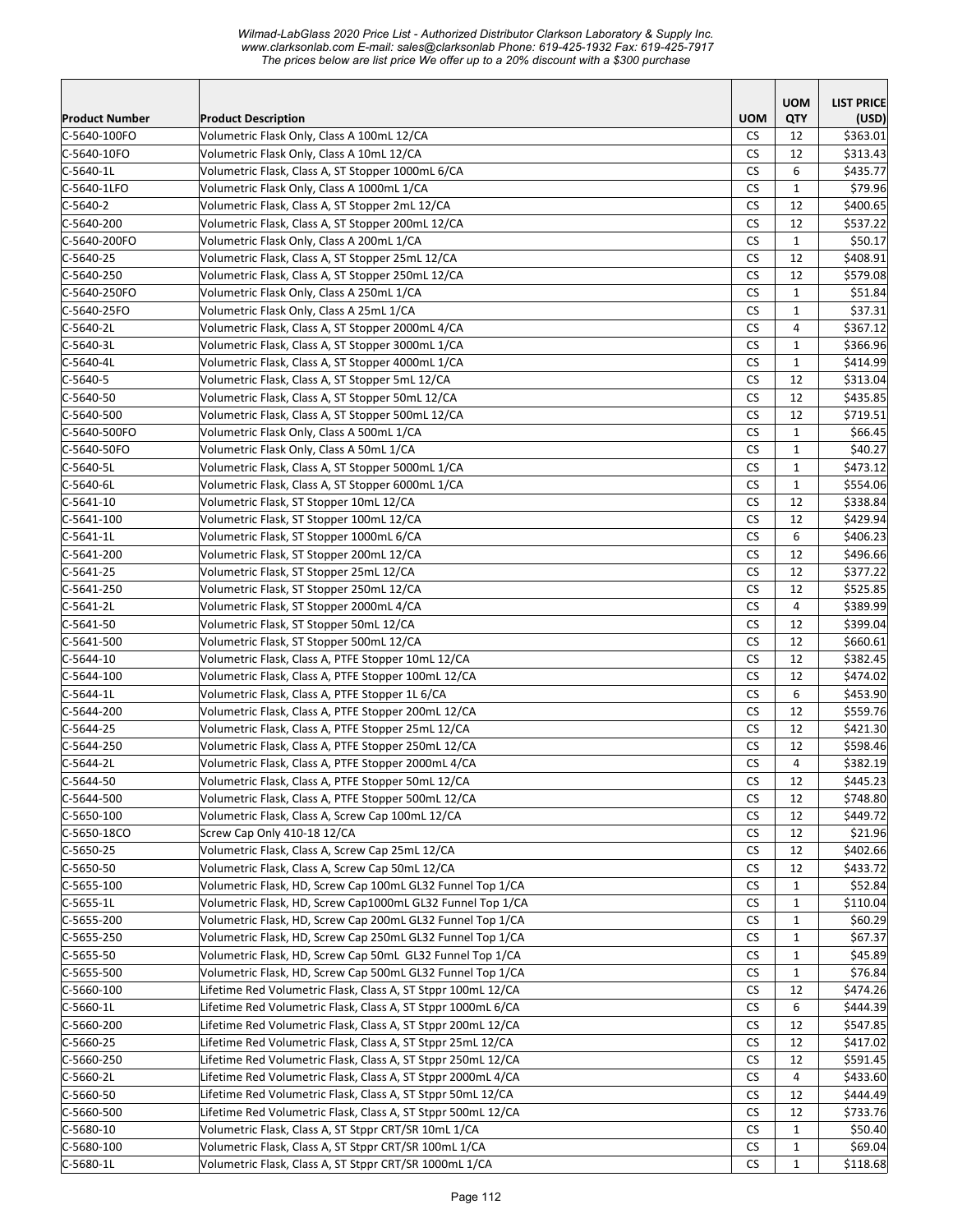*Wilmad-LabGlass 2020 Price List - Authorized Distributor Clarkson Laboratory & Supply Inc. www.clarksonlab.com E-mail: sales@clarksonlab Phone: 619-425-1932 Fax: 619-425-7917 The prices below are list price We offer up to a 20% discount with a \$300 purchase* 

|                           |                                                                                       |                      | <b>UOM</b>                   | <b>LIST PRICE</b>    |
|---------------------------|---------------------------------------------------------------------------------------|----------------------|------------------------------|----------------------|
| <b>Product Number</b>     | <b>Product Description</b>                                                            | <b>UOM</b>           | QTY                          | (USD)                |
| $C-5680-200$              | Volumetric Flask, Class A, ST Stppr CRT/SR 200mL 1/CA                                 | CS.                  | 1                            | \$73.44              |
| $C-5680-25$               | Volumetric Flask, Class A, ST Stppr CRT/SR 25mL 1/CA                                  | <b>CS</b>            | $\mathbf{1}$                 | \$60.10              |
| $C-5680-250$              | Volumetric Flask, Class A, ST Stppr CRT/SR 250mL 1/CA                                 | СS                   | 1                            | \$78.62              |
| C-5680-2L                 | Volumetric Flask, Class A, ST Stppr CRT/SR 2000mL 1/CA                                | <b>CS</b>            | $\mathbf{1}$                 | \$148.89             |
| $C-5680-50$               | Volumetric Flask, Class A, ST Stppr CRT/SR 50mL 1/CA                                  | <b>CS</b>            | $\mathbf{1}$                 | \$64.19              |
| $C-5680-500$              | Volumetric Flask, Class A, ST Stppr CRT/SR 500mL 1/CA                                 | CS                   | $\mathbf{1}$                 | \$97.38              |
| C-5720-100                | Bates Sugar Volumetric Flask 100mL 1/CA                                               | <b>CS</b>            | $\mathbf{1}$                 | \$45.53              |
| C-5820-100                | Volumetric Mixing Flask, Class A 100mL 12/CA                                          | <b>CS</b>            | 12                           | \$1,085.50           |
| $C-5820-1L$               | Volumetric Mixing Flask, Class A 1000mL 6/CA                                          | <b>CS</b>            | 6                            | \$872.11             |
| C-5820-250                | Volumetric Mixing Flask, Class A 250mL 1/CA                                           | CS                   | $\mathbf{1}$                 | \$123.28             |
| C-5820-2L                 | Volumetric Mixing Flask, Class A 2000mL 1/CA                                          | <b>CS</b>            | $\mathbf{1}$                 | \$230.37             |
| $C-5820-500$              | Volumetric Mixing Flask, Class A 500mL 1/CA                                           | <b>CS</b>            | $\mathbf{1}$                 | \$142.21             |
| $C-5840-200$              | Phosphoric Acid Volumetric Flask, WN 200mL 12/CA                                      | <b>CS</b>            | 12                           | \$422.22             |
| $C-5840-250$              | Phosphoric Acid Volumetric Flask, WN 250mL 12/CA                                      | <b>CS</b>            | 12                           | \$420.08             |
| $C-5860-60$               | Viscosimeter Volumetric Flask, Class A 60mL 12/CA                                     | <b>CS</b>            | 12                           | \$494.92             |
| $C - 6100 - 5$            | Plain 60Deg Funnel, Long Stem 12/CA                                                   | <b>CS</b>            | 12                           | \$313.67             |
| $C-6100-6$                | Plain 60Deg Funnel, Long Stem 12/CA                                                   | <b>CS</b>            | 12                           | \$625.69             |
| $C-6120-5$                | Plain 60Deg Funnel, Short Stem 12/CA                                                  | <b>CS</b>            | 12                           | \$291.50             |
| C-6120-6                  | Plain 60Deg Funnel, Short Stem 12/CA                                                  | CS.                  | 12                           | \$523.52             |
| C-61220-1L                | PyrexPLUS Coated Aspirator Bottle 1L 4/CA                                             | <b>CS</b>            | 4                            | \$552.52             |
| C-61220-250               | PyrexPLUS Coated Aspirator Bottle 250mL 6CA                                           | CS                   | 6                            | \$440.61             |
| C-61220-2L                | PyrexPLUS Coated Aspirator Bottle 2L 4/CA                                             | <b>CS</b>            | 4                            | \$720.20             |
| $C-61220-3X$              | PyrexPLUS Coated Aspirator Bottle 13L 1/CA                                            | <b>CS</b>            | $\mathbf{1}$                 | \$667.99             |
| C-61220-4L                | PyrexPLUS Coated Aspirator Bottle 4L 1/CA                                             | <b>CS</b>            | $\mathbf{1}$                 | \$292.77             |
| C-61220-500               | PyrexPLUS Coated Aspirator Bottle 500mL 6CA                                           | CS                   | 6                            | \$686.82             |
| C-6140-100                | Plain 60Deg Funnel, Long Stem, Beaded Rim 100mm 6/CA                                  | <b>CS</b>            | 6                            | \$87.13              |
| C-6140-50                 | Plain 60Deg Funnel, Long Stem, Beaded Rim 50mm 12/CA                                  | <b>CS</b>            | 12                           | \$132.41             |
| $C-6140-65$               | Plain 60Deg Funnel, Long Stem, Beaded Rim 65mm 12/CA                                  | <b>CS</b>            | 12                           | \$120.78             |
| $C-6140-75$               | Plain 60Deg Funnel, Long Stem, Beaded Rim 75mm 12/CA                                  | <b>CS</b>            | 12                           | \$130.36             |
| $C-61500-125$             | PyrexPLUS Coated NM Reagent Bottle 125mL 12/CA                                        | <b>CS</b>            | 12                           | \$517.90             |
| $C-61500-1L$              | PyrexPLUS Coated NM Reagent Bottle 1L 6/CA                                            | <b>CS</b>            | 6                            | \$568.72             |
| $C-61500-250$             | PyrexPLUS Coated NM Reagent Bottle 250mL 6/CA                                         | <b>CS</b>            | 6                            | \$275.10             |
| C-61500-2L                | PyrexPLUS Coated NM Reagent Bottle 2L 1/CA                                            | <b>CS</b>            | 1                            | \$214.38             |
| $C-61500-500$             | PyrexPLUS Coated NM Reagent Bottle 500mL 6/CA                                         | CS                   | 6                            | \$350.97             |
| C-61596-13L               | PyrexPLUS Coated Solution Bottle 13L 1/CA                                             | CS<br><b>CS</b>      | $\mathbf{1}$<br>$\mathbf{1}$ | \$499.62             |
| C-61596-19L<br>C-61596-9L | PyrexPLUS Coated Solution Bottle 19L 1/CA<br>PyrexPLUS Coated Solution Bottle 9L 1/CA | <b>CS</b>            | $\mathbf{1}$                 | \$605.20<br>\$544.79 |
| $C - 6160 - 65$           | Fluted 60Deg Funnel Long Stem 65mm 12/CA                                              | $\mathsf{CS}\xspace$ | 12                           | \$195.61             |
| C-6160-75                 | Fluted 60Deg Funnel Long Stem 75mm 12/CA                                              | <b>CS</b>            | 12                           | \$188.87             |
| $C-61626-100$             | PyrexPLUS Coated Media Storage Bottle 100mL 4/CA                                      | CS                   | 4                            | \$129.82             |
| $C-61626-1L$              | PyrexPLUS Coated Media Storage Bottle 1000mL 4/CA                                     | CS                   | 4                            | \$251.31             |
| C-61626-250               | PyrexPLUS Coated Media Storage Bottle 250mL 4/CA                                      | CS                   | 4                            | \$160.65             |
| $C - 61626 - 2L$          | PyrexPLUS Coated Media Storage Bottle 2000mL 4/CA                                     | <b>CS</b>            | 4                            | \$388.27             |
| $C - 61626 - 500$         | PyrexPLUS Coated Media Storage Bottle 500mL 4/CA                                      | CS                   | 4                            | \$205.04             |
| C-6180-100                | Fluted 60Deg Funnel Short Stem 100mm 24/CA                                            | <b>CS</b>            | 24                           | \$434.06             |
| $C - 6180 - 50$           | Fluted 60Deg Funnel Short Stem 50mm 48/CA                                             | <b>CS</b>            | 48                           | \$556.28             |
| C-6180-65                 | Fluted 60Deg Funnel Short Stem 65mm 48/CA                                             | CS                   | 48                           | \$620.72             |
| C-6180-75                 | Fluted 60Deg Funnel Short Stem 75mm 48/CA                                             | CS                   | 48                           | \$671.20             |
| C-6220-100                | Plain Powder Filling Funnel 100mm 24/CA                                               | CS                   | 24                           | \$378.49             |
| C-6220-125                | Plain Powder Filling Funnel 125mm 12/CA                                               | CS                   | 12                           | \$368.63             |
| C-6220-150                | Plain Powder Filling Funnel 150mm 12/CA                                               | CS                   | 12                           | \$740.38             |
| C-6220-65                 | Plain Powder Filling Funnel 65mm 24/CA                                                | СS                   | 24                           | \$342.18             |
| C-6220-75                 | Plain Powder Filling Funnel 75mm 24/CA                                                | CS                   | 24                           | \$326.00             |
| $C-6240-100$              | Plain Stemless Funnel 100mm 1/CA                                                      | CS                   | $\mathbf{1}$                 | \$19.28              |
| C-6240-75                 | Plain Stemless Funnel 75mm 48/CA                                                      | CS                   | 48                           | \$672.11             |
| $C-6302-125$              | Squibb Sep Funnel w/Rotaflo Stopcock 125mL 1/CA                                       | CS                   | 1                            | \$154.26             |
| C-6302-250                | Squibb Sep Funnel w/Rotaflo Stopcock 250mL 1/CA                                       | CS                   | 1                            | \$181.08             |
| C-63024-100               | 63024 PyrexPLUS Cylinder 100mL 4/CA                                                   | CS                   | 4                            | \$174.93             |
| C-63024-1L                | 63024 PyrexPLUS Cylinder 1000mL 4/CA                                                  | CS                   | 4                            | \$470.58             |
| $C-63024-250$             | 63024 PyrexPLUS Cylinder 250mL 4/CA                                                   | CS.                  | 4                            | \$242.11             |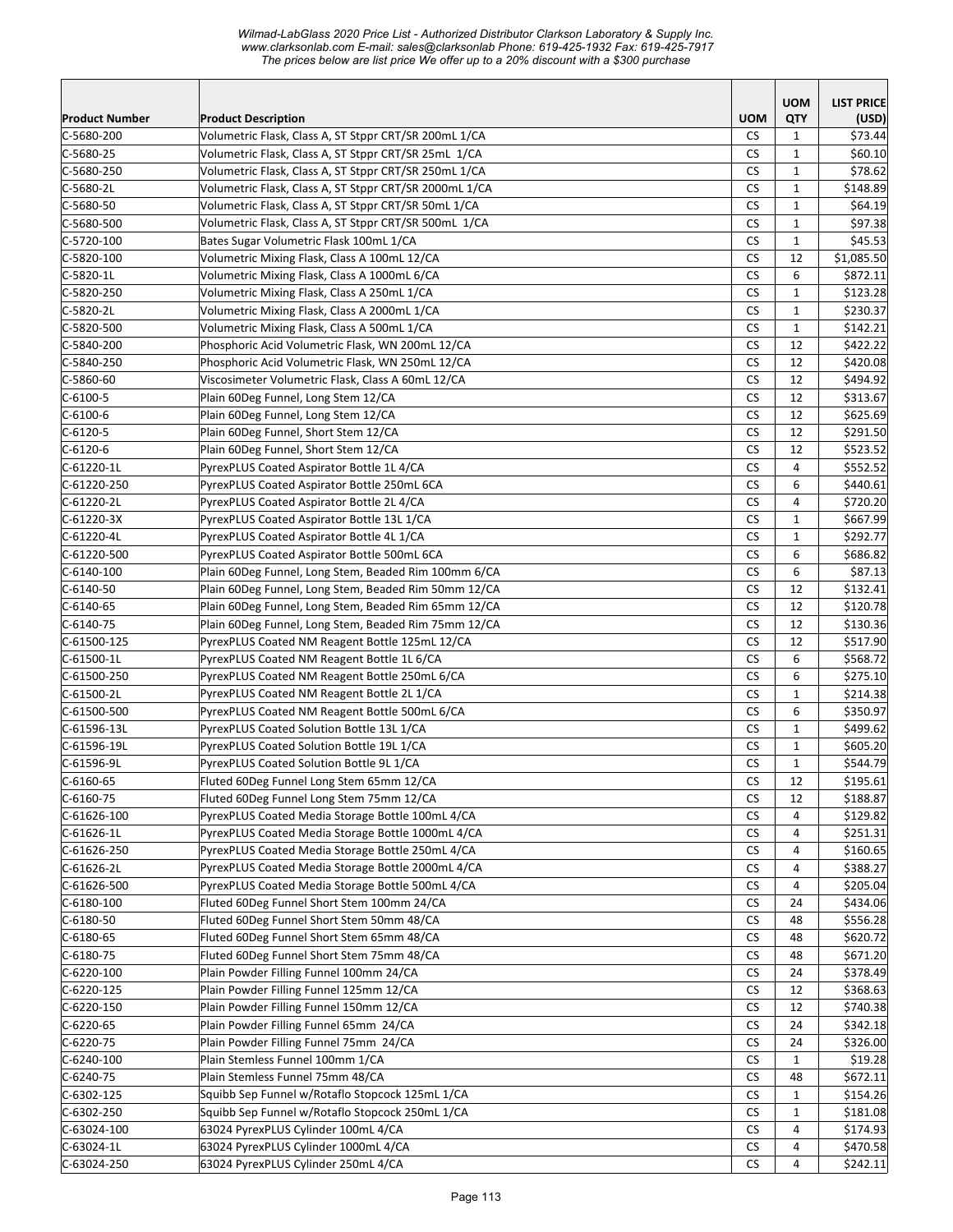*Wilmad-LabGlass 2020 Price List - Authorized Distributor Clarkson Laboratory & Supply Inc. www.clarksonlab.com E-mail: sales@clarksonlab Phone: 619-425-1932 Fax: 619-425-7917 The prices below are list price We offer up to a 20% discount with a \$300 purchase* 

|                       |                                                                |                      | <b>UOM</b>     | <b>LIST PRICE</b> |
|-----------------------|----------------------------------------------------------------|----------------------|----------------|-------------------|
| <b>Product Number</b> | <b>Product Description</b>                                     | <b>UOM</b>           | QTY            | (USD)             |
| C-63024-2L            | 63024 PyrexPLUS Cylinder 2000mL 2/CA                           | <b>CS</b>            | 2              | \$404.93          |
| C-63024-500           | 63024 PyrexPLUS Cylinder 500mL 4/CA                            | CS                   | 4              | \$341.70          |
| $C-6302-500$          | Squibb Sep Funnel w/Rotaflo Stopcock 500mL 1/CA                | <b>CS</b>            | $\mathbf{1}$   | \$207.98          |
| C-6305-1L             | Squibb Sep Funnel, PTFE Valve, 45mm Thrd Top 1000mL 1/CA       | <b>CS</b>            | $\mathbf{1}$   | \$264.69          |
| C-6305-250            | Squibb Sep Funnel, PTFE Valve, 45mm Thrd Top 250mL 1/CA        | <b>CS</b>            | $\mathbf{1}$   | \$185.23          |
| C-6305-2L             | Squibb Sep Funnel, PTFE Valve, 45mm Thrd Top 2000mL 1/CA       | CS                   | $\mathbf{1}$   | \$391.32          |
| C-6305-2LFO           | Squibb Sep Funnel Only 2000mL 45mm Thread 1/CA                 | <b>CS</b>            | $\mathbf{1}$   | \$294.53          |
| $C-6305-4L$           | Squibb Sep Funnel, PTFE Valve, 45mm Thrd Top 4000mL 1/CA       | <b>CS</b>            | $\mathbf{1}$   | \$609.93          |
| C-6305-500            | Squibb Sep Funnel, PTFE Valve, 45mm Thrd Top 500mL 1/CA        | <b>CS</b>            | $\mathbf{1}$   | \$218.68          |
| C-6305-500FO          | Squibb Sep Funnel Only 500mL 45mm Thread 1/CA                  | <b>CS</b>            | $\mathbf{1}$   | \$161.01          |
| $C-6305-60$           | Squibb Sep Funnel, PTFE Valve, 32mm Thrd Top 60mL 1/CA         | <b>CS</b>            | $\mathbf{1}$   | \$129.49          |
| C-6305-60FO           | Squibb Sep Funnel Only 60mL 32mm Thread 1/CA                   | <b>CS</b>            | $\mathbf{1}$   | \$94.94           |
| C-6305-6LFO           | Squibb Sep Funnel Only 6000mL 45mm Thread 1/CA                 | CS                   | $\mathbf{1}$   | \$605.32          |
| C-6305-6VO            | PTFE Valve Bottom Only 6mm 1/CA                                | <b>CS</b>            | $\mathbf{1}$   | \$102.45          |
| C-6305-8VO            | PTFE Valve Bottom Only 8mm 1/CA                                | <b>CS</b>            | $\mathbf{1}$   | \$102.13          |
| $C - 6340 - 1L$       | Globe Sep Funnel, ST Stopper and Stopcock 1000mL 1/CA          | <b>CS</b>            | $\mathbf{1}$   | \$255.77          |
| $C-6383-125$          | Cylindrical Sep Funnel, ST Stppr, PTFE S/C 125mL 4/CA          | CS                   | $\overline{4}$ | \$1,191.06        |
| $C-6383-1L$           | Cylindrical Sep Funnel, ST Stppr, PTFE S/C 1000mL 2/CA         | <b>CS</b>            | $\overline{2}$ | \$1,054.55        |
| C-6383-250            | Cylindrical Sep Funnel, ST Stppr, PTFE S/C 250mL 4/CA          | <b>CS</b>            | $\overline{4}$ | \$1,335.64        |
| C-6383-500            | Cylindrical Sep Funnel, ST Stppr, PTFE S/C 500mL 4/CA          | <b>CS</b>            | 4              | \$1,661.96        |
| C-6383A-100           | Cylindrical Sep Funnel, ST Joints 100mL 1/CA                   | <b>CS</b>            | $\mathbf{1}$   | \$258.21          |
| $C-6400-125$          | Pear Shaped Squibb Sep Funnel, ST Stppr and S/C 125mL 6/CA     | <b>CS</b>            | 6              | \$656.01          |
| $C - 6400 - 1L$       | Pear Shaped Squibb Sep Funnel, ST Stppr and S/C 1000mL 1/CA    | <b>CS</b>            | $\mathbf{1}$   | \$232.99          |
| C-6400-250            | Pear Shaped Squibb Sep Funnel, ST Stppr and S/C 250mL 4/CA     | <b>CS</b>            | 4              | \$515.80          |
| C-6400-2L             | Pear Shaped Squibb Sep Funnel, ST Stppr and S/C 2000mL 1/CA    | <b>CS</b>            | 1              | \$346.81          |
| C-6400-30             | Pear Shaped Squibb Sep Funnel, ST Stppr and S/C 30mL 1/CA      | <b>CS</b>            | $\mathbf{1}$   | \$157.59          |
| C-6400-4L             | Pear Shaped Squibb Sep Funnel, ST Stppr and S/C 4000mL 1/CA    | <b>CS</b>            | $\mathbf{1}$   | \$925.24          |
| C-6400-500            | Pear Shaped Squibb Sep Funnel, ST Stppr and S/C 500mL 4/CA     | CS                   | $\overline{4}$ | \$640.66          |
| $C-6400-60$           | Pear Shaped Squibb Sep Funnel, ST Stppr and S/C 60mL 6/CA      | <b>CS</b>            | 6              | \$600.06          |
| C-6400-6L             | Pear Shaped Squibb Sep Funnel, ST Stppr and S/C 6000mL 1/CA    | <b>CS</b>            | $\mathbf{1}$   | \$572.44          |
| $C-6402-125$          | Pear Shaped Squibb Sep Funnel, ST Stppr, PTFE S/C 125mL 4/CA   | <b>CS</b>            | 4              | \$474.73          |
| $C-6402-1L$           | Pear Shaped Squibb Sep Funnel, ST Stppr, PTFE S/C 1000mL 1/CA  | <b>CS</b>            | $\mathbf{1}$   | \$226.96          |
| $C-6402-250$          | Pear Shaped Squibb Sep Funnel, ST Stppr, PTFE S/C 250mL 4/CA   | <b>CS</b>            | 4              | \$562.79          |
| C-6402-250FO          | Pear Shaped Squibb Sep Funnel Only 250mL 1/CA                  | <b>CS</b>            | $\mathbf{1}$   | \$114.07          |
| C-6402-2L             | Pear Shaped Squibb Sep Funnel, ST Stppr, PTFE S/C 2000mL 1/CA  | <b>CS</b>            | $\mathbf{1}$   | \$326.22          |
| C-6402-4L             | Pear Shaped Squibb Sep Funnel, ST Stppr, PTFE S/C 4000mL 1/CA  | <b>CS</b>            | $\mathbf{1}$   | \$481.05          |
| C-6402-500            | Pear Shaped Squibb Sep Funnel, ST Stppr, PTFE S/C 500mL 4/CA   | <b>CS</b>            | 4              | \$646.43          |
| $C - 6402 - 60$       | Pear Shaped Squibb Sep Funnel, ST Stppr, PTFE S/C 60mL 4/CA    | $\mathsf{CS}\xspace$ | 4              | \$478.25          |
| C-6402-60FO           | Pear Shaped Squibb Sep Funnel Only 60mL 1/CA                   | <b>CS</b>            | 1              | \$84.33           |
| $C-6402 - 6L$         | Pear Shaped Squibb Sep Funnel, ST Stppr, PTFE S/C 6000mL 1/CA  | CS                   | 1              | \$565.06          |
| C-6404-125            | Pear Shaped Squibb Sep Funnel, P/E Stppr, PTFE S/C 125mL 4/CA  | CS                   | 4              | \$463.27          |
| C-6404-1L             | Pear Shaped Squibb Sep Funnel, P/E Stppr, PTFE S/C 1000mL 1/CA | CS                   | 1              | \$222.10          |
| C-6404-250            | Pear Shaped Squibb Sep Funnel, P/E Stppr, PTFE S/C 250mL 4/CA  | СS                   | 4              | \$553.88          |
| C-6404-2L             | Pear Shaped Squibb Sep Funnel, P/E Stppr, PTFE S/C 2000mL 1/CA | CS                   | $\mathbf{1}$   | \$319.51          |
| $C - 6404 - 500$      | Pear Shaped Squibb Sep Funnel, P/E Stppr, PTFE S/C 500mL 4/CA  | CS                   | 4              | \$633.93          |
| $C - 6404 - 60$       | Pear Shaped Squibb Sep Funnel, P/E Stppr, PTFE S/C 60mL 4/CA   | CS                   | 4              | \$451.41          |
| C-6406-125            | Economy Squibb Sep Funnel, HD P/E Stppr, PTFE S/C 125mL 4/CA   | CS                   | 4              | \$385.20          |
| C-6406-125FO          | Economy Squibb Sep Funnel Only 125mL 4/CA                      | CS                   | 4              | \$243.78          |
| C-6406-1L             | Economy Squibb Sep Funnel, HD P/E Stppr, PTFE S/C 1000mL 1/CA  | CS                   | 1              | \$187.77          |
| C-6406-1LFO           | Economy Squibb Sep Funnel Only 1000mL 1/CA                     | CS                   | $\mathbf{1}$   | \$151.28          |
| C-6406-250            | Economy Squibb Sep Funnel, HD P/E Stppr, PTFE S/C 250mL 4/CA   | CS                   | 4              | \$444.24          |
| C-6406-250FO          | Economy Squibb Sep Funnel Only 250mL 4/CA                      | <b>CS</b>            | 4              | \$313.59          |
| $C-6406-2L$           | Economy Squibb Sep Funnel, HD P/E Stppr, PTFE S/C 2000mL 1/CA  | <b>CS</b>            | $\mathbf{1}$   | \$295.05          |
| C-6406-2LFO           | Economy Squibb Sep Funnel Only 2000mL 1/CA                     | <b>CS</b>            | $\mathbf{1}$   | \$242.96          |
| C-6406-500            | Economy Squibb Sep Funnel, HD P/E Stppr, PTFE S/C 500mL 4/CA   | CS                   | 4              | \$520.41          |
| C-6406-500FO          | Economy Squibb Sep Funnel Only 500mL 4/CA                      | CS                   | 4              | \$341.18          |
| C-6406-60             | Economy Squibb Sep Funnel, HD P/E Stppr, PTFE S/C 60mL 4/CA    | CS                   | 4              | \$326.47          |
| C-6406-60FO           | Economy Squibb Sep Funnel Only 60mL 4/CA                       | СS                   | 4              | \$319.89          |
| C-6406-GTO            | Economy Squibb Sep Funnel Tip Only 36/CA                       | CS                   | 36             | \$358.07          |
| $C-6412A-125$         | Squibb Sep Funnel, PTFE Stopcock 125mL 1/CA                    | CS.                  | $\mathbf{1}$   | \$177.66          |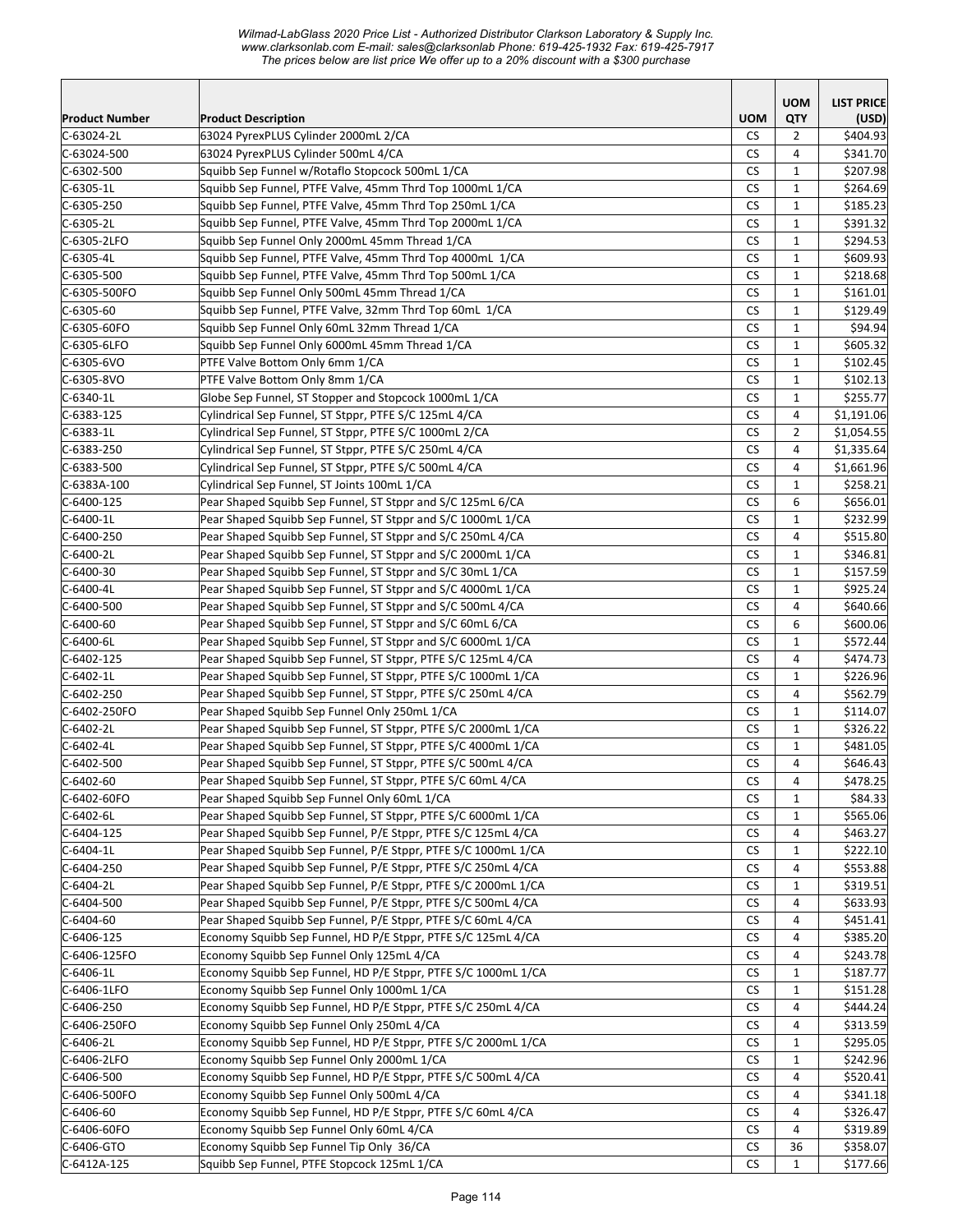*Wilmad-LabGlass 2020 Price List - Authorized Distributor Clarkson Laboratory & Supply Inc. www.clarksonlab.com E-mail: sales@clarksonlab Phone: 619-425-1932 Fax: 619-425-7917 The prices below are list price We offer up to a 20% discount with a \$300 purchase* 

|                       |                                                             |            | <b>UOM</b>     | <b>LIST PRICE</b> |
|-----------------------|-------------------------------------------------------------|------------|----------------|-------------------|
| <b>Product Number</b> | <b>Product Description</b>                                  | <b>UOM</b> | QTY            | (USD)             |
| $C - 6413 - 125$      | Squibb Sep Funnel, PTFE Stopcock 125mL 4/CA                 | <b>CS</b>  | 4              | \$565.04          |
| C-6413-125FO          | Squibb Sep Funnel Only, 125 mL 4/CA                         | <b>CS</b>  | 4              | \$545.31          |
| $C-6480-125$          | Beaker, Double Spout and Scale 125mL 12/CA                  | <b>CS</b>  | 12             | \$629.23          |
| $C-6480-1L$           | Beaker, Double Spout and Scale 1000mL 6/CA                  | CS         | 6              | \$645.56          |
| $C-6480-250$          | Beaker, Double Spout and Scale 250mL 12/CA                  | <b>CS</b>  | 12             | \$811.30          |
| $C-6480-2L$           | Beaker, Double Spout and Scale 2000mL 6/CA                  | <b>CS</b>  | 6              | \$973.51          |
| $C-6480-500$          | Beaker, Double Spout and Scale 500mL 12/CA                  | CS         | 12             | \$1,061.61        |
| C-65340-1L            | PyrexPLUS Coated HW Filter Flask wHose Conn 1L 6/CA         | <b>CS</b>  | 6              | \$529.76          |
| C-65340-250           | PyrexPLUS Coated HW Filter Flask wHose Conn 250mL 6/CA      | <b>CS</b>  | 6              | \$223.37          |
| C-65340-2L            | PyrexPLUS Coated HW Filter Flask wHose Conn 2L 4/CA         | <b>CS</b>  | 4              | \$676.67          |
| C-65340-4L            | PyrexPLUS Coated HW Filter Flask wHose Conn 4L 2/CA         | СS         | 2              | \$496.97          |
| C-65340-500           | PyrexPLUS Coated HW Filter Flask wHose Conn 500mL 6/CA      | <b>CS</b>  | 6              | \$247.05          |
| $C-65640-100$         | PyrexPLUS Coated Volumetric Flask, ST Stppr 100mL 12/CA     | CS         | 12             | \$834.01          |
| C-65640-1L            | PyrexPLUS Coated Volumetric Flask, ST Stppr 1L 4/CA         | <b>CS</b>  | 4              | \$521.55          |
| C-65640-200           | PyrexPLUS Coated Volumetric Flask, ST Stppr 200mL 12/CA     | <b>CS</b>  | 12             | \$973.82          |
| C-65640-250           | PyrexPLUS Coated Volumetric Flask, ST Stppr 250mL 12/CA     | <b>CS</b>  | 12             | \$1,051.61        |
| C-65640-2L            | PyrexPLUS Coated Volumetric Flask, ST Stppr 2L 2/CA         | <b>CS</b>  | $\overline{2}$ | \$329.54          |
| C-65640-500           | PyrexPLUS Coated Volumetric Flask, ST Stppr 500mL 12/CA     | <b>CS</b>  | 12             | \$1,290.91        |
| C-66402-125           | PyrexPLUS Ctd Squibb Sep Fnnl ST Stppr, PTFE S/C 125mL 4/CA | CS         | $\overline{4}$ | \$839.16          |
| C-66402-1L            | PyrexPLUS Ctd Squibb Sep Fnnl ST Stppr, PTFE S/C 1L 1/CA    | <b>CS</b>  | $\mathbf{1}$   | \$403.25          |
| C-66402-250           | PyrexPLUS Ctd Squibb Sep Fnnl ST Stppr, PTFE S/C 250mL 4/CA | <b>CS</b>  | $\overline{4}$ | \$994.76          |
| C-66402-2L            | PyrexPLUS Ctd Squibb Sep Fnnl ST Stppr, PTFE S/C 2L 1/CA    | <b>CS</b>  | $\mathbf{1}$   | \$521.85          |
| C-66402-500           | PyrexPLUS Ctd Squibb Sep Fnnl ST Stppr, PTFE S/C 500mL 4/CA | <b>CS</b>  | 4              | \$1,131.58        |
| C-6795-170            | PC-170 Scholar Hot Plate 120V                               | CS         | $\mathbf{1}$   | \$156.66          |
| $C-6795-171$          | PC-171 Scholar Stirrer 120V                                 | <b>CS</b>  | $\mathbf{1}$   | \$199.62          |
| C-6795-200            | PC-200 Hot Plate 4x5, 120V                                  | <b>CS</b>  | $\mathbf{1}$   | \$246.90          |
| $C-6795-210$          | PC-210 Stirrer 4x5, 120V                                    | <b>CS</b>  | $\mathbf{1}$   | \$300.55          |
| C-6795-220            | PC-220 Hot Plate/Stirrer 4x5 120V                           | CS         | $\mathbf{1}$   | \$461.00          |
| C-6795-400D           | PC400D-120V 5x7 Hot Plate Digital Display - (US)            | <b>CS</b>  | $\mathbf{1}$   | \$285.18          |
| $ C-6795-410D$        | PC410D-120V 5x7 Stirrer Digital Display - (US)              | <b>CS</b>  | $\mathbf{1}$   | \$304.77          |
| C-6795-420D           | PC420D-120V 5x7 Hot Plate/Stirrer Digital Display - (US)    | <b>CS</b>  | $\mathbf{1}$   | \$486.69          |
| C-6795-420KIT         | PC420D Hot Plate/Stirrer 120V wAccessories                  | <b>CS</b>  | $\mathbf{1}$   | \$618.21          |
| C-6795-600D           | PC600D-120V 10x10 Hot Plate Digital Display - (US)          | <b>CS</b>  | $\mathbf{1}$   | \$487.95          |
| C-6795-610D           | PC610D-120V 10x10 Stirrer Digital Display - (US)            | <b>CS</b>  | $\mathbf{1}$   | \$507.07          |
| $C-6795-611$          | PC-611 Heavy Duty Stirrer 120V                              | <b>CS</b>  | $\mathbf{1}$   | \$819.78          |
| C-6795-620D           | PC620D-120V 10x10 Hot Plate/Stirrer Digital Display - (US)  | <b>CS</b>  | $\mathbf{1}$   | \$634.50          |
| C-6795-620KIT         | PC620D Hot Plate/Stirrer 120V wAccessories                  | <b>CS</b>  | $\mathbf{1}$   | \$790.84          |
| C-6795KIT             | Digital Hot Plate/Stirrer Accessories                       | CS         | $\mathbf 1$    | \$207.40          |
| C-6795PR              | <b>External Temperature Probe</b>                           | <b>CS</b>  | 1              | \$175.67          |
| $C-6796-200$          | PC-200 Hot Plate 4x5 (UK) 230V                              | CS         | 1              | \$389.03          |
| C-6796-210            | PC-210 Stirrer 4x5 (UK) 230V                                | CS         | 1              | \$431.25          |
| C-6796-220            | PC-220 Hot Plate/Stirrer 4x5 (UK), 230V                     | CS         | 1              | \$557.66          |
| C-6797-170            | PC-170 Scholar Hot Plate 100V                               | СS         | $\mathbf{1}$   | \$186.17          |
| C-6797-200            | PC-200 Hot Plate 4x5, 100V                                  | CS         | $\mathbf{1}$   | \$301.20          |
| $C-6797-210$          | PC-210 Stirrer 4x5, 100V                                    | <b>CS</b>  | $\mathbf{1}$   | \$347.60          |
| $C-6797-220$          | PC-220 Hot Plate/Stirrer 4x5 100V                           | <b>CS</b>  | $\mathbf{1}$   | \$506.67          |
| C-6797-400D           | PC400D-100V 5x7 Hot Plate Digital Display                   | <b>CS</b>  | $\mathbf{1}$   | \$287.41          |
| $C-6797-410D$         | PC410D-100V 5x7 Stirrer Digital Display                     | CS         | $\mathbf{1}$   | \$333.01          |
| C-6797-420D           | PC420D-100V 5x7 Hot Plate/Stirrer Digital Display           | CS         | 1              | \$536.65          |
| C-6797-600D           | PC600D-100V 10x10 Hot Plate Digital Display                 | <b>CS</b>  | $\mathbf{1}$   | \$492.35          |
| C-6797-610D           | PC610D-100V 10x10 Stirrer Digital Display                   | <b>CS</b>  | $\mathbf{1}$   | \$543.96          |
| C-6797-620D           | PC620D-100V 10x10 Hot Plate/Stirrer Digital Display         | CS         | $\mathbf{1}$   | \$698.65          |
| $C-6798-400D$         | PC400D-230V 5x7 Hot Plate Digital Display - (AP)            | <b>CS</b>  | $\mathbf{1}$   | \$315.98          |
| $C-6798-410D$         | PC410D-230V 5x7 Stirrer Digital Display - (AP)              | <b>CS</b>  | $\mathbf{1}$   | \$395.57          |
| C-6798-420D           | PC420D-230V 5x7 Hot Plate Digital Display - (AP)            | <b>CS</b>  | $\mathbf{1}$   | \$576.75          |
| C-6798-600D           | PC600D-230V 10x10 Hot Plate/Stirrer Digital Display - (AP)  | CS         | 1              | \$490.29          |
| $C-6798-610D$         | PC610D-230V 10x10 Stirrer Digital Display - (AP)            | CS         | 1              | \$571.53          |
| C-6798-620D           | PC620D-230V 10x10 Hot Plate/Stirrer Digital Display - (AP)  | CS         | $\mathbf{1}$   | \$778.83          |
| $C-6885-140$          | Bell Jar w/Knob 5-1/2x9 2/CA                                | <b>CS</b>  | $\overline{2}$ | \$989.79          |
| $C-6885-165$          | Bell Jar w/Knob 6-1/2x11 2/CA                               | CS         | $\overline{2}$ | \$1,279.54        |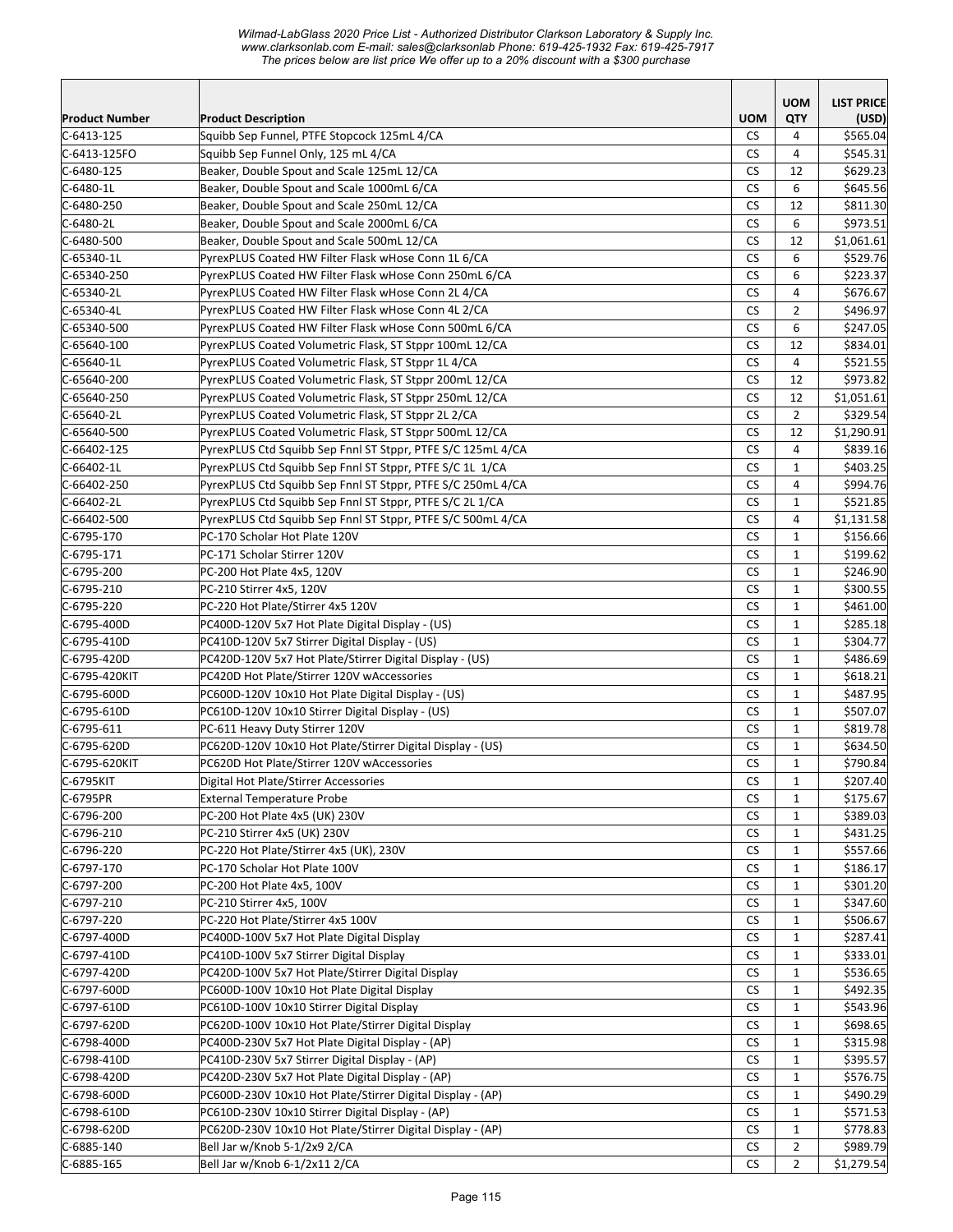*Wilmad-LabGlass 2020 Price List - Authorized Distributor Clarkson Laboratory & Supply Inc. www.clarksonlab.com E-mail: sales@clarksonlab Phone: 619-425-1932 Fax: 619-425-7917 The prices below are list price We offer up to a 20% discount with a \$300 purchase* 

|                           |                                                                                           |                 | <b>UOM</b>     | <b>LIST PRICE</b>  |
|---------------------------|-------------------------------------------------------------------------------------------|-----------------|----------------|--------------------|
| <b>Product Number</b>     | <b>Product Description</b>                                                                | <b>UOM</b>      | QTY            | (USD)              |
| $C-6885-222$              | Bell Jar w/Knob 8-3/4x15 2/CA                                                             | <b>CS</b>       | 2              | \$1,529.32         |
| C-6886-12L                | Bell Jar 12-1/2x11-1/2x12 1/CA                                                            | <b>CS</b>       | $\mathbf{1}$   | \$1,461.25         |
| C-6886-22L                | Bell Jar 12-1/2x11-1/2x18 1/CA                                                            | <b>CS</b>       | $\mathbf{1}$   | \$1,644.47         |
| C-6886-49L                | Bell Jar 18x16-7/8x18 1/CA                                                                | <b>CS</b>       | $\mathbf{1}$   | \$2,894.03         |
| $C-6902$                  | Cloud and Pour Point Jar 1-3/8x4-3/4 36/CA                                                | CS              | 36             | \$553.71           |
| $C-6941-3L$               | Animal Jar 6x8 1/CA                                                                       | <b>CS</b>       | $\mathbf{1}$   | \$228.69           |
| $C-6941-5L$               | Animal Jar 8-1/4x8 6/CA                                                                   | <b>CS</b>       | 6              | \$1,303.07         |
| C-6942-17L                | Plain Cylindrical Jar 12x12 1/CA                                                          | CS              | $\mathbf{1}$   | \$699.29           |
| C-6942-27L                | Plain Cylindrical Jar 12x18 1/CA                                                          | <b>CS</b>       | $\mathbf{1}$   | \$805.65           |
| C-6942-32L                | Plain Cylindrical Jar 16x12 1/CA                                                          | <b>CS</b>       | $\mathbf{1}$   | \$1,295.65         |
| C-6942-7L                 | Plain Cylindrical Jar 8-3/4x10 4/CA                                                       | <b>CS</b>       | 4              | \$1,441.48         |
| C-6942-9L                 | Plain Cylindrical Jar 10-1/8x10 1/CA                                                      | <b>CS</b>       | $\mathbf{1}$   | \$512.10           |
| C-6943-17L                | Cylindrical Jar w/Handles 12x12 1/CA                                                      | <b>CS</b>       | $\mathbf{1}$   | \$887.94           |
| C-6943-27L                | Cylindrical Jar w/Handles 12x18 1/CA                                                      | CS              | $\mathbf{1}$   | \$1,341.19         |
| C-6943-36L                | Cylindrical Jar w/Handles 12x24 1/CA                                                      | <b>CS</b>       | $\mathbf{1}$   | \$1,728.06         |
| $C-6944-11L$              | Rectangular Chromatography Jar 7-1/8x9-3/8x12-3/4 1/CA                                    | CS              | $\mathbf{1}$   | \$630.15           |
| C-6944-4L                 | Rectangular Chromatography Jar 5-3/8x6-3/8x10-1/2 6/CA                                    | <b>CS</b>       | 6              | \$1,534.26         |
| C-6945-13L                | Cylindrical Chromatography Jar 8-3/4x18 4/CA                                              | <b>CS</b>       | 4              | \$2,159.84         |
| C-6945-36L                | Cylindrical Chromatography Jar 12x24 1/CA                                                 | <b>CS</b>       | $\mathbf{1}$   | \$1,503.71         |
| $C-6945 - 6L$             | Cylindrical Chromatography Jar 6x18 1/CA                                                  | CS              | $\mathbf{1}$   | \$356.33           |
| C-6947-1L                 | Resin Reaction Kettle and Cover 1000mL 1/CA                                               | <b>CS</b>       | $\mathbf{1}$   | \$654.76           |
| C-6947-1LBO               | Resin Reaction Kettle Only 1000mL 4/CA                                                    | <b>CS</b>       | $\overline{4}$ | \$952.48           |
| C-6947-2L                 | Resin Reaction Kettle and Cover 2000mL 1/CA                                               | CS              | $\mathbf{1}$   | \$713.71           |
| C-6947-2LBO               | Resin Reaction Kettle Only 2000mL 4/CA                                                    | <b>CS</b>       | $\overline{4}$ | \$1,105.74         |
| C-6947-2LCO               | Resin Reaction Kettle Cover Only 2-3-4000mL 2/CA                                          | <b>CS</b>       | $\overline{2}$ | \$930.91           |
| C-6947-3L                 | Resin Reaction Kettle and Cover 3000mL 1/CA                                               | <b>CS</b>       | $\mathbf{1}$   | \$827.09           |
| C-6947-3LBO               | Resin Reaction Kettle Only 3000mL 4/CA                                                    | <b>CS</b>       | 4              | \$1,402.10         |
| C-6947-4L                 | Resin Reaction Kettle and Cover 4000mL 1/CA                                               | <b>CS</b>       | $\mathbf{1}$   | \$789.39           |
| C-6947-4LBO               | Resin Reaction Kettle Only 4000mL 4/CA                                                    | CS              | $\overline{4}$ | \$1,446.72         |
| C-6947-500                | Resin Reaction Kettle and Cover 500mL 1/CA                                                | <b>CS</b>       | $\mathbf{1}$   | \$669.35           |
| C-6947-500BO              | Resin Reaction Kettle Only 500mL 4/CA                                                     | CS              | 4              | \$1,005.27         |
| C-6947-500CO              | Resin Reaction Kettle Cover Only 500,1000mL 2/CA                                          | <b>CS</b>       | $\overline{2}$ | \$952.14           |
| $C-6949$                  | Chemistry Kit, 24/40                                                                      | <b>CS</b>       | $\mathbf{1}$   | \$1,052.19         |
| C-6949E                   | Chemistry Kit, 19/22                                                                      | <b>CS</b>       | $\mathbf{1}$   | \$824.96           |
| C-6949E-BO                | Poly Kit Box Only                                                                         | <b>CS</b>       | $\mathbf{1}$   | \$59.42            |
| C-6949E-IO                | Foam Insert Only (Poly Kit Box)                                                           | <b>CS</b>       | $\mathbf{1}$   | \$43.41            |
| $C-6949G-2$               | Chemistry Kit, 19/22, 2 Stpprs                                                            | CS              | $\mathbf{1}$   | \$903.85           |
| $C-6949K$                 | Chemistry Kit, 14/20                                                                      | ${\sf CS}$      | $\mathbf 1$    | \$851.91           |
| C-6949M-1                 | Deluxe Chemistry Kit, 7/10 and 14/10                                                      | <b>CS</b>       | 1              | \$555.09           |
| C-6949M-4                 | Deluxe Chemistry Kit 14/10 Threaded                                                       | <b>CS</b>       | $\mathbf{1}$   | \$468.13           |
| C-6949N-BO                | Polyethylene Box Only                                                                     | CS              | 1              | \$75.16            |
| C-6949N-IO                | Foam Insert Only (P/E Kit Box)                                                            | CS              | 1              | \$55.46            |
| C-6970SR                  | Stir Bar Retriever 1/CA                                                                   | CS              | $\mathbf{1}$   | \$23.04            |
| C-70000-10                | VISTA Low Form Griffin Beaker 10mL 1 24/CA                                                | CS              | 24             | \$83.74            |
| C-70000-100               | VISTA Low Form Griffin Beaker 100mL 1 24/CA                                               | CS<br><b>CS</b> | 24             | \$76.03            |
| C-70000-150<br>C-70000-1L | VISTA Low Form Griffin Beaker 150mL 1 24/CA<br>VISTA Low Form Griffin Beaker 1000mL 12/CA | <b>CS</b>       | 24             | \$72.03<br>\$96.95 |
| C-70000-20                | VISTA Low Form Griffin Beaker 20mL 1 24/CA                                                | <b>CS</b>       | 12             |                    |
|                           | VISTA Low Form Griffin Beaker 50mL 1 24/CA                                                |                 | 24             | \$72.03            |
| C-70000-250               | VISTA Low Form Griffin Beaker 30mL 1 24/CA                                                | CS              | 24             | \$69.45            |
| C-70000-30<br>C-70000-400 | VISTA Low Form Griffin Beaker 400mL 1 24/CA                                               | CS<br><b>CS</b> | 24<br>24       | \$72.03<br>\$82.47 |
| C-70000-50                | VISTA Low Form Griffin Beaker 50mL 1 24/CA                                                | <b>CS</b>       | 24             | \$72.03            |
| C-70000-600               | VISTA Low Form Griffin Beaker 600mL 12/CA                                                 | <b>CS</b>       | 12             | \$51.85            |
| $C-70022-10$              | VISTA Graduated Cylinder, Class A, Funnel Top 10mm 24/CA                                  | <b>CS</b>       | 24             | \$293.28           |
| $C-70022-100$             | VISTA Graduated Cylinder, Class A, Funnel Top 100mm 12/CA                                 | <b>CS</b>       | 12             | \$255.79           |
| $C-70022-25$              | VISTA Graduated Cylinder, Class A, Funnel Top 25mm 18/CA                                  | CS              | 18             | \$311.46           |
| C-70022-250               | VISTA Graduated Cylinder, Class A, Funnel Top 250mm 12/CA                                 | CS              | 12             | \$353.87           |
| C-70022-50                | VISTA Graduated Cylinder, Class A, Funnel Top 50mm 18/CA                                  | CS              | 18             | \$321.85           |
| C-70022-500               | VISTA Graduated Cylinder, Class A, Funnel Top 500mm 8/CA                                  | <b>CS</b>       | 8              | \$329.91           |
| $C-70024-10$              | VISTA Graduated Cylinder, Class A, Funnel Top, TD 10mL 24/CA                              | CS              | 24             | \$292.26           |
|                           |                                                                                           |                 |                |                    |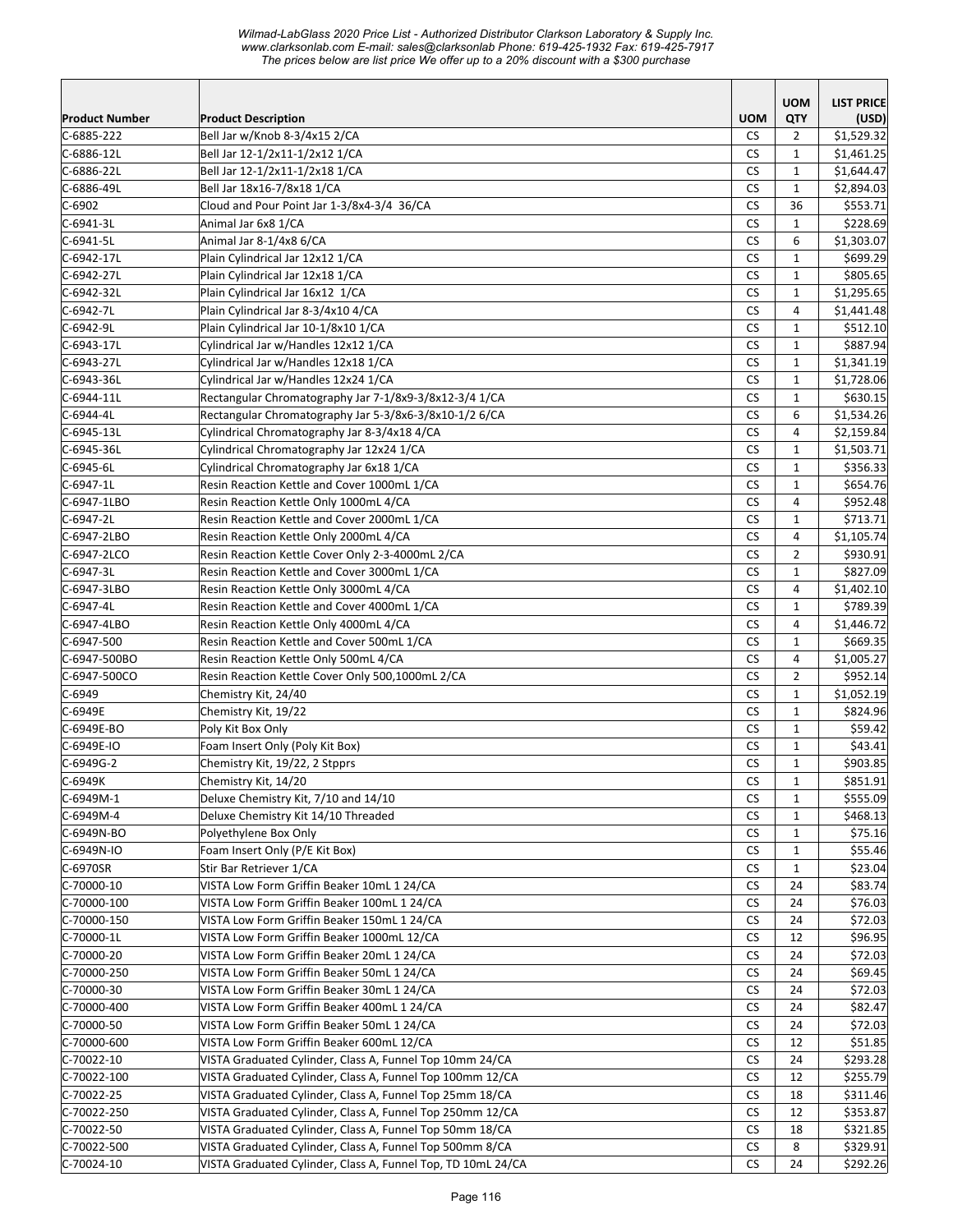*Wilmad-LabGlass 2020 Price List - Authorized Distributor Clarkson Laboratory & Supply Inc. www.clarksonlab.com E-mail: sales@clarksonlab Phone: 619-425-1932 Fax: 619-425-7917 The prices below are list price We offer up to a 20% discount with a \$300 purchase* 

|                           |                                                                                                  |                 | <b>UOM</b>           | <b>LIST PRICE</b>    |
|---------------------------|--------------------------------------------------------------------------------------------------|-----------------|----------------------|----------------------|
| <b>Product Number</b>     | <b>Product Description</b>                                                                       | <b>UOM</b>      | QTY                  | (USD)                |
| C-70024-100               | VISTA Graduated Cylinder, Class A, Funnel Top, TD 100mL 12/CA                                    | CS.             | 12                   | \$255.86             |
| $C-70024-25$              | VISTA Graduated Cylinder, Class A, Funnel Top, TD 25mL 18/CA                                     | <b>CS</b>       | 18                   | \$309.62             |
| C-70024-250               | VISTA Graduated Cylinder, Class A, Funnel Top, TD 250mL 12/CA                                    | <b>CS</b>       | 12                   | \$353.87             |
| C-70024-50                | VISTA Graduated Cylinder, Class A, Funnel Top, TD 50mL 18/CA                                     | <b>CS</b>       | 18                   | \$321.85             |
| C-70024-500               | VISTA Graduated Cylinder, Class A, Funnel Top, TD 500mL 8/CA                                     | <b>CS</b>       | 8                    | \$329.91             |
| C-70075-10                | VISTA Grad Vol Cylinders, TC, Hex Base 10mL 12/CA                                                | <b>CS</b>       | 12                   | \$88.10              |
| C-70075-100               | VISTA Grad Vol Cylinders, TC, Hex Base 100mL 12/CA                                               | <b>CS</b>       | 12                   | \$116.79             |
| C-70075-25                | VISTA Grad Vol Cylinders, TC, Hex Base 25mL 12/CA                                                | <b>CS</b>       | 12                   | \$82.59              |
| C-70075-50                | VISTA Grad Vol Cylinders, TC, Hex Base 50mL 12/CA                                                | <b>CS</b>       | 12                   | \$89.34              |
| $C-70100-125$             | VISTA Flat Bottom Boiling Flask 125mL 24/40 12/CA                                                | CS              | 12                   | \$256.78             |
| C-70100-1L                | VISTA Flat Bottom Boiling Flask 1000mL 24/40 2/CA                                                | <b>CS</b>       | $\overline{2}$       | \$50.81              |
| C-70100-250               | VISTA Flat Bottom Boiling Flask 250mL 24/40 12/CA                                                | <b>CS</b>       | 12                   | \$250.63             |
| C-70100-500               | VISTA Flat Bottom Boiling Flask 500mL 24/40 12/CA                                                | <b>CS</b>       | 12                   | \$278.73             |
| C-70165-100               | Petri Dish and Cover 100X10 1 24/CA                                                              | <b>CS</b>       | 24                   | \$108.78             |
| $C-70165-101$             | Petri Dish and Cover 100X15 1 24/CA                                                              | <b>CS</b>       | 24                   | \$107.73             |
| $C-70165-102$             | Petri Dish and Cover 100X20 1 24/CA                                                              | <b>CS</b>       | 24                   | \$108.57             |
| $C-70165-152$             | Petri Dish and Cover 150X20 1 24/CA                                                              | <b>CS</b>       | 24                   | \$318.34             |
| $C-70165-60$              | Petri Dish and Cover 60X15 1 24/CA                                                               | <b>CS</b>       | 24                   | \$132.46             |
| C-70320-100               | VISTA Round Bottom Boiling Flask 100mL 24/40 4/CA                                                | CS.             | 4                    | \$77.47              |
| C-70320-1L                | VISTA Round Bottom Boiling Flask 1000mL 24/40 2/CA                                               | <b>CS</b>       | $\overline{2}$       | \$51.22              |
| C-70320-250               | VISTA Round Bottom Boiling Flask 250mL 24/40 4/CA                                                | <b>CS</b>       | $\overline{4}$       | \$81.11              |
| C-70320-2L                | VISTA Round Bottom Boiling Flask 2000mL 24/40 2/CA                                               | <b>CS</b>       | $\overline{2}$       | \$88.03              |
| C-70320-500               | VISTA Round Bottom Boiling Flask 500mL 24/40 4/CA                                                | <b>CS</b>       | $\overline{4}$       | \$90.21              |
| C-70320A-50               | VISTA Round Bottom Boiling Flask ST Joint 50mL 24/40 4/CA                                        | <b>CS</b>       | 4                    | \$102.73             |
| C-70340-1L                | VISTA Heavy Wall Filter Flask 1000mL 12/CA                                                       | <b>CS</b>       | 12                   | \$423.74             |
| C-70340-250               | VISTA Heavy Wall Filter Flask 250mL 12/CA                                                        | <b>CS</b>       | 12                   | \$159.46             |
| C-70340-500               | VISTA Heavy Wall Filter Flask 500mL 12/CA                                                        | <b>CS</b>       | 12                   | \$202.66             |
| C-70360-125               | VISTA Micro Filter Flask wHose Conn 125mL 12/CA                                                  | <b>CS</b>       | 12                   | \$226.85             |
| C-70360-25                | VISTA Micro Filter Flask wHose Conn 25mL 12/CA                                                   | <b>CS</b>       | 12                   | \$217.62             |
| C-70360-50                | VISTA Micro Filter Flask wHose Conn 50mL 12/CA                                                   | <b>CS</b>       | 12                   | \$219.52             |
| $C-70581-10$              | VISTA Vol. Flask, Cls B, P/E Snap Cap 10mL 12/CA                                                 | <b>CS</b>       | 12                   | \$203.09             |
| $C-70581-100$             | VISTA Vol. Flask, Cls B, P/E Snap Cap 100 mL 12/CA                                               | <b>CS</b>       | 12                   | \$259.45             |
| $C-70581-1L$              | VISTA Vol. Flask, Cls B, P/E Snap Cap 1000 mL 6/CA                                               | <b>CS</b>       | 6                    | \$247.22             |
| C-70581-25                | VISTA Vol. Flask, Cls B, P/E Snap Cap 25mL 12/CA                                                 | CS.             | 12                   | \$221.66             |
| C-70581-250               | VISTA Vol. Flask, Cls B, P/E Snap Cap 250 mL 12/CA                                               | CS.             | 12                   | \$308.71             |
| C-70581-2L                | VISTA Vol. Flask, Cls B, P/E Snap Cap 2000 mL 4/CA                                               | <b>CS</b>       | $\overline{4}$       | \$255.60             |
| C-70581-50                | VISTA Vol. Flask, Cls B, P/E Snap Cap 50mL 12/CA                                                 | <b>CS</b>       | 12                   | \$225.90             |
| $C-70581-500$             | VISTA Vol. Flask, Cls B, P/E Snap Cap 500 mL 12/CA                                               | CS              | 12                   | \$385.76             |
| C-7058-2X<br>$C-70640-10$ | Disposable Pipets 2.2mL Plugged/Sterile 500/CA<br>VISTA Vol. Flask, Cls A, ST Stopper 10mL 12/CA | <b>CS</b>       | 500                  | \$333.61             |
|                           | VISTA Vol. Flask, Cls A, ST Stopper 100mL 12/CA                                                  | CS.             | 12                   | \$261.18             |
| C-70640-100               | VISTA Vol. Flask, Cls A, ST Stopper 1000mL 2/CA                                                  | СS              | 12                   | \$324.23             |
| C-70640-1L<br>C-70640-200 | VISTA Vol. Flask, Cls A, ST Stopper 200mL 12/CA                                                  | CS<br><b>CS</b> | $\overline{2}$<br>12 | \$104.10<br>\$374.48 |
| $C-70640-25$              | VISTA Vol. Flask, Cls A, ST Stopper 25mL 12/CA                                                   | <b>CS</b>       | 12                   | \$285.06             |
| C-70640-250               | VISTA Vol. Flask, Cls A, ST Stopper 250mL 12/CA                                                  | <b>CS</b>       | 12                   | \$404.32             |
| C-70640-2L                | VISTA Vol. Flask, Cls A, ST Stopper 2000mL 2/CA                                                  | <b>CS</b>       | $\overline{2}$       | \$131.55             |
| C-70640-50                | VISTA Vol. Flask, Cls A, ST Stopper 50mL 12/CA                                                   | <b>CS</b>       | 12                   | \$303.89             |
| C-70640-500               | VISTA Vol. Flask, Cls A, ST Stopper 500mL 12/CA                                                  | CS              | 12                   | \$501.61             |
| C-7065-1                  | Mohr Measuring Pipets 1-1/10 12/CA                                                               | CS              | 12                   | \$143.83             |
| $C-7065-10$               | Mohr Measuring Pipets 10-1/10 12/CA                                                              | CS              | 12                   | \$178.73             |
| C-7065-1C                 | Mohr Measuring Pipets 1-1/100 12/CA                                                              | CS              | 12                   | \$151.07             |
| $C-7065-1X$               | Mohr Measuring Pipets 1/10-1/100 12/CA                                                           | СS              | 12                   | \$150.14             |
| $C-7065-2$                | Mohr Measuring Pipets 2-1/10 12/CA                                                               | <b>CS</b>       | 12                   | \$155.60             |
| $C-7065-25$               | Mohr Measuring Pipets 25-1/10 12/CA                                                              | CS              | 12                   | \$249.64             |
| $C-7065-5$                | Mohr Measuring Pipets 5-1/10 12/CA                                                               | CS              | 12                   | \$154.10             |
| $C-7070-1$                | Class A CERT/SER Pipets 1mL Accu-Red Grads 1mL 6/CA                                              | CS              | 6                    | \$151.63             |
| C-7070-10                 | Class A CERT/SER Pipets 10mL Accu-Red Grads 10mL 6/CA                                            | CS              | 6                    | \$250.74             |
| $C-7070-2$                | Class A CERT/SER Pipets 2mL Accu-Red Grads 2mL 6/CA                                              | <b>CS</b>       | 6                    | \$187.09             |
| $C-7070-25$               | Class A CERT/SER Pipets 25mL Accu-Red Grads 25mL 6/CA                                            | <b>CS</b>       | 6                    | \$440.12             |
| C-7070-5                  | Class A CERT/SER Pipets 5mL Accu-Red Grads 5mL 6/CA                                              | <b>CS</b>       | 6                    | \$187.09             |
|                           |                                                                                                  |                 |                      |                      |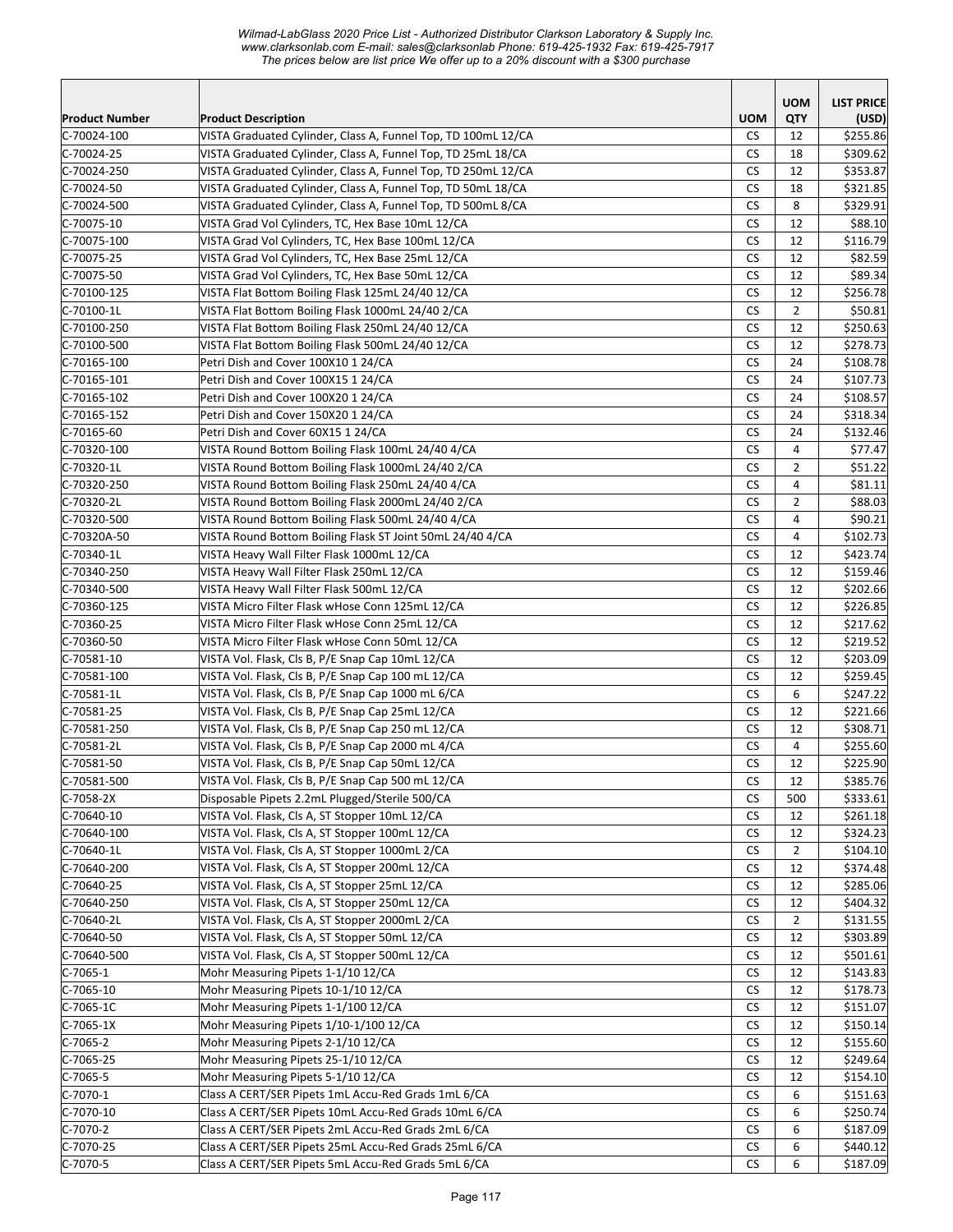*Wilmad-LabGlass 2020 Price List - Authorized Distributor Clarkson Laboratory & Supply Inc. www.clarksonlab.com E-mail: sales@clarksonlab Phone: 619-425-1932 Fax: 619-425-7917 The prices below are list price We offer up to a 20% discount with a \$300 purchase* 

| <b>Product Number</b><br><b>UOM</b><br><b>QTY</b><br><b>Product Description</b><br>(USD)<br>VISTA Class A Vol. Pipets 1 mL 12/CA<br>\$104.93<br><b>CS</b><br>12<br>VISTA Class A Vol. Pipets 10 mL 12/CA<br>CS<br>C-70710-10<br>12<br>\$116.78<br>VISTA Class A Vol. Pipets 2 mL 12/CA<br><b>CS</b><br>12<br>\$104.93<br>CS<br>VISTA Class A Vol. Pipets 5 mL 12/CA<br>12<br>\$104.93<br><b>CS</b><br>600<br>\$546.93<br>Disp. Pipets Ind. Wrap, Plugged/Sterile 10mL 600/CA<br><b>CS</b><br>800<br>\$469.28<br>Disp. Pipets Ind. Wrap, Plugged/Sterile 1mL 800/CA<br><b>CS</b><br>\$467.86<br>Disp. Pipets Ind. Wrap, Plugged/Sterile 2mL 720/CA<br>720<br>Disp. Pipets Ind. Wrap, Plugged/Sterile 5mL 720/CA<br><b>CS</b><br>\$597.26<br>720<br><b>CS</b><br>Disp. Shorty Pipets Ind. Wrap, Plugged/Sterile 1mL 500/CA<br>\$348.18<br>500<br>Disp. Shorty Pipets Ind. Wrap, Plugged/Sterile 10mL 400/CA<br><b>CS</b><br>400<br>\$659.15<br>Disp. Shorty Pipets Ind. Wrap, Plugged/Sterile 25mL 400/CA<br>СS<br>400<br>\$947.50<br><b>CS</b><br>Disp. Shorty Pipets Ind. Wrap, Plugged/Sterile 5mL 400/CA<br>400<br>\$573.87<br>CS<br>50<br>Disp. Shorty Pipets Ind. Wrap, Plugged/Sterile 50mL 50/CA<br>\$232.15<br><b>CS</b><br>Disp. Shorty Pips TD, Ind. Wrap, Plggd/Strl 10mL 720/CA<br>720<br>\$592.02<br>C-7078-1CN<br><b>CS</b><br>Disp. Shorty Pips TD, Ind. Wrap, Plggd/Strl 1x1/100mL 1000/CA<br>1000<br>\$473.38<br>Disp. Shorty Pips TD, Ind. Wrap, Plggd/Strl 1x1/10mL 1000/CA<br><b>CS</b><br>\$491.57<br>1000<br>Disp. Shorty Pips TD, Ind. Wrap, Plggd/Strl 2mL 700/CA<br><b>CS</b><br>700<br>\$383.07<br>Disp. Shorty Pips TD, Ind. Wrap, Plggd/Strl 5mL 960/CA<br><b>CS</b><br>960<br>\$688.81<br>CS<br>Disp. Shorty Pips TD, Ind. Wrap, Plggd/Strl 1mL 500/CA<br>500<br>\$349.76<br><b>CS</b><br>\$659.06<br>Disp. Shorty Pips TD, Ind. Wrap, Plggd/Strl 10mL 400/CA<br>400<br><b>CS</b><br>400<br>Disp. Shorty Pips TD, Ind. Wrap, Plggd/Strl 25mL 400/CA<br>\$947.50<br>CS<br>\$579.29<br>Disp. Shorty Pips TD, Ind. Wrap, Plggd/Strl 5mL 400/CA<br>400<br>C-7078B-50<br><b>CS</b><br>Disp. Shorty Pips TD, Ind. Wrap, Plggd/Strl 50mL 50/CA<br>50<br>\$236.64<br>Shorty Pips TD, IW, Plggd/Strl, FlipTop Pk 1mL 500/CA<br><b>CS</b><br>\$242.24<br>C-7078D-1<br>500<br>Shorty Pips TD, IW, Plggd/Strl, FlipTop Pk 10mL 400/CA<br><b>CS</b><br>400<br>C-7078D-10<br>\$387.41<br><b>CS</b><br>C-7078D-5<br>Shorty Pips TD, IW, Plggd/Strl, FlipTop Pk 5mL 400/CA<br>400<br>\$310.76<br>CS<br>Disp. Shorty Pips TD, 10mL 720/CA<br>720<br>C-7079-10N<br>\$573.21<br>CS<br>C-7079-1N<br>Disp. Shorty Pips TD, 1mL 1000/CA<br>1000<br>\$464.53<br>C-7079-2N<br>Disp. Shorty Pips TD, 2mL 700/CA<br>СS<br>700<br>\$363.58<br><b>CS</b><br>C-7079-5N<br>Disp. Shorty Pips TD, 5mL 960/CA<br>\$694.95<br>960<br><b>CS</b><br>\$76.76<br>$C-70800-10$<br>VISTA Test Tube,10mmx75mm 200/CA<br>200<br><b>CS</b><br>$C-70800-12$<br>VISTA Test Tube,12mmx75mm 200/CA<br>200<br>\$71.89<br><b>CS</b><br>\$79.18<br>$C-70800-13$<br>VISTA Test Tube,13mmx100mm 200/CA<br>200<br><b>CS</b><br>$C-70800-15$<br>VISTA Test Tube,15mmx125mm 200/CA<br>200<br>\$102.80<br><b>CS</b><br>200<br>\$108.86<br>$C-70800-16$<br>VISTA Test Tube,16mmx150mm 200/CA<br><b>CS</b><br>200<br>\$128.48<br>$C-70800-18$<br>VISTA Test Tube, 18mmx150mm 200/CA<br>C-70800-20<br><b>CS</b><br>\$144.42<br>VISTA Test Tube, 20mmx150mm 200/CA<br>200<br>C-70800-25<br>CS<br>\$235.39<br>200<br>VISTA Test Tube, 25mmx150mm 200/CA<br>C-70800-25X<br>VISTA Test Tube,25mmx200mm 200/CA<br><b>CS</b><br>200<br>\$268.92<br>$C-70820-10$<br>Rimless Culture Tube, 10x75mm 200/CA<br>CS<br>200<br>\$67.91<br><b>CS</b><br>\$67.91<br>$C-70820-12$<br>Rimless Culture Tube,12x75mm 200/CA<br>200<br><b>CS</b><br>$C-70820-13$<br>Rimless Culture Tube,13x100mm 200/CA<br>200<br>\$71.89<br>\$85.86<br>$C-70820-16$<br>Rimless Culture Tube, 16x100mm 200/CA<br>CS<br>200<br><b>CS</b><br>\$101.91<br>C-70820-16X<br>Rimless Culture Tube, 16x125mm 200/CA<br>200<br><b>CS</b><br>\$109.02<br>C-70820-16XX<br>Rimless Culture Tube, 16x150mm 200/CA<br>200<br>$C-70820-18$<br>Rimless Culture Tube, 18x150mm 200/CA<br><b>CS</b><br>\$113.81<br>200<br>$C-70820-20$<br><b>CS</b><br>\$131.78<br>Rimless Culture Tube, 20x150mm 200/CA<br>200<br>C-70820-22<br>Rimless Culture Tube, 22x175mm 200/CA<br>CS<br>200<br>\$209.66<br><b>CS</b><br>$C-70820-25$<br>Rimless Culture Tube,25x150mm 200/CA<br>200<br>\$221.67<br>Rimless Culture Tube, 25x200mm 200/CA<br><b>CS</b><br>\$289.52<br>C-70820-25X<br>200<br><b>CS</b><br>200<br>\$63.87<br>$C-70820-6$<br>Rimless Culture Tube, 6x50mm 200/CA<br><b>CS</b><br>\$223.23<br>$C-70825-13$<br>Screw Cap (Phenolic) Culture Tube,13x100mm 200/CA<br>200<br>Screw Cap (Phenolic) Culture Tube,16x100mm 200/CA<br><b>CS</b><br>\$310.45<br>200<br>Screw Cap (Phenolic) Culture Tube,16x125mm 200/CA<br><b>CS</b><br>\$307.48<br>200<br>Screw Cap (Phenolic) Culture Tube,16x150mm 200/CA<br><b>CS</b><br>200<br>\$307.48<br>Screw Cap (Phenolic) Culture Tube,20x125mm 200/CA<br>CS<br>200<br>\$380.63<br>Screw Cap (Phenolic) Culture Tube, 20x150mm 200/CA<br><b>CS</b><br>\$429.56<br>200<br>Screw Cap (Phenolic) Culture Tube, 25x150mm 200/CA<br><b>CS</b><br>\$480.56<br>200<br>Serological Pipet 1-1/10 12/CA<br><b>CS</b><br>\$130.79<br>12<br>Serological Pipet 10-1/10 12/CA<br>\$146.94<br>CS<br>12 |               |  | <b>UOM</b> | <b>LIST PRICE</b> |
|---------------------------------------------------------------------------------------------------------------------------------------------------------------------------------------------------------------------------------------------------------------------------------------------------------------------------------------------------------------------------------------------------------------------------------------------------------------------------------------------------------------------------------------------------------------------------------------------------------------------------------------------------------------------------------------------------------------------------------------------------------------------------------------------------------------------------------------------------------------------------------------------------------------------------------------------------------------------------------------------------------------------------------------------------------------------------------------------------------------------------------------------------------------------------------------------------------------------------------------------------------------------------------------------------------------------------------------------------------------------------------------------------------------------------------------------------------------------------------------------------------------------------------------------------------------------------------------------------------------------------------------------------------------------------------------------------------------------------------------------------------------------------------------------------------------------------------------------------------------------------------------------------------------------------------------------------------------------------------------------------------------------------------------------------------------------------------------------------------------------------------------------------------------------------------------------------------------------------------------------------------------------------------------------------------------------------------------------------------------------------------------------------------------------------------------------------------------------------------------------------------------------------------------------------------------------------------------------------------------------------------------------------------------------------------------------------------------------------------------------------------------------------------------------------------------------------------------------------------------------------------------------------------------------------------------------------------------------------------------------------------------------------------------------------------------------------------------------------------------------------------------------------------------------------------------------------------------------------------------------------------------------------------------------------------------------------------------------------------------------------------------------------------------------------------------------------------------------------------------------------------------------------------------------------------------------------------------------------------------------------------------------------------------------------------------------------------------------------------------------------------------------------------------------------------------------------------------------------------------------------------------------------------------------------------------------------------------------------------------------------------------------------------------------------------------------------------------------------------------------------------------------------------------------------------------------------------------------------------------------------------------------------------------------------------------------------------------------------------------------------------------------------------------------------------------------------------------------------------------------------------------------------------------------------------------------------------------------------------------------------------------------------------------------------------------------------------------------------------------------------------------------------------------------------------------------------------------------------------------------------------------------------------------------------------------------------------------------------------------------------------------------------------------------------------------------------------------------------------------------------------------------------------------------------------------------------------------------------------------------------------------------------------------------------------------------------------------------------------------------------------------------------------------------------------------------|---------------|--|------------|-------------------|
|                                                                                                                                                                                                                                                                                                                                                                                                                                                                                                                                                                                                                                                                                                                                                                                                                                                                                                                                                                                                                                                                                                                                                                                                                                                                                                                                                                                                                                                                                                                                                                                                                                                                                                                                                                                                                                                                                                                                                                                                                                                                                                                                                                                                                                                                                                                                                                                                                                                                                                                                                                                                                                                                                                                                                                                                                                                                                                                                                                                                                                                                                                                                                                                                                                                                                                                                                                                                                                                                                                                                                                                                                                                                                                                                                                                                                                                                                                                                                                                                                                                                                                                                                                                                                                                                                                                                                                                                                                                                                                                                                                                                                                                                                                                                                                                                                                                                                                                                                                                                                                                                                                                                                                                                                                                                                                                                                                                                                                             |               |  |            |                   |
|                                                                                                                                                                                                                                                                                                                                                                                                                                                                                                                                                                                                                                                                                                                                                                                                                                                                                                                                                                                                                                                                                                                                                                                                                                                                                                                                                                                                                                                                                                                                                                                                                                                                                                                                                                                                                                                                                                                                                                                                                                                                                                                                                                                                                                                                                                                                                                                                                                                                                                                                                                                                                                                                                                                                                                                                                                                                                                                                                                                                                                                                                                                                                                                                                                                                                                                                                                                                                                                                                                                                                                                                                                                                                                                                                                                                                                                                                                                                                                                                                                                                                                                                                                                                                                                                                                                                                                                                                                                                                                                                                                                                                                                                                                                                                                                                                                                                                                                                                                                                                                                                                                                                                                                                                                                                                                                                                                                                                                             | $C-70710-1$   |  |            |                   |
|                                                                                                                                                                                                                                                                                                                                                                                                                                                                                                                                                                                                                                                                                                                                                                                                                                                                                                                                                                                                                                                                                                                                                                                                                                                                                                                                                                                                                                                                                                                                                                                                                                                                                                                                                                                                                                                                                                                                                                                                                                                                                                                                                                                                                                                                                                                                                                                                                                                                                                                                                                                                                                                                                                                                                                                                                                                                                                                                                                                                                                                                                                                                                                                                                                                                                                                                                                                                                                                                                                                                                                                                                                                                                                                                                                                                                                                                                                                                                                                                                                                                                                                                                                                                                                                                                                                                                                                                                                                                                                                                                                                                                                                                                                                                                                                                                                                                                                                                                                                                                                                                                                                                                                                                                                                                                                                                                                                                                                             |               |  |            |                   |
|                                                                                                                                                                                                                                                                                                                                                                                                                                                                                                                                                                                                                                                                                                                                                                                                                                                                                                                                                                                                                                                                                                                                                                                                                                                                                                                                                                                                                                                                                                                                                                                                                                                                                                                                                                                                                                                                                                                                                                                                                                                                                                                                                                                                                                                                                                                                                                                                                                                                                                                                                                                                                                                                                                                                                                                                                                                                                                                                                                                                                                                                                                                                                                                                                                                                                                                                                                                                                                                                                                                                                                                                                                                                                                                                                                                                                                                                                                                                                                                                                                                                                                                                                                                                                                                                                                                                                                                                                                                                                                                                                                                                                                                                                                                                                                                                                                                                                                                                                                                                                                                                                                                                                                                                                                                                                                                                                                                                                                             | $C-70710-2$   |  |            |                   |
|                                                                                                                                                                                                                                                                                                                                                                                                                                                                                                                                                                                                                                                                                                                                                                                                                                                                                                                                                                                                                                                                                                                                                                                                                                                                                                                                                                                                                                                                                                                                                                                                                                                                                                                                                                                                                                                                                                                                                                                                                                                                                                                                                                                                                                                                                                                                                                                                                                                                                                                                                                                                                                                                                                                                                                                                                                                                                                                                                                                                                                                                                                                                                                                                                                                                                                                                                                                                                                                                                                                                                                                                                                                                                                                                                                                                                                                                                                                                                                                                                                                                                                                                                                                                                                                                                                                                                                                                                                                                                                                                                                                                                                                                                                                                                                                                                                                                                                                                                                                                                                                                                                                                                                                                                                                                                                                                                                                                                                             | C-70710-5     |  |            |                   |
|                                                                                                                                                                                                                                                                                                                                                                                                                                                                                                                                                                                                                                                                                                                                                                                                                                                                                                                                                                                                                                                                                                                                                                                                                                                                                                                                                                                                                                                                                                                                                                                                                                                                                                                                                                                                                                                                                                                                                                                                                                                                                                                                                                                                                                                                                                                                                                                                                                                                                                                                                                                                                                                                                                                                                                                                                                                                                                                                                                                                                                                                                                                                                                                                                                                                                                                                                                                                                                                                                                                                                                                                                                                                                                                                                                                                                                                                                                                                                                                                                                                                                                                                                                                                                                                                                                                                                                                                                                                                                                                                                                                                                                                                                                                                                                                                                                                                                                                                                                                                                                                                                                                                                                                                                                                                                                                                                                                                                                             | C-7077-10N    |  |            |                   |
|                                                                                                                                                                                                                                                                                                                                                                                                                                                                                                                                                                                                                                                                                                                                                                                                                                                                                                                                                                                                                                                                                                                                                                                                                                                                                                                                                                                                                                                                                                                                                                                                                                                                                                                                                                                                                                                                                                                                                                                                                                                                                                                                                                                                                                                                                                                                                                                                                                                                                                                                                                                                                                                                                                                                                                                                                                                                                                                                                                                                                                                                                                                                                                                                                                                                                                                                                                                                                                                                                                                                                                                                                                                                                                                                                                                                                                                                                                                                                                                                                                                                                                                                                                                                                                                                                                                                                                                                                                                                                                                                                                                                                                                                                                                                                                                                                                                                                                                                                                                                                                                                                                                                                                                                                                                                                                                                                                                                                                             | C-7077-1N     |  |            |                   |
|                                                                                                                                                                                                                                                                                                                                                                                                                                                                                                                                                                                                                                                                                                                                                                                                                                                                                                                                                                                                                                                                                                                                                                                                                                                                                                                                                                                                                                                                                                                                                                                                                                                                                                                                                                                                                                                                                                                                                                                                                                                                                                                                                                                                                                                                                                                                                                                                                                                                                                                                                                                                                                                                                                                                                                                                                                                                                                                                                                                                                                                                                                                                                                                                                                                                                                                                                                                                                                                                                                                                                                                                                                                                                                                                                                                                                                                                                                                                                                                                                                                                                                                                                                                                                                                                                                                                                                                                                                                                                                                                                                                                                                                                                                                                                                                                                                                                                                                                                                                                                                                                                                                                                                                                                                                                                                                                                                                                                                             | C-7077-2N     |  |            |                   |
|                                                                                                                                                                                                                                                                                                                                                                                                                                                                                                                                                                                                                                                                                                                                                                                                                                                                                                                                                                                                                                                                                                                                                                                                                                                                                                                                                                                                                                                                                                                                                                                                                                                                                                                                                                                                                                                                                                                                                                                                                                                                                                                                                                                                                                                                                                                                                                                                                                                                                                                                                                                                                                                                                                                                                                                                                                                                                                                                                                                                                                                                                                                                                                                                                                                                                                                                                                                                                                                                                                                                                                                                                                                                                                                                                                                                                                                                                                                                                                                                                                                                                                                                                                                                                                                                                                                                                                                                                                                                                                                                                                                                                                                                                                                                                                                                                                                                                                                                                                                                                                                                                                                                                                                                                                                                                                                                                                                                                                             | $C-7077-5N$   |  |            |                   |
|                                                                                                                                                                                                                                                                                                                                                                                                                                                                                                                                                                                                                                                                                                                                                                                                                                                                                                                                                                                                                                                                                                                                                                                                                                                                                                                                                                                                                                                                                                                                                                                                                                                                                                                                                                                                                                                                                                                                                                                                                                                                                                                                                                                                                                                                                                                                                                                                                                                                                                                                                                                                                                                                                                                                                                                                                                                                                                                                                                                                                                                                                                                                                                                                                                                                                                                                                                                                                                                                                                                                                                                                                                                                                                                                                                                                                                                                                                                                                                                                                                                                                                                                                                                                                                                                                                                                                                                                                                                                                                                                                                                                                                                                                                                                                                                                                                                                                                                                                                                                                                                                                                                                                                                                                                                                                                                                                                                                                                             | C-7077B-1     |  |            |                   |
|                                                                                                                                                                                                                                                                                                                                                                                                                                                                                                                                                                                                                                                                                                                                                                                                                                                                                                                                                                                                                                                                                                                                                                                                                                                                                                                                                                                                                                                                                                                                                                                                                                                                                                                                                                                                                                                                                                                                                                                                                                                                                                                                                                                                                                                                                                                                                                                                                                                                                                                                                                                                                                                                                                                                                                                                                                                                                                                                                                                                                                                                                                                                                                                                                                                                                                                                                                                                                                                                                                                                                                                                                                                                                                                                                                                                                                                                                                                                                                                                                                                                                                                                                                                                                                                                                                                                                                                                                                                                                                                                                                                                                                                                                                                                                                                                                                                                                                                                                                                                                                                                                                                                                                                                                                                                                                                                                                                                                                             | C-7077B-10    |  |            |                   |
|                                                                                                                                                                                                                                                                                                                                                                                                                                                                                                                                                                                                                                                                                                                                                                                                                                                                                                                                                                                                                                                                                                                                                                                                                                                                                                                                                                                                                                                                                                                                                                                                                                                                                                                                                                                                                                                                                                                                                                                                                                                                                                                                                                                                                                                                                                                                                                                                                                                                                                                                                                                                                                                                                                                                                                                                                                                                                                                                                                                                                                                                                                                                                                                                                                                                                                                                                                                                                                                                                                                                                                                                                                                                                                                                                                                                                                                                                                                                                                                                                                                                                                                                                                                                                                                                                                                                                                                                                                                                                                                                                                                                                                                                                                                                                                                                                                                                                                                                                                                                                                                                                                                                                                                                                                                                                                                                                                                                                                             | C-7077B-25    |  |            |                   |
|                                                                                                                                                                                                                                                                                                                                                                                                                                                                                                                                                                                                                                                                                                                                                                                                                                                                                                                                                                                                                                                                                                                                                                                                                                                                                                                                                                                                                                                                                                                                                                                                                                                                                                                                                                                                                                                                                                                                                                                                                                                                                                                                                                                                                                                                                                                                                                                                                                                                                                                                                                                                                                                                                                                                                                                                                                                                                                                                                                                                                                                                                                                                                                                                                                                                                                                                                                                                                                                                                                                                                                                                                                                                                                                                                                                                                                                                                                                                                                                                                                                                                                                                                                                                                                                                                                                                                                                                                                                                                                                                                                                                                                                                                                                                                                                                                                                                                                                                                                                                                                                                                                                                                                                                                                                                                                                                                                                                                                             | C-7077B-5     |  |            |                   |
|                                                                                                                                                                                                                                                                                                                                                                                                                                                                                                                                                                                                                                                                                                                                                                                                                                                                                                                                                                                                                                                                                                                                                                                                                                                                                                                                                                                                                                                                                                                                                                                                                                                                                                                                                                                                                                                                                                                                                                                                                                                                                                                                                                                                                                                                                                                                                                                                                                                                                                                                                                                                                                                                                                                                                                                                                                                                                                                                                                                                                                                                                                                                                                                                                                                                                                                                                                                                                                                                                                                                                                                                                                                                                                                                                                                                                                                                                                                                                                                                                                                                                                                                                                                                                                                                                                                                                                                                                                                                                                                                                                                                                                                                                                                                                                                                                                                                                                                                                                                                                                                                                                                                                                                                                                                                                                                                                                                                                                             | C-7077B-50    |  |            |                   |
|                                                                                                                                                                                                                                                                                                                                                                                                                                                                                                                                                                                                                                                                                                                                                                                                                                                                                                                                                                                                                                                                                                                                                                                                                                                                                                                                                                                                                                                                                                                                                                                                                                                                                                                                                                                                                                                                                                                                                                                                                                                                                                                                                                                                                                                                                                                                                                                                                                                                                                                                                                                                                                                                                                                                                                                                                                                                                                                                                                                                                                                                                                                                                                                                                                                                                                                                                                                                                                                                                                                                                                                                                                                                                                                                                                                                                                                                                                                                                                                                                                                                                                                                                                                                                                                                                                                                                                                                                                                                                                                                                                                                                                                                                                                                                                                                                                                                                                                                                                                                                                                                                                                                                                                                                                                                                                                                                                                                                                             | C-7078-10N    |  |            |                   |
|                                                                                                                                                                                                                                                                                                                                                                                                                                                                                                                                                                                                                                                                                                                                                                                                                                                                                                                                                                                                                                                                                                                                                                                                                                                                                                                                                                                                                                                                                                                                                                                                                                                                                                                                                                                                                                                                                                                                                                                                                                                                                                                                                                                                                                                                                                                                                                                                                                                                                                                                                                                                                                                                                                                                                                                                                                                                                                                                                                                                                                                                                                                                                                                                                                                                                                                                                                                                                                                                                                                                                                                                                                                                                                                                                                                                                                                                                                                                                                                                                                                                                                                                                                                                                                                                                                                                                                                                                                                                                                                                                                                                                                                                                                                                                                                                                                                                                                                                                                                                                                                                                                                                                                                                                                                                                                                                                                                                                                             |               |  |            |                   |
|                                                                                                                                                                                                                                                                                                                                                                                                                                                                                                                                                                                                                                                                                                                                                                                                                                                                                                                                                                                                                                                                                                                                                                                                                                                                                                                                                                                                                                                                                                                                                                                                                                                                                                                                                                                                                                                                                                                                                                                                                                                                                                                                                                                                                                                                                                                                                                                                                                                                                                                                                                                                                                                                                                                                                                                                                                                                                                                                                                                                                                                                                                                                                                                                                                                                                                                                                                                                                                                                                                                                                                                                                                                                                                                                                                                                                                                                                                                                                                                                                                                                                                                                                                                                                                                                                                                                                                                                                                                                                                                                                                                                                                                                                                                                                                                                                                                                                                                                                                                                                                                                                                                                                                                                                                                                                                                                                                                                                                             | $C-7078-1N$   |  |            |                   |
|                                                                                                                                                                                                                                                                                                                                                                                                                                                                                                                                                                                                                                                                                                                                                                                                                                                                                                                                                                                                                                                                                                                                                                                                                                                                                                                                                                                                                                                                                                                                                                                                                                                                                                                                                                                                                                                                                                                                                                                                                                                                                                                                                                                                                                                                                                                                                                                                                                                                                                                                                                                                                                                                                                                                                                                                                                                                                                                                                                                                                                                                                                                                                                                                                                                                                                                                                                                                                                                                                                                                                                                                                                                                                                                                                                                                                                                                                                                                                                                                                                                                                                                                                                                                                                                                                                                                                                                                                                                                                                                                                                                                                                                                                                                                                                                                                                                                                                                                                                                                                                                                                                                                                                                                                                                                                                                                                                                                                                             | C-7078-2N     |  |            |                   |
|                                                                                                                                                                                                                                                                                                                                                                                                                                                                                                                                                                                                                                                                                                                                                                                                                                                                                                                                                                                                                                                                                                                                                                                                                                                                                                                                                                                                                                                                                                                                                                                                                                                                                                                                                                                                                                                                                                                                                                                                                                                                                                                                                                                                                                                                                                                                                                                                                                                                                                                                                                                                                                                                                                                                                                                                                                                                                                                                                                                                                                                                                                                                                                                                                                                                                                                                                                                                                                                                                                                                                                                                                                                                                                                                                                                                                                                                                                                                                                                                                                                                                                                                                                                                                                                                                                                                                                                                                                                                                                                                                                                                                                                                                                                                                                                                                                                                                                                                                                                                                                                                                                                                                                                                                                                                                                                                                                                                                                             | C-7078-5N     |  |            |                   |
|                                                                                                                                                                                                                                                                                                                                                                                                                                                                                                                                                                                                                                                                                                                                                                                                                                                                                                                                                                                                                                                                                                                                                                                                                                                                                                                                                                                                                                                                                                                                                                                                                                                                                                                                                                                                                                                                                                                                                                                                                                                                                                                                                                                                                                                                                                                                                                                                                                                                                                                                                                                                                                                                                                                                                                                                                                                                                                                                                                                                                                                                                                                                                                                                                                                                                                                                                                                                                                                                                                                                                                                                                                                                                                                                                                                                                                                                                                                                                                                                                                                                                                                                                                                                                                                                                                                                                                                                                                                                                                                                                                                                                                                                                                                                                                                                                                                                                                                                                                                                                                                                                                                                                                                                                                                                                                                                                                                                                                             | C-7078B-1     |  |            |                   |
|                                                                                                                                                                                                                                                                                                                                                                                                                                                                                                                                                                                                                                                                                                                                                                                                                                                                                                                                                                                                                                                                                                                                                                                                                                                                                                                                                                                                                                                                                                                                                                                                                                                                                                                                                                                                                                                                                                                                                                                                                                                                                                                                                                                                                                                                                                                                                                                                                                                                                                                                                                                                                                                                                                                                                                                                                                                                                                                                                                                                                                                                                                                                                                                                                                                                                                                                                                                                                                                                                                                                                                                                                                                                                                                                                                                                                                                                                                                                                                                                                                                                                                                                                                                                                                                                                                                                                                                                                                                                                                                                                                                                                                                                                                                                                                                                                                                                                                                                                                                                                                                                                                                                                                                                                                                                                                                                                                                                                                             | C-7078B-10    |  |            |                   |
|                                                                                                                                                                                                                                                                                                                                                                                                                                                                                                                                                                                                                                                                                                                                                                                                                                                                                                                                                                                                                                                                                                                                                                                                                                                                                                                                                                                                                                                                                                                                                                                                                                                                                                                                                                                                                                                                                                                                                                                                                                                                                                                                                                                                                                                                                                                                                                                                                                                                                                                                                                                                                                                                                                                                                                                                                                                                                                                                                                                                                                                                                                                                                                                                                                                                                                                                                                                                                                                                                                                                                                                                                                                                                                                                                                                                                                                                                                                                                                                                                                                                                                                                                                                                                                                                                                                                                                                                                                                                                                                                                                                                                                                                                                                                                                                                                                                                                                                                                                                                                                                                                                                                                                                                                                                                                                                                                                                                                                             | C-7078B-25    |  |            |                   |
|                                                                                                                                                                                                                                                                                                                                                                                                                                                                                                                                                                                                                                                                                                                                                                                                                                                                                                                                                                                                                                                                                                                                                                                                                                                                                                                                                                                                                                                                                                                                                                                                                                                                                                                                                                                                                                                                                                                                                                                                                                                                                                                                                                                                                                                                                                                                                                                                                                                                                                                                                                                                                                                                                                                                                                                                                                                                                                                                                                                                                                                                                                                                                                                                                                                                                                                                                                                                                                                                                                                                                                                                                                                                                                                                                                                                                                                                                                                                                                                                                                                                                                                                                                                                                                                                                                                                                                                                                                                                                                                                                                                                                                                                                                                                                                                                                                                                                                                                                                                                                                                                                                                                                                                                                                                                                                                                                                                                                                             | C-7078B-5     |  |            |                   |
|                                                                                                                                                                                                                                                                                                                                                                                                                                                                                                                                                                                                                                                                                                                                                                                                                                                                                                                                                                                                                                                                                                                                                                                                                                                                                                                                                                                                                                                                                                                                                                                                                                                                                                                                                                                                                                                                                                                                                                                                                                                                                                                                                                                                                                                                                                                                                                                                                                                                                                                                                                                                                                                                                                                                                                                                                                                                                                                                                                                                                                                                                                                                                                                                                                                                                                                                                                                                                                                                                                                                                                                                                                                                                                                                                                                                                                                                                                                                                                                                                                                                                                                                                                                                                                                                                                                                                                                                                                                                                                                                                                                                                                                                                                                                                                                                                                                                                                                                                                                                                                                                                                                                                                                                                                                                                                                                                                                                                                             |               |  |            |                   |
|                                                                                                                                                                                                                                                                                                                                                                                                                                                                                                                                                                                                                                                                                                                                                                                                                                                                                                                                                                                                                                                                                                                                                                                                                                                                                                                                                                                                                                                                                                                                                                                                                                                                                                                                                                                                                                                                                                                                                                                                                                                                                                                                                                                                                                                                                                                                                                                                                                                                                                                                                                                                                                                                                                                                                                                                                                                                                                                                                                                                                                                                                                                                                                                                                                                                                                                                                                                                                                                                                                                                                                                                                                                                                                                                                                                                                                                                                                                                                                                                                                                                                                                                                                                                                                                                                                                                                                                                                                                                                                                                                                                                                                                                                                                                                                                                                                                                                                                                                                                                                                                                                                                                                                                                                                                                                                                                                                                                                                             |               |  |            |                   |
|                                                                                                                                                                                                                                                                                                                                                                                                                                                                                                                                                                                                                                                                                                                                                                                                                                                                                                                                                                                                                                                                                                                                                                                                                                                                                                                                                                                                                                                                                                                                                                                                                                                                                                                                                                                                                                                                                                                                                                                                                                                                                                                                                                                                                                                                                                                                                                                                                                                                                                                                                                                                                                                                                                                                                                                                                                                                                                                                                                                                                                                                                                                                                                                                                                                                                                                                                                                                                                                                                                                                                                                                                                                                                                                                                                                                                                                                                                                                                                                                                                                                                                                                                                                                                                                                                                                                                                                                                                                                                                                                                                                                                                                                                                                                                                                                                                                                                                                                                                                                                                                                                                                                                                                                                                                                                                                                                                                                                                             |               |  |            |                   |
|                                                                                                                                                                                                                                                                                                                                                                                                                                                                                                                                                                                                                                                                                                                                                                                                                                                                                                                                                                                                                                                                                                                                                                                                                                                                                                                                                                                                                                                                                                                                                                                                                                                                                                                                                                                                                                                                                                                                                                                                                                                                                                                                                                                                                                                                                                                                                                                                                                                                                                                                                                                                                                                                                                                                                                                                                                                                                                                                                                                                                                                                                                                                                                                                                                                                                                                                                                                                                                                                                                                                                                                                                                                                                                                                                                                                                                                                                                                                                                                                                                                                                                                                                                                                                                                                                                                                                                                                                                                                                                                                                                                                                                                                                                                                                                                                                                                                                                                                                                                                                                                                                                                                                                                                                                                                                                                                                                                                                                             |               |  |            |                   |
|                                                                                                                                                                                                                                                                                                                                                                                                                                                                                                                                                                                                                                                                                                                                                                                                                                                                                                                                                                                                                                                                                                                                                                                                                                                                                                                                                                                                                                                                                                                                                                                                                                                                                                                                                                                                                                                                                                                                                                                                                                                                                                                                                                                                                                                                                                                                                                                                                                                                                                                                                                                                                                                                                                                                                                                                                                                                                                                                                                                                                                                                                                                                                                                                                                                                                                                                                                                                                                                                                                                                                                                                                                                                                                                                                                                                                                                                                                                                                                                                                                                                                                                                                                                                                                                                                                                                                                                                                                                                                                                                                                                                                                                                                                                                                                                                                                                                                                                                                                                                                                                                                                                                                                                                                                                                                                                                                                                                                                             |               |  |            |                   |
|                                                                                                                                                                                                                                                                                                                                                                                                                                                                                                                                                                                                                                                                                                                                                                                                                                                                                                                                                                                                                                                                                                                                                                                                                                                                                                                                                                                                                                                                                                                                                                                                                                                                                                                                                                                                                                                                                                                                                                                                                                                                                                                                                                                                                                                                                                                                                                                                                                                                                                                                                                                                                                                                                                                                                                                                                                                                                                                                                                                                                                                                                                                                                                                                                                                                                                                                                                                                                                                                                                                                                                                                                                                                                                                                                                                                                                                                                                                                                                                                                                                                                                                                                                                                                                                                                                                                                                                                                                                                                                                                                                                                                                                                                                                                                                                                                                                                                                                                                                                                                                                                                                                                                                                                                                                                                                                                                                                                                                             |               |  |            |                   |
|                                                                                                                                                                                                                                                                                                                                                                                                                                                                                                                                                                                                                                                                                                                                                                                                                                                                                                                                                                                                                                                                                                                                                                                                                                                                                                                                                                                                                                                                                                                                                                                                                                                                                                                                                                                                                                                                                                                                                                                                                                                                                                                                                                                                                                                                                                                                                                                                                                                                                                                                                                                                                                                                                                                                                                                                                                                                                                                                                                                                                                                                                                                                                                                                                                                                                                                                                                                                                                                                                                                                                                                                                                                                                                                                                                                                                                                                                                                                                                                                                                                                                                                                                                                                                                                                                                                                                                                                                                                                                                                                                                                                                                                                                                                                                                                                                                                                                                                                                                                                                                                                                                                                                                                                                                                                                                                                                                                                                                             |               |  |            |                   |
|                                                                                                                                                                                                                                                                                                                                                                                                                                                                                                                                                                                                                                                                                                                                                                                                                                                                                                                                                                                                                                                                                                                                                                                                                                                                                                                                                                                                                                                                                                                                                                                                                                                                                                                                                                                                                                                                                                                                                                                                                                                                                                                                                                                                                                                                                                                                                                                                                                                                                                                                                                                                                                                                                                                                                                                                                                                                                                                                                                                                                                                                                                                                                                                                                                                                                                                                                                                                                                                                                                                                                                                                                                                                                                                                                                                                                                                                                                                                                                                                                                                                                                                                                                                                                                                                                                                                                                                                                                                                                                                                                                                                                                                                                                                                                                                                                                                                                                                                                                                                                                                                                                                                                                                                                                                                                                                                                                                                                                             |               |  |            |                   |
|                                                                                                                                                                                                                                                                                                                                                                                                                                                                                                                                                                                                                                                                                                                                                                                                                                                                                                                                                                                                                                                                                                                                                                                                                                                                                                                                                                                                                                                                                                                                                                                                                                                                                                                                                                                                                                                                                                                                                                                                                                                                                                                                                                                                                                                                                                                                                                                                                                                                                                                                                                                                                                                                                                                                                                                                                                                                                                                                                                                                                                                                                                                                                                                                                                                                                                                                                                                                                                                                                                                                                                                                                                                                                                                                                                                                                                                                                                                                                                                                                                                                                                                                                                                                                                                                                                                                                                                                                                                                                                                                                                                                                                                                                                                                                                                                                                                                                                                                                                                                                                                                                                                                                                                                                                                                                                                                                                                                                                             |               |  |            |                   |
|                                                                                                                                                                                                                                                                                                                                                                                                                                                                                                                                                                                                                                                                                                                                                                                                                                                                                                                                                                                                                                                                                                                                                                                                                                                                                                                                                                                                                                                                                                                                                                                                                                                                                                                                                                                                                                                                                                                                                                                                                                                                                                                                                                                                                                                                                                                                                                                                                                                                                                                                                                                                                                                                                                                                                                                                                                                                                                                                                                                                                                                                                                                                                                                                                                                                                                                                                                                                                                                                                                                                                                                                                                                                                                                                                                                                                                                                                                                                                                                                                                                                                                                                                                                                                                                                                                                                                                                                                                                                                                                                                                                                                                                                                                                                                                                                                                                                                                                                                                                                                                                                                                                                                                                                                                                                                                                                                                                                                                             |               |  |            |                   |
|                                                                                                                                                                                                                                                                                                                                                                                                                                                                                                                                                                                                                                                                                                                                                                                                                                                                                                                                                                                                                                                                                                                                                                                                                                                                                                                                                                                                                                                                                                                                                                                                                                                                                                                                                                                                                                                                                                                                                                                                                                                                                                                                                                                                                                                                                                                                                                                                                                                                                                                                                                                                                                                                                                                                                                                                                                                                                                                                                                                                                                                                                                                                                                                                                                                                                                                                                                                                                                                                                                                                                                                                                                                                                                                                                                                                                                                                                                                                                                                                                                                                                                                                                                                                                                                                                                                                                                                                                                                                                                                                                                                                                                                                                                                                                                                                                                                                                                                                                                                                                                                                                                                                                                                                                                                                                                                                                                                                                                             |               |  |            |                   |
|                                                                                                                                                                                                                                                                                                                                                                                                                                                                                                                                                                                                                                                                                                                                                                                                                                                                                                                                                                                                                                                                                                                                                                                                                                                                                                                                                                                                                                                                                                                                                                                                                                                                                                                                                                                                                                                                                                                                                                                                                                                                                                                                                                                                                                                                                                                                                                                                                                                                                                                                                                                                                                                                                                                                                                                                                                                                                                                                                                                                                                                                                                                                                                                                                                                                                                                                                                                                                                                                                                                                                                                                                                                                                                                                                                                                                                                                                                                                                                                                                                                                                                                                                                                                                                                                                                                                                                                                                                                                                                                                                                                                                                                                                                                                                                                                                                                                                                                                                                                                                                                                                                                                                                                                                                                                                                                                                                                                                                             |               |  |            |                   |
|                                                                                                                                                                                                                                                                                                                                                                                                                                                                                                                                                                                                                                                                                                                                                                                                                                                                                                                                                                                                                                                                                                                                                                                                                                                                                                                                                                                                                                                                                                                                                                                                                                                                                                                                                                                                                                                                                                                                                                                                                                                                                                                                                                                                                                                                                                                                                                                                                                                                                                                                                                                                                                                                                                                                                                                                                                                                                                                                                                                                                                                                                                                                                                                                                                                                                                                                                                                                                                                                                                                                                                                                                                                                                                                                                                                                                                                                                                                                                                                                                                                                                                                                                                                                                                                                                                                                                                                                                                                                                                                                                                                                                                                                                                                                                                                                                                                                                                                                                                                                                                                                                                                                                                                                                                                                                                                                                                                                                                             |               |  |            |                   |
|                                                                                                                                                                                                                                                                                                                                                                                                                                                                                                                                                                                                                                                                                                                                                                                                                                                                                                                                                                                                                                                                                                                                                                                                                                                                                                                                                                                                                                                                                                                                                                                                                                                                                                                                                                                                                                                                                                                                                                                                                                                                                                                                                                                                                                                                                                                                                                                                                                                                                                                                                                                                                                                                                                                                                                                                                                                                                                                                                                                                                                                                                                                                                                                                                                                                                                                                                                                                                                                                                                                                                                                                                                                                                                                                                                                                                                                                                                                                                                                                                                                                                                                                                                                                                                                                                                                                                                                                                                                                                                                                                                                                                                                                                                                                                                                                                                                                                                                                                                                                                                                                                                                                                                                                                                                                                                                                                                                                                                             |               |  |            |                   |
|                                                                                                                                                                                                                                                                                                                                                                                                                                                                                                                                                                                                                                                                                                                                                                                                                                                                                                                                                                                                                                                                                                                                                                                                                                                                                                                                                                                                                                                                                                                                                                                                                                                                                                                                                                                                                                                                                                                                                                                                                                                                                                                                                                                                                                                                                                                                                                                                                                                                                                                                                                                                                                                                                                                                                                                                                                                                                                                                                                                                                                                                                                                                                                                                                                                                                                                                                                                                                                                                                                                                                                                                                                                                                                                                                                                                                                                                                                                                                                                                                                                                                                                                                                                                                                                                                                                                                                                                                                                                                                                                                                                                                                                                                                                                                                                                                                                                                                                                                                                                                                                                                                                                                                                                                                                                                                                                                                                                                                             |               |  |            |                   |
|                                                                                                                                                                                                                                                                                                                                                                                                                                                                                                                                                                                                                                                                                                                                                                                                                                                                                                                                                                                                                                                                                                                                                                                                                                                                                                                                                                                                                                                                                                                                                                                                                                                                                                                                                                                                                                                                                                                                                                                                                                                                                                                                                                                                                                                                                                                                                                                                                                                                                                                                                                                                                                                                                                                                                                                                                                                                                                                                                                                                                                                                                                                                                                                                                                                                                                                                                                                                                                                                                                                                                                                                                                                                                                                                                                                                                                                                                                                                                                                                                                                                                                                                                                                                                                                                                                                                                                                                                                                                                                                                                                                                                                                                                                                                                                                                                                                                                                                                                                                                                                                                                                                                                                                                                                                                                                                                                                                                                                             |               |  |            |                   |
|                                                                                                                                                                                                                                                                                                                                                                                                                                                                                                                                                                                                                                                                                                                                                                                                                                                                                                                                                                                                                                                                                                                                                                                                                                                                                                                                                                                                                                                                                                                                                                                                                                                                                                                                                                                                                                                                                                                                                                                                                                                                                                                                                                                                                                                                                                                                                                                                                                                                                                                                                                                                                                                                                                                                                                                                                                                                                                                                                                                                                                                                                                                                                                                                                                                                                                                                                                                                                                                                                                                                                                                                                                                                                                                                                                                                                                                                                                                                                                                                                                                                                                                                                                                                                                                                                                                                                                                                                                                                                                                                                                                                                                                                                                                                                                                                                                                                                                                                                                                                                                                                                                                                                                                                                                                                                                                                                                                                                                             |               |  |            |                   |
|                                                                                                                                                                                                                                                                                                                                                                                                                                                                                                                                                                                                                                                                                                                                                                                                                                                                                                                                                                                                                                                                                                                                                                                                                                                                                                                                                                                                                                                                                                                                                                                                                                                                                                                                                                                                                                                                                                                                                                                                                                                                                                                                                                                                                                                                                                                                                                                                                                                                                                                                                                                                                                                                                                                                                                                                                                                                                                                                                                                                                                                                                                                                                                                                                                                                                                                                                                                                                                                                                                                                                                                                                                                                                                                                                                                                                                                                                                                                                                                                                                                                                                                                                                                                                                                                                                                                                                                                                                                                                                                                                                                                                                                                                                                                                                                                                                                                                                                                                                                                                                                                                                                                                                                                                                                                                                                                                                                                                                             |               |  |            |                   |
|                                                                                                                                                                                                                                                                                                                                                                                                                                                                                                                                                                                                                                                                                                                                                                                                                                                                                                                                                                                                                                                                                                                                                                                                                                                                                                                                                                                                                                                                                                                                                                                                                                                                                                                                                                                                                                                                                                                                                                                                                                                                                                                                                                                                                                                                                                                                                                                                                                                                                                                                                                                                                                                                                                                                                                                                                                                                                                                                                                                                                                                                                                                                                                                                                                                                                                                                                                                                                                                                                                                                                                                                                                                                                                                                                                                                                                                                                                                                                                                                                                                                                                                                                                                                                                                                                                                                                                                                                                                                                                                                                                                                                                                                                                                                                                                                                                                                                                                                                                                                                                                                                                                                                                                                                                                                                                                                                                                                                                             |               |  |            |                   |
|                                                                                                                                                                                                                                                                                                                                                                                                                                                                                                                                                                                                                                                                                                                                                                                                                                                                                                                                                                                                                                                                                                                                                                                                                                                                                                                                                                                                                                                                                                                                                                                                                                                                                                                                                                                                                                                                                                                                                                                                                                                                                                                                                                                                                                                                                                                                                                                                                                                                                                                                                                                                                                                                                                                                                                                                                                                                                                                                                                                                                                                                                                                                                                                                                                                                                                                                                                                                                                                                                                                                                                                                                                                                                                                                                                                                                                                                                                                                                                                                                                                                                                                                                                                                                                                                                                                                                                                                                                                                                                                                                                                                                                                                                                                                                                                                                                                                                                                                                                                                                                                                                                                                                                                                                                                                                                                                                                                                                                             |               |  |            |                   |
|                                                                                                                                                                                                                                                                                                                                                                                                                                                                                                                                                                                                                                                                                                                                                                                                                                                                                                                                                                                                                                                                                                                                                                                                                                                                                                                                                                                                                                                                                                                                                                                                                                                                                                                                                                                                                                                                                                                                                                                                                                                                                                                                                                                                                                                                                                                                                                                                                                                                                                                                                                                                                                                                                                                                                                                                                                                                                                                                                                                                                                                                                                                                                                                                                                                                                                                                                                                                                                                                                                                                                                                                                                                                                                                                                                                                                                                                                                                                                                                                                                                                                                                                                                                                                                                                                                                                                                                                                                                                                                                                                                                                                                                                                                                                                                                                                                                                                                                                                                                                                                                                                                                                                                                                                                                                                                                                                                                                                                             |               |  |            |                   |
|                                                                                                                                                                                                                                                                                                                                                                                                                                                                                                                                                                                                                                                                                                                                                                                                                                                                                                                                                                                                                                                                                                                                                                                                                                                                                                                                                                                                                                                                                                                                                                                                                                                                                                                                                                                                                                                                                                                                                                                                                                                                                                                                                                                                                                                                                                                                                                                                                                                                                                                                                                                                                                                                                                                                                                                                                                                                                                                                                                                                                                                                                                                                                                                                                                                                                                                                                                                                                                                                                                                                                                                                                                                                                                                                                                                                                                                                                                                                                                                                                                                                                                                                                                                                                                                                                                                                                                                                                                                                                                                                                                                                                                                                                                                                                                                                                                                                                                                                                                                                                                                                                                                                                                                                                                                                                                                                                                                                                                             |               |  |            |                   |
|                                                                                                                                                                                                                                                                                                                                                                                                                                                                                                                                                                                                                                                                                                                                                                                                                                                                                                                                                                                                                                                                                                                                                                                                                                                                                                                                                                                                                                                                                                                                                                                                                                                                                                                                                                                                                                                                                                                                                                                                                                                                                                                                                                                                                                                                                                                                                                                                                                                                                                                                                                                                                                                                                                                                                                                                                                                                                                                                                                                                                                                                                                                                                                                                                                                                                                                                                                                                                                                                                                                                                                                                                                                                                                                                                                                                                                                                                                                                                                                                                                                                                                                                                                                                                                                                                                                                                                                                                                                                                                                                                                                                                                                                                                                                                                                                                                                                                                                                                                                                                                                                                                                                                                                                                                                                                                                                                                                                                                             |               |  |            |                   |
|                                                                                                                                                                                                                                                                                                                                                                                                                                                                                                                                                                                                                                                                                                                                                                                                                                                                                                                                                                                                                                                                                                                                                                                                                                                                                                                                                                                                                                                                                                                                                                                                                                                                                                                                                                                                                                                                                                                                                                                                                                                                                                                                                                                                                                                                                                                                                                                                                                                                                                                                                                                                                                                                                                                                                                                                                                                                                                                                                                                                                                                                                                                                                                                                                                                                                                                                                                                                                                                                                                                                                                                                                                                                                                                                                                                                                                                                                                                                                                                                                                                                                                                                                                                                                                                                                                                                                                                                                                                                                                                                                                                                                                                                                                                                                                                                                                                                                                                                                                                                                                                                                                                                                                                                                                                                                                                                                                                                                                             |               |  |            |                   |
|                                                                                                                                                                                                                                                                                                                                                                                                                                                                                                                                                                                                                                                                                                                                                                                                                                                                                                                                                                                                                                                                                                                                                                                                                                                                                                                                                                                                                                                                                                                                                                                                                                                                                                                                                                                                                                                                                                                                                                                                                                                                                                                                                                                                                                                                                                                                                                                                                                                                                                                                                                                                                                                                                                                                                                                                                                                                                                                                                                                                                                                                                                                                                                                                                                                                                                                                                                                                                                                                                                                                                                                                                                                                                                                                                                                                                                                                                                                                                                                                                                                                                                                                                                                                                                                                                                                                                                                                                                                                                                                                                                                                                                                                                                                                                                                                                                                                                                                                                                                                                                                                                                                                                                                                                                                                                                                                                                                                                                             |               |  |            |                   |
|                                                                                                                                                                                                                                                                                                                                                                                                                                                                                                                                                                                                                                                                                                                                                                                                                                                                                                                                                                                                                                                                                                                                                                                                                                                                                                                                                                                                                                                                                                                                                                                                                                                                                                                                                                                                                                                                                                                                                                                                                                                                                                                                                                                                                                                                                                                                                                                                                                                                                                                                                                                                                                                                                                                                                                                                                                                                                                                                                                                                                                                                                                                                                                                                                                                                                                                                                                                                                                                                                                                                                                                                                                                                                                                                                                                                                                                                                                                                                                                                                                                                                                                                                                                                                                                                                                                                                                                                                                                                                                                                                                                                                                                                                                                                                                                                                                                                                                                                                                                                                                                                                                                                                                                                                                                                                                                                                                                                                                             |               |  |            |                   |
|                                                                                                                                                                                                                                                                                                                                                                                                                                                                                                                                                                                                                                                                                                                                                                                                                                                                                                                                                                                                                                                                                                                                                                                                                                                                                                                                                                                                                                                                                                                                                                                                                                                                                                                                                                                                                                                                                                                                                                                                                                                                                                                                                                                                                                                                                                                                                                                                                                                                                                                                                                                                                                                                                                                                                                                                                                                                                                                                                                                                                                                                                                                                                                                                                                                                                                                                                                                                                                                                                                                                                                                                                                                                                                                                                                                                                                                                                                                                                                                                                                                                                                                                                                                                                                                                                                                                                                                                                                                                                                                                                                                                                                                                                                                                                                                                                                                                                                                                                                                                                                                                                                                                                                                                                                                                                                                                                                                                                                             |               |  |            |                   |
|                                                                                                                                                                                                                                                                                                                                                                                                                                                                                                                                                                                                                                                                                                                                                                                                                                                                                                                                                                                                                                                                                                                                                                                                                                                                                                                                                                                                                                                                                                                                                                                                                                                                                                                                                                                                                                                                                                                                                                                                                                                                                                                                                                                                                                                                                                                                                                                                                                                                                                                                                                                                                                                                                                                                                                                                                                                                                                                                                                                                                                                                                                                                                                                                                                                                                                                                                                                                                                                                                                                                                                                                                                                                                                                                                                                                                                                                                                                                                                                                                                                                                                                                                                                                                                                                                                                                                                                                                                                                                                                                                                                                                                                                                                                                                                                                                                                                                                                                                                                                                                                                                                                                                                                                                                                                                                                                                                                                                                             |               |  |            |                   |
|                                                                                                                                                                                                                                                                                                                                                                                                                                                                                                                                                                                                                                                                                                                                                                                                                                                                                                                                                                                                                                                                                                                                                                                                                                                                                                                                                                                                                                                                                                                                                                                                                                                                                                                                                                                                                                                                                                                                                                                                                                                                                                                                                                                                                                                                                                                                                                                                                                                                                                                                                                                                                                                                                                                                                                                                                                                                                                                                                                                                                                                                                                                                                                                                                                                                                                                                                                                                                                                                                                                                                                                                                                                                                                                                                                                                                                                                                                                                                                                                                                                                                                                                                                                                                                                                                                                                                                                                                                                                                                                                                                                                                                                                                                                                                                                                                                                                                                                                                                                                                                                                                                                                                                                                                                                                                                                                                                                                                                             |               |  |            |                   |
|                                                                                                                                                                                                                                                                                                                                                                                                                                                                                                                                                                                                                                                                                                                                                                                                                                                                                                                                                                                                                                                                                                                                                                                                                                                                                                                                                                                                                                                                                                                                                                                                                                                                                                                                                                                                                                                                                                                                                                                                                                                                                                                                                                                                                                                                                                                                                                                                                                                                                                                                                                                                                                                                                                                                                                                                                                                                                                                                                                                                                                                                                                                                                                                                                                                                                                                                                                                                                                                                                                                                                                                                                                                                                                                                                                                                                                                                                                                                                                                                                                                                                                                                                                                                                                                                                                                                                                                                                                                                                                                                                                                                                                                                                                                                                                                                                                                                                                                                                                                                                                                                                                                                                                                                                                                                                                                                                                                                                                             | $C-70825-16$  |  |            |                   |
|                                                                                                                                                                                                                                                                                                                                                                                                                                                                                                                                                                                                                                                                                                                                                                                                                                                                                                                                                                                                                                                                                                                                                                                                                                                                                                                                                                                                                                                                                                                                                                                                                                                                                                                                                                                                                                                                                                                                                                                                                                                                                                                                                                                                                                                                                                                                                                                                                                                                                                                                                                                                                                                                                                                                                                                                                                                                                                                                                                                                                                                                                                                                                                                                                                                                                                                                                                                                                                                                                                                                                                                                                                                                                                                                                                                                                                                                                                                                                                                                                                                                                                                                                                                                                                                                                                                                                                                                                                                                                                                                                                                                                                                                                                                                                                                                                                                                                                                                                                                                                                                                                                                                                                                                                                                                                                                                                                                                                                             | C-70825-16X   |  |            |                   |
|                                                                                                                                                                                                                                                                                                                                                                                                                                                                                                                                                                                                                                                                                                                                                                                                                                                                                                                                                                                                                                                                                                                                                                                                                                                                                                                                                                                                                                                                                                                                                                                                                                                                                                                                                                                                                                                                                                                                                                                                                                                                                                                                                                                                                                                                                                                                                                                                                                                                                                                                                                                                                                                                                                                                                                                                                                                                                                                                                                                                                                                                                                                                                                                                                                                                                                                                                                                                                                                                                                                                                                                                                                                                                                                                                                                                                                                                                                                                                                                                                                                                                                                                                                                                                                                                                                                                                                                                                                                                                                                                                                                                                                                                                                                                                                                                                                                                                                                                                                                                                                                                                                                                                                                                                                                                                                                                                                                                                                             | C-70825-16XX  |  |            |                   |
|                                                                                                                                                                                                                                                                                                                                                                                                                                                                                                                                                                                                                                                                                                                                                                                                                                                                                                                                                                                                                                                                                                                                                                                                                                                                                                                                                                                                                                                                                                                                                                                                                                                                                                                                                                                                                                                                                                                                                                                                                                                                                                                                                                                                                                                                                                                                                                                                                                                                                                                                                                                                                                                                                                                                                                                                                                                                                                                                                                                                                                                                                                                                                                                                                                                                                                                                                                                                                                                                                                                                                                                                                                                                                                                                                                                                                                                                                                                                                                                                                                                                                                                                                                                                                                                                                                                                                                                                                                                                                                                                                                                                                                                                                                                                                                                                                                                                                                                                                                                                                                                                                                                                                                                                                                                                                                                                                                                                                                             | C-70825-20    |  |            |                   |
|                                                                                                                                                                                                                                                                                                                                                                                                                                                                                                                                                                                                                                                                                                                                                                                                                                                                                                                                                                                                                                                                                                                                                                                                                                                                                                                                                                                                                                                                                                                                                                                                                                                                                                                                                                                                                                                                                                                                                                                                                                                                                                                                                                                                                                                                                                                                                                                                                                                                                                                                                                                                                                                                                                                                                                                                                                                                                                                                                                                                                                                                                                                                                                                                                                                                                                                                                                                                                                                                                                                                                                                                                                                                                                                                                                                                                                                                                                                                                                                                                                                                                                                                                                                                                                                                                                                                                                                                                                                                                                                                                                                                                                                                                                                                                                                                                                                                                                                                                                                                                                                                                                                                                                                                                                                                                                                                                                                                                                             | $C-70825-20X$ |  |            |                   |
|                                                                                                                                                                                                                                                                                                                                                                                                                                                                                                                                                                                                                                                                                                                                                                                                                                                                                                                                                                                                                                                                                                                                                                                                                                                                                                                                                                                                                                                                                                                                                                                                                                                                                                                                                                                                                                                                                                                                                                                                                                                                                                                                                                                                                                                                                                                                                                                                                                                                                                                                                                                                                                                                                                                                                                                                                                                                                                                                                                                                                                                                                                                                                                                                                                                                                                                                                                                                                                                                                                                                                                                                                                                                                                                                                                                                                                                                                                                                                                                                                                                                                                                                                                                                                                                                                                                                                                                                                                                                                                                                                                                                                                                                                                                                                                                                                                                                                                                                                                                                                                                                                                                                                                                                                                                                                                                                                                                                                                             | C-70825-25    |  |            |                   |
|                                                                                                                                                                                                                                                                                                                                                                                                                                                                                                                                                                                                                                                                                                                                                                                                                                                                                                                                                                                                                                                                                                                                                                                                                                                                                                                                                                                                                                                                                                                                                                                                                                                                                                                                                                                                                                                                                                                                                                                                                                                                                                                                                                                                                                                                                                                                                                                                                                                                                                                                                                                                                                                                                                                                                                                                                                                                                                                                                                                                                                                                                                                                                                                                                                                                                                                                                                                                                                                                                                                                                                                                                                                                                                                                                                                                                                                                                                                                                                                                                                                                                                                                                                                                                                                                                                                                                                                                                                                                                                                                                                                                                                                                                                                                                                                                                                                                                                                                                                                                                                                                                                                                                                                                                                                                                                                                                                                                                                             | $C-7085-1$    |  |            |                   |
|                                                                                                                                                                                                                                                                                                                                                                                                                                                                                                                                                                                                                                                                                                                                                                                                                                                                                                                                                                                                                                                                                                                                                                                                                                                                                                                                                                                                                                                                                                                                                                                                                                                                                                                                                                                                                                                                                                                                                                                                                                                                                                                                                                                                                                                                                                                                                                                                                                                                                                                                                                                                                                                                                                                                                                                                                                                                                                                                                                                                                                                                                                                                                                                                                                                                                                                                                                                                                                                                                                                                                                                                                                                                                                                                                                                                                                                                                                                                                                                                                                                                                                                                                                                                                                                                                                                                                                                                                                                                                                                                                                                                                                                                                                                                                                                                                                                                                                                                                                                                                                                                                                                                                                                                                                                                                                                                                                                                                                             | $C-7085-10$   |  |            |                   |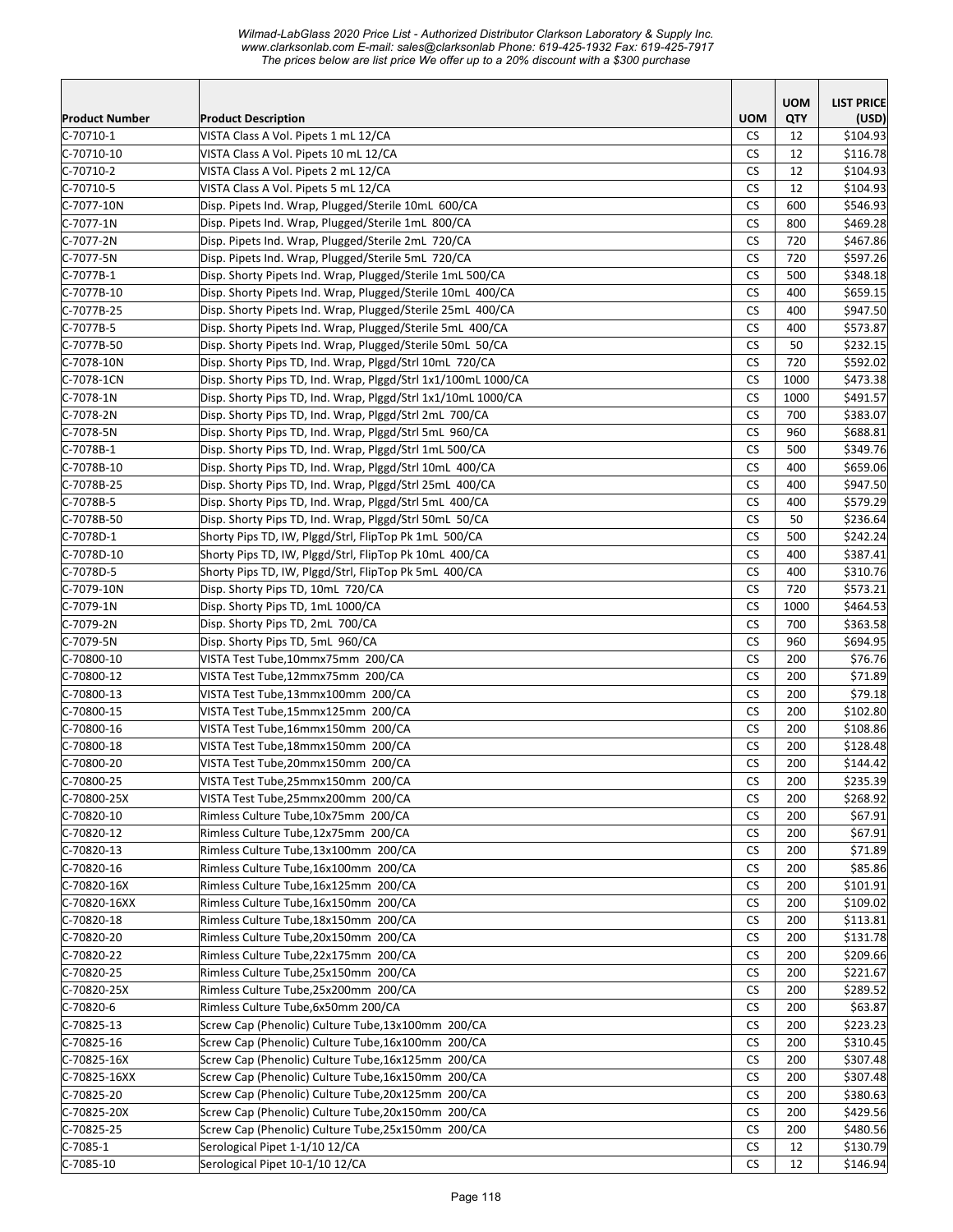*Wilmad-LabGlass 2020 Price List - Authorized Distributor Clarkson Laboratory & Supply Inc. www.clarksonlab.com E-mail: sales@clarksonlab Phone: 619-425-1932 Fax: 619-425-7917 The prices below are list price We offer up to a 20% discount with a \$300 purchase* 

| <b>Product Number</b> |                                                               | <b>UOM</b>           | <b>UOM</b> | <b>LIST PRICE</b>    |
|-----------------------|---------------------------------------------------------------|----------------------|------------|----------------------|
| $C-7085-1C$           | <b>Product Description</b><br>Serological Pipet 1-1/100 12/CA | <b>CS</b>            | QTY<br>12  | (USD)<br>\$144.57    |
| $C-7085-1X$           | Serological Pipet 1/10-1/100 12/CA                            | <b>CS</b>            | 12         |                      |
| $C-7085-2$            | Serological Pipet 2-1/10 12/CA                                | CS                   | 12         | \$135.79<br>\$145.97 |
| C-7085-2C             | Serological Pipet 2-1/100 12/CA                               | <b>CS</b>            | 12         | \$190.71             |
| $C-7085-2X$           | Serological Pipet .2mL 12/CA                                  | <b>CS</b>            | 12         | \$146.18             |
|                       | Serological Pipet 5-1/10 12/CA                                | <b>CS</b>            | 12         | \$143.19             |
| C-7085-5              |                                                               |                      |            |                      |
| $C-7086-10$           | Serological Pipet 10-1/10 12/CA                               | <b>CS</b>            | 12         | \$163.54             |
| $C-7086-5$            | Serological Pipet 5-1/10 12/CA                                | <b>CS</b>            | 12         | \$143.19             |
| $C-7087-10$           | Serological Pipet Lg Orifice 10-1/10 12/CA                    | <b>CS</b>            | 12         | \$215.73             |
| $C-7087-25$           | Serological Pipet Lg Orifice 25-1/10 12/CA                    | <b>CS</b>            | 12         | \$309.38             |
| $C-7087-5$            | Serological Pipet Lg Orifice 5-1/10 12/CA                     | СS                   | 12         | \$204.60             |
| C-7095B-5X            | 5-3/4 Pasteur Pipet 1000/CA                                   | <b>CS</b>            | 1000       | \$88.28              |
| C-7095B-9             | 9 Pasteur Pipet 1000/CA                                       | <b>CS</b>            | 1000       | \$97.05              |
| C-7095B-NMR           | Pasteur Pipet Long Tip 100/CA                                 | <b>CS</b>            | 100        | \$136.10             |
| C-7095D-5X            | 5-3/4 Pasteur Pipet Bulk Pack 1000/CA                         | <b>CS</b>            | 1000       | \$93.87              |
| C-7095D-9             | 9 Pasteur Pipet Bulk Pack 1000/CA                             | <b>CS</b>            | 1000       | \$100.68             |
| C-70980-125           | Erlenmeyer Flask, NM, HD Rim 125mL 1 24/CA                    | <b>CS</b>            | 24         | \$94.95              |
| C-70980-1L            | Erlenmeyer Flask, NM, HD Rim 1000mL 12/CA                     | CS                   | 12         | \$117.31             |
| C-70980-25            | Erlenmeyer Flask, NM, HD Rim 25mL 1 24/CA                     | <b>CS</b>            | 24         | \$106.46             |
| C-70980-250           | Erlenmeyer Flask, NM, HD Rim 250mL 1 24/CA                    | <b>CS</b>            | 24         | \$98.34              |
| C-70980-50            | Erlenmeyer Flask, NM, HD Rim 50mL 1 24/CA                     | <b>CS</b>            | 24         | \$106.46             |
| C-70980-500           | Erlenmeyer Flask, NM, HD Rim 500mL 12/CA                      | <b>CS</b>            | 12         | \$61.93              |
| $C-7100-1$            | Volumetric Class A Pipet 1mL 12/CA                            | <b>CS</b>            | 12         | \$154.20             |
| $C-7100-10$           | Volumetric Class A Pipet 10mL 12/CA                           | <b>CS</b>            | 12         | \$171.69             |
| $C-7100-100$          | Volumetric Class A Pipet 100mL 12/CA                          | <b>CS</b>            | 12         | \$500.21             |
| $C-7100-15$           | Volumetric Class A Pipet 15mL 12/CA                           | <b>CS</b>            | 12         | \$235.07             |
| $C-7100-2$            | Volumetric Class A Pipet 2mL 12/CA                            | СS                   | 12         | \$169.99             |
| $C-7100-20$           | Volumetric Class A Pipet 20mL 12/CA                           | <b>CS</b>            | 12         | \$250.92             |
| $C-7100-25$           | Volumetric Class A Pipet 25mL 12/CA                           | CS                   | 12         | \$268.39             |
| $C-7100-3$            | Volumetric Class A Pipet 3mL 12/CA                            | <b>CS</b>            | 12         | \$154.20             |
| $C-7100-4$            | Volumetric Class A Pipet 4mL 12/CA                            | <b>CS</b>            | 12         | \$154.20             |
| $C-7100-5$            | Volumetric Class A Pipet 5mL 12/CA                            | <b>CS</b>            | 12         | \$154.20             |
| $C-7100-50$           | Volumetric Class A Pipet 50mL 12/CA                           | <b>CS</b>            | 12         | \$353.04             |
| $C-7101-1$            | Volumetric Class A Pipet 1mL Accu-Red Grads 1mL 6/CA          | <b>CS</b>            | 6          | \$111.90             |
| $C-7101-10$           | Volumetric Class A Pipet 10mL Accu-Red Grads 10mL 6/CA        | <b>CS</b>            | 6          | \$191.69             |
| $C-7101-100$          | Volumetric Class A Pipet 100mL Accu-Red Grads100mL 6/CA       | <b>CS</b>            | 6          | \$346.69             |
| $C-7101-15$           | Volumetric Class A Pipet 15mL Accu-Red Grads 15mL 6/CA        | <b>CS</b>            | 6          | \$243.25             |
| $C-7101-2$            | Volumetric Class A Pipet 2mL Accu-Red Grads 2mL 6/CA          | $\mathsf{CS}\xspace$ | 6          | \$139.39             |
| $C-7101-20$           | Volumetric Class A Pipet 20mL Accu-Red Grads 20mL 6/CA        | <b>CS</b>            | 6          | \$240.92             |
| $C-7101-25$           | Volumetric Class A Pipet 25mL Accu-Red Grads 25mL 6/CA        | <b>CS</b>            | 6          | \$240.92             |
| $C-7101-3$            | Volumetric Class A Pipet 3mL Accu-Red Grads 3mL 6/CA          |                      |            |                      |
|                       | Volumetric Class A Pipet 4mL Accu-Red Grads 4mL 6/CA          | CS                   | 6          | \$161.51             |
| $C-7101-4$            |                                                               | CS                   | 6          | \$176.80             |
| $C-7101-5$            | Volumetric Class A Pipet 5mL Accu-Red Grads 5mL 6/CA          | CS.                  | 6          | \$182.29             |
| $C-7101-50$           | Volumetric Class A Pipet 50mL Accu-Red Grads 50mL 6/CA        | CS.                  | 6          | \$286.36             |
| $C-7102-1$            | Volumetric Pipet 1mL 12/CA                                    | CS                   | 12         | \$141.96             |
| $C-7102-10$           | Volumetric Pipet 10mL 12/CA                                   | <b>CS</b>            | 12         | \$169.70             |
| $C-7102-100$          | Volumetric Pipet 100mL 12/CA                                  | <b>CS</b>            | 12         | \$482.54             |
| $C-7102-1X$           | Volumetric Pipet 5/10mL 12/CA                                 | <b>CS</b>            | 12         | \$143.36             |
| C-7102-2              | Volumetric Pipet 2mL 12/CA                                    | CS                   | 12         | \$143.36             |
| $C-7102-20$           | Volumetric Pipet 20mL 12/CA                                   | CS                   | 12         | \$243.30             |
| $C-7102-25$           | Volumetric Pipet 25mL 12/CA                                   | <b>CS</b>            | 12         | \$254.93             |
| $C-7102-3$            | Volumetric Pipet 3mL 12/CA                                    | <b>CS</b>            | 12         | \$153.19             |
| $C-7102-5$            | Volumetric Pipet 5mL 12/CA                                    | <b>CS</b>            | 12         | \$153.19             |
| $C-7102-50$           | Volumetric Pipet 50mL 12/CA                                   | <b>CS</b>            | 12         | \$341.78             |
| $C-7103-1$            | Volumetric Class A Pipet, TC/TD 1mL 6/CA                      | <b>CS</b>            | 6          | \$96.72              |
| $C-7103-10$           | Volumetric Class A Pipet, TC/TD 10mL 6/CA                     | CS                   | 6          | \$118.10             |
| $C-7103-15$           | Volumetric Class A Pipet, TC/TD 15mL 6/CA                     | CS                   | 6          | \$135.17             |
| C-7103-2              | Volumetric Class A Pipet, TC/TD 2mL 6/CA                      | CS                   | 6          | \$96.72              |
| C-7103-20             | Volumetric Class A Pipet, TC/TD 20mL 6/CA                     | <b>CS</b>            | 6          | \$153.60             |
| $C-7103-25$           | Volumetric Class A Pipet, TC/TD 25mL 6/CA                     | CS                   | 6          | \$153.60             |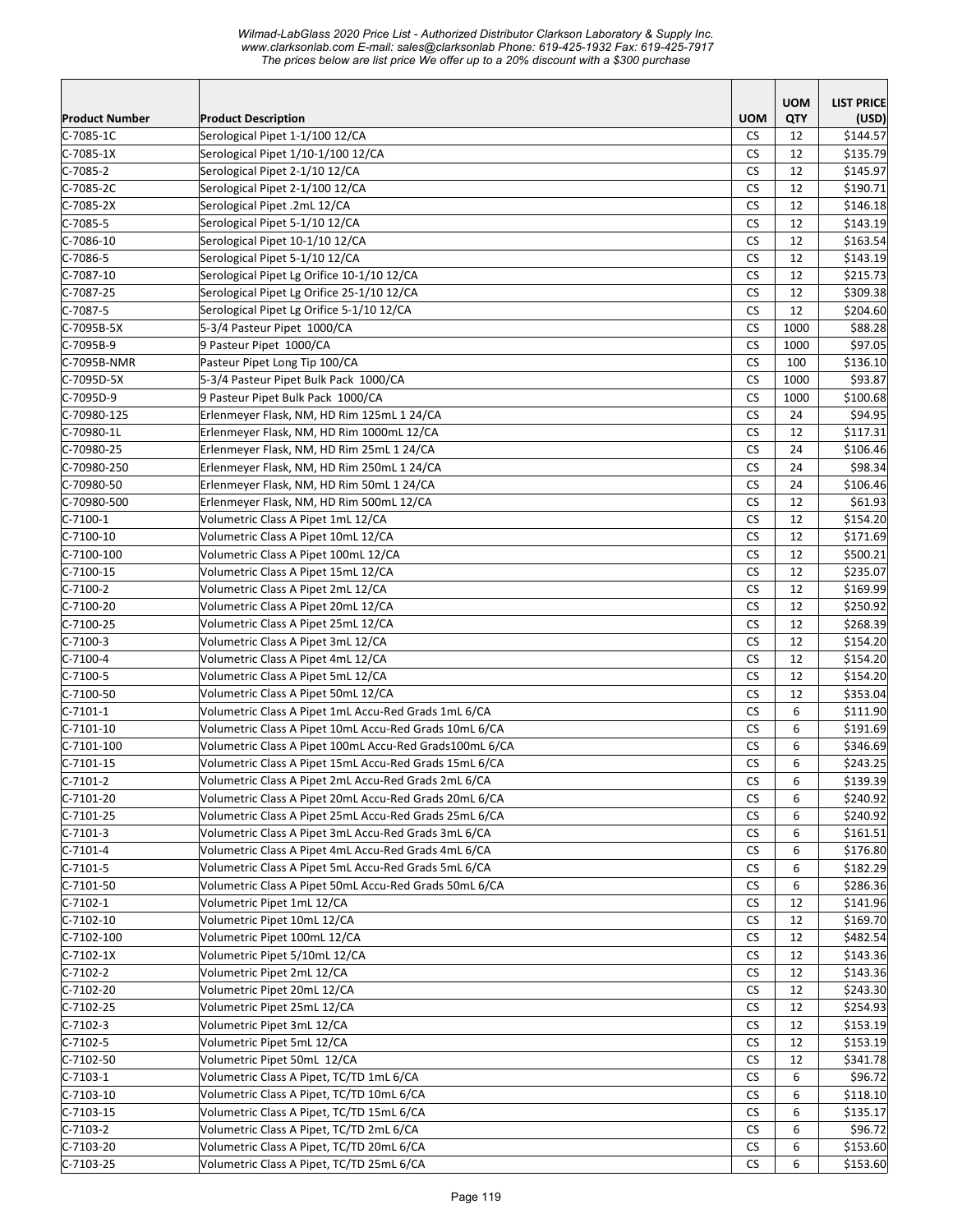*Wilmad-LabGlass 2020 Price List - Authorized Distributor Clarkson Laboratory & Supply Inc. www.clarksonlab.com E-mail: sales@clarksonlab Phone: 619-425-1932 Fax: 619-425-7917 The prices below are list price We offer up to a 20% discount with a \$300 purchase* 

| <b>Product Description</b><br><b>UOM</b><br>QTY<br>(USD)<br>$C-7103-3$<br>Volumetric Class A Pipet, TC/TD 3mL 6/CA<br>CS.<br>\$109.06<br>6<br>$C-7103-4$<br>Volumetric Class A Pipet, TC/TD 4mL 6/CA<br><b>CS</b><br>6<br>\$109.49<br>Volumetric Class A Pipet, TC/TD 6mL 6/CA<br>$C-7103-6$<br>СS<br>6<br>\$112.40<br><b>CS</b><br>Volumetric Class A Pipet, TC/TD 7mL 6/CA<br>6<br>\$113.50<br>C-7103-7<br><b>CS</b><br>6<br>$C-7103-8$<br>Volumetric Class A Pipet, TC/TD 8mL 6/CA<br>\$112.40<br><b>CS</b><br>6<br>C-7103C-1<br>Vol. Class A Pipet, SER/CERT TC/TD 1mL 6/CA<br>\$143.05<br>Vol. Class A Pipet, SER/CERT TC/TD 10mL 6/CA<br><b>CS</b><br>C-7103C-10<br>6<br>\$173.61<br>$C-7103C-15$<br>Vol. Class A Pipet, SER/CERT TC/TD 15mL 6/CA<br><b>CS</b><br>6<br>\$193.92<br>$C-7103C-2$<br>Vol. Class A Pipet, SER/CERT TC/TD 2mL 6/CA<br><b>CS</b><br>\$144.09<br>6<br>Vol. Class A Pipet, SER/CERT TC/TD 20mL 6/CA<br>CS<br>C-7103C-20<br>6<br>\$194.65<br><b>CS</b><br>C-7103C-25<br>Vol. Class A Pipet, SER/CERT TC/TD 25mL 6/CA<br>6<br>\$205.77<br><b>CS</b><br>Vol. Class A Pipet, SER/CERT TC/TD 3mL 6/CA<br>6<br>C-7103C-3<br>\$147.36<br><b>CS</b><br>6<br>$C-7103C-4$<br>Vol. Class A Pipet, SER/CERT TC/TD 4mL 6/CA<br>\$156.15<br><b>CS</b><br>6<br>C-7103C-5<br>Vol. Class A Pipet, SER/CERT TC/TD 5mL 6/CA<br>\$151.20<br>Vol. Class A Pipet, SER/CERT TC/TD 6mL 6/CA<br>C-7103C-6<br><b>CS</b><br>6<br>\$154.57<br>C-7103C-7<br>Vol. Class A Pipet, SER/CERT TC/TD 7mL 6/CA<br><b>CS</b><br>6<br>\$161.10<br>$C-7103C-8$<br>Vol. Class A Pipet, SER/CERT TC/TD 8mL 6/CA<br><b>CS</b><br>6<br>\$166.03<br>Vol. Class A Pipet, SER/CERT TC/TD 9mL 6/CA<br><b>CS</b><br>6<br>\$171.46<br>Depression Spot Plate (9) 85x100 18/CA<br>CS.<br>\$832.54<br>18<br><b>CS</b><br>Mallory Direct Reading Settlometer 2L 1/CA<br>$\mathbf{1}$<br>\$282.00<br><b>CS</b><br>$\overline{4}$<br>\$1,250.47<br>Solid Glass Beads 3mm 4/CA<br>Solid Glass Beads 4mm 4/CA<br><b>CS</b><br>4<br>\$1,057.95<br><b>CS</b><br>$\overline{4}$<br>Solid Glass Beads 5mm 4/CA<br>\$818.01<br>Solid Glass Beads 6mm 4/CA<br><b>CS</b><br>\$881.85<br>4<br>Rotaflo HP Plug, 2 Way Plain Bore S/C 10mm 10ST/10 1/CA<br><b>CS</b><br>$\mathbf{1}$<br>\$178.28<br>Rotaflo HP Plug, 2 Way Plain Bore S/C 3mm 3ST/5 1/CA<br>CS.<br>\$115.92<br>1<br>Rotaflo HP Plug, 2 Way Plain Bore S/C 6mm 6ST/7 1/CA<br><b>CS</b><br>$\mathbf{1}$<br>\$154.87<br><b>CS</b><br>$\mathbf{1}$<br>Rotaflo HP Plug, 2 Way Plain Bore S/C 90Deg 10mm 10RA/10 1/CA<br>\$183.81<br>Rotaflo HP Plug, 2 Way Plain Bore S/C 90Deg 3mm 3RA/5 1/CA<br><b>CS</b><br>$\mathbf{1}$<br>\$109.99<br><b>CS</b><br>\$161.27<br>Rotaflo HP Plug, 2 Way Plain Bore S/C 90Deg 6mm P6RA/7 1/CA<br>$\mathbf{1}$<br><b>CS</b><br>Rotaflo HP Plug, 3 Way Plain Bore S/C HP3TW/5 1/CA<br>$\mathbf{1}$<br>\$188.61<br><b>CS</b><br>Rotaflo HP Plug, 3 Way Plain Bore S/C HP6TW/7 1/CA<br>$\mathbf{1}$<br>\$194.39<br><b>CS</b><br>Hollow Ground Joint Stopper 19/38 6/CA<br>6<br>\$244.58<br>Hollow Ground Joint Stopper 24/40 6/CA<br>CS.<br>6<br>\$193.50<br>Combo Reagent Bttl/Hollow Grnd Jt Stopper 14/20 6/CA<br>6<br>CS<br>\$79.77<br>Combo Reagent Bttl/Hollow Grnd Jt Stopper 19/22 6/CA<br><b>CS</b><br>6<br>\$91.83<br>$C-7575-24$<br><b>CS</b><br>Combo Reagent Bttl/Hollow Grnd Jt Stopper 24/30 6/CA<br>6<br>\$115.80<br>$C-7575-29$<br>CS<br>\$170.00<br>6<br>Combo Reagent Bttl/Hollow Grnd Jt Stopper 29/35 6/CA<br>\$19.34<br>C-7624-13<br>HDPE Stopper No.13 6/CA<br><b>CS</b><br>6<br>$C-7624-16$<br>HDPE Stopper No.16 6/CA<br>CS<br>\$25.70<br>6<br>HDPE Stopper No.19 6/CA<br>\$25.93<br>$C-7624-19$<br>CS<br>6<br>HDPE Stopper No.22 6/CA<br>$C - 7624 - 22$<br>CS<br>6<br>\$31.97<br>HDPE Stopper No.27 6/CA<br><b>CS</b><br>6<br>$C - 7624 - 27$<br>\$32.28<br><b>CS</b><br>6<br>\$38.92<br>$C - 7624 - 32$<br>HDPE Stopper No.32 6/CA<br>HDPE Stopper No.38 6/CA<br><b>CS</b><br>6<br>\$38.92<br>$C - 7624 - 38$<br>$C-7624-8$<br><b>CS</b><br>6<br>\$19.73<br>HDPE Stopper No.8 6/CA<br>HDPE Stopper No.9 6/CA<br><b>CS</b><br>C-7624-9<br>6<br>\$19.34<br>$C-7630-13$<br>PTFE Key-Hole Stopper #13 Orange 6/CA<br>CS<br>6<br>\$65.67<br>PTFE Key-Hole Stopper #16 Blue 6/CA<br>C-7630-16<br>CS<br>6<br>\$73.60<br>PTFE Key-Hole Stopper #19 Green 6/CA<br>$C-7630-19$<br>CS<br>6<br>\$87.97<br>6<br>$C-7630-22$<br>PTFE Key-Hole Stopper #22 Yellow 6/CA<br>СS<br>\$95.59<br>$C-7630-27$<br>PTFE Key-Hole Stopper #27 Red 6/CA<br>CS<br>6<br>\$118.47<br>$C-7630-9$<br>PTFE Key-Hole Stopper #9 Black 6/CA<br><b>CS</b><br>6<br>\$55.19<br>$C-7650-13$<br>Hollow ST Stopper #13 6/CA<br>CS<br>6<br>\$72.01<br>Hollow ST Stopper #16 6/CA<br>$C-7650-16$<br>CS<br>6<br>\$82.11<br>\$97.47<br>$C-7650-19$<br>Hollow ST Stopper #19 6/CA<br>CS<br>6<br>$C-7650-22$<br>Hollow ST Stopper #22 6/CA<br>CS<br>6<br>\$103.98<br>Hollow ST Stopper #27 6/CA<br><b>CS</b><br>6<br>$C-7650-27$<br>\$130.06<br>Hollow ST Stopper #32 6/CA<br><b>CS</b><br>6<br>$C-7650-32$<br>\$190.71<br>$C-7650-38$<br>Hollow ST Stopper #38 6/CA<br><b>CS</b><br>6<br>\$228.84 |                       |  | <b>UOM</b> | <b>LIST PRICE</b> |
|--------------------------------------------------------------------------------------------------------------------------------------------------------------------------------------------------------------------------------------------------------------------------------------------------------------------------------------------------------------------------------------------------------------------------------------------------------------------------------------------------------------------------------------------------------------------------------------------------------------------------------------------------------------------------------------------------------------------------------------------------------------------------------------------------------------------------------------------------------------------------------------------------------------------------------------------------------------------------------------------------------------------------------------------------------------------------------------------------------------------------------------------------------------------------------------------------------------------------------------------------------------------------------------------------------------------------------------------------------------------------------------------------------------------------------------------------------------------------------------------------------------------------------------------------------------------------------------------------------------------------------------------------------------------------------------------------------------------------------------------------------------------------------------------------------------------------------------------------------------------------------------------------------------------------------------------------------------------------------------------------------------------------------------------------------------------------------------------------------------------------------------------------------------------------------------------------------------------------------------------------------------------------------------------------------------------------------------------------------------------------------------------------------------------------------------------------------------------------------------------------------------------------------------------------------------------------------------------------------------------------------------------------------------------------------------------------------------------------------------------------------------------------------------------------------------------------------------------------------------------------------------------------------------------------------------------------------------------------------------------------------------------------------------------------------------------------------------------------------------------------------------------------------------------------------------------------------------------------------------------------------------------------------------------------------------------------------------------------------------------------------------------------------------------------------------------------------------------------------------------------------------------------------------------------------------------------------------------------------------------------------------------------------------------------------------------------------------------------------------------------------------------------------------------------------------------------------------------------------------------------------------------------------------------------------------------------------------------------------------------------------------------------------------------------------------------------------------------------------------------------------------------------------------------------------------------------------------------------------------------------------------------------------------------------------------------------------------------------------------------------------------------------------------------------------------------------------------------------------------------------------------------------------------------------------------------------------------------------------------------------------------------------------------------------------------------------------------------------------------------------------------------------------------------------------------------------------------------------------------------------------------------------------------------------------------------------------------------------------------------------------------------------------------------------------------------------------------------------------------------------------------|-----------------------|--|------------|-------------------|
|                                                                                                                                                                                                                                                                                                                                                                                                                                                                                                                                                                                                                                                                                                                                                                                                                                                                                                                                                                                                                                                                                                                                                                                                                                                                                                                                                                                                                                                                                                                                                                                                                                                                                                                                                                                                                                                                                                                                                                                                                                                                                                                                                                                                                                                                                                                                                                                                                                                                                                                                                                                                                                                                                                                                                                                                                                                                                                                                                                                                                                                                                                                                                                                                                                                                                                                                                                                                                                                                                                                                                                                                                                                                                                                                                                                                                                                                                                                                                                                                                                                                                                                                                                                                                                                                                                                                                                                                                                                                                                                                                                                                                                                                                                                                                                                                                                                                                                                                                                                                                                                                                                                                      | <b>Product Number</b> |  |            |                   |
|                                                                                                                                                                                                                                                                                                                                                                                                                                                                                                                                                                                                                                                                                                                                                                                                                                                                                                                                                                                                                                                                                                                                                                                                                                                                                                                                                                                                                                                                                                                                                                                                                                                                                                                                                                                                                                                                                                                                                                                                                                                                                                                                                                                                                                                                                                                                                                                                                                                                                                                                                                                                                                                                                                                                                                                                                                                                                                                                                                                                                                                                                                                                                                                                                                                                                                                                                                                                                                                                                                                                                                                                                                                                                                                                                                                                                                                                                                                                                                                                                                                                                                                                                                                                                                                                                                                                                                                                                                                                                                                                                                                                                                                                                                                                                                                                                                                                                                                                                                                                                                                                                                                                      |                       |  |            |                   |
|                                                                                                                                                                                                                                                                                                                                                                                                                                                                                                                                                                                                                                                                                                                                                                                                                                                                                                                                                                                                                                                                                                                                                                                                                                                                                                                                                                                                                                                                                                                                                                                                                                                                                                                                                                                                                                                                                                                                                                                                                                                                                                                                                                                                                                                                                                                                                                                                                                                                                                                                                                                                                                                                                                                                                                                                                                                                                                                                                                                                                                                                                                                                                                                                                                                                                                                                                                                                                                                                                                                                                                                                                                                                                                                                                                                                                                                                                                                                                                                                                                                                                                                                                                                                                                                                                                                                                                                                                                                                                                                                                                                                                                                                                                                                                                                                                                                                                                                                                                                                                                                                                                                                      |                       |  |            |                   |
|                                                                                                                                                                                                                                                                                                                                                                                                                                                                                                                                                                                                                                                                                                                                                                                                                                                                                                                                                                                                                                                                                                                                                                                                                                                                                                                                                                                                                                                                                                                                                                                                                                                                                                                                                                                                                                                                                                                                                                                                                                                                                                                                                                                                                                                                                                                                                                                                                                                                                                                                                                                                                                                                                                                                                                                                                                                                                                                                                                                                                                                                                                                                                                                                                                                                                                                                                                                                                                                                                                                                                                                                                                                                                                                                                                                                                                                                                                                                                                                                                                                                                                                                                                                                                                                                                                                                                                                                                                                                                                                                                                                                                                                                                                                                                                                                                                                                                                                                                                                                                                                                                                                                      |                       |  |            |                   |
|                                                                                                                                                                                                                                                                                                                                                                                                                                                                                                                                                                                                                                                                                                                                                                                                                                                                                                                                                                                                                                                                                                                                                                                                                                                                                                                                                                                                                                                                                                                                                                                                                                                                                                                                                                                                                                                                                                                                                                                                                                                                                                                                                                                                                                                                                                                                                                                                                                                                                                                                                                                                                                                                                                                                                                                                                                                                                                                                                                                                                                                                                                                                                                                                                                                                                                                                                                                                                                                                                                                                                                                                                                                                                                                                                                                                                                                                                                                                                                                                                                                                                                                                                                                                                                                                                                                                                                                                                                                                                                                                                                                                                                                                                                                                                                                                                                                                                                                                                                                                                                                                                                                                      |                       |  |            |                   |
|                                                                                                                                                                                                                                                                                                                                                                                                                                                                                                                                                                                                                                                                                                                                                                                                                                                                                                                                                                                                                                                                                                                                                                                                                                                                                                                                                                                                                                                                                                                                                                                                                                                                                                                                                                                                                                                                                                                                                                                                                                                                                                                                                                                                                                                                                                                                                                                                                                                                                                                                                                                                                                                                                                                                                                                                                                                                                                                                                                                                                                                                                                                                                                                                                                                                                                                                                                                                                                                                                                                                                                                                                                                                                                                                                                                                                                                                                                                                                                                                                                                                                                                                                                                                                                                                                                                                                                                                                                                                                                                                                                                                                                                                                                                                                                                                                                                                                                                                                                                                                                                                                                                                      |                       |  |            |                   |
|                                                                                                                                                                                                                                                                                                                                                                                                                                                                                                                                                                                                                                                                                                                                                                                                                                                                                                                                                                                                                                                                                                                                                                                                                                                                                                                                                                                                                                                                                                                                                                                                                                                                                                                                                                                                                                                                                                                                                                                                                                                                                                                                                                                                                                                                                                                                                                                                                                                                                                                                                                                                                                                                                                                                                                                                                                                                                                                                                                                                                                                                                                                                                                                                                                                                                                                                                                                                                                                                                                                                                                                                                                                                                                                                                                                                                                                                                                                                                                                                                                                                                                                                                                                                                                                                                                                                                                                                                                                                                                                                                                                                                                                                                                                                                                                                                                                                                                                                                                                                                                                                                                                                      |                       |  |            |                   |
|                                                                                                                                                                                                                                                                                                                                                                                                                                                                                                                                                                                                                                                                                                                                                                                                                                                                                                                                                                                                                                                                                                                                                                                                                                                                                                                                                                                                                                                                                                                                                                                                                                                                                                                                                                                                                                                                                                                                                                                                                                                                                                                                                                                                                                                                                                                                                                                                                                                                                                                                                                                                                                                                                                                                                                                                                                                                                                                                                                                                                                                                                                                                                                                                                                                                                                                                                                                                                                                                                                                                                                                                                                                                                                                                                                                                                                                                                                                                                                                                                                                                                                                                                                                                                                                                                                                                                                                                                                                                                                                                                                                                                                                                                                                                                                                                                                                                                                                                                                                                                                                                                                                                      |                       |  |            |                   |
|                                                                                                                                                                                                                                                                                                                                                                                                                                                                                                                                                                                                                                                                                                                                                                                                                                                                                                                                                                                                                                                                                                                                                                                                                                                                                                                                                                                                                                                                                                                                                                                                                                                                                                                                                                                                                                                                                                                                                                                                                                                                                                                                                                                                                                                                                                                                                                                                                                                                                                                                                                                                                                                                                                                                                                                                                                                                                                                                                                                                                                                                                                                                                                                                                                                                                                                                                                                                                                                                                                                                                                                                                                                                                                                                                                                                                                                                                                                                                                                                                                                                                                                                                                                                                                                                                                                                                                                                                                                                                                                                                                                                                                                                                                                                                                                                                                                                                                                                                                                                                                                                                                                                      |                       |  |            |                   |
|                                                                                                                                                                                                                                                                                                                                                                                                                                                                                                                                                                                                                                                                                                                                                                                                                                                                                                                                                                                                                                                                                                                                                                                                                                                                                                                                                                                                                                                                                                                                                                                                                                                                                                                                                                                                                                                                                                                                                                                                                                                                                                                                                                                                                                                                                                                                                                                                                                                                                                                                                                                                                                                                                                                                                                                                                                                                                                                                                                                                                                                                                                                                                                                                                                                                                                                                                                                                                                                                                                                                                                                                                                                                                                                                                                                                                                                                                                                                                                                                                                                                                                                                                                                                                                                                                                                                                                                                                                                                                                                                                                                                                                                                                                                                                                                                                                                                                                                                                                                                                                                                                                                                      |                       |  |            |                   |
|                                                                                                                                                                                                                                                                                                                                                                                                                                                                                                                                                                                                                                                                                                                                                                                                                                                                                                                                                                                                                                                                                                                                                                                                                                                                                                                                                                                                                                                                                                                                                                                                                                                                                                                                                                                                                                                                                                                                                                                                                                                                                                                                                                                                                                                                                                                                                                                                                                                                                                                                                                                                                                                                                                                                                                                                                                                                                                                                                                                                                                                                                                                                                                                                                                                                                                                                                                                                                                                                                                                                                                                                                                                                                                                                                                                                                                                                                                                                                                                                                                                                                                                                                                                                                                                                                                                                                                                                                                                                                                                                                                                                                                                                                                                                                                                                                                                                                                                                                                                                                                                                                                                                      |                       |  |            |                   |
|                                                                                                                                                                                                                                                                                                                                                                                                                                                                                                                                                                                                                                                                                                                                                                                                                                                                                                                                                                                                                                                                                                                                                                                                                                                                                                                                                                                                                                                                                                                                                                                                                                                                                                                                                                                                                                                                                                                                                                                                                                                                                                                                                                                                                                                                                                                                                                                                                                                                                                                                                                                                                                                                                                                                                                                                                                                                                                                                                                                                                                                                                                                                                                                                                                                                                                                                                                                                                                                                                                                                                                                                                                                                                                                                                                                                                                                                                                                                                                                                                                                                                                                                                                                                                                                                                                                                                                                                                                                                                                                                                                                                                                                                                                                                                                                                                                                                                                                                                                                                                                                                                                                                      |                       |  |            |                   |
|                                                                                                                                                                                                                                                                                                                                                                                                                                                                                                                                                                                                                                                                                                                                                                                                                                                                                                                                                                                                                                                                                                                                                                                                                                                                                                                                                                                                                                                                                                                                                                                                                                                                                                                                                                                                                                                                                                                                                                                                                                                                                                                                                                                                                                                                                                                                                                                                                                                                                                                                                                                                                                                                                                                                                                                                                                                                                                                                                                                                                                                                                                                                                                                                                                                                                                                                                                                                                                                                                                                                                                                                                                                                                                                                                                                                                                                                                                                                                                                                                                                                                                                                                                                                                                                                                                                                                                                                                                                                                                                                                                                                                                                                                                                                                                                                                                                                                                                                                                                                                                                                                                                                      |                       |  |            |                   |
|                                                                                                                                                                                                                                                                                                                                                                                                                                                                                                                                                                                                                                                                                                                                                                                                                                                                                                                                                                                                                                                                                                                                                                                                                                                                                                                                                                                                                                                                                                                                                                                                                                                                                                                                                                                                                                                                                                                                                                                                                                                                                                                                                                                                                                                                                                                                                                                                                                                                                                                                                                                                                                                                                                                                                                                                                                                                                                                                                                                                                                                                                                                                                                                                                                                                                                                                                                                                                                                                                                                                                                                                                                                                                                                                                                                                                                                                                                                                                                                                                                                                                                                                                                                                                                                                                                                                                                                                                                                                                                                                                                                                                                                                                                                                                                                                                                                                                                                                                                                                                                                                                                                                      |                       |  |            |                   |
|                                                                                                                                                                                                                                                                                                                                                                                                                                                                                                                                                                                                                                                                                                                                                                                                                                                                                                                                                                                                                                                                                                                                                                                                                                                                                                                                                                                                                                                                                                                                                                                                                                                                                                                                                                                                                                                                                                                                                                                                                                                                                                                                                                                                                                                                                                                                                                                                                                                                                                                                                                                                                                                                                                                                                                                                                                                                                                                                                                                                                                                                                                                                                                                                                                                                                                                                                                                                                                                                                                                                                                                                                                                                                                                                                                                                                                                                                                                                                                                                                                                                                                                                                                                                                                                                                                                                                                                                                                                                                                                                                                                                                                                                                                                                                                                                                                                                                                                                                                                                                                                                                                                                      |                       |  |            |                   |
|                                                                                                                                                                                                                                                                                                                                                                                                                                                                                                                                                                                                                                                                                                                                                                                                                                                                                                                                                                                                                                                                                                                                                                                                                                                                                                                                                                                                                                                                                                                                                                                                                                                                                                                                                                                                                                                                                                                                                                                                                                                                                                                                                                                                                                                                                                                                                                                                                                                                                                                                                                                                                                                                                                                                                                                                                                                                                                                                                                                                                                                                                                                                                                                                                                                                                                                                                                                                                                                                                                                                                                                                                                                                                                                                                                                                                                                                                                                                                                                                                                                                                                                                                                                                                                                                                                                                                                                                                                                                                                                                                                                                                                                                                                                                                                                                                                                                                                                                                                                                                                                                                                                                      |                       |  |            |                   |
|                                                                                                                                                                                                                                                                                                                                                                                                                                                                                                                                                                                                                                                                                                                                                                                                                                                                                                                                                                                                                                                                                                                                                                                                                                                                                                                                                                                                                                                                                                                                                                                                                                                                                                                                                                                                                                                                                                                                                                                                                                                                                                                                                                                                                                                                                                                                                                                                                                                                                                                                                                                                                                                                                                                                                                                                                                                                                                                                                                                                                                                                                                                                                                                                                                                                                                                                                                                                                                                                                                                                                                                                                                                                                                                                                                                                                                                                                                                                                                                                                                                                                                                                                                                                                                                                                                                                                                                                                                                                                                                                                                                                                                                                                                                                                                                                                                                                                                                                                                                                                                                                                                                                      |                       |  |            |                   |
|                                                                                                                                                                                                                                                                                                                                                                                                                                                                                                                                                                                                                                                                                                                                                                                                                                                                                                                                                                                                                                                                                                                                                                                                                                                                                                                                                                                                                                                                                                                                                                                                                                                                                                                                                                                                                                                                                                                                                                                                                                                                                                                                                                                                                                                                                                                                                                                                                                                                                                                                                                                                                                                                                                                                                                                                                                                                                                                                                                                                                                                                                                                                                                                                                                                                                                                                                                                                                                                                                                                                                                                                                                                                                                                                                                                                                                                                                                                                                                                                                                                                                                                                                                                                                                                                                                                                                                                                                                                                                                                                                                                                                                                                                                                                                                                                                                                                                                                                                                                                                                                                                                                                      | $C-7103C-9$           |  |            |                   |
|                                                                                                                                                                                                                                                                                                                                                                                                                                                                                                                                                                                                                                                                                                                                                                                                                                                                                                                                                                                                                                                                                                                                                                                                                                                                                                                                                                                                                                                                                                                                                                                                                                                                                                                                                                                                                                                                                                                                                                                                                                                                                                                                                                                                                                                                                                                                                                                                                                                                                                                                                                                                                                                                                                                                                                                                                                                                                                                                                                                                                                                                                                                                                                                                                                                                                                                                                                                                                                                                                                                                                                                                                                                                                                                                                                                                                                                                                                                                                                                                                                                                                                                                                                                                                                                                                                                                                                                                                                                                                                                                                                                                                                                                                                                                                                                                                                                                                                                                                                                                                                                                                                                                      | C-7220-85             |  |            |                   |
|                                                                                                                                                                                                                                                                                                                                                                                                                                                                                                                                                                                                                                                                                                                                                                                                                                                                                                                                                                                                                                                                                                                                                                                                                                                                                                                                                                                                                                                                                                                                                                                                                                                                                                                                                                                                                                                                                                                                                                                                                                                                                                                                                                                                                                                                                                                                                                                                                                                                                                                                                                                                                                                                                                                                                                                                                                                                                                                                                                                                                                                                                                                                                                                                                                                                                                                                                                                                                                                                                                                                                                                                                                                                                                                                                                                                                                                                                                                                                                                                                                                                                                                                                                                                                                                                                                                                                                                                                                                                                                                                                                                                                                                                                                                                                                                                                                                                                                                                                                                                                                                                                                                                      | C-7250-2L             |  |            |                   |
|                                                                                                                                                                                                                                                                                                                                                                                                                                                                                                                                                                                                                                                                                                                                                                                                                                                                                                                                                                                                                                                                                                                                                                                                                                                                                                                                                                                                                                                                                                                                                                                                                                                                                                                                                                                                                                                                                                                                                                                                                                                                                                                                                                                                                                                                                                                                                                                                                                                                                                                                                                                                                                                                                                                                                                                                                                                                                                                                                                                                                                                                                                                                                                                                                                                                                                                                                                                                                                                                                                                                                                                                                                                                                                                                                                                                                                                                                                                                                                                                                                                                                                                                                                                                                                                                                                                                                                                                                                                                                                                                                                                                                                                                                                                                                                                                                                                                                                                                                                                                                                                                                                                                      | C-7268-3              |  |            |                   |
|                                                                                                                                                                                                                                                                                                                                                                                                                                                                                                                                                                                                                                                                                                                                                                                                                                                                                                                                                                                                                                                                                                                                                                                                                                                                                                                                                                                                                                                                                                                                                                                                                                                                                                                                                                                                                                                                                                                                                                                                                                                                                                                                                                                                                                                                                                                                                                                                                                                                                                                                                                                                                                                                                                                                                                                                                                                                                                                                                                                                                                                                                                                                                                                                                                                                                                                                                                                                                                                                                                                                                                                                                                                                                                                                                                                                                                                                                                                                                                                                                                                                                                                                                                                                                                                                                                                                                                                                                                                                                                                                                                                                                                                                                                                                                                                                                                                                                                                                                                                                                                                                                                                                      | $C-7268-4$            |  |            |                   |
|                                                                                                                                                                                                                                                                                                                                                                                                                                                                                                                                                                                                                                                                                                                                                                                                                                                                                                                                                                                                                                                                                                                                                                                                                                                                                                                                                                                                                                                                                                                                                                                                                                                                                                                                                                                                                                                                                                                                                                                                                                                                                                                                                                                                                                                                                                                                                                                                                                                                                                                                                                                                                                                                                                                                                                                                                                                                                                                                                                                                                                                                                                                                                                                                                                                                                                                                                                                                                                                                                                                                                                                                                                                                                                                                                                                                                                                                                                                                                                                                                                                                                                                                                                                                                                                                                                                                                                                                                                                                                                                                                                                                                                                                                                                                                                                                                                                                                                                                                                                                                                                                                                                                      | $C-7268-5$            |  |            |                   |
|                                                                                                                                                                                                                                                                                                                                                                                                                                                                                                                                                                                                                                                                                                                                                                                                                                                                                                                                                                                                                                                                                                                                                                                                                                                                                                                                                                                                                                                                                                                                                                                                                                                                                                                                                                                                                                                                                                                                                                                                                                                                                                                                                                                                                                                                                                                                                                                                                                                                                                                                                                                                                                                                                                                                                                                                                                                                                                                                                                                                                                                                                                                                                                                                                                                                                                                                                                                                                                                                                                                                                                                                                                                                                                                                                                                                                                                                                                                                                                                                                                                                                                                                                                                                                                                                                                                                                                                                                                                                                                                                                                                                                                                                                                                                                                                                                                                                                                                                                                                                                                                                                                                                      | $C-7268-6$            |  |            |                   |
|                                                                                                                                                                                                                                                                                                                                                                                                                                                                                                                                                                                                                                                                                                                                                                                                                                                                                                                                                                                                                                                                                                                                                                                                                                                                                                                                                                                                                                                                                                                                                                                                                                                                                                                                                                                                                                                                                                                                                                                                                                                                                                                                                                                                                                                                                                                                                                                                                                                                                                                                                                                                                                                                                                                                                                                                                                                                                                                                                                                                                                                                                                                                                                                                                                                                                                                                                                                                                                                                                                                                                                                                                                                                                                                                                                                                                                                                                                                                                                                                                                                                                                                                                                                                                                                                                                                                                                                                                                                                                                                                                                                                                                                                                                                                                                                                                                                                                                                                                                                                                                                                                                                                      | $C-7470-10$           |  |            |                   |
|                                                                                                                                                                                                                                                                                                                                                                                                                                                                                                                                                                                                                                                                                                                                                                                                                                                                                                                                                                                                                                                                                                                                                                                                                                                                                                                                                                                                                                                                                                                                                                                                                                                                                                                                                                                                                                                                                                                                                                                                                                                                                                                                                                                                                                                                                                                                                                                                                                                                                                                                                                                                                                                                                                                                                                                                                                                                                                                                                                                                                                                                                                                                                                                                                                                                                                                                                                                                                                                                                                                                                                                                                                                                                                                                                                                                                                                                                                                                                                                                                                                                                                                                                                                                                                                                                                                                                                                                                                                                                                                                                                                                                                                                                                                                                                                                                                                                                                                                                                                                                                                                                                                                      | $C-7470-3$            |  |            |                   |
|                                                                                                                                                                                                                                                                                                                                                                                                                                                                                                                                                                                                                                                                                                                                                                                                                                                                                                                                                                                                                                                                                                                                                                                                                                                                                                                                                                                                                                                                                                                                                                                                                                                                                                                                                                                                                                                                                                                                                                                                                                                                                                                                                                                                                                                                                                                                                                                                                                                                                                                                                                                                                                                                                                                                                                                                                                                                                                                                                                                                                                                                                                                                                                                                                                                                                                                                                                                                                                                                                                                                                                                                                                                                                                                                                                                                                                                                                                                                                                                                                                                                                                                                                                                                                                                                                                                                                                                                                                                                                                                                                                                                                                                                                                                                                                                                                                                                                                                                                                                                                                                                                                                                      | C-7470-6              |  |            |                   |
|                                                                                                                                                                                                                                                                                                                                                                                                                                                                                                                                                                                                                                                                                                                                                                                                                                                                                                                                                                                                                                                                                                                                                                                                                                                                                                                                                                                                                                                                                                                                                                                                                                                                                                                                                                                                                                                                                                                                                                                                                                                                                                                                                                                                                                                                                                                                                                                                                                                                                                                                                                                                                                                                                                                                                                                                                                                                                                                                                                                                                                                                                                                                                                                                                                                                                                                                                                                                                                                                                                                                                                                                                                                                                                                                                                                                                                                                                                                                                                                                                                                                                                                                                                                                                                                                                                                                                                                                                                                                                                                                                                                                                                                                                                                                                                                                                                                                                                                                                                                                                                                                                                                                      | $C-7473-10$           |  |            |                   |
|                                                                                                                                                                                                                                                                                                                                                                                                                                                                                                                                                                                                                                                                                                                                                                                                                                                                                                                                                                                                                                                                                                                                                                                                                                                                                                                                                                                                                                                                                                                                                                                                                                                                                                                                                                                                                                                                                                                                                                                                                                                                                                                                                                                                                                                                                                                                                                                                                                                                                                                                                                                                                                                                                                                                                                                                                                                                                                                                                                                                                                                                                                                                                                                                                                                                                                                                                                                                                                                                                                                                                                                                                                                                                                                                                                                                                                                                                                                                                                                                                                                                                                                                                                                                                                                                                                                                                                                                                                                                                                                                                                                                                                                                                                                                                                                                                                                                                                                                                                                                                                                                                                                                      | $C-7473-3$            |  |            |                   |
|                                                                                                                                                                                                                                                                                                                                                                                                                                                                                                                                                                                                                                                                                                                                                                                                                                                                                                                                                                                                                                                                                                                                                                                                                                                                                                                                                                                                                                                                                                                                                                                                                                                                                                                                                                                                                                                                                                                                                                                                                                                                                                                                                                                                                                                                                                                                                                                                                                                                                                                                                                                                                                                                                                                                                                                                                                                                                                                                                                                                                                                                                                                                                                                                                                                                                                                                                                                                                                                                                                                                                                                                                                                                                                                                                                                                                                                                                                                                                                                                                                                                                                                                                                                                                                                                                                                                                                                                                                                                                                                                                                                                                                                                                                                                                                                                                                                                                                                                                                                                                                                                                                                                      | $C-7473-6$            |  |            |                   |
|                                                                                                                                                                                                                                                                                                                                                                                                                                                                                                                                                                                                                                                                                                                                                                                                                                                                                                                                                                                                                                                                                                                                                                                                                                                                                                                                                                                                                                                                                                                                                                                                                                                                                                                                                                                                                                                                                                                                                                                                                                                                                                                                                                                                                                                                                                                                                                                                                                                                                                                                                                                                                                                                                                                                                                                                                                                                                                                                                                                                                                                                                                                                                                                                                                                                                                                                                                                                                                                                                                                                                                                                                                                                                                                                                                                                                                                                                                                                                                                                                                                                                                                                                                                                                                                                                                                                                                                                                                                                                                                                                                                                                                                                                                                                                                                                                                                                                                                                                                                                                                                                                                                                      | $C - 7475 - 3$        |  |            |                   |
|                                                                                                                                                                                                                                                                                                                                                                                                                                                                                                                                                                                                                                                                                                                                                                                                                                                                                                                                                                                                                                                                                                                                                                                                                                                                                                                                                                                                                                                                                                                                                                                                                                                                                                                                                                                                                                                                                                                                                                                                                                                                                                                                                                                                                                                                                                                                                                                                                                                                                                                                                                                                                                                                                                                                                                                                                                                                                                                                                                                                                                                                                                                                                                                                                                                                                                                                                                                                                                                                                                                                                                                                                                                                                                                                                                                                                                                                                                                                                                                                                                                                                                                                                                                                                                                                                                                                                                                                                                                                                                                                                                                                                                                                                                                                                                                                                                                                                                                                                                                                                                                                                                                                      | $C-7475-6$            |  |            |                   |
|                                                                                                                                                                                                                                                                                                                                                                                                                                                                                                                                                                                                                                                                                                                                                                                                                                                                                                                                                                                                                                                                                                                                                                                                                                                                                                                                                                                                                                                                                                                                                                                                                                                                                                                                                                                                                                                                                                                                                                                                                                                                                                                                                                                                                                                                                                                                                                                                                                                                                                                                                                                                                                                                                                                                                                                                                                                                                                                                                                                                                                                                                                                                                                                                                                                                                                                                                                                                                                                                                                                                                                                                                                                                                                                                                                                                                                                                                                                                                                                                                                                                                                                                                                                                                                                                                                                                                                                                                                                                                                                                                                                                                                                                                                                                                                                                                                                                                                                                                                                                                                                                                                                                      | C-7570N-19            |  |            |                   |
|                                                                                                                                                                                                                                                                                                                                                                                                                                                                                                                                                                                                                                                                                                                                                                                                                                                                                                                                                                                                                                                                                                                                                                                                                                                                                                                                                                                                                                                                                                                                                                                                                                                                                                                                                                                                                                                                                                                                                                                                                                                                                                                                                                                                                                                                                                                                                                                                                                                                                                                                                                                                                                                                                                                                                                                                                                                                                                                                                                                                                                                                                                                                                                                                                                                                                                                                                                                                                                                                                                                                                                                                                                                                                                                                                                                                                                                                                                                                                                                                                                                                                                                                                                                                                                                                                                                                                                                                                                                                                                                                                                                                                                                                                                                                                                                                                                                                                                                                                                                                                                                                                                                                      | C-7570N-24            |  |            |                   |
|                                                                                                                                                                                                                                                                                                                                                                                                                                                                                                                                                                                                                                                                                                                                                                                                                                                                                                                                                                                                                                                                                                                                                                                                                                                                                                                                                                                                                                                                                                                                                                                                                                                                                                                                                                                                                                                                                                                                                                                                                                                                                                                                                                                                                                                                                                                                                                                                                                                                                                                                                                                                                                                                                                                                                                                                                                                                                                                                                                                                                                                                                                                                                                                                                                                                                                                                                                                                                                                                                                                                                                                                                                                                                                                                                                                                                                                                                                                                                                                                                                                                                                                                                                                                                                                                                                                                                                                                                                                                                                                                                                                                                                                                                                                                                                                                                                                                                                                                                                                                                                                                                                                                      | C-7575-14             |  |            |                   |
|                                                                                                                                                                                                                                                                                                                                                                                                                                                                                                                                                                                                                                                                                                                                                                                                                                                                                                                                                                                                                                                                                                                                                                                                                                                                                                                                                                                                                                                                                                                                                                                                                                                                                                                                                                                                                                                                                                                                                                                                                                                                                                                                                                                                                                                                                                                                                                                                                                                                                                                                                                                                                                                                                                                                                                                                                                                                                                                                                                                                                                                                                                                                                                                                                                                                                                                                                                                                                                                                                                                                                                                                                                                                                                                                                                                                                                                                                                                                                                                                                                                                                                                                                                                                                                                                                                                                                                                                                                                                                                                                                                                                                                                                                                                                                                                                                                                                                                                                                                                                                                                                                                                                      | $C-7575-19$           |  |            |                   |
|                                                                                                                                                                                                                                                                                                                                                                                                                                                                                                                                                                                                                                                                                                                                                                                                                                                                                                                                                                                                                                                                                                                                                                                                                                                                                                                                                                                                                                                                                                                                                                                                                                                                                                                                                                                                                                                                                                                                                                                                                                                                                                                                                                                                                                                                                                                                                                                                                                                                                                                                                                                                                                                                                                                                                                                                                                                                                                                                                                                                                                                                                                                                                                                                                                                                                                                                                                                                                                                                                                                                                                                                                                                                                                                                                                                                                                                                                                                                                                                                                                                                                                                                                                                                                                                                                                                                                                                                                                                                                                                                                                                                                                                                                                                                                                                                                                                                                                                                                                                                                                                                                                                                      |                       |  |            |                   |
|                                                                                                                                                                                                                                                                                                                                                                                                                                                                                                                                                                                                                                                                                                                                                                                                                                                                                                                                                                                                                                                                                                                                                                                                                                                                                                                                                                                                                                                                                                                                                                                                                                                                                                                                                                                                                                                                                                                                                                                                                                                                                                                                                                                                                                                                                                                                                                                                                                                                                                                                                                                                                                                                                                                                                                                                                                                                                                                                                                                                                                                                                                                                                                                                                                                                                                                                                                                                                                                                                                                                                                                                                                                                                                                                                                                                                                                                                                                                                                                                                                                                                                                                                                                                                                                                                                                                                                                                                                                                                                                                                                                                                                                                                                                                                                                                                                                                                                                                                                                                                                                                                                                                      |                       |  |            |                   |
|                                                                                                                                                                                                                                                                                                                                                                                                                                                                                                                                                                                                                                                                                                                                                                                                                                                                                                                                                                                                                                                                                                                                                                                                                                                                                                                                                                                                                                                                                                                                                                                                                                                                                                                                                                                                                                                                                                                                                                                                                                                                                                                                                                                                                                                                                                                                                                                                                                                                                                                                                                                                                                                                                                                                                                                                                                                                                                                                                                                                                                                                                                                                                                                                                                                                                                                                                                                                                                                                                                                                                                                                                                                                                                                                                                                                                                                                                                                                                                                                                                                                                                                                                                                                                                                                                                                                                                                                                                                                                                                                                                                                                                                                                                                                                                                                                                                                                                                                                                                                                                                                                                                                      |                       |  |            |                   |
|                                                                                                                                                                                                                                                                                                                                                                                                                                                                                                                                                                                                                                                                                                                                                                                                                                                                                                                                                                                                                                                                                                                                                                                                                                                                                                                                                                                                                                                                                                                                                                                                                                                                                                                                                                                                                                                                                                                                                                                                                                                                                                                                                                                                                                                                                                                                                                                                                                                                                                                                                                                                                                                                                                                                                                                                                                                                                                                                                                                                                                                                                                                                                                                                                                                                                                                                                                                                                                                                                                                                                                                                                                                                                                                                                                                                                                                                                                                                                                                                                                                                                                                                                                                                                                                                                                                                                                                                                                                                                                                                                                                                                                                                                                                                                                                                                                                                                                                                                                                                                                                                                                                                      |                       |  |            |                   |
|                                                                                                                                                                                                                                                                                                                                                                                                                                                                                                                                                                                                                                                                                                                                                                                                                                                                                                                                                                                                                                                                                                                                                                                                                                                                                                                                                                                                                                                                                                                                                                                                                                                                                                                                                                                                                                                                                                                                                                                                                                                                                                                                                                                                                                                                                                                                                                                                                                                                                                                                                                                                                                                                                                                                                                                                                                                                                                                                                                                                                                                                                                                                                                                                                                                                                                                                                                                                                                                                                                                                                                                                                                                                                                                                                                                                                                                                                                                                                                                                                                                                                                                                                                                                                                                                                                                                                                                                                                                                                                                                                                                                                                                                                                                                                                                                                                                                                                                                                                                                                                                                                                                                      |                       |  |            |                   |
|                                                                                                                                                                                                                                                                                                                                                                                                                                                                                                                                                                                                                                                                                                                                                                                                                                                                                                                                                                                                                                                                                                                                                                                                                                                                                                                                                                                                                                                                                                                                                                                                                                                                                                                                                                                                                                                                                                                                                                                                                                                                                                                                                                                                                                                                                                                                                                                                                                                                                                                                                                                                                                                                                                                                                                                                                                                                                                                                                                                                                                                                                                                                                                                                                                                                                                                                                                                                                                                                                                                                                                                                                                                                                                                                                                                                                                                                                                                                                                                                                                                                                                                                                                                                                                                                                                                                                                                                                                                                                                                                                                                                                                                                                                                                                                                                                                                                                                                                                                                                                                                                                                                                      |                       |  |            |                   |
|                                                                                                                                                                                                                                                                                                                                                                                                                                                                                                                                                                                                                                                                                                                                                                                                                                                                                                                                                                                                                                                                                                                                                                                                                                                                                                                                                                                                                                                                                                                                                                                                                                                                                                                                                                                                                                                                                                                                                                                                                                                                                                                                                                                                                                                                                                                                                                                                                                                                                                                                                                                                                                                                                                                                                                                                                                                                                                                                                                                                                                                                                                                                                                                                                                                                                                                                                                                                                                                                                                                                                                                                                                                                                                                                                                                                                                                                                                                                                                                                                                                                                                                                                                                                                                                                                                                                                                                                                                                                                                                                                                                                                                                                                                                                                                                                                                                                                                                                                                                                                                                                                                                                      |                       |  |            |                   |
|                                                                                                                                                                                                                                                                                                                                                                                                                                                                                                                                                                                                                                                                                                                                                                                                                                                                                                                                                                                                                                                                                                                                                                                                                                                                                                                                                                                                                                                                                                                                                                                                                                                                                                                                                                                                                                                                                                                                                                                                                                                                                                                                                                                                                                                                                                                                                                                                                                                                                                                                                                                                                                                                                                                                                                                                                                                                                                                                                                                                                                                                                                                                                                                                                                                                                                                                                                                                                                                                                                                                                                                                                                                                                                                                                                                                                                                                                                                                                                                                                                                                                                                                                                                                                                                                                                                                                                                                                                                                                                                                                                                                                                                                                                                                                                                                                                                                                                                                                                                                                                                                                                                                      |                       |  |            |                   |
|                                                                                                                                                                                                                                                                                                                                                                                                                                                                                                                                                                                                                                                                                                                                                                                                                                                                                                                                                                                                                                                                                                                                                                                                                                                                                                                                                                                                                                                                                                                                                                                                                                                                                                                                                                                                                                                                                                                                                                                                                                                                                                                                                                                                                                                                                                                                                                                                                                                                                                                                                                                                                                                                                                                                                                                                                                                                                                                                                                                                                                                                                                                                                                                                                                                                                                                                                                                                                                                                                                                                                                                                                                                                                                                                                                                                                                                                                                                                                                                                                                                                                                                                                                                                                                                                                                                                                                                                                                                                                                                                                                                                                                                                                                                                                                                                                                                                                                                                                                                                                                                                                                                                      |                       |  |            |                   |
|                                                                                                                                                                                                                                                                                                                                                                                                                                                                                                                                                                                                                                                                                                                                                                                                                                                                                                                                                                                                                                                                                                                                                                                                                                                                                                                                                                                                                                                                                                                                                                                                                                                                                                                                                                                                                                                                                                                                                                                                                                                                                                                                                                                                                                                                                                                                                                                                                                                                                                                                                                                                                                                                                                                                                                                                                                                                                                                                                                                                                                                                                                                                                                                                                                                                                                                                                                                                                                                                                                                                                                                                                                                                                                                                                                                                                                                                                                                                                                                                                                                                                                                                                                                                                                                                                                                                                                                                                                                                                                                                                                                                                                                                                                                                                                                                                                                                                                                                                                                                                                                                                                                                      |                       |  |            |                   |
|                                                                                                                                                                                                                                                                                                                                                                                                                                                                                                                                                                                                                                                                                                                                                                                                                                                                                                                                                                                                                                                                                                                                                                                                                                                                                                                                                                                                                                                                                                                                                                                                                                                                                                                                                                                                                                                                                                                                                                                                                                                                                                                                                                                                                                                                                                                                                                                                                                                                                                                                                                                                                                                                                                                                                                                                                                                                                                                                                                                                                                                                                                                                                                                                                                                                                                                                                                                                                                                                                                                                                                                                                                                                                                                                                                                                                                                                                                                                                                                                                                                                                                                                                                                                                                                                                                                                                                                                                                                                                                                                                                                                                                                                                                                                                                                                                                                                                                                                                                                                                                                                                                                                      |                       |  |            |                   |
|                                                                                                                                                                                                                                                                                                                                                                                                                                                                                                                                                                                                                                                                                                                                                                                                                                                                                                                                                                                                                                                                                                                                                                                                                                                                                                                                                                                                                                                                                                                                                                                                                                                                                                                                                                                                                                                                                                                                                                                                                                                                                                                                                                                                                                                                                                                                                                                                                                                                                                                                                                                                                                                                                                                                                                                                                                                                                                                                                                                                                                                                                                                                                                                                                                                                                                                                                                                                                                                                                                                                                                                                                                                                                                                                                                                                                                                                                                                                                                                                                                                                                                                                                                                                                                                                                                                                                                                                                                                                                                                                                                                                                                                                                                                                                                                                                                                                                                                                                                                                                                                                                                                                      |                       |  |            |                   |
|                                                                                                                                                                                                                                                                                                                                                                                                                                                                                                                                                                                                                                                                                                                                                                                                                                                                                                                                                                                                                                                                                                                                                                                                                                                                                                                                                                                                                                                                                                                                                                                                                                                                                                                                                                                                                                                                                                                                                                                                                                                                                                                                                                                                                                                                                                                                                                                                                                                                                                                                                                                                                                                                                                                                                                                                                                                                                                                                                                                                                                                                                                                                                                                                                                                                                                                                                                                                                                                                                                                                                                                                                                                                                                                                                                                                                                                                                                                                                                                                                                                                                                                                                                                                                                                                                                                                                                                                                                                                                                                                                                                                                                                                                                                                                                                                                                                                                                                                                                                                                                                                                                                                      |                       |  |            |                   |
|                                                                                                                                                                                                                                                                                                                                                                                                                                                                                                                                                                                                                                                                                                                                                                                                                                                                                                                                                                                                                                                                                                                                                                                                                                                                                                                                                                                                                                                                                                                                                                                                                                                                                                                                                                                                                                                                                                                                                                                                                                                                                                                                                                                                                                                                                                                                                                                                                                                                                                                                                                                                                                                                                                                                                                                                                                                                                                                                                                                                                                                                                                                                                                                                                                                                                                                                                                                                                                                                                                                                                                                                                                                                                                                                                                                                                                                                                                                                                                                                                                                                                                                                                                                                                                                                                                                                                                                                                                                                                                                                                                                                                                                                                                                                                                                                                                                                                                                                                                                                                                                                                                                                      |                       |  |            |                   |
|                                                                                                                                                                                                                                                                                                                                                                                                                                                                                                                                                                                                                                                                                                                                                                                                                                                                                                                                                                                                                                                                                                                                                                                                                                                                                                                                                                                                                                                                                                                                                                                                                                                                                                                                                                                                                                                                                                                                                                                                                                                                                                                                                                                                                                                                                                                                                                                                                                                                                                                                                                                                                                                                                                                                                                                                                                                                                                                                                                                                                                                                                                                                                                                                                                                                                                                                                                                                                                                                                                                                                                                                                                                                                                                                                                                                                                                                                                                                                                                                                                                                                                                                                                                                                                                                                                                                                                                                                                                                                                                                                                                                                                                                                                                                                                                                                                                                                                                                                                                                                                                                                                                                      |                       |  |            |                   |
|                                                                                                                                                                                                                                                                                                                                                                                                                                                                                                                                                                                                                                                                                                                                                                                                                                                                                                                                                                                                                                                                                                                                                                                                                                                                                                                                                                                                                                                                                                                                                                                                                                                                                                                                                                                                                                                                                                                                                                                                                                                                                                                                                                                                                                                                                                                                                                                                                                                                                                                                                                                                                                                                                                                                                                                                                                                                                                                                                                                                                                                                                                                                                                                                                                                                                                                                                                                                                                                                                                                                                                                                                                                                                                                                                                                                                                                                                                                                                                                                                                                                                                                                                                                                                                                                                                                                                                                                                                                                                                                                                                                                                                                                                                                                                                                                                                                                                                                                                                                                                                                                                                                                      |                       |  |            |                   |
|                                                                                                                                                                                                                                                                                                                                                                                                                                                                                                                                                                                                                                                                                                                                                                                                                                                                                                                                                                                                                                                                                                                                                                                                                                                                                                                                                                                                                                                                                                                                                                                                                                                                                                                                                                                                                                                                                                                                                                                                                                                                                                                                                                                                                                                                                                                                                                                                                                                                                                                                                                                                                                                                                                                                                                                                                                                                                                                                                                                                                                                                                                                                                                                                                                                                                                                                                                                                                                                                                                                                                                                                                                                                                                                                                                                                                                                                                                                                                                                                                                                                                                                                                                                                                                                                                                                                                                                                                                                                                                                                                                                                                                                                                                                                                                                                                                                                                                                                                                                                                                                                                                                                      |                       |  |            |                   |
|                                                                                                                                                                                                                                                                                                                                                                                                                                                                                                                                                                                                                                                                                                                                                                                                                                                                                                                                                                                                                                                                                                                                                                                                                                                                                                                                                                                                                                                                                                                                                                                                                                                                                                                                                                                                                                                                                                                                                                                                                                                                                                                                                                                                                                                                                                                                                                                                                                                                                                                                                                                                                                                                                                                                                                                                                                                                                                                                                                                                                                                                                                                                                                                                                                                                                                                                                                                                                                                                                                                                                                                                                                                                                                                                                                                                                                                                                                                                                                                                                                                                                                                                                                                                                                                                                                                                                                                                                                                                                                                                                                                                                                                                                                                                                                                                                                                                                                                                                                                                                                                                                                                                      |                       |  |            |                   |
|                                                                                                                                                                                                                                                                                                                                                                                                                                                                                                                                                                                                                                                                                                                                                                                                                                                                                                                                                                                                                                                                                                                                                                                                                                                                                                                                                                                                                                                                                                                                                                                                                                                                                                                                                                                                                                                                                                                                                                                                                                                                                                                                                                                                                                                                                                                                                                                                                                                                                                                                                                                                                                                                                                                                                                                                                                                                                                                                                                                                                                                                                                                                                                                                                                                                                                                                                                                                                                                                                                                                                                                                                                                                                                                                                                                                                                                                                                                                                                                                                                                                                                                                                                                                                                                                                                                                                                                                                                                                                                                                                                                                                                                                                                                                                                                                                                                                                                                                                                                                                                                                                                                                      |                       |  |            |                   |
|                                                                                                                                                                                                                                                                                                                                                                                                                                                                                                                                                                                                                                                                                                                                                                                                                                                                                                                                                                                                                                                                                                                                                                                                                                                                                                                                                                                                                                                                                                                                                                                                                                                                                                                                                                                                                                                                                                                                                                                                                                                                                                                                                                                                                                                                                                                                                                                                                                                                                                                                                                                                                                                                                                                                                                                                                                                                                                                                                                                                                                                                                                                                                                                                                                                                                                                                                                                                                                                                                                                                                                                                                                                                                                                                                                                                                                                                                                                                                                                                                                                                                                                                                                                                                                                                                                                                                                                                                                                                                                                                                                                                                                                                                                                                                                                                                                                                                                                                                                                                                                                                                                                                      |                       |  |            |                   |
|                                                                                                                                                                                                                                                                                                                                                                                                                                                                                                                                                                                                                                                                                                                                                                                                                                                                                                                                                                                                                                                                                                                                                                                                                                                                                                                                                                                                                                                                                                                                                                                                                                                                                                                                                                                                                                                                                                                                                                                                                                                                                                                                                                                                                                                                                                                                                                                                                                                                                                                                                                                                                                                                                                                                                                                                                                                                                                                                                                                                                                                                                                                                                                                                                                                                                                                                                                                                                                                                                                                                                                                                                                                                                                                                                                                                                                                                                                                                                                                                                                                                                                                                                                                                                                                                                                                                                                                                                                                                                                                                                                                                                                                                                                                                                                                                                                                                                                                                                                                                                                                                                                                                      |                       |  |            |                   |
|                                                                                                                                                                                                                                                                                                                                                                                                                                                                                                                                                                                                                                                                                                                                                                                                                                                                                                                                                                                                                                                                                                                                                                                                                                                                                                                                                                                                                                                                                                                                                                                                                                                                                                                                                                                                                                                                                                                                                                                                                                                                                                                                                                                                                                                                                                                                                                                                                                                                                                                                                                                                                                                                                                                                                                                                                                                                                                                                                                                                                                                                                                                                                                                                                                                                                                                                                                                                                                                                                                                                                                                                                                                                                                                                                                                                                                                                                                                                                                                                                                                                                                                                                                                                                                                                                                                                                                                                                                                                                                                                                                                                                                                                                                                                                                                                                                                                                                                                                                                                                                                                                                                                      |                       |  |            |                   |
|                                                                                                                                                                                                                                                                                                                                                                                                                                                                                                                                                                                                                                                                                                                                                                                                                                                                                                                                                                                                                                                                                                                                                                                                                                                                                                                                                                                                                                                                                                                                                                                                                                                                                                                                                                                                                                                                                                                                                                                                                                                                                                                                                                                                                                                                                                                                                                                                                                                                                                                                                                                                                                                                                                                                                                                                                                                                                                                                                                                                                                                                                                                                                                                                                                                                                                                                                                                                                                                                                                                                                                                                                                                                                                                                                                                                                                                                                                                                                                                                                                                                                                                                                                                                                                                                                                                                                                                                                                                                                                                                                                                                                                                                                                                                                                                                                                                                                                                                                                                                                                                                                                                                      |                       |  |            |                   |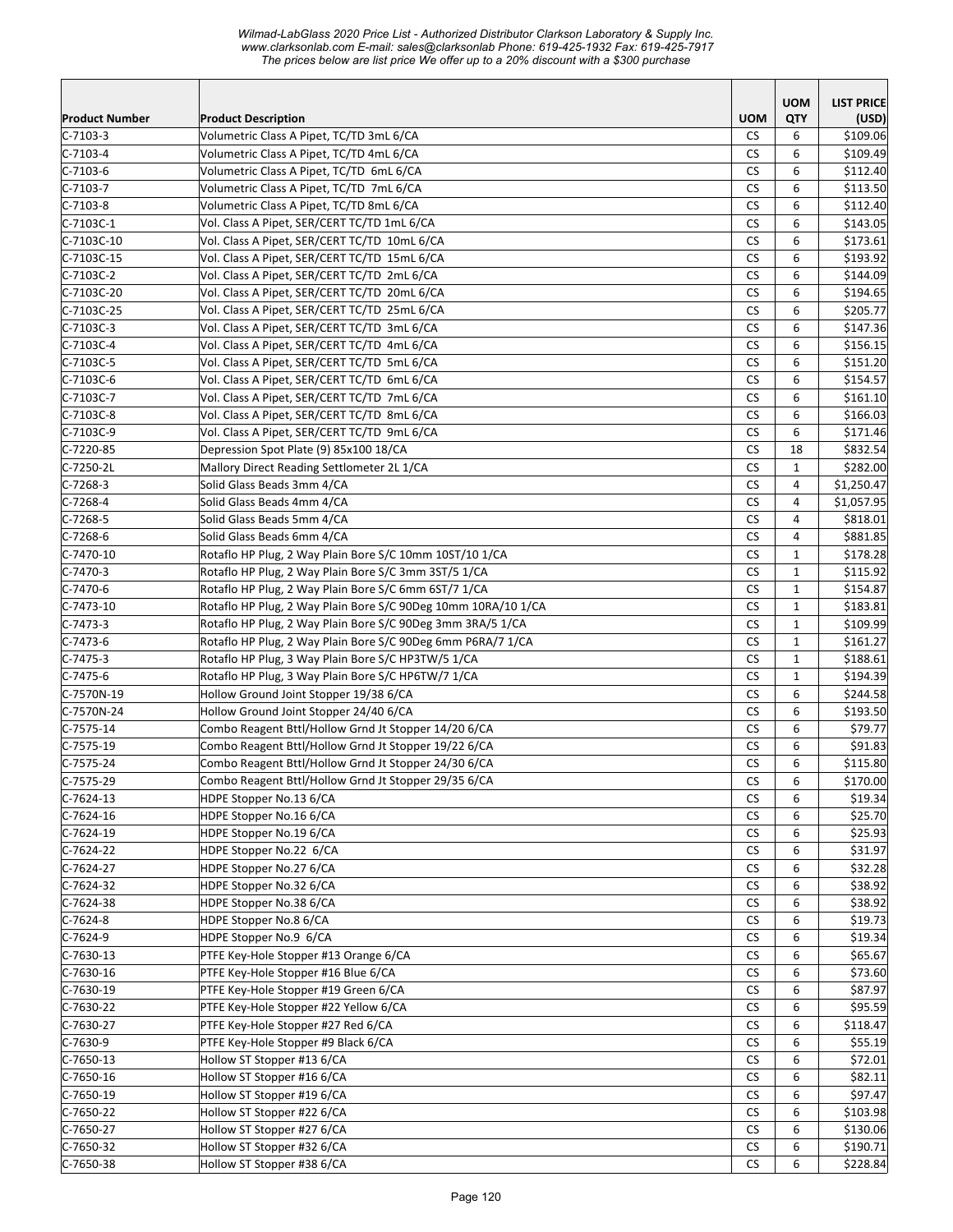*Wilmad-LabGlass 2020 Price List - Authorized Distributor Clarkson Laboratory & Supply Inc. www.clarksonlab.com E-mail: sales@clarksonlab Phone: 619-425-1932 Fax: 619-425-7917 The prices below are list price We offer up to a 20% discount with a \$300 purchase* 

| <b>Product Number</b> | <b>Product Description</b>                            | <b>UOM</b> | <b>UOM</b><br><b>QTY</b> | <b>LIST PRICE</b><br>(USD) |
|-----------------------|-------------------------------------------------------|------------|--------------------------|----------------------------|
| $C-7650-8$            | Hollow ST Stopper #8 6/CA                             | CS.        | 6                        | \$54.58                    |
| $C-7650-9$            | Hollow ST Stopper #9 6/CA                             | <b>CS</b>  | 6                        | \$61.02                    |
| $C-7666-10$           | LDPE Snap Cap 10mL 6/CA                               | <b>CS</b>  | 6                        | \$17.25                    |
| $C-7666-100$          | LDPE Snap Cap 100mL 6/CA                              | <b>CS</b>  | 6                        | \$17.25                    |
| C-7666-1L             | LDPE Snap Cap 1L 6/CA                                 | <b>CS</b>  | 6                        | \$28.24                    |
| C-7666-200            | LDPE Snap Cap 200mL 6/CA                              | <b>CS</b>  | 6                        | \$22.48                    |
| C-7666-25             | LDPE Snap Cap 25mL 6/CA                               | <b>CS</b>  | 6                        | \$16.85                    |
| C-7666-250            | LDPE Snap Cap 250mL 6/CA                              | <b>CS</b>  | 6                        | \$22.77                    |
| $C-7666-2L$           | LDPE Snap Cap 2L 6/CA                                 | <b>CS</b>  | 6                        | \$37.23                    |
| C-7666-50             | LDPE Snap Cap 50mL 6/CA                               | <b>CS</b>  | 6                        | \$16.85                    |
| C-7666-500            | LDPE Snap Cap 500mL 6/CA                              | <b>CS</b>  | 6                        | \$27.62                    |
| $C-7681-2$            | PTFE Stopcock Ass'y 2mm 1/CA                          | CS         | $\mathbf{1}$             | \$75.66                    |
| C-7681-4              | PTFE Stopcock Ass'y 4mm 1/CA                          | CS         | $\mathbf{1}$             | \$108.15                   |
| $C-7681-6$            | PTFE Stopcock Ass'y 6mm 1/CA                          | <b>CS</b>  | $\mathbf{1}$             | \$148.53                   |
| $C-7681-8$            | PTFE Stopcock Ass'y 8mm 1/CA                          | CS         | $\mathbf{1}$             | \$166.24                   |
| $C-7715$              | Rubber Thermometer Holder 1/CA                        | <b>CS</b>  | $\mathbf{1}$             | \$5.60                     |
| $C-7722-15$           | 15mL Dounce Homogenizer Small and Large Pestles 1/CA  | <b>CS</b>  | $\mathbf{1}$             | \$150.82                   |
| $C-7722-40$           | 40mL Dounce Homogenizer Small and Large Pestles 1/CA  | <b>CS</b>  | $\mathbf{1}$             | \$172.78                   |
| $C-7722-7$            | 7mL Dounce Homogenizer Small and Large Pestles 1/CA   | <b>CS</b>  | $\mathbf{1}$             | \$133.80                   |
| $C-7724-1$            | 1mL Universal Homogenizer with Glass Pestle 1/CA      | <b>CS</b>  | $\mathbf{1}$             | \$143.50                   |
| C-7724-15             | 15mL Universal Homogenizer with Glass Pestle 1/CA     | <b>CS</b>  | $\mathbf{1}$             | \$150.38                   |
| C-7724-3              | 3mL Universal Homogenizer with Glass Pestle 1/CA      | <b>CS</b>  | $\mathbf{1}$             | \$142.14                   |
| C-7724-5              | 5mL Universal Homogenizer with Glass Pestle 1/CA      | <b>CS</b>  | $\mathbf{1}$             | \$143.50                   |
| C-7724T-1             | 1mL Universal Homogenizer with PTFE Pestle 1/CA       | <b>CS</b>  | $\mathbf{1}$             | \$193.95                   |
| $C-7725-13$           | 16x100 Motor Driven Tissue Grinder, Glass Pestle 4/CA | <b>CS</b>  | 4                        | \$491.54                   |
| $C-7725-16$           | 18x150 Motor Driven Tissue Grinder, Glass Pestle 4/CA | <b>CS</b>  | $\overline{4}$           | \$519.89                   |
| C-7725-19             | 21x150 Motor Driven Tissue Grinder, Glass Pestle 4/CA | <b>CS</b>  | 4                        | \$588.70                   |
| C-7725-25             | 27x200 Motor Driven Tissue Grinder, Glass Pestle 1/CA | CS         | 1                        | \$190.07                   |
| $C-7725T-1$           | 1mL Potter Elvehjem Homogenizer, TFE Pestle 1/CA      | <b>CS</b>  | $\mathbf{1}$             | \$142.59                   |
| C-7725T-17            | 17mL Potter Elvehjem Homogenizer, TFE Pestle 1/CA     | CS         | $\mathbf{1}$             | \$164.54                   |
| C-7725T-3             | 3mL Potter Elvehjem Homogenizer, TFE Pestle 1/CA      | <b>CS</b>  | $\mathbf{1}$             | \$148.67                   |
| C-7725T-45            | 45mL Potter Elvehjem Homogenizer, TFE Pestle 1/CA     | <b>CS</b>  | $\mathbf{1}$             | \$195.72                   |
| C-7725T-5             | 5mL Potter Elvehjem Homogenizer, TFE Pestle 1/CA      | <b>CS</b>  | $\mathbf{1}$             | \$128.13                   |
| C-7725T-5X            | .5mL Potter Elvehjem Homogenizer, TFE Pestle 1/CA     | <b>CS</b>  | $\mathbf{1}$             | \$165.75                   |
| C-7725T-8             | 8mL Potter Elvehjem Homogenizer, TFE Pestle 1/CA      | <b>CS</b>  | $\mathbf{1}$             | \$143.98                   |
| $C-7726-L$            | 40mL Ten Broeck Homogenizer 1/CA                      | <b>CS</b>  | $\mathbf{1}$             | \$265.39                   |
| $C-7727-15$           | 15mL Ten Broeck Homogenizer wPour Spout 4/CA          | <b>CS</b>  | 4                        | \$799.83                   |
| $C-7727-2$            | 2mL Ten Broeck Homogenizer wPour Spout 4/CA           | ${\sf CS}$ | 4                        | \$675.92                   |
| C-7727-40             | 40mL Ten Broeck Homogenizer wPour Spout 2/CA          | <b>CS</b>  | $\overline{2}$           | \$504.68                   |
| $C-7727-7$            | 7mL Ten Broeck Homogenizer wPour Spout 4/CA           | CS         | 4                        | \$708.80                   |
| $C-7729-28$           | Separable Vacuum Trap 28x200mm 4/CA                   | <b>CS</b>  | 4                        | \$755.87                   |
| $C-7729-32$           | Separable Vacuum Trap 32x225mm 4/CA                   | CS         | 4                        | \$858.45                   |
| $C-7729-38$           | Separable Vacuum Trap 38x250mm 2/CA                   | CS         | 2                        | \$510.02                   |
| $C-7729-41$           | Separable Vacuum Trap 41x250mm 2/CA                   | CS         | $\overline{2}$           | \$565.24                   |
| C-7729-48             | Separable Vacuum Trap 48x250mm 1/CA                   | CS.        | $\mathbf{1}$             | \$340.53                   |
| $C-7729-51$           | Separable Vacuum Trap 51x250mm 2/CA                   | CS         | $\overline{2}$           | \$625.00                   |
| $C-7732$              | Gum Bomb wCover 1/CA                                  | <b>CS</b>  | $\mathbf{1}$             | #N/A                       |
| $C-7732-CO$           | Gum Bomb Cover Only 1/CA                              | <b>CS</b>  | $\mathbf{1}$             | \$20.83                    |
| C-7735-24             | Ramsbottom Tube for Carbon Residue 24mm 1 24/CA       | <b>CS</b>  | 24                       | \$375.97                   |
| $C-7800-24$           | Drying Tube Adapter ST Joint 24/40 12/CA              | CS         | 12                       | \$1,223.26                 |
| $C-7815-19$           | Capillary Tip Bleed Tube 1/CA                         | <b>CS</b>  | $\mathbf{1}$             | \$9.16                     |
| C-7900-25             | Folin-Wu Digestion Tube 25x200 1/CA                   | <b>CS</b>  | $\mathbf{1}$             | \$21.37                    |
| $C-7952-25$           | Lifetime Red Taylor Tube 25x200 1/CA                  | <b>CS</b>  | $\mathbf{1}$             | \$36.22                    |
| $C-7995-100$          | 35x100 Hybridization Tube, Cap, O-Ring, Scales 2/CA   | <b>CS</b>  | $\overline{2}$           | \$154.54                   |
| $C-7995-150$          | 35x150 Hybridization Tube, Cap, O-Ring, Scales 2/CA   | <b>CS</b>  | $\overline{2}$           | \$131.54                   |
| C-7995-300            | 35x300 Hybridization Tube, Cap, O-Ring, Scales 2/CA   | <b>CS</b>  | $\overline{2}$           | \$144.75                   |
| $C-8060-15$           | Conical Centrifuge Tube 15mL 12/CA                    | CS         | 12                       | \$87.37                    |
| C-8060-50             | Conical Centrifuge Tube 50mL 12/CA                    | CS         | 12                       | \$172.39                   |
| C-8080-15             | Graduated Conical Cent. Tube 15mL 12/CA               | <b>CS</b>  | 12                       | \$215.19                   |
| $C-8080-50$           | Graduated Conical Cent. Tube 50mL 12/CA               | CS.        | 12                       | \$327.69                   |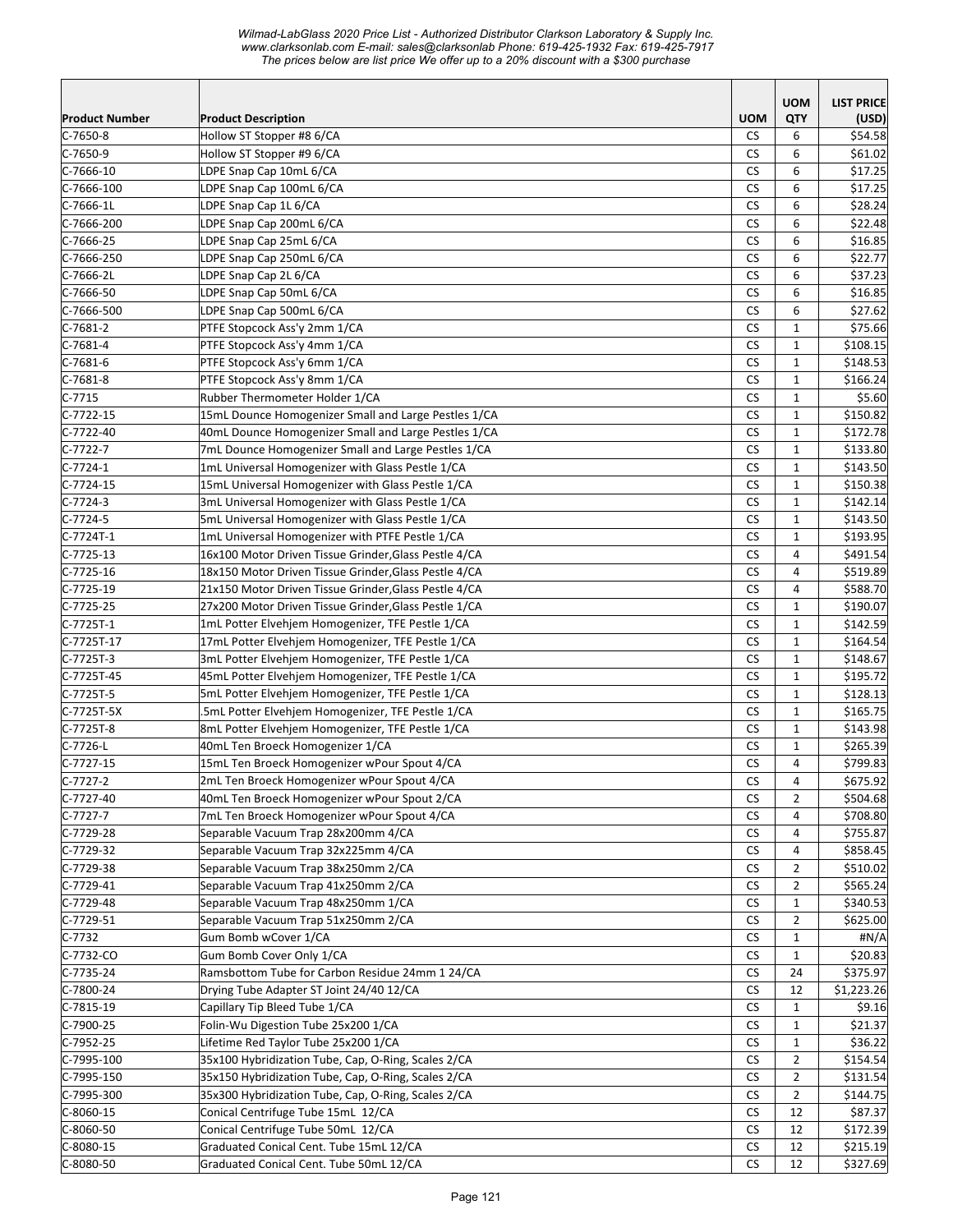*Wilmad-LabGlass 2020 Price List - Authorized Distributor Clarkson Laboratory & Supply Inc. www.clarksonlab.com E-mail: sales@clarksonlab Phone: 619-425-1932 Fax: 619-425-7917 The prices below are list price We offer up to a 20% discount with a \$300 purchase* 

|                       |                                                         |                      | <b>UOM</b>     | <b>LIST PRICE</b> |
|-----------------------|---------------------------------------------------------|----------------------|----------------|-------------------|
| <b>Product Number</b> | <b>Product Description</b>                              | <b>UOM</b>           | QTY            | (USD)             |
| $C-8082-15$           | Grad. Conical Cent. Tube w/Screw Cap 15mL 12/CA         | CS.                  | 12             | \$318.60          |
| $C-8082-50$           | Grad. Conical Cent. Tube w/Screw Cap 50mL 12/CA         | <b>CS</b>            | 12             | \$443.32          |
| $C-8084-15$           | Grad. Conical Cent. Tube w/PH Stopper 15mL 12/CA        | <b>CS</b>            | 12             | \$449.92          |
| C-8084-5              | Grad. Conical Cent. Tube w/PH Stopper 5mL 12/CA         | <b>CS</b>            | 12             | \$527.48          |
| C-8084-50             | Grad. Conical Cent. Tube w/PH Stopper 50mL 12/CA        | <b>CS</b>            | 12             | \$636.33          |
| C-8101-15             | Conical Cent. Tube, Colored Grads 15mL 12/CA            | CS                   | 12             | \$228.01          |
| $C-8101-50$           | Conical Cent. Tube, Colored Grads 50mL 1/CA             | <b>CS</b>            | $\mathbf{1}$   | \$32.69           |
| $C-8120-12$           | HD Conical Cent. Tube 12mL 12/CA                        | <b>CS</b>            | 12             | \$84.48           |
| $C-8140-12$           | Graduated HD Conical Cent. Tube 12mL 12/CA              | <b>CS</b>            | 12             | \$228.36          |
| $C-8140-40$           | Graduated HD Conical Cent. Tube 40mL 12/CA              | CS                   | 12             | \$356.13          |
| $C-8142-10$           | Graduated HD Conical Cent. Tube w/Screw Cap 10mL 1/CA   | <b>CS</b>            | $\mathbf{1}$   | \$35.00           |
| $C-8142-40$           | Graduated HD Conical Cent. Tube w/Screw Cap 40mL 1/CA   | <b>CS</b>            | $\mathbf{1}$   | \$46.83           |
| $C-8160-100$          | Graduated Oil Centrifuge Tube 100mL 12/CA               | <b>CS</b>            | 12             | \$633.98          |
| $C-8180-100$          | Graduated Oil Centrifuge Tube, Lifetime Red 100mL 12/CA | <b>CS</b>            | 12             | \$778.54          |
| $C-8190-100$          | Graduated Oil Centrifuge Tube 100mL 12/CA               | <b>CS</b>            | 12             | \$901.47          |
| $C-8200-100$          | Graduated Pear-Shaped Oil Centrifuge Tube 100mL 12/CA   | <b>CS</b>            | 12             | \$1,314.63        |
| $C-8220-100$          | Graduated Pear-Shaped Goetz Oil Cent. Tube 100mL 12/CA  | <b>CS</b>            | 12             | \$1,215.84        |
| $C-8240-50$           | Round Bottom Cent. Tube w/Pourout 50mL 12/CA            | <b>CS</b>            | 12             | \$80.77           |
| C-8300-50             | Conical Bottom Grad. Cent. Tube 50mL 12/CA              | СS                   | 12             | \$527.68          |
| C-8320-40             | HD Conical Bottom Cent. Tube 40mL 12/CA                 | <b>CS</b>            | 12             | \$121.21          |
| C-8340-40             | HD Conical Bottom Grad. Cent. Tube 40mL 12/CA           | CS                   | 12             | \$616.74          |
| $C-8360-10$           | Kolmer Grad. Centrifuge Tube 10mL 12/CA                 | <b>CS</b>            | 12             | \$653.26          |
| $C-8422-100$          | HD Round Bottom Cent. Tube w/Screw Cap 100mL 1/CA       | <b>CS</b>            | $\mathbf{1}$   | \$52.73           |
| $C-8422-50$           | HD Round Bottom Cent. Tube w/Screw Cap 50mL 12/CA       | <b>CS</b>            | 12             | \$245.67          |
| $C-8424-50$           | Round Bottom Cent. Tube wPH Stopper 50mL 12/CA          | CS                   | 12             | \$384.14          |
| C-8800-2419           | Reducing Adapter, ST Joints 24/40-19/38 6/CA            | <b>CS</b>            | 6              | \$378.84          |
| C-8800-2924           | Reducing Adapter, ST Joints 29/42-24/40 6/CA            | <b>CS</b>            | 6              | \$410.03          |
| C-8800-3424           | Reducing Adapter, ST Joints 34/45-24/40 1/CA            | <b>CS</b>            | $\mathbf{1}$   | \$84.12           |
| C-8820-2429           | Enlarging Adapter, ST Joints 24/40-29/42 6/CA           | <b>CS</b>            | 6              | \$400.31          |
| C-8820-2445           | Enlarging Adapter, ST Joints 24/40-45/50 6/CA           | <b>CS</b>            | 6              | \$501.13          |
| $C-8821-14$           | Thermometer Adapter 14/20 1/CA                          | <b>CS</b>            | $\mathbf{1}$   | \$22.51           |
| $C-8821-19$           | Thermometer Adapter 19/22 1/CA                          | <b>CS</b>            | $\mathbf{1}$   | \$23.92           |
| $C-8821-24$           | Thermometer Adapter 24/40 1/CA                          | <b>CS</b>            | $\mathbf{1}$   | \$47.09           |
| C-8825-3424           | Bushing Adapter 34/45-24/40 12/CA                       | <b>CS</b>            | 12             | \$904.61          |
| C-8840-24             | 105Deg Adapter 24/40 12/CA                              | <b>CS</b>            | 12             | \$454.31          |
| C-8920-24             | 75Deg 2 Way Joint Adapter 24/40 12/CA                   | <b>CS</b>            | 12             | \$570.73          |
| $C-8930-24$           | Distilling Adapter 24/40 1/CA                           | <b>CS</b>            | $\mathbf{1}$   | \$114.85          |
| $C-8940-24$           | 105Deg Connecting Adapter 24/40 12/CA                   | $\mathsf{CS}\xspace$ | 12             | \$809.47          |
| $C-8945-24$           | 105Deg Connecting Adptr wSuction Tube 24/40 6/CA        | <b>CS</b>            | 6              | \$578.21          |
| $C-8946-24$           | 105Deg Distilling Adapter 24/40 6/CA                    | CS                   | 6              | \$755.45          |
| $C-8947-14$           | 105Deg Vacuum Connecting Adapter 14/20 1/CA             | CS                   | 1              | \$118.42          |
| C-8947-19             | 105Deg Vacuum Connecting Adapter 19/22 6/CA             | CS                   | 6              | \$564.73          |
| C-8950-24             | 60Deg Distilling Adapter, 3 Joints 24/40 1/CA           | <b>CS</b>            | $\mathbf{1}$   | \$162.00          |
| $C-8980-24$           | Thermometer Adapter, 10/30 24/40 6/CA                   | <b>CS</b>            | 6              | \$543.95          |
| $C-9000-14$           | 75Deg Connecting Adapter, 3 Way 14/20 1/CA              | <b>CS</b>            | $\mathbf{1}$   | \$85.10           |
| C-9000-19             | 75Deg Connecting Adapter, 3 Way 19/22 1/CA              | <b>CS</b>            | $\mathbf{1}$   | \$78.69           |
| $C-9000-24$           | 75Deg Connecting Adapter, 3 Way 24/40 6/CA              | <b>CS</b>            | 6              | \$490.96          |
| $C-9001-10$           | Connecting Tube 14/10 Threaded Top 2/CA                 |                      |                |                   |
|                       |                                                         | CS                   | $\overline{2}$ | \$148.81          |
| C-9021-24             | 120Deg Connecting Adapter, 3 Way 24/40 1/CA             | CS                   | 1              | \$101.22          |
| C-9040-24             | 3 Way Claisen Adapter 24/40 6/CA                        | CS                   | 6              | \$597.02          |
| $C-9050-14$           | 3 Way Claisen Adapter 14/20 1/CA                        | СS                   | $\mathbf{1}$   | \$112.67          |
| $C-9050-19$           | 3 Way Claisen Adapter 19/22 1/CA                        | CS                   | $\mathbf{1}$   | \$105.11          |
| $C-9055-14$           | Claisen Head Adapter 14/10M-7/10F 6/CA                  | <b>CS</b>            | 6              | \$448.32          |
| $C-9055-20$           | Claisen Head Adapter 14/10 Threaded 6/CA                | CS                   | 6              | \$448.32          |
| $C-9060-24$           | Distilling Thermometer Adapter 24/40 6/CA               | CS                   | 6              | \$946.88          |
| $C-9070-14$           | Capillary Gas Delivery Tube 14/10 4/CA                  | CS                   | 4              | \$243.87          |
| C-9070-7              | Capillary Gas Delivery Tube 7/10 4/CA                   | CS                   | 4              | \$243.87          |
| C-9080                | GC Collecting Tube 5/5 6/CA                             | <b>CS</b>            | 6              | #N/A              |
| $C-9090-14$           | Drying Tube 14/10 6/CA                                  | <b>CS</b>            | 6              | \$231.68          |
| $C-9090-7$            | Drying Tube 7/10M 6/CA                                  | <b>CS</b>            | 6              | \$231.68          |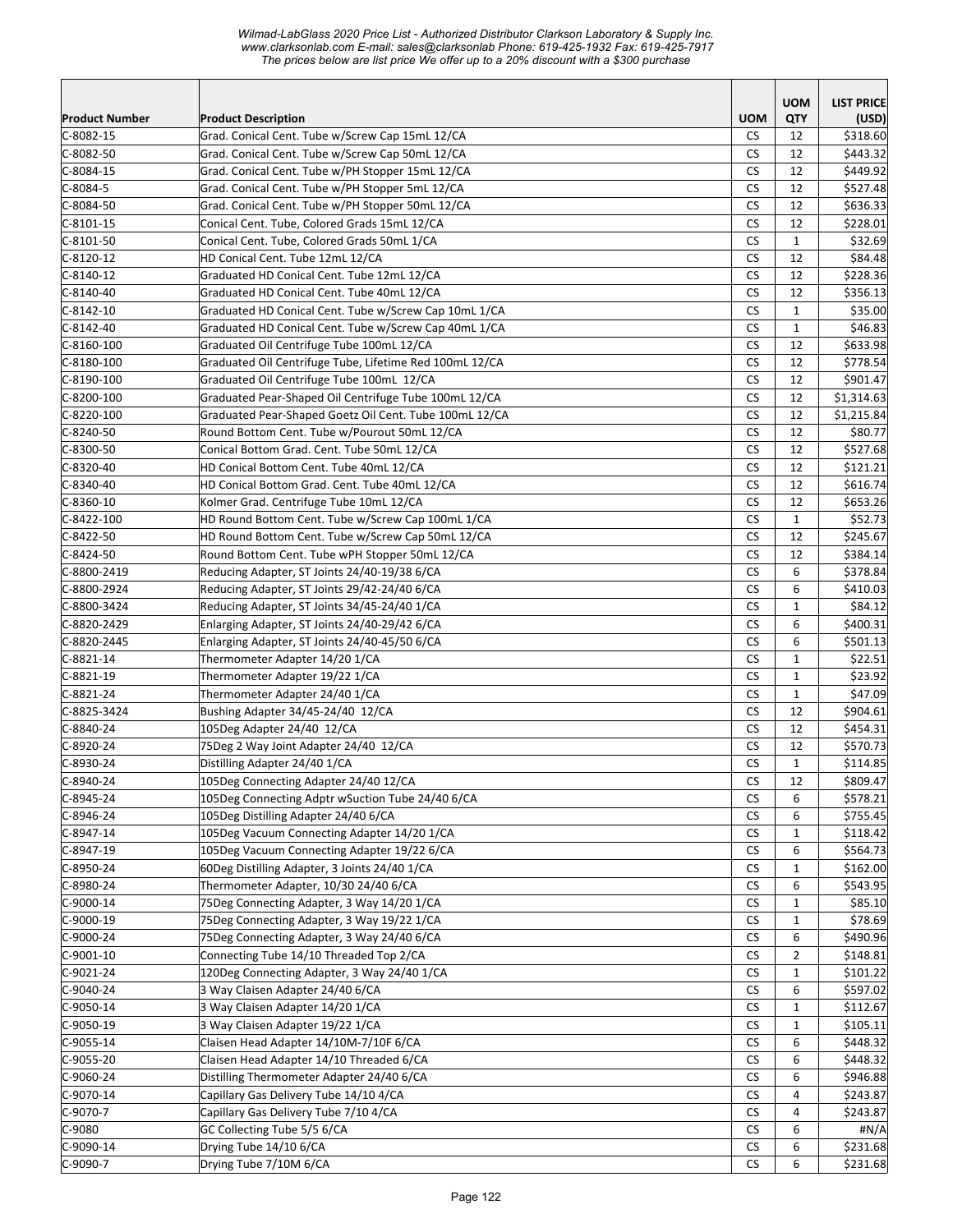## *Wilmad-LabGlass 2020 Price List - Authorized Distributor Clarkson Laboratory & Supply Inc. www.clarksonlab.com E-mail: sales@clarksonlab Phone: 619-425-1932 Fax: 619-425-7917 The prices below are list price We offer up to a 20% discount with a \$300 purchase*

| Product Number             | <b>Product Description</b>                                       | <b>UOM</b>             | <b>UOM</b><br>QTY | <b>LIST PRICE</b><br>(USD) |
|----------------------------|------------------------------------------------------------------|------------------------|-------------------|----------------------------|
| $C-9100-1$                 | Craig Recrystallization Tube 1mL 6/CA                            | <b>CS</b>              | 6                 | \$231.68                   |
| C-9100-1A                  | Craig Receiver Only 1mL 6/CA                                     | <b>CS</b>              | 6                 | \$105.54                   |
| $C-9100-2$                 | Craig Recrystallization Tube 2mL 6/CA                            | <b>CS</b>              | 6                 | \$231.68                   |
| C-9100-2A                  | Craig Receiver Only 2mL 6/CA                                     | CS                     | 6                 | \$105.54                   |
| $C-9100-3$                 | TFE Plug Only - Craig Tube 6/CA                                  | CS                     | 6                 | \$105.37                   |
| $C-9420-24$                | Distilling Suction Tube 24/40 6/CA                               | <b>CS</b>              | 6                 | \$594.09                   |
| $C-9480-24$                | Filter Tube 24x150 1/CA                                          | <b>CS</b>              | $\mathbf{1}$      | \$22.24                    |
| $C-9480-27$                | Filter Tube 27x150 1/CA                                          | <b>CS</b>              | $\mathbf{1}$      | \$22.30                    |
| $C-9480-32$                | Filter Tube 32x160 1/CA                                          | <b>CS</b>              | $\mathbf{1}$      | \$24.50                    |
| $C-9480-36$                | Filter Tube 36x160 1/CA                                          | <b>CS</b>              | $\mathbf{1}$      | \$27.62                    |
| $C-9480-42$                | Filter Tube 42x160 1/CA                                          | <b>CS</b>              | $\mathbf{1}$      | \$35.14                    |
| $C-9530-1$                 | Melting Pt Capillary Tube 100mm Open 2000/CA                     | <b>CS</b>              | 2000              | \$211.71                   |
| $C-9530-2$                 | Melting Pt Capillary Tube 100mm USP Open 2000/CA                 | <b>CS</b>              | 2000              | \$209.66                   |
| $C-9530-3$                 | Melting Pt Capillary Tube 90mm Closed 2000/CA                    | <b>CS</b>              | 2000              | \$239.55                   |
| $C-9530-4$                 | Melting Pt Capillary Tube 90mm USP Closed 2000/CA                | CS                     | 2000              | \$232.91                   |
| $C-9540-25$                | Thiele Melting Pt Tube 25x150 12/CA                              | <b>CS</b>              | 12                | \$774.37                   |
| $C-9560-25$                | Thiele-Dennis Melting Pt Tube 25x165 12/CA                       | CS                     | 12                | \$878.90                   |
| $C-9601-24$                | Reaction Tube Combo 24/40 1/CA                                   | <b>CS</b>              | $\mathbf{1}$      | \$74.66                    |
| $C-9610-100$               | Weathering Test Tube 100mL 1/CA                                  | CS                     | $\mathbf{1}$      | \$81.43                    |
| $C-9800-10$                | Beaded Rim Test Tube 10x75 720/CA                                | CS                     | 720               | \$390.32                   |
| $C-9800-12$                | Beaded Rim Test Tube 12x75 720/CA                                | <b>CS</b>              | 720               | \$390.32                   |
| $C-9800-13$                | Beaded Rim Test Tube 13x100 720/CA                               | <b>CS</b>              | 720               | \$432.50                   |
| $C-9800-15$                | Beaded Rim Test Tube 15x125 720/CA                               | CS                     | 720               | \$558.47                   |
| $C-9800-16$                | Beaded Rim Test Tube 16x150 576/CA                               | <b>CS</b>              | 576               | \$472.59                   |
| $C-9800-18$                | Beaded Rim Test Tube 18x150 576/CA                               | <b>CS</b>              | 576               | \$565.43                   |
| $C-9800-20$                | Beaded Rim Test Tube 20x150 576/CA                               | <b>CS</b>              | 576               | \$632.95                   |
| $C-9800-25$                | Beaded Rim Test Tube 25x150 288/CA                               | <b>CS</b>              | 288               | \$508.81                   |
| C-9800-25X                 | Beaded Rim Test Tube 25x200 192/CA                               | <b>CS</b>              | 192               | \$393.83                   |
| $C-9820-10$                | Rimless Test Tube 10x75 720/CA<br>Rimless Test Tube 12x75 720/CA | <b>CS</b><br><b>CS</b> | 720               | \$383.99<br>\$383.99       |
| $C-9820-12$<br>$C-9820-13$ | Rimless Test Tube 13x100 720/CA                                  | <b>CS</b>              | 720<br>720        | \$398.15                   |
| $C-9820-16$                | Rimless Test Tube 16x100 576/CA                                  | <b>CS</b>              | 576               | \$382.47                   |
| $C-9820-16X$               | Rimless Test Tube 16x125 576/CA                                  | <b>CS</b>              | 576               | \$378.77                   |
| C-9820-16XX                | Rimless Test Tube 16x150 576/CA                                  | <b>CS</b>              | 576               | \$473.96                   |
| $C-9820-18$                | Rimless Test Tube 18x150 576/CA                                  | <b>CS</b>              | 576               | \$507.90                   |
| $C-9820-20$                | Rimless Test Tube 20x150 576/CA                                  | <b>CS</b>              | 576               | \$585.36                   |
| C-9820-22                  | Rimless Test Tube 22x175 432/CA                                  | CS                     | 432               | \$704.12                   |
| C-9820-25                  | Rimless Test Tube 25x150 288/CA                                  | CS                     | 288               | \$490.69                   |
| C-9820-25X                 | Rimless Test Tube 25x200 192/CA                                  | CS                     | 192               | \$431.72                   |
| C-9820-6                   | Rimless Test Tube 6x50 720/CA                                    | CS                     | 720               | \$358.56                   |
| $C-9825-13$                | 13x100 Screw Cap Culture Tube 288/CA                             | CS.                    | 288               | \$451.14]                  |
| $C-9825-16$                | 16x100 Screw Cap Culture Tube 288/CA                             | CS.                    | 288               | \$620.84                   |
| C-9825-16X                 | 16x125 Screw Cap Culture Tube 288/CA                             | CS.                    | 288               | \$620.84                   |
| $C-9825-16XX$              | 16x150 Screw Cap Culture Tube 288/CA                             | CS.                    | 288               | \$620.84                   |
| C-9825-20                  | 20x125 Screw Cap Culture Tube 192/CA                             | CS.                    | 192               | \$507.68                   |
| $C-9825-20X$               | 20x150 Screw Cap Culture Tube 192/CA                             | CS.                    | 192               | \$573.92                   |
| $C-9825-22$                | 22x175 Screw Cap Culture Tube 192/CA                             | CS.                    | 192               | \$680.83                   |
| $C-9825-25$                | 25x150 Screw Cap Culture Tube 144/CA                             | CS.                    | 144               | \$482.18                   |
| C-9825-25X                 | 25x200 Screw Cap Culture Tube 144/CA                             | CS                     | 144               | \$543.73                   |
| $C-9825-38$                | 38x200 Screw Cap Culture Tube 48/CA                              | CS.                    | 48                | \$639.46                   |
| C-9826-13                  | 13x100 Screw Cap Culture Tube PTFE Liner 288/CA                  | CS.                    | 288               | \$596.00                   |
| C-9826-16                  | 16x100 Screw Cap Culture Tube PTFE Liner 288/CA                  | CS.                    | 288               | \$658.08                   |
| C-9826-16X                 | 16x125 Screw Cap Culture Tube PTFE Liner 288/CA                  | <b>CS</b>              | 288               | \$724.31                   |
| C-9826-16XX                | 16x150 Screw Cap Culture Tube PTFE Liner 288/CA                  | <b>CS</b>              | 288               | \$761.56                   |
| $C-9826-20$                | 20x125 Screw Cap Culture Tube PTFE Liner 192/CA                  | CS.                    | 192               | \$634.61                   |
| C-9826-20X                 | 20x150 Screw Cap Culture Tube PTFE Liner 192/CA                  | CS.                    | 192               | \$664.97                   |
| $C-9826-25$                | 25x150 Screw Cap Culture Tube PTFE Liner 144/CA                  | CS                     | 144               | \$602.20                   |
| C-9826-25X                 | 25x200 Screw Cap Culture Tube PTFE Liner 144/CA                  | CS.                    | 144               | \$635.30                   |
| $C-9850-25$                | 25x100 Rimless Flat Bottom Culture Tube 3 72/CA                  | CS.                    | 72                | \$189.15                   |
| C-9850-25X                 | 25x120 Rimless Flat Bottom Culture Tube 3 72/CA                  | CS.                    | 72                | \$189.15                   |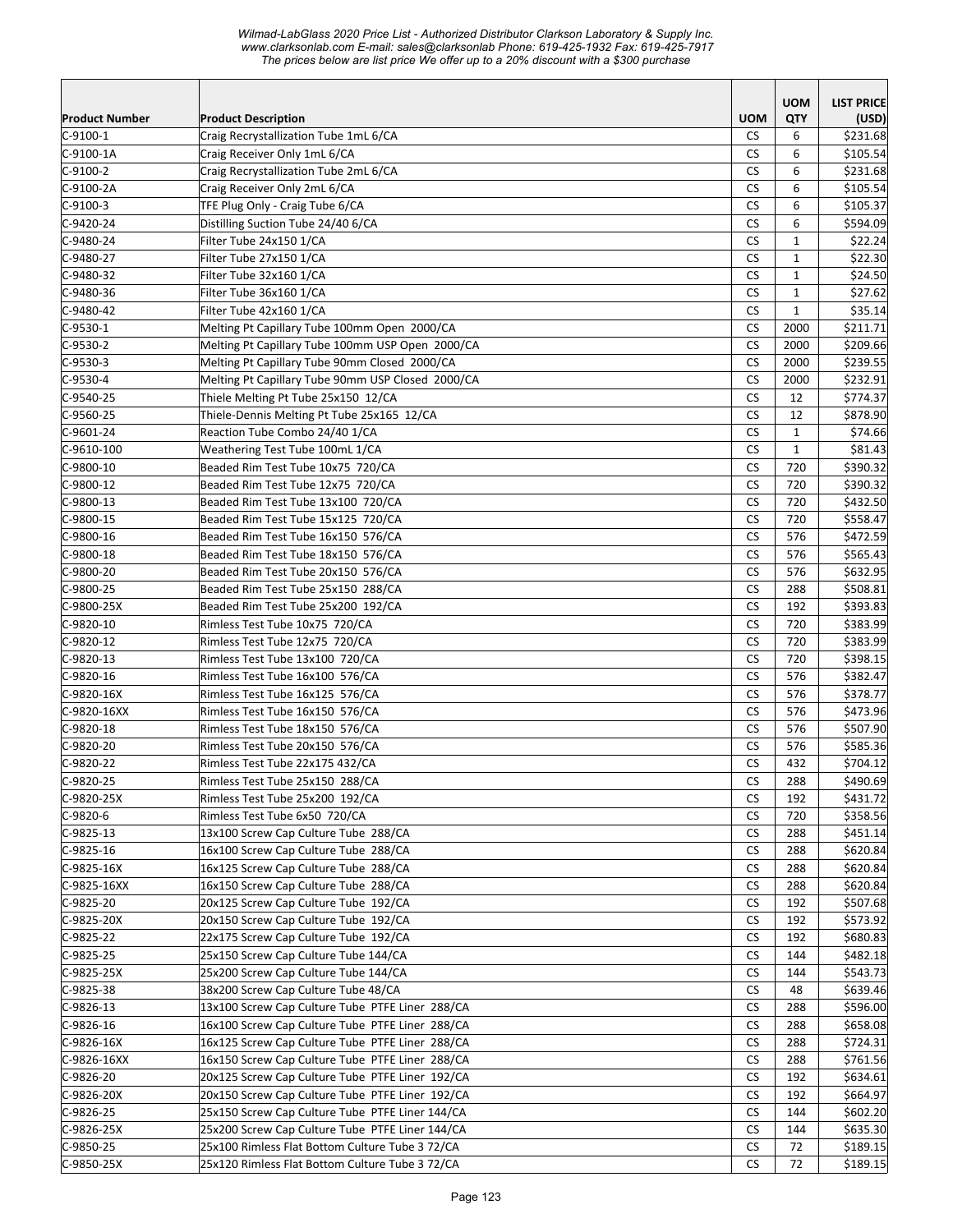*Wilmad-LabGlass 2020 Price List - Authorized Distributor Clarkson Laboratory & Supply Inc. www.clarksonlab.com E-mail: sales@clarksonlab Phone: 619-425-1932 Fax: 619-425-7917 The prices below are list price We offer up to a 20% discount with a \$300 purchase* 

|                            |                                                                                          |                        | <b>UOM</b>  | <b>LIST PRICE</b>    |
|----------------------------|------------------------------------------------------------------------------------------|------------------------|-------------|----------------------|
| Product Number             | <b>Product Description</b>                                                               | <b>UOM</b>             | <b>QTY</b>  | (USD)                |
| C-9850-25XX                | 25x150 Rimless Flat Bottom Culture Tube 3 72/CA                                          | <b>CS</b>              | 72          | \$212.50             |
| $C-9860-14$                | 14x100 Heavy Wall Ignition Tube 288/CA                                                   | <b>CS</b>              | 288         | \$599.34             |
| $C-9860-16$                | 16x125 Heavy Wall Ignition Tube 288/CA                                                   | <b>CS</b>              | 288         | \$749.14             |
| $C-9860-25$                | 25x200 Heavy Wall Ignition Tube 120/CA                                                   | СS                     | 120         | \$717.93             |
| C-9900-1                   | 1mL Conical Reaction Vial 12/CA                                                          | <b>CS</b>              | 12          | \$401.49             |
| C-9900-1C                  | Cap for 0.1mL Vial 12/CA                                                                 | <b>CS</b>              | 12          | \$10.18              |
| C-9900-1R                  | O-Ring for 0.1mL Vial 12/CA                                                              | CS                     | 12          | \$8.26               |
| C-9900-1S                  | PTFE Silicone Septa for 0.1mL Vial 12/CA                                                 | <b>CS</b>              | 12          | \$15.16              |
| C-9900-1V                  | SpinVane for 0.1mL Vial 6/CA                                                             | <b>CS</b>              | 6           | \$107.41             |
| $C-9900-1X$                | 0.1mL Conical Reaction Vial 12/CA                                                        | <b>CS</b>              | 12          | \$399.76             |
| C-9900-2R                  | O-Ring for .3/1.0mL Vial & Claisen Adapter 12/CA                                         | <b>CS</b>              | 12          | \$48.78              |
| C-9900-2S                  | PTFE Silicone Septa for .1mL/1mL Vial 12/CA                                              | <b>CS</b>              | 12          | \$17.15              |
| $C-9900-3$                 | 3.0 Conical Reaction Vial 12/CA                                                          | <b>CS</b>              | 12          | \$360.04             |
| C-9900-3C                  | Cap for 0.3/1.0mL Vial 12/CA                                                             | <b>CS</b>              | 12          | \$10.18              |
| C-9900-3R                  | O-Ring for 3.0/5.0mL VIAL 12/CA                                                          | <b>CS</b>              | 12          | \$79.47              |
| C-9900-3S                  | PTFE Silicone Septa for 3.0/5.0mL Vial 12/CA                                             | <b>CS</b>              | 12          | \$37.39              |
| C-9900-3V                  | SpinVane for 3.0/5.0mL Vial 6/CA                                                         | <b>CS</b>              | 6           | \$107.41             |
| C-9900-3X                  | 3mL Conical Reaction Vial 12/CA                                                          | <b>CS</b>              | 12          | \$401.49             |
| C-9900-5                   | 5mL Conical Reaction Vial 12/CA                                                          | <b>CS</b>              | 12          | \$360.04             |
| C-9900-5C                  | Cap for 3.0/5.0mL Vial 12/CA                                                             | CS.                    | 12          | \$18.23              |
| $C-99445-10$               | Disposable Culture Tube 10x75mm 1000/CA                                                  | <b>CS</b>              | 1000        | \$85.19              |
| $C-99445-12$               | Disposable Culture Tube 12x75mm 1000/CA                                                  | <b>CS</b>              | 1000        | \$93.73              |
| $C-99445-13$               | Disposable Culture Tube 13x100mm 1000/CA                                                 | <b>CS</b>              | 1000        | \$102.21             |
| C-99445-15                 | Disposable Culture Tube 15x85mm 1000/CA                                                  | <b>CS</b>              | 1000        | \$116.40             |
| $C-99445-16$               | Disposable Culture Tube 16x100mm 1000/CA                                                 | <b>CS</b>              | 1000        | \$136.53             |
| C-99445-16X                | Disposable Culture Tube 16x125mm 1000/CA                                                 | CS                     | 1000        | \$160.52             |
| C-99445-16XX               | Disposable Culture Tube 16x150mm 1000/CA                                                 | <b>CS</b>              | 1000        | \$211.85             |
| C-99445-18                 | Disposable Culture Tube 18x150mm 500/CA                                                  | <b>CS</b><br><b>CS</b> | 500         | \$131.42             |
| C-99445-20<br>$C-99447-13$ | Disposable Culture Tube 20x150mm 500/CA<br>13x100mm Disp S/C Culture Tube w/Spot 1000/CA | <b>CS</b>              | 500<br>1000 | \$196.62             |
| C-99447-16                 | 16x125mm Disp S/C Culture Tube w/Spot 1000/CA                                            | <b>CS</b>              | 1000        | \$411.41<br>\$426.50 |
| $C-99447-161$              | 16x100mm Disp Culture Tube w/Spot No Cap 1000/CA                                         | <b>CS</b>              | 1000        | \$416.65             |
| C-99447-16X                | 16x150mm Disp S/C Culture Tube w/Spot 1000/CA                                            | <b>CS</b>              | 1000        | \$453.31             |
| C-99447-20                 | 20x125 Disp S/C Culture Tube w/Spot 500/CA                                               | <b>CS</b>              | 500         | \$260.49             |
| C-99447-20X                | 20x150 Disp S/C Culture Tube w/Spot 500/CA                                               | <b>CS</b>              | 500         | \$289.17             |
| $C-99448-16$               | Disp. Culture Tube 16x125mm Flat Bottom w/o Marking Spot 1000/CA                         | <b>CS</b>              | 1000        | \$571.14]            |
| $C-99448-16X$              | Disp. Culture Tube 16x100mm Flat Bottom w/o Marking Spot 1000/CA                         | <b>CS</b>              | 1000        | \$431.88             |
| $C-99448-19$               | Disp. Culture Tube 19.5x145mm Flat Bottom w/o Marking Spot 500/CA                        | ${\sf CS}$             | 500         | \$377.29             |
| C-99449-13                 | Disp. Culture Tube 13x100mm w/o Marking Spot 1000/CA                                     | <b>CS</b>              | 1000        | \$424.65             |
| $C-99449-16$               | Disp. Culture Tube 16x100mm w/o Marking Spot 1000/CA                                     | <b>CS</b>              | 1000        | \$449.38             |
| $C-99449-16X$              | Disp. Culture Tube 16x125mm w/o Marking Spot 1000/CA                                     | <b>CS</b>              | 1000        | \$461.93             |
| C-99449-16XX               | Disp. Culture Tube 16x150mm w/o Marking Spot 1000/CA                                     | <b>CS</b>              | 1000        | \$490.25             |
| C-99449-20                 | Disp. Culture Tube 20x125mm w/o Marking Spot 500/CA                                      | <b>CS</b>              | 500         | \$334.55             |
| C-99449-20X                | Disp. Culture Tube 20x150mm w/o Marking Spot 500/CA                                      | <b>CS</b>              | 500         | \$380.70             |
| $C-99502-10$               | Disposable Cent Tube w/oScrew Cap 10mL 125/CA                                            | <b>CS</b>              | 125         | \$126.31             |
| C-99502-15                 | Disposable Cent Tube w/oScrew Cap 15mL 125/CA                                            | <b>CS</b>              | 125         | \$132.01             |
| $C-99502-5$                | Disposable Cent Tube w/oScrew Cap 5mL 125/CA                                             | <b>CS</b>              | 125         | \$126.67             |
| C-99502-50                 | Disposable Cent Tube w/oScrew Cap 50mL GPI 24-400 72/CA                                  | <b>CS</b>              | 72          | \$176.77             |
| $C-9985-100$               | Watch Glass 100mm 144/CA                                                                 | CS                     | 144         | \$543.23             |
| C-9985-125                 | Watch Glass 125mm 72/CA                                                                  | CS                     | 72          | \$383.79             |
| C-9985-150                 | Watch Glass 150mm 72/CA                                                                  | CS                     | 72          | \$525.67             |
| C-9985-65                  | Watch Glass 65mm 144/CA                                                                  | CS.                    | 144         | \$426.67             |
| C-9985-75                  | Watch Glass 75mm 144/CA                                                                  | CS                     | 144         | \$453.06             |
| C-9985-90                  | Watch Glass 90mm 144/CA                                                                  | <b>CS</b>              | 144         | \$512.46             |
| $C-9990-100$               | Watch Glass Ribbed 100mm 12/CA                                                           | <b>CS</b>              | 12          | \$120.17             |
| $C-9990-125$               | Watch Glass Ribbed 125mm 12/CA                                                           | CS                     | 12          | \$167.83             |
| C-9990-75                  | Watch Glass Ribbed 75mm 12/CA                                                            | СS                     | 12          | \$98.07              |
| C-9998-13                  | Phenolic Screw Cap PTFE Liner 415/13 288/CA                                              | CS                     | 288         | \$321.77             |
| $C-9998-15$                | Phenolic Screw Cap PTFE Liner 415/15 288/CA                                              | <b>CS</b>              | 288         | \$321.77             |
| $C-9998-18$                | Phenolic Screw Cap PTFE Liner 415/18 192/CA                                              | <b>CS</b>              | 192         | \$264.29             |